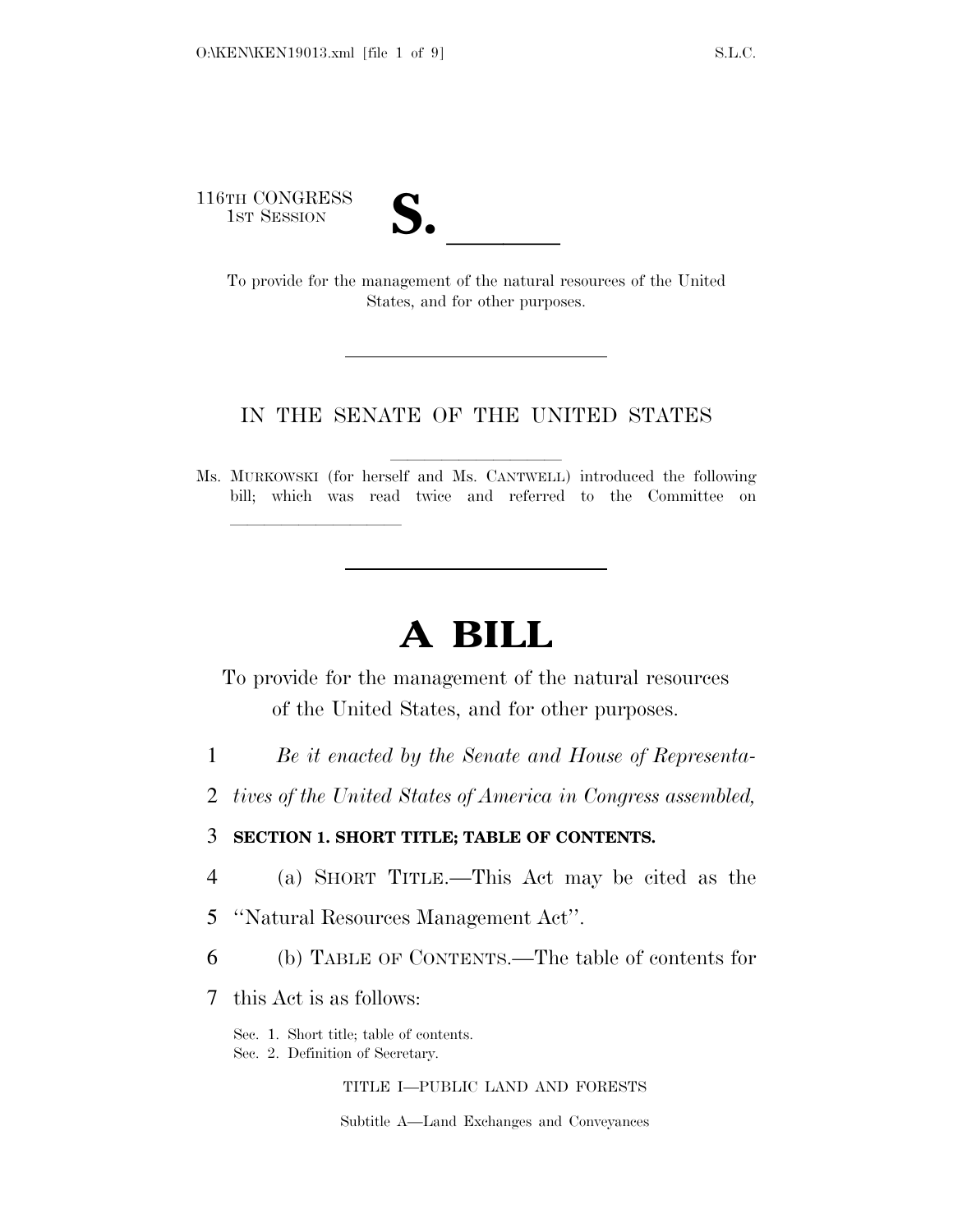- Sec. 1001. Crags land exchange, Colorado.
- Sec. 1002. Arapaho National Forest boundary adjustment.
- Sec. 1003. Santa Ana River Wash Plan land exchange.
- Sec. 1004. Udall Park land exchange.
- Sec. 1005. Confirmation of State land grants.
- Sec. 1006. Custer County Airport conveyance.
- Sec. 1007. Pascua Yaqui Tribe land conveyance.
- Sec. 1008. La Paz County land conveyance.
- Sec. 1009. Lake Bistineau land title stability.
- Sec. 1010. Lake Fannin land conveyance.
- Sec. 1011. Land conveyance and utility right-of-way, Henry's Lake Wilderness Study Area, Idaho.
- Sec. 1012. Conveyance to Ukpeagvik Inupiat Corporation.
- Sec. 1013. Public purpose conveyance to City of Hyde Park, Utah.
- Sec. 1014. Juab County conveyance.
- Sec. 1015. Black Mountain Range and Bullhead City land exchange.
- Sec. 1016. Cottonwood land exchange.
- Sec. 1017. Embry-Riddle Tri-City land exchange.

Subtitle B—Public Land and National Forest System Management

- Sec. 1101. Bolts Ditch access.
- Sec. 1102. Clarification relating to a certain land description under the Northern Arizona Land Exchange and Verde River Basin Partnership Act of 2005.
- Sec. 1103. Frank and Jeanne Moore Wild Steelhead Special Management Area.
- Sec. 1104. Maintenance or replacement of facilities and structures at Smith Gulch.
- Sec. 1105. Repeal of provision limiting the export of timber harvested from certain Kake Tribal Corporation land.
- Sec. 1106. Designation of Fowler and Boskoff Peaks.
- Sec. 1107. Coronado National Forest land conveyance.
- Sec. 1108. Deschutes Canyon-Steelhead Falls Wilderness Study Area boundary adjustment, Oregon.
- Sec. 1109. Maintenance of Federal mineral leases based on extraction of helium.
- Sec. 1110. Small miner waivers to claim maintenance fees.
- Sec. 1111. Saint Francis Dam Disaster National Memorial and National Monument.
- Sec. 1112. Owyhee Wilderness Areas boundary modifications.
- Sec. 1113. Chugach Region land study.
- Sec. 1114. Wildfire technology modernization.
- Sec. 1115. McCoy Flats Trail System.
- Sec. 1116. Technical corrections to certain laws relating to Federal land in the State of Nevada.
- Sec. 1117. Ashley Karst National Recreation and Geologic Area.
- Sec. 1118. John Wesley Powell National Conservation Area.
- Sec. 1119. Alaska Native Vietnam era veterans land allotment.
- Sec. 1120. Red River gradient boundary survey.

Subtitle C—Wilderness Designations and Withdrawals

#### PART I—GENERAL PROVISIONS

- Sec. 1201. Organ Mountains-Desert Peaks conservation.
- Sec. 1202. Cerro del Yuta and Río San Antonio Wilderness Areas.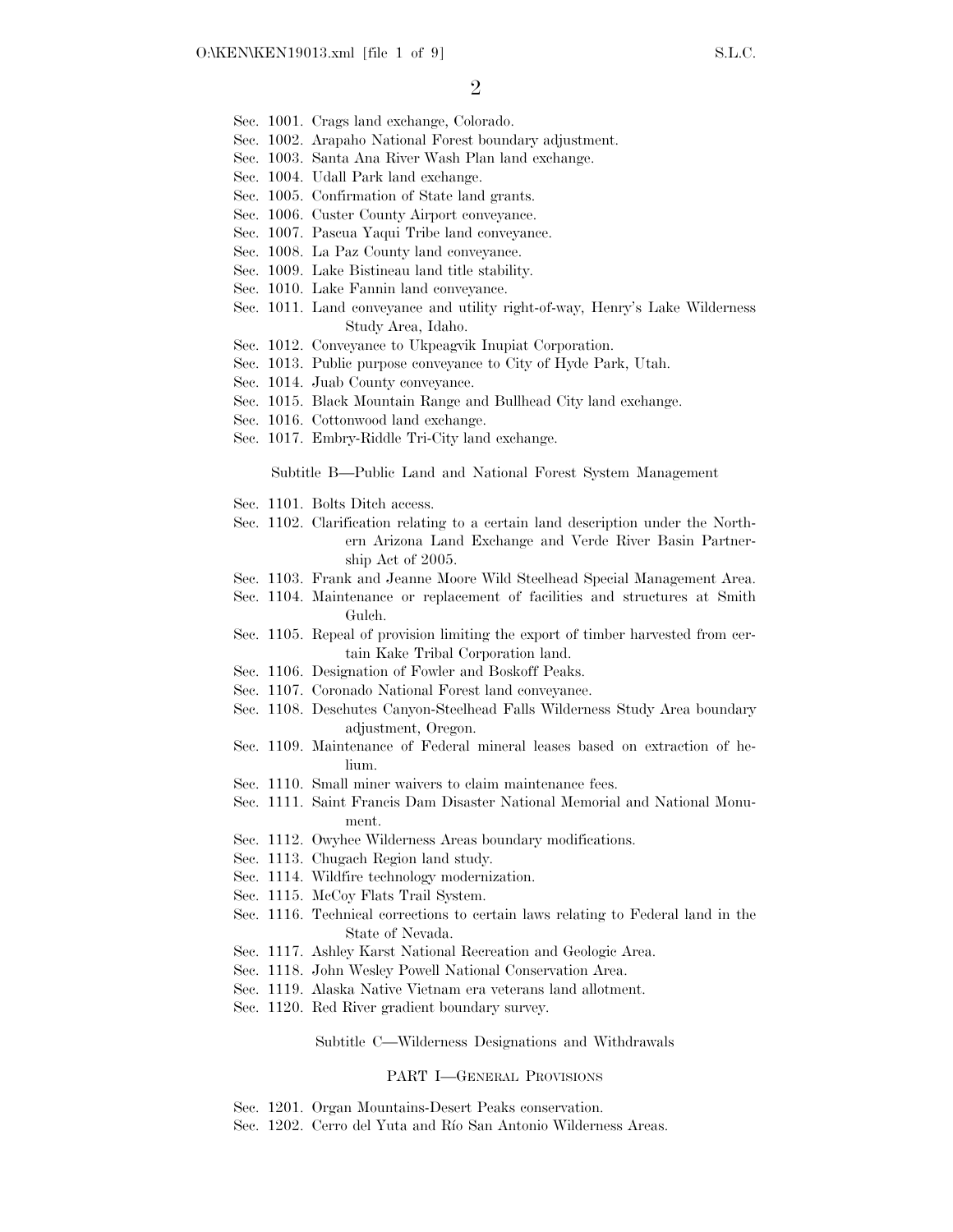- Sec. 1203. Methow Valley, Washington, Federal land withdrawal.
- Sec. 1204. Emigrant Crevice withdrawal.
- Sec. 1205. Oregon Wildlands.

#### PART II—EMERY COUNTY PUBLIC LAND MANAGEMENT

- Sec. 1211. Definitions.
- Sec. 1212. Administration.
- Sec. 1213. Effect on water rights.
- Sec. 1214. Savings clause.

## SUBPART A—SAN RAFAEL SWELL WESTERN HERITAGE AND HISTORIC MINING RECREATION AREA

- Sec. 1221. Establishment of Recreation Area.
- Sec. 1222. Management of Recreation Area.
- Sec. 1223. San Rafael Swell Western Heritage and Historic Mining Recreation Area Advisory Council.

#### SUBPART B—WILDERNESS AREAS

- Sec. 1231. Additions to the National Wilderness Preservation System.
- Sec. 1232. Administration.
- Sec. 1233. Fish and wildlife management.
- Sec. 1234. Release.

#### SUBPART C—WILD AND SCENIC RIVER DESIGNATION

Sec. 1241. Green River wild and scenic river designation.

#### SUBPART D—LAND MANAGEMENT AND CONVEYANCES

- Sec. 1251. Goblin Valley State Park.
- Sec. 1252. Jurassic National Monument.
- Sec. 1253. Public land disposal and acquisition.
- Sec. 1254. Public purpose conveyances.
- Sec. 1255. Exchange of BLM and School and Institutional Trust Lands Administration land.

### Subtitle D—Wild and Scenic Rivers

- Sec. 1301. Lower Farmington River and Salmon Brook wild and scenic river.
- Sec. 1302. Wood-Pawcatuck watershed wild and scenic river segments.
- Sec. 1303. Nashua wild and scenic rivers, Massachusetts and New Hampshire.

#### Subtitle E—California Desert Protection and Recreation

Sec. 1401. Definitions.

# PART I—DESIGNATION OF WILDERNESS IN THE CALIFORNIA DESERT CONSERVATION AREA

Sec. 1411. California desert conservation and recreation.

PART II—DESIGNATION OF SPECIAL MANAGEMENT AREA

Sec. 1421. Vinagre Wash Special Management Area.

PART III—NATIONAL PARK SYSTEM ADDITIONS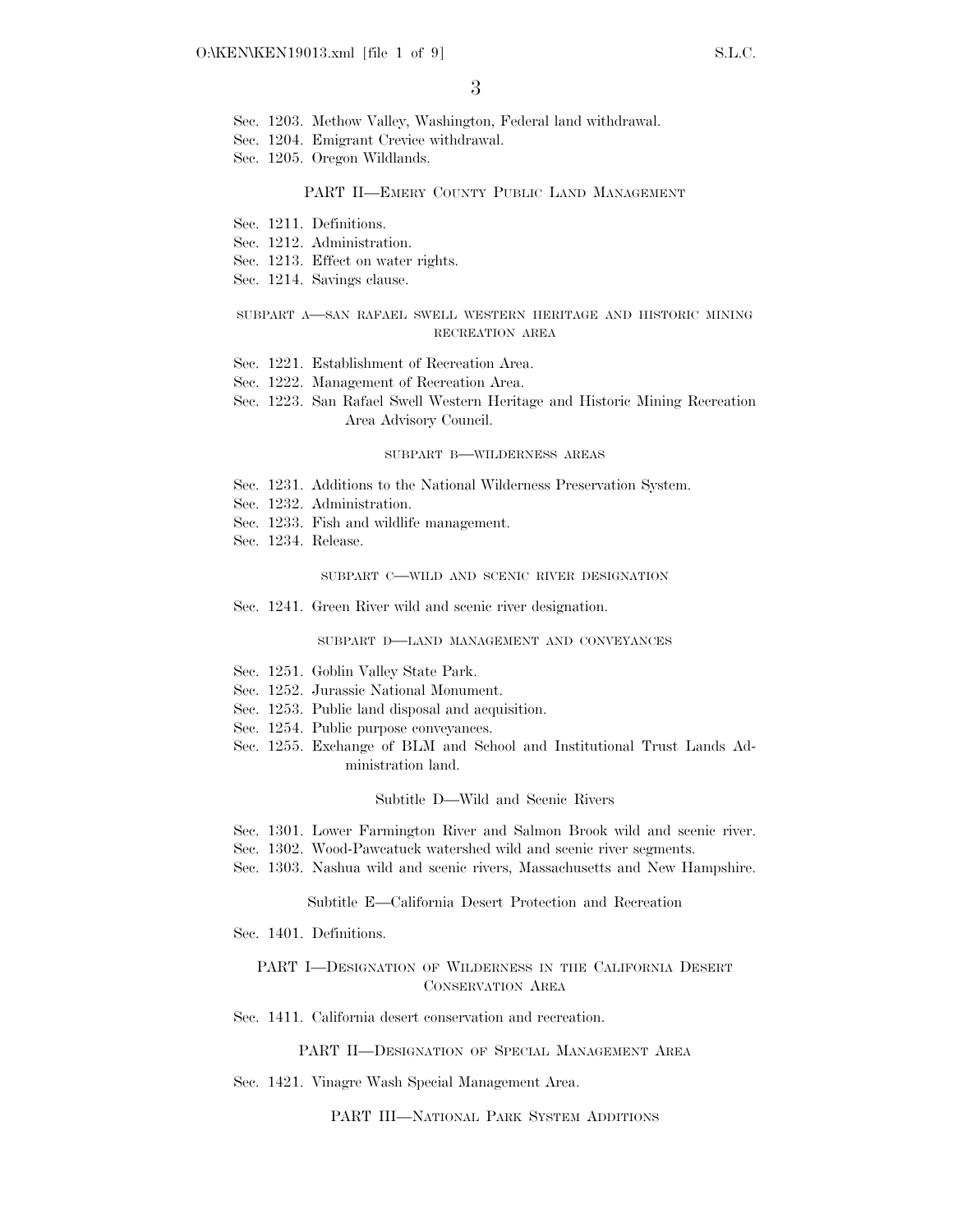- Sec. 1431. Death Valley National Park boundary revision.
- Sec. 1432. Mojave National Preserve.
- Sec. 1433. Joshua Tree National Park.

#### PART IV—OFF-HIGHWAY VEHICLE RECREATION AREAS

Sec. 1441. Off-highway vehicle recreation areas.

#### PART V—MISCELLANEOUS

- Sec. 1451. Transfer of land to Anza-Borrego Desert State Park.
- Sec. 1452. Wildlife corridors.
- Sec. 1453. Prohibited uses of acquired, donated, and conservation land.
- Sec. 1454. Tribal uses and interests.
- Sec. 1455. Release of Federal reversionary land interests.
- Sec. 1456. California State school land.
- Sec. 1457. Designation of wild and scenic rivers.
- Sec. 1458. Conforming amendments.
- Sec. 1459. Juniper Flats.
- Sec. 1460. Conforming amendments to California Military Lands Withdrawal and Overflights Act of 1994.
- Sec. 1461. Desert tortoise conservation center.

## TITLE II—NATIONAL PARKS

#### Subtitle A—Special Resource Studies

- Sec. 2001. Special resource study of James K. Polk presidential home.
- Sec. 2002. Special resource study of Thurgood Marshall school.
- Sec. 2003. Special resource study of President Street Station.
- Sec. 2004. Amache special resource study.
- Sec. 2005. Special resource study of George W. Bush Childhood Home.

## Subtitle B—National Park System Boundary Adjustments and Related Matters

- Sec. 2101. Shiloh National Military Park boundary adjustment.
- Sec. 2102. Ocmulgee Mounds National Historical Park boundary.
- Sec. 2103. Kennesaw Mountain National Battlefield Park boundary.
- Sec. 2104. Fort Frederica National Monument, Georgia.
- Sec. 2105. Fort Scott National Historic Site boundary.
- Sec. 2106. Florissant Fossil Beds National Monument boundary.
- Sec. 2107. Voyageurs National Park boundary adjustment.
- Sec. 2108. Acadia National Park boundary.
- Sec. 2109. Authority of Secretary of the Interior to accept certain properties, Missouri.
- Sec. 2110. Home of Franklin D. Roosevelt National Historic Site.

#### Subtitle C—National Park System Redesignations

- Sec. 2201. Designation of Saint-Gaudens National Historical Park.
- Sec. 2202. Redesignation of Robert Emmet Park.
- Sec. 2203. Fort Sumter and Fort Moultrie National Historical Park.
- Sec. 2204. Reconstruction Era National Historical Park and Reconstruction Era National Historic Network.
- Sec. 2205. Golden Spike National Historical Park.
- Sec. 2206. World War II Pacific sites.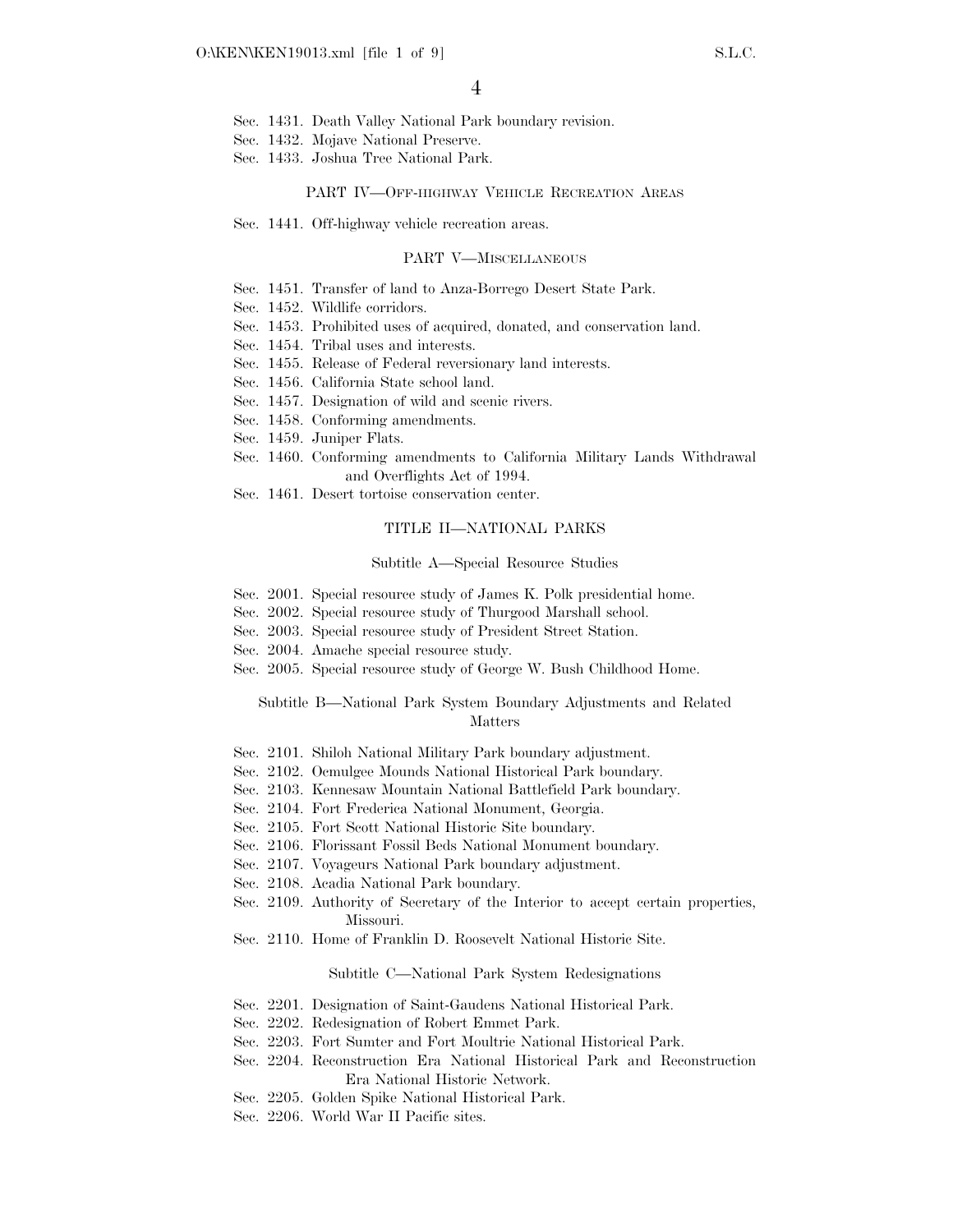Subtitle D—New Units of the National Park System

- Sec. 2301. Medgar and Myrlie Evers Home National Monument.
- Sec. 2302. Mill Springs Battlefield National Monument.
- Sec. 2303. Camp Nelson Heritage National Monument.

#### Subtitle E—National Park System Management

- Sec. 2401. Denali National Park and Preserve natural gas pipeline.
- Sec. 2402. Historically Black Colleges and Universities Historic Preservation program reauthorized.
- Sec. 2403. Authorizing cooperative management agreements between the District of Columbia and the Secretary of the Interior.
- Sec. 2404. Fees for Medical Services.
- Sec. 2405. Authority to grant easements and rights-of-way over Federal lands within Gateway National Recreation Area.
- Sec. 2406. Adams Memorial Commission.
- Sec. 2407. Technical corrections to references to the African American Civil Rights Network.
- Sec. 2408. Transfer of the James J. Howard Marine Sciences Laboratory.
- Sec. 2409. Bows in parks.
- Sec. 2410. Wildlife management in parks.

#### Subtitle F—National Trails and Related Matters

- Sec. 2501. North Country Scenic Trail Route adjustment.
- Sec. 2502. Extension of Lewis and Clark National Historic Trail.
- Sec. 2503. American Discovery Trail signage.
- Sec. 2504. Pike National Historic Trail study.

#### TITLE III—CONSERVATION REAUTHORIZATION

Sec. 3001. Reauthorization of Land and Water Conservation Fund.

#### TITLE IV—SPORTSMEN'S ACCESS AND RELATED MATTERS

#### Subtitle A—National Policy

Sec. 4001. Congressional declaration of national policy.

Subtitle B—Sportsmen's Access to Federal Land

- Sec. 4101. Definitions.
- Sec. 4102. Federal land open to hunting, fishing, and recreational shooting.
- Sec. 4103. Closure of Federal land to hunting, fishing, and recreational shooting.
- Sec. 4104. Shooting ranges.
- Sec. 4105. Identifying opportunities for recreation, hunting, and fishing on Federal land.

#### Subtitle C—Open Book on Equal Access to Justice

Sec. 4201. Federal action transparency.

Subtitle D—Pittman-Robertson Wildlife Restoration Act

Sec. 4301. Target practice and markmanship training.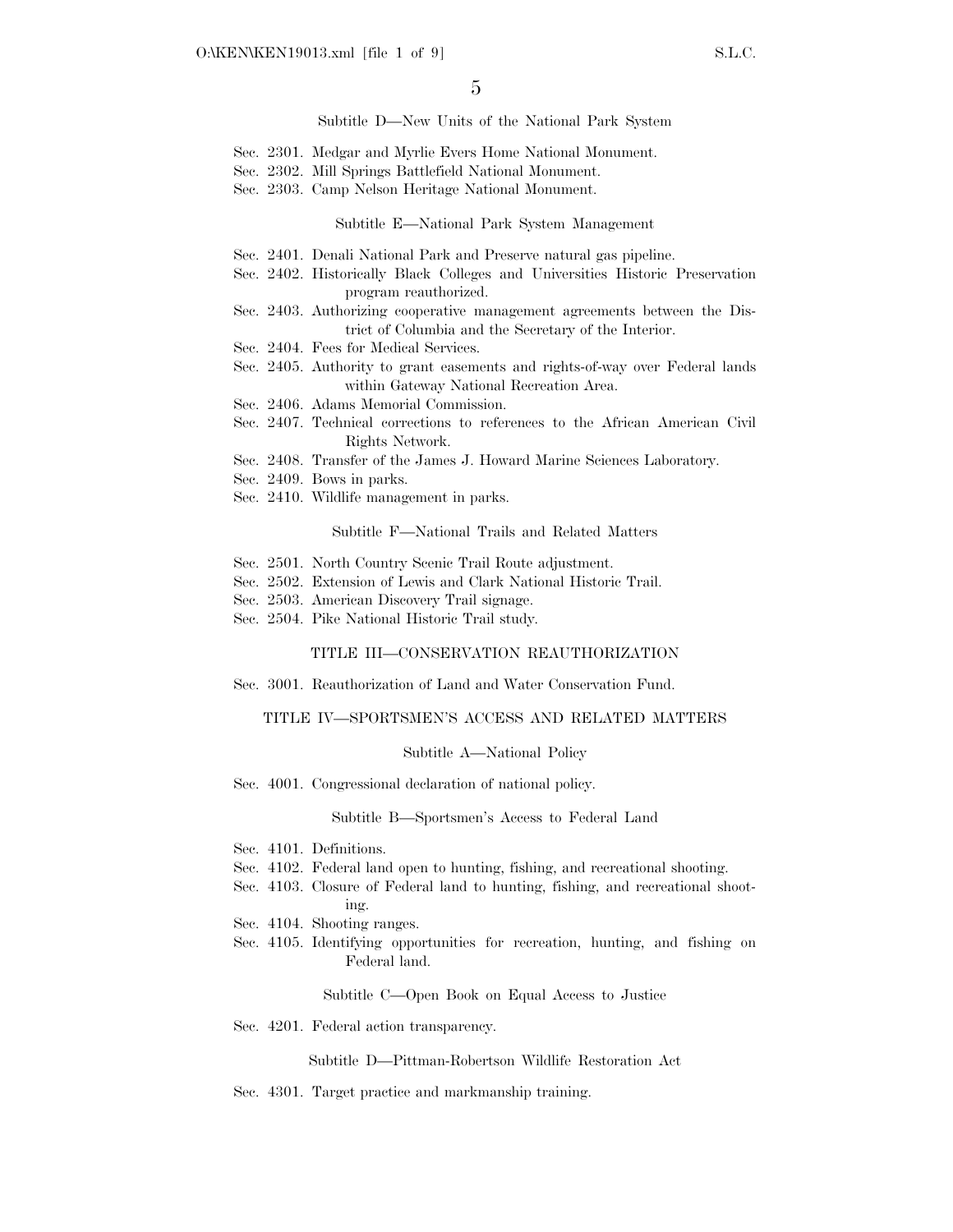Subtitle E—Migratory Bird Framework and Hunting Opportunities for Veterans

Sec. 4401. Federal closing date for hunting of ducks, mergansers, and coots.

#### Subtitle F—Miscellaneous

Sec. 4501. Respect for treaties and rights.

Sec. 4502. No priority.

Sec. 4503. State authority for fish and wildlife.

#### TITLE V—HAZARDS AND MAPPING

Sec. 5001. National Volcano Early Warning and Monitoring System.

Sec. 5002. Reauthorization of National Geologic Mapping Act of 1992.

## TITLE VI—NATIONAL HERITAGE AREAS

- Sec. 6001. National Heritage Area designations.
- Sec. 6002. Adjustment of boundaries of Lincoln National Heritage Area.
- Sec. 6003. Finger Lakes National Heritage Area study.

#### TITLE VII—WILDLIFE HABITAT AND CONSERVATION

- Sec. 7001. WILD Act.
- Sec. 7002. Reauthorization of Neotropical Migratory Bird Conservation Act.
- Sec. 7003. John H. Chafee Coastal Barrier Resources System.

# TITLE VIII—WATER AND POWER

#### Subtitle A—Reclamation Title Transfer

- Sec. 8001. Purpose.
- Sec. 8002. Definitions.
- Sec. 8003. Authorization of transfers of title to eligible facilities.
- Sec. 8004. Eligibility criteria.
- Sec. 8005. Liability.
- Sec. 8006. Benefits.
- Sec. 8007. Compliance with other laws.

#### Subtitle B—Endangered Fish Recovery Programs

- Sec. 8101. Extension of authorization for annual base funding of fish recovery programs; removal of certain reporting requirement.
- Sec. 8102. Report on recovery implementation programs.

#### Subtitle C—Yakima River Basin Water Enhancement Project

- Sec. 8201. Authorization of phase III.
- Sec. 8202. Modification of purposes and definitions.
- Sec. 8203. Yakima River Basin Water Conservation Program.
- Sec. 8204. Yakima Basin water projects, operations, and authorizations.

#### Subtitle D—Bureau of Reclamation Facility Conveyances

Sec. 8301. Conveyance of Maintenance Complex and District Office of the Arbuckle Project, Oklahoma.

Sec. 8302. Contra Costa Canal transfer.

#### TITLE IX—MISCELLANEOUS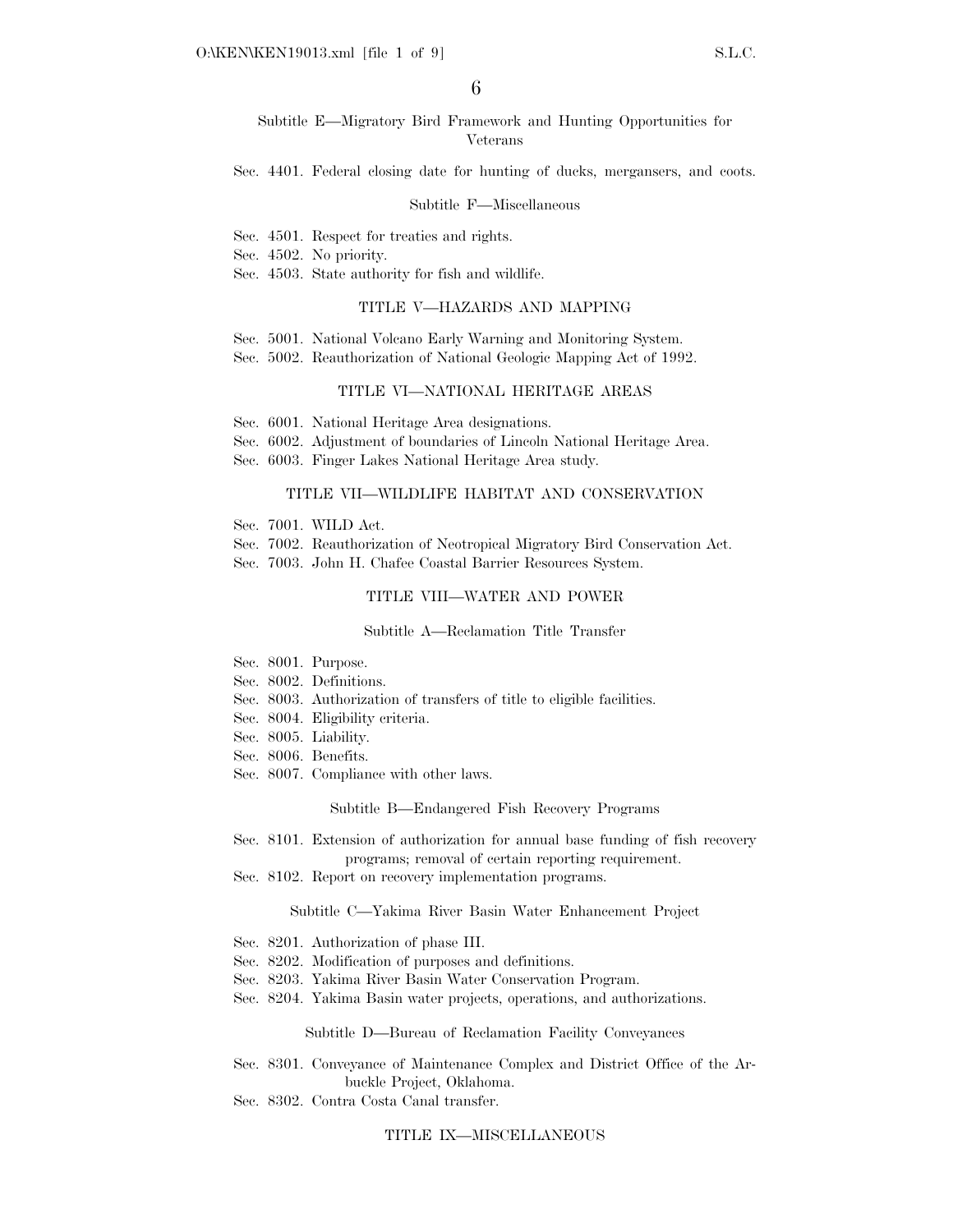|                | Sec. 9001. Every Kid Outdoors Act.<br>Sec. 9002. Good Samaritan Search and Recovery Act.<br>Sec. 9003. 21st Century Conservation Service Corps Act.<br>Sec. 9004. National Nordic Museum Act.<br>Sec. 9005. Designation of National George C. Marshall Museum and Library.<br>Sec. 9006. 21st Century Respect Act.<br>Sec. 9007. American World War II Heritage Cities.<br>Sec. 9008. Quindaro Townsite National Commemorative Site.<br>Sec. 9009. Designation of National Comedy Center in Jamestown, New York. |
|----------------|------------------------------------------------------------------------------------------------------------------------------------------------------------------------------------------------------------------------------------------------------------------------------------------------------------------------------------------------------------------------------------------------------------------------------------------------------------------------------------------------------------------|
| 1              | SEC. 2. DEFINITION OF SECRETARY.                                                                                                                                                                                                                                                                                                                                                                                                                                                                                 |
| 2              | In this Act, the term "Secretary" means the Sec-                                                                                                                                                                                                                                                                                                                                                                                                                                                                 |
| 3              | retary of the Interior.                                                                                                                                                                                                                                                                                                                                                                                                                                                                                          |
| $\overline{4}$ | TITLE I-PUBLIC LAND AND                                                                                                                                                                                                                                                                                                                                                                                                                                                                                          |
| 5              | <b>FORESTS</b>                                                                                                                                                                                                                                                                                                                                                                                                                                                                                                   |
| 6              | Subtitle A—Land Exchanges and                                                                                                                                                                                                                                                                                                                                                                                                                                                                                    |
| 7              | <b>Conveyances</b>                                                                                                                                                                                                                                                                                                                                                                                                                                                                                               |
| 8              | SEC. 1001. CRAGS LAND EXCHANGE, COLORADO.                                                                                                                                                                                                                                                                                                                                                                                                                                                                        |
| 9              | (a) PURPOSES.—The purposes of this section are—                                                                                                                                                                                                                                                                                                                                                                                                                                                                  |
| 10             | (1) to authorize, direct, expedite and facilitate                                                                                                                                                                                                                                                                                                                                                                                                                                                                |
| 11             | the land exchange set forth herein; and                                                                                                                                                                                                                                                                                                                                                                                                                                                                          |
| 12             | (2) to promote enhanced public outdoor rec-                                                                                                                                                                                                                                                                                                                                                                                                                                                                      |
| 13             | reational and natural resource conservation opportu-                                                                                                                                                                                                                                                                                                                                                                                                                                                             |
| 14             | nities in the Pike National Forest near Pikes Peak,                                                                                                                                                                                                                                                                                                                                                                                                                                                              |
| 15             | Colorado, via acquisition of the non-Federal land                                                                                                                                                                                                                                                                                                                                                                                                                                                                |
| 16             | and trail easement.                                                                                                                                                                                                                                                                                                                                                                                                                                                                                              |
| 17             | (b) DEFINITIONS.—In this section:                                                                                                                                                                                                                                                                                                                                                                                                                                                                                |
| 18             | (1) BHI.—The term "BHI" means Broadmoor                                                                                                                                                                                                                                                                                                                                                                                                                                                                          |
| 19             | Hotel, Inc., a Colorado corporation.                                                                                                                                                                                                                                                                                                                                                                                                                                                                             |
| 20             | (2) FEDERAL LAND.—The term "Federal land"                                                                                                                                                                                                                                                                                                                                                                                                                                                                        |
| 21             | means all right, title, and interest of the United                                                                                                                                                                                                                                                                                                                                                                                                                                                               |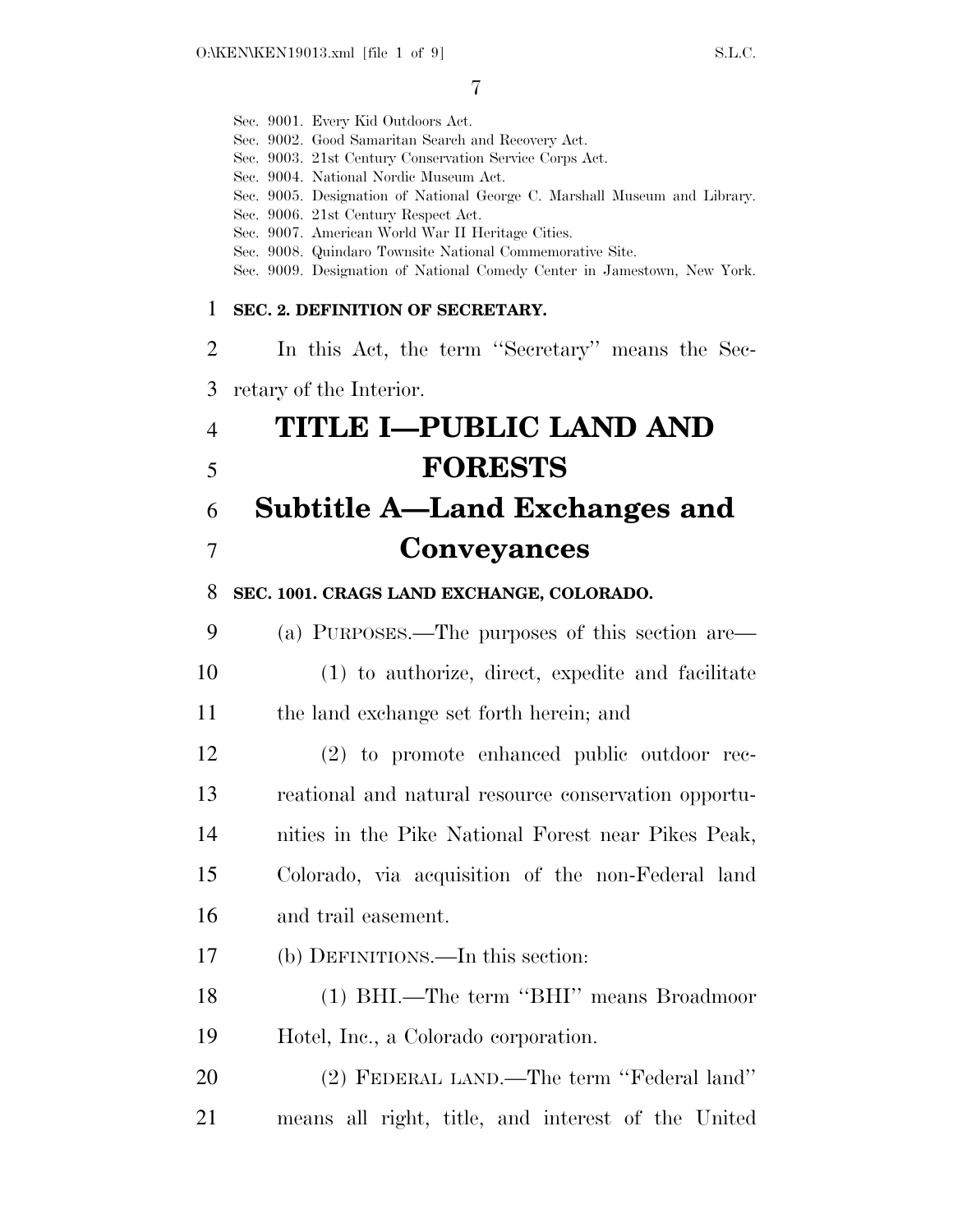| $\mathbf{1}$   | States in and to approximately 83 acres of land      |
|----------------|------------------------------------------------------|
| $\overline{2}$ | within the Pike National Forest, El Paso County,     |
| 3              | Colorado, together with a nonexclusive perpetual ac- |
| $\overline{4}$ | cess easement to BHI to and from such land on        |
| 5              | Forest Service Road 371, as generally depicted on    |
| 6              | the map entitled "Proposed Crags Land Exchange-      |
| $\overline{7}$ | Federal Parcel–Emerald Valley Ranch" and dated       |
| 8              | March 2015.                                          |
| 9              | (3) NON-FEDERAL LAND.—The term "non-Fed-             |
| 10             | eral land" means the land and trail easement to be   |
| 11             | conveyed to the Secretary by BHI in the exchange     |
| 12             | and is—                                              |
| 13             | $(A)$ approximately 320 acres of land within         |
| 14             | the Pike National Forest, Teller County, Colo-       |
|                |                                                      |
| 15             | rado, as generally depicted on the map entitled      |
| 16             | "Proposed Crags Land Exchange-Non-Federal            |
| 17             | Parcel–Crags Property" and dated March 2015;         |
| 18             | and                                                  |
| 19             | (B) a permanent trail easement for the               |
| 20             | Barr Trail in El Paso County, Colorado, as           |
| 21             | generally depicted on the map entitled "Pro-         |
| 22             | posed Crags Land Exchange-Barr Trail Ease-           |
| 23             | ment to United States" and dated March 2015,         |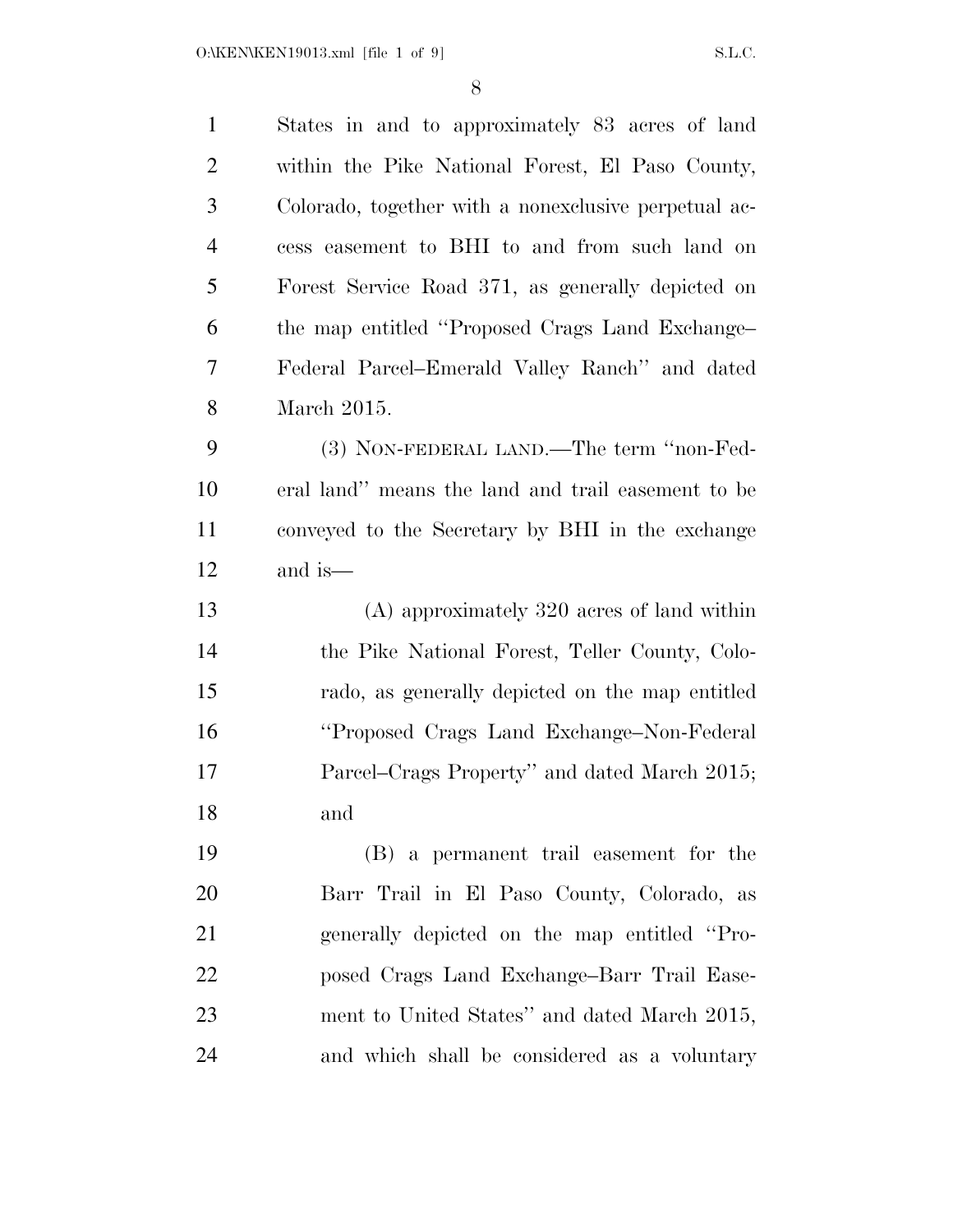| $\mathbf{1}$   | donation to the United States by BHI for all           |
|----------------|--------------------------------------------------------|
| $\overline{2}$ | purposes of law.                                       |
| 3              | (4) SECRETARY.—The term "Secretary" means              |
| $\overline{4}$ | the Secretary of Agriculture, unless otherwise speci-  |
| 5              | fied.                                                  |
| 6              | (c) LAND EXCHANGE.—                                    |
| 7              | (1) IN GENERAL.—If BHI offers to convey to             |
| 8              | the Secretary all right, title, and interest of BHI in |
| 9              | and to the non-Federal land, the Secretary shall ac-   |
| 10             | cept the offer and simultaneously convey to BHI the    |
| 11             | Federal land.                                          |
| 12             | (2) LAND TITLE.—Title to the non-Federal               |
| 13             | land conveyed and donated to the Secretary under       |
| 14             | this section shall be acceptable to the Secretary and  |
| 15             | shall conform to the title approval standards of the   |
| 16             | Attorney General of the United States applicable to    |
| 17             | land acquisitions by the Federal Government.           |
| 18             | (3) PERPETUAL ACCESS EASEMENT TO BHI.-                 |
| 19             | The nonexclusive perpetual access easement to be       |
| 20             | granted to BHI as shown on the map referred to in      |
| 21             | subsection $(b)(2)$ shall allow—                       |
| 22             | (A) BHI to fully maintain, at BHI's ex-                |
| 23             | pense, and use Forest Service Road 371 from            |
| 24             | its junction with Forest Service Road 368 in           |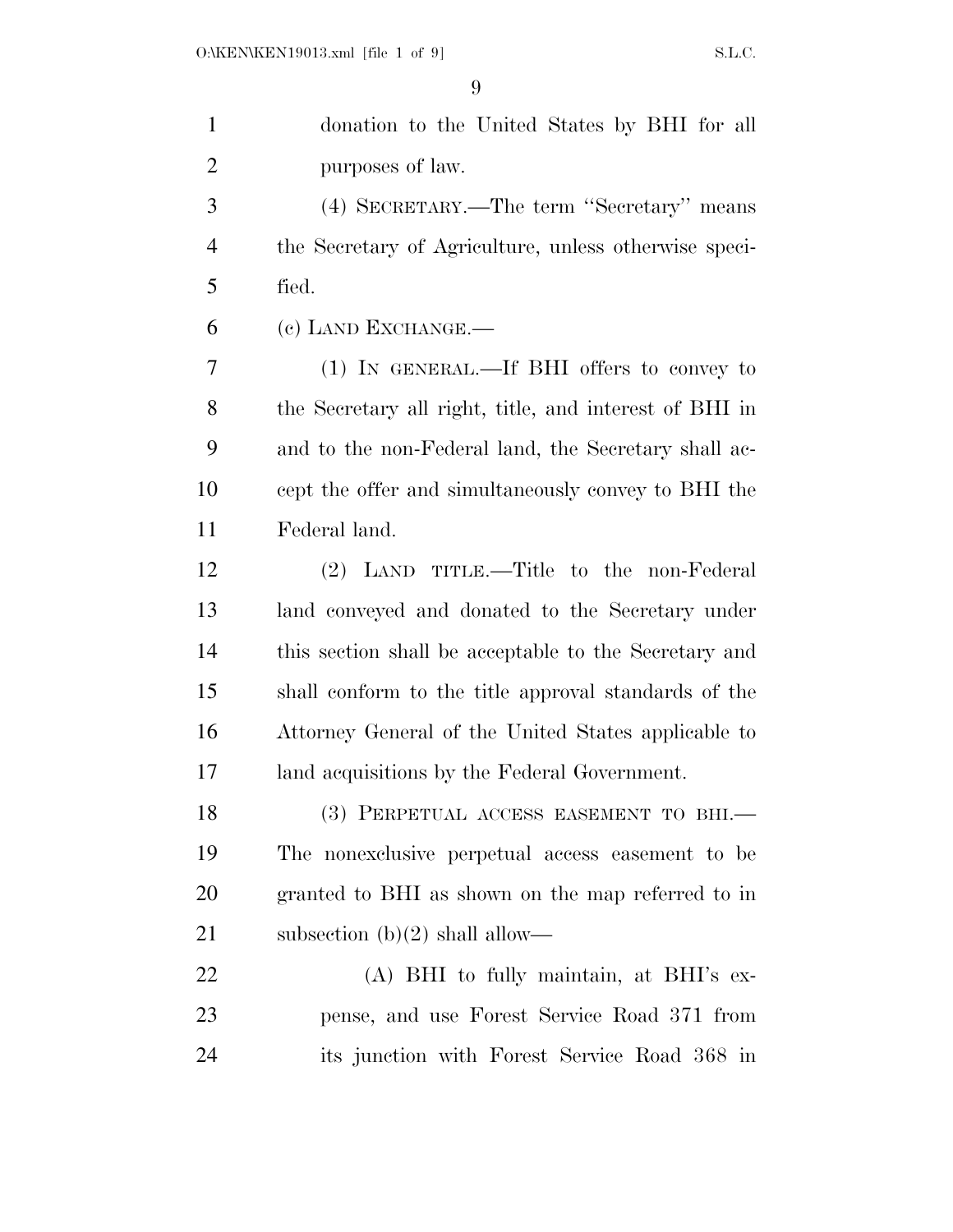| $\mathbf{1}$   | accordance with historic use and maintenance          |
|----------------|-------------------------------------------------------|
| $\overline{2}$ | patterns by BHI; and                                  |
| 3              | (B) full and continued public and adminis-            |
| $\overline{4}$ | trative access and use of Forest Service Road         |
| 5              | 371 in accordance with the existing Forest            |
| 6              | Service travel management plan, or as such            |
| 7              | plan may be revised by the Secretary.                 |
| 8              | (4) ROUTE AND CONDITION OF ROAD.—BHI                  |
| 9              | and the Secretary may mutually agree to improve,      |
| 10             | relocate, reconstruct, or otherwise alter the route   |
| 11             | and condition of all or portions of such road as the  |
| 12             | Secretary, in close consultation with BHI, may de-    |
| 13             | termine advisable.                                    |
| 14             | (5) EXCHANGE COSTS.—BHI shall pay for all             |
| 15             | land survey, appraisal, and other costs to the Sec-   |
| 16             | retary as may be necessary to process and consum-     |
| 17             | mate the exchange directed by this section, including |
| 18             | reimbursement to the Secretary, if the Secretary so   |
| 19             | requests, for staff time spent in such processing and |
| 20             | consummation.                                         |
| 21             | (d) EQUAL VALUE EXCHANGE AND APPRAISALS.-             |
| 22             | (1) APPRAISALS.—The values of the lands to be         |
| 23             | exchanged under this section shall be determined by   |
| 24             | the Secretary through appraisals performed—           |
| 25             | $(A)$ in accordance with—                             |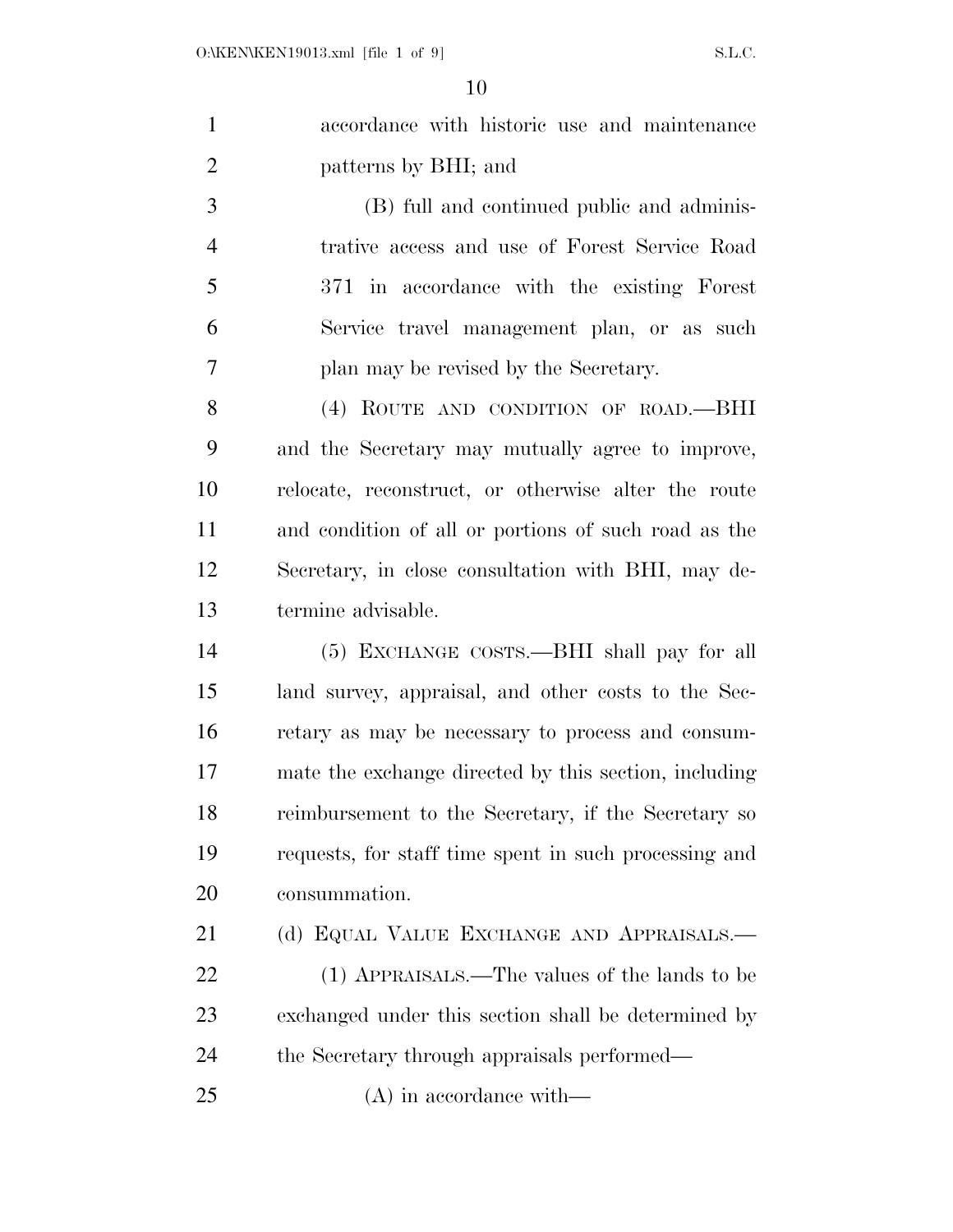| $\mathbf{1}$   | (i) the Uniform Appraisal Standards                     |
|----------------|---------------------------------------------------------|
| $\overline{2}$ | for Federal Land Acquisitions;                          |
| 3              | (ii) the Uniform Standards of Profes-                   |
| $\overline{4}$ | sional Appraisal Practice; and                          |
| 5              | (iii) appraisal instructions issued by                  |
| 6              | the Secretary; and                                      |
| 7              | (B) by an appraiser mutually agreed to by               |
| 8              | the Secretary and BHI.                                  |
| 9              | (2) EQUAL VALUE EXCHANGE.—The values of                 |
| 10             | the Federal land and non-Federal land parcels ex-       |
| 11             | changed shall be equal, or if they are not equal, shall |
| 12             | be equalized as follows:                                |
| 13             | (A)<br>SURPLUS OF<br><b>LAND</b><br>FEDERAL             |
| 14             | VALUE.—If the final appraised value of the              |
| 15             | Federal land exceeds the final appraised value          |
| 16             | of the non-Federal land parcel identified in sub-       |
| 17             | section $(b)(3)(A)$ , BHI shall make a cash             |
| 18             | equalization payment to the United States as            |
| 19             | necessary to achieve equal value, including, if         |
| 20             | necessary, an amount in excess of that author-          |
| 21             | ized pursuant to section 206(b) of the Federal          |
| 22             | Land Policy and Management Act of 1976 (43)             |
| 23             | U.S.C. $1716(b)$ ).                                     |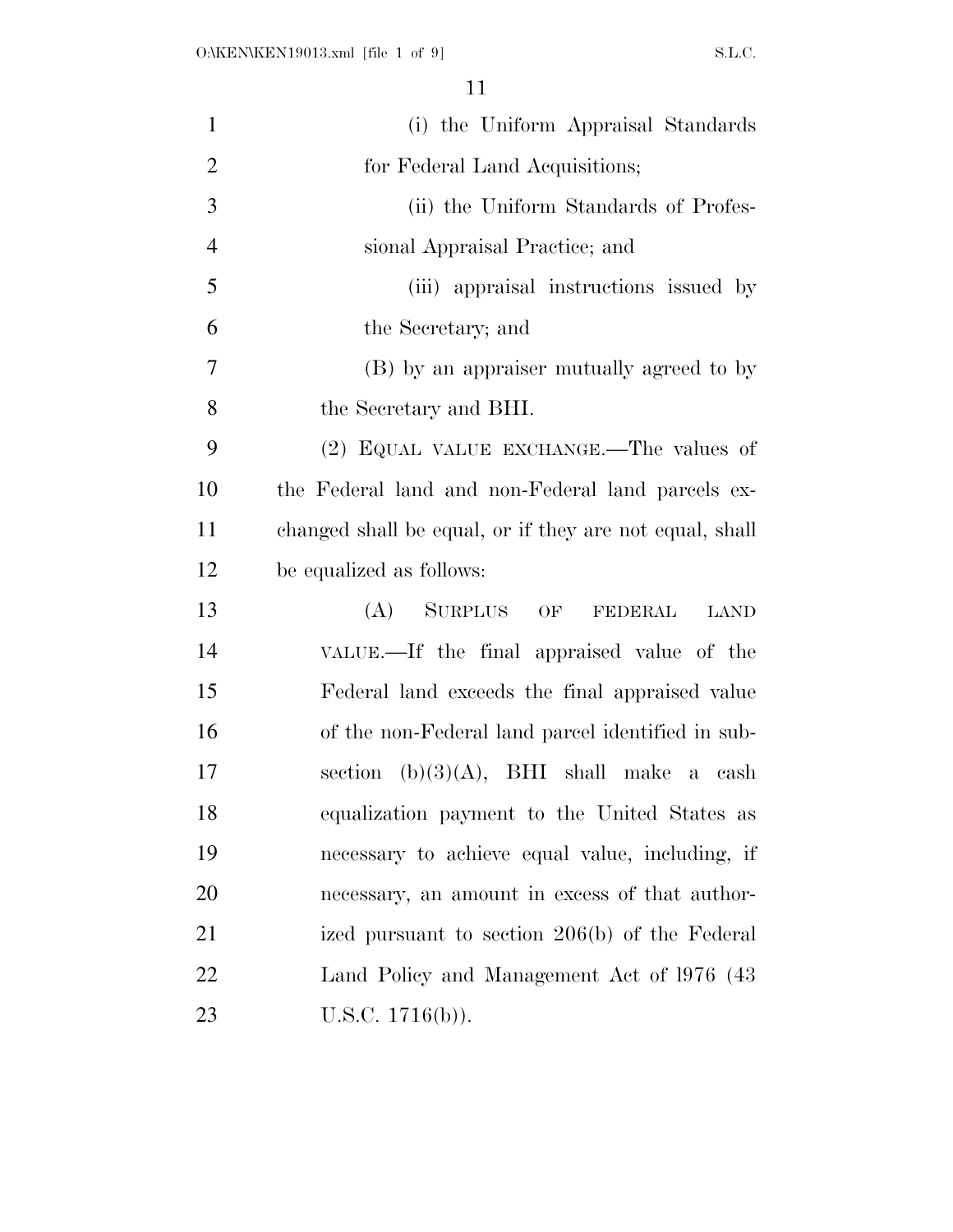| $\mathbf{1}$   | (B) USE OF FUNDS.—Any eash equali-                 |
|----------------|----------------------------------------------------|
| $\overline{2}$ | zation moneys received by the Secretary under      |
| 3              | subparagraph $(A)$ shall be—                       |
| $\overline{4}$ | (i) deposited in the fund established              |
| 5              | under Public Law 90–171 (commonly                  |
| 6              | known as the "Sisk Act"; 16 U.S.C. 484a);          |
| 7              | and                                                |
| 8              | (ii) made available to the Secretary               |
| 9              | for the acquisition of land or interests in        |
| 10             | land in Region 2 of the Forest Service.            |
| 11             | (C) SURPLUS OF NON-FEDERAL LAND                    |
| 12             | VALUE.—If the final appraised value of the         |
| 13             | non-Federal land parcel identified in subsection   |
| 14             | $(b)(3)(A)$ exceeds the final appraised value of   |
| 15             | the Federal land, the United States shall not      |
| 16             | make a cash equalization payment to BHI, and       |
| 17             | surplus value of the non-Federal land shall be     |
| 18             | considered a donation by BHI to the United         |
| 19             | States for all purposes of law.                    |
| 20             | (3) APPRAISAL EXCLUSIONS.—                         |
| 21             | (A) SPECIAL USE PERMIT.—The appraised              |
| 22             | value of the Federal land parcel shall not reflect |
| 23             | any increase or diminution in value due to the     |
| 24             | special use permit existing on the date of enact-  |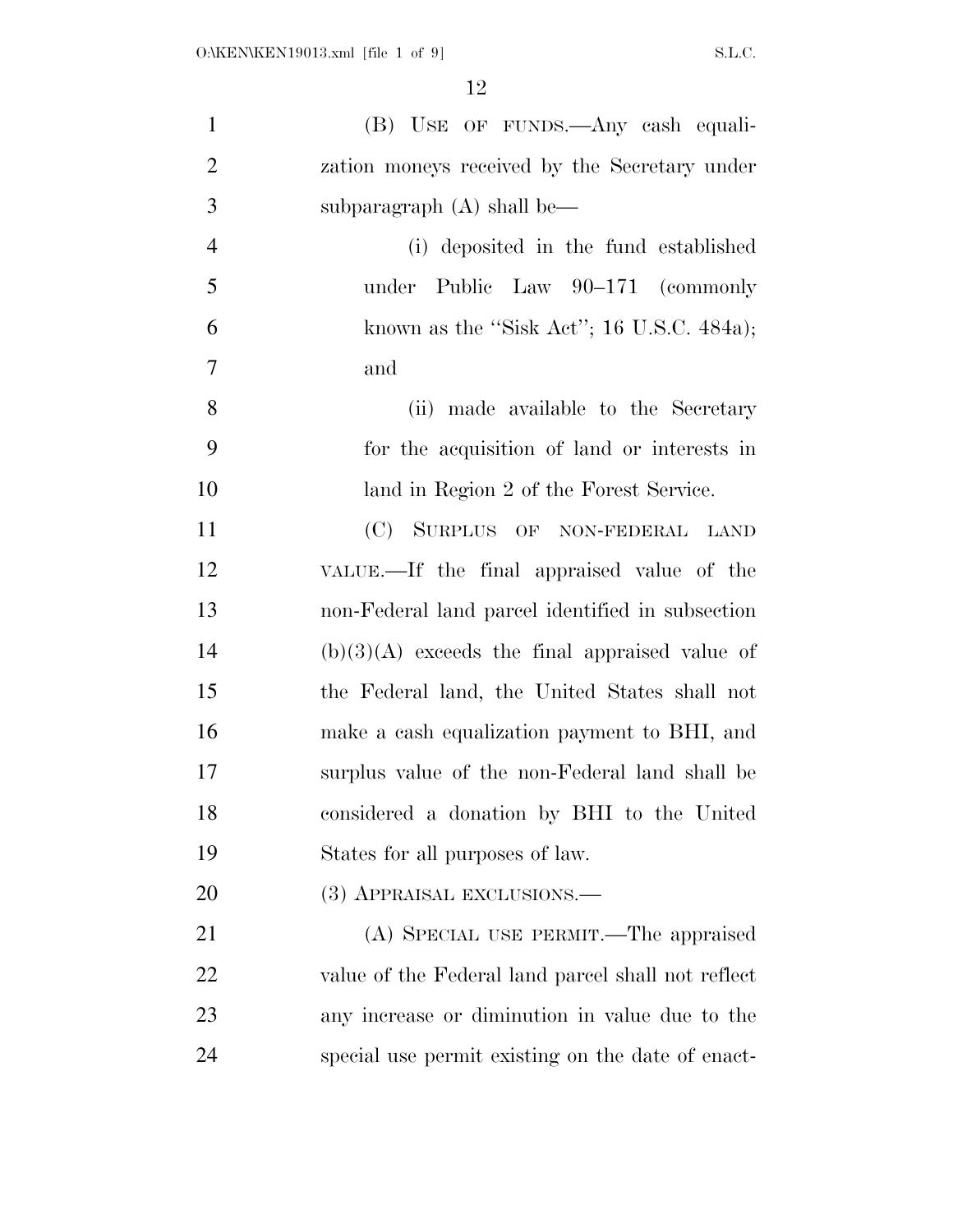| $\mathbf{1}$   | ment of this Act to BHI on the parcel and im-      |
|----------------|----------------------------------------------------|
| $\overline{2}$ | provements thereunder.                             |
| 3              | (B) BARR TRAIL EASEMENT.—The Barr                  |
| $\overline{4}$ | Trail easement donation identified in subsection   |
| 5              | $(b)(3)(B)$ shall not be appraised for purposes of |
| 6              | this section.                                      |
| 7              | (e) MISCELLANEOUS PROVISIONS.—                     |
| 8              | (1) WITHDRAWAL PROVISIONS.—                        |
| 9              | (A) WITHDRAWAL.—Lands acquired by                  |
| 10             | the Secretary under this section shall, without    |
| 11             | further action by the Secretary, be permanently    |
| 12             | withdrawn from all forms of appropriation and      |
| 13             | disposal under the public land laws (including     |
| 14             | the mining and mineral leasing laws) and the       |
| 15             | Geothermal Steam Act of 1930 (30 U.S.C.            |
| 16             | 1001 et seq.).                                     |
| 17             | WITHDRAWAL REVOCATION.—Any<br>(B)                  |
| 18             | public land order that withdraws the Federal       |
| 19             | land from appropriation or disposal under a        |
| 20             | public land law shall be revoked to the extent     |
| 21             | necessary to permit disposal of the Federal land   |
| 22             | parcel to BHI.                                     |
| 23             | (C) WITHDRAWAL OF FEDERAL LAND.—                   |
| 24             | All Federal land authorized to be exchanged        |
| 25             | under this section, if not already withdrawn or    |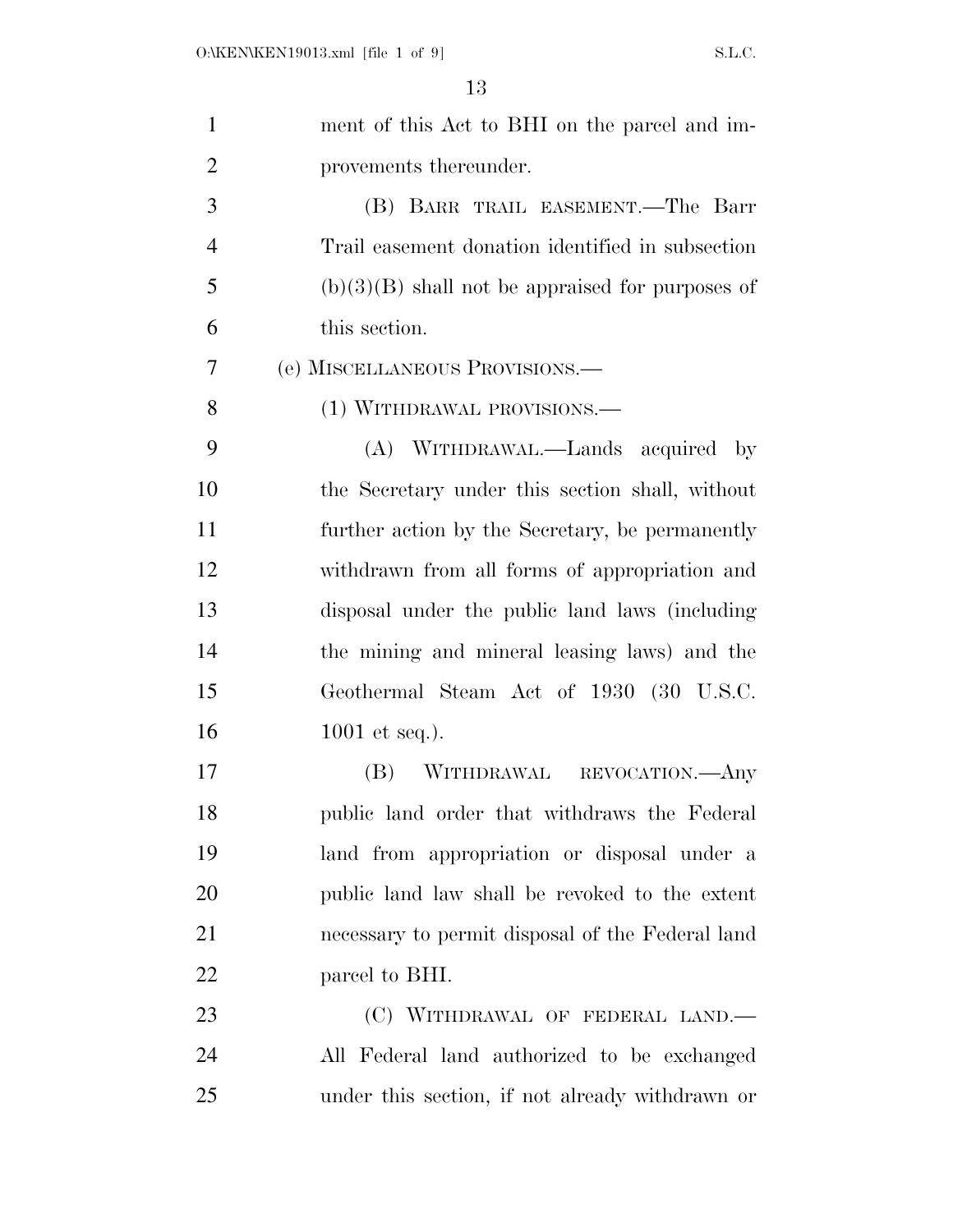| $\mathbf{1}$   | segregated from appropriation or disposal under    |
|----------------|----------------------------------------------------|
| $\overline{2}$ | the public lands laws upon enactment of this       |
| 3              | Act, is hereby so withdrawn, subject to valid ex-  |
| $\overline{4}$ | isting rights, until the date of conveyance of the |
| 5              | Federal land to BHI.                               |
| 6              | (2) POSTEXCHANGE LAND MANAGEMENT.                  |
| 7              | Land acquired by the Secretary under this section  |
| 8              | shall become part of the Pike-San Isabel National  |
| 9              | Forest and be managed in accordance with the laws, |
| 10             | rules, and regulations applicable to the National  |
| 11             | Forest System.                                     |
| 12             | (3) EXCHANGE TIMETABLE.—It is the intent of        |
| 13             | Congress that the land exchange directed by this   |
| 14             | section be consummated no later than 1 year after  |
| 15             | the date of enactment of this Act.                 |
| 16             | (4) MAPS, ESTIMATES, AND DESCRIPTIONS.—            |
| 17             | (A) MINOR ERRORS.—The Secretary and                |
| 18             | BHI may by mutual agreement make minor             |
| 19             | boundary adjustments to the Federal and non-       |
| 20             | Federal lands involved in the exchange, and        |
| 21             | may correct any minor errors in any map, acre-     |
| 22             | age estimate, or description of any land to be     |
| 23             | exchanged.                                         |
| 24             | (B) CONFLICT.—If there is a conflict be-           |
| 25             | tween a map, an acreage estimate, or a descrip-    |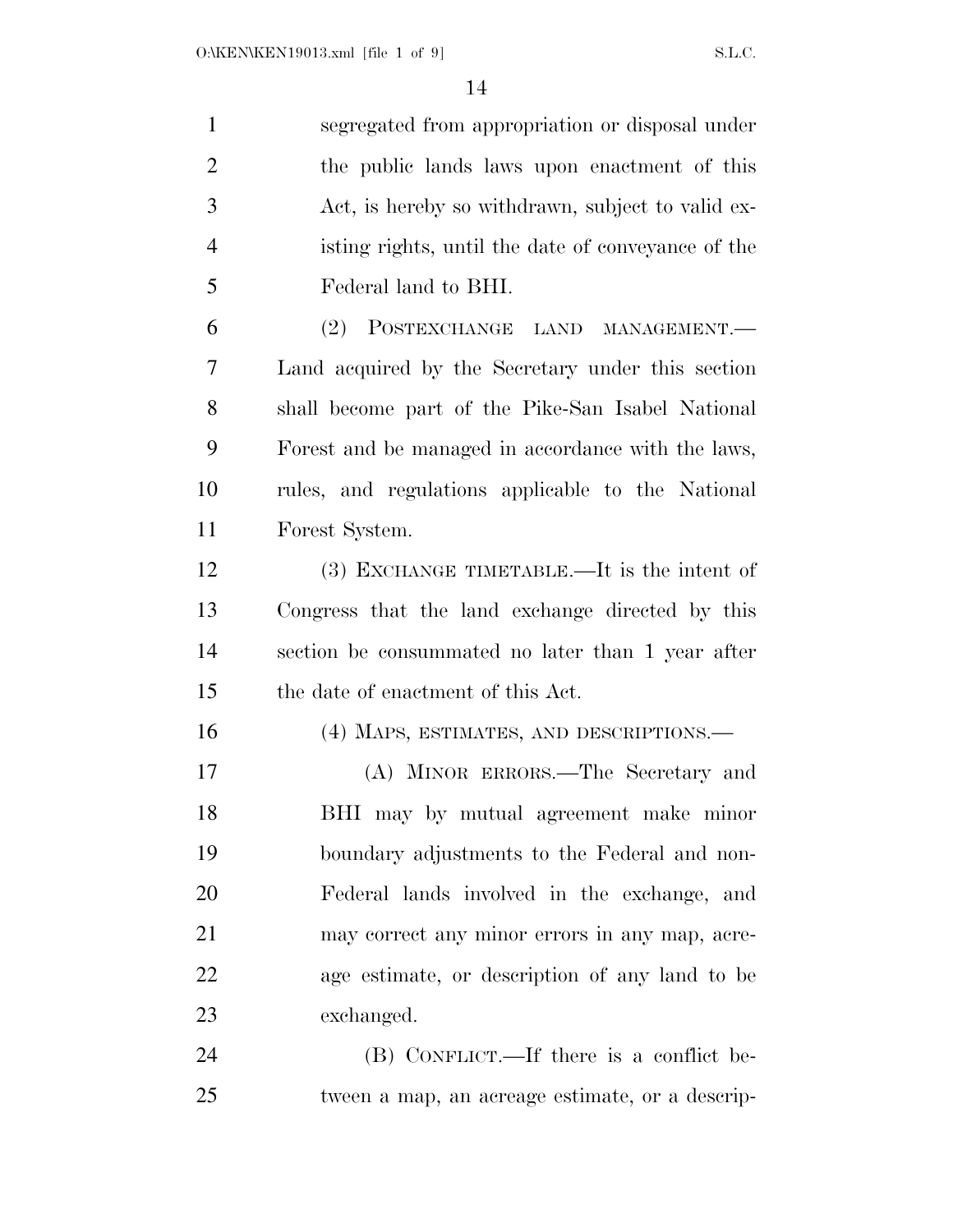tion of land under this section, the map shall control unless the Secretary and BHI mutually agree otherwise.

 (C) AVAILABILITY.—Upon enactment of this Act, the Secretary shall file and make available for public inspection in the head- quarters of the Pike-San Isabel National Forest a copy of all maps referred to in this section. **SEC. 1002. ARAPAHO NATIONAL FOREST BOUNDARY AD-JUSTMENT.** 

 (a) IN GENERAL.—The boundary of the Arapaho Na- tional Forest in the State of Colorado is adjusted to incor- porate the approximately 92.95 acres of land generally de- picted as ''The Wedge'' on the map entitled ''Arapaho Na- tional Forest Boundary Adjustment'' and dated November 6, 2013, and described as lots three, four, eight, and nine of section 13, Township 4 North, Range 76 West, Sixth Principal Meridian, Colorado. A lot described in this sub- section may be included in the boundary adjustment only after the Secretary of Agriculture obtains written permis-sion for such action from the lot owner or owners.

 (b) BOWEN GULCH PROTECTION AREA.—The Sec- retary of Agriculture shall include all Federal land within the boundary described in subsection (a) in the Bowen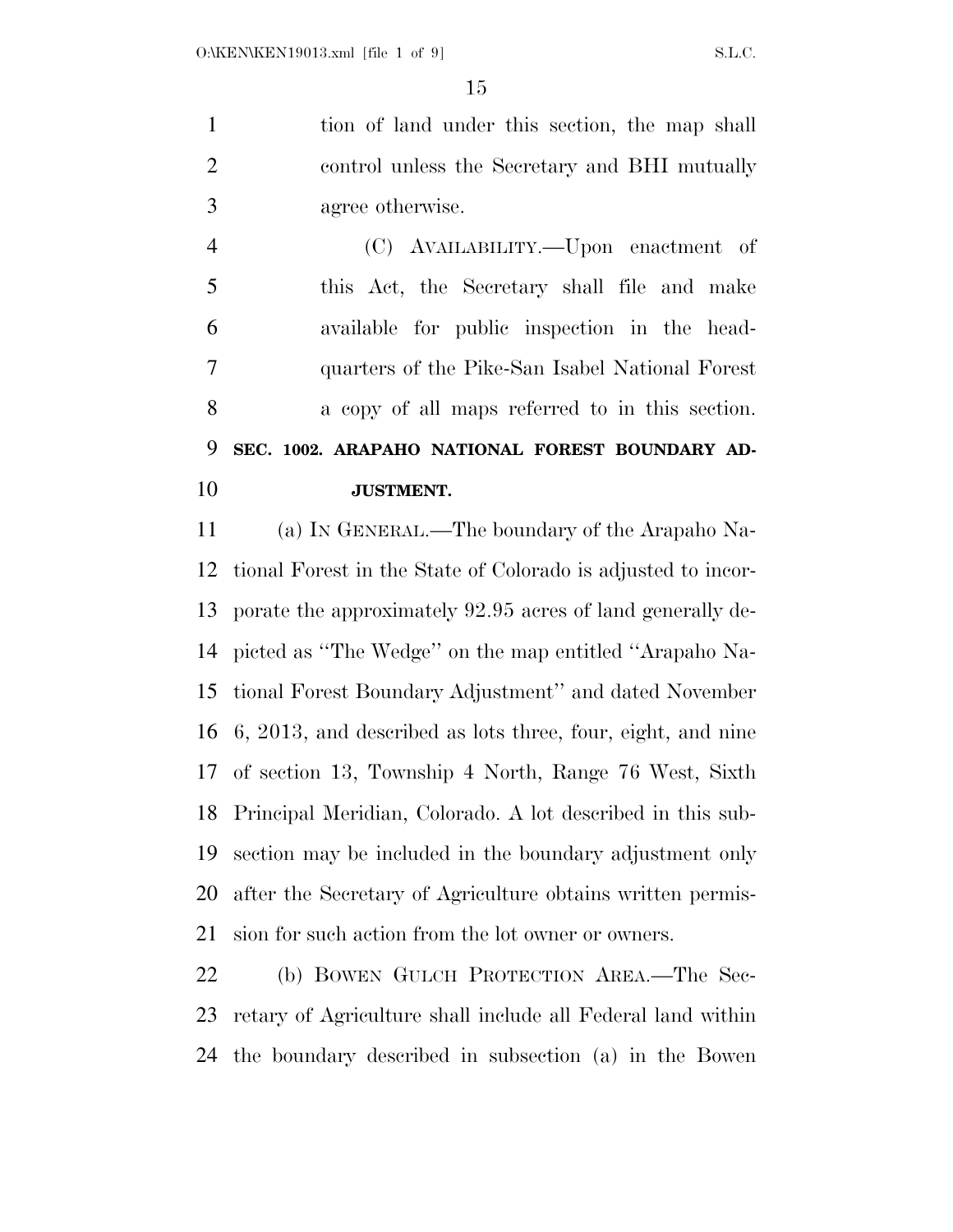Gulch Protection Area established under section 6 of the Colorado Wilderness Act of 1993 (16 U.S.C. 539j).

 (c) LAND AND WATER CONSERVATION FUND.—For 4 purposes of section  $200306(a)(2)(B)(i)$  of title 54, United States Code, the boundaries of the Arapaho National For- est, as modified under subsection (a), shall be considered to be the boundaries of the Arapaho National Forest as in existence on January 1, 1965.

 (d) PUBLIC MOTORIZED USE.—Nothing in this sec- tion opens privately owned lands within the boundary de-scribed in subsection (a) to public motorized use.

 (e) ACCESS TO NON-FEDERAL LANDS.—Notwith- standing the provisions of section 6(f) of the Colorado Wil- derness Act of 1993 (16 U.S.C. 539j(f)) regarding motor- ized travel, the owners of any non-Federal lands within the boundary described in subsection (a) who historically have accessed their lands through lands now or hereafter owned by the United States within the boundary described in subsection (a) shall have the continued right of motor-ized access to their lands across the existing roadway.

# **SEC. 1003. SANTA ANA RIVER WASH PLAN LAND EXCHANGE.**

22 (a) DEFINITIONS.—In this section:

23 (1) CONSERVATION DISTRICT.—The term "Con-servation District'' means the San Bernardino Valley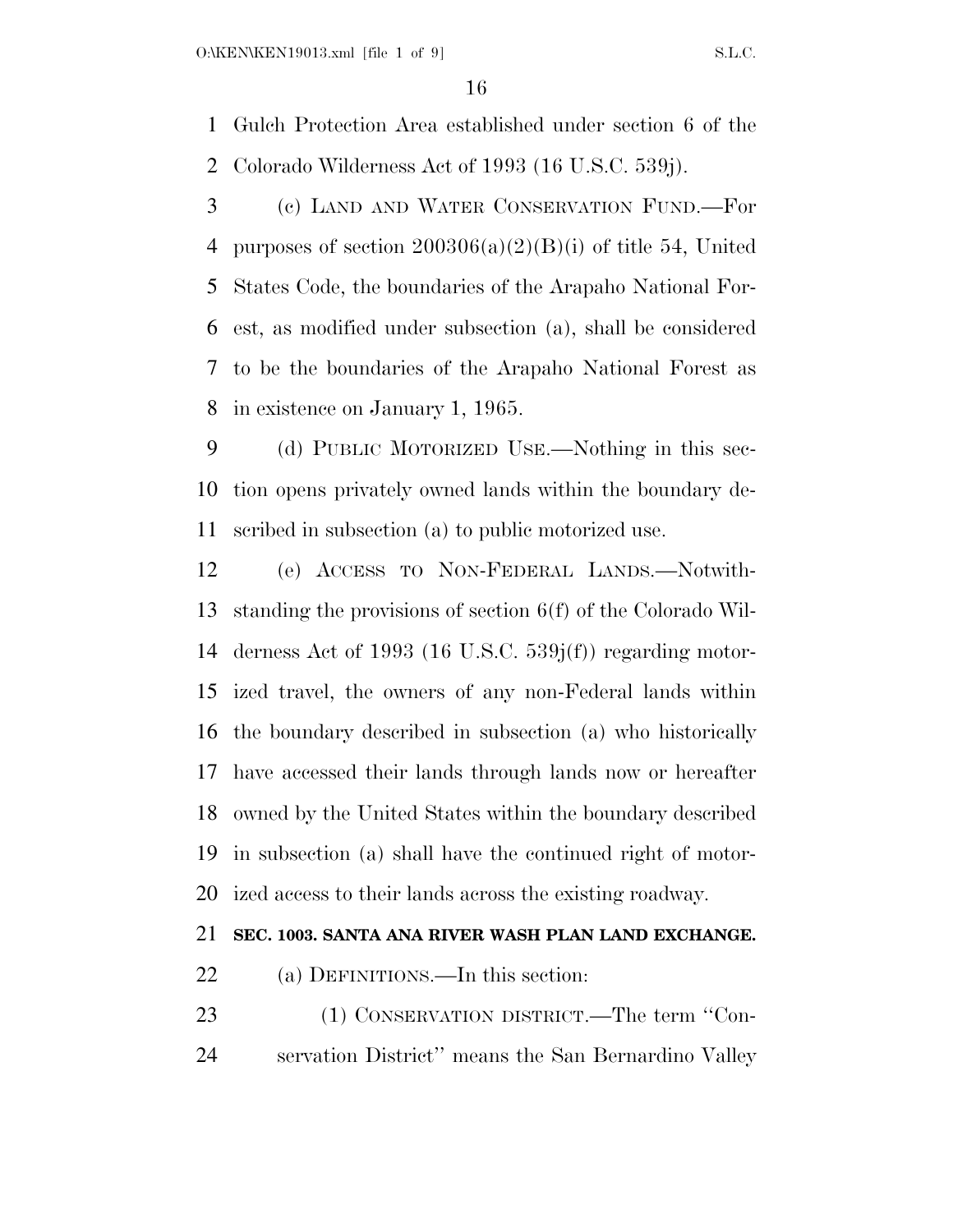Water Conservation District, a political subdivision of the State of California.

 (2) FEDERAL EXCHANGE PARCEL.—The term ''Federal exchange parcel'' means the approximately 90 acres of Federal land administered by the Bu- reau of Land Management generally depicted as ''BLM Equalization Land to SBVWCD'' on the Map and is to be conveyed to the Conservation District if necessary to equalize the fair market values of the lands otherwise to be exchanged.

 (3) FEDERAL LAND.—The term ''Federal land'' means the approximately 327 acres of Federal land administered by the Bureau of Land Management generally depicted as ''BLM Land to SBVWCD'' on the Map.

 (4) MAP.—The term ''Map'' means the map en- titled ''Santa Ana River Wash Land Exchange'' and dated September 3, 2015.

 (5) NON-FEDERAL EXCHANGE PARCEL.—The term ''non-Federal exchange parcel'' means the ap- proximately 59 acres of land owned by the Conserva- tion District generally depicted as ''SBVWCD Equalization Land'' on the Map and is to be con-veyed to the United States if necessary to equalize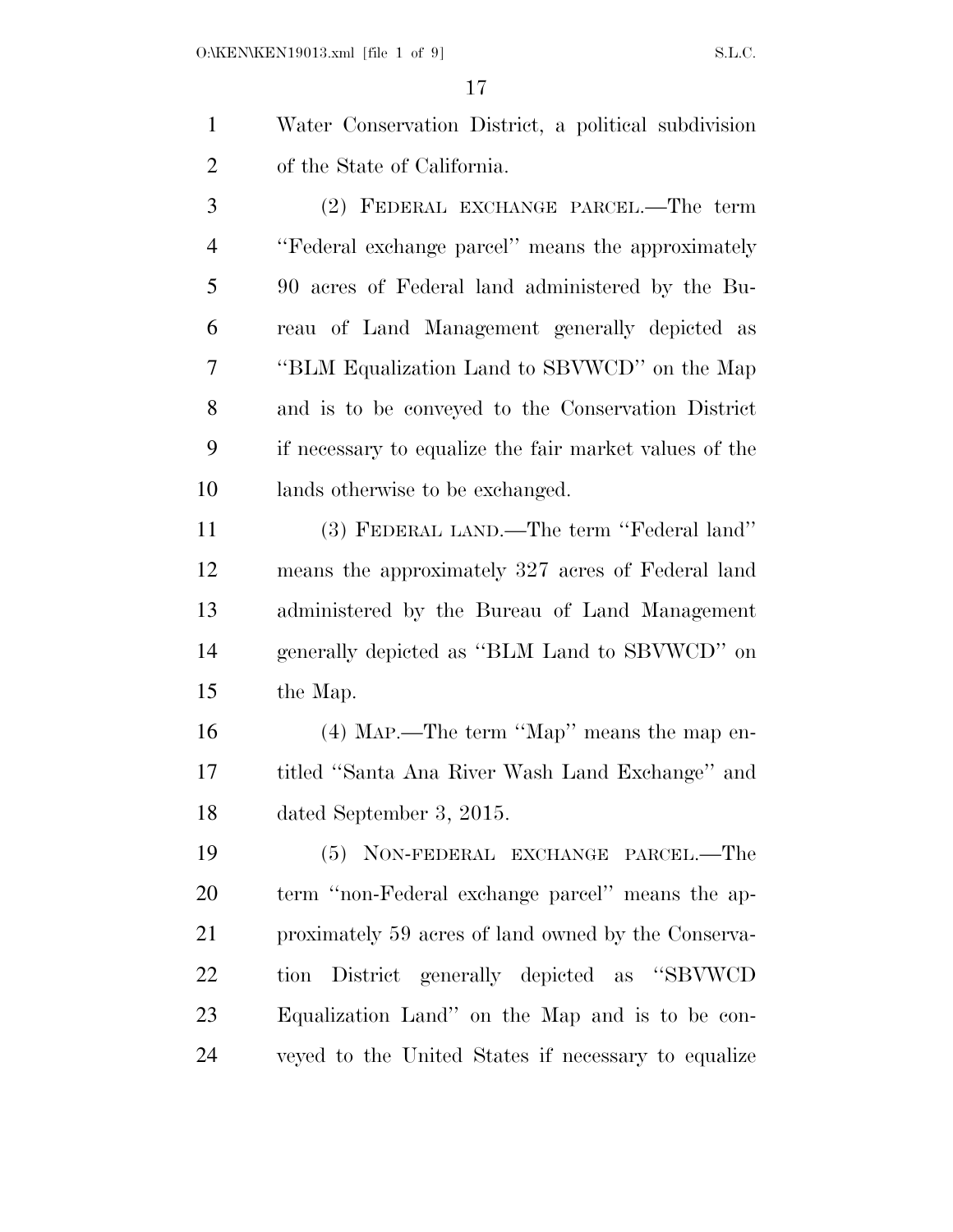the fair market values of the lands otherwise to be exchanged.

 (6) NON-FEDERAL LAND.—The term ''non-Fed- eral Land'' means the approximately 310 acres of land owned by the Conservation District generally depicted as ''SBVWCD to BLM'' on the Map.

 (b) EXCHANGE OF LAND; EQUALIZATION OF VALUE.—

 (1) EXCHANGE AUTHORIZED.—Notwithstanding the land use planning requirements of sections 202, 210, and 211 of the Federal Land Policy and Man- agement Act of 1976 (43 U.S.C. 1712, 1720, 21), subject to valid existing rights, and conditioned upon any equalization payment necessary under section 206(b) of the Federal Land Policy and Management Act of 1976 (43 U.S.C. 1716(b)), and paragraph (2), as soon as practicable, but not later than 2 years after the date of enactment of this Act, if the Conservation District offers to convey the exchange land to the United States, the Secretary shall—

 (A) convey to the Conservation District all right, title, and interest of the United States in and to the Federal land, and any such portion of the Federal exchange parcel as may be re-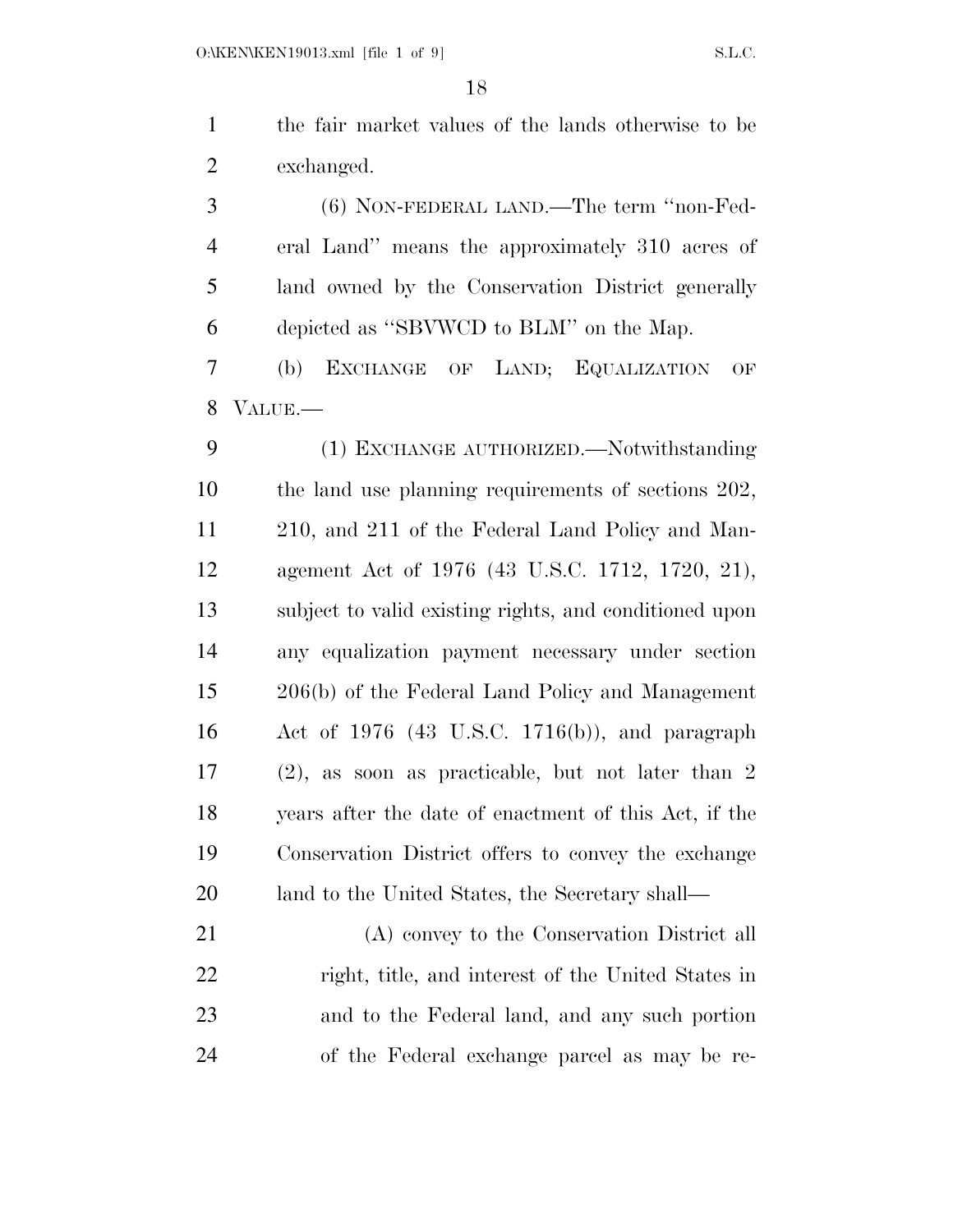1 quired to equalize the values of the lands ex-changed; and

 (B) accept from the Conservation District a conveyance of all right, title, and interest of the Conservation District in and to the non- Federal land, and any such portion of the non- Federal exchange parcel as may be required to equalize the values of the lands exchanged.

 (2) EQUALIZATION PAYMENT.—To the extent an equalization payment is necessary under section 206(b) of the Federal Land Policy and Management Act of 1976 (43 U.S.C. 1716(b)), the amount of such equalization payment shall first be made by way of in-kind transfer of such portion of the Fed- eral exchange parcel to the Conservation District, or transfer of such portion of the non-Federal exchange parcel to the United States, as the case may be, as may be necessary to equalize the fair market values of the exchanged properties. The fair market value of the Federal exchange parcel or non-Federal ex- change parcel, as the case may be, shall be credited against any required equalization payment. To the extent such credit is not sufficient to offset the en-tire amount of equalization payment so indicated,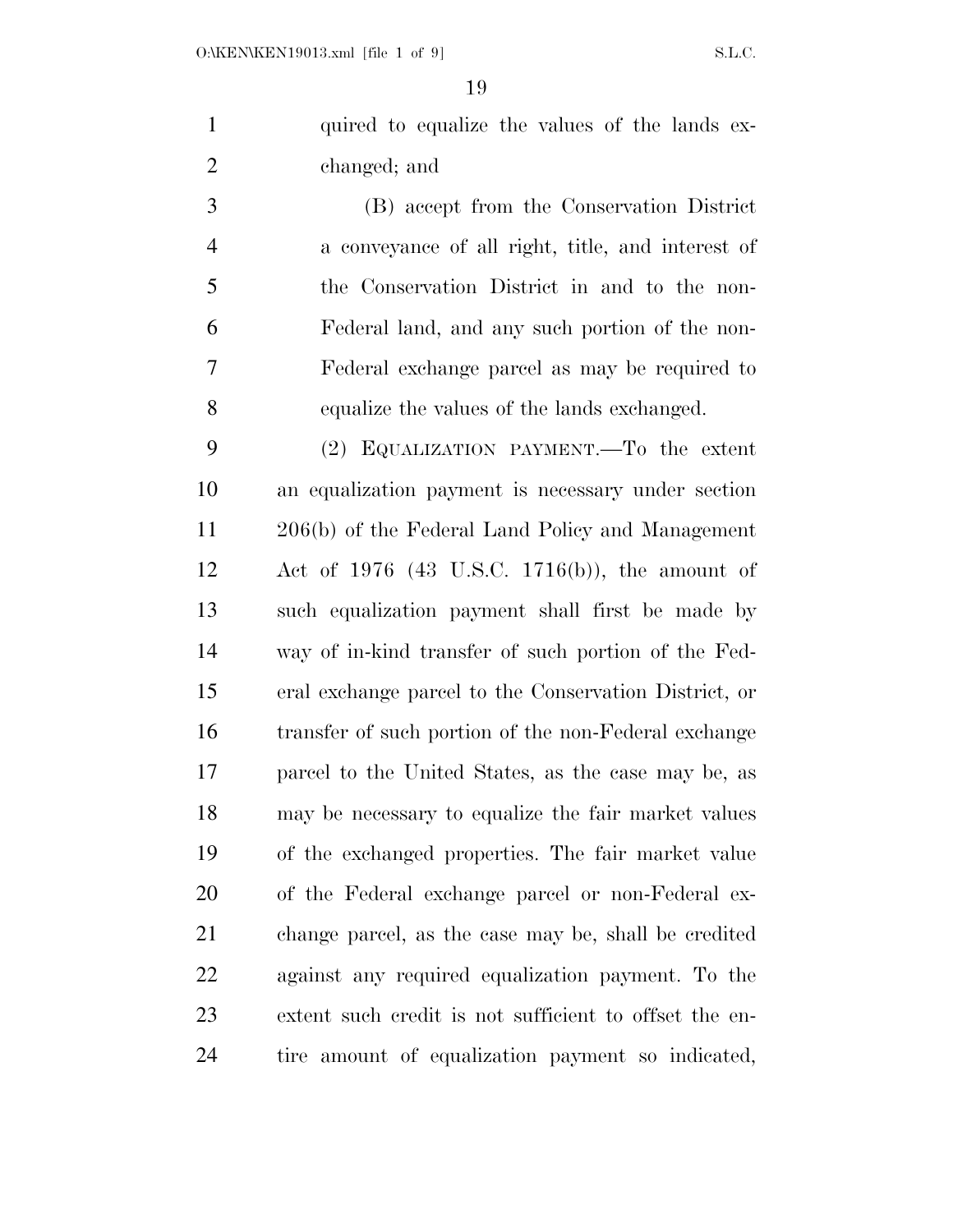any remaining amount of equalization payment shall be treated as follows:

 (A) If the equalization payment is to equalize values by which the Federal land ex- ceeds the non-Federal land and the credited value of the non-Federal exchange parcel, Con- servation District may make the equalization payment to the United States, notwithstanding any limitation regarding the amount of the equalization payment under section 206(b) of the Federal Land Policy and Management Act of 1976 (43 U.S.C. 1716(b)). In the event Con- servation District opts not to make the indi- cated equalization payment, the exchange shall not proceed.

 (B) If the equalization payment is to equalize values by which the non-Federal land exceeds the Federal land and the credited value of the Federal exchange parcel, the Secretary shall order the exchange without requirement of any additional equalization payment by the United States to the Conservation District.

(3) APPRAISALS.—

 (A) The value of the land to be exchanged under this section shall be determined by ap-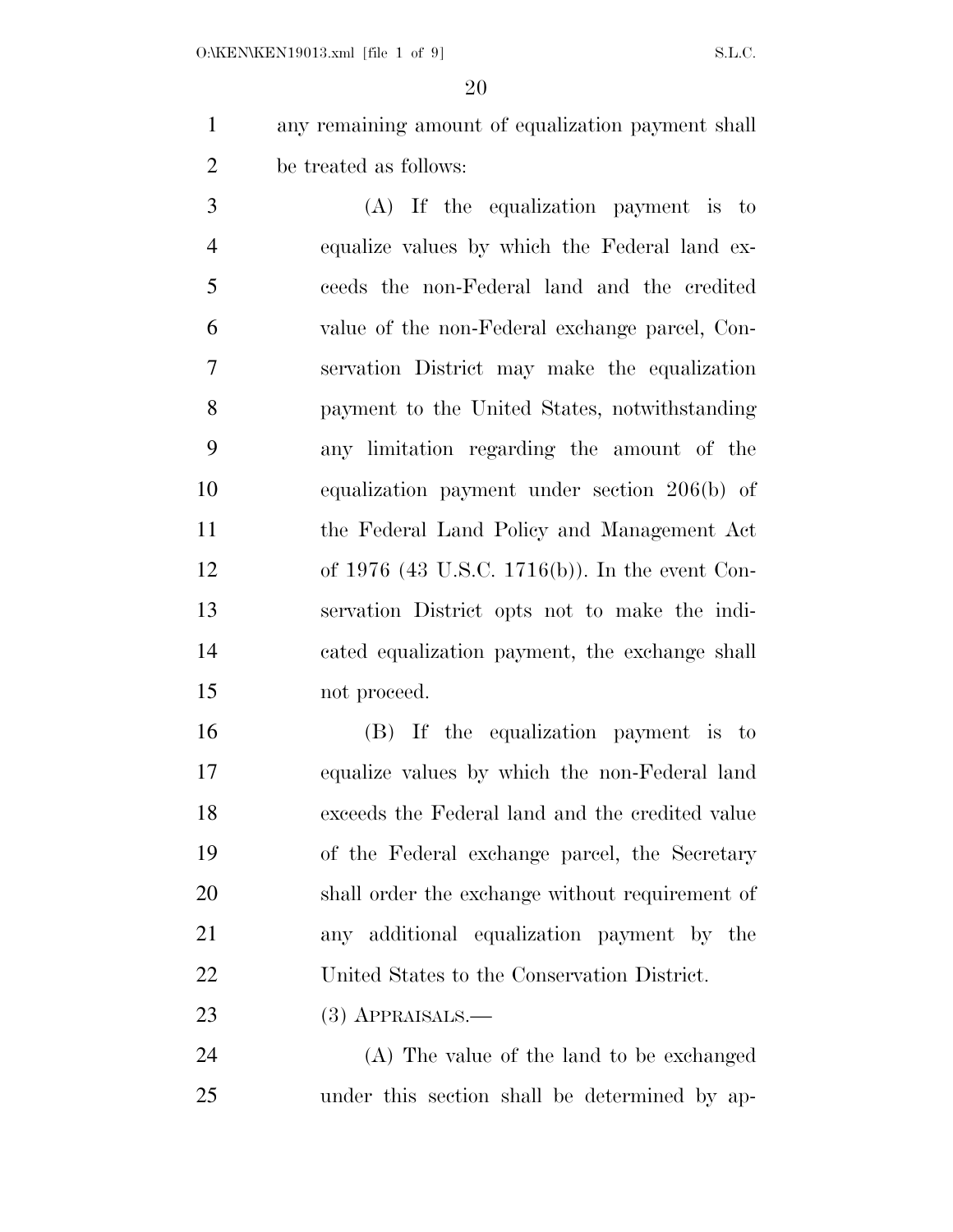praisals conducted by one or more independent and qualified appraisers.

 (B) The appraisals shall be conducted in accordance with nationally recognized appraisal standards, including, as appropriate, the Uni- form Appraisal Standards for Federal Land Ac- quisitions and the Uniform Standards of Pro-fessional Appraisal Practice.

 (4) TITLE APPROVAL.—Title to the land to be exchanged under this section shall be in a format ac- ceptable to the Secretary and the Conservation Dis-trict.

 (5) MAP AND LEGAL DESCRIPTIONS.—As soon as practicable after the date of enactment of this Act, the Secretary shall finalize a map and legal de- scriptions of all land to be conveyed under this sec- tion. The Secretary may correct any minor errors in the map or in the legal descriptions. The map and legal descriptions shall be on file and available for public inspection in appropriate offices of the Bu-21 reau of Land Management.

 (6) COSTS OF CONVEYANCE.—As a condition of conveyance, any costs related to the conveyance under this section shall be paid by the Conservation District.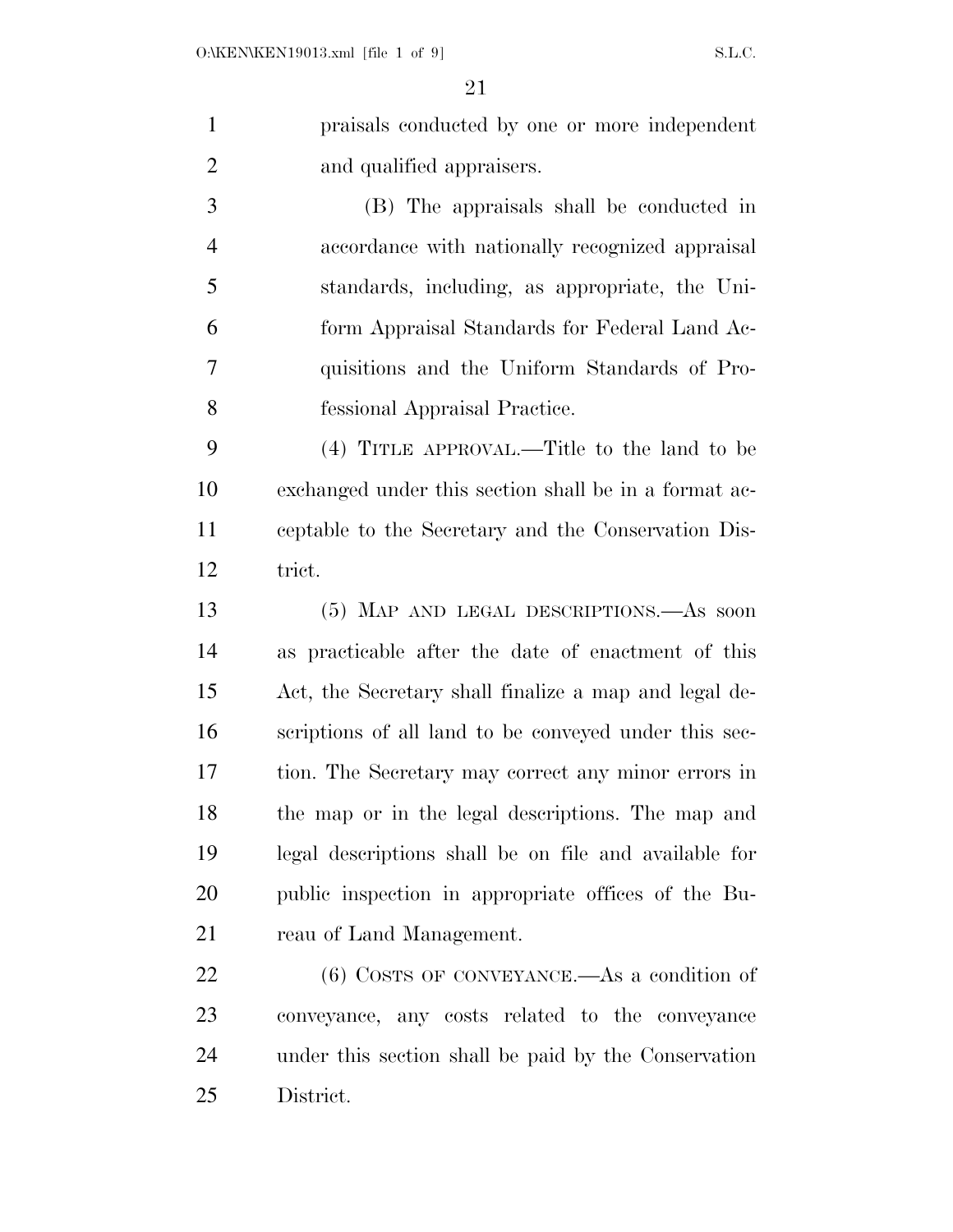(c) APPLICABLE LAW.—

2 (1) ACT OF FEBRUARY 20, 1909.—

 (A) The Act of February 20, 1909 (35 Stat. 641), shall not apply to the Federal land and any public exchange land transferred under this section.

 (B) The exchange of lands under this sec- tion shall be subject to continuing rights of the Conservation District under the Act of Feb- ruary 20, 1909 (35 Stat. 641), on the non-Fed- eral land and any exchanged portion of the non- Federal exchange parcel for the continued use, maintenance, operation, construction, or reloca- tion of, or expansion of, groundwater recharge facilities on the non-Federal land, to accommo- date groundwater recharge of the Bunker Hill Basin to the extent that such activities are not in conflict with any Habitat Conservation Plan or Habitat Management Plan under which such non-Federal land or non-Federal exchange par-21 cel may be held or managed.

 (2) FLPMA.—Except as otherwise provided in this section, the Federal Land Policy and Manage- ment Act of 1976 (43 U.S.C. 1701 et seq.), shall apply to the exchange of land under this section.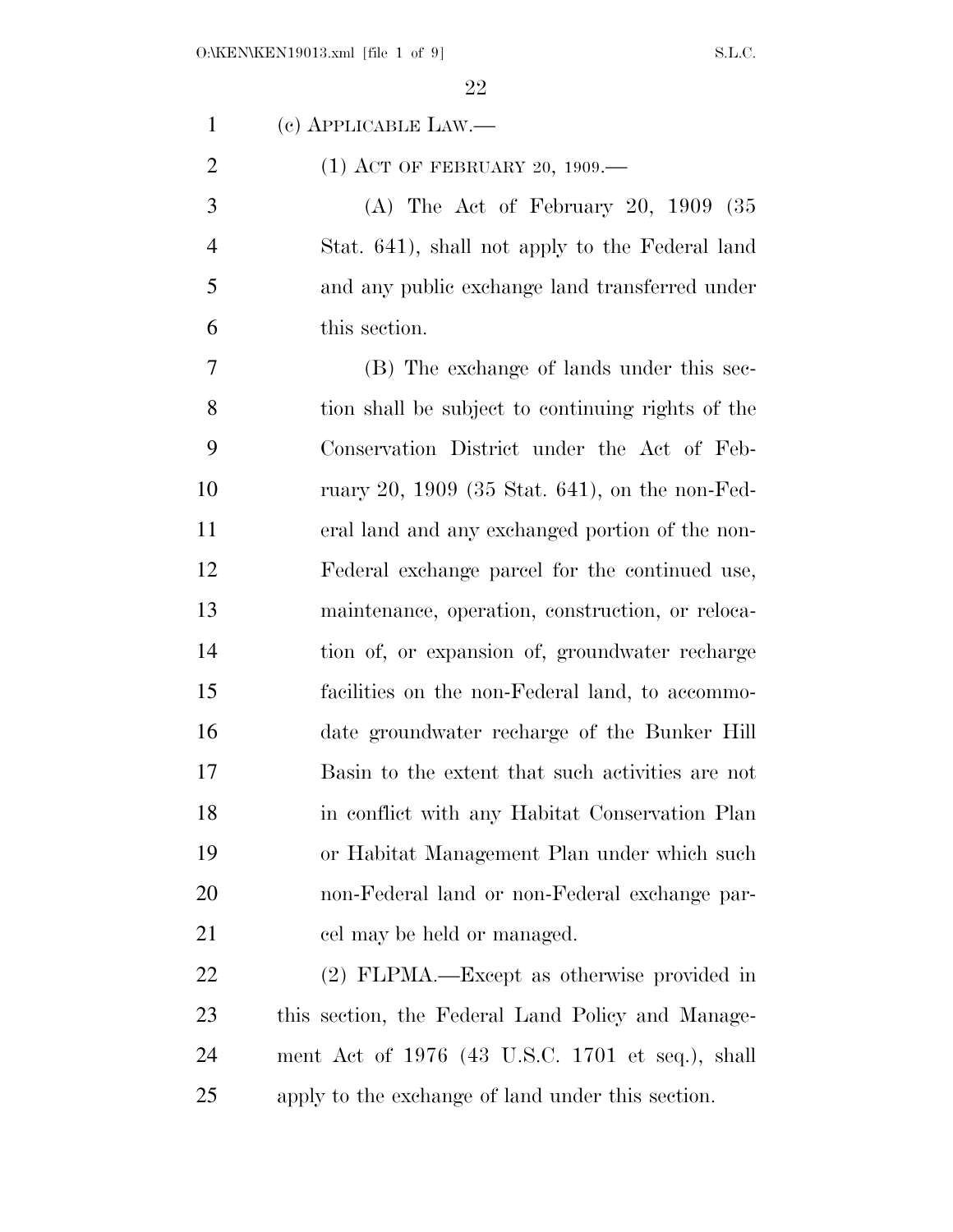(d) CANCELLATION OF SECRETARIAL ORDER 241.— Secretarial Order 241, dated November 11, 1929 (with- drawing a portion of the Federal land for an unconstructed transmission line), is terminated and the withdrawal thereby effected is revoked.

# **SEC. 1004. UDALL PARK LAND EXCHANGE.**

(a) DEFINITIONS.—In this section:

8 (1) CITY.—The term "City" means the city of Tucson, Arizona.

 (2) NON-FEDERAL LAND.—The term ''non-Fed- eral land'' means the approximately 172.8-acre par- cel of City land identified in the patent numbered 02–90–0001 and dated October 4, 1989, and more 14 particularly described as lots 3 and 4,  $S1/2NW1/4$ , sec. 5, T.14 S., R.15 E., Gila and Salt River Merid-ian, Arizona.

 (b) CONVEYANCE OF FEDERAL REVERSIONARY IN-TEREST IN LAND LOCATED IN TUCSON, ARIZONA.—

 (1) IN GENERAL.—Notwithstanding any other provision of law, the Secretary shall convey to the City, without consideration, the reversionary inter- ests of the United States in and to the non-Federal land for the purpose of unencumbering the title to the non-Federal land to enable economic develop-ment of the non-Federal land.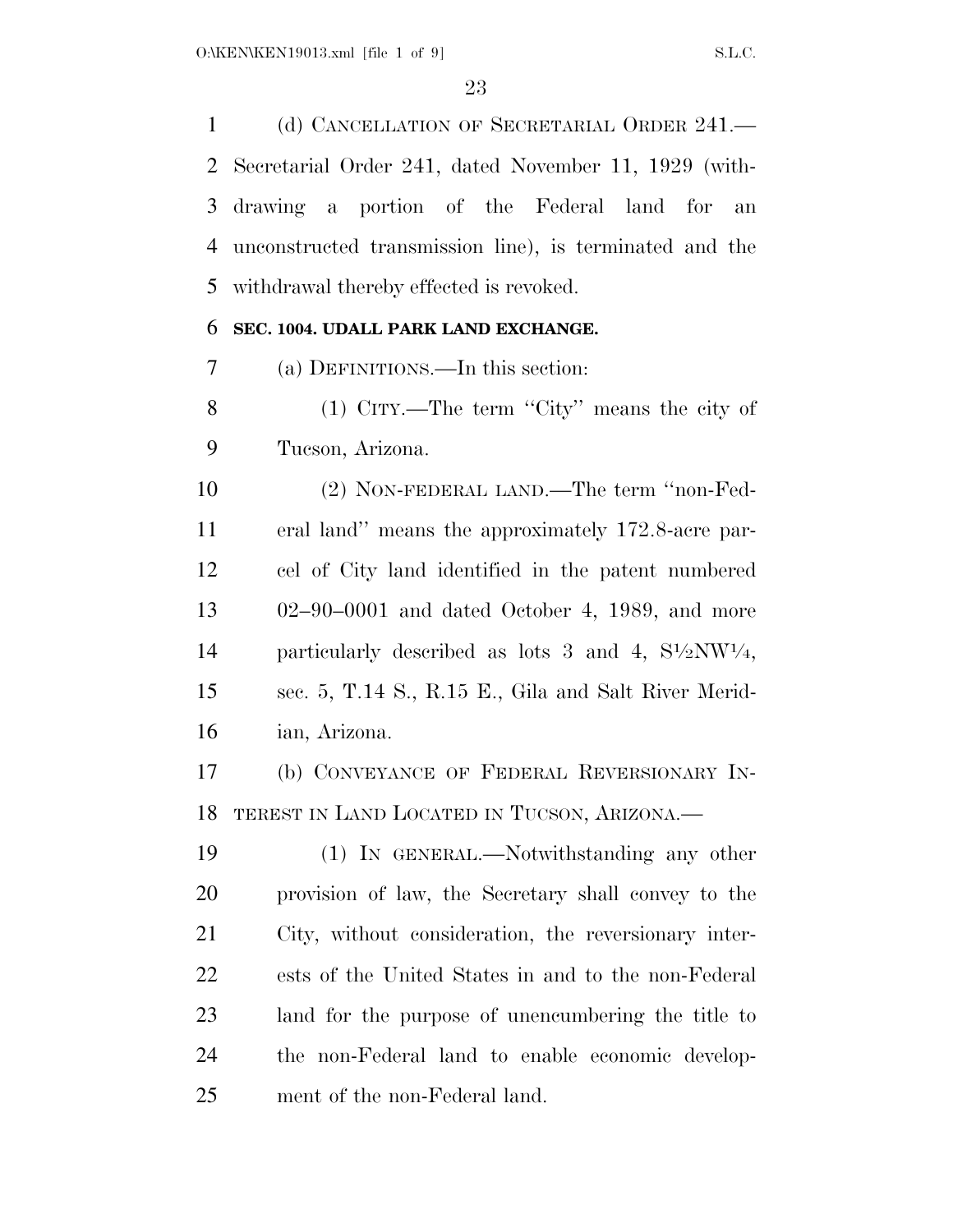(2) LEGAL DESCRIPTIONS.—As soon as prac- ticable after the date of enactment of this Act, the exact legal descriptions of the non-Federal land shall be determined in a manner satisfactory to the Sec-retary.

 (3) ADDITIONAL TERMS AND CONDITIONS.— The Secretary may require such additional terms and conditions to the conveyance under paragraph (1), consistent with that paragraph, as the Secretary considers appropriate to protect the interests of the United States.

 (4) COSTS.—The City shall pay all costs associ- ated with the conveyance under paragraph (1), con- sistent with that paragraph, including the costs of any surveys, recording costs, and other reasonable costs.

# **SEC. 1005. CONFIRMATION OF STATE LAND GRANTS.**

 (a) IN GENERAL.—Subject to valid existing rights, the State of Utah may select any lands in T. 6 S. and T. 7 S., R. 1 W., Salt Lake Base and Meridian, that are owned by the United States, under the administrative ju- risdiction of the Bureau of Land Management, and identi- fied as available for disposal by land exchange in the Record of Decision for the Pony Express Resource Man-agement Plan and Rangeland Program Summary for Utah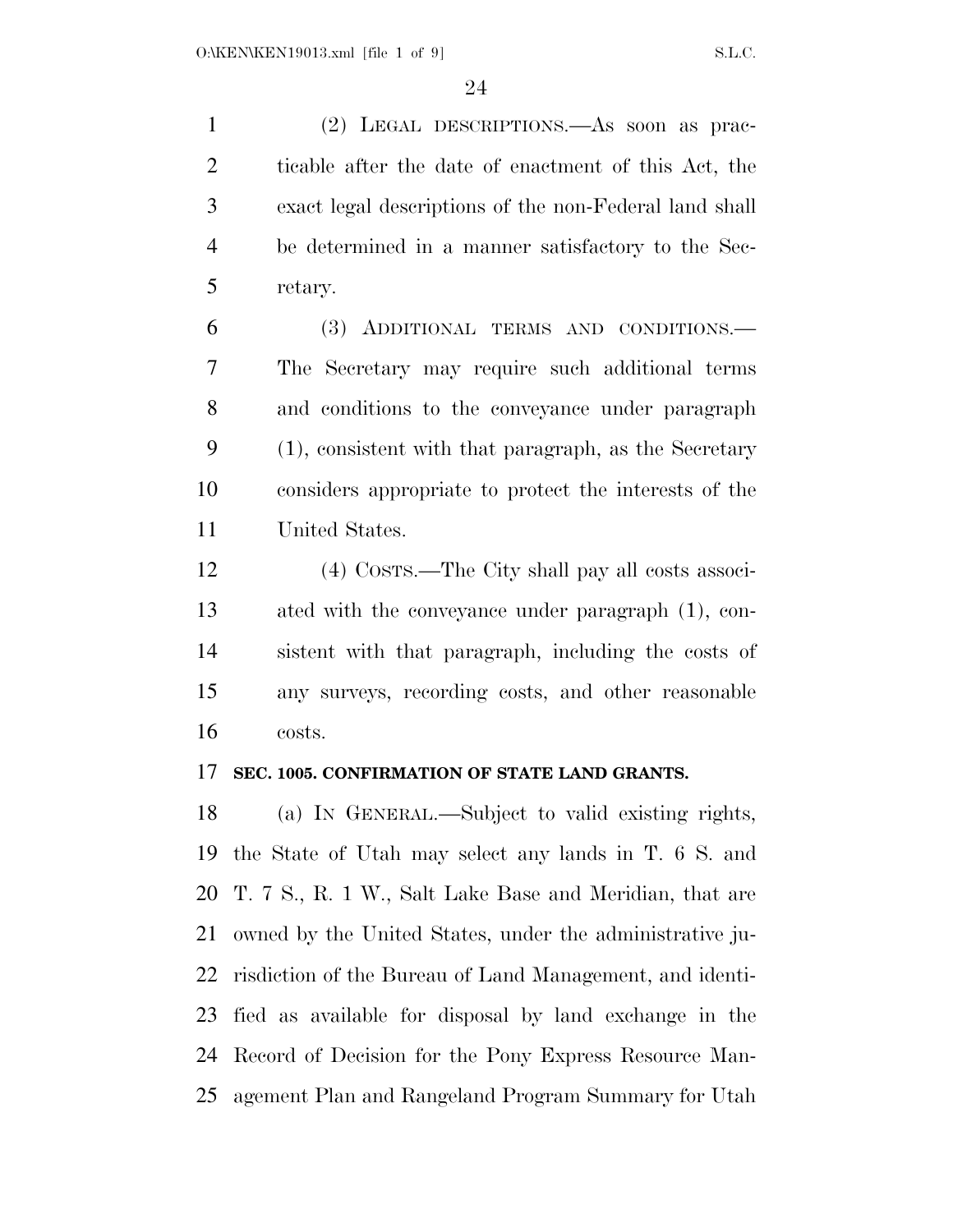O:\KEN\KEN19013.xml [file 1 of 9] S.L.C.

 County (January 1990), as amended by the Pony Express Plan Amendment (November 1997), in fulfillment of the land grants made in sections 6, 8, and 12 of the Act of July 16, 1894 (28 Stat. 107) as generally depicted on the map entitled ''Proposed Utah County Quantity Grants'' and dated June 27, 2017, to further the purposes of the State of Utah School and Institutional Trust Lands Ad- ministration, without further land use planning action by the Bureau of Land Management.

 (b) APPLICATION.—The criteria listed in Decision 3 of the Lands Program of the resource management plan described in subsection (a) shall not apply to any land se-lected under that subsection.

 (c) EFFECT ON LIMITATION.—Nothing in this sec- tion affects the limitation established under section 2815(d) of the National Defense Authorization Act for Fiscal Year 2000 (Public Law 106–65).

# **SEC. 1006. CUSTER COUNTY AIRPORT CONVEYANCE.**

(a) DEFINITIONS.—In this section:

20 (1) COUNTY.—The term "County" means Cus-21 ter County, South Dakota.

 (2) FEDERAL LAND.—The term ''Federal land'' means all right, title, and interest of the United States in and to approximately 65.7 acres of Na-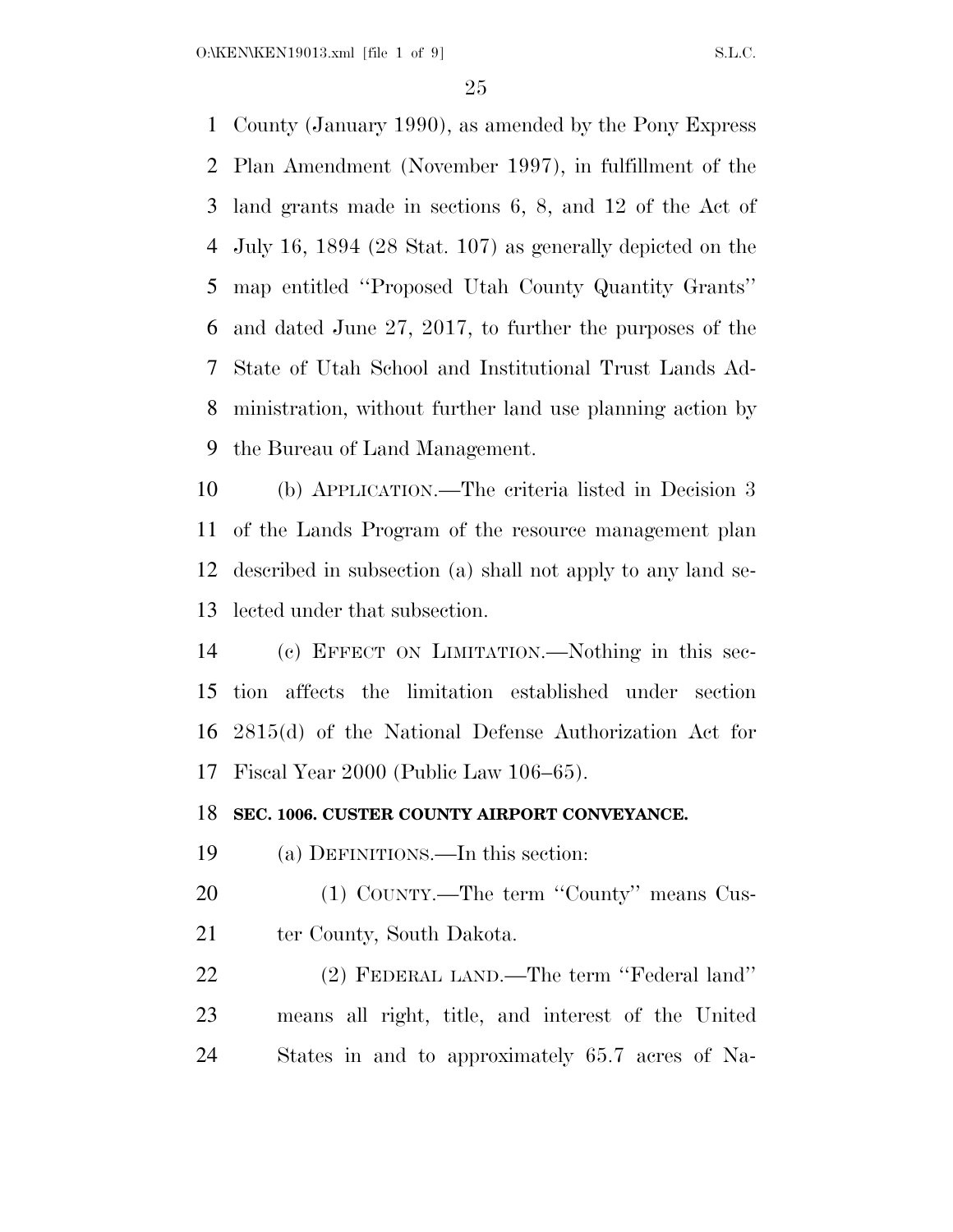| $\mathbf{1}$   | tional Forest System land, as generally depicted on     |
|----------------|---------------------------------------------------------|
| $\overline{2}$ | the map.                                                |
| 3              | $(3)$ MAP.—The term "map" means the map en-             |
| $\overline{4}$ | titled "Custer County Airport Conveyance" and           |
| 5              | dated October 19, 2017.                                 |
| 6              | (4) SECRETARY.—The term "Secretary" means               |
| 7              | the Secretary of Agriculture, acting through the        |
| 8              | Chief of the Forest Service.                            |
| 9              | (b) LAND CONVEYANCE.—                                   |
| 10             | (1) IN GENERAL.—Subject to the terms and                |
| 11             | conditions described in paragraph $(2)$ , if the County |
| 12             | submits to the Secretary an offer to acquire the        |
| 13             | Federal land for the market value, as determined by     |
| 14             | the appraisal under paragraph (3), the Secretary        |
| 15             | shall convey the Federal land to the County.            |
| 16             | (2) TERMS AND CONDITIONS.—The conveyance                |
| 17             | under paragraph $(1)$ shall be—                         |
| 18             | (A) subject to valid existing rights;                   |
| 19             | (B) made by quite laim deed; and                        |
| 20             | (C) subject to any other terms and condi-               |
| 21             | tions as the Secretary considers appropriate to         |
| 22             | protect the interests of the United States.             |
| 23             | $(3)$ APPRAISAL.—                                       |
| 24             | $(A)$ In GENERAL.—Not later than 60 days                |
| 25             | after the date of enactment of this Act, the Sec-       |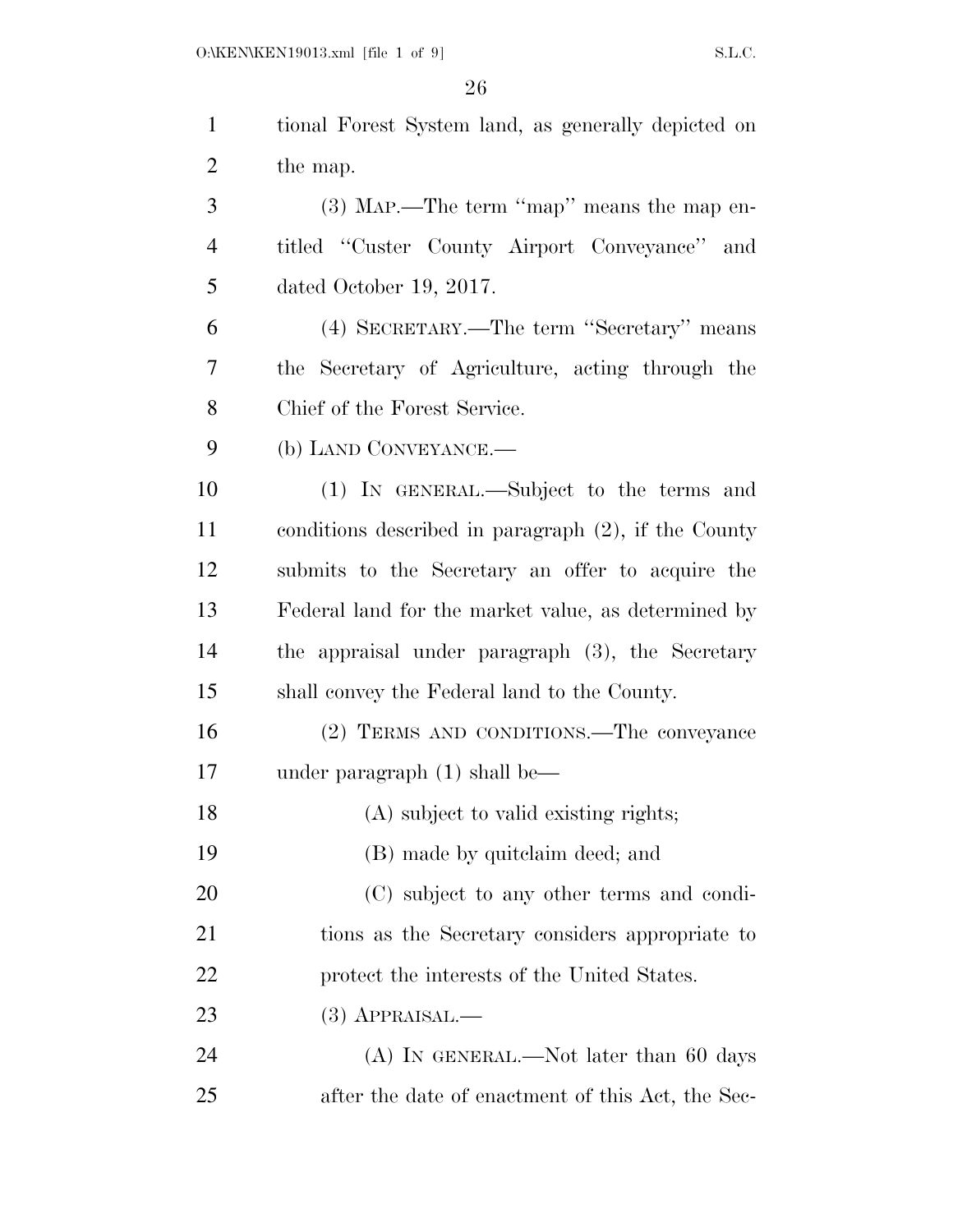| $\mathbf{1}$   | retary shall complete an appraisal to determine      |
|----------------|------------------------------------------------------|
| $\overline{2}$ | the market value of the Federal land.                |
| 3              | (B) STANDARDS.—The appraisal under                   |
| $\overline{4}$ | subparagraph (A) shall be conducted in accord-       |
| 5              | ance with—                                           |
| 6              | (i) the Uniform Appraisal Standards                  |
| 7              | for Federal Land Acquisitions; and                   |
| 8              | (ii) the Uniform Standards of Profes-                |
| 9              | sional Appraisal Practice.                           |
| 10             | $(4)$ Map.—                                          |
| 11             | (A) AVAILABILITY OF MAP.—The<br>map                  |
| 12             | shall be kept on file and available for public in-   |
| 13             | spection in the appropriate office of the Forest     |
| 14             | Service.                                             |
| 15             | (B) CORRECTION OF ERRORS.—The Sec-                   |
| 16             | retary may correct any errors in the map.            |
| 17             | (5) CONSIDERATION.—As consideration for the          |
| 18             | conveyance under paragraph (1), the County shall     |
| 19             | pay to the Secretary an amount equal to the market   |
| 20             | value of the Federal land, as determined by the ap-  |
| 21             | praisal under paragraph (3).                         |
| 22             | $(6)$ SURVEY.—The exact acreage and legal de-        |
| 23             | scription of the Federal land to be conveyed under   |
| 24             | paragraph (1) shall be determined by a survey satis- |
| 25             | factory to the Secretary.                            |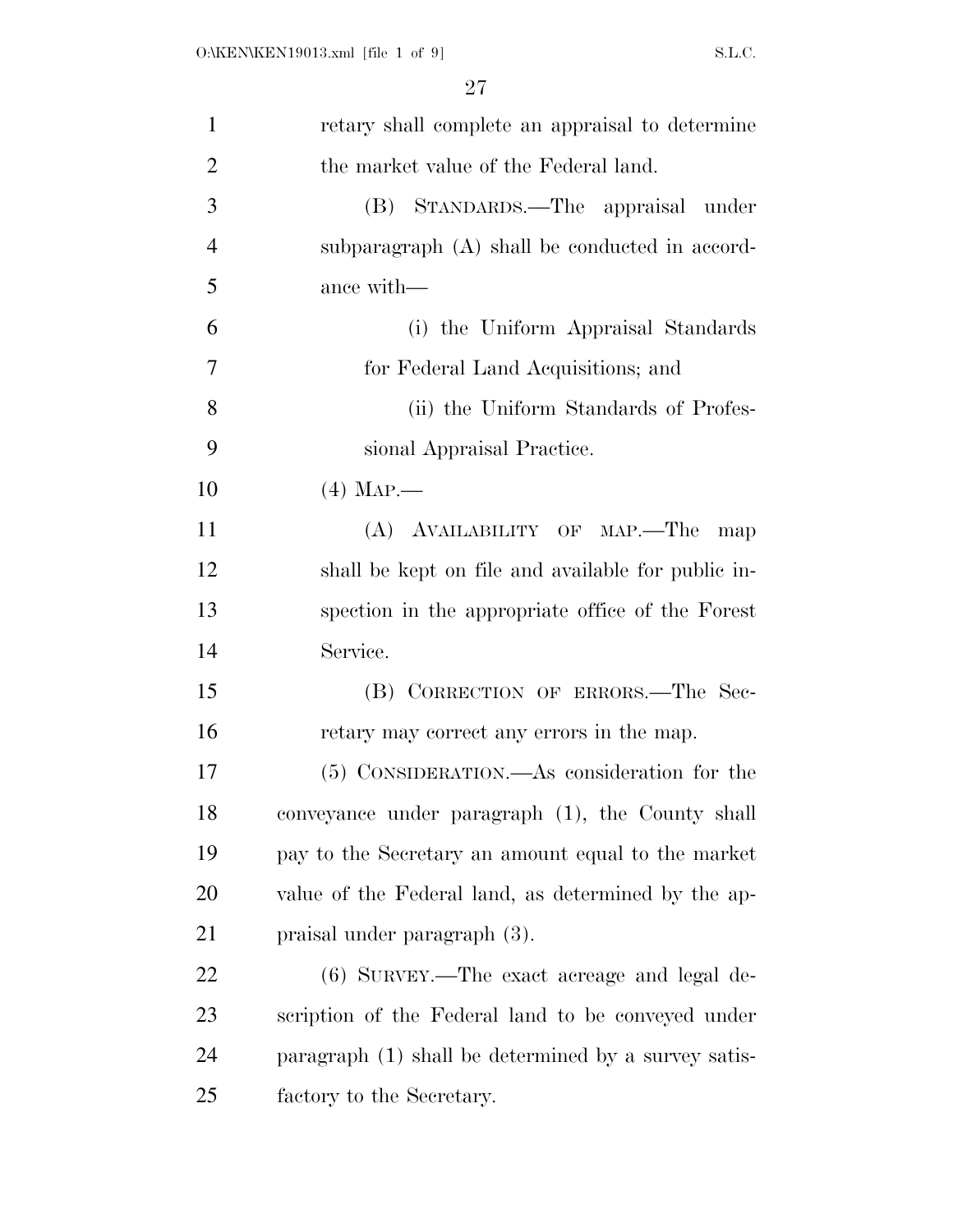| $\mathbf{1}$   | (7) COSTS OF CONVEYANCE.—As a condition on           |
|----------------|------------------------------------------------------|
| $\overline{2}$ | the conveyance under paragraph (1), the County       |
| 3              | shall pay to the Secretary all costs associated with |
| $\overline{4}$ | the conveyance, including the cost of—               |
| 5              | $(A)$ the appraisal under paragraph $(3)$ ; and      |
| 6              | $(B)$ the survey under paragraph $(6)$ .             |
| 7              | (8) PROCEEDS FROM THE SALE OF LAND.                  |
| 8              | Any proceeds received by the Secretary from the      |
| 9              | conveyance under paragraph (1) shall be—             |
| 10             | (A) deposited in the fund established under          |
| 11             | Public Law 90–171 (commonly known as the             |
| 12             | "Sisk Act") $(16 \text{ U.S.C. } 484a)$ ; and        |
| 13             | (B) available to the Secretary until ex-             |
| 14             | pended, without further appropriation, for the       |
| 15             | acquisition of inholdings in units of the Na-        |
| 16             | tional Forest System in the State of South Da-       |
| 17             | kota.                                                |
| 18             | SEC. 1007. PASCUA YAQUI TRIBE LAND CONVEYANCE.       |
| 19             | (a) DEFINITIONS.—In this section:                    |
| 20             | (1) DISTRICT.—The term "District" means the          |
| 21             | Tueson Unified School District No. 1, a school dis-  |
| <u>22</u>      | trict recognized as such under the laws of the State |
| 23             | of Arizona.                                          |
| 24             | (2) MAP.—The term "Map" means the map en-            |
| 25             | titled "Pascua Yaqui Tribe Land Conveyance Act",     |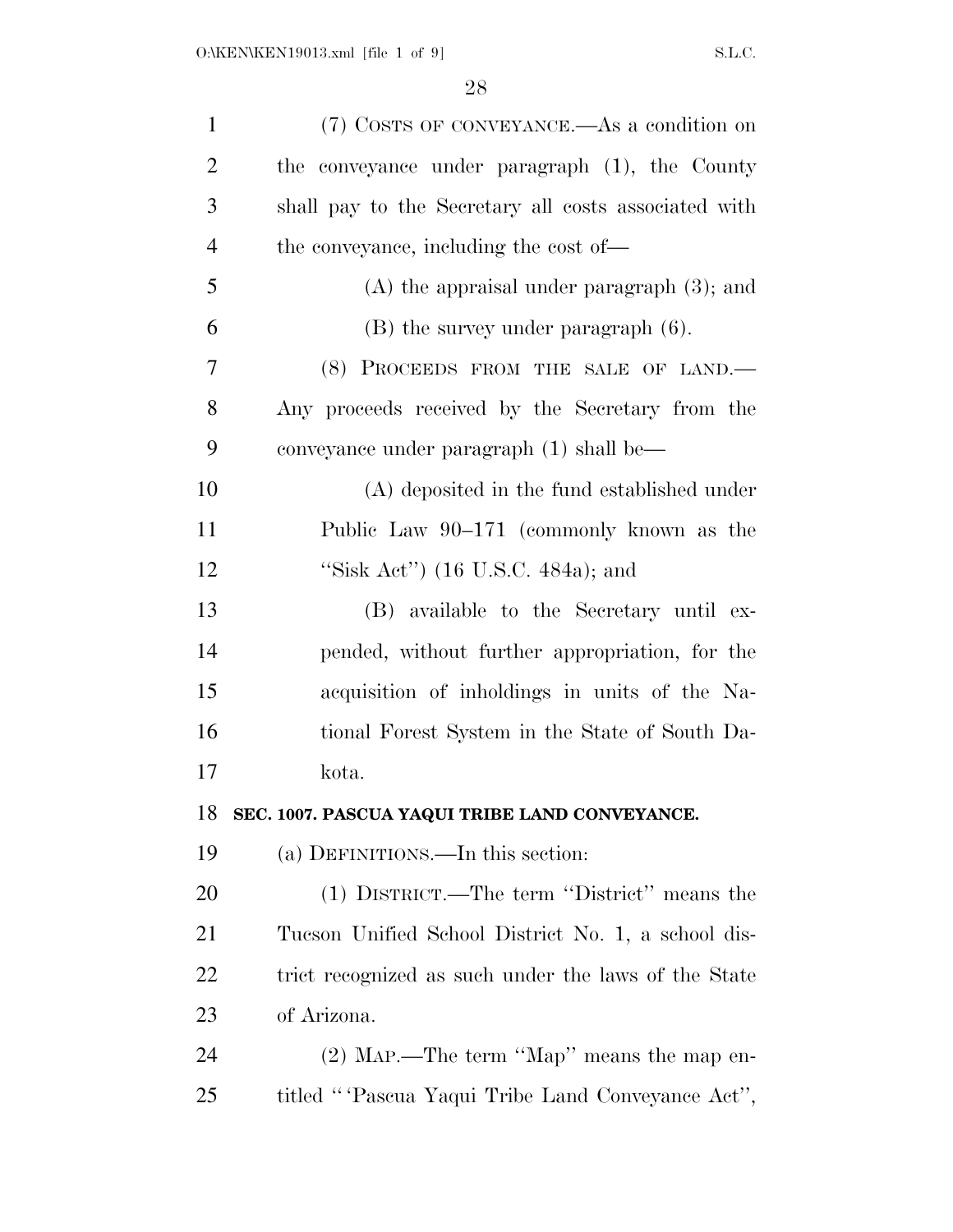| $\mathbf{1}$   | dated March 14, 2016, and on file and available for      |
|----------------|----------------------------------------------------------|
| $\overline{2}$ | public inspection in the local office of the Bureau of   |
| 3              | Land Management.                                         |
| $\overline{4}$ | <b>(3)</b><br>RECREATION AND PUBLIC<br><b>PURPOSES</b>   |
| 5              | ACT.—The term "Recreation and Public Purposes"           |
| 6              | Act" means the Act of June 14, $1926$ (43 U.S.C.         |
| 7              | $869$ et seq.).                                          |
| 8              | term "Tribe" means the<br>TRIBE.—The<br>(4)              |
| 9              | Pascua Yaqui Tribe of Arizona, a federally recog-        |
| 10             | nized Indian Tribe.                                      |
| 11             | (b) LAND TO BE HELD IN TRUST.—                           |
| 12             | (1) PARCEL A.—Subject to paragraph $(2)$ and             |
| 13             | to valid existing rights, all right, title, and interest |
| 14             | of the United States in and to the approximately         |
| 15             | 39.65 acres of Federal lands generally depicted on       |
| 16             | the map as "Parcel A" are declared to be held in         |
| 17             | trust by the United States for the benefit of the        |
| 18             | Tribe.                                                   |
| 19             | EFFECTIVE DATE.—Paragraph (1) shall<br>(2)               |
| 20             | take effect on the day after the date on which the       |
| 21             | District relinquishes all right, title, and interest of  |
| 22             | the District in and to the approximately 39.65 acres     |
| 23             | of land described in paragraph (1).                      |
| 24             | (c) LANDS TO BE CONVEYED TO THE DISTRICT.                |
| 25             | $(1)$ PARCEL B.—                                         |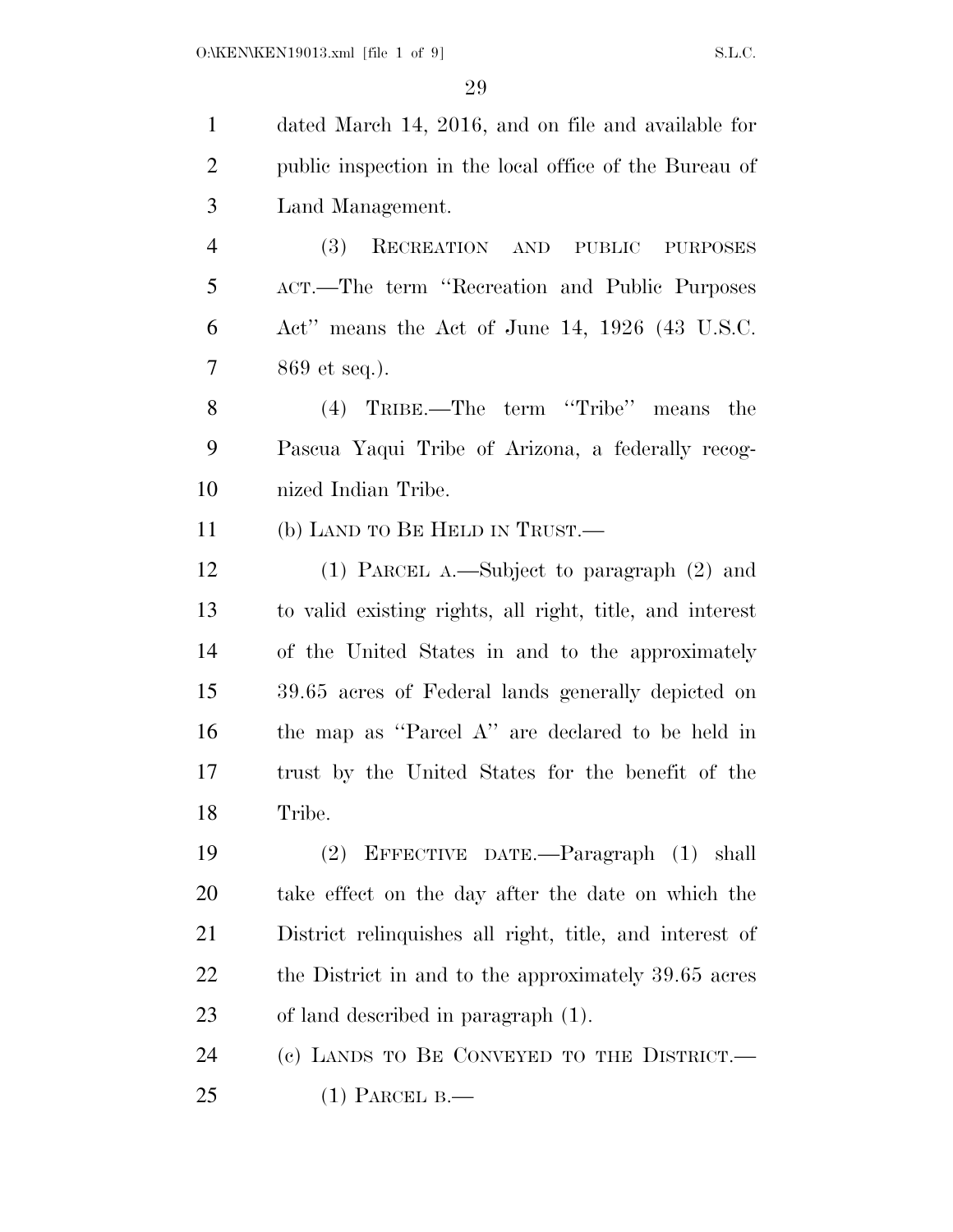| $\mathbf{1}$   | (A) IN GENERAL.—Subject to valid exist-             |
|----------------|-----------------------------------------------------|
| $\overline{2}$ | ing rights and payment to the United States of      |
| $\mathfrak{Z}$ | the fair market value, the United States shall      |
| $\overline{4}$ | convey to the District all right, title, and inter- |
| 5              | est of the United States in and to the approxi-     |
| 6              | mately 13.24 acres of Federal lands generally       |
| 7              | depicted on the map as "Parcel B".                  |
| 8              | (B)<br>DETERMINATION OF FAIR MARKET                 |
| 9              | VALUE.—The fair market value of the property        |
| 10             | to be conveyed under subparagraph (A) shall be      |
| 11             | determined by the Secretary in accordance with      |
| 12             | the Uniform Appraisal Standards for Federal         |
| 13             | Land Acquisitions and the Uniform Standards         |
| 14             | of Professional Appraisal Practice.                 |
| 15             | (C) COSTS OF CONVEYANCE.-As a condi-                |
| 16             | tion of the conveyance under this paragraph, all    |
| 17             | costs associated with the conveyance shall be       |
| 18             | paid by the District.                               |
| 19             | $(2)$ PARCEL C.—                                    |
| 20             | $(A)$ IN GENERAL.—If, not later than 1              |
| 21             | year after the completion of the appraisal re-      |
| <u>22</u>      | quired by subparagraph $(C)$ , the District sub-    |
| 23             | mits to the Secretary an offer to acquire the       |
| 24             | Federal reversionary interest in all of the ap-     |
| 25             | proximately 27.5 acres of land conveyed to the      |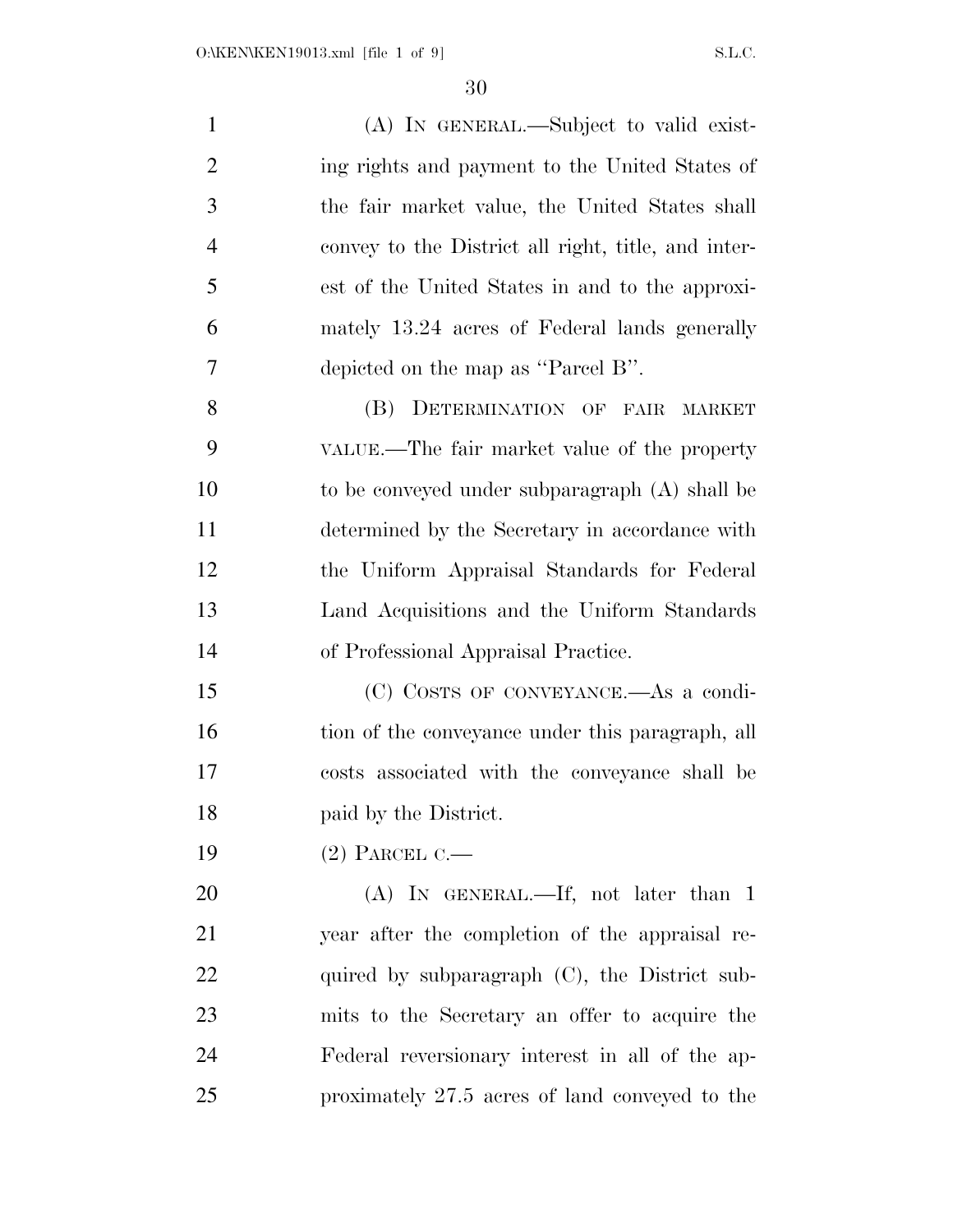| $\mathbf{1}$   | District under Recreation and Public Purposes      |
|----------------|----------------------------------------------------|
| $\overline{2}$ | Act and generally depicted on the map as "Par-     |
| 3              | cel C", the Secretary shall convey to the Dis-     |
| $\overline{4}$ | trict such reversionary interest in the lands cov- |
| 5              | ered by the offer. The Secretary shall complete    |
| 6              | the conveyance not later than 30 days after the    |
| 7              | date of the offer.                                 |
| 8              | (B) SURVEY.—Not later than 90<br>days              |
| 9              | after the date of enactment of this Act, the Sec-  |
| 10             | retary shall complete a survey of the lands de-    |
| 11             | scribed in this paragraph to determine the pre-    |
| 12             | cise boundaries and acreage of the lands subject   |
| 13             | to the Federal reversionary interest.              |
| 14             | (C) APPRAISAL.—Not later than 180 days             |
| 15             | after the date of enactment of this Act, the Sec-  |
| 16             | retary shall complete an appraisal of the Fed-     |
| 17             | eral reversionary interest in the lands identified |
| 18             | by the survey required by subparagraph (B).        |
| 19             | The appraisal shall be completed in accordance     |
| 20             | with the Uniform Appraisal Standards for Fed-      |
| 21             | eral Land Acquisitions and the Uniform Stand-      |
| 22             | ards of Professional Appraisal Practice.           |
| 23             | CONSIDERATION.—As consideration<br>(D)             |
|                |                                                    |

 for the conveyance of the Federal reversionary interest under this paragraph, the District shall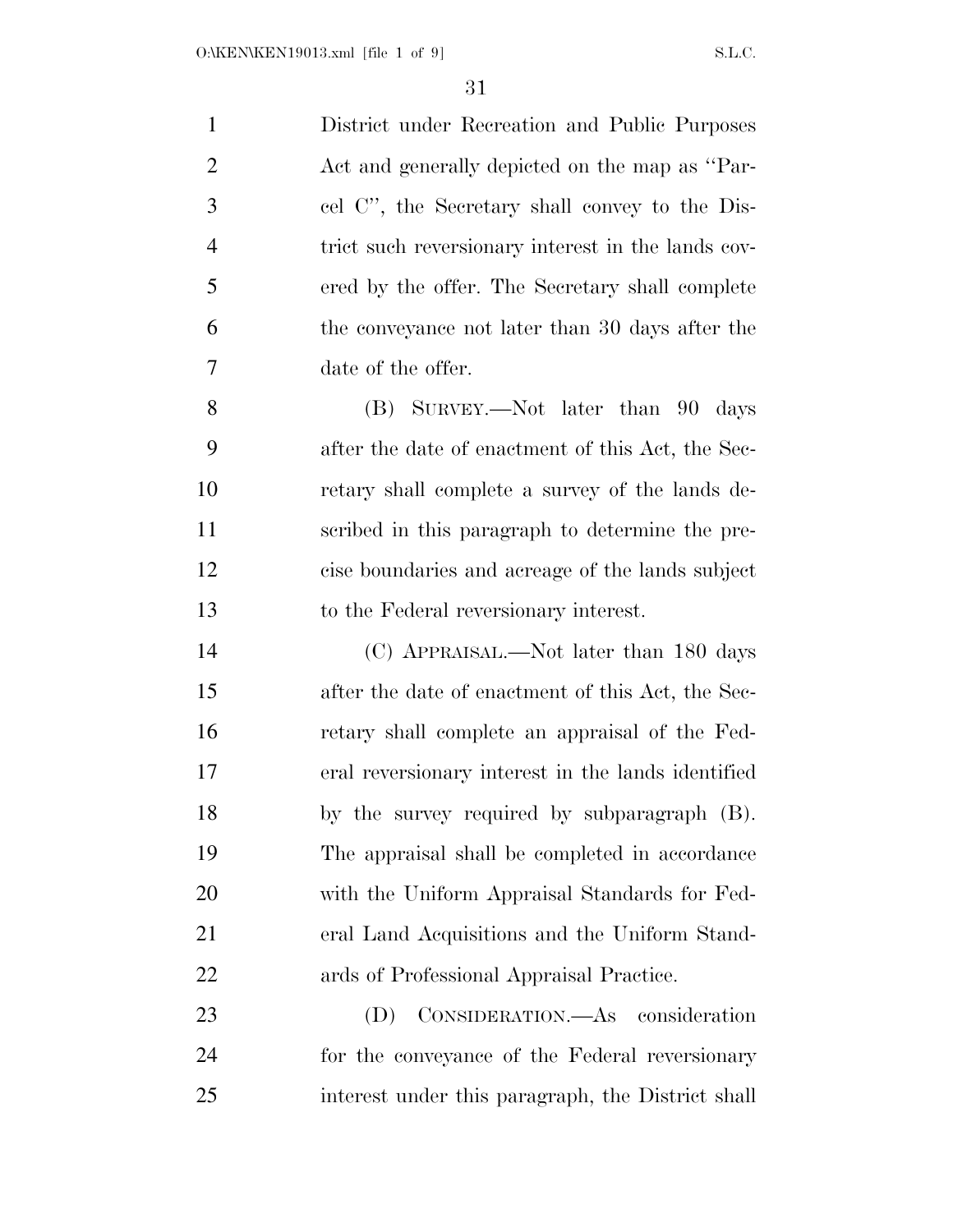| $\mathbf{1}$   | pay to the Secretary an amount equal to the                 |
|----------------|-------------------------------------------------------------|
| $\overline{2}$ | appraised value of the Federal interest, as de-             |
| 3              | termined under subparagraph $(C)$ . The consid-             |
| $\overline{4}$ | eration shall be paid not later than 30 days                |
| 5              | after the date of the conveyance.                           |
| 6              | (E) COSTS OF CONVEYANCE.—As a condi-                        |
| 7              | tion of the conveyance under this paragraph, all            |
| 8              | costs associated with the conveyance, including             |
| 9              | the cost of the survey required by subparagraph             |
| 10             | (B) and the appraisal required by subparagraph              |
| 11             | (C), shall be paid by the District.                         |
| 12             | (d) GAMING PROHIBITION.—The Tribe may not con-              |
| 13             | duct gaming activities on lands taken into trust pursuant   |
| 14             | to this section, either as a matter of claimed inherent au- |
| 15             | thority, under the authority of any Federal law, including  |
| 16             | the Indian Gaming Regulatory Act (25 U.S.C. 2701 et         |
| 17             | seq.), or under regulations promulgated by the Secretary    |
| 18             | or the National Indian Gaming Commission.                   |
| 19             | (e) WATER RIGHTS.—                                          |
| 20             | (1) IN GENERAL.—There shall be no Federal                   |
| 21             | reserved right to surface water or groundwater for          |
| 22             | any land taken into trust by the United States for          |
| 23             | the benefit of the Tribe under this section.                |
| 24             | (2) STATE WATER RIGHTS.—The Tribe retains                   |
| 25             | any right or claim to water under State law for any         |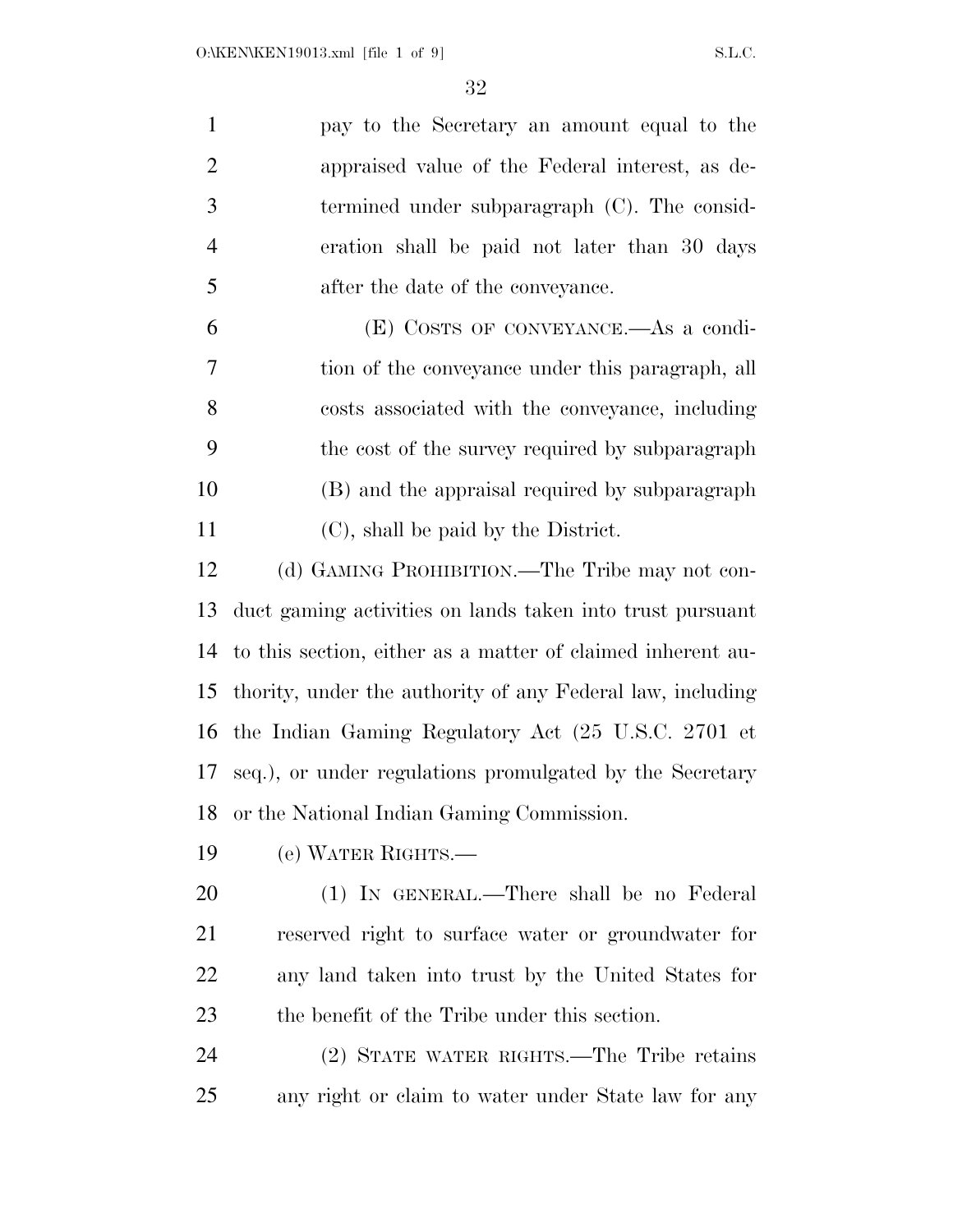| $\mathbf{1}$   | land taken into trust by the United States for the    |
|----------------|-------------------------------------------------------|
| $\overline{2}$ | benefit of the Tribe under this section.              |
| 3              | <b>(3)</b><br>FORFEITURE OR ABANDONMENT.—Any          |
| $\overline{4}$ | water rights that are appurtenant to land taken into  |
| 5              | trust by the United States for the benefit of the     |
| 6              | Tribe under this section may not be forfeited or      |
| 7              | abandoned.                                            |
| 8              | (4) ADMINISTRATION.—Nothing in this section           |
| 9              | affects or modifies any right of the Tribe or any ob- |
| 10             | ligation of the United States under Public Law 95–    |
| 11             | 375.                                                  |
| 12             | SEC. 1008. LA PAZ COUNTY LAND CONVEYANCE.             |
| 13             | (a) DEFINITIONS.—In this section:                     |
| 14             | (1) COUNTY.—The term "County" means La                |
| 15             | Paz County, Arizona.                                  |
| 16             | (2) FEDERAL LAND.—The term "Federal land"             |
| 17             | means the approximately 5,935 acres of land man-      |
| 18             | aged by the Bureau of Land Management and des-        |
| 19             | ignated as "Federal land to be conveyed" on the       |
| 20             | map.                                                  |
| 21             | $(3)$ MAP.—The term "map" means the map               |
| 22             | prepared by the Bureau of Land Management enti-       |
| 23             | tled "Proposed La Paz County Land Conveyance"         |
| 24             | and dated October 1, 2018.                            |
| 25             | (b) CONVEYANCE TO LA PAZ COUNTY, ARIZONA.—            |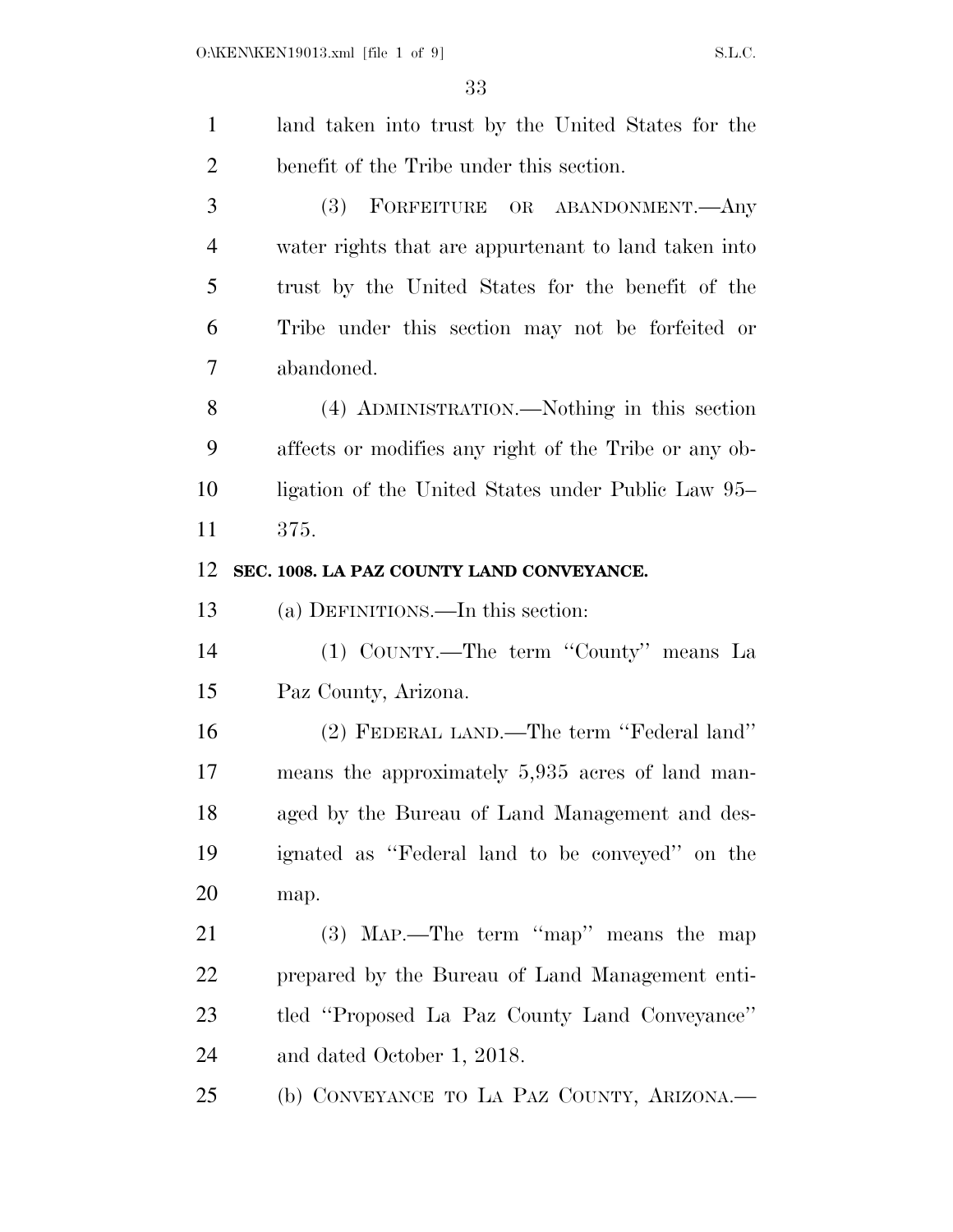| $\mathbf{1}$   | (1) IN GENERAL.—Notwithstanding the plan-                     |
|----------------|---------------------------------------------------------------|
| $\overline{2}$ | ning requirement of sections 202 and 203 of the               |
| 3              | Federal Land Policy and Management Act of 1976                |
| $\overline{4}$ | $(43 \text{ U.S.C. } 1712, 1713)$ and in accordance with this |
| 5              | section and other applicable law, as soon as prac-            |
| 6              | ticable after receiving a request from the County to          |
| 7              | convey the Federal land, the Secretary shall convey           |
| 8              | the Federal land to the County.                               |
| 9              | (2) RESTRICTIONS ON CONVEYANCE.                               |
| 10             | (A) IN GENERAL.—The conveyance under                          |
| 11             | paragraph $(1)$ shall be subject to-                          |
| 12             | (i) valid existing rights; and                                |
| 13             | (ii) such terms and conditions as the                         |
| 14             | Secretary determines to be necessary.                         |
| 15             | (B) EXCLUSION.—The Secretary shall ex-                        |
| 16             | clude from the conveyance under paragraph $(1)$               |
| 17             | any Federal land that contains significant cul-               |
| 18             | tural, environmental, wildlife, or recreational re-           |
| 19             | sources.                                                      |
| 20             | (3) PAYMENT OF FAIR MARKET VALUE.—The                         |
| 21             | conveyance under paragraph (1) shall be for the fair          |
| 22             | market value of the Federal land to be conveyed, as           |
| 23             | determined—                                                   |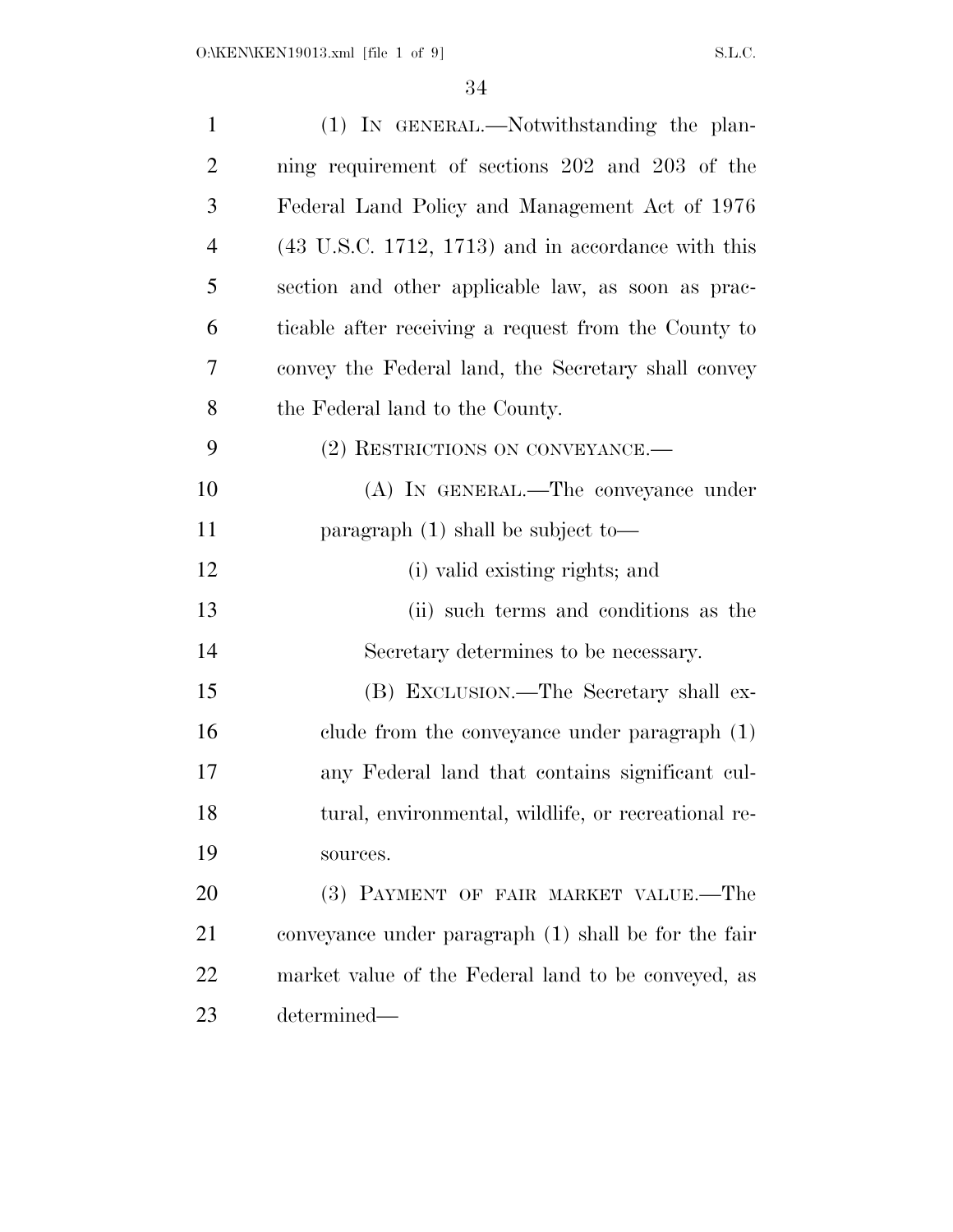| $\mathbf{1}$   | (A) in accordance with the Federal Land                |
|----------------|--------------------------------------------------------|
| $\overline{2}$ | Policy and Management Act of 1976 (43 U.S.C.           |
| 3              | $1701$ et seq.); and                                   |
| $\overline{4}$ | (B) based on an appraisal that is con-                 |
| 5              | ducted in accordance with—                             |
| 6              | (i) the Uniform Appraisal Standards                    |
| 7              | for Federal Land Acquisitions; and                     |
| 8              | (ii) the Uniform Standards of Profes-                  |
| 9              | sional Appraisal Practice.                             |
| 10             | (4) PROTECTION OF TRIBAL CULTURAL ARTI-                |
| 11             | FACTS.—As a condition of the conveyance under          |
| 12             | paragraph $(1)$ , the County shall, and as a condition |
| 13             | of any subsequent conveyance, any subsequent owner     |
| 14             | shall—                                                 |
| 15             | (A) make good faith efforts to avoid dis-              |
| 16             | turbing Tribal artifacts;                              |
| 17             | (B) minimize impacts on Tribal artifacts if            |
| 18             | they are disturbed;                                    |
| 19             | (C) coordinate with the Colorado River In-             |
| 20             | dian Tribes Tribal Historic Preservation Office        |
| 21             | to identify artifacts of cultural and historic sig-    |
| 22             | nificance; and                                         |
| 23             | (D) allow Tribal representatives to rebury             |
| 24             | unearthed artifacts at or near where they were         |
| 25             | discovered.                                            |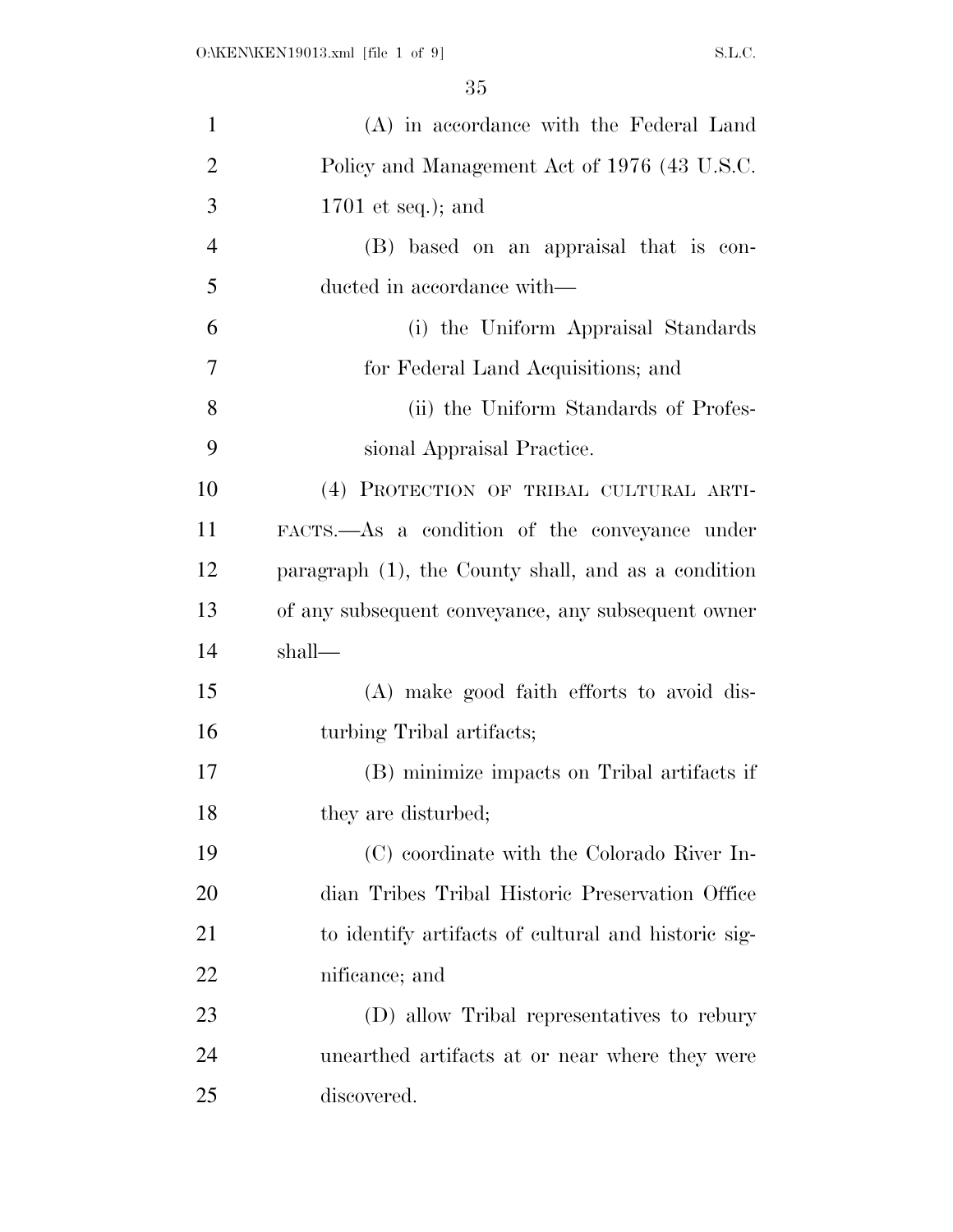| $\mathbf{1}$   | $(5)$ AVAILABILITY OF MAP.—                         |
|----------------|-----------------------------------------------------|
| $\overline{2}$ | $(A)$ In GENERAL.—The map shall be on               |
| 3              | file and available for public inspection in the     |
| $\overline{4}$ | appropriate offices of the Bureau of Land Man-      |
| 5              | agement.                                            |
| 6              | (B) CORRECTIONS.—The Secretary and                  |
| 7              | the County may, by mutual agreement—                |
| 8              | (i) make minor boundary adjustments                 |
| 9              | to the Federal land to be conveyed under            |
| 10             | paragraph $(1)$ ; and                               |
| 11             | (ii) correct any minor errors in the                |
| 12             | map, an acreage estimate, or the descrip-           |
| 13             | tion of the Federal land.                           |
| 14             | (6) WITHDRAWAL.—The Federal land is with-           |
| 15             | drawn from the operation of the mining and mineral  |
| 16             | leasing laws of the United States.                  |
| 17             | (7) Costs.—As a condition of the conveyance         |
| 18             | of the Federal land under paragraph (1), the County |
| 19             | shall pay—                                          |
| 20             | (A) an amount equal to the appraised                |
| 21             | value determined in accordance with paragraph       |
| 22             | $(3)(B)$ ; and                                      |
| 23             | (B) all costs related to the conveyance, in-        |
| 24             | cluding all surveys, appraisals, and other ad-      |
| 25             | ministrative costs associated with the convey-      |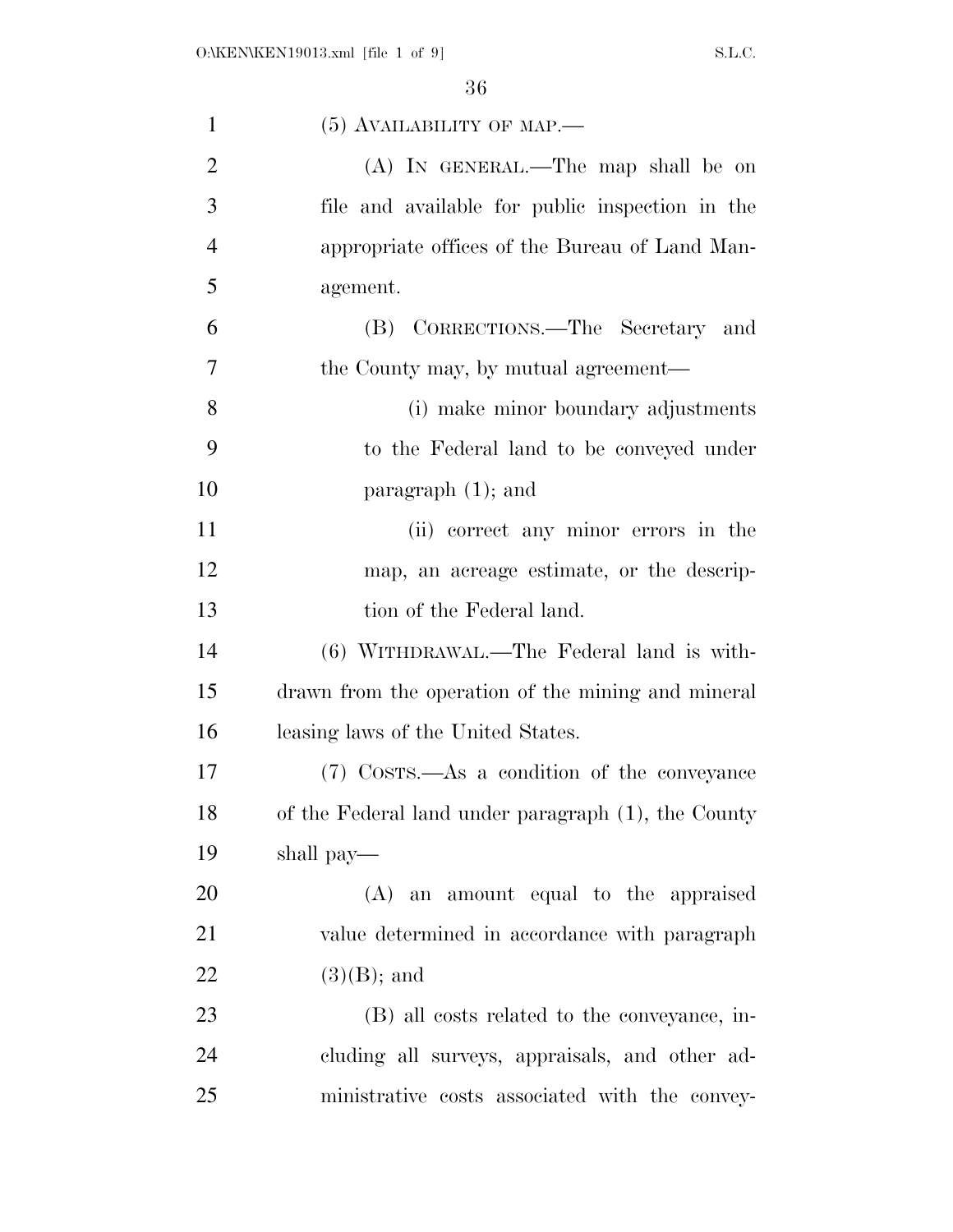| $\mathbf{1}$   | ance of the Federal land to the County under           |
|----------------|--------------------------------------------------------|
| $\overline{2}$ | paragraph (1).                                         |
| 3              | (8) PROCEEDS FROM THE SALE OF LAND.—The                |
| $\overline{4}$ | proceeds from the sale of land under this subsection   |
| 5              | shall be—                                              |
| 6              | (A) deposited in the Federal Land Dis-                 |
| 7              | posal Account established by section $206(a)$ of       |
| 8              | the Federal Land Transaction Facilitation Act          |
| 9              | $(43 \text{ U.S.C. } 2305(a))$ ; and                   |
| 10             | (B) used in accordance with that Act (43)              |
| 11             | U.S.C. 2301 et seq.).                                  |
| 12             | SEC. 1009. LAKE BISTINEAU LAND TITLE STABILITY.        |
|                |                                                        |
| 13             | (a) DEFINITIONS.—In this section:                      |
| 14             | (1) CLAIMANT.—The term "claimant" means                |
| 15             | any individual, group, or corporation authorized to    |
| 16             | hold title to land or mineral interests in land in the |
| 17             | State of Louisiana with a valid claim to the omitted   |
| 18             | land, including any mineral interests.                 |
| 19             | (2) MAP.—The term "Map" means the map en-              |
| 20             | titled "Lands as Delineated by Original Survey De-     |
| 21             | cember 18, 1842 showing the 1969 Meander Line at       |
| 22             | the 148.6 Elevation Line" and dated January 30,        |
| 23             | 2018.                                                  |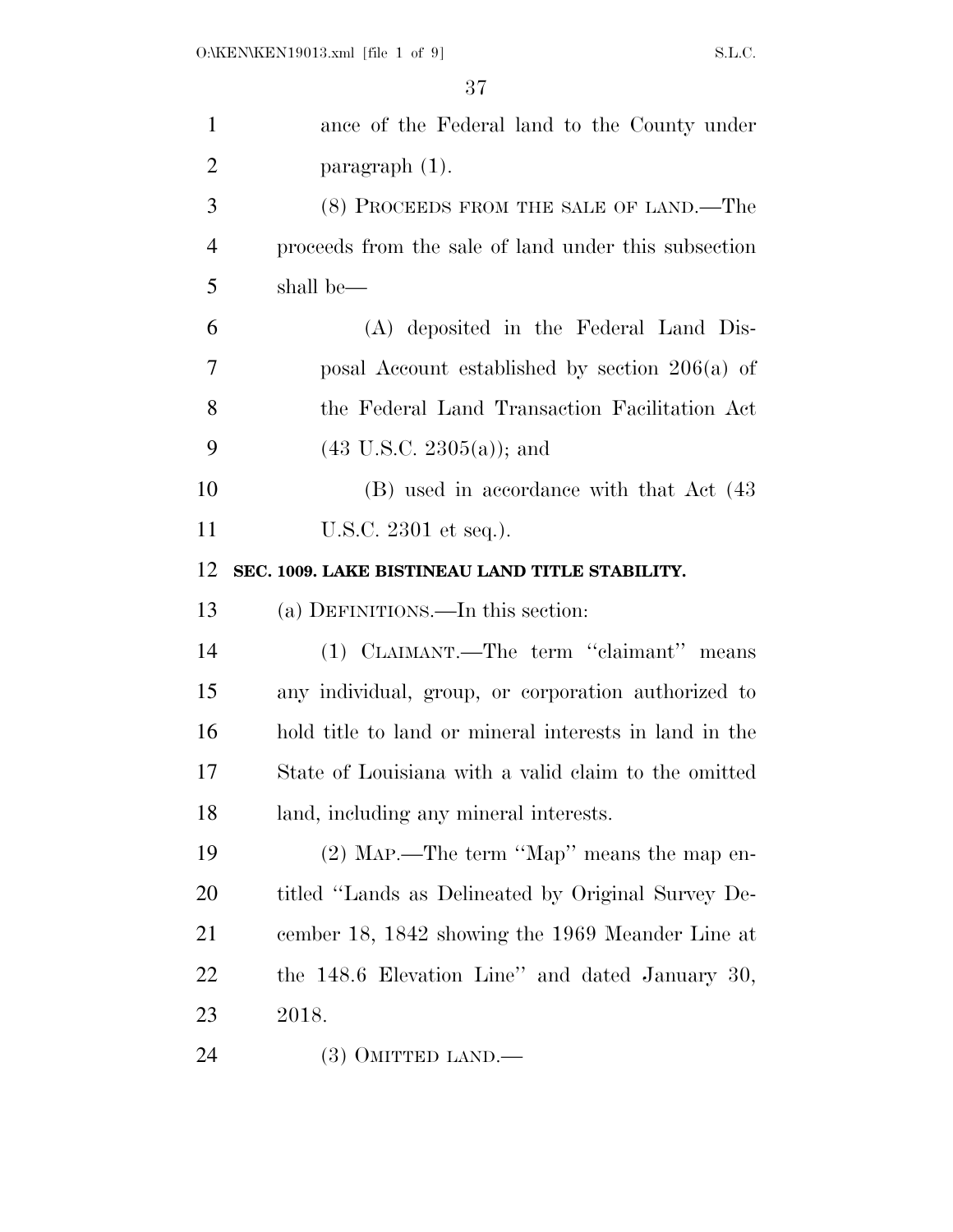| $\mathbf{1}$   | (A) IN GENERAL.—The term "omitted                  |
|----------------|----------------------------------------------------|
| $\overline{2}$ | land" means the land in lots $6, 7, 8, 9, 10, 11,$ |
| 3              | 12, and 13 of sec. 30, T. 16 N., R. 10 W., Lou-    |
| $\overline{4}$ | isiana Meridian, comprising a total of approxi-    |
| 5              | mately 229.72 acres, as depicted on the Map,       |
| 6              | that—                                              |
| 7              | (i) was in place during the Original               |
| 8              | Survey; but                                        |
| 9              | (ii) was not included in the Original              |
| 10             | Survey.                                            |
| 11             | (B) INCLUSION.—The term "omitted land"             |
| 12             | includes—                                          |
| 13             | (i) Peggy's Island in lot 1 of sec. $17$ ,         |
| 14             | T. 16 N., R. 10 W., Louisiana Meridian;            |
| 15             | and                                                |
| 16             | (ii) Hog Island in lot 1 of sec. 29, T.            |
| 17             | 16 N., R. 10 W., Louisiana Meridian.               |
| 18             | (4) ORIGINAL SURVEY.—The term "Original            |
| 19             | Survey" means the survey of land surrounding Lake  |
| 20             | Bistineau, Louisiana, conducted by the General     |
| 21             | Land Office in 1838 and approved by the Surveyor   |
| 22             | General on December 8, 1842.                       |
| 23             | (b) CONVEYANCES.—                                  |
| 24             | (1) IN GENERAL.—Consistent with the first sec-     |
| 25             | tion of the Act of December 22, 1928 (commonly     |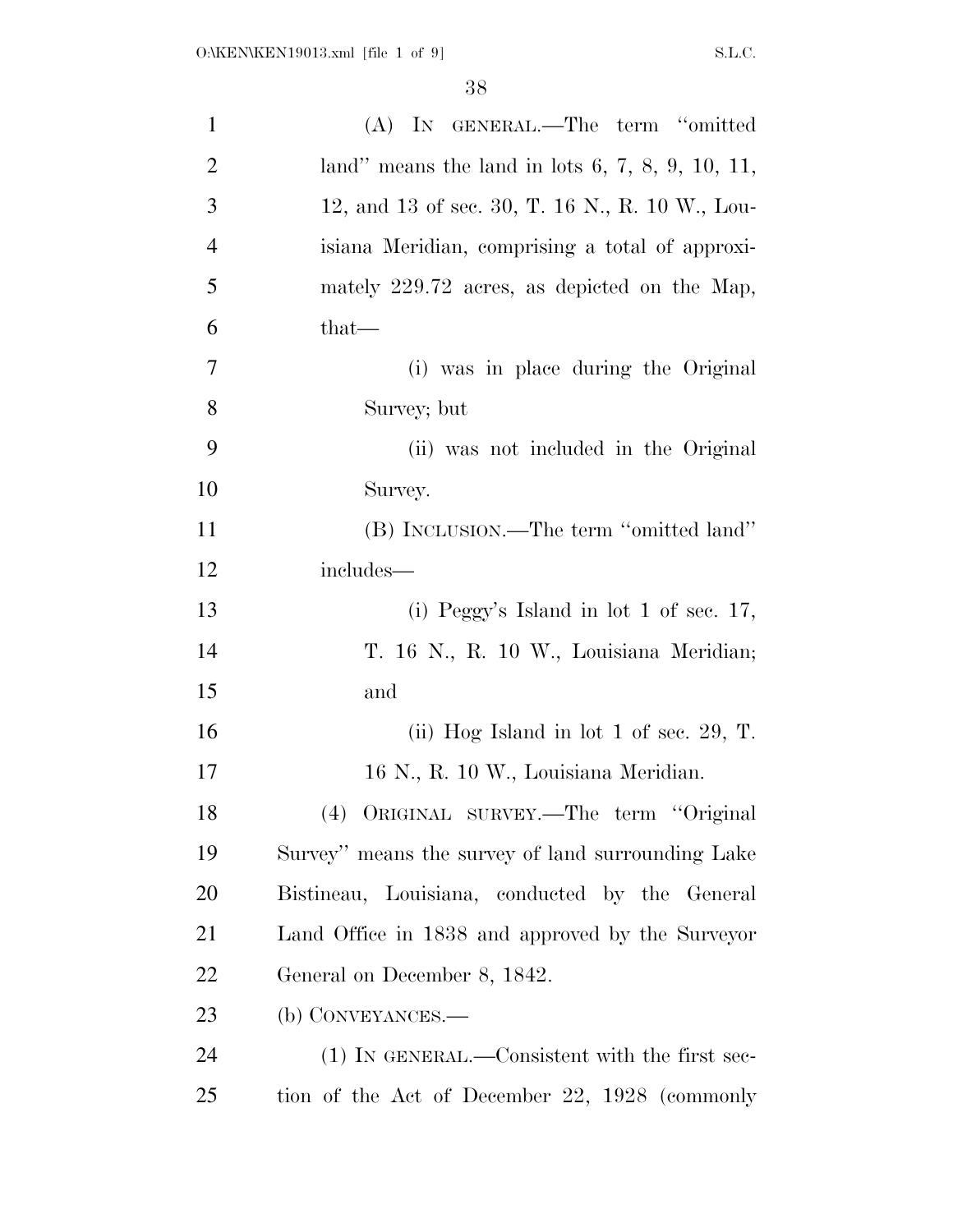$O:\kappa$ EN\KEN19013.xml [file 1 of 9] S.L.C.

| $\mathbf{1}$   | known as the "Color of Title Act" (45 Stat. 1069,        |
|----------------|----------------------------------------------------------|
| $\overline{2}$ | chapter 47; 43 U.S.C. 1068), except as provided by       |
| 3              | this section, the Secretary shall convey to the claim-   |
| $\overline{4}$ | ant the omitted land, including any mineral inter-       |
| 5              | ests, that has been held in good faith and in peace-     |
| 6              | ful, adverse possession by a claimant or an ancestor     |
| 7              | or grantor of the claimant, under claim or color of      |
| 8              | title, based on the Original Survey.                     |
| 9              | (2) CONFIRMATION OF TITLE.—The conveyance                |
| 10             | or patent of omitted land to a claimant under para-      |
| 11             | graph (1) shall have the effect of confirming title to   |
| 12             | the surface and minerals in the claimant and shall       |
| 13             | not serve as any admission by a claimant.                |
| 14             | (c) PAYMENT OF COSTS.—                                   |
| 15             | (1) IN GENERAL.—Except as provided in para-              |
| 16             | $graph (2)$ , the conveyance required under subsection   |
| 17             | (b) shall be without consideration.                      |
| 18             | (2) EXCEPTION.—Before the conveyance of the              |
| 19             | omitted land under subsection (b), the claimant shall    |
| 20             | pay to the Secretary any costs incurred by the Sec-      |
| 21             | retary relating to any survey, platting, legal descrip-  |
| 22             | tion, or associated activities required to prepare and   |
| 23             | is subsection.                                           |
| 24             | (d) MAP AND LEGAL DESCRIPTION.—As soon as                |
| 25             | practicable after the date of enactment of this Act, the |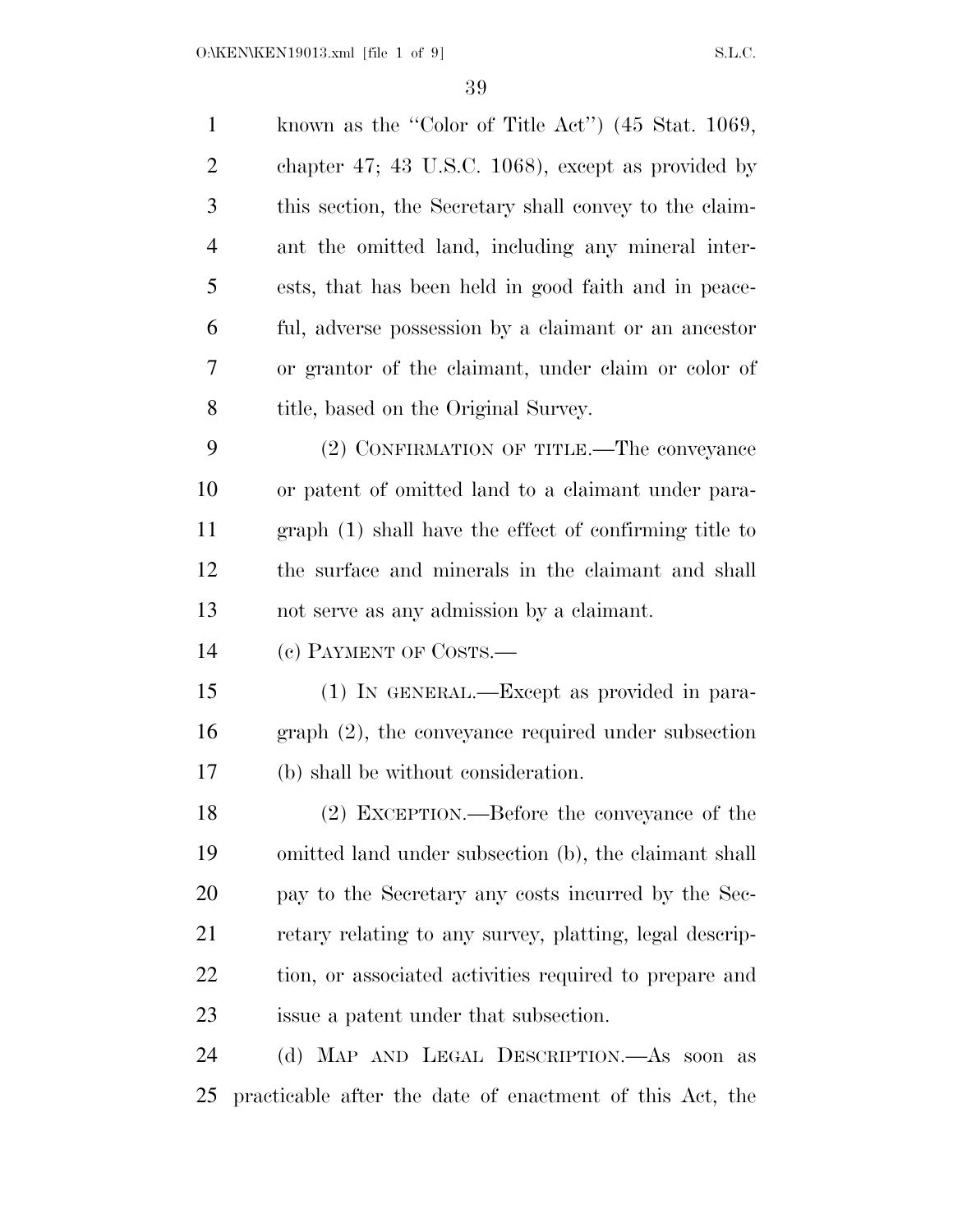Secretary shall file, and make available for public inspec- tion in the appropriate offices of the Bureau of Land and Management, the Map and legal descriptions of the omit- ted land to be conveyed under subsection (b). **SEC. 1010. LAKE FANNIN LAND CONVEYANCE.**  (a) DEFINITIONS.—In this section: (1) COUNTY.—The term ''County'' means Fannin County, Texas. (2) MAP.—The term ''map'' means the map en- titled ''Lake Fannin Conveyance'' and dated Novem- ber 21, 2013. (3) NATIONAL FOREST SYSTEM LAND.—The term ''National Forest System land'' means the ap- proximately 2,025 acres of National Forest System land generally depicted on the map. (4) SECRETARY.—The term ''Secretary'' means the Secretary of Agriculture, acting through the Chief of the Forest Service. (b) LAND CONVEYANCE.— (1) IN GENERAL.—Subject to the terms and conditions described in paragraph (2), if the County submits to the Secretary an offer to acquire the Na- tional Forest System land for the fair market value, as determined by the appraisal under paragraph (3),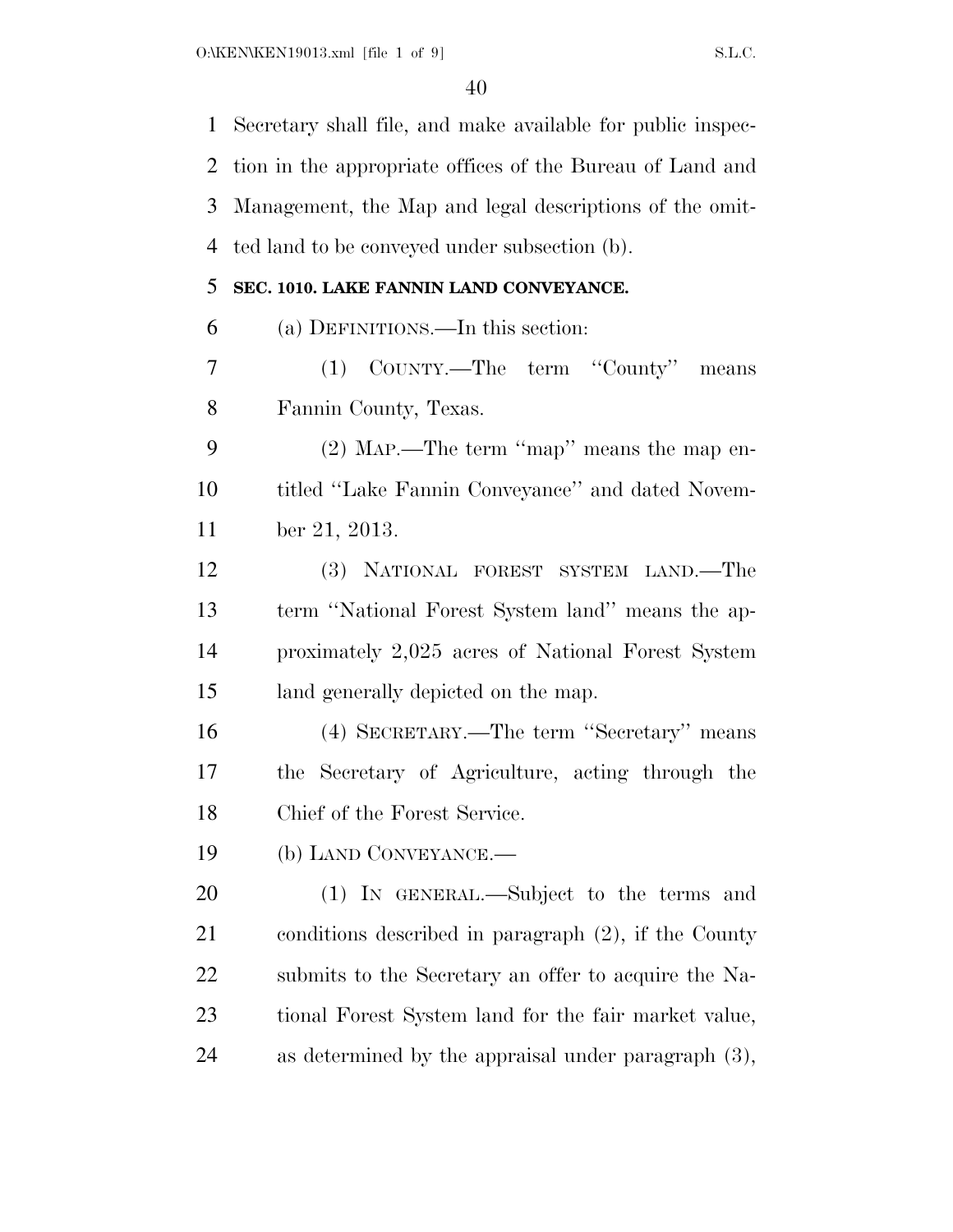| $\mathbf{1}$   | the Secretary shall convey the National Forest Sys- |
|----------------|-----------------------------------------------------|
| $\overline{2}$ | tem land to the County.                             |
| 3              | (2) TERMS AND CONDITIONS.—The conveyance            |
| $\overline{4}$ | under paragraph $(1)$ shall be—                     |
| 5              | (A) subject to valid existing rights;               |
| 6              | (B) made by quitclaim deed; and                     |
| 7              | (C) subject to any other terms and condi-           |
| 8              | tions as the Secretary considers appropriate to     |
| 9              | protect the interests of the United States.         |
| 10             | $(3)$ APPRAISAL.—                                   |
| 11             | (A) IN GENERAL.—Not later than 180                  |
| 12             | days after the date of enactment of this Act,       |
| 13             | the Secretary shall complete an appraisal to de-    |
| 14             | termine the fair market value of the National       |
| 15             | Forest System land.                                 |
| 16             | (B) STANDARDS.—The appraisal under                  |
| 17             | subparagraph (A) shall be conducted in accord-      |
| 18             | ance with-                                          |
| 19             | (i) the Uniform Appraisal Standards                 |
| 20             | for Federal Land Acquisitions; and                  |
| 21             | (ii) the Uniform Standards of Profes-               |
| 22             | sional Appraisal Practice.                          |
| 23             | $(4)$ Map.                                          |
| 24             | (A) AVAILABILITY OF MAP.—The<br>map                 |
| 25             | shall be kept on file and available for public in-  |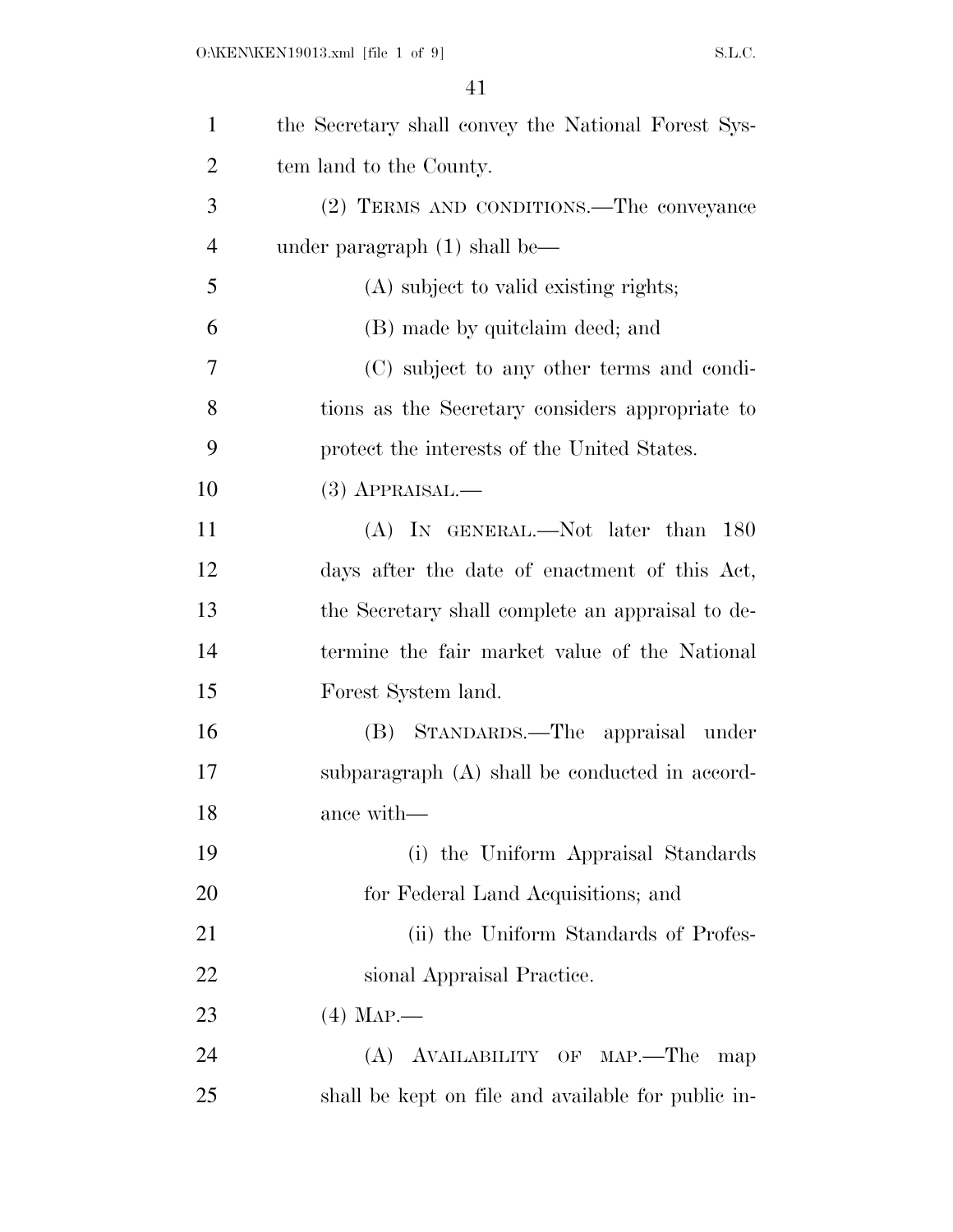| $\mathbf{1}$   | spection in the appropriate office of the Forest     |
|----------------|------------------------------------------------------|
| $\overline{2}$ | Service.                                             |
| 3              | (B) CORRECTION OF ERRORS.—The Sec-                   |
| $\overline{4}$ | retary may correct minor errors in the map.          |
| 5              | (5) CONSIDERATION.—As consideration for the          |
| 6              | conveyance under paragraph (1), the County shall     |
| 7              | pay to the Secretary an amount equal to the fair     |
| 8              | market value of the National Forest System land, as  |
| 9              | determined by the appraisal under paragraph (3).     |
| 10             | (6) SURVEY.—The exact acreage and legal de-          |
| 11             | scription of the National Forest System land to be   |
| 12             | conveyed under paragraph (1) shall be determined     |
| 13             | by a survey satisfactory to the Secretary and the    |
| 14             | County.                                              |
| 15             | (7) USE.—As a condition of the conveyance            |
| 16             | under paragraph (1), the County shall agree to man-  |
| 17             | age the land conveyed under that subsection for pub- |
| 18             | lic recreational purposes.                           |
| 19             | (8) COSTS OF CONVEYANCE.—As a condition on           |
| 20             | the conveyance under paragraph (1), the County       |
| 21             | shall pay to the Secretary all costs associated with |
| 22             | the conveyance, including the cost of—               |
| 23             | $(A)$ the appraisal under paragraph $(3)$ ; and      |
| 24             | $(B)$ the survey under paragraph $(6)$ .             |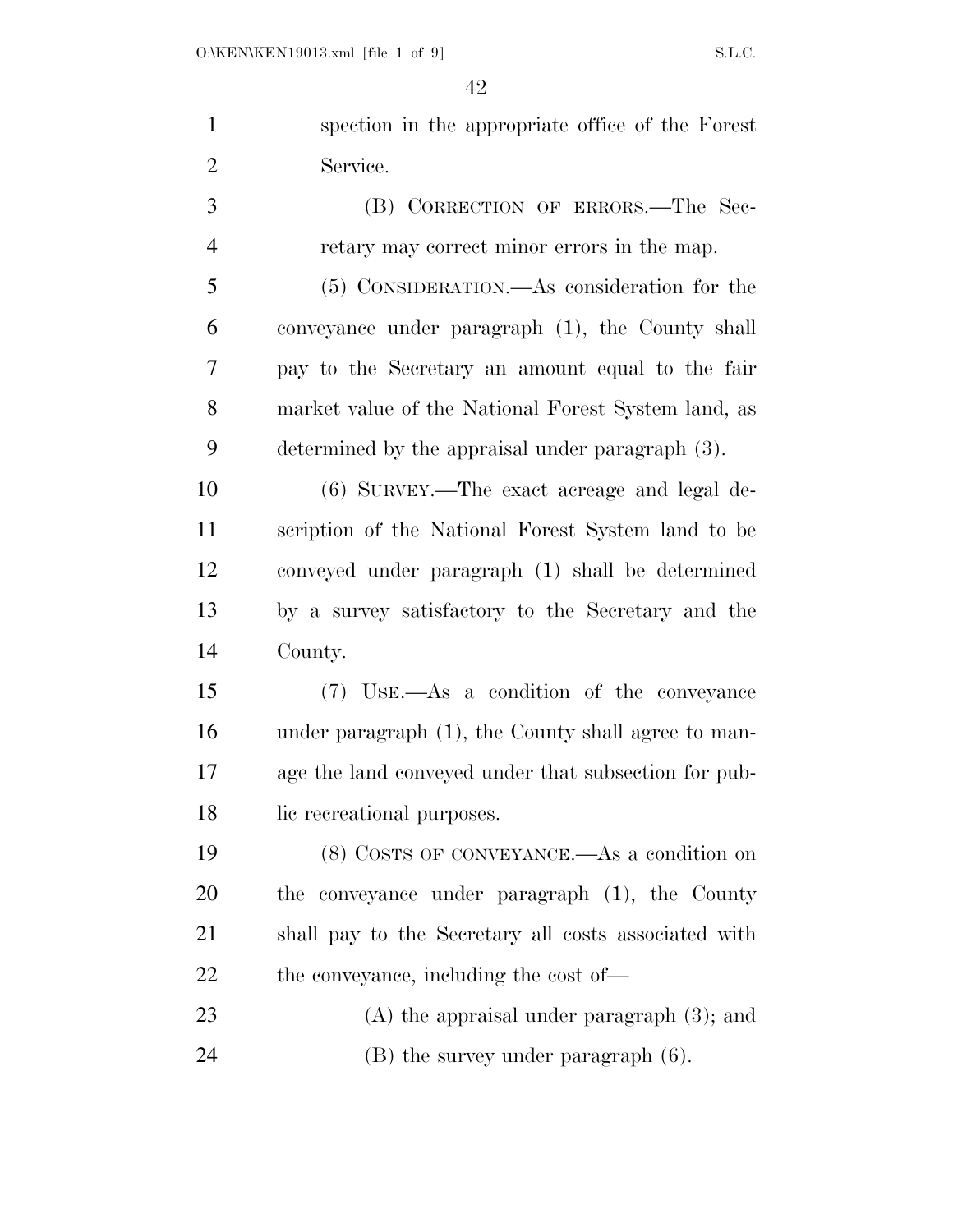## **SEC. 1011. LAND CONVEYANCE AND UTILITY RIGHT-OF- WAY, HENRY'S LAKE WILDERNESS STUDY AREA, IDAHO.**

 (a) CONVEYANCE AND RIGHT-OF-WAY AUTHOR- IZED.—Notwithstanding section 603(c) of the Federal Land Policy and Management Act of 1976 (43 U.S.C. 7 1782 $(e)$ , the Secretary may—

 (1) convey to the owner of a private residence located at 3787 Valhalla Road in Island Park, Idaho (in this section referred to as the ''owner''), all right, title, and interest of the United States in and to the approximately 0.5 acres of Federal land in the Henry's Lake Wilderness Study Area described as lot 14, section 33, Township 16 North, Range 43 East, Boise Meridian, Fremont County, Idaho; and

 (2) grant Fall River Electric in Ashton, Idaho, the right to operate, maintain, and rehabilitate a right-of-way encumbering approximately 0.4 acres of Federal land in the Henry's Lake Wilderness Study Area described as lot 15, section 33, Township 16 North, Range 43 East, Boise Meridian, Fremont County, Idaho, which includes an electric distribu- tion line and access road, 850′ in length, 20′ in width.

(b) CONSIDERATION; CONDITIONS.—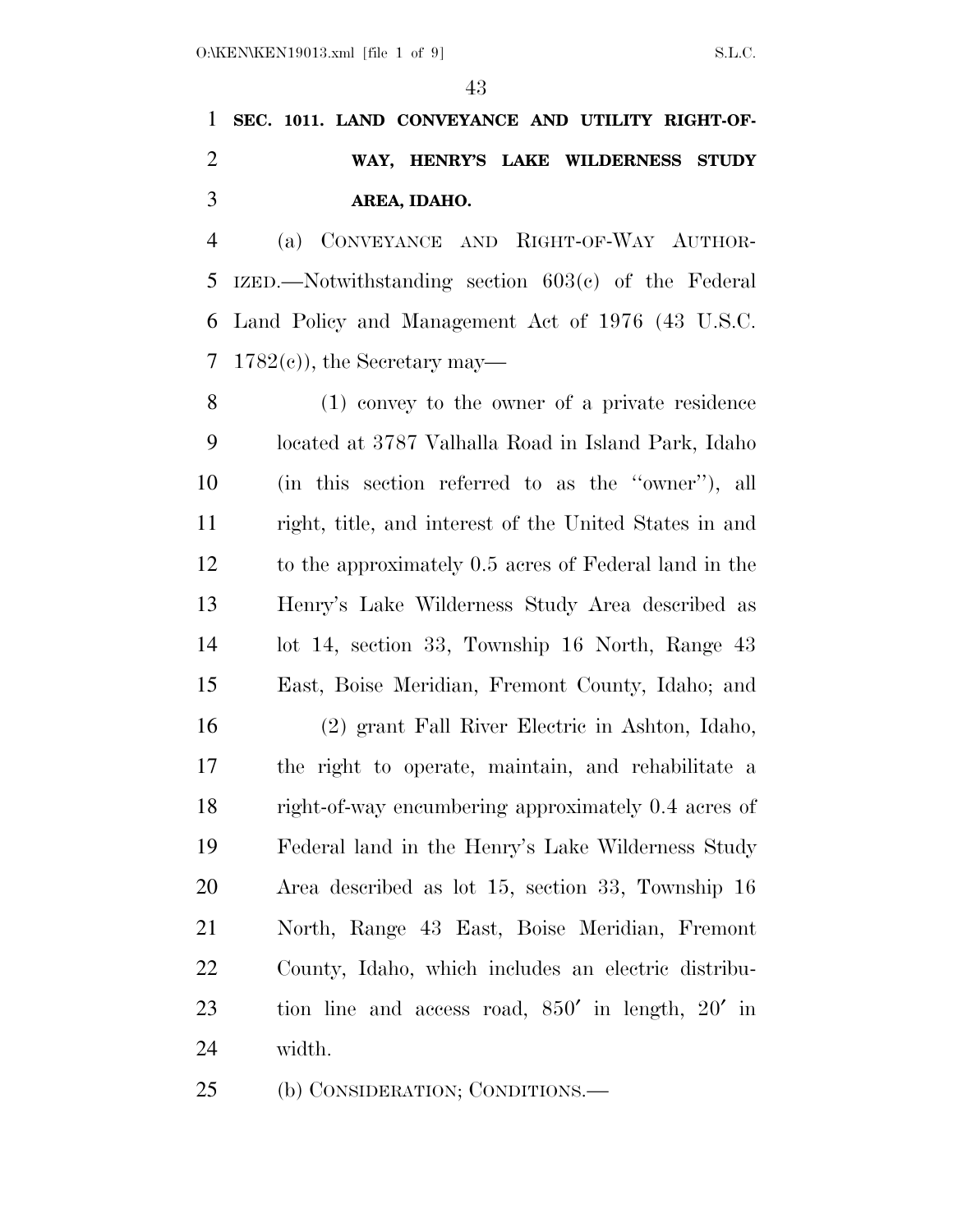(1) LAND DISPOSAL.—The Secretary shall con- $2 \qquad \text{vey the land under subsection (a)(1) in accordance}$  with section 203 of the Federal Land Policy and Management Act of 1976 (43 U.S.C. 1713) and part 2711.3–3 of title 43, Code of Federal Regulations. As consideration for the conveyance the owner shall pay to the Secretary an amount equal to the fair market value as valued by a qualified land appraisal and approved by the Appraisal and Valuation Serv-ices Office.

 (2) RIGHT-OF-WAY.—The Secretary shall grant the right-of-way granted under subsection (a)(2) in accordance with section 205 of the Federal Land Policy and Management Act of 1976 (43 U.S.C. 1715), and part 2800 of title 43, Code of Federal Regulations.

 (c) ADDITIONAL TERMS AND CONDITIONS.—The Secretary may require such additional terms and condi- tions in connection with the conveyance of the land and the grant of the right-of-way under this section as the Sec- retary considers appropriate to protect the interests of the United States.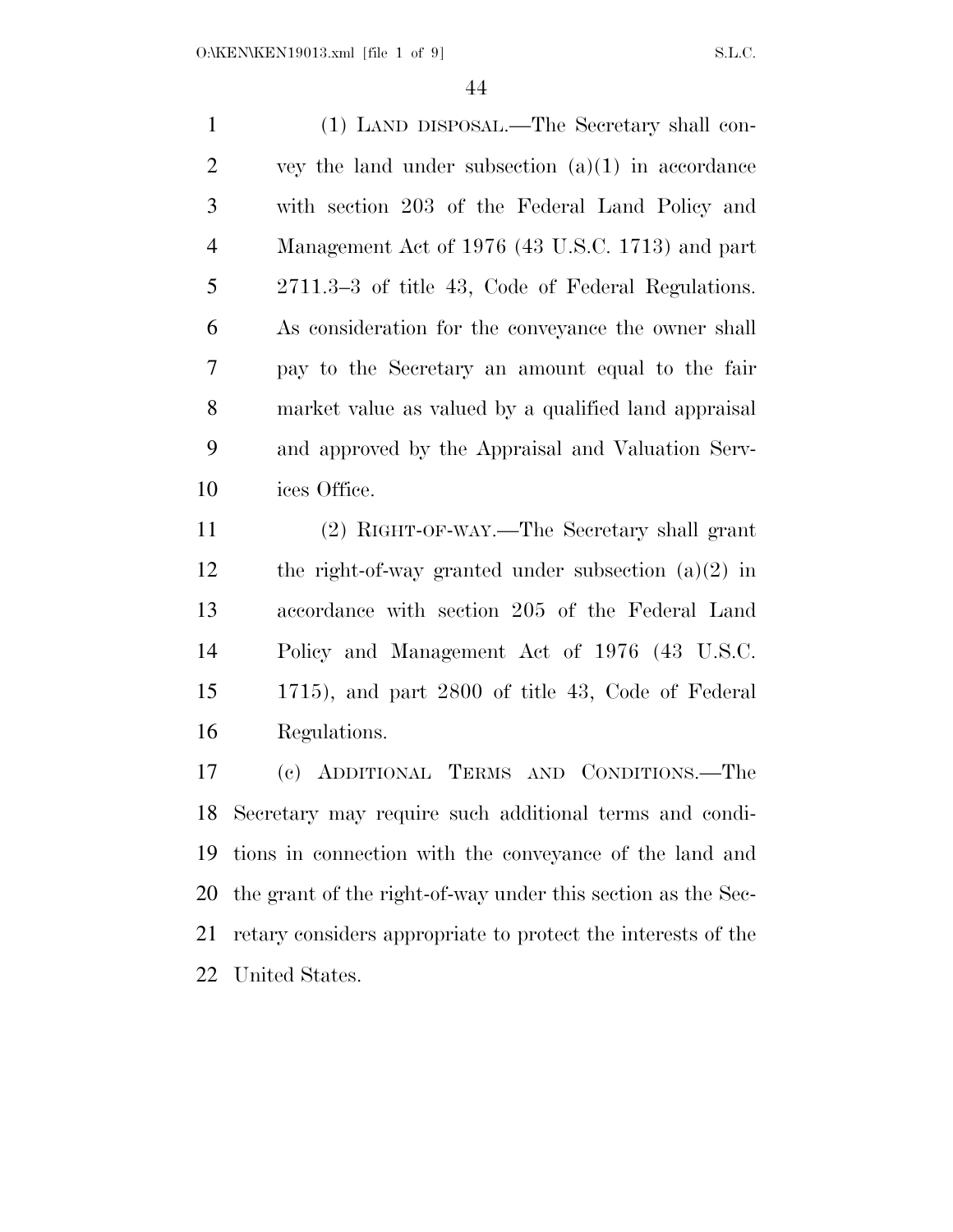### **SEC. 1012. CONVEYANCE TO UKPEAGVIK INUPIAT COR-PORATION.**

 (a) IN GENERAL.—Not later than 1 year after the date of enactment of this Act, subject to valid existing rights, the Secretary shall convey to the Ukpeagvik Inupiat Corporation all right, title, and interest held by the United States in and to sand and gravel deposits un- derlying the surface estate owned by the Ukpeagvik Inupiat Corporation within and contiguous to the Barrow gas fields, and more particularly described as follows:

 (1) T. 21 N. R. 16 W., secs. 7, 17–18, 19–21, and 28–29, of the Umiat Meridian.

 (2) T. 21 N. R. 17 W., secs. 1–2 and 11–14, of the Umiat Meridian.

 (3) T. 22 N. R. 18 W., secs. 4, 9, and 29–32, of the Umiat Meridian.

 (4) T. 22 N. R. 19 W., secs. 25 and 36, of the Umiat Meridian.

 (b) ENTITLEMENT FULFILLED.—The conveyance under this section shall fulfill the entitlement granted to the Ukpeagvik Inupiat Corporation under section 12(a) of the Alaska Native Claims Settlement Act (43 U.S.C.  $1611(a)$ ).

 (c) COMPLIANCE WITH ENDANGERED SPECIES ACT OF 1973.—Nothing in this section affects any require-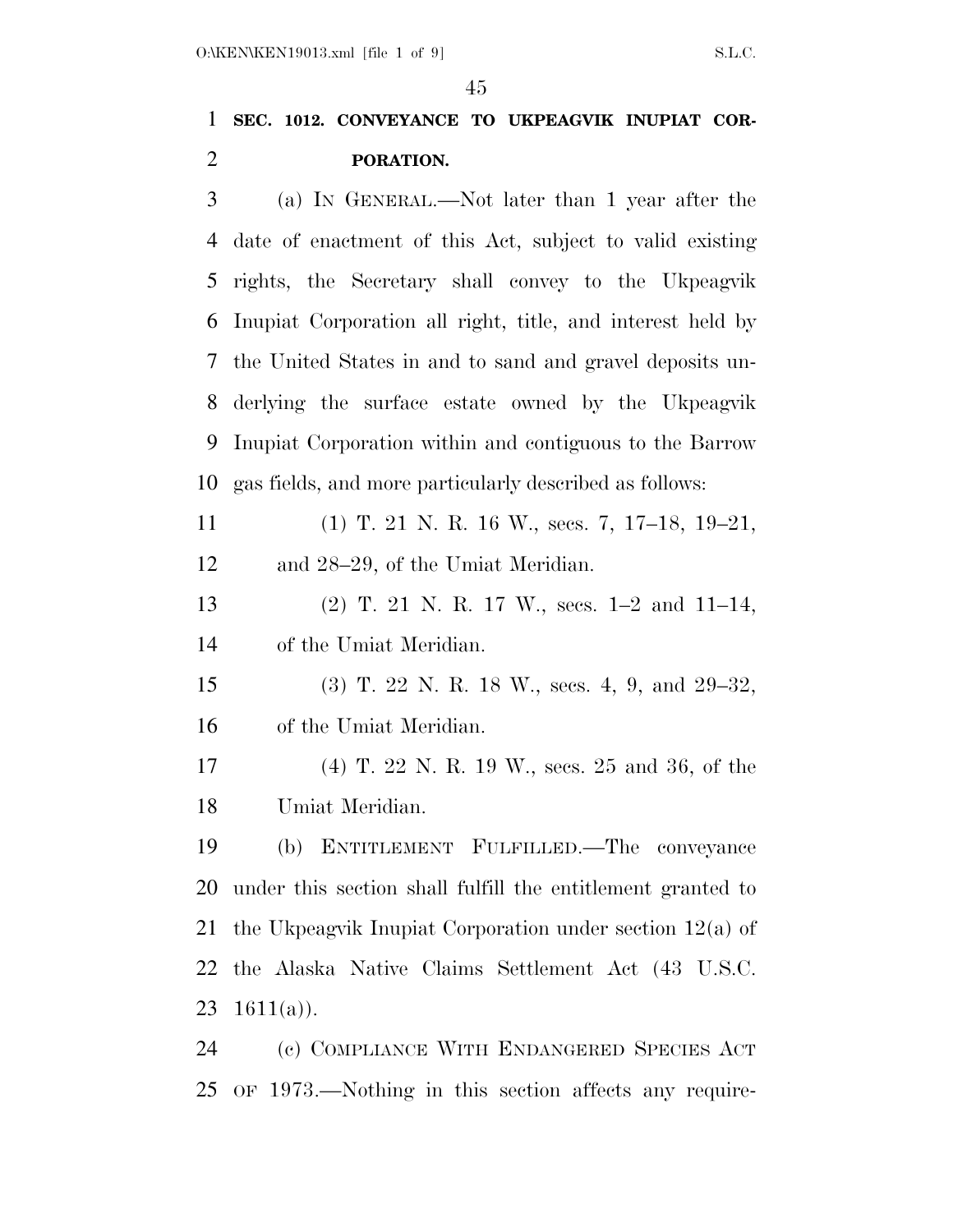ment, prohibition, or exception under the Endangered Species Act of 1973 (16 U.S.C. 1531 et seq.).

## **SEC. 1013. PUBLIC PURPOSE CONVEYANCE TO CITY OF HYDE PARK, UTAH.**

 (a) IN GENERAL.—Notwithstanding the land use planning requirement of sections 202 and 203 of the Fed- eral Land Policy and Management Act of 1976 (43 U.S.C. 1712, 1713), on written request by the City of Hyde Park, Utah (referred to in this section as the ''City''), the Sec- retary shall convey, without consideration, to the City the parcel of public land described in subsection (b)(1) for public recreation or other public purposes consistent with uses allowed under the Act of June 14, 1926 (commonly known as the ''Recreation and Public Purposes Act'') (43 U.S.C. 869 et seq.).

(b) DESCRIPTION OF LAND.—

 (1) IN GENERAL.—The parcel of public land re- ferred to in subsection (a) is the approximately 80- acre parcel identified on the map entitled ''Hyde Park Land Conveyance Act'' and dated October 23, 2017.

 (2) AVAILABILITY OF MAP.—The map referred to in paragraph (1) shall be on file and available for public inspection in appropriate offices of the Bu-reau of Land Management.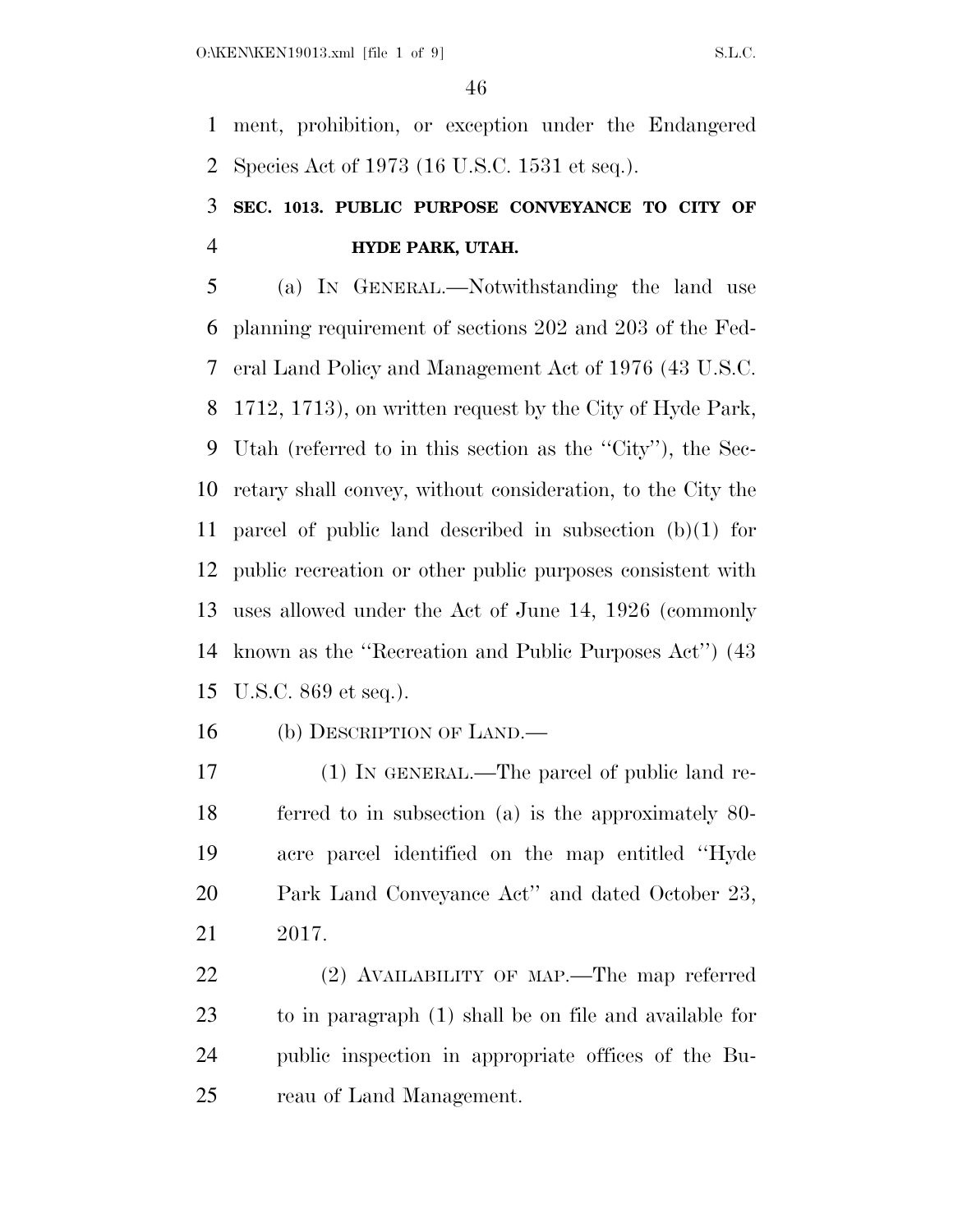(c) SURVEY.—The exact acreage and legal descrip- tion of the land to be conveyed under this section shall be determined by a survey satisfactory to the Secretary. (d) CONVEYANCE COSTS.—As a condition for the conveyance under this section, all costs associated with the conveyance shall be paid by the City. **SEC. 1014. JUAB COUNTY CONVEYANCE.**  (a) DEFINITIONS.—In this section: (1) COUNTY.—The term ''County'' means Juab County, Utah. (2) SECRETARY.—The term ''Secretary'' means the Secretary of Agriculture, acting through the Chief of the Forest Service. (3) NEPHI WORK CENTER CONVEYANCE PAR- CEL.—The term ''Nephi Work Center conveyance parcel'' means the parcel of approximately 2.17 acres of National Forest System land in the County, located at 740 South Main Street, Nephi, Utah, as depicted as Tax Lot Numbers #XA00–0545–1111 and #XA00–0545–2 on the map entitled ''Nephi Plat B'' and dated May 6, 1981. (b) CONVEYANCE OF NEPHI WORK CENTER CON- VEYANCE PARCEL, JUAB COUNTY, UTAH.— (1) IN GENERAL.—Not later than 1 year after the date on which the Secretary receives a request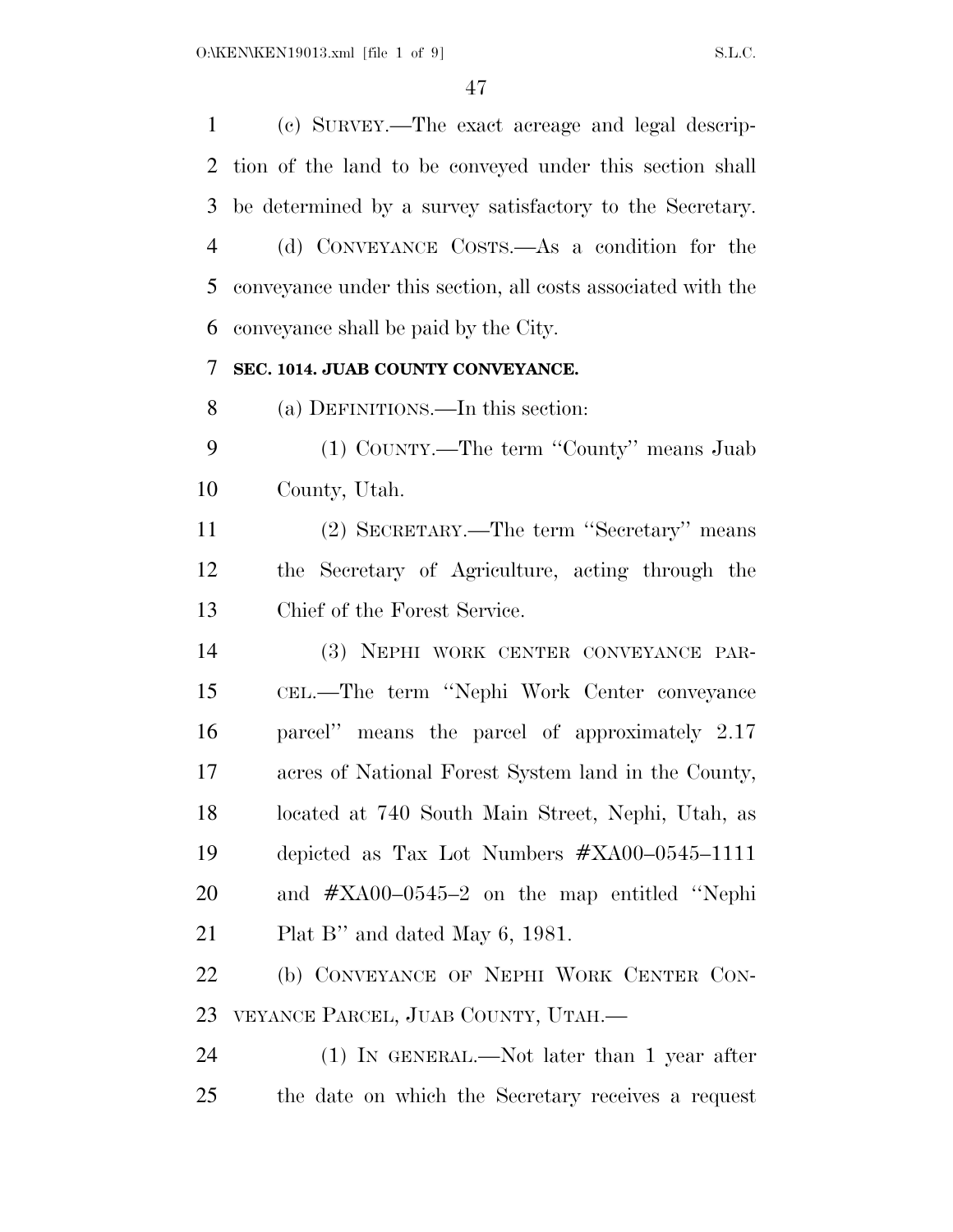| $\mathbf{1}$   | from the County and subject to valid existing rights   |
|----------------|--------------------------------------------------------|
| $\overline{2}$ | and such terms and conditions as are mutually satis-   |
| 3              | factory to the Secretary and the County, including     |
| $\overline{4}$ | such additional terms as the Secretary determines to   |
| 5              | be necessary, the Secretary shall convey to the        |
| 6              | County without consideration all right, title, and in- |
| 7              | terest of the United States in and to the Nephi        |
| 8              | Work Center conveyance parcel.                         |
| 9              | (2) COSTS.—Any costs relating to the convey-           |
| 10             | ance under paragraph (1), including processing and     |
| 11             | transaction costs, shall be paid by the County.        |
| 12             | (3) USE OF LAND.—The land conveyed to the              |
| 13             | County under paragraph (1) shall be used by the        |
| 14             | $County$ —                                             |
| 15             | (A) to house fire suppression and fuels                |
| 16             | mitigation personnel;                                  |
| 17             | (B) to facilitate fire suppression and fuels           |
| 18             | mitigation activities; and                             |
| 19             | (C) for infrastructure and equipment nec-              |
| 20             | essary to carry out subparagraphs $(A)$ and $(B)$ .    |
| 21             | SEC. 1015. BLACK MOUNTAIN RANGE AND BULLHEAD CITY      |
| 22             | LAND EXCHANGE.                                         |
| 23             | (a) DEFINITIONS.—In this section:                      |
| 24             | (1) CITY.—The term "City" means Bullhead               |
| 25             | City, Arizona.                                         |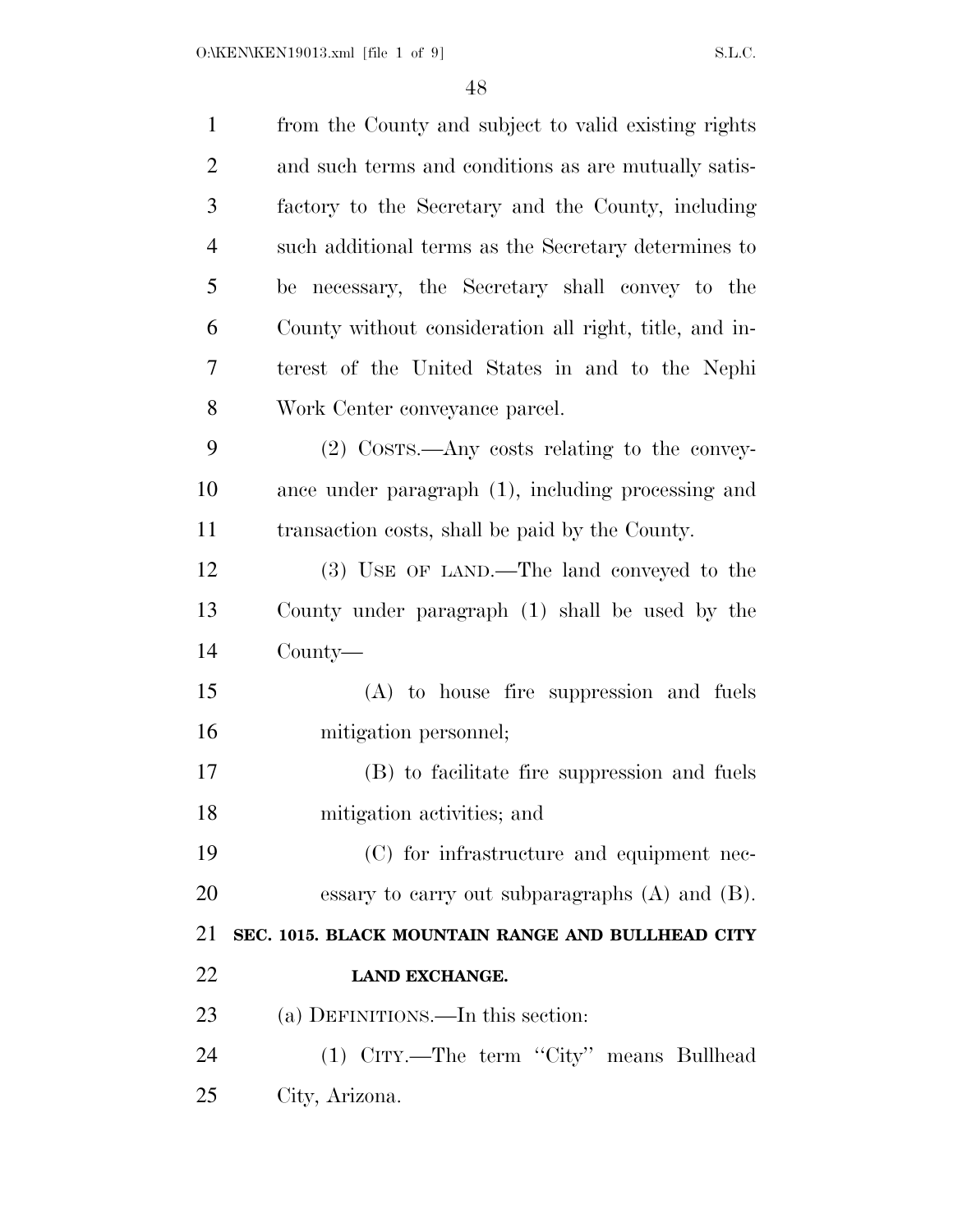| $\mathbf{1}$   | (2) NON-FEDERAL LAND.—The term "non-Fed-                |
|----------------|---------------------------------------------------------|
| $\overline{2}$ | eral Land" means the approximately 1,100 acres of       |
| 3              | land owned by Bullhead City in the Black Mountain       |
| $\overline{4}$ | Range generally depicted as "Bullhead City Land to      |
| 5              | be Exchanged to BLM" on the Map.                        |
| 6              | (3) MAP.—The term "Map" means the map en-               |
| 7              | titled "Bullhead City Land Exchange" and dated          |
| 8              | August 24, 2018.                                        |
| 9              | (4) FEDERAL LAND.—The term "Federal land"               |
| 10             | means the approximately 345.2 acres of land in          |
| 11             | Bullhead City, Arizona, generally depicted as "Fed-     |
| 12             | eral Land to be exchanged to Bullhead City" on the      |
| 13             | Map.                                                    |
| 14             | (b) LAND EXCHANGE.—                                     |
| 15             | $(1)$ IN GENERAL.—If after December 15, 2020,           |
| 16             | the City offers to convey to the Secretary all right,   |
| 17             | title, and interest of the City in and to the non-Fed-  |
| 18             | eral land, the Secretary shall accept the offer and si- |
| 19             | multaneously convey to the City all right, title, and   |
| 20             | interest of the United States in and to the Federal     |
| 21             | land.                                                   |
| 22             | (2) LAND TITLE.—Title to the non-Federal                |
| 23             | land conveyed to the Secretary under this section       |
|                |                                                         |
| 24             | shall be in a form acceptable to the Secretary and      |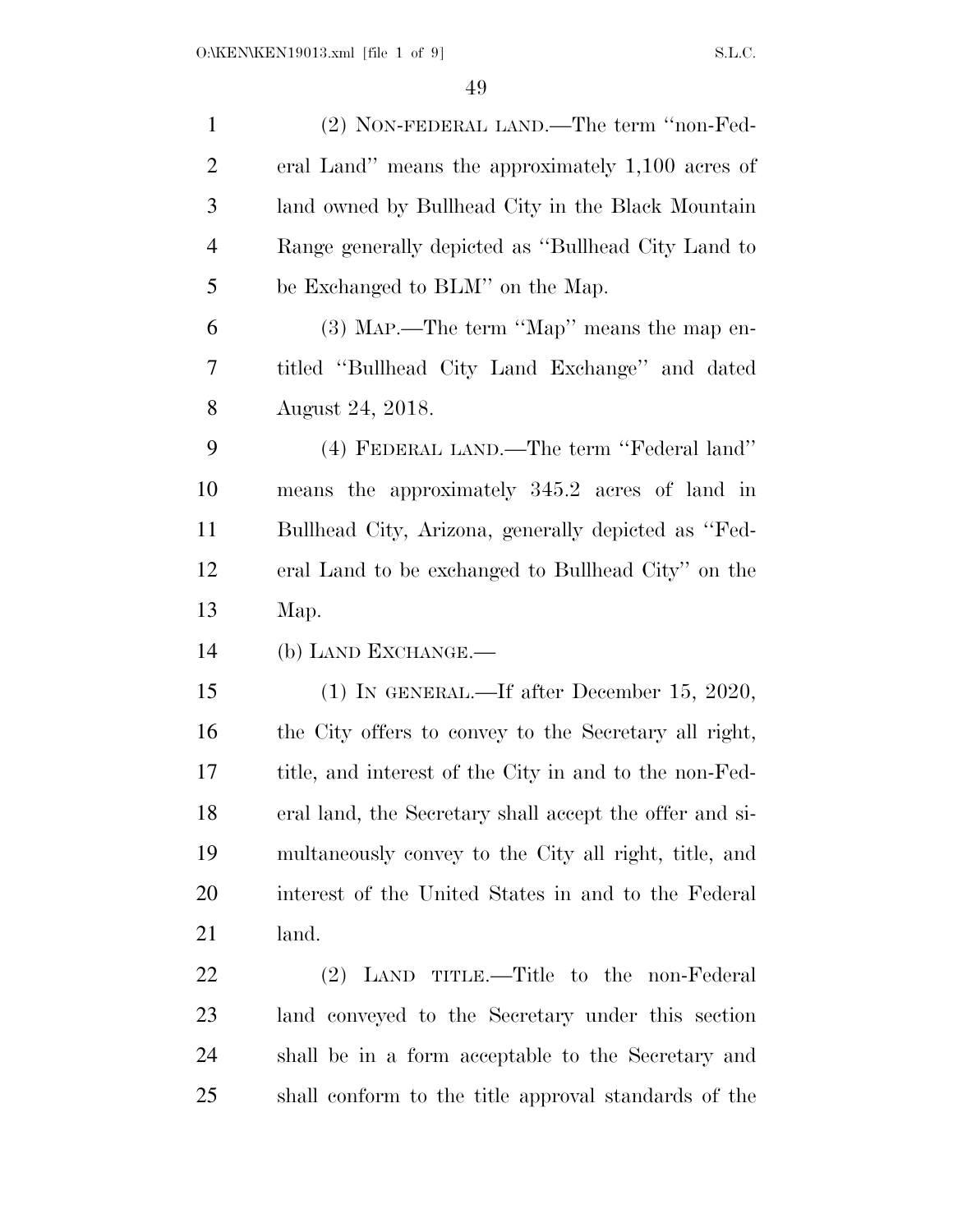| $\mathbf{1}$   | Attorney General of the United States applicable to   |
|----------------|-------------------------------------------------------|
| $\overline{2}$ | land acquisitions by the Federal Government.          |
| 3              | (3) EXCHANGE COSTS.—The City shall pay for            |
| 4              | all land survey, appraisal, and other costs to the    |
| 5              | Secretary as may be necessary to process and con-     |
| 6              | summate the exchange under this section.              |
| 7              | (c) EQUAL VALUE EXCHANGE AND APPRAISALS.—             |
| 8              | (1) APPRAISALS.—The values of the lands to be         |
| 9              | exchanged under this section shall be determined by   |
| 10             | the Secretary through appraisals performed—           |
| 11             | $(A)$ in accordance with—                             |
| 12             | (i) the Uniform Appraisal Standards                   |
| 13             | for Federal Land Acquisitions;                        |
| 14             | (ii) the Uniform Standards of Profes-                 |
| 15             | sional Appraisal Practice; and                        |
| 16             | (iii) appraisal instructions issued by                |
| 17             | the Secretary; and                                    |
| 18             | (B) by an appraiser mutually agreed to by             |
| 19             | the Secretary and the City.                           |
| 20             | (2) EQUAL VALUE EXCHANGE.—The values of               |
| 21             | the Federal and non-Federal land parcels exchanged    |
| 22             | shall be equal, or if they are not equal, shall be    |
| 23             | equalized as follows:                                 |
| 24             | (A)<br><b>SURPLUS</b><br>OF<br>FEDERAL<br><b>LAND</b> |
| 25             | VALUE.—If the final appraised value of the            |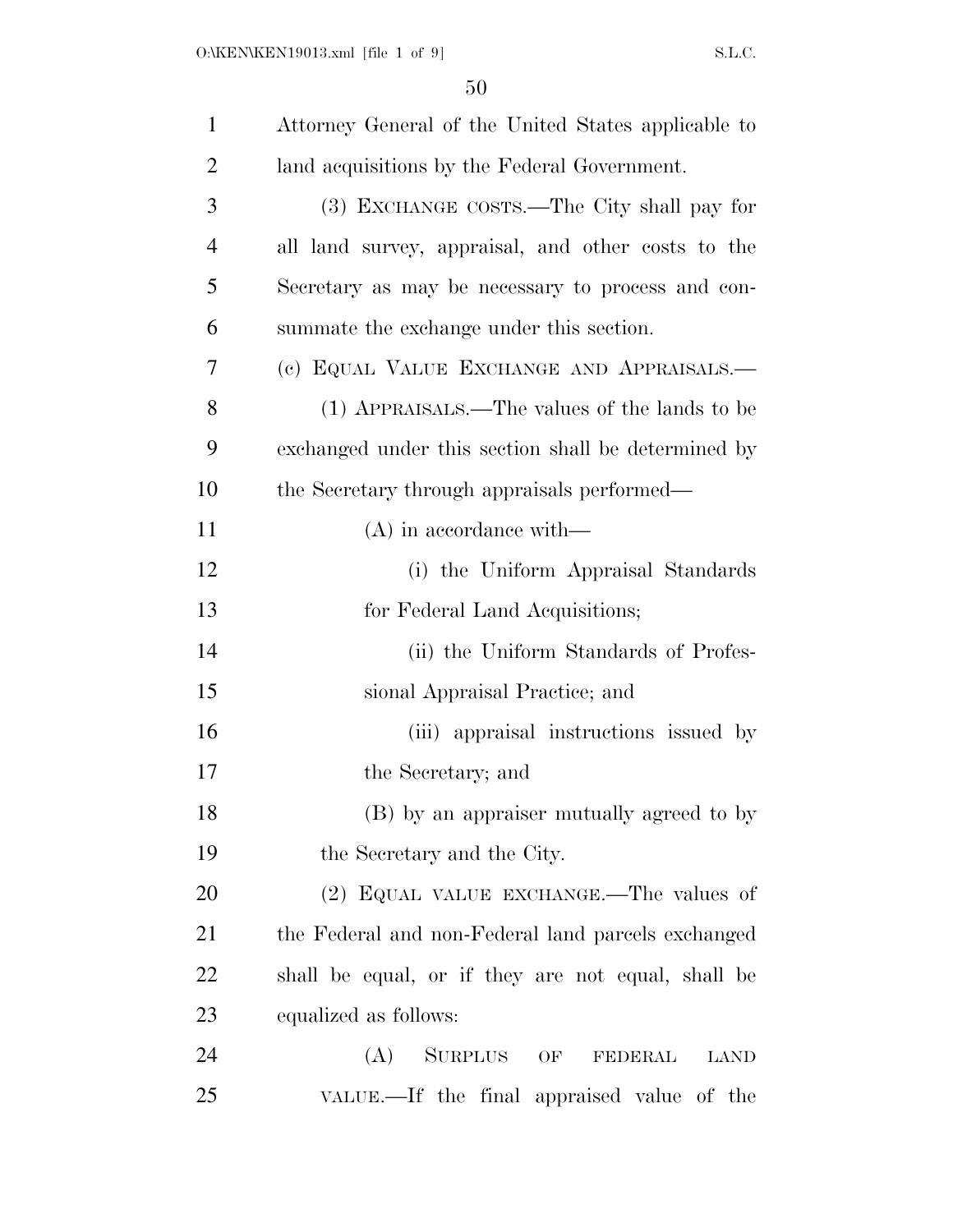| $\mathbf{1}$   | Federal land exceeds the final appraised value        |
|----------------|-------------------------------------------------------|
| $\overline{2}$ | of the non-Federal land, the City shall reduce        |
| 3              | the amount of land it is requesting from the          |
| $\overline{4}$ | Federal Government in order to create an equal        |
| 5              | value in accordance with section $206(b)$ of the      |
| 6              | Federal Land Policy and Management Act of             |
| $\overline{7}$ | 1976 (43 U.S.C. 1716(b)). Land that is not ex-        |
| 8              | changed because of equalization under this sub-       |
| 9              | paragraph shall remain subject to lease under         |
| 10             | the Act of June 14, 1926 (commonly known as           |
| 11             | the "Recreation and Public Purposes Act") (44         |
| 12             | Stat. 741, chapter 578; 43 U.S.C. 869 et seq.).       |
| 13             | (B) USE OF FUNDS.—Any cash equali-                    |
| 14             | zation moneys received by the Secretary under         |
| 15             | subparagraph $(A)$ shall be—                          |
| 16             | (i) deposited in the Federal Land Dis-                |
| 17             | posal Account established by<br>section               |
| 18             | 206(a) of the Federal Land Transaction                |
| 19             | Facilitation Act $(43 \text{ U.S.C. } 2305(a))$ ; and |
| 20             | (ii) used in accordance with that Act                 |
| 21             | $(43 \text{ U.S.C. } 2301 \text{ et seq.}).$          |
| 22             | (C) SURPLUS OF NON-FEDERAL<br><b>LAND</b>             |
| 23             | VALUE.—If the final appraised value of the            |
| 24             | non-Federal land exceeds the final appraised          |
| 25             | value of the Federal land, the United States          |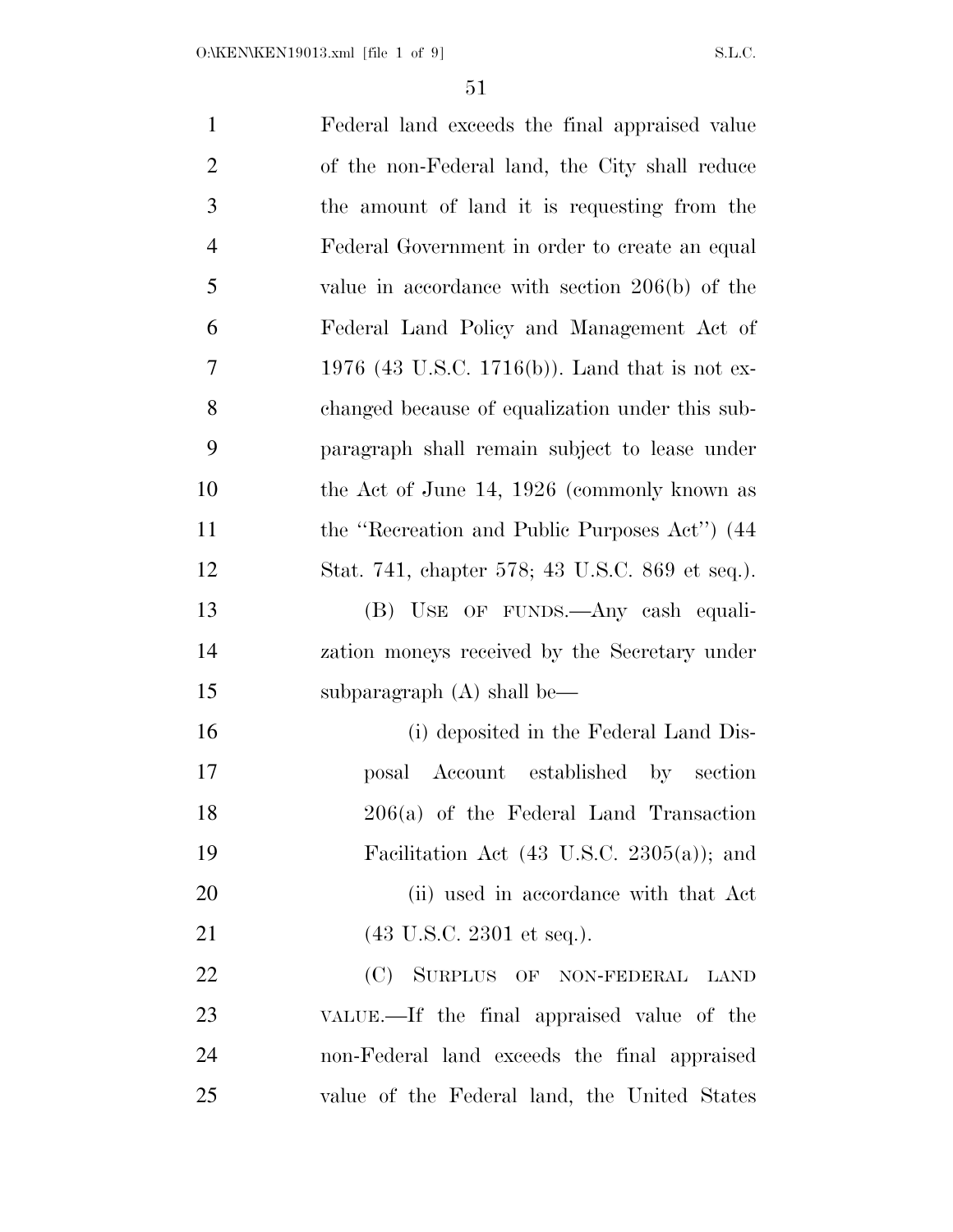shall not make a cash equalization payment to the City, and surplus value of the non-Federal land shall be considered a donation by the City to the United States for all purposes of law. (d) WITHDRAWAL PROVISIONS.—Lands acquired by the Secretary under this section are, upon such acquisi- tion, automatically and permanently withdrawn from all forms of appropriation and disposal under the public land laws (including the mining and mineral leasing laws) and the Geothermal Steam Act of 1930 (30 U.S.C. 1001 et seq.). (e) MAPS, ESTIMATES, AND DESCRIPTIONS.— (1) MINOR ERRORS.—The Secretary and the City may, by mutual agreement— (A) make minor boundary adjustments to the Federal and non-Federal lands involved in the exchange; and (B) correct any minor errors in any map, acreage estimate, or description of any land to be exchanged. (2) CONFLICT.—If there is a conflict between a map, an acreage estimate, or a description of land under this section, the map shall control unless the Secretary and the City mutually agree otherwise.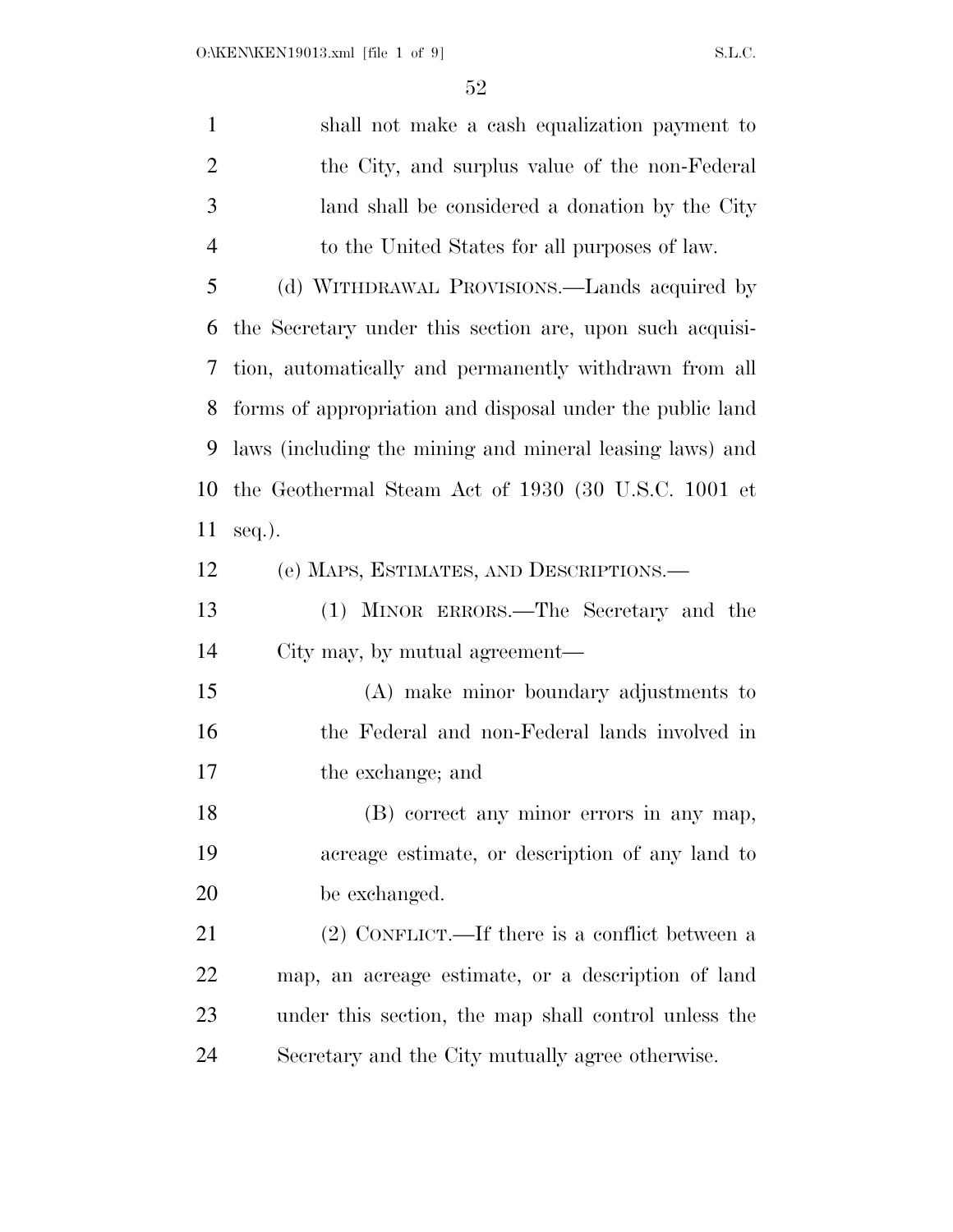| $\mathbf{1}$   | (3) AVAILABILITY.—The Secretary shall file           |
|----------------|------------------------------------------------------|
| $\overline{2}$ | and make available for public inspection in the Ari- |
| 3              | zona headquarters of the Bureau of Land Manage-      |
| $\overline{4}$ | ment a copy of all maps referred to in this section. |
| 5              | SEC. 1016. COTTONWOOD LAND EXCHANGE.                 |
| 6              | (a) DEFINITIONS.—In this section:                    |
| 7              | (1) COUNTY.—The term "County"<br>means               |
| 8              | Yavapai County, Arizona.                             |
| 9              | (2) FEDERAL LAND.—The term "Federal land"            |
| 10             | means all right, title, and interest of the United   |
| 11             | States in and to approximately 80 acres of land      |
| 12             | within the Coconino National Forest, in Yavapai      |
| 13             | County, Arizona, generally depicted as "Coconino"    |
| 14             | National Forest Parcels 'Federal Land'" on the       |
| 15             | map.                                                 |
| 16             | (3) MAP.—The term "map" means the map en-            |
| 17             | titled "Cottonwood Land Exchange", with the revi-    |
| 18             | sion date July 5, 2018\Version 1.                    |
| 19             | (4) NON-FEDERAL LAND.—The term "non-Fed-             |
| 20             | eral land" means the approximately 369 acres of      |
| 21             | land in Yavapai County, Arizona, generally depicted  |
| 22             | as "Yavapai County Parcels 'Non-Federal Land'"       |
| 23             | on the map.                                          |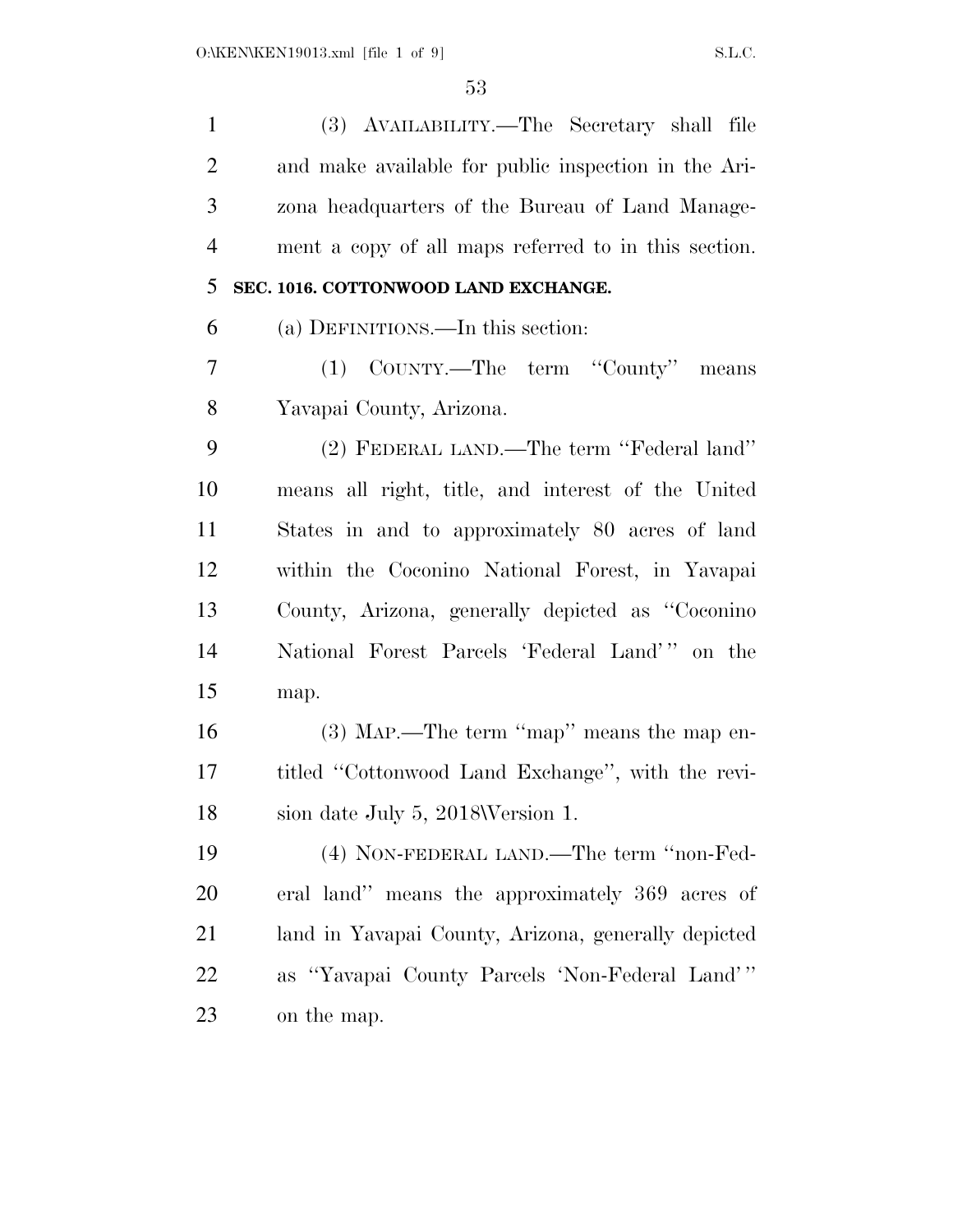(5) SECRETARY.—The term ''Secretary'' means the Secretary of Agriculture, unless otherwise speci-fied.

(b) LAND EXCHANGE.—

 (1) IN GENERAL.—If the County offers to con- vey to the Secretary all right, title, and interest of the County in and to the non-Federal land, the Sec- retary shall accept the offer and simultaneously con- vey to the County all right, title, and interest of the United States to the Federal land.

 (2) LAND TITLE.—Title to the non-Federal land conveyed to the Secretary under this section shall be acceptable to the Secretary and shall con- form to the title approval standards of the Attorney General of the United States applicable to land ac-quisitions by the Federal Government.

 (3) EXCHANGE COSTS.—The County shall pay for all land survey, appraisal, and other costs to the Secretary as may be necessary to process and con- summate the exchange under this section, including reimbursement to the Secretary, if the Secretary so requests, for staff time spent in such processing and consummation.

(c) EQUAL VALUE EXCHANGE AND APPRAISALS.—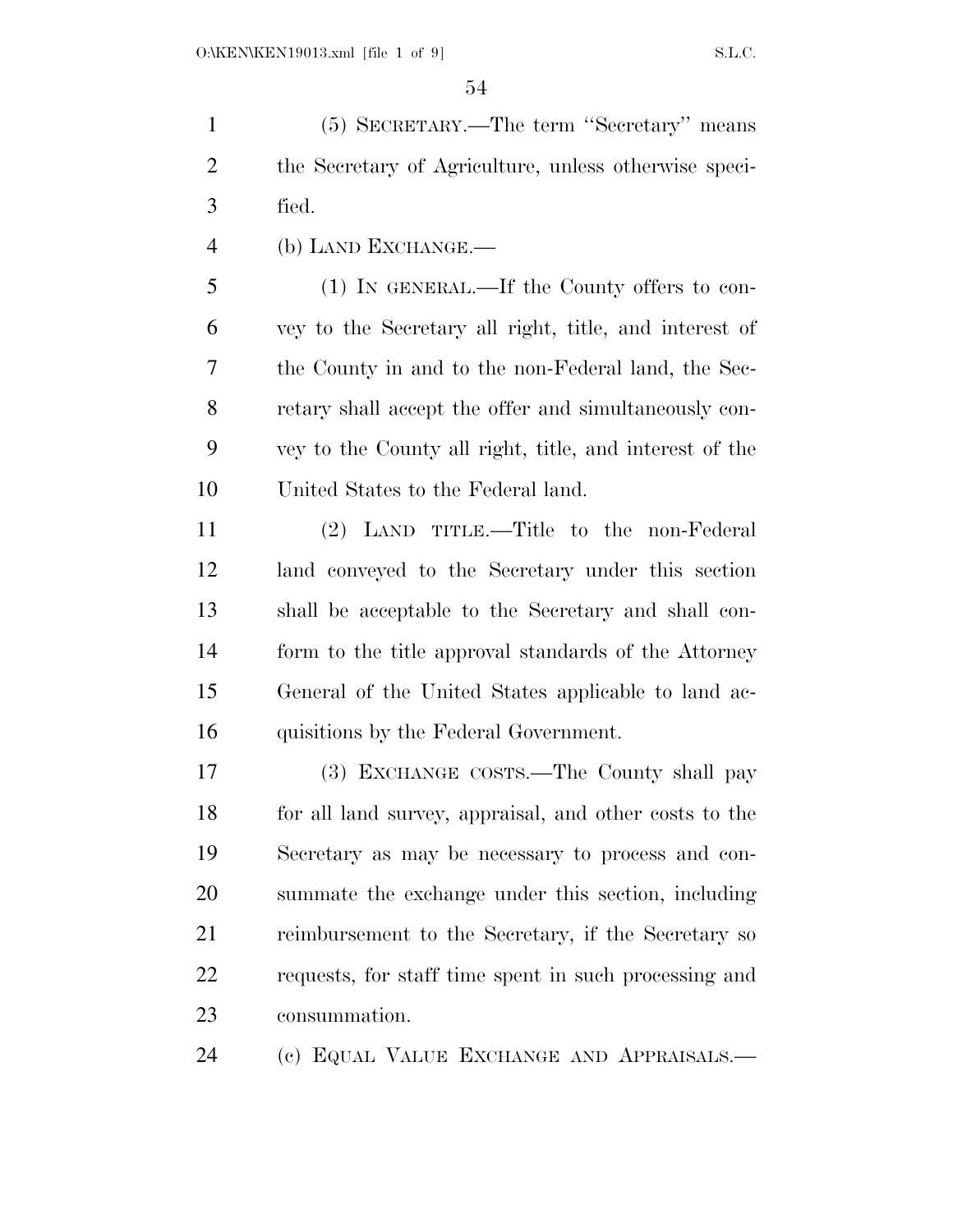| $\mathbf{1}$   | (1) APPRAISALS.—The values of the lands to be         |
|----------------|-------------------------------------------------------|
| $\overline{2}$ | exchanged under this section shall be determined by   |
| 3              | the Secretary through appraisals performed—           |
| $\overline{4}$ | $(A)$ in accordance with—                             |
| 5              | (i) the Uniform Appraisal Standards                   |
| 6              | for Federal Land Acquisitions;                        |
| 7              | (ii) the Uniform Standards of Profes-                 |
| 8              | sional Appraisal Practice; and                        |
| 9              | (iii) appraisal instructions issued by                |
| 10             | the Secretary; and                                    |
| 11             | (B) by an appraiser mutually agreed to by             |
| 12             | the Secretary and the County.                         |
| 13             | (2) EQUAL VALUE EXCHANGE.—The values of               |
| 14             | the Federal and non-Federal land parcels exchanged    |
| 15             | shall be equal, or if they are not equal, shall be    |
| 16             | equalized as follows:                                 |
| 17             | (A)<br><b>SURPLUS</b><br>OF<br>FEDERAL<br><b>LAND</b> |
| 18             | VALUE.—If the final appraised value of the            |
| 19             | Federal land exceeds the final appraised value        |
| 20             | of the non-Federal land, the County shall make        |
| 21             | a cash equalization payment to the United             |
| 22             | States as necessary to achieve equal value, in-       |
| 23             | cluding, if necessary, an amount in excess of         |
| 24             | that authorized pursuant to section $206(b)$ of       |
|                |                                                       |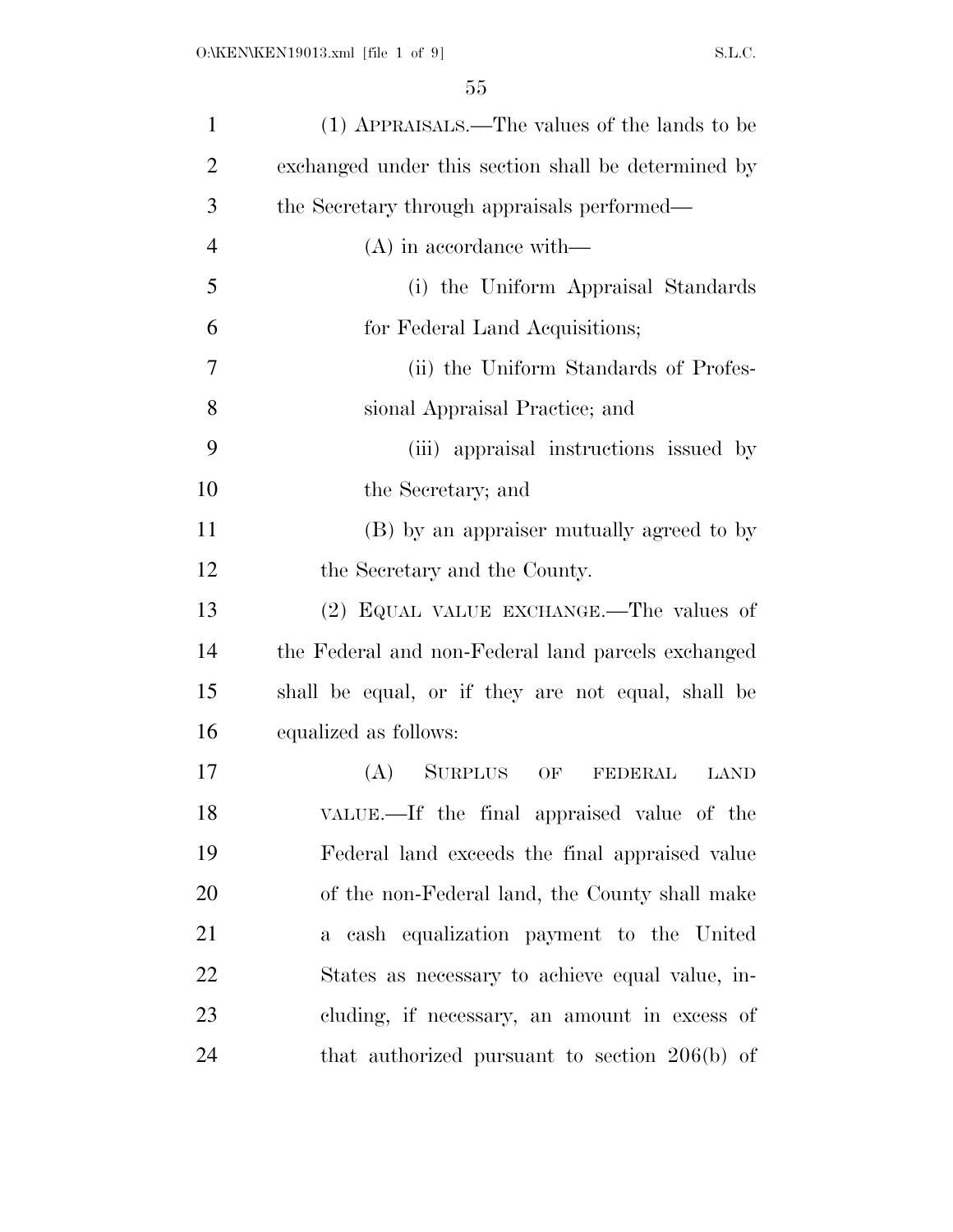| $\mathbf{1}$   | the Federal Land Policy and Management Act               |
|----------------|----------------------------------------------------------|
| $\overline{2}$ | of $1976$ (43 U.S.C. 1716(b)).                           |
| 3              | (B) USE OF FUNDS.—Any eash equali-                       |
| $\overline{4}$ | zation moneys received by the Secretary under            |
| 5              | subparagraph $(A)$ shall be—                             |
| 6              | (i) deposited in the fund established                    |
| 7              | under Public Law 90-171 (commonly                        |
| 8              | known as the "Sisk Act"; 16 U.S.C. 484a);                |
| 9              | and                                                      |
| 10             | (ii) made available to the Secretary                     |
| 11             | for the acquisition of land or interests in              |
| 12             | land in Region 3 of the Forest Service.                  |
| 13             | (C) SURPLUS OF NON-FEDERAL LAND                          |
| 14             | VALUE.—If the final appraised value of the               |
| 15             | non-Federal land exceeds the final appraised             |
| 16             | value of the Federal land, the United States             |
| 17             | shall not make a cash equalization payment to            |
| 18             | the County, and surplus value of the non-Fed-            |
| 19             | eral land shall be considered a donation by the          |
| 20             | County to the United States for all purposes of          |
| 21             | law.                                                     |
| 22             | (d) WITHDRAWAL PROVISIONS.—Lands acquired by             |
| 23             | the Secretary under this section are, upon such acquisi- |
| 24             | tion, automatically and permanently withdrawn from all   |

forms of appropriation and disposal under the public land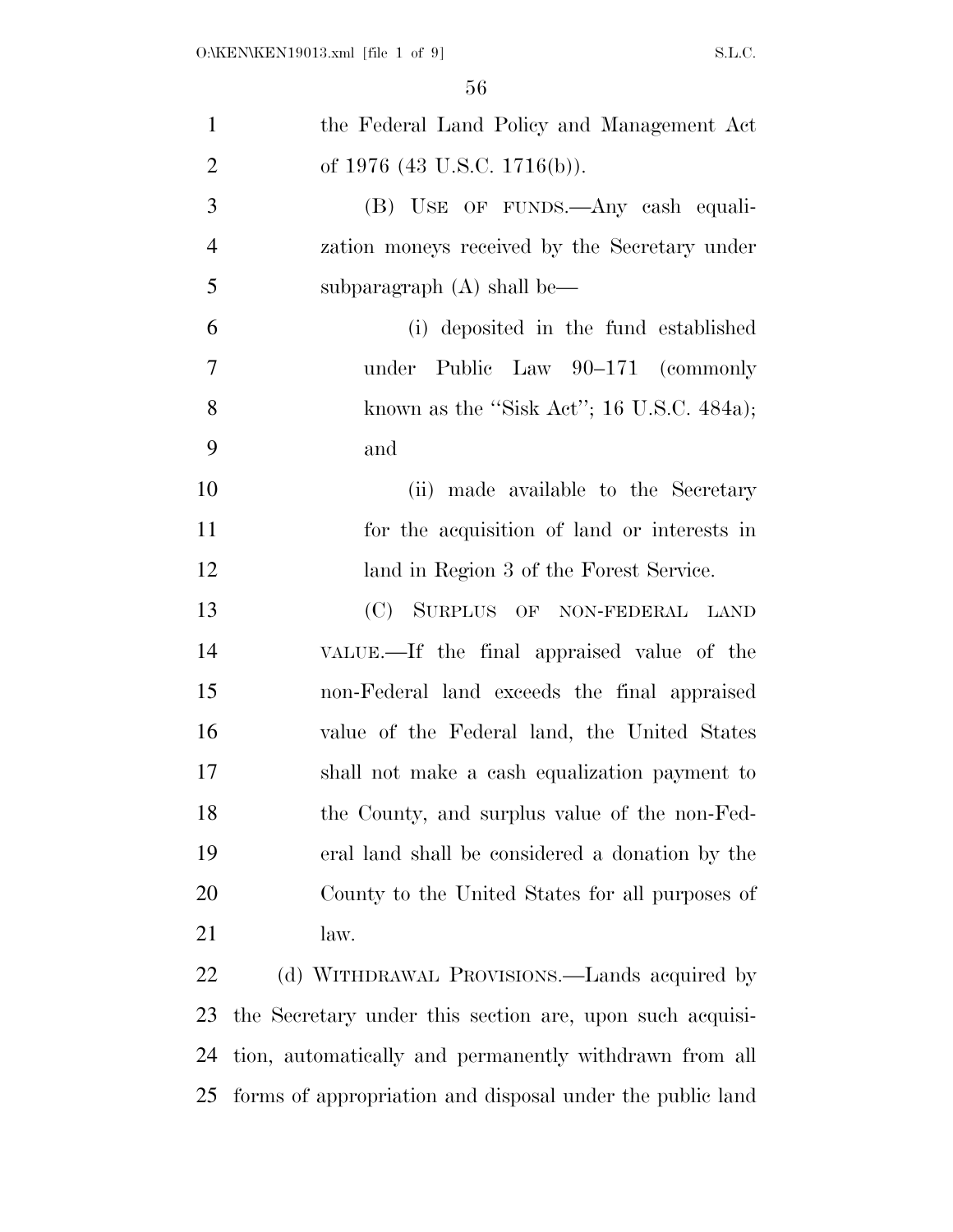laws (including the mining and mineral leasing laws) and the Geothermal Steam Act of 1930 (30 U.S.C. 1001 et seq.).

 (e) MANAGEMENT OF LAND.—Land acquired by the Secretary under this section shall become part of the Coconino National Forest and be managed in accordance with the laws, rules, and regulations applicable to the Na-tional Forest System.

(f) MAPS, ESTIMATES, AND DESCRIPTIONS.—

 (1) MINOR ERRORS.—The Secretary and the County may, by mutual agreement—

 (A) make minor boundary adjustments to the Federal and non-Federal lands involved in the exchange; and

 (B) correct any minor errors in any map, acreage estimate, or description of any land to be exchanged.

 (2) CONFLICT.—If there is a conflict between a map, an acreage estimate, or a description of land under this section, the map shall control unless the Secretary and the County mutually agree otherwise.

 (3) AVAILABILITY.—The Secretary shall file and make available for public inspection in the head- quarters of the Coconino National Forest a copy of all maps referred to in this section.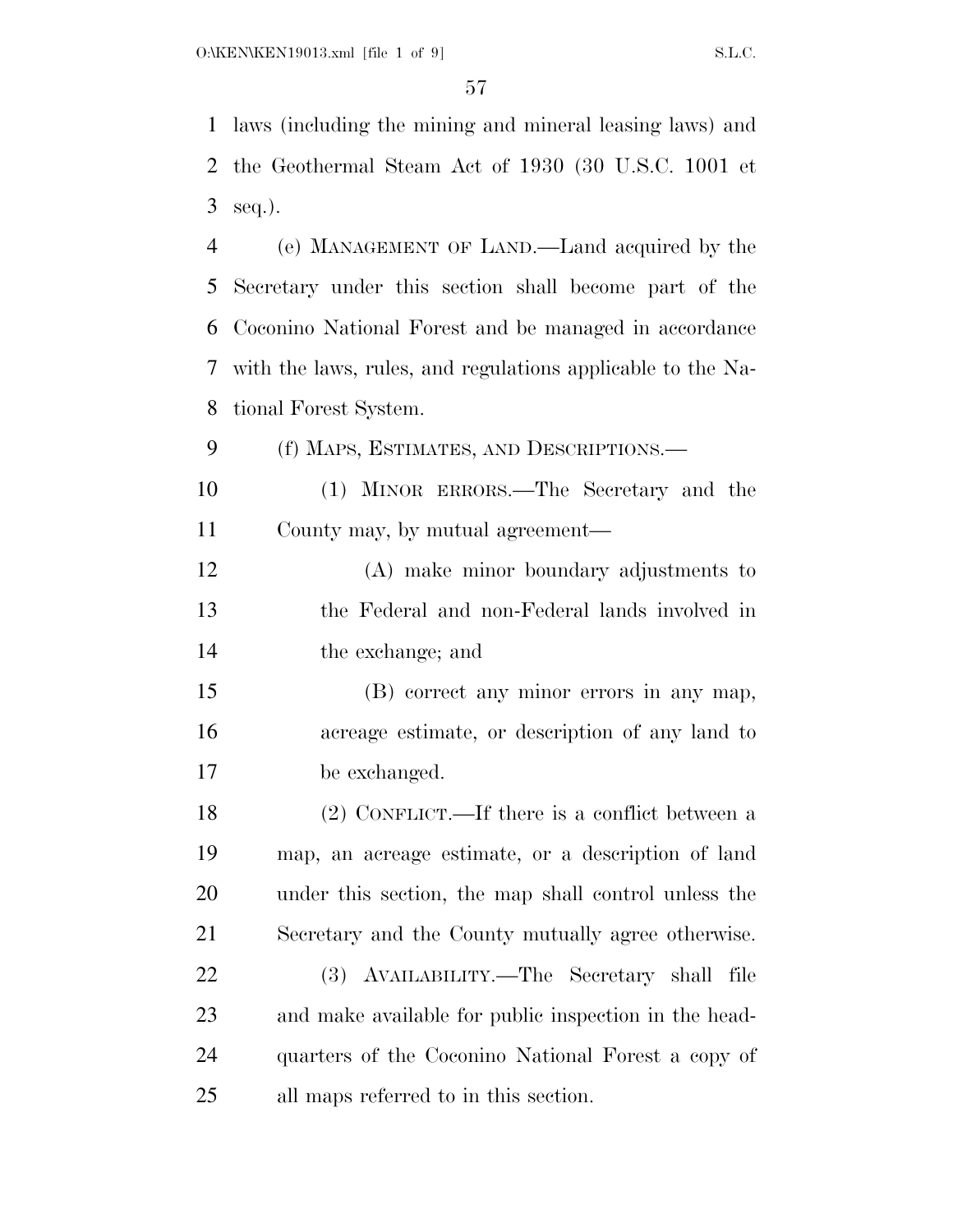#### **SEC. 1017. EMBRY-RIDDLE TRI-CITY LAND EXCHANGE.**

(a) DEFINITIONS.—In this section:

 (1) NON-FEDERAL LAND.—The term ''non-Fed- eral land'' means the approximately 16-acre parcel of University land identified in section 3(a) of Public Law 105–363 (112 Stat. 3297).

 (2) UNIVERSITY.—The term ''University'' means Embry-Riddle Aeronautical University, Flor-ida.

 (b) CONVEYANCE OF FEDERAL REVERSIONARY IN- TEREST IN LAND LOCATED IN THE COUNTY OF YAVAPAI, ARIZONA.—

 (1) IN GENERAL.—Notwithstanding any other provision of law, if after the completion of the ap- praisal required under subsection (c), the University submits to the Secretary an offer to acquire the re- versionary interests of the United States in and to the non-Federal land, the Secretary shall convey to the University the reversionary interests of the United States in and to the non-Federal land for the purpose of unencumbering the title to the non-Fed- eral land to enable economic development of the non-Federal land.

 (2) LEGAL DESCRIPTIONS.—As soon as prac- ticable after the date of enactment of this Act, the exact legal description of the non-Federal land shall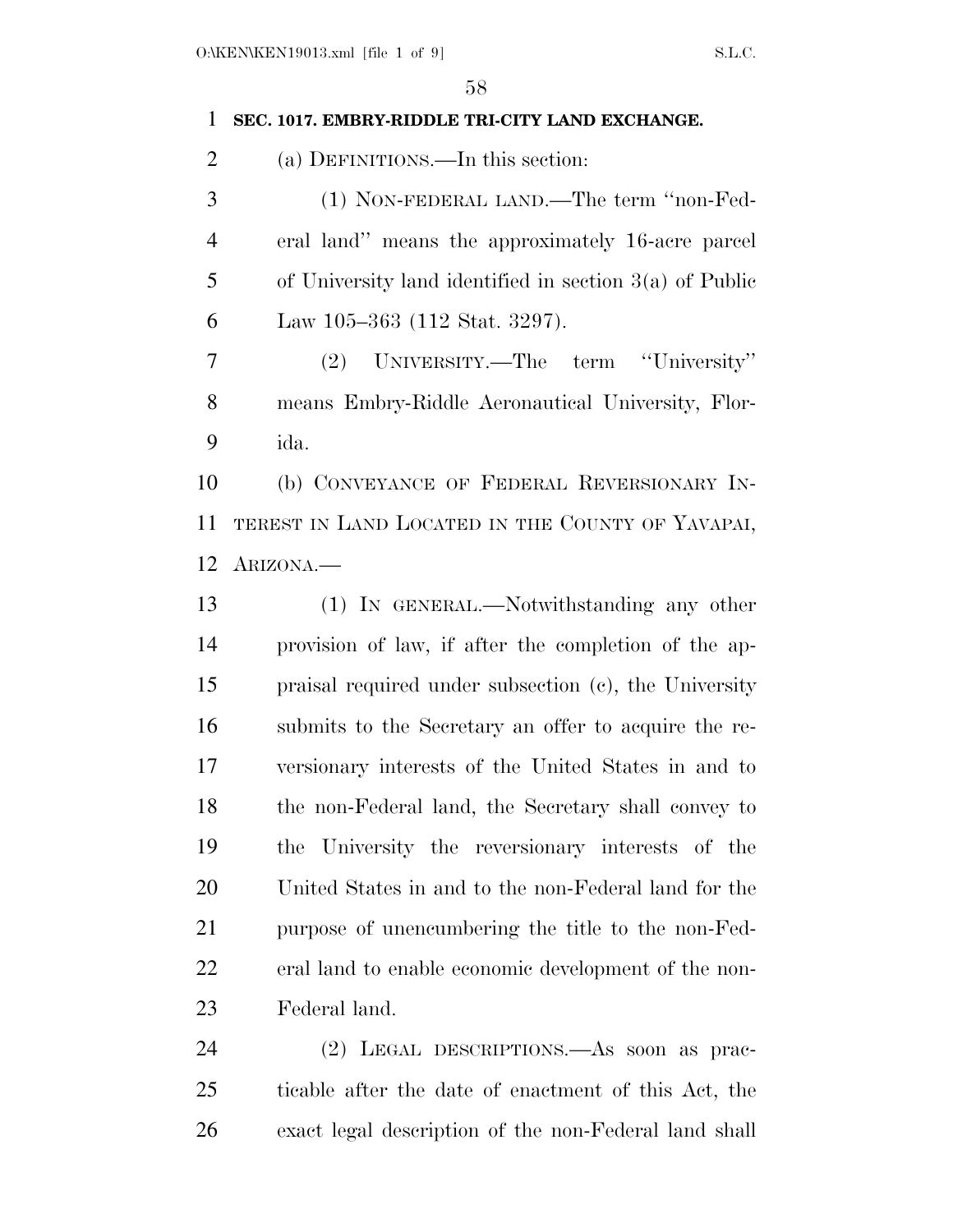be determined in a manner satisfactory to the Sec-retary.

 (3) ADDITIONAL TERMS AND CONDITIONS.— The Secretary may require such additional terms and conditions to the conveyance under paragraph (1), consistent with this section, as the Secretary considers appropriate to protect the interests of the United States.

 (4) COSTS.—The University shall pay all costs associated with the conveyance under paragraph (1), including the costs of the appraisal required under subsection (c), the costs of any surveys, recording costs, and other reasonable costs.

(c) APPRAISAL.—

 (1) IN GENERAL.—Not later than 180 days after the date of enactment of this Act, the Sec- retary shall complete an appraisal of the rever- sionary interests of the United States in and to the non-Federal land.

 (2) APPLICABLE LAW.—The appraisal shall be completed in accordance with—

 (A) the Uniform Appraisal Standards for Federal Land Acquisitions; and

 (B) the Uniform Standards of Professional Appraisal Practice.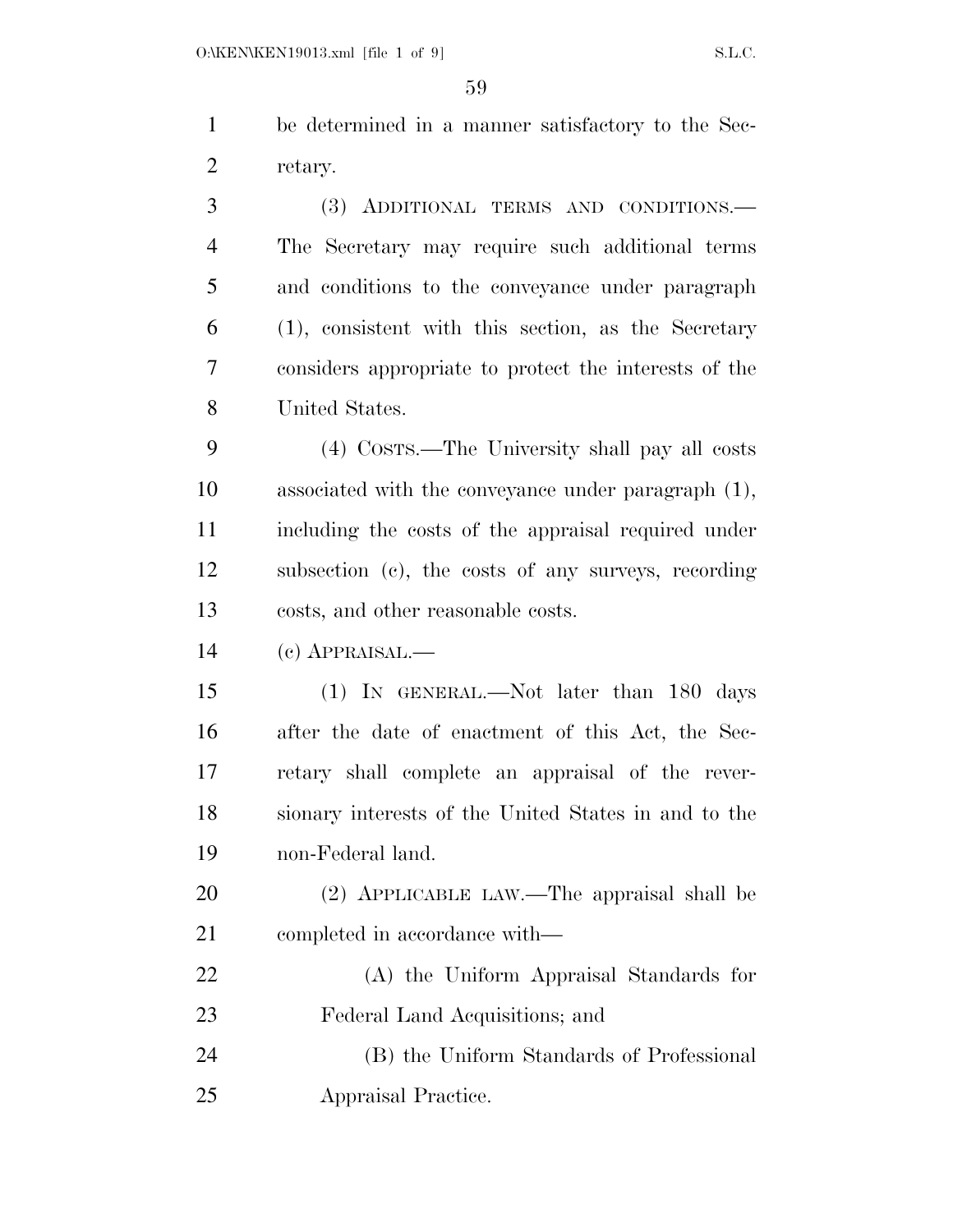| $\mathbf{1}$   | (d) CONSIDERATION.—                                         |
|----------------|-------------------------------------------------------------|
| $\overline{2}$ | $(1)$ IN GENERAL.—As consideration for the con-             |
| 3              | veyance of the reversionary interests of the United         |
| $\overline{4}$ | States in and to the non-Federal land under this            |
| 5              | section, the University shall pay to the Secretary an       |
| 6              | amount equal to the appraised value of the interests        |
| 7              | of the United States, as determined under sub-              |
| 8              | section (c).                                                |
| 9              | (2) DEPOSIT; USE.—Amounts received under                    |
| 10             | paragraph $(1)$ shall be—                                   |
| 11             | (A) deposited in the Federal Land Dis-                      |
| 12             | posal Account established by section $206(a)$ of            |
| 13             | the Federal Land Transaction Facilitation Act               |
| 14             | $(43 \text{ U.S.C. } 2305(a))$ ; and                        |
| 15             | (B) used in accordance with that Act (43)                   |
| 16             | U.S.C. 2301 et seq.).                                       |
|                | 17 Subtitle B—Public Land and Na-                           |
| 18             | tional Forest System Manage-                                |
| 19             | ment                                                        |
| 20             | SEC. 1101. BOLTS DITCH ACCESS.                              |
| 21             | (a) ACCESS GRANTED.—The Secretary of Agriculture            |
| 22             | shall permit by special use authorization nonmotorized ac-  |
| 23             | cess and use, in accordance with section 293.6 of title 36, |
| 24             | Code of Federal Regulations, of the Bolts Ditch Headgate    |

and the Bolts Ditch within the Holy Cross Wilderness,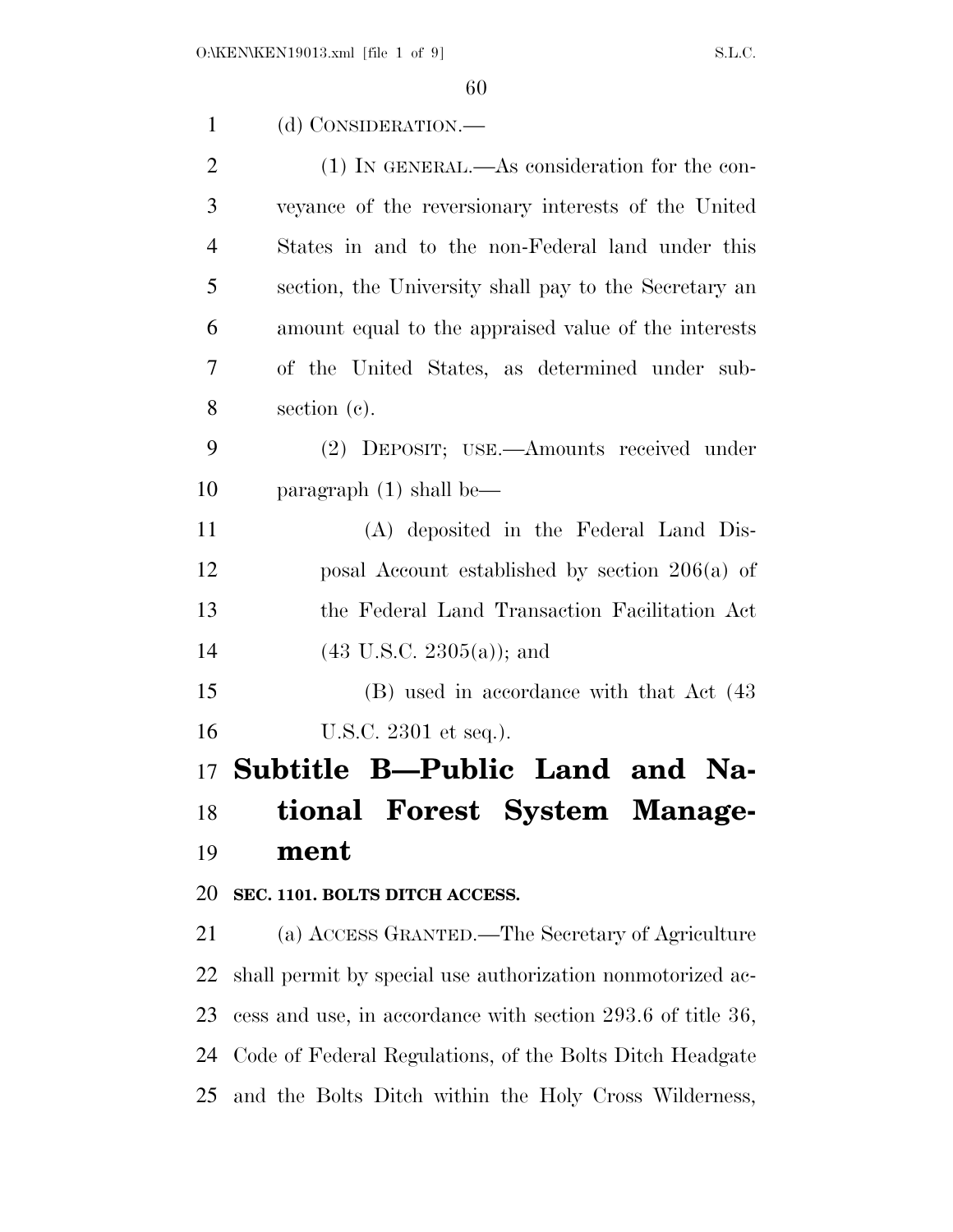Colorado, as designated by Public Law 96–560 (94 Stat. 3265), for the purposes of the diversion of water and use, maintenance, and repair of such ditch and headgate by the Town of Minturn, Colorado, a Colorado Home Rule Municipality.

 (b) LOCATION OF FACILITIES.—The Bolts Ditch headgate and ditch segment referenced in subsection (a) are as generally depicted on the map entitled ''Bolts Ditch headgate and Ditch Segment'' and dated November 2015. **SEC. 1102. CLARIFICATION RELATING TO A CERTAIN LAND DESCRIPTION UNDER THE NORTHERN ARI-**

# **ZONA LAND EXCHANGE AND VERDE RIVER BASIN PARTNERSHIP ACT OF 2005.**

 Section 104(a)(5) of the Northern Arizona Land Ex- change and Verde River Basin Partnership Act of 2005 (Public Law 109–110; 119 Stat. 2356) is amended by in- serting before the period at the end '', which, notwith-18 standing section  $102(a)(4)(B)$ , includes the N<sup>1</sup>/2 NE<sup>1</sup>/4 19 SW<sup>1</sup>/4 SW<sup>1</sup>/4, the N<sup>1</sup>/2 N<sup>1</sup>/2 SE<sup>1</sup>/4 SW<sup>1</sup>/4, and the N<sup>1</sup>/2 N<sup>1</sup>/2  $20 \text{ SW} \frac{1}{4} \text{ SE} \frac{1}{4}$ , sec. 34, Township 22 North, Range 2 East, Gila and Salt River Meridian, Coconino County, Arizona, comprising approximately 25 acres''.

#### **SEC. 1103. FRANK AND JEANNE MOORE WILD STEELHEAD**

- **SPECIAL MANAGEMENT AREA.**
- (a) FINDINGS.—Congress finds that—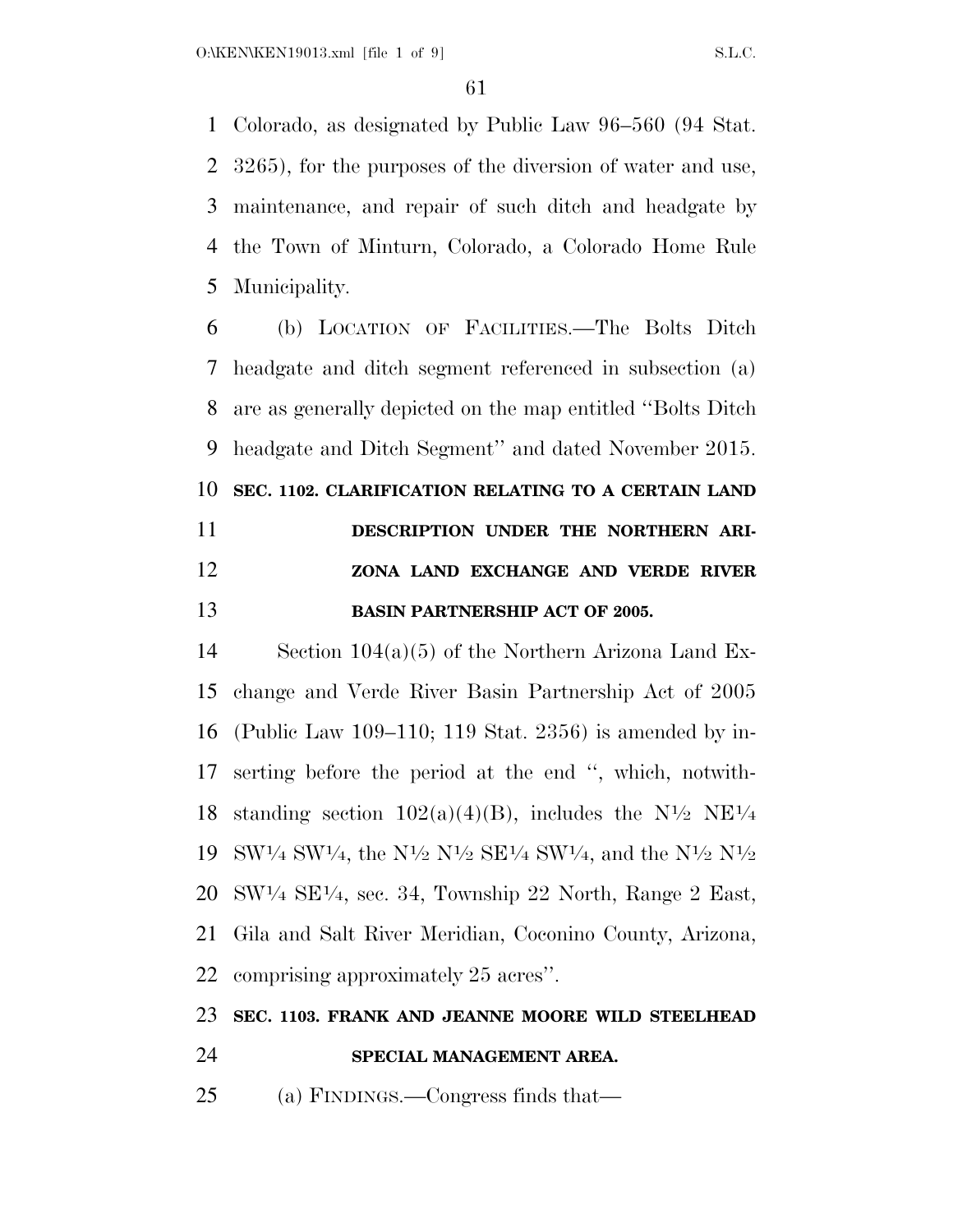(1) Frank Moore has committed his life to fam- ily, friends, his country, and fly fishing; (2) Frank Moore is a World War II veteran who stormed the beaches of Normandy along with 150,000 troops during the D-Day Allied invasion and was awarded the Chevalier of the French Legion of Honor for his bravery; (3) Frank Moore returned home after the war, started a family, and pursued his passion of fishing on the winding rivers in Oregon; (4) as the proprietor of the Steamboat Inn along the North Umpqua River in Oregon for nearly 20 years, Frank Moore, along with his wife Jeanne, shared his love of fishing, the flowing river, and the great outdoors, with visitors from all over the United States and the world; (5) Frank Moore has spent most of his life fish- ing the vast rivers of Oregon, during which time he has contributed significantly to efforts to conserve fish habitats and protect river health, including serv- ing on the State of Oregon Fish and Wildlife Com- mission; (6) Frank Moore has been recognized for his conservation work with the National Wildlife Fed-eration Conservationist of the Year award, the Wild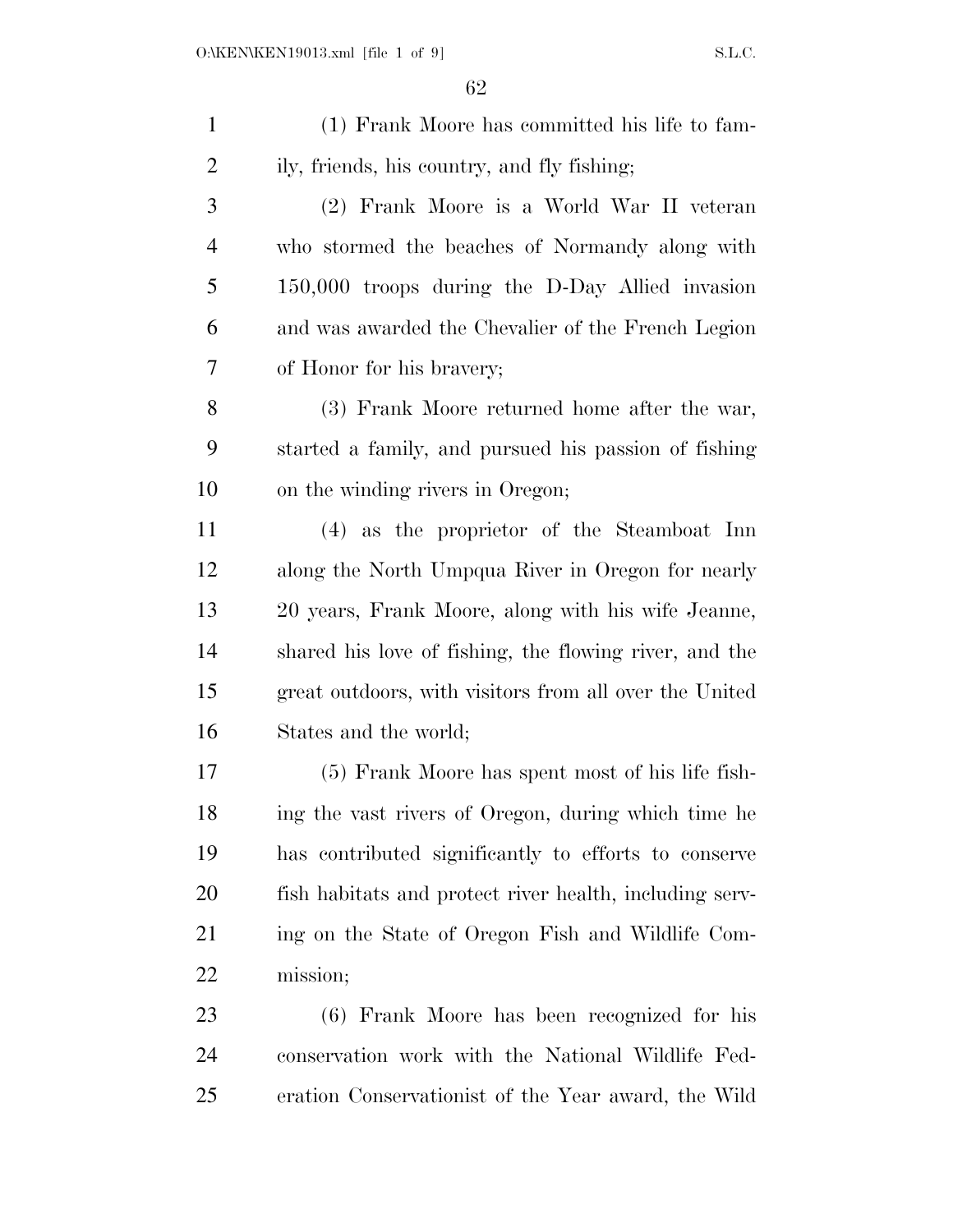Steelhead Coalition Conservation Award, and his

 2010 induction into the Fresh Water Fishing Hall of Fame; and (7) in honor of the many accomplishments of Frank Moore, both on and off the river, approxi- mately 99,653 acres of Forest Service land in the State of Oregon should be designated as the ''Frank and Jeanne Moore Wild Steelhead Special Manage- ment Area''. (b) DEFINITIONS.—In this section: (1) MAP.—The term ''Map'' means the map en- titled ''Frank Moore Wild Steelhead Special Man- agement Area Designation Act'' and dated June 23, 2016. (2) SECRETARY.—The term ''Secretary'' means the Secretary of Agriculture, acting through the Chief of the Forest Service. (3) SPECIAL MANAGEMENT AREA.—The term ''Special Management Area'' means the Frank and Jeanne Moore Wild Steelhead Special Management 21 Area designated by subsection  $(c)(1)$ . (4) STATE.—The term ''State'' means the State of Oregon. (c) FRANK AND JEANNE MOORE WILD STEELHEAD SPECIAL MANAGEMENT AREA, OREGON.—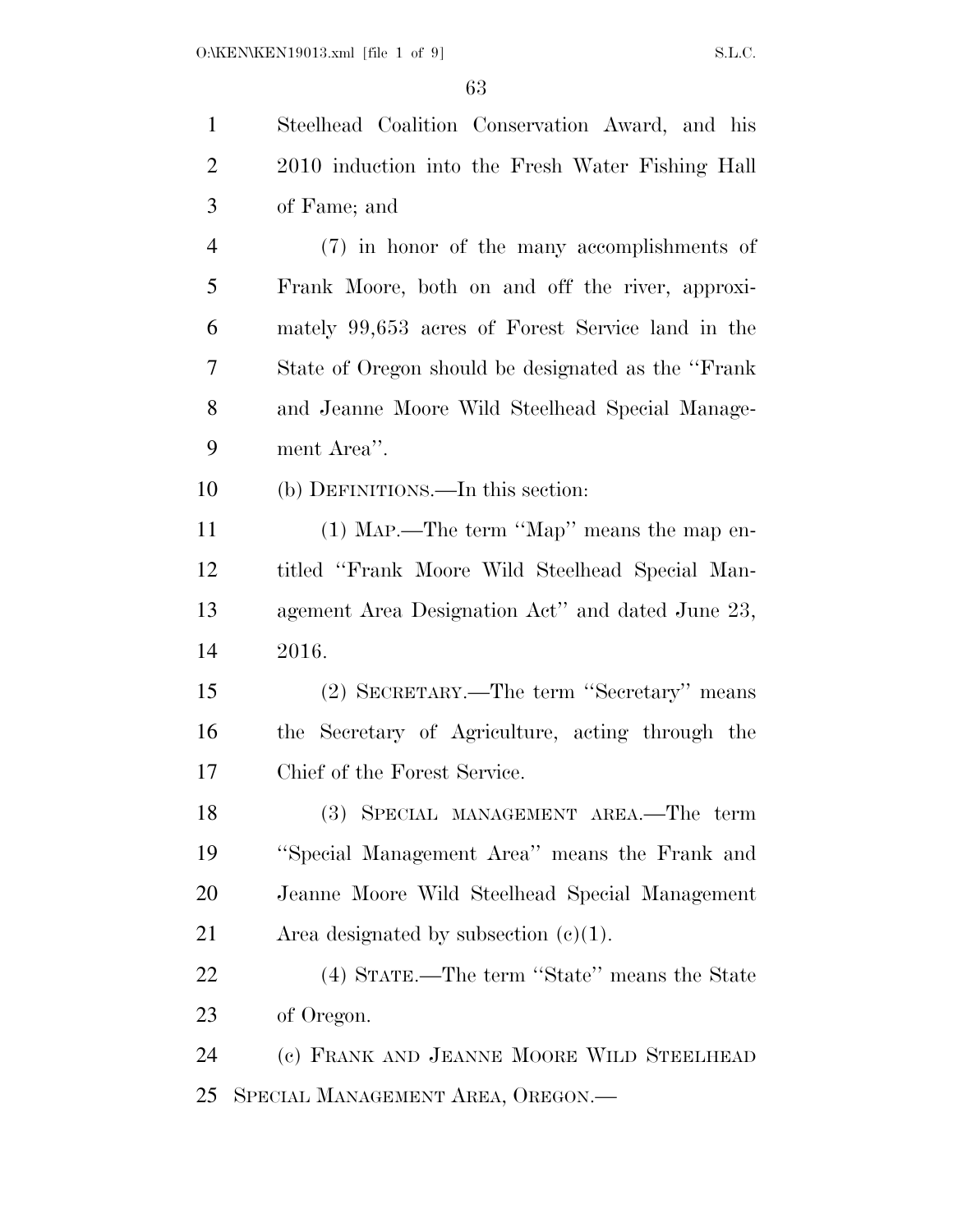| $\mathbf{1}$   | (1) DESIGNATION.—The approximately 99,653          |
|----------------|----------------------------------------------------|
| $\overline{2}$ | acres of Forest Service land in the State, as gen- |
| 3              | erally depicted on the Map, is designated as the   |
| $\overline{4}$ | "Frank and Jeanne Moore Wild Steelhead Special     |
| 5              | Management Area".                                  |
| 6              | $(2)$ MAP; LEGAL DESCRIPTION.—                     |
| $\overline{7}$ | (A) IN GENERAL.—As soon as practicable             |
| 8              | after the date of enactment of this Act, the Sec-  |
| 9              | retary shall prepare a map and legal description   |
| 10             | of the Special Management Area.                    |
| 11             | (B) FORCE OF LAW.—The map and legal                |
| 12             | description prepared under subparagraph (A)        |
| 13             | shall have the same force and effect as if in-     |
| 14             | cluded in this section, except that the Secretary  |
| 15             | may correct clerical and typographical errors in   |
| 16             | the map and legal description.                     |
| 17             | (C) AVAILABILITY.—The map and legal                |
| 18             | description prepared under subparagraph (A)        |
| 19             | shall be on file and available for public inspec-  |
| <b>20</b>      | tion in the appropriate offices of the Forest      |
| 21             | Service.                                           |
| 22             | (3) ADMINISTRATION.—Subject to valid existing      |
| 23             | rights, the Special Management Area shall be ad-   |
| 24             | ministered by the Secretary—                       |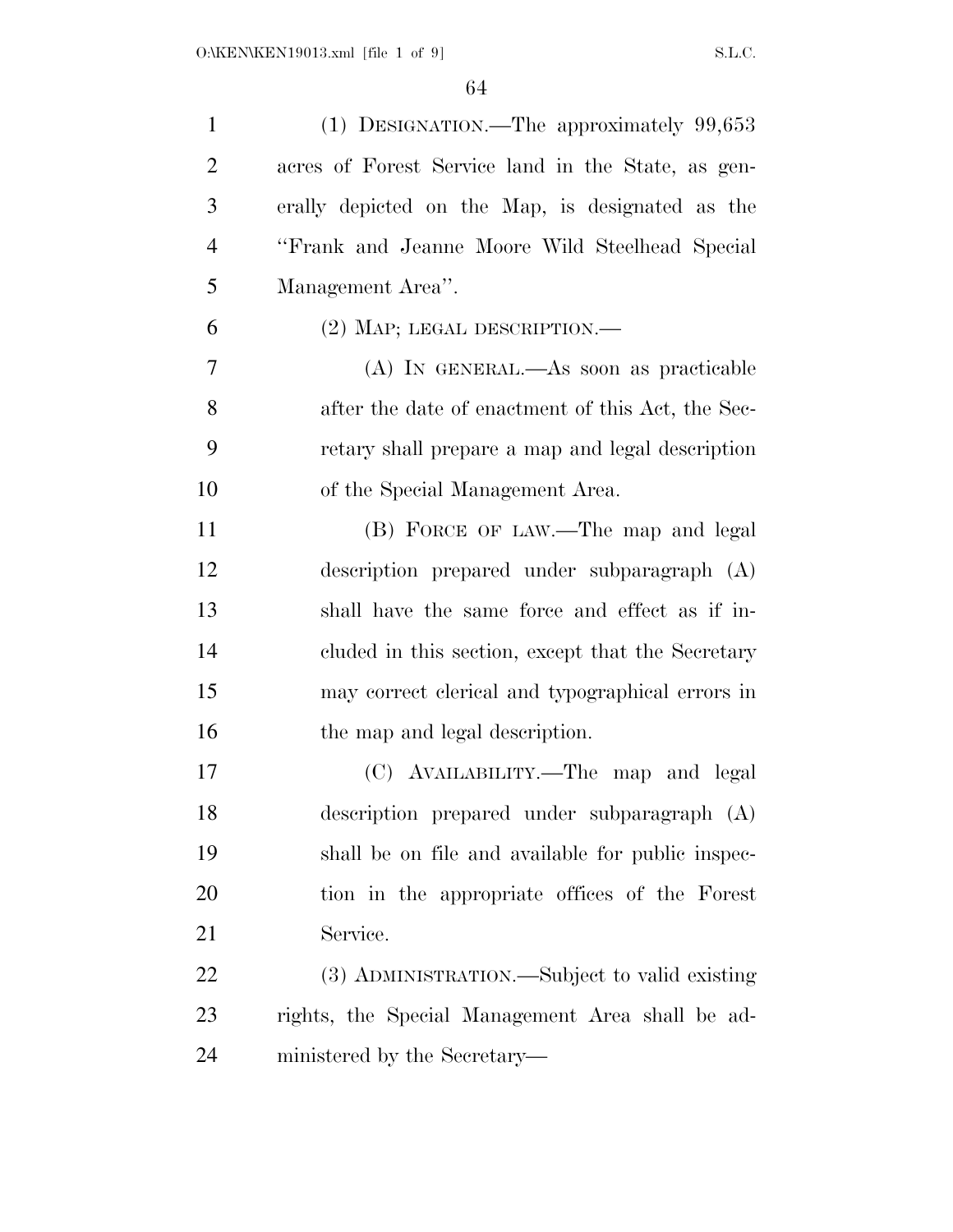| $\mathbf{1}$   | (A) in accordance with all laws (including               |
|----------------|----------------------------------------------------------|
| $\overline{2}$ | regulations) applicable to the National Forest           |
| 3              | System; and                                              |
| $\overline{4}$ | $(B)$ in a manner that—                                  |
| 5              | (i) conserves and enhances the natural                   |
| 6              | character, scientific use, and the botanical,            |
| $\overline{7}$ | recreational, ecological, fish and wildlife,             |
| 8              | scenic, drinking water, and cultural values              |
| 9              | of the Special Management Area;                          |
| 10             | (ii) maintains and seeks to enhance                      |
| 11             | the wild salmonid habitat of the Special                 |
| 12             | Management Area;                                         |
| 13             | (iii) maintains or enhances the water-                   |
| 14             | as a thermal refuge for wild<br>shed                     |
| 15             | salmonids; and                                           |
| 16             | (iv) preserves opportunities for recre-                  |
| 17             | ation, including primitive recreation.                   |
| 18             | (4) FISH AND WILDLIFE.—Nothing in this sec-              |
| 19             | tion affects the jurisdiction or responsibilities of the |
| 20             | State with respect to fish and wildlife in the State.    |
| 21             | (5) ADJACENT MANAGEMENT.—Nothing in this                 |
| 22             | section-                                                 |
| 23             | (A) creates any protective perimeter or                  |
| 24             | buffer zone around the Special Management                |
| 25             | Area; or                                                 |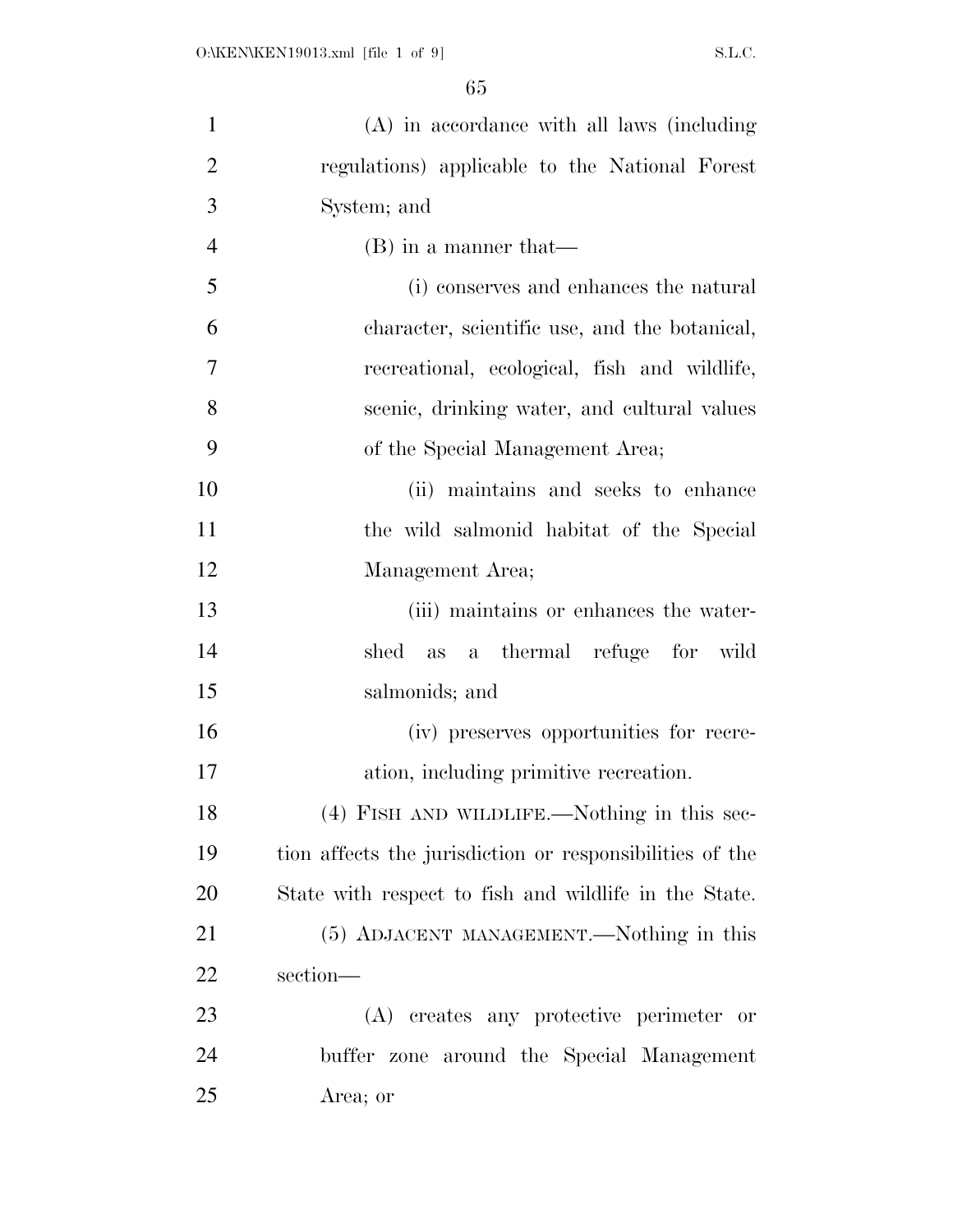| $\mathbf{1}$   | (B) modifies the applicable travel manage-             |
|----------------|--------------------------------------------------------|
| $\overline{2}$ | ment plan for the Special Management Area.             |
| 3              | (6) WILDFIRE MANAGEMENT.—Nothing in this               |
| $\overline{4}$ | section prohibits the Secretary, in cooperation with   |
| 5              | other Federal, State, and local agencies, as appro-    |
| 6              | priate, from conducting wildland fire operations in    |
| $\overline{7}$ | the Special Management Area, consistent with the       |
| 8              | purposes of this section, including the use of air-    |
| 9              | eraft, machinery, mechanized equipment, fire breaks,   |
| 10             | backfires, and retardant.                              |
| 11             | (7) VEGETATION MANAGEMENT.—Nothing in                  |
| 12             | this section prohibits the Secretary from conducting   |
| 13             | vegetation management projects within the Special      |
| 14             | Management Area in a manner consistent with—           |
| 15             | (A) the purposes described in paragraph                |
| 16             | $(3)$ ; and                                            |
| 17             | (B) the applicable forest plan.                        |
| 18             | (8) PROTECTION OF TRIBAL RIGHTS.-Nothing               |
| 19             | in this section diminishes any treaty rights of an In- |
| 20             | dian Tribe.                                            |
| 21             | (9) WITHDRAWAL.—Subject to valid existing              |
| 22             | rights, the Federal land within the boundaries of the  |
| 23             | Special Management Area river segments designated      |
| 24             | by paragraph $(1)$ is withdrawn from all forms of—     |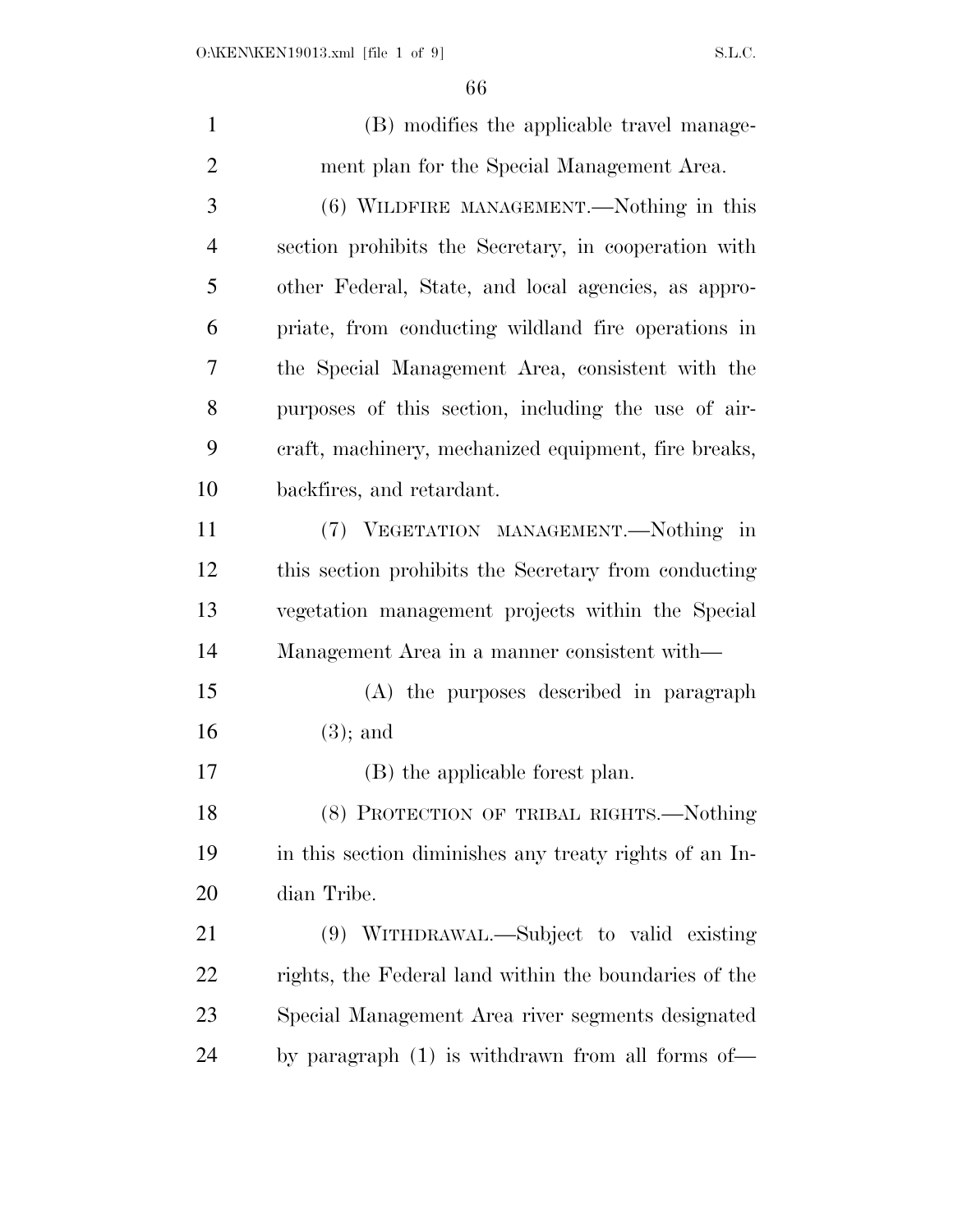| $\mathbf{1}$   | (A) entry, appropriation, or disposal under                 |
|----------------|-------------------------------------------------------------|
| $\overline{2}$ | the public land laws;                                       |
| 3              | (B) location, entry, and patent under the                   |
| $\overline{4}$ | mining laws; and                                            |
| 5              | (C) disposition under all laws relating to                  |
| 6              | mineral and geothermal leasing or mineral ma-               |
| 7              | terials.                                                    |
| 8              | SEC. 1104. MAINTENANCE OR REPLACEMENT OF FACILI-            |
| 9              | TIES AND STRUCTURES AT SMITH GULCH.                         |
| 10             | The authorization of the Secretary of Agriculture to        |
| 11             | maintain or replace facilities or structures for commercial |
| 12             | recreation services at Smith Gulch under section            |
| 13             | $3(a)(24)(D)$ of the Wild and Scenic Rivers Act (16 U.S.C.  |
| 14             | $1274(a)(24)(D)$ —                                          |
| 15             | (1) may include improvements or replacements                |
| 16             | that the Secretary of Agriculture determines—               |
| 17             | $(A)$ are consistent with section $9(b)$ of the             |
| 18             | Central Idaho Wilderness Act of 1980 (16                    |
| 19             | U.S.C. 1281 note; Public Law 96–312); and                   |
| 20             | (B) would reduce the impact of the com-                     |
| 21             | mercial recreation facilities or services on wil-           |
| 22             | derness or wild and scenic river resources and              |
| 23             | values; and                                                 |
| 24             | (2) authorizes the Secretary of Agriculture to              |
| 25             | consider including, as appropriate—                         |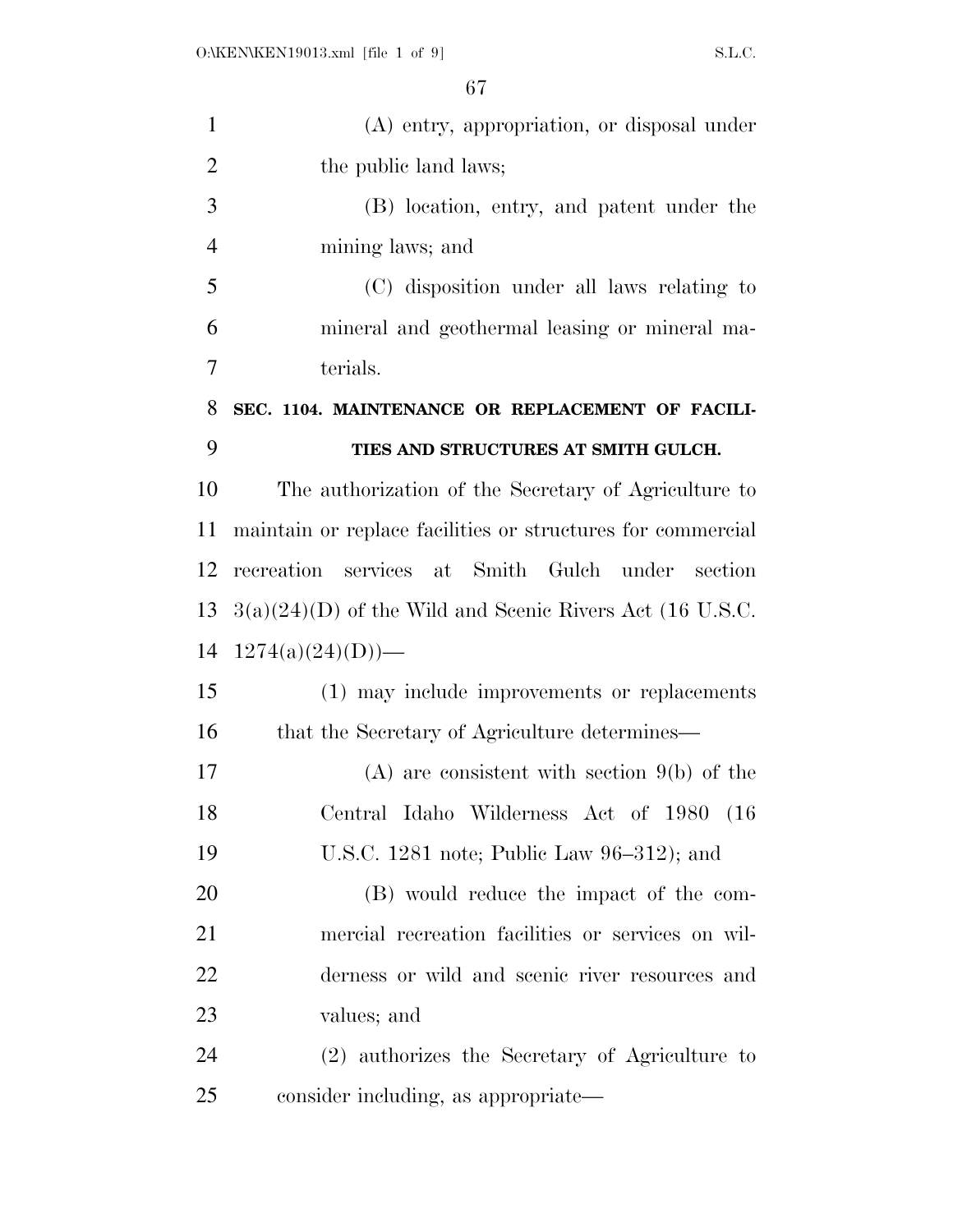| 1              | (A) hydroelectric generators and associated             |
|----------------|---------------------------------------------------------|
| $\overline{2}$ | electrical transmission facilities;                     |
| 3              | (B) water pumps for fire suppression;                   |
| $\overline{4}$ | (C) transitions from propane to electrical              |
| 5              | lighting;                                               |
| 6              | (D) solar energy systems;                               |
| 7              | $(E)$ 6-volt or 12-volt battery banks for               |
| 8              | power storage; and                                      |
| 9              | (F) other improvements or replacements                  |
| 10             | which are consistent with this section that the         |
| 11             | Secretary of Agriculture determines appro-              |
| 12             | priate.                                                 |
|                |                                                         |
| 13             | SEC. 1105. REPEAL OF PROVISION LIMITING THE EXPORT      |
| 14             | <b>TIMBER HARVESTED</b><br><b>FROM CERTAIN</b><br>OF    |
| 15             | KAKE TRIBAL CORPORATION LAND.                           |
| 16             | Section 42 of the Alaska Native Claims Settlement       |
|                | 17 Act $(43 \text{ U.S.C. } 1629 \text{h})$ is amended— |
| 18             | $(1)$ by striking subsection $(h)$ ;                    |
| 19             | $(2)$ by redesignating subsection (i) as subsection     |
| 20             | $(h)$ ; and                                             |
| 21             | $(3)$ in subsection (h) (as so redesignated), in        |
| 22             | the first sentence, by striking "and to provide" and    |
| 23             | all that follows through "subsection $(h)$ ".           |
| 24             | SEC. 1106. DESIGNATION OF FOWLER AND BOSKOFF PEAKS.     |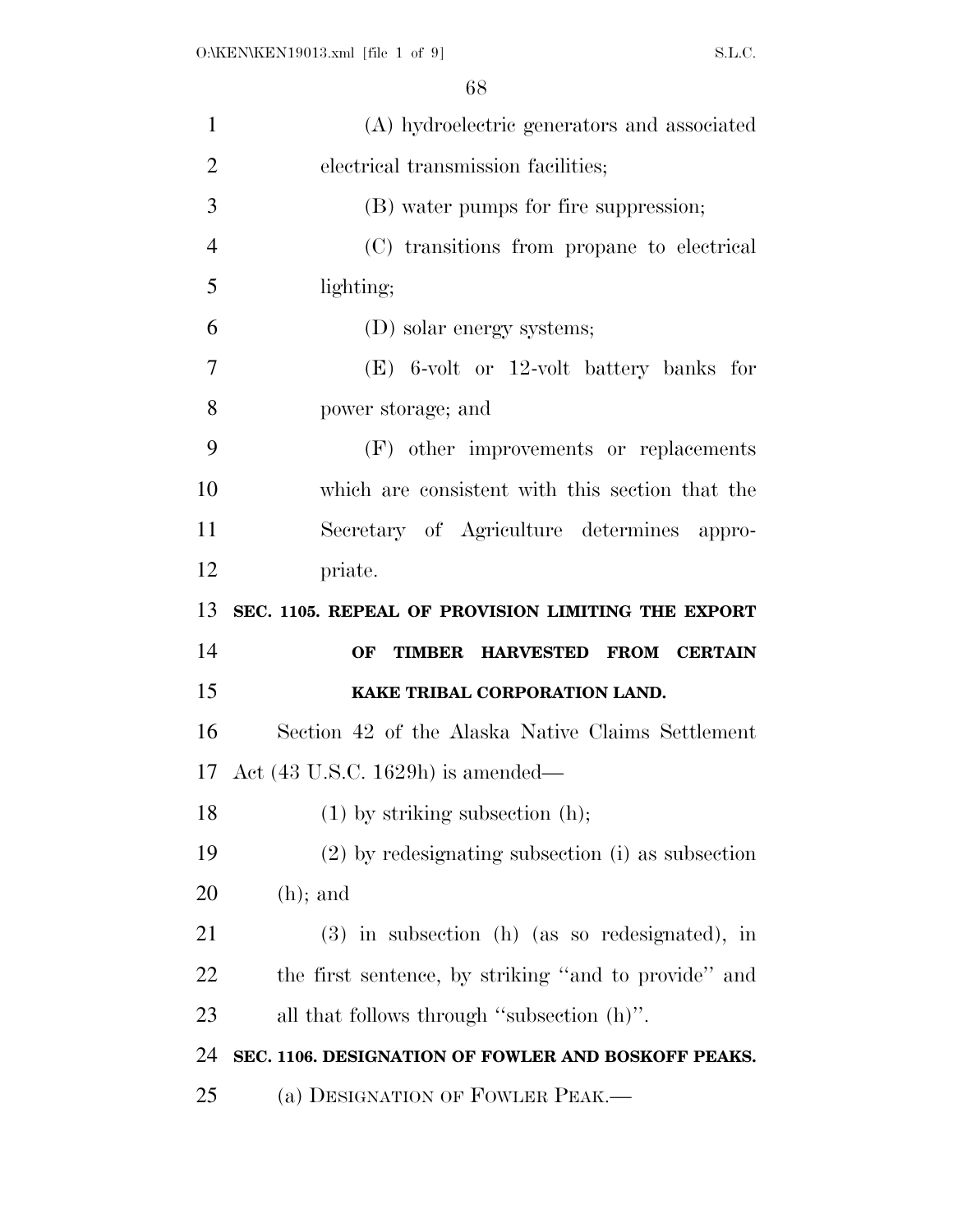(1) IN GENERAL.—The 13,498-foot mountain 2 peak, located at  $37.8569^{\circ}$  N, by  $-108.0117^{\circ}$  W, in the Uncompahgre National Forest in the State of Colorado, shall be known and designated as ''Fowler Peak''. (2) REFERENCES.—Any reference in a law,

 map, regulation, document, paper, or other record of the United States to the peak described in para- graph (1) shall be deemed to be a reference to ''Fowler Peak''.

(b) DESIGNATION OF BOSKOFF PEAK.—

 (1) IN GENERAL.—The 13,123-foot mountain 13 peak, located at  $37.85549^{\circ}$  N, by  $-108.03112^{\circ}$  W, in the Uncompahgre National Forest in the State of Colorado, shall be known and designated as ''Boskoff Peak''.

 (2) REFERENCES.—Any reference in a law, map, regulation, document, paper, or other record of the United States to the peak described in para- graph (1) shall be deemed to be a reference to ''Boskoff Peak''.

## **SEC. 1107. CORONADO NATIONAL FOREST LAND CONVEY-ANCE.**

- 
- (a) DEFINITIONS.—In this section:
- (1) PERMITTEE.—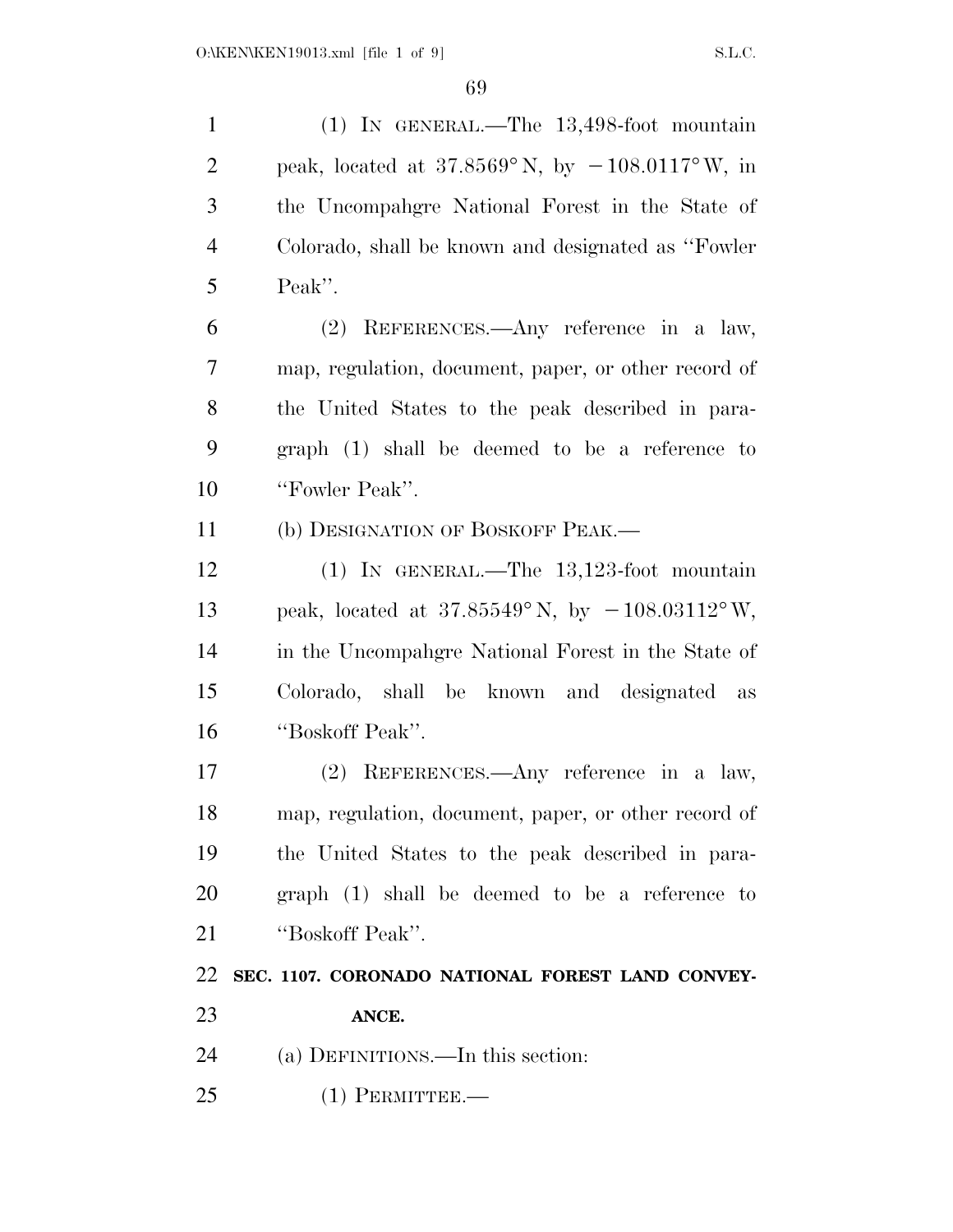| $\mathbf{1}$   | (A) IN GENERAL.—The term "permittee"                      |
|----------------|-----------------------------------------------------------|
| $\overline{2}$ | means a person who, on the date of enactment              |
| 3              | of this Act, holds a valid permit for use of a            |
| $\overline{4}$ | property.                                                 |
| 5              | (B) INCLUSIONS.—The term "permittee"                      |
| 6              | includes any heirs, executors, and assigns of the         |
| 7              | permittee or interest of the permittee.                   |
| 8              | (2) PROPERTY.—The term "property" means—                  |
| 9              | $(A)$ the approximately 1.1 acres of Na-                  |
| 10             | tional Forest System land in sec. 8, T. 10 S.,            |
| 11             | R. 16 E., Gila and Salt River Meridian, as gen-           |
| 12             | erally depicted on the map entitled "Coronado"            |
| 13             | National Forest Land Conveyance Act of                    |
| 14             | 2017", special use permit numbered SAN5005-               |
| 15             | 03, and dated October 2017;                               |
| 16             | (B) the approximately 4.5 acres of Na-                    |
| 17             | tional Forest System land in sec. 8, T. 10 S.,            |
| 18             | R. 16 E., Gila and Salt River Meridian, as gen-           |
| 19             | erally depicted on the map entitled "Coronado"            |
| 20             | National Forest Land Conveyance Act of                    |
| 21             | 2017", special use permit numbered SAN5116-               |
| 22             | 03, and dated October 2017; and                           |
| 23             | (C) the approximately 3.9 acres of Na-                    |
| 24             | tional Forest System land in $NW\frac{1}{4}$ , sec. 1, T. |
| 25             | 10 S., R. 15 E., Gila and Salt River Meridian,            |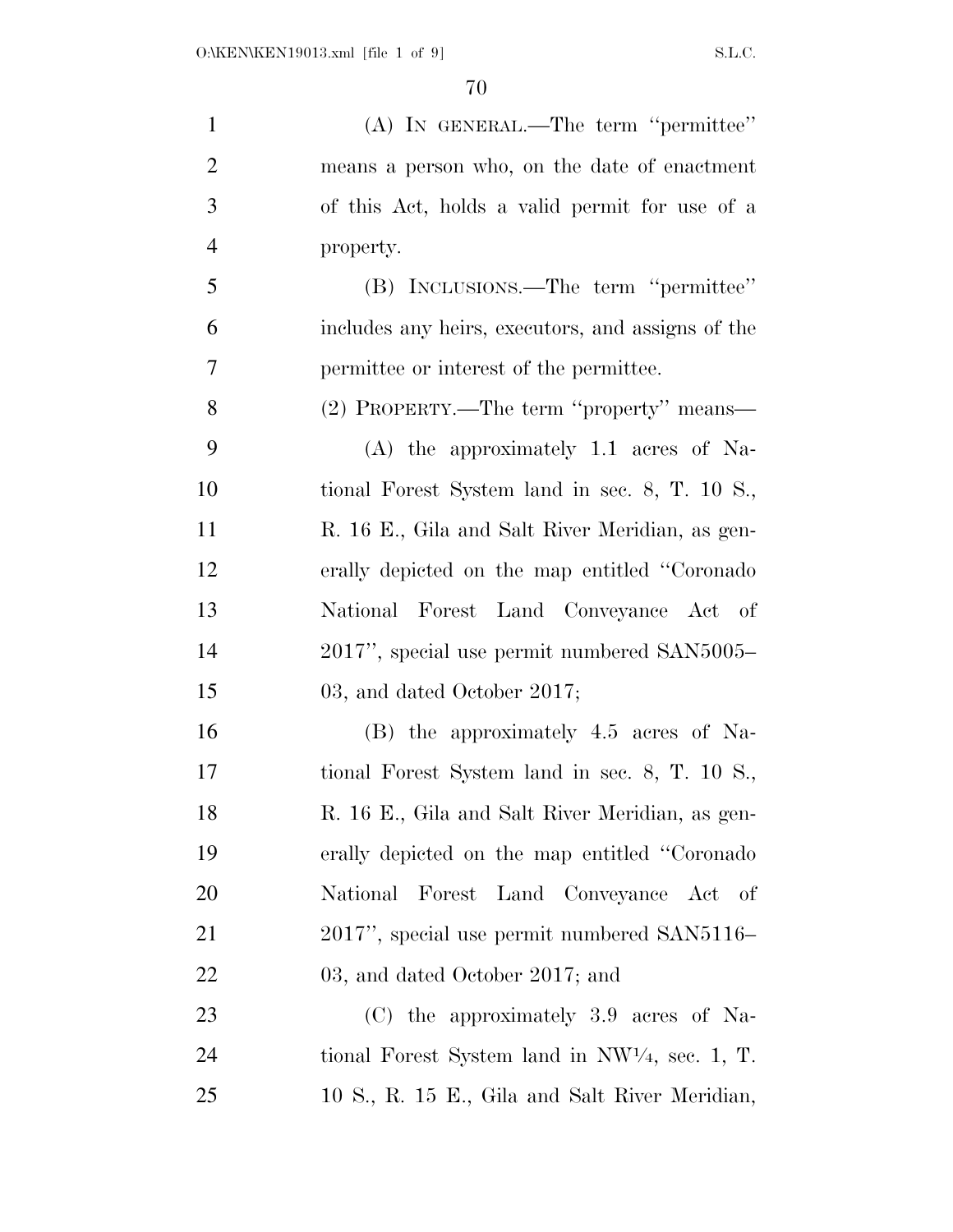| $\mathbf{1}$   | as generally depicted on the map entitled               |
|----------------|---------------------------------------------------------|
| $\overline{2}$ | "Coronado National Forest Land Conveyance               |
| 3              | Act of 2017", special use permit numbered               |
| $\overline{4}$ | SAN5039–02, and dated October 2017.                     |
| 5              | (3) SECRETARY.—The term "Secretary" means               |
| 6              | the Secretary of Agriculture.                           |
| 7              | $(b)$ SALE.—                                            |
| 8              | (1) IN GENERAL.—Subject to valid existing               |
| 9              | rights, during the period described in paragraph (2),   |
| 10             | not later than 90 days after the date on which a        |
| 11             | permittee submits a request to the Secretary, the       |
| 12             | Secretary shall—                                        |
| 13             | (A) accept tender of consideration from                 |
| 14             | that permittee; and                                     |
| 15             | (B) sell and quite laim to that permittee all           |
| 16             | right, title, and interest of the United States in      |
| 17             | and to the property for which the permittee             |
| 18             | holds a permit.                                         |
| 19             | (2) PERIOD DESCRIBED.—The period referred               |
| 20             | to in paragraph $(1)$ is the period beginning on the    |
| 21             | date of enactment of this Act and ending on the         |
| 22             | date of expiration of the applicable permit.            |
| 23             | (c) TERMS AND CONDITIONS.—The Secretary may             |
| 24             | establish such terms and conditions on the sales of the |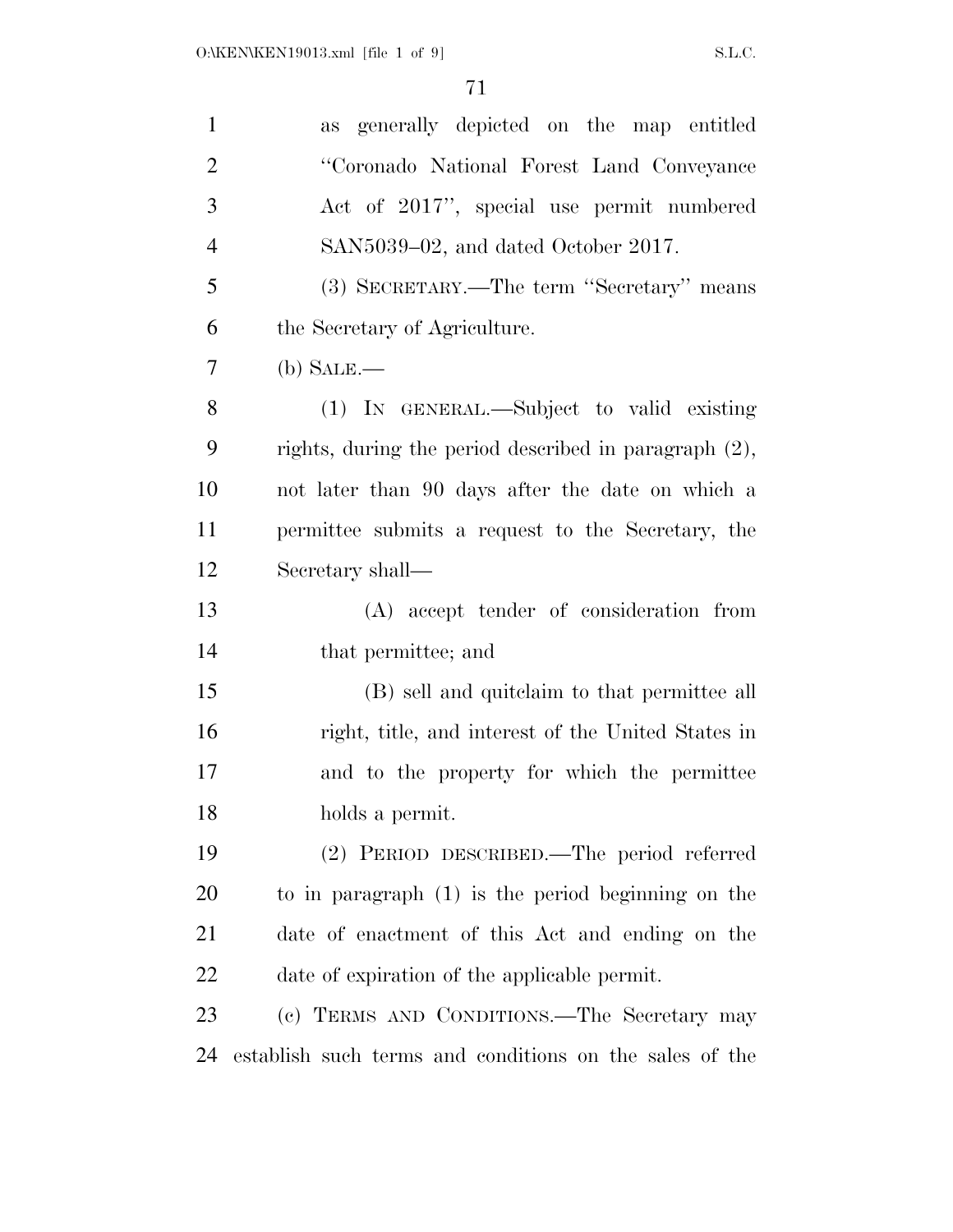| $\mathbf{1}$ | properties under this section as the Secretary determines |
|--------------|-----------------------------------------------------------|
|              |                                                           |
| 2            | to be in the public interest.                             |
| 3            | (d) CONSIDERATION.—A sale of a property under             |
| 4            | this section shall be for cash consideration equal to the |
| 5            | market value of the property, as determined by the ap-    |
| 6            | praisal described in subsection (e).                      |
| 7            | $(e)$ APPRAISAL.—                                         |
| 8            | (1) IN GENERAL.—The Secretary shall complete              |
| 9            | an appraisal of each property, which shall—               |
| 10           | $(A)$ include the value of any appurtenant                |
| 11           | easements; and                                            |
| 12           | (B) exclude the value of any private im-                  |
| 13           | provements made by a permittee of the property            |
| 14           | before the date of appraisal.                             |
| 15           | (2) STANDARDS.—An appraisal under para-                   |
| 16           | $graph (1) shall be conducted in accordance with—$        |
| 17           | (A) the Uniform Appraisal Standards for                   |
| 18           | Federal Land Acquisitions, established in ac-             |
| 19           | cordance with the Uniform Relocation Assist-              |
| 20           | ance and Real Property Acquisition Policies Act           |
| 21           | of 1970 (42 U.S.C. 4601 et seq.); and                     |
| 22           | (B) the Uniform Standards of Professional                 |
| 23           | Appraisal Practice.                                       |
| 24           | (f) COSTS.—The Secretary shall pay—                       |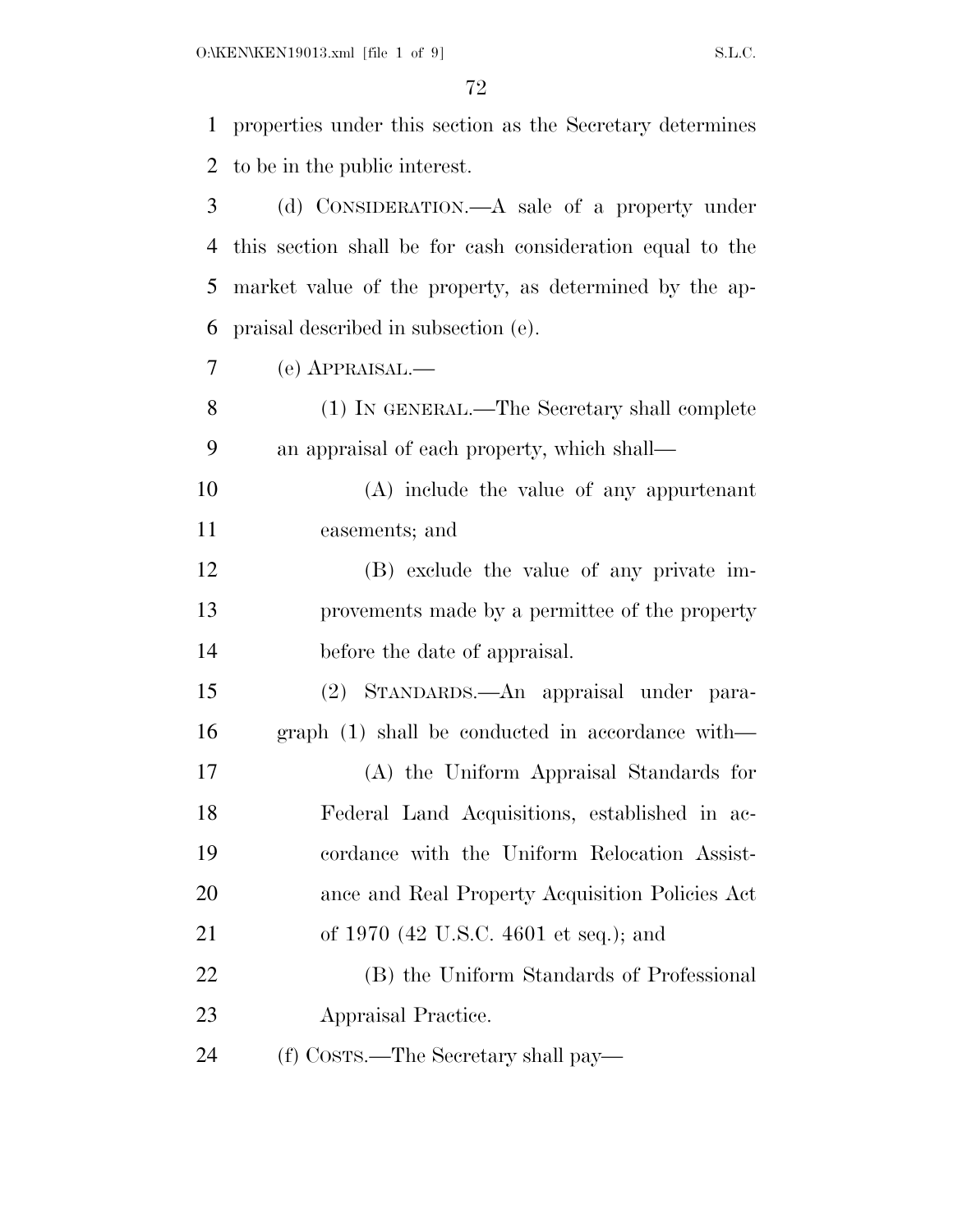(1) the cost of a conveyance of a property under this section; and

 (2) the cost of an appraisal under subsection (e).

 (g) PROCEEDS FROM THE SALE OF LAND.—Any payment received by the Secretary from the sale of prop- erty under this section shall be deposited in the fund es- tablished under Public Law 90–171 (commonly known as the ''Sisk Act'') (16 U.S.C. 484a) and shall be available to the Secretary until expended for the acquisition of inholdings in national forests in the State of Arizona.

(h) MAPS AND LEGAL DESCRIPTIONS.—

 (1) IN GENERAL.—As soon as practicable after the date of enactment of this Act, the Secretary shall file maps and legal descriptions of each prop-erty.

 (2) FORCE OF LAW.—The maps and legal de- scriptions filed under paragraph (1) shall have the same force and effect as if included in this section, except that the Secretary may correct typographical errors in the maps and legal descriptions.

 (3) PUBLIC AVAILABILITY.—The maps and legal descriptions filed under paragraph (1) shall be on file and available for public inspection in the of-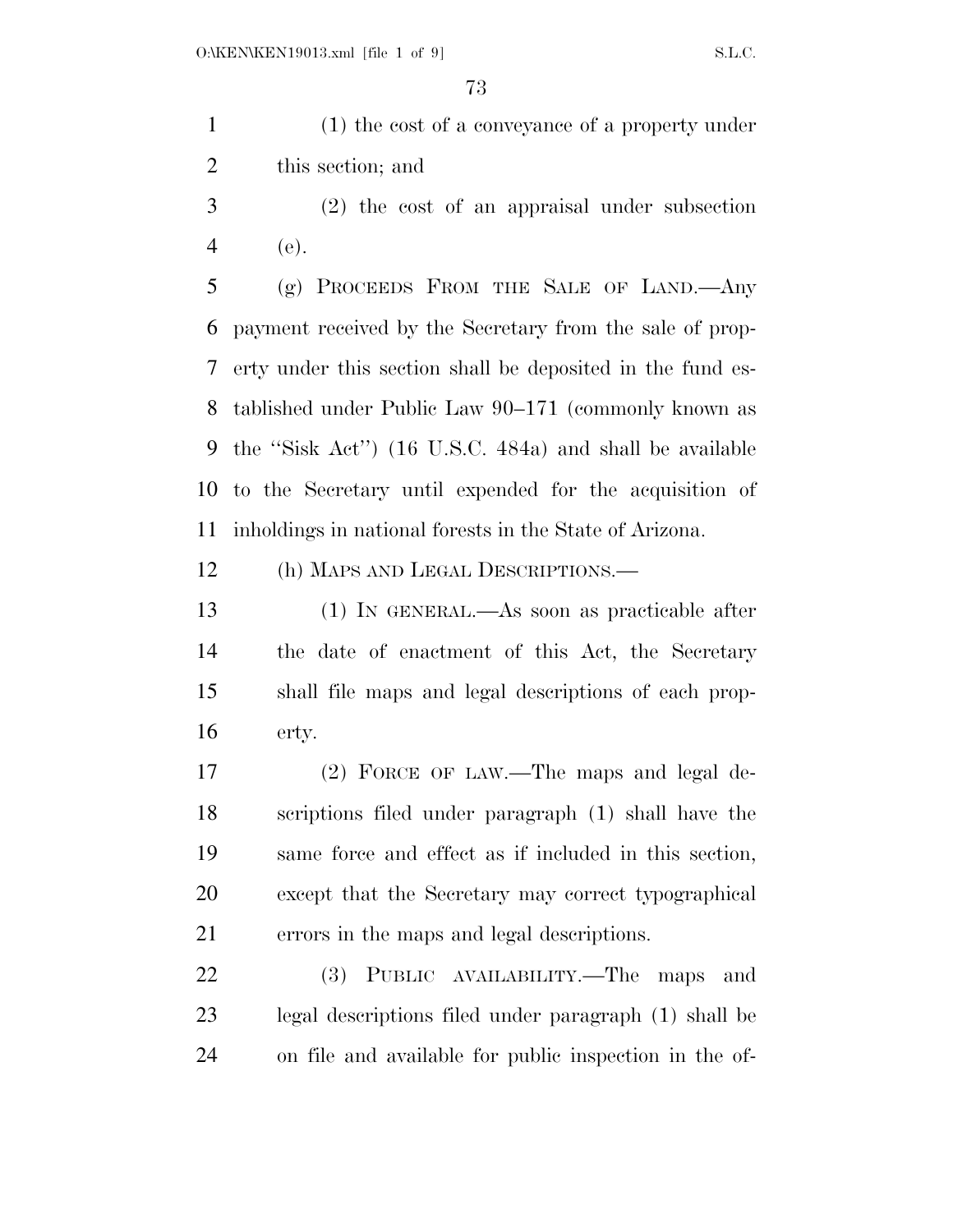fice of the Supervisor of the Coronado National For-est.

## **SEC. 1108. DESCHUTES CANYON-STEELHEAD FALLS WIL- DERNESS STUDY AREA BOUNDARY ADJUST-MENT, OREGON.**

 (a) BOUNDARY ADJUSTMENT.—The boundary of the Deschutes Canyon-Steelhead Falls Wilderness Study Area is modified to exclude approximately 688 acres of public land, as depicted on the map entitled ''Deschutes Canyon- Steelhead Falls Wilderness Study Area (WSA) Proposed Boundary Adjustment'' and dated September 26, 2018. (b) EFFECT OF EXCLUSION.—

 (1) IN GENERAL.—The public land excluded from the Deschutes Canyon-Steelhead Falls Wilder-ness Study Area under subsection (a)—

16 (A) is no longer subject to section  $603(c)$  of the Federal Land Policy and Management 18 Act of 1976 (43 U.S.C. 1782(c)); and (B) shall be managed in accordance with— (i) this section;

21 (ii) the Federal Land Policy and Man- agement Act of 1976 (43 U.S.C. 1701 et seq.); and

 (iii) any applicable resource manage-ment plan.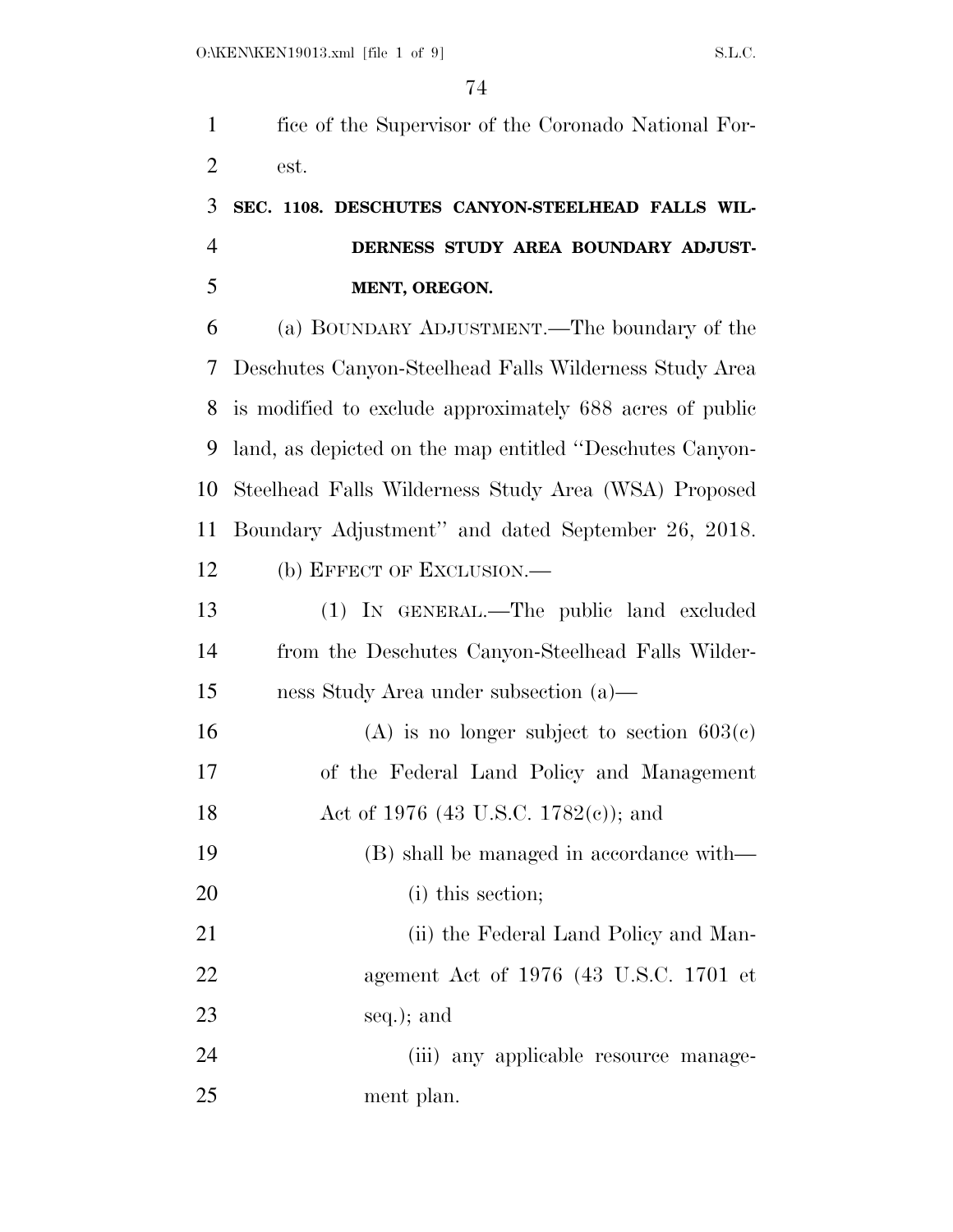| $\mathbf{1}$   | (2) MANAGEMENT.—The Secretary shall man-                    |
|----------------|-------------------------------------------------------------|
| $\overline{2}$ | age the land excluded from the Deschutes Canyon-            |
| 3              | Steelhead Falls Wilderness Study Area under sub-            |
| $\overline{4}$ | section (a) to improve fire resiliency and forest           |
| 5              | health, including the conduct of wildfire prevention        |
| 6              | and response activities, as appropriate.                    |
| 7              | <b>(3)</b><br>OFF-ROAD RECREATIONAL MOTORIZED               |
| 8              | USE.—The Secretary shall not permit off-road rec-           |
| 9              | reational motorized use on the public land excluded         |
| 10             | from the Deschutes Canyon-Steelhead Falls Wilder-           |
| 11             | ness Study Area under subsection (a).                       |
| 12             | SEC. 1109. MAINTENANCE OF FEDERAL MINERAL LEASES            |
|                | BASED ON EXTRACTION OF HELIUM.                              |
|                |                                                             |
| 13<br>14       | The first section of the Mineral Leasing Act (30)           |
| 15             | U.S.C. 181) is amended in the fifth paragraph by insert-    |
| 16             | ing after "purchaser thereof" the following: ", and that    |
| 17             | extraction of helium from gas produced from such lands      |
|                | 18 shall maintain the lease as if the extracted helium were |
| 19             | oil and gas".                                               |
| 20             | SEC. 1110. SMALL MINER WAIVERS TO CLAIM MAINTE-             |
|                | <b>NANCE FEES.</b>                                          |
| 21<br>22       | (a) DEFINITIONS.—In this section:                           |
| 23             | (1) COVERED CLAIMHOLDER.—The term "cov-                     |
| 24             | ered claimholder" means—                                    |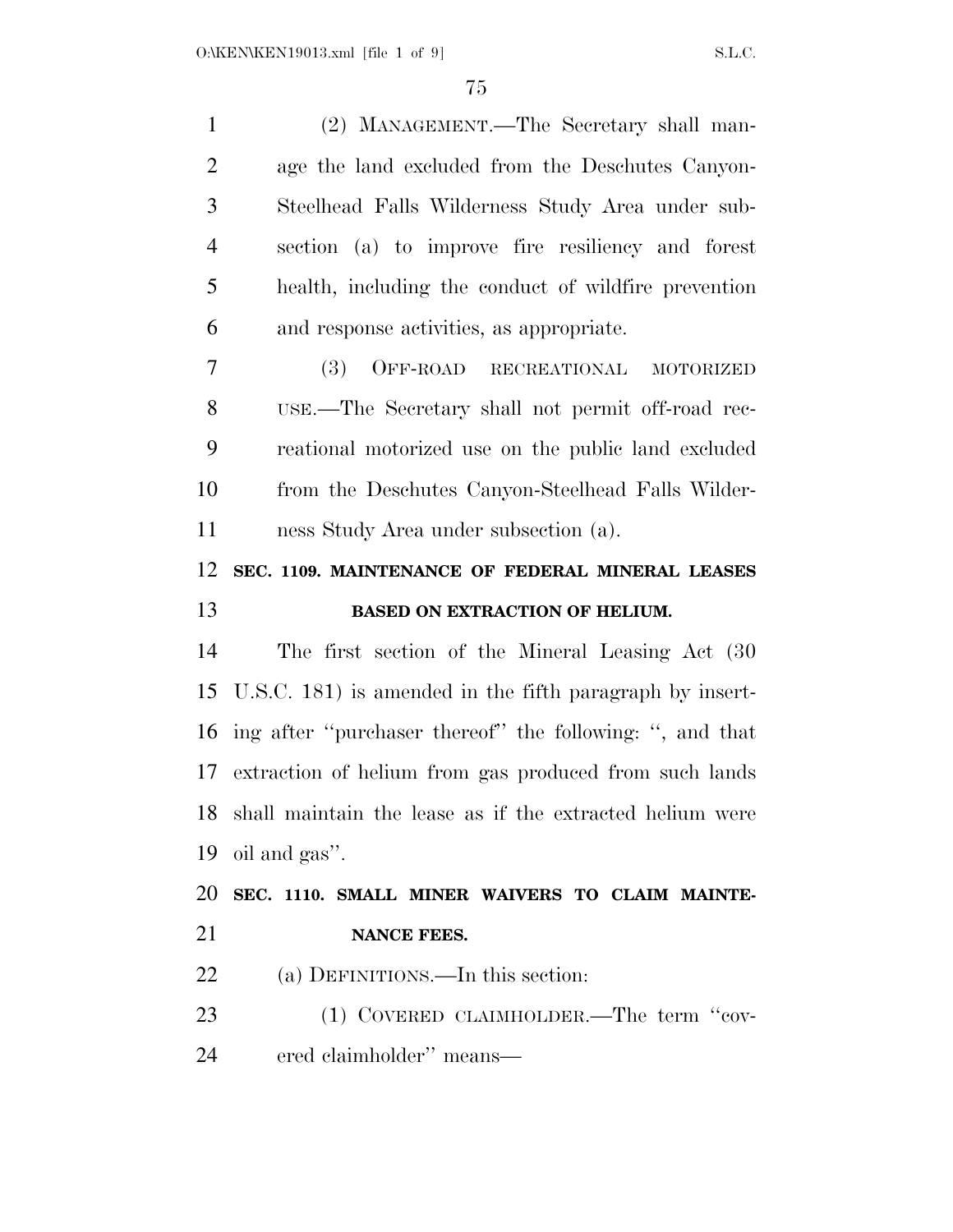| $\mathbf{1}$   | (A) the claimholder of the claims in the  |
|----------------|-------------------------------------------|
| $\overline{2}$ | numbered AA023149, AA023163,<br>State     |
| 3              | AA047913, AA047914, AA047915, AA047916,   |
| $\overline{4}$ | AA047917, AA047918, and AA047919 (as of   |
| 5              | December 29, 2004);                       |
| 6              | (B) the claimholder of the claim in the   |
| $\overline{7}$ | State numbered FF-059315 (as of December  |
| 8              | 29, 2004);                                |
| 9              | (C) the claimholder of the claims in the  |
| 10             | State numbered FF-58607, FF-58608, FF-    |
| 11             | 58609, FF-58610, FF-58611, FF-58613,      |
| 12             | FF-58615, FF-58616, FF-58617, and FF-     |
| 13             | 58618 (as of December 31, 2003); and      |
| 14             | (D) the claimholder of the claims in the  |
| 15             | State numbered FF-53988, FF-53989, and    |
| 16             | FF-53990 (as of December 31, 1987).       |
| 17             | (2) DEFECT.—The term "defect" includes a  |
| 18             | failure—                                  |
| 19             | $(A)$ to timely file—                     |
| 20             | (i) a small miner maintenance fee         |
| 21             | waiver application;                       |
| 22             | (ii) an affidavit of annual labor associ- |
| 23             | ated with a small miner maintenance fee   |
| 24             | waiver application; or                    |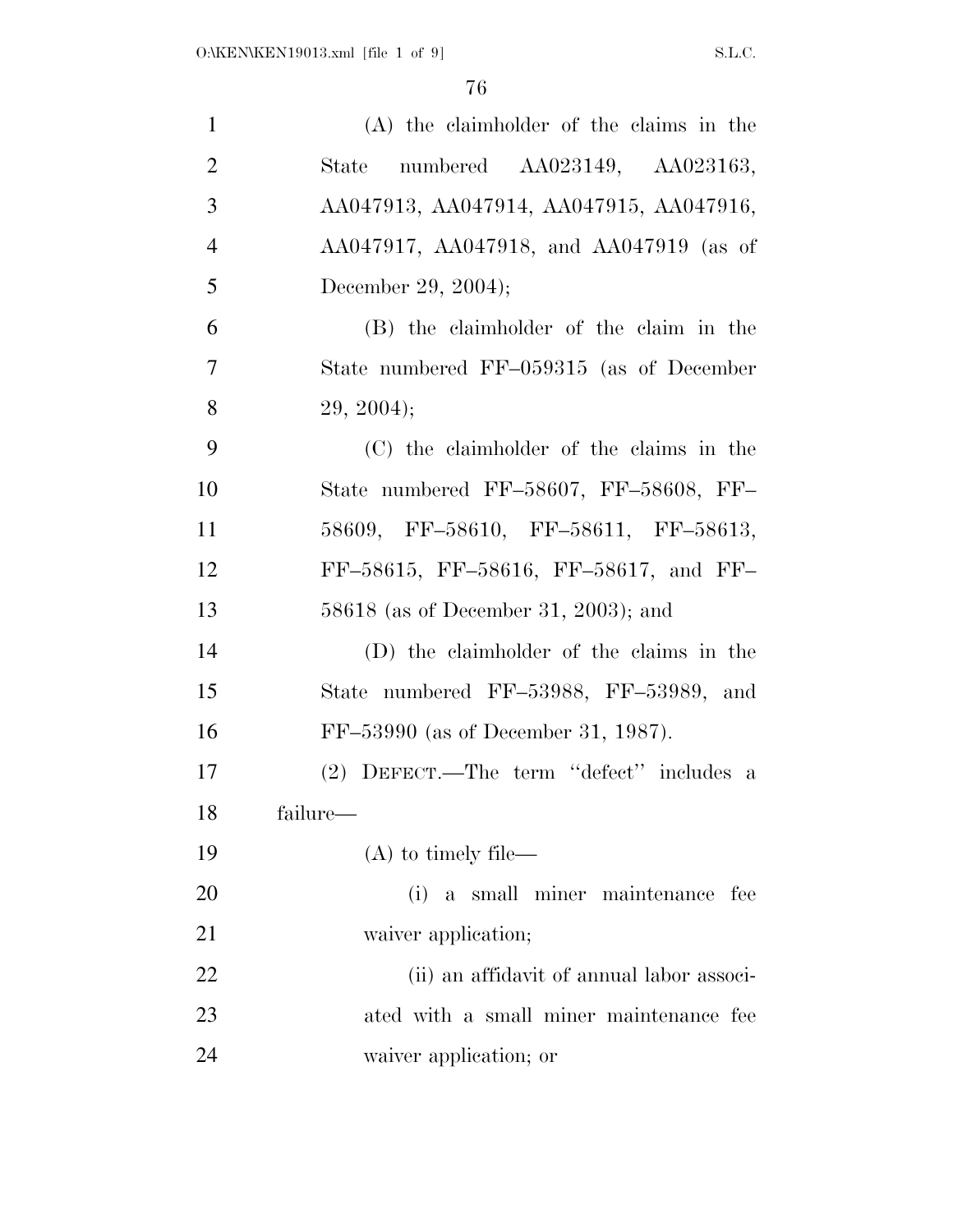| 1              | (iii) an instrument required under sec-                   |
|----------------|-----------------------------------------------------------|
| 2              | tion $314(a)$ of the Federal Land Policy                  |
| 3              | and Management Act of 1976 (43 U.S.C.                     |
| $\overline{4}$ | $1744(a)$ ; and                                           |
| 5              | (B) to pay the required application fee for               |
| 6              | a small maintenance fee waiver application.               |
| 7              | (3) STATE.—The term "State" means the State               |
| 8              | of Alaska.                                                |
| 9              | (b) TREATMENT OF COVERED CLAIMHOLDERS.-                   |
|                | 10 Notwithstanding section 10101(d) of the Omnibus Budget |
|                |                                                           |

 Reconciliation Act of 1993 (30 U.S.C. 28f(d)) and section 314(c) of the Federal Land Policy and Management Act of 1976 (43 U.S.C. 1744(c)), each covered claimholder shall, during the 60-day period beginning on the date on which the covered claimholder receives written notification from the Bureau of Land Management by registered mail of the opportunity, have the opportunity—

 $(1)(A)$  to cure any defect in a small miner maintenance fee waiver application (including the failure to timely file a small miner maintenance fee waiver application) for any prior period during which the defect existed; or

 (B) to pay any claim maintenance fees due for any prior period during which the defect existed; and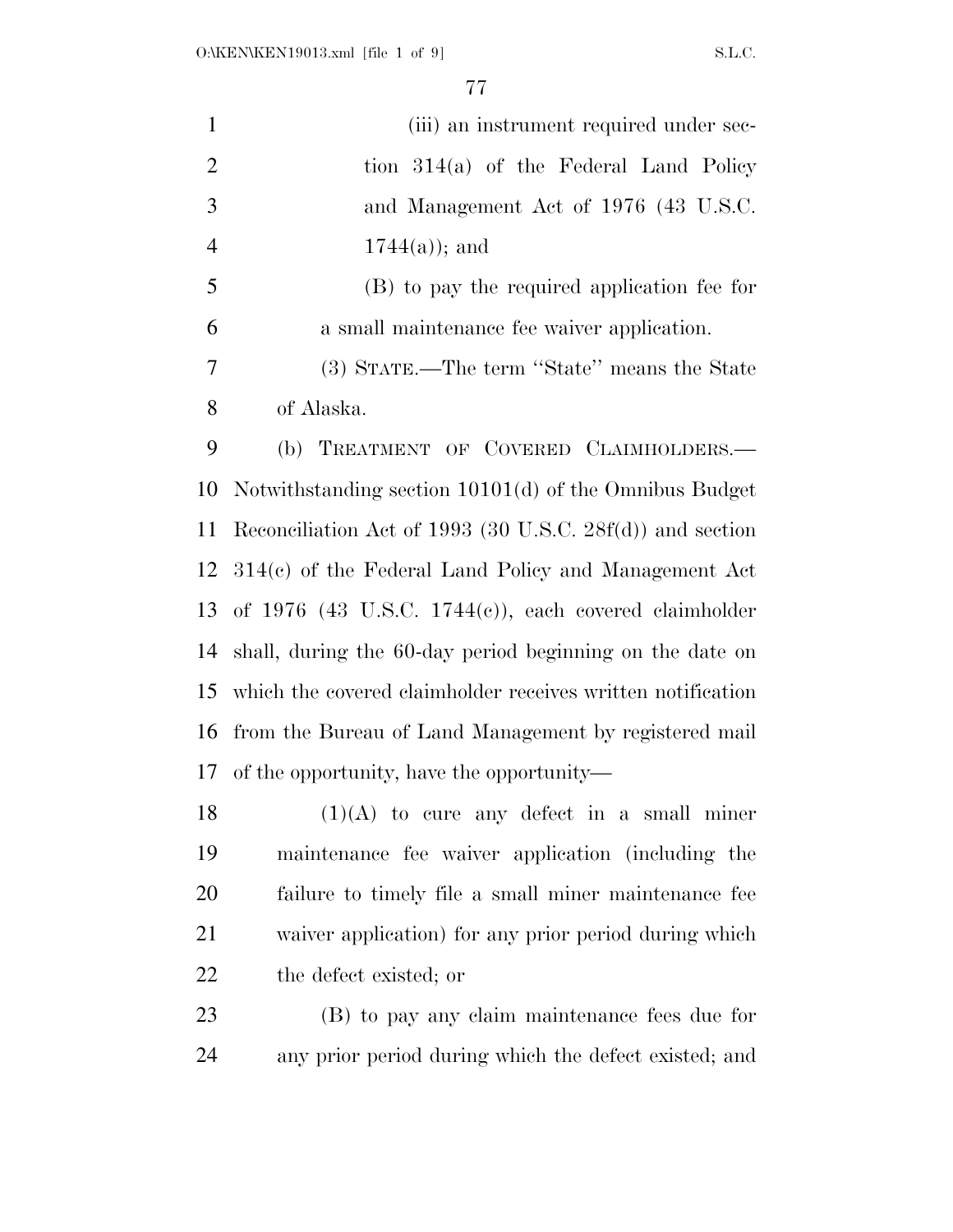(2) to cure any defect in the filing of any in- strument required under section 314(a) of the Fed- eral Land Policy and Management Act of 1976 (43 U.S.C. 1744(a)) (including the failure to timely file any required instrument) for any prior period during which the defect existed. (c) REINSTATEMENT OF CLAIMS DEEMED FOR-

 FEITED.—The Secretary shall reinstate any claim of a covered claimholder as of the date declared forfeited and void—

 (1) under section 10104 of the Omnibus Budg- et Reconciliation Act of 1993 (30 U.S.C. 28i) for failure to pay the claim maintenance fee or obtain a valid waiver under section 10101 of the Omnibus Budget Reconciliation Act of 1993 (30 U.S.C. 28f); or

 (2) under section 314(c) of the Federal Land Policy and Management Act of 1976 (43 U.S.C. 1744(c)) for failure to file any instrument required under section 314(a) of that Act (43 U.S.C. 1744(a)) for any prior period during which the de-fect existed if the covered claimholder—

(A) cures the defect; or

 (B) pays the claim maintenance fee under 25 subsection  $(b)(1)(B)$ .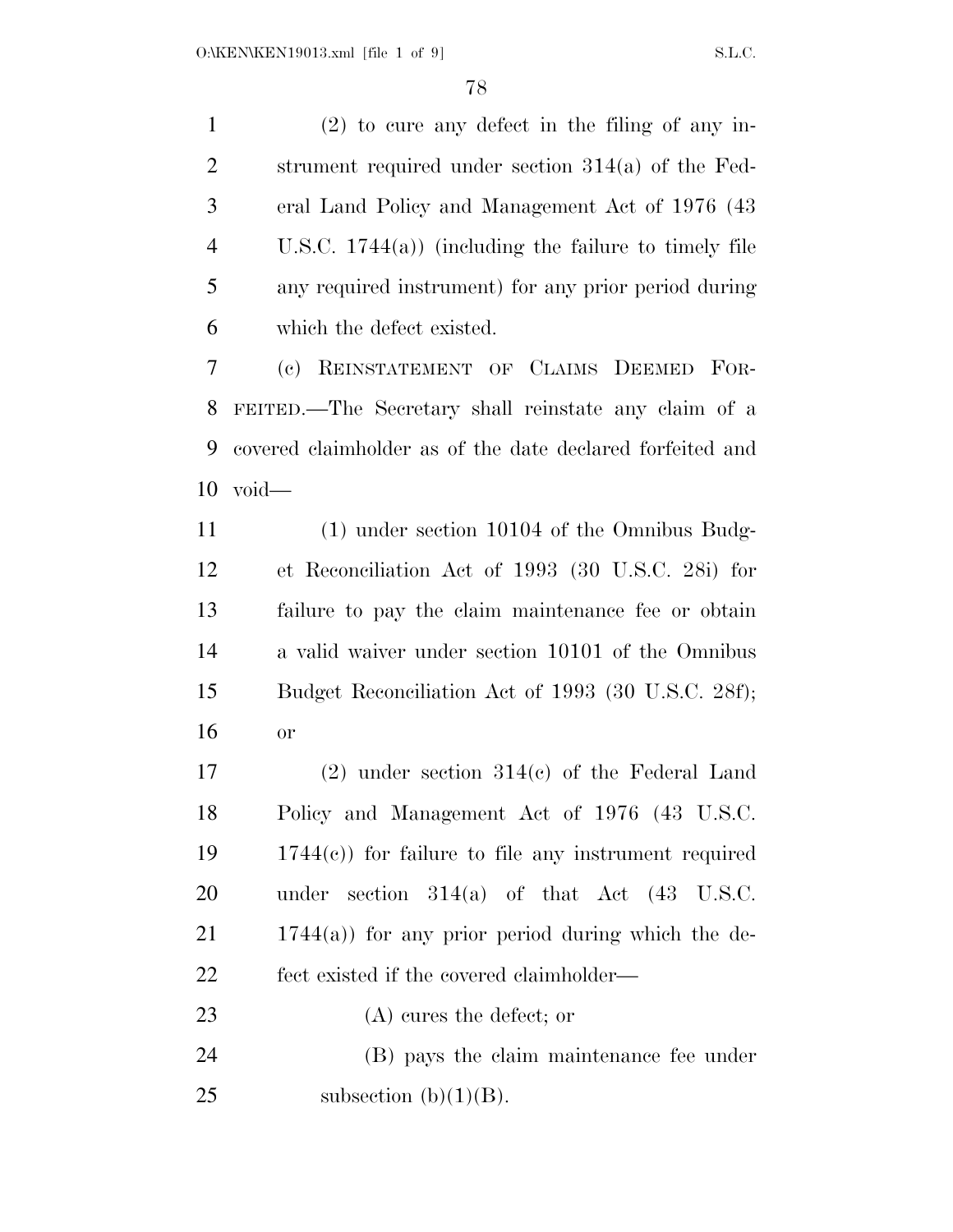| $\mathbf{1}$   | SEC. 1111. SAINT FRANCIS DAM DISASTER NATIONAL ME-    |
|----------------|-------------------------------------------------------|
| $\overline{2}$ | MORIAL AND NATIONAL MONUMENT.                         |
| 3              | (a) DEFINITIONS.—In this section:                     |
| $\overline{4}$ | (1) MEMORIAL.—The term "Memorial" means               |
| 5              | the Saint Francis Dam Disaster National Memorial      |
| 6              | authorized under subsection $(b)(1)$ .                |
| 7              | MONUMENT.—The term "Monument"<br>(2)                  |
| 8              | means the Saint Francis Dam Disaster National         |
| 9              | Monument established by subsection $(d)(1)$ .         |
| 10             | (3) SECRETARY.—The term "Secretary" means             |
| 11             | the Secretary of Agriculture.                         |
| 12             | (4) STATE.—The term "State" means the State           |
| 13             | of California.                                        |
| 14             | (b) SAINT FRANCIS DAM DISASTER NATIONAL ME-           |
| 15             | MORIAL.-                                              |
| 16             | (1) ESTABLISHMENT.—The Secretary may es-              |
| 17             | tablish a memorial at the Saint Francis Dam site in   |
| 18             | the county of Los Angeles, California, for the pur-   |
| 19             | pose of honoring the victims of the Saint Francis     |
| <b>20</b>      | Dam disaster of March 12, 1928.                       |
| 21             | (2) REQUIREMENTS.—The Memorial shall be—              |
| 22             | (A) known as the "Saint Francis Dam                   |
| 23             | Disaster National Memorial"; and                      |
| 24             | (B) managed by the Forest Service.                    |
| 25             | (3) DONATIONS.—The Secretary may accept,              |
| 26             | hold, administer, invest, and spend any gift, devise, |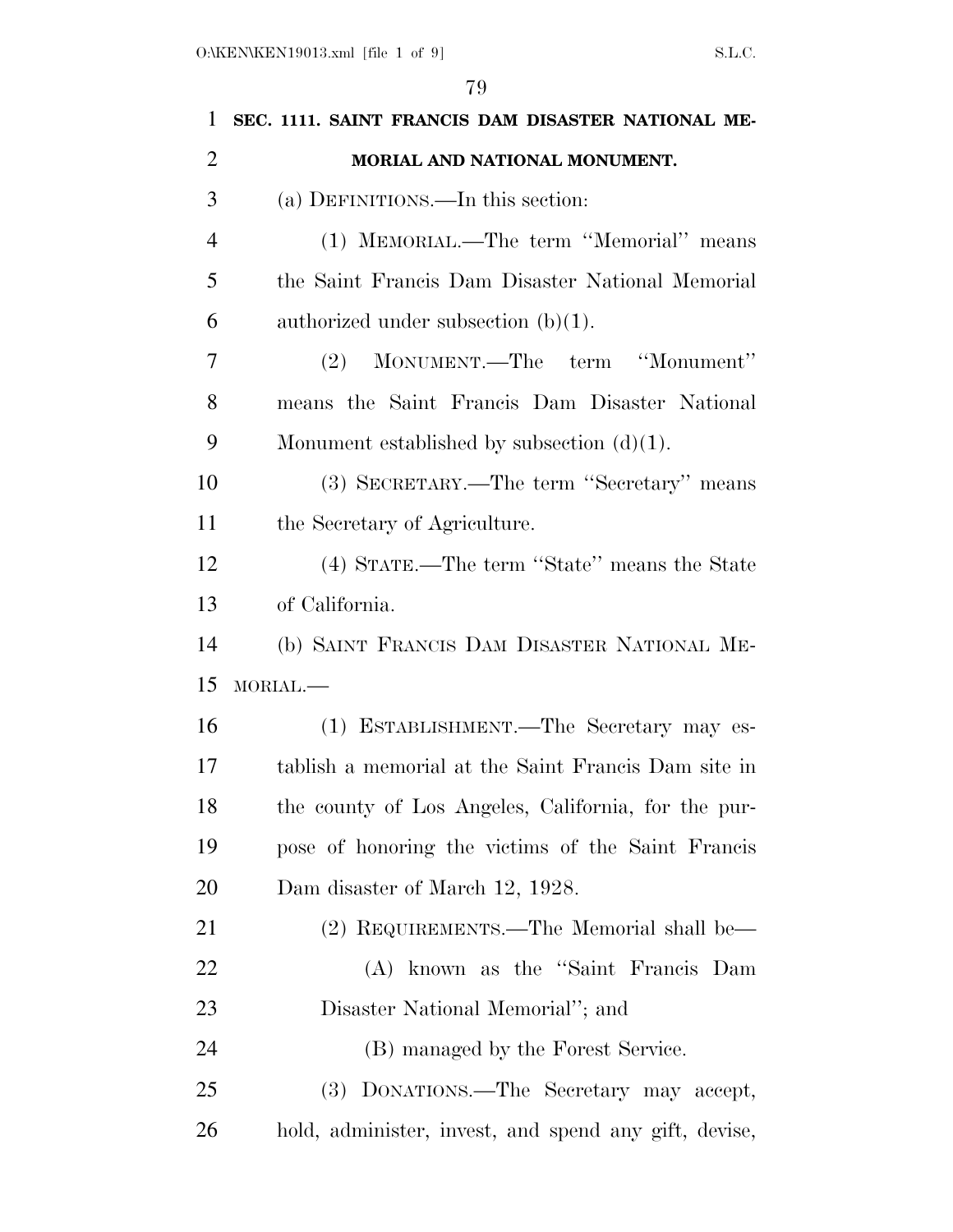| $\mathbf{1}$   | or bequest of real or personal property made to the   |
|----------------|-------------------------------------------------------|
| $\overline{2}$ | Secretary for purposes of developing, designing, con- |
| 3              | structing, and managing the Memorial.                 |
| $\overline{4}$ | (c) RECOMMENDATIONS FOR MEMORIAL.—                    |
| 5              | $(1)$ In GENERAL.—Not later than 3 years after        |
| 6              | the date of enactment of this Act, the Secretary      |
| 7              | shall submit to Congress recommendations regard-      |
| 8              | $ing$ —                                               |
| 9              | (A) the planning, design, construction, and           |
| 10             | long-term management of the Memorial;                 |
| 11             | (B) the proposed boundaries of the Memo-              |
| 12             | rial;                                                 |
| 13             | (C) a visitor center and educational facili-          |
| 14             | ties at the Memorial; and                             |
| 15             | (D) ensuring public access to the Memo-               |
| 16             | rial.                                                 |
| 17             | (2) CONSULTATION.—In preparing the<br>rec-            |
| 18             | ommendations required under paragraph (1), the        |
| 19             | Secretary shall consult with—                         |
| 20             | (A) appropriate Federal agencies;                     |
| 21             | (B) State, Tribal, and local governments,             |
| 22             | including the Santa Clarita City Council; and         |
| 23             | $(C)$ the public.                                     |
| 24             | (d) ESTABLISHMENT OF SAINT FRANCIS DAM DIS-           |
| 25             | ASTER NATIONAL MONUMENT.—                             |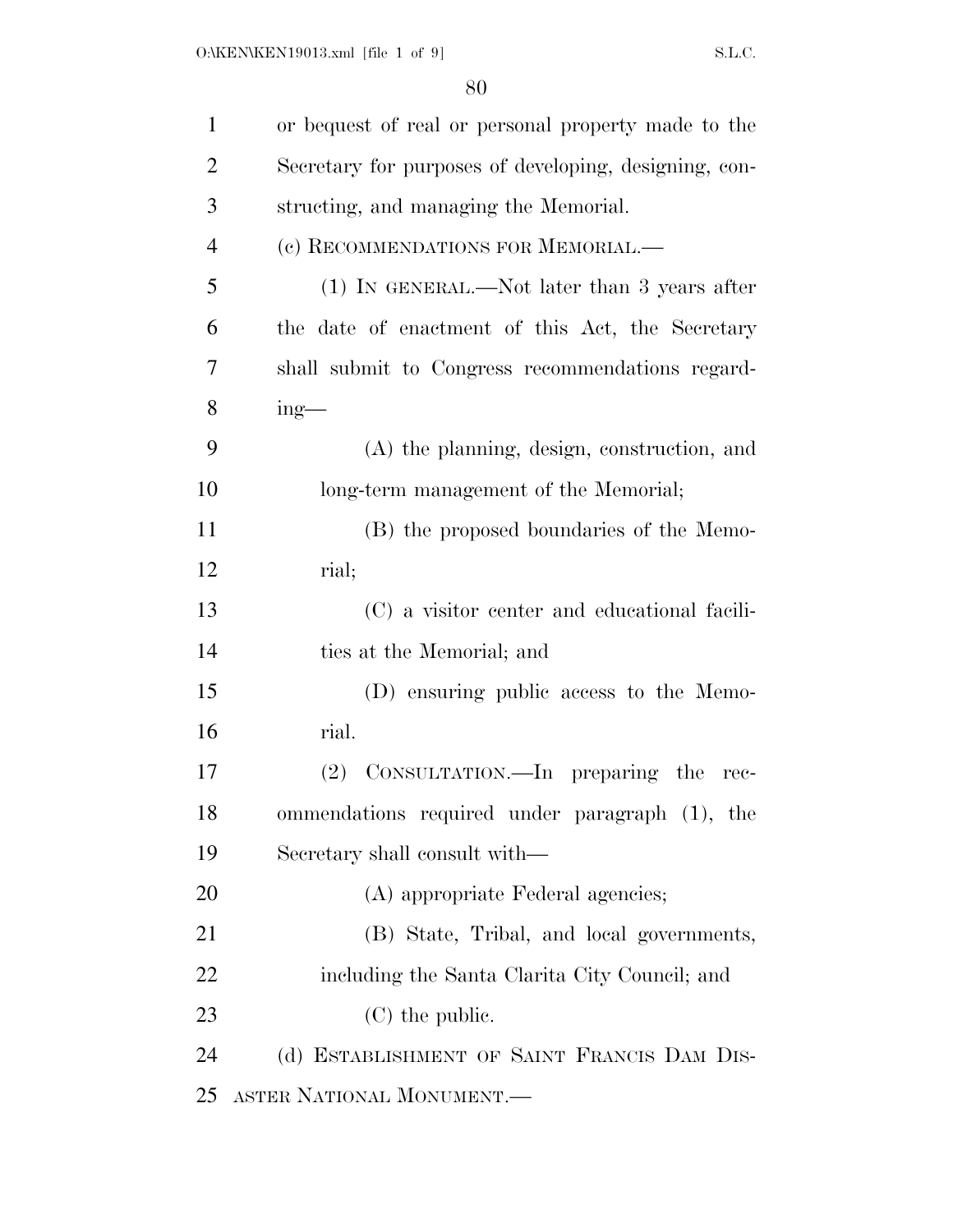| $\mathbf{1}$   | (1) ESTABLISHMENT.—There is established as            |
|----------------|-------------------------------------------------------|
| $\overline{2}$ | a national monument in the State certain National     |
| 3              | Forest System land administered by the Secretary in   |
| $\overline{4}$ | the county of Los Angeles, California, comprising     |
| 5              | approximately 353 acres, as generally depicted on     |
| 6              | the map entitled "Proposed Saint Francis Dam Dis-     |
| 7              | aster National Monument" and dated September 12,      |
| 8              | 2018, to be known as the "Saint Francis Dam Dis-      |
| 9              | aster National Monument".                             |
| 10             | (2) PURPOSE.—The purpose of the Monument              |
| 11             | is to conserve and enhance for the benefit and enjoy- |
| 12             | ment of the public the cultural, archaeological, his- |
| 13             | torical, watershed, educational, and recreational re- |
| 14             | sources and values of the Monument.                   |
| 15             | (e) DUTIES OF THE SECRETARY WITH RESPECT TO           |
| 16             | MONUMENT.-                                            |
| 17             | (1) MANAGEMENT PLAN.—                                 |
| 18             | (A) IN GENERAL.—Not later than 4 years                |
| 19             | after the date of enactment of this Act, the Sec-     |
| 20             | retary shall develop a management plan for the        |
| 21             | Monument.                                             |
| 22             | CONSULTATION.—The<br>(B)<br>management                |
| 23             | plan shall be developed in consultation with—         |
| 24             | (i) appropriate Federal agencies;                     |
|                |                                                       |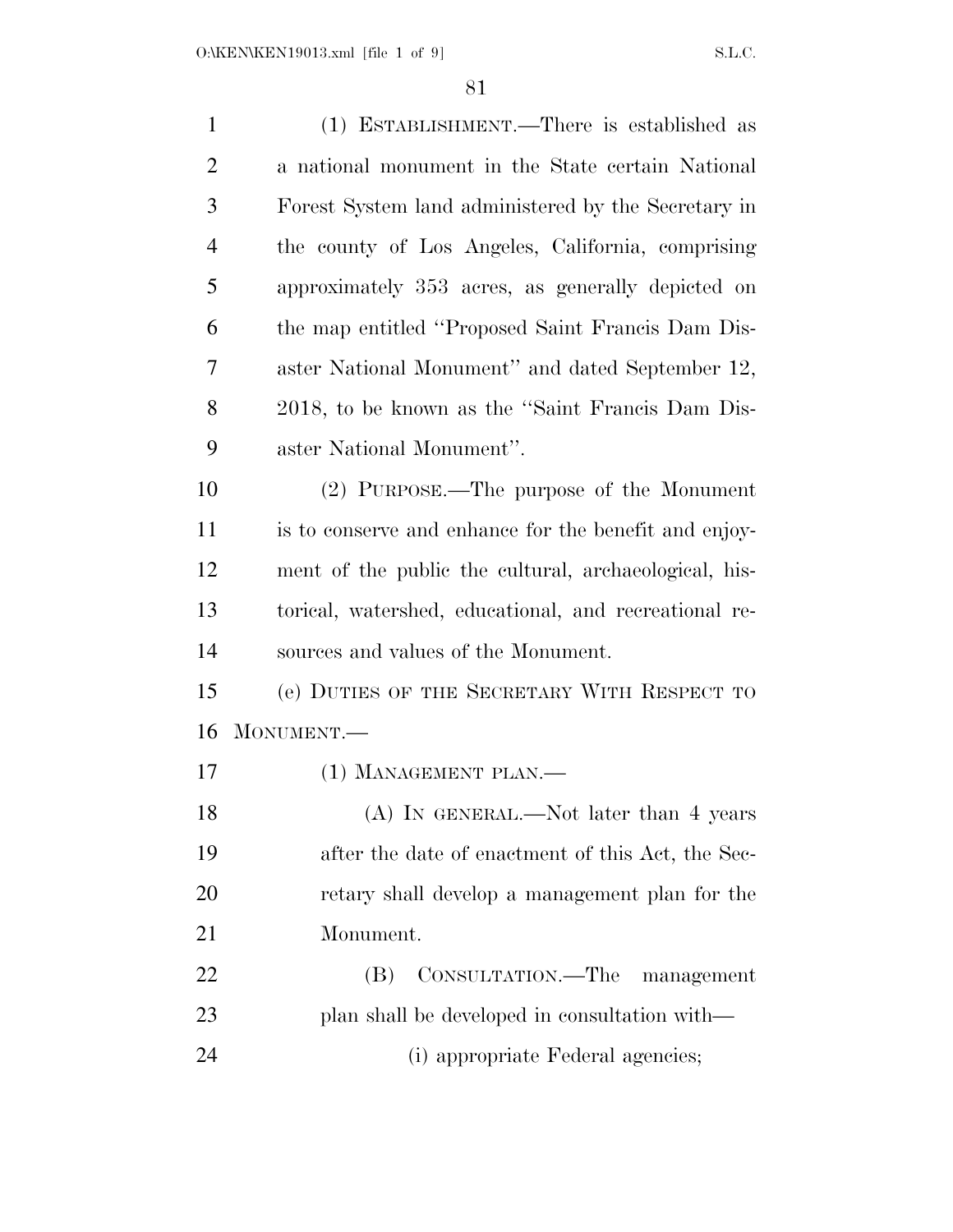| $\mathbf{1}$   | (ii) State, Tribal, and local govern-             |
|----------------|---------------------------------------------------|
| $\overline{2}$ | ments; and                                        |
| 3              | (iii) the public.                                 |
| 4              | (C) CONSIDERATIONS.—In developing and             |
| 5              | implementing the management plan, the Sec-        |
| 6              | retary shall, with respect to methods of pro-     |
| 7              | tecting and providing access to the Monument,     |
| 8              | consider the recommendations of the Saint         |
| 9              | Francis Disaster National Memorial Founda-        |
| 10             | tion, the Santa Clarita Valley Historical Soci-   |
| 11             | ety, and the Community Hiking Club of Santa       |
| 12             | Clarita.                                          |
| 13             | (2) MANAGEMENT.—The Secretary shall man-          |
| 14             | age the Monument—                                 |
| 15             | $(A)$ in a manner that conserves and en-          |
| 16             | hances the cultural and historic resources of the |
| 17             | Monument; and                                     |
| 18             | (B) in accordance with—                           |
| 19             | (i) the Forest and Rangeland Renew-               |
| 20             | able Resources Planning Act of 1974 (16)          |
| 21             | U.S.C. $1600$ et seq.);                           |
| 22             | (ii) the laws generally applicable to             |
| 23             | the National Forest System;                       |
| 24             | (iii) this section; and                           |
| 25             | (iv) any other applicable laws.                   |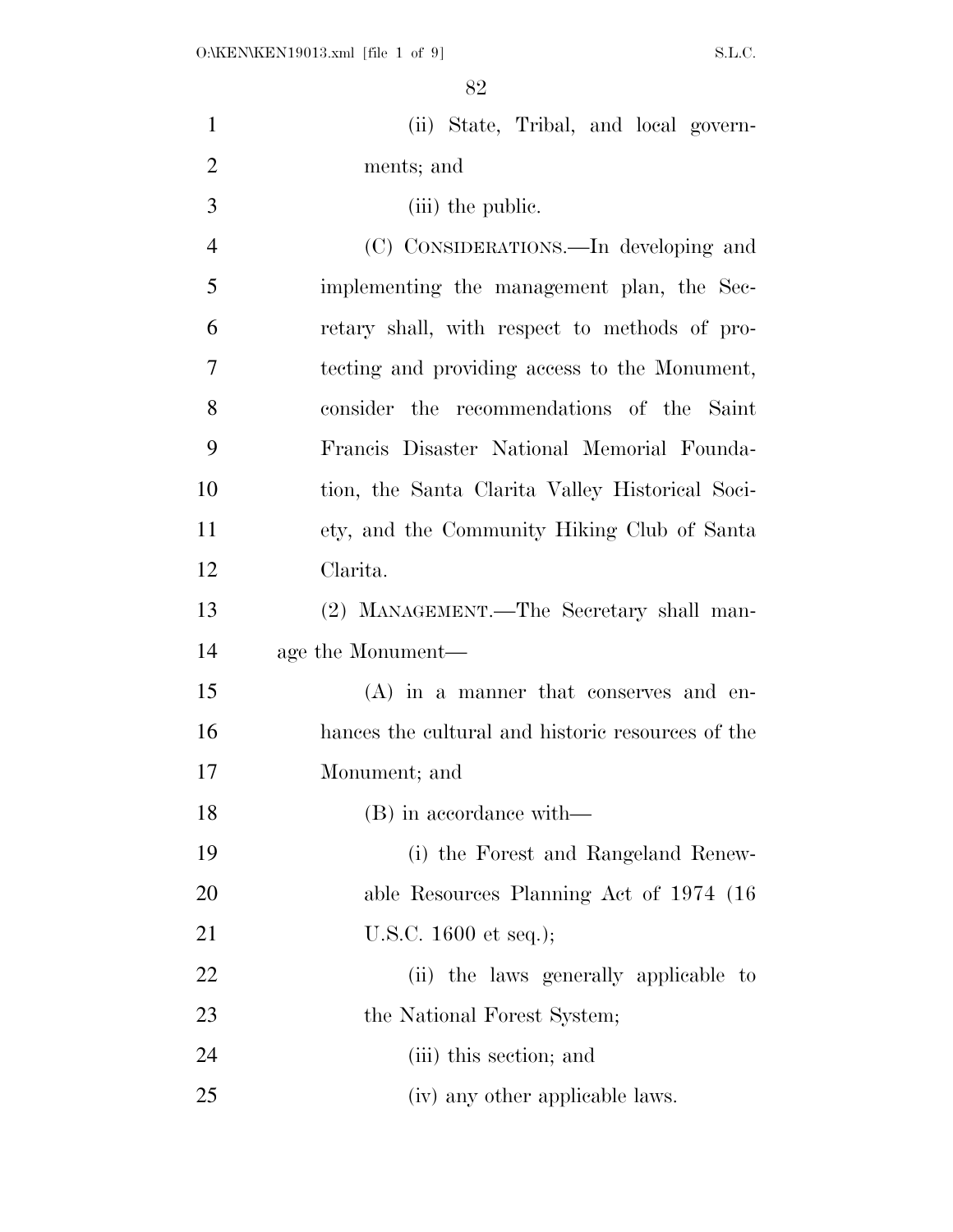| $\mathbf{1}$   | $(3)$ USES.—                                  |
|----------------|-----------------------------------------------|
| $\overline{2}$ | (A) USE OF MOTORIZED VEHICLES.—The            |
| 3              | use of motorized vehicles within the Monument |
| $\overline{4}$ | may be permitted only—                        |
| 5              | (i) on roads designated for use by mo-        |
| 6              | torized vehicles in the management plan       |
| 7              | required under paragraph $(1)$ ;              |
| 8              | (ii) for administrative purposes; or          |
| 9              | (iii) for emergency responses.                |
| 10             | (B) GRAZING.—The Secretary shall permit       |
| 11             | grazing within the Monument, where estab-     |
| 12             | lished before the date of enactment of this   |
| 13             | $Act$ —                                       |
| 14             | (i) subject to all applicable laws (in-       |
| 15             | cluding regulations and Executive orders);    |
| 16             | and                                           |
| 17             | (ii) consistent with the purpose de-          |
| 18             | scribed in subsection $(d)(2)$ .              |
| 19             | $(4)$ NO BUFFER ZONES.—                       |
| 20             | (A) IN GENERAL.—Nothing in this section       |
| 21             | creates a protective perimeter or buffer zone |
| 22             | around the Monument.                          |
| 23             | (B) ACTIVITIES OUTSIDE NATIONAL MONU-         |
| 24             | MENT.—The fact that an activity or use on     |
| 25             | land outside the Monument can be seen<br>or   |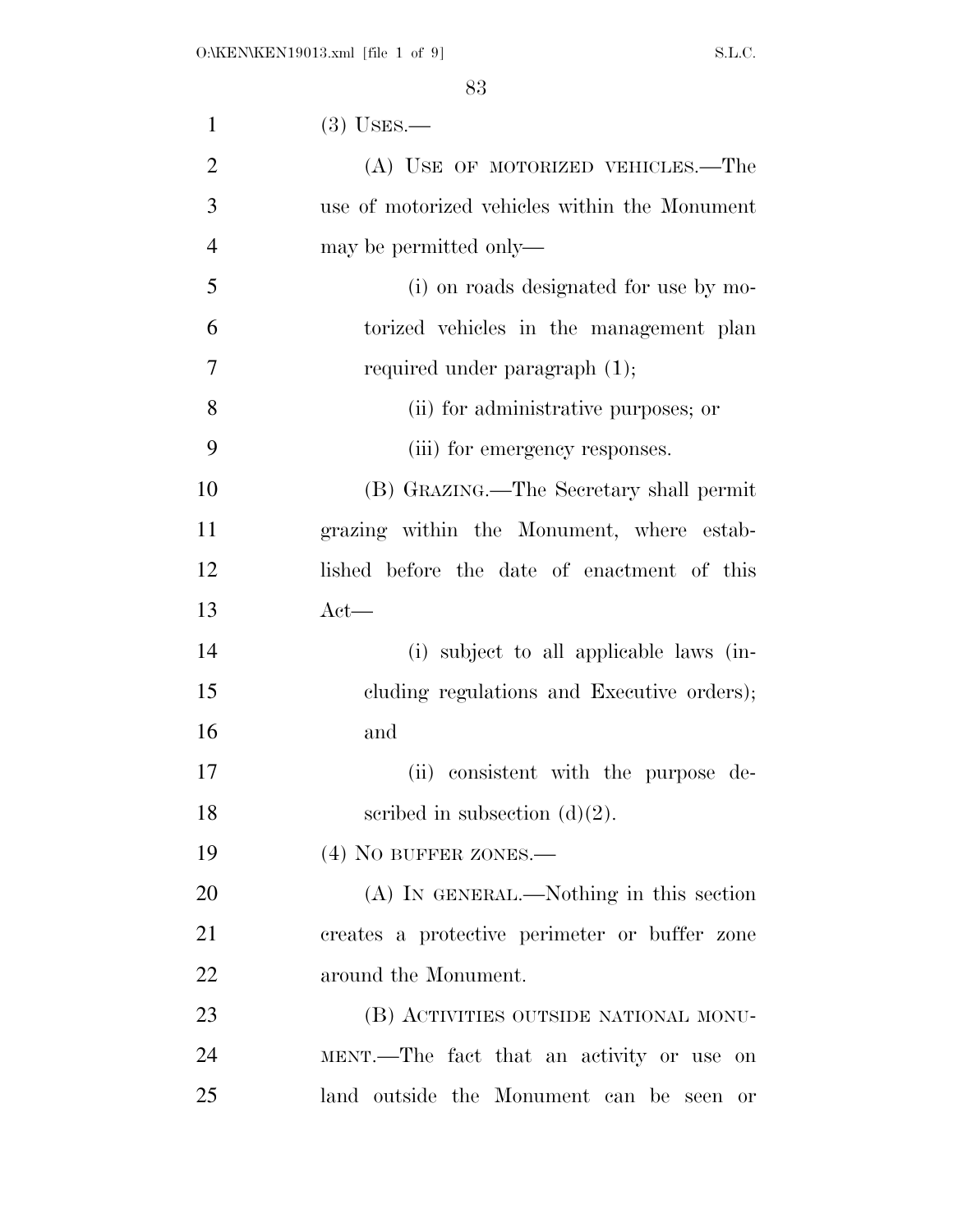| $\mathbf{1}$   | heard within the Monument shall not preclude                |
|----------------|-------------------------------------------------------------|
| $\overline{2}$ | the activity or use outside the boundary of the             |
| 3              | Monument.                                                   |
| $\overline{4}$ | (f) CLARIFICATION ON FUNDING.                               |
| 5              | (1) USE OF EXISTING FUNDS.—This section                     |
| 6              | shall be carried out using amounts otherwise made           |
| 7              | available to the Secretary.                                 |
| 8              | (2) NO ADDITIONAL FUNDS. No additional                      |
| 9              | funds are authorized to be appropriated to carry out        |
| 10             | this section.                                               |
| 11             | SEC. 1112. OWYHEE WILDERNESS AREAS BOUNDARY MODI-           |
| 12             | <b>FICATIONS.</b>                                           |
| 13             | (a) BOUNDARY MODIFICATIONS.—                                |
| 14             | (1) NORTH FORK OWYHEE WILDERNESS.—The                       |
| 15             | boundary of the North Fork Owyhee Wilderness es-            |
| 16             | tablished by section $1503(a)(1)(D)$ of the Omnibus         |
| 17             | Public Land Management Act of 2009 (Public Law              |
| 18             | $111-11$ ; $123$ Stat. $1033$ ) is modified to exclude cer- |
| 19             | tain land, as depicted on—                                  |
| 20             | (A) the Bureau of Land Management map                       |
| 21             | entitled "North Fork Owyhee and Pole Creek                  |
| 22             | Wilderness Aerial" and dated July 19, 2016;                 |
| 23             | and                                                         |
| 24             | (B) the Bureau of Land Management map                       |
| 25             | entitled "North Fork Owyhee River Wilderness"               |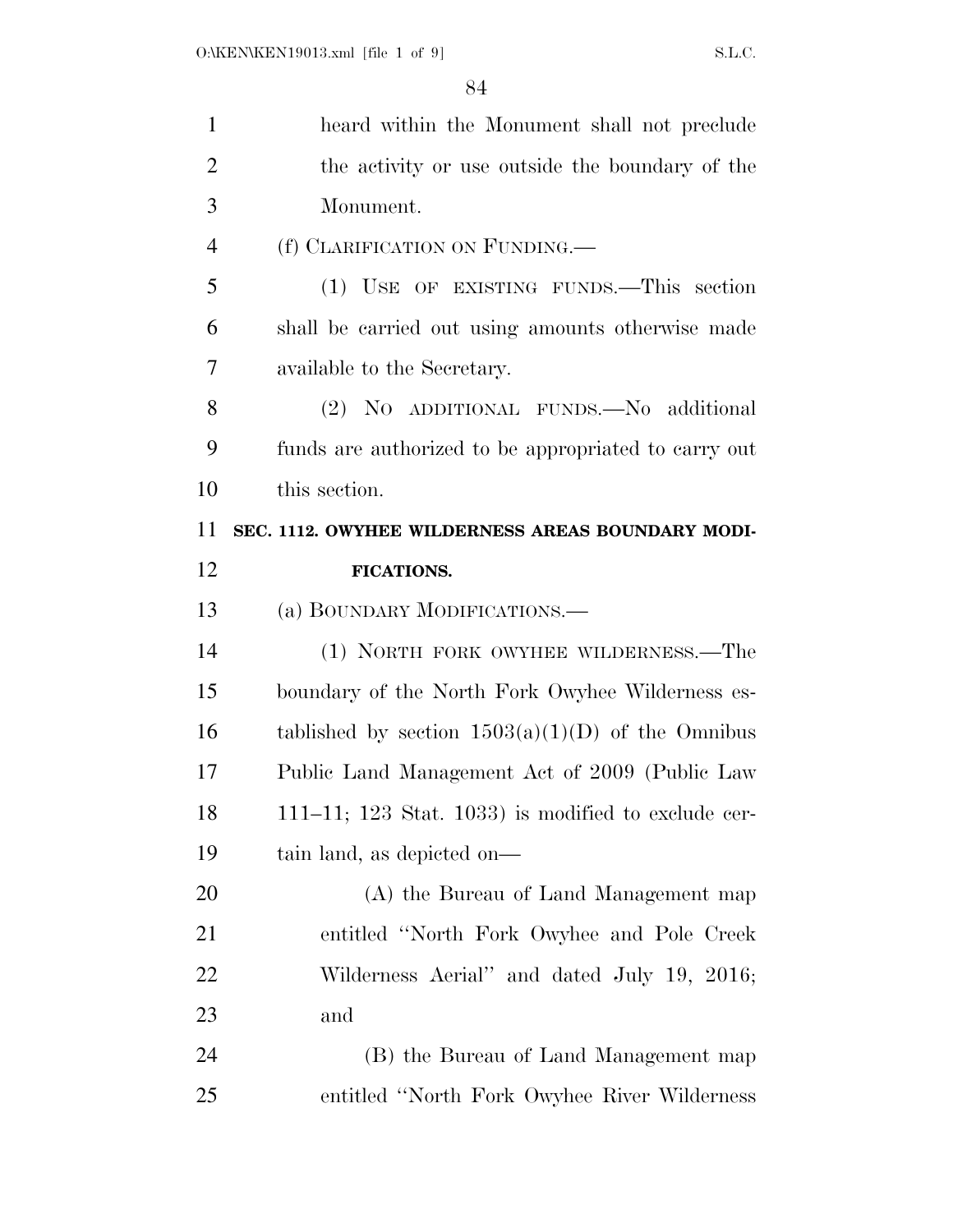| $\mathbf{1}$   | Big Springs Camp Zoom Aerial" and dated             |
|----------------|-----------------------------------------------------|
| $\overline{2}$ | July 19, 2016.                                      |
| 3              | (2) OWYHEE RIVER WILDERNESS.—The bound-             |
| $\overline{4}$ | ary of the Owyhee River Wilderness established by   |
| 5              | section $1503(a)(1)(E)$ of the Omnibus Public Land  |
| 6              | Management Act of 2009 (Public Law 111–11; 123      |
| 7              | Stat. 1033) is modified to exclude certain land, as |
| 8              | depicted on-                                        |
| 9              | (A) the Bureau of Land Management map               |
| 10             | entitled "North Fork Owyhee, Pole Creek, and        |
| 11             | Owyhee River Wilderness Aerial" and dated           |
| 12             | July 19, 2016;                                      |
| 13             | (B) the Bureau of Land Management map               |
| 14             | entitled "Owyhee River Wilderness Kincaid"          |
| 15             | Reservoir Zoom Aerial" and dated July 19,           |
| 16             | $2016$ ; and                                        |
| 17             | (C) the Bureau of Land Management map               |
| 18             | entitled "Owyhee River Wilderness Dickshooter       |
| 19             | Road Zoom Aerial" and dated July 19, 2016.          |
| 20             | (3) POLE CREEK WILDERNESS.—The boundary             |
| 21             | of the Pole Creek Wilderness established by section |
| 22             | $1503(a)(1)(F)$ of the Omnibus Public Land Manage-  |
| 23             | ment Act of 2009 (Public Law 111–11; 123 Stat.      |
| 24             | 1033) is modified to exclude certain land, as de-   |
| 25             | picted on—                                          |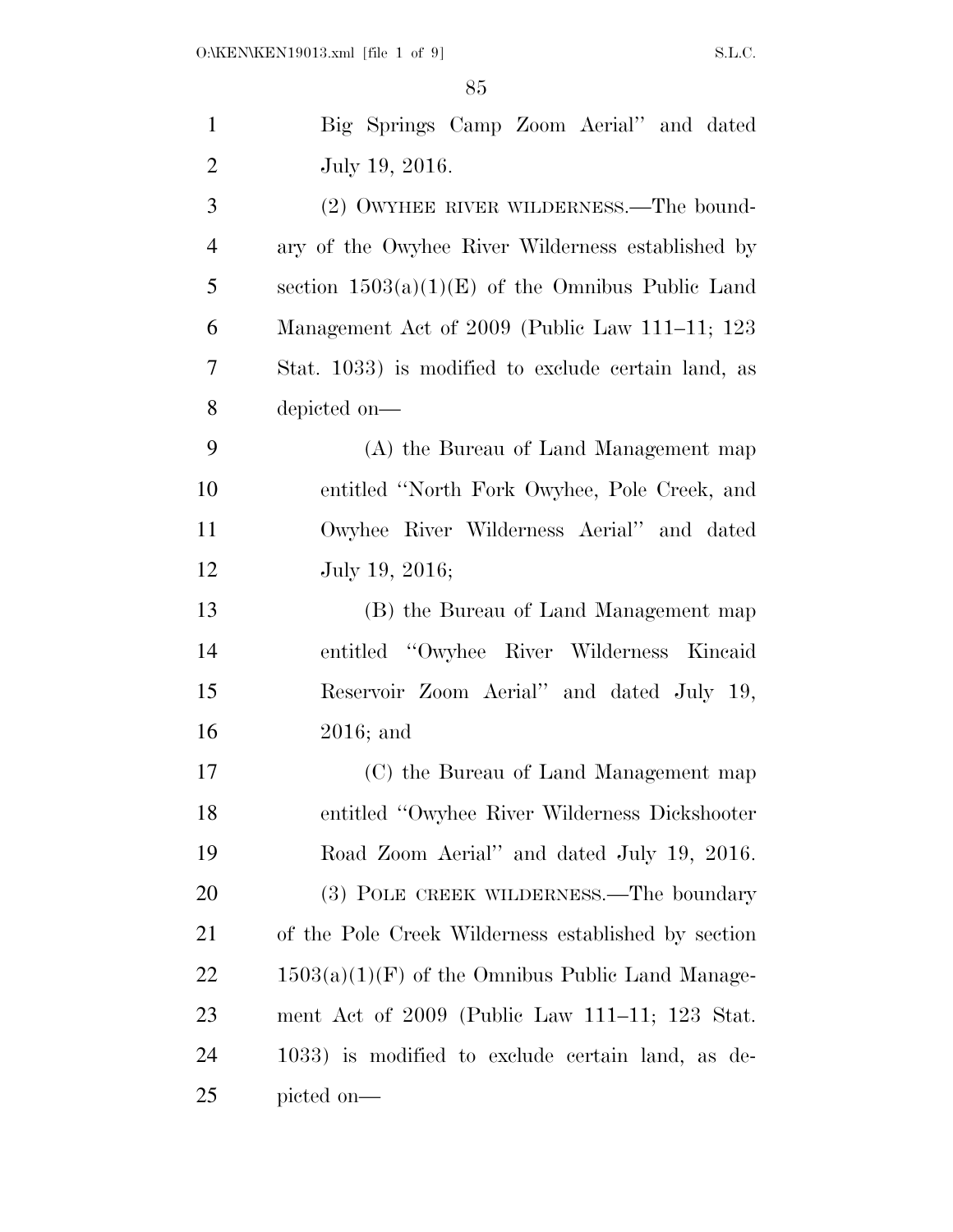| $\mathbf{1}$   | (A) the Bureau of Land Management map                |
|----------------|------------------------------------------------------|
| $\overline{2}$ | entitled "North Fork Owyhee, Pole Creek, and         |
| 3              | Owyhee River Wilderness Aerial" and dated            |
| $\overline{4}$ | July 19, 2016; and                                   |
| 5              | (B) the Bureau of Land Management map                |
| 6              | entitled "Pole Creek Wilderness Pullout Zoom         |
| 7              | Aerial" and dated July 19, 2016.                     |
| 8              | $(b)$ Maps.—                                         |
| 9              | (1) EFFECT.—The maps referred to in sub-             |
| 10             | section (a) shall have the same force and effect as  |
| 11             | if included in this Act, except that the Secretary   |
| 12             | may correct minor errors in the maps.                |
| 13             | (2) AVAILABILITY.—The maps referred to in            |
| 14             | subsection (a) shall be available in the appropriate |
| 15             | offices of the Bureau of Land Management.            |
| 16             | SEC. 1113. CHUGACH REGION LAND STUDY.                |
| 17             | (a) DEFINITIONS.—In this section:                    |
| 18             | $(1)$ CAC.—The term "CAC" means the Chu-             |
| 19             | gach Alaska Corporation.                             |
| 20             | (2) CAC LAND.—The term "CAC land" means              |
| 21             | land conveyed to CAC pursuant to the Alaska Native   |
| 22             | Claims Settlement Act (43 U.S.C. 1601 et seq.)       |
| 23             | under which—                                         |
| 24             | (A) both the surface estate and the sub-             |
| 25             | surface estate were conveyed to CAC; or              |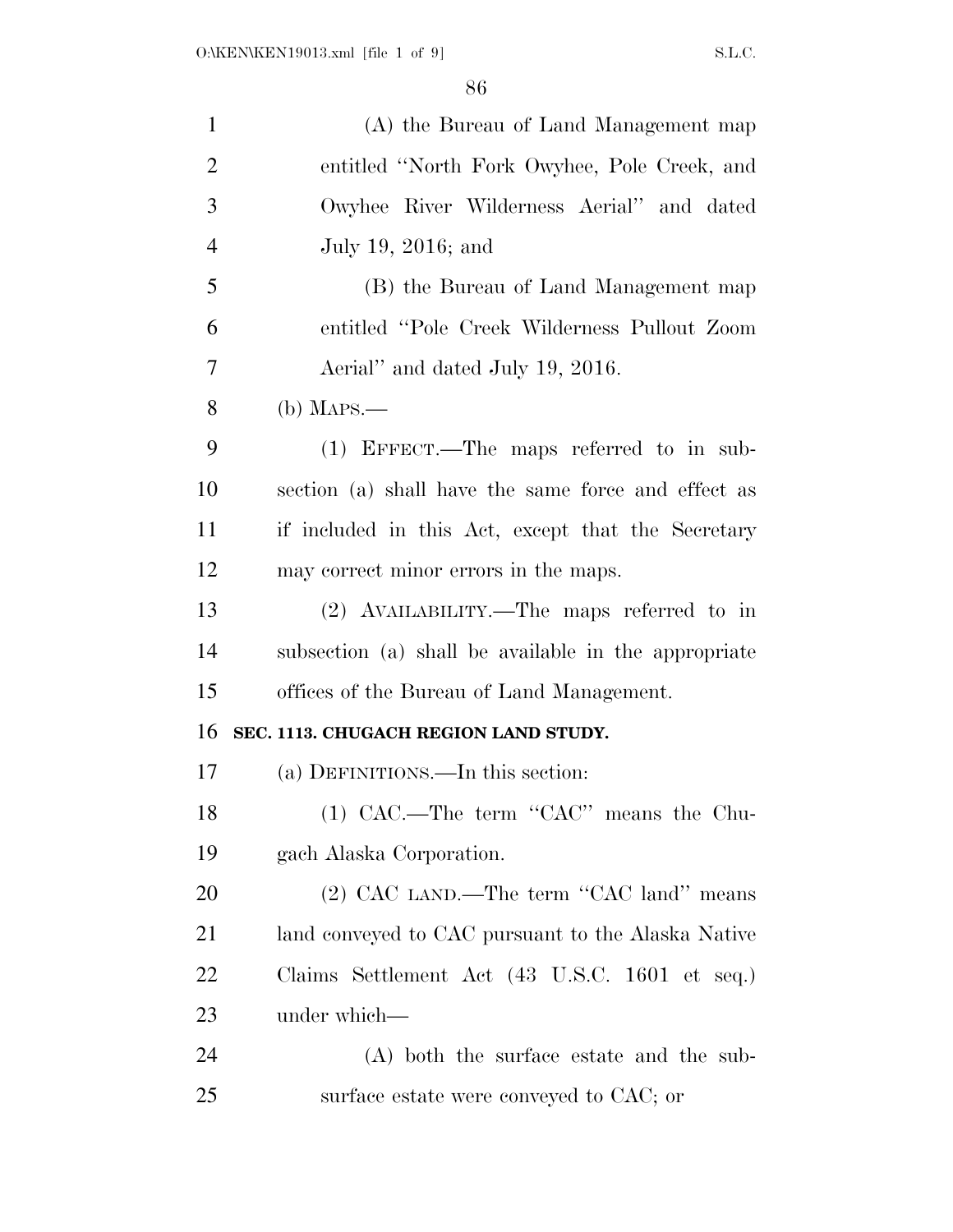| $\mathbf{1}$   | $(B)(i)$ the subsurface estate was conveyed          |
|----------------|------------------------------------------------------|
| $\overline{2}$ | to CAC; and                                          |
| 3              | (ii) the surface estate or a conservation            |
| $\overline{4}$ | easement in the surface estate was acquired by       |
| 5              | the State or by the United States as part of the     |
| 6              | program.                                             |
| 7              | (3) PROGRAM.—The term "program" means                |
| 8              | the Habitat Protection and Acquisition Program of    |
| 9              | the Exxon Valdez Oil Spill Trustee Council.          |
| 10             | (4) REGION.—The term "Region" means the              |
| 11             | Chugach Region, Alaska.                              |
| 12             | (5) STUDY.—The term "study" means the                |
| 13             | study conducted under subsection $(b)(1)$ .          |
| 14             | (b) CHUGACH REGION LAND EXCHANGE STUDY.—             |
| 15             | $(1)$ In GENERAL.—Not later than 1 year after        |
| 16             | the date of enactment of this Act, the Secretary, in |
| 17             | coordination with the Secretary of Agriculture and   |
| 18             | in consultation with CAC, shall conduct a study of   |
| 19             | land ownership and use patterns in the Region.       |
| 20             | (2) STUDY REQUIREMENTS.—The study shall—             |
| 21             | (A) assess the social and economic impacts           |
| 22             | of the program, including impacts caused by          |
| 23             | split estate ownership patterns created by Fed-      |
| 24             | eral acquisitions under the program, on—             |
| 25             | (i) the Region; and                                  |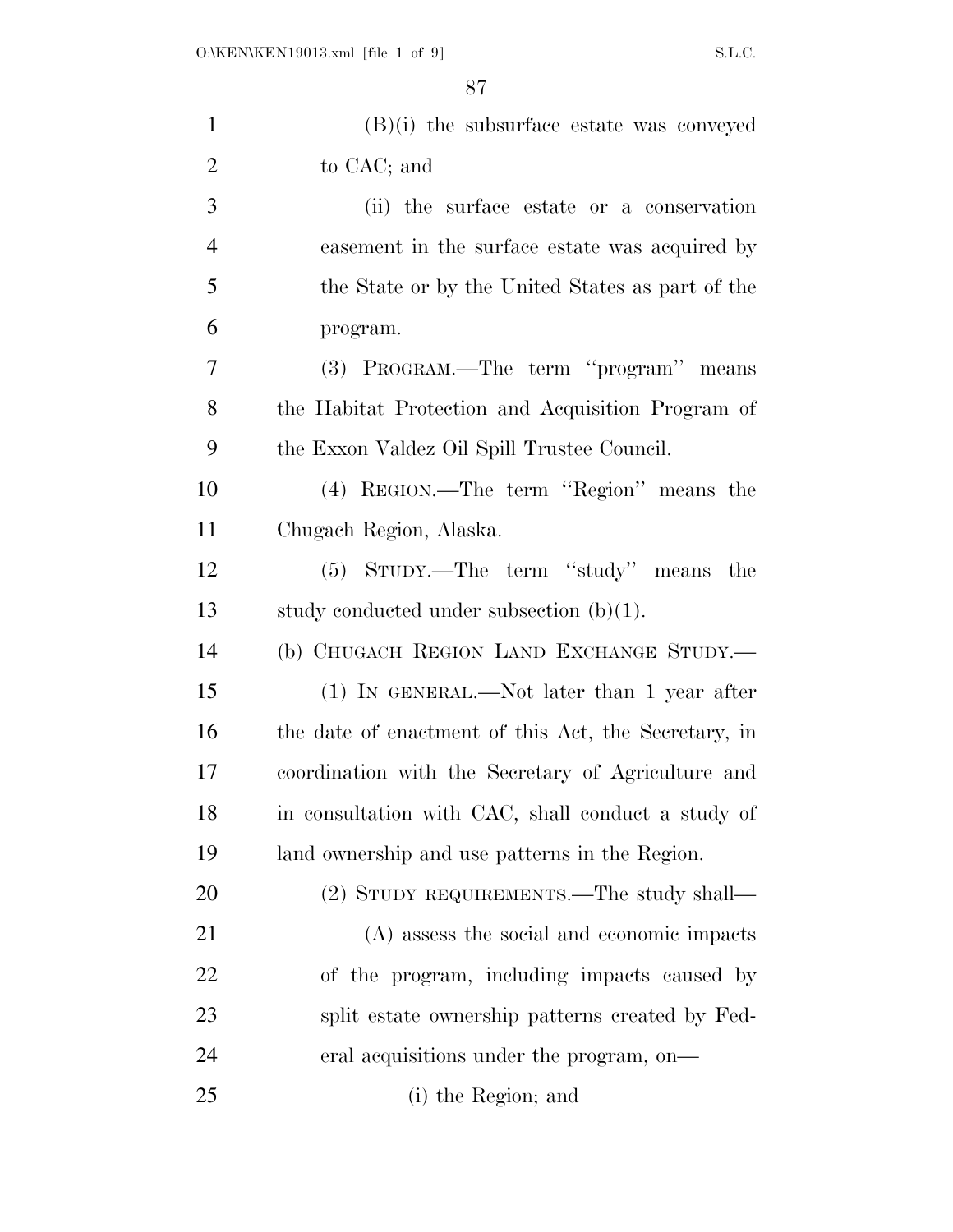| $\mathbf{1}$   | (ii) CAC and CAC land;                                    |
|----------------|-----------------------------------------------------------|
| $\overline{2}$ | (B) identify sufficient acres of accessible               |
| 3              | and economically viable Federal land that can             |
| $\overline{4}$ | be offered in exchange for CAC land identified            |
| 5              | by CAC as available for exchange; and                     |
| 6              | (C) provide recommendations for land ex-                  |
| 7              | change options with CAC that would—                       |
| 8              | (i) consolidate ownership of the sur-                     |
| 9              | face and mineral estate of Federal land                   |
| 10             | under the program; and                                    |
| 11             | (ii) convey to CAC Federal land iden-                     |
| 12             | tified under subparagraph (B).                            |
| 13             | (c) REPORT.—Not later than 18 months after the            |
| 14             | date of enactment of this Act, the Secretary shall submit |
| 15             | to the Committee on Energy and Natural Resources of       |
| 16             | the Senate and the Committee on Natural Resources of      |
| 17             | the House of Representatives a report describing the re-  |
| 18             | sults of the study, including—                            |
| 19             | $(1)$ a recommendation on options for 1 or more           |
| 20             | land exchanges; and                                       |
| 21             | $(2)$ detailed information on—                            |
| 22             | (A) the acres of Federal land identified for              |
| 23             | exchange; and                                             |
| 24             | (B) any other recommendations provided                    |
| 25             | by the Secretary.                                         |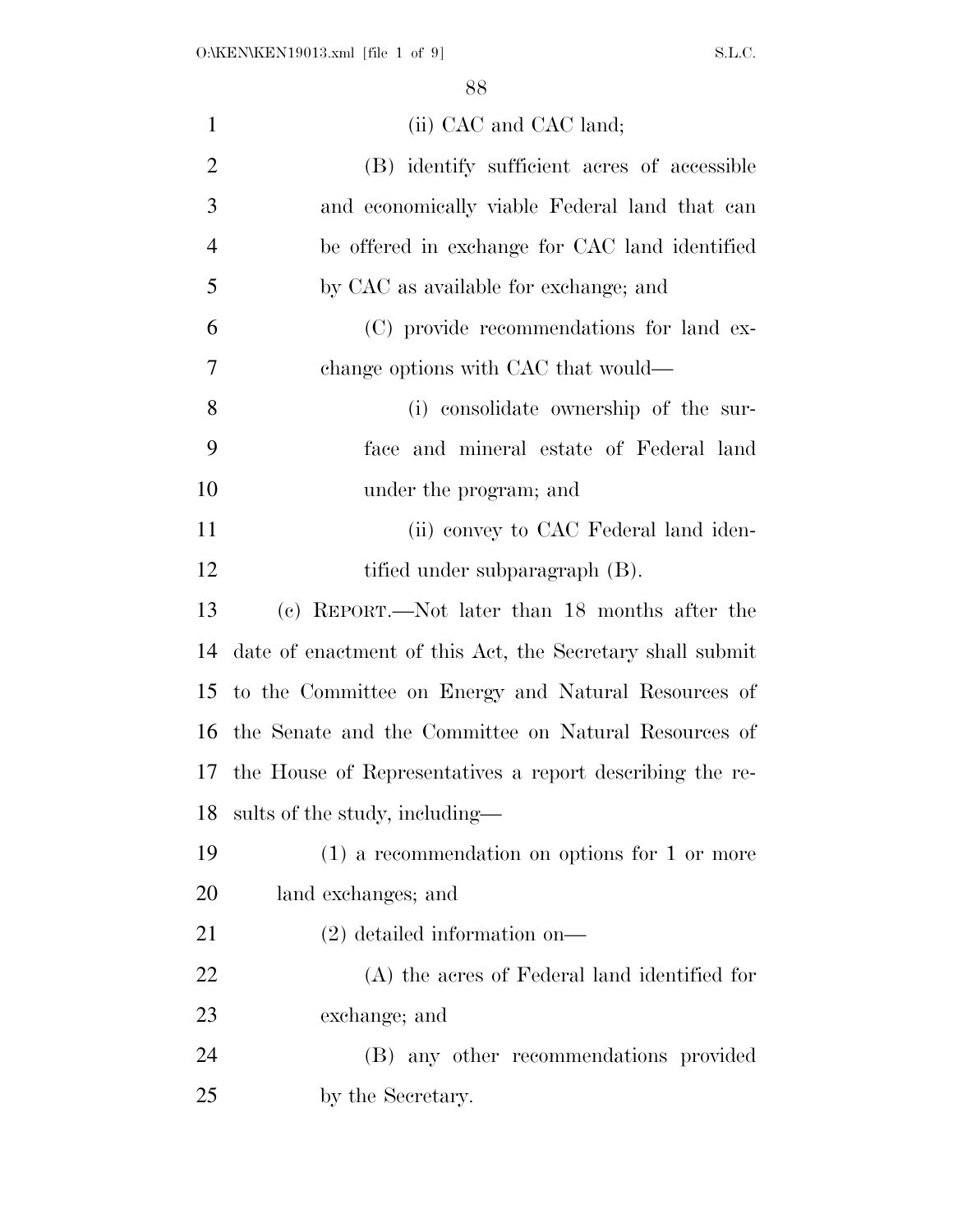| 1              | SEC. 1114. WILDFIRE TECHNOLOGY MODERNIZATION.            |
|----------------|----------------------------------------------------------|
| $\overline{2}$ | (a) PURPOSE.—The purpose of this section is to pro-      |
| 3              | mote the use of the best available technology to enhance |
| 4              | the effective and cost-efficient response to wildfires—  |
| 5              | (1) to meet applicable protection objectives; and        |
| 6              | $(2)$ to increase the safety of-                         |
| 7              | (A) firefighters; and                                    |
| 8              | (B) the public.                                          |
| 9              | (b) DEFINITIONS.—In this section:                        |
| 10             | SECRETARIES.—The term "Secretaries"<br>(1)               |
| 11             | $means$ —                                                |
| 12             | (A) the Secretary of Agriculture; and                    |
| 13             | (B) the Secretary.                                       |
| 14             | (2) SECRETARY CONCERNED.—The term "Sec-                  |
| 15             | retary concerned" means—                                 |
| 16             | (A) the Secretary of Agriculture, with re-               |
| 17             | spect to activities under the Department of Ag-          |
| 18             | riculture; and                                           |
| 19             | (B) the Secretary, with respect to activities            |
| 20             | under the Department of the Interior.                    |
| 21             | (c) UNMANNED AIRCRAFT SYSTEMS.—                          |
| 22             | DEFINITIONS.—In this subsection,<br>(1)<br>the           |
| 23             | terms "unmanned aircraft" and "unmanned aircraft         |
| 24             | system" have the meanings given those terms in sec-      |
| 25             | tion 44801 of title 49, United States Code.              |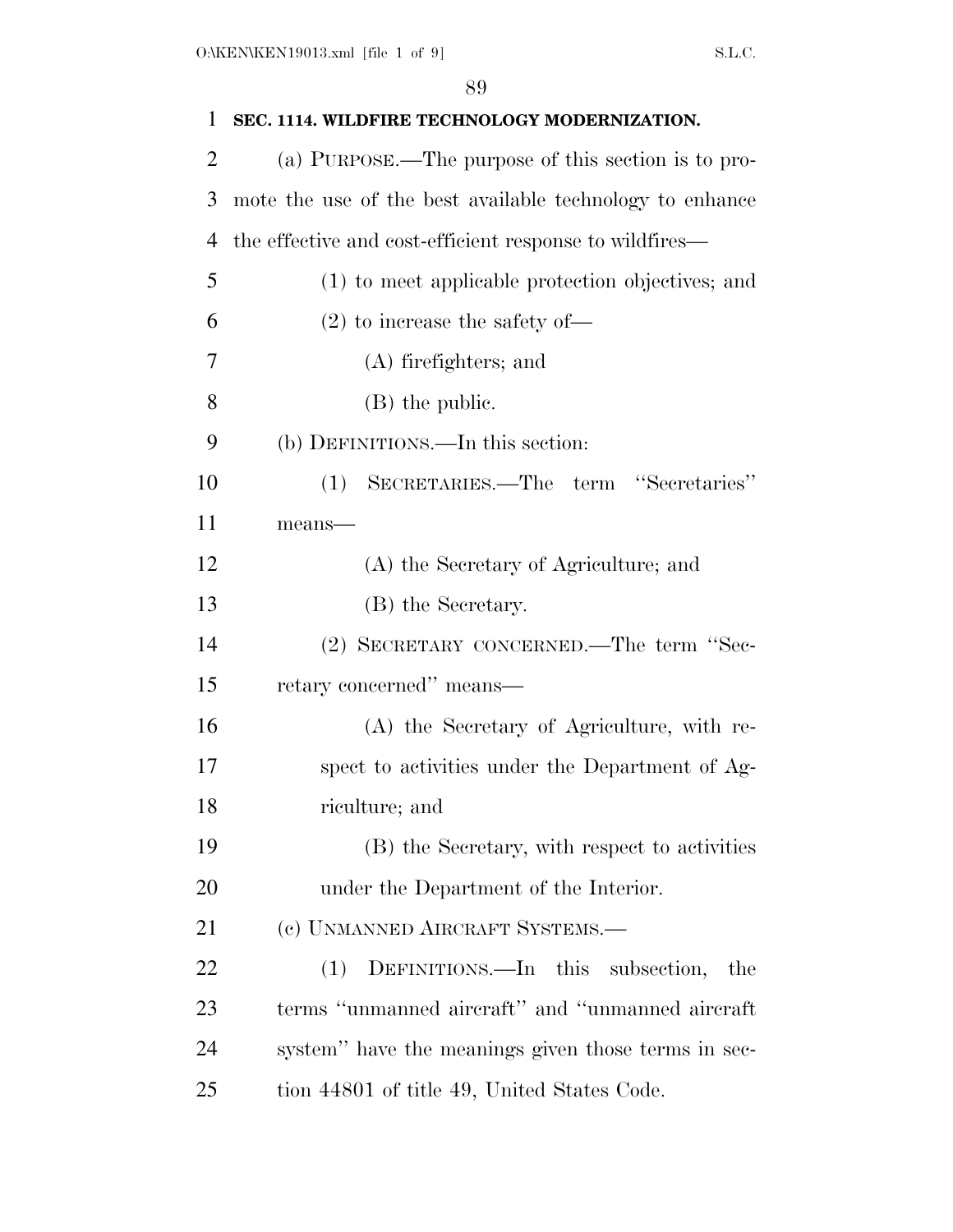(2) ESTABLISHMENT OF PROGRAM.—Not later than 180 days after the date of enactment of this Act, the Secretary, in consultation with the Sec- retary of Agriculture, shall establish a research, de- velopment, and testing program, or expand an appli- cable existing program, to assess unmanned aircraft system technologies, including optionally piloted air- craft, across the full range of wildland fire manage- ment operations in order to accelerate the deploy- ment and integration of those technologies into the operations of the Secretaries.

 (3) EXPANDING USE OF UNMANNED AIRCRAFT SYSTEMS ON WILDFIRES.—In carrying out the pro- gram established under paragraph (2), the Secre- taries, in coordination with the Federal Aviation Ad- ministration, State wildland firefighting agencies, and other relevant Federal agencies, shall enter into an agreement under which the Secretaries shall de- velop consistent protocols and plans for the use on wildland fires of unmanned aircraft system tech- nologies, including for the development of real-time maps of the location of wildland fires.

 (d) LOCATION SYSTEMS FOR WILDLAND FIRE-FIGHTERS.—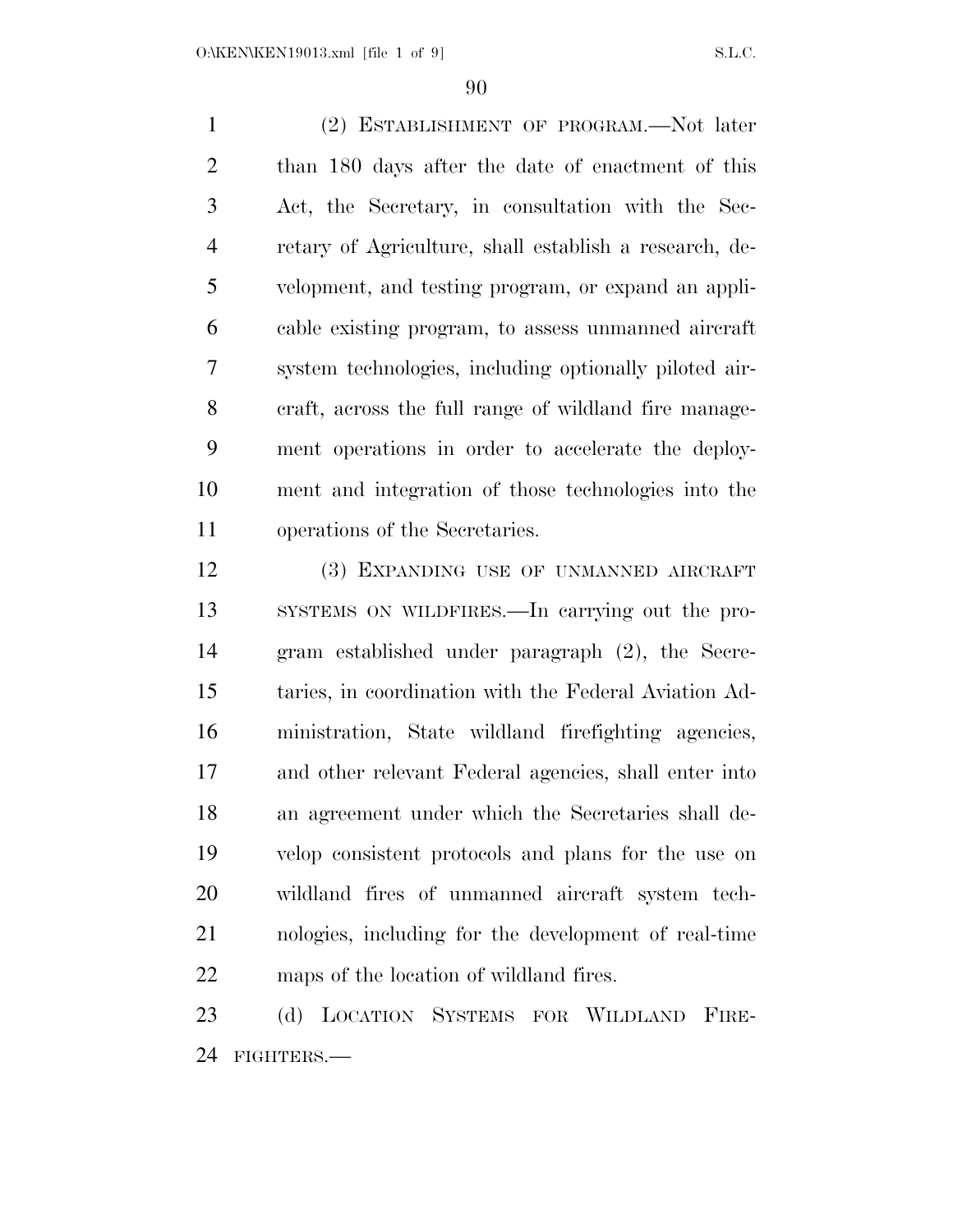| $\mathbf{1}$   | $(1)$ IN GENERAL.—Not later than 2 years after          |
|----------------|---------------------------------------------------------|
| $\overline{2}$ | the date of enactment of this Act, subject to the       |
| 3              | availability of appropriations, the Secretaries, in co- |
| $\overline{4}$ | ordination with State wildland firefighting agencies,   |
| 5              | shall jointly develop and operate a tracking system     |
| 6              | (referred to in this subsection as the "system") to     |
| 7              | remotely locate the positions of fire resources for use |
| 8              | by wildland firefighters, including, at a minimum,      |
| 9              | any fire resources assigned to Federal type 1           |
| 10             | wildland fire incident management teams.                |
| 11             | (2) REQUIREMENTS.—The system shall—                     |
| 12             | (A) use the most practical and effective                |
| 13             | technology available to the Secretaries to re-          |
| 14             | motely track the location of an active resource,        |
| 15             | such as a Global Positioning System;                    |
| 16             | (B) depict the location of each fire re-                |
| 17             | source on the applicable maps developed under           |
| 18             | subsection $(c)(3);$                                    |
| 19             | (C) operate continuously during the period              |
| 20             | for which any firefighting personnel are as-            |
| 21             | signed to the applicable Federal wildland fire;         |
| 22             | and                                                     |
| 23             | (D) be subject to such terms and condi-                 |
| 24             | the Secretary concerned determines<br>tions as          |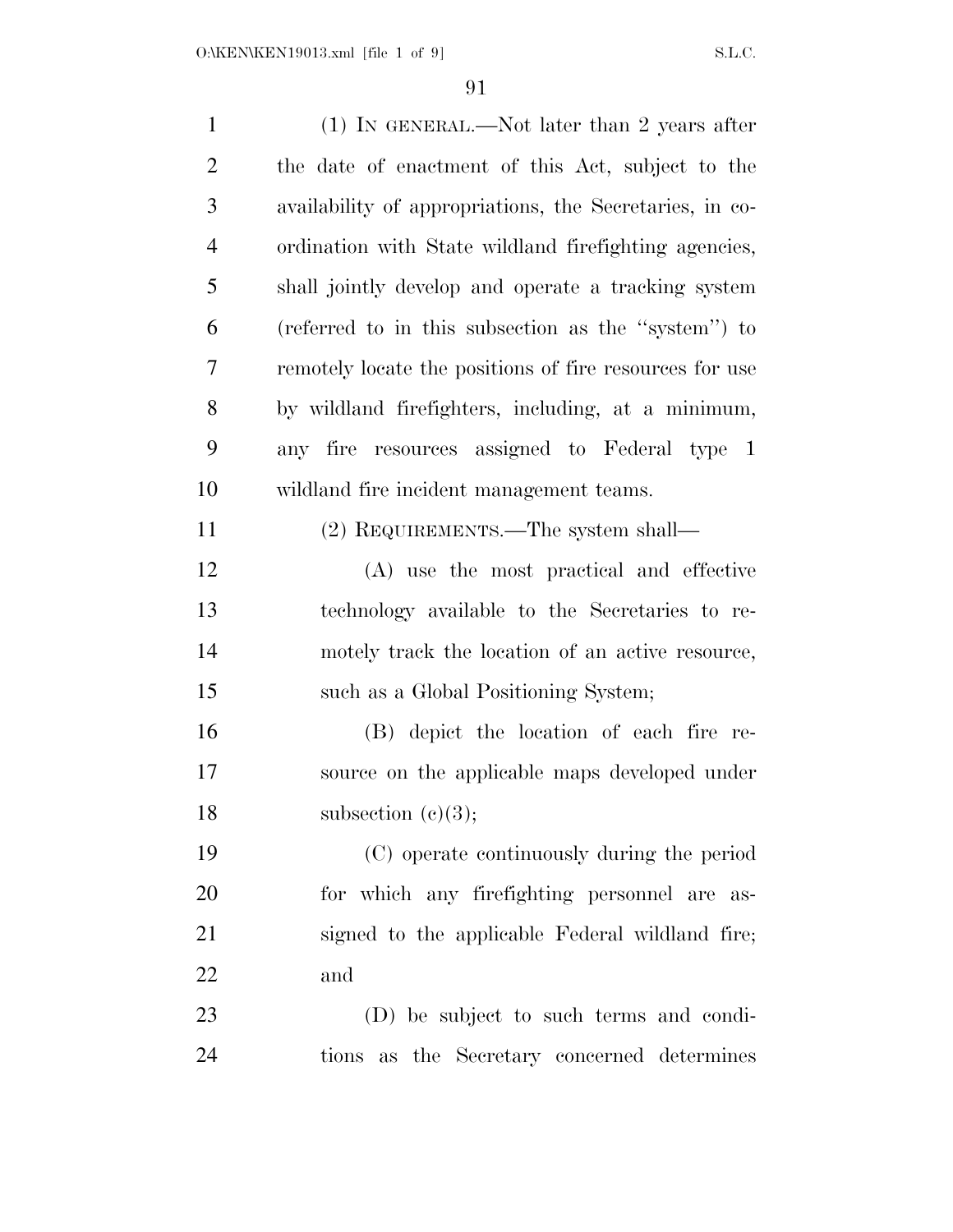| $\mathbf{1}$   | necessary for the effective implementation of       |
|----------------|-----------------------------------------------------|
| $\overline{2}$ | the system.                                         |
| 3              | OPERATION.—The Secretary concerned<br>(3)           |
| $\overline{4}$ | shall—                                              |
| 5              | (A) before commencing operation of the              |
| 6              | system-                                             |
| 7              | (i) conduct not fewer than 2 pilot                  |
| 8              | projects relating to the operation, manage-         |
| 9              | ment, and effectiveness of the system; and          |
| 10             | (ii) review the results of those pilot              |
| 11             | projects;                                           |
| 12             | (B) conduct training, and maintain a cul-           |
| 13             | ture, such that an employee, officer, or con-       |
| 14             | tractor shall not rely on the system for safety;    |
| 15             | and                                                 |
| 16             | (C) establish procedures for the collection,        |
| 17             | storage, and transfer of data collected under       |
| 18             | this subsection to ensure—                          |
| 19             | (i) data security; and                              |
| 20             | (ii) the privacy of wildland fire per-              |
| 21             | sonnel.                                             |
| 22             | (e) WILDLAND FIRE DECISION SUPPORT.                 |
| 23             | (1) PROTOCOL.—To the maximum extent prac-           |
| 24             | ticable, the Secretaries shall ensure that wildland |
| 25             | fire management activities conducted by the Secre-  |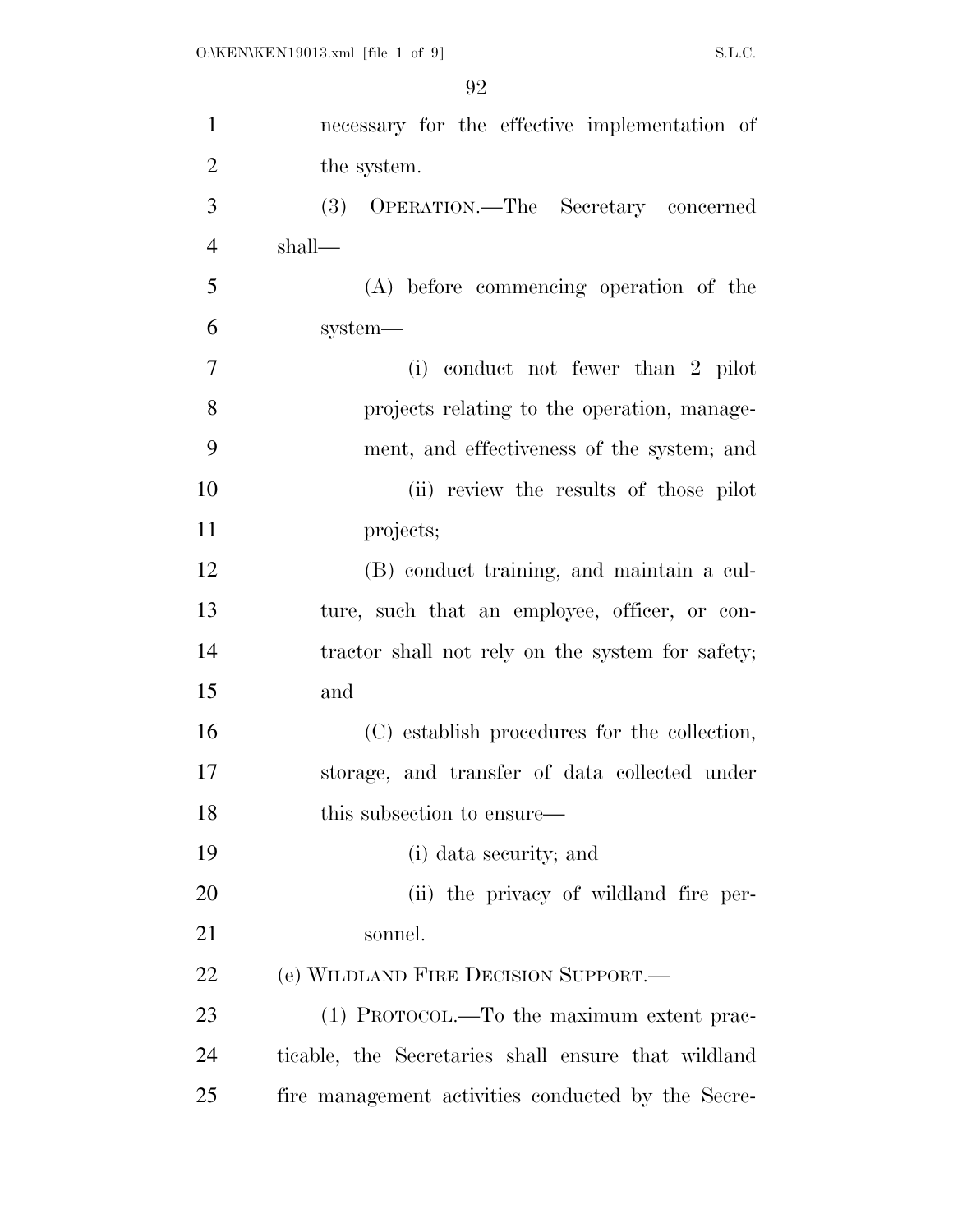| $\mathbf{1}$   | taries, or conducted jointly by the Secretaries and   |
|----------------|-------------------------------------------------------|
| $\overline{2}$ | State wildland firefighting agencies, achieve compli- |
| 3              | ance with applicable incident management objectives   |
| $\overline{4}$ | in a manner that—                                     |
| 5              | (A) minimizes firefighter exposure to the             |
| 6              | lowest level necessary; and                           |
| $\tau$         | (B) reduces overall costs of wildfire inci-           |
| 8              | dents.                                                |
| 9              | (2) WILDFIRE DECISION SUPPORT SYSTEM.—                |
| 10             | (A) IN GENERAL.—The Secretaries, in co-               |
| 11             | with State wildland firefighting<br>ordination        |
| 12             | agencies, shall establish a system or expand an       |
| 13             | existing system to track and monitor decisions        |
| 14             | made by the Secretaries or State wildland fire-       |
| 15             | fighting agencies in managing wildfires.              |
| 16             | (B) COMPONENTS.—The system estab-                     |
| 17             | lished or expanded under subparagraph (A)             |
| 18             | shall be able to alert the Secretaries if-            |
| 19             | (i) unusual costs are incurred;                       |
| 20             | (ii) an action to be carried out would                |
| 21             | likely—                                               |
| 22             | (I) endanger the safety of a fire-                    |
| 23             | fighter; or                                           |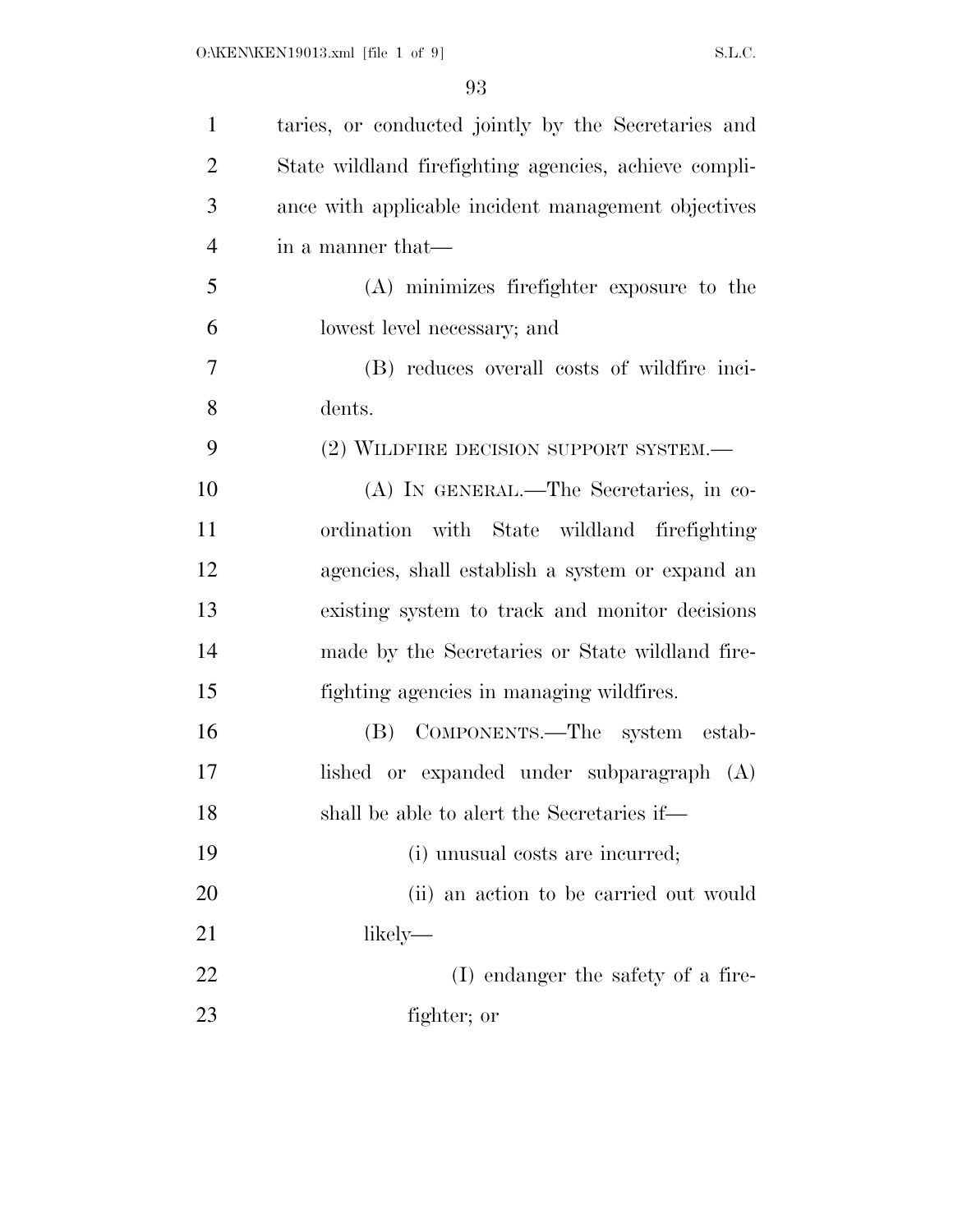| $\mathbf{1}$   | (II) be ineffective in meeting an                       |
|----------------|---------------------------------------------------------|
| $\overline{2}$ | applicable suppression or protection                    |
| 3              | goal; or                                                |
| $\overline{4}$ | (iii) a decision regarding the manage-                  |
| 5              | ment of a wildfire deviates from—                       |
| 6              | (I) an applicable protocol estab-                       |
| $\overline{7}$ | lished by the Secretaries, including                    |
| 8              | the requirement under paragraph $(1)$ ;                 |
| 9              | <b>or</b>                                               |
| 10             | an applicable spatial fire<br>$(\Pi)$                   |
| 11             | management plan or fire management                      |
| 12             | plan of the Secretary concerned.                        |
| 13             | (f) SMOKE PROJECTIONS FROM ACTIVE WILDLAND              |
| 14             | FIRES.—The Secretaries shall establish a program, to be |
| 15             | known as the "Interagency Wildland Fire Air Quality Re- |
| 16             | sponse Program", under which the Secretary concerned—   |
| 17             | (1) to the maximum extent practicable, shall as-        |
| 18             | sign 1 or more air resource advisors to a type 1 inci-  |
| 19             | management team managing a Federal<br>$_{\rm{dent}}$    |
| 20             | wildland fire; and                                      |
| 21             | $(2)$ may assign 1 or more air resource advisors        |
| 22             | to a type 2 incident management team managing a         |
| 23             | wildland fire.                                          |
| 24             | (g) FIREFIGHTER INJURIES DATABASE.-                     |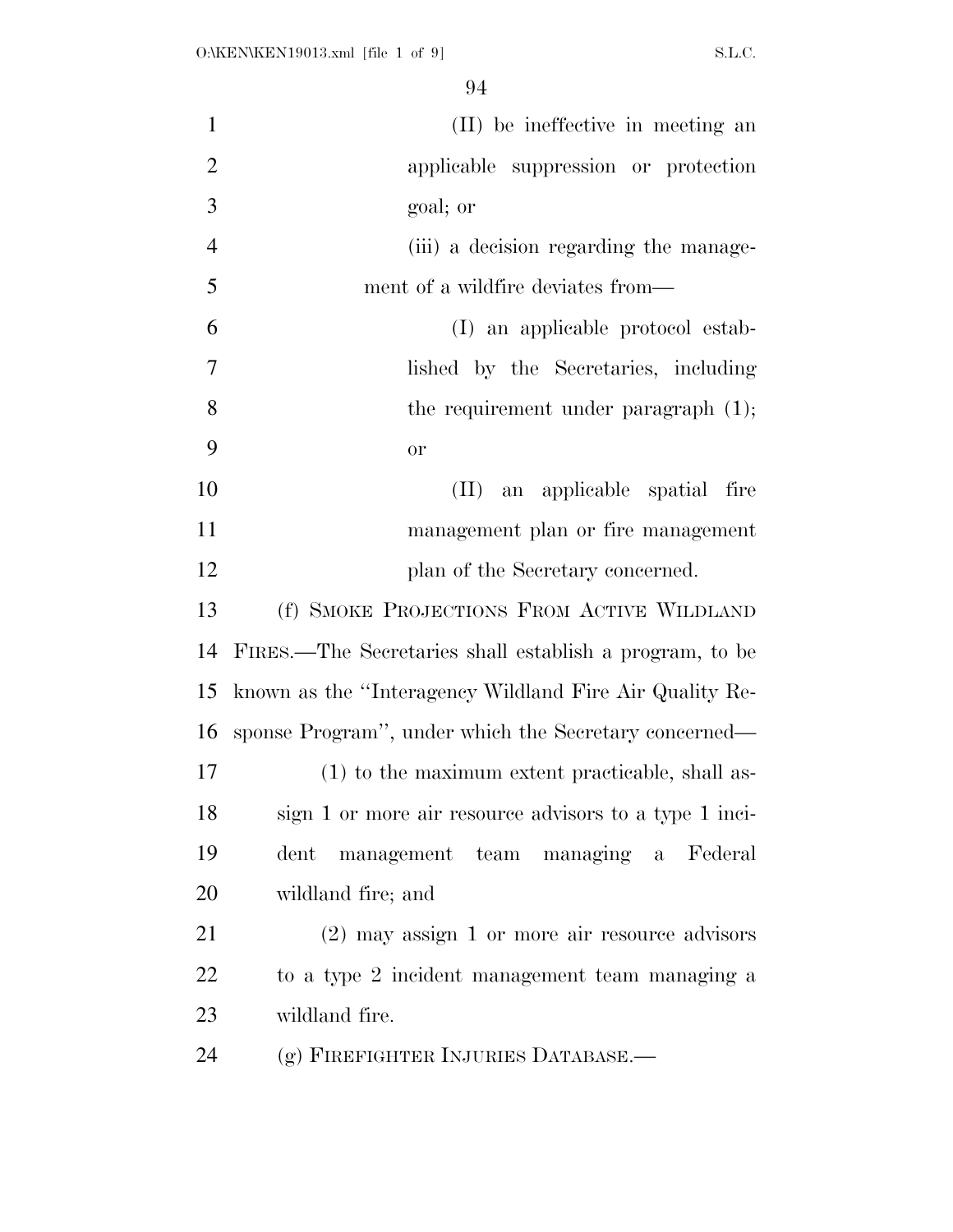| $\mathbf{1}$   | (1) IN GENERAL.—Section $9(a)$ of the Federal                |
|----------------|--------------------------------------------------------------|
| $\overline{2}$ | Fire Prevention and Control Act of 1974 (15 U.S.C.           |
| 3              | $2208(a)$ is amended—                                        |
| $\overline{4}$ | $(A)$ in paragraph $(2)$ , by inserting ", cat-              |
| 5              | egorized by the type of fire" after "such inju-              |
| 6              | ries and deaths"; and                                        |
| 7              | $(B)$ in paragraph $(3)$ , by striking "activi-              |
| 8              | ties;" and inserting the following: "activities, in-         |
| 9              | $cluding$ —                                                  |
| 10             | "(A) all injuries sustained by a firefighter                 |
| 11             | and treated by a doctor, categorized by the type             |
| 12             | of firefighter;                                              |
| 13             | "(B) all deaths sustained while undergoing                   |
| 14             | a pack test or preparing for a work capacity;                |
| 15             | "(C) all injuries or deaths resulting from                   |
| 16             | vehicle accidents; and                                       |
| 17             | $\lq\lq$ (D) all injuries or deaths resulting from           |
| 18             | aircraft crashes;".                                          |
| 19             | (2) USE OF EXISTING DATA GATHERING AND                       |
| 20             | ANALYSIS ORGANIZATIONS.—Section $9(b)(3)$ of the             |
| 21             | Federal Fire Prevention and Control Act of 1974              |
| 22             | $(15 \text{ U.S.C. } 2208(b)(3))$ is amended by inserting ", |
| 23             | including the Center for Firefighter Injury Research         |
| 24             | and Safety Trends" after "public and private".               |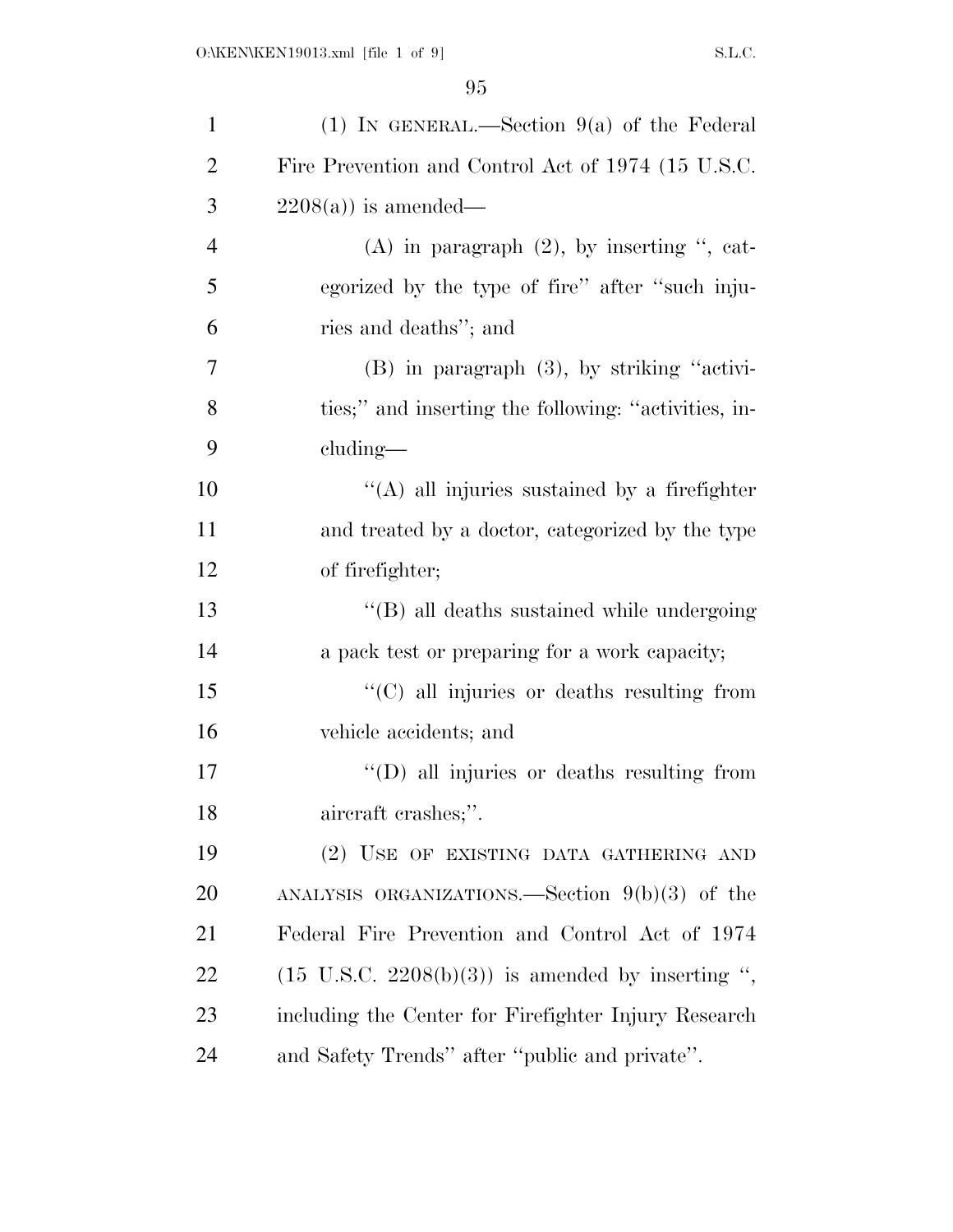(3) MEDICAL PRIVACY OF FIREFIGHTERS.— Section 9 of the Federal Fire Prevention and Con- trol Act of 1974 (15 U.S.C. 2208) is amended by adding at the end the following: ''(e) MEDICAL PRIVACY OF FIREFIGHTERS.—The collection, storage, and transfer of any medical data col- lected under this section shall be conducted in accordance with—  $\frac{4}{1}$  the privacy regulations promulgated under section 264(c) of the Health Insurance Portability and Accountability Act of 1996 (42 U.S.C. 1320d– 12 2 note; Public Law  $104-191$ ; and ''(2) other applicable regulations, including parts 160, 162, and 164 of title 45, Code of Federal Regulations (as in effect on the date of enactment of this subsection).''. (h) RAPID RESPONSE EROSION DATABASE.— (1) IN GENERAL.—The Secretaries, in consulta- tion with the Administrator of the National Aero- nautics and Space Administration and the Secretary of Commerce, shall establish and maintain a data- base, to be known as the ''Rapid Response Erosion Database'' (referred to in this subsection as the ''Database''). (2) OPEN-SOURCE DATABASE.—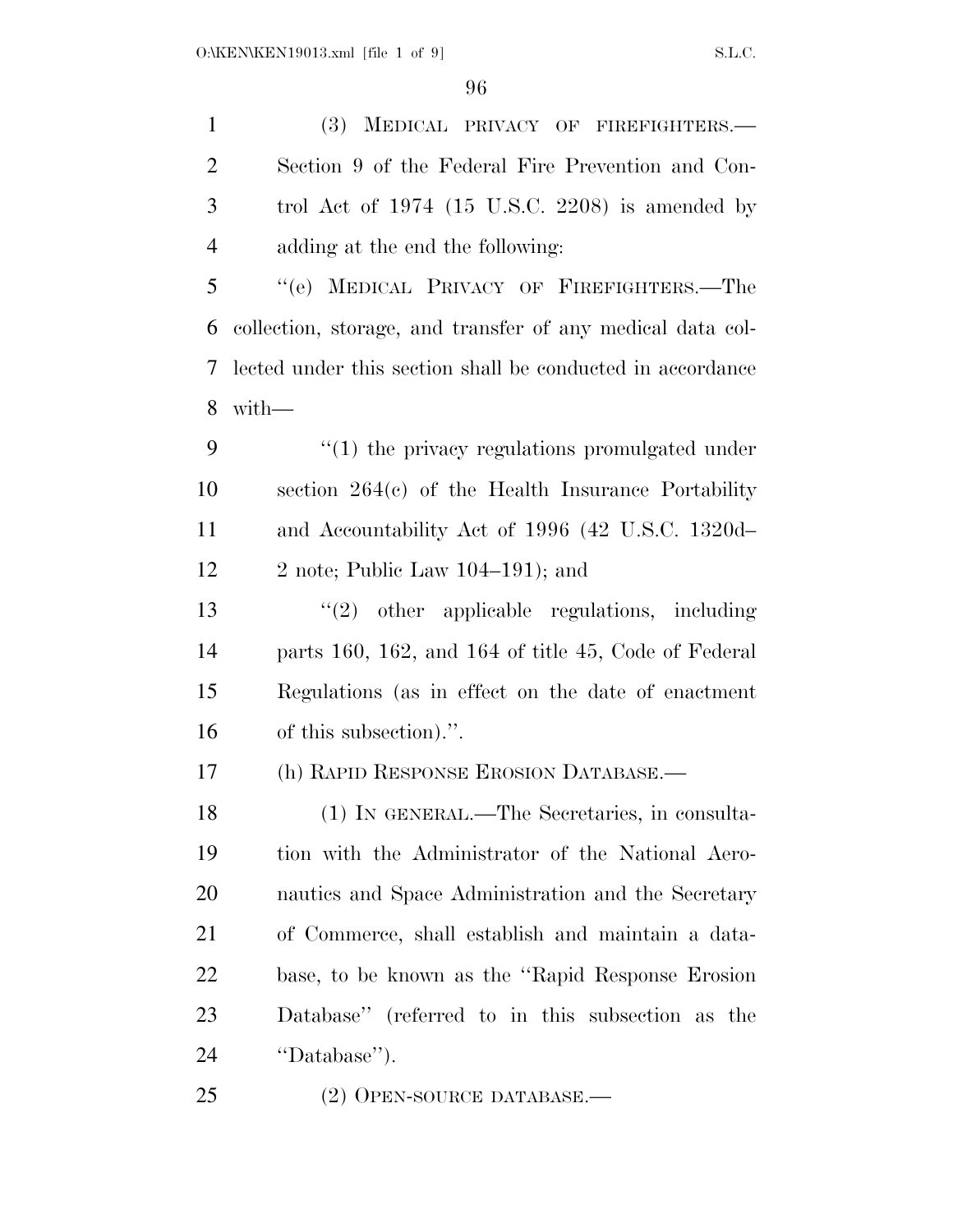| $\mathbf{1}$   | (A) AVAILABILITY.—The Secretaries shall           |
|----------------|---------------------------------------------------|
| $\overline{2}$ | make the Database (including the original         |
| 3              | source code)—                                     |
| $\overline{4}$ | (i) web-based; and                                |
| 5              | (ii) available without charge.                    |
| 6              | (B) COMPONENTS.—To the maximum ex-                |
| 7              | tent practicable, the Database shall provide      |
| 8              | $for-$                                            |
| 9              | (i) the automatic incorporation of spa-           |
| 10             | tial data relating to vegetation, soils, and      |
| 11             | elevation into an applicable map created by       |
| 12             | the Secretary concerned that depicts the          |
| 13             | changes in land-cover and soil properties         |
| 14             | caused by a wildland fire; and                    |
| 15             | (ii) the generation of a composite map            |
| 16             | that can be used by the Secretary con-            |
| 17             | cerned to model the effectiveness of treat-       |
| 18             | ments in the burned area to prevent flood-        |
| 19             | ing, erosion, and landslides under a range        |
| 20             | of weather scenarios.                             |
| 21             | (3) USE.—The Secretary concerned shall use        |
| 22             | the Database, as applicable, in developing rec-   |
| 23             | ommendations for emergency stabilization treat-   |
| 24             | ments or modifications to drainage structures to  |
| 25             | protect values-at-risk following a wildland fire. |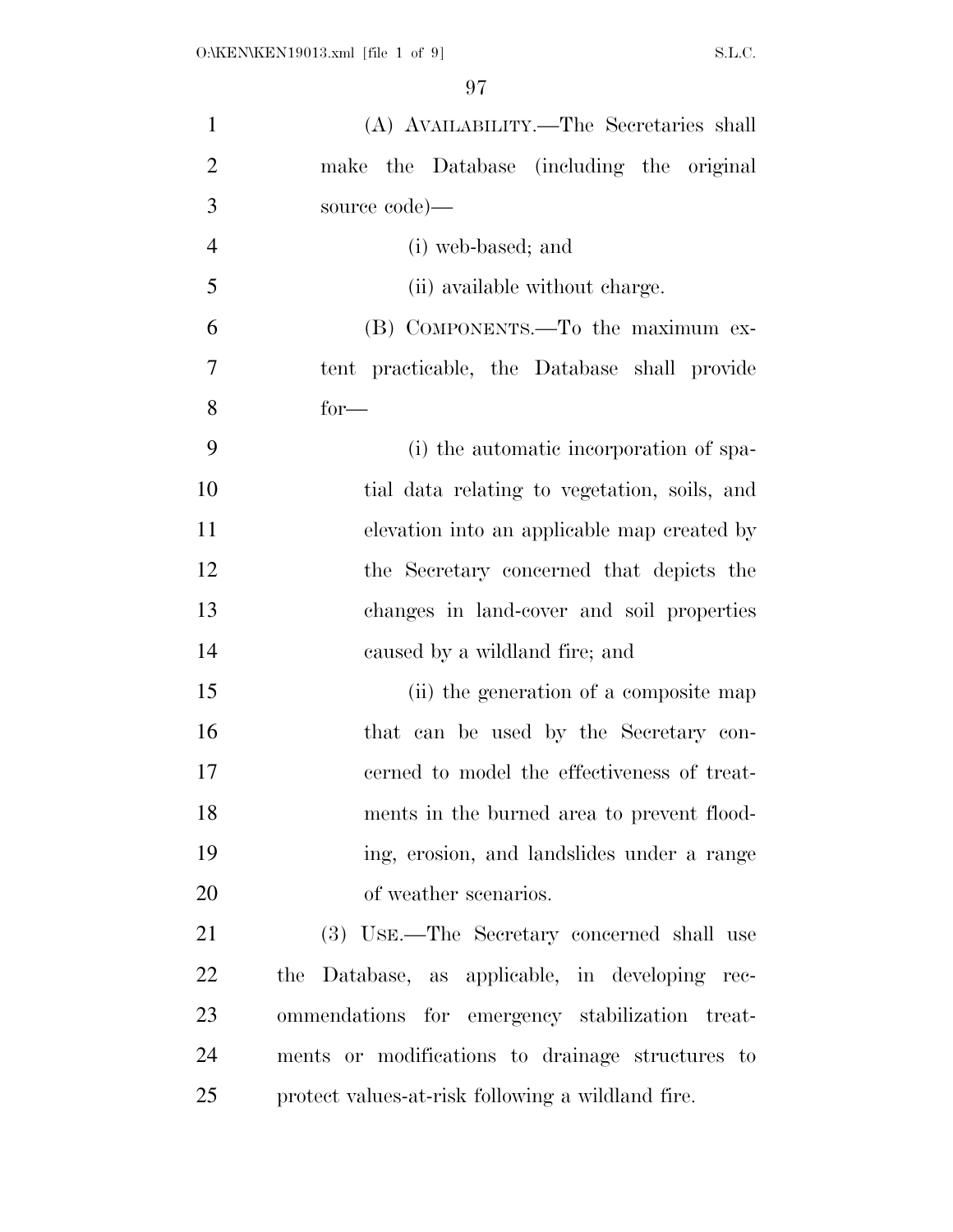(4) COORDINATION.—The Secretaries may share the Database, and any results generated in using the Database, with any State or unit of local government.

(i) PREDICTING WHERE WILDFIRES WILL START.—

 (1) IN GENERAL.—The Secretaries, in consulta- tion with the Administrator of the National Aero- nautics and Space Administration, the Secretary of Energy, and the Secretary of Commerce, through the capabilities and assets located at the National Laboratories, shall establish and maintain a system to predict the locations of future wildfires for fire-prone areas of the United States.

 (2) COOPERATION; COMPONENTS.—The system established under paragraph (1) shall be based on, and seek to enhance, similar systems in existence on the date of enactment of this Act, including the Fire Danger Assessment System.

 (3) USE IN FORECASTS.—Not later than 1 year after the date of enactment of this Act, the Secre- taries shall use the system established under para- graph (1), to the maximum extent practicable, for purposes of developing any wildland fire potential forecasts.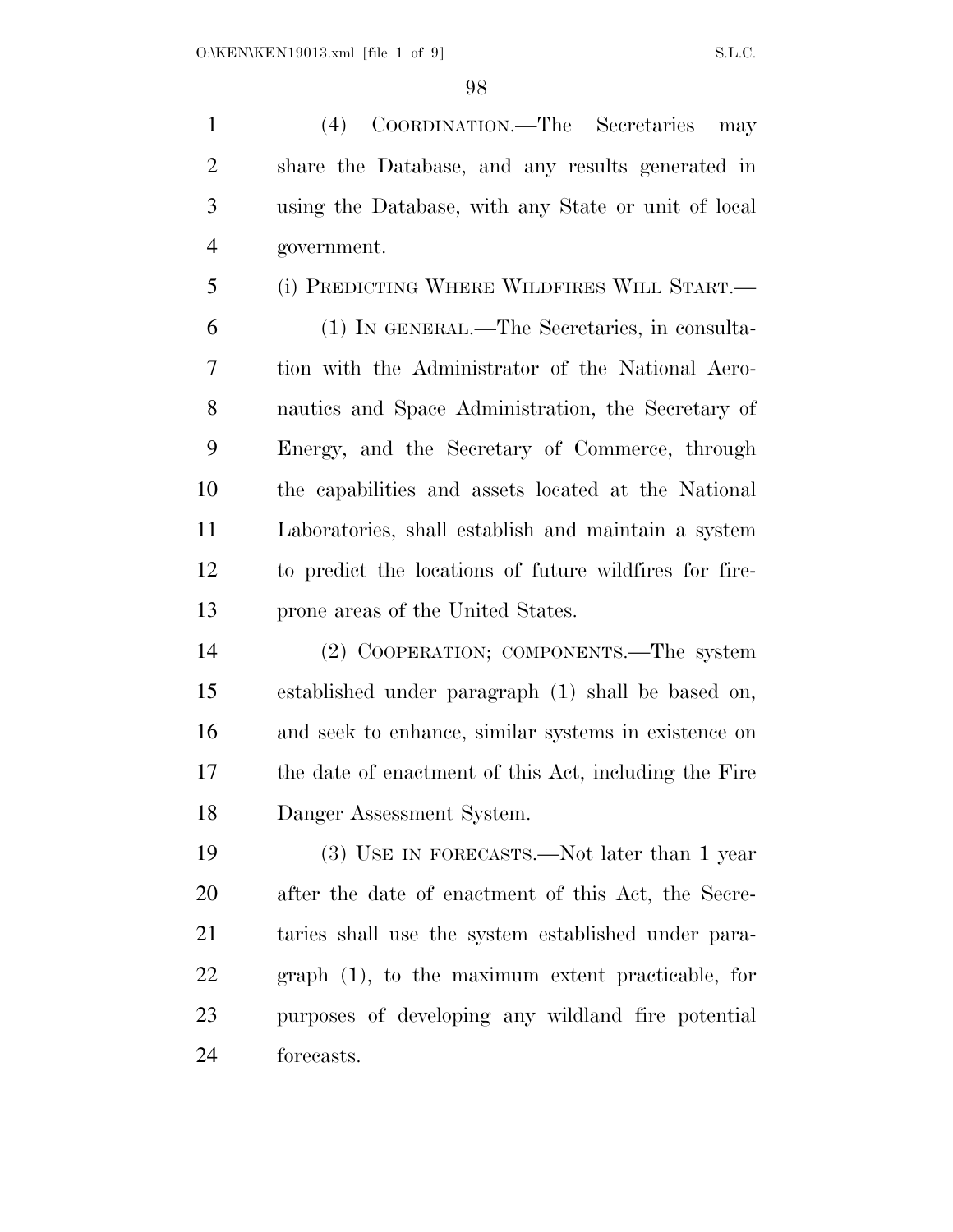| $\mathbf{1}$   | (4) COORDINATION.—The Secretaries<br>may                   |
|----------------|------------------------------------------------------------|
| $\overline{2}$ | share the system established under paragraph (1),          |
| 3              | and any results generated in using the system, with        |
| $\overline{4}$ | any State or unit of local government.                     |
| 5              | (j) TERMINATION OF AUTHORITY.—The authority                |
| 6              | provided by this section terminates on the date that is 10 |
| 7              | years after the date of enactment of this Act.             |
| 8              | (k) SAVINGS CLAUSE.—Nothing in this section—               |
| 9              | (1) requires the Secretary concerned to estab-             |
| 10             | lish a new program, system, or database to replace         |
| 11             | an existing program, system, or database that meets        |
| 12             | the objectives of this section; or                         |
| 13             | (2) precludes the Secretary concerned from                 |
| 14             | using existing or future technology that—                  |
| 15             | $(A)$ is more efficient, safer, or better meets            |
| 16             | the needs of firefighters, other personnel, or the         |
| 17             | public; and                                                |
| 18             | (B) meets the objectives of this section.                  |
| 19             | SEC. 1115. MCCOY FLATS TRAIL SYSTEM.                       |
| 20             | (a) DEFINITIONS.—In this section:                          |
| 21             | (1) COUNTY.—The term "County" means                        |
| 22             | Uintah County, Utah.                                       |
| 23             | (2) DECISION RECORD.—The term "Decision                    |
| 24             | Record" means the Decision Record prepared by the          |
| 25             | Bureau of Land Management for the Environmental            |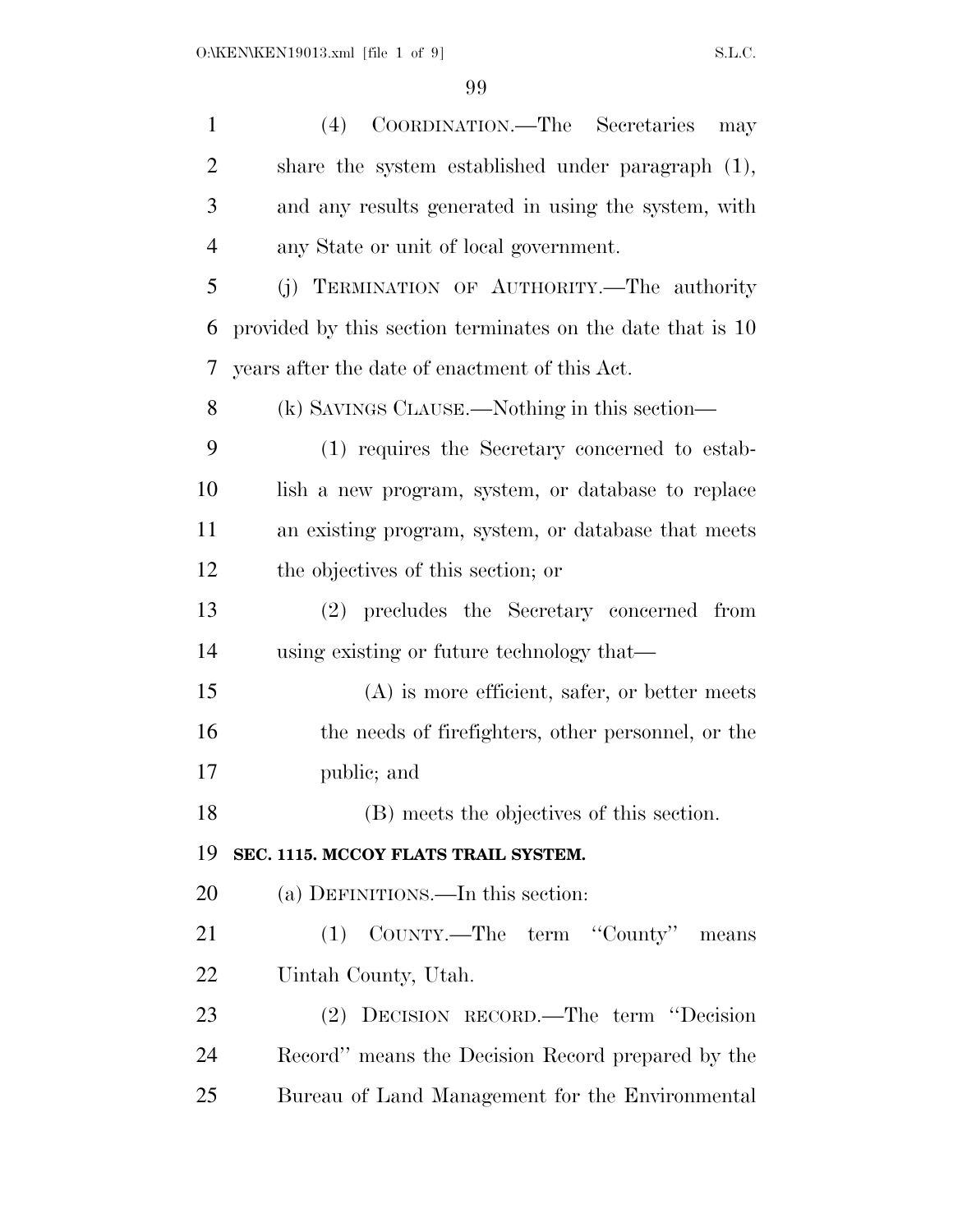| $\mathbf{1}$   | Assessment for the McCoy Flats Trail System num-   |
|----------------|----------------------------------------------------|
| $\overline{2}$ | bered DOI-BLM-G010-2012-0057 and dated Octo-       |
| 3              | ber 2012.                                          |
| $\overline{4}$ | (3) STATE.—The term "State" means the State        |
| 5              | of Utah.                                           |
| 6              | (4) TRAIL SYSTEM.—The term "Trail System"          |
| 7              | means the McCoy Flats Trail System established by  |
| 8              | subsection $(b)(1)$ .                              |
| 9              | (b) ESTABLISHMENT.—                                |
| 10             | (1) IN GENERAL.—Subject to valid existing          |
| 11             | rights, there is established the McCoy Flats Trail |
| 12             | System in the State.                               |
| 13             | (2) AREA INCLUDED.—The Trail System shall          |
| 14             | include public land administered by the Bureau of  |
| 15             | Land Management in the County, as described in     |
| 16             | the Decision Record.                               |
| 17             | (c) MAP AND LEGAL DESCRIPTION.—                    |
| 18             | $(1)$ In GENERAL.—As soon as practicable after     |
| 19             | the date of enactment of this Act, the Secretary   |
| 20             | shall prepare a map and legal description of the   |
| 21             | Trail System.                                      |
| 22             | (2) AVAILABILITY; TRANSMITTAL TO<br>CON-           |
| 23             | GRESS.—The map and legal description prepared      |
| 24             | under paragraph $(1)$ shall be—                    |
|                |                                                    |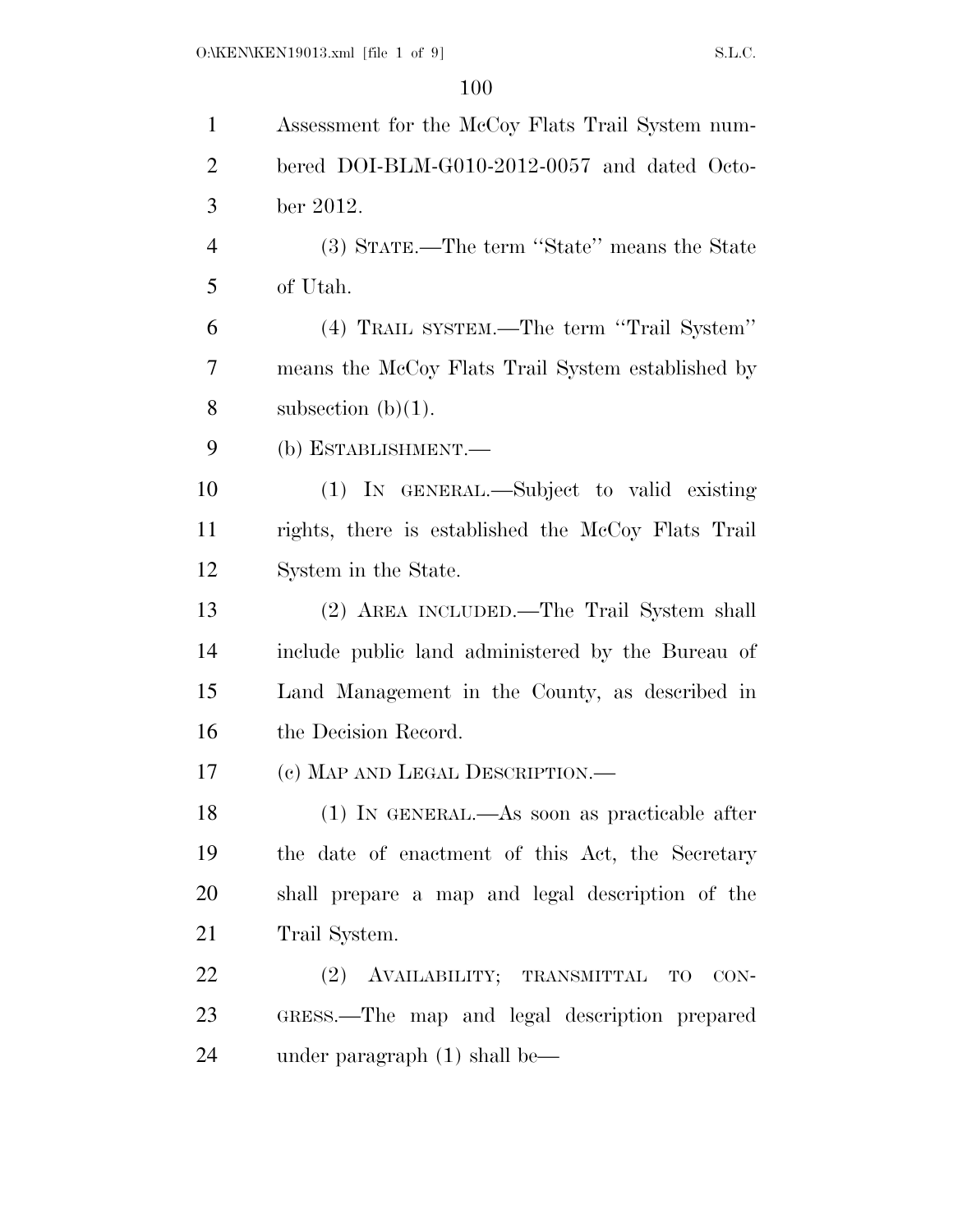| $\mathbf{1}$   | (A) available in appropriate offices of the           |
|----------------|-------------------------------------------------------|
| $\overline{2}$ | Bureau of Land Management; and                        |
| 3              | (B) transmitted by the Secretary to-                  |
| $\overline{4}$ | the Committee on Natural Re-<br>(i)                   |
| 5              | sources of the House of Representatives;              |
| 6              | and                                                   |
| 7              | the Committee on Energy and<br>(ii)                   |
| 8              | Natural Resources of the Senate.                      |
| 9              | (3) FORCE AND EFFECT.—The map and legal               |
| 10             | description prepared under paragraph (1) shall have   |
| 11             | the same force and effect as if included in this sec- |
| 12             | tion, except that the Secretary may correct any cler- |
| 13             | ical or typographical errors in the map and legal de- |
| 14             | scription.                                            |
| 15             | (d) ADMINISTRATION.—The Secretary shall admin-        |
| 16             | ister the Trail System in accordance with—            |
| 17             | (1) the Federal Land Policy and Management            |
| 18             | Act of 1976 (43 U.S.C. 1701 et seq.);                 |
| 19             | $(2)$ this section; and                               |
| <b>20</b>      | $(3)$ other applicable law.                           |
| 21             | (e) MANAGEMENT PLAN.—                                 |
| 22             | $(1)$ In GENERAL.—Not later than 2 years after        |
| 23             | the date of enactment of this Act, the Secretary, in  |
| 24             | consultation and coordination with the County and     |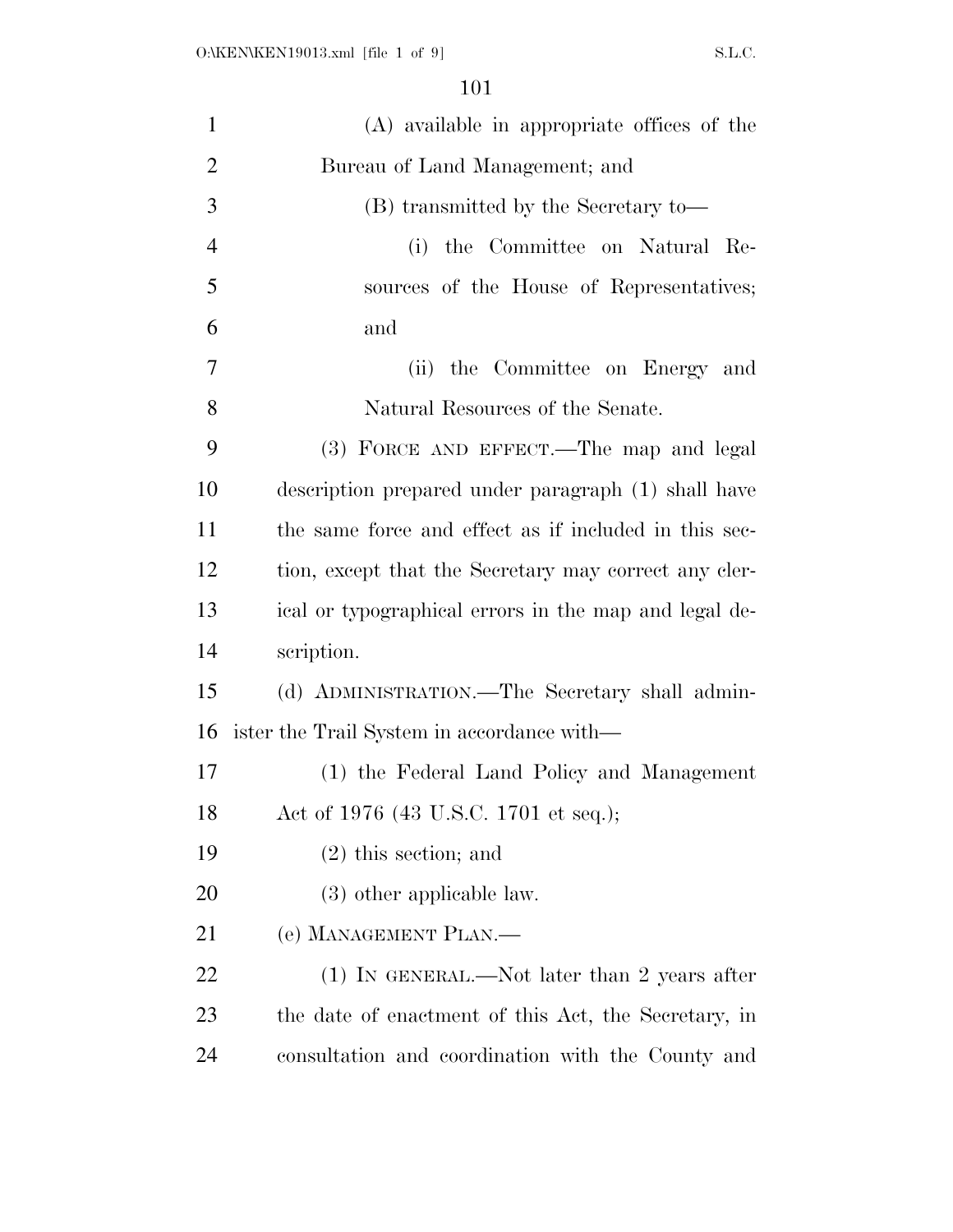affected Indian Tribes, shall prepare a management plan for the Trail System. (2) PUBLIC COMMENT.—The management plan shall be developed with opportunities for public com- ment. (3) INTERIM MANAGEMENT.—Until the comple- tion of the management plan, the Trail System shall be administered in accordance with the Decision Record. (4) RECREATIONAL OPPORTUNITIES.—In devel- oping the management plan, the Secretary shall seek to provide for new mountain bike route and trail construction to increase recreational opportunities within the Trail System, consistent with this section. (f) USES.—The Trail System shall be used for non- motorized mountain bike recreation, as described in the Decision Record. (g) ACQUISITION.— (1) IN GENERAL.—On the request of the State, the Secretary shall seek to acquire State land, or in- terests in State land, located within the Trail Sys- tem by purchase from a willing seller or exchange. (2) ADMINISTRATION OF ACQUIRED LAND.— Any land acquired under this subsection shall be ad-ministered as part of the Trail System.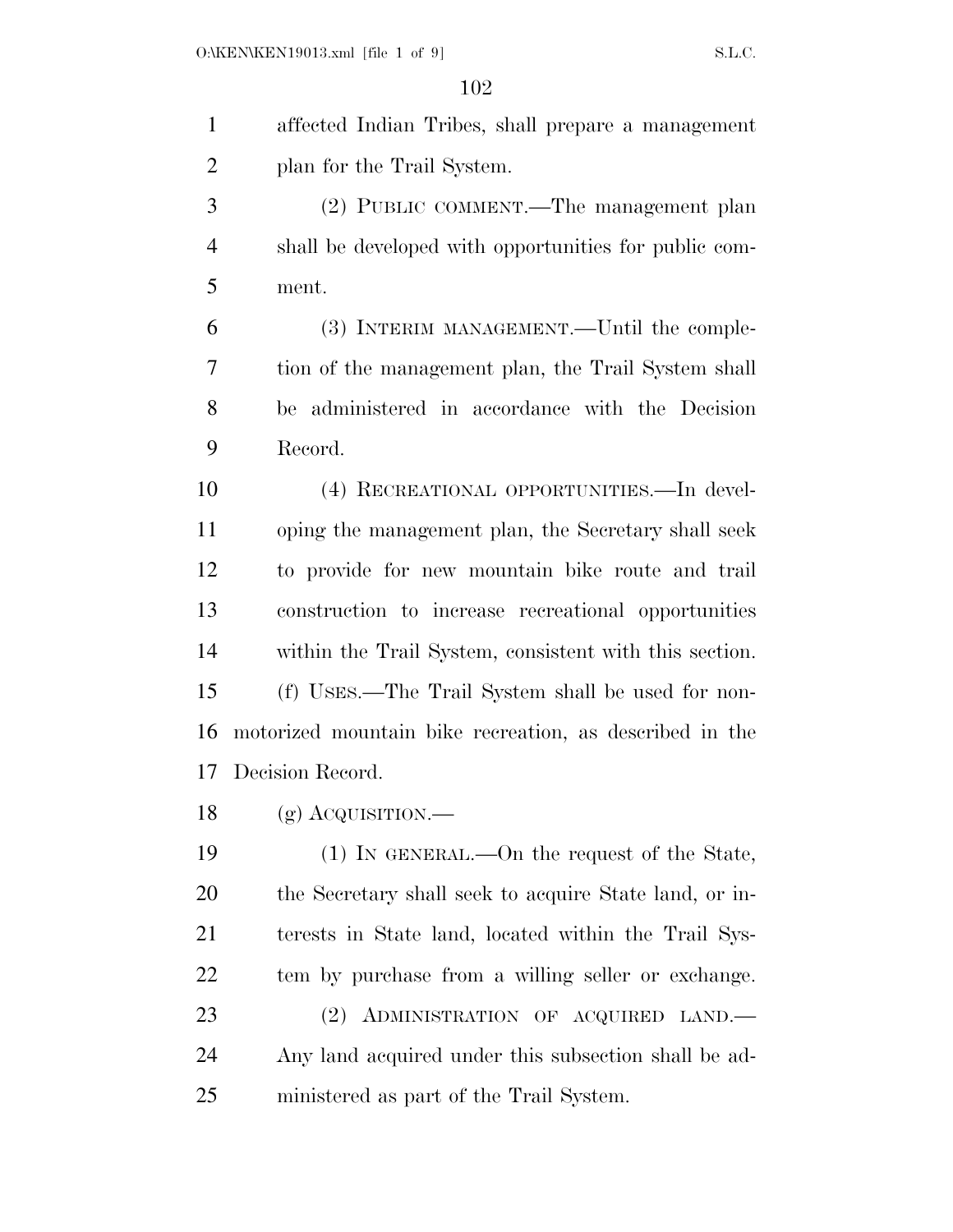| 1              | (h) FEES.—No fees shall be charged for access to,         |
|----------------|-----------------------------------------------------------|
| $\overline{2}$ | or use of, the Trail System and associated parking areas. |
| 3              | SEC. 1116. TECHNICAL CORRECTIONS TO CERTAIN LAWS          |
| $\overline{4}$ | RELATING TO FEDERAL LAND IN THE STATE                     |
| 5              | OF NEVADA.                                                |
| 6              | (a) AMENDMENT TO CONVEYANCE OF FEDERAL                    |
| 7              | LAND IN STOREY COUNTY, NEVADA.—Section 3009(d) of         |
| 8              | the Carl Levin and Howard P. "Buck" McKeon National       |
| 9              | Defense Authorization Act for Fiscal Year 2015 (Public    |
| 10             | Law 113–291; 128 Stat. 3751) is amended—                  |
| 11             | $(1)$ in paragraph $(1)$ —                                |
| 12             | $(A)$ by striking subparagraphs $(B)$ through             |
| 13             | (D) and redesignating subparagraph (E) as                 |
| 14             | subparagraph $(D)$ ; and                                  |
| 15             | $(B)$ by inserting after subparagraph $(A)$               |
| 16             | the following:                                            |
| 17             | "(B) FEDERAL LAND.—The term 'Federal                      |
| 18             | land' means the land generally depicted as                |
| 19             | 'Federal land' on the map.                                |
| 20             | "(C) MAP.—The term 'map' means the                        |
| 21             | map entitled 'Storey County Land Conveyance'              |
| 22             | and dated June 6, $2018$ .".                              |
| 23             | $(2)$ in paragraph $(3)$ —                                |
| 24             | $(A)$ in subparagraph $(A)(i)$ , by striking              |
| 25             | "after completing the mining claim validity re-           |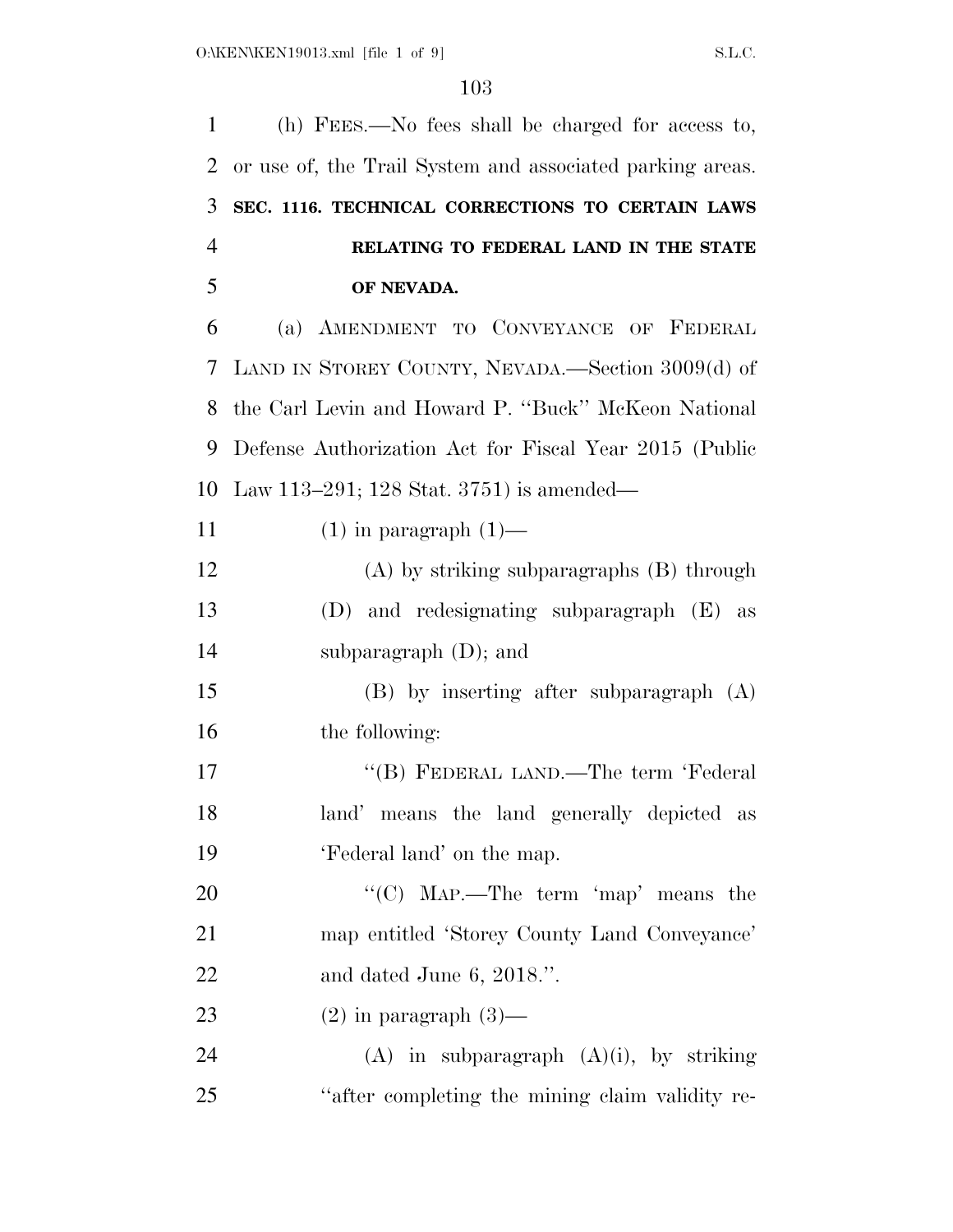| $\mathbf{1}$   | view under paragraph $(2)(B)$ , if requested by |
|----------------|-------------------------------------------------|
| $\overline{2}$ | the County,"; and                               |
| 3              | $(B)$ in subparagraph $(B)$ —                   |
| $\overline{4}$ | $(i)$ in clause $(i)$ —                         |
| 5              | (I) in the matter preceding sub-                |
| 6              | clause $(I)$ , by striking "each parcel of      |
| $\tau$         | land located in a mining townsite"              |
| 8              | and inserting "any Federal land";               |
| 9              | $(II)$ in subclause $(I)$ , by striking         |
| 10             | "mining townsite" and inserting                 |
| 11             | "Federal land"; and                             |
| 12             | $(III)$ in subclause $(II)$ , by strik-         |
| 13             | ing "mining townsite (including im-             |
| 14             | provements to the mining townsite),             |
| 15             | as identified for conveyance on the             |
| 16             | map" and inserting "Federal land (in-           |
| 17             | cluding improvements)";                         |
| 18             | (ii) by striking clause (ii);                   |
| 19             | (iii) by striking the subparagraph des-         |
| 20             | ignation and heading and all that follows       |
| 21             | through "With respect" in the matter pre-       |
| 22             | eeding subclause (I) of clause (i) and in-      |
| 23             | serting the following:                          |
| 24             | $\lq\lq (B)$<br>VALID MINING CLAIMS.—With re-   |
| 25             | spect"; and                                     |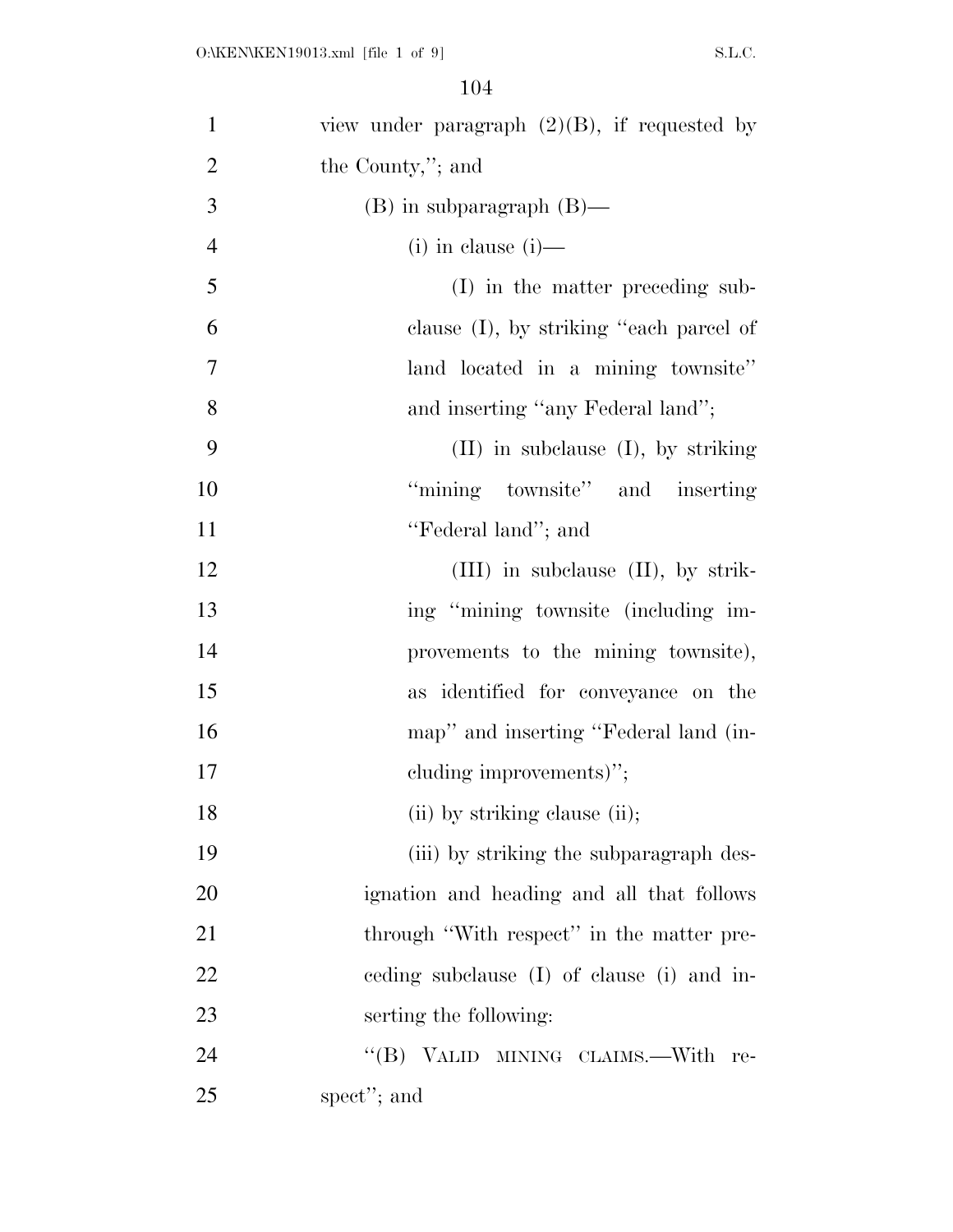| $\mathbf{1}$   | (iv) by redesignating subclauses (I)                 |
|----------------|------------------------------------------------------|
| $\overline{2}$ | and $(II)$ as clauses $(i)$ and $(ii)$ , respec-     |
| 3              | tively, and indenting appropriately;                 |
| $\overline{4}$ | $(3)$ in paragraph $(4)(A)$ , by striking "a mining" |
| 5              | townsite conveyed under paragraph $(3)(B)(i)(II)$ "  |
| 6              | and inserting "Federal land conveyed under para-     |
| $\overline{7}$ | graph $(2)(B)(ii)$ ";                                |
| 8              | $(4)$ in paragraph $(5)$ , by striking "a mining"    |
| 9              | townsite under paragraph (3)" and inserting "Fed-    |
| 10             | eral land under paragraph $(2)$ ";                   |
| 11             | $(5)$ in paragraph $(6)$ , in the matter preceding   |
| 12             | subparagraph (A), by striking "mining townsite"      |
| 13             | and inserting "Federal land";                        |
| 14             | $(6)$ in paragraph $(7)$ , by striking "A mining     |
| 15             | townsite to be conveyed by the United States under   |
| 16             | paragraph $(3)$ " and inserting "The exterior bound- |
| 17             | ary of the Federal land to be conveyed by the United |
| 18             | States under paragraph $(2)$ ";                      |
| 19             | $(7)$ in paragraph $(9)$ —                           |
| 20             | $(A)$ by striking "a mining townsite under           |
| 21             | paragraph (3)" and inserting "the Federal land       |
| <u>22</u>      | under paragraph $(2)$ "; and                         |
| 23             | (B) by striking "the mining townsite" and            |
| 24             | inserting "the Federal land";                        |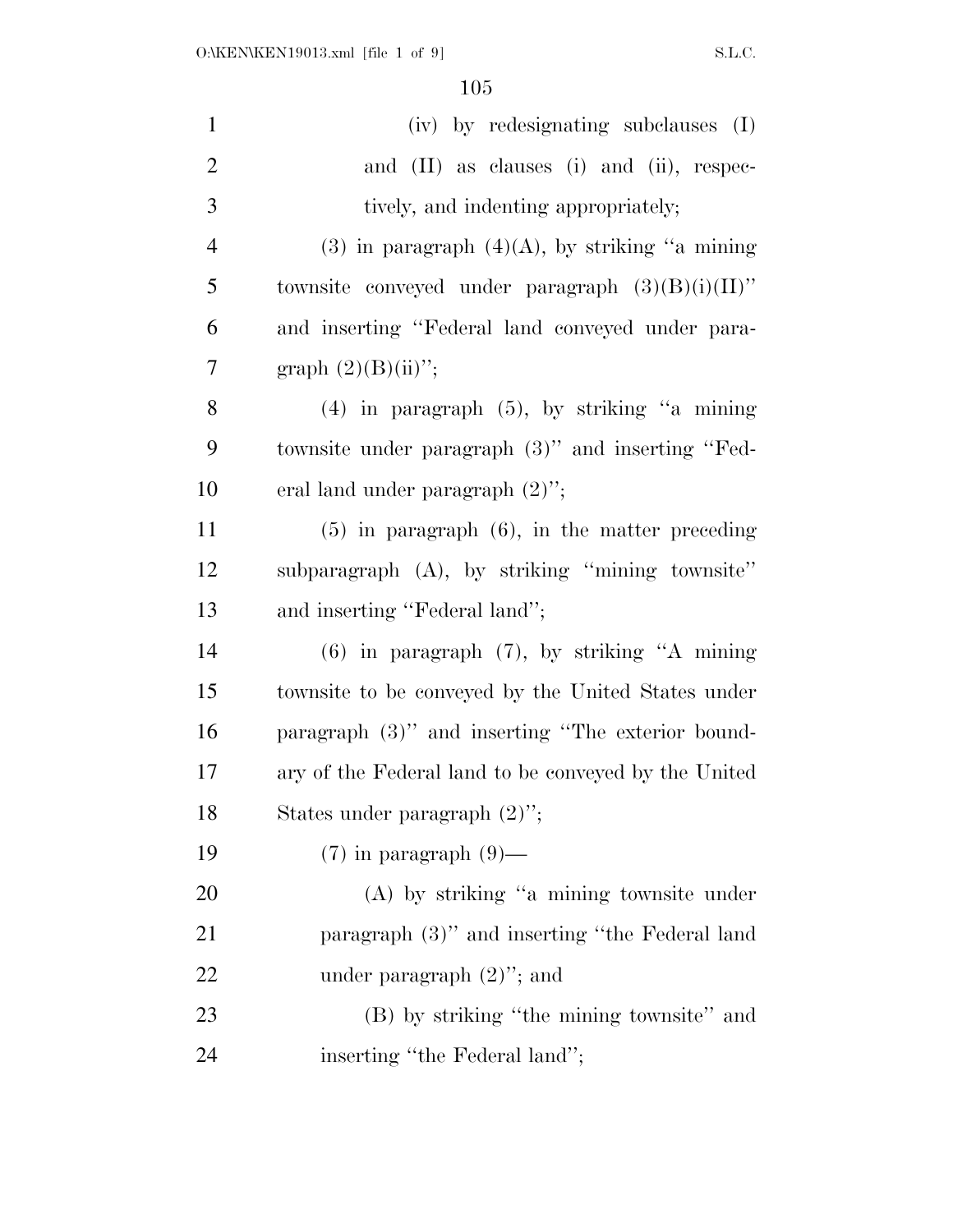| $\mathbf{1}$   | $(8)$ in paragraph $(10)$ , by striking "the exam-           |
|----------------|--------------------------------------------------------------|
| $\overline{2}$ | ination" and all that follows through the period at          |
| 3              | the end and inserting "the conveyance under para-            |
| $\overline{4}$ | graph $(2)$ should be completed by not later than 18         |
| 5              | months after the date of enactment of the Natural            |
| 6              | Resources Management Act.";                                  |
| 7              | $(9)$ by striking paragraphs $(2)$ and $(8)$ ;               |
| 8              | $(10)$ by redesignating paragraphs $(3)$ through             |
| 9              | $(7)$ and $(9)$ and $(10)$ as paragraphs $(2)$ through $(6)$ |
| 10             | and $(7)$ and $(8)$ respectively; and                        |
| 11             | $(11)$ by adding at the end the following:                   |
| 12             | "(9) AVAILABILITY OF MAP.—The map shall be                   |
| 13             | on file and available for public inspection in the ap-       |
| 14             | propriate offices of the Bureau of Land Manage-              |
| 15             | ment.".                                                      |
| 16             | (b) MODIFICATION OF UTILITY CORRIDOR.-The                    |
| 17             | Secretary shall realign the utility corridor established by  |
| 18             | section 301(a) of the Lincoln County Conservation, Recre-    |
| 19             | ation, and Development Act of 2004 (Public Law 108–          |
| 20             | $424$ ; 118 Stat. 2412) to be aligned as generally depicted  |
| 21             | on the map entitled "Proposed LCCRDA Utility Corridor"       |
| 22             | Realignment" and dated March 14, 2017, by modifying          |
| 23             | the map entitled "Lincoln County Conservation, Recre-        |
| 24             | ation, and Development Act" (referred to in this sub-        |
| 25             | section as the "Map") and dated October 1, 2004, by-         |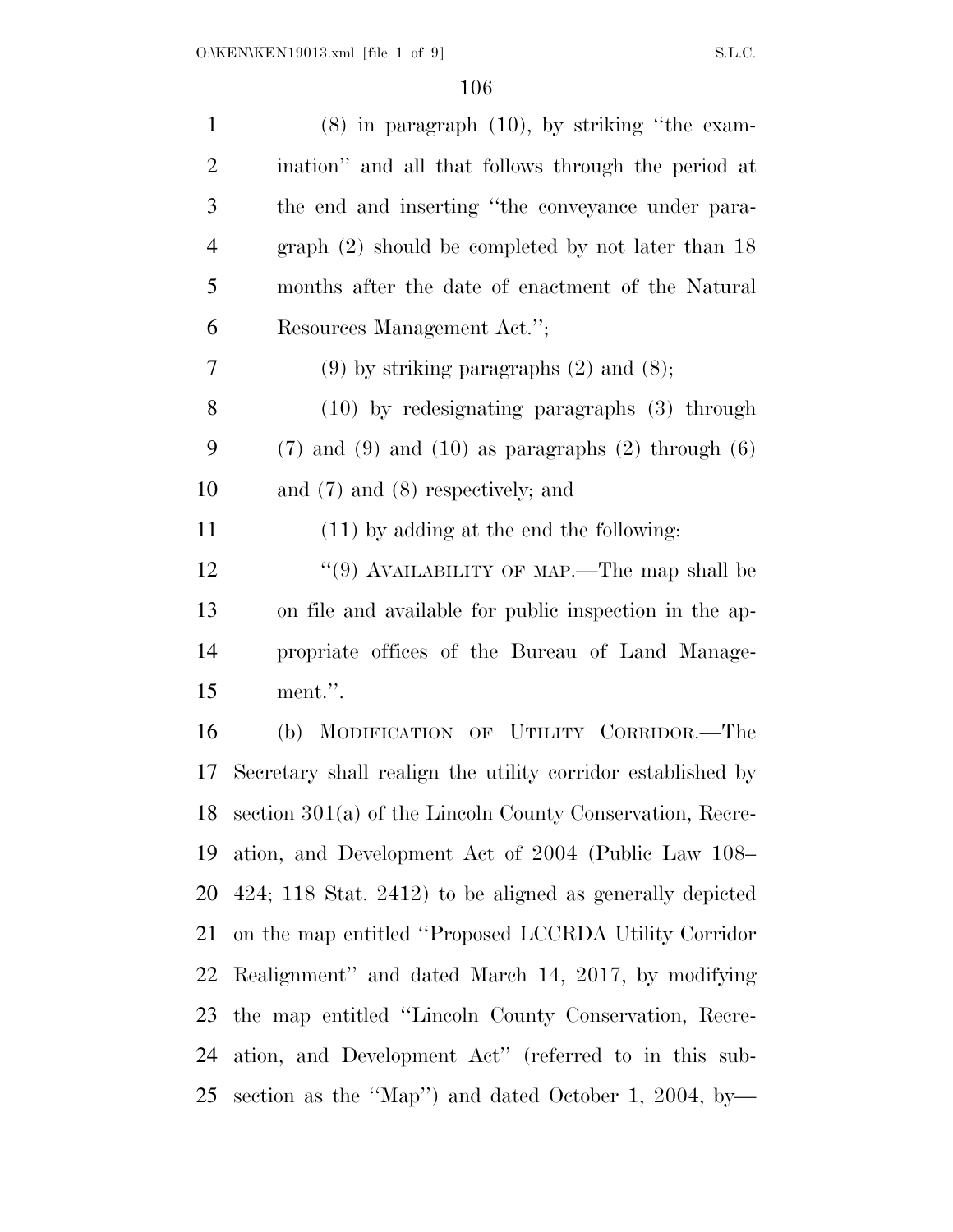| $\mathbf{1}$   | (1) removing the utility corridor from sections                           |
|----------------|---------------------------------------------------------------------------|
| $\overline{2}$ | 5, 6, 7, 8, 9, 10, 11, 14, and 15, T. 7 N., R. 68                         |
| 3              | E., of the Map; and                                                       |
| $\overline{4}$ | $(2)$ redesignating the utility corridor so as to                         |
| 5              | appear on the Map in—                                                     |
| 6              | (A) sections 31, 32, and 33, T. 8 N., R.                                  |
| 7              | 68 E.;                                                                    |
| 8              | (B) sections 4, 5, 6, and 7, T. 7 N., R. $68$                             |
| 9              | $E$ .; and                                                                |
| 10             | (C) sections 1 and 12, T. 7 N., 67 E.                                     |
| 11             | (c) FINAL CORRECTIVE PATENT IN CLARK COUNTY,                              |
| 12             | NEVADA.                                                                   |
|                |                                                                           |
| 13             | (1) VALIDATION OF PATENT.—Patent number                                   |
| 14             | $27-2005-0081$ , issued by the Bureau of Land Man-                        |
| 15             | agement on February 18, 2005, is affirmed and vali-                       |
| 16             | dated as having been issued pursuant to, and in                           |
| 17             | compliance with, the Nevada-Florida Land Ex-                              |
| 18             | change Authorization Act of 1988 (Public Law 100–                         |
| 19             | 275; 102 Stat. 52), the National Environmental Pol-                       |
| 20             | icy Act of $1969$ (42 U.S.C. 4321 et seq.), and the                       |
| 21             | Federal Land Policy and Management Act of 1976                            |
| 22             | $(43 \text{ U.S.C. } 1701 \text{ et seq.})$ for the benefit of the desert |
| 23             | tortoise, other species, and the habitat of the desert                    |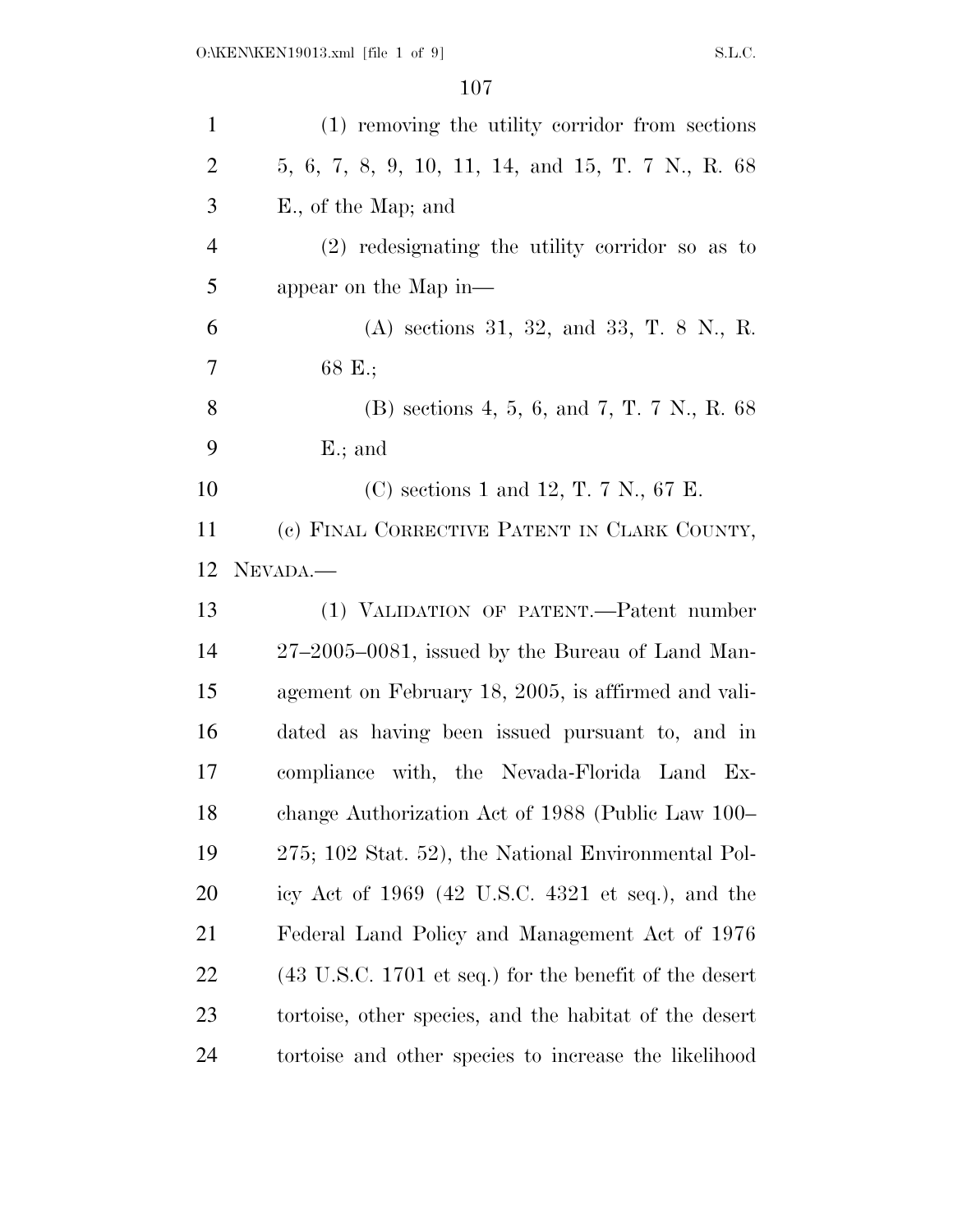of the recovery of the desert tortoise and other spe-cies.

 (2) RATIFICATION OF RECONFIGURATION.—The process used by the United States Fish and Wildlife Service and the Bureau of Land Management in re- configuring the land described in paragraph (1), as depicted on Exhibit 1–4 of the Final Environmental Impact Statement for the Planned Development Project MSHCP, Lincoln County, NV (FWS–R8– ES–2008–N0136), and the reconfiguration provided for in special condition 10 of the Corps of Engineers Permit No. 000005042, are ratified.

 (d) ISSUANCE OF CORRECTIVE PATENT IN LINCOLN COUNTY, NEVADA.—

 (1) IN GENERAL.—The Secretary, acting through the Director of the Bureau of Land Man- agement, may issue a corrective patent for the 7,548 acres of land in Lincoln County, Nevada, depicted on the map prepared by the Bureau of Land Man- agement entitled ''Proposed Lincoln County Land Reconfiguration'' and dated January 28, 2016.

 (2) APPLICABLE LAW.—A corrective patent issued under paragraph (1) shall be treated as issued pursuant to, and in compliance with, the Ne-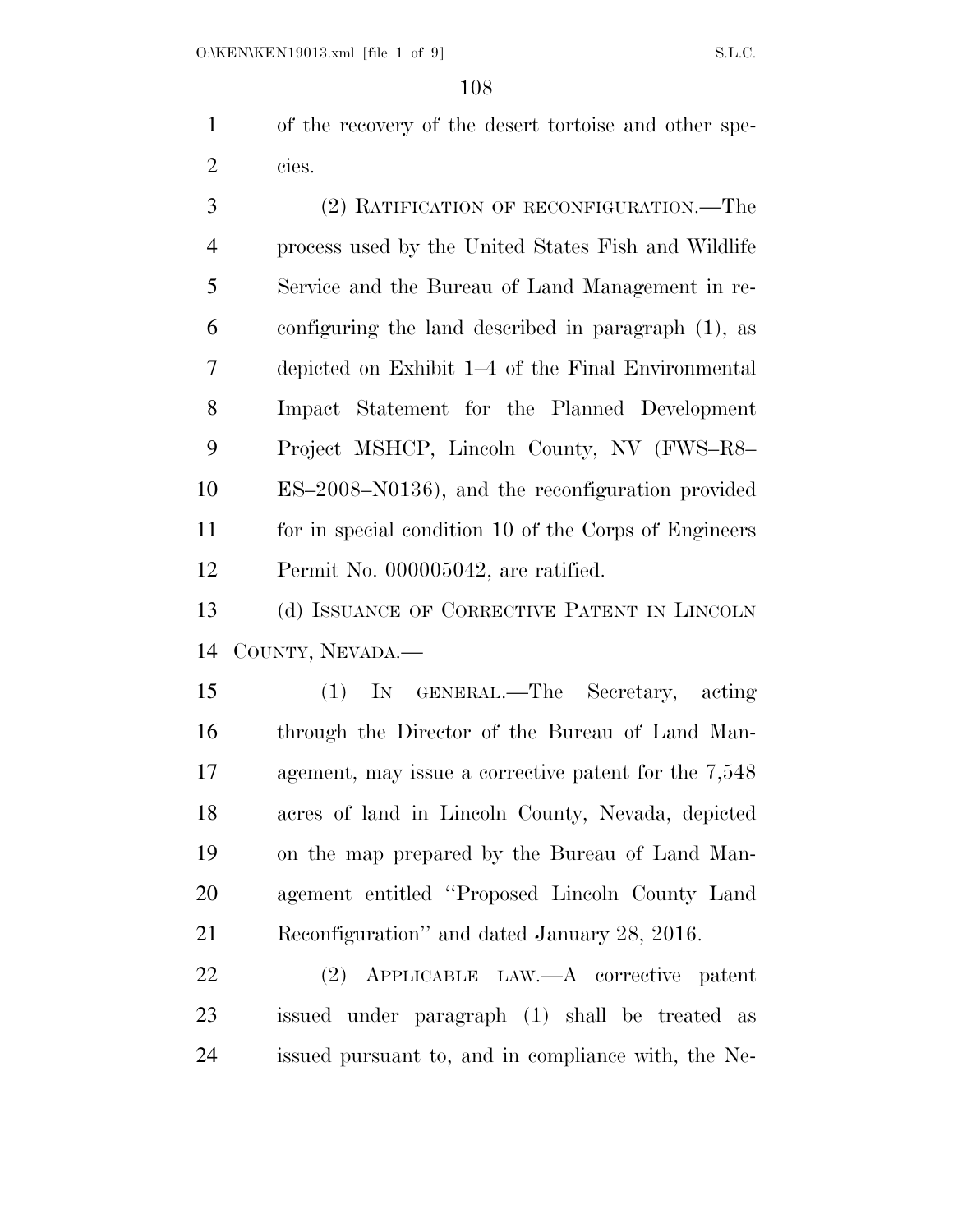vada-Florida Land Exchange Authorization Act of 1988 (Public Law 100–275; 102 Stat. 52).

 (e) CONVEYANCE TO LINCOLN COUNTY, NEVADA, TO SUPPORT A LANDFILL.—

 (1) IN GENERAL.—As soon as practicable after the date of enactment of this Act, and subject to valid existing rights, at the request of Lincoln Coun- ty, Nevada, the Secretary shall convey without con- sideration under the Act of June 14, 1926 (com- monly known as the ''Recreation and Public Pur- poses Act'') (44 Stat. 741, chapter 578; 43 U.S.C. 869 et seq.), to Lincoln County all right, title and interest of the United States in and to approxi- mately 400 acres of land in Lincoln County, Nevada, more particularly described as follows: T. 11 S., R. 16 62, E., Section 25 E  $\frac{1}{2}$  of W  $\frac{1}{2}$ ; and W  $\frac{1}{2}$  of E  $\frac{1}{2}$ ; and E  $\frac{1}{2}$  of SE  $\frac{1}{4}$ .

 (2) RESERVATION.—The Secretary shall reserve to the United States the mineral estate in any land conveyed under paragraph (1).

21 (3) USE OF CONVEYED LAND.—The land con- veyed under paragraph (1) shall be used by Lincoln County, Nevada, to provide a suitable location for the establishment of a centralized landfill and to provide a designated area and authorized facilities to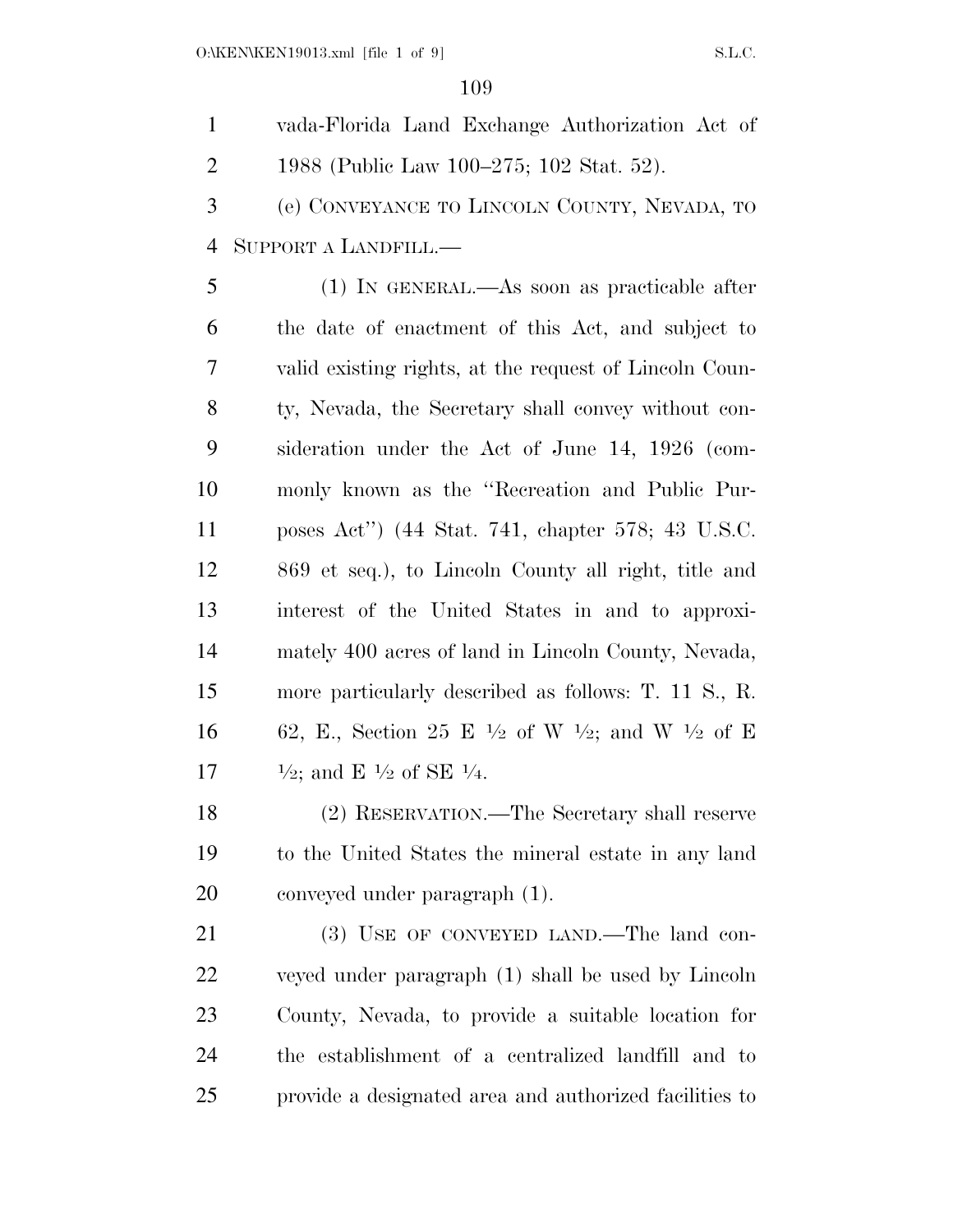| $\mathbf{1}$   | discourage unauthorized dumping and trash disposal       |
|----------------|----------------------------------------------------------|
| $\overline{2}$ | on environmentally-sensitive public land. Lincoln        |
| 3              | County may not dispose of the land conveyed under        |
| $\overline{4}$ | paragraph (1).                                           |
| 5              | (4) REVERSION.—If Lincoln County, Nevada,                |
| 6              | ceases to use any parcel of land conveyed under          |
| 7              | paragraph (1) for the purposes described in para-        |
| 8              | $graph(3)$ —                                             |
| 9              | (A) title to the parcel shall revert to the              |
| 10             | Secretary, at the option of the Secretary; and           |
| 11             | (B) Lincoln County shall be responsible for              |
| 12             | any reclamation necessary to restore the parcel          |
| 13             | to a condition acceptable to the Secretary.              |
| 14             | (f) MT. MORIAH WILDERNESS, HIGH SCHELLS WIL-             |
| 15             | DERNESS, AND ARC DOME WILDERNESS BOUNDARY AD-            |
| 16             | JUSTMENTS.-                                              |
| 17             | (1) AMENDMENTS TO THE PAM WHITE WILDER-                  |
| 18             | NESS ACT OF 2006.—Section 323 of the Pam White           |
| 19             | Wilderness Act of 2006 (16 U.S.C. 1132 note; 120         |
| 20             | Stat. 3031) is amended by striking subsection (e)        |
| 21             | and inserting the following:                             |
| 22             | "(e) MT. MORIAH WILDERNESS ADJUSTMENT.—The               |
| 23             | boundary of the Mt. Moriah Wilderness established under  |
| 24             | section 2(13) of the Nevada Wilderness Protection Act of |
| 25             | 1989 (16 U.S.C. 1132 note) is adjusted to include—       |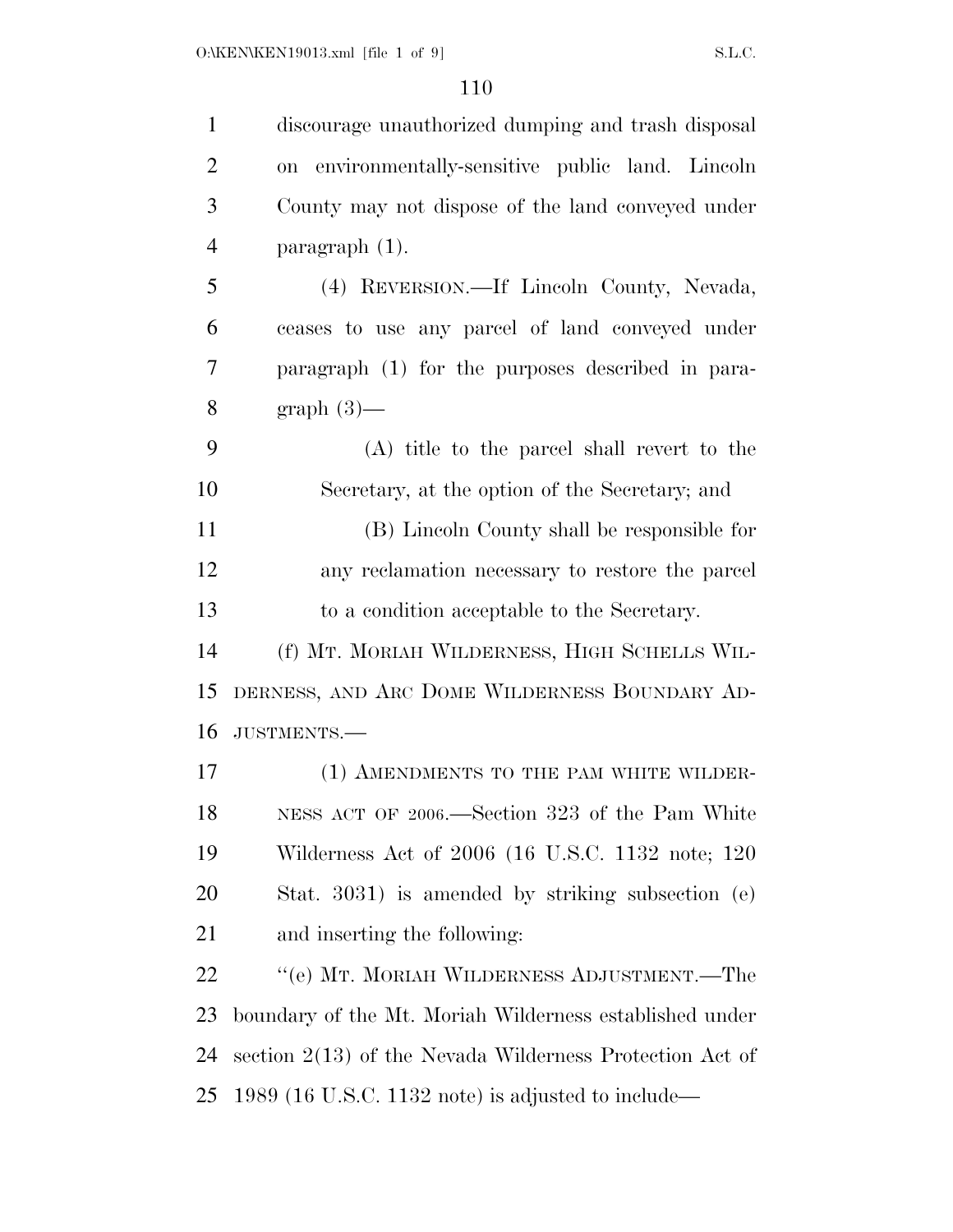1 ''(1) the land identified as the 'Mount Moriah Wilderness Area' and 'Mount Moriah Additions' on the map entitled 'Eastern White Pine County' and dated November 29, 2006; and ''(2) the land identified as 'NFS Lands' on the map entitled 'Proposed Wilderness Boundary Ad- justment Mt. Moriah Wilderness Area' and dated January 19, 2017. 9 "(f) HIGH SCHELLS WILDERNESS ADJUSTMENT.— The boundary of the High Schells Wilderness established under subsection (a)(11) is adjusted— 12 ''(1) to include the land identified as 'Include as Wilderness' on the map entitled 'McCoy Creek Adjustment' and dated November 3, 2014; and ''(2) to exclude the land identified as 'NFS Lands' on the map entitled 'Proposed Wilderness Boundary Adjustment High Schells Wilderness Area' and dated January 19, 2017.''. (2) AMENDMENTS TO THE NEVADA WILDER- NESS PROTECTION ACT OF 1989.—The Nevada Wil- derness Protection Act of 1989 (Public Law 101– 195; 16 U.S.C. 1132 note) is amended by adding at the end the following: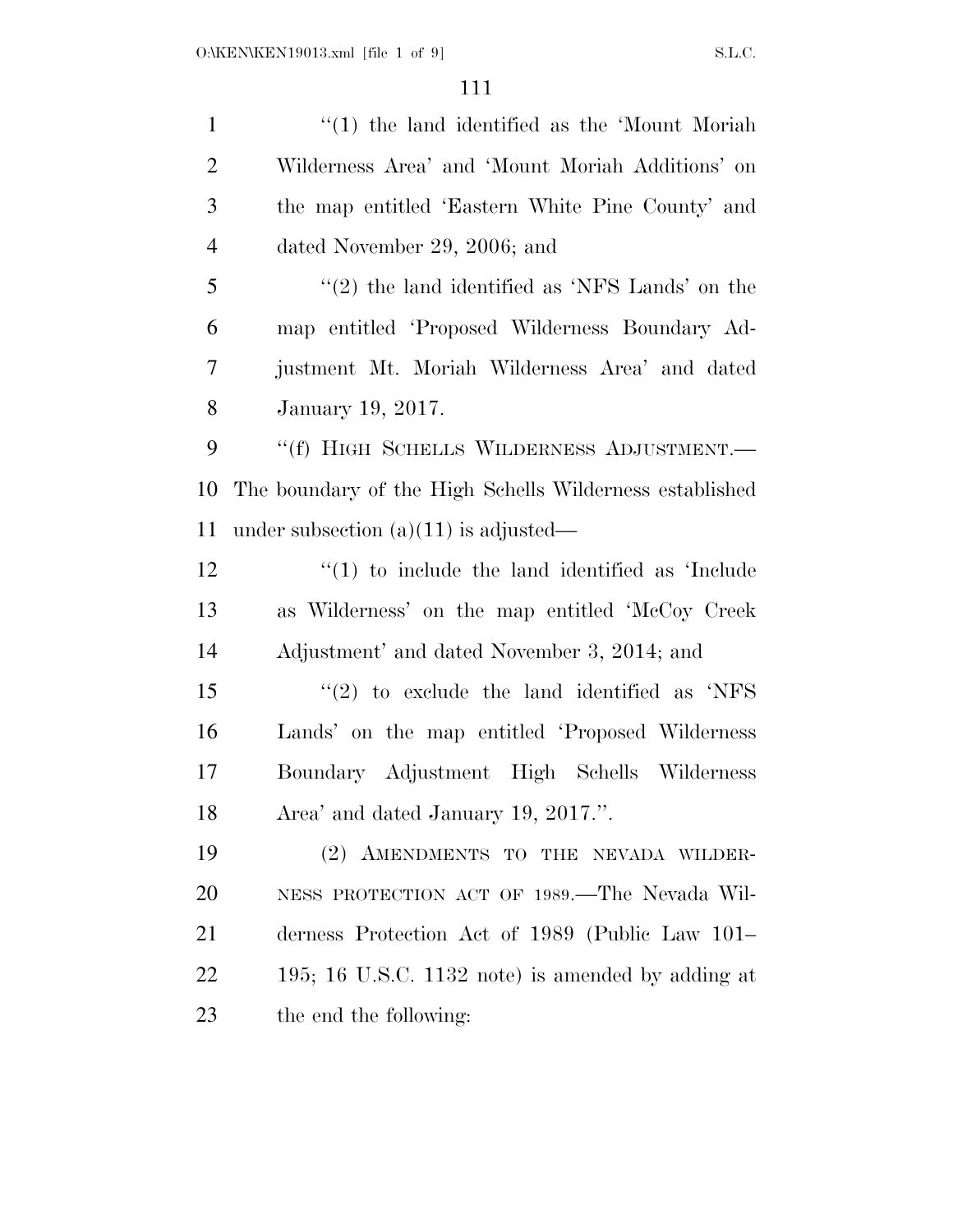### **''SEC. 12. ARC DOME BOUNDARY ADJUSTMENT.**

 ''The boundary of the Arc Dome Wilderness estab- lished under section 2(2) is adjusted to exclude the land identified as 'Exclude from Wilderness' on the map enti- tled 'Arc Dome Adjustment' and dated November 3, 2014.''.

## **SEC. 1117. ASHLEY KARST NATIONAL RECREATION AND GEOLOGIC AREA.**

(a) DEFINITIONS.—In this section:

 (1) MANAGEMENT PLAN.—The term ''Manage- ment Plan'' means the management plan for the Recreation Area prepared under subsection 13 (e)(2)(A).

 (2) MAP.—The term ''Map'' means the map en- titled ''Northern Utah Lands Management Act-Over-view'' and dated December 11, 2018.

 (3) RECREATION AREA.—The term ''Recreation Area'' means the Ashley Karst National Recreation and Geologic Area established by subsection (b)(1). (4) SECRETARY.—The term ''Secretary'' means

the Secretary of Agriculture.

 (5) STATE.—The term ''State'' means the State of Utah.

(b) ESTABLISHMENT.—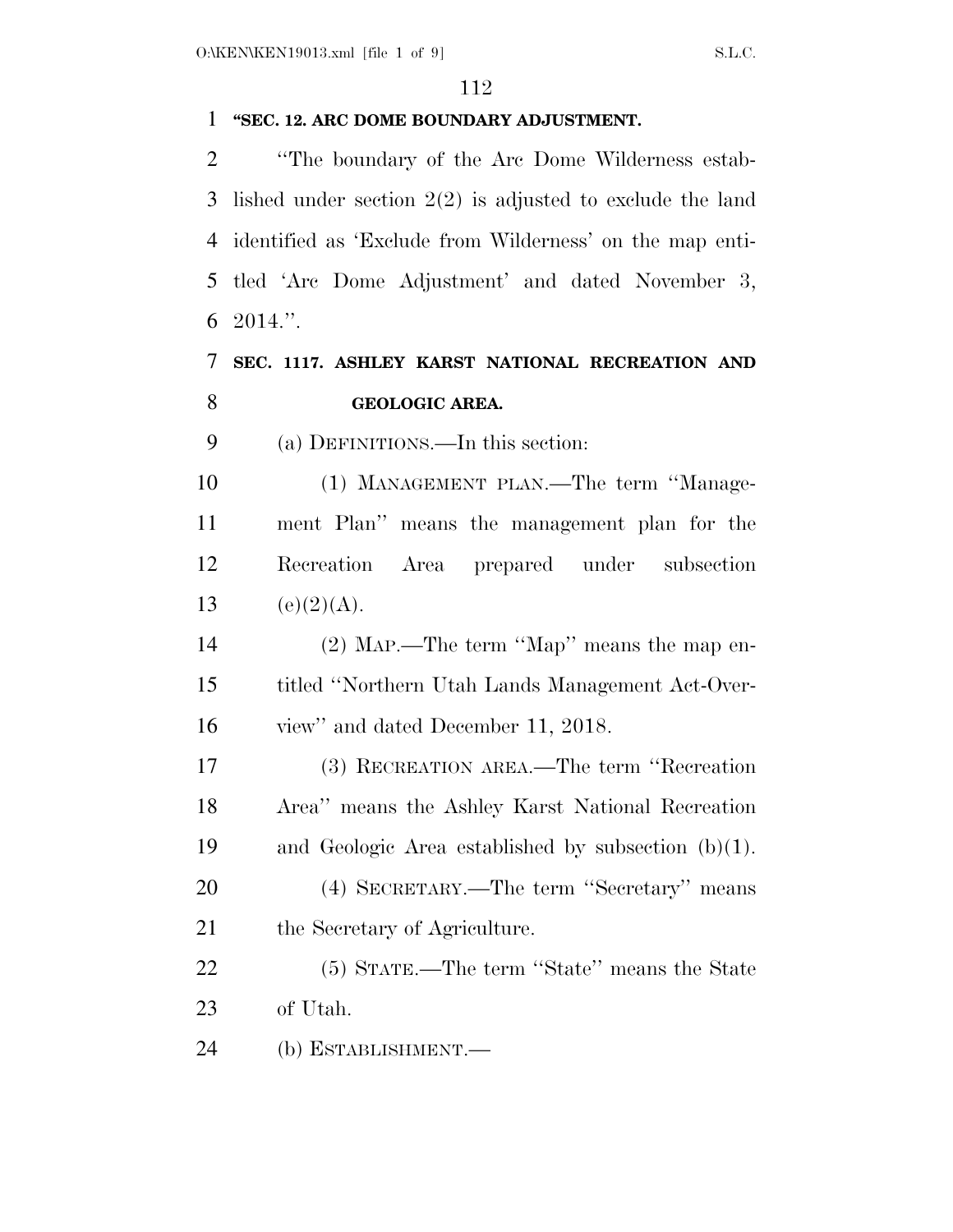(1) IN GENERAL.—Subject to valid existing rights, there is established the Ashley Karst Na-tional Recreation and Geologic Area in the State.

 (2) AREA INCLUDED.—The Recreation Area shall consist of approximately 173,163 acres of land in the Ashley National Forest, as generally depicted on the Map.

 (c) PURPOSES.—The purposes of the Recreation Area are to conserve and protect the watershed, geological, rec- reational, wildlife, scenic, natural, cultural, and historic resources of the Recreation Area.

12 (d) MAP AND LEGAL DESCRIPTION.—

 (1) IN GENERAL.—As soon as practicable after the date of enactment of this Act, the Secretary shall prepare and submit to the Committee on Nat- ural Resources and the Committee on Agriculture of the House of Representatives and the Committee on Energy and Natural Resources of the Senate a map and legal description of the Recreation Area.

 (2) EFFECT.—The map and legal description prepared under paragraph (1) shall have the same force and effect as if included in this section, except that the Secretary may correct minor errors in the map or legal description.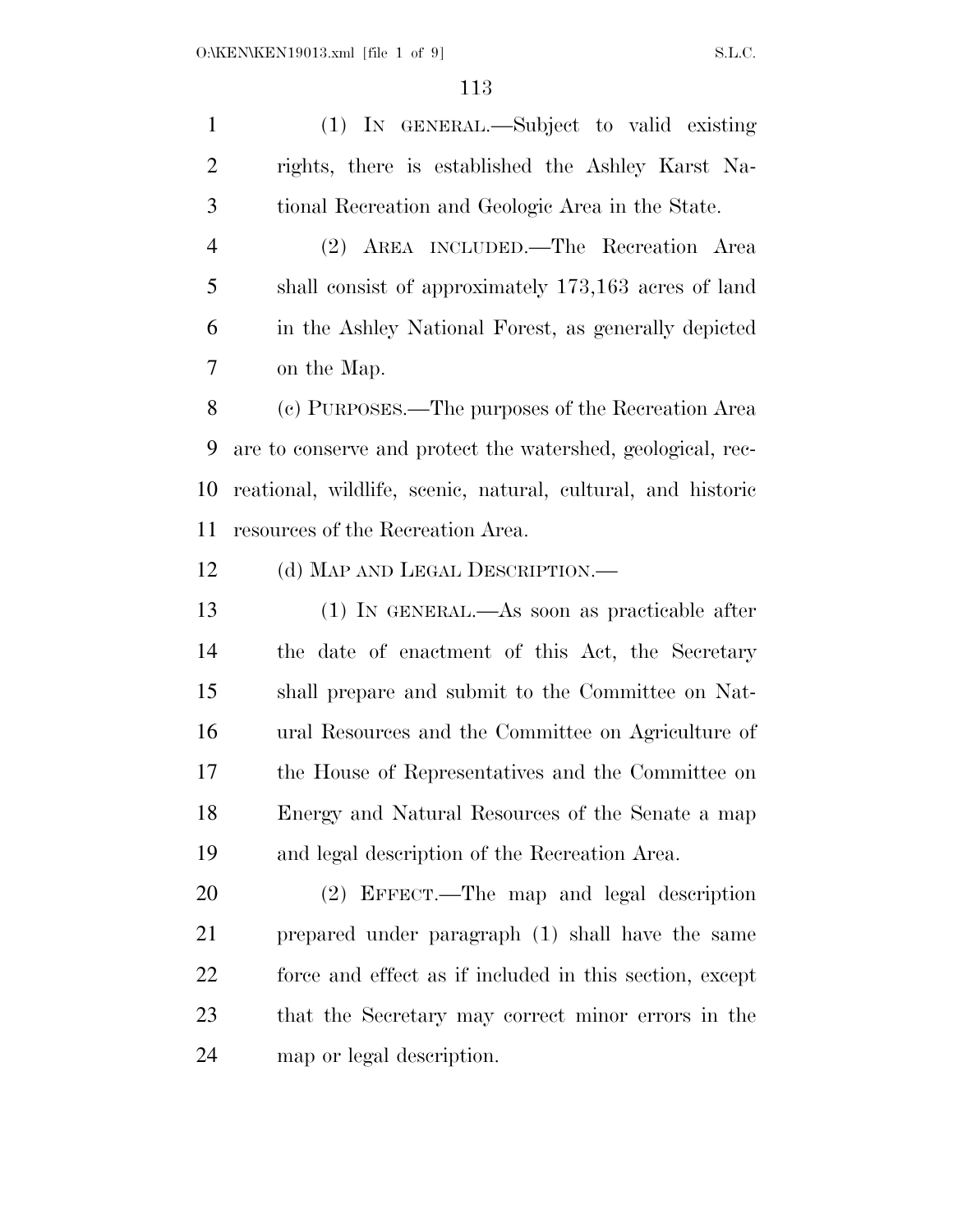| $\mathbf{1}$   | $(3)$ AVAILABILITY.—A copy of the map and             |
|----------------|-------------------------------------------------------|
| $\overline{2}$ | legal description prepared under paragraph (1) shall  |
| 3              | be on file and available for public inspection in the |
| $\overline{4}$ | appropriate offices of the Forest Service.            |
| 5              | (e) ADMINISTRATION.—                                  |
| 6              | (1) IN GENERAL.—The Secretary shall admin-            |
| 7              | ister the Recreation Area in accordance with—         |
| 8              | (A) the laws generally applicable to the              |
| 9              | National Forest System, including the Forest          |
| 10             | and Rangeland Renewable Resources Planning            |
| 11             | Act of 1974 (16 U.S.C. 1600 et seq.);                 |
| 12             | (B) this section; and                                 |
| 13             | (C) any other applicable law.                         |
| 14             | $(2)$ MANAGEMENT PLAN.—                               |
| 15             | (A) IN GENERAL.—Not later than 2 years                |
| 16             | after the date of enactment of this Act, the Sec-     |
| 17             | retary shall prepare a management plan for the        |
| 18             | Recreation Area.                                      |
| 19             | CONSULTATION.—The<br>(B)<br>Secretary                 |
| 20             | shall—                                                |
| 21             | (i) prepare the management plan in                    |
| 22             | consultation and coordination with Uintah             |
| 23             | County, Utah, and affected Indian Tribes;             |
| 24             | and                                                   |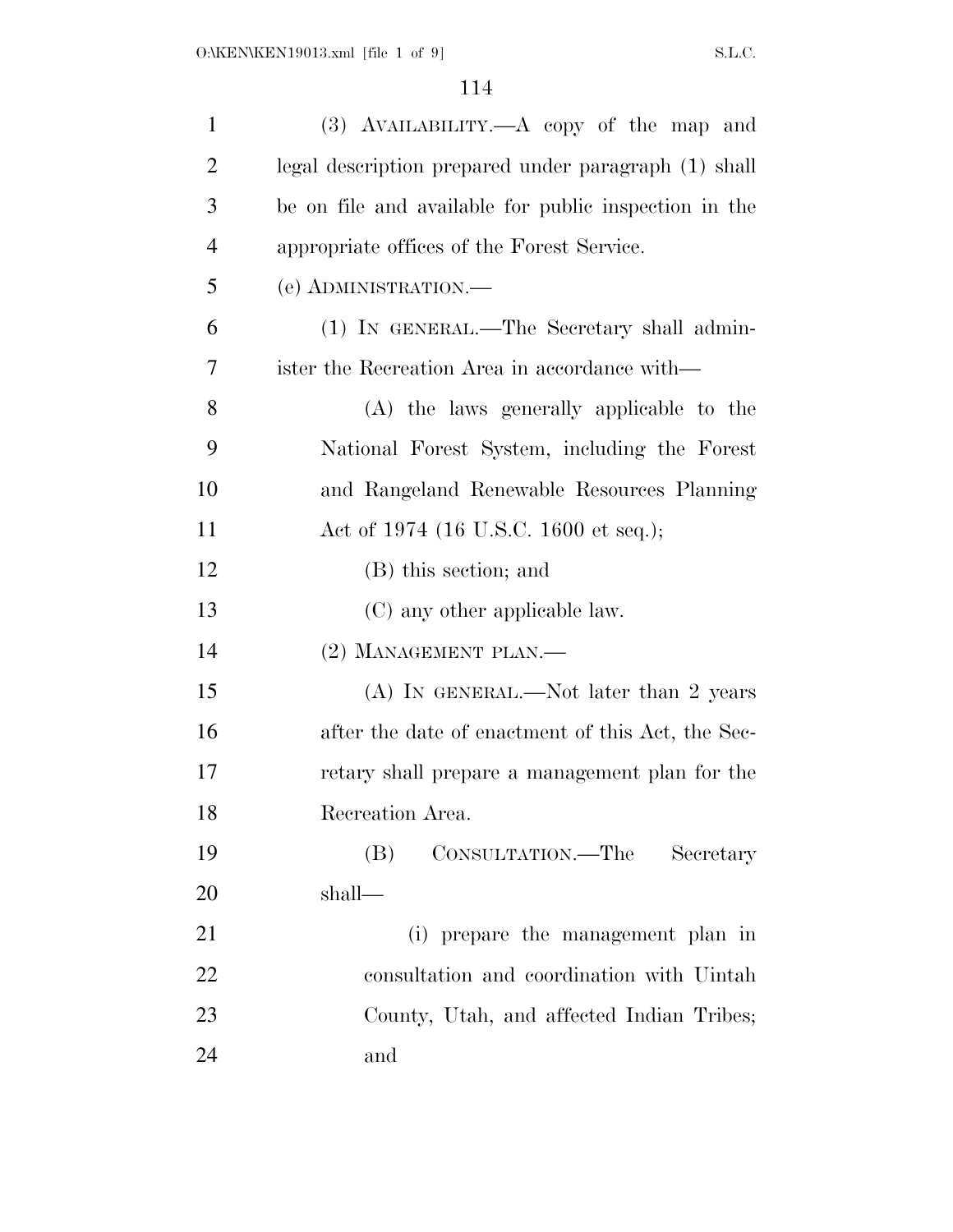| $\mathbf{1}$   | (ii) provide for public input in the                  |
|----------------|-------------------------------------------------------|
| $\overline{2}$ | preparation of the management plan.                   |
| 3              | (f) USES.—The Secretary shall only allow such uses    |
| $\overline{4}$ | of the Recreation Area that would—                    |
| 5              | (1) further the purposes for which the Recre-         |
| 6              | ation Area is established; and                        |
| 7              | (2) promote the long-term protection and man-         |
| 8              | agement of the watershed and underground karst        |
| 9              | system of the Recreation Area.                        |
| 10             | (g) MOTORIZED VEHICLES.—                              |
| 11             | $(1)$ In GENERAL.—Except as needed for emer-          |
| 12             | gency response or administrative purposes, the use    |
| 13             | of motorized vehicles in the Recreation Area shall be |
| 14             | permitted only on roads and motorized routes des-     |
| 15             | ignated in the Management Plan for the use of mo-     |
| 16             | torized vehicles.                                     |
| 17             | $(2)$ NEW ROADS.—No new permanent or tem-             |
| 18             | porary roads or other motorized vehicle routes shall  |
| 19             | be constructed within the Recreation Area after the   |
| 20             | date of enactment of this Act.                        |
| 21             | $(3)$ EXISTING ROADS.—                                |
| 22             | (A) IN GENERAL.—Necessary maintenance                 |
| 23             | or repairs to existing roads designated in the        |
| 24             | Management Plan for the use of motorized ve-          |
| 25             | hicles, including necessary repairs to keep exist-    |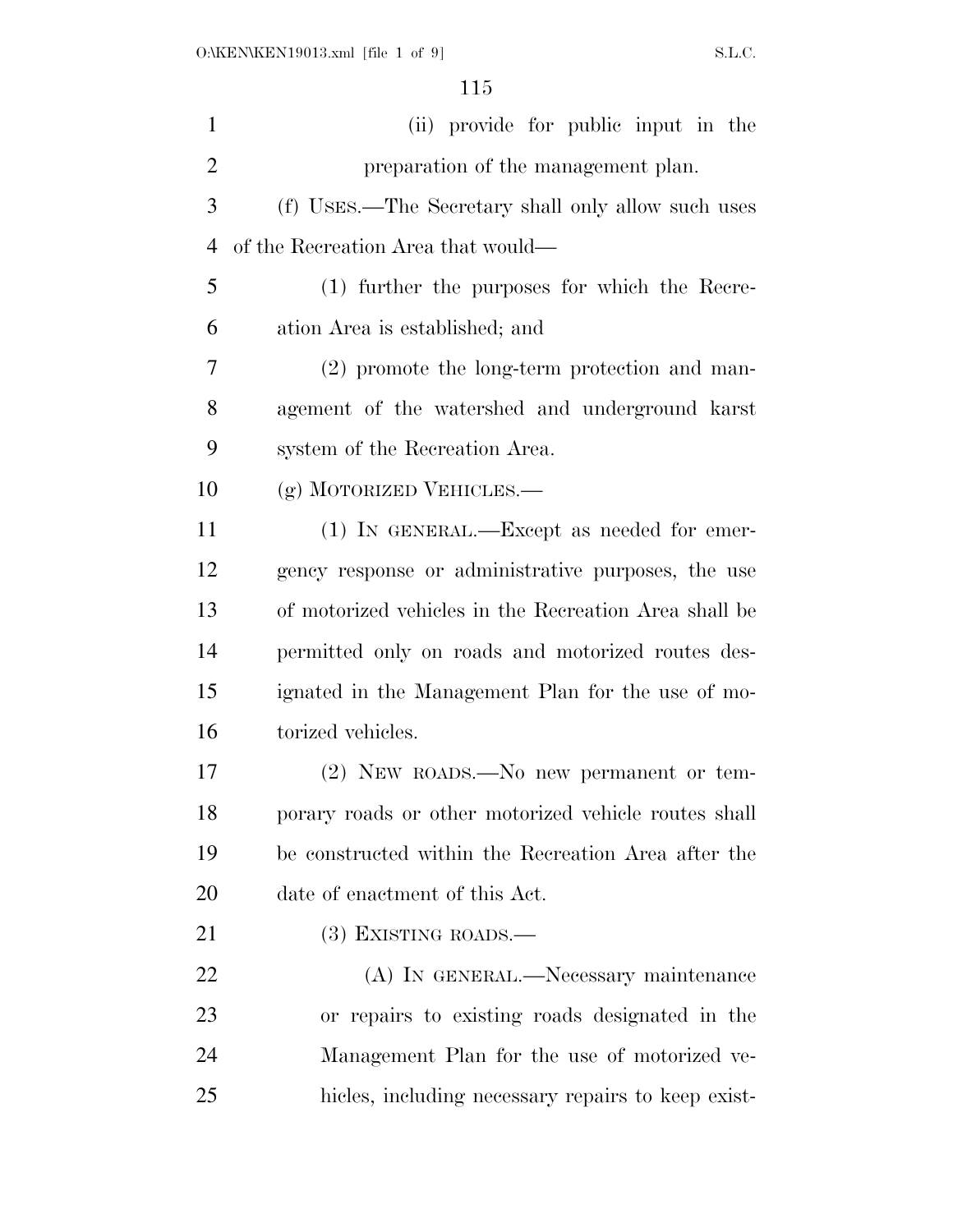1 ing roads free of debris or other safety hazards, shall be permitted after the date of enactment of this Act, consistent with the requirements of this section.

 (B) REROUTING.—Nothing in this sub- section prevents the Secretary from rerouting an existing road or trail to protect Recreation Area resources from degradation, or to protect public safety, as determined to be appropriate by the Secretary.

 (4) OVER SNOW VEHICLES.—Where allowed prior to the date of enactment of this Act, the Sec- retary shall authorize the use of snowmobiles and other over snow vehicles within the Recreation Area if there is at least 6 inches of snow coverage, subject to such terms and conditions as the Secretary deter-mines to be necessary.

 (5) APPLICABLE LAW.—Activities authorized under this subsection shall be consistent with the ap- plicable forest plan and travel management plan for, and any law (including regulations) applicable to, 22 the Ashley National Forest.

(h) WATER INFRASTRUCTURE.—

 (1) EXISTING ACCESS.—The designation of the Recreation Area shall not affect the ability of au-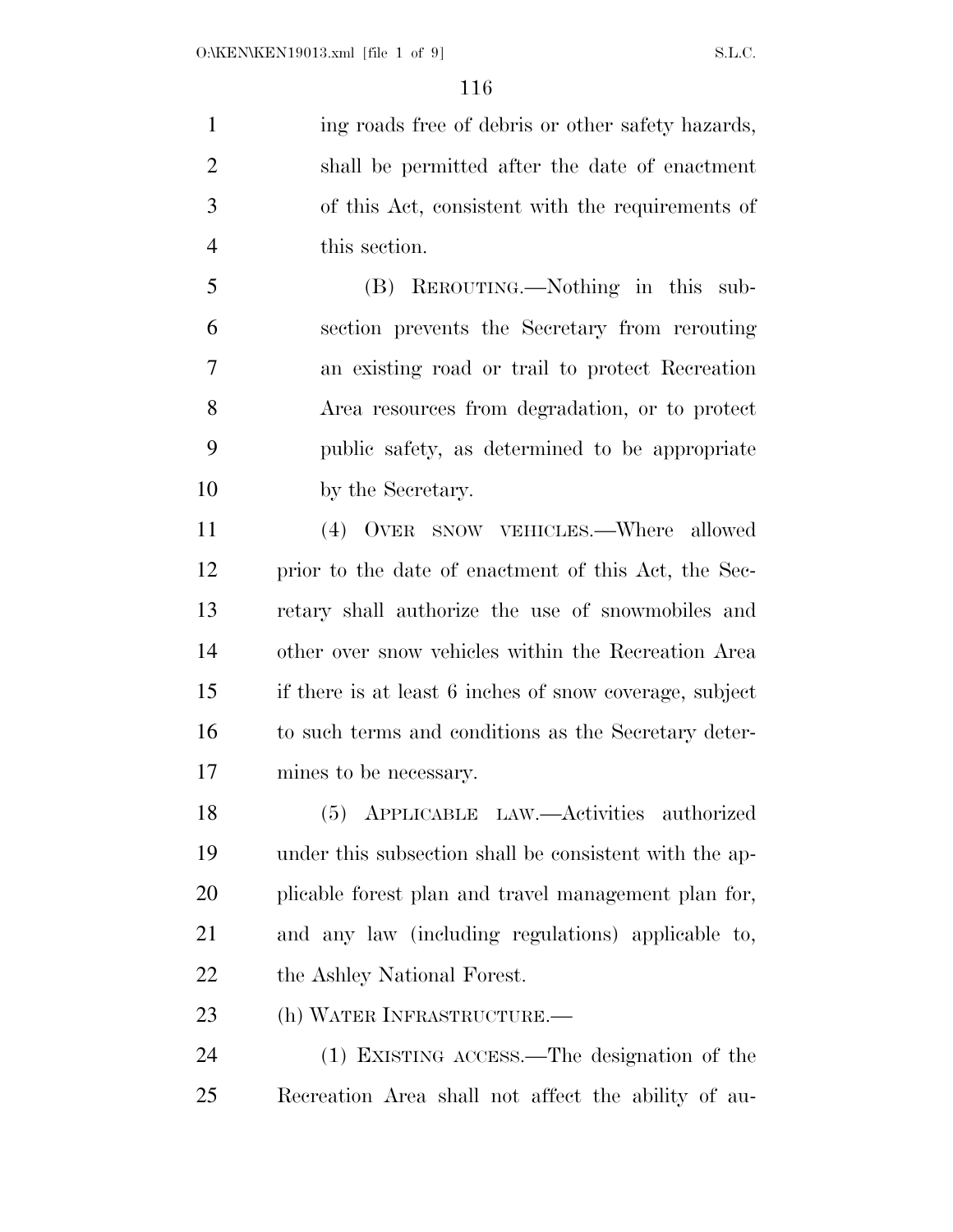thorized users to access, operate, and maintain water infrastructure facilities within the Recreation Area in accordance with applicable authorizations and permits. (2) COOPERATIVE AGREEMENTS.— (A) IN GENERAL.—The Secretary shall offer to enter into a cooperative agreement with authorized users and local governmental entities to provide, in accordance with any applicable law (including regulations)— 11 (i) access, including motorized access, for repair and maintenance to water infra- structure facilities within the Recreation Area, including Whiterocks Reservoir, sub- ject to such terms and conditions as the Secretary determines to be necessary; and (ii) access and maintenance by au- thorized users and local governmental enti- ties for the continued delivery of water to the Ashley Valley if water flows cease or become diminished due to impairment of the karst system, subject to such terms and conditions as the Secretary determines to be necessary.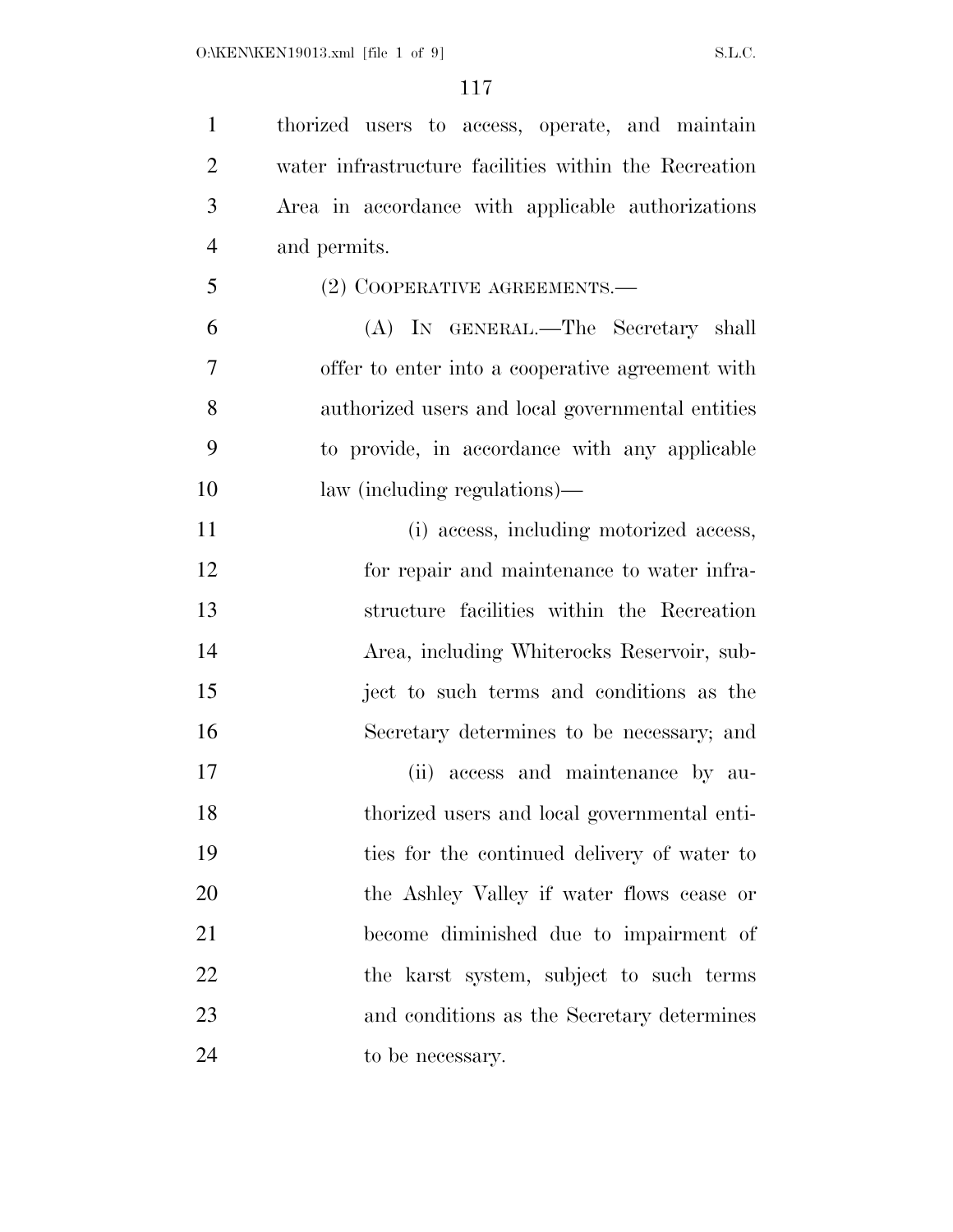| $\mathbf{1}$   | (i) GRAZING.—The grazing of livestock in the Recre-          |
|----------------|--------------------------------------------------------------|
| 2              | ation Area, where established before the date of enactment   |
| 3              | of this Act, shall be allowed to continue, subject to such   |
| $\overline{4}$ | reasonable regulations, policies, and practices as the Sec-  |
| 5              | retary considers to be necessary in accordance with—         |
| 6              | (1) applicable law (including regulations);                  |
| 7              | (2) the purposes of the Recreation Area; and                 |
| 8              | (3) the guidelines set forth in the report of the            |
| 9              | Committee on Interior and Insular Affairs of the             |
| 10             | House of Representatives accompanying H.R. 5487              |
| 11             | of the 96th Congress (H. Rept. 96–617).                      |
| 12             | (j) FISH AND WILDLIFE.—Nothing in this section af-           |
| 13             | fects the jurisdiction of the State with respect to the man- |
| 14             | agement of fish and wildlife on Federal land in the State.   |
| 15             | (k) WILDLIFE WATER PROJECTS.—The Secretary, in               |
| 16             | consultation with the State, may authorize wildlife water    |
| 17             | projects (including guzzlers) within the Recreation Area.    |
| 18             | (1) WATER RIGHTS.—Nothing in this section—                   |
| 19             | (1) constitutes an express or implied reservation            |
| 20             | by the United States of any water rights with re-            |
| 21             | spect to the Recreation Area;                                |
| 22             | $(2)$ affects any water rights in the State;                 |
| 23             | (3) affects the use or allocation, in existence on           |
| 24             | the date of enactment of this Act, of any water,             |
| 25             | water right, or interest in water;                           |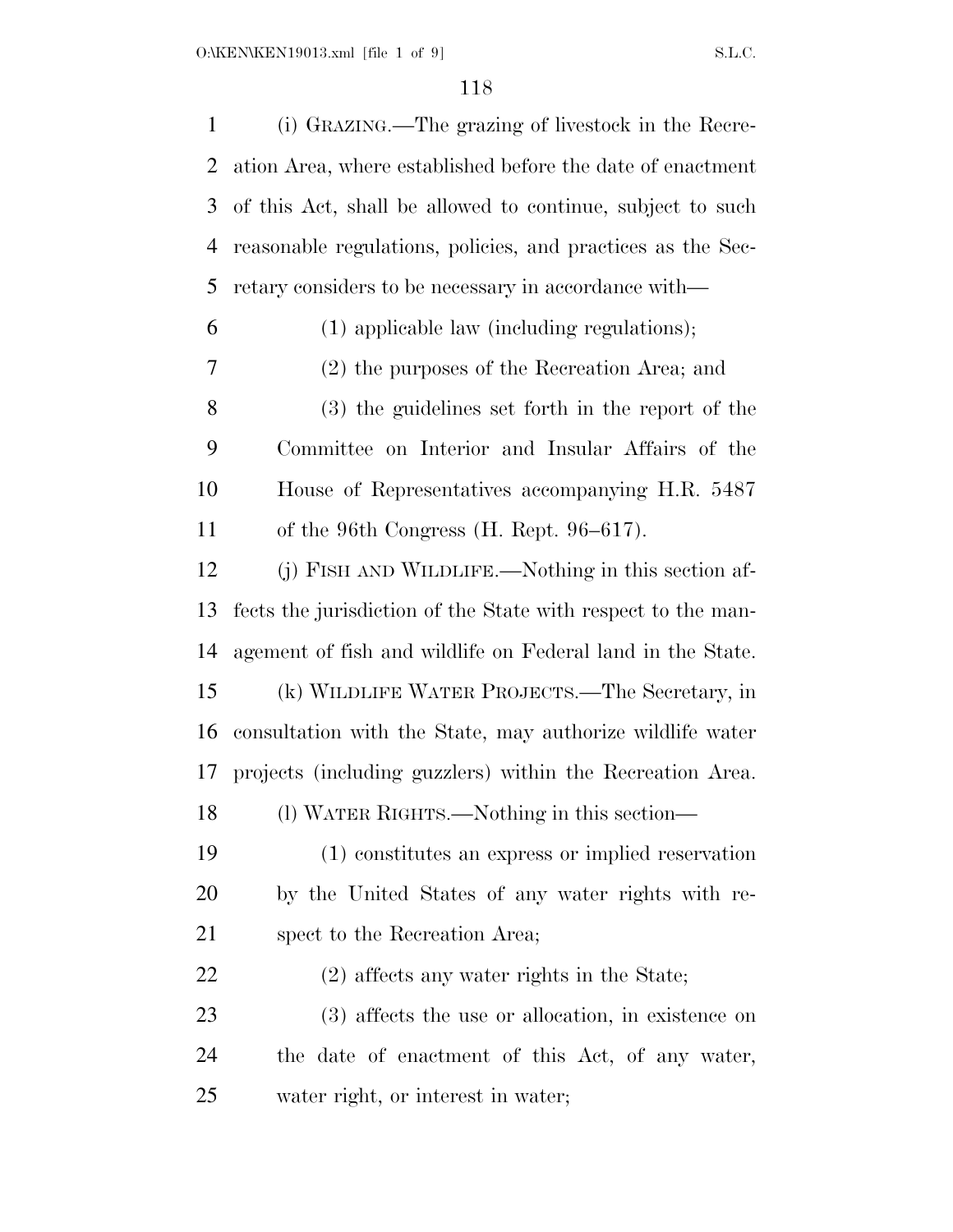| $\mathbf{1}$   | (4) affects any vested absolute or decreed condi-          |
|----------------|------------------------------------------------------------|
| $\overline{2}$ | tional water right in existence on the date of enact-      |
| 3              | ment of this Act, including any water right held by        |
| $\overline{4}$ | the United States;                                         |
| 5              | $(5)$ affects any interstate water compact in ex-          |
| 6              | istence on the date of enactment of this Act; or           |
| 7              | $(6)$ shall be considered to be a relinquishment           |
| 8              | or reduction of any water rights reserved or appro-        |
| 9              | priated by the United States in the State on or be-        |
| 10             | fore the date of enactment of this Act.                    |
| 11             | (m) WITHDRAWAL.—Subject to valid existing rights,          |
| 12             | all Federal land in the Recreation Area is withdrawn       |
|                |                                                            |
| 13             | $from-$                                                    |
| 14             | (1) all forms of entry, appropriation, and dis-            |
|                | posal under the public land laws;                          |
|                | $(2)$ location, entry, and patent under the mining         |
| 15<br>16<br>17 | laws; and                                                  |
| 18             | (3) operation of the mineral leasing, mineral              |
| 19             | materials, and geothermal leasing laws.                    |
| 20             | (n) VEGETATION MANAGEMENT.—Nothing in this                 |
| 21             | section prevents the Secretary from conducting vegetation  |
| 22             | management projects, including fuels reduction activities, |
| 23             | within the Recreation Area for the purposes of improving   |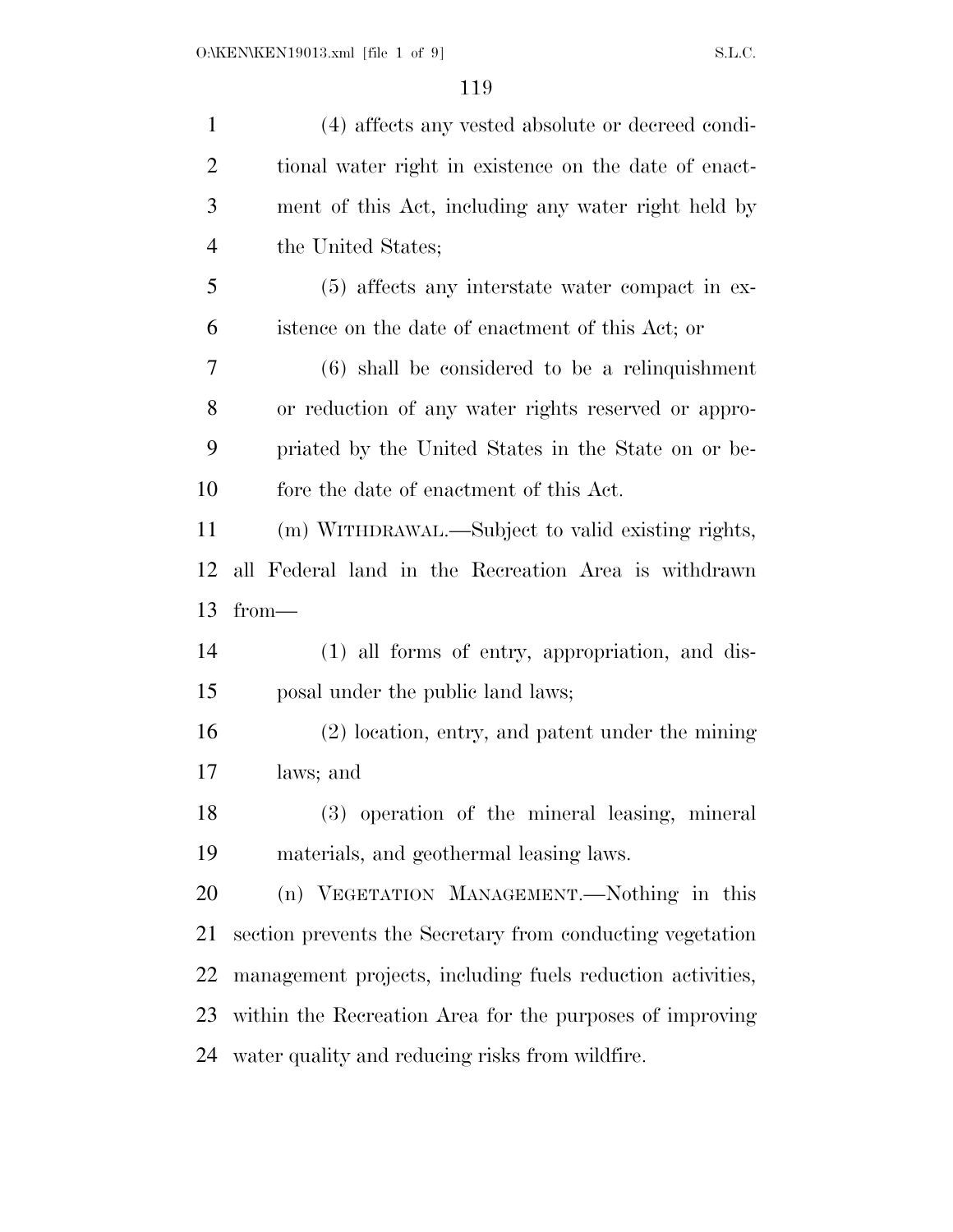(o) WILDLAND FIRE OPERATIONS.—Nothing in this section prohibits the Secretary, in consultation with other Federal, State, local, and Tribal agencies, as appropriate, from conducting wildland fire treatment operations or res- toration operations in the Recreation Area, consistent with the purposes of this section.

 (p) RECREATION FEES.—Except for fees for im- proved campgrounds, the Secretary is prohibited from col- lecting recreation entrance or recreation use fees within the Recreation Area.

 (q) COMMUNICATION INFRASTRUCTURE.—Nothing in this section affects the continued use of, and access to, communication infrastructure (including necessary up- grades) within the Recreation Area, in accordance with ap-plicable authorizations and permits.

(r) NON-FEDERAL LAND.—

 (1) IN GENERAL.—Nothing in this section af- fects non-Federal land or interests in non-Federal land within the Recreation Area.

 (2) ACCESS.—The Secretary shall provide rea- sonable access to non-Federal land or interests in non-Federal land within the Recreation Area.

 (s) OUTFITTING AND GUIDE ACTIVITIES.—Outfitting and guide services within the Recreation Area, including commercial outfitting and guide services, are authorized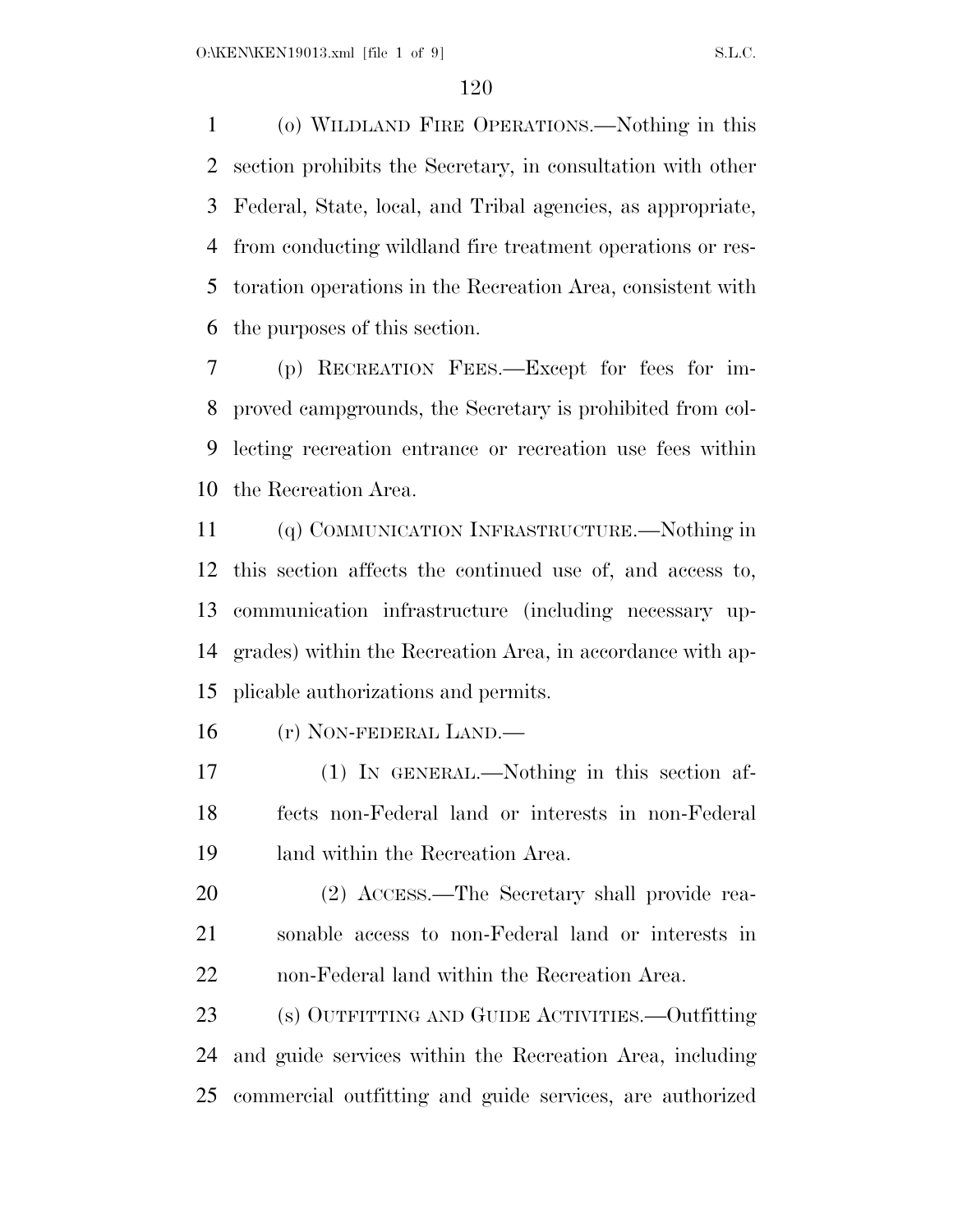in accordance with this section and other applicable law (including regulations).

# **SEC. 1118. JOHN WESLEY POWELL NATIONAL CONSERVA-TION AREA.**

(a) DEFINITIONS.—In this section:

 (1) MAP.—The term ''Map'' means the Bureau of Land Management map entitled ''Proposed John Wesley Powell National Conservation Area'' and dated December 10, 2018.

 (2) NATIONAL CONSERVATION AREA.—The term ''National Conservation Area'' means the John Wesley Powell National Conservation Area estab-13 lished by subsection  $(b)(1)$ .

(b) ESTABLISHMENT.—

 (1) IN GENERAL.—Subject to valid existing rights, there is established the John Wesley Powell National Conservation Area in the State of Utah.

 (2) AREA INCLUDED.—The National Conserva- tion Area shall consist of approximately 29,868 acres of public land administered by the Bureau of Land Management as generally depicted on the Map.

 (c) PURPOSES.—The purposes of the National Con- servation Area are to conserve, protect, and enhance for the benefit of present and future generations the nation-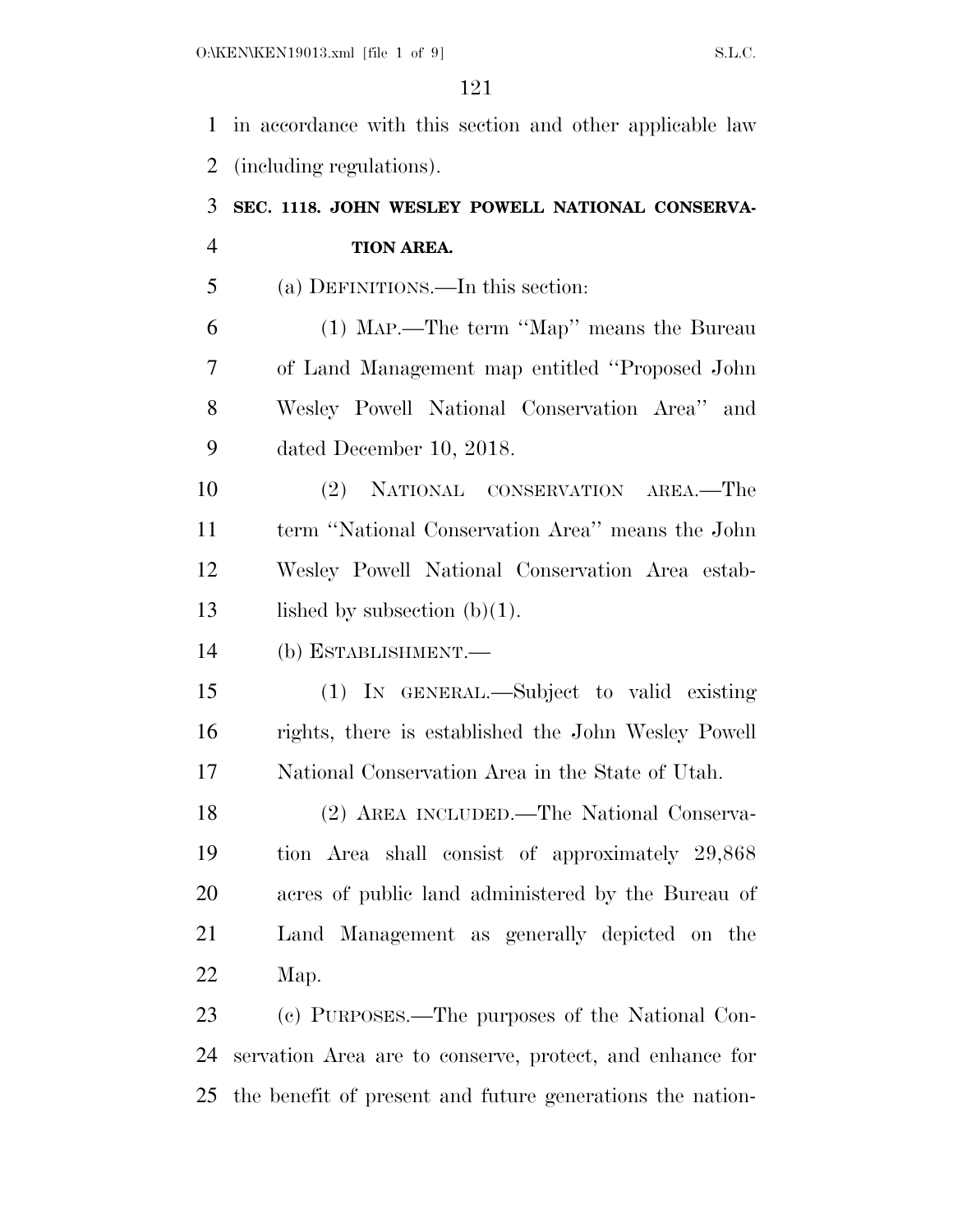ally significant historic, cultural, natural, scientific, scenic, recreational, archaeological, educational, and wildlife re-sources of the National Conservation Area.

### (d) MAP AND LEGAL DESCRIPTION.—

 (1) IN GENERAL.—As soon as practicable after the date of enactment of this Act, the Secretary shall prepare and file a map and legal description of the National Conservation Area with the Committee on Energy and Natural Resources of the Senate and the Committee on Natural Resources of the House of Representatives.

 (2) EFFECT.—The map and legal description prepared under paragraph (1) shall have the same force and effect as if included in this section, except that the Secretary may correct minor errors in the map or legal description.

 (3) AVAILABILITY.—A copy of the map and legal description shall be on file and available for public inspection in the appropriate offices of the Bureau of Land Management.

 (e) MANAGEMENT.—The Secretary shall manage the National Conservation Area—

 (1) in a manner that conserves, protects, and enhances the resources of the National Conservation Area;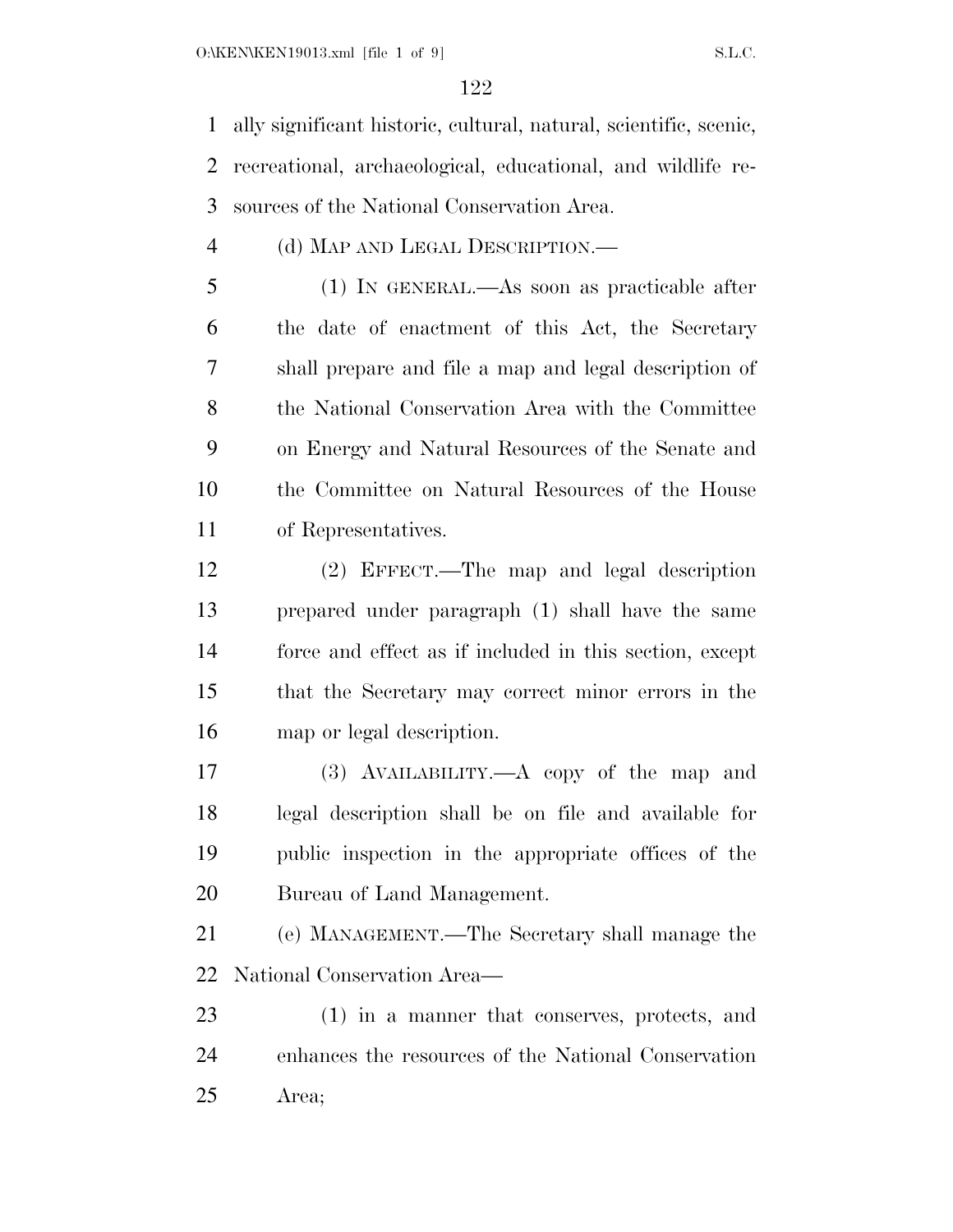| $\mathbf{1}$   | $(2)$ in accordance with —                                |
|----------------|-----------------------------------------------------------|
| $\overline{2}$ | (A) the Federal Land Policy and Manage-                   |
| 3              | ment Act of 1976 (43 U.S.C. 1701 et seq.);                |
| $\overline{4}$ | (B) this section; and                                     |
| 5              | (C) any other applicable law; and                         |
| 6              | (3) as a component of the National Landscape              |
| 7              | Conservation System.                                      |
| 8              | (4) MANAGEMENT PLAN.—                                     |
| 9              | (A) IN GENERAL.—Not later than 2 years                    |
| 10             | after the date of enactment of this Act, the Sec-         |
| 11             | retary shall develop a management plan for the            |
| 12             | National Conservation Area.                               |
| 13             | (B) CONSULTATION.—The Secretary shall                     |
| 14             | prepare the management plan—                              |
| 15             | (i) in consultation and coordination                      |
| 16             | with the State of Utah, Uintah County,                    |
| 17             | and affected Indian Tribes; and                           |
| 18             | (ii) after providing for public input.                    |
| 19             | (f) USES.—The Secretary shall only allow such uses        |
| 20             | of the National Conservation Area as the Secretary deter- |
| 21             | mines would further the purposes for which the National   |
| 22             | Conservation is established.                              |
| 23             | $(g)$ Acquisition.—                                       |
| 24             | (1) IN GENERAL.—The Secretary may acquire                 |
| 25             | land or interests in land within the boundaries of the    |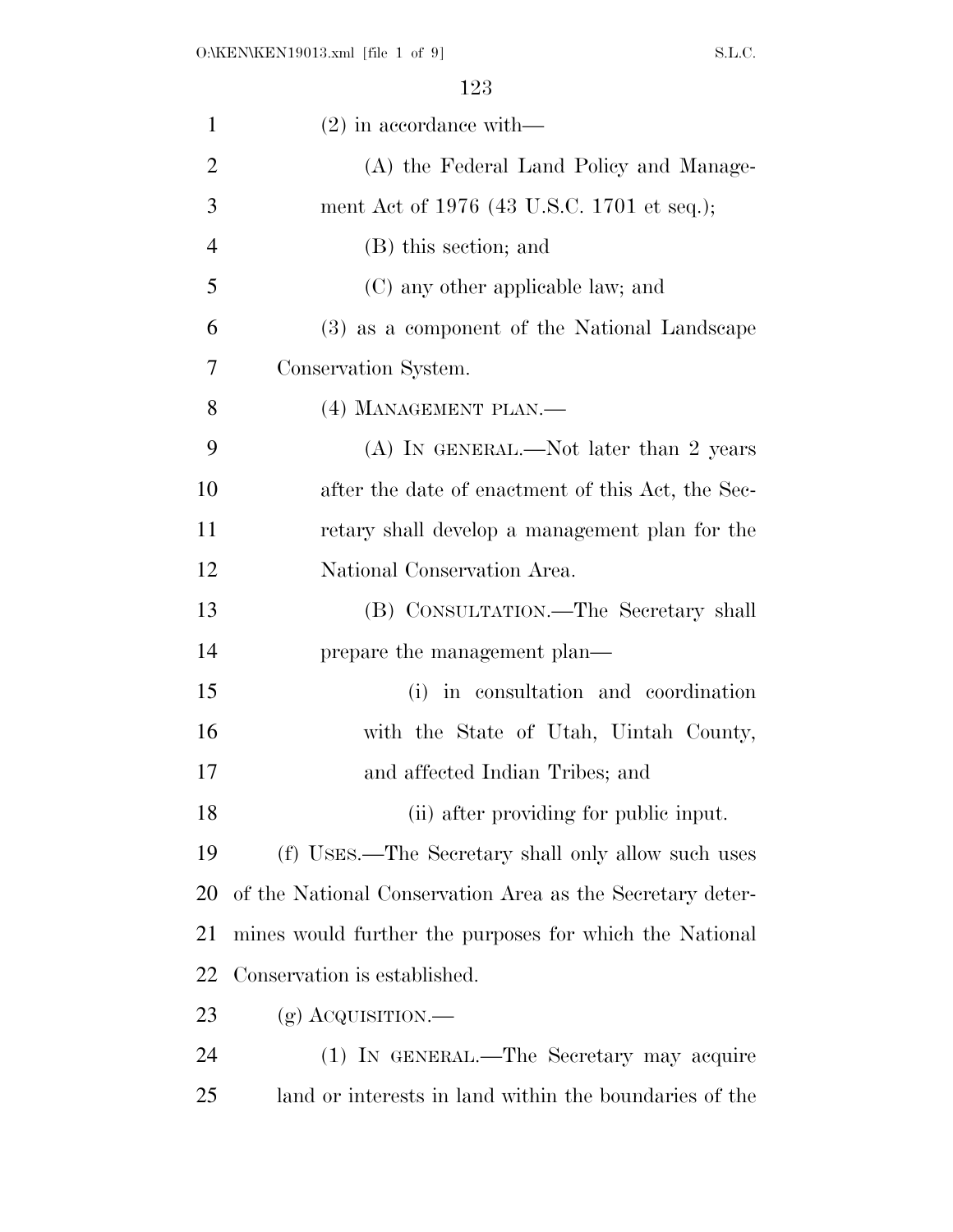National Conservation Area by purchase from a will-2 ing seller, donation, or exchange.

 (2) INCORPORATION IN NATIONAL CONSERVA- TION AREA.—Any land or interest in land located in- side the boundary of the National Conservation Area that is acquired by the United States after the date of enactment of this Act shall be added to and ad- ministered as part of the National Conservation Area.

 (3) STATE LAND.—On request of the Utah School and Institutional Trust Lands Administration and, if practicable, not later than 5 years after the date of enactment of this Act, the Secretary shall seek to acquire all State-owned land within the boundaries of the National Conservation Area by ex- change or purchase, subject to the appropriation of necessary funds.

(h) MOTORIZED VEHICLES.—

 (1) IN GENERAL.—Subject to paragraph (2), except in cases in which motorized vehicles are need- ed for administrative purposes or to respond to an emergency, the use of motorized vehicles in the Na- tional Conservation Area shall be permitted only on roads designated in the management plan.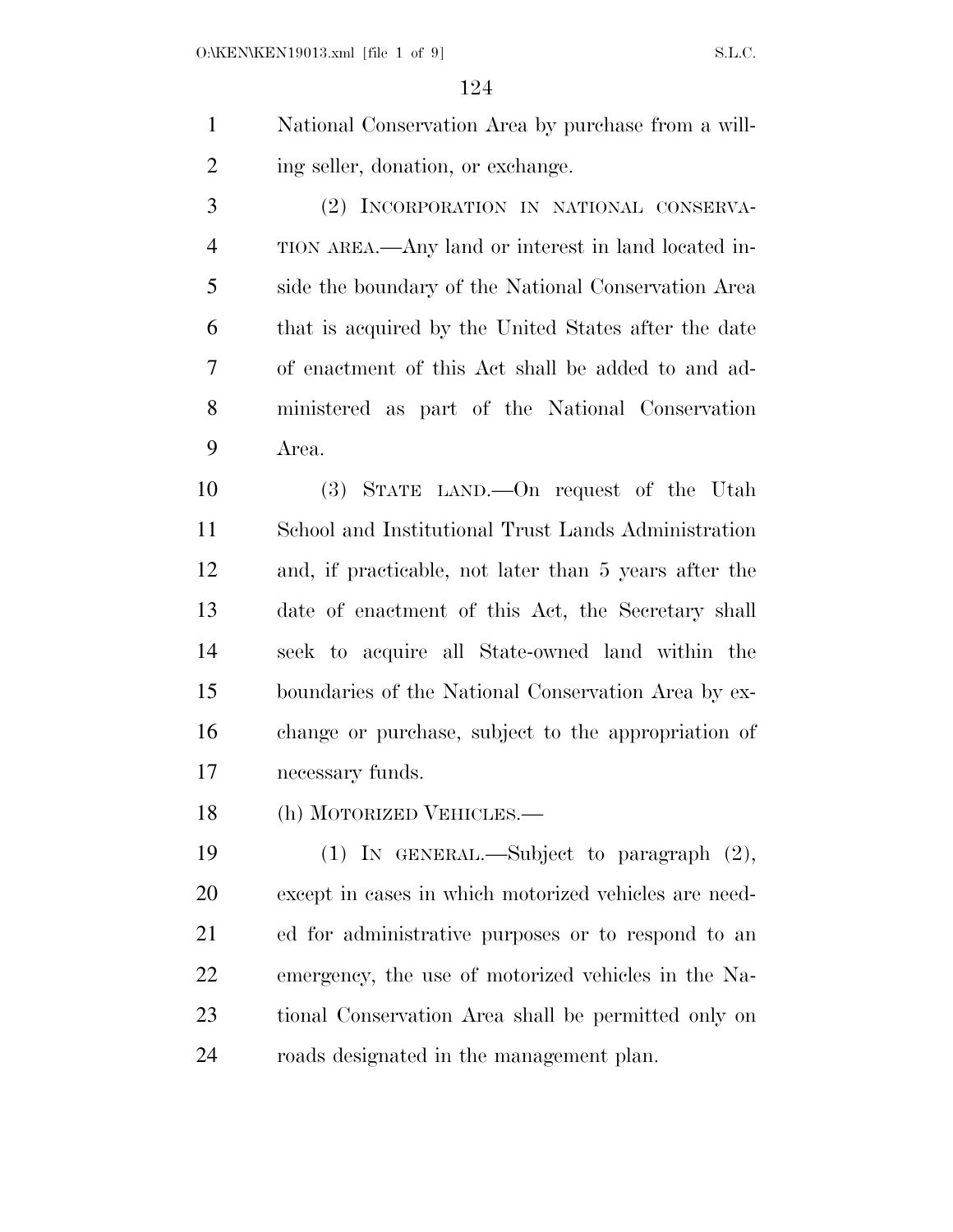(2) USE OF MOTORIZED VEHICLES PRIOR TO COMPLETION OF MANAGEMENT PLAN.—Prior to completion of the management plan, the use of mo- torized vehicles within the National Conservation Area shall be permitted in accordance with the appli- cable Bureau of Land Management resource man-agement plan.

 (i) GRAZING.—The grazing of livestock in the Na- tional Conservation Area, where established before the date of enactment of this Act, shall be allowed to continue, subject to such reasonable regulations, policies, and prac- tices as the Secretary considers to be necessary in accord-ance with—

(1) applicable law (including regulations);

 (2) the purposes of the National Conservation Area; and

 (3) the guidelines set forth in Appendix A of the report of the Committee on Interior and Insular Affairs of the House of Representatives accom- panying H.R. 2570 of the 101st Congress (House Report 101–405).

22 (j) FISH AND WILDLIFE.—Nothing in this section af- fects the jurisdiction of the State of Utah with respect to the management of fish and wildlife on Federal land in the State.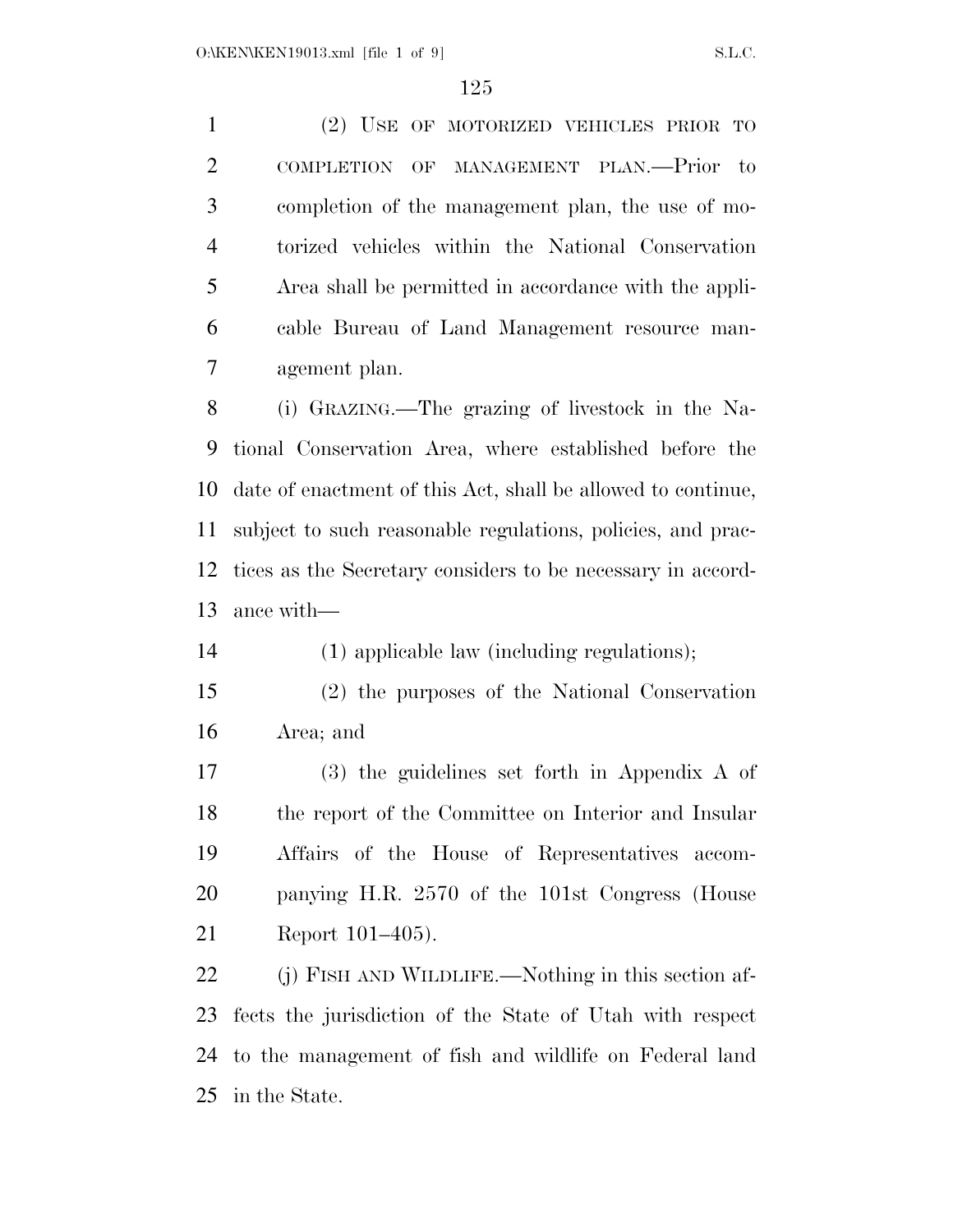(k) WILDLIFE WATER PROJECTS.—The Secretary, in consultation with the State of Utah, may authorize wildlife water projects (including guzzlers) within the National Conservation Area.

 (l) GREATER SAGE-GROUSE CONSERVATION PROJECTS.—Nothing in this section affects the authority of the Secretary to undertake Greater sage-grouse (Centrocercus urophasianus) conservation projects to maintain and improve Greater sage-grouse habitat, includ- ing the management of vegetation through mechanical means, to further the purposes of the National Conserva-tion Area.

(m) WATER RIGHTS.—Nothing in this section—

 (1) constitutes an express or implied reservation by the United States of any water rights with re-spect to the National Conservation Area;

(2) affects any water rights in the State;

 (3) affects the use or allocation, in existence on the date of enactment of this Act, of any water, water right, or interest in water;

 (4) affects any vested absolute or decreed condi- tional water right in existence on the date of enact- ment of this Act, including any water right held by the United States;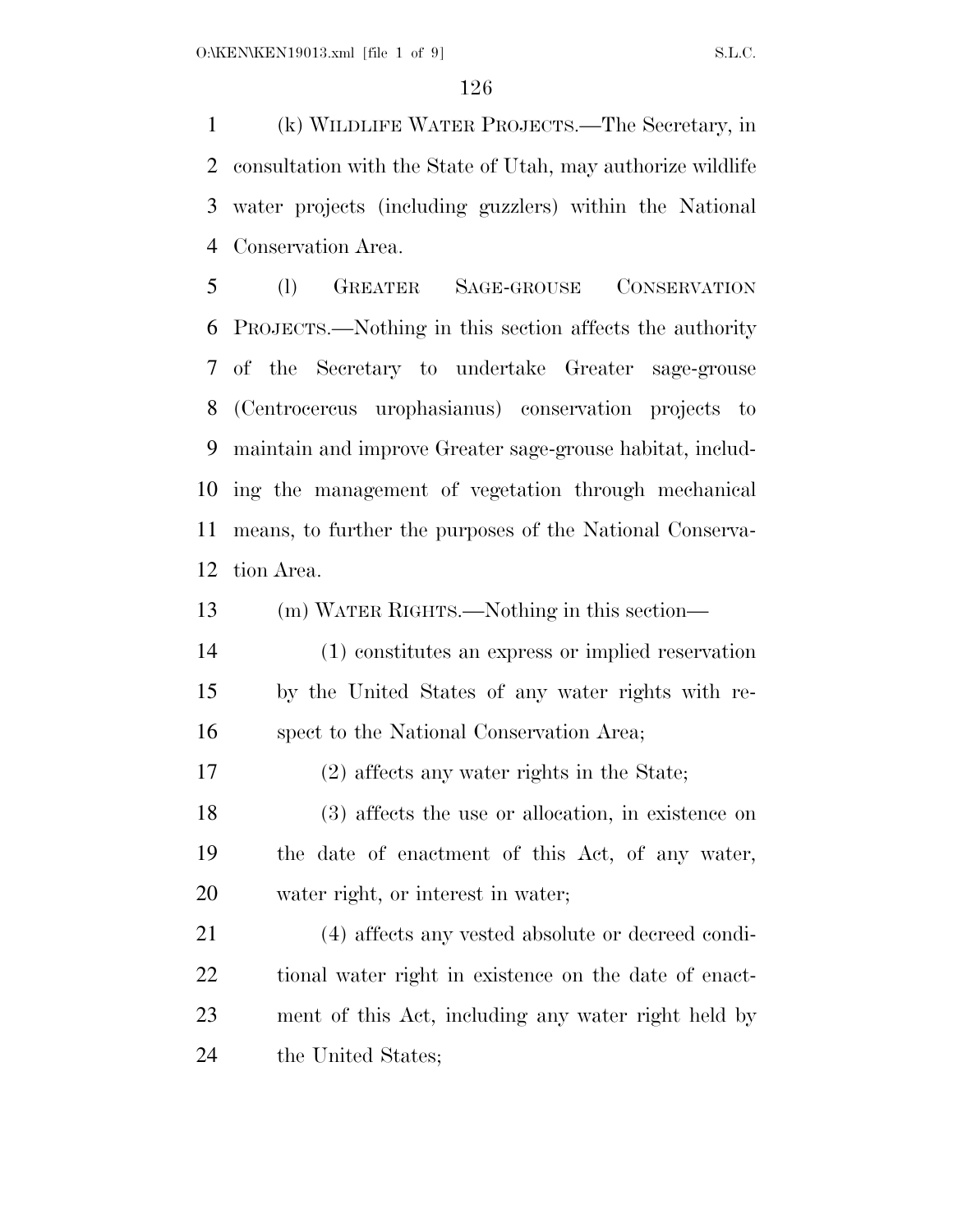| $\mathbf{1}$ | (5) affects any interstate water compact in ex-       |
|--------------|-------------------------------------------------------|
| 2            | istence on the date of enactment of this Act; or      |
| 3            | $(6)$ shall be considered to be a relinquishment      |
| 4            | or reduction of any water rights reserved or appro-   |
| 5            | priated by the United States in the State on or be-   |
| 6            | fore the date of enactment of this Act.               |
| 7            | (n) NO BUFFER ZONES.—                                 |
| 8            | (1) IN GENERAL.—Nothing in this section cre-          |
| 9            | ates a protective perimeter or buffer zone around the |
| 10           | National Conservation Area.                           |
| 11           | (2) ACTIVITIES OUTSIDE NATIONAL CONSERVA-             |
| 12           | TION AREA.—The fact that an authorized activity or    |
| 13           | use on land outside the National Conservation Area    |
| 14           | can be seen or heard within the National Conserva-    |
| 15           | tion Area shall not preclude the activity or use out- |
| 16           | side the boundary of the Area.                        |
| 17           | (o) WITHDRAWAL.—                                      |
| 18           | (1) IN GENERAL.—Subject to valid existing             |
| 19           | rights, all Federal land in the National Conservation |
| 20           | Area (including any land acquired after the date of   |
| 21           | enactment of this Act) is withdrawn from—             |
| 22           | (A) all forms of entry, appropriation, and            |
| 23           | disposal under the public land laws;                  |
| 24           | (B) location, entry, and patent under the             |
| 25           | mining laws; and                                      |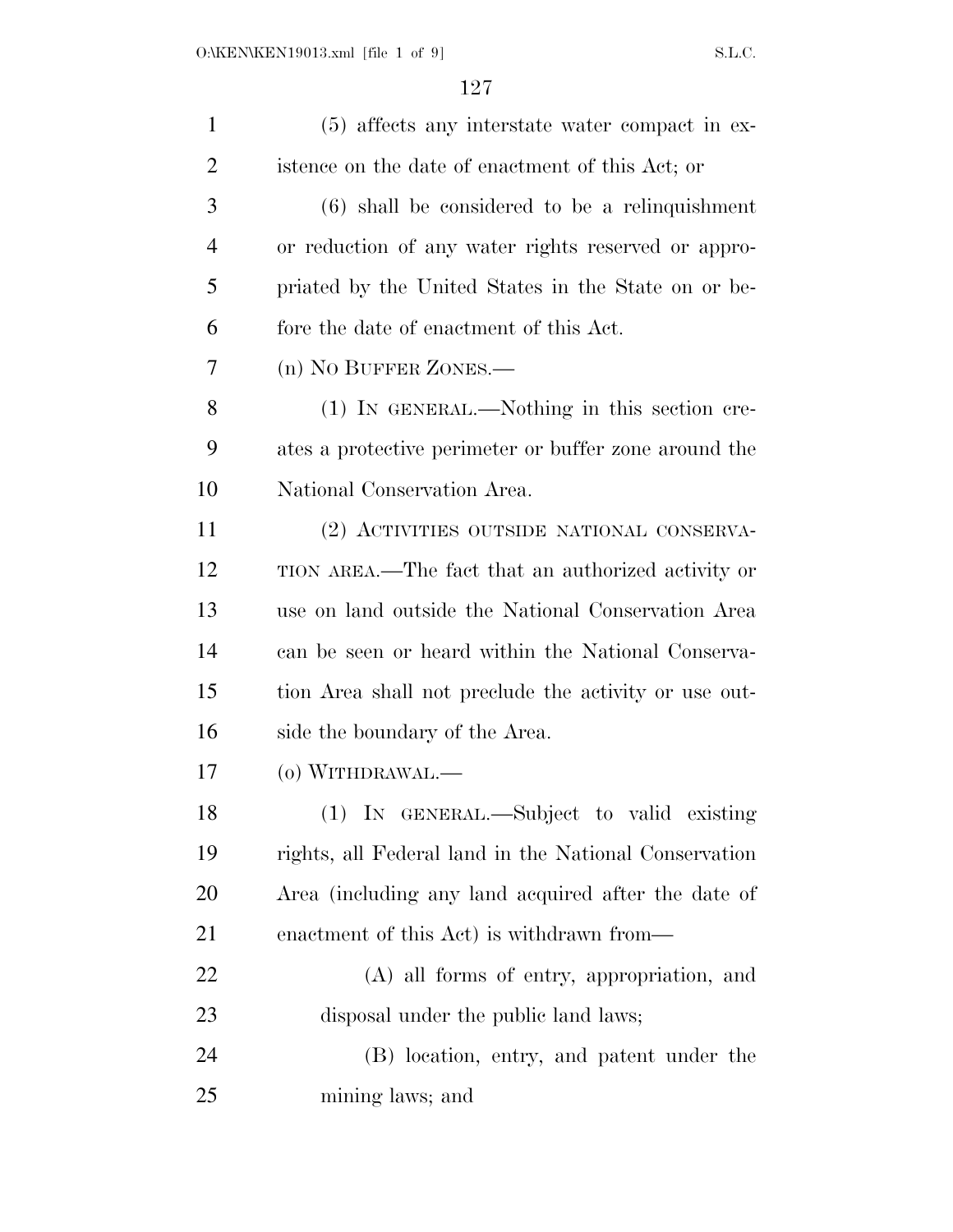(C) operation of the mineral leasing, min-eral materials, and geothermal leasing laws.

 (p) VEGETATION MANAGEMENT.—Nothing in this section prevents the Secretary from conducting vegetation management projects, including fuels reduction activities, within the National Conservation Area that are consistent with this section and that further the purposes of the Na-tional Conservation Area.

 (q) WILDLAND FIRE OPERATIONS.—Nothing in this section prohibits the Secretary, in consultation with other Federal, State, local, and Tribal agencies, as appropriate, from conducting wildland fire prevention and restoration operations in the National Conservation Area, consistent with the purposes of this section.

 (r) RECREATION FEES.—Except for improved camp- grounds, the Secretary is prohibited from collecting recre- ation entrance or use fees within the National Conserva-tion Area.

 (s) OUTFITTING AND GUIDE ACTIVITIES.—Outfitting and guide services within the National Conservation Area, including commercial outfitting and guide services, are au- thorized in accordance with this section and other applica-ble law (including regulations).

(t) NON-FEDERAL LAND.—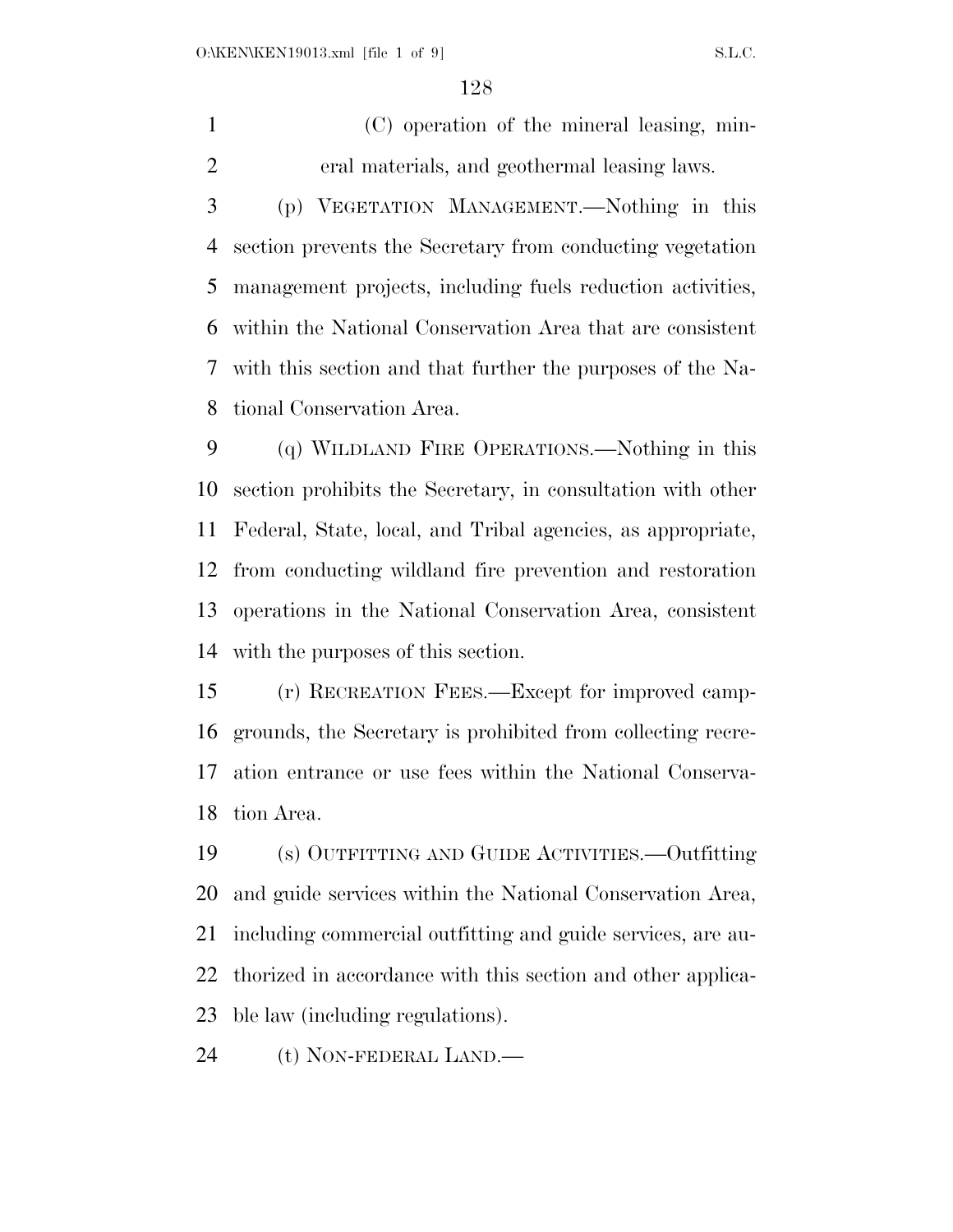| $\mathbf{1}$   | (1) IN GENERAL.—Nothing in this section af-                     |
|----------------|-----------------------------------------------------------------|
| $\overline{2}$ | fects non-Federal land or interests in non-Federal              |
| 3              | land within the National Conservation Area.                     |
| $\overline{4}$ | (2) REASONABLE ACCESS.—The Secretary shall                      |
| 5              | provide reasonable access to non-Federal land or in-            |
| 6              | terests in non-Federal land within the National Con-            |
| 7              | servation Area.                                                 |
| 8              | (u) RESEARCH AND INTERPRETIVE MANAGEMENT.-                      |
| 9              | The Secretary may establish programs and projects for           |
| 10             | the conduct of scientific, historical, cultural, archeological, |
| 11             | and natural studies through the use of public and private       |
| 12             | partnerships that further the purposes of the National          |
| 13             | Conservation Area.                                              |
| 14             | SEC. 1119. ALASKA NATIVE VIETNAM ERA VETERANS LAND              |
| 15             | ALLOTMENT.                                                      |
| 16             | (a) DEFINITIONS.—In this section:                               |
| 17             | (1) AVAILABLE FEDERAL LAND.—                                    |
| 18             | (A) IN GENERAL.—The term "available                             |
| 19             | Federal land" means Federal land in the State                   |
| 20             | that—                                                           |
| 21             | (i) is vacant, unappropriated, and un-                          |
| 22             | reserved and is identified as available for                     |
|                |                                                                 |
| 23             | selection under subsection $(b)(5)$ ; or                        |
| 24             | (ii) has been selected by, but not yet                          |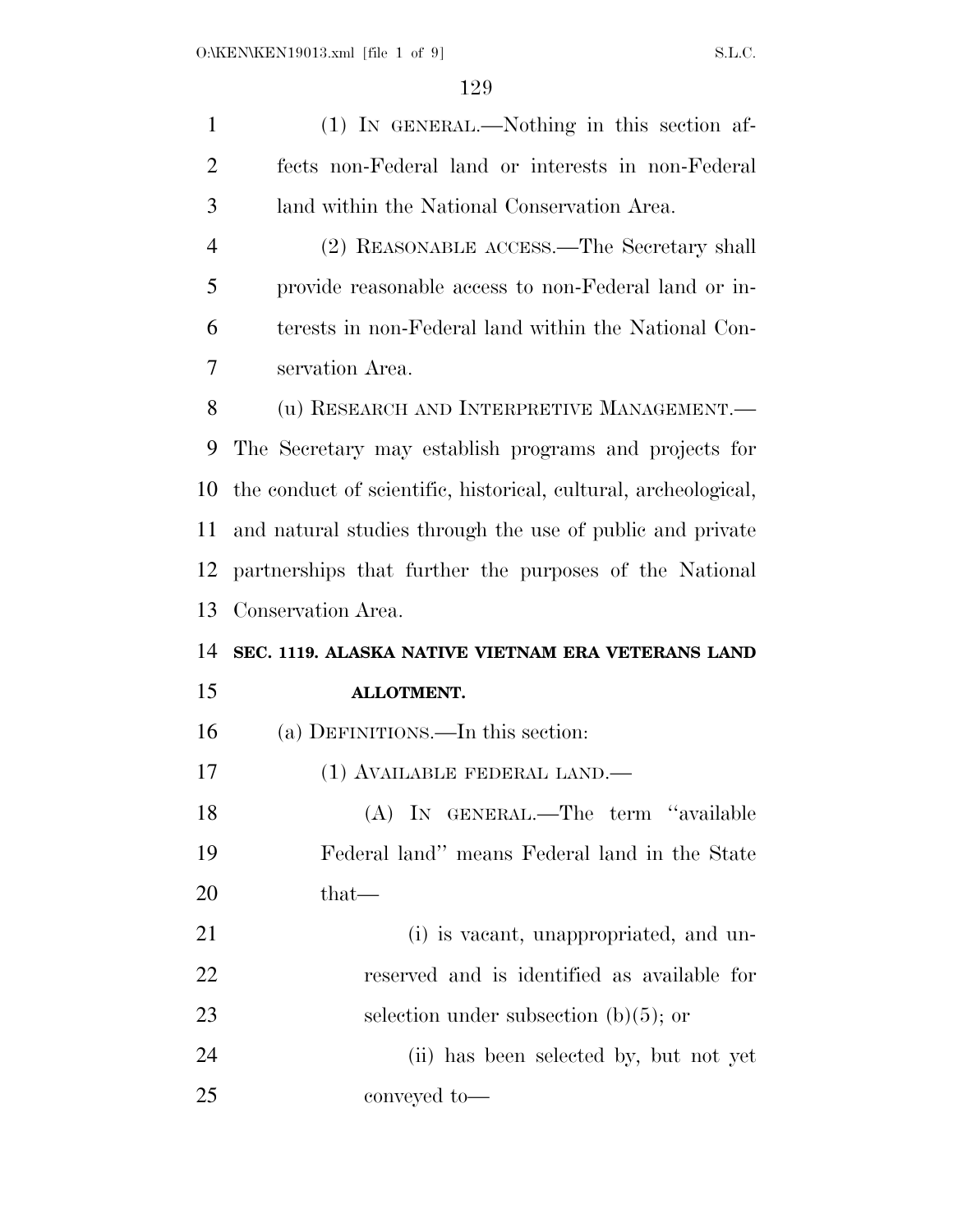| $\mathbf{1}$   | (I) the State, if the State agrees         |
|----------------|--------------------------------------------|
| $\overline{2}$ | to voluntarily relinquish the selection    |
| 3              | of the Federal land for selection by an    |
| $\overline{4}$ | eligible individual; or                    |
| 5              | (II) a Regional Corporation or a           |
| 6              | Village Corporation, if the Regional       |
| 7              | Corporation or Village Corporation         |
| 8              | agrees to voluntarily relinquish the se-   |
| 9              | lection of the Federal land for selec-     |
| 10             | tion by an eligible individual.            |
| 11             | (B) EXCLUSIONS.—The term "available        |
| 12             | Federal land" does not include any Federal |
| 13             | land in the State that is—                 |
| 14             | $(i)(I)$ a right-of-way of<br>the          |
| 15             | TransAlaska Pipeline; or                   |
| 16             | (II) an inner or outer corridor of such    |
| 17             | a right-of-way;                            |
| 18             | (ii) withdrawn or acquired for pur-        |
| 19             | poses of the Armed Forces;                 |
| 20             | (iii) under review for a pending right-    |
| 21             | of-way for a natural gas corridor;         |
| 22             | (iv) within the Arctic National Wild-      |
| 23             | life Refuge;                               |
| 24             | (v) within a unit of the National For-     |
| 25             | est System;                                |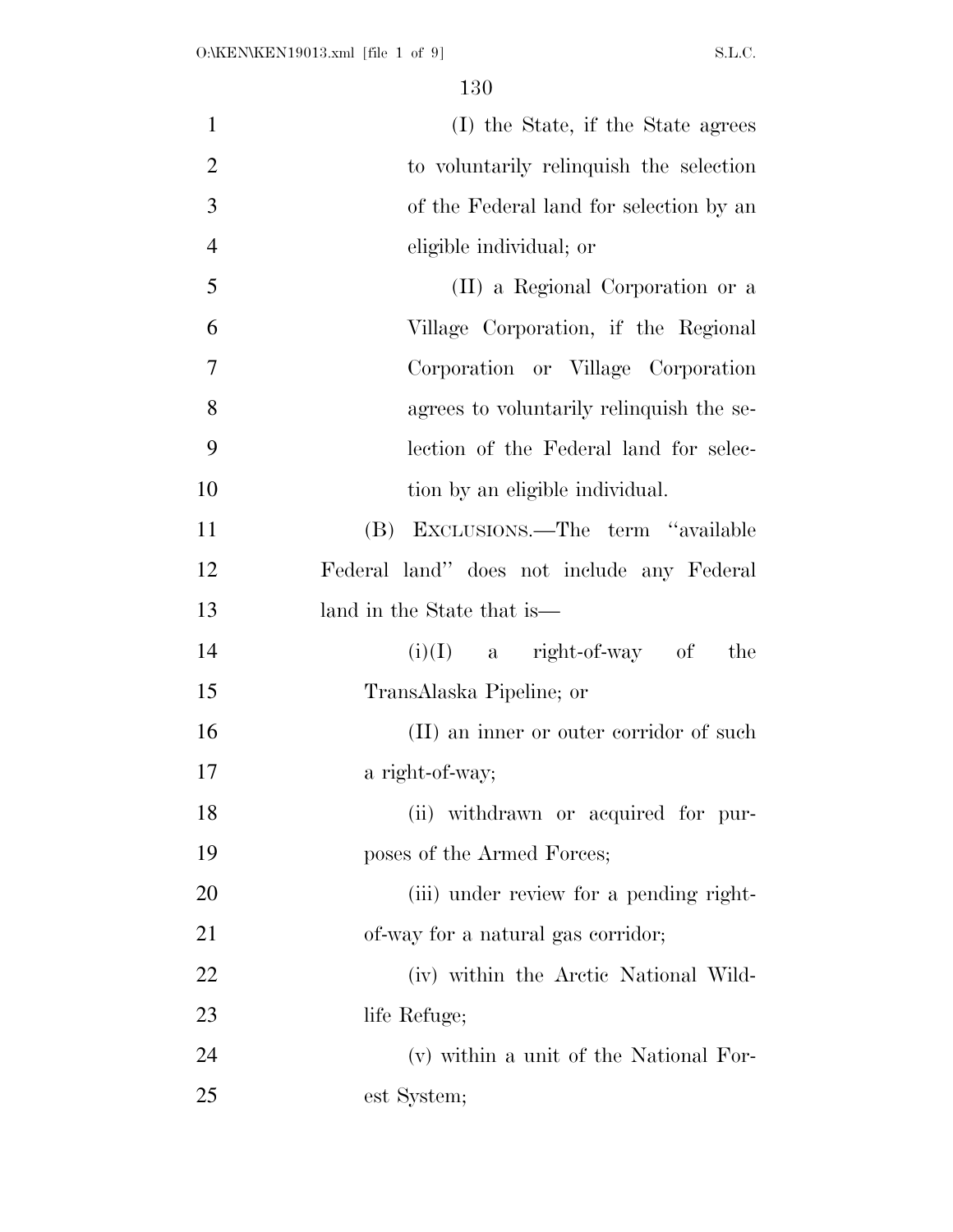| $\mathbf{1}$   | (vi) designated as wilderness by Con-              |
|----------------|----------------------------------------------------|
| $\overline{2}$ | gress;                                             |
| 3              | (vii) within a unit of the National                |
| $\overline{4}$ | Park System, a National Preserve, or a             |
| 5              | National Monument;                                 |
| 6              | (viii) within a component of the Na-               |
| $\overline{7}$ | tional Trails System;                              |
| 8              | (ix) within a component of the Na-                 |
| 9              | tional Wild and Scenic Rivers System; or           |
| 10             | (x) within the National Petroleum Re-              |
| 11             | serve-Alaska.                                      |
| 12             | (2) ELIGIBLE INDIVIDUAL.—The term "eligible        |
| 13             | individual" means an individual who, as determined |
| 14             | by the Secretary in accordance with subsection     |
| 15             | $(c)(1)$ , is—                                     |
| 16             | $(A)$ a Native veteran—                            |
| 17             | (i) who served in the Armed Forces                 |
| 18             | during the period between August 5, 1964,          |
| 19             | and December 31, 1971; and                         |
| 20             | has not received an allotment<br>(ii)              |
| 21             | made pursuant to-                                  |
| 22             | (I) the Act of May 17, 1906 $(34)$                 |
| 23             | Stat. 197, chapter $2469$ (as in effect            |
| 24             | on December 17, 1971);                             |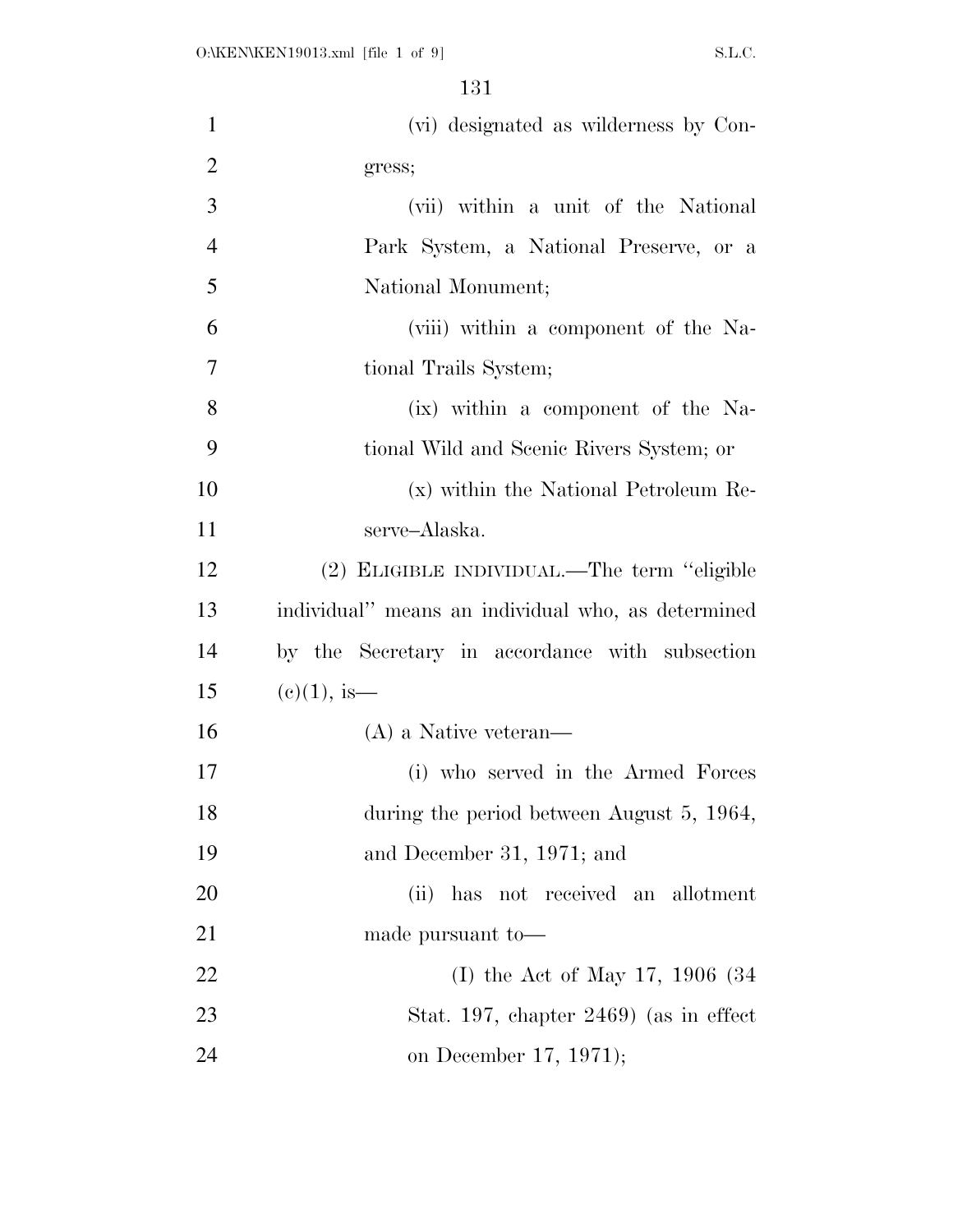| $\mathbf{1}$   | (II) section $14(h)(5)$ of the Alas-                 |
|----------------|------------------------------------------------------|
| $\overline{2}$ | ka Native Claims Settlement Act (43                  |
| 3              | U.S.C. $1613(h)(5)$ ; or                             |
| $\overline{4}$ | (III) section 41 of the Alaska                       |
| 5              | Native Claims Settlement Act (43                     |
| 6              | U.S.C. $1629g$ ; or                                  |
| 7              | (B) is the personal representative of the            |
| 8              | estate of a deceased eligible individual described   |
| 9              | in subparagraph (A), who has been duly ap-           |
| 10             | pointed in the appropriate Alaska State court        |
| 11             | or a registrar has qualified, acting for the ben-    |
| 12             | efit of the heirs of the estate of a deceased eligi- |
| 13             | ble individual described in subparagraph $(A)$ .     |
| 14             | (3) NATIVE; REGIONAL CORPORATION; VILLAGE            |
| 15             | CORPORATION.—The terms "Native", "Regional           |
| 16             | Corporation", and "Village Corporation" have the     |
| 17             | meanings given those terms in section 3 of the Alas- |
| 18             | ka Native Claims Settlement Act (43 U.S.C. 1602).    |
| 19             | (4) STATE.—The term "State" means the State          |
| 20             | of Alaska.                                           |
| 21             | (5) VETERAN.—The term "veteran" has the              |
| 22             | meaning given the term in section $101$ of title 38, |
| 23             | United States Code.                                  |
| 24             | (b) ALLOTMENTS FOR ELIGIBLE INDIVIDUALS.—            |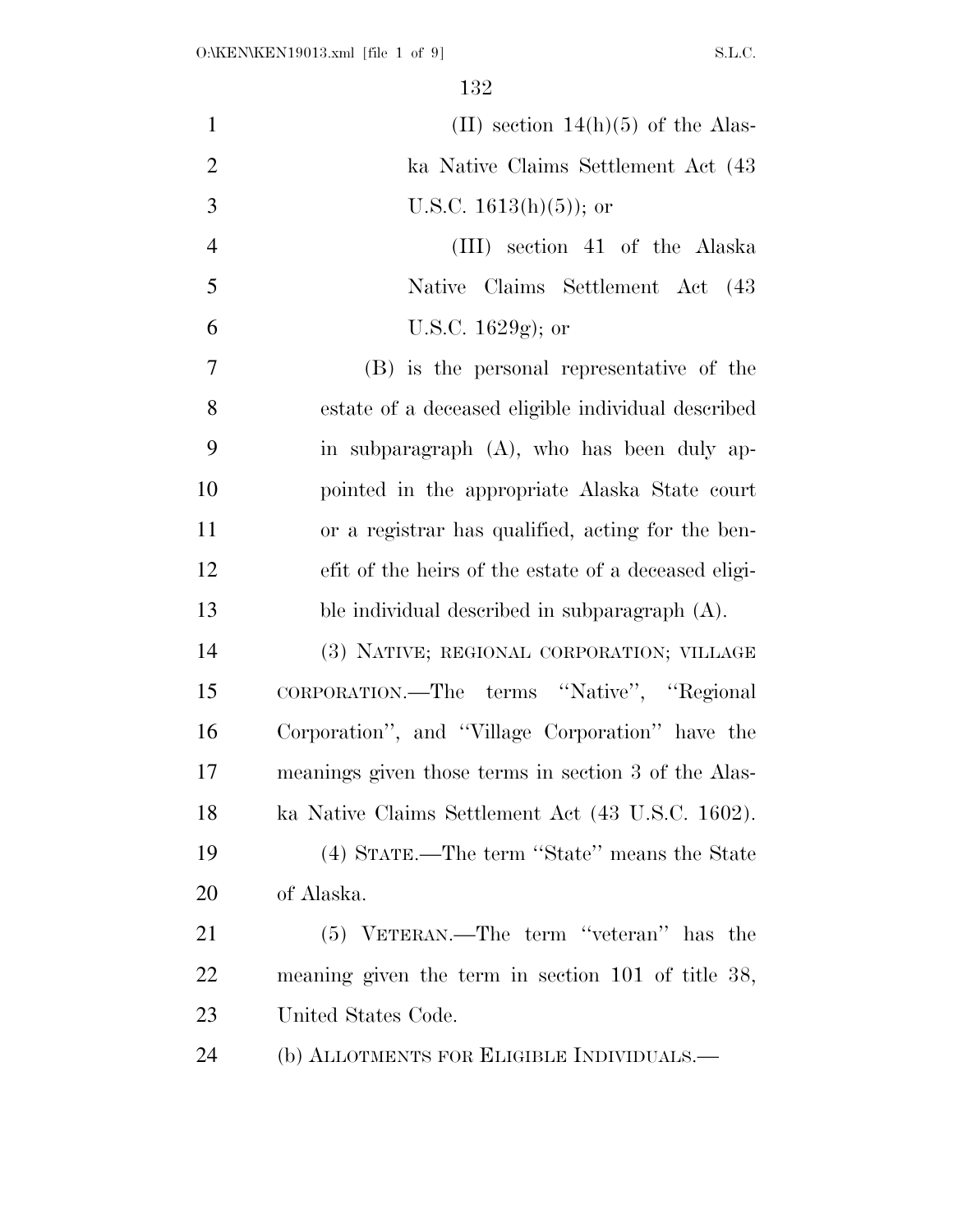(1) INFORMATION TO DETERMINE ELIGI-BILITY.—

 (A) IN GENERAL.—Not later than 180 days after the date of enactment of this Act, the Secretary of Defense, in coordination with the Secretary of Veterans Affairs, shall provide to the Secretary a list of all members of the Armed Forces who served during the period be- tween August 5, 1964, and December 31, 1971. (B) USE.—The Secretary shall use the in-

 formation provided under subparagraph (A) to determine whether an individual meets the mili- tary service requirements under subsection  $(a)(2)(A)(i)$ .

 (C) OUTREACH AND ASSISTANCE.—The Secretary, in coordination with the Secretary of Veterans Affairs, shall conduct outreach, and provide assistance in applying for allotments, to eligible individuals.

 (2) REGULATIONS.—Not later than 18 months after the date of enactment of this section, the Sec- retary shall promulgate regulations to carry out this subsection.

24 (3) SELECTION BY ELIGIBLE INDIVIDUALS.— (A) IN GENERAL.—An eligible individual—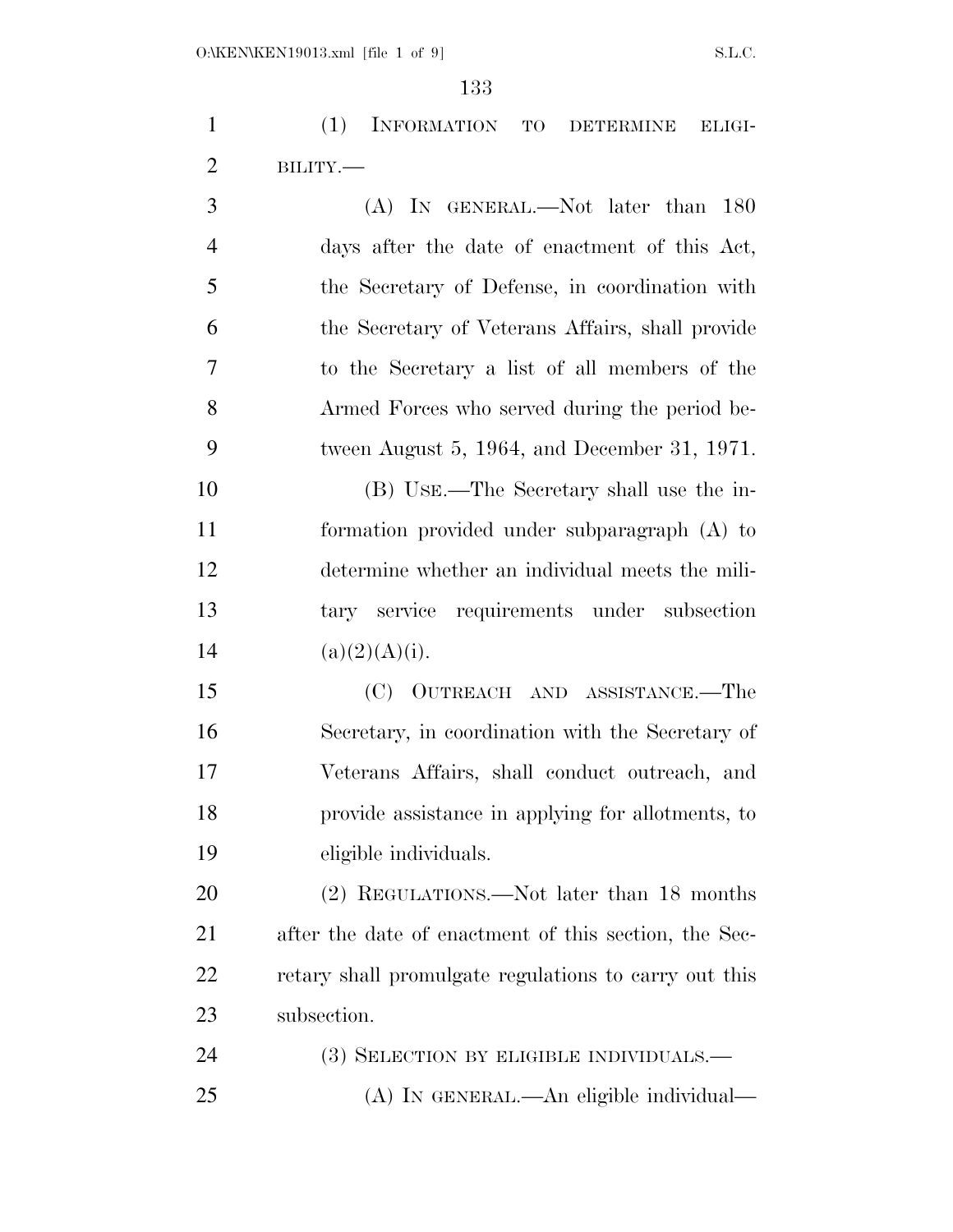| (i) may select 1 parcel of not less than               |
|--------------------------------------------------------|
| 2.5 acres and not more than 160 acres of               |
| available Federal land; and                            |
| (ii) on making a selection pursuant to                 |
| clause (i), shall submit to the Secretary an           |
| allotment selection application for the ap-            |
| plicable parcel of available Federal land.             |
| (B) SELECTION PERIOD.—An eligible indi-                |
| vidual may apply for an allotment during the 5-        |
| year period beginning on the effective date of         |
| the final regulations issued under paragraph           |
| (2).                                                   |
| (4) CONFLICTING SELECTIONS.—If 2 or more               |
| eligible individuals submit to the Secretary an allot- |
| selection application under paragraph<br>ment          |
| $(3)(A)(ii)$ for the same parcel of available Federal  |
| land, the Secretary shall—                             |
| (A) give preference to the selection applica-          |
| tion received on the earliest date; and                |
| (B) provide to each eligible individual the            |
| selection application of whom is rejected under        |
| subparagraph (A) an opportunity to select a            |
| substitute parcel of available Federal land.           |
|                                                        |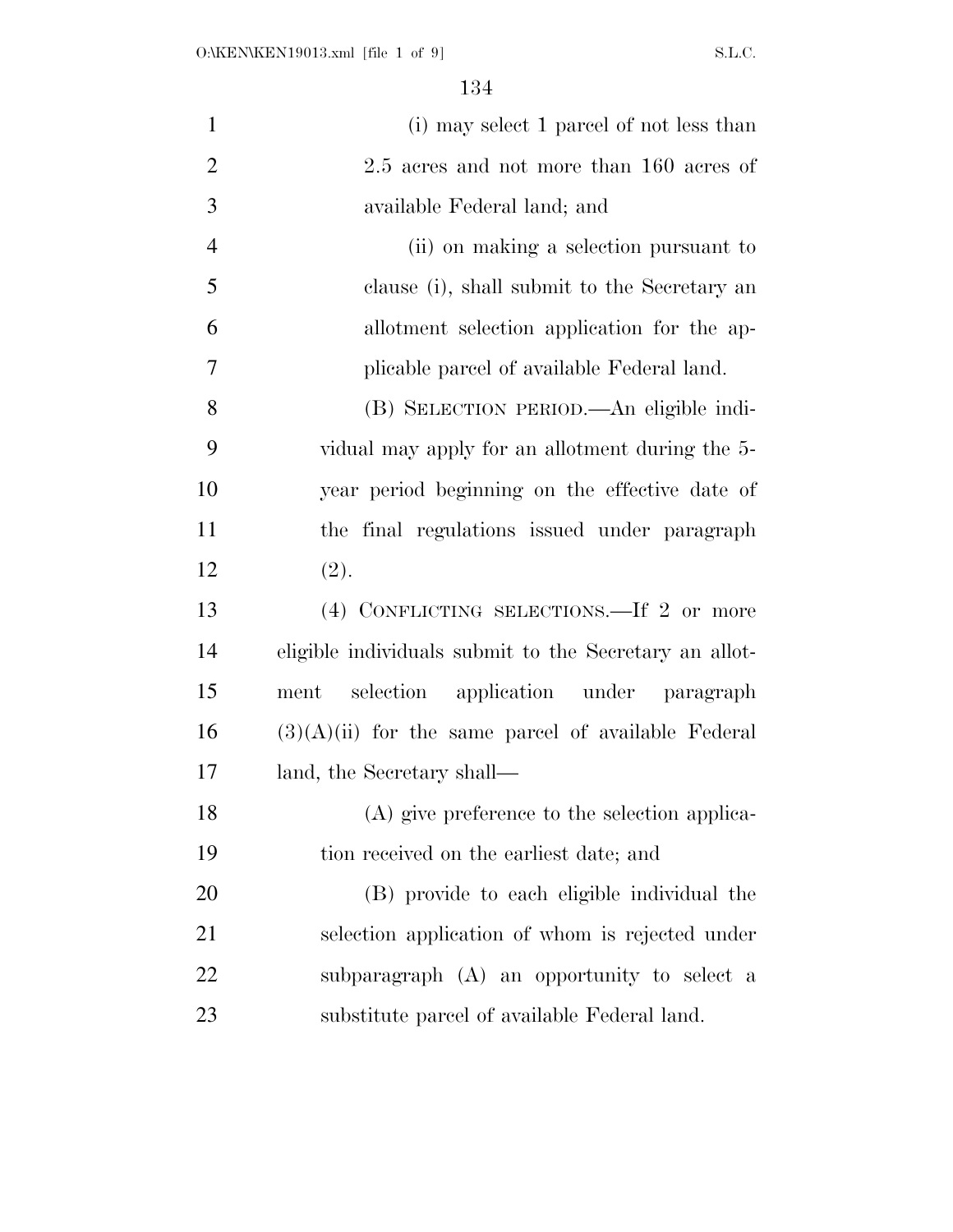| $\mathbf{1}$   | (5) IDENTIFICATION OF AVAILABLE FEDERAL           |
|----------------|---------------------------------------------------|
| $\overline{2}$ | LAND ADMINISTERED BY THE BUREAU OF LAND           |
| 3              | MANAGEMENT.                                       |
| $\overline{4}$ | (A) IN GENERAL.—Not later than 1 year             |
| 5              | after the date of enactment of this Act, the Sec- |
| 6              | retary, in consultation with the State, Regional  |
| 7              | Corporations, and Village Corporations, shall     |
| 8              | identify Federal land administered by the Bu-     |
| 9              | reau of Land Management as available Federal      |
| 10             | land for allotment selection in the State by eli- |
| 11             | gible individuals.                                |
| 12             | (B) CERTIFICATION; SURVEY.—The Sec-               |
| 13             | retary shall—                                     |
| 14             | (i) certify that the available Federal            |
| 15             | land identified under subparagraph (A) is         |
| 16             | free of known contamination; and                  |
| 17             | (ii) survey the available Federal land            |
| 18             | identified under subparagraph (A) into ali-       |
| 19             | quot parts and lots, segregating all navi-        |
| 20             | gable and meanderable waters and land             |
| 21             | not available for allotment selection.            |
| 22             | (C) MAPS.—As soon as practicable after            |
| 23             | the date on which available Federal land is       |
| 24             | identified under subparagraph (A), the Sec-       |
| 25             | retary shall submit to Congress, and publish in   |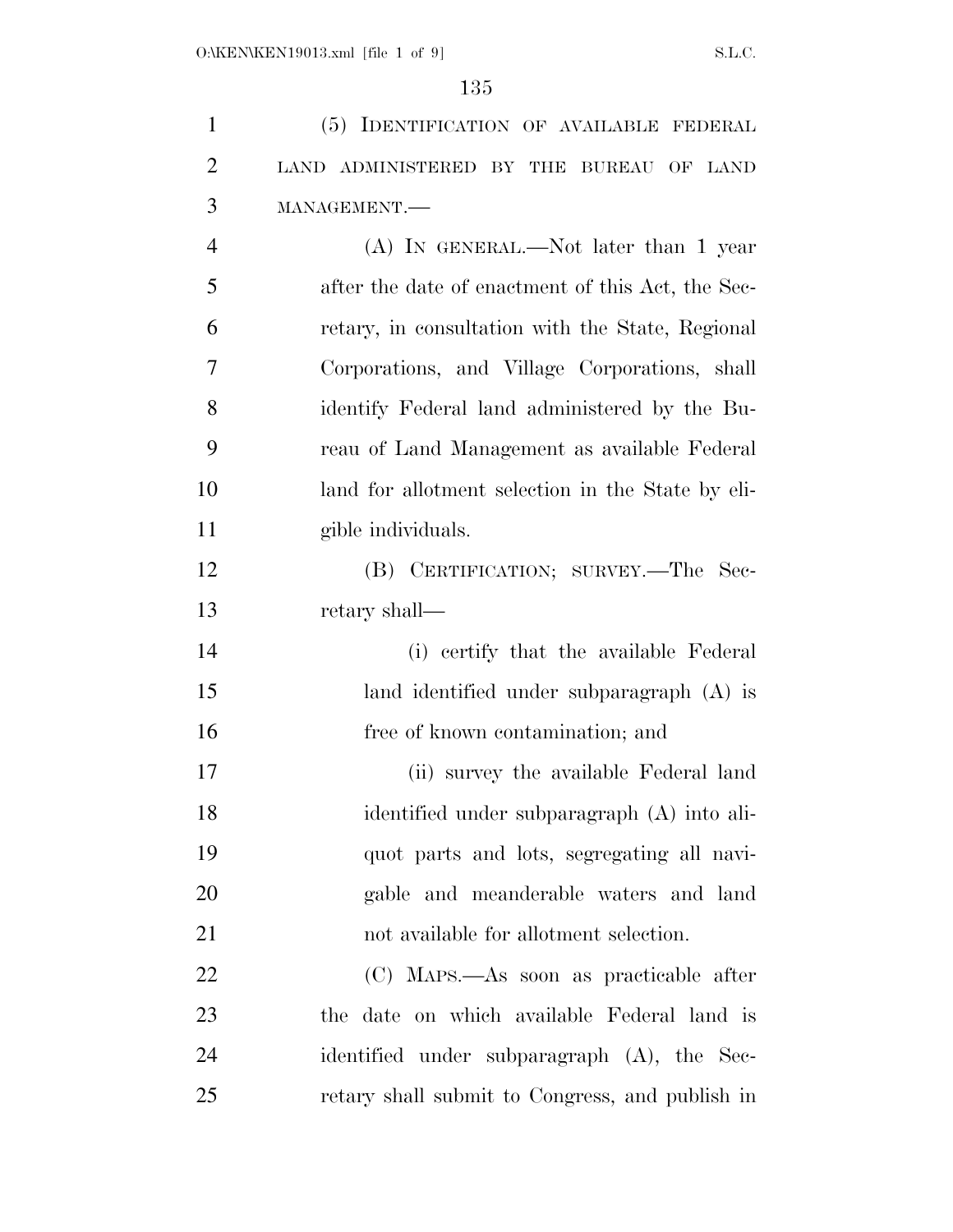| $\mathbf{1}$   | the Federal Register, 1 or more maps depicting      |
|----------------|-----------------------------------------------------|
| $\overline{2}$ | the identified available Federal land.              |
| 3              | (D) CONVEYANCES.—Any available Fed-                 |
| $\overline{4}$ | eral land conveyed to an eligible individual        |
| 5              | under this paragraph shall be subject to—           |
| 6              | (i) valid existing rights; and                      |
| 7              | (ii) the reservation of minerals to the             |
| 8              | United States.                                      |
| 9              | $(E)$ INTENT OF CONGRESS.—It is the in-             |
| 10             | tent of Congress that not later than 1 year         |
| 11             | after the date on which an eligible individual      |
| 12             | submits an allotment selection application for      |
| 13             | available Federal land that meets the require-      |
| 14             | ments of this section, as determined by the Sec-    |
| 15             | retary, the Secretary shall issue to the eligible   |
| 16             | individual a certificate of allotment with respect  |
| 17             | to the available Federal land covered by the al-    |
| 18             | lotment selection application, subject to the re-   |
| 19             | quirements of subparagraph $(D)$ .                  |
| 20             | (c) IDENTIFICATION OF AVAILABLE FEDERAL LAND        |
| 21             | IN UNITS OF THE NATIONAL WILDLIFE REFUGE SYS-       |
| 22             | TEM.                                                |
| 23             | $(1)$ REPORT.—Not later than 1 year after the       |
| 24             | date of enactment of this Act, the Secretary shall— |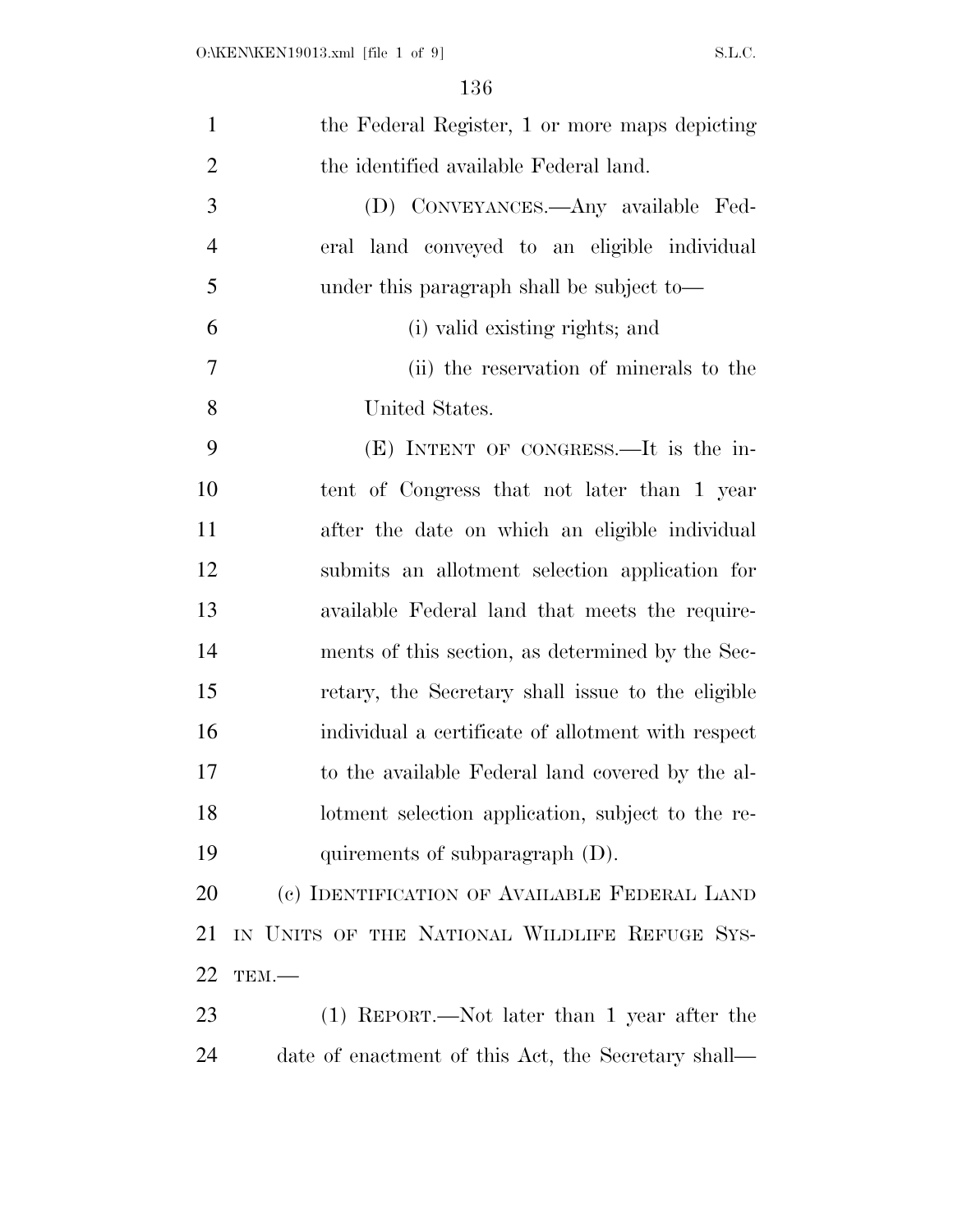| $\mathbf{1}$   | (A) conduct a study to determine whether             |
|----------------|------------------------------------------------------|
| $\overline{2}$ | any additional Federal lands within units of the     |
| 3              | National Wildlife Refuge System in the State         |
| $\overline{4}$ | should be made available for allotment selec-        |
| 5              | tion; and                                            |
| 6              | (B) report the findings and conclusions of           |
| 7              | the study to Congress.                               |
| 8              | (2) CONTENT OF THE REPORT.—The Secretary             |
| 9              | shall include in the report required under paragraph |
| 10             | $(1)$ —                                              |
| 11             | (A) the Secretary's determination whether            |
| 12             | Federal lands within units of the National           |
| 13             | Wildlife Refuge System in the State should be        |
| 14             | made available for allotment selection by eligi-     |
| 15             | ble individuals; and                                 |
| 16             | (B) identification of the specific areas (in-        |
| 17             | cluding maps) within units of the National           |
| 18             | Wildlife Refuge System in the State that the         |
| 19             | Secretary determines should be made available,       |
| 20             | consistent with the mission of the National          |
| 21             | Wildlife Refuge System and the specific pur-         |
| 22             | poses for which the unit was established, and        |
| 23             | this subsection.                                     |
| 24             | (3) FACTORS TO BE CONSIDERED.—In deter-              |
| 25             | mining whether Federal lands within units of the     |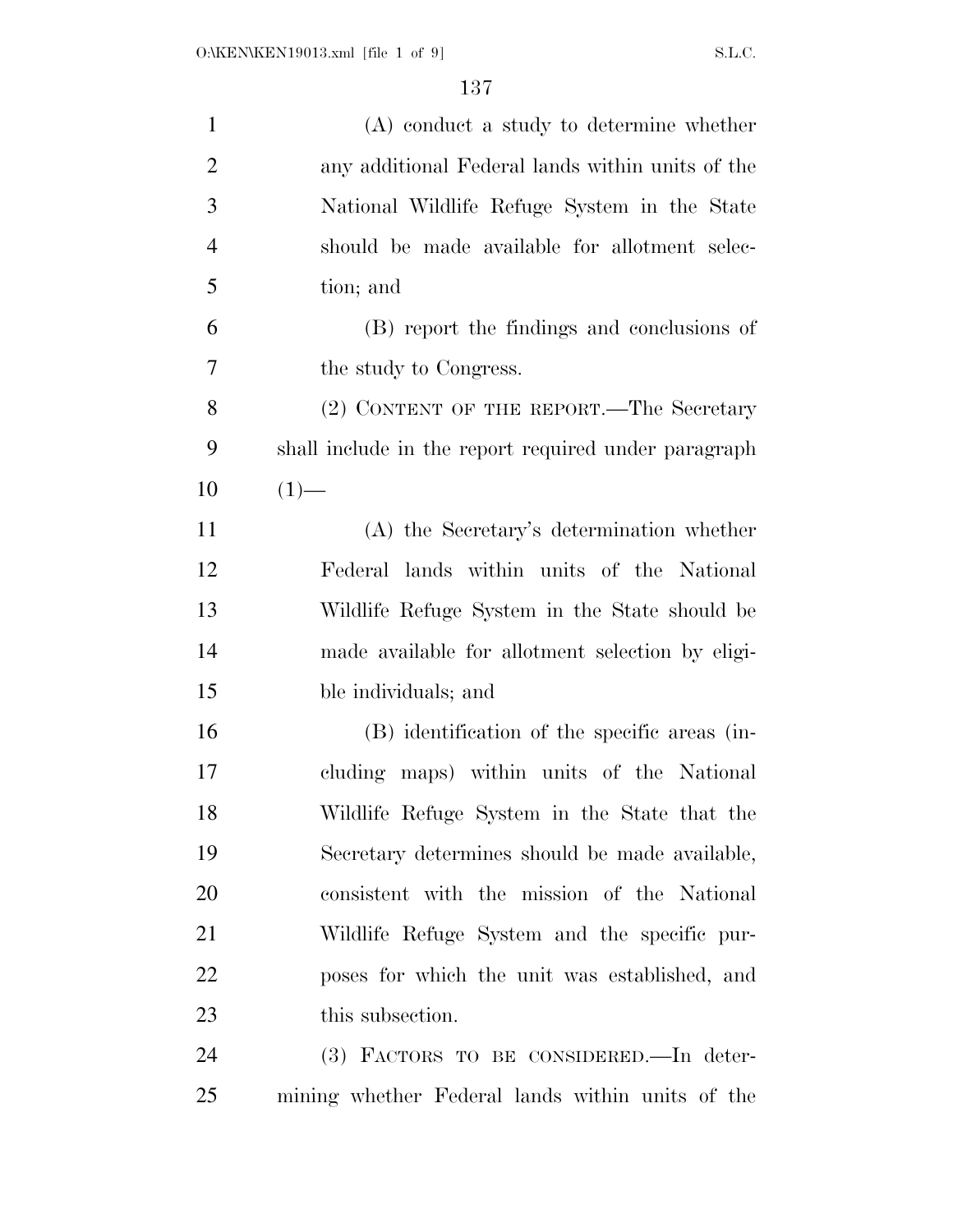| $\mathbf{1}$   | National Wildlife Refuge System in the State should     |
|----------------|---------------------------------------------------------|
| $\overline{2}$ | be made available under paragraph $(1)(A)$ , the Sec-   |
| 3              | retary shall take into account—                         |
| 4              | (A) the proximity of the Federal land                   |
| 5              | made available for allotment selection under            |
| 6              | subsection $(b)(5)$ to eligible individuals;            |
| 7              | (B) the proximity of the units of the Na-               |
| 8              | tional Wildlife Refuge System in the State to el-       |
| 9              | igible individuals; and                                 |
| 10             | (C) the amount of additional Federal land               |
| 11             | within units of the National Wildlife Refuge            |
| 12             | System in the State that the Secretary esti-            |
| 13             | mates would be necessary to make allotments             |
| 14             | available for selection by eligible individuals.        |
| 15             | (4) IDENTIFYING FEDERAL LAND IN UNITS OF                |
| 16             | NATIONAL WILDLIFE REFUGE SYSTEM.-In<br>THE              |
| 17             | identifying whether Federal lands within units of the   |
| 18             | National Wildlife Refuge System in the State should     |
| 19             | be made available for allotment under paragraph         |
| 20             | $(2)(B)$ , the Secretary shall not identify any Federal |
| 21             | land in a unit of the National Wildlife Refuge Sys-     |
| 22             | $tem-$                                                  |
| 23             | (A) the conveyance of which, independently              |
| 24             | or as part of a group of allotments—                    |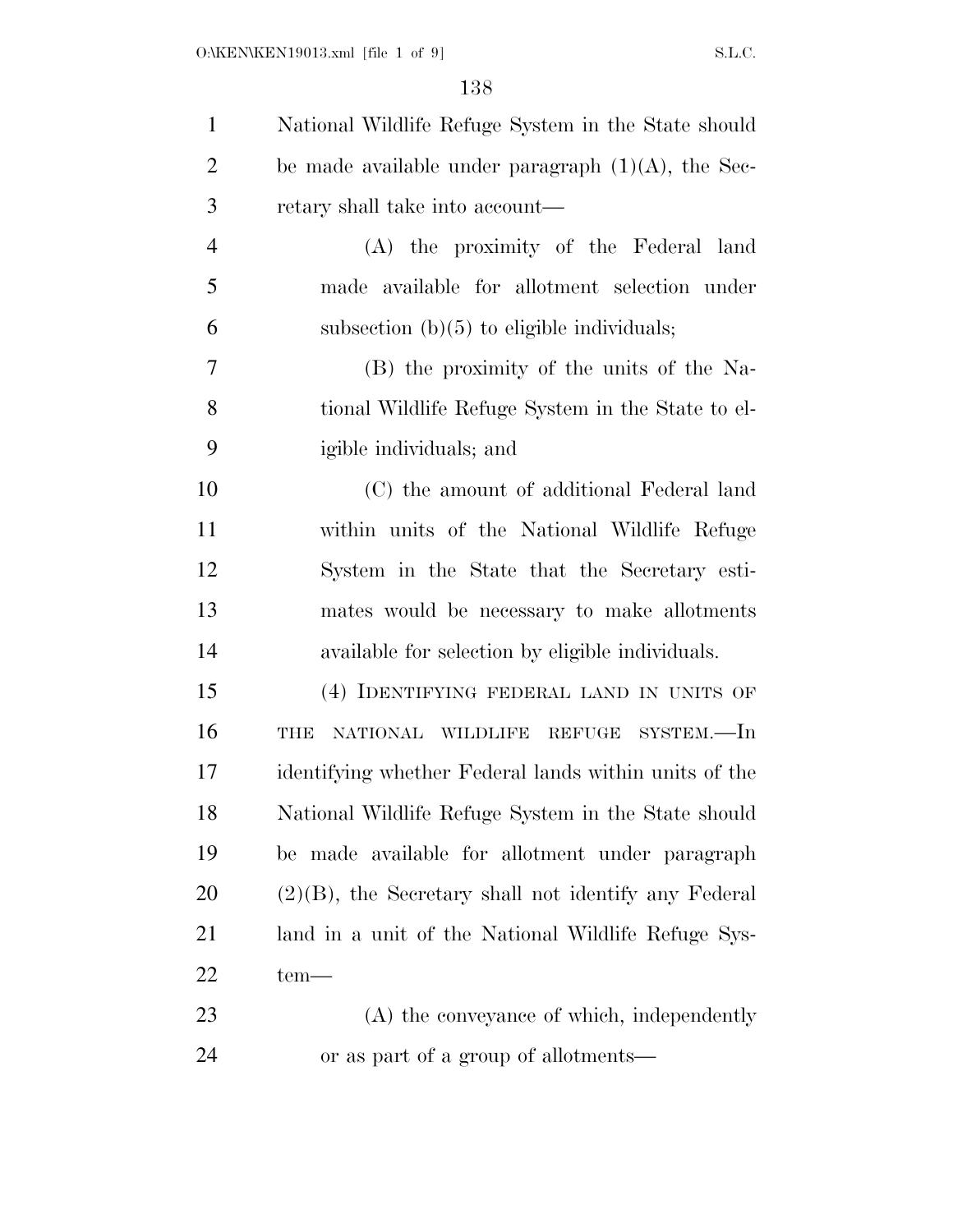| $\mathbf{1}$   | (i) could significantly interfere with         |
|----------------|------------------------------------------------|
| $\overline{2}$ | biological, physical, cultural, scenic, rec-   |
| 3              | reational, natural quiet, or subsistence val-  |
| $\overline{4}$ | ues of the unit of the National Wildlife       |
| 5              | Refuge System;                                 |
| 6              | (ii) could obstruct access by the public       |
| 7              | or the Fish and Wildlife Service to the re-    |
| 8              | source values of the unit;                     |
| 9              | (iii) could trigger development or fu-         |
| 10             | ture uses in an area that would adversely      |
| 11             | affect resource values of the surrounding      |
| 12             | National Wildlife Refuge System land;          |
| 13             | (iv) could open an area of a unit to           |
| 14             | new access and uses that adversely affect      |
| 15             | resources values of the unit; or               |
| 16             | (v) could interfere with the manage-           |
| 17             | ment plan of the unit;                         |
| 18             | (B) that is located within 300 feet from       |
| 19             | the shore of a navigable water body;           |
| 20             | (C) that is not consistent with the pur-       |
| 21             | poses for which the unit of the National Wild- |
| 22             | life Refuge System was established;            |
| 23             | (D) that is designated as wilderness by        |
| 24             | Congress; or                                   |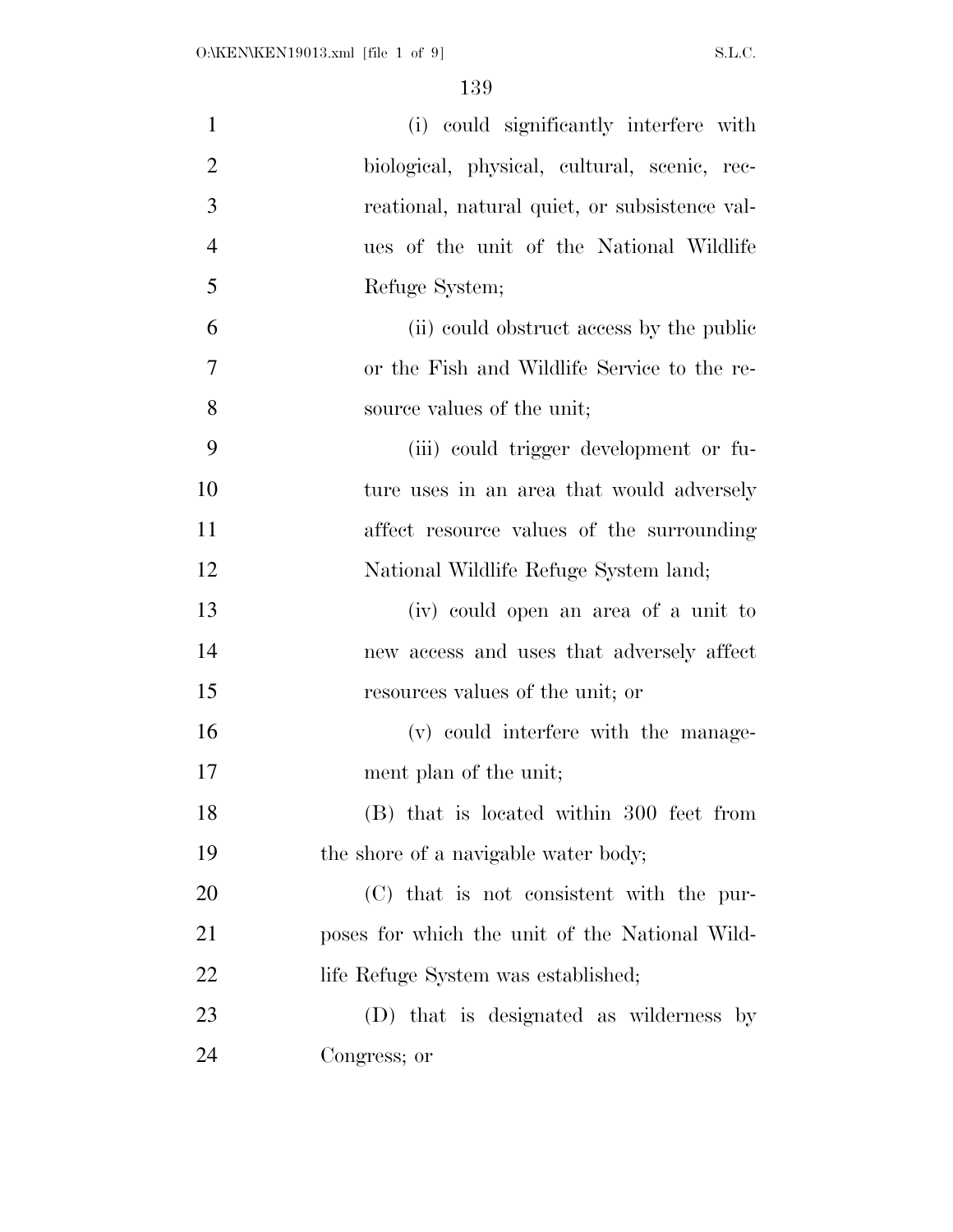(E) that is within the Arctic National Wildlife Refuge.

 (d) LIMITATION.—No Federal land may be identified for selection or made available for allotment within a unit of the National Wildlife Refuge System unless it has been authorized by an Act of Congress subsequent to the date of enactment of this Act. Further, any proposed convey- ance of land within a unit of the National Wildlife Refuge System must have been identified by the Secretary in ac- cordance with subsection (c)(4) in the report to Congress required by subsection (c) and include patent provisions that the land remains subject to the laws and regulations governing the use and development of the Refuge.

#### **SEC. 1120. RED RIVER GRADIENT BOUNDARY SURVEY.**

(a) DEFINITIONS.—In this section:

16 (1) AFFECTED AREA.—

 (A) IN GENERAL.—The term ''affected area'' means land along the approximately 116- mile stretch of the Red River, from its con- fluence with the north fork of the Red River on 21 the west to the 98th meridian on the east.

 (B) EXCLUSIONS.—The term ''affected area'' does not include the portion of the Red River within the boundary depicted on the sur-vey prepared by the Bureau of Land Manage-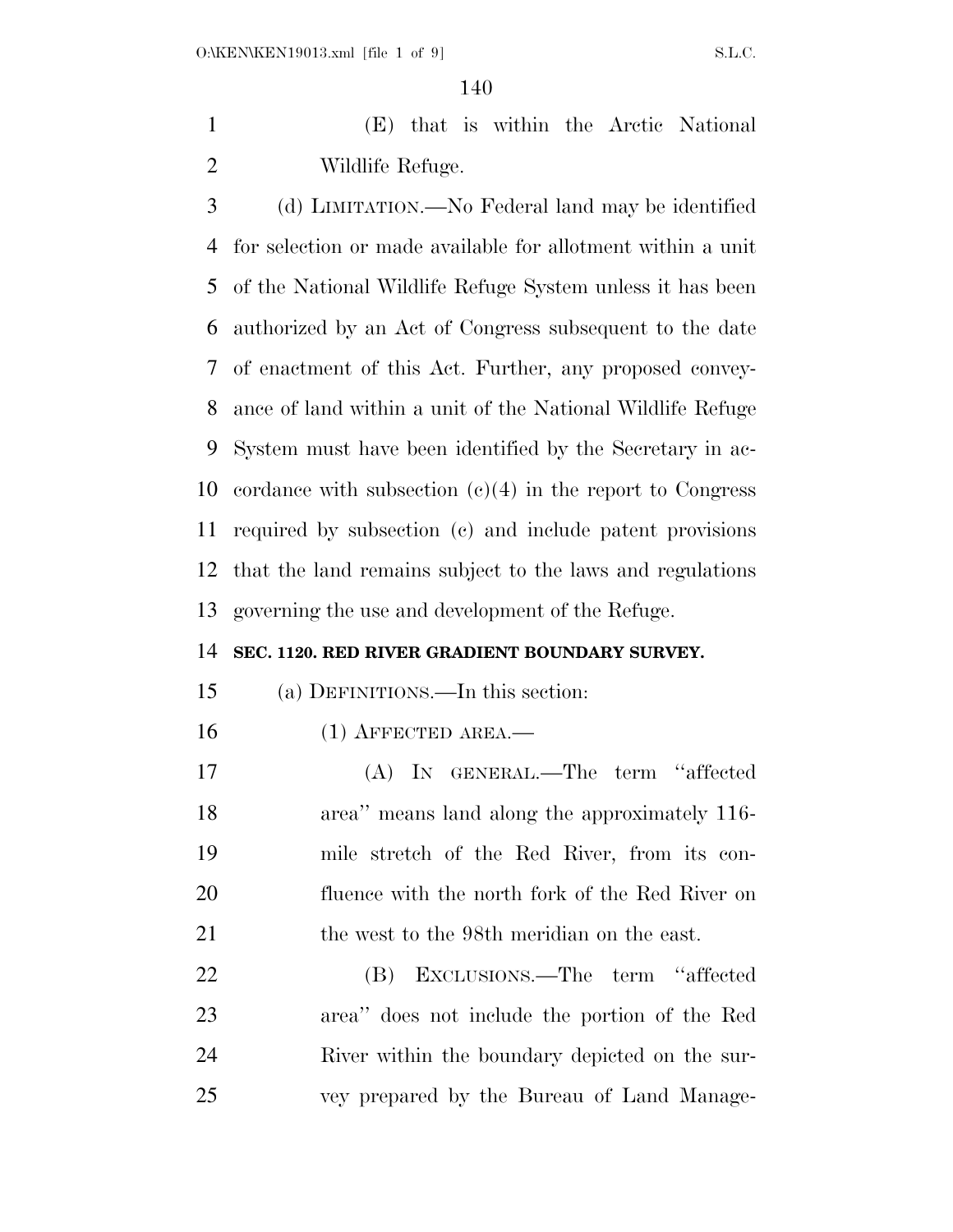ment entitled ''Township 5 South, Range 14 West, of the Indian Meridian, Oklahoma, De- pendent Resurvey and Survey'' and dated Feb-ruary 28, 2006.

 (2) GRADIENT BOUNDARY SURVEY METHOD.— The term ''gradient boundary survey method'' means the measurement technique used to locate the South Bank boundary line in accordance with the methodology established in Oklahoma v. Texas, 261 U.S. 340 (1923) (recognizing that the boundary line along the Red River is subject to change due to ero-sion and accretion).

 (3) LANDOWNER.—The term ''landowner'' means any individual, group, association, corpora- tion, federally recognized Indian tribe or member of such an Indian tribe, or other private or govern- mental legal entity that owns an interest in land in the affected area.

 (4) SECRETARY.—The term ''Secretary'' means the Secretary, acting through the Director of the Bureau of Land Management.

 (5) SOUTH BANK.—The term ''South Bank'' means the water-washed and relatively permanent elevation or acclivity (commonly known as a ''cut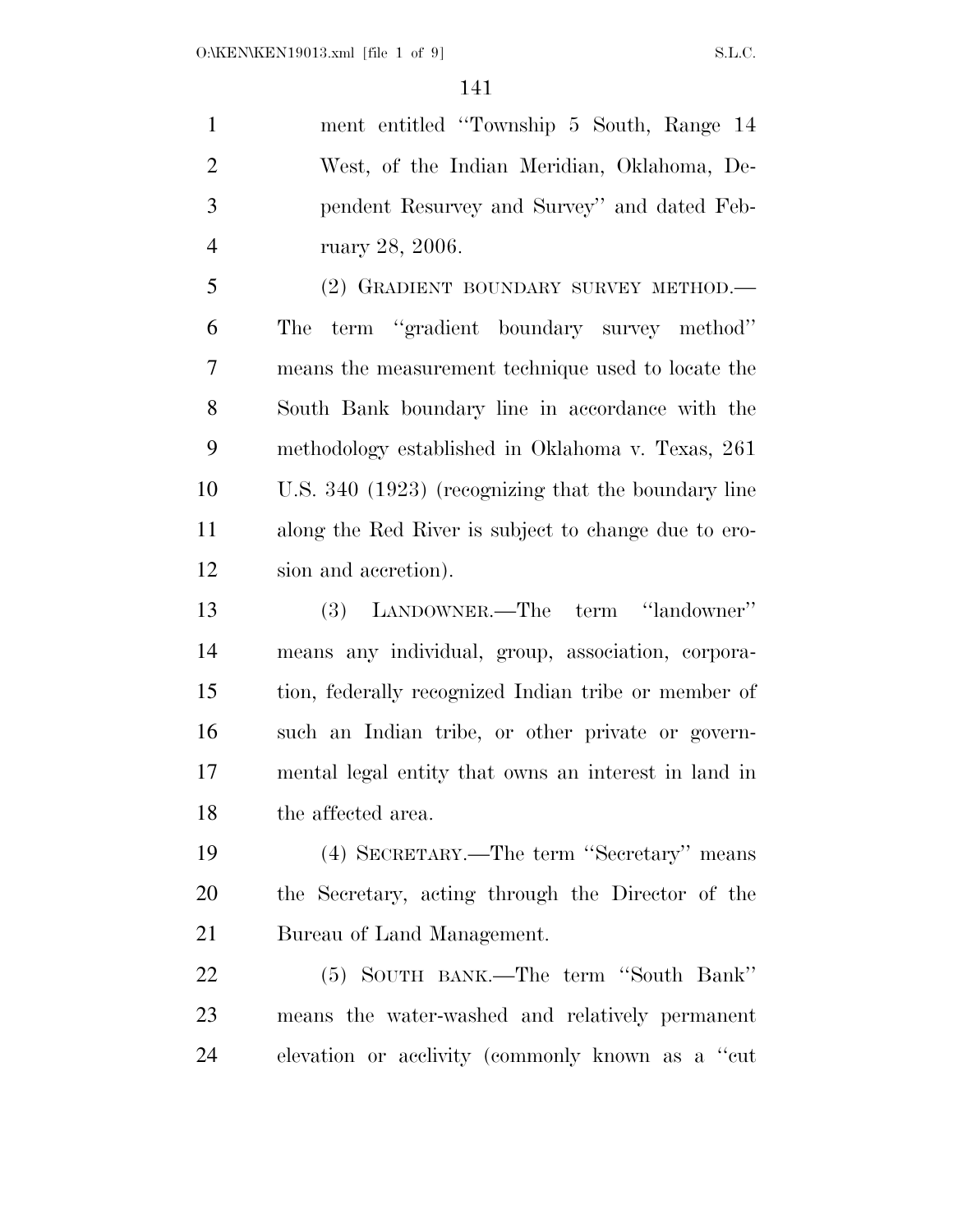| $\mathbf{1}$   | bank") along the southerly or right side of the Red   |
|----------------|-------------------------------------------------------|
| $\overline{2}$ | River that—                                           |
| 3              | (A) separates the bed of that river from              |
| $\overline{4}$ | the adjacent upland, whether valley or hill; and      |
| 5              | (B) usually serves, as specified in the fifth         |
| 6              | paragraph of Oklahoma v. Texas, 261 U.S. 340          |
| $\overline{7}$ | $(1923)$ —                                            |
| 8              | (i) to confine the waters within the                  |
| 9              | bed; and                                              |
| 10             | (ii) to preserve the course of the river.             |
| 11             | (6) SOUTH BANK BOUNDARY LINE.—The term                |
| 12             | "South Bank boundary line" means the boundary,        |
| 13             | with respect to title and ownership, between the      |
| 14             | States of Oklahoma and Texas identified through       |
| 15             | the gradient boundary survey method that does not     |
| 16             | impact or alter the permanent political boundary line |
| 17             | between the States along the Red River, as outlined   |
| 18             | under article II, section B of the Red River Bound-   |
| 19             | ary Compact enacted by the States and consented to    |
| 20             | by Congress pursuant to Public Law 106–288 (114)      |
| 21             | Stat. 919).                                           |
| 22             | (b) SURVEY OF SOUTH BANK BOUNDARY LINE.               |
| 23             | $(1)$ SURVEY REQUIRED.—                               |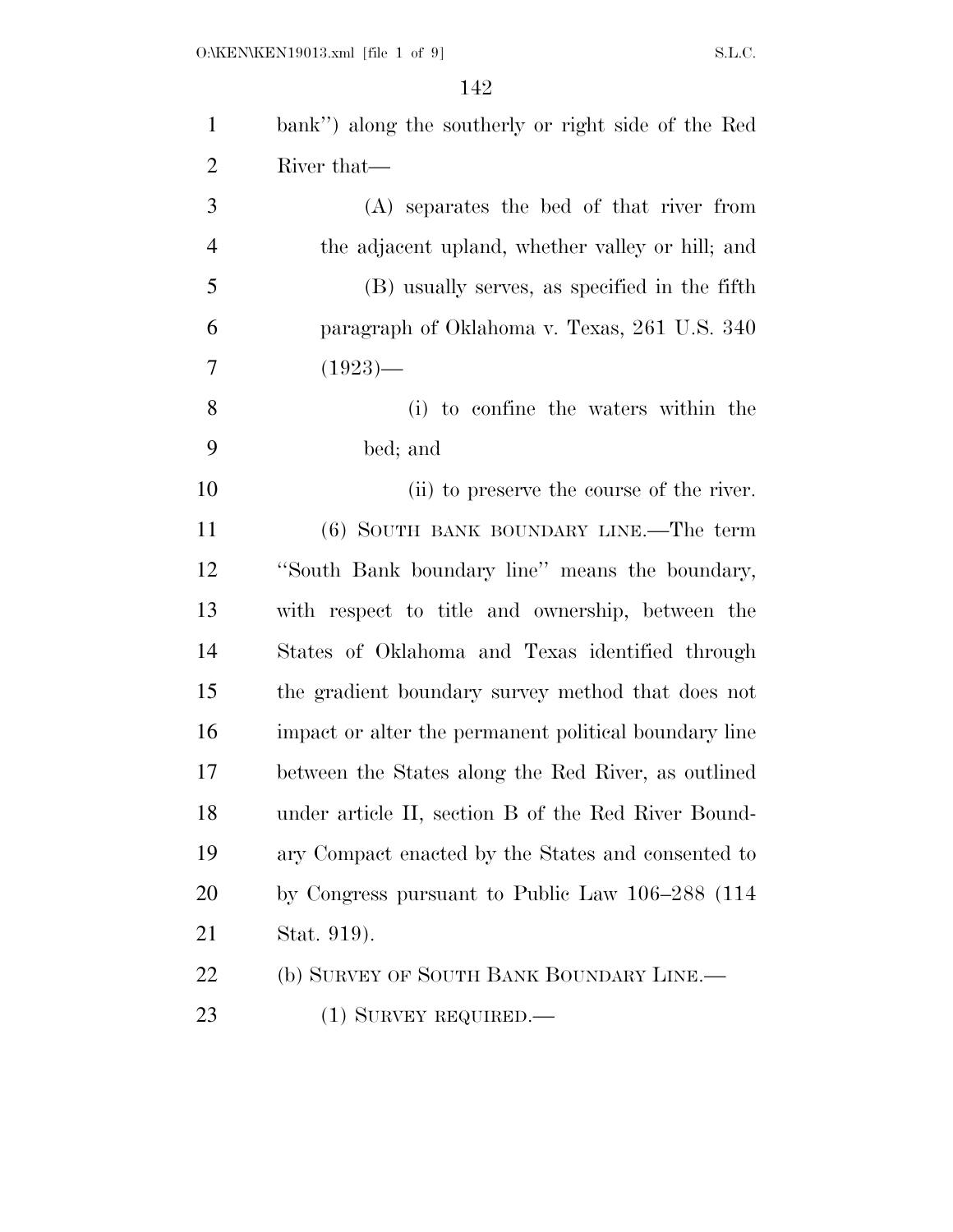| $\mathbf{1}$   | (A) IN GENERAL.—The Secretary shall            |
|----------------|------------------------------------------------|
| $\overline{2}$ | commission a survey to identify the South Bank |
| 3              | boundary line in the affected area.            |
| $\overline{4}$ | (B) REQUIREMENTS.—The survey shall—            |
| 5              | (i) adhere to the gradient boundary            |
| 6              | survey method;                                 |
| 7              | (ii) span the length of the affected           |
| 8              | area;                                          |
| 9              | (iii) be conducted by 1 or more inde-          |
| 10             | pendent third-party surveyors that are—        |
| 11             | (I) licensed and qualified to con-             |
| 12             | duct official gradient boundary sur-           |
| 13             | veys; and                                      |
| 14             | (II) selected by the Secretary, in             |
| 15             | consultation with—                             |
| 16             | (aa) the Texas General                         |
| 17             | Land Office;                                   |
| 18             | (bb) the Oklahoma Commis-                      |
| 19             | sioners of the Land Office, in                 |
| 20             | consultation with the attorney                 |
| 21             | general of the State of Okla-                  |
| 22             | homa; and                                      |
| 23             | (cc) each affected federally                   |
| 24             | recognized Indian Tribe; and                   |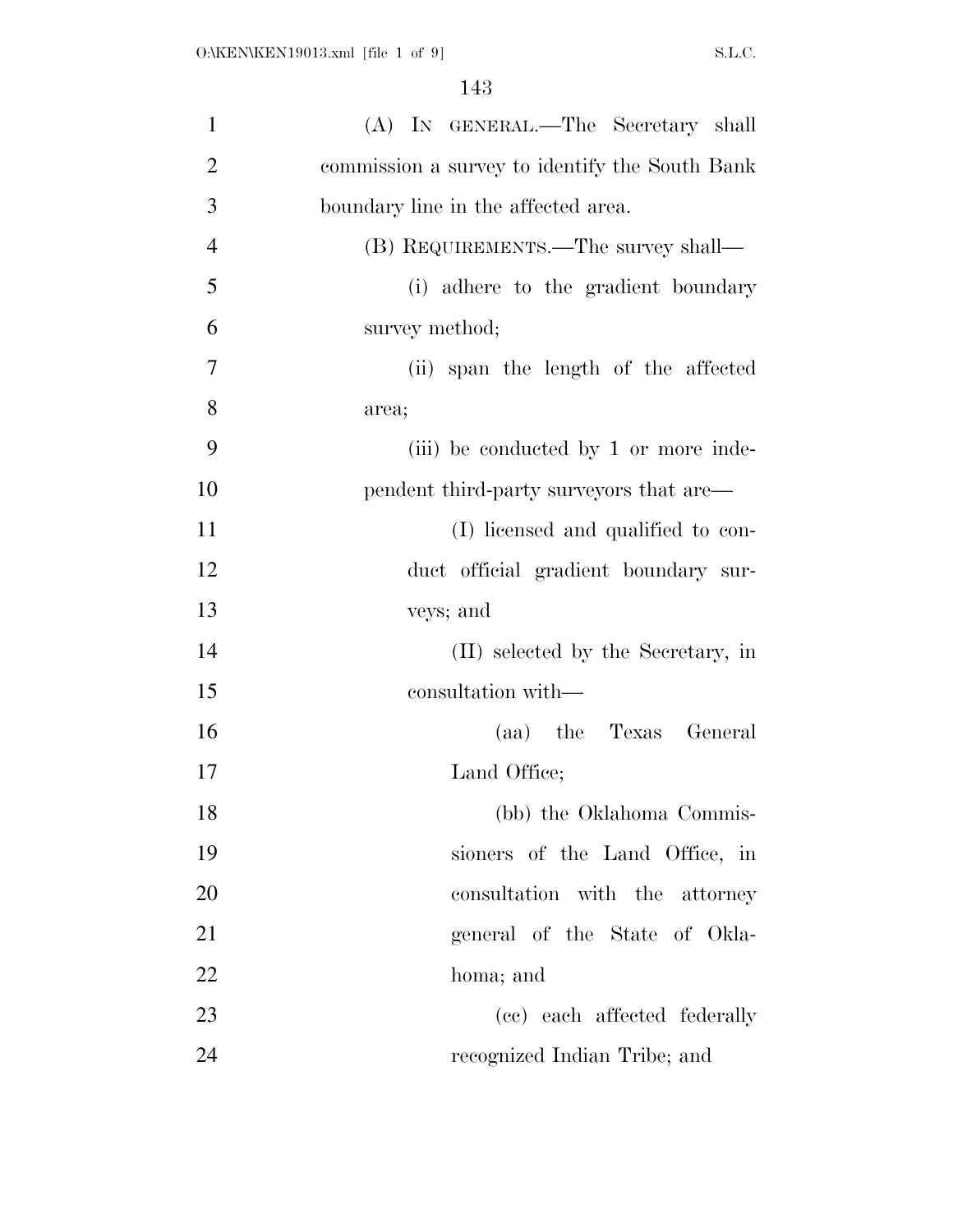| $\mathbf{1}$   | (iv) subject to the availability of ap-           |
|----------------|---------------------------------------------------|
| $\overline{2}$ | propriations, be completed not later than 2       |
| 3              | years after the date of enactment of this         |
| $\overline{4}$ | Act.                                              |
| 5              | $(2)$ APPROVAL OF THE BOUNDARY SURVEY.—           |
| 6              | $(A)$ In GENERAL.—Not later than 60 days          |
| 7              | after the date on which the survey or a portion   |
| 8              | of the survey under paragraph $(1)(A)$ is com-    |
| 9              | pleted, the Secretary shall submit the survey for |
| 10             | approval to-                                      |
| 11             | (i) the Texas General Land Office;                |
| 12             | (ii) the Oklahoma Commissioners of                |
| 13             | the Land Office, in consultation with the         |
| 14             | attorney general of the State of Oklahoma;        |
| 15             | and                                               |
| 16             | (iii) each affected federally recognized          |
| 17             | Indian Tribe.                                     |
| 18             | (B) TIMING OF APPROVAL.—Not later                 |
| 19             | than 60 days after the date on which each of      |
| 20             | the Texas General Land Office, the Oklahoma       |
| 21             | Commissioners of the Land Office, in consulta-    |
| 22             | tion with the attorney general of the State of    |
| 23             | Oklahoma, and each affected federally recog-      |
| 24             | nized Indian Tribe notify the Secretary of the    |
| 25             | approval of the boundary survey or a portion of   |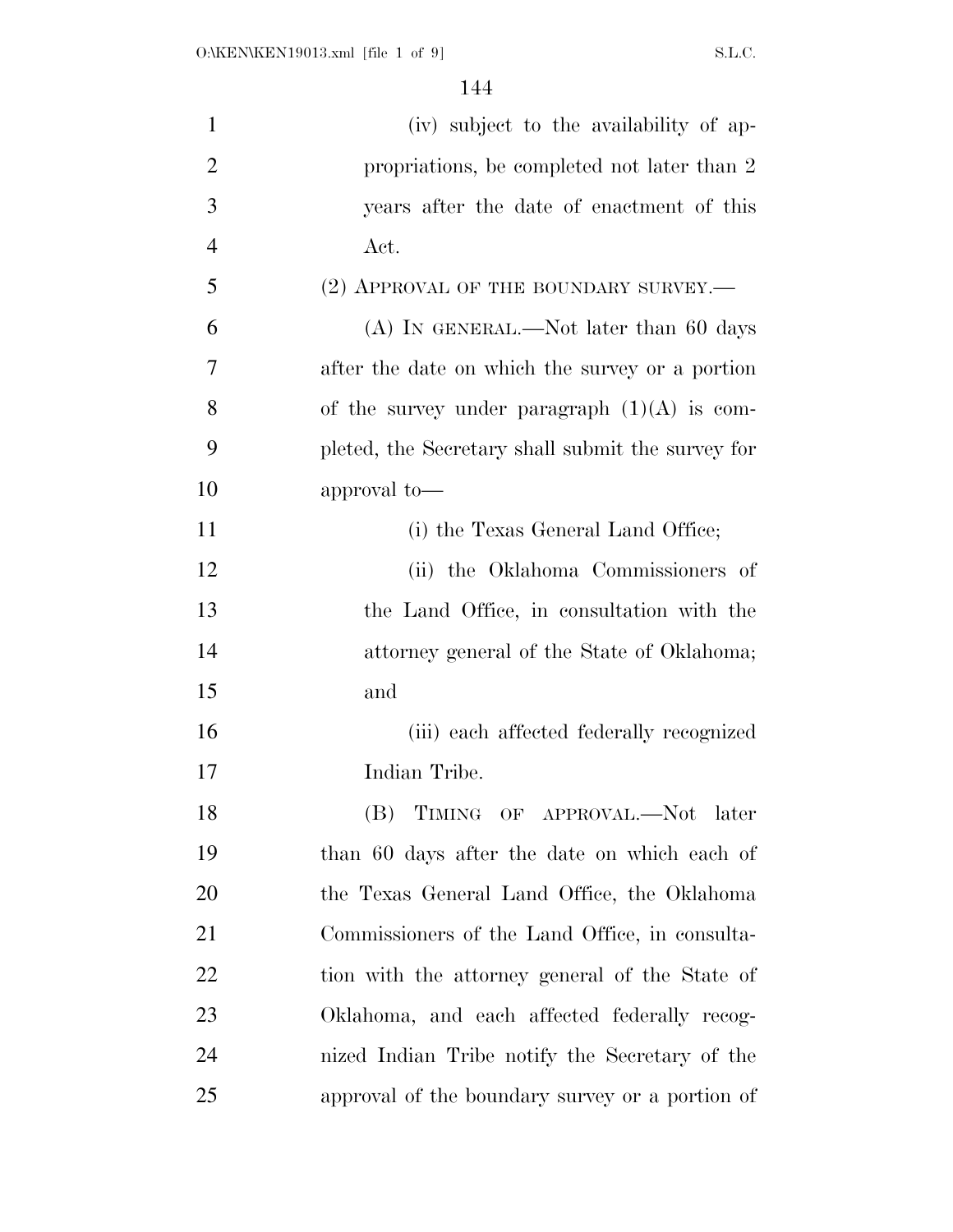| $\mathbf{1}$   | the survey by the applicable office or federally           |
|----------------|------------------------------------------------------------|
| $\overline{2}$ | recognized Indian Tribe, the Secretary shall de-           |
| 3              | termine whether to approve the survey or por-              |
| $\overline{4}$ | tion of the survey, subject to subparagraph (D).           |
| 5              | (C) SUBMISSION OF PORTIONS OF SURVEY                       |
| 6              | FOR APPROVAL.—As portions of the survey are                |
| 7              | completed, the Secretary may submit the com-               |
| 8              | pleted portions of the survey for approval under           |
| 9              | subparagraph $(A)$ .                                       |
| 10             | (D) WRITTEN APPROVAL.—The Secretary                        |
| 11             | shall only approve the survey, or a portion of             |
| 12             | the survey, that has the written approval of               |
| 13             | each of-                                                   |
| 14             | (i) the Texas General Land Office;                         |
| 15             | (ii) the Oklahoma Commissioners of                         |
| 16             | the Land Office, in consultation with the                  |
| 17             | attorney general of the State of Oklahoma;                 |
| 18             | and                                                        |
| 19             | (iii) each affected federally recognized                   |
| <b>20</b>      | Indian Tribe.                                              |
| 21             | (c) SURVEY OF INDIVIDUAL PARCELS.—Surveys of               |
| <u>22</u>      | individual parcels in the affected area shall be conducted |
| 23             | in accordance with the boundary survey approved under      |
| 24             | subsection $(b)(2)$ .                                      |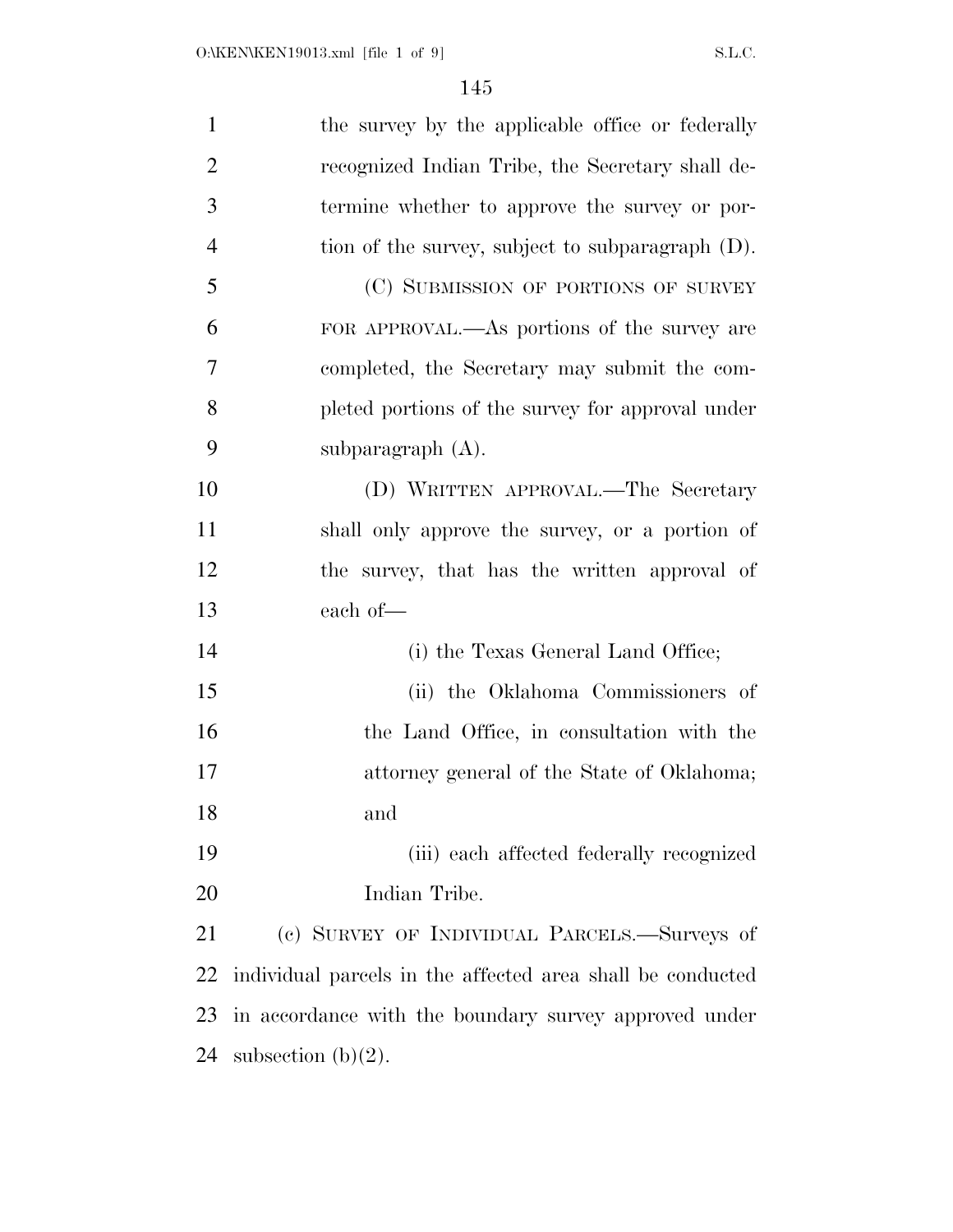| $\mathbf{1}$   | (d) NOTICE AND AVAILABILITY OF SURVEY.—Not                   |
|----------------|--------------------------------------------------------------|
| 2              | later than 60 days after the date on which the boundary      |
| 3              | survey is approved under subsection $(b)(2)$ , the Secretary |
| $\overline{4}$ | shall—                                                       |
| 5              | (1) publish notice of the approval of the survey             |
| 6              | $in-$                                                        |
| 7              | (A) the Federal Register; and                                |
| 8              | (B) 1 or more local newspapers; and                          |
| 9              | $(2)$ on request, furnish to any landowner a copy            |
| 10             | $of$ —                                                       |
| 11             | $(A)$ the survey; and                                        |
| 12             | (B) any field notes relating to-                             |
| 13             | (i) the individual parcel of the land-                       |
| 14             | owner; or                                                    |
| 15             | (ii) any individual parcel adjacent to                       |
| 16             | the individual parcel of the landowner.                      |
| 17             | (e) EFFECT OF SECTION.—Nothing in this section—              |
| 18             | (1) modifies any interest of the State of Okla-              |
| 19             | homa or Texas, or the sovereignty, property, or trust        |
| 20             | rights of any federally recognized Indian Tribe, re-         |
| 21             | lating to land located north of the South Bank               |
| 22             | boundary line, as established by the survey;                 |
| 23             | (2) modifies any land patented under the Act of              |
| 24             | December 22, 1928 (45 Stat. 1069, chapter 47; 43             |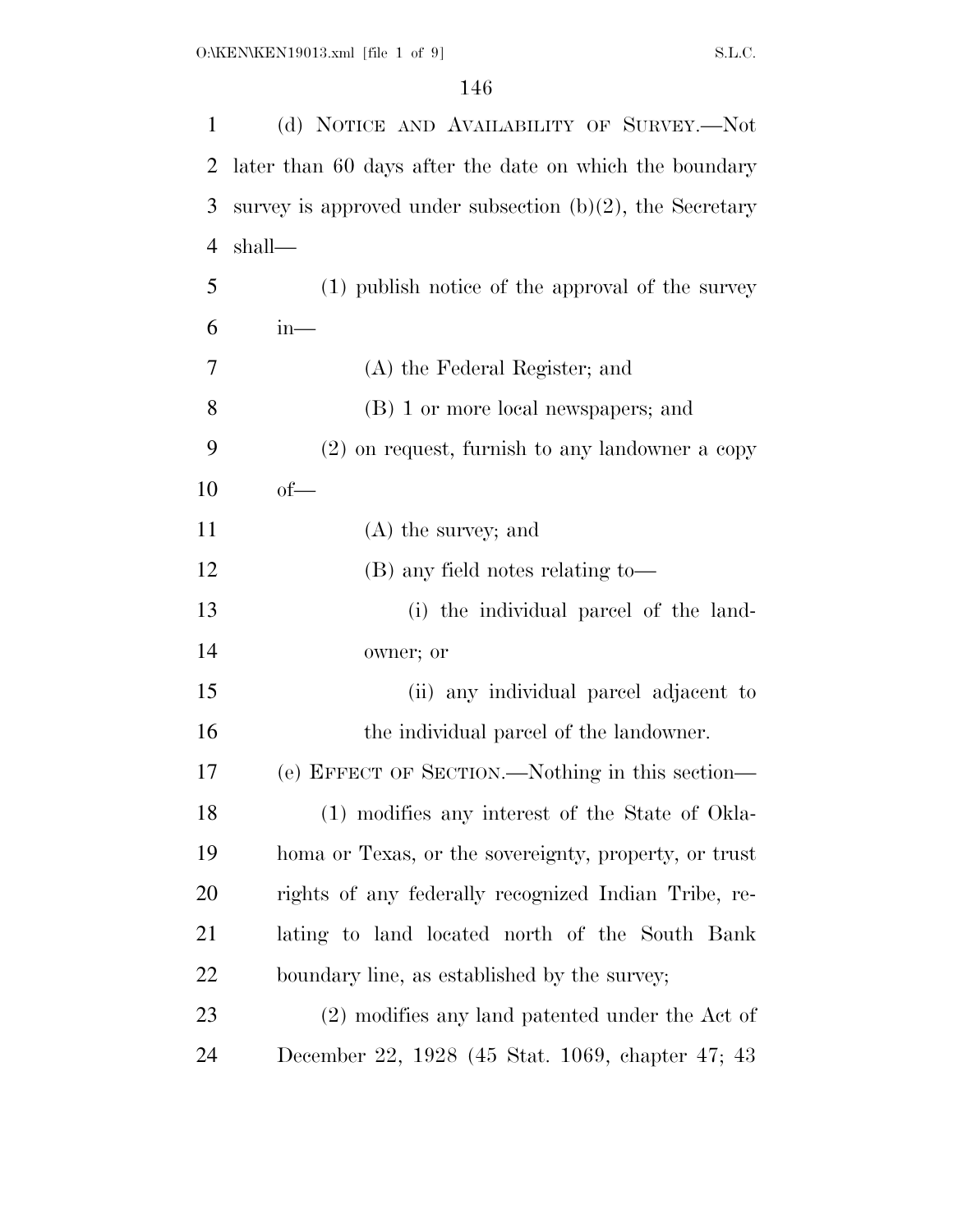| $\mathbf{1}$   | U.S.C. 1068) (commonly known as the "Color of           |
|----------------|---------------------------------------------------------|
| $\overline{2}$ | Title Act"), before the date of enactment of this Act;  |
| 3              | modifies or supersedes the Red River<br><b>(3)</b>      |
| $\overline{4}$ | Boundary Compact enacted by the States of Okla-         |
| 5              | homa and Texas and consented to by Congress pur-        |
| 6              | suant to Public Law 106–288 (114 Stat. 919);            |
| 7              | (4) creates or reinstates any Indian reservation        |
| 8              | or any portion of such a reservation;                   |
| 9              | (5) modifies any interest or any property or            |
| 10             | trust rights of any individual Indian allottee; or      |
| 11             | (6) alters any valid right of the State of Okla-        |
| 12             | homa or the Kiowa, Comanche, or Apache Indian           |
| 13             | tribes to the mineral interest trust fund established   |
| 14             | under the Act of June $12, 1926$ (44 Stat. 740, chap-   |
| 15             | ter $572$ ).                                            |
| 16             | (f) AUTHORIZATION OF APPROPRIATIONS.—There is           |
| 17             | authorized to be appropriated to the Secretary to carry |
| 18             | out this section $$1,000,000$ .                         |
| 19             | <b>Subtitle C-Wilderness</b>                            |
| 20             | <b>Designations and Withdrawals</b>                     |
| 21             | <b>PART I-GENERAL PROVISIONS</b>                        |
| 22             | SEC. 1201. ORGAN MOUNTAINS-DESERT PEAKS CONSERVA-       |
| 23             | TION.                                                   |
| 24             | (a) DEFINITIONS.—In this section:                       |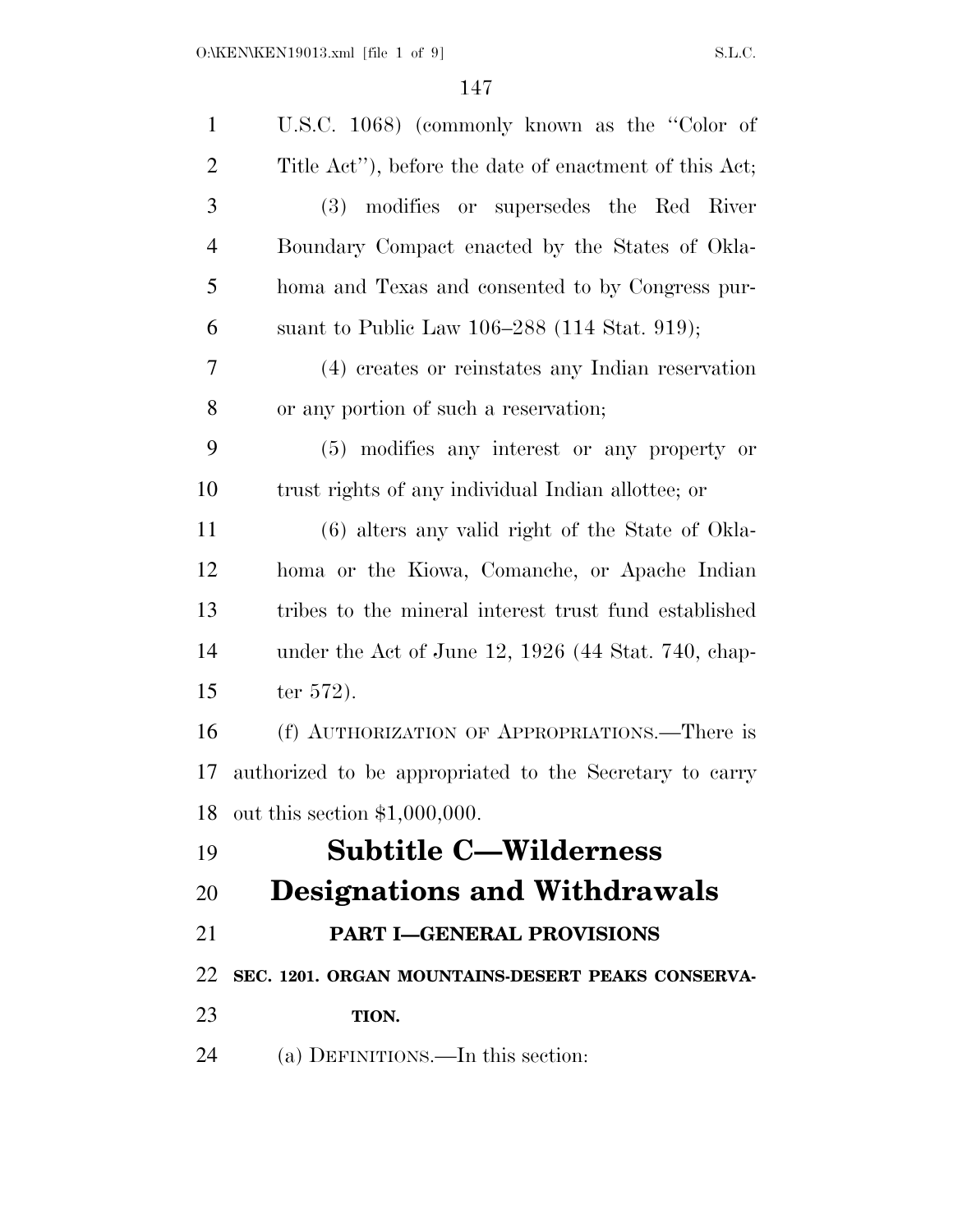| $\mathbf{1}$   | MONUMENT.—The term "Monument"<br>(1)                                   |
|----------------|------------------------------------------------------------------------|
| $\overline{2}$ | means the Organ Mountains-Desert Peaks National                        |
| 3              | Monument established by Presidential Proclamation                      |
| $\overline{4}$ | 9131 (79 Fed. Reg. 30431).                                             |
| 5              | (2) STATE.—The term "State" means the State                            |
| 6              | of New Mexico.                                                         |
| 7              | (3) WILDERNESS AREA.—The term "wilderness"                             |
| 8              | area" means a wilderness area designated by sub-                       |
| 9              | section $(b)(1)$ .                                                     |
| 10             | (b) DESIGNATION OF WILDERNESS AREAS.—                                  |
| 11             | (1) IN GENERAL.—In accordance with the Wil-                            |
| 12             | derness Act $(16 \text{ U.S.C. } 1131 \text{ et seq.}),$ the following |
| 13             | areas in the State are designated as wilderness and                    |
| 14             | as components of the National Wilderness Preserva-                     |
| 15             | tion System:                                                           |
| 16             | (A) ADEN LAVA FLOW WILDERNESS.—Cer-                                    |
| 17             | tain land administered by the Bureau of Land                           |
| 18             | Management in Doña Ana County comprising                               |
| 19             | approximately $27,673$ acres, as generally de-                         |
| 20             | picted on the map entitled "Potrillo Mountains"                        |
| 21             | Complex" and dated September 27, 2018,                                 |
| 22             | which shall be known as the "Aden Lava Flow"                           |
| 23             | Wilderness".                                                           |
| 24             | (B) BROAD CANYON WILDERNESS.-Cer-                                      |
| 25             | tain land administered by the Bureau of Land                           |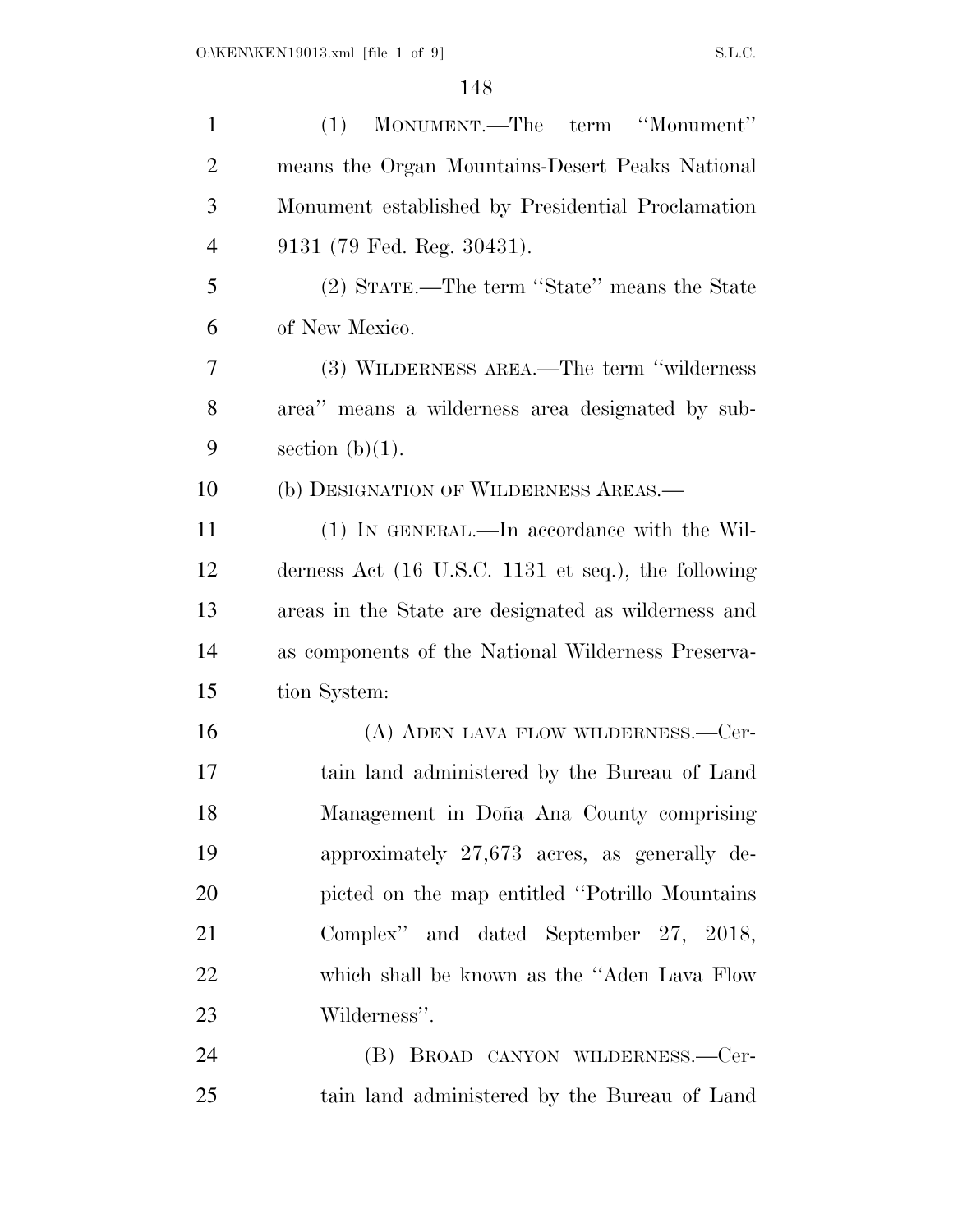| $\mathbf{1}$   | Management in Doña Ana County comprising         |
|----------------|--------------------------------------------------|
| $\overline{2}$ | approximately 13,902 acres, as generally de-     |
| 3              | picted on the map entitled "Desert Peaks Com-    |
| $\overline{4}$ | plex" and dated October 1, 2018, which shall     |
| 5              | be known as the "Broad Canyon Wilderness".       |
| 6              | (C) CINDER CONE WILDERNESS.—Certain              |
| 7              | land administered by the Bureau of Land Man-     |
| 8              | agement in Doña Ana County comprising ap-        |
| 9              | proximately 16,935 acres, as generally depicted  |
| 10             | on the map entitled "Potrillo Mountains Com-     |
| 11             | plex" and dated September 27, 2018, which        |
| 12             | shall be known as the "Cinder Cone Wilder-       |
|                |                                                  |
| 13             | ness".                                           |
| 14             | (D) EAST POTRILLO MOUNTAINS WILDER-              |
| 15             | NESS.—Certain land administered by the Bu-       |
| 16             | reau of Land Management in Doña Ana and          |
| 17             | Luna counties comprising approximately 12,155    |
| 18             | acres, as generally depicted on the map entitled |
| 19             | "Potrillo Mountains Complex" and dated Sep-      |
| 20             | tember $27, 2018$ , which shall be known as the  |
| 21             | "East Potrillo Mountains Wilderness".            |
| 22             | (E) MOUNT RILEY WILDERNESS.—Certain              |
| 23             | land administered by the Bureau of Land Man-     |

prising approximately 8,382 acres, as generally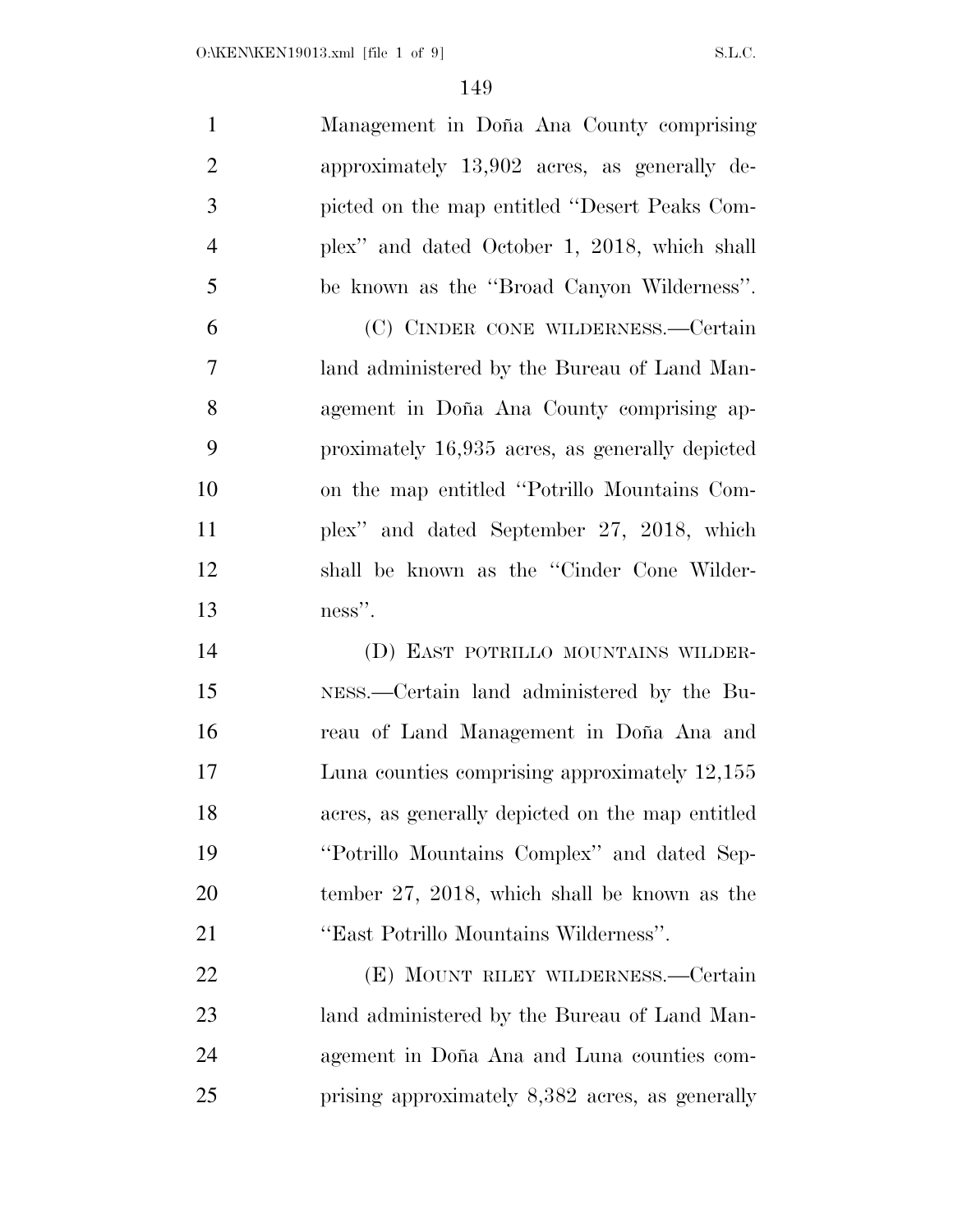depicted on the map entitled ''Potrillo Moun- tains Complex'' and dated September 27, 2018, which shall be known as the ''Mount Riley Wil-derness''.

 (F) ORGAN MOUNTAINS WILDERNESS.— Certain land administered by the Bureau of 7 Land Management in Doña Ana County com- prising approximately 19,916 acres, as gen- erally depicted on the map entitled ''Organ Mountains Area'' and dated September 21, 2016, which shall be known as the ''Organ Mountains Wilderness'', the boundary of which shall be offset 400 feet from the centerline of Dripping Springs Road in T. 23 S., R. 04 E., sec. 7, New Mexico Principal Meridian.

 (G) POTRILLO MOUNTAINS WILDER- NESS.—Certain land administered by the Bu-18 reau of Land Management in Doña Ana and Luna counties comprising approximately 20 105,085 acres, as generally depicted on the map entitled ''Potrillo Mountains Complex'' and dated September 27, 2018, which shall be known as the ''Potrillo Mountains Wilderness''. (H) ROBLEDO MOUNTAINS WILDERNESS.—

Certain land administered by the Bureau of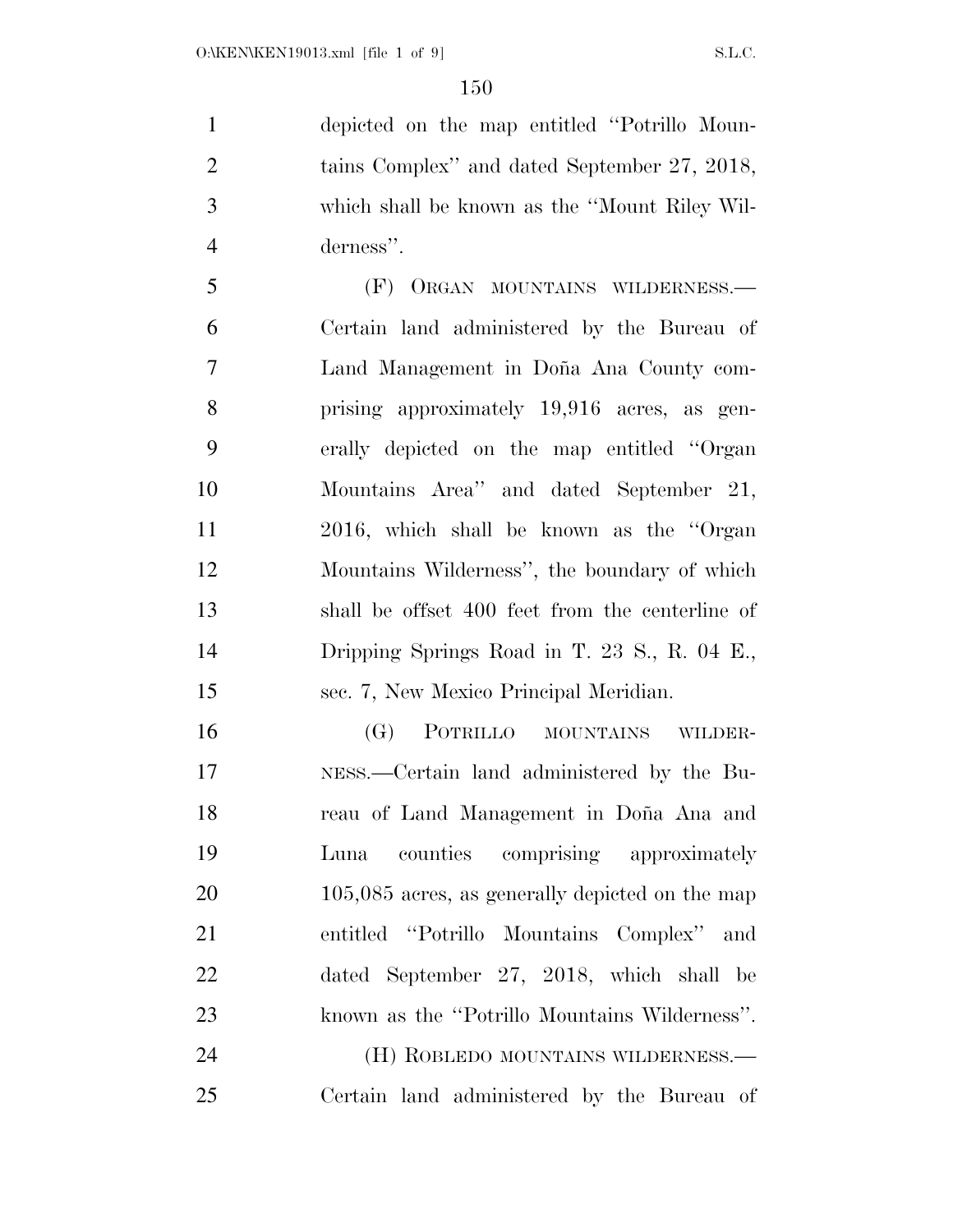| $\mathbf{1}$   | Land Management in Doña Ana County com-      |
|----------------|----------------------------------------------|
| $\overline{2}$ | prising approximately 16,776 acres, as gen-  |
| 3              | erally depicted on the map entitled "Desert" |
| $\overline{4}$ | Peaks Complex" and dated October 1, 2018,    |
| $\overline{5}$ | which shall be known as the "Robledo Moun-   |
| 6              | tains Wilderness".                           |
| $\overline{7}$ | (I) SIERRA DE LAS UVAS WILDERNESS.—          |
| 8              | Certain land administered by the Bureau of   |
| 9              | Land Management in Doña Ana County com-      |

 Land Management in Don˜a Ana County com- prising approximately 11,114 acres, as gen- erally depicted on the map entitled ''Desert Peaks Complex'' and dated October 1, 2018, which shall be known as the ''Sierra de las Uvas Wilderness''.

 (J) WHITETHORN WILDERNESS.—Certain land administered by the Bureau of Land Man-17 agement in Doña Ana and Luna counties com- prising approximately 9,616 acres, as generally depicted on the map entitled ''Potrillo Moun- tains Complex'' and dated September 27, 2018, which shall be known as the ''Whitethorn Wil-derness''.

23 (2) MAPS AND LEGAL DESCRIPTIONS.—

 (A) IN GENERAL.—As soon as practicable after the date of enactment of this Act, the Sec-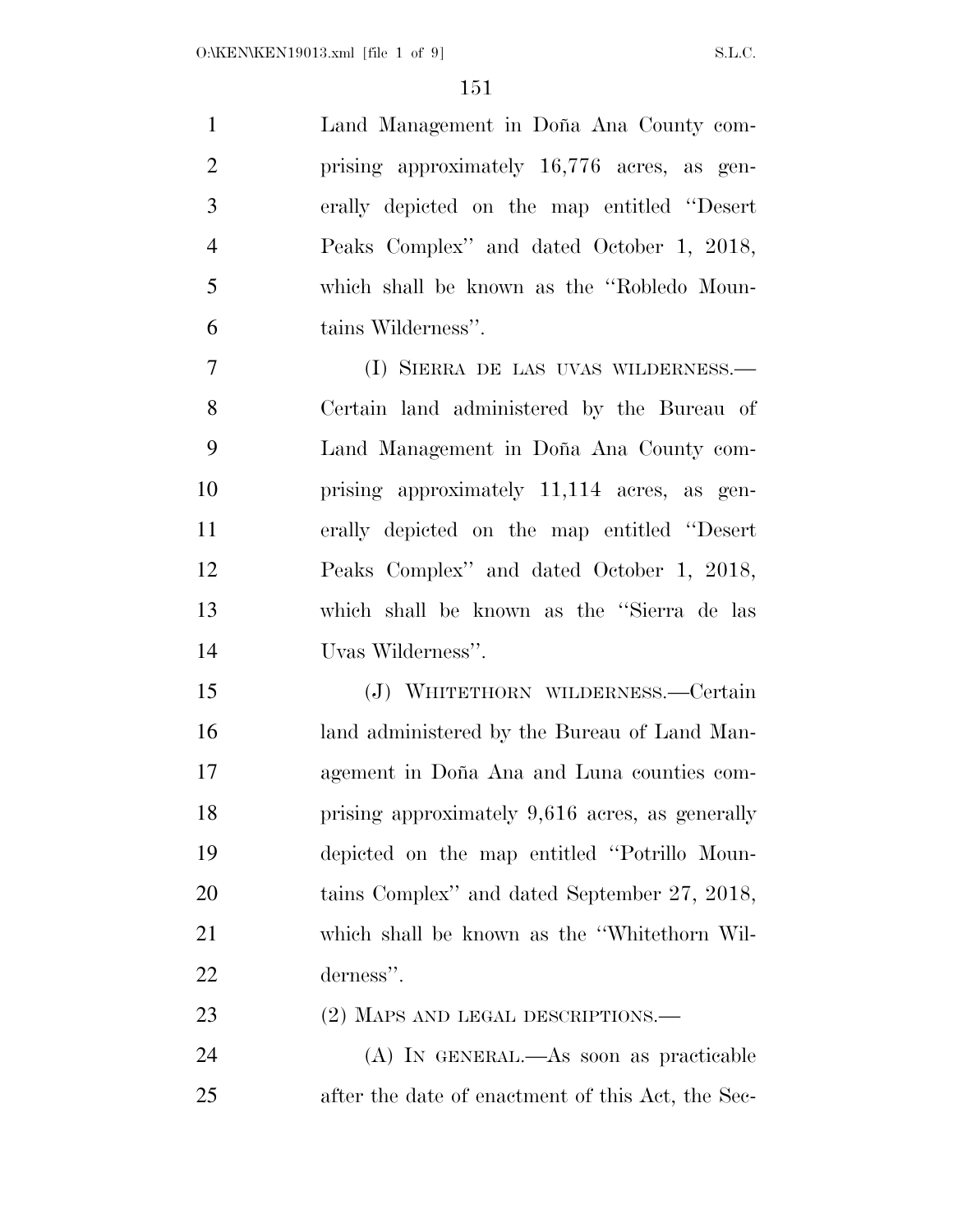| $\mathbf{1}$   | retary shall file maps and legal descriptions of      |
|----------------|-------------------------------------------------------|
| $\overline{2}$ | the wilderness areas with—                            |
| 3              | the Committee on Energy and<br>(i)                    |
| $\overline{4}$ | Natural Resources of the Senate; and                  |
| 5              | (ii) the Committee on Natural Re-                     |
| 6              | sources of the House of Representatives.              |
| 7              | (B) FORCE OF LAW.—The maps and legal                  |
| 8              | descriptions filed under subparagraph (A) shall       |
| 9              | have the same force and effect as if included in      |
| 10             | this section, except that the Secretary may cor-      |
| 11             | rect errors in the maps and legal descriptions.       |
| 12             | (C) PUBLIC AVAILABILITY.—The<br>maps                  |
| 13             | and legal descriptions filed under subparagraph       |
| 14             | (A) shall be on file and available for public in-     |
| 15             | spection in the appropriate offices of the Bu-        |
| 16             | reau of Land Management.                              |
| 17             | (3) MANAGEMENT.—Subject to valid existing             |
| 18             | rights, the wilderness areas shall be administered by |
| 19             | the Secretary—                                        |
| 20             | (A) as components of the National Land-               |
| 21             | scape Conservation System; and                        |
| 22             | (B) in accordance with—                               |
| 23             | (i) this section; and                                 |
| 24             | (ii) the Wilderness Act $(16 \text{ U.S.C.})$         |
| 25             | 1131 et seq.), except that—                           |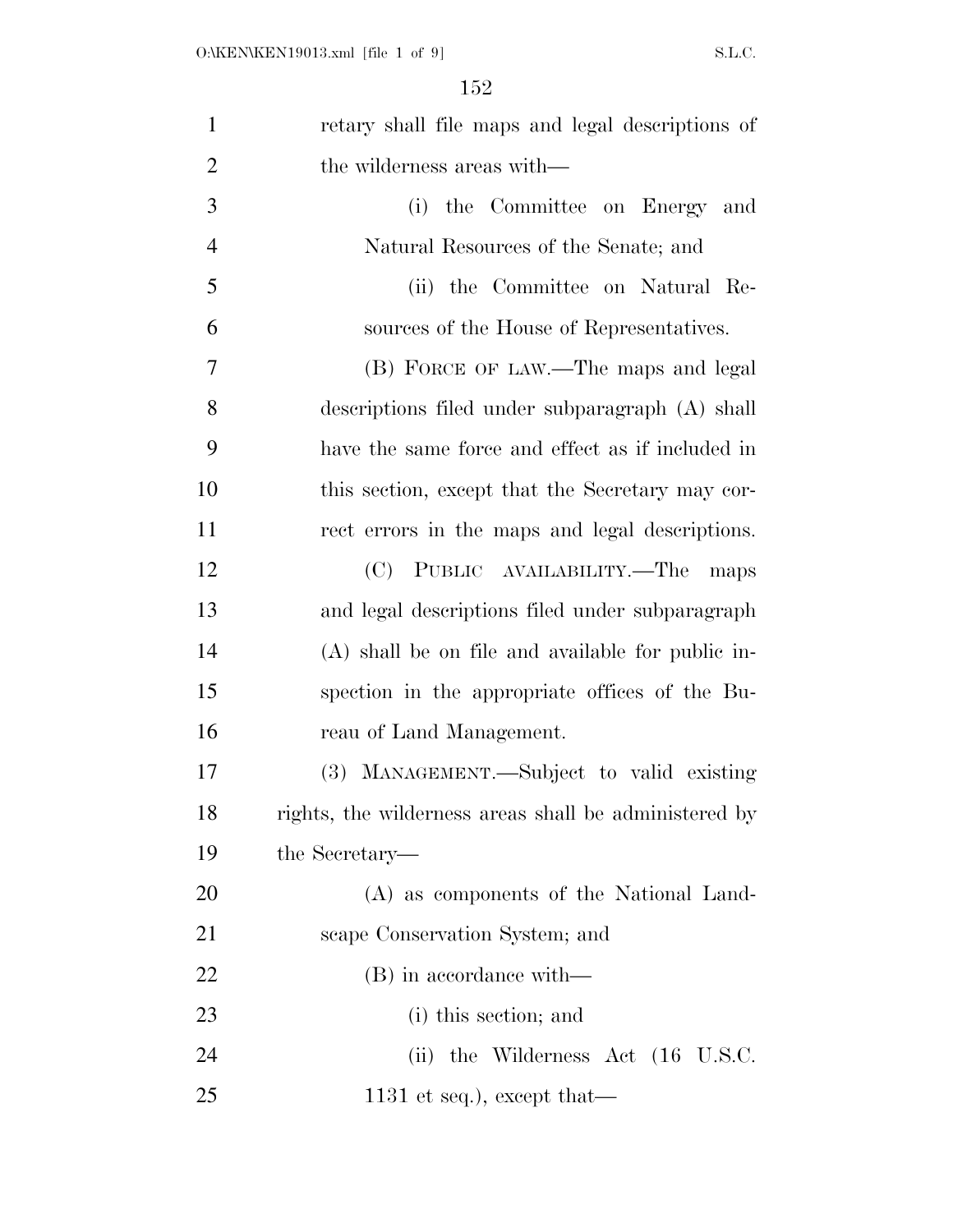| $\mathbf{1}$   | (I) any reference in the Wilder-                      |
|----------------|-------------------------------------------------------|
| $\overline{2}$ | ness Act to the effective date of that                |
| 3              | Act shall be considered to be a ref-                  |
| $\overline{4}$ | erence to the date of enactment of                    |
| 5              | this Act; and                                         |
| 6              | (II) any reference in the Wilder-                     |
| 7              | ness Act to the Secretary of Agri-                    |
| 8              | culture shall be considered to be a ref-              |
| 9              | erence to the Secretary.                              |
| 10             | (4) INCORPORATION OF ACQUIRED LAND AND                |
| 11             | INTERESTS IN LAND.—Any land or interest in land       |
| 12             | that is within the boundary of a wilderness area that |
| 13             | is acquired by the United States shall—               |
| 14             | (A) become part of the wilderness area                |
| 15             | within the boundaries of which the land is lo-        |
| 16             | cated; and                                            |
| 17             | (B) be managed in accordance with—                    |
| 18             | the Wilderness Act (16 U.S.C.<br>(i)                  |
| 19             | 1131 et seq.);                                        |
| 20             | (ii) this section; and                                |
| 21             | (iii) any other applicable laws.                      |
| 22             | (5) GRAZING.—Grazing of livestock in the wil-         |
| 23             | derness areas, where established before the date of   |
| 24             | enactment of this Act, shall be administered in ac-   |
| 25             | cordance with—                                        |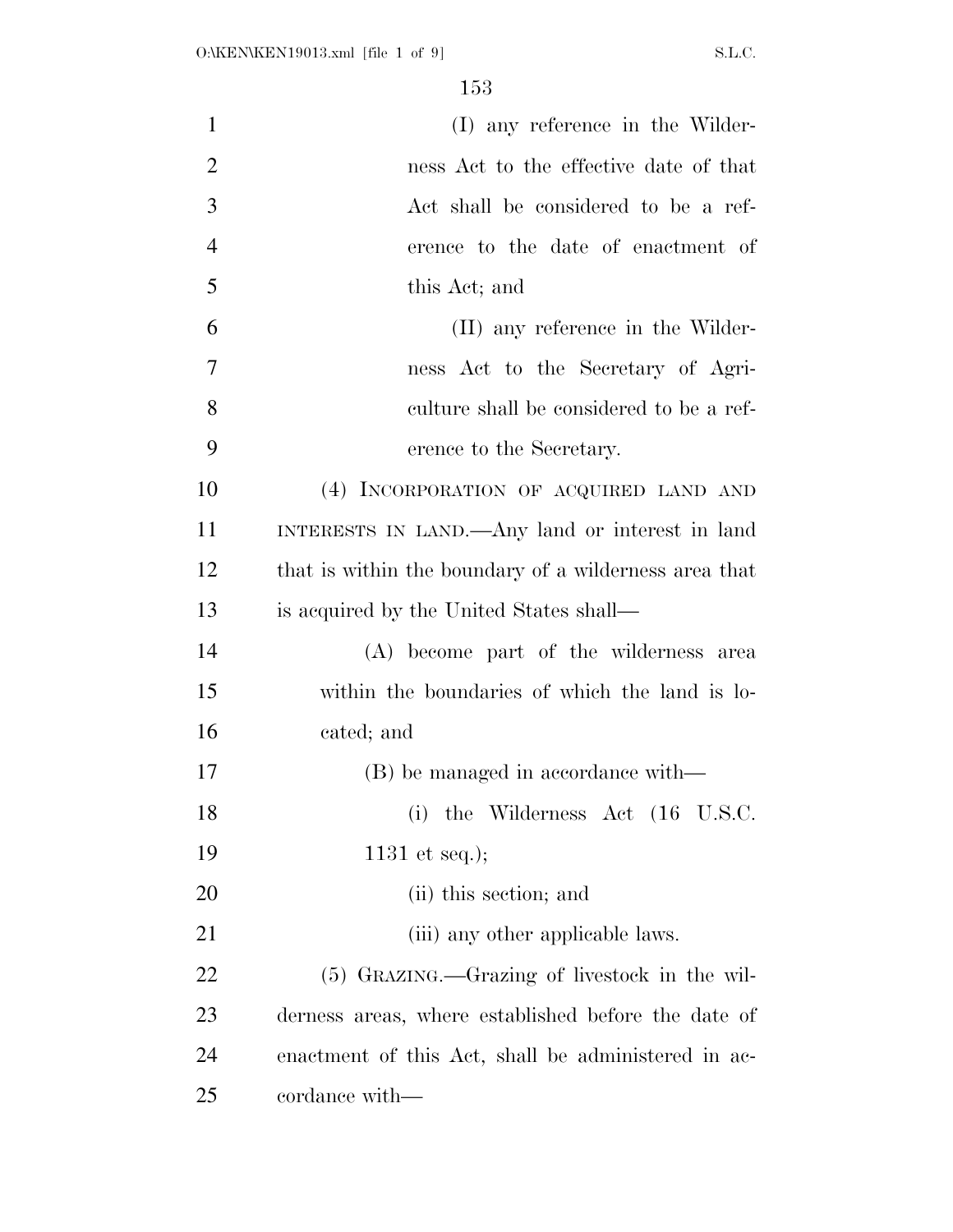| $\mathbf{1}$   | $(A)$ section $4(d)(4)$ of the Wilderness Act     |
|----------------|---------------------------------------------------|
| $\overline{2}$ | $(16 \text{ U.S.C. } 1133(d)(4));$ and            |
| 3              | (B) the guidelines set forth in Appendix A        |
| $\overline{4}$ | of the Report of the Committee on Interior and    |
| 5              | Insular Affairs to accompany H.R. 2570 of the     |
| 6              | 101st Congress (H. Rept. $101-405$ ).             |
| 7              | (6) MILITARY OVERFLIGHTS.—Nothing in this         |
| 8              | subsection restricts or precludes—                |
| 9              | (A) low-level overflights of military aircraft    |
| 10             | over the wilderness areas, including military     |
| 11             | overflights that can be seen or heard within the  |
| 12             | wilderness areas;                                 |
| 13             | (B) the designation of new units of special       |
| 14             | airspace over the wilderness areas; or            |
| 15             | (C) the use or establishment of military          |
| 16             | flight training routes over the wilderness areas. |
| 17             | (7) BUFFER ZONES.—                                |
| 18             | (A) IN GENERAL.—Nothing in this sub-              |
| 19             | section creates a protective perimeter or buffer  |
| 20             | zone around any wilderness area.                  |
| 21             | (B) ACTIVITIES OUTSIDE WILDERNESS                 |
| 22             | AREAS.—The fact that an activity or use on        |
| 23             | land outside any wilderness area can be seen or   |
| 24             | heard within the wilderness area shall not pre-   |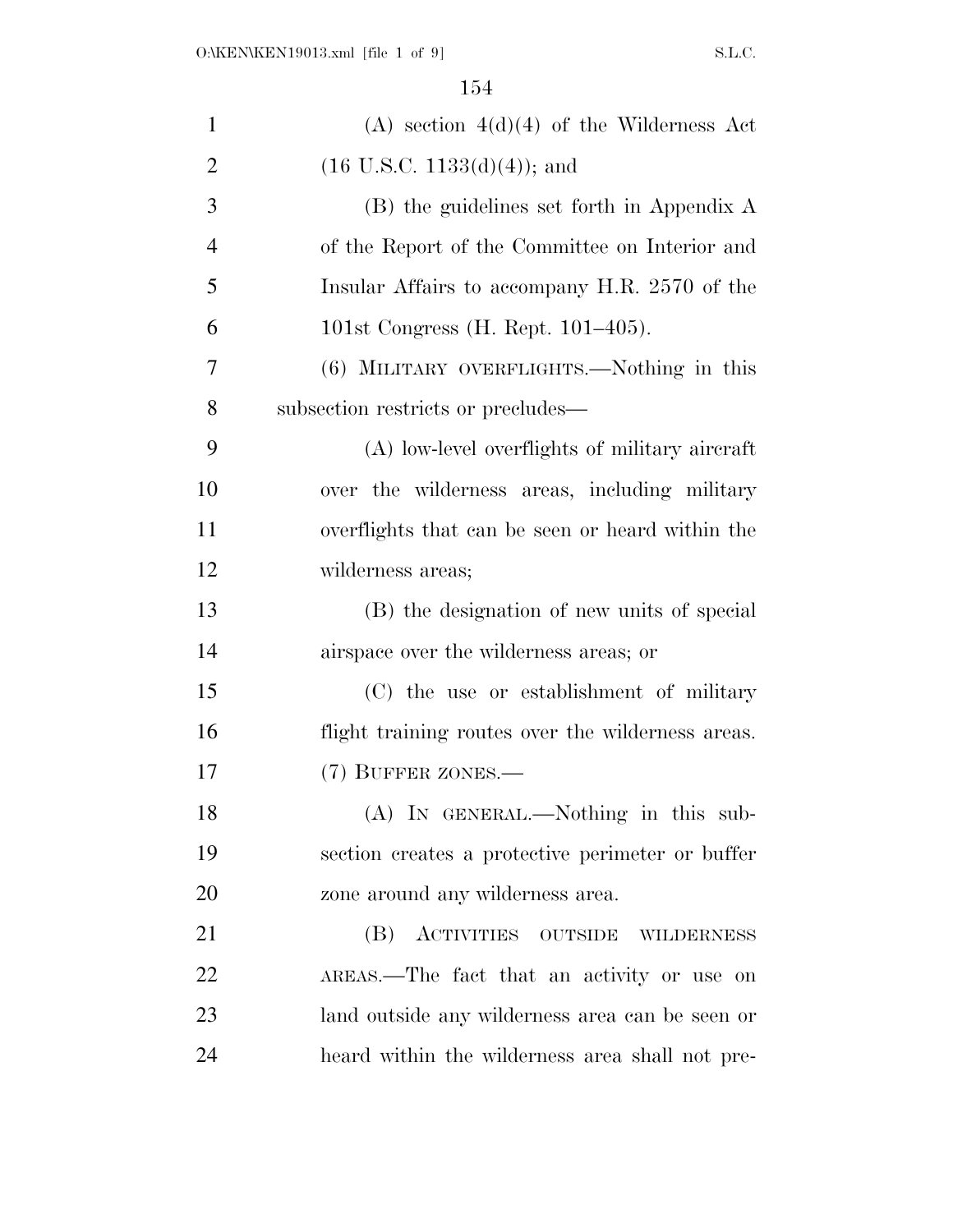clude the activity or use outside the boundary of the wilderness area.

 (8) PARAGLIDING.—The use of paragliding within areas of the East Potrillo Mountains Wilder- ness designated by paragraph (1)(D) in which the use has been established before the date of enact- ment of this Act, shall be allowed to continue in ac- cordance with section 4(d)(1) of the Wilderness Act 9 (16 U.S.C. 1133(d)(1)), subject to any terms and conditions that the Secretary determines to be nec-essary.

 (9) CLIMATOLOGIC DATA COLLECTION.—Sub- ject to such terms and conditions as the Secretary may prescribe, nothing in this section precludes the installation and maintenance of hydrologic, meteoro- logic, or climatologic collection devices in wilderness areas if the facilities and access to the facilities are essential to flood warning, flood control, or water reservoir operation activities.

 (10) FISH AND WILDLIFE.—Nothing in this section affects the jurisdiction of the State with re- spect to fish and wildlife located on public land in the State, except that the Secretary, after consulta- tion with the New Mexico Department of Game and Fish, may designate zones where, and establish peri-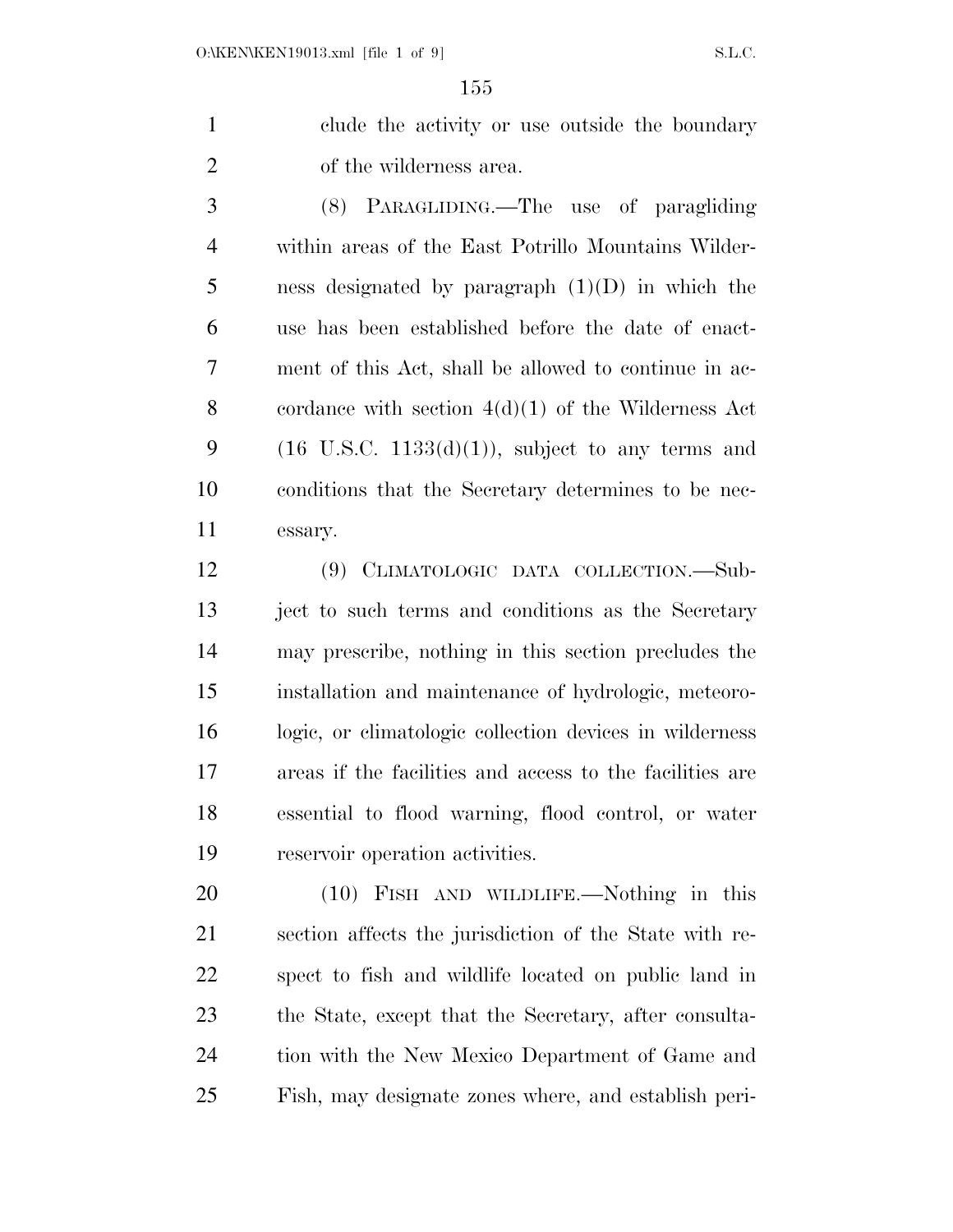| $\mathbf{1}$   | ods during which, no hunting or fishing shall be per- |
|----------------|-------------------------------------------------------|
| $\overline{2}$ | mitted for reasons of public safety, administration,  |
| 3              | or compliance with applicable law.                    |
| $\overline{4}$ | (11) WITHDRAWALS.—                                    |
| 5              | (A) IN GENERAL.—Subject to valid exist-               |
| 6              | ing rights, the Federal land within the wilder-       |
| 7              | ness areas and any land or interest in land that      |
| 8              | is acquired by the United States in the wilder-       |
| 9              | ness areas after the date of enactment of this        |
| 10             | Act is withdrawn from—                                |
| 11             | (i) entry, appropriation, or disposal                 |
| 12             | under the public land laws;                           |
| 13             | (ii) location, entry, and patent under                |
| 14             | the mining laws; and                                  |
| 15             | (iii) operation of the mineral leasing,               |
| 16             | mineral materials, and geothermal leasing             |
| 17             | laws.                                                 |
| 18             | $(B)$ PARCEL B.—The approximately $6,498$             |
| 19             | acres of land generally depicted as "Parcel B"        |
| 20             | on the map entitled "Organ Mountains Area"            |
| 21             | and dated September 21, 2016, is withdrawn in         |
| 22             | accordance with subparagraph (A), except that         |
| 23             | the land is not withdrawn for purposes of the         |
| 24             | issuance of oil and gas pipeline or road rights-      |
| 25             | of-way.                                               |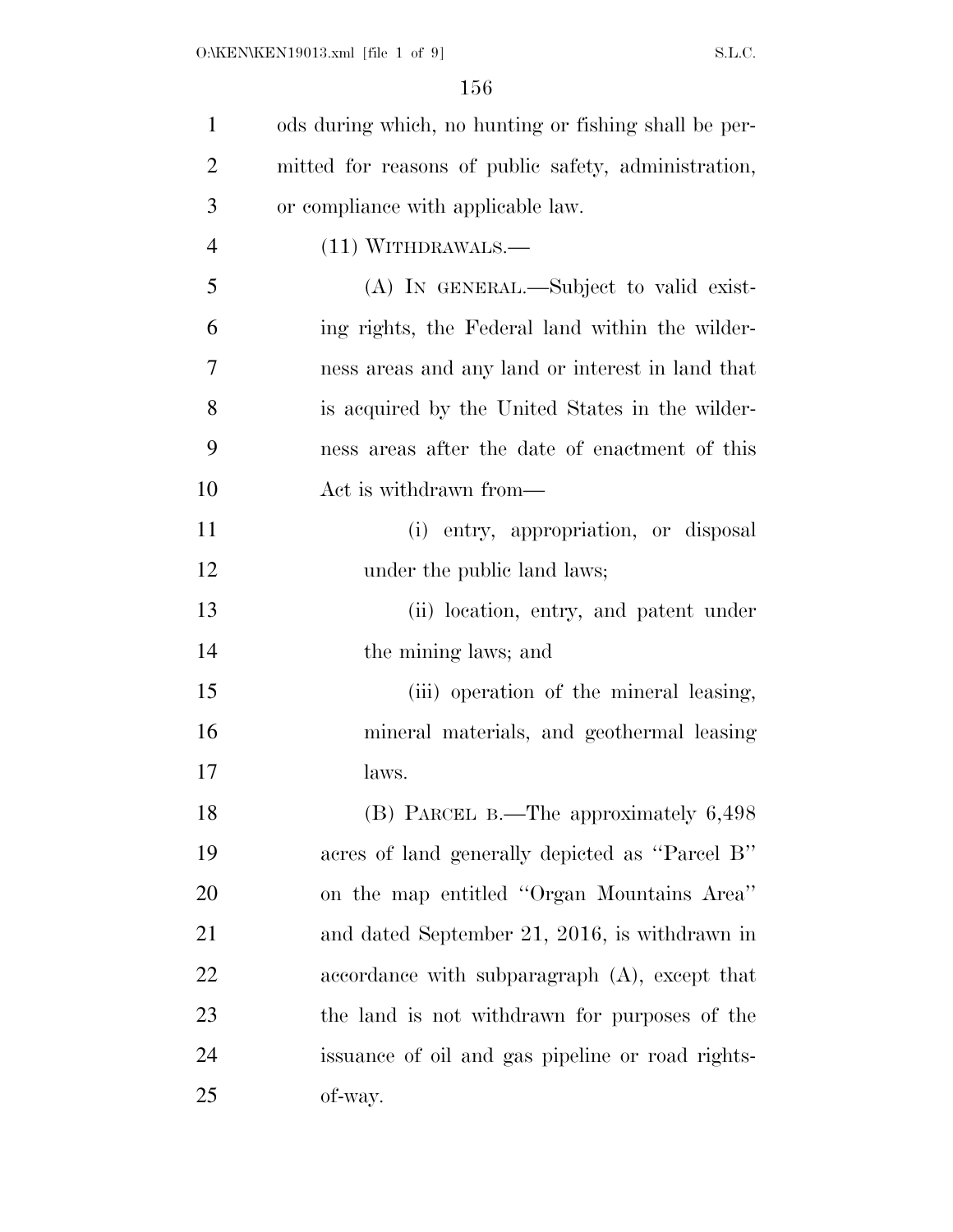| $\mathbf{1}$   | (C) PARCEL C.—The approximately $1,297$          |
|----------------|--------------------------------------------------|
| $\overline{2}$ | acres of land generally depicted as "Parcel C"   |
| 3              | on the map entitled "Organ Mountains Area"       |
| $\overline{4}$ | and dated September 21, 2016, is withdrawn in    |
| 5              | accordance with subparagraph $(A)$ , except that |
| 6              | the land is not withdrawn from disposal under    |
| 7              | the Act of June 14, 1926 (commonly known as      |
| 8              | the "Recreation and Public Purposes Act") (43    |
| 9              | U.S.C. 869 et seq.).                             |
| 10             | (D) PARCEL $D$ .                                 |
| 11             | (i) IN GENERAL.—The Secretary of                 |
| 12             | the Army shall allow for the conduct of          |
| 13             | certain recreational activities on the ap-       |
| 14             | proximately 2,035 acres of land generally        |
| 15             | depicted as "Parcel D" on the map enti-          |
| 16             | tled "Organ Mountains Area" and dated            |
| 17             | September 21, 2016 (referred to in this          |
| 18             | paragraph as the "parcel"), which is a por-      |
| 19             | tion of the public land withdrawn and re-        |
| 20             | served for military purposes by Public           |
| 21             | Land Order 833 dated May 21, 1952 (17            |
| 22             | Fed. Reg. 4822).                                 |
| 23             | (ii) OUTDOOR RECREATION PLAN.—                   |
| 24             | (I) IN GENERAL.—The Secretary                    |
| 25             | of the Army shall develop a plan for             |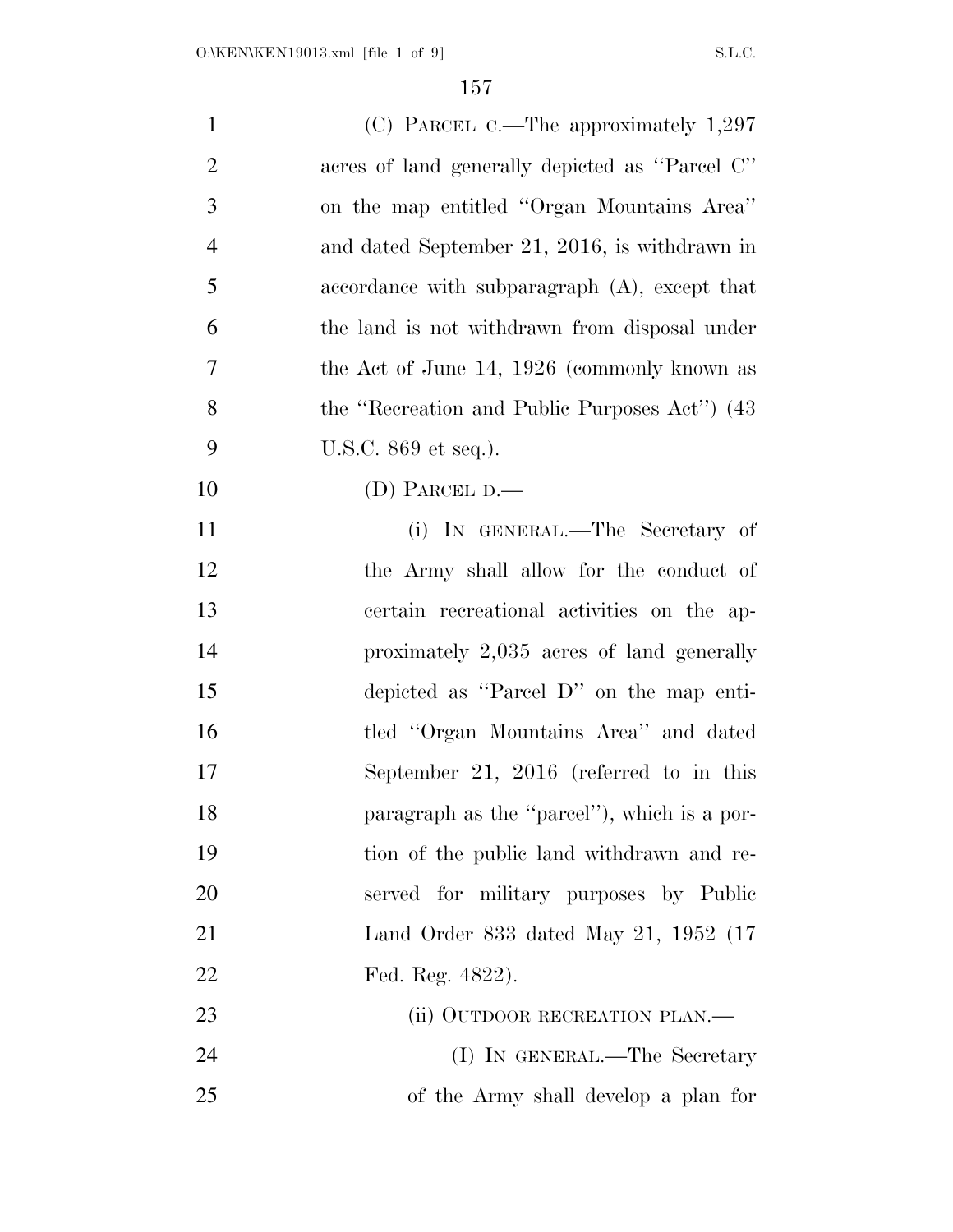| $\mathbf{1}$   | public outdoor recreation on the par-        |
|----------------|----------------------------------------------|
| $\overline{2}$ | cel that is consistent with the primary      |
| 3              | military mission of the parcel.              |
| $\overline{4}$ | REQUIREMENT. In devel-<br>$(\Pi)$            |
| 5              | oping the plan under subclause $(I)$ ,       |
| 6              | the Secretary of the Army shall en-          |
| 7              | sure, to the maximum extent prac-            |
| 8              | ticable, that outdoor recreation activi-     |
| 9              | ties may be conducted on the parcel,         |
| 10             | including hunting, hiking, wildlife          |
| 11             | viewing, and camping.                        |
| 12             | (iii) CLOSURES.—The Secretary of the         |
| 13             | Army may close the parcel or any portion     |
| 14             | of the parcel to the public as the Secretary |
| 15             | of the Army determines to be necessary to    |
| 16             | $protect$ —                                  |
| 17             | (I) public safety; or                        |
| 18             | (II) the safety of the military              |
| 19             | members training on the parcel.              |
| 20             | (iv) TRANSFER OF ADMINISTRATIVE              |
| 21             | JURISDICTION; WITHDRAWAL.-                   |
| 22             | $(I)$ IN GENERAL.—On a deter-                |
| 23             | mination by the Secretary of the             |
| 24             | Army that military training capabili-        |
| 25             | ties, personnel safety, and installation     |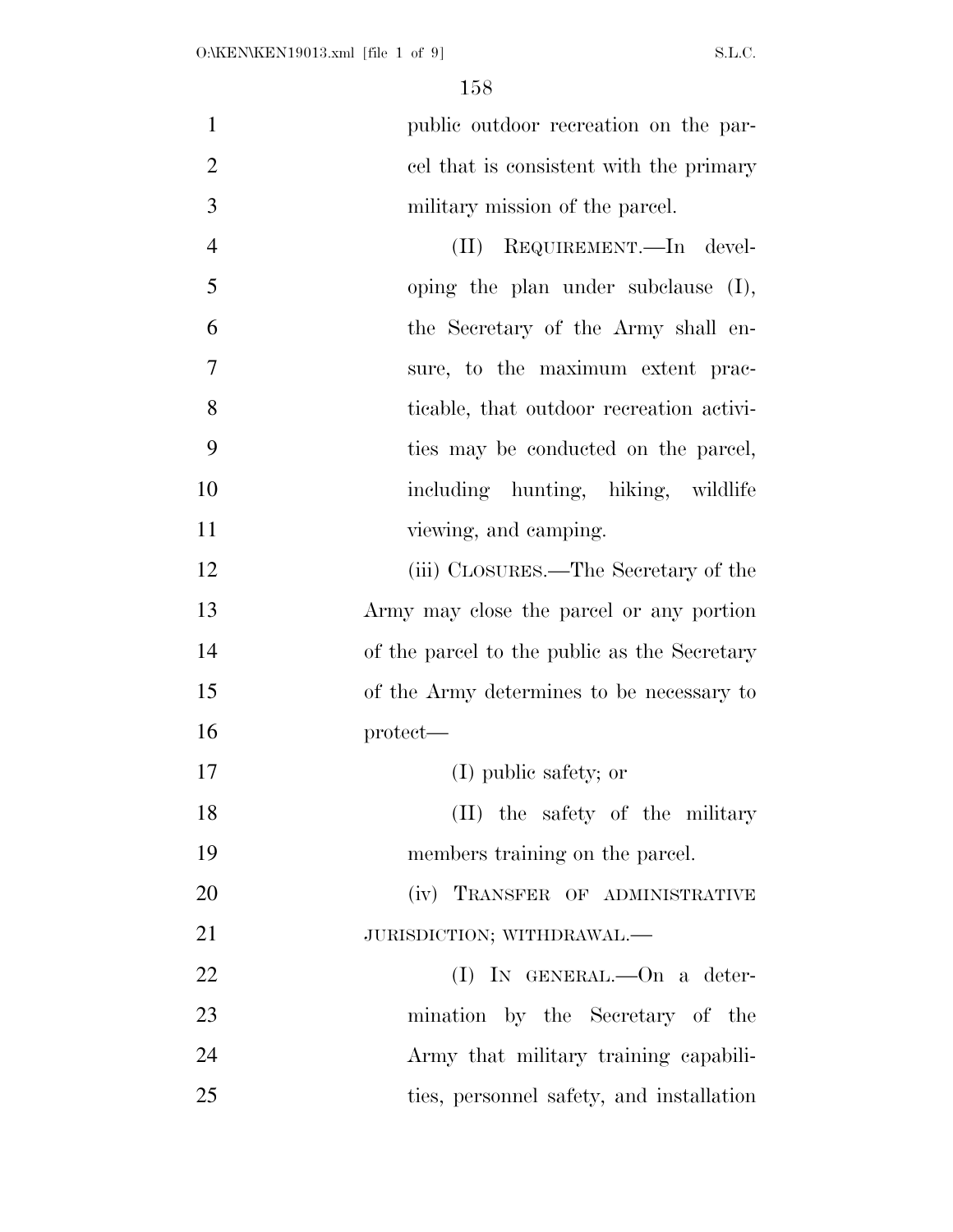| $\mathbf{1}$   | security would not be hindered as a     |
|----------------|-----------------------------------------|
| $\overline{2}$ | result of the transfer to the Secretary |
| 3              | of administrative jurisdiction over the |
| $\overline{4}$ | parcel, the Secretary of the Army       |
| 5              | shall transfer to the Secretary admin-  |
| 6              | istrative jurisdiction over the parcel. |
| 7              | (II) WITHDRAWAL.—On transfer            |
| 8              | of the parcel under subclause (I), the  |
| 9              | parcel shall be—                        |
| 10             | (aa) under the jurisdiction             |
| 11             | of the Director of the Bureau of        |
| 12             | Land Management; and                    |
| 13             | (bb) withdrawn from—                    |
| 14             | (AA) entry, appropria-                  |
| 15             | tion, or disposal under the             |
| 16             | public land laws;                       |
| 17             | location, entry,<br>(BB)                |
| 18             | and patent under the mining             |
| 19             | laws; and                               |
| 20             | (CC) operation of the                   |
| 21             | mineral leasing, mineral ma-            |
| 22             | terials, and geothermal leas-           |
| 23             | ing laws.                               |
| 24             | (III) RESERVATION.—On trans-            |
| 25             | fer under subclause (I), the parcel     |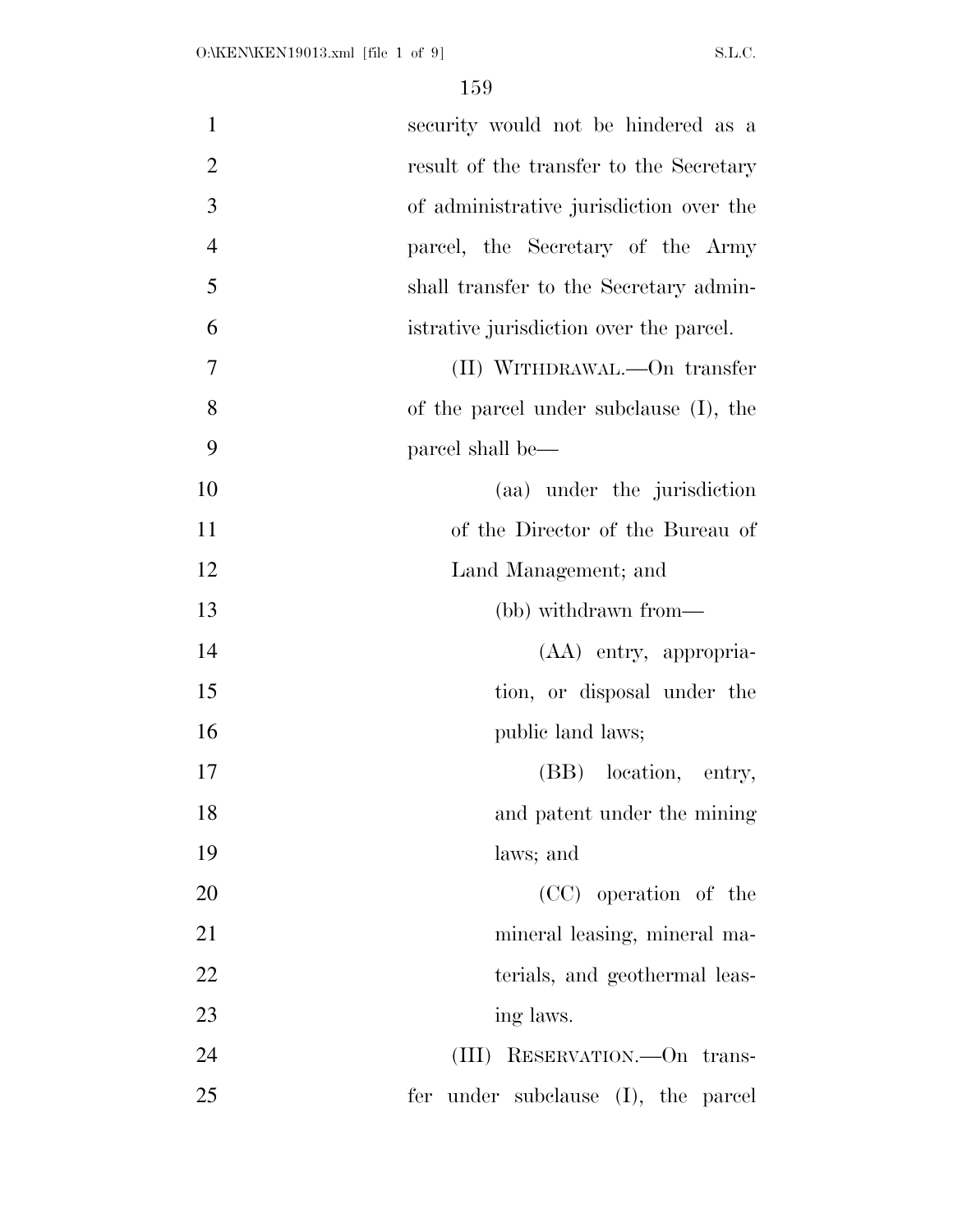| $\mathbf{1}$   | shall be reserved for management of       |
|----------------|-------------------------------------------|
| $\overline{2}$ | the resources of, and military training   |
| 3              | conducted on, the parcel in accord-       |
| $\overline{4}$ | ance with a memorandum of under-          |
| 5              | standing entered into under clause        |
| 6              | (v).                                      |
| $\overline{7}$ | MEMORANDUM OF<br>(v)<br>UNDER-            |
| 8              | STANDING RELATING TO MILITARY TRAIN-      |
| 9              | ING.                                      |
| 10             | $(I)$ IN GENERAL.—If, after the           |
| 11             | transfer of the parcel under clause       |
| 12             | $(iv)(I)$ , the Secretary of the Army re- |
| 13             | quests that the Secretary enter into a    |
| 14             | memorandum of understanding, the          |
| 15             | Secretary shall enter into a memo-        |
| 16             | randum of understanding with the          |
| 17             | Secretary of the Army providing for       |
| 18             | the conduct of military training on the   |
| 19             | parcel.                                   |
| 20             | (II)<br>REQUIREMENTS.-The                 |
| 21             | memorandum of understanding en-           |
| 22             | tered into under subclause (I) shall—     |
| 23             | (aa) address the location,                |
| 24             | frequency, and type of training           |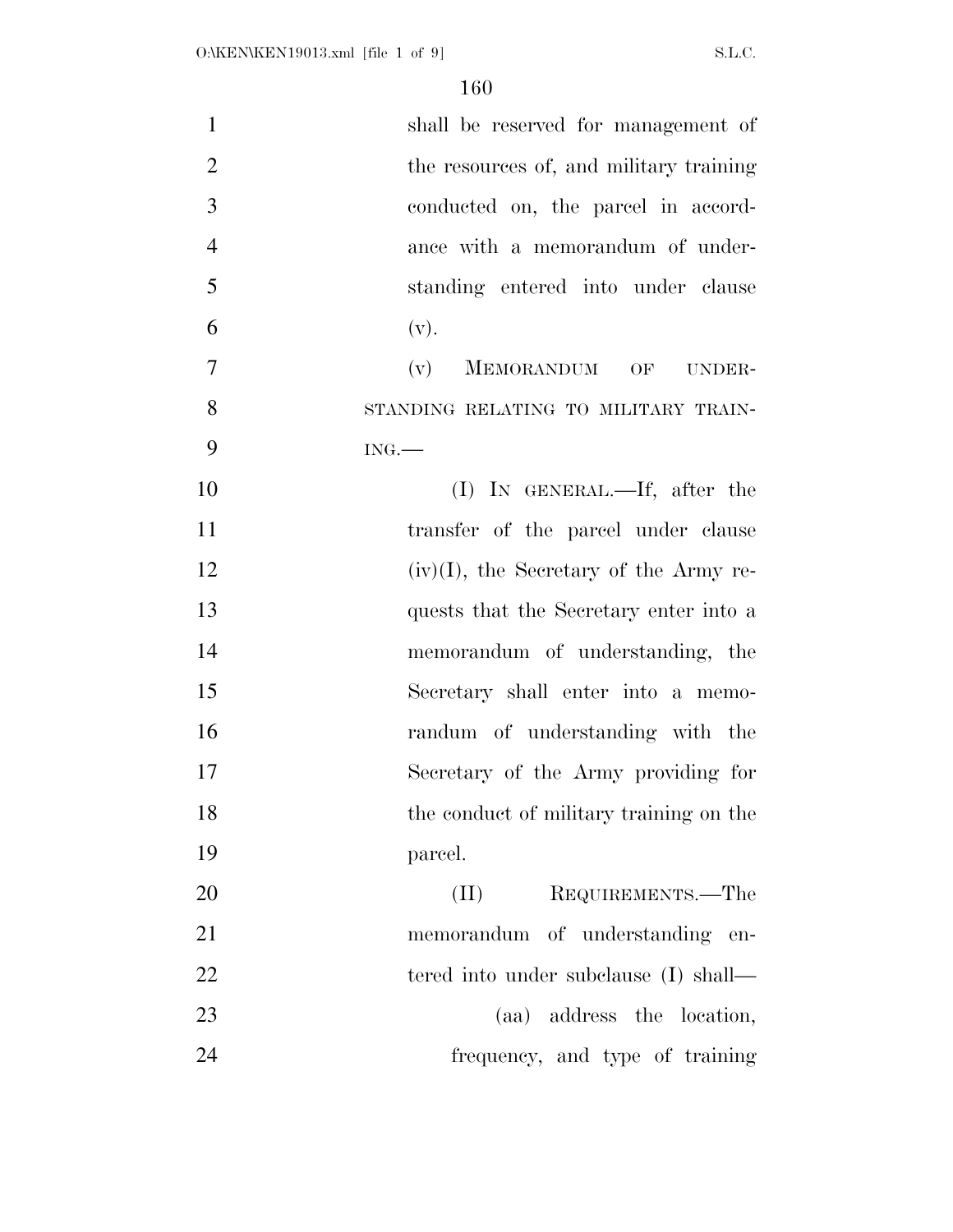| $\mathbf{1}$   | activities to be conducted on the          |
|----------------|--------------------------------------------|
| $\overline{2}$ | parcel;                                    |
| 3              | (bb) provide to the Secretary              |
| $\overline{4}$ | of the Army access to the parcel           |
| 5              | for the conduct of military train-         |
| 6              | ing;                                       |
| 7              | (cc) authorize the Secretary               |
| 8              | or the Secretary of the Army to            |
| 9              | close the parcel or a portion of           |
| 10             | the parcel to the public as the            |
| 11             | Secretary or the Secretary of the          |
| 12             | Army determines to be necessary            |
| 13             | to protect—                                |
| 14             | (AA) public safety; or                     |
| 15             | (BB) the safety of the                     |
| 16             | military members training;                 |
| 17             | and                                        |
| 18             | (dd) to the maximum extent                 |
| 19             | practicable, provide for the pro-          |
| 20             | tection of natural, historic, and          |
| 21             | cultural resources in the area of          |
| 22             | the parcel.                                |
| 23             | (vi) MILITARY OVERFLIGHTS.—Noth-           |
| 24             | ing in this subparagraph restricts or pre- |
| 25             | cludes—                                    |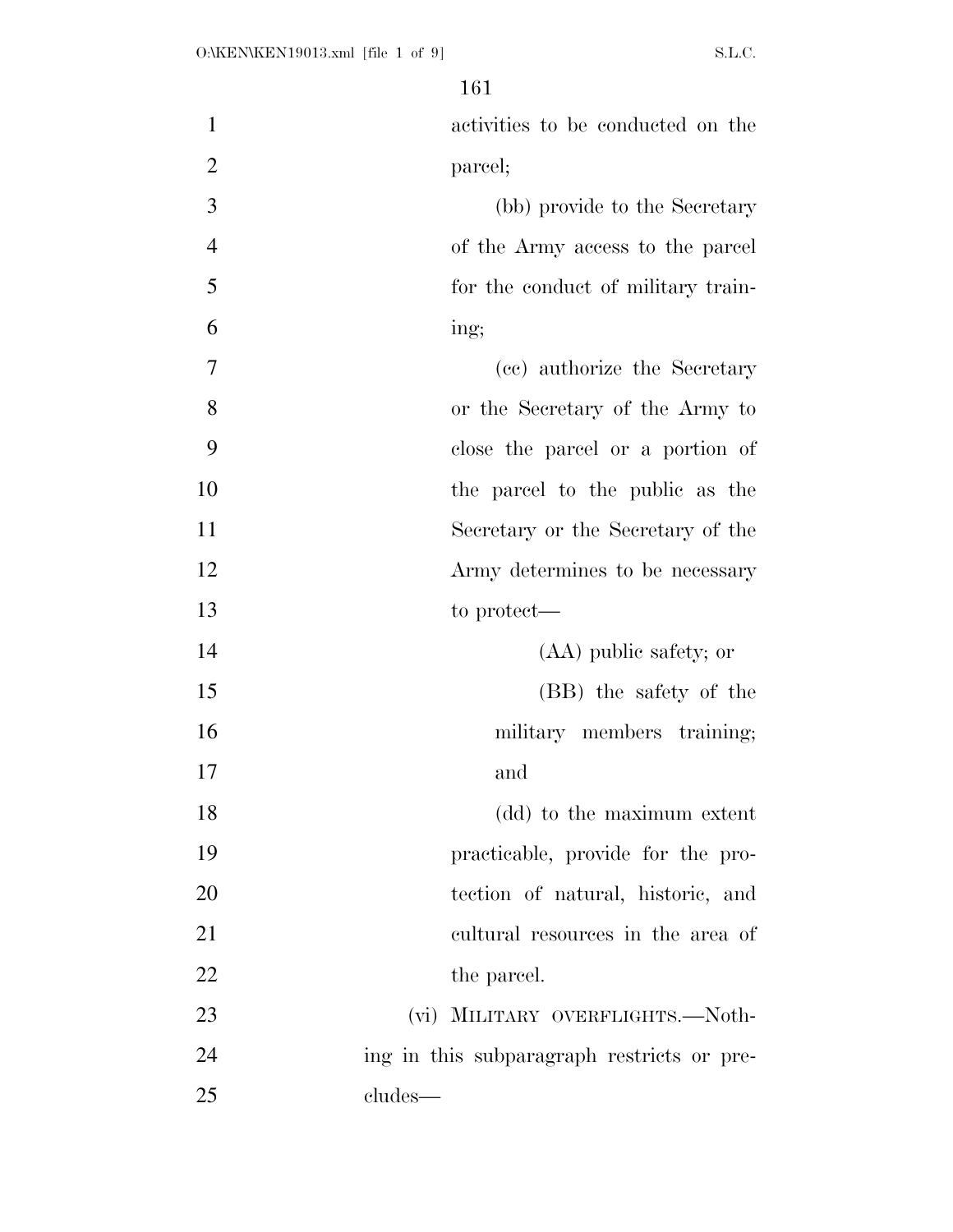| $\mathbf{1}$   | (I) low-level overflights of mili-                |
|----------------|---------------------------------------------------|
| $\overline{2}$ | tary aircraft over the parcel, including          |
| 3              | military overflights that can be seen             |
| $\overline{4}$ | or heard within the parcel;                       |
| 5              | (II) the designation of new units                 |
| 6              | of special airspace over the parcel; or           |
| $\tau$         | (III) the use or establishment of                 |
| 8              | military flight training routes over the          |
| 9              | parcel.                                           |
| 10             | $(12)$ ROBLEDO MOUNTAINS.                         |
| 11             | (A) IN GENERAL.—The Secretary shall               |
| 12             | manage the Federal land described in subpara-     |
| 13             | $graph(B)$ in a manner that preserves the char-   |
| 14             | acter of the land for the future inclusion of the |
| 15             | land in the National Wilderness Preservation      |
| 16             | System.                                           |
| 17             | (B) LAND DESCRIPTION.—The land re-                |
| 18             | ferred to in subparagraph (A) is certain land     |
| 19             | administered by the Bureau of Land Manage-        |
| 20             | ment, comprising approximately 100 acres as       |
| 21             | generally depicted as "Lookout Peak Commu-        |
| 22             | nication Site" on the map entitled "Desert"       |
| 23             | Peaks Complex" and dated October 1, 2018.         |
| 24             | (C) USES.—The Secretary shall permit              |
| 25             | only such uses on the land described in sub-      |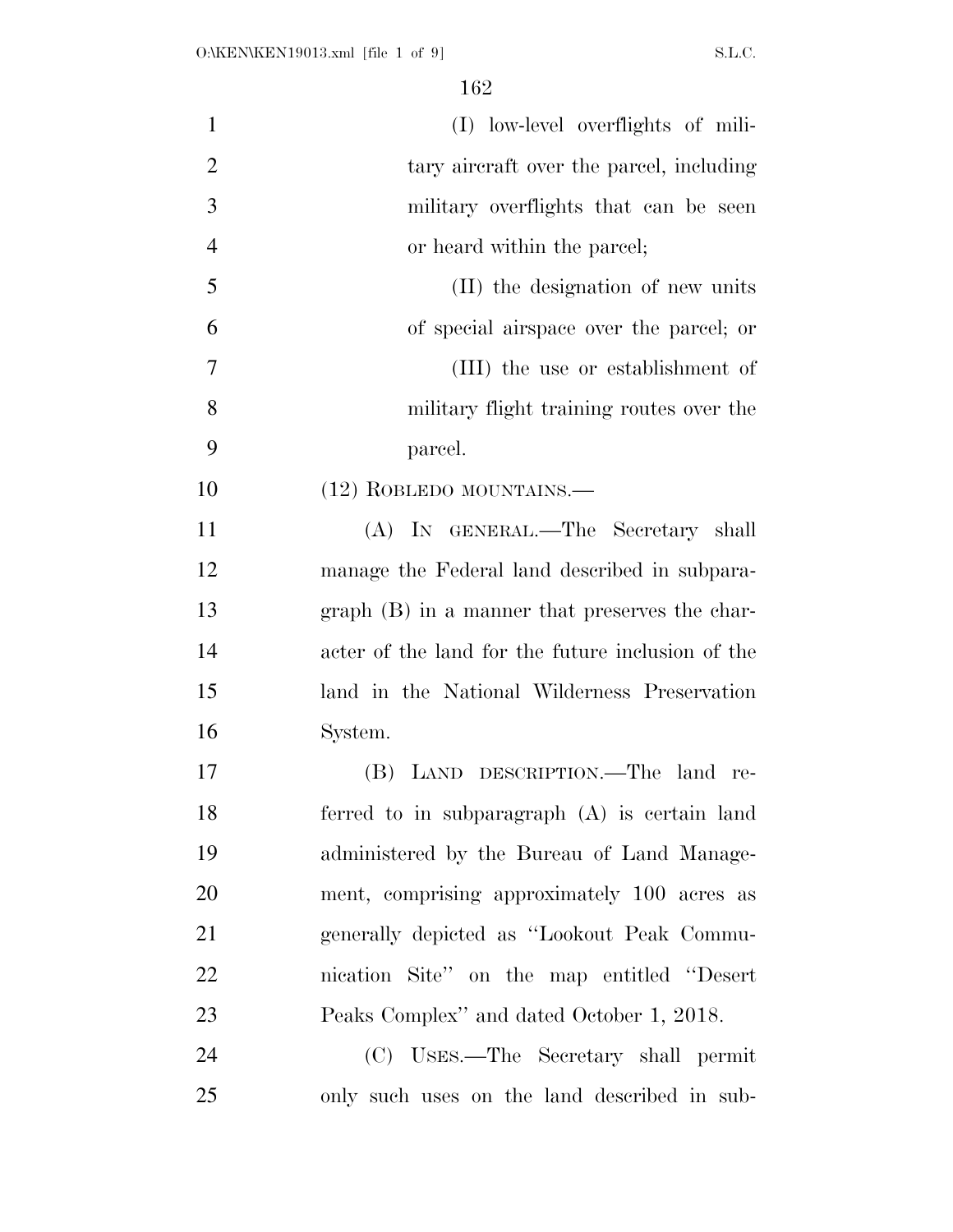| $\mathbf{1}$   | paragraph (B) as were permitted on the date of             |
|----------------|------------------------------------------------------------|
| $\overline{2}$ | enactment of this Act.                                     |
| 3              | (13)<br>RELEASE<br>OF<br><b>WILDERNESS</b><br><b>STUDY</b> |
| $\overline{4}$ | AREAS.—Congress finds that, for purposes of section        |
| 5              | $603(c)$ of the Federal Land Policy and Management         |
| 6              | Act of 1976 (43 U.S.C. 1782 $(e)$ ), the public land in    |
| 7              | Doña Ana County administered by the Bureau of              |
| 8              | Land Management not designated as wilderness by            |
| 9              | paragraph $(1)$ or described in paragraph $(12)$ —         |
| 10             | (A) has been adequately studied for wilder-                |
| 11             | ness designation;                                          |
| 12             | (B) is no longer subject to section $603(c)$               |
| 13             | of the Federal Land Policy and Management                  |
| 14             | Act of 1976 (43 U.S.C. 1782(c)); and                       |
| 15             | (C) shall be managed in accordance with—                   |
| 16             | (i) the Federal Land Policy and Man-                       |
| 17             | agement Act of 1976 (43 U.S.C. 1701 et                     |
| 18             | $seq.$ ;                                                   |
| 19             | (ii) this section; and                                     |
| 20             | (iii) any other applicable laws.                           |
| 21             | (14) PRIVATE LAND.—In accordance with sec-                 |
| <u>22</u>      | tion 5 of the Wilderness Act (16 U.S.C. 1134), the         |
| 23             | Secretary shall ensure adequate access to non-Fed-         |
| 24             | eral land located within the boundary of a wilderness      |
| 25             | area.                                                      |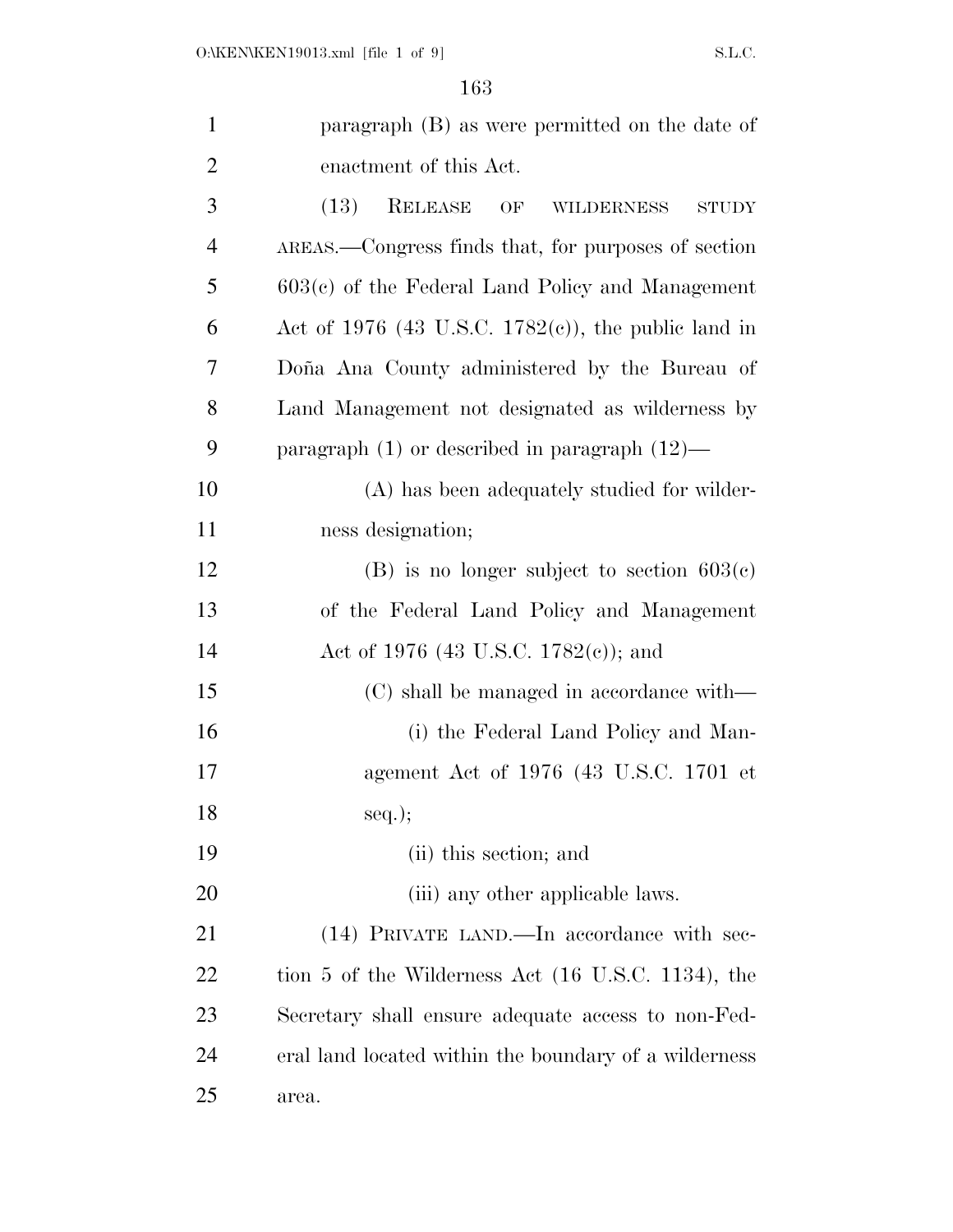O:\KEN\KEN19013.xml [file 1 of 9] S.L.C. (c) BORDER SECURITY.— 2 (1) IN GENERAL.—Nothing in this section— (A) prevents the Secretary of Homeland Security from undertaking law enforcement and border security activities, in accordance with section 4(c) of the Wilderness Act (16 U.S.C.  $7 \t1133(e)$ , within the wilderness areas, including the ability to use motorized access within a wil- derness area while in pursuit of a suspect; (B) affects the 2006 Memorandum of Un- derstanding among the Department of Home- land Security, the Department of the Interior, and the Department of Agriculture regarding cooperative national security and counterter- rorism efforts on Federal land along the bor- ders of the United States; or (C) prevents the Secretary of Homeland Security from conducting any low-level over- flights over the wilderness areas that may be necessary for law enforcement and border secu-21 rity purposes. (2) WITHDRAWAL AND ADMINISTRATION OF CERTAIN AREA.— (A) WITHDRAWAL.—The area identified as

25 "Parcel A" on the map entitled "Potrillo Moun-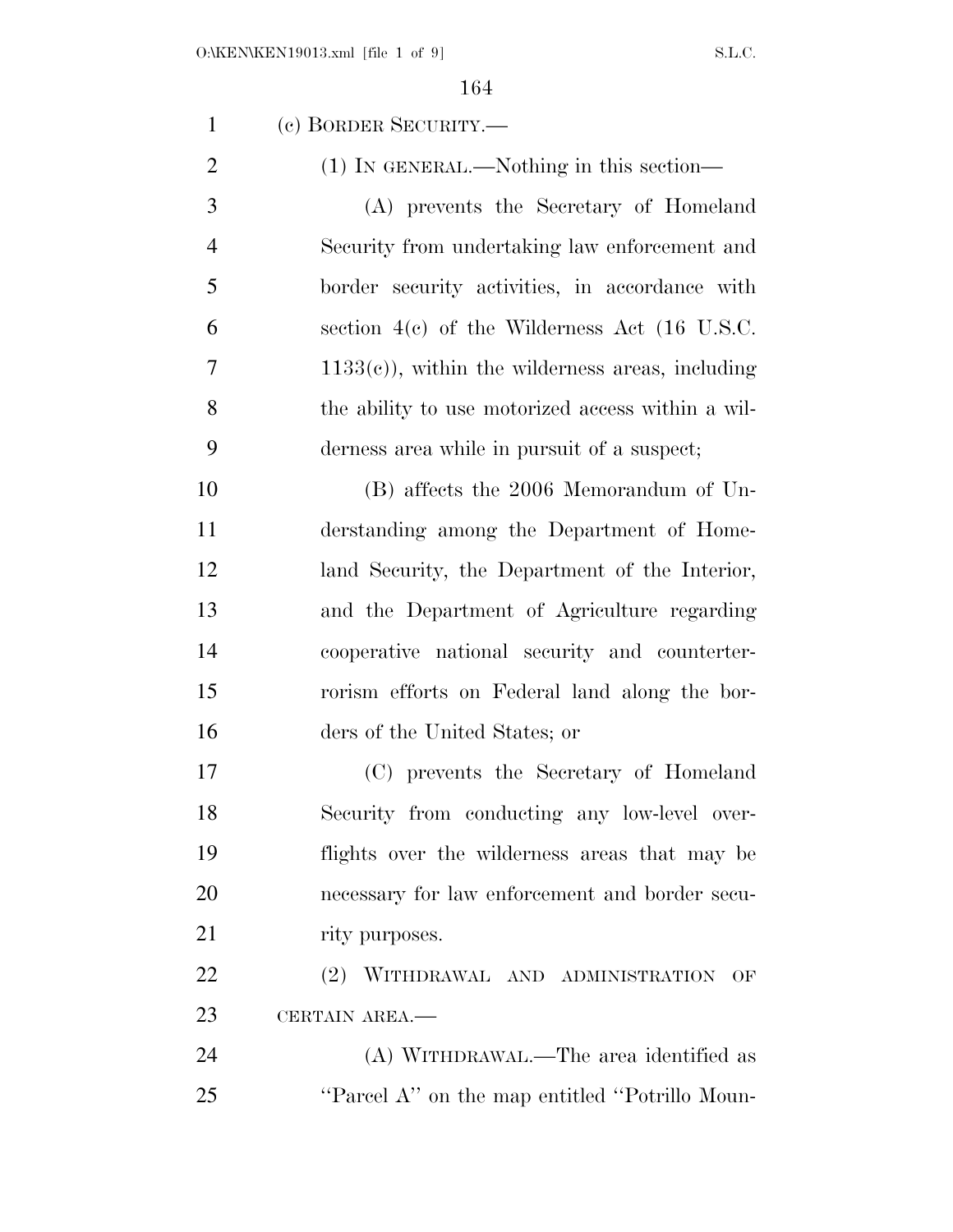| $\mathbf{1}$   | tains Complex" and dated September 27, 2018,      |
|----------------|---------------------------------------------------|
| $\overline{2}$ | is withdrawn in accordance with subsection        |
| 3              | (b)(11)(A).                                       |
| $\overline{4}$ | (B) ADMINISTRATION.—Except as pro-                |
| 5              | vided in subparagraphs $(C)$ and $(D)$ , the Sec- |
| 6              | retary shall administer the area described in     |
| $\overline{7}$ | subparagraph (A) in a manner that, to the         |
| 8              | maximum extent practicable, protects the wil-     |
| 9              | derness character of the area.                    |
| 10             | (C) USE OF MOTOR VEHICLES.—The use                |
| 11             | of motor vehicles, motorized equipment, and       |
| 12             | mechanical transport shall be prohibited in the   |
| 13             | area described in subparagraph (A) except as      |
| 14             | necessary for-                                    |
| 15             | (i) the administration of the area (in-           |
| 16             | cluding the conduct of law enforcement            |
| 17             | and border security activities in the area);      |
| 18             | <b>or</b>                                         |
| 19             | (ii) grazing uses by authorized permit-           |
| 20             | tees.                                             |
| 21             | (D) EFFECT OF SUBSECTION.—Nothing in              |
| 22             | this paragraph precludes the Secretary from al-   |
| 23             | lowing within the area described in subpara-      |
| 24             | graph (A) the installation and maintenance of     |
| 25             | communication<br>or surveillance infrastructure   |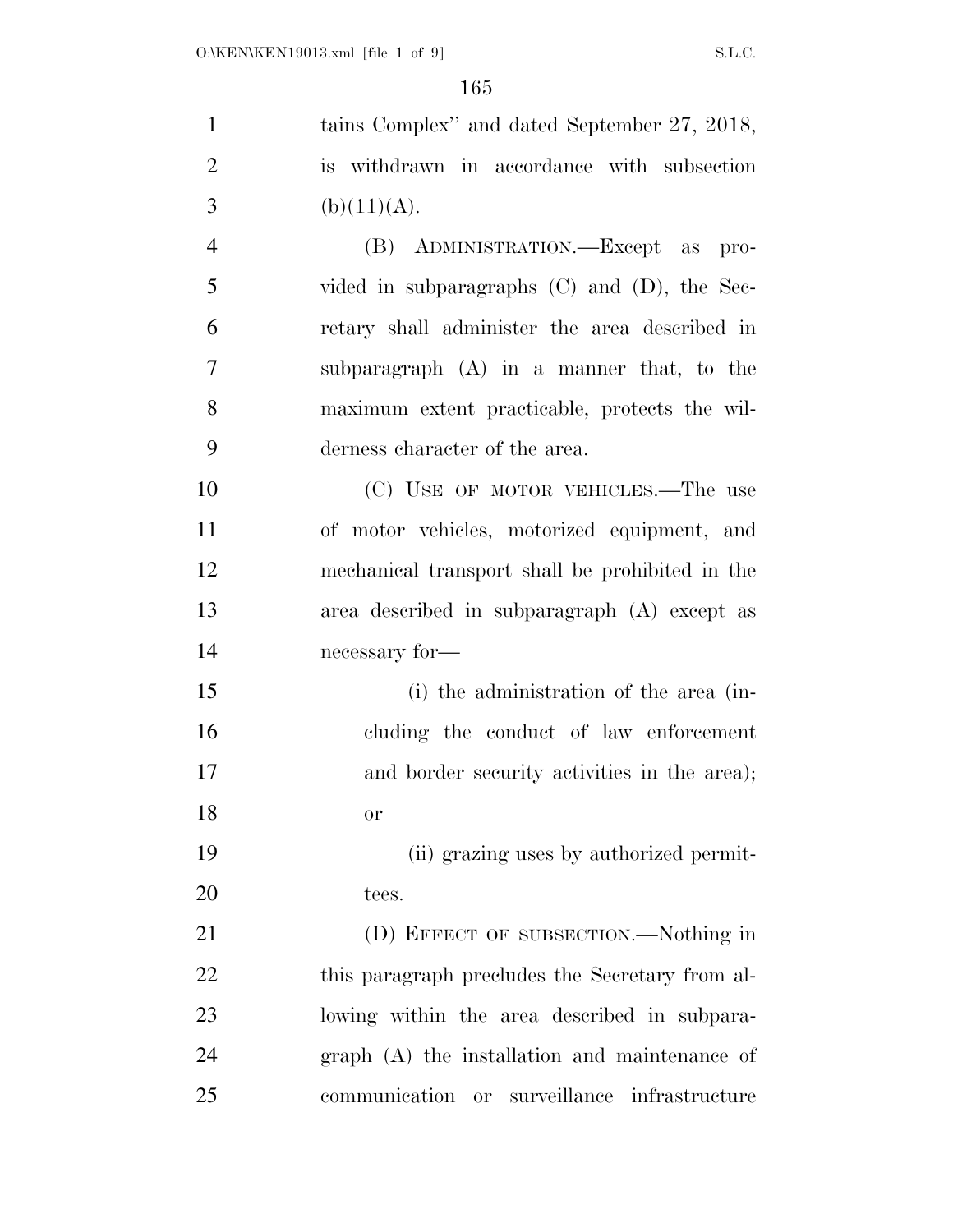| $\mathbf{1}$   | necessary for law enforcement or border secu-         |
|----------------|-------------------------------------------------------|
| $\overline{2}$ | rity activities.                                      |
| 3              | (3) RESTRICTED ROUTE.—The route excluded              |
| $\overline{4}$ | from the Potrillo Mountains Wilderness identified as  |
| 5              | "Restricted—Administrative Access" on the map en-     |
| 6              | titled "Potrillo Mountains Complex" and dated Sep-    |
| 7              | tember 27, 2018, shall be—                            |
| 8              | (A) closed to public access; but                      |
| 9              | (B) available for administrative and law              |
| 10             | enforcement uses, including border security ac-       |
| 11             | tivities.                                             |
| 12             | (d) ORGAN MOUNTAINS-DESERT PEAKS NATIONAL             |
| 13             | MONUMENT.-                                            |
| 14             | (1) MANAGEMENT PLAN.—In preparing and im-             |
| 15             | plementing the management plan for the Monument,      |
| 16             | the Secretary shall include a watershed health as-    |
| 17             | sessment to identify opportunities for watershed res- |
| 18             | toration.                                             |
| 19             | (2)<br>INCORPORATION OF ACQUIRED STATE                |
| 20             | TRUST LAND AND INTERESTS IN<br>STATE<br>TRUST         |
| 21             | LAND.                                                 |
| 22             | (A) IN GENERAL.—Any land or interest in               |
| 23             | land that is within the State trust land de-          |
| 24             | scribed in subparagraph (B) that is acquired by       |
| 25             | the United States shall—                              |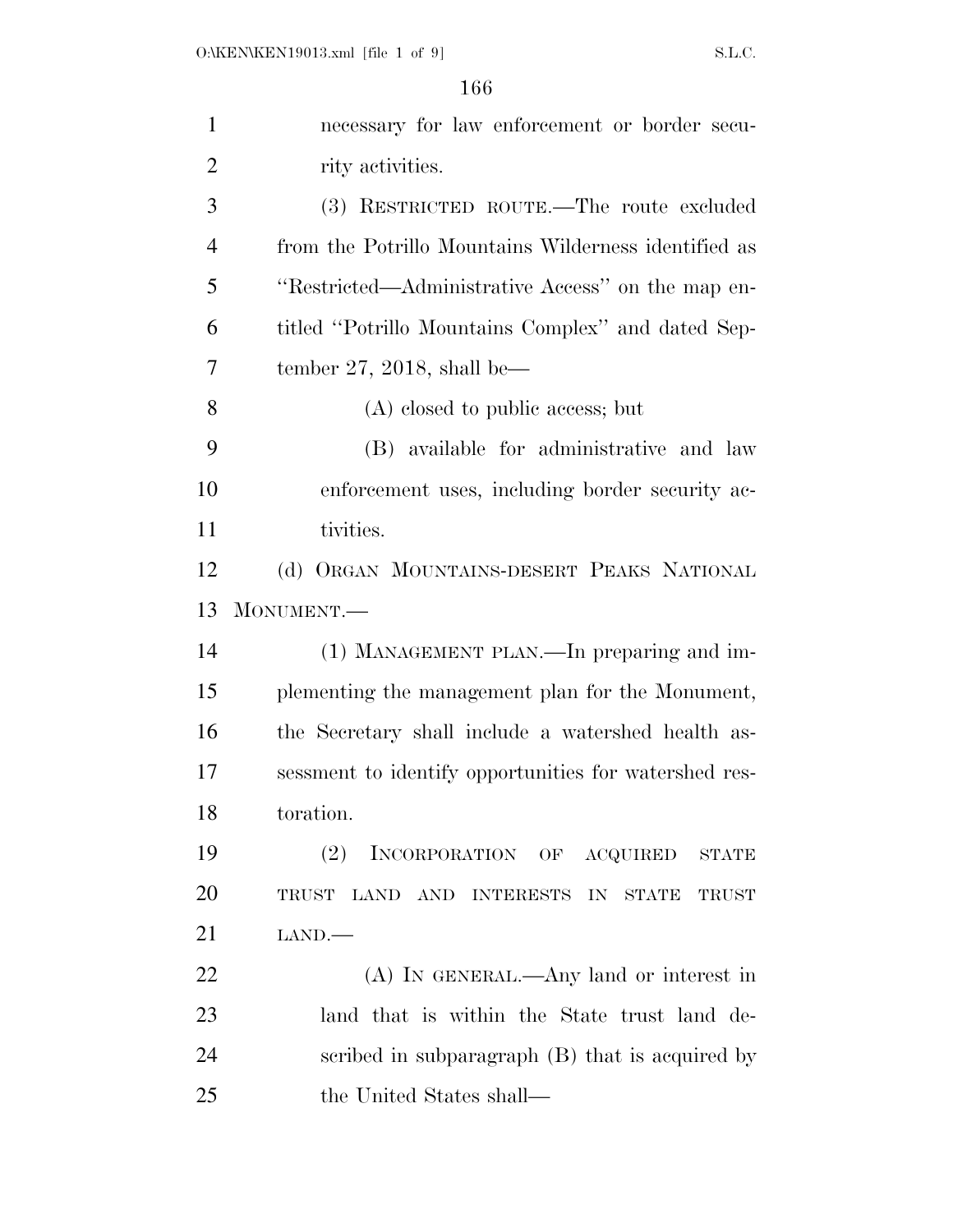| $\mathbf{1}$   | (i) become part of the Monument; and                  |
|----------------|-------------------------------------------------------|
| $\overline{2}$ | (ii) be managed in accordance with—                   |
| 3              | Presidential Proclamation<br>(I)                      |
| $\overline{4}$ | $9131$ (79 Fed. Reg. 30431);                          |
| 5              | (II) this section; and                                |
| 6              | (III) any other applicable laws.                      |
| 7              | (B)<br>DESCRIPTION OF<br><b>STATE</b><br><b>TRUST</b> |
| 8              | LAND.—The State trust land referred to in sub-        |
| 9              | paragraph $(A)$ is the State trust land in T. 22      |
| 10             | S., R 01 W., New Mexico Principal Meridian            |
| 11             | and T. 22 S., R. 02 W., New Mexico Principal          |
| 12             | Meridian.                                             |
| 13             | (3) LAND EXCHANGES.—                                  |
| 14             | (A) IN GENERAL.—Subject to subpara-                   |
| 15             | graphs $(C)$ through $(F)$ , the Secretary shall at-  |
| 16             | tempt to enter into an agreement to initiate an       |
| 17             | exchange under section 2201.1 of title 43, Code       |
| 18             | of Federal Regulations (or successor regula-          |
| 19             | tions), with the Commissioner of Public Lands         |
| 20             | of New Mexico, by the date that is 18 months          |
| 21             | after the date of enactment of this Act, to pro-      |
| 22             | vide for a conveyance to the State of all right,      |
| 23             | title, and interest of the United States in and       |
| 24             | to Bureau of Land Management land in the              |
| 25             | State identified under subparagraph (B) in ex-        |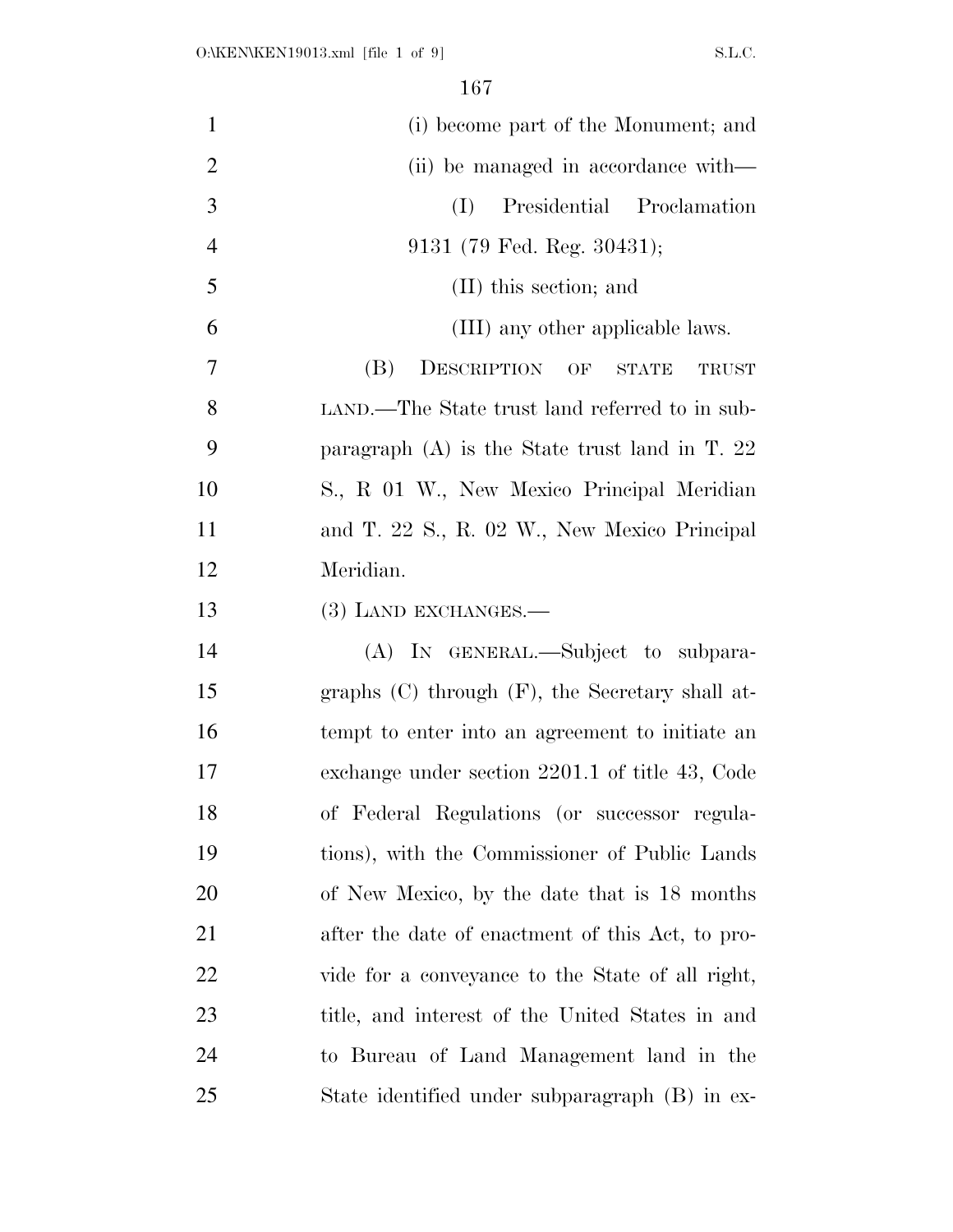| $\mathbf{1}$   | change for the conveyance by the State to the      |
|----------------|----------------------------------------------------|
| $\overline{2}$ | Secretary of all right, title, and interest of the |
| 3              | State in and to parcels of State trust land with-  |
| $\overline{4}$ | in the boundary of the Monument identified         |
| 5              | under that subparagraph or described in para-      |
| 6              | graph $(2)(B)$ .                                   |
| 7              | (B) IDENTIFICATION OF LAND FOR EX-                 |
| 8              | CHANGE.—The Secretary and the Commissioner         |
| 9              | of Public Lands of New Mexico shall jointly        |
| 10             | identify the Bureau of Land Management land        |
| 11             | and State trust land eligible for exchange under   |
| 12             | this paragraph, the exact acreage and legal de-    |
| 13             | scription of which shall be determined by sur-     |
| 14             | veys approved by the Secretary and the New         |
| 15             | Mexico State Land Office.                          |
| 16             | (C) APPLICABLE LAW.—A land exchange                |
| 17             | under subparagraph (A) shall be carried out in     |
| 18             | accordance with section 206 of the Federal         |
| 19             | Land Policy and Management Act of 1976 (43)        |
| 20             | U.S.C. 1716).                                      |
| 21             | (D) CONDITIONS.—A land exchange under              |
| 22             | subparagraph $(A)$ shall be subject to-            |
| 23             | (i) valid existing rights; and                     |
| 24             | (ii) such terms as the Secretary and               |
|                |                                                    |

the State shall establish.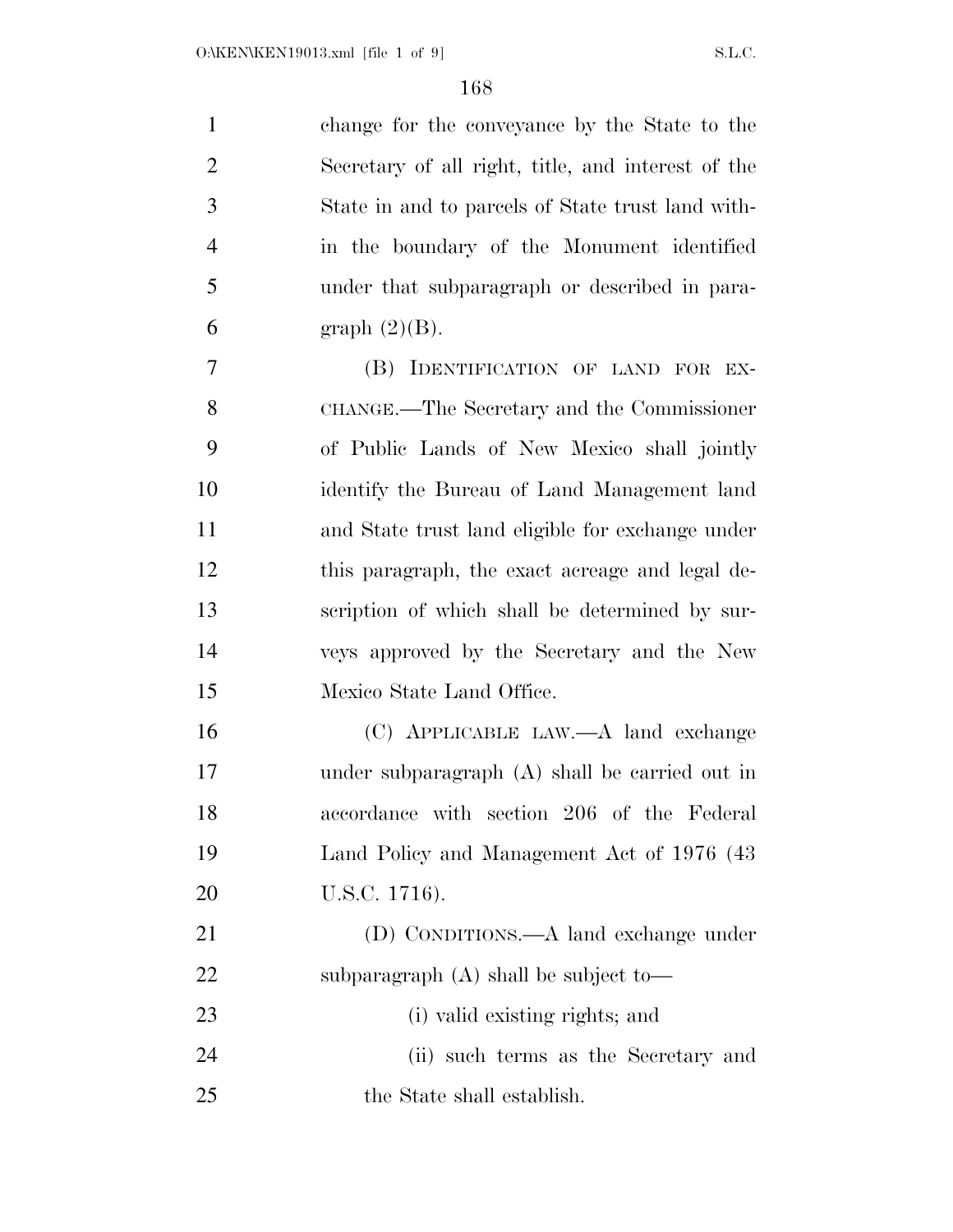| $\mathbf{1}$   | (E) VALUATION, APPRAISALS, AND            |
|----------------|-------------------------------------------|
| $\overline{2}$ | EQUALIZATION.-                            |
| 3              | (i) IN GENERAL.—The value of the          |
| $\overline{4}$ | Bureau of Land Management land and the    |
| 5              | State trust land to be conveyed in a land |
| 6              | exchange under this paragraph—            |
| 7              | (I) shall be equal, as determined         |
| 8              | by appraisals conducted in accordance     |
| 9              | with clause (ii); or                      |
| 10             | $(II)$ if not equal, shall be equal-      |
| 11             | ized in accordance with clause (iii).     |
| 12             | (ii) APPRAISALS.—                         |
| 13             | (I) IN GENERAL.—The Bureau of             |
| 14             | Land Management land and State            |
| 15             | trust land to be exchanged under this     |
| 16             | paragraph shall be appraised by an        |
| 17             | independent, qualified appraiser that     |
| 18             | is agreed to by the Secretary and the     |
| 19             | State.                                    |
| 20             | REQUIREMENTS.—An<br>(II)<br>-ap-          |
| 21             | praisal under subclause (I) shall be      |
| 22             | conducted in accordance with—             |
| 23             | (aa) the Uniform Appraisal                |
| 24             | Standards for Federal Land Ac-            |
| 25             | quisitions; and                           |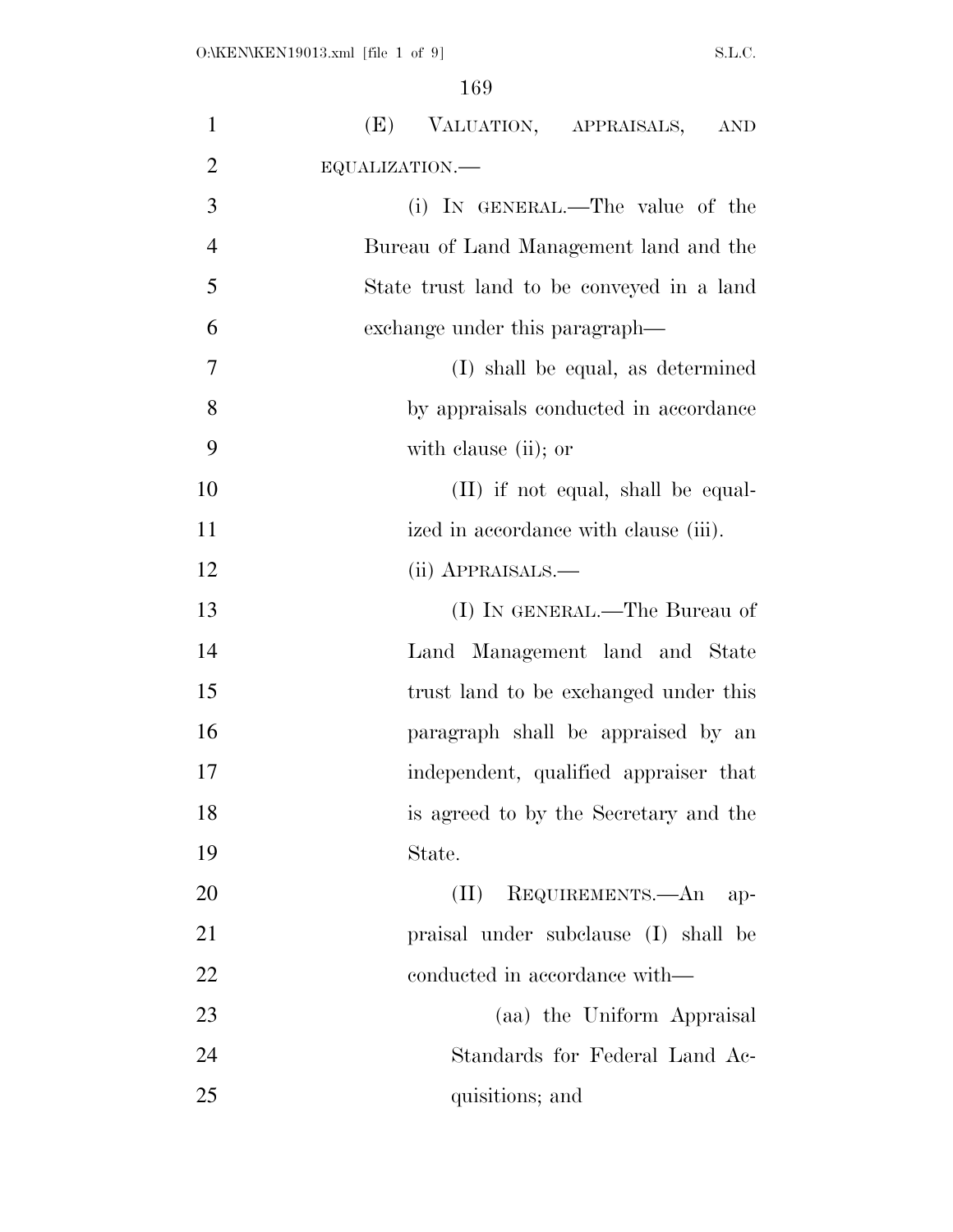| $\mathbf{1}$   | (bb) the Uniform Standards            |
|----------------|---------------------------------------|
| $\overline{2}$ | of Professional Appraisal Prac-       |
| 3              | tice.                                 |
| $\overline{4}$ | (iii) EQUALIZATION.—                  |
| 5              | (I) IN GENERAL.—If the value of       |
| 6              | the Bureau of Land Management land    |
| 7              | and the State trust land to be con-   |
| 8              | veyed in a land exchange under this   |
| 9              | paragraph is not equal, the value may |
| 10             | be equalized by—                      |
| 11             | (aa) making a cash equali-            |
| 12             | zation payment to the Secretary       |
| 13             | or to the State, as appropriate, in   |
| 14             | accordance with section $206(b)$ of   |
| 15             | Federal Land Policy and<br>the        |
| 16             | Management Act of 1976 (43            |
| 17             | U.S.C. $1716(b)$ ; or                 |
| 18             | (bb) reducing the acreage of          |
| 19             | the Bureau of Land Management         |
| 20             | land or State trust land to be ex-    |
| 21             | changed, as appropriate.              |
| 22             | (II) CASH EQUALIZATION PAY-           |
| 23             | MENTS.—Any cash equalization pay-     |
| 24             | ments received by the Secretary under |
| 25             | subclause $(I)(aa)$ shall be—         |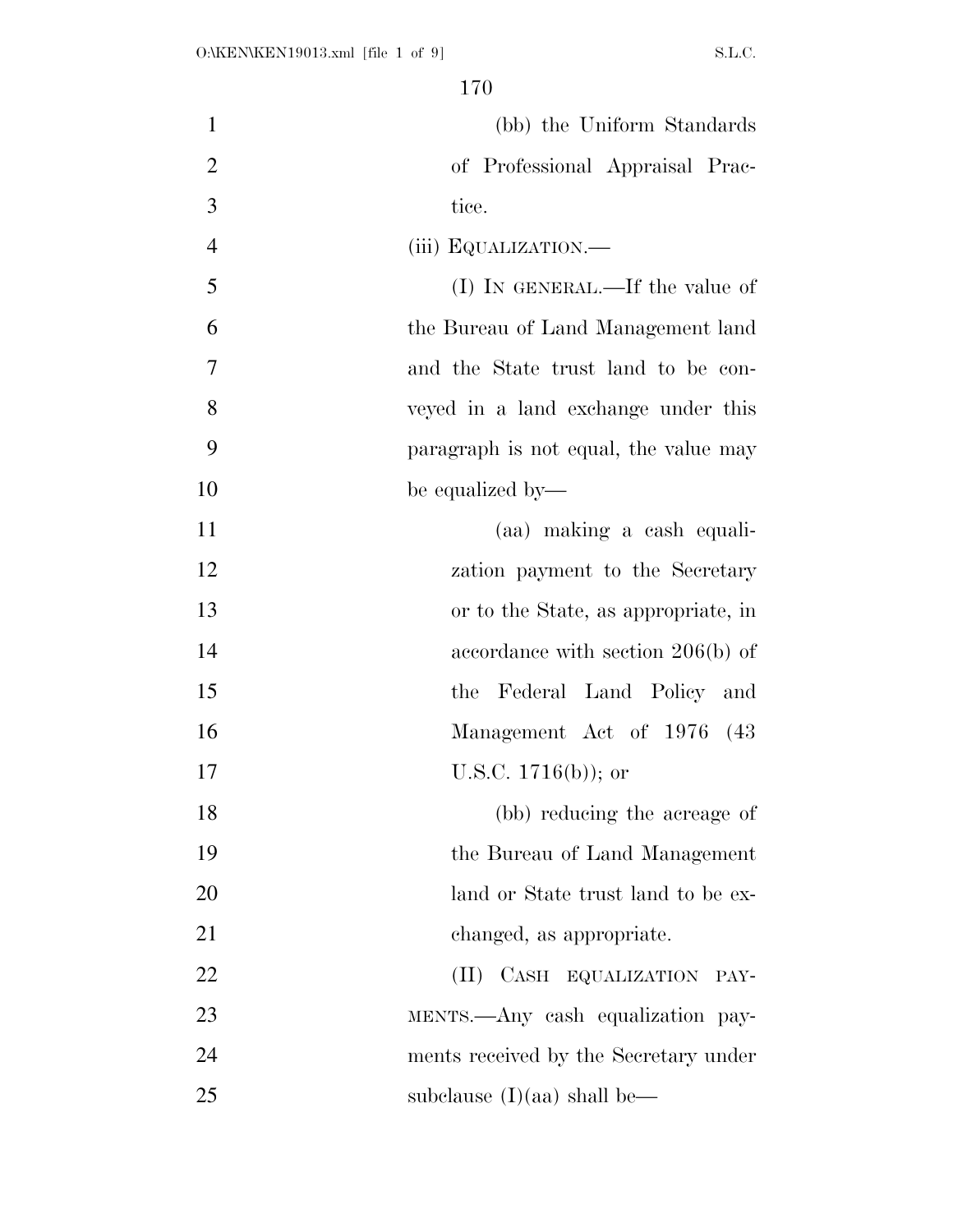| $\mathbf{1}$   | (aa) deposited in the Fed-                         |
|----------------|----------------------------------------------------|
| $\overline{2}$ | eral Land Disposal Account es-                     |
| 3              | tablished by section $206(a)$ of the               |
| $\overline{4}$ | Federal Land Transaction Facili-                   |
| 5              | tation Act $(43 \text{ U.S.C. } 2305(a));$         |
| 6              | and                                                |
| 7              | (bb) used in accordance with                       |
| 8              | that Act.                                          |
| 9              | (F) LIMITATION.—No exchange of land                |
| 10             | shall be conducted under this paragraph unless     |
| 11             | mutually agreed to by the Secretary and the        |
| 12             | State.                                             |
|                |                                                    |
| 13             | SEC. 1202. CERRO DEL YUTA AND RÍO SAN ANTONIO WIL- |
| 14             | <b>DERNESS AREAS.</b>                              |
| 15             | (a) DEFINITIONS.—In this section:                  |
| 16             | $(1)$ MAP.—The term "map" means the map en-        |
| 17             | titled "Río Grande del Norte National Monument"    |
| 18             | Proposed Wilderness Areas" and dated July 28,      |
| 19             | 2015.                                              |
| 20             | (2) WILDERNESS AREA.—The term "wilderness"         |
| 21             | area" means a wilderness area designated by sub-   |
| 22             | section $(b)(1)$ .                                 |
| 23             | (b) DESIGNATION OF CERRO DEL YUTA AND RÍO          |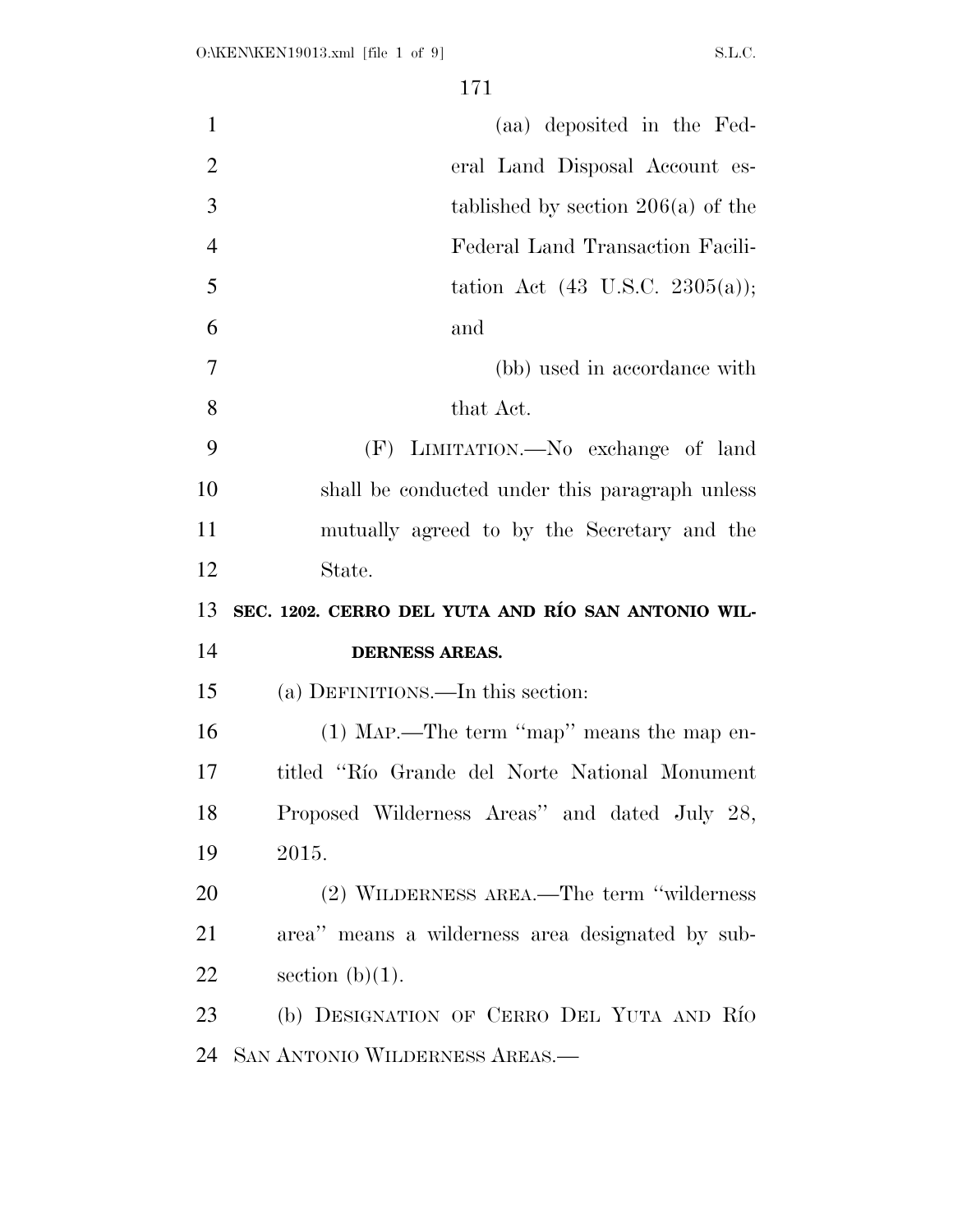(1) IN GENERAL.—In accordance with the Wil- derness Act (16 U.S.C. 1131 et seq.), the following areas in the Rı´o Grande del Norte National Monu- ment are designated as wilderness and as compo- nents of the National Wilderness Preservation Sys- tem: (A) CERRO DEL YUTA WILDERNESS.—Cer- tain land administered by the Bureau of Land Management in Taos County, New Mexico, comprising approximately 13,420 acres as gen- erally depicted on the map, which shall be known as the ''Cerro del Yuta Wilderness''. 13 (B) Río san antonio wilderness.—Cer- tain land administered by the Bureau of Land 15 Management in Río Arriba County, New Mex- ico, comprising approximately 8,120 acres, as generally depicted on the map, which shall be known as the ''Rı´o San Antonio Wilderness''. (2) MANAGEMENT OF WILDERNESS AREAS.— Subject to valid existing rights, the wilderness areas shall be administered in accordance with the Wilder- ness Act (16 U.S.C. 1131 et seq.) and this section, except that with respect to the wilderness areas des-ignated by this section—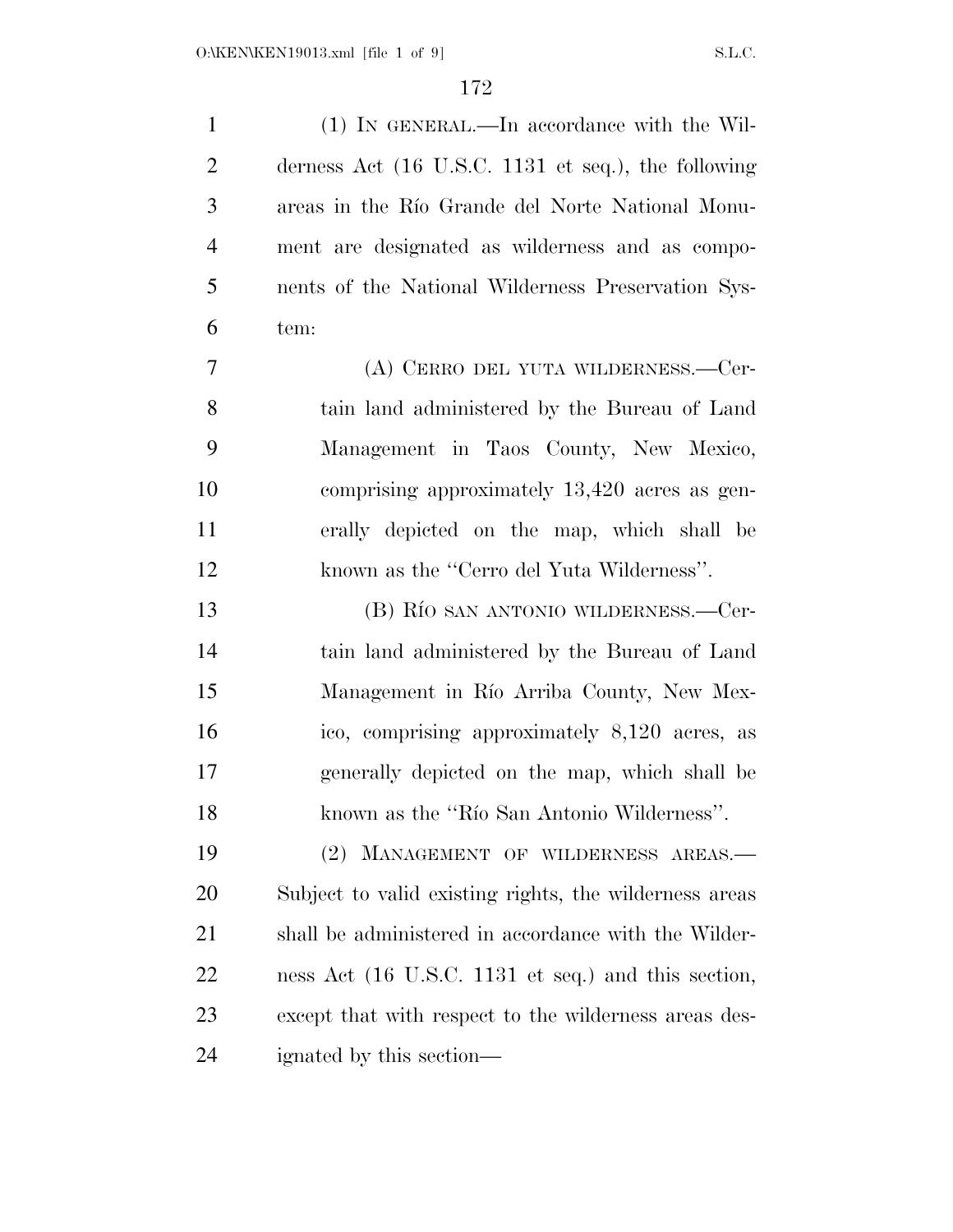| $\mathbf{1}$   | $(A)$ any reference to the effective date of        |
|----------------|-----------------------------------------------------|
| $\overline{2}$ | the Wilderness Act shall be considered to be a      |
| 3              | reference to the date of enactment of this Act;     |
| $\overline{4}$ | and                                                 |
| 5              | (B) any reference in the Wilderness Act to          |
| 6              | the Secretary of Agriculture shall be considered    |
| 7              | to be a reference to the Secretary.                 |
| 8              | (3) INCORPORATION OF ACQUIRED LAND AND              |
| 9              | INTERESTS IN LAND.—Any land or interest in land     |
| 10             | within the boundary of the wilderness areas that is |
| 11             | acquired by the United States shall—                |
| 12             | (A) become part of the wilderness area in           |
| 13             | which the land is located; and                      |
| 14             | (B) be managed in accordance with—                  |
| 15             | (i) the Wilderness Act $(16 \text{ U.S.C.})$        |
| 16             | 1131 et seq.);                                      |
| 17             | (ii) this section; and                              |
| 18             | (iii) any other applicable laws.                    |
| 19             | (4) GRAZING.—Grazing of livestock in the wil-       |
| 20             | derness areas, where established before the date of |
| 21             | enactment of this Act, shall be administered in ac- |
| 22             | cordance with—                                      |
| 23             | $(A)$ section $4(d)(4)$ of the Wilderness Act       |
| 24             | $(16 \text{ U.S.C. } 1133(d)(4));$ and              |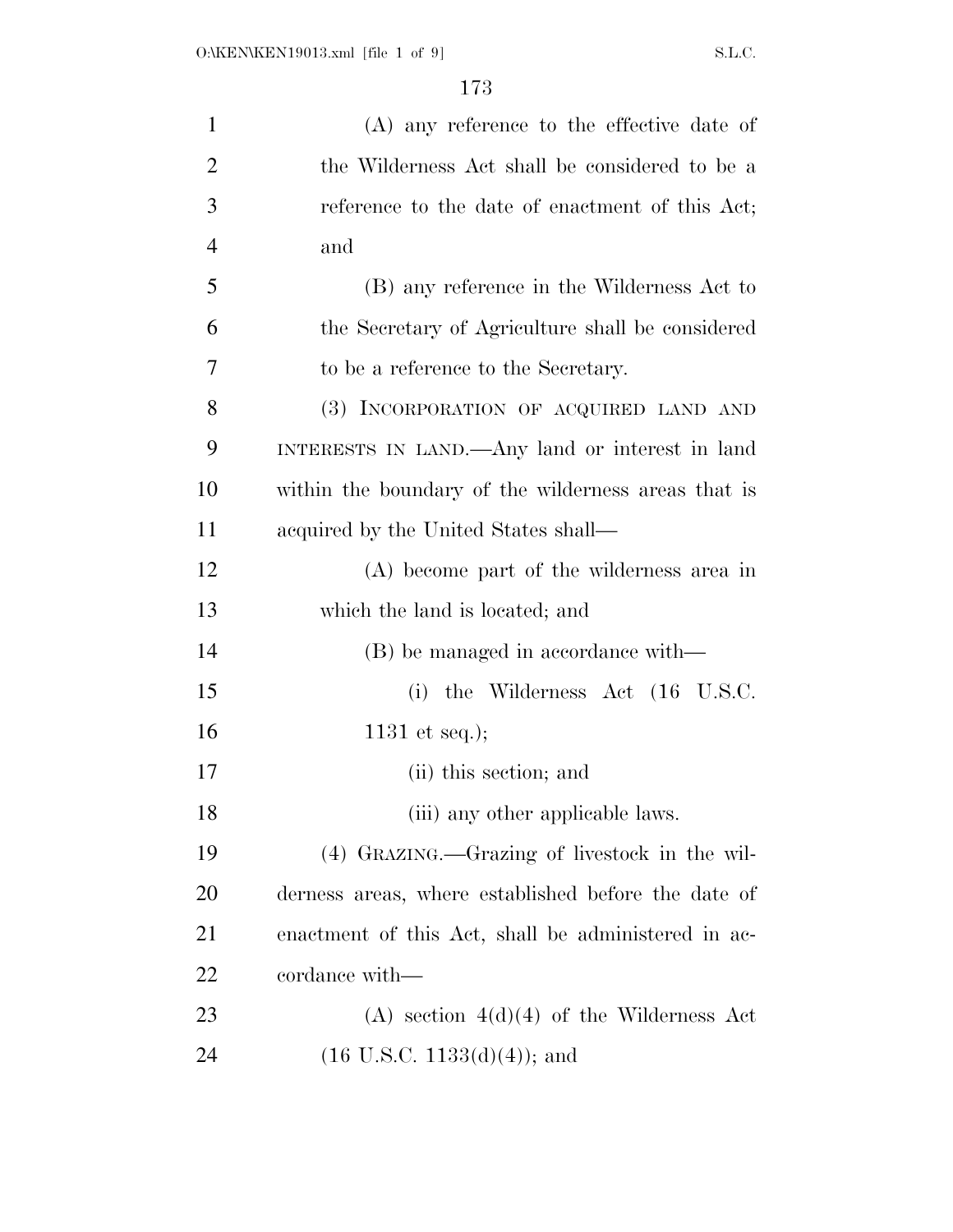| $\mathbf{1}$   | $(B)$ the guidelines set forth in appendix A             |
|----------------|----------------------------------------------------------|
| $\overline{2}$ | of the Report of the Committee on Interior and           |
| 3              | Insular Affairs to accompany H.R. 2570 of the            |
| $\overline{4}$ | 101st Congress (H. Rept. $101-405$ ).                    |
| 5              | $(5)$ BUFFER ZONES.—                                     |
| 6              | (A) IN GENERAL.—Nothing in this section                  |
| 7              | creates a protective perimeter or buffer zone            |
| 8              | around the wilderness areas.                             |
| 9              | (B) ACTIVITIES OUTSIDE WILDERNESS                        |
| 10             | AREAS.—The fact that an activity or use on               |
| 11             | land outside a wilderness area can be seen or            |
| 12             | heard within the wilderness area shall not pre-          |
| 13             | clude the activity or use outside the boundary           |
| 14             | of the wilderness area.                                  |
| 15             | $(6)$ RELEASE OF WILDERNESS STUDY AREAS.—                |
| 16             | Congress finds that, for purposes of section $603(c)$    |
| 17             | of the Federal Land Policy and Management Act of         |
| 18             | 1976 (43 U.S.C. 1782 $(e)$ ), the public land within the |
| 19             | San Antonio Wilderness Study Area not designated         |
| 20             | as wilderness by this section—                           |
| 21             | (A) has been adequately studied for wilder-              |
| 22             | ness designation;                                        |
| 23             | $(B)$ is no longer subject to section $603(c)$           |
| 24             | of the Federal Land Policy and Management                |
| 25             | Act of 1976 (43 U.S.C. 1782(c)); and                     |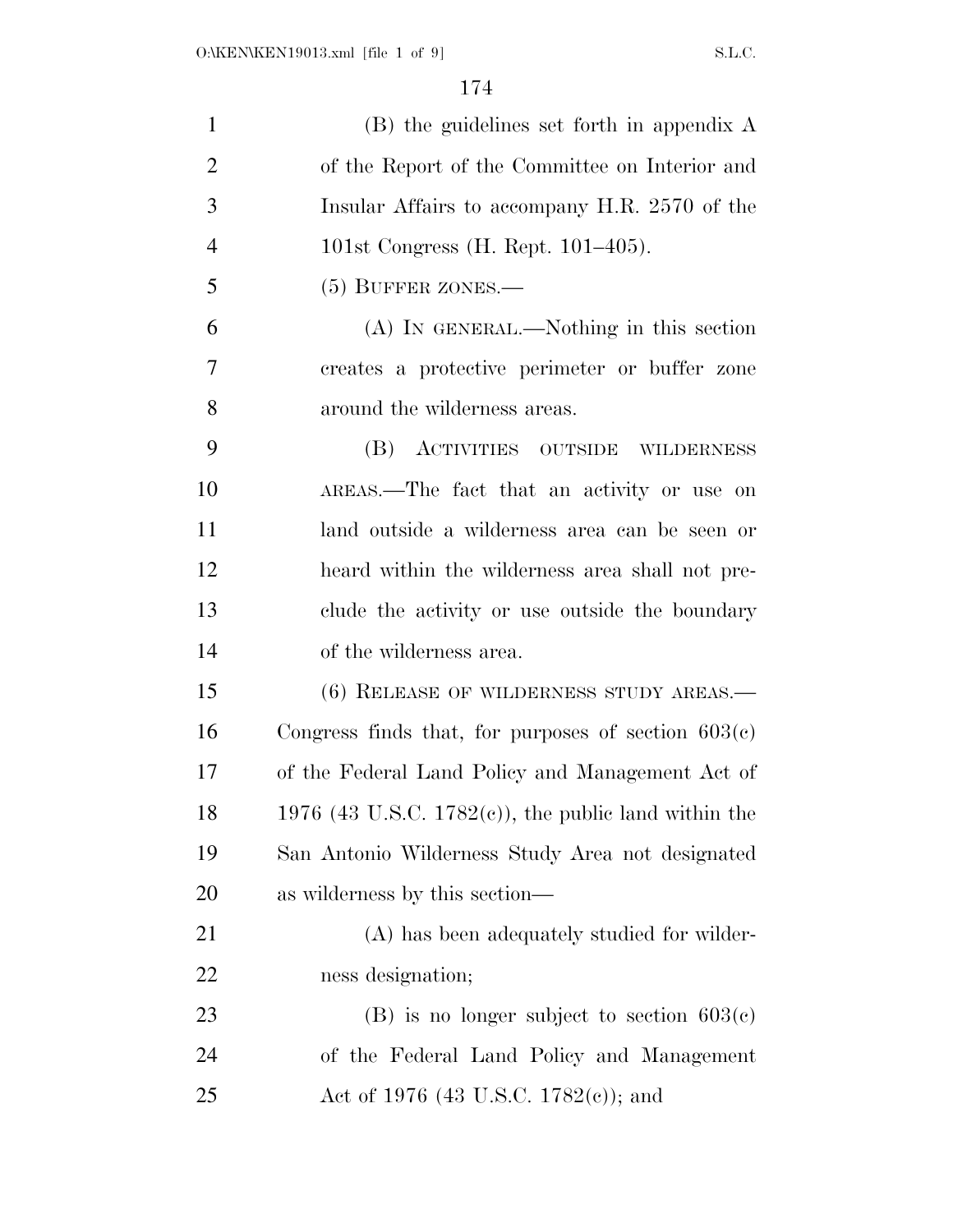| $\mathbf{1}$   | (C) shall be managed in accordance with            |
|----------------|----------------------------------------------------|
| $\overline{2}$ | this section.                                      |
| 3              | (7) MAPS AND LEGAL DESCRIPTIONS.—                  |
| $\overline{4}$ | (A) IN GENERAL.—As soon as practicable             |
| 5              | after the date of enactment of this Act, the Sec-  |
| 6              | retary shall file the map and legal descriptions   |
| 7              | of the wilderness areas with—                      |
| 8              | the Committee on Energy and<br>(i)                 |
| 9              | Natural Resources of the Senate; and               |
| 10             | (ii) the Committee on Natural Re-                  |
| 11             | sources of the House of Representatives.           |
| 12             | (B) FORCE OF LAW.—The map and legal                |
| 13             | descriptions filed under subparagraph (A) shall    |
| 14             | have the same force and effect as if included in   |
| 15             | this section, except that the Secretary may cor-   |
| 16             | rect errors in the legal description and map.      |
| 17             | (C) PUBLIC AVAILABILITY.—The map and               |
| 18             | legal descriptions filed under subparagraph (A)    |
| 19             | shall be on file and available for public inspec-  |
| 20             | tion in the appropriate offices of the Bureau of   |
| 21             | Land Management.                                   |
| 22             | (8) NATIONAL LANDSCAPE CONSERVATION SYS-           |
| 23             | TEM.—The wilderness areas shall be administered as |
| 24             | components of the National Landscape Conservation  |
| 25             | System.                                            |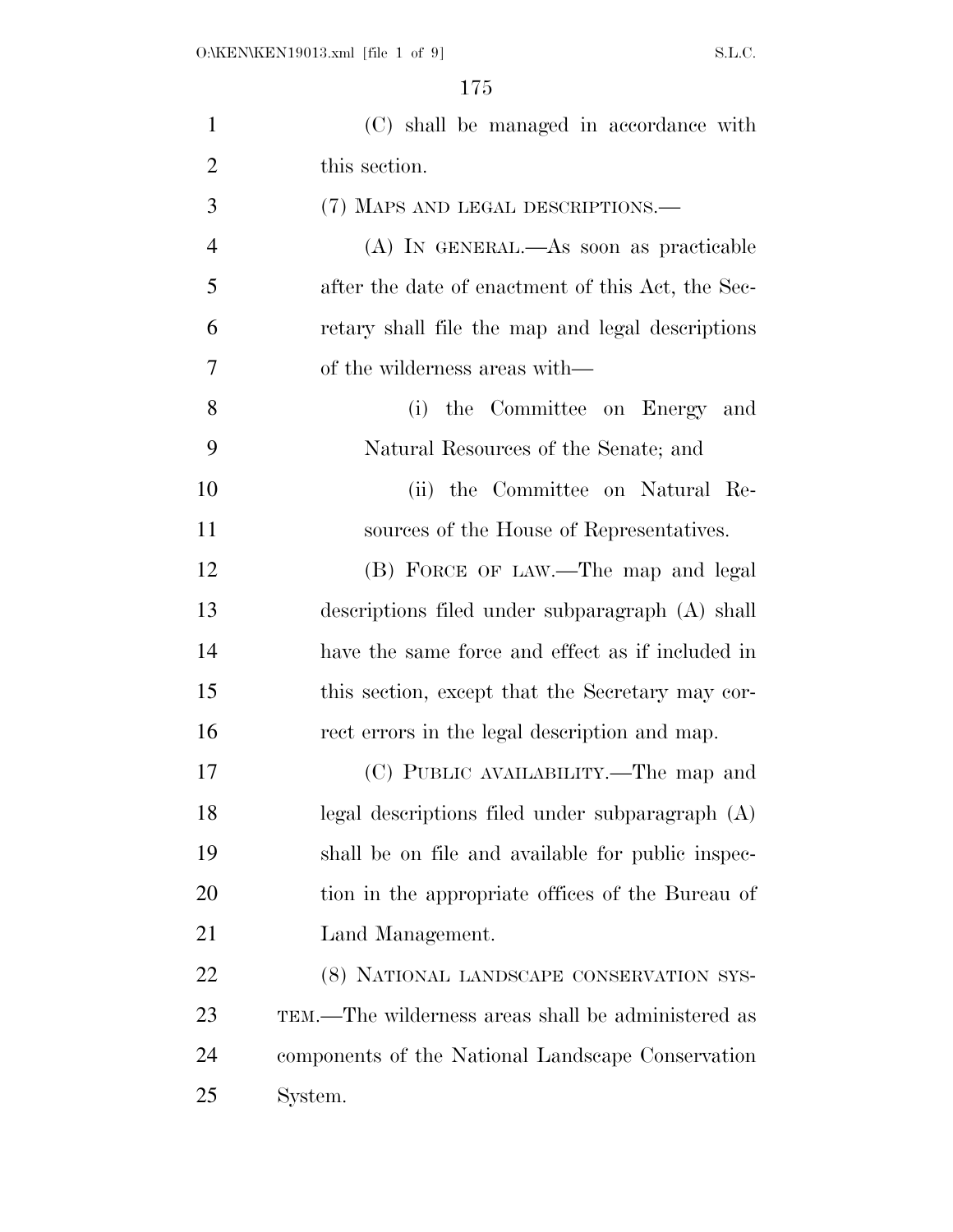| $\mathbf{1}$   | $(9)$ FISH AND WILDLIFE.—Nothing in this sec-         |
|----------------|-------------------------------------------------------|
| $\overline{2}$ | tion affects the jurisdiction of the State of New     |
| 3              | Mexico with respect to fish and wildlife located on   |
| $\overline{4}$ | public land in the State.                             |
| 5              | (10) WITHDRAWALS.—Subject to valid existing           |
| 6              | rights, any Federal land within the wilderness areas  |
| 7              | designated by paragraph (1), including any land or    |
| 8              | interest in land that is acquired by the United       |
| 9              | States after the date of enactment of this Act, is    |
| 10             | withdrawn from—                                       |
| 11             | (A) entry, appropriation, or disposal under           |
| 12             | the public land laws;                                 |
| 13             | (B) location, entry, and patent under the             |
| 14             | mining laws; and                                      |
| 15             | (C) operation of the mineral leasing, min-            |
| 16             | eral materials, and geothermal leasing laws.          |
| 17             | (11) TREATY RIGHTS.—Nothing in this section           |
| 18             | enlarges, diminishes, or otherwise modifies any trea- |
| 19             | ty rights.                                            |
| 20             | SEC. 1203. METHOW VALLEY, WASHINGTON, FEDERAL LAND    |
| 21             | WITHDRAWAL.                                           |
| 22             | (a) DEFINITION OF MAP.—In this section, the term      |
| 23             | "Map" means the Forest Service map entitled "Methow"  |
| 24             | Headwaters Withdrawal Proposal Legislative Map" and   |
| 25             | dated May 24, 2016.                                   |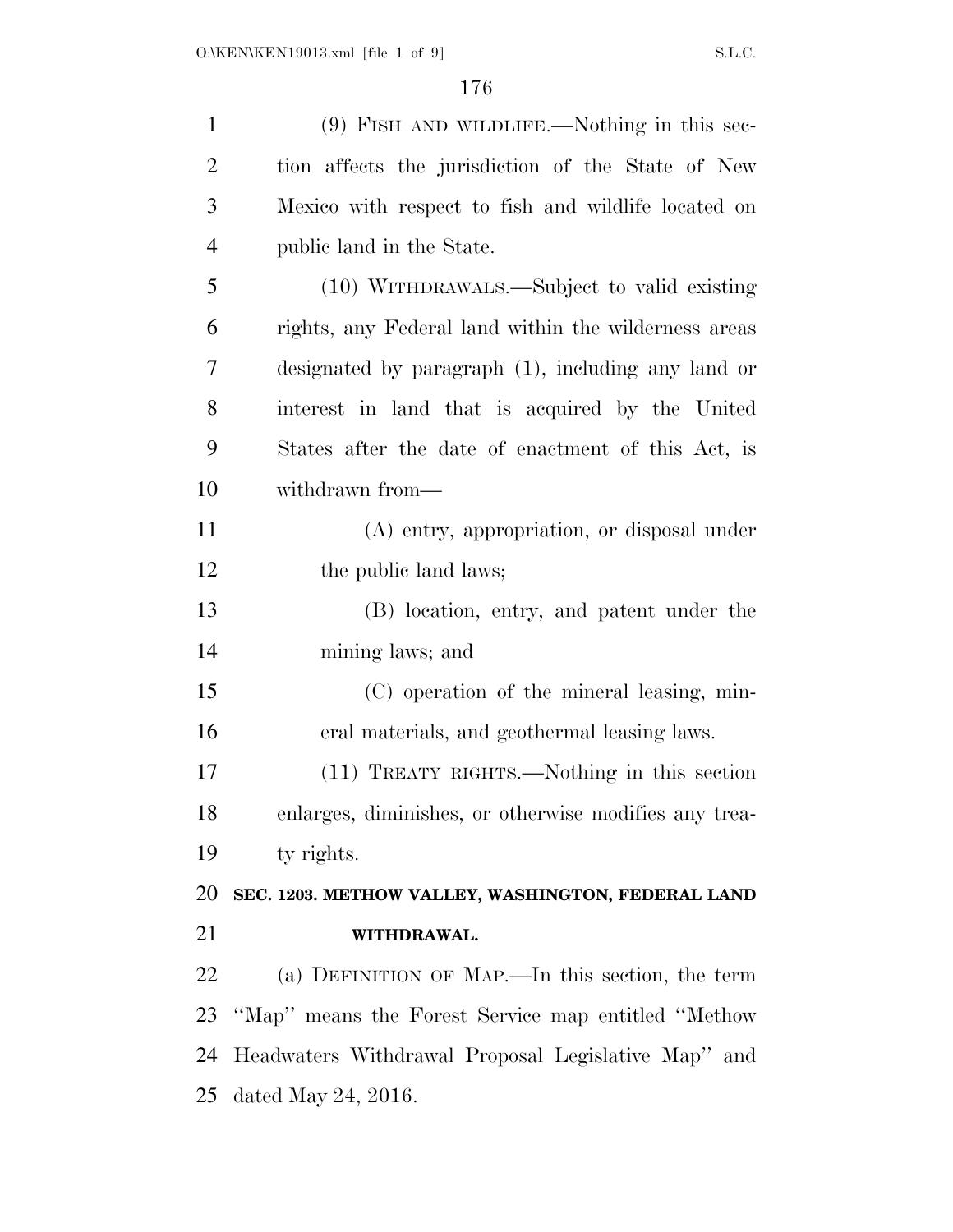(b) WITHDRAWAL.—Subject to valid existing rights, the approximately 340,079 acres of Federal land and in- terests in the land located in the Okanogan-Wenatchee National Forest within the area depicted on the Map as ''Proposed Withdrawal'' is withdrawn from all forms of— (1) entry, appropriation, or disposal under the public land laws; (2) location, entry, and patent under the mining laws; and (3) disposition under the mineral leasing and geothermal leasing laws. (c) ACQUIRED LAND.—Any land or interest in land within the area depicted on the Map as ''Proposed With- drawal'' that is acquired by the United States after the date of enactment of this Act shall, on acquisition, be im- mediately withdrawn in accordance with this section. (d) AVAILABILITY OF MAP.—The Map shall be kept on file and made available for public inspection in the ap- propriate offices of the Forest Service and the Bureau of Land Management. **SEC. 1204. EMIGRANT CREVICE WITHDRAWAL.**  (a) DEFINITION OF MAP.—In this section, the term ''map'' means the map entitled ''Emigrant Crevice Pro-

posed Withdrawal Area'' and dated November 10, 2016.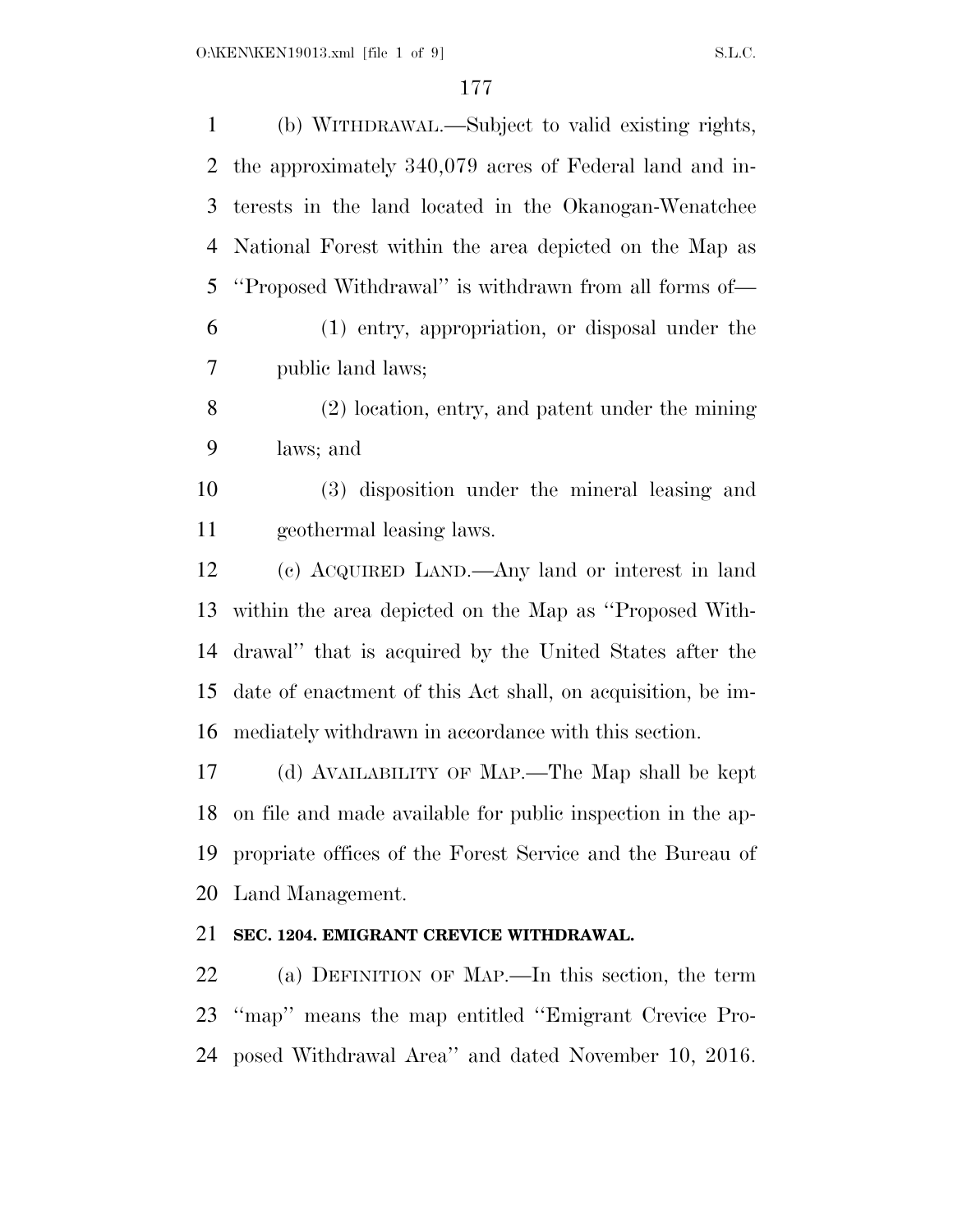(b) WITHDRAWAL.—Subject to valid existing rights in existence on the date of enactment of this Act, the Na- tional Forest System land and interests in the National Forest System land, as depicted on the map, is withdrawn from—

 (1) location, entry, and patent under the mining laws; and

 (2) disposition under all laws pertaining to min-eral and geothermal leasing.

 (c) ACQUIRED LAND.—Any land or interest in land within the area depicted on the map that is acquired by the United States after the date of enactment of this Act shall, on acquisition, be immediately withdrawn in accord-ance with this section.

(d) MAP.—

- (1) SUBMISSION OF MAP.—As soon as prac- ticable after the date of enactment of this Act, the Secretary of Agriculture shall file the map with—
- (A) the Committee on Energy and Natural Resources of the Senate; and
- (B) the Committee on Natural Resources 22 of the House of Representatives.

 (2) FORCE OF LAW.—The map filed under paragraph (1) shall have the same force and effect as if included in this section, except that the Sec-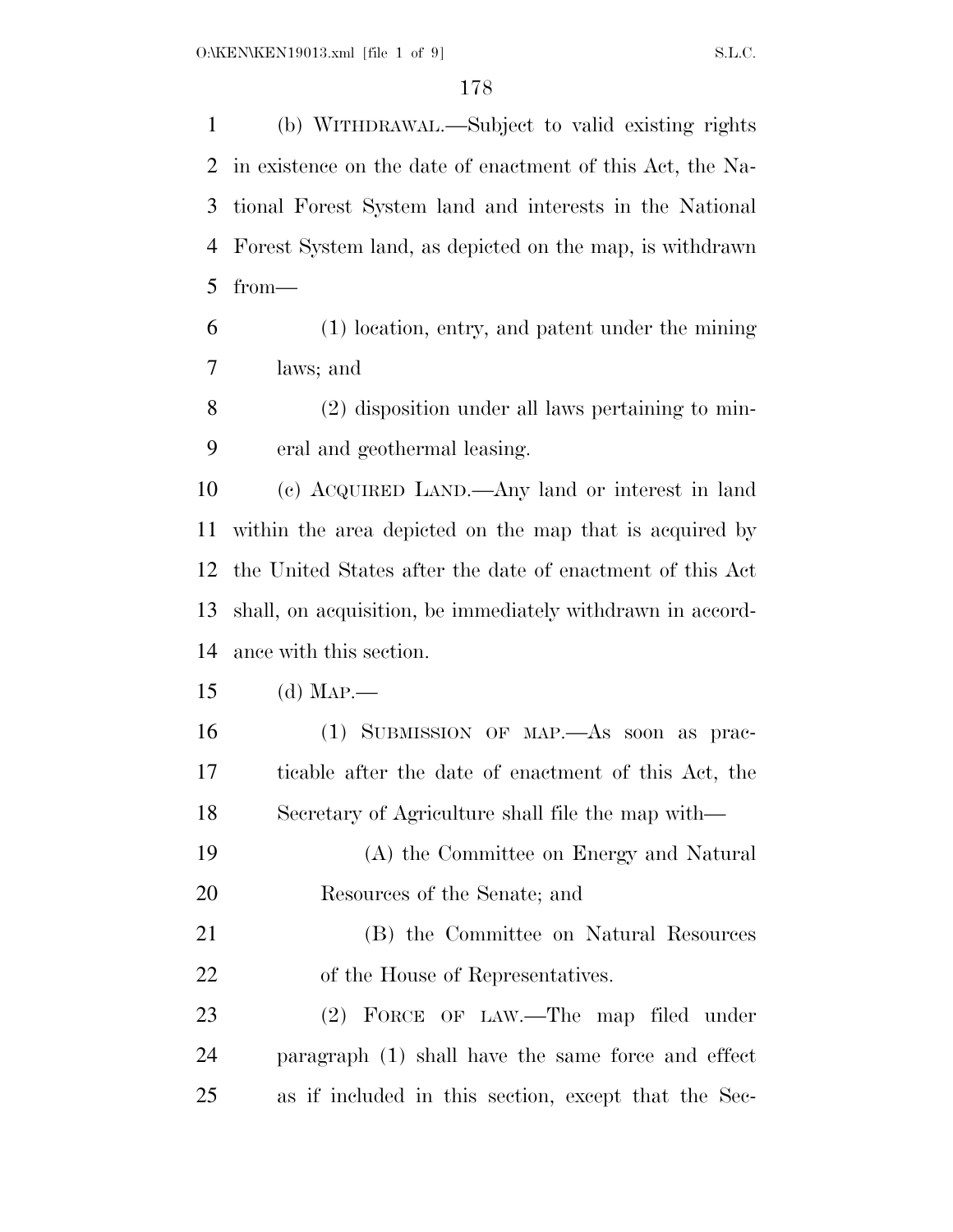retary of Agriculture may correct clerical and typo-graphical errors in the map.

 (3) PUBLIC AVAILABILITY.—The map filed under paragraph (1) shall be on file and available for public inspection in the appropriate offices of the Forest Service and the Bureau of Land Manage-ment.

 (e) EFFECT.—Nothing in this section affects any rec- reational use, including hunting or fishing, that is author- ized on land within the area depicted on the map under applicable law as of the date of enactment of this Act. **SEC. 1205. OREGON WILDLANDS.** 

 (a) WILD AND SCENIC RIVER ADDITIONS, DESIGNA-TIONS AND TECHNICAL CORRECTIONS.—

 (1) ADDITIONS TO ROGUE WILD AND SCENIC RIVER.—

 (A) IN GENERAL.—Section 3(a) of the Wild and Scenic Rivers Act (16 U.S.C.  $1274(a)$  is amended by striking paragraph (5) and inserting the following:

21  $\frac{((5) \text{ RogUE}, \text{ OREGON}}{((5) \text{ RogUE}, \text{ OREGON}}$ 

22 "(A) In GENERAL.—The segment of the river extending from the mouth of the Apple- gate River downstream to the Lobster Creek Bridge, to be administered by the Secretary of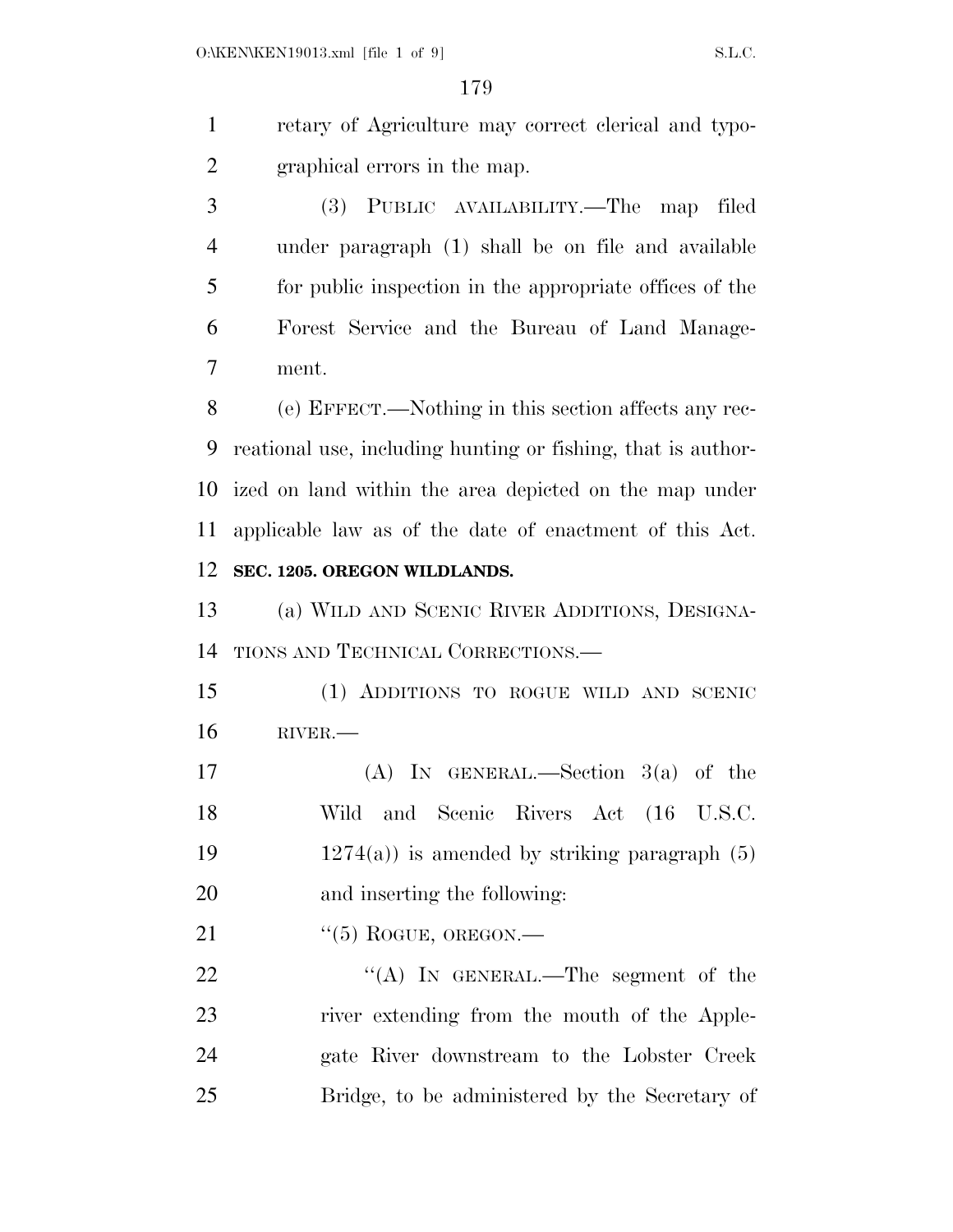| $\mathbf{1}$   | the Interior or the Secretary of Agriculture, as |
|----------------|--------------------------------------------------|
| $\overline{2}$ | agreed to by the Secretaries of the Interior and |
| 3              | Agriculture or as directed by the President.     |
| $\overline{4}$ | "(B) ADDITIONS.—In addition to the seg-          |
| 5              | ment described in subparagraph (A), there are    |
| 6              | designated the following segments in the Rogue   |
| $\overline{7}$ | River:                                           |
| 8              | "(i) KELSEY CREEK.—The approxi-                  |
| 9              | mately 6.8-mile segment of Kelsey Creek          |
| 10             | from the Wild Rogue Wilderness boundary          |
| 11             | in T. 32 S., R. 9 W., sec. 25, Willamette        |
| 12             | Meridian, to the confluence with the Rogue       |
| 13             | River, as a wild river.                          |
| 14             | "(ii) EAST FORK KELSEY CREEK.—                   |
| 15             | "(I) SCENIC RIVER.—The ap-                       |
| 16             | proximately 0.2-mile segment of East             |
| 17             | Fork Kelsey Creek from headwaters                |
| 18             | downstream to the Wild Rogue Wil-                |
| 19             | derness boundary in T. 33 S., R. $8$             |
| 20             | W., sec. 5, Willamette Meridian, as a            |
| 21             | scenic river.                                    |
| 22             | WILD RIVER.—The ap-<br>``(II)                    |
| 23             | proximately 4.6-mile segment of East             |
| 24             | Fork Kelsey Creek from the Wild                  |
| 25             | Rogue Wilderness boundary in T. 33               |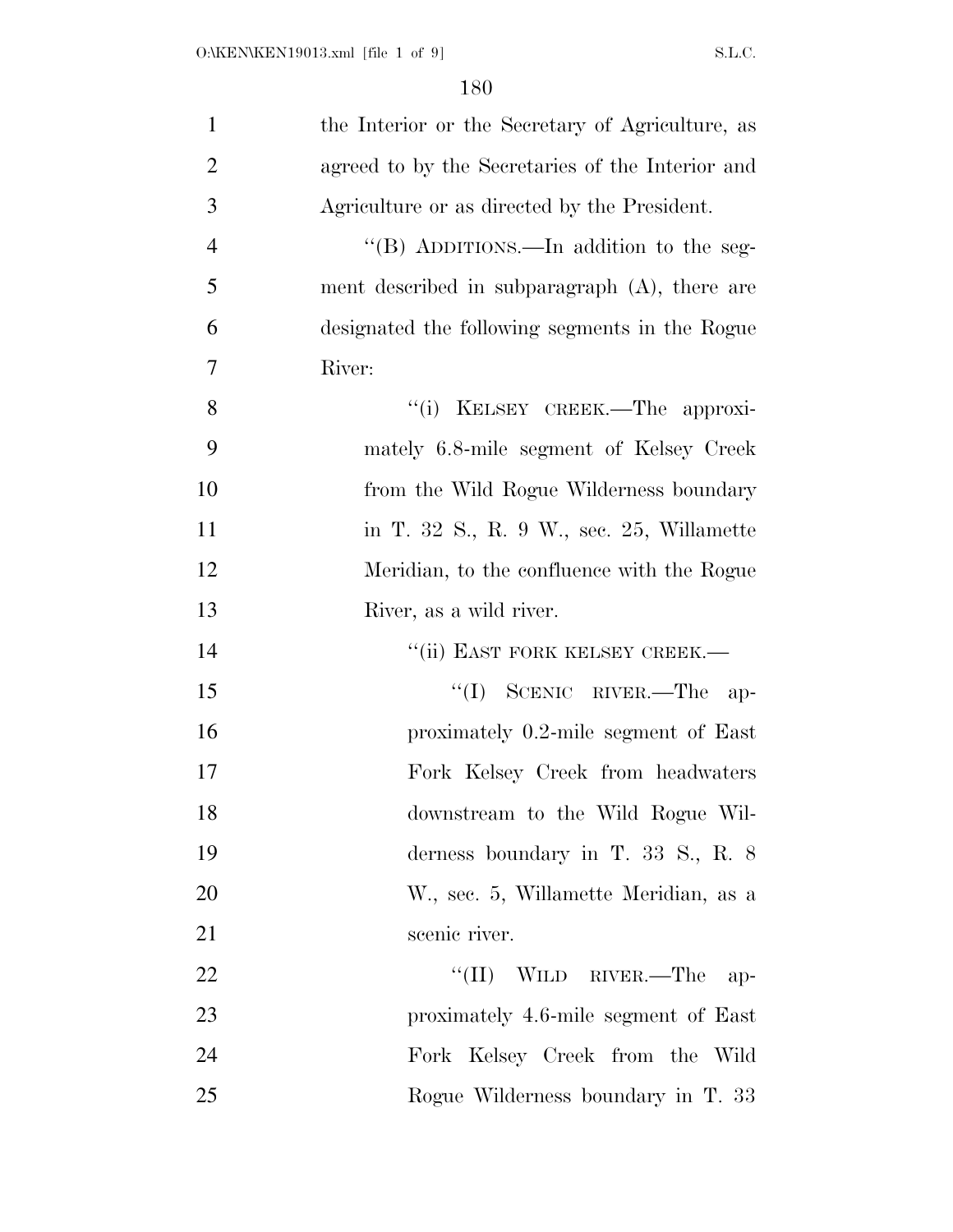| $\mathbf{1}$   | S., R. 8 W., sec. 5, Willamette Merid-  |
|----------------|-----------------------------------------|
| $\overline{2}$ | ian, to the confluence with Kelsey      |
| 3              | Creek, as a wild river.                 |
| $\overline{4}$ | "(iii) WHISKY CREEK.—                   |
| 5              | "(I) RECREATIONAL RIVER.—               |
| 6              | The approximately 1.6-mile segment      |
| 7              | of Whisky Creek from the confluence     |
| 8              | of the East Fork and West Fork to       |
| 9              | the south boundary of the non-Fed-      |
| 10             | eral land in T. 33 S., R. 8 W., sec.    |
| 11             | 17, Willamette Meridian, as a rec-      |
| 12             | reational river.                        |
| 13             | $``(II)$ WILD RIVER.—The<br>ap-         |
| 14             | proximately 1.2-mile segment of Whis-   |
| 15             | ky Creek from road 33-8-23 to the       |
| 16             | confluence with the Rogue River, as a   |
| 17             | wild river.                             |
| 18             | "(iv) EAST FORK WHISKY CREEK.-          |
| 19             | "(I) SCENIC RIVER.—The ap-              |
| 20             | proximately 0.9-mile segment of East    |
| 21             | Fork Whisky Creek from its head-        |
| 22             | waters to Wild Rogue Wilderness         |
| 23             | boundary in T. $33$ S., R. $8$ W., sec. |
| 24             | 11, Willamette Meridian, as a scenic    |
| 25             | river.                                  |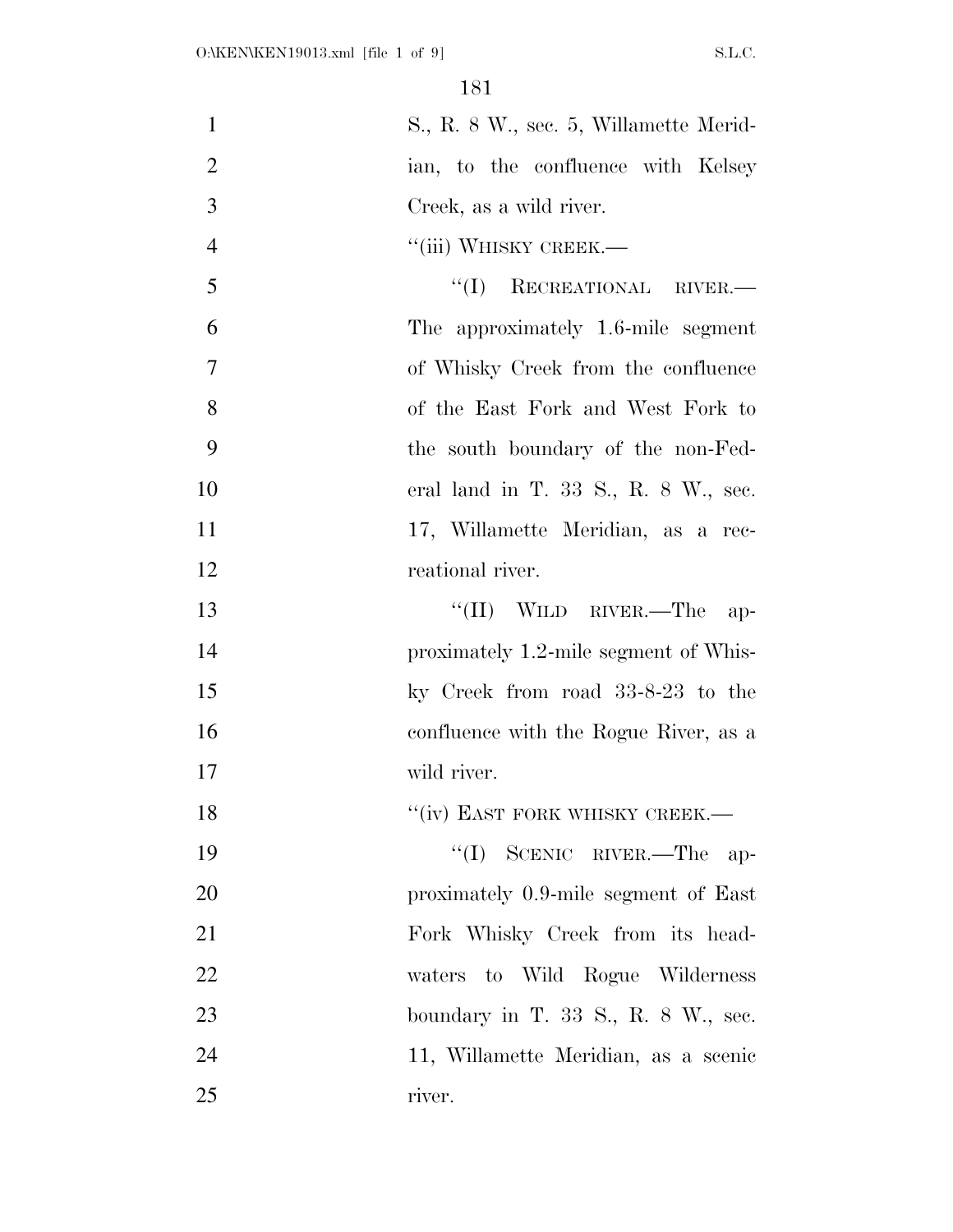| "(II) WILD RIVER.—The ap-                | $\mathbf{1}$   |
|------------------------------------------|----------------|
| proximately 2.6-mile segment of East     | $\overline{2}$ |
| Fork Whisky Creek from the Wild          | 3              |
| Rogue Wilderness boundary in T. 33       | $\overline{4}$ |
| S., R. 8 W., sec. 11, Willamette Me-     | 5              |
| ridian, downstream to road 33-8-26       | 6              |
| crossing, as a wild river.               | $\tau$         |
| "(III) RECREATIONAL RIVER.-              | 8              |
| The approximately 0.3-mile segment       | 9              |
| of East Fork Whisky Creek from road      | 10             |
| 33-8-26 to the confluence with Whis-     | 11             |
| ky Creek, as a recreational river.       | 12             |
| "(v) WEST FORK WHISKY CREEK.-            | 13             |
| approximately 4.8-mile segment of<br>The | 14             |
| West Fork Whisky Creek from its head-    | 15             |
| waters to the confluence with the East   | 16             |
| Fork Whisky Creek, as a wild river.      | 17             |
| "(vi) BIG WINDY CREEK.—                  | 18             |
| $\lq\lq$ (I) SCENIC RIVER.—The<br>$ap-$  | 19             |
| proximately 1.5-mile segment of Big      | 20             |
| Windy Creek from its headwaters to       | 21             |
| road $34-9-17.1$ , as a scenic river.    | 22             |
| "(II) WILD RIVER.—The<br>-ap             | 23             |
| proximately 5.8-mile segment of Big      | 24             |
| Windy Creek from road 34-9-17.1 to       | 25             |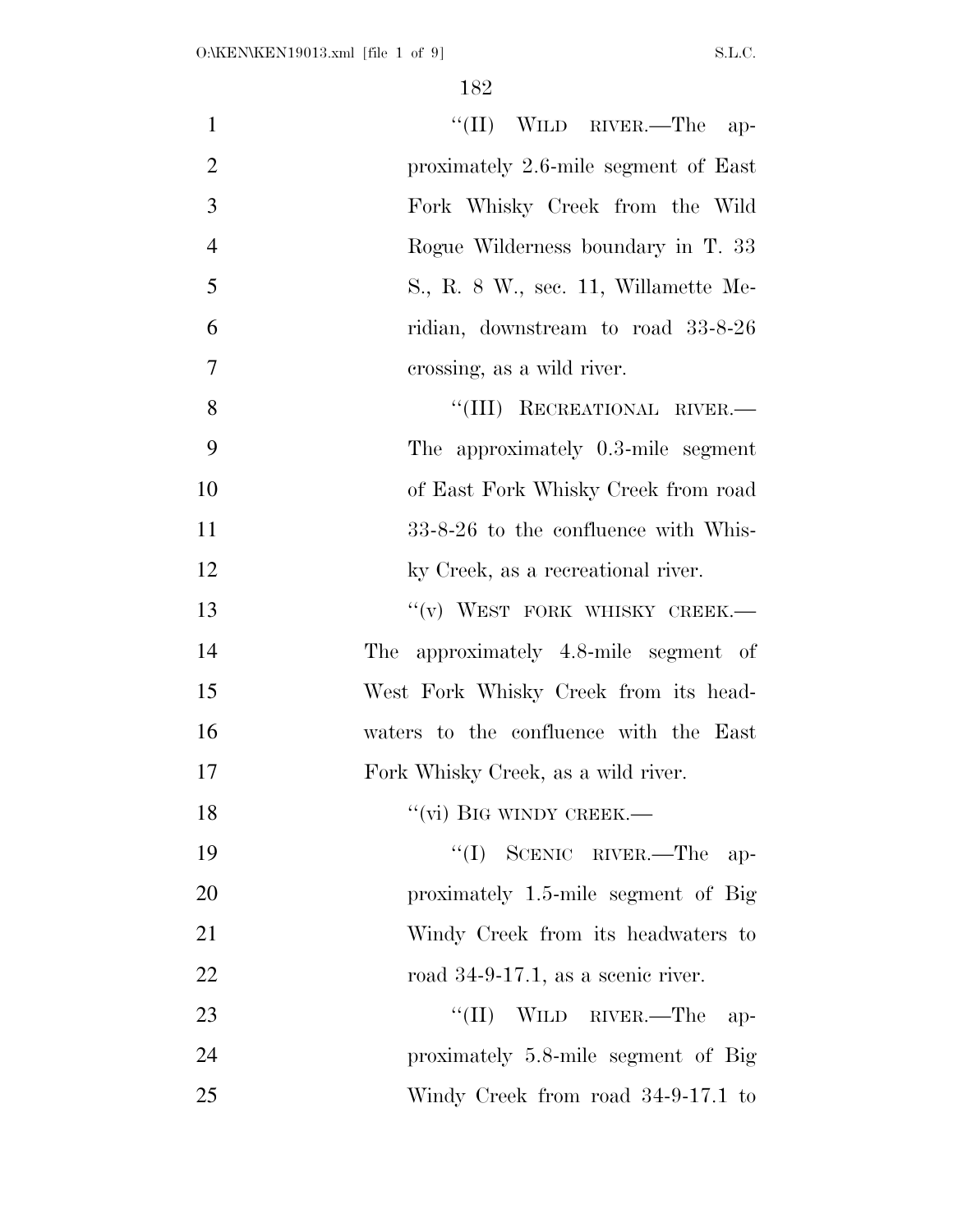| $\mathbf{1}$   | the confluence with the Rogue River,           |
|----------------|------------------------------------------------|
| $\overline{2}$ | as a wild river.                               |
| 3              | "(vii) EAST FORK<br>$\rm{BIG}$<br><b>WINDY</b> |
| $\overline{4}$ | CREEK.                                         |
| 5              | $\lq \lq (I)$ SCENIC RIVER.—The<br>$ap-$       |
| 6              | proximately 0.2-mile segment of East           |
| $\overline{7}$ | Fork Big Windy Creek from its head-            |
| 8              | waters to road $34-8-36$ , as a scenic         |
| 9              | river.                                         |
| 10             | $``(II)$ WILD RIVER.—The<br>$ap-$              |
| 11             | proximately 3.7-mile segment of East           |
| 12             | Fork Big Windy Creek from road 34-             |
| 13             | 8-36 to the confluence with Big                |
| 14             | Windy Creek, as a wild river.                  |
| 15             | "(viii) LITTLE WINDY CREEK.-                   |
| 16             | $``(I)$ SCENIC RIVER.—The ap-                  |
| 17             | proximately 1.2-mile segment of Little         |
| 18             | Windy Creek from its headwaters to             |
| 19             | the Wild Rogue Wilderness boundary             |
| 20             | in T. 33 S., R. 9 W., sec. 33, Willam-         |
| 21             | ette Meridian, as a scenic river.              |
| 22             | $``(II)$ WILD RIVER.—The<br>-ap-               |
| 23             | proximately 1.9-mile segment of Little         |
| 24             | Windy Creek from the Wild Rogue                |
| 25             | Wilderness boundary in T. 33 S., R.            |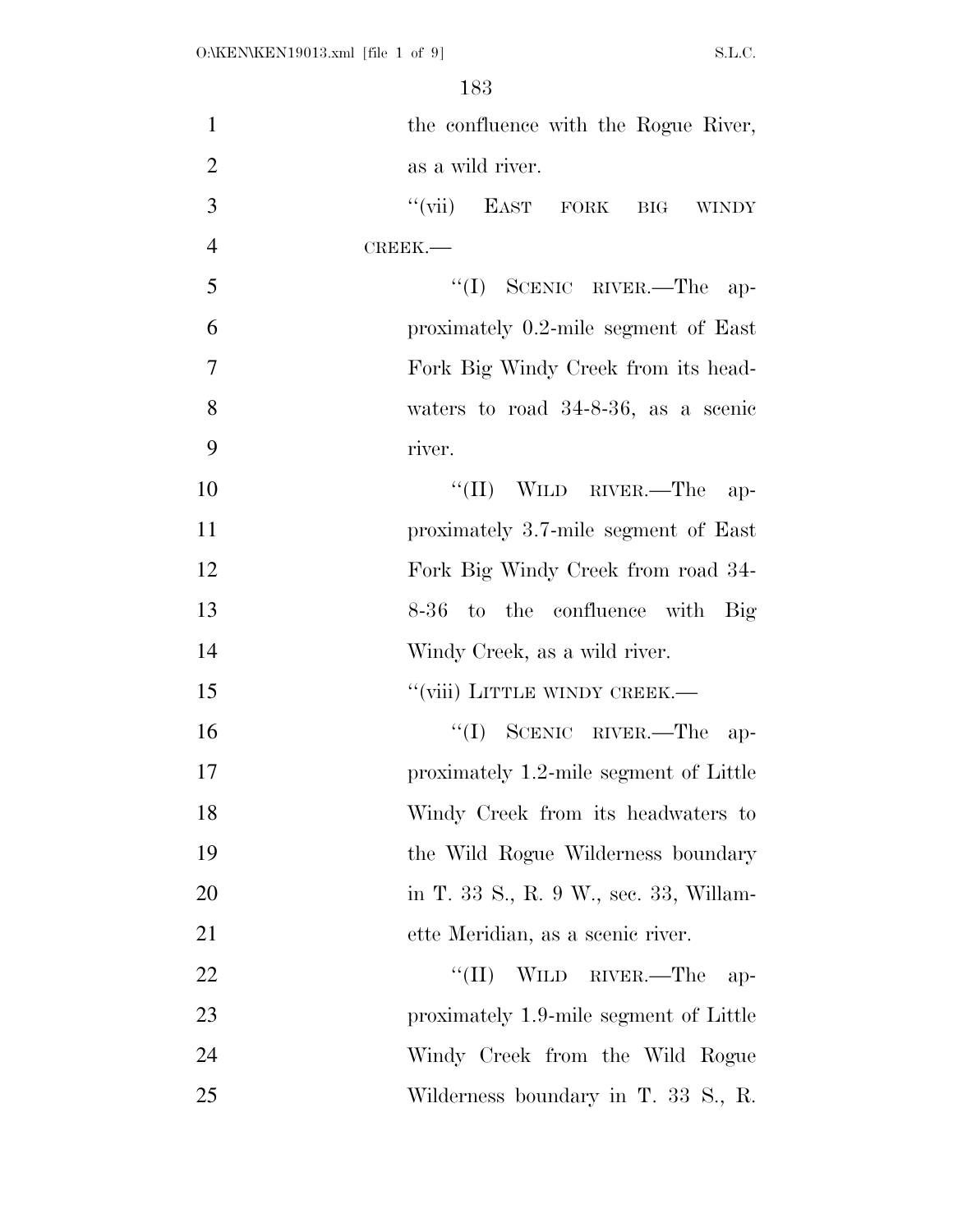| $\mathbf{1}$   | 9 W., sec. 34, Willamette Meridian, to |
|----------------|----------------------------------------|
| $\overline{2}$ | the confluence with the Rogue River,   |
| 3              | as a wild river.                       |
| $\overline{4}$ | "(ix) HOWARD CREEK.—                   |
| 5              | $``(I)$ SCENIC RIVER.—The<br>$ap-$     |
| 6              | proximately 3.5-mile segment of How-   |
| 7              | ard Creek from its headwaters to road  |
| 8              | $34-9-34$ , as a scenic river.         |
| 9              | $``(II)$ WILD RIVER.—The<br>$ap-$      |
| 10             | proximately 6.9-mile segment of How-   |
| 11             | ard Creek from 0.1 miles downstream    |
| 12             | of road 34-9-34 to the confluence with |
| 13             | the Rogue River, as a wild river.      |
| 14             | "(III) WILD RIVER.—The<br>-ap-         |
| 15             | proximately 3.5-mile segment of Anna   |
| 16             | Creek from its headwaters to the con-  |
| 17             | fluence with Howard Creek, as a wild   |
| 18             | river.                                 |
| 19             | $``(x)$ MULE CREEK.—                   |
| 20             | $``(I)$ SCENIC RIVER.—The<br>$ap-$     |
| 21             | proximately 3.5-mile segment of Mule   |
| 22             | Creek from its headwaters<br>down-     |
| 23             | stream to the Wild Rogue Wilderness    |
| 24             | boundary as a scenic river.            |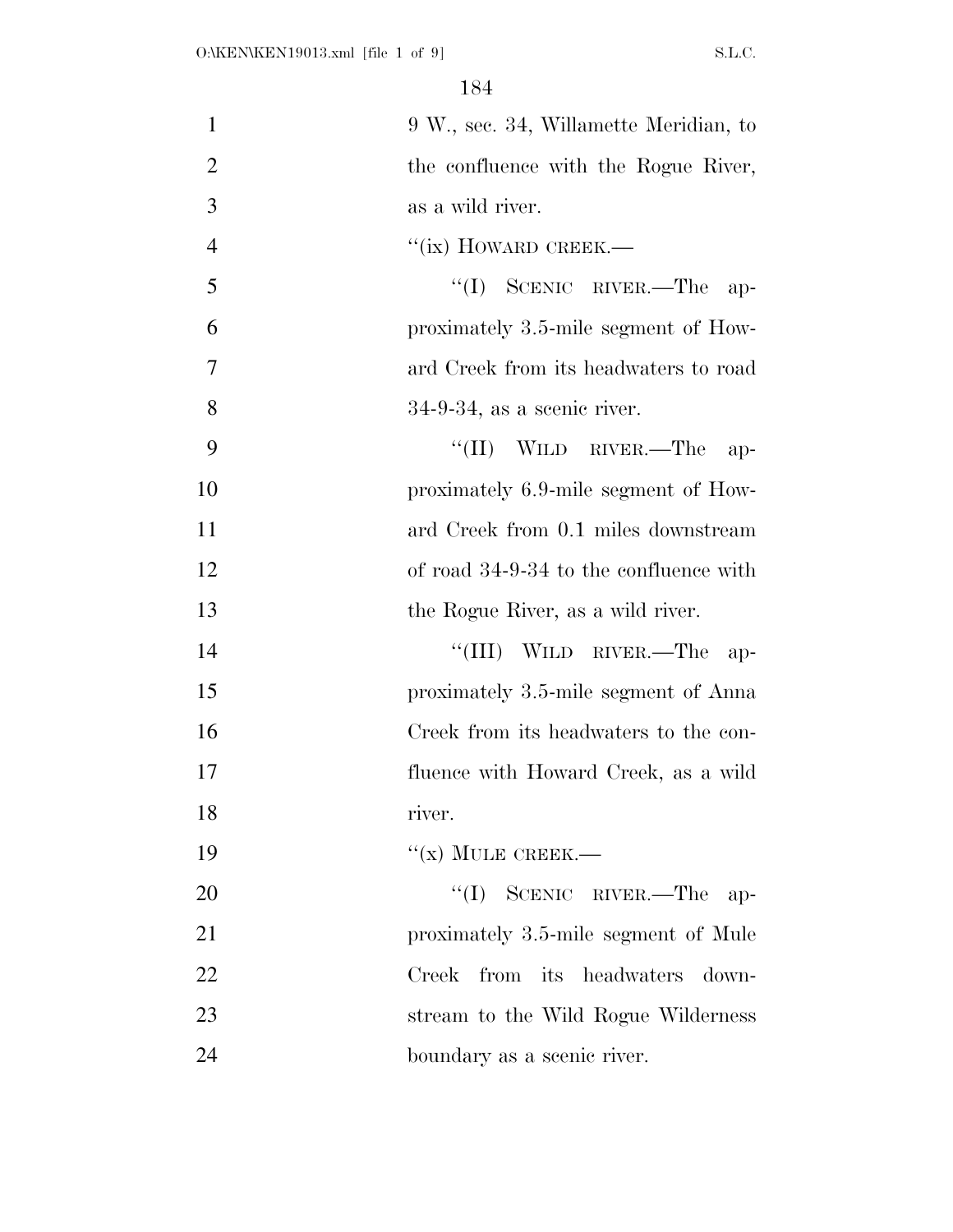| $\mathbf{1}$   | "(II) WILD RIVER.—The ap-                                  |
|----------------|------------------------------------------------------------|
| $\overline{2}$ | proximately 7.8-mile segment of Mule                       |
| 3              | Creek from the Wild Rogue Wilder-                          |
| $\overline{4}$ | ness boundary in T. 32 S., R. 9 W.,                        |
| 5              | sec. 29, Willamette Meridian, to the                       |
| 6              | confluence with the Rogue River, as a                      |
| $\overline{7}$ | wild river.                                                |
| 8              | $``(xi)$ MISSOURI CREEK.—                                  |
| 9              | $\lq\lq$ (I) SCENIC RIVER.—The<br>$ap-$                    |
| 10             | proximately 3.1-mile segment of Mis-                       |
| 11             | Creek from its headwaters<br>souri                         |
| 12             | downstream to the Wild Rogue Wil-                          |
| 13             | derness boundary in T. $33 \text{ S}$ ., R. $10 \text{ s}$ |
| 14             | W., sec. 24, Willamette Meridian, as a                     |
| 15             | scenic river.                                              |
| 16             | "(II) WILD RIVER.—The ap-                                  |
| 17             | proximately 1.6-mile segment of Mis-                       |
| 18             | souri Creek from the Wild Rogue Wil-                       |
| 19             | derness boundary in T. 33 S., R. 10                        |
| 20             | W., sec. 24, Willamette Meridian, to                       |
| 21             | the confluence with the Rogue River,                       |
| 22             | as a wild river.                                           |
| 23             | "(xii) JENNY CREEK.—                                       |
| 24             | $\lq\lq$ (I) SCENIC RIVER.—The<br>$ap-$                    |
| 25             | proximately 3.1-mile segment<br>οf                         |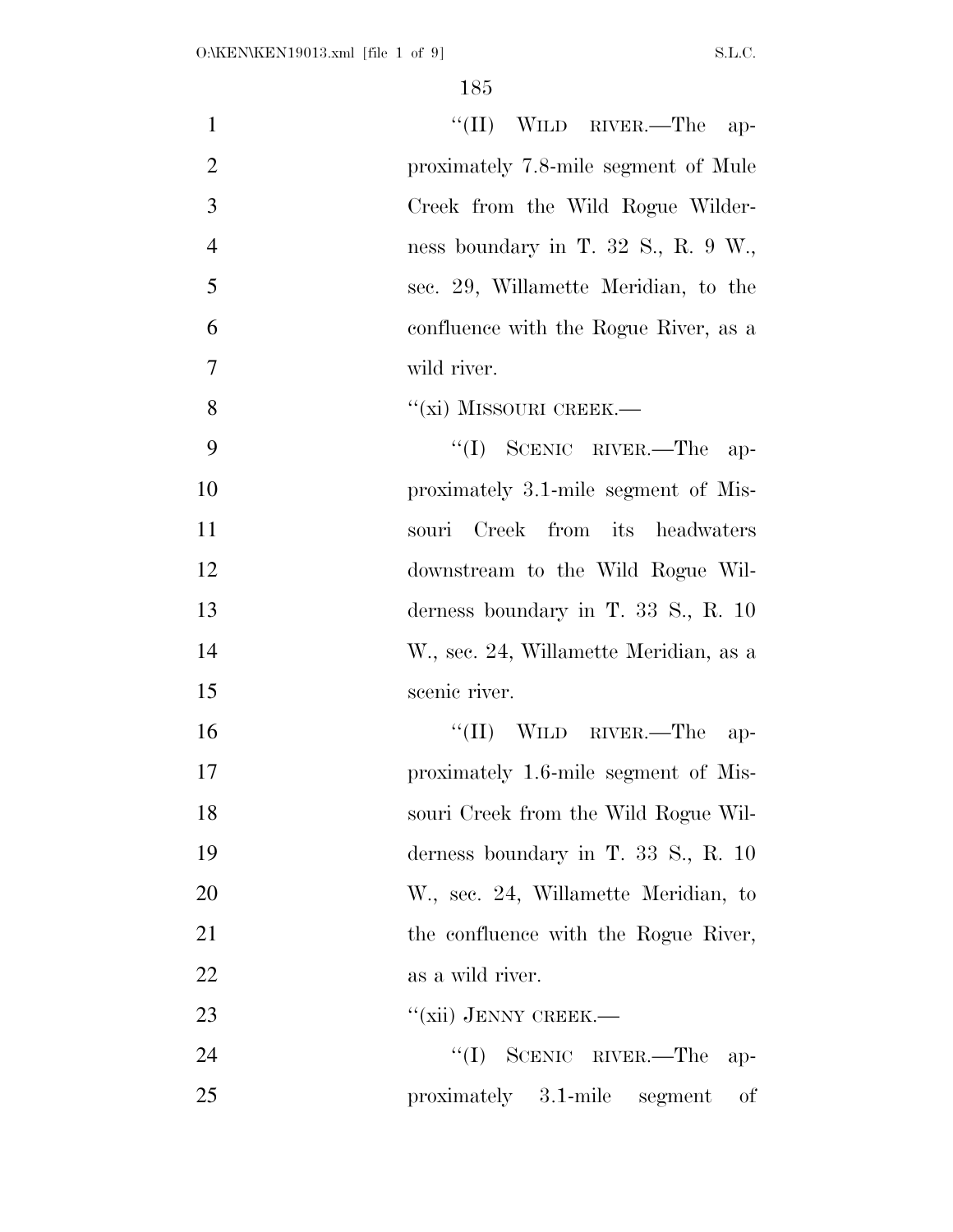| $\mathbf{1}$   | Jenny Creek from its headwaters               |
|----------------|-----------------------------------------------|
| $\overline{2}$ | downstream to the Wild Rogue Wil-             |
| 3              | derness boundary in T. 33 S., R. $9$          |
| $\overline{4}$ | W., sec. 28, Willamette Meridian, as a        |
| 5              | scenic river.                                 |
| 6              | "(II) WILD RIVER.—The<br>$ap-$                |
| $\overline{7}$ | proximately 1.8-mile segment of               |
| 8              | Jenny Creek from the Wild Rogue               |
| 9              | Wilderness boundary in T. 33 S., R.           |
| 10             | 9 W., sec. 28, Willamette Meridian, to        |
| 11             | the confluence with the Rogue River,          |
| 12             | as a wild river.                              |
| 13             | "(xiii) RUM CREEK.—                           |
| 14             | $``(I)$ SCENIC RIVER.—The ap-                 |
| 15             | proximately 2.2-mile segment of Rum           |
| 16             | Creek from its headwaters to the Wild         |
| 17             | Rogue Wilderness boundary in T. 34            |
| 18             | S., R. 8 W., sec. 9, Willamette Merid-        |
| 19             | ian, as a scenic river.                       |
| 20             | "(II) WILD RIVER.—The ap-                     |
| 21             | proximately 2.2-mile segment of Rum           |
| 22             | Creek from the Wild Rogue Wilder-             |
| 23             | ness boundary in T. 34 S., R. $8 \text{ W}$ . |
| 24             | sec. 9, Willamette Meridian, to the           |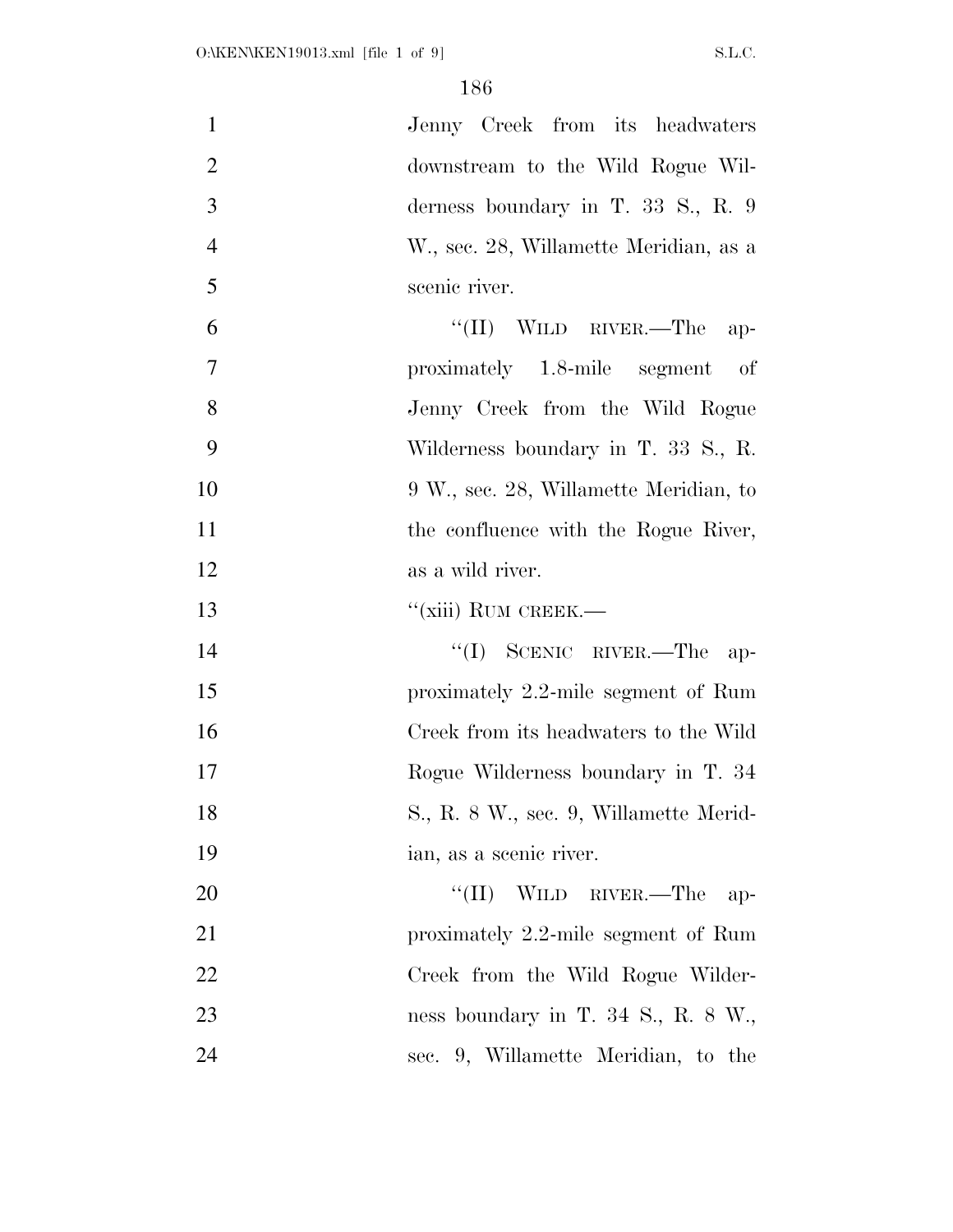| $\mathbf{1}$   | confluence with the Rogue River, as a      |
|----------------|--------------------------------------------|
| $\overline{2}$ | wild river.                                |
| 3              | "(xiv) EAST FORK RUM CREEK.—               |
| $\overline{4}$ | "(I) SCENIC RIVER.—The ap-                 |
| 5              | proximately 0.8-mile segment of East       |
| 6              | Fork Rum Creek from its headwaters         |
| 7              | to the Wild Rogue Wilderness bound-        |
| 8              | ary in T. 34 S., R. 8 W., sec. 10, Wil-    |
| 9              | lamette Meridian, as a scenic river.       |
| 10             | $``(II)$ WILD RIVER.—The<br>$ap-$          |
| 11             | proximately 1.3-mile segment of East       |
| 12             | Fork Rum Creek from the Wild               |
| 13             | Rogue Wilderness boundary in T. 34         |
| 14             | S., R. 8 W., sec. 10, Willamette Me-       |
| 15             | ridian, to the confluence with Rum         |
| 16             | Creek, as a wild river.                    |
| 17             | "(xv) WILDCAT CREEK.—The approxi-          |
| 18             | mately 1.7-mile segment of Wildcat Creek   |
| 19             | from its headwaters downstream to the      |
| 20             | confluence with the Rogue River, as a wild |
| 21             | river.                                     |
| 22             | "(xvi) MONTGOMERY CREEK.—The               |
| 23             | approximately 1.8-mile segment of Mont-    |
| 24             | gomery Creek from its headwaters down-     |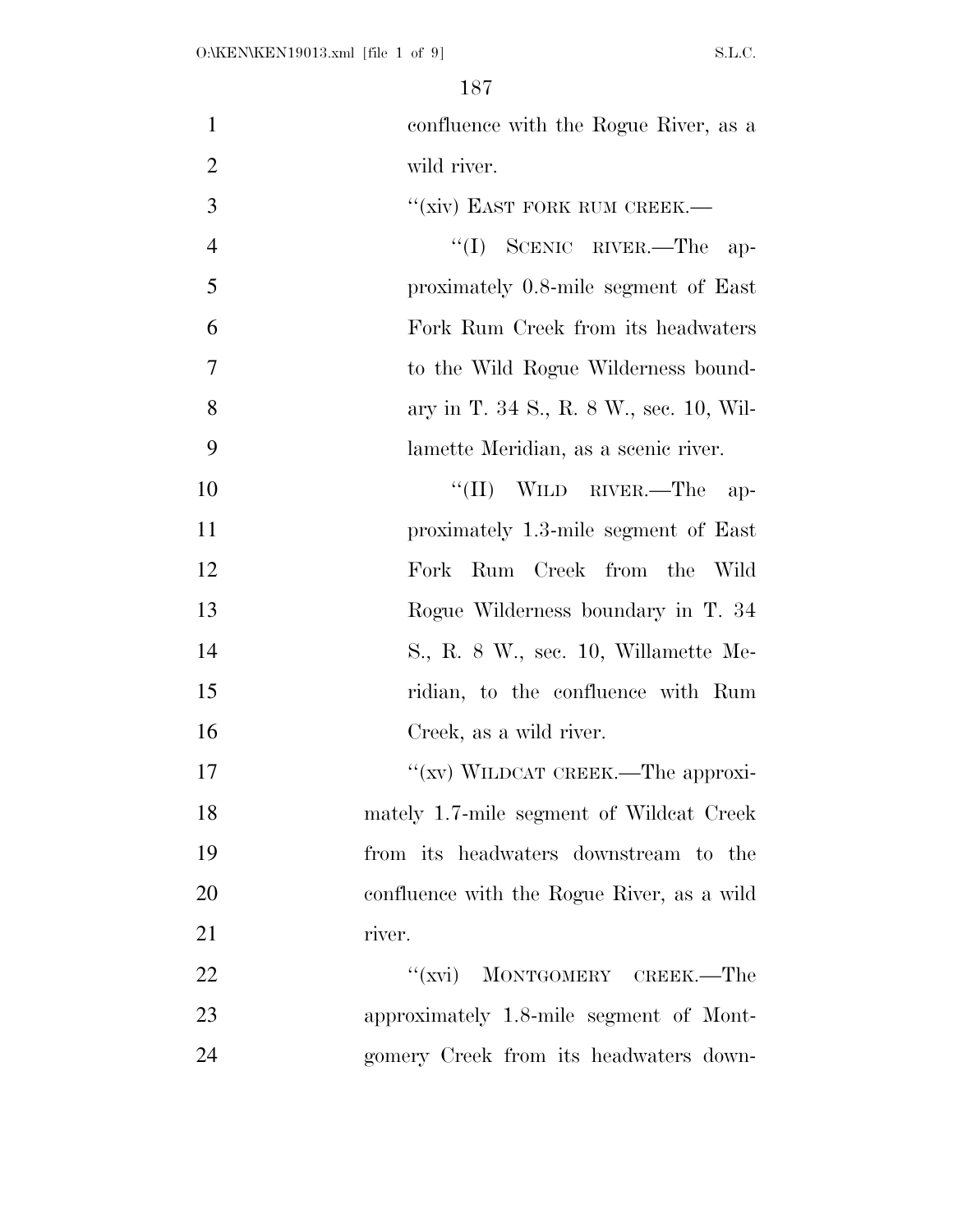| $\mathbf{1}$   | stream to the confluence with the Rogue |
|----------------|-----------------------------------------|
| $\overline{2}$ | River, as a wild river.                 |
| 3              | "(xvii) HEWITT CREEK.—                  |
| $\overline{4}$ | $``(I)$ SCENIC RIVER.—The<br>$ap-$      |
| 5              | proximately 1.4-mile segment of Hew-    |
| 6              | itt Creek from its headwaters to the    |
| $\overline{7}$ | Wild Rogue Wilderness boundary in       |
| 8              | T. 33 S., R. 9 W., sec. 19, Willamette  |
| 9              | Meridian, as a scenic river.            |
| 10             | $``(II)$ WILD RIVER.—The<br>$ap-$       |
| 11             | proximately 1.2-mile segment of Hew-    |
| 12             | itt Creek from the Wild Rogue Wil-      |
| 13             | derness boundary in T. 33 S., R. $9$    |
| 14             | W., sec. 19, Willamette Meridian, to    |
| 15             | the confluence with the Rogue River,    |
| 16             | as a wild river.                        |
| 17             | "(xviii) BUNKER CREEK.—The<br>ap-       |
| 18             | proximately 6.6-mile segment of Bunker  |
| 19             | Creek from its headwaters to the con-   |
| 20             | fluence with the Rogue River, as a wild |
| 21             | river.                                  |
| 22             | "(xix) DULOG CREEK.—                    |
| 23             | $``(I)$ SCENIC RIVER.—The<br>$ap-$      |
| 24             | proximately 0.8-mile segment<br>οf      |
| 25             | Dulog Creek from its headwaters to      |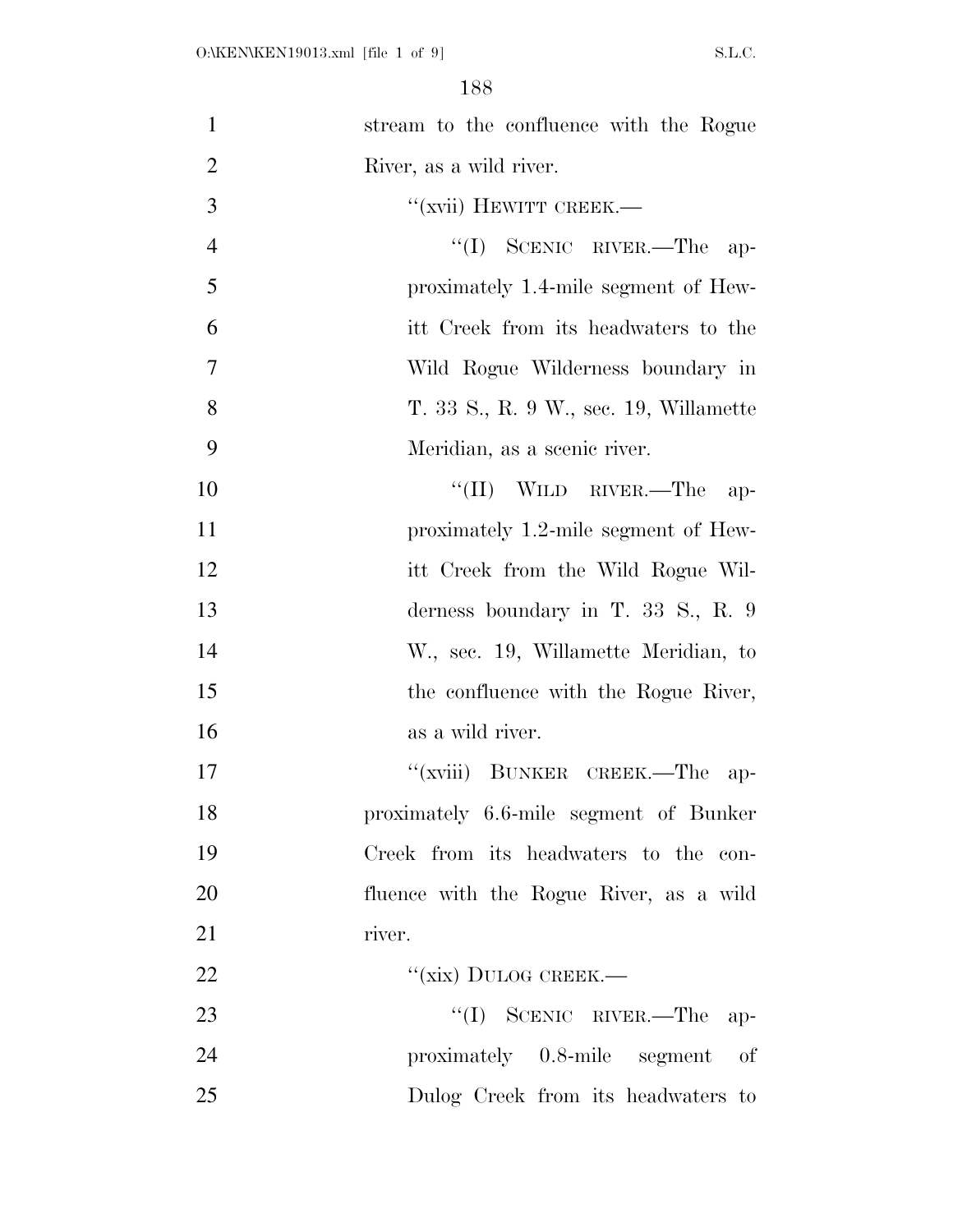| $\mathbf{1}$   | 0.1 miles downstream of road 34-8-         |
|----------------|--------------------------------------------|
| $\overline{2}$ | 36, as a scenic river.                     |
| 3              | $``(II)$ WILD RIVER.—The<br>$ap-$          |
| $\overline{4}$ | proximately 1.0-mile segment of            |
| 5              | Dulog Creek from road 34-8-36 to the       |
| 6              | confluence with the Rogue River, as a      |
| $\overline{7}$ | wild river.                                |
| 8              | "(xx) QUAIL CREEK.—The approxi-            |
| 9              | mately 1.7-mile segment of Quail Creek     |
| 10             | from the Wild Rogue Wilderness boundary    |
| 11             | in T. 33 S., R. 10 W., sec. 1, Willamette  |
| 12             | Meridian, to the confluence with the Rogue |
| 13             | River, as a wild river.                    |
| 14             | "(xxi) MEADOW CREEK.—The<br>$ap-$          |
| 15             | proximately 4.1-mile segment of Meadow     |
| 16             | Creek from its headwaters to the con-      |
| 17             | fluence with the Rogue River, as a wild    |
| 18             | river.                                     |
| 19             | "(xxii) RUSSIAN CREEK.—The ap-             |
| 20             | proximately 2.5-mile segment of Russian    |
| 21             | Creek from the Wild Rogue Wilderness       |
| 22             | boundary in T. 33 S., R. 8 W., sec. 20,    |
| 23             | Willamette Meridian, to the confluence     |
| 24             | with the Rogue River, as a wild river.     |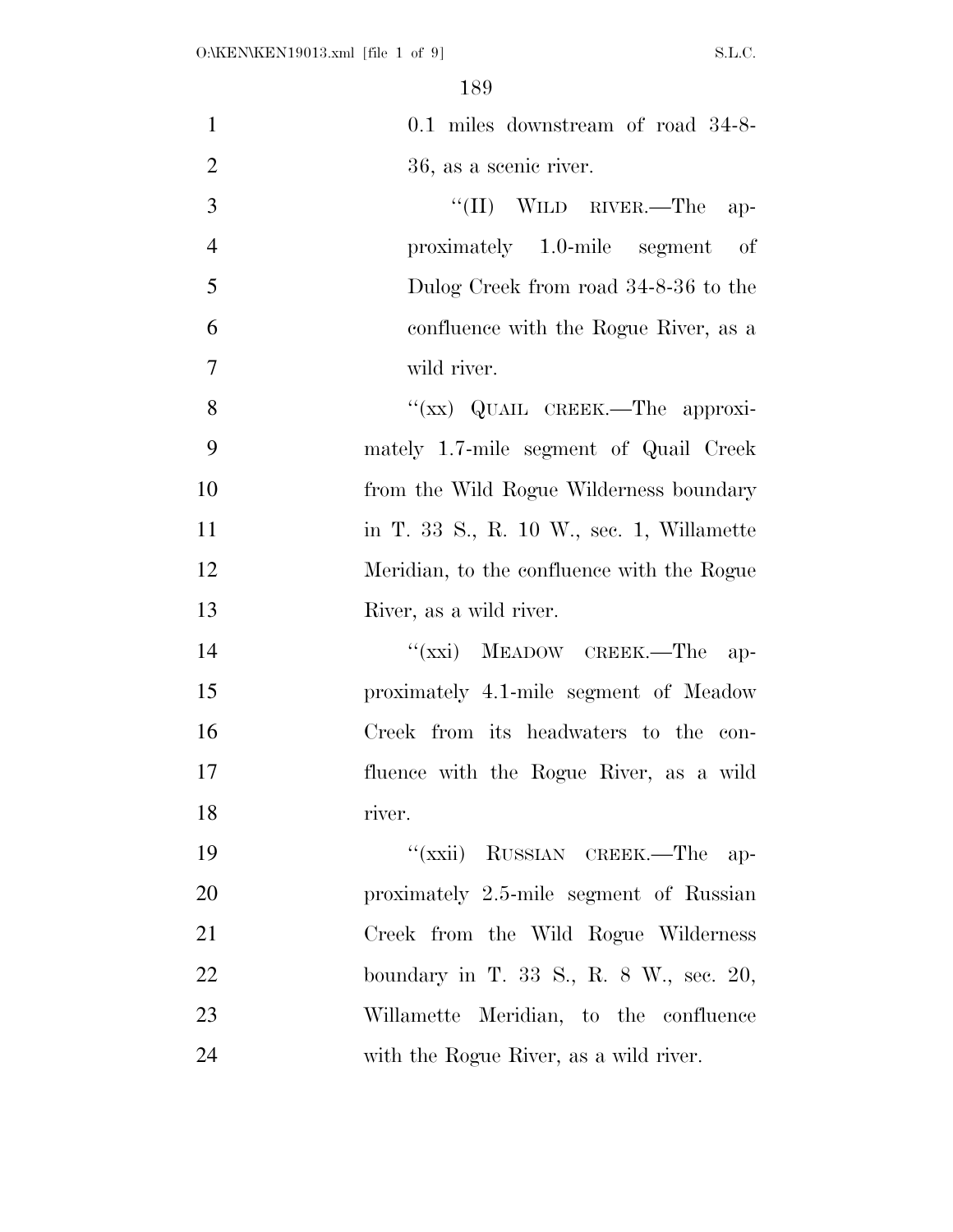| $\mathbf{1}$   | "(xxiii) ALDER CREEK.—The approxi-         |
|----------------|--------------------------------------------|
| $\overline{2}$ | mately 1.2-mile segment of Alder Creek     |
| 3              | from its headwaters to the confluence with |
| $\overline{4}$ | the Rogue River, as a wild river.          |
| 5              | "(xxiv) BOOZE CREEK.—The approxi-          |
| 6              | mately 1.5-mile segment of Booze Creek     |
| $\overline{7}$ | from its headwaters to the confluence with |
| 8              | the Rogue River, as a wild river.          |
| 9              | " $(xxy)$ BRONCO CREEK.—The<br>$ap-$       |
| 10             | proximately 1.8-mile segment of Bronco     |
| 11             | Creek from its headwaters to the con-      |
| 12             | fluence with the Rogue River, as a wild    |
| 13             | river.                                     |
| 14             | "(xxvi) COPSEY CREEK.—The ap-              |
| 15             | proximately 1.5-mile segment of Copsey     |
| 16             | Creek from its headwaters to the con-      |
| 17             | fluence with the Rogue River, as a wild    |
| 18             | river.                                     |
| 19             | "(xxvii) CORRAL CREEK.—The ap-             |
| 20             | proximately 0.5-mile segment of Corral     |
| 21             | Creek from its headwaters to the con-      |
| 22             | fluence with the Rogue River, as a wild    |
| 23             | river.                                     |
| 24             | "(xxviii) COWLEY CREEK.-The ap-            |
| 25             | proximately 0.9-mile segment of Cowley     |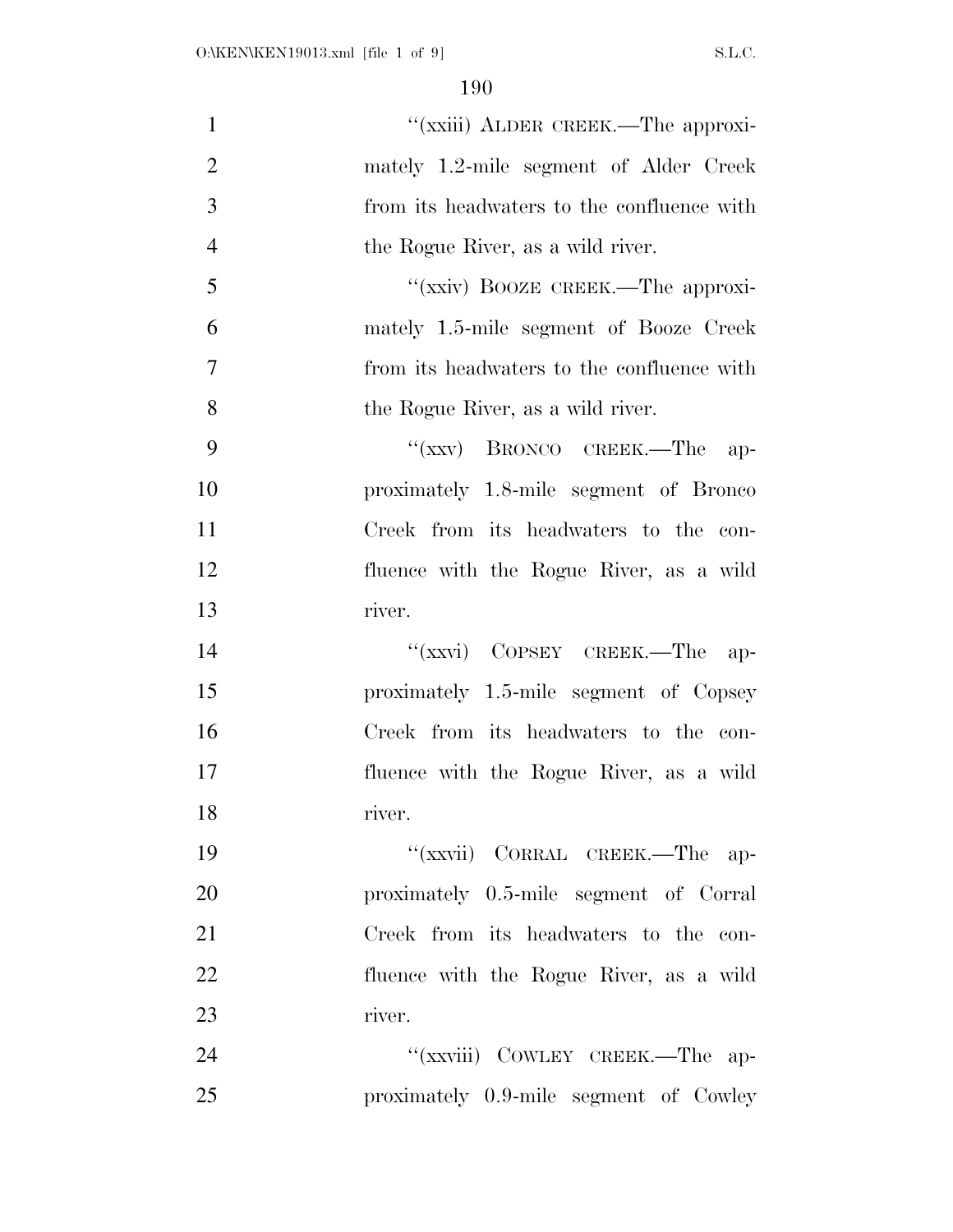| $\mathbf{1}$   | Creek from its headwaters to the con-           |
|----------------|-------------------------------------------------|
| $\overline{2}$ | fluence with the Rogue River, as a wild         |
| 3              | river.                                          |
| $\overline{4}$ | "(xxix) DITCH CREEK.—The approxi-               |
| 5              | mately 1.8-mile segment of Ditch Creek          |
| 6              | from the Wild Rogue Wilderness boundary         |
| 7              | in T. 33 S., R. 9 W., sec. 5, Willamette        |
| 8              | Meridian, to its confluence with the Rogue      |
| 9              | River, as a wild river.                         |
| 10             | $``(xxx)$ FRANCIS CREEK.—The<br>$ap-$           |
| 11             | proximately 0.9-mile segment of Francis         |
| 12             | Creek from its headwaters to the con-           |
| 13             | fluence with the Rogue River, as a wild         |
| 14             | river.                                          |
| 15             | "(xxxi) LONG GULCH.—                            |
| 16             | $``(I)$ SCENIC RIVER.—The<br>$ap-$              |
| 17             | proximately 1.4-mile segment of Long            |
| 18             | Gulch from its headwaters to the Wild           |
| 19             | Rogue Wilderness boundary in T. 33              |
| <b>20</b>      | S., R. 10 W., sec. 23, Willamette Me-           |
| 21             | ridian, as a scenic river.                      |
| <u>22</u>      | $``(II)$ WILD RIVER.—The<br>$ap-$               |
| 23             | proximately 1.1-mile segment of Long            |
| 24             | Gulch from the Wild Rogue Wilder-               |
| 25             | ness boundary in T. 33 S., R. $10 \text{ W}$ ., |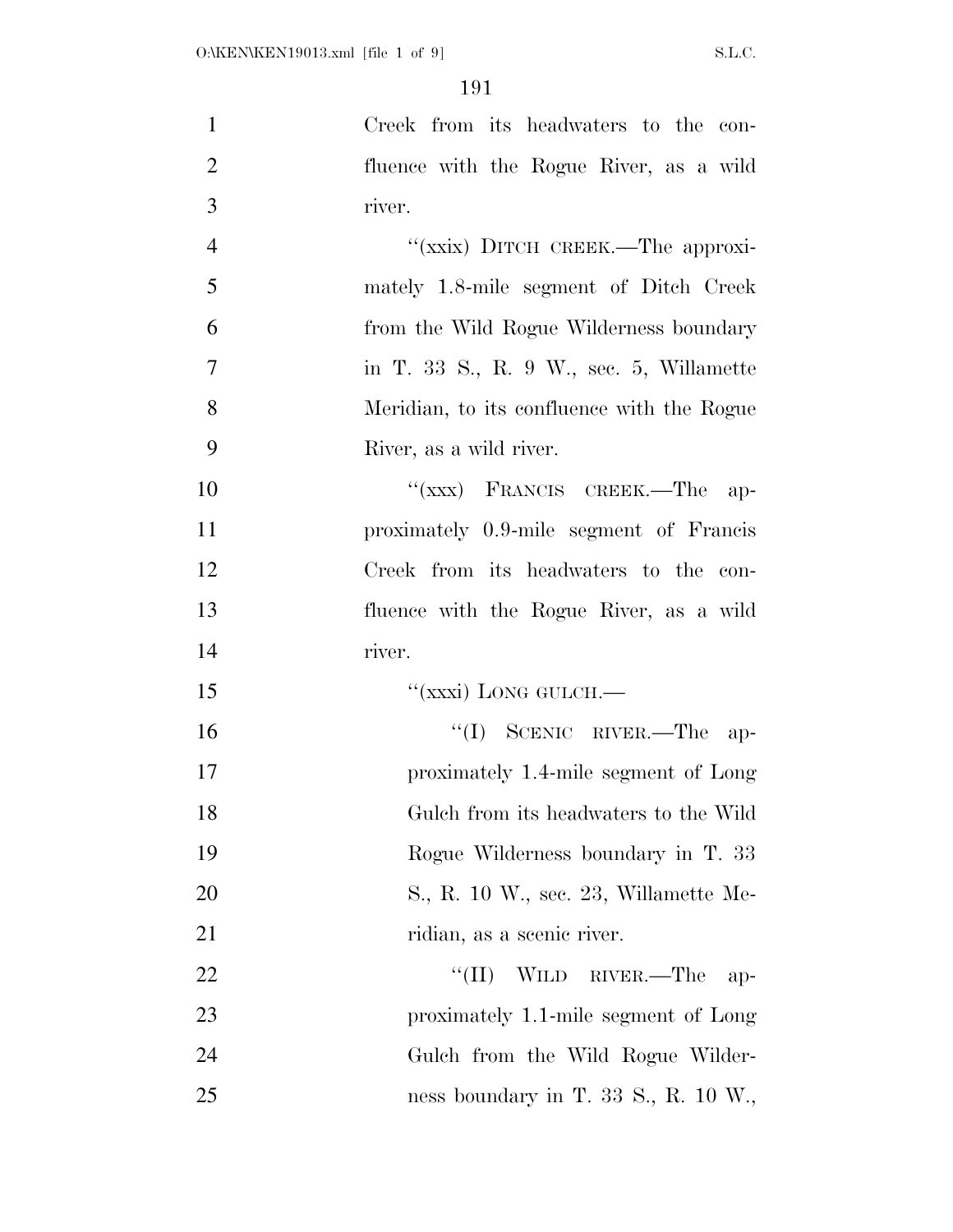| $\mathbf{1}$   | sec. 23, Willamette Meridian, to the    |
|----------------|-----------------------------------------|
| $\overline{2}$ | confluence with the Rogue River, as a   |
| 3              | wild river.                             |
| $\overline{4}$ | "(xxxii) BAILEY CREEK.—                 |
| 5              | $``(I)$ SCENIC RIVER.—The<br>$ap-$      |
| 6              | proximately 1.4-mile segment of Bai-    |
| $\overline{7}$ | ley Creek from its headwaters to the    |
| 8              | Wild Rogue Wilderness boundary on       |
| 9              | the west section line of T. 34 S., R.   |
| 10             | 8 W., sec. 14, Willamette Meridian, as  |
| 11             | a scenic river.                         |
| 12             | $``(II)$ WILD RIVER.—The<br>$ap-$       |
| 13             | proximately 1.7-mile segment of Bai-    |
| 14             | ley Creek from the west section line of |
| 15             | T. 34 S., R.8 W., sec. 14, Willamette   |
| 16             | Meridian, to the confluence of the      |
| 17             | Rogue River, as a wild river.           |
| 18             | "(xxxiii) SHADY CREEK.—The ap-          |
| 19             | proximately 0.7-mile segment of Shady   |
| 20             | Creek from its headwaters to the con-   |
| 21             | fluence with the Rogue River, as a wild |
| 22             | river.                                  |
| 23             | "(xxxiv) SLIDE CREEK.-                  |
| 24             | "(I) SCENIC RIVER.—The ap-              |
| 25             | proximately 0.5-mile segment of Slide   |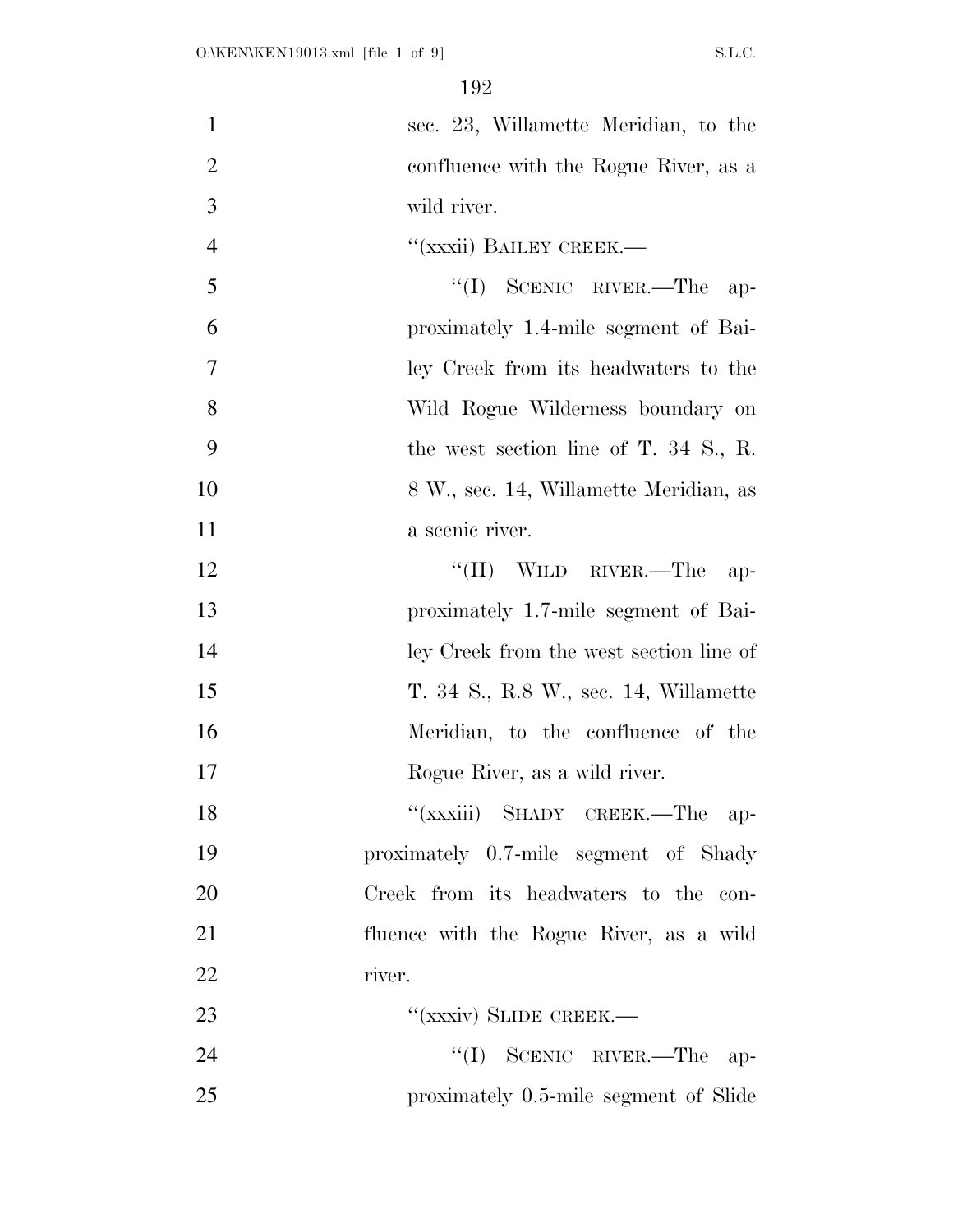| $\mathbf{1}$   | Creek from its headwaters to road 33-                   |
|----------------|---------------------------------------------------------|
| $\overline{2}$ | $9-6$ , as a scenic river.                              |
| 3              | "(II) WILD RIVER.—The<br>$ap-$                          |
| $\overline{4}$ | proximately 0.7-mile section of Slide                   |
| 5              | Creek from road 33-9-6 to the con-                      |
| 6              | fluence with the Rogue River, as a                      |
| $\overline{7}$ | wild river.".                                           |
| 8              | (B) MANAGEMENT.—Each river segment                      |
| 9              | designated by subparagraph (B) of section               |
| 10             | $3(a)(5)$ of the Wild and Scenic Rivers Act (16)        |
| 11             | U.S.C. $1274(a)(5)$ (as added by subparagraph           |
| 12             | $(A)$ ) shall be managed as part of the Rogue           |
| 13             | Wild and Scenic River.                                  |
| 14             | (C) WITHDRAWAL.—Subject to valid exist-                 |
|                |                                                         |
| 15             | ing rights, the Federal land within the bound-          |
| 16             | aries of the river segments designated by sub-          |
| 17             | paragraph (B) of section $3(a)(5)$ of the Wild          |
| 18             | and Scenic Rivers Act $(16 \text{ U.S.C. } 1274(a)(5))$ |
| 19             | (as added by subparagraph $(A)$ ) is withdrawn          |
| 20             | from all forms of—                                      |
| 21             | (i) entry, appropriation, or disposal                   |
| 22             | under the public land laws;                             |
| 23             | (ii) location, entry, and patent under                  |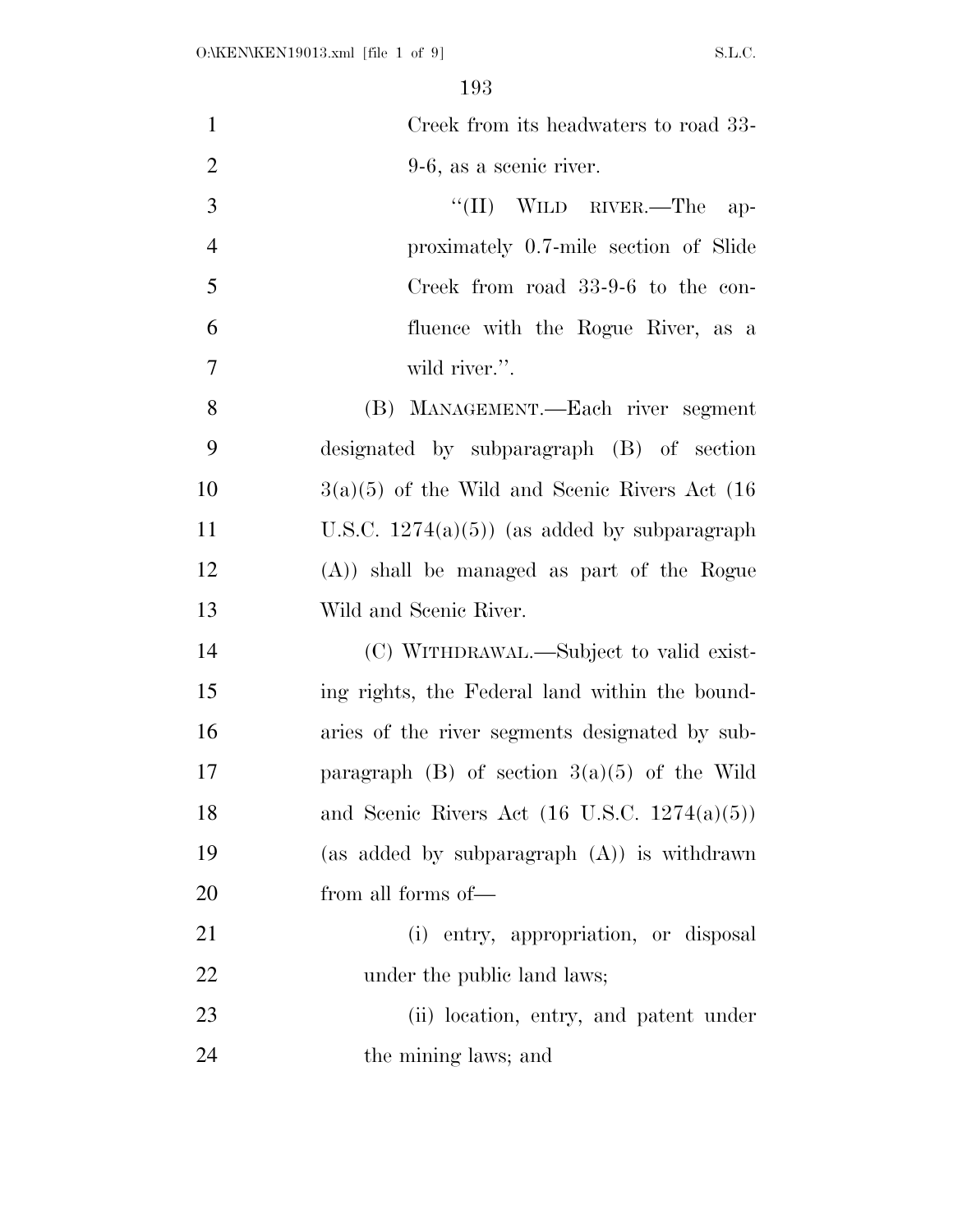| $\mathbf{1}$   | (iii) disposition under all laws per-      |
|----------------|--------------------------------------------|
| $\overline{2}$ | taining to mineral and geothermal leasing  |
| 3              | or mineral materials.                      |
| $\overline{4}$ | (D)<br>ADDITIONAL PROTECTIONS<br>FOR       |
| 5              | ROGUE RIVER TRIBUTARIES.-                  |
| 6              | (i) LICENSING BY COMMISSION.—The           |
| $\overline{7}$ | Federal Energy Regulatory Commission       |
| 8              | shall not license the construction of any  |
| 9              | dam, water conduit, reservoir, powerhouse, |
| 10             | transmission line, or other project works  |
| 11             | on or directly affecting any stream de-    |
| 12             | scribed in clause (iv).                    |
| 13             | (ii) OTHER AGENCIES.—                      |
| 14             | (I) IN GENERAL.—No depart-                 |
| 15             | ment or agency of the United States        |
| 16             | shall assist by loan, grant, license, or   |
| 17             | otherwise in the construction of any       |
| 18             | water resources project on or directly     |
| 19             | affecting any stream segment that is       |
| 20             | described in clause (iv), except to        |
| 21             | maintain or repair water resources         |
| 22             | projects in existence on the date of       |
| 23             | enactment of this Act.                     |
| 24             | (II) EFFECT.—Nothing in this               |
| 25             | clause prohibits any department or         |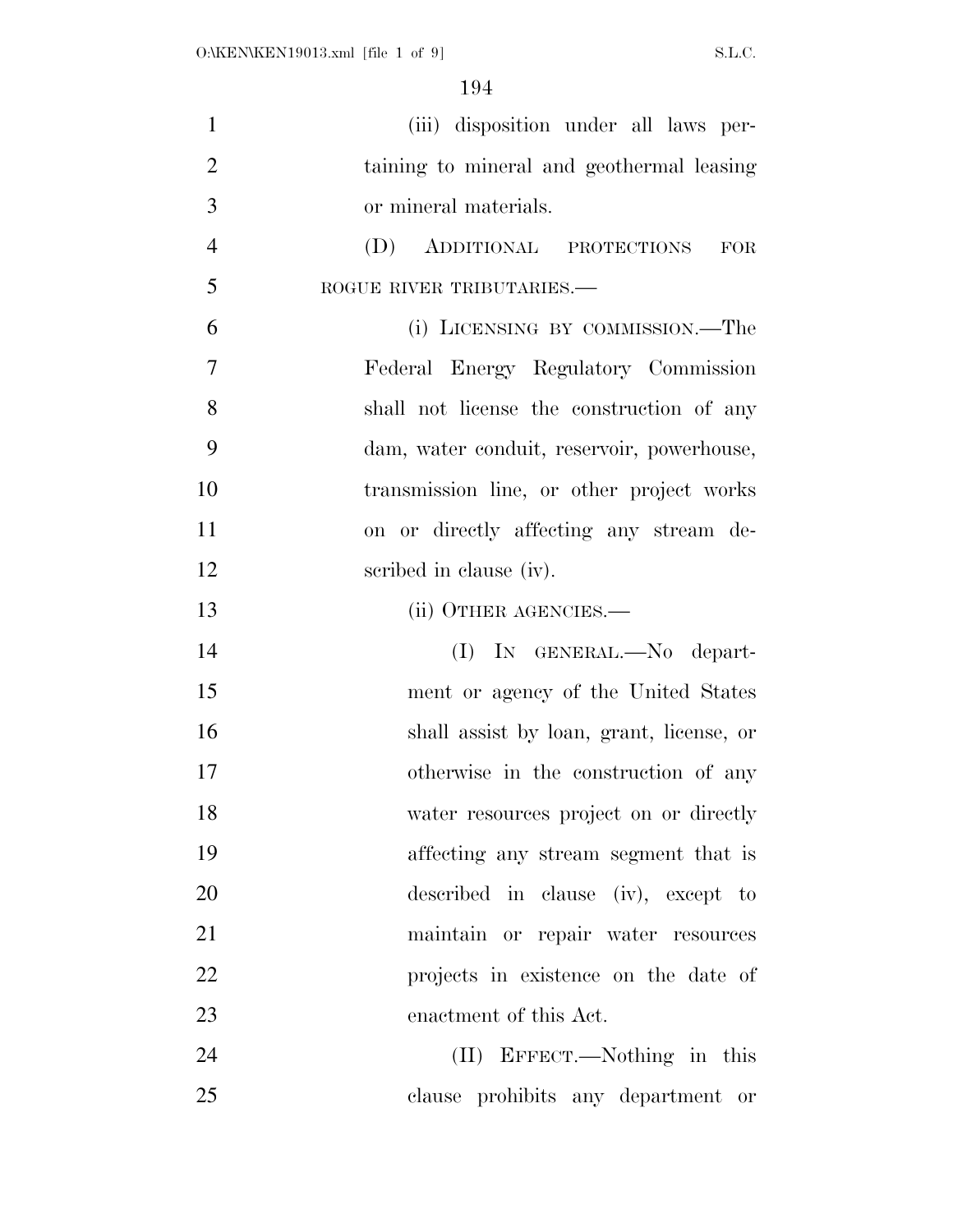| $\mathbf{1}$   | agency of the United States in assist-                 |
|----------------|--------------------------------------------------------|
| $\overline{2}$ | ing by loan, grant, license, or other-                 |
| 3              | wise, a water resources project—                       |
| $\overline{4}$ | (aa) the primary purpose of                            |
| 5              | which is ecological or aquatic res-                    |
| 6              | toration;                                              |
| 7              | (bb) that provides a net ben-                          |
| 8              | efit to water quality and aquatic                      |
| 9              | resources; and                                         |
| 10             | (cc) that is consistent with                           |
| 11             | protecting and enhancing the val-                      |
| 12             | ues for which the river was des-                       |
| 13             | ignated.                                               |
| 14             | (iii) WITHDRAWAL.—Subject to valid                     |
| 15             | existing rights, the Federal land located              |
| 16             | within $\frac{1}{4}$ mile on either side of the stream |
| 17             | segments described in clause (iv) is with-             |
| 18             | drawn from all forms of—                               |
| 19             | (I) entry, appropriation, or dis-                      |
| 20             | posal under the public land laws;                      |
| 21             | (II) location, entry, and patent                       |
| 22             | under the mining laws; and                             |
| 23             | (III) disposition under all laws                       |
| 24             | pertaining to mineral and geothermal                   |
| 25             | leasing or mineral materials.                          |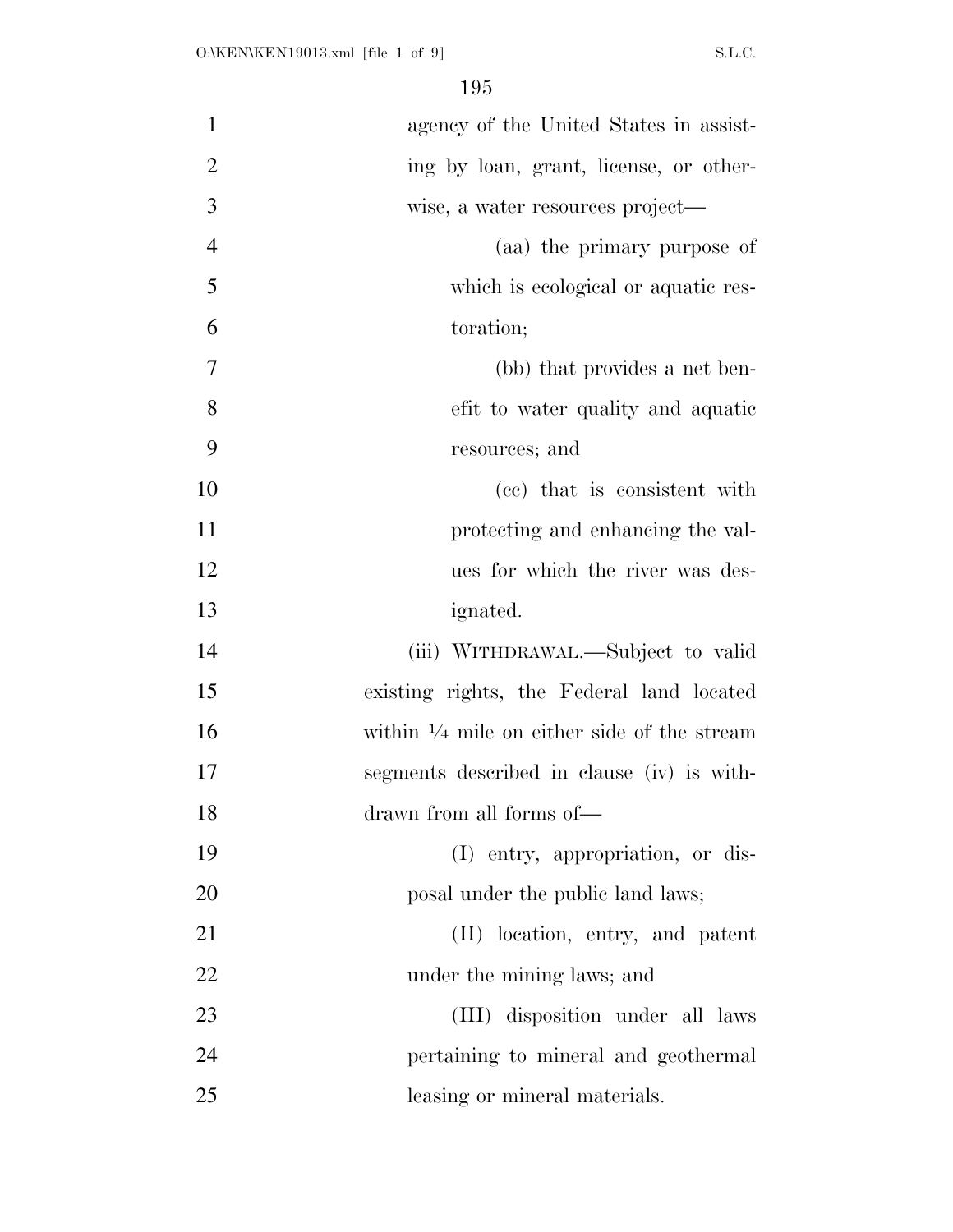| $\mathbf{1}$   | (iv) DESCRIPTION OF STREAM SEG-                                 |
|----------------|-----------------------------------------------------------------|
| $\overline{2}$ | MENTS.—The following are the stream seg-                        |
| 3              | ments referred to in clause (i):                                |
| $\overline{4}$ | (I) KELSEY CREEK.—The<br>$ap-$                                  |
| 5              | $proximately \quad 2.5\text{-mile} \quad segment$<br>$\circ$ of |
| 6              | Kelsey Creek from its headwaters to                             |
| $\overline{7}$ | the Wild Rogue Wilderness boundary                              |
| 8              | in T. 32 S., R. 9 W., sec. 25, Willam-                          |
| 9              | ette Meridian.                                                  |
| 10             | (II) GRAVE CREEK.—The<br>$ap-$                                  |
| 11             | proximately 10.2-mile segment of                                |
| 12             | Grave Creek from the east boundary                              |
| 13             | of T. 34 S., R. 7 W., sec. 1, Willam-                           |
| 14             | ette Meridian, downstream to the con-                           |
| 15             | fluence with the Rogue River.                                   |
| 16             | (III) CENTENNIAL GULCH.—The                                     |
| 17             | approximately $2.2$ -mile segment of                            |
| 18             | Centennial Gulch from its headwaters                            |
| 19             | to its confluence with the Rogue River                          |
| 20             | in T. 34 S., R. 7, W., sec. 18, Willam-                         |
| 21             | ette Meridian.                                                  |
| 22             | QUAIL CREEK.—The<br>(IV)<br>$ap-$                               |
| 23             | proximately 0.8-mile segment of Quail                           |
| 24             | Creek from its headwaters to the Wild                           |
| 25             | Rogue Wilderness boundary in T. 33                              |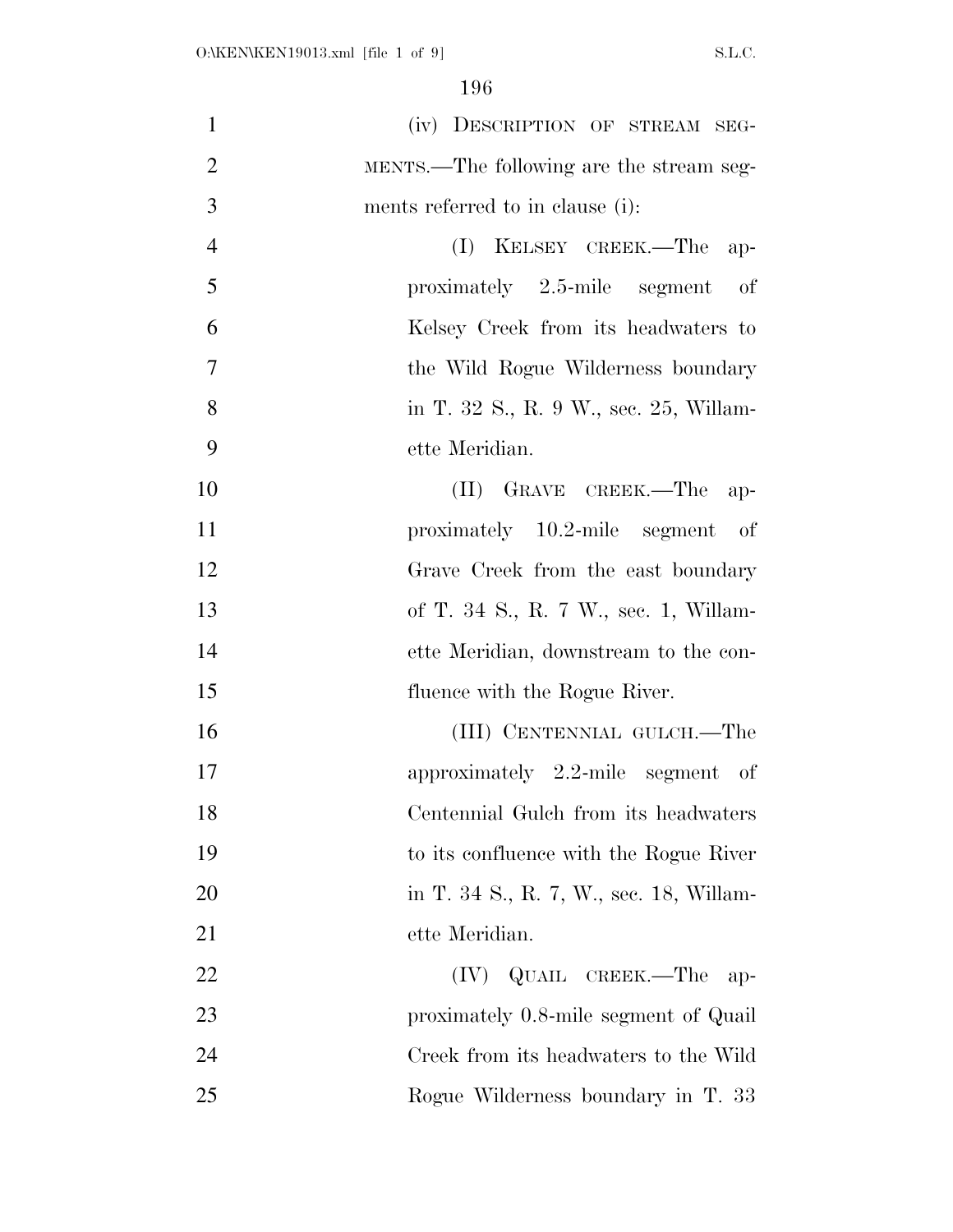| $\mathbf{1}$   | S., R. 10 W., sec. 1, Willamette Me-   |
|----------------|----------------------------------------|
| $\overline{2}$ | ridian.                                |
| 3              | DITCH CREEK.—The<br>(V)<br>$ap-$       |
| $\overline{4}$ | proximately 0.7-mile segment of Ditch  |
| 5              | Creek from its headwaters to the Wild  |
| 6              | Rogue Wilderness boundary in T. 33     |
| $\overline{7}$ | S., R. 9 W., sec. 5, Willamette Merid- |
| 8              | ian.                                   |
| 9              | (VI) GALICE CREEK.-The ap-             |
| 10             | proximately $2.2$ -mile segment of     |
| 11             | Galice Creek from the confluence with  |
| 12             | the North Fork Galice Creek down-      |
| 13             | stream to the confluence with the      |
| 14             | Rogue River in T. 34 S., R. 8 W., sec. |
| 15             | 36, Willamette Meridian.               |
| 16             | (VII) QUARTZ CREEK.—The ap-            |
| 17             | proximately 3.3-mile segment of        |
| 18             | Quartz Creek from its headwaters to    |
| 19             | its confluence with the North Fork     |
| 20             | Galice Creek in T. 35 S., R. 8 W.,     |
| 21             | sec. 4, Willamette Meridian.           |
| 22             | (VIII) NORTH FORK GALICE               |
| 23             | CREEK.—The approximately $5.7$ -mile   |
| 24             | segment of the North Fork Galice       |
| 25             | Creek from its headwaters to its con-  |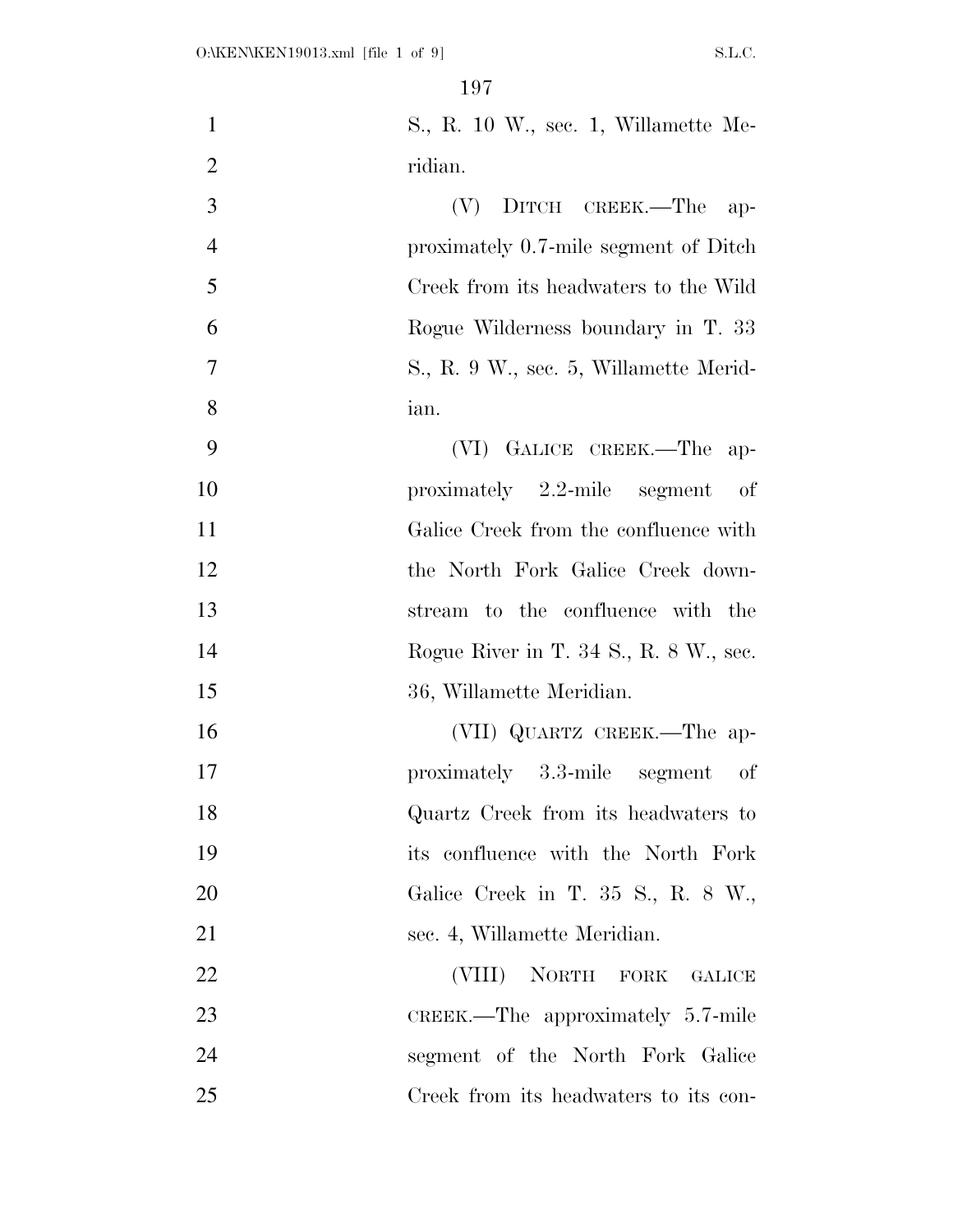| $\mathbf{1}$   | fluence with the South Fork Galice                        |
|----------------|-----------------------------------------------------------|
| $\overline{2}$ | Creek in T. 35 S., R. 8 W., sec. 3,                       |
| 3              | Willamette Meridian.                                      |
| $\overline{4}$ | (2) TECHNICAL CORRECTIONS TO THE WILD                     |
| 5              | AND SCENIC RIVERS ACT.-                                   |
| 6              | (A) CHETCO, OREGON.—Section $3(a)(69)$                    |
| $\overline{7}$ | of the Wild and Scenic Rivers Act (16 U.S.C.              |
| 8              | $1274(a)(69)$ is amended—                                 |
| 9              | (i) by redesignating subparagraphs                        |
| 10             | $(A)$ , $(B)$ , and $(C)$ as clauses $(i)$ , $(ii)$ , and |
| 11             | (iii), respectively, and indenting appro-                 |
| 12             | priately;                                                 |
| 13             | (ii) in the matter preceding clause (i)                   |
| 14             | (as so redesignated), by striking "The                    |
| 15             | 44.5-mile" and inserting the following:                   |
| 16             | "(A) DESIGNATIONS.—The $44.5$ -mile";                     |
| 17             | (iii) in clause (i) (as so redesig-                       |
| 18             | $nated)$ —                                                |
| 19             | (I) by striking "25.5-mile" and                           |
| 20             | inserting "27.5-mile"; and                                |
| 21             | (II) by striking "Boulder Creek                           |
| 22             | at the Kalmiopsis Wilderness bound-                       |
| 23             | ary" and inserting "Mislatnah"                            |
| 24             | $Creek$ ";                                                |
|                |                                                           |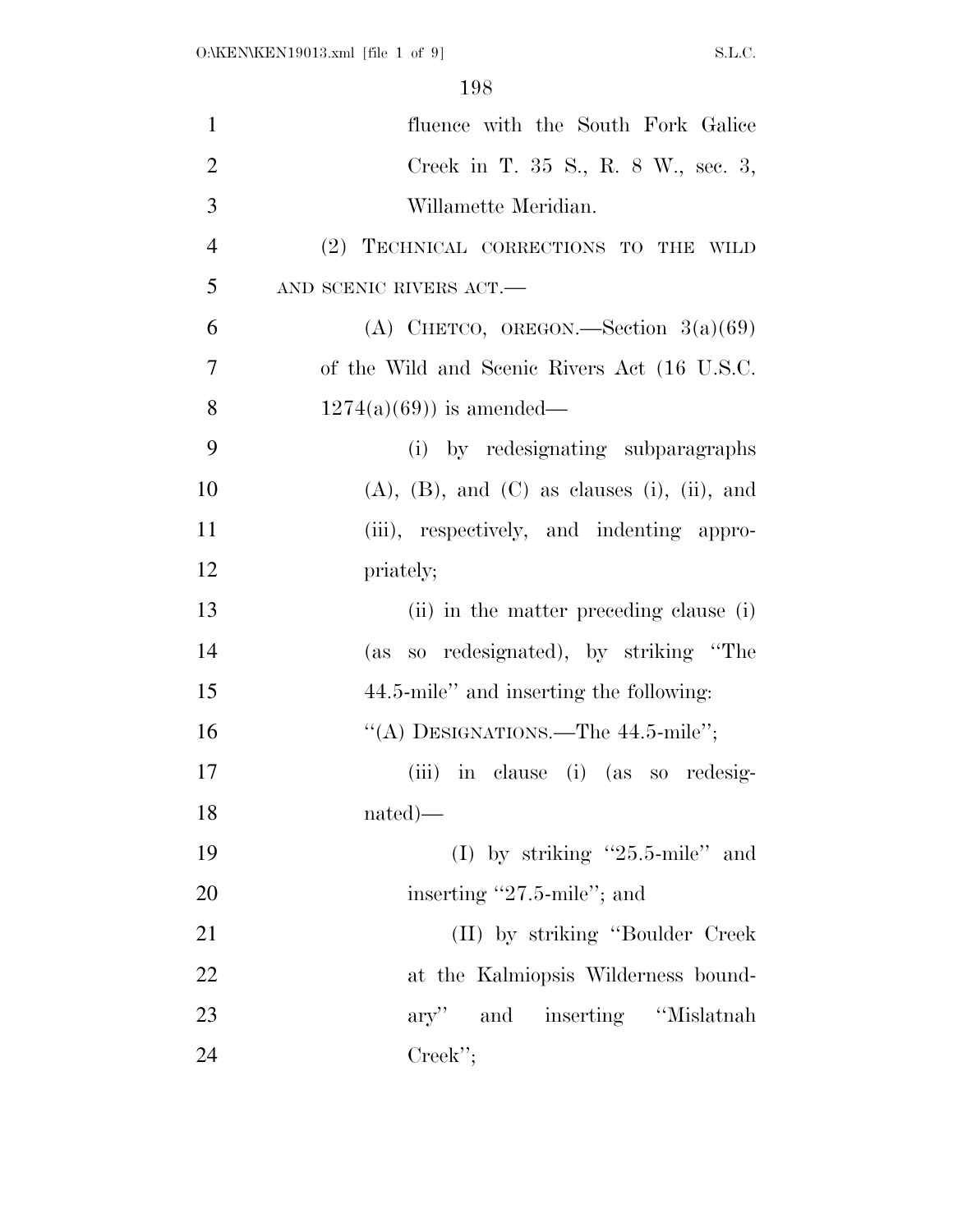| $\mathbf{1}$   | (iv) in clause (ii) (as so redesig-            |
|----------------|------------------------------------------------|
| $\overline{2}$ | $nated)$ —                                     |
| 3              | (I) by striking "8-mile" and in-               |
| $\overline{4}$ | serting "7.5-mile"; and                        |
| 5              | (II) by striking "Boulder Creek"               |
| 6              | Steel Bridge" and inserting<br>$\mathbf{t}$    |
| $\overline{7}$ | "Mislatnah Creek to Eagle Creek";              |
| 8              | (v) in clause (iii) (as so redesig-            |
| 9              | $nated)$ —                                     |
| 10             | (I) by striking "11-mile" and in-              |
| 11             | serting $"9.5$ -mile"; and                     |
| 12             | (II) by striking "Steel Bridge"                |
| 13             | and inserting "Eagle Creek"; and               |
| 14             | (vi) by adding at the end the fol-             |
| 15             | lowing:                                        |
| 16             | "(B) WITHDRAWAL.—Subject to valid              |
| 17             | rights, the Federal land within the boundaries |
| 18             | of the river segments designated by subpara-   |
| 19             | $graph(A)$ is withdrawn from all forms of—     |
| 20             | "(i) entry, appropriation, or disposal         |
| 21             | under the public land laws;                    |
| 22             | "(ii) location, entry, and patent under        |
| 23             | the mining laws; and                           |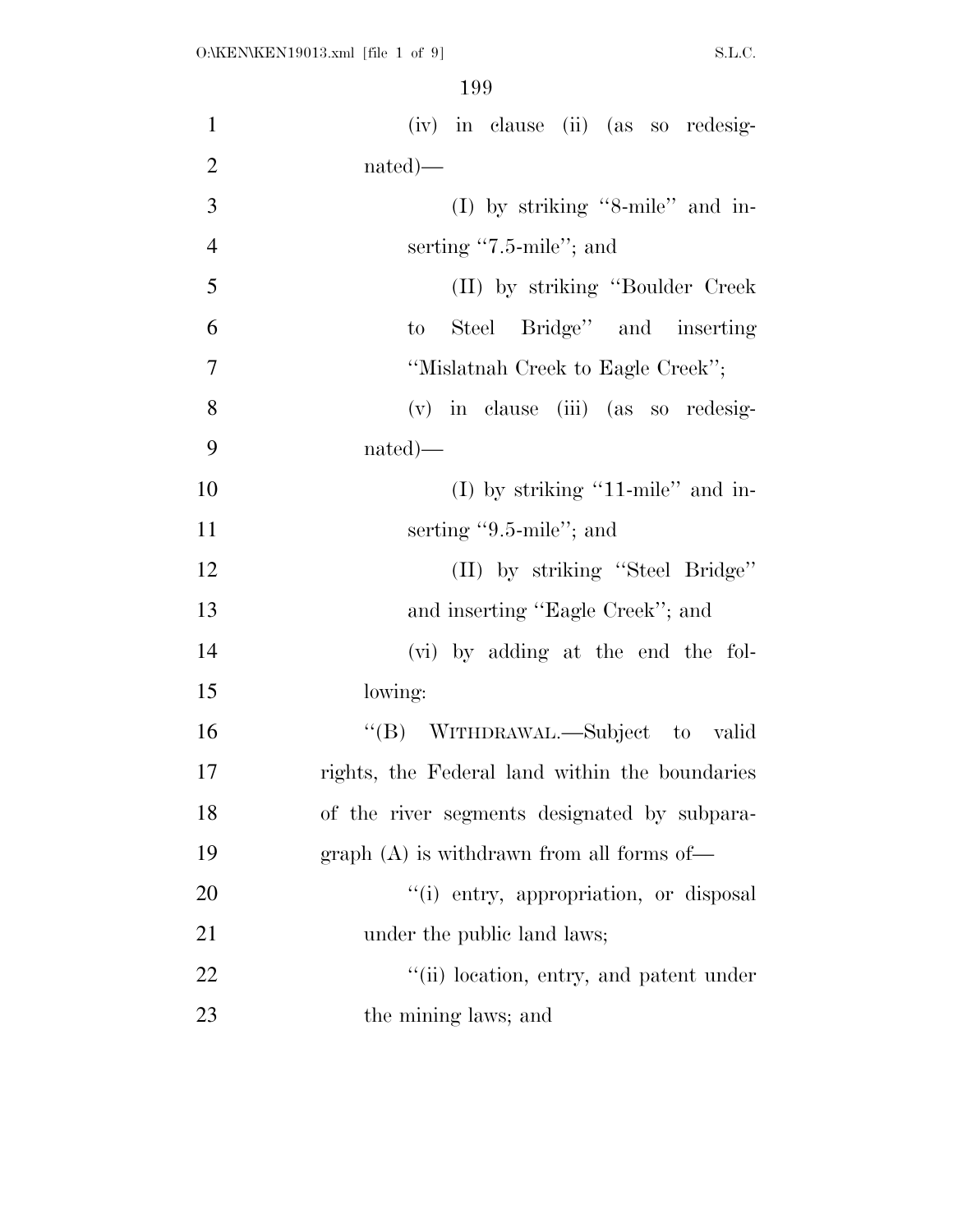| $\mathbf{1}$   | "(iii) disposition under all laws per-           |
|----------------|--------------------------------------------------|
| $\overline{2}$ | taining to mineral and geothermal leasing        |
| 3              | or mineral materials.".                          |
| $\overline{4}$ | (B) WHYCHUS CREEK, OREGON.—Section               |
| 5              | $3(a)(102)$ of the Wild and Scenic Rivers Act    |
| 6              | $(16 \text{ U.S.C. } 1274(a)(102))$ is amended—  |
| $\overline{7}$ | (i) in the paragraph heading, by strik-          |
| 8              | ing "SQUAW CREEK" and inserting                  |
| 9              | "WHYCHUS CREEK";                                 |
| 10             | (ii) by redesignating subparagraphs              |
| 11             | $(A)$ and $(B)$ as clauses (i) and (ii), respec- |
| 12             | tively, and indenting appropriately;             |
| 13             | (iii) in the matter preceding clause (i)         |
| 14             | (as so redesignated)—                            |
| 15             | (I) by striking "The $15.4$ -mile"               |
| 16             | and inserting the following:                     |
| 17             | "(A) DESIGNATIONS.—The $15.4$ -mile";            |
| 18             | and                                              |
| 19             | (II) by striking "McAllister                     |
| 20             | Ditch, including the Soap Fork Squaw             |
| 21             | Creek, the North Fork, the South                 |
| 22             | Fork, the East and West Forks of                 |
| 23             | Park Creek, and Park Creek Fork"                 |
| 24             | and inserting "Plainview Ditch, in-              |
| 25             | cluding the Soap Creek, the North                |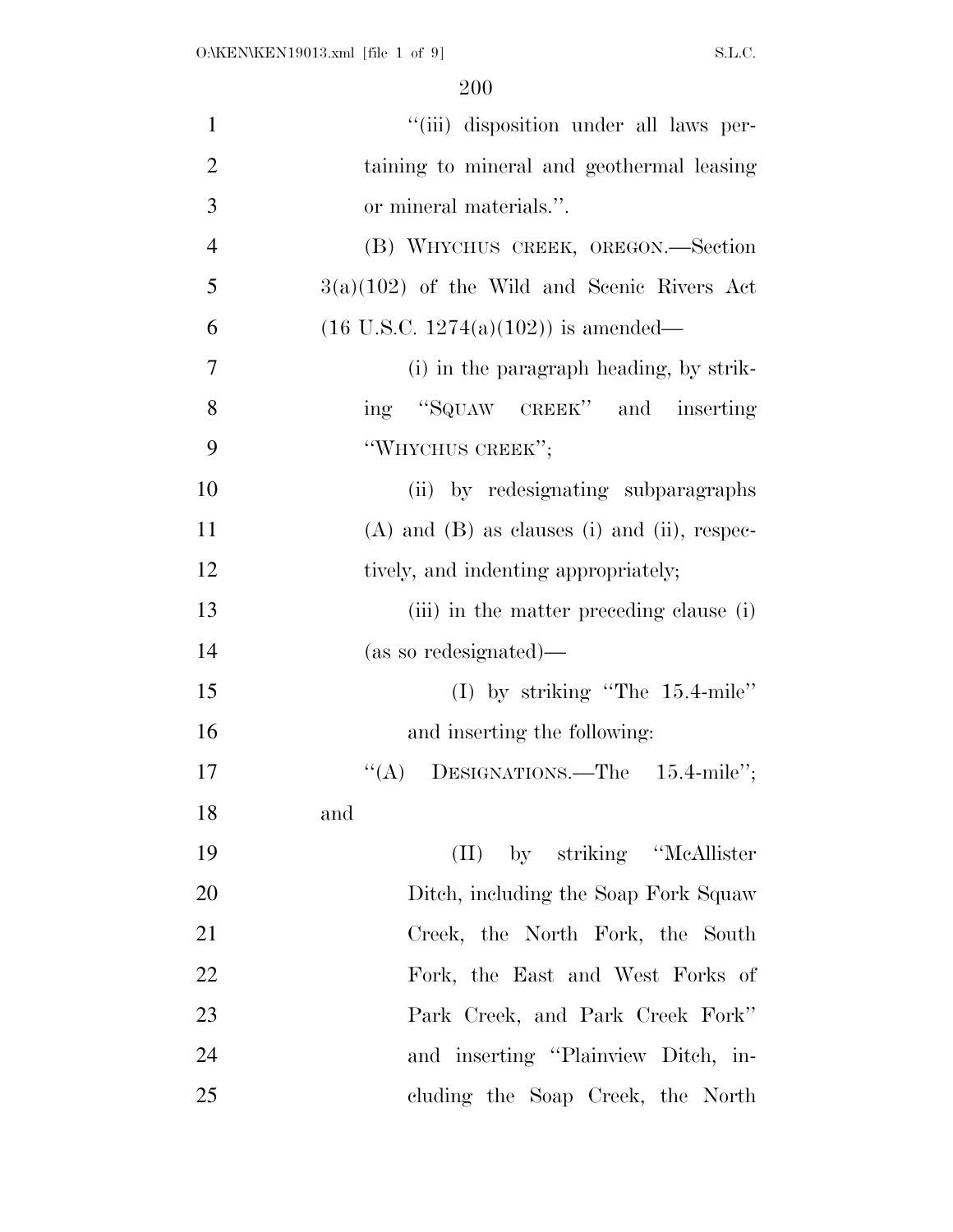| $\mathbf{1}$   | and South Forks of Whychus Creek,                       |
|----------------|---------------------------------------------------------|
| $\overline{2}$ | the East and West Forks of Park                         |
| 3              | Creek, and Park Creek";                                 |
| $\overline{4}$ | (iv) in clause (ii) (as so redesignated),               |
| 5              | by striking "McAllister Ditch" and insert-              |
| 6              | ing "Plainview Ditch"; and                              |
| $\overline{7}$ | (v) by adding at the end the following:                 |
| 8              | "(B) WITHDRAWAL.—Subject to valid ex-                   |
| 9              | isting rights, the Federal land within the              |
| 10             | boundaries of the river segments designated by          |
| 11             | subparagraph (A) is withdrawn from all forms            |
| 12             | $of$ —                                                  |
| 13             | "(i) entry, appropriation, or disposal                  |
| 14             | under the public land laws;                             |
| 15             | "(ii) location, entry, and patent under                 |
| 16             | the mining laws; and                                    |
| 17             | "(iii) disposition under all laws relat-                |
| 18             | ing to mineral and geothermal leasing or                |
| 19             | mineral materials.".                                    |
| 20             | (3) WILD AND SCENIC RIVER DESIGNATIONS,                 |
| 21             | WASSON CREEK AND FRANKLIN CREEK, OREGON.-               |
| 22             | Section $3(a)$ of the Wild and Scenic Rivers Act $(16)$ |
| 23             | U.S.C. $1274(a)$ is amended by adding at the end        |
| 24             | the following:                                          |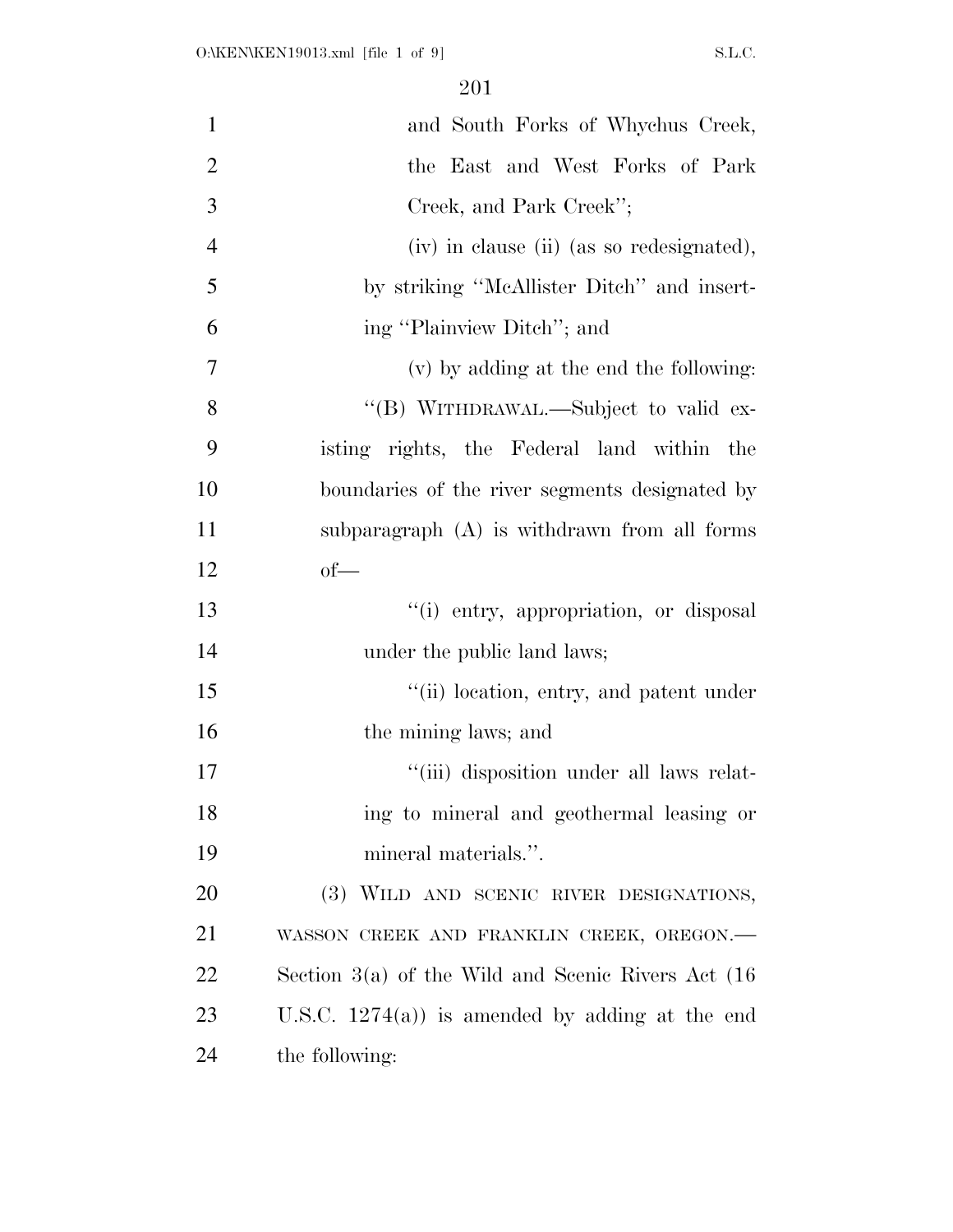| $\mathbf{1}$   | "(214) FRANKLIN CREEK, OREGON. The 4.5-                    |
|----------------|------------------------------------------------------------|
| $\overline{2}$ | mile segment from its headwaters to the private land       |
| 3              | boundary in sec. 8, to be administered by the Sec-         |
| $\overline{4}$ | retary of Agriculture as a wild river.                     |
| 5              | $``(215)$ WASSON CREEK, OREGON.—The 10.1-                  |
| 6              | mile segment in the following classes:                     |
| 7              | "(A) The $4.2$ -mile segment from the east-                |
| 8              | ern boundary of T. 21 S., R. 9 W., sec. $17$ ,             |
| 9              | downstream to the western boundary of $T. 21$              |
| 10             | $S_{\cdot}$ , R. 10 W., sec. 12, to be administered by the |
| 11             | Secretary of the Interior as a wild river.                 |
| 12             | $\cdot$ (B) The 5.9-mile segment from the west-            |
| 13             | ern boundary of T. 21 S., R. 10 W., sec. 12,               |
| 14             | downstream to the eastern boundary of the                  |
| 15             | northwest quarter of T. 21 S., R. 10 W., sec.              |
| 16             | 22, to be administered by the Secretary of Agri-           |
| 17             | culture as a wild river.".                                 |
| 18             | (4) WILD AND SCENIC RIVER DESIGNATIONS,                    |
| 19             | MOLALLA RIVER, OREGON.—Section $3(a)$ of the Wild          |
| 20             | and Scenic Rivers Act (16 U.S.C. 1274(a)) (as              |
| 21             | amended by paragraph $(3)$ ) is amended by adding at       |
| 22             | the end the following:                                     |
| 23             | "(216) MOLALLA RIVER, OREGON.—                             |
| 24             | "(A) IN GENERAL.—The following seg-                        |
| 25             | ments in the State of Oregon, to be adminis-               |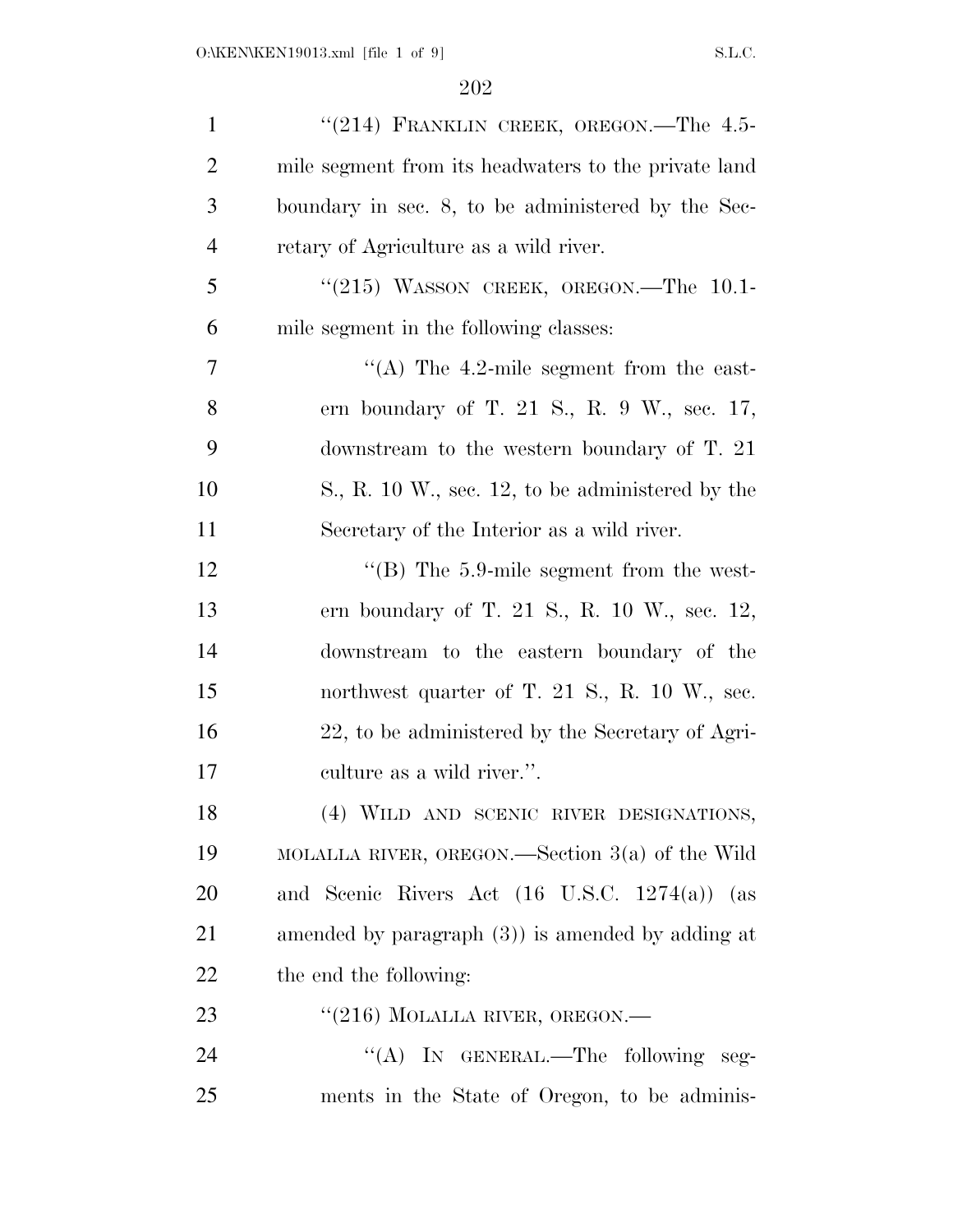| $\mathbf{1}$   | tered by the Secretary of the Interior as a rec-                  |
|----------------|-------------------------------------------------------------------|
| $\overline{2}$ | reational river:                                                  |
| 3              | "(i) MOLALLA RIVER.—The approxi-                                  |
| $\overline{4}$ | mately 15.1-mile segment from the south-                          |
| 5              | ern boundary line of T. $7 \text{ S}$ ., R. $4 \text{ E}$ ., sec. |
| 6              | 19, downstream to the edge of the Bureau                          |
| $\overline{7}$ | of Land Management boundary in T. 6 S.,                           |
| 8              | R. 3 E., sec. 7.                                                  |
| 9              | "(ii) TABLE ROCK FORK MOLALLA                                     |
| 10             | RIVER.—The approximately 6.2-mile seg-                            |
| 11             | ment from the easternmost Bureau of                               |
| 12             | Land Management boundary line in the                              |
| 13             | $NE1/4$ sec. 4, T. 7 S., R. 4 E., downstream                      |
| 14             | to the confluence with the Molalla River.                         |
| 15             | "(B) WITHDRAWAL.—Subject to valid ex-                             |
| 16             | isting rights, the Federal land within the                        |
| 17             | boundaries of the river segments designated by                    |
| 18             | subparagraph (A) is withdrawn from all forms                      |
| 19             | $of$ —                                                            |
| 20             | "(i) entry, appropriation, or disposal                            |
| 21             | under the public land laws;                                       |
| 22             | "(ii) location, entry, and patent under                           |
| 23             | the mining laws; and                                              |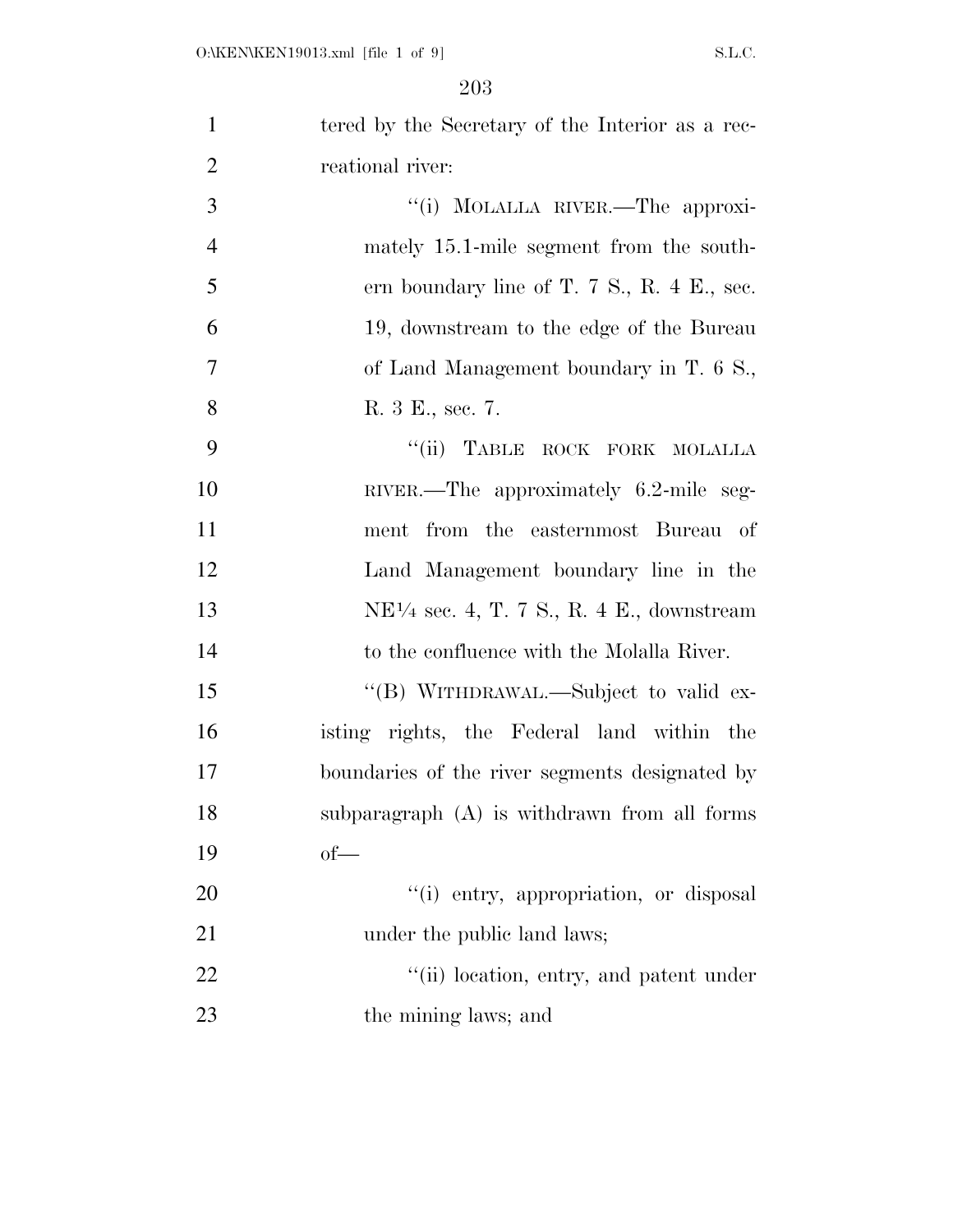| $\mathbf{1}$   | "(iii) disposition under all laws relat-           |
|----------------|----------------------------------------------------|
| $\overline{2}$ | ing to mineral and geothermal leasing or           |
| 3              | mineral materials.".                               |
| $\overline{4}$ | (5) DESIGNATION OF ADDITIONAL WILD AND             |
| 5              | <b>SCENIC RIVERS.—</b>                             |
| 6              | $(A)$ ELK RIVER, OREGON.—                          |
| 7              | (i) IN GENERAL.—Section $3(a)$ of the              |
| 8              | Wild and Scenic Rivers Act (16 U.S.C.              |
| 9              | $1274(a)$ ) is amended by striking paragraph       |
| 10             | (76) and inserting the following:                  |
| 11             | " $(76)$ ELK, OREGON.—The $69.2$ -mile segment     |
| 12             | to be administered by the Secretary of Agriculture |
| 13             | in the following classes:                          |
| 14             | "(A) MAINSTEM.—The $17$ -mile segment              |
| 15             | from the confluence of the North and South         |
| 16             | Forks of the Elk to Anvil Creek as a rec-          |
| 17             | reational river.                                   |
| 18             | $``$ (B) NORTH FORK.—                              |
| 19             | "(i) SCENIC RIVER.—The approxi-                    |
| 20             | mately 0.6-mile segment of the North Fork          |
| 21             | Elk from its source in T. 33 S., R. 12 W.,         |
| 22             | sec. 21, Willamette Meridian, downstream           |
| 23             | to 0.01 miles below Forest Service Road            |
| 24             | 3353, as a scenic river.                           |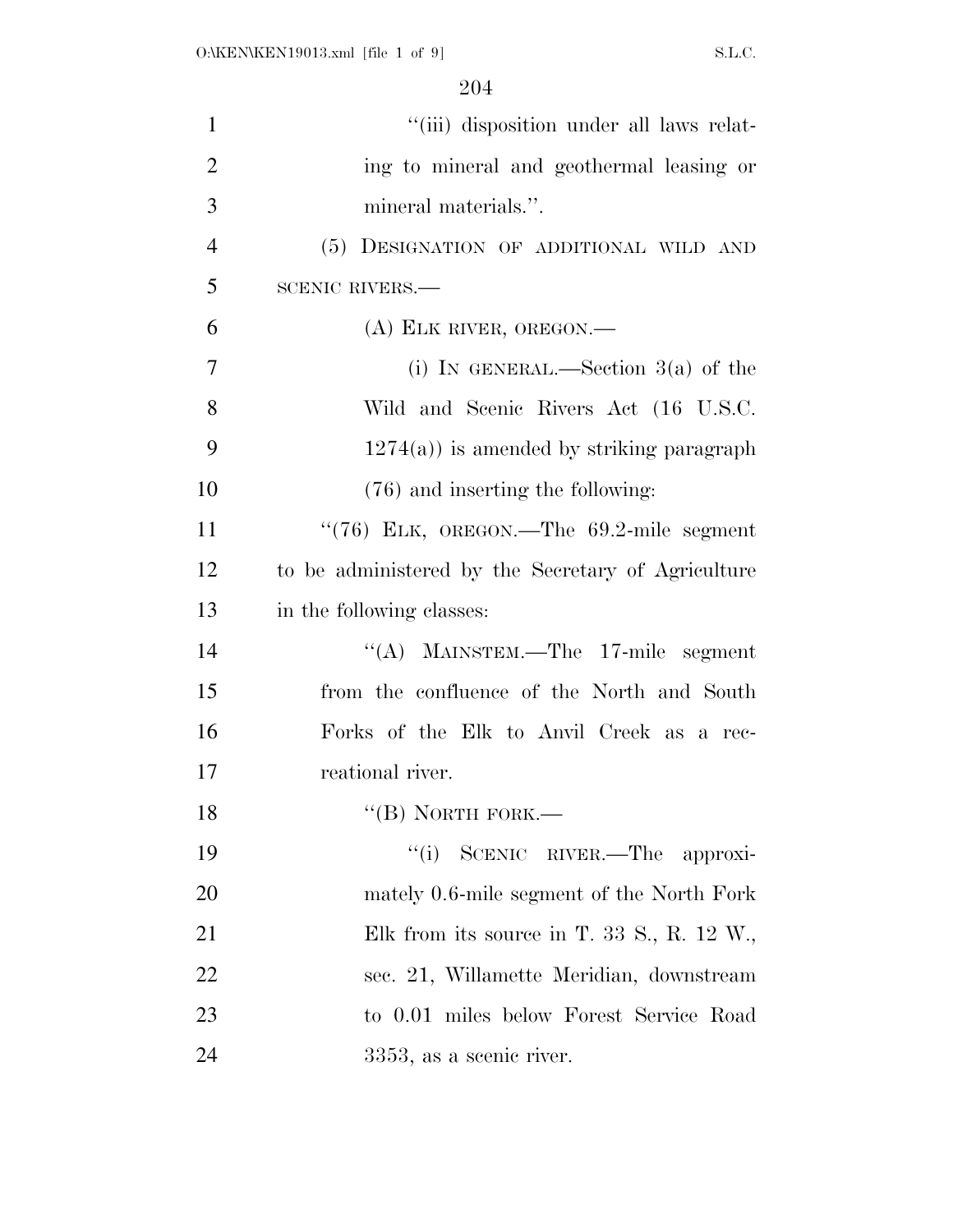| $\mathbf{1}$   | "(ii) WILD RIVER.—The approxi-              |
|----------------|---------------------------------------------|
| $\overline{2}$ | mately 5.5-mile segment of the North Fork   |
| 3              | Elk from 0.01 miles below Forest Service    |
| $\overline{4}$ | Road 3353 to its confluence with the        |
| 5              | South Fork Elk, as a wild river.            |
| 6              | $``$ (C) SOUTH FORK.—                       |
| $\overline{7}$ | "(i) SCENIC RIVER.—The approxi-             |
| 8              | mately 0.9-mile segment of the South Fork   |
| 9              | Elk from its source in the southeast quar-  |
| 10             | ter of T. 33 S., R. 12 W., sec. 32, Willam- |
| 11             | ette Meridian, Forest Service Road 3353,    |
| 12             | as a scenic river.                          |
| 13             | "(ii) WILD RIVER.—The approxi-              |
| 14             | mately 4.2-mile segment of the South Fork   |
| 15             | Elk from 0.01 miles below Forest Service    |
| 16             | Road 3353 to its confluence with the        |
| 17             | North Fork Elk, as a wild river.            |
| 18             | $\lq\lq$ (D) OTHER TRIBUTARIES.—            |
| 19             | "(i) ROCK CREEK.—The approxi-               |
| 20             | mately 1.7-mile segment of Rock Creek       |
| 21             | from its headwaters to the west boundary    |
| 22             | of T. 32 S., R. 14 W., sec. 30, Willamette  |
| 23             | Meridian, as a wild river.                  |
| 24             | "(ii) BALD MOUNTAIN CREEK.—The              |
| 25             | approximately 8-mile segment of Bald        |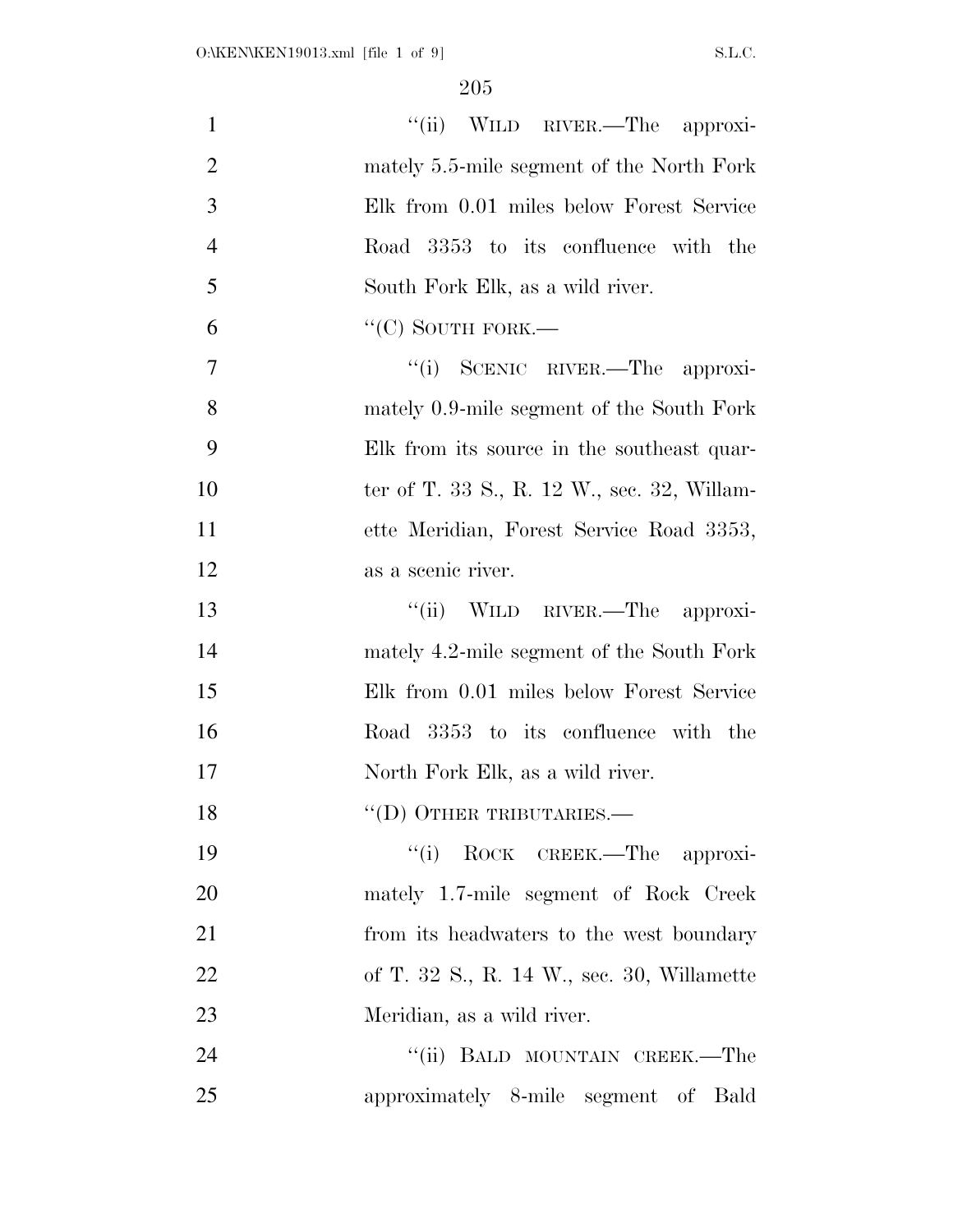| $\mathbf{1}$   | Mountain Creek from its headwaters, in-     |
|----------------|---------------------------------------------|
| $\overline{2}$ | cluding Salal Spring to its confluence with |
| 3              | Elk River, as a recreational river.         |
| $\overline{4}$ | "(iii) SOUTH FORK BALD MOUNTAIN             |
| 5              | $CREEK$ . The approximately 3.5-mile seg-   |
| 6              | ment of South Fork Bald Mountain Creek      |
| $\overline{7}$ | from its headwaters to its confluence with  |
| 8              | Bald Mountain Creek, as a scenic river.     |
| 9              | "(iv) PLATINUM CREEK.—The ap-               |
| 10             | proximately 1-mile segment of Platinum      |
| 11             | Creek from—                                 |
| 12             | $\lq\lq$ its headwaters to Forest           |
| 13             | Service Road 5325, as a wild river;         |
| 14             | and                                         |
| 15             | "(II) Forest Service Road 5325              |
| 16             | to its confluence with Elk River, as a      |
| 17             | scenic river.                               |
| 18             | "(v) PANTHER CREEK.—The approxi-            |
| 19             | mately 5.0-mile segment of Panther Creek    |
| 20             | $from-$                                     |
| 21             | $\lq\lq$ its headwaters, including          |
| 22             | Mountain Well, to Forest Service            |
| 23             | Road 5325, as a wild river; and             |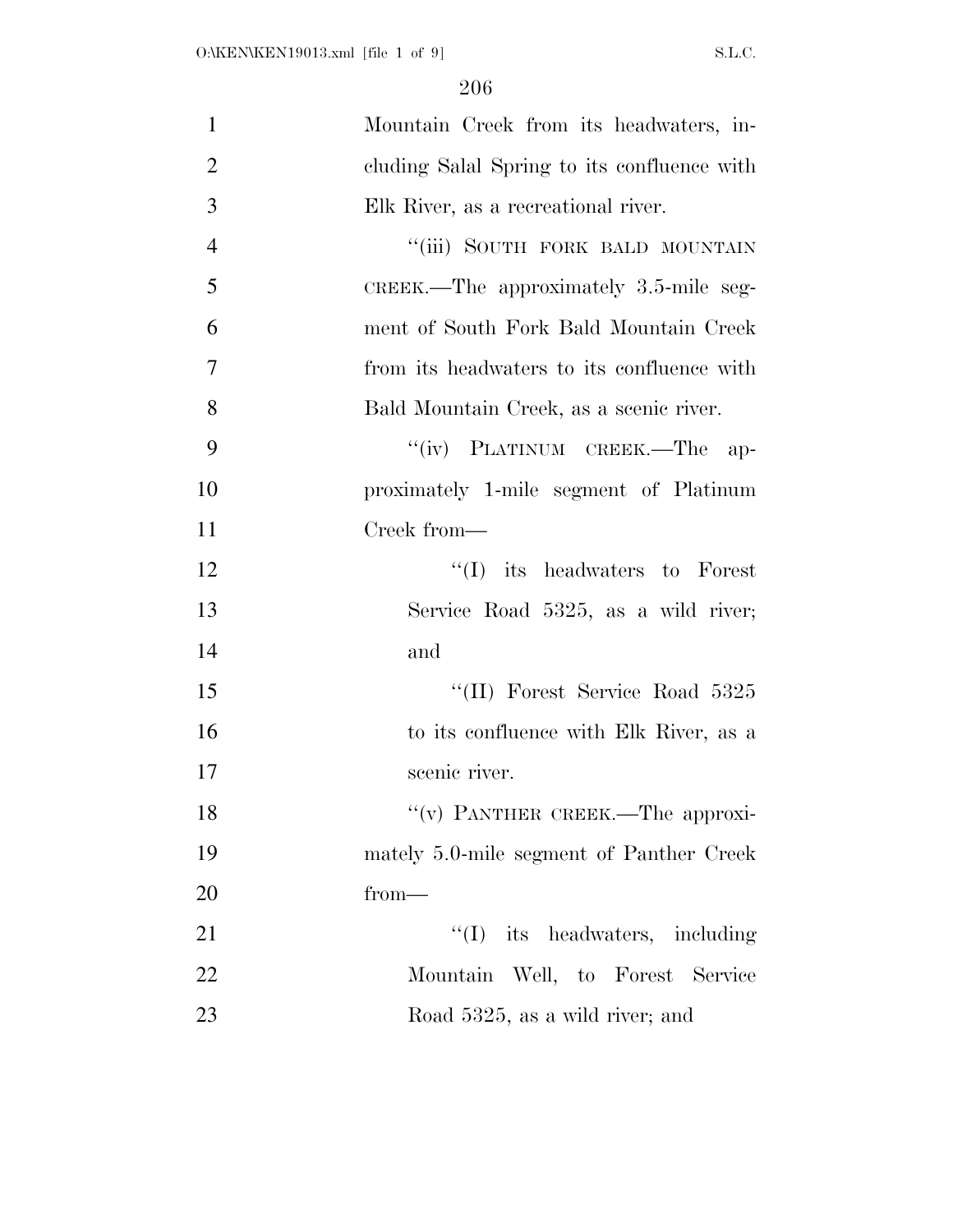| $\mathbf{1}$   | "(II) Forest Service Road 5325            |
|----------------|-------------------------------------------|
| $\overline{2}$ | to its confluence with Elk River, as a    |
| 3              | scenic river.                             |
| $\overline{4}$ | "(vi) EAST FORK PANTHER CREEK.—           |
| 5              | The approximately 3.0-mile segment of     |
| 6              | East Fork Panther Creek from it head-     |
| $\overline{7}$ | waters, to the confluence with Panther    |
| 8              | Creek, as a wild river.                   |
| 9              | "(vii) WEST FORK PANTHER                  |
| 10             | CREEK.—The approximately 3.0-mile seg-    |
| 11             | ment of West Fork Panther Creek from its  |
| 12             | headwaters to the confluence with Panther |
| 13             | Creek as a wild river.                    |
| 14             | "(viii) LOST CREEK.—The approxi-          |
| 15             | mately 1.0-mile segment of Lost Creek     |
| 16             | from-                                     |
| 17             | ``(I)<br>its headwaters to Forest         |
| 18             | Service Road 5325, as a wild river;       |
| 19             | and                                       |
| 20             | "(II) Forest Service Road 5325            |
| 21             | to its confluence with the Elk River,     |
| 22             | as a scenic river.                        |
| 23             | "(ix) MILBURY CREEK.—The approxi-         |
| 24             | mately 1.5-mile segment of Milbury Creek  |
| 25             | $from-$                                   |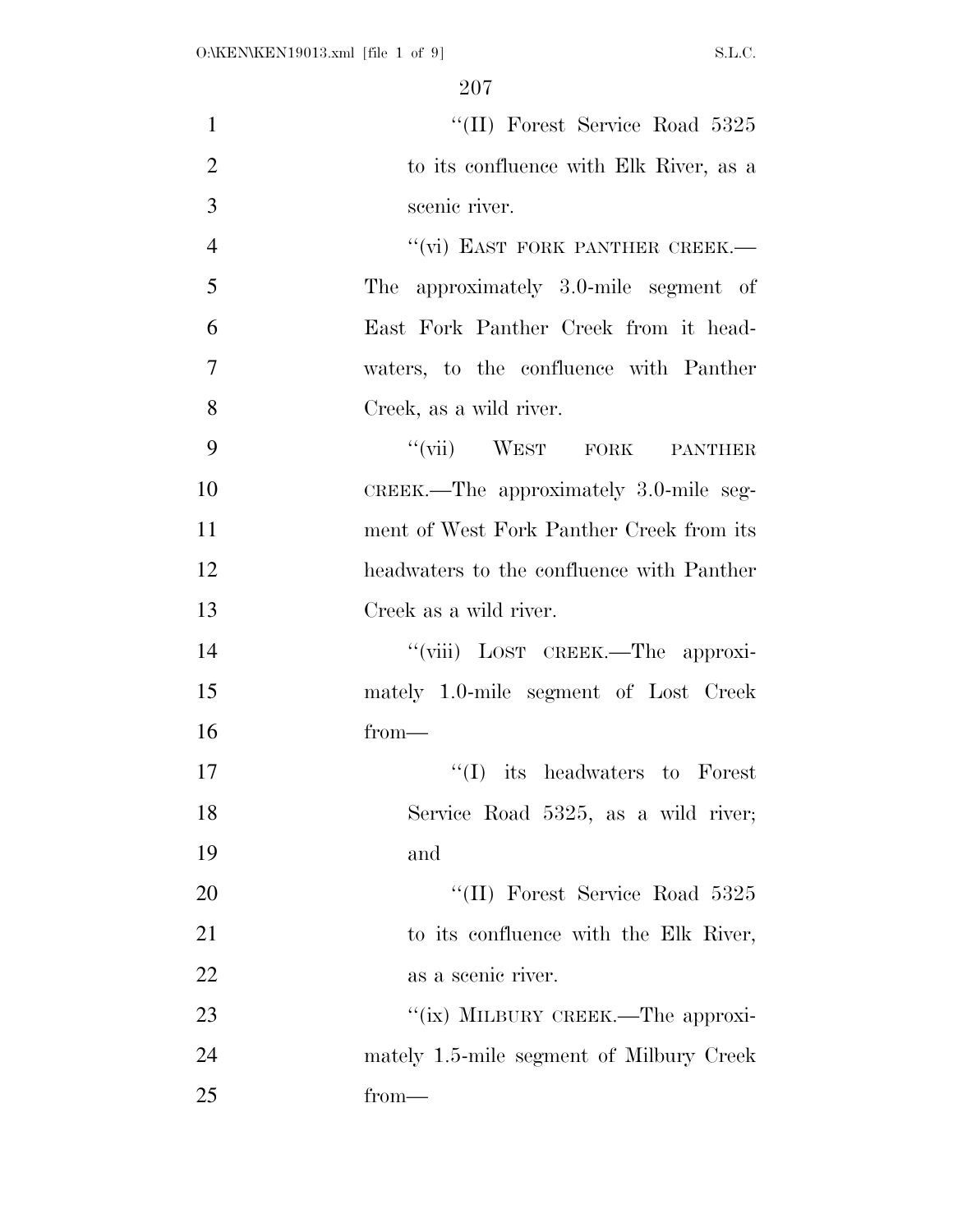| $\mathbf{1}$   | $\lq\lq$ its headwaters to Forest          |
|----------------|--------------------------------------------|
| $\overline{2}$ | Service Road 5325, as a wild river;        |
| 3              | and                                        |
| $\overline{4}$ | "(II) Forest Service Road 5325             |
| 5              | to its confluence with the Elk River,      |
| 6              | as a scenic river.                         |
| $\overline{7}$ | "(x) BLACKBERRY CREEK.—The ap-             |
| 8              | proximately 5.0-mile segment of Black-     |
| 9              | berry Creek from—                          |
| 10             | $\lq\lq$ its headwaters to Forest          |
| 11             | Service Road 5325, as a wild river;        |
| 12             | and                                        |
| 13             | "(II) Forest Service Road 5325             |
| 14             | to its confluence with the Elk River,      |
| 15             | as a scenic river.                         |
| 16             | "(xi) EAST FORK BLACKBERRY                 |
| 17             | CREEK.—The approximately $2.0$ -mile seg-  |
| 18             | ment of the unnamed tributary locally      |
| 19             | known as 'East Fork Blackberry Creek'      |
| 20             | from its headwaters in T. 33 S., R. 13 W., |
| 21             | sec. 26, Willamette Meridian, to its con-  |
| 22             | fluence with Blackberry Creek, as a wild   |
| 23             | river.                                     |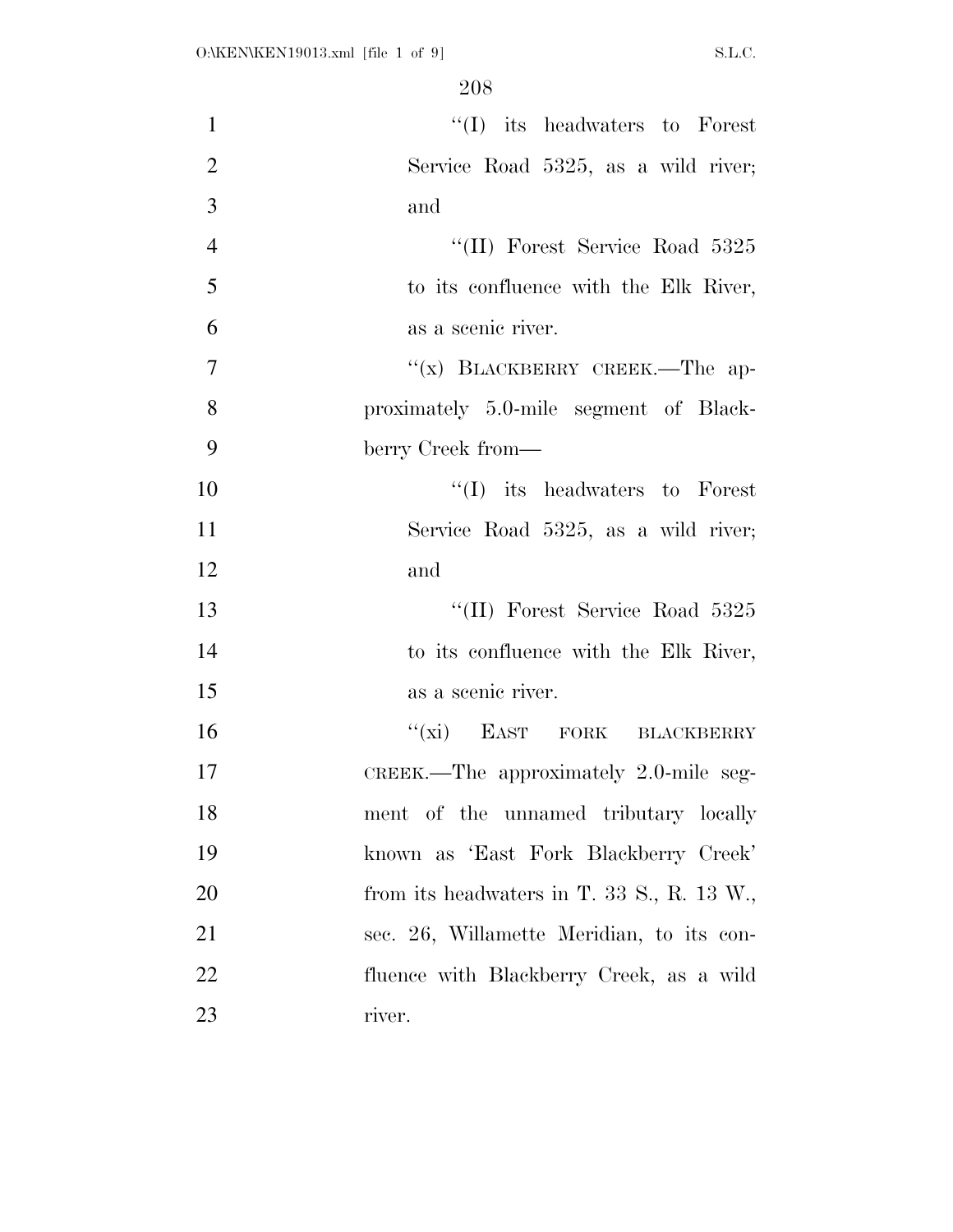| $\mathbf{1}$   | "(xii) MCCURDY CREEK.—The ap-           |
|----------------|-----------------------------------------|
| $\overline{2}$ | proximately 1.0-mile segment of McCurdy |
| 3              | Creek from—                             |
| $\overline{4}$ | $\lq\lq$ its headwaters to Forest       |
| 5              | Service Road 5325, as a wild river;     |
| 6              | and                                     |
| $\overline{7}$ | "(II) Forest Service Road 5325          |
| 8              | to its confluence with the Elk River,   |
| 9              | as a scenic river.                      |
| 10             | "(xiii) BEAR CREEK.—The approxi-        |
| 11             | mately 1.5-mile segment of Bear Creek   |
| 12             | from headwaters to the confluence with  |
| 13             | Bald Mountain Creek, as a recreational  |
| 14             | river.                                  |
| 15             | "(xiv) BUTLER CREEK.—The approxi-       |
| 16             | mately 4-mile segment of Butler Creek   |
| 17             | $from-$                                 |
| 18             | $\lq\lq$ its headwaters to the south    |
| 19             | boundary of T. 33 S., R. 13 W., sec.    |
| 20             | 8, Willamette Meridian, as a wild       |
| 21             | river; and                              |
| 22             | $\lq (II)$ from the south boundary of   |
| 23             | T. 33 S., R. 13 W., sec. 8, Willamette  |
| 24             | Meridian, to its confluence with Elk    |
| 25             | River, as a scenic river.               |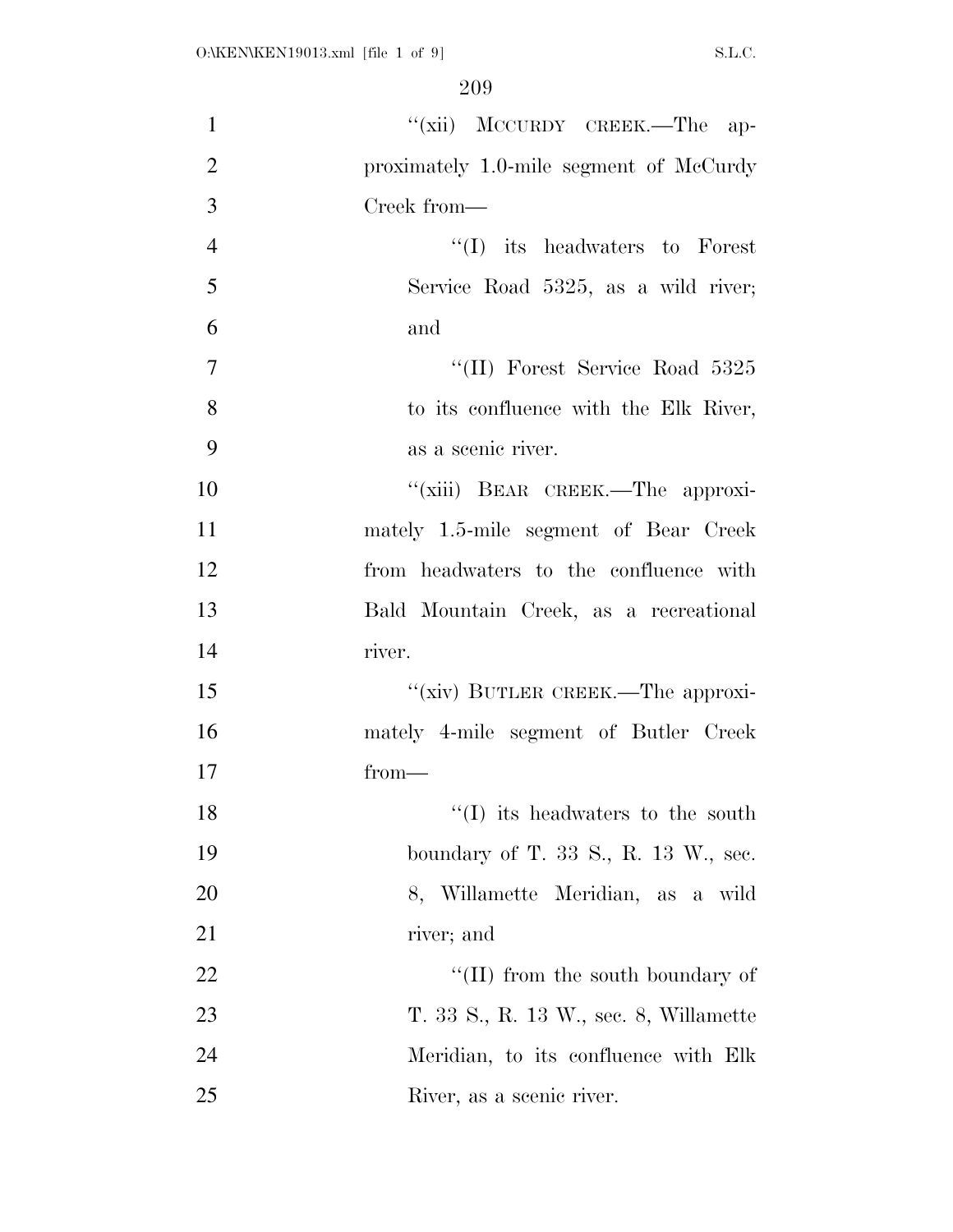| $\mathbf{1}$   | "(XV) EAST FORK BUTLER CREEK.-                |
|----------------|-----------------------------------------------|
| $\overline{2}$ | The approximately 2.8-mile segment locally    |
| 3              | known as the 'East Fork of Butler Creek'      |
| $\overline{4}$ | from its headwaters on Mount Butler in T.     |
| 5              | 32 S., R. 13 W., sec. 29, Willamette Me-      |
| 6              | ridian, to its confluence with Butler Creek,  |
| $\tau$         | as a scenic river.                            |
| 8              | "(xvi) PURPLE MOUNTAIN CREEK.-                |
| 9              | The approximately 2.0-mile segment locally    |
| 10             | known as 'Purple Mountain Creek' from—        |
| 11             | $\lq(1)$ its headwaters in secs. 35           |
| 12             | and 36, T. 33 S., R. 14 W., Willam-           |
| 13             | ette Meridian, to 0.01 miles above            |
| 14             | Forest Service Road 5325, as a wild           |
| 15             | river; and                                    |
| 16             | $\lq\lq$ (II) 0.01 miles above Forest         |
| 17             | Service Road 5325 to its confluence           |
| 18             | with the Elk River, as a scenic river.".      |
| 19             | (ii) WITHDRAWAL.—Subject to valid             |
| 20             | existing rights, the Federal land within the  |
| 21             | boundaries of the river segments des-         |
| 22             | ignated by paragraph $(76)$ of section $3(a)$ |
| 23             | of the Wild and Scenic Rivers Act (16         |
| 24             | U.S.C. $1274(a)$ ) (as amended by clause (i)) |
| 25             | is withdrawn from all forms of—               |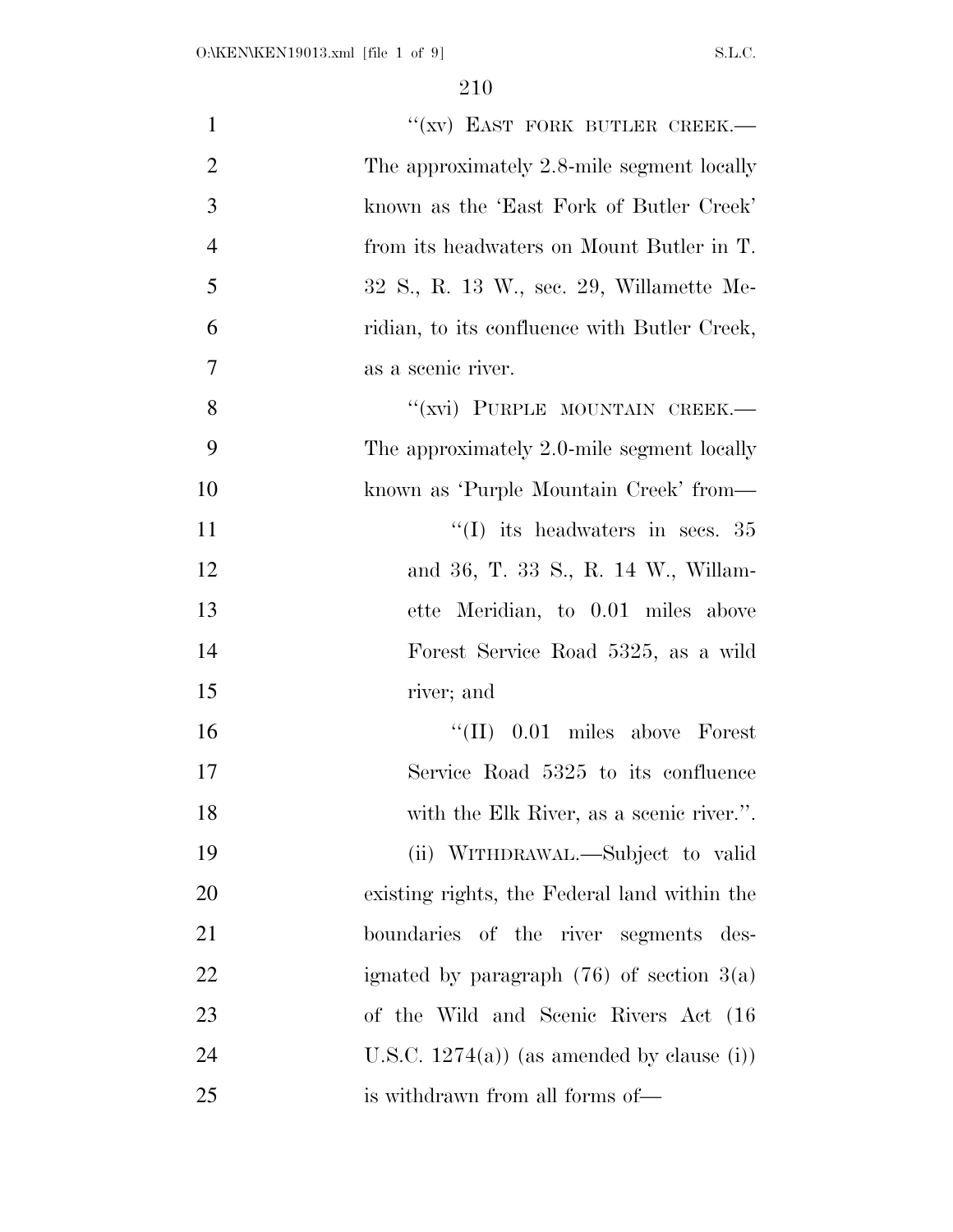| $\mathbf{1}$   | (I) entry, appropriation, or dis-                                           |
|----------------|-----------------------------------------------------------------------------|
| $\overline{2}$ | posal under the public land laws;                                           |
| 3              | (II) location, entry, and patent                                            |
| $\overline{4}$ | under the mining laws; and                                                  |
| 5              | (III) disposition under all laws                                            |
| 6              | relating to mineral and geothermal                                          |
| $\overline{7}$ | leasing or mineral materials.                                               |
| 8              | (B) DESIGNATION OF WILD AND SCENIC                                          |
| 9              | RIVER SEGMENTS.-                                                            |
| 10             | (i) IN GENERAL.—Section $3(a)$ of the                                       |
| 11             | Wild and Scenic Rivers Act (16 U.S.C.                                       |
| 12             | $1274(a)$ (as amended by paragraph $(4)$ ) is                               |
| 13             | amended by adding at the end the fol-                                       |
| 14             | lowing:                                                                     |
| 15             | "(217) NESTUCCA RIVER, OREGON.—The ap-                                      |
| 16             | proximately 15.5-mile segment from its confluence                           |
| 17             | with Ginger Creek downstream until it crosses the                           |
| 18             | western edge of T. $4 \text{ S}$ , R. $7 \text{ W}$ , sec. $7$ , Willamette |
| 19             | Meridian, to be administered by the Secretary of the                        |
| 20             | Interior as a recreational river.                                           |
| 21             | " $(218)$ WALKER CREEK, OREGON.—The ap-                                     |
| <u>22</u>      | proximately 2.9-mile segment from the headwaters                            |
| 23             | in T. 3 S., R. 6 W., sec. 20 downstream to the con-                         |
| 24             | fluence with the Nestucca River in T. $3 \text{ S}$ , R. $6 \text{ W}$ .    |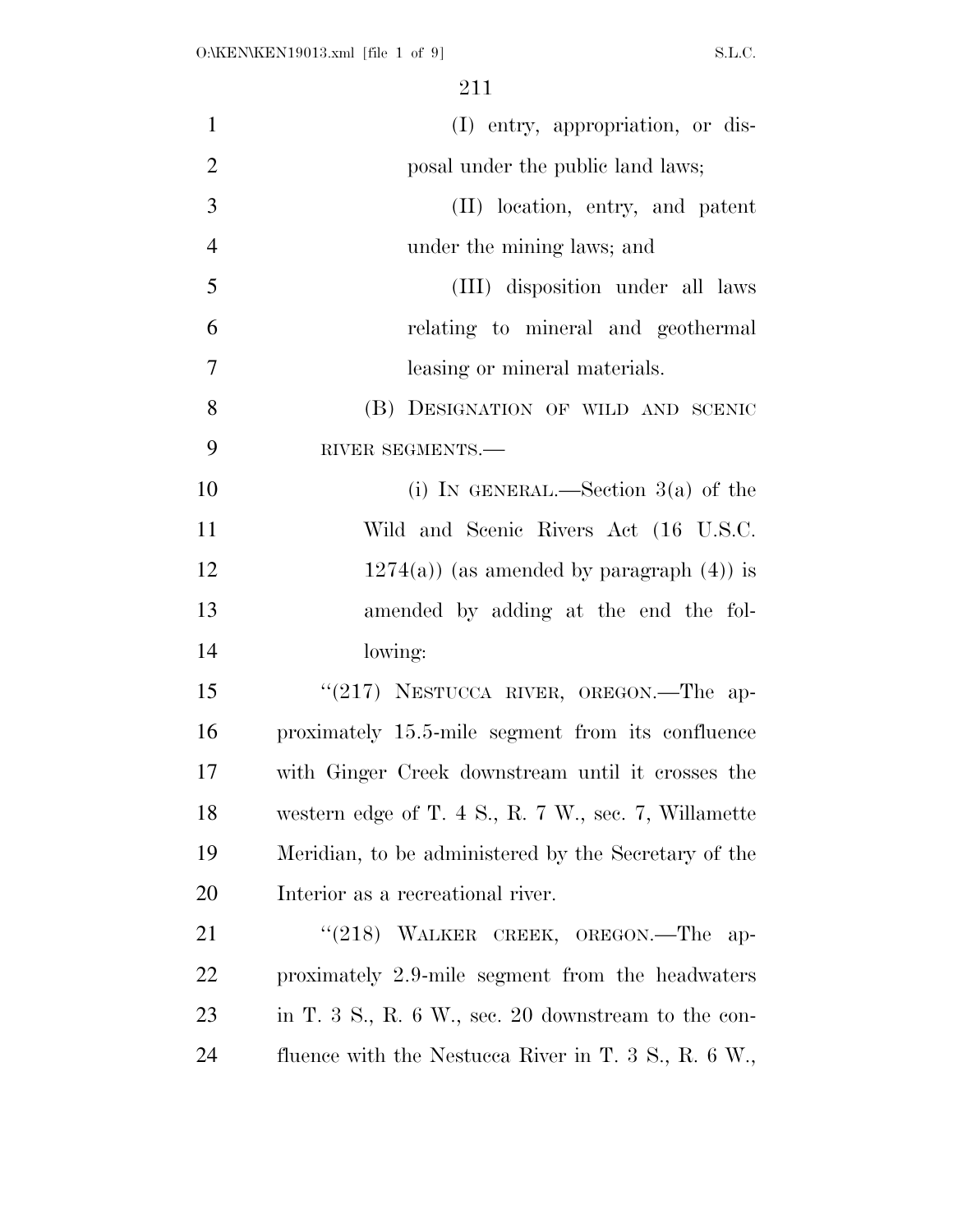| $\mathbf{1}$   | sec. 15, Willamette Meridian, to be administered by         |
|----------------|-------------------------------------------------------------|
| $\overline{2}$ | the Secretary of the Interior as a recreational river.      |
| 3              | "(219) NORTH FORK SILVER CREEK, OR-                         |
| $\overline{4}$ | EGON.—The approximately 6-mile segment from the             |
| 5              | headwaters in T. 35 S., R. 9 W., sec. 1 downstream          |
| 6              | to the western edge of the Bureau of Land Manage-           |
| 7              | ment boundary in T. $35$ S., R. 9 W., sec. 17, Wil-         |
| 8              | lamette Meridian, to be administered by the Sec-            |
| 9              | retary of the Interior as a recreational river.             |
| 10             | " $(220)$ JENNY CREEK, OREGON.—The approxi-                 |
| 11             | mately 17.6-mile segment from the Bureau of Land            |
| 12             | Management boundary located at the north bound-             |
| 13             | ary of the southwest quarter of the southeast quar-         |
| 14             | ter of T. $38$ S., R. $4$ E., sec. $34$ , Willamette Merid- |
| 15             | ian, downstream to the Oregon State border, to be           |
| 16             | administered by the Secretary of the Interior as a          |
| 17             | scenic river.                                               |
| 18             | " $(221)$ SPRING CREEK, OREGON.—The approxi-                |
| 19             | mately 1.1-mile segment from its source at Shoat            |
| 20             | Springs in $T_{40}$ S R 4 E see 34 Willamette               |

 Springs in T. 40 S., R. 4 E., sec. 34, Willamette Meridian, downstream to the confluence with Jenny Creek in T. 41 S., R. 4 E., sec. 3, Willamette Merid- ian, to be administered by the Secretary of the Inte-rior as a scenic river.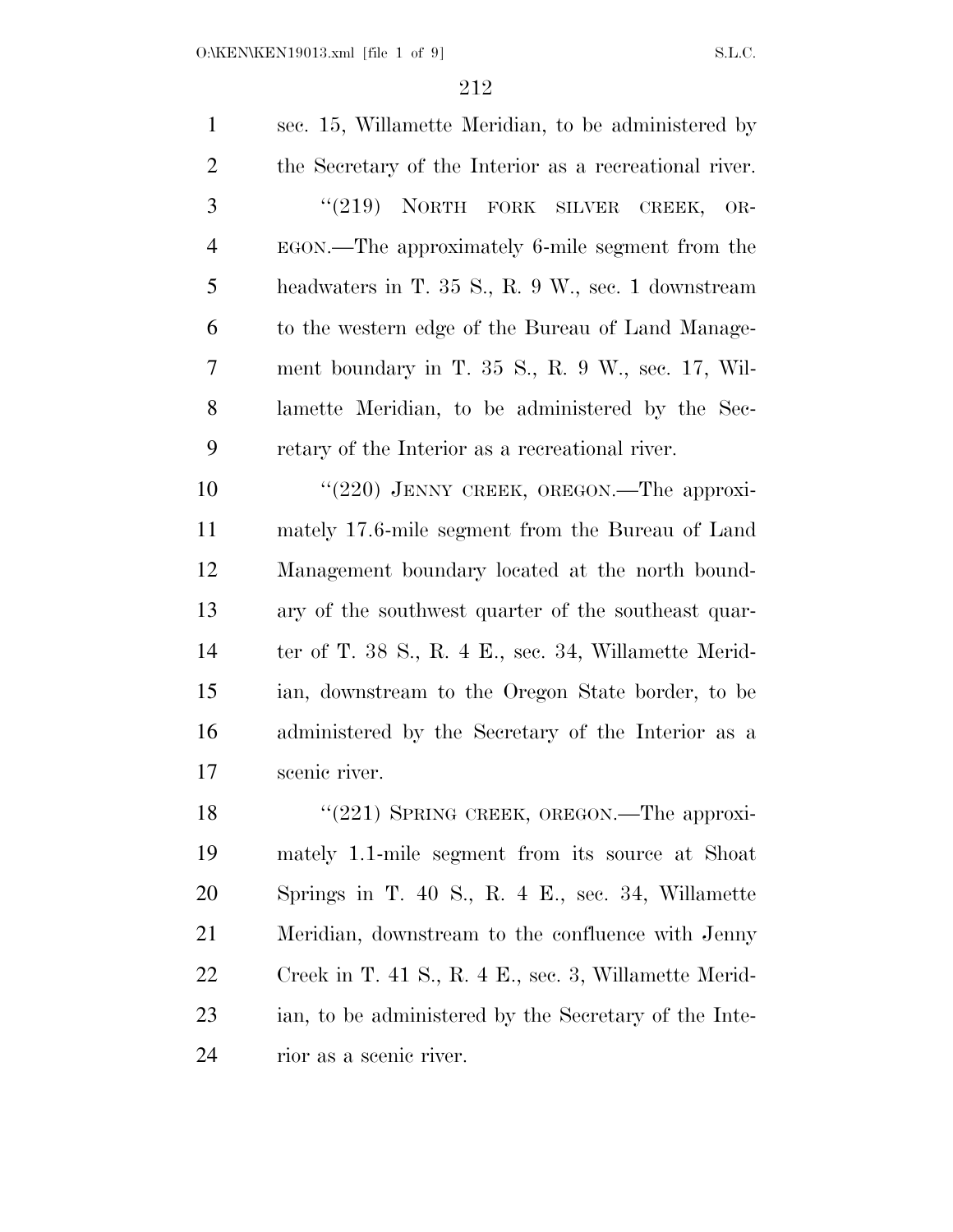| $\mathbf{1}$   | " $(222)$ LOBSTER CREEK, OREGON.—The ap-                |
|----------------|---------------------------------------------------------|
| $\overline{2}$ | proximately 5-mile segment from T. $15 S., R. 8 W.,$    |
| 3              | sec. 35, Willamette Meridian, downstream to the         |
| $\overline{4}$ | northern edge of the Bureau of Land Management          |
| 5              | boundary in T. $15 S., R. 8 W.,$ sec. $15$ , Willamette |
| 6              | Meridian, to be administered by the Secretary of the    |
| 7              | Interior as a recreational river.                       |
| 8              | " $(223)$ ELK CREEK, OREGON.—The approxi-               |
| 9              | mately 7.3-mile segment from its confluence with        |
| 10             | Flat Creek near river mile 9, to the southern edge      |
| 11             | of the Army Corps of Engineers boundary in T. 33        |
| 12             | S., R. 1 E., sec. 30, Willamette Meridian, near river   |
| 13             | mile 1.7, to be administered by the Secretary of the    |
| 14             | Interior as a scenic river.".                           |
| 15             | (ii)<br>ADMINISTRATION<br>OF<br>ELK                     |
| 16             | CREEK.-                                                 |
| 17             | LATERAL BOUNDARIES<br>(I)<br>OF                         |
| 18             | ELK CREEK.—The lateral boundaries                       |
| 19             | of the river segment designated by                      |
| 20             | paragraph $(223)$ of section 3(a) of the                |
| 21             | Wild and Scenic Rivers Act (16                          |
| 22             | U.S.C. $1274(a)$ (as added by clause                    |
| 23             | (i)) shall include an average of not                    |
| 24             | more than 640 acres per mile meas-                      |
| 25             | ured from the ordinary high water                       |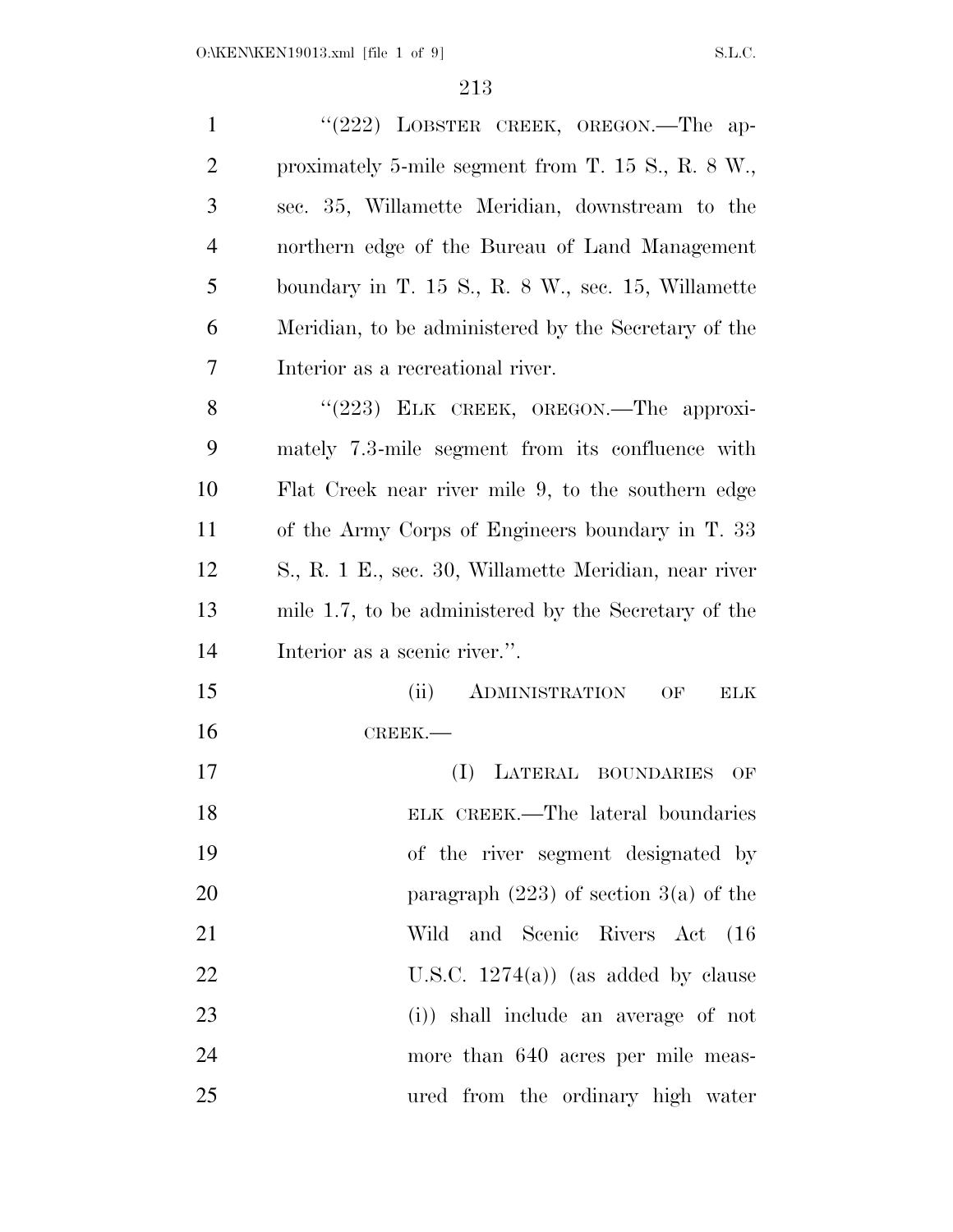mark on both sides of the river seg- ment. (II) DEAUTHORIZATION.—The Elk Creek Project authorized under the Flood Control Act of 1962 (Public Law 87–874; 76 Stat. 1192) is de- authorized. (iii) WITHDRAWAL.—Subject to valid existing rights, the Federal land within the boundaries of the river segments des- ignated by paragraphs (217) through 12 (223) of section  $3(a)$  of the Wild and Sce- nic Rivers Act (16 U.S.C. 1274(a)) (as added by clause (i)) is withdrawn from all forms of— (I) entry, appropriation, or dis-**posal under the public land laws;** 18 (II) location, entry, and patent under the mining laws; and (III) disposition under all laws 21 relating to mineral and geothermal 22 leasing or mineral materials. (b) DEVIL'S STAIRCASE WILDERNESS.— (1) DEFINITIONS.—In this subsection: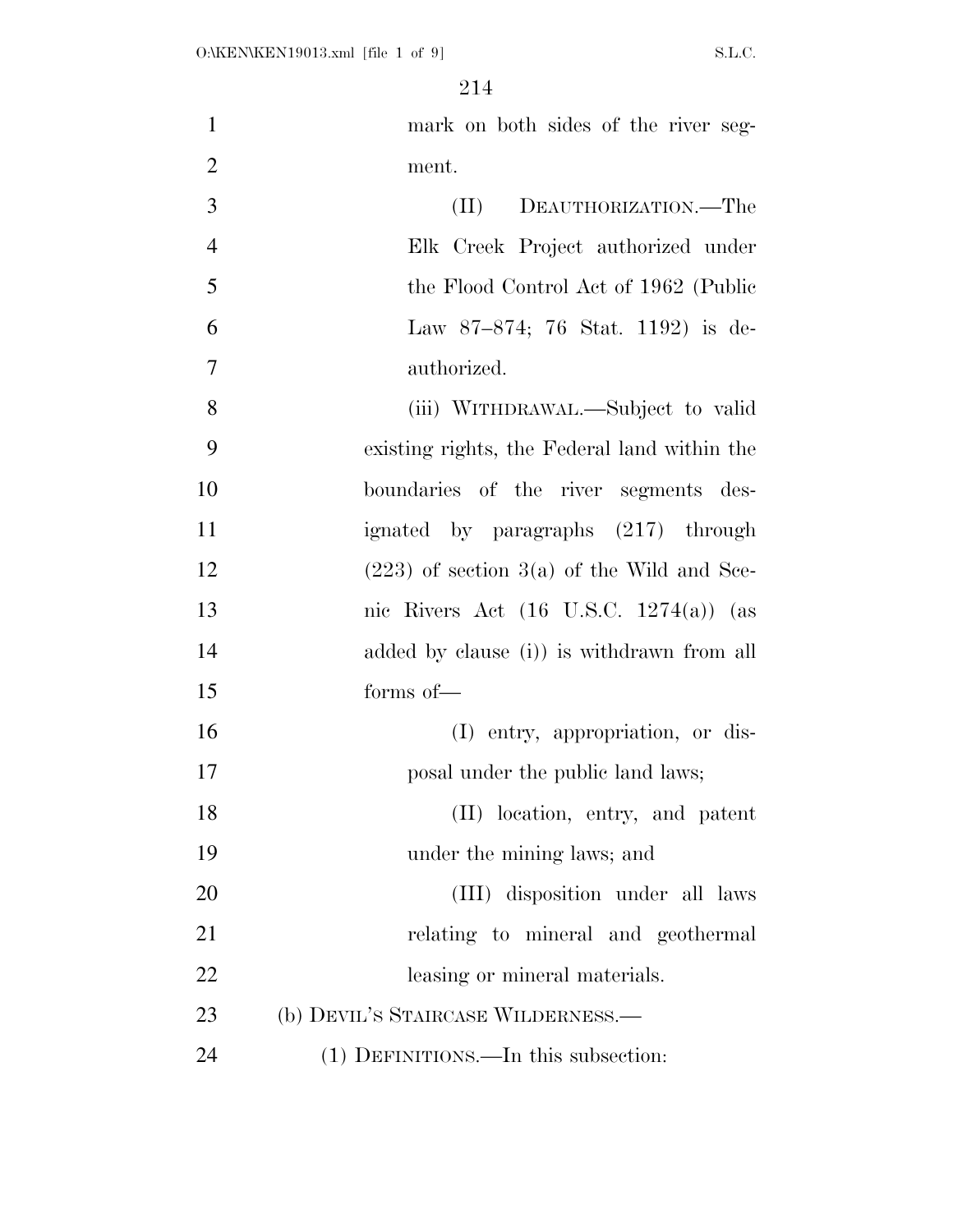| $\mathbf{1}$   | $(A)$ MAP.—The term "map" means the                  |
|----------------|------------------------------------------------------|
| $\overline{2}$ | map entitled "Devil's Staircase Wilderness Pro-      |
| 3              | posal" and dated July 26, 2018.                      |
| $\overline{4}$ | (B) SECRETARY.—The term "Secretary"                  |
| 5              | means-                                               |
| 6              | (i) the Secretary, with respect to pub-              |
| 7              | lic land administered by the Secretary; or           |
| 8              | (ii) the Secretary of Agriculture, with              |
| 9              | respect to National Forest System land.              |
| 10             | (C) STATE.—The term "State" means the                |
| 11             | State of Oregon.                                     |
| 12             | (D) WILDERNESS.—The term "Wilder-                    |
| 13             | ness" means the Devil's Staircase Wilderness         |
| 14             | designated by paragraph $(2)$ .                      |
| 15             | (2) DESIGNATION.—In accordance with the              |
| 16             | Wilderness Act (16 U.S.C. 1131 et seq.), the ap-     |
| 17             | proximately 30,621 acres of Forest Service land and  |
| 18             | Bureau of Land Management land in the State, as      |
| 19             | generally depicted on the map, is designated as wil- |
| 20             | derness and as a component of the National Wilder-   |
| 21             | ness Preservation System, to be known as the "Dev-   |
| 22             | il's Staircase Wilderness".                          |
| 23             | (3) MAP; LEGAL DESCRIPTION.—                         |
| 24             | (A) IN GENERAL.—As soon as practicable               |
| 25             | after the date of enactment of this Act, the Sec-    |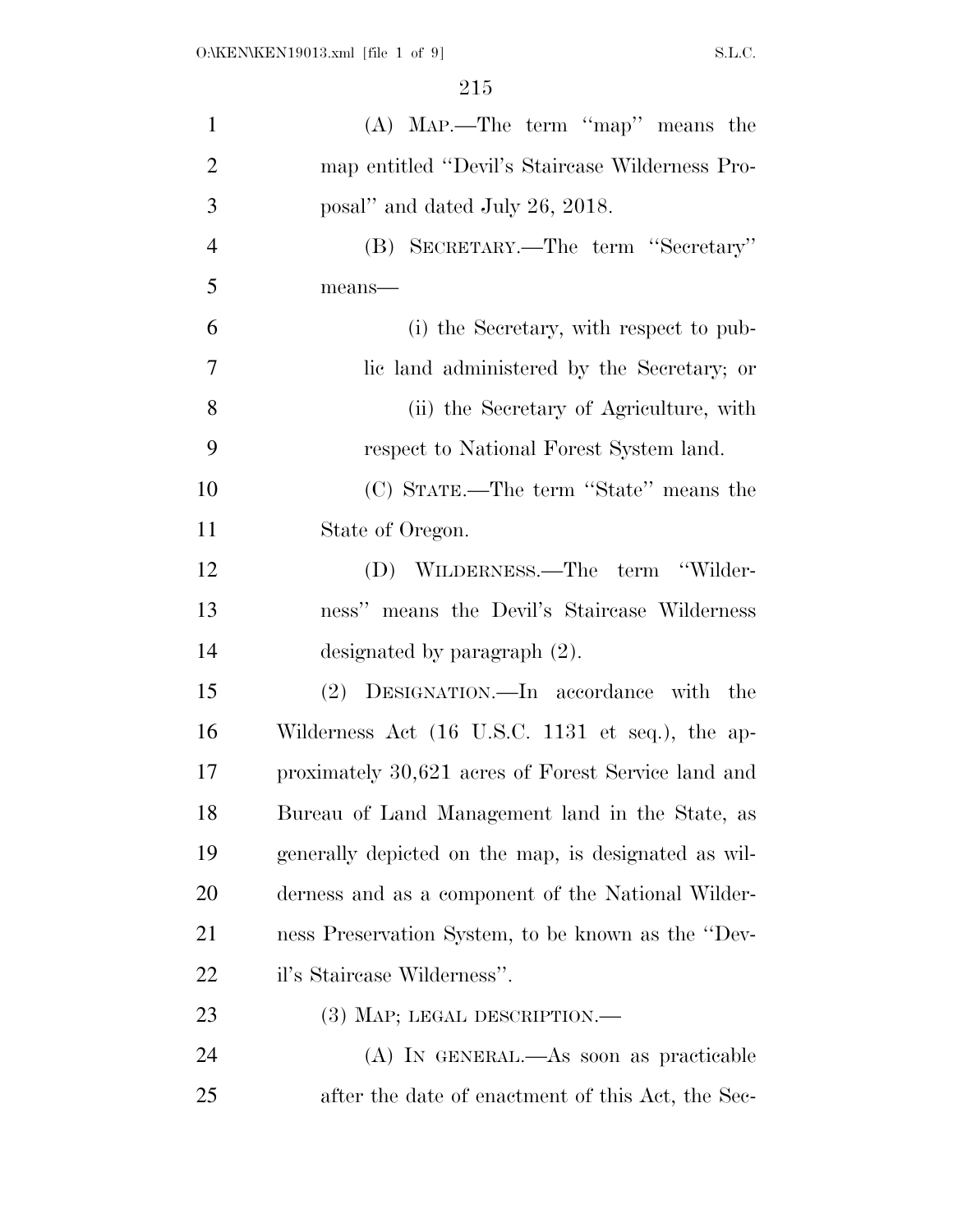retary shall prepare a map and legal description of the Wilderness.

 (B) FORCE OF LAW.—The map and legal description prepared under subparagraph (A) shall have the same force and effect as if in- cluded in this subsection, except that the Sec- retary may correct clerical and typographical errors in the map and legal description.

 (C) AVAILABILITY.—The map and legal description prepared under subparagraph (A) shall be on file and available for public inspec- tion in the appropriate offices of the Forest Service and Bureau of Land Management.

 (4) ADMINISTRATION.—Subject to valid existing rights, the area designated as wilderness by this sub- section shall be administered by the Secretary in ac- cordance with the Wilderness Act (16 U.S.C. 1131 et seq.), except that—

 (A) any reference in that Act to the effec- tive date shall be considered to be a reference 21 to the date of enactment of this Act; and

 (B) any reference in that Act to the Sec- retary of Agriculture shall be considered to be a reference to the Secretary that has jurisdic-25 tion over the land within the Wilderness.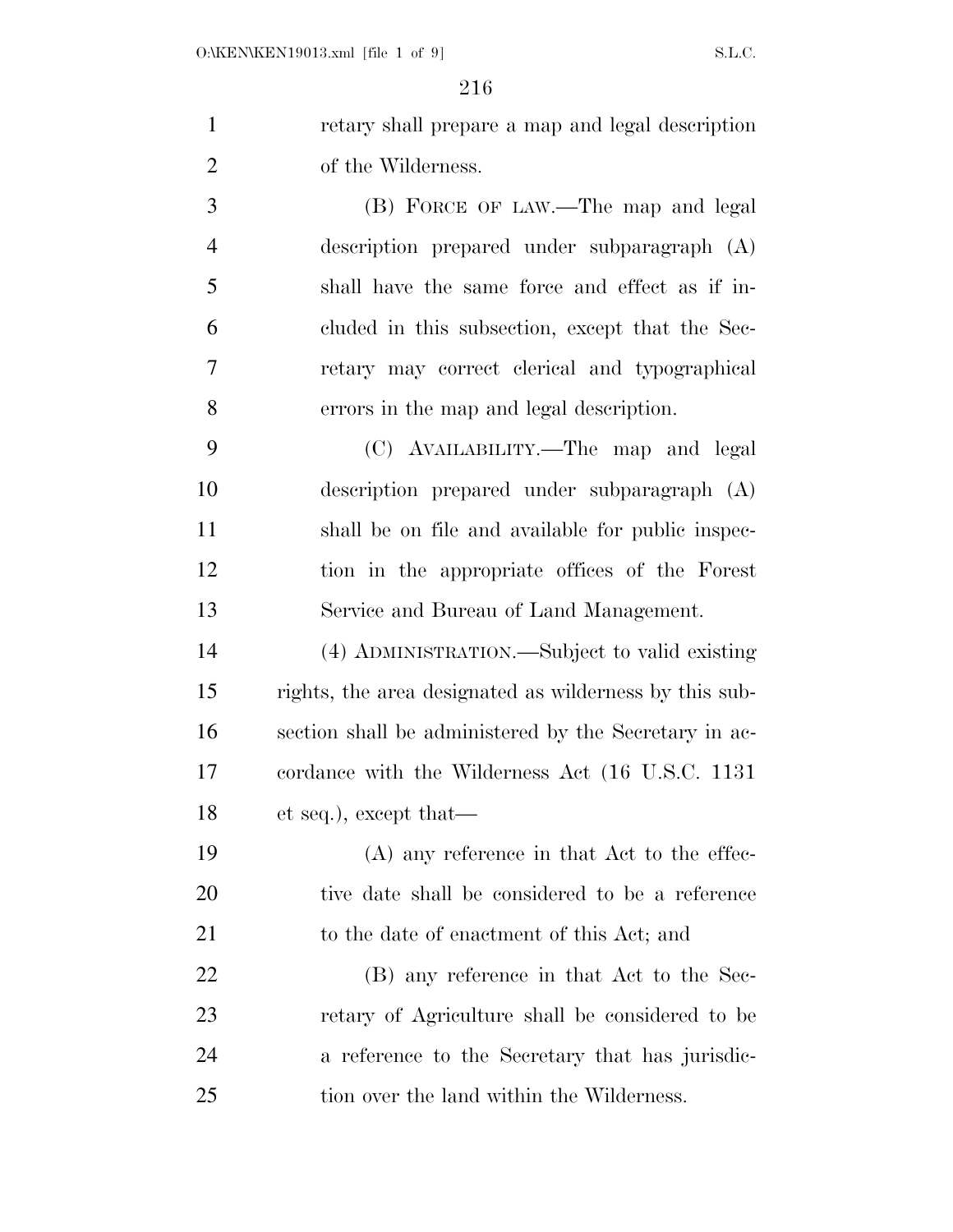| $\mathbf{1}$   | (5) FISH AND WILDLIFE.—Nothing in this sub-             |
|----------------|---------------------------------------------------------|
| $\overline{2}$ | section affects the jurisdiction or responsibilities of |
| 3              | the State with respect to fish and wildlife in the      |
| $\overline{4}$ | State.                                                  |
| 5              | (6) ADJACENT MANAGEMENT.-                               |
| 6              | (A) IN GENERAL.—Nothing in this sub-                    |
| $\overline{7}$ | section creates any protective perimeter or buff-       |
| 8              | er zone around the Wilderness.                          |
| 9              | (B) ACTIVITIES OUTSIDE WILDERNESS.—                     |
| 10             | The fact that a nonwilderness activity or use on        |
| 11             | land outside the Wilderness can be seen or              |
| 12             | heard within the Wilderness shall not preclude          |
| 13             | the activity or use outside the boundary of the         |
| 14             | Wilderness.                                             |
| 15             | (7) PROTECTION OF TRIBAL RIGHTS.—Nothing                |
| 16             | in this subsection diminishes any treaty rights of an   |
| 17             | Indian Tribe.                                           |
| 18             | (8) TRANSFER OF ADMINISTRATIVE JURISDIC-                |
| 19             | $TION$ .                                                |
| 20             | (A) IN GENERAL.—Administrative jurisdic-                |
| 21             | tion over the approximately 49 acres of Bureau          |
| 22             | of Land Management land north of the Ump-               |
| 23             | qua River in T. 21 S., R. 11 W., sec. 32, is            |
| 24             | transferred from the Bureau of Land Manage-             |
| 25             | ment to the Forest Service.                             |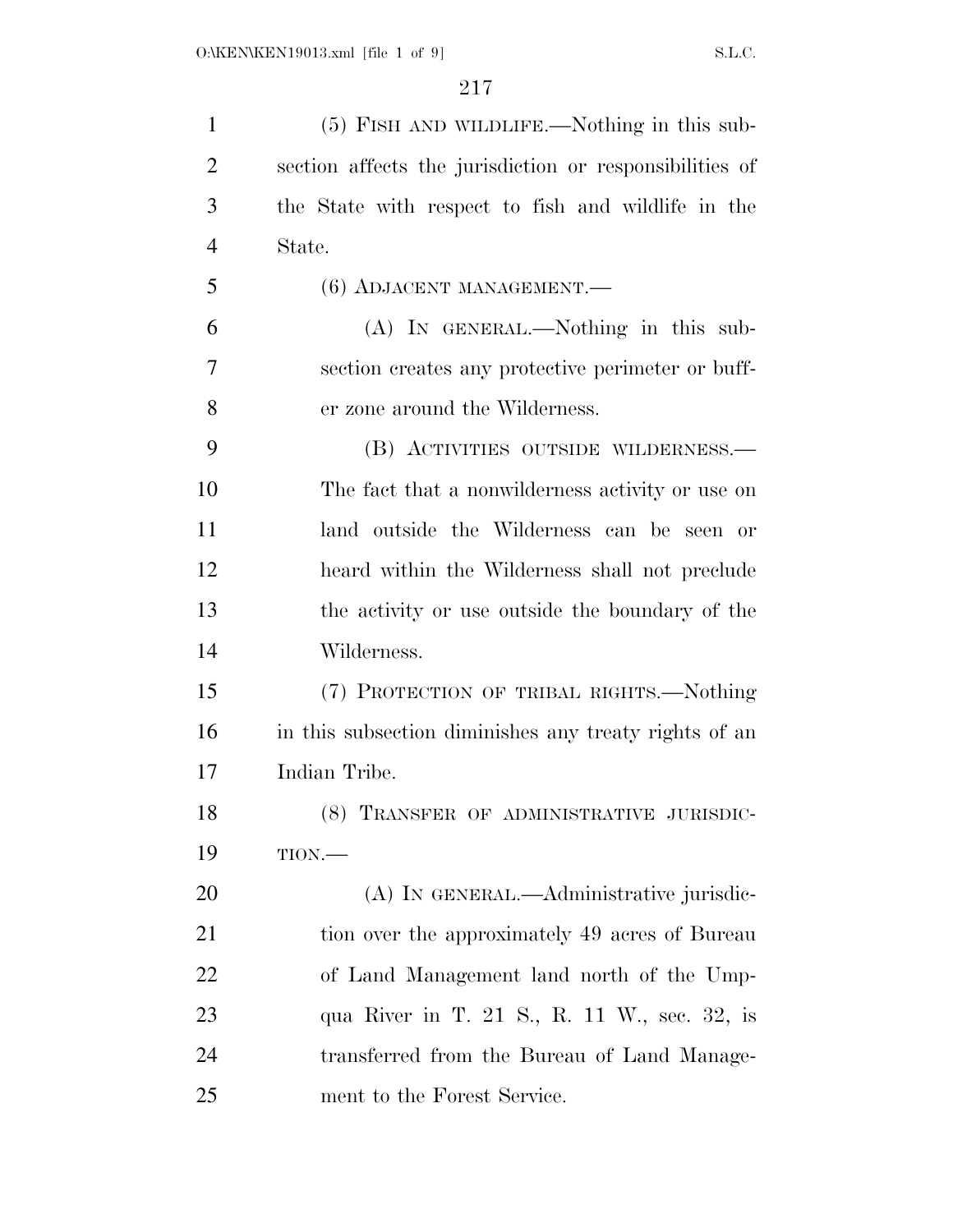| $\mathbf{1}$   | (B) ADMINISTRATION.—The Secretary                   |
|----------------|-----------------------------------------------------|
| $\overline{2}$ | shall administer the land transferred by sub-       |
| 3              | paragraph $(A)$ in accordance with—                 |
| $\overline{4}$ | (i) the Act of March 1, 1911 (com-                  |
| 5              | monly known as the "Weeks Law" (16                  |
| 6              | U.S.C. $480$ et seq.); and                          |
| $\overline{7}$ | (ii) any laws (including regulations)               |
| 8              | applicable to the National Forest System.           |
| 9              | PART II-EMERY COUNTY PUBLIC LAND                    |
| 10             | <b>MANAGEMENT</b>                                   |
| 11             | SEC. 1211. DEFINITIONS.                             |
| 12             | In this part:                                       |
| 13             | (1) COUNCIL.—The term "Council" means the           |
| 14             | San Rafael Swell Western Heritage and Historic      |
| 15             | Mining Recreation Area Advisory Council established |
| 16             | under section $1223(a)$ .                           |
| 17             | (2) COUNTY.—The term "County" means                 |
| 18             | Emery County in the State.                          |
| 19             | (3) MANAGEMENT PLAN.—The term "Manage-              |
| 20             | ment Plan" means the management plan for the        |
| 21             | Recreation Area developed under section $1222(c)$ . |
| 22             | $(4)$ MAP.—The term "Map" means the map en-         |
| 23             | titled "Emery County Public Land Management Act     |
| 24             | of 2018 Overview Map" and dated December 11,        |
| 25             | 2018.                                               |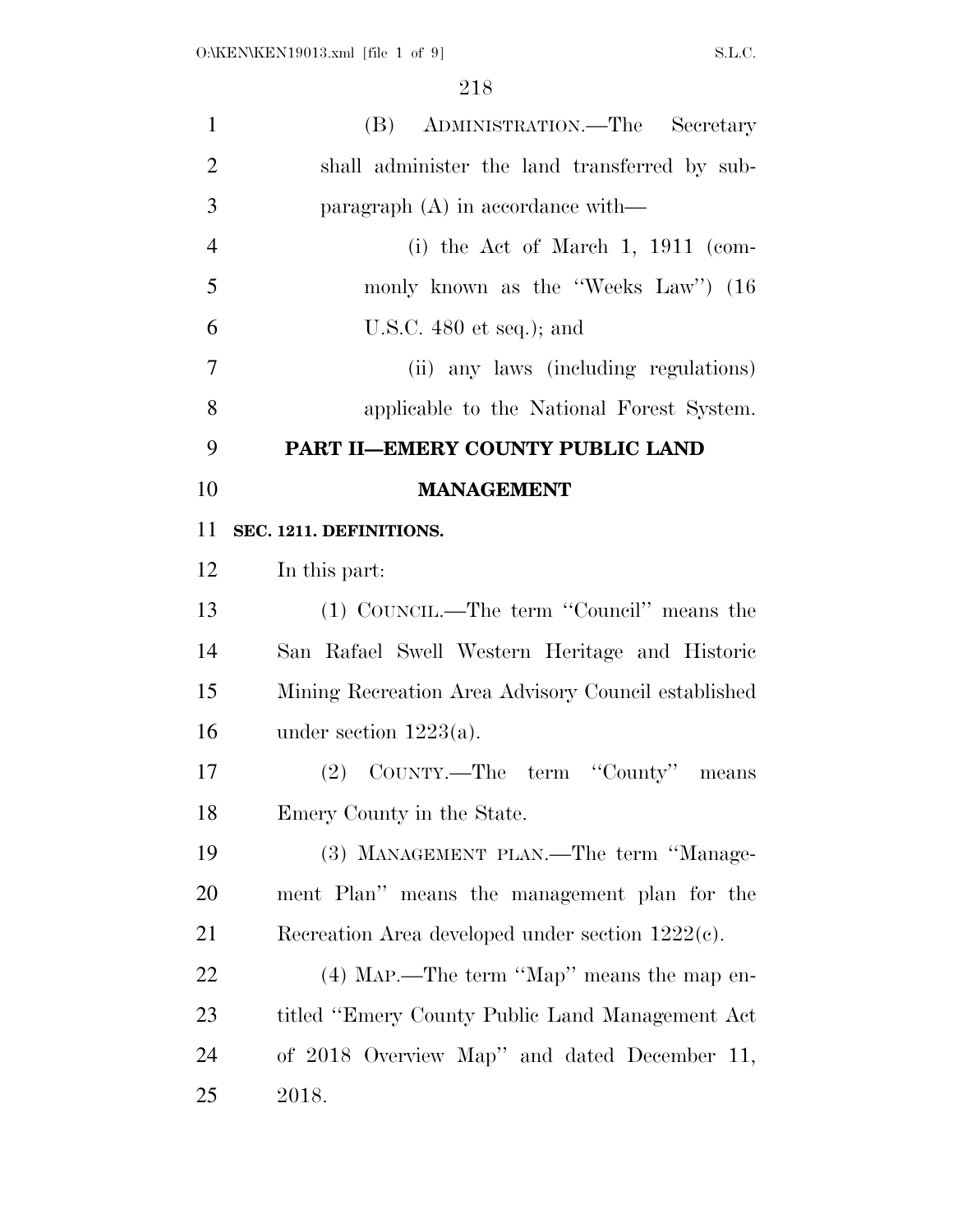| $\mathbf{1}$   | (5) RECREATION AREA.—The term "Recreation           |
|----------------|-----------------------------------------------------|
| $\overline{2}$ | Area" means the San Rafael Swell Western Herit-     |
| 3              | age and Historic Mining Recreation Area established |
| $\overline{4}$ | by section $1221(a)(1)$ .                           |
| 5              | SECRETARY.—The term "Secretary"<br>(6)              |
| 6              | $means$ —                                           |
| 7              | (A) the Secretary, with respect to public           |
| 8              | land administered by the Bureau of Land Man-        |
| 9              | agement; and                                        |
| 10             | (B) the Secretary of Agriculture, with re-          |
| 11             | spect to National Forest System land.               |
| 12             | (7) STATE.—The term "State" means the State         |
| 13             | of Utah.                                            |
| 14             | (8) WILDERNESS AREA.—The term "wilderness           |
| 15             | area" means a wilderness area designated by section |
| 16             | $1231(a)$ .                                         |
| 17             | SEC. 1212. ADMINISTRATION.                          |
| 18             | Nothing in this part affects or modifies—           |
| 19             | (1) any right of any federally recognized Indian    |
| 20             | Tribe; or                                           |
| 21             | (2) any obligation of the United States to any      |
| 22             | federally recognized Indian Tribe.                  |
| 23             | SEC. 1213. EFFECT ON WATER RIGHTS.                  |
| 24             | Nothing in this part—                               |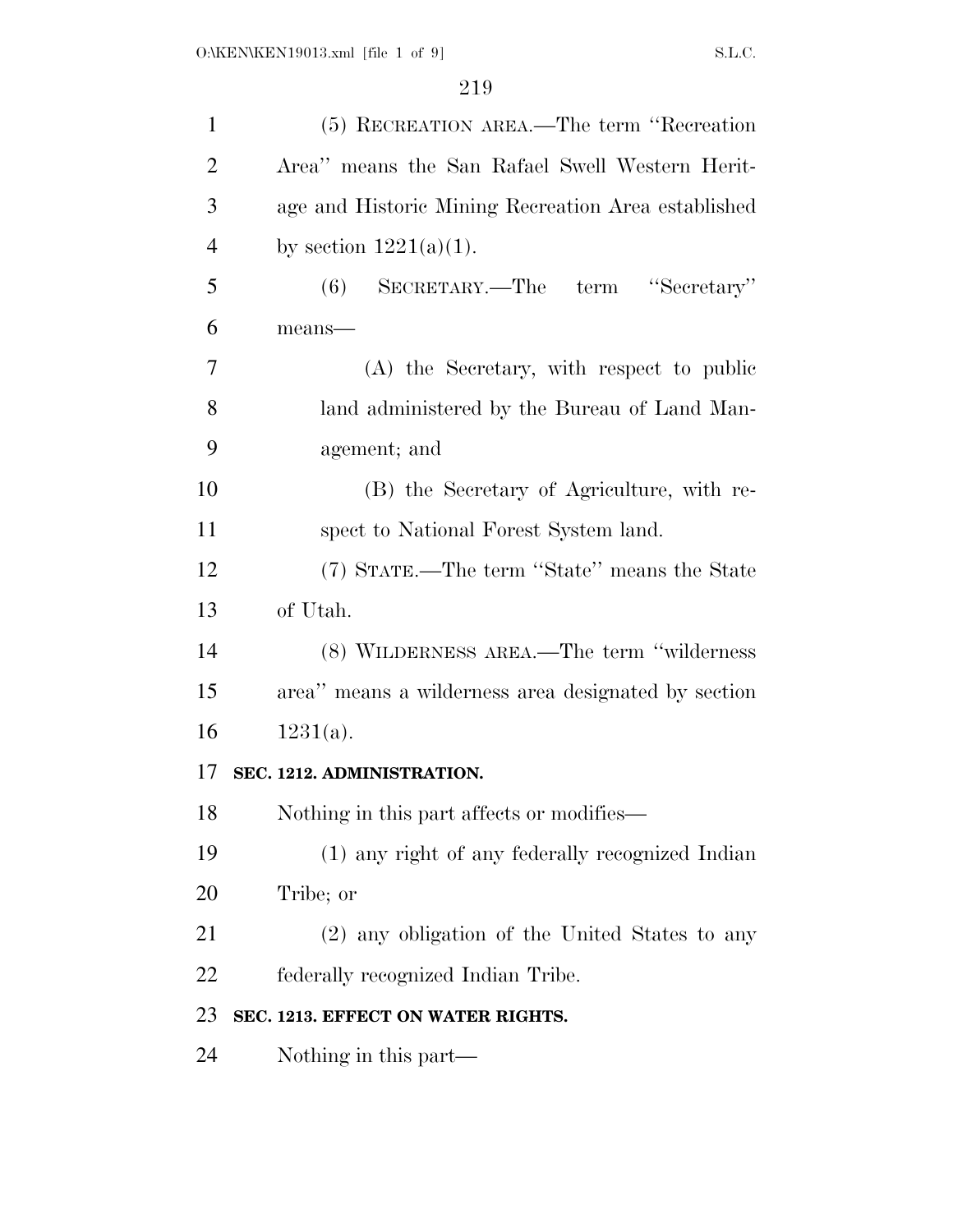| $\mathbf{1}$   | (1) affects the use or allocation, in existence on    |
|----------------|-------------------------------------------------------|
| $\overline{2}$ | the date of enactment of this Act, of any water,      |
| 3              | water right, or interest in water;                    |
| $\overline{4}$ | (2) affects any vested absolute or decreed condi-     |
| 5              | tional water right in existence on the date of enact- |
| 6              | ment of this Act, including any water right held by   |
| 7              | the United States;                                    |
| 8              | (3) affects any interstate water compact in ex-       |
| 9              | istence on the date of enactment of this Act; or      |
| 10             | (4) shall be considered to be a relinquishment        |
| 11             | or reduction of any water rights reserved or appro-   |
| 12             | priated by the United States in the State on or be-   |
| 13             | fore the date of enactment of this Act.               |
| 14             | SEC. 1214. SAVINGS CLAUSE.                            |
| 15             | Nothing in this part diminishes the authority of the  |
| 16             | Secretary under Public Law 92–195 (commonly known as  |
| 17             | the "Wild Free-Roaming Horses and Burros Act") (16    |
|                | 18 U.S.C. 1331 et seq.).                              |
| 19             | Subpart A-San Rafael Swell Western Heritage and       |
| 20             | <b>Historic Mining Recreation Area</b>                |
| 21             | SEC. 1221. ESTABLISHMENT OF RECREATION AREA.          |
| 22             | $(a)$ ESTABLISHMENT.—                                 |
| 23             | (1) IN GENERAL.—Subject to valid existing             |
| 24             | rights, there is established the San Rafael Swell     |
|                |                                                       |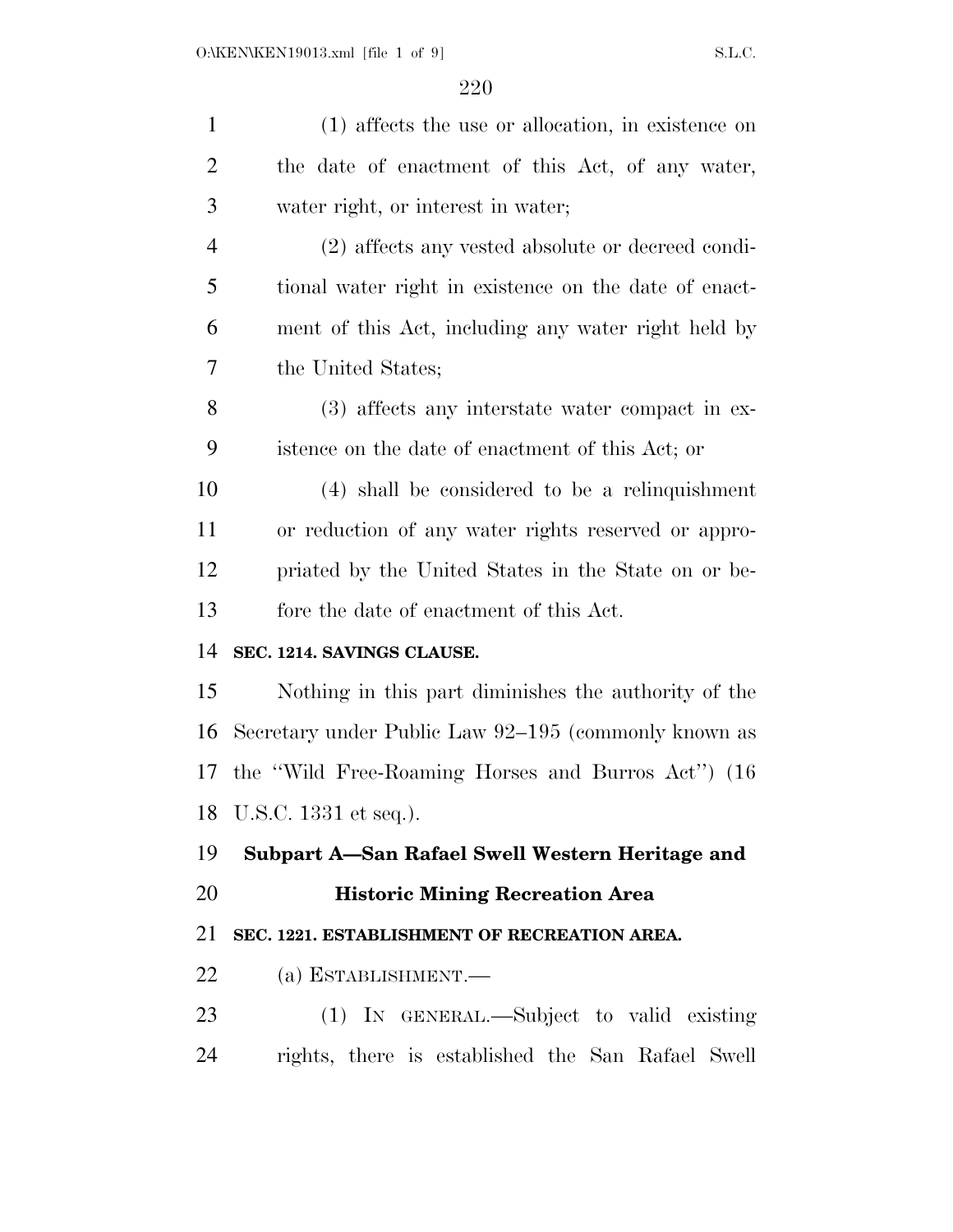Western Heritage and Historic Mining Recreation Area in the State.

 (2) AREA INCLUDED.—The Recreation Area shall consist of approximately 216,754 acres of Fed- eral land managed by the Bureau of Land Manage-ment, as generally depicted on the Map.

 (b) PURPOSES.—The purposes of the Recreation Area are to provide for the protection, conservation, and enhancement of the recreational, cultural, natural, scenic, wildlife, ecological, historical, and educational resources of the Recreation Area.

(c) MAP AND LEGAL DESCRIPTION.—

 (1) IN GENERAL.—As soon as practicable after the date of enactment of this Act, the Secretary shall file a map and legal description of the Recre- ation Area with the Committee on Natural Re- sources of the House of Representatives and the Committee on Energy and Natural Resources of the Senate.

 (2) EFFECT.—The map and legal description filed under paragraph (1) shall have the same force and effect as if included in this subpart, except that the Secretary may correct clerical and typographical errors in the map and legal description.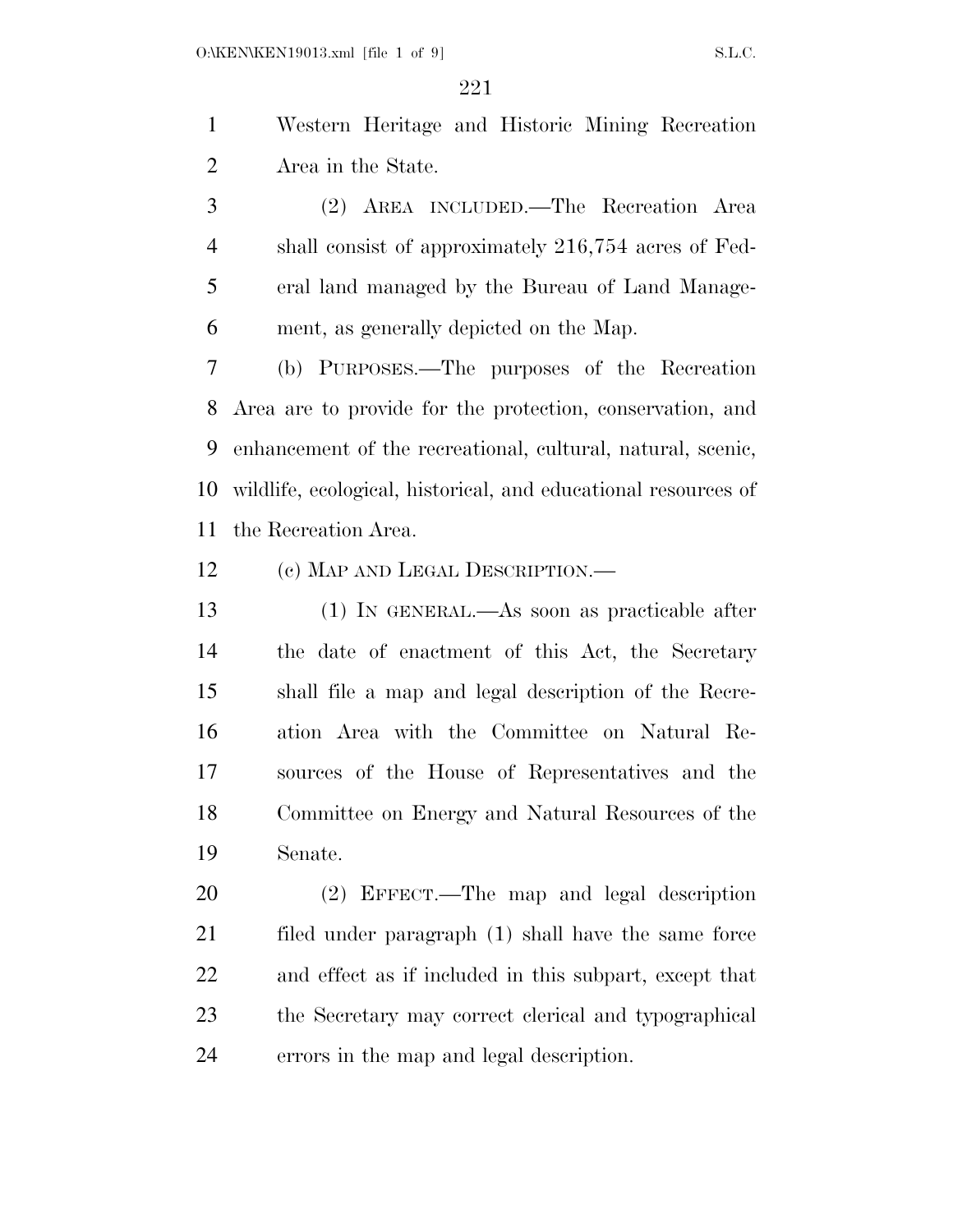| $\mathbf{1}$   | (3) PUBLIC AVAILABILITY.— $A$ copy of the map             |
|----------------|-----------------------------------------------------------|
| $\overline{2}$ | and legal description filed under paragraph (1) shall     |
| 3              | be on file and available for public inspection in the     |
| $\overline{4}$ | appropriate offices of the Bureau of Land Manage-         |
| 5              | ment.                                                     |
| 6              | SEC. 1222. MANAGEMENT OF RECREATION AREA.                 |
| 7              | (a) IN GENERAL.—The Secretary shall administer            |
| 8              | the Recreation Area—                                      |
| 9              | (1) in a manner that conserves, protects, and             |
| 10             | enhances the purposes for which the Recreation            |
| 11             | Area is established; and                                  |
| 12             | $(2)$ in accordance with—                                 |
| 13             | $(A)$ this section;                                       |
| 14             | (B) the Federal Land Policy and Manage-                   |
| 15             | ment Act of 1976 (43 U.S.C. 1701 et seq.); and            |
| 16             | (C) other applicable laws.                                |
| 17             | (b) USES.—The Secretary shall allow only uses of the      |
| 18             | Recreation Area that are consistent with the purposes for |
| 19             | which the Recreation Area is established.                 |
| 20             | (c) MANAGEMENT PLAN.—                                     |
| 21             | $(1)$ In GENERAL.—Not later than 5 years after            |
| 22             | the date of enactment of this Act, the Secretary          |
| 23             | shall develop a comprehensive management plan for         |
| 24             | the long-term protection and management of the            |
| 25             | Recreation Area.                                          |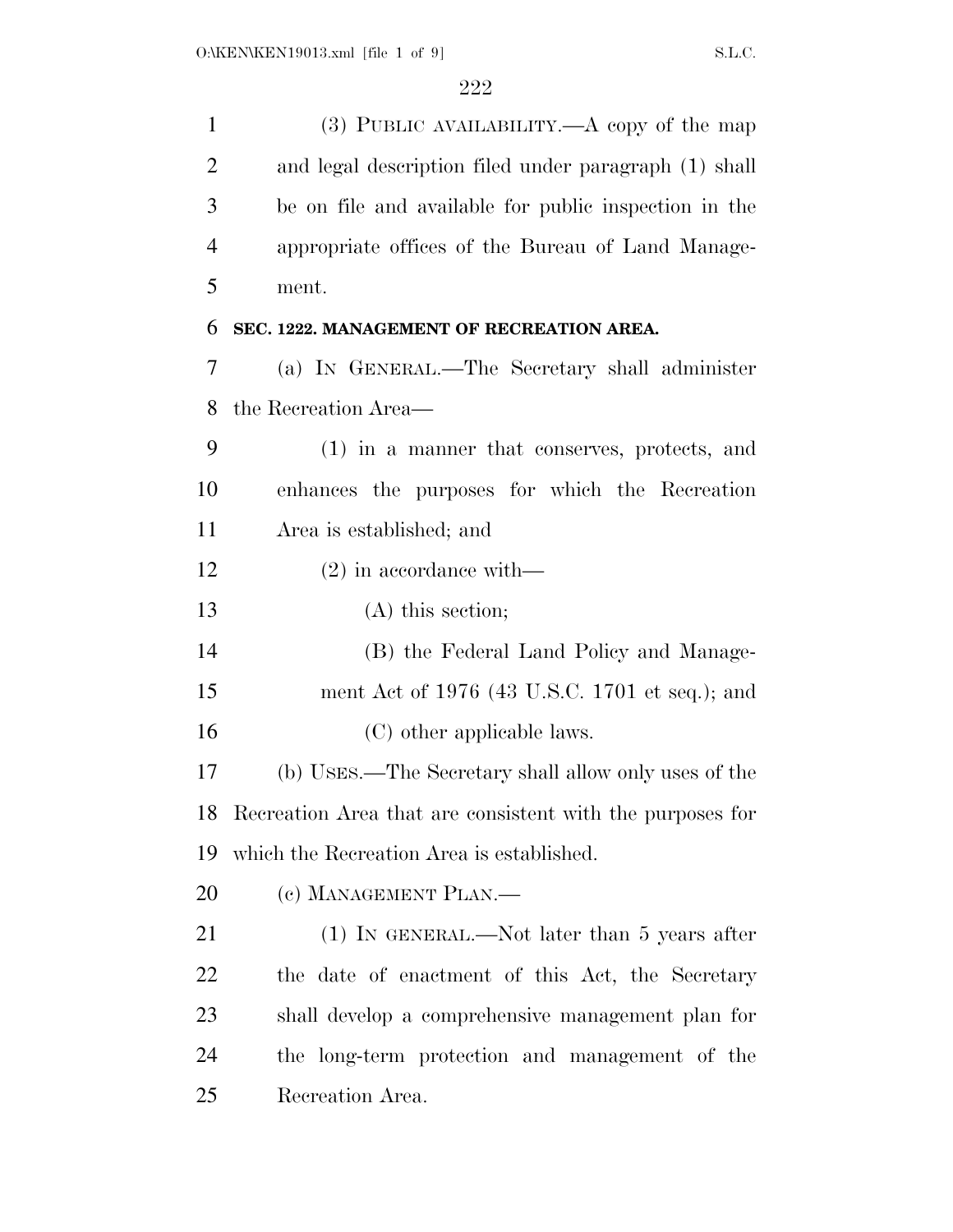| $\mathbf{1}$   | (2) REQUIREMENTS.—The Management Plan                |
|----------------|------------------------------------------------------|
| $\overline{2}$ | shall—                                               |
| 3              | (A) describe the appropriate uses and                |
| $\overline{4}$ | management of the Recreation Area;                   |
| 5              | (B) be developed with extensive public               |
| 6              | input;                                               |
| 7              | (C) take into consideration any informa-             |
| 8              | tion developed in studies of the land within the     |
| 9              | Recreation Area; and                                 |
| 10             | (D) be developed fully consistent with the           |
| 11             | settlement agreement entered into on January         |
| 12             | 13, 2017, in the case in the United States Dis-      |
| 13             | trict Court for the District of Utah styled          |
| 14             | "Southern Utah Wilderness Alliance, et al. v.        |
| 15             | U.S. Department of the Interior, et al." and         |
| 16             | numbered $2:12$ -cv- $257$ DAK.                      |
| 17             | (d) MOTORIZED VEHICLES; NEW ROADS.—                  |
| 18             | (1) MOTORIZED VEHICLES.-Except as needed             |
| 19             | for emergency response or administrative purposes,   |
| 20             | the use of motorized vehicles in the Recreation Area |
| 21             | shall be permitted only on roads and motorized       |
| 22             | routes designated in the Management Plan for the     |
| 23             | use of motorized vehicles.                           |
| 24             | $(2)$ NEW ROADS.—No new permanent or tem-            |
| 25             | porary roads or other motorized vehicle routes shall |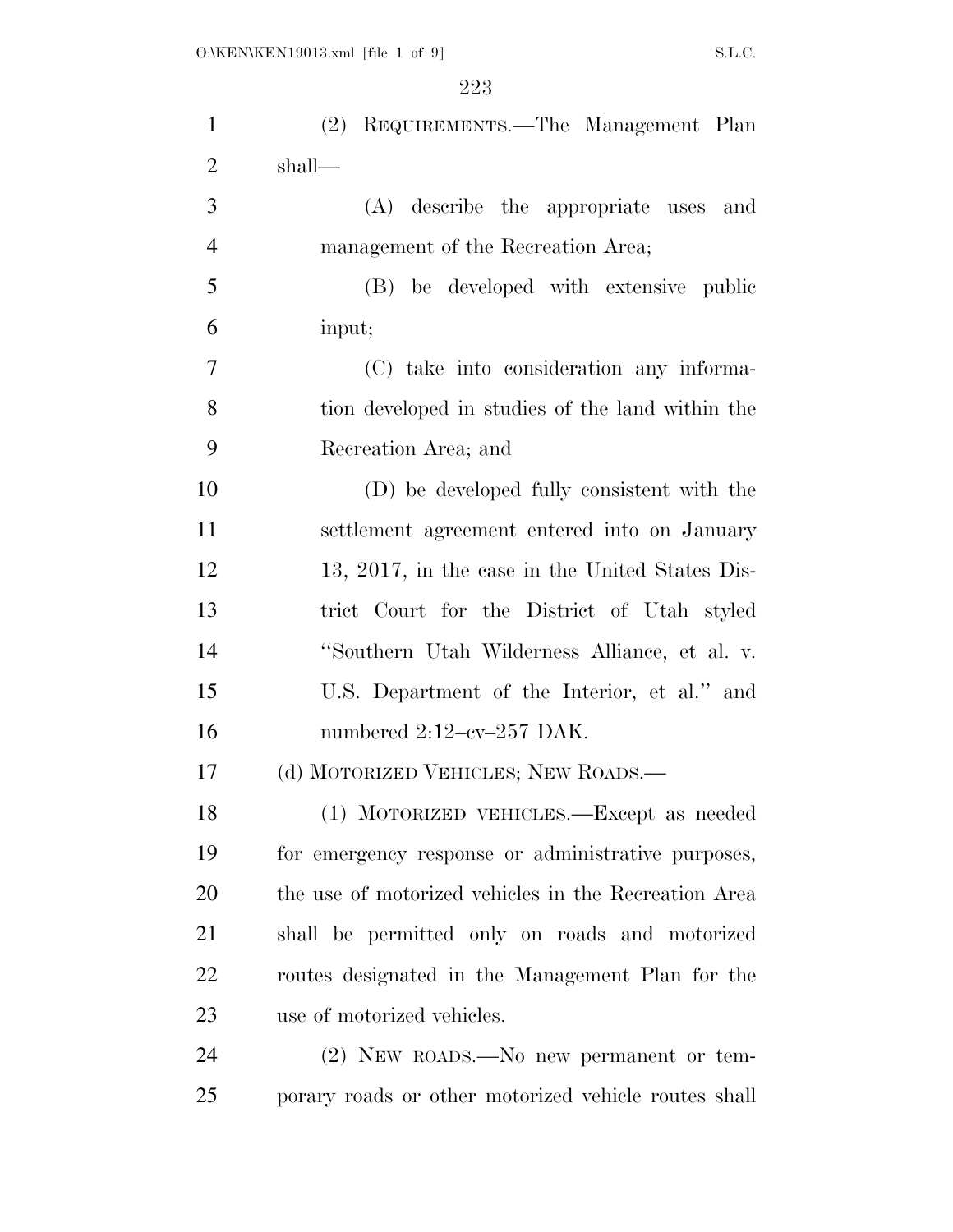| $\mathbf{1}$   | be constructed within the Recreation Area after the    |
|----------------|--------------------------------------------------------|
| $\overline{2}$ | date of enactment of this Act.                         |
| 3              | $(3)$ EXISTING ROADS.—                                 |
| $\overline{4}$ | (A) IN GENERAL.—Necessary maintenance                  |
| 5              | or repairs to existing roads designated in the         |
| 6              | Management Plan for the use of motorized ve-           |
| 7              | hicles, including necessary repairs to keep exist-     |
| 8              | ing roads free of debris or other safety hazards,      |
| 9              | shall be permitted after the date of enactment         |
| 10             | of this Act, consistent with the requirements of       |
| 11             | this section.                                          |
| 12             | (B) EFFECT.—Nothing in this subsection                 |
| 13             | prevents the Secretary from rerouting an exist-        |
| 14             | ing road or trail to protect Recreation Area re-       |
| 15             | sources from degradation or to protect public          |
| 16             | safety, as determined to be appropriate by the         |
| 17             | Secretary.                                             |
| 18             | (e) GRAZING.—                                          |
| 19             | (1) IN GENERAL.—The grazing of livestock in            |
| 20             | the Recreation Area, if established before the date of |
| <u>21</u>      | enactment of this Act, shall be allowed to continue,   |
| <u>22</u>      | subject to such reasonable regulations, policies, and  |
| 23             | practices as the Secretary considers to be necessary   |
| 24             | in accordance with—                                    |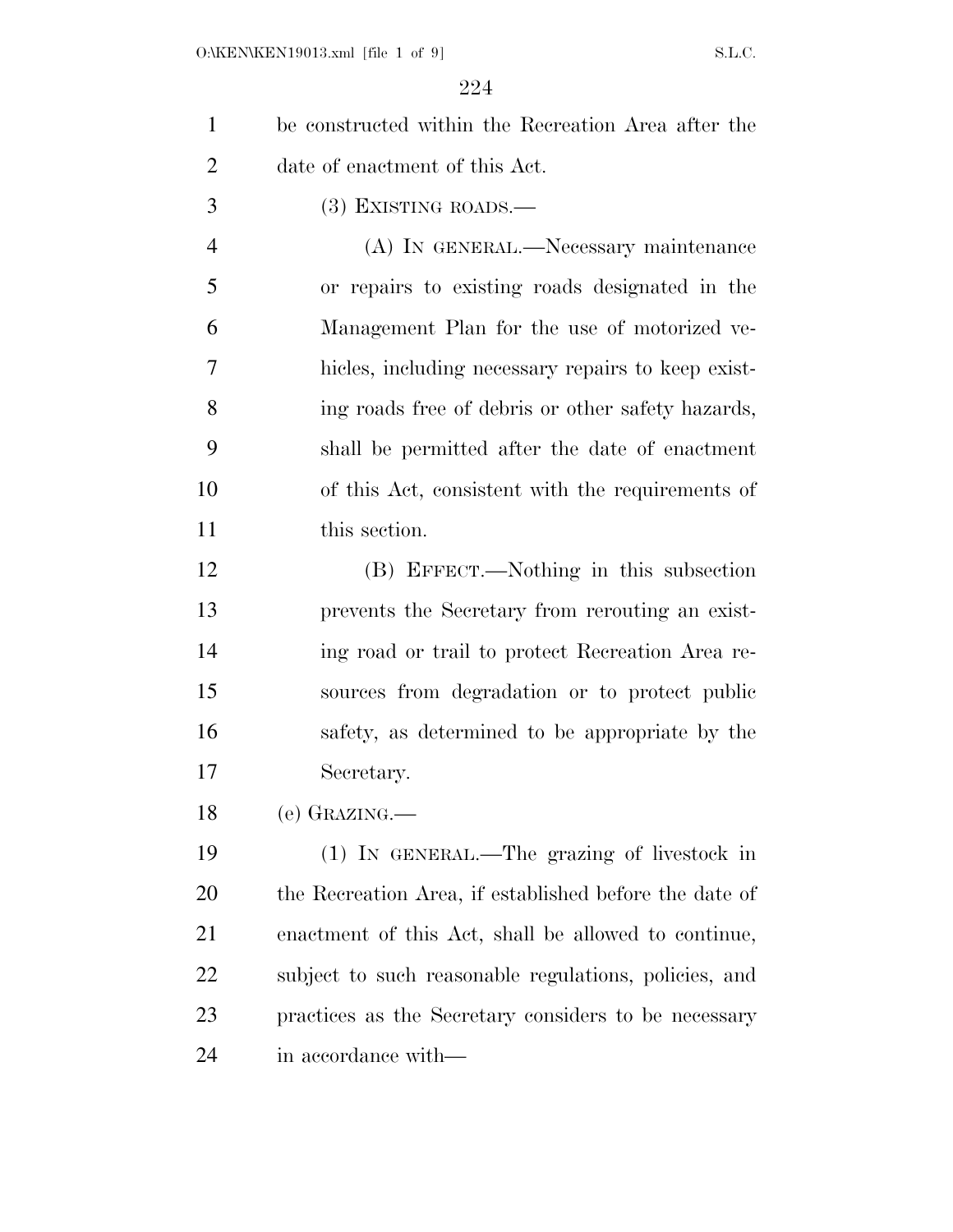(A) applicable law (including regulations); and (B) the purposes of the Recreation Area.

 (2) INVENTORY.—Not later than 5 years after the date of enactment of this Act, the Secretary, in collaboration with any affected grazing permittee, shall carry out an inventory of facilities and im- provements associated with grazing activities in the Recreation Area.

 (f) COLD WAR SITES.—The Secretary shall manage the Recreation Area in a manner that educates the public about Cold War and historic uranium mine sites in the Recreation Area, subject to such terms and conditions as the Secretary considers necessary to protect public health and safety.

 (g) INCORPORATION OF ACQUIRED LAND AND IN- TERESTS.—Any land or interest in land located within the boundary of the Recreation Area that is acquired by the United States after the date of enactment of this Act shall—

(1) become part of the Recreation Area; and

 (2) be managed in accordance with applicable laws, including as provided in this section.

 (h) WITHDRAWAL.—Subject to valid existing rights, all Federal land within the Recreation Area, including any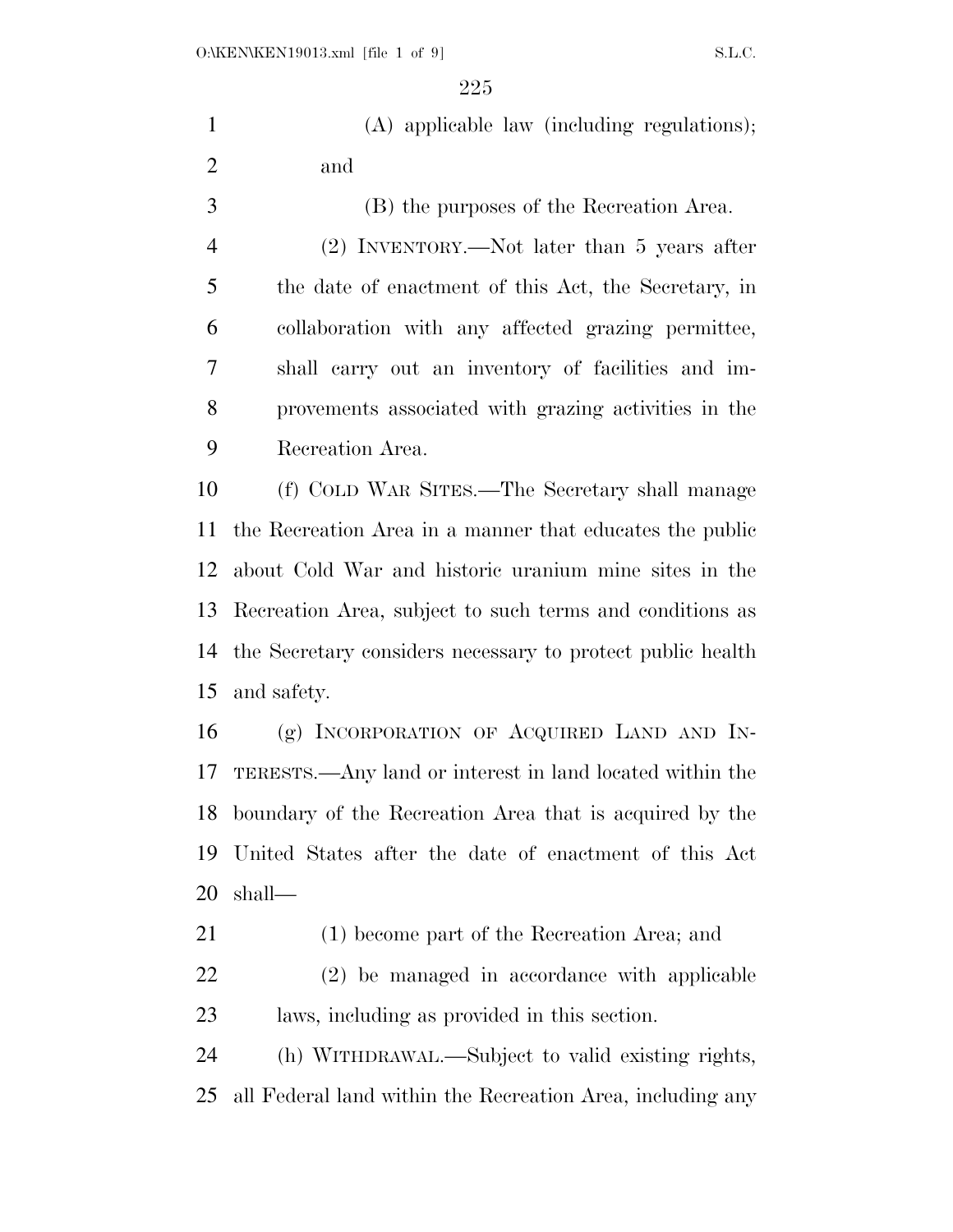land or interest in land that is acquired by the United States within the Recreation Area after the date of enact-ment of this Act, is withdrawn from—

 (1) entry, appropriation, or disposal under the public land laws;

 (2) location, entry, and patent under the mining laws; and

 (3) operation of the mineral leasing, mineral materials, and geothermal leasing laws.

 (i) STUDY OF NONMOTORIZED RECREATION OPPOR- TUNITIES.—Not later than 2 years after the date of enact- ment of this Act, the Secretary, in consultation with inter- ested parties, shall conduct a study of nonmotorized recre- ation trail opportunities, including bicycle trails, within the Recreation Area, consistent with the purposes of the Recreation Area.

 (j) COOPERATIVE AGREEMENT.—The Secretary may enter into a cooperative agreement with the State in ac- cordance with section 307(b) of the Federal Land Policy and Management Act of 1976 (43 U.S.C. 1737(b)) and other applicable laws to provide for the protection, man-agement, and maintenance of the Recreation Area.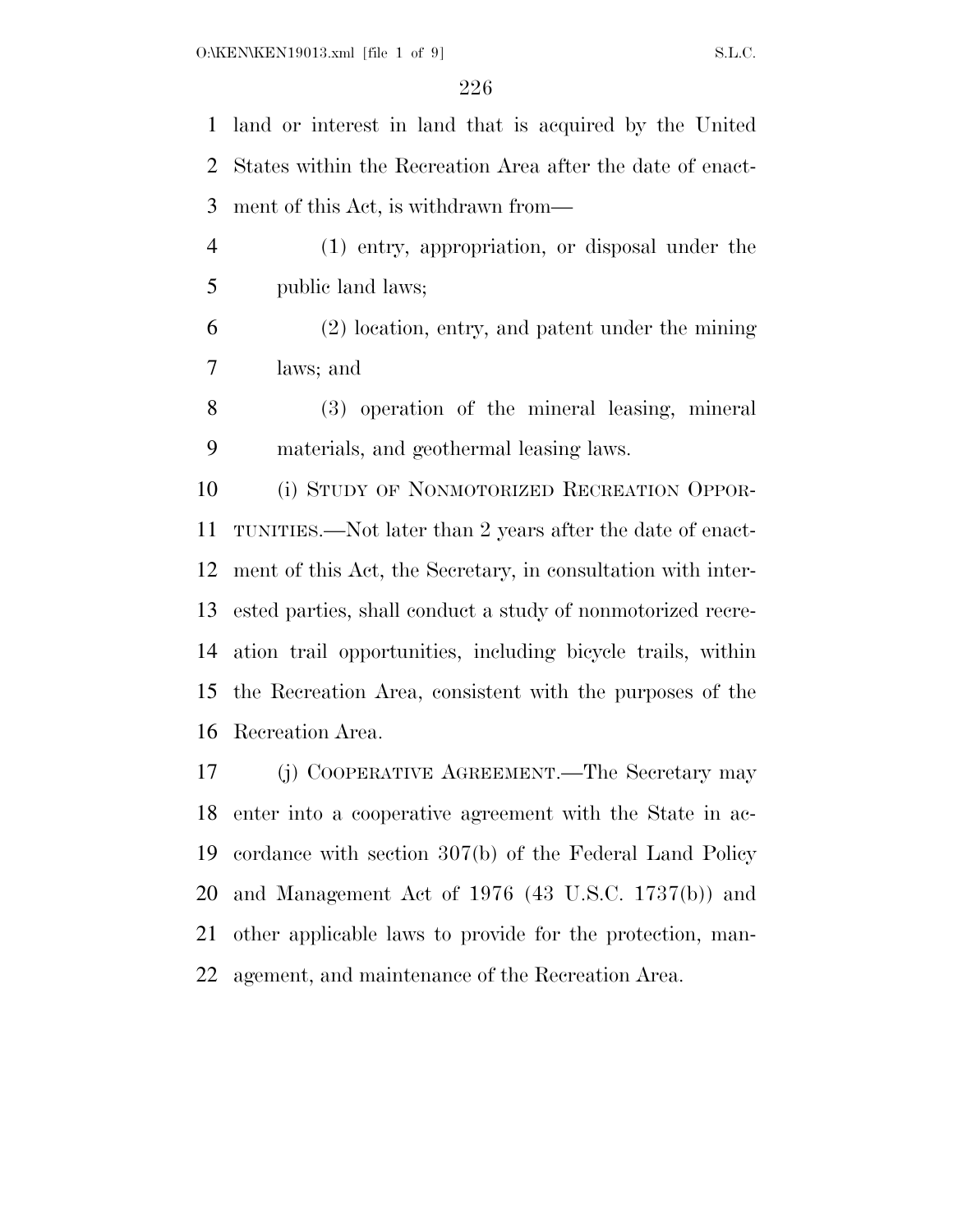# **SEC. 1223. SAN RAFAEL SWELL WESTERN HERITAGE AND HISTORIC MINING RECREATION AREA ADVI-SORY COUNCIL.**

 (a) ESTABLISHMENT.—Not later than 180 days after the date of enactment of this Act, the Secretary shall es- tablish an advisory council, to be known as the ''San Rafael Swell Western Heritage and Historic Mining Recreation Area Advisory Council''.

 (b) DUTIES.—The Council shall advise the Secretary with respect to the preparation and implementation of the Management Plan for the Recreation Area.

 (c) APPLICABLE LAW.—The Council shall be subject 13 to  $-$ 

 (1) the Federal Advisory Committee Act (5 U.S.C. App.); and

 (2) section 309 of the Federal Land Policy and Management Act of 1976 (43 U.S.C. 1739).

 (d) MEMBERS.—The Council shall include 7 mem- bers, to be appointed by the Secretary, of whom, to the maximum extent practicable—

 (1) 1 member shall represent the Emery Coun-22 ty Commission;

 (2) 1 member shall represent motorized rec-reational users;

 (3) 1 member shall represent nonmotorized rec-reational users;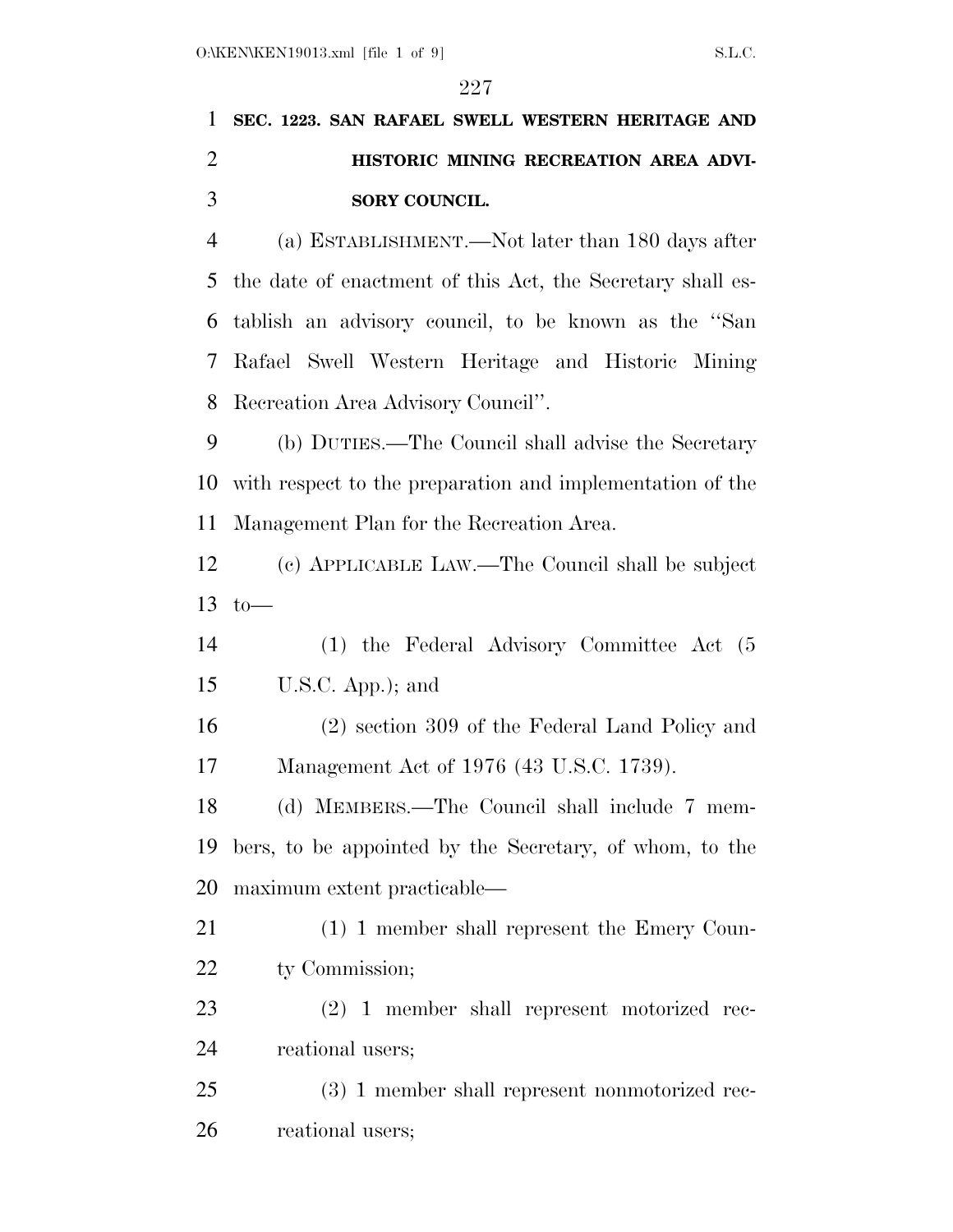| $\mathbf{1}$   | (4) 1 member shall represent permittees holding         |
|----------------|---------------------------------------------------------|
| $\overline{2}$ | grazing allotments within the Recreation Area or        |
| 3              | wilderness areas designated in this part;               |
| $\overline{4}$ | (5) 1 member shall represent conservation orga-         |
| 5              | nizations;                                              |
| 6              | $(6)$ 1 member shall have expertise in the histor-      |
| 7              | ical uses of the Recreation Area; and                   |
| 8              | (7) 1 member shall be appointed from the elect-         |
| 9              | ed leadership of a Federally recognized Indian Tribe    |
| 10             | that has significant cultural or historical connections |
| 11             | to, and expertise in, the landscape, archeological      |
| 12             | sites, or cultural sites within the County.             |
|                |                                                         |
| 13             | <b>Subpart B-Wilderness Areas</b>                       |
| 14             | SEC. 1231. ADDITIONS TO THE NATIONAL WILDERNESS         |
| 15             | PRESERVATION SYSTEM.                                    |
| 16             | (a) ADDITIONS.—In accordance with the Wilderness        |
| 17             | Act (16 U.S.C. 1131 et seq.), the following land in the |
| 18             | State is designated as wilderness and as components of  |
| 19             | the National Wilderness Preservation System:            |
| 20             | (1) BIG WILD HORSE MESA.—Certain Federal                |
| 21             | land managed by the Bureau of Land Management,          |
| 22             | comprising approximately 18,192 acres, generally        |
| 23             | depicted on the Map as "Proposed Big Wild Horse         |
| 24             | Mesa Wilderness", which shall be known as the "Big"     |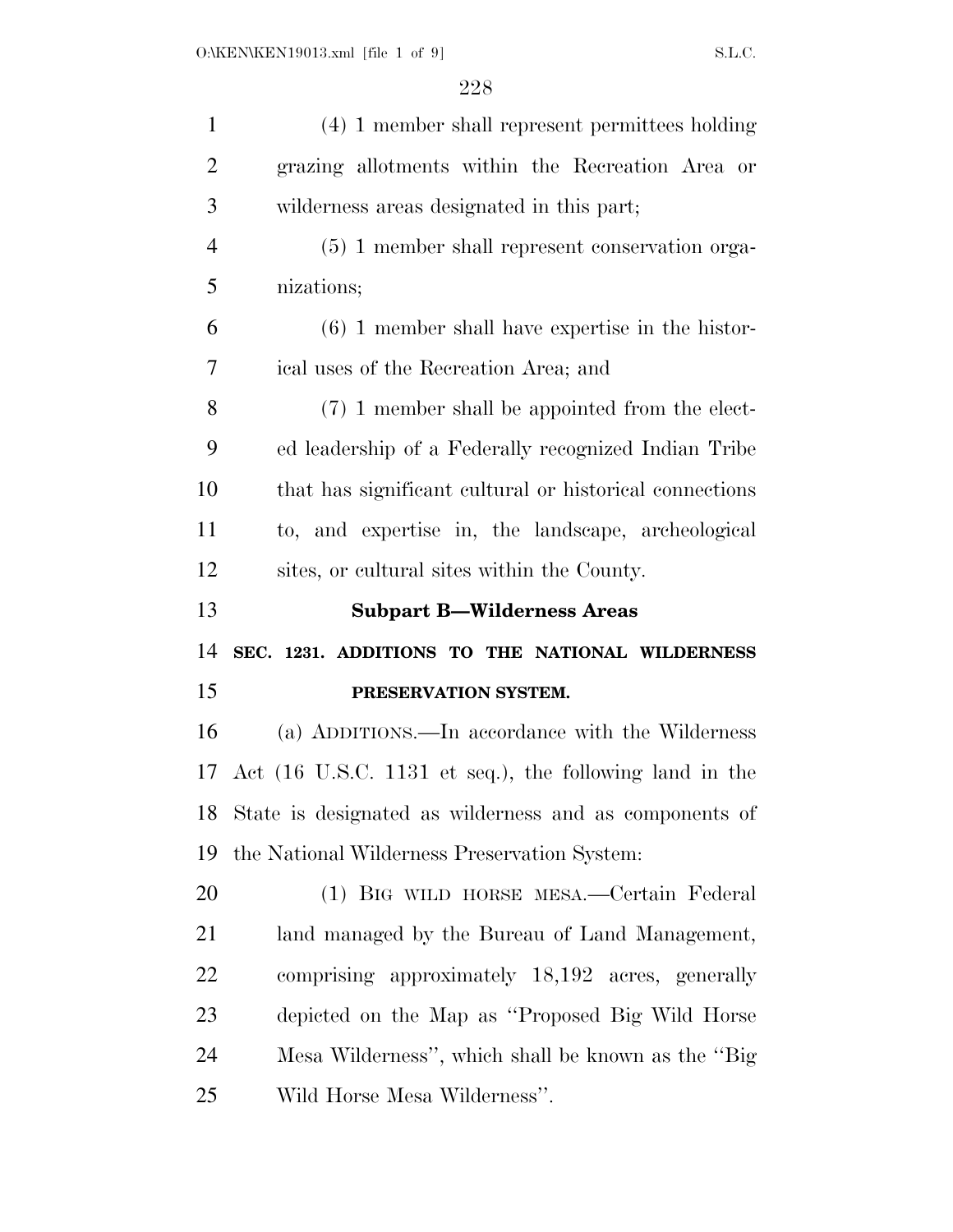(2) COLD WASH.—Certain Federal land man- aged by the Bureau of Land Management, com- prising approximately 11,001 acres, generally de- picted on the Map as ''Proposed Cold Wash Wilder- ness'', which shall be known as the ''Cold Wash Wil-derness''.

 (3) DESOLATION CANYON.—Certain Federal land managed by the Bureau of Land Management, comprising approximately 142,996 acres, generally depicted on the Map as ''Proposed Desolation Can- yon Wilderness'', which shall be known as the ''Des-olation Canyon Wilderness''.

 (4) DEVIL'S CANYON.—Certain Federal land managed by the Bureau of Land Management, com- prising approximately 8,675 acres, generally de- picted on the Map as ''Proposed Devil's Canyon Wil- derness'', which shall be known as the ''Devil's Can-yon Wilderness''.

 (5) EAGLE CANYON.—Certain Federal land managed by the Bureau of Land Management, com- prising approximately 13,832 acres, generally de- picted on the Map as ''Proposed Eagle Canyon Wil- derness'', which shall be known as the ''Eagle Can-yon Wilderness''.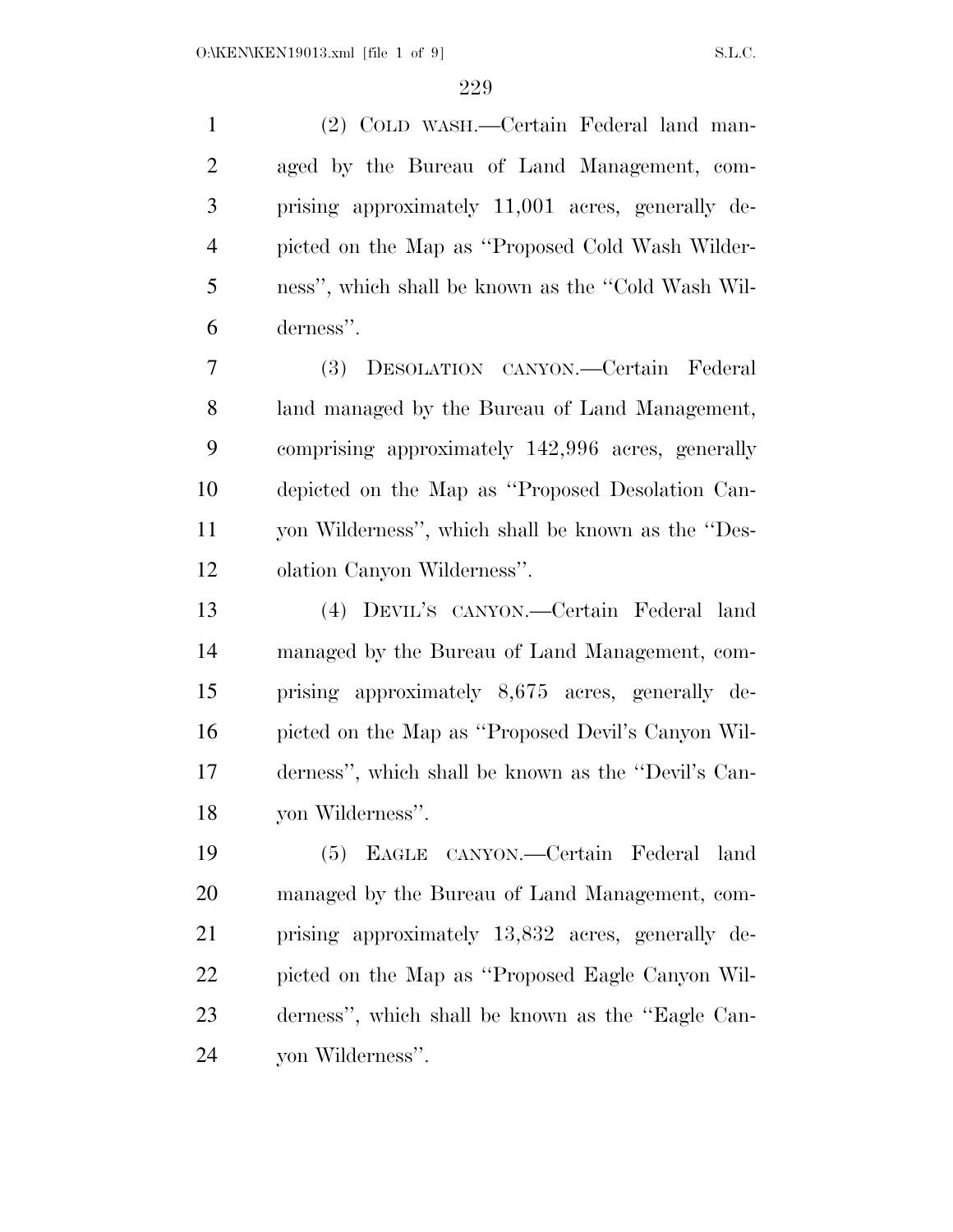(6) HORSE VALLEY.—Certain Federal land managed by the Bureau of Land Management, com- prising approximately 12,491 acres, generally de- picted on the Map as ''Proposed Horse Valley Wil- derness'', which shall be known as the ''Horse Valley Wilderness''.

 (7) LABYRINTH CANYON.—Certain Federal land managed by the Bureau of Land Management, com- prising approximately 54,643 acres, generally de- picted on the Map as ''Proposed Labyrinth Canyon Wilderness'', which shall be known as the ''Lab-yrinth Canyon Wilderness''.

 (8) LITTLE OCEAN DRAW.—Certain Federal land managed by the Bureau of Land Management, comprising approximately 20,660 acres, generally depicted on the Map as ''Proposed Little Ocean Draw Wilderness'', which shall be known as the ''Little Ocean Draw Wilderness''.

 (9) LITTLE WILD HORSE CANYON.—Certain Federal land managed by the Bureau of Land Man- agement, comprising approximately 5,479 acres, generally depicted on the Map as ''Proposed Little Wild Horse Canyon Wilderness'', which shall be known as the ''Little Wild Horse Canyon Wilder-ness''.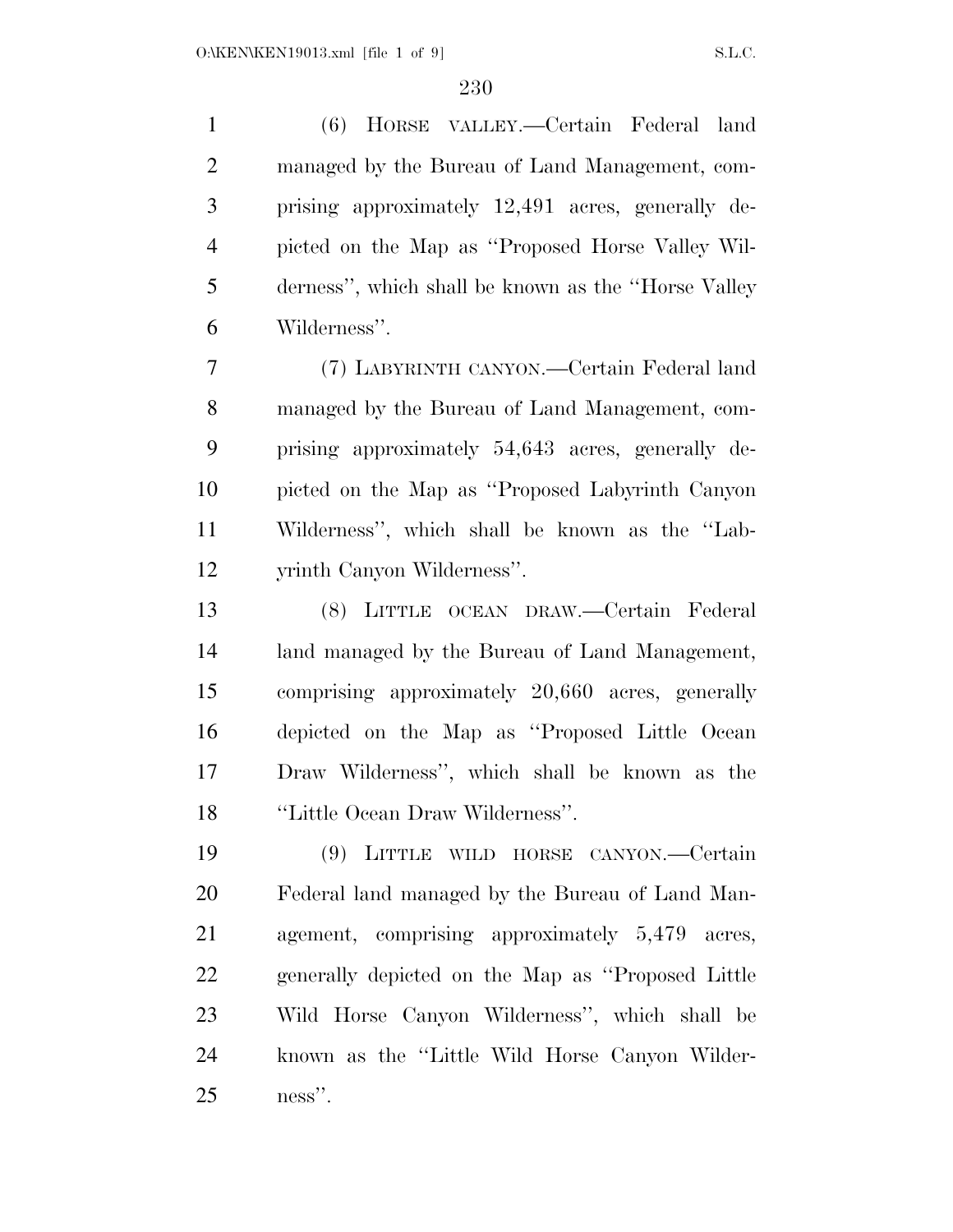(10) MEXICAN MOUNTAIN.—Certain Federal land managed by the Bureau of Land Management, comprising approximately 76,413 acres, generally depicted on the Map as ''Proposed Mexican Moun- tain Wilderness'', which shall be known as the ''Mexican Mountain Wilderness''. (11) MIDDLE WILD HORSE MESA.—Certain Federal land managed by the Bureau of Land Man- agement, comprising approximately 16,343 acres, generally depicted on the Map as ''Proposed Middle Wild Horse Mesa Wilderness'', which shall be known as the ''Middle Wild Horse Mesa Wilderness''. (12) MUDDY CREEK.—Certain Federal land managed by the Bureau of Land Management, com- prising approximately 98,023 acres, generally de- picted on the Map as ''Proposed Muddy Creek Wil- derness'', which shall be known as the ''Muddy Creek Wilderness''. 19 (13) NELSON MOUNTAIN.— (A) IN GENERAL.—Certain Federal land managed by the Forest Service, comprising ap- proximately 7,176 acres, and certain Federal land managed by the Bureau of Land Manage- ment, comprising approximately 257 acres, gen-erally depicted on the Map as ''Proposed Nelson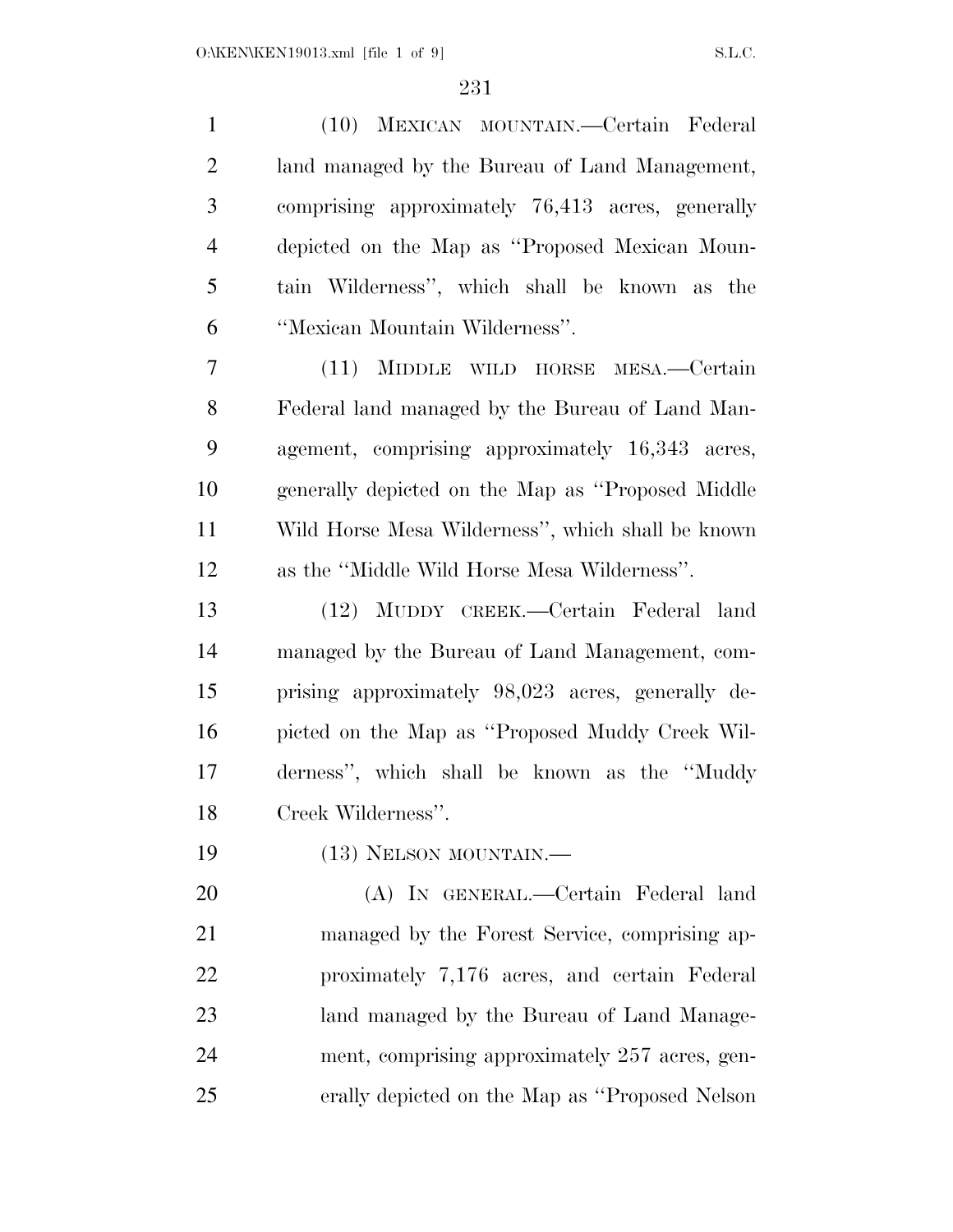| $\mathbf{1}$   | Mountain Wilderness", which shall be known as      |
|----------------|----------------------------------------------------|
| $\overline{2}$ | the "Nelson Mountain Wilderness".                  |
| 3              | (B) TRANSFER OF ADMINISTRATIVE JURIS-              |
| $\overline{4}$ | DICTION.—Administrative jurisdiction over the      |
| 5              | 257-acre portion of the Nelson Mountain Wil-       |
| 6              | derness designated by subparagraph (A) is          |
| 7              | transferred from the Bureau of Land Manage-        |
| 8              | ment to the Forest Service.                        |
| 9              | (14) RED'S CANYON.—Certain Federal land            |
| 10             | managed by the Bureau of Land Management, com-     |
| 11             | prising approximately 17,325 acres, generally de-  |
| 12             | picted on the Map as "Proposed Red's Canyon Wil-   |
| 13             | derness", which shall be known as the "Red's Can-  |
| 14             | yon Wilderness".                                   |
| 15             | (15) RHINO HEAD.—Certain Federal land man-         |
| 16             | aged by the Bureau of Land Management, com-        |
| 17             | prising approximately 19,338 acres, generally de-  |
| 18             | picted on the Map as "Proposed Rhino Head Wil-     |
| 19             | derness", which shall be known as the "Rhino Head" |
| 20             | Wilderness".                                       |
| 21             | (16) SAN RAFAEL REEF.—Certain Federal land         |
| 22             | managed by the Bureau of Land Management, com-     |
| 23             | prising approximately 60,442 acres, generally de-  |
| 24             | picted on the Map as "Proposed San Rafael Reef"    |
|                |                                                    |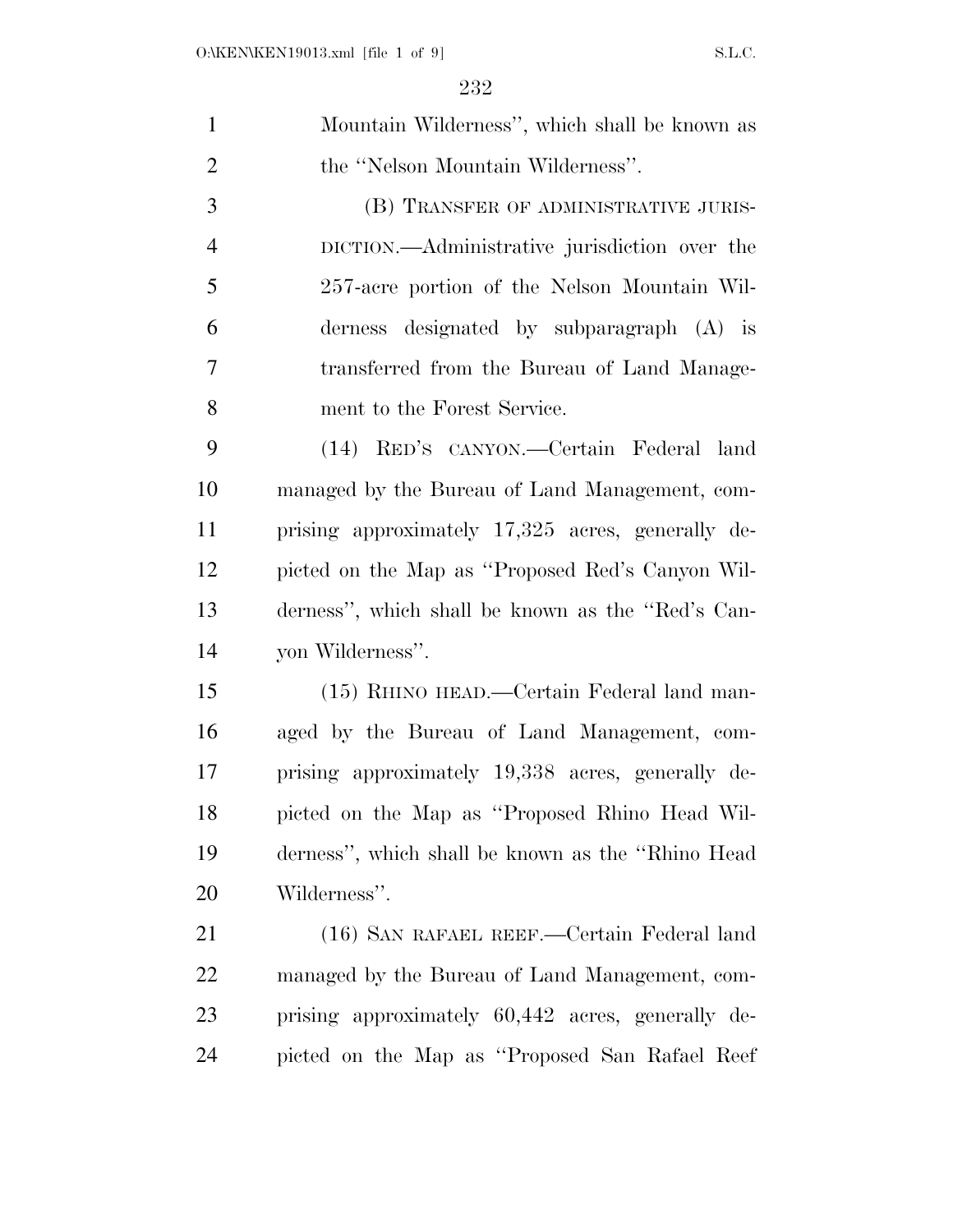$O:\Ktext{KEN}\times\text{N19013.xml}$  [file 1 of 9] S.L.C.

 Wilderness'', which shall be known as the ''San Rafael Reef Wilderness''. (17) SID'S MOUNTAIN.—Certain Federal land managed by the Bureau of Land Management, com- prising approximately 49,130 acres, generally de- picted on the Map as ''Proposed Sid's Mountain Wilderness'', which shall be known as the ''Sid's Mountain Wilderness''. (18) TURTLE CANYON.—Certain Federal land managed by the Bureau of Land Management, com- prising approximately 29,029 acres, generally de- picted on the Map as ''Proposed Turtle Canyon Wil- derness'', which shall be known as the ''Turtle Can- yon Wilderness''. (b) MAP AND LEGAL DESCRIPTION.— (1) IN GENERAL.—As soon as practicable after the date of enactment of this Act, the Secretary shall file a map and legal description of each wilder-

ness area with—

- (A) the Committee on Natural Resources of the House of Representatives; and
- (B) the Committee on Energy and Natural 23 Resources of the Senate.
- (2) EFFECT.—Each map and legal description filed under paragraph (1) shall have the same force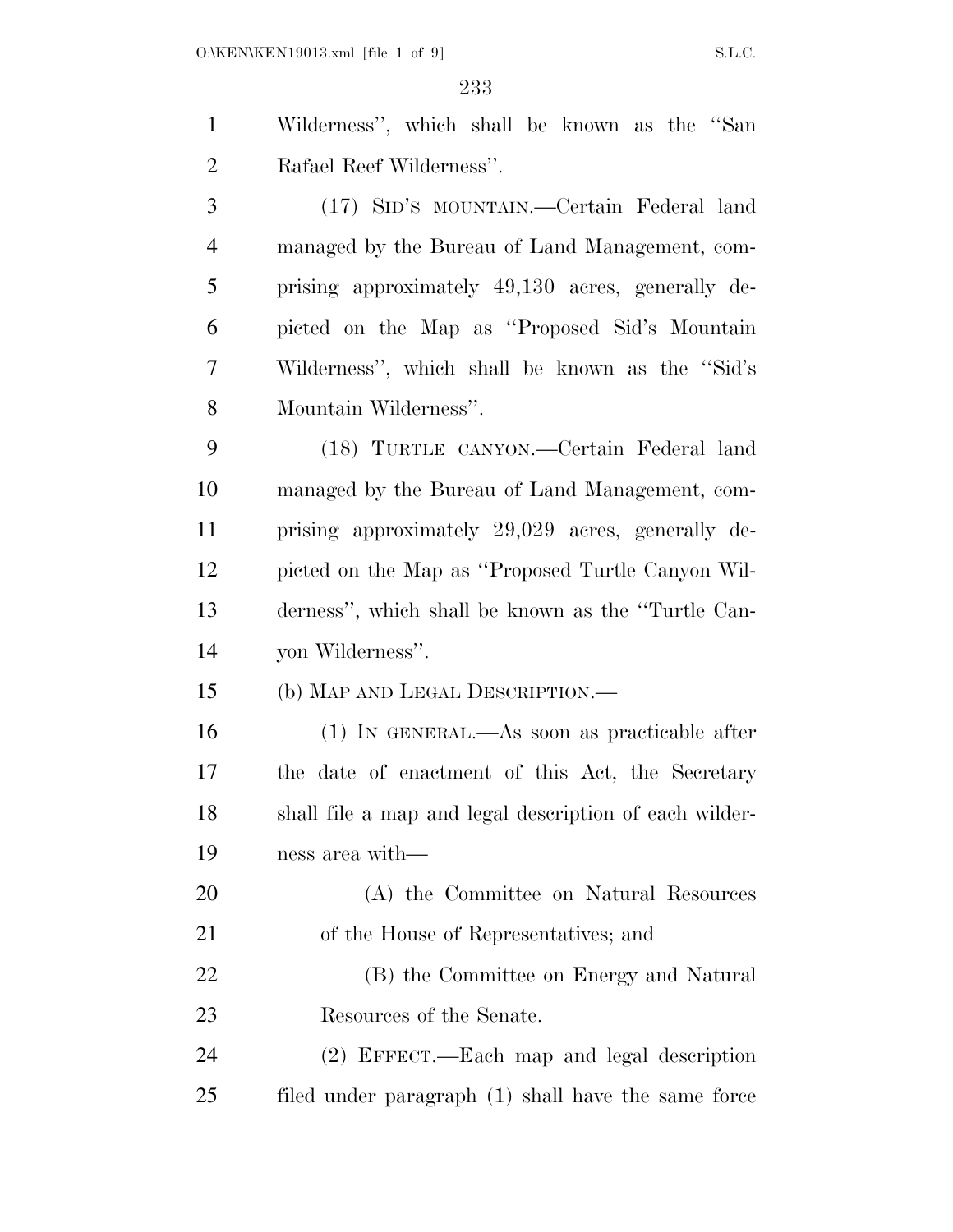and effect as if included in this part, except that the Secretary may correct clerical and typographical er-rors in the maps and legal descriptions.

 (3) AVAILABILITY.—Each map and legal de- scription filed under paragraph (1) shall be on file and available for public inspection in the appropriate office of the Secretary.

#### **SEC. 1232. ADMINISTRATION.**

 (a) MANAGEMENT.—Subject to valid existing rights, the wilderness areas shall be administered by the Sec- retary in accordance with the Wilderness Act (16 U.S.C. 1131 et seq.), except that—

 (1) any reference in that Act to the effective date shall be considered to be a reference to the date of enactment of this Act; and

 (2) any reference in that Act to the Secretary of Agriculture shall be considered to be a reference to the Secretary.

 (b) RECREATIONAL CLIMBING.—Nothing in this part prohibits recreational rock climbing activities in the wil- derness areas, such as the placement, use, and mainte- nance of fixed anchors, including any fixed anchor estab-lished before the date of the enactment of this Act—

 (1) in accordance with the Wilderness Act (16 U.S.C. 1131 et seq.); and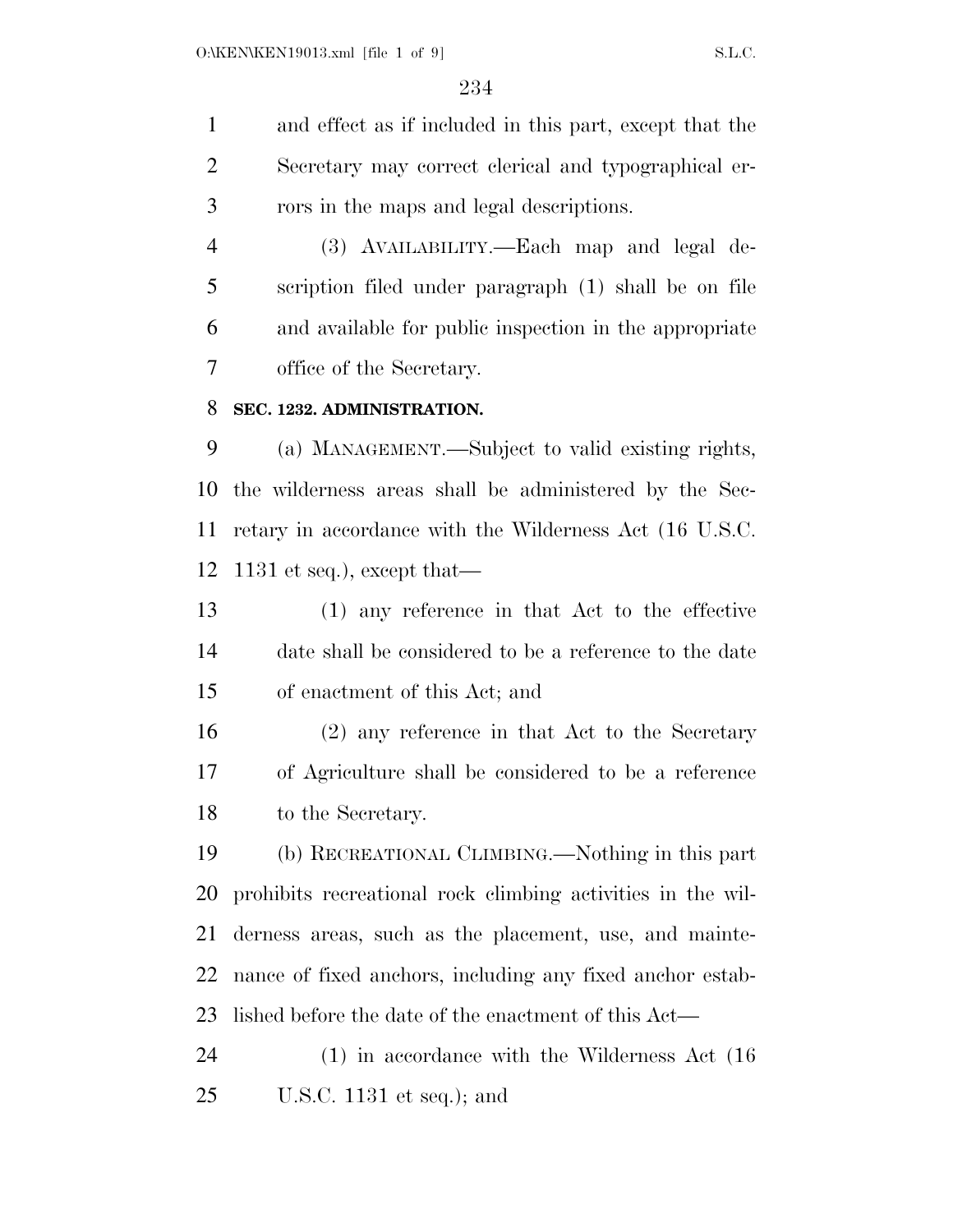(2) subject to any terms and conditions deter-mined to be necessary by the Secretary.

 (c) TRAIL PLAN.—After providing opportunities for public comment, the Secretary shall establish a trail plan that addresses hiking and equestrian trails on the wilder- ness areas in a manner consistent with the Wilderness Act (16 U.S.C. 1131 et seq.).

(d) LIVESTOCK.—

 (1) IN GENERAL.—The grazing of livestock in the wilderness areas, if established before the date of enactment of this Act, shall be allowed to continue, subject to such reasonable regulations, policies, and practices as the Secretary considers to be necessary in accordance with—

15 (A) section  $4(d)(4)$  of the Wilderness Act 16 (16 U.S.C. 1133(d)(4)); and

 (B) the guidelines set forth in Appendix A of the report of the Committee on Interior and Insular Affairs of the House of Representatives accompanying H.R. 2570 of the 101st Congress (House Report 101–405).

 (2) INVENTORY.—With respect to each wilder- ness area in which grazing of livestock is allowed to continue under paragraph (1), not later than 2 years after the date of enactment of this Act, the Sec-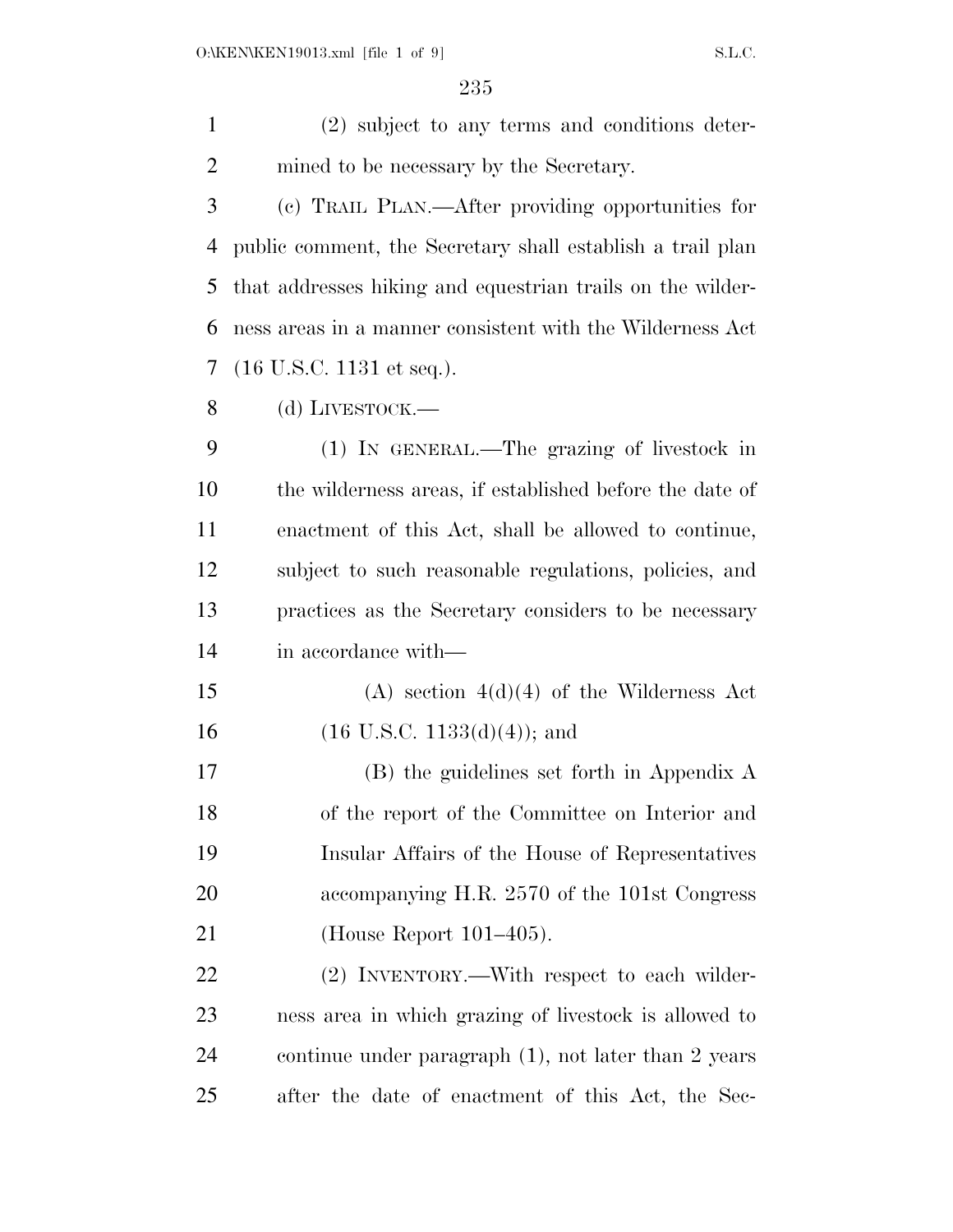retary, in collaboration with any affected grazing permittee, shall carry out an inventory of facilities and improvements associated with grazing activities in the wilderness area. (e) ADJACENT MANAGEMENT.— (1) IN GENERAL.—Congress does not intend for the designation of the wilderness areas to create pro- tective perimeters or buffer zones around the wilder- ness areas. (2) NONWILDERNESS ACTIVITIES.—The fact that nonwilderness activities or uses can be seen or heard from areas within a wilderness area shall not preclude the conduct of those activities or uses out- side the boundary of the wilderness area. (f) MILITARY OVERFLIGHTS.—Nothing in this sub- part restricts or precludes— (1) low-level overflights of military aircraft over the wilderness areas, including military overflights that can be seen or heard within the wilderness areas; (2) flight testing and evaluation; or (3) the designation or creation of new units of special use airspace, or the establishment of military flight training routes, over the wilderness areas.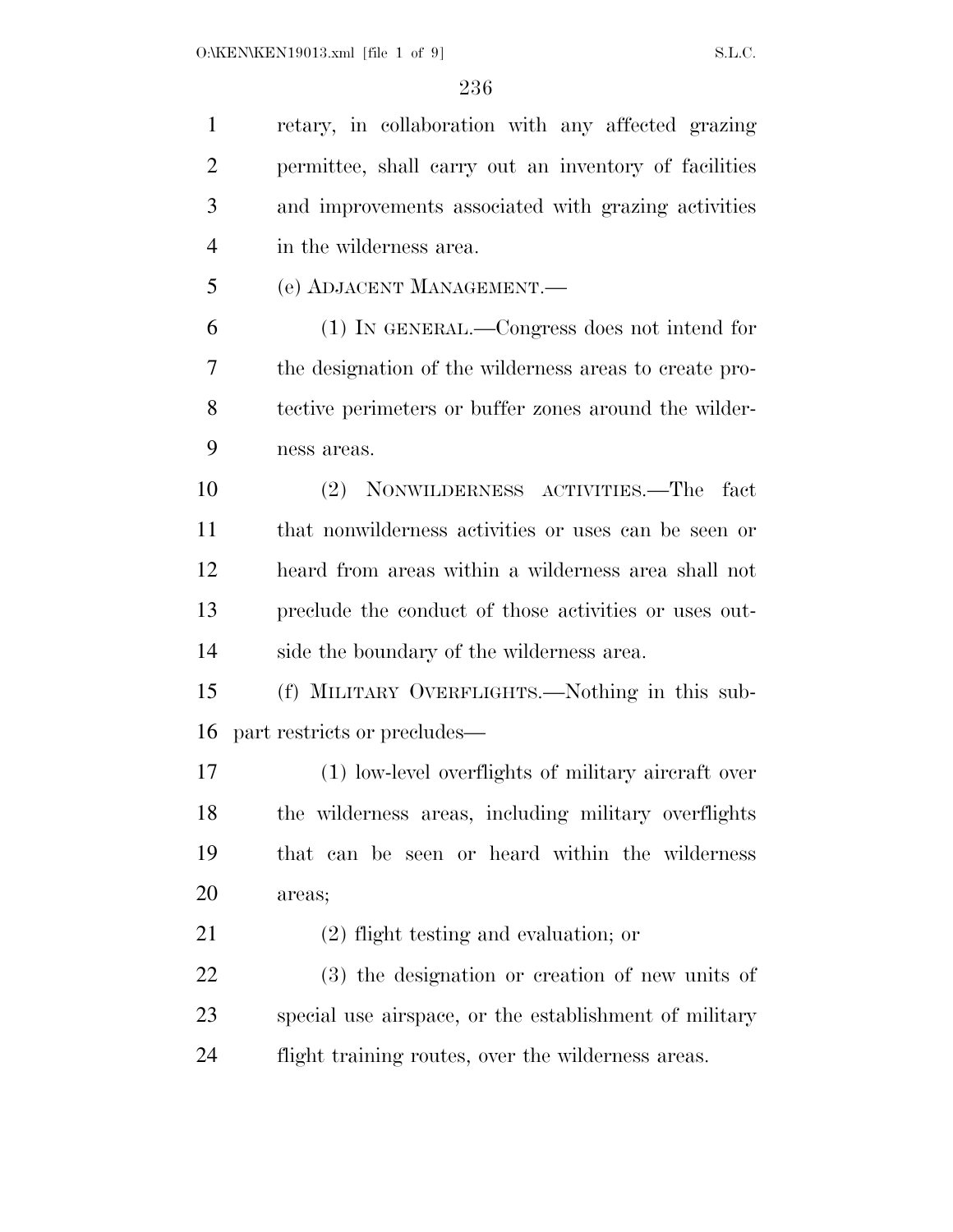(g) COMMERCIAL SERVICES.—Commercial services (including authorized outfitting and guide activities) with- in the wilderness areas may be authorized to the extent necessary for activities that are appropriate for realizing the recreational or other wilderness purposes of the wilder-6 ness areas, in accordance with section  $4(d)(5)$  of the Wil-derness Act (16 U.S.C. 1133(d)(5)).

8 (h) LAND ACQUISITION AND INCORPORATION OF AC-QUIRED LAND AND INTERESTS.—

 (1) ACQUISITION AUTHORITY.—The Secretary may acquire land and interests in land within the boundaries of a wilderness area by donation, pur-chase from a willing seller, or exchange.

 (2) INCORPORATION.—Any land or interest in land within the boundary of a wilderness area that is acquired by the United States after the date of enactment of this Act shall be added to and adminis-tered as part of the wilderness area.

(i) WATER RIGHTS.—

 (1) STATUTORY CONSTRUCTION.—Nothing in this subpart—

 (A) shall constitute or be construed to con- stitute either an express or implied reservation by the United States of any water or water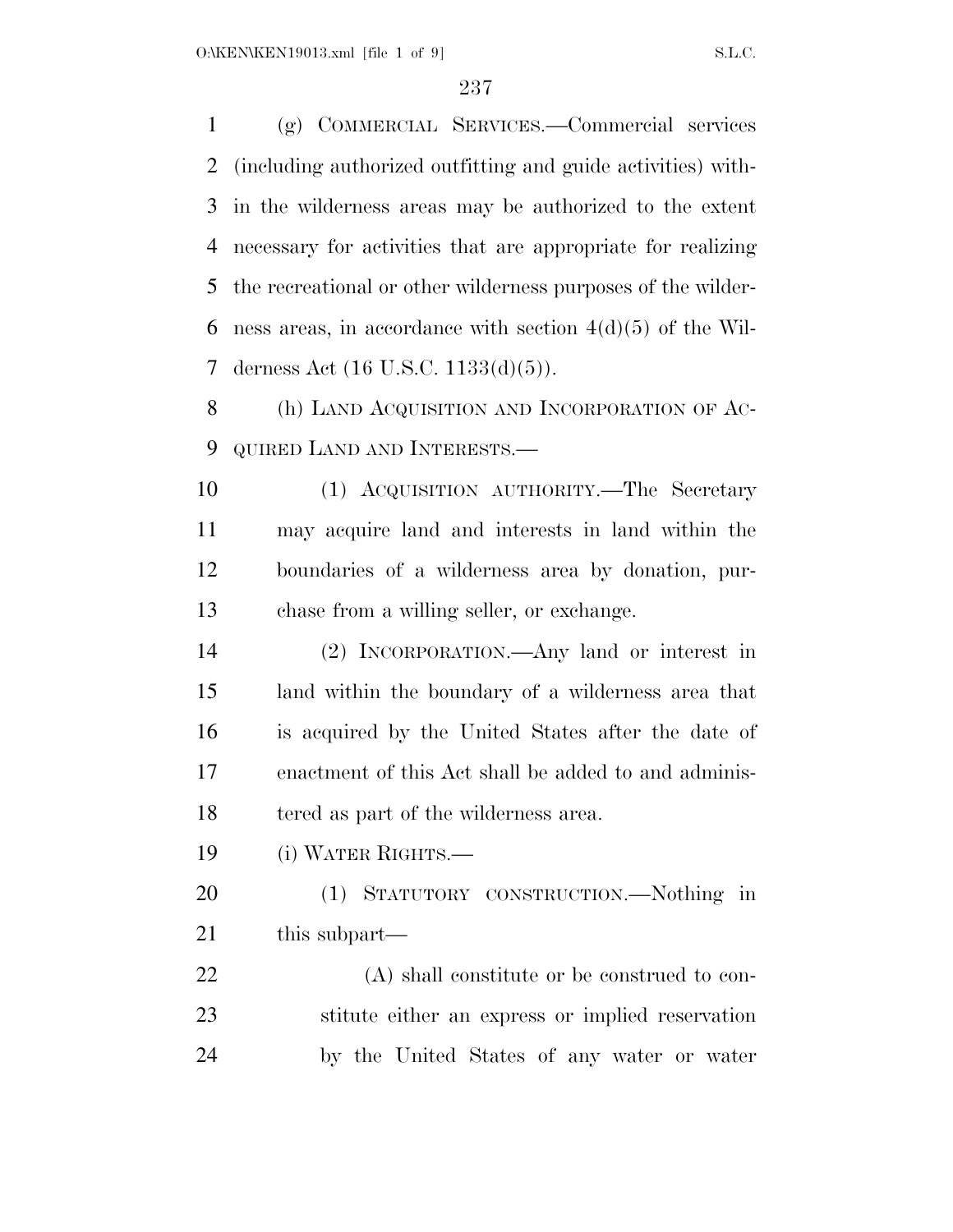| $\mathbf{1}$   | rights with respect to the land designated as            |
|----------------|----------------------------------------------------------|
| $\overline{2}$ | wilderness by section $1231$ ;                           |
| 3              | (B) shall affect any water rights in the                 |
| $\overline{4}$ | State existing on the date of enactment of this          |
| 5              | Act, including any water rights held by the              |
| 6              | United States;                                           |
| $\overline{7}$ | (C) shall be construed as establishing a                 |
| 8              | precedent with regard to any future wilderness           |
| 9              | designations;                                            |
| 10             | (D) shall affect the interpretation of, or               |
| 11             | any designation made pursuant to, any other              |
| 12             | Act; or                                                  |
| 13             | (E) shall be construed as limiting, altering,            |
| 14             | modifying, or amending any of the interstate             |
| 15             | compacts or equitable apportionment decrees              |
| 16             | that apportions water among and between the              |
| 17             | State and other States.                                  |
| 18             | (2) STATE WATER LAW.—The Secretary shall                 |
| 19             | follow the procedural and substantive requirements       |
| 20             | of the State in order to obtain and hold any water       |
| 21             | rights not in existence on the date of enactment of      |
| 22             | this Act with respect to the wilderness areas.           |
| 23             | (j) MEMORANDUM OF UNDERSTANDING.—The Sec-                |
| 24             | retary shall offer to enter into a memorandum of under-  |
| 25             | standing with the County, in accordance with the Wilder- |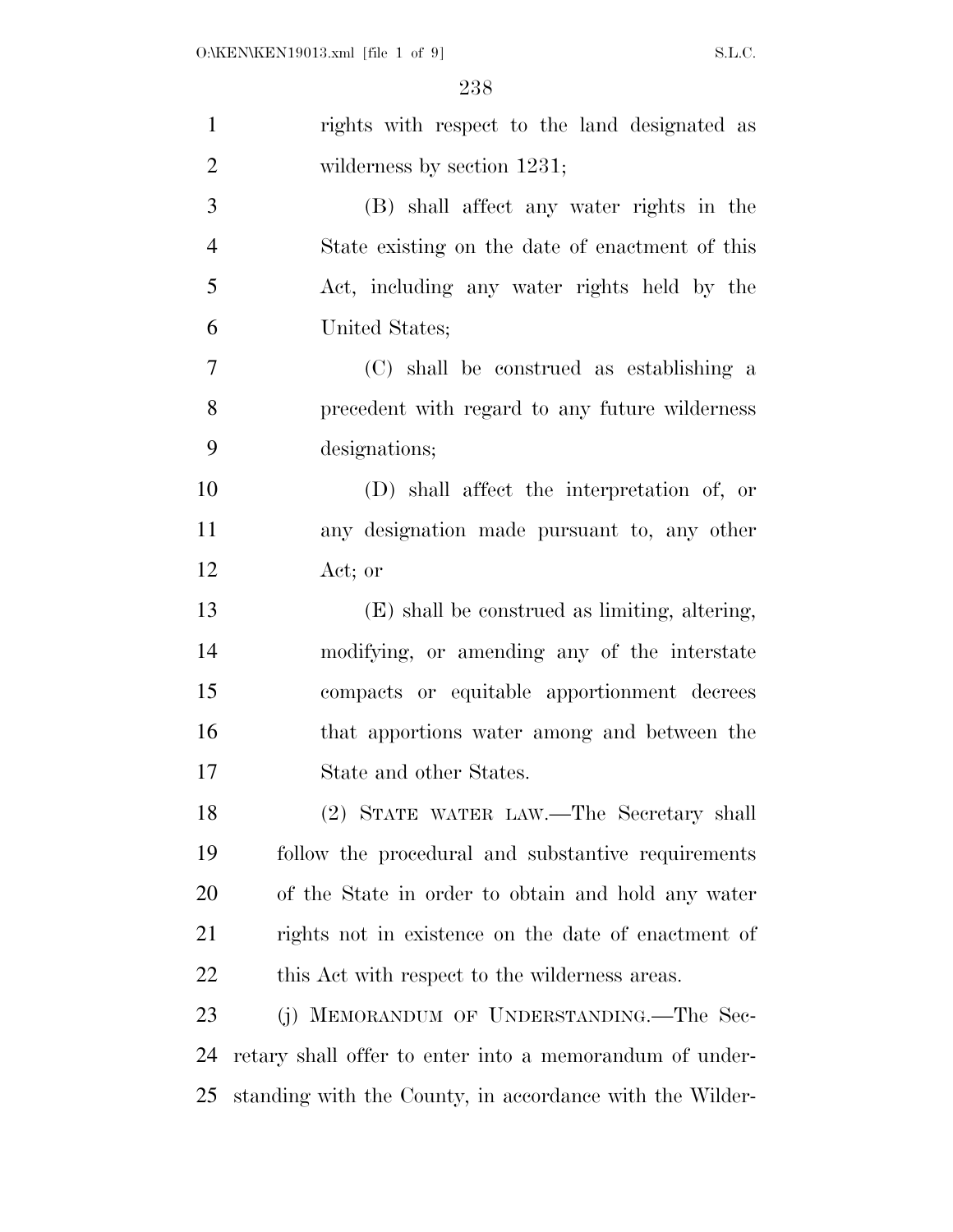ness Act (16 U.S.C. 1131 et seq.), to clarify the approval processes for the use of motorized equipment and mechan- ical transport for search and rescue activities in the Muddy Creek Wilderness established by section  $1231(a)(12)$ .

## **SEC. 1233. FISH AND WILDLIFE MANAGEMENT.**

 Nothing in this subpart affects the jurisdiction of the State with respect to fish and wildlife on public land lo-cated in the State.

#### **SEC. 1234. RELEASE.**

 (a) FINDING.—Congress finds that, for the purposes of section 603(c) of the Federal Land Policy and Manage- ment Act of 1976 (43 U.S.C. 1782(c)), the approximately 17,420 acres of public land administered by the Bureau of Land Management in the County that has not been des- ignated as wilderness by section 1231(a) has been ade-quately studied for wilderness designation.

 (b) RELEASE.—The public land described in sub-section (a)—

20 (1) is no longer subject to section  $603(c)$  of the Federal Land Policy and Management Act of 1976 22 (43 U.S.C. 1782(c)); and

(2) shall be managed in accordance with—

(A) applicable law; and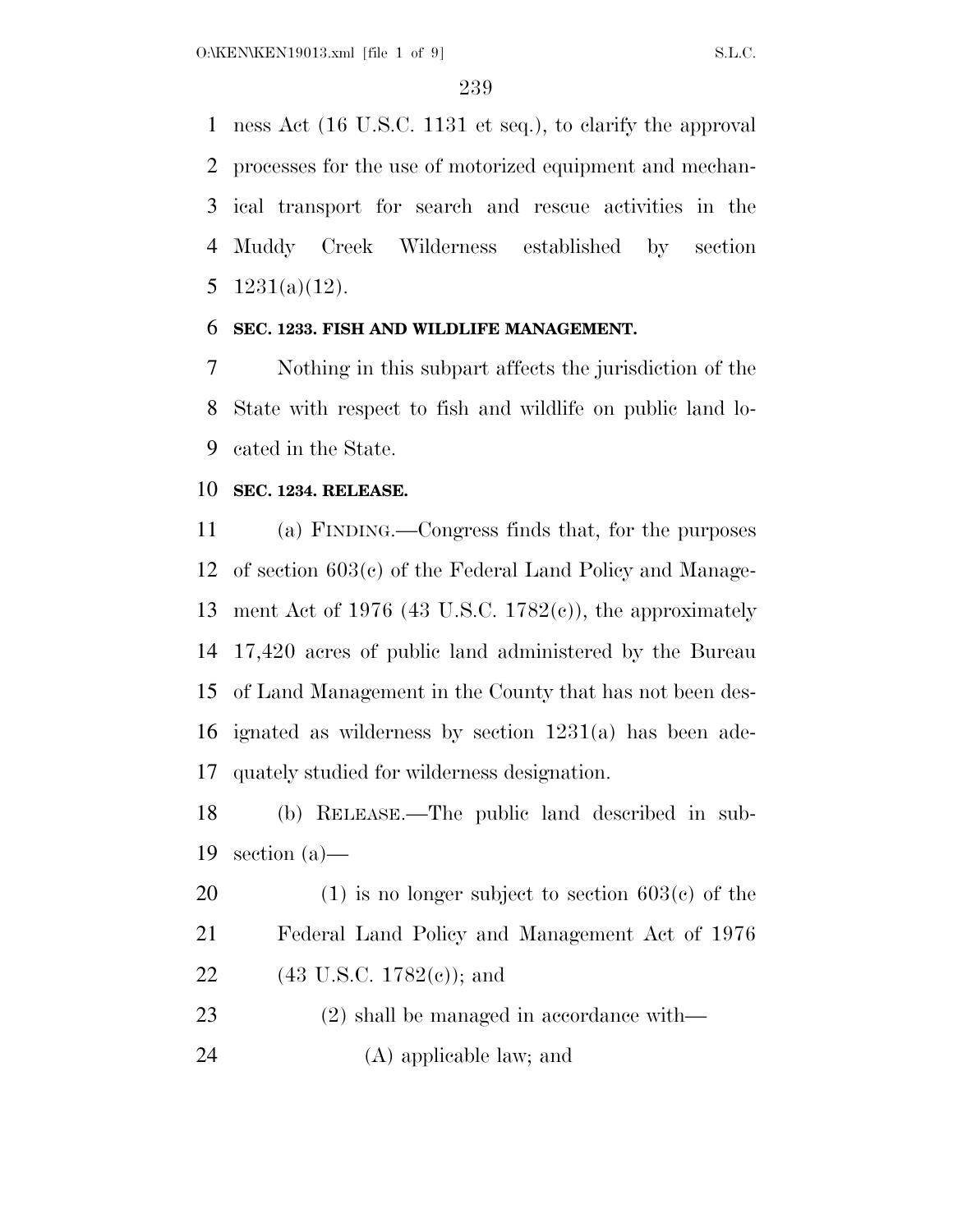(B) any applicable land management plan adopted under section 202 of the Federal Land Policy and Management Act of 1976 (43 U.S.C. 1712).

 **Subpart C—Wild and Scenic River Designation SEC. 1241. GREEN RIVER WILD AND SCENIC RIVER DES-IGNATION.** 

 (a) IN GENERAL.—Section 3(a) of the Wild and Sce- nic Rivers Act (16 U.S.C. 1274(a)) (as amended by sec-10 tion  $1205(a)(5)(B)(i)$  is amended by adding at the end the following:

12 "(224) GREEN RIVER.—The approximately 63- mile segment, as generally depicted on the map enti- tled 'Emery County Public Land Management Act of 2018 Overview Map' and dated December 11, 2018, to be administered by the Secretary of the Interior, in the following classifications:

18 "(A) WILD RIVER SEGMENT.—The 5.3- mile segment from the boundary of the Uintah and Ouray Reservation, south to the Nefertiti boat ramp, as a wild river.

22 "(B) RECREATIONAL RIVER SEGMENT. The 8.5-mile segment from the Nefertiti boat ramp, south to the Swasey's boat ramp, as a recreational river.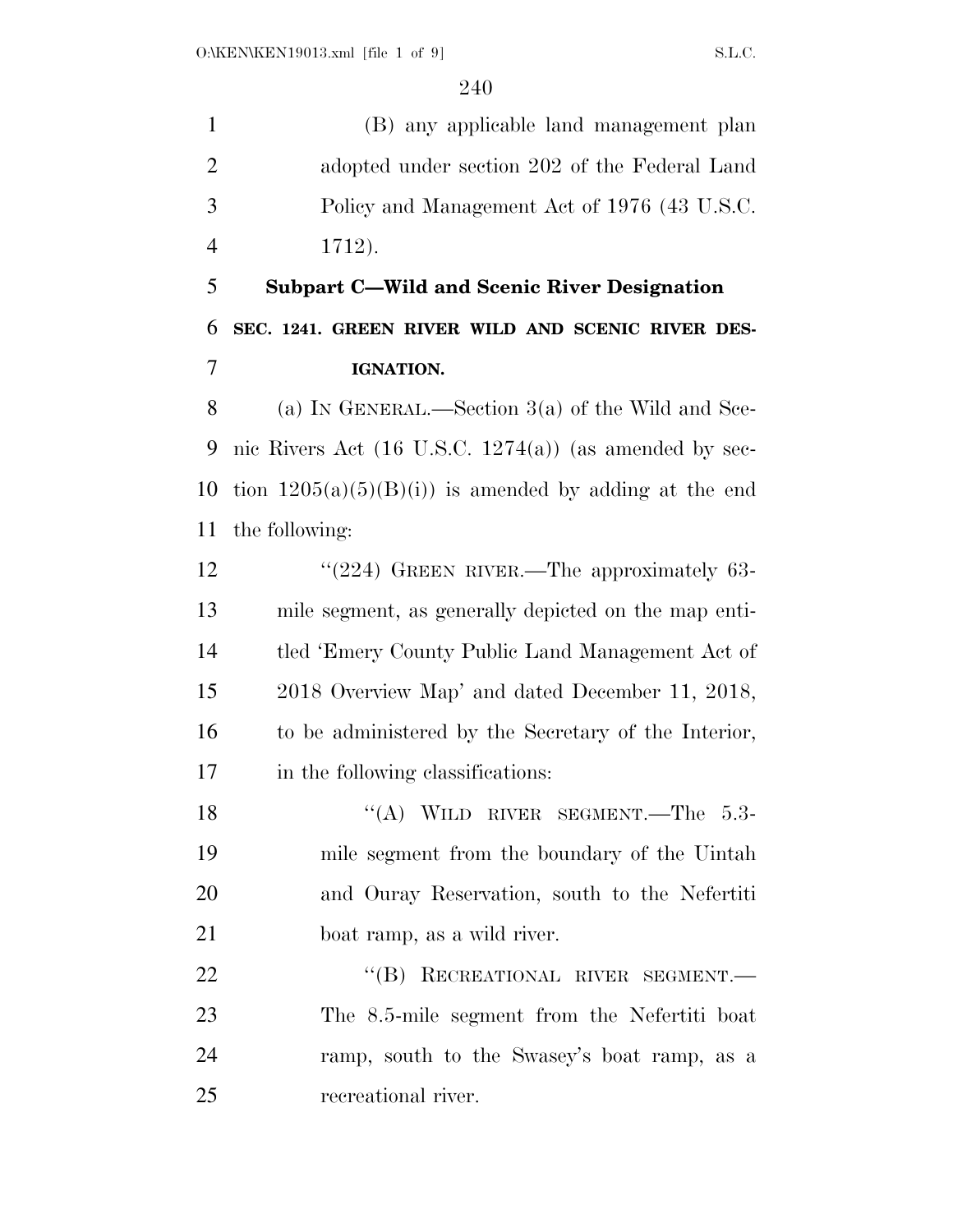1 "'(C) SCENIC RIVER SEGMENT.—The 49.2- mile segment from Bull Bottom, south to the county line between Emery and Wayne Coun-ties, as a scenic river.''.

 (b) INCORPORATION OF ACQUIRED NON-FEDERAL LAND.—If the United States acquires any non-Federal land within or adjacent to a river segment of the Green River designated by paragraph (224) of section 3(a) of the Wild and Scenic Rivers Act (16 U.S.C. 1274(a)) (as added by subsection (a)), the acquired land shall be incor- porated in, and be administered as part of, the applicable wild, scenic, or recreational river.

# **Subpart D—Land Management and Conveyances SEC. 1251. GOBLIN VALLEY STATE PARK.**

 (a) IN GENERAL.—The Secretary shall offer to con- vey to the Utah Division of Parks and Recreation of the Utah Department of Natural Resources (referred to in this section as the ''State''), approximately 6,261 acres of land identified on the Map as the ''Proposed Goblin Valley State Park Expansion'', without consideration, for the management by the State as a State park, consistent with uses allowed under the Act of June 14, 1926 (commonly known as the ''Recreation and Public Purposes Act'') (44 Stat. 741, chapter 578; 43 U.S.C. 869 et seq.).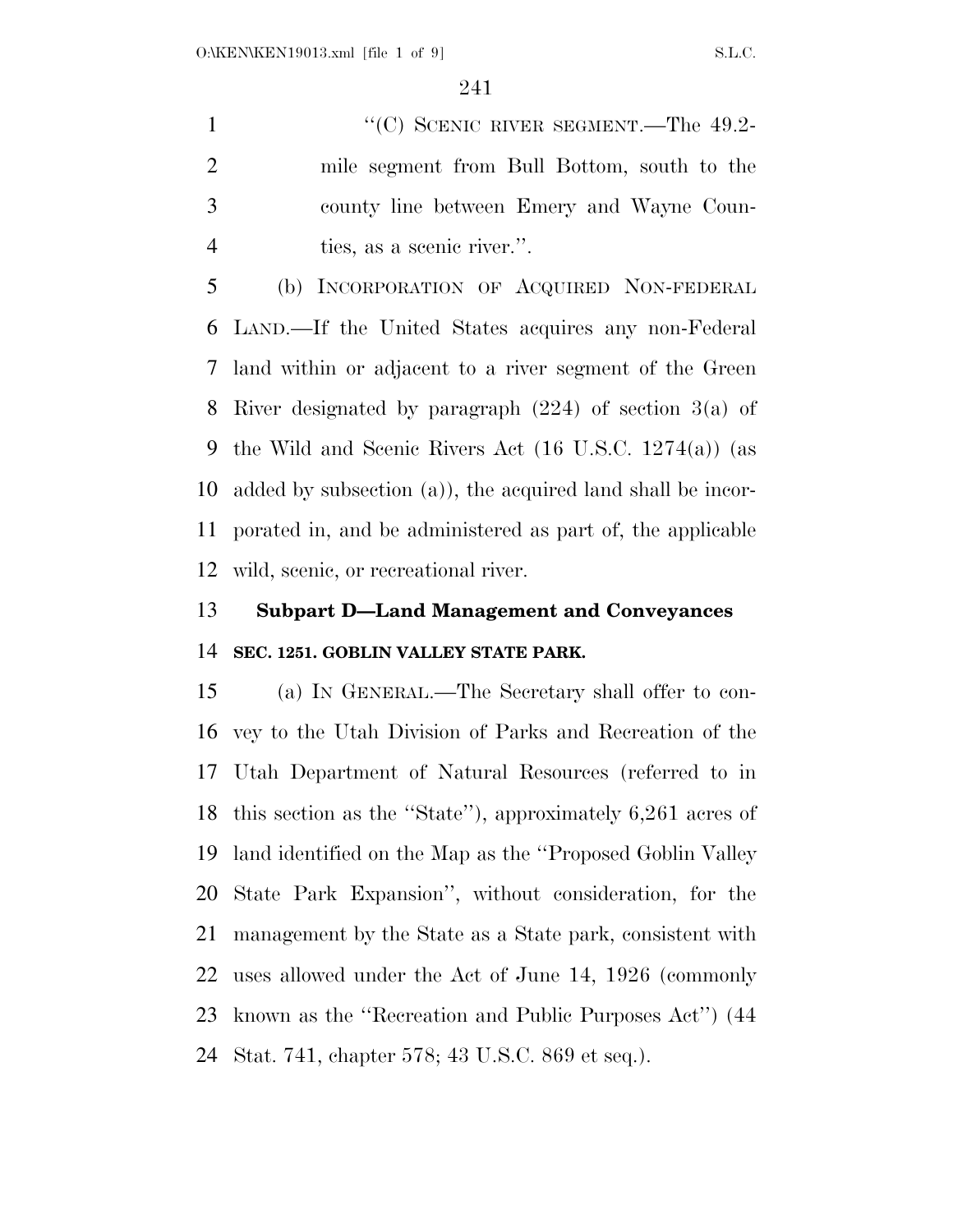(b) REVERSIONARY CLAUSE REQUIRED.—A convey- ance under subsection (a) shall include a reversionary clause to ensure that management of the land described in that subsection shall revert to the Secretary if the land is no longer being managed as a State park in accordance with subsection (a).

## **SEC. 1252. JURASSIC NATIONAL MONUMENT.**

 (a) ESTABLISHMENT PURPOSES.—To conserve, in- terpret, and enhance for the benefit of present and future generations the paleontological, scientific, educational, and recreational resources of the area and subject to valid ex- isting rights, there is established in the State the Jurassic National Monument (referred to in this section as the ''Monument''), consisting of approximately 850 acres of Federal land administered by the Bureau of Land Man- agement in the County and generally depicted as ''Pro-posed Jurassic National Monument'' on the Map.

(b) MAP AND LEGAL DESCRIPTION.—

 (1) IN GENERAL.—Not later than 2 years after the date of enactment of this Act, the Secretary shall file with the Committee on Energy and Natural Resources of the Senate and the Committee on Nat- ural Resources of the House of Representatives a map and legal description of the Monument.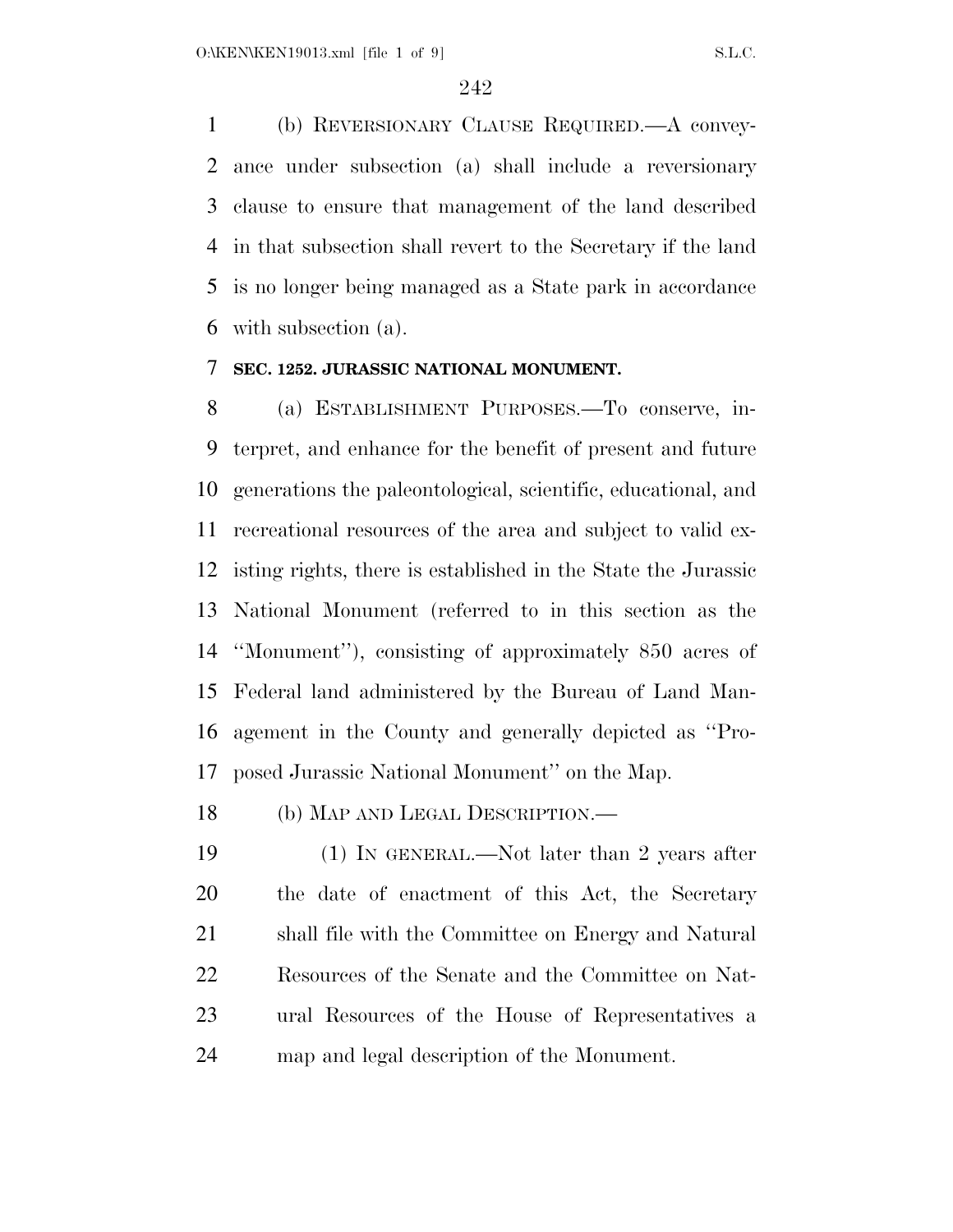| $\mathbf{1}$   | (2) EFFECT.—The map and legal description                |
|----------------|----------------------------------------------------------|
| $\overline{2}$ | filed under paragraph (1) shall have the same force      |
| 3              | and effect as if included in this section, except that   |
| $\overline{4}$ | the Secretary may correct clerical and typographical     |
| 5              | errors in the map and legal description, subject to      |
| 6              | the requirement that, before making the proposed         |
| 7              | corrections, the Secretary shall submit to the State     |
| 8              | and any affected county the proposed corrections.        |
| 9              | $(3)$ PUBLIC AVAILABILITY.— $A$ copy of the map          |
| 10             | and legal description filed under paragraph (1) shall    |
| 11             | be on file and available for public inspection in the    |
| 12             | appropriate offices of the Bureau of Land Manage-        |
| 13             | ment.                                                    |
| 14             | (c) WITHDRAWAL.—Subject to valid existing rights,        |
| 15             | any Federal land within the boundaries of the Monument   |
| 16             | and any land or interest in land that is acquired by the |
| 17             | United States for inclusion in the Monument after the    |
| 18             | date of enactment of this Act is withdrawn from-         |
| 19             | (1) entry, appropriation, or disposal under the          |
| 20             | public land laws;                                        |
| 21             | (2) location, entry, and patent under the mining         |
| 22             | laws; and                                                |
| 23             | (3) operation of the mineral leasing laws, geo-          |
| 24             | thermal leasing laws, and minerals materials laws.       |
| 25             | (d) MANAGEMENT.-                                         |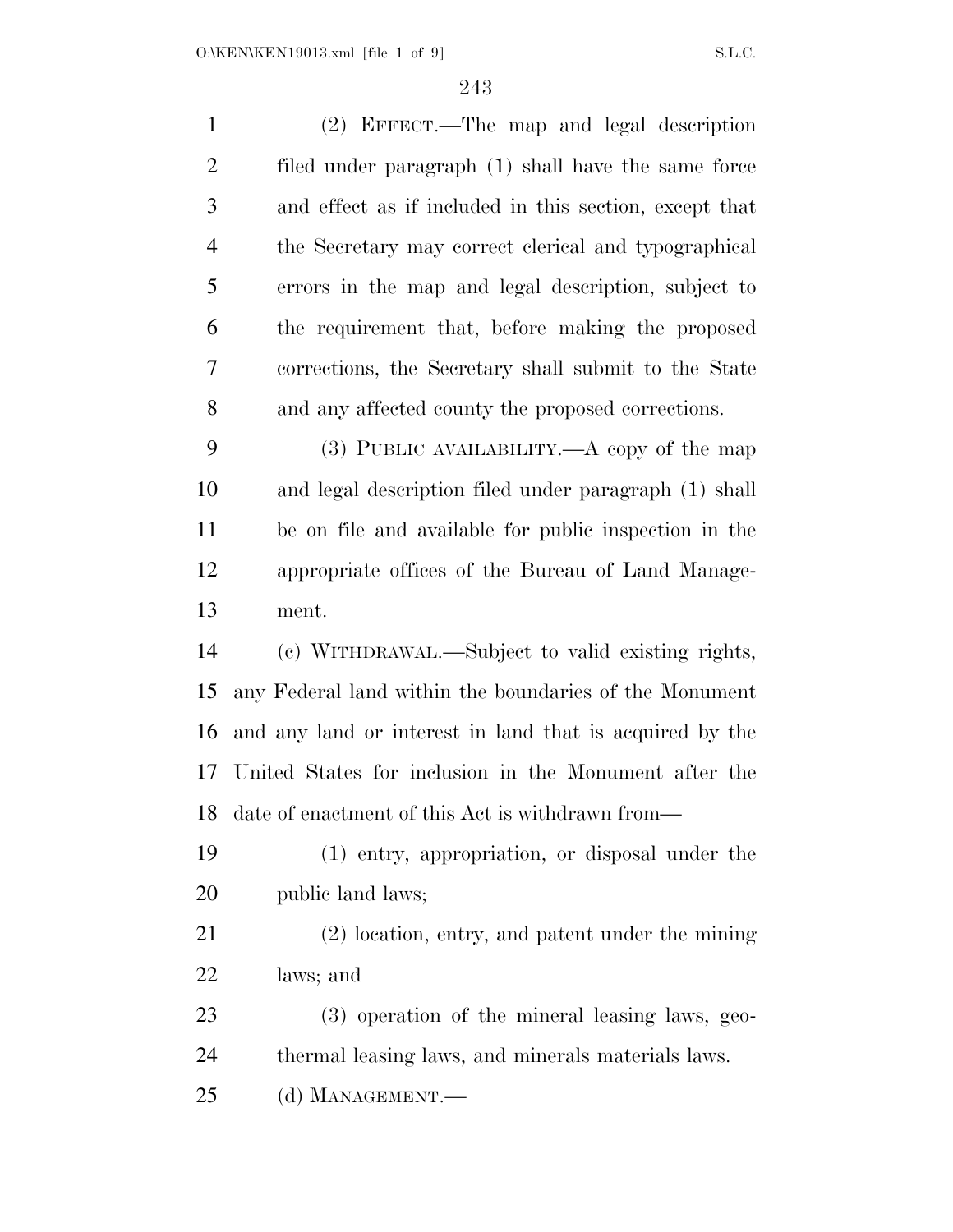| $\mathbf{1}$   | (1) IN GENERAL.—The Secretary shall manage         |
|----------------|----------------------------------------------------|
| $\overline{2}$ | the Monument—                                      |
| 3              | (A) in a manner that conserves, protects,          |
| $\overline{4}$ | and enhances the resources and values of the       |
| 5              | Monument, including the resources and values       |
| 6              | described in subsection (a); and                   |
| 7              | (B) in accordance with—                            |
| 8              | (i) this section;                                  |
| 9              | (ii) the Federal Land Policy and Man-              |
| 10             | agement Act of 1976 (43 U.S.C. 1701 et             |
| 11             | seq.); and                                         |
| 12             | (iii) any other applicable Federal law.            |
| 13             | (2) NATIONAL LANDSCAPE CONSERVATION SYS-           |
| 14             | TEM.—The Monument shall be managed as a com-       |
| 15             | ponent of the National Landscape Conservation Sys- |
| 16             | tem.                                               |
| 17             | (e) MANAGEMENT PLAN.—                              |
| 18             | $(1)$ IN GENERAL.—Not later than 2 years after     |
| 19             | the date of enactment of this Act, the Secretary   |
| 20             | shall develop a comprehensive management plan for  |
| 21             | the long-term protection and management of the     |
| 22             | Monument.                                          |
| 23             | (2) COMPONENTS.—The management plan de-            |
| 24             | veloped under paragraph (1) shall—                 |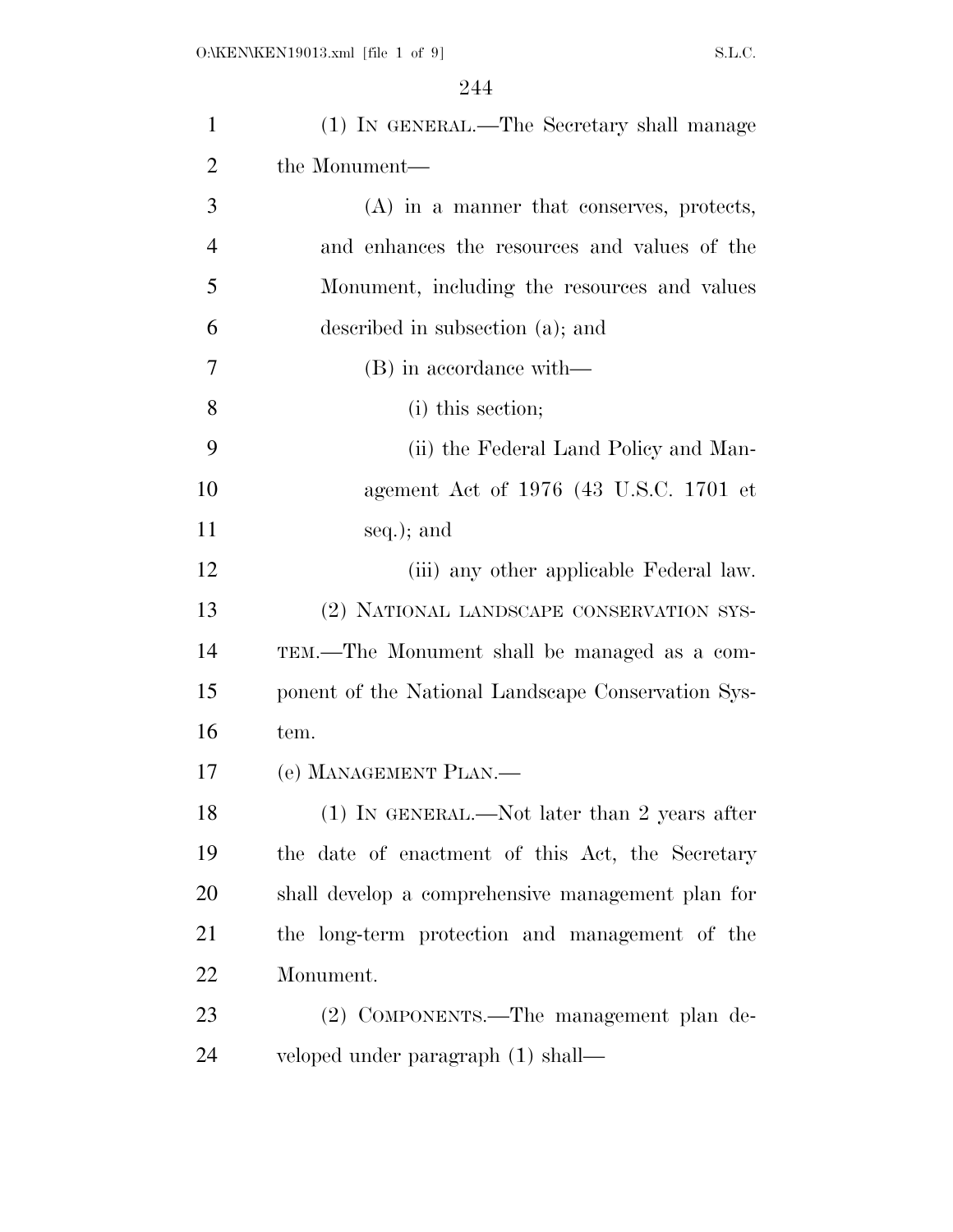(A) describe the appropriate uses and management of the Monument, consistent with the provisions of this section; and (B) allow for continued scientific research at the Monument during the development of the management plan for the Monument, subject to any terms and conditions that the Secretary de- termines necessary to protect Monument re- sources. (f) AUTHORIZED USES.—The Secretary shall only allow uses of the Monument that the Secretary determines would further the purposes for which the Monument has been established. (g) INTERPRETATION, EDUCATION, AND SCIENTIFIC RESEARCH.— (1) IN GENERAL.—The Secretary shall provide for public interpretation of, and education and sci- entific research on, the paleontological resources of the Monument. 20 (2) COOPERATIVE AGREEMENTS.—The Sec- retary may enter into cooperative agreements with appropriate public entities to carry out paragraph 23  $(1).$ (h) SPECIAL MANAGEMENT AREAS.—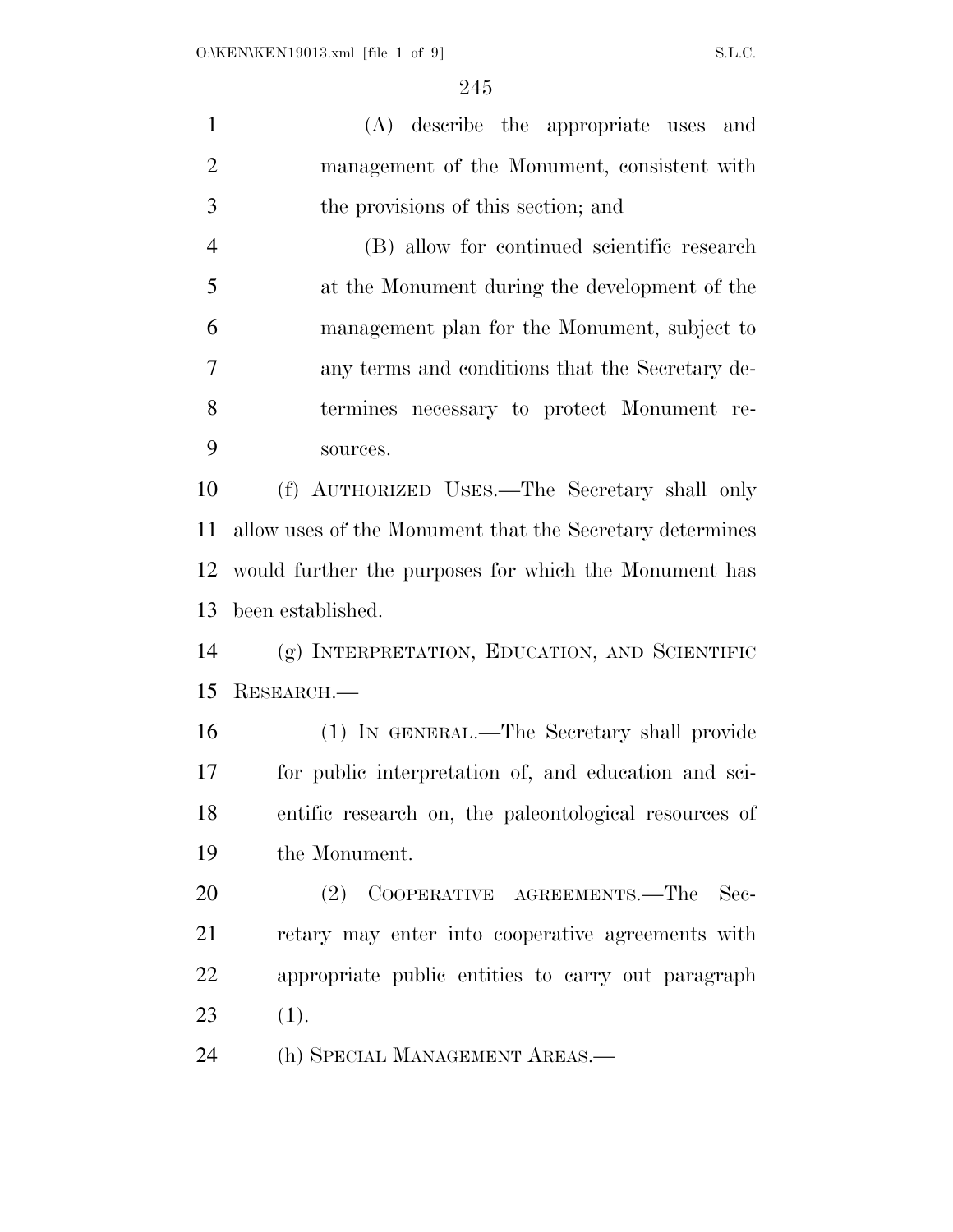(1) IN GENERAL.—The establishment of the Monument shall not modify the management status of any area within the boundary of the Monument that is managed as an area of critical environmental concern.

 (2) CONFLICT OF LAWS.—If there is a conflict between the laws applicable to an area described in paragraph (1) and this section, the more restrictive provision shall control.

 (i) MOTORIZED VEHICLES.—Except as needed for administrative purposes or to respond to an emergency, the use of motorized vehicles in the Monument shall be allowed only on roads and trails designated for use by mo- torized vehicles under the management plan for the Monu-ment developed under subsection (e).

 (j) WATER RIGHTS.—Nothing in this section con- stitutes an express or implied reservation by the United States of any water or water rights with respect to the Monument.

 (k) GRAZING.—The grazing of livestock in the Monu- ment, if established before the date of enactment of this Act, shall be allowed to continue, subject to such reason- able regulations, policies, and practices as the Secretary considers to be necessary in accordance with—

(1) applicable law (including regulations);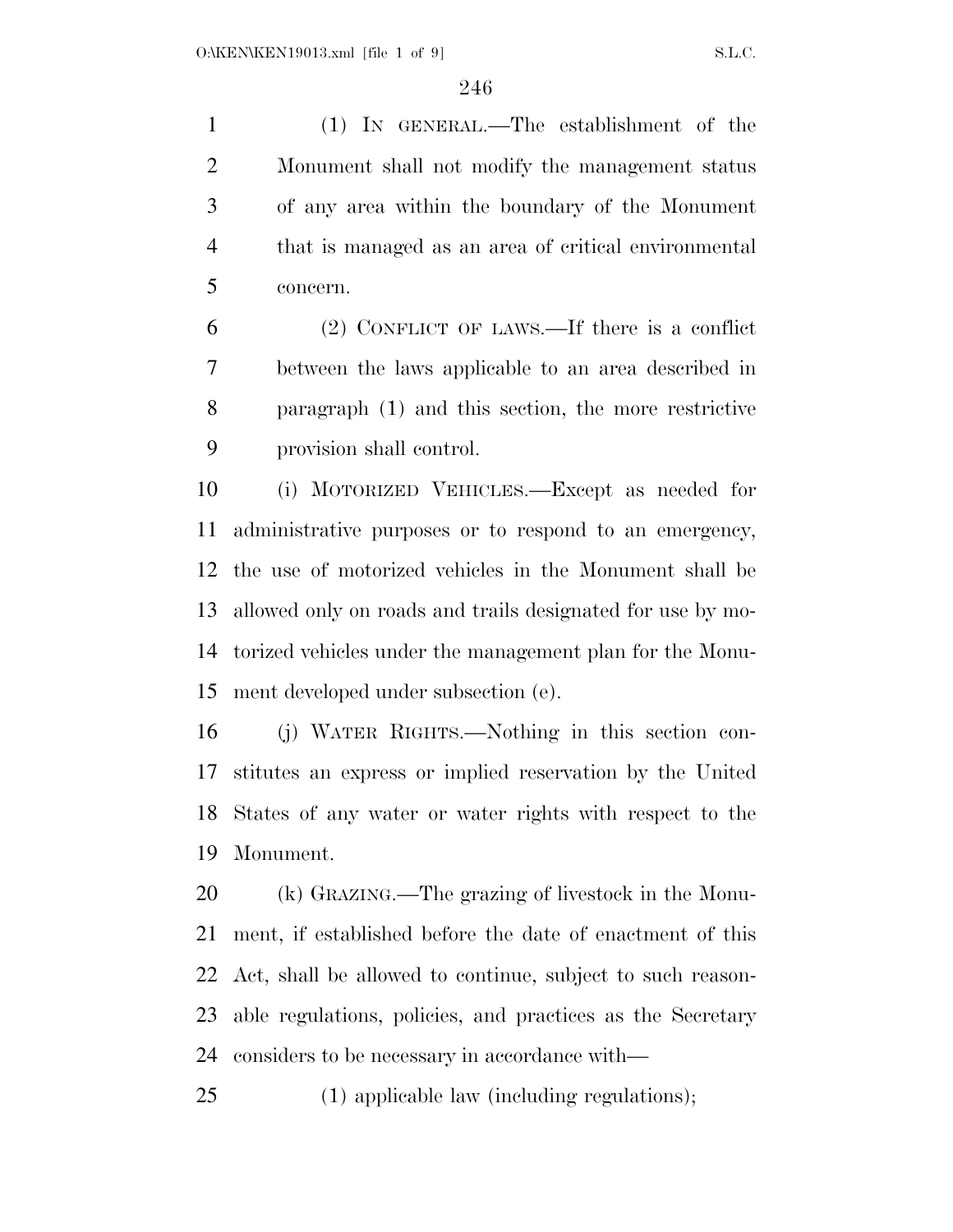(2) the guidelines set forth in Appendix A of the report of the Committee on Interior and Insular Affairs of the House of Representatives accom- panying H.R. 2570 of the 101st Congress (House Report 101–405); and

(3) the purposes of the Monument.

**SEC. 1253. PUBLIC LAND DISPOSAL AND ACQUISITION.** 

 (a) IN GENERAL.—In accordance with applicable law, the Secretary may sell public land located in the County that has been identified as suitable for disposal based on specific criteria as listed in the Federal Land Policy and Management Act of 1976 (43 U.S.C. 1713) in the applica- ble resource management plan in existence on the date of enactment of this Act.

(b) USE OF PROCEEDS.—

 (1) IN GENERAL.—Notwithstanding any other provision of law (other than a law that specifically provides for a portion of the proceeds of a land sale to be distributed to any trust fund of the State), proceeds from the sale of public land under sub- section (a) shall be deposited in a separate account in the Treasury, to be known as the ''Emery County, Utah, Land Acquisition Account'' (referred to in this section as the ''Account'').

(2) AVAILABILITY.—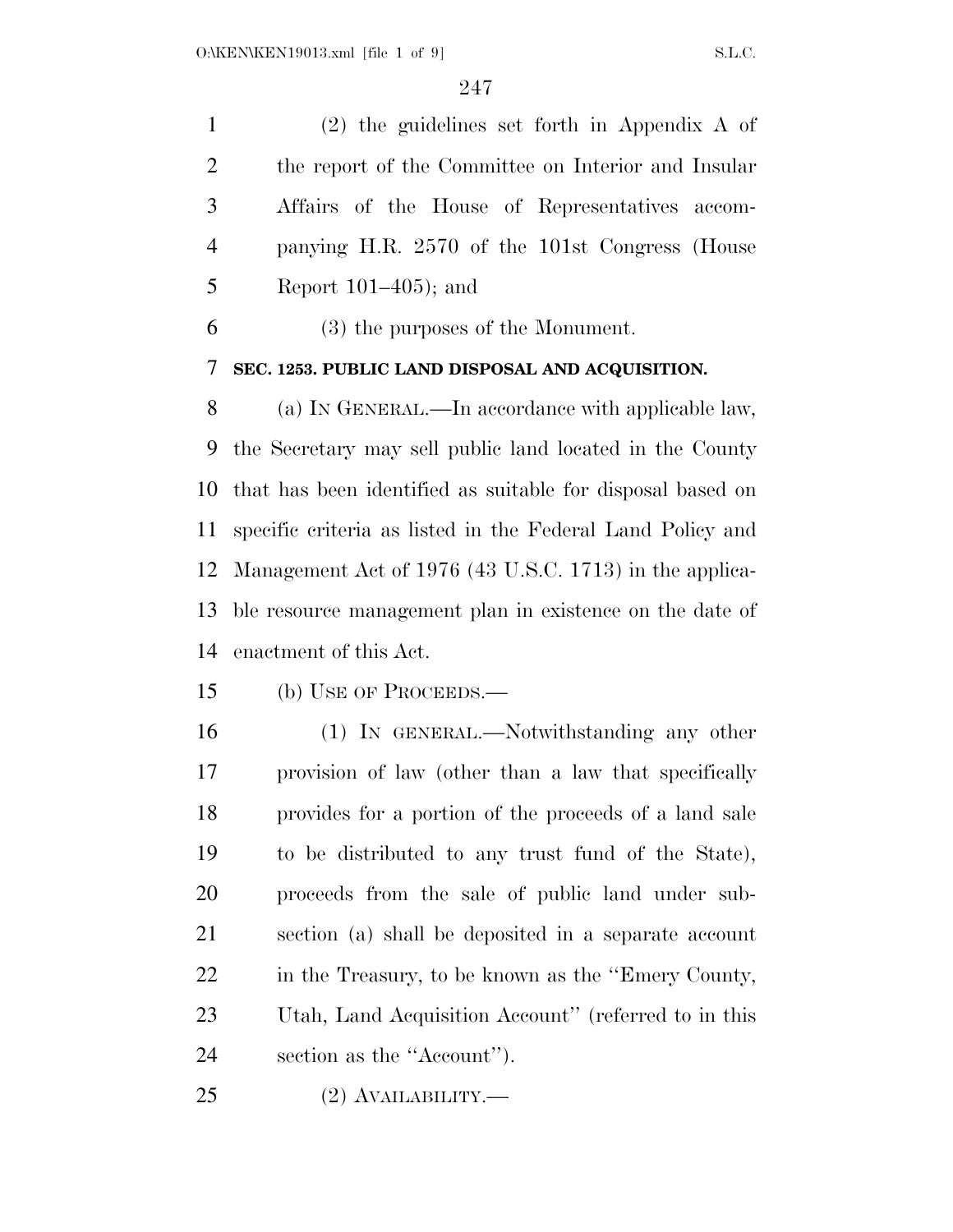| $\mathbf{1}$   | (A) IN GENERAL.—Amounts in the Ac-                       |
|----------------|----------------------------------------------------------|
| $\overline{2}$ | count shall be available to the Secretary, with-         |
| 3              | out further appropriation, to purchase from              |
| $\overline{4}$ | willing sellers land or interests in land within a       |
| 5              | wilderness area or the Recreation Area.                  |
| 6              | (B) APPLICABILITY.—Any purchase of                       |
| 7              | land or interest in land under subparagraph (A)          |
| 8              | shall be in accordance with applicable law.              |
| 9              | PROTECTION OF<br>(C)<br><b>CULTURAL</b><br>$RE-$         |
| 10             | SOURCES.—To the extent that there<br>are                 |
| 11             | amounts in the Account in excess of<br>the               |
| 12             | amounts needed to carry out subparagraph $(A)$ ,         |
| 13             | the Secretary may use the excess amounts for             |
| 14             | the protection of cultural resources on Federal          |
| 15             | land within the County.                                  |
| 16             | SEC. 1254. PUBLIC PURPOSE CONVEYANCES.                   |
| 17             | (a) IN GENERAL.—Notwithstanding the land use             |
| 18             | planning requirement of sections 202 and 203 of the Fed- |
| 19             | eral Land Policy and Management Act of 1976 (43 U.S.C.   |
|                |                                                          |

 1712, 1713), on request by the applicable local govern- mental entity, the Secretary shall convey without consider- ation the following parcels of public land to be used for public purposes:

 (1) EMERY CITY RECREATION AREA.—The ap-proximately 640-acre parcel as generally depicted on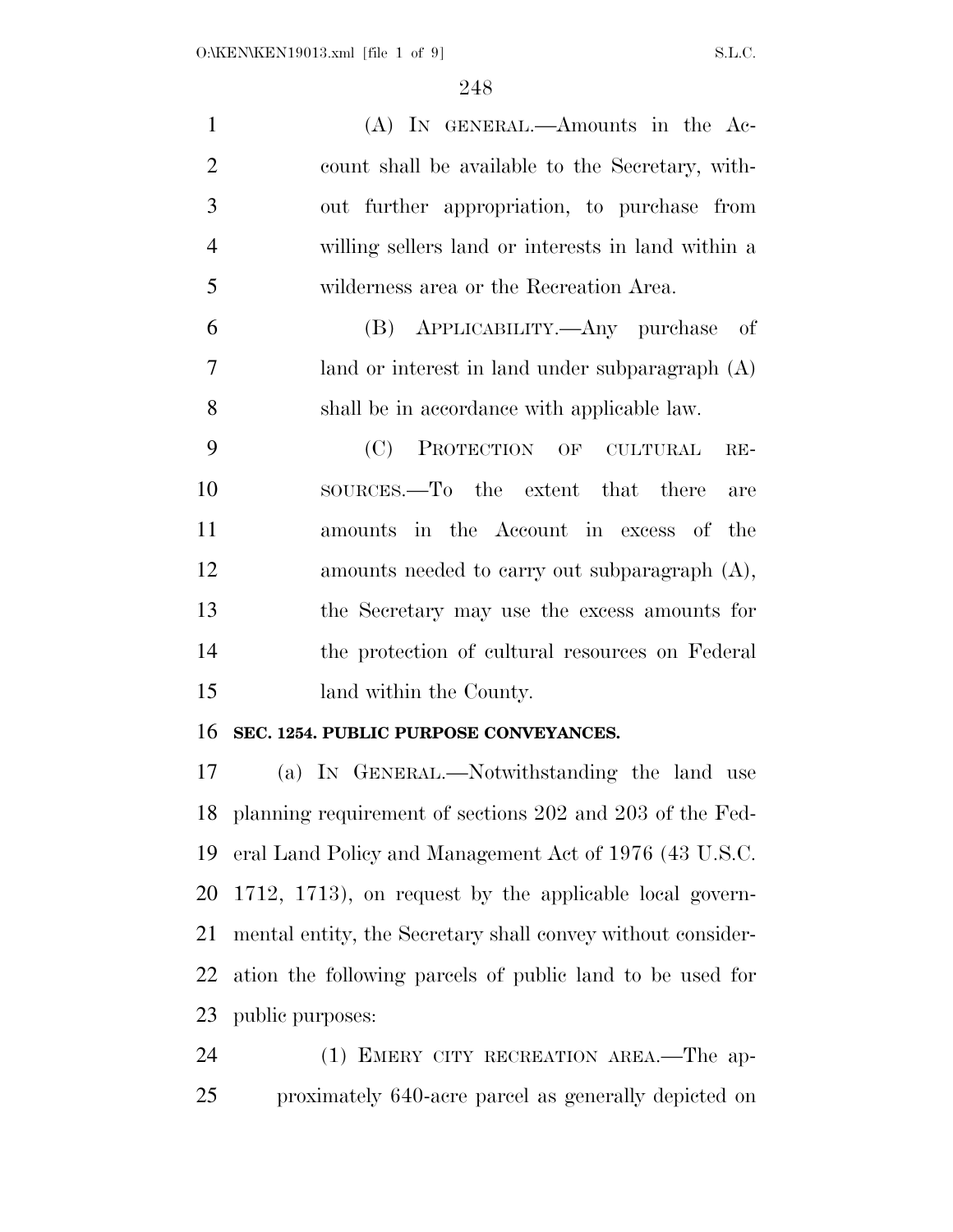the Map, to the City of Emery, Utah, for the cre- ation or enhancement of public recreation opportuni- ties consistent with uses allowed under the Act of June 14, 1926 (commonly known as the ''Recreation and Public Purposes Act'') (44 Stat. 741, chapter 578; 43 U.S.C. 869 et seq.). (2) HUNTINGTON AIRPORT.—The approxi- mately 320-acre parcel as generally depicted on the Map, to Emery County, Utah, for expansion of Hun- tington Airport consistent with uses allowed under the Act of June 14, 1926 (commonly known as the ''Recreation and Public Purposes Act'') (44 Stat. 741, chapter 578; 43 U.S.C. 869 et seq.). (3) EMERY COUNTY SHERIFF'S OFFICE.—The approximately 5-acre parcel as generally depicted on the Map, to Emery County, Utah, for the Emery County Sheriff's Office substation consistent with uses allowed under the Act of June 14, 1926 (com-monly known as the ''Recreation and Public Pur-

869 et seq.).

 (4) BUCKHORN INFORMATION CENTER.—The approximately 5-acre parcel as generally depicted on the Map, to Emery County, Utah, for the Buckhorn Information Center consistent with uses allowed

poses Act'') (44 Stat. 741, chapter 578; 43 U.S.C.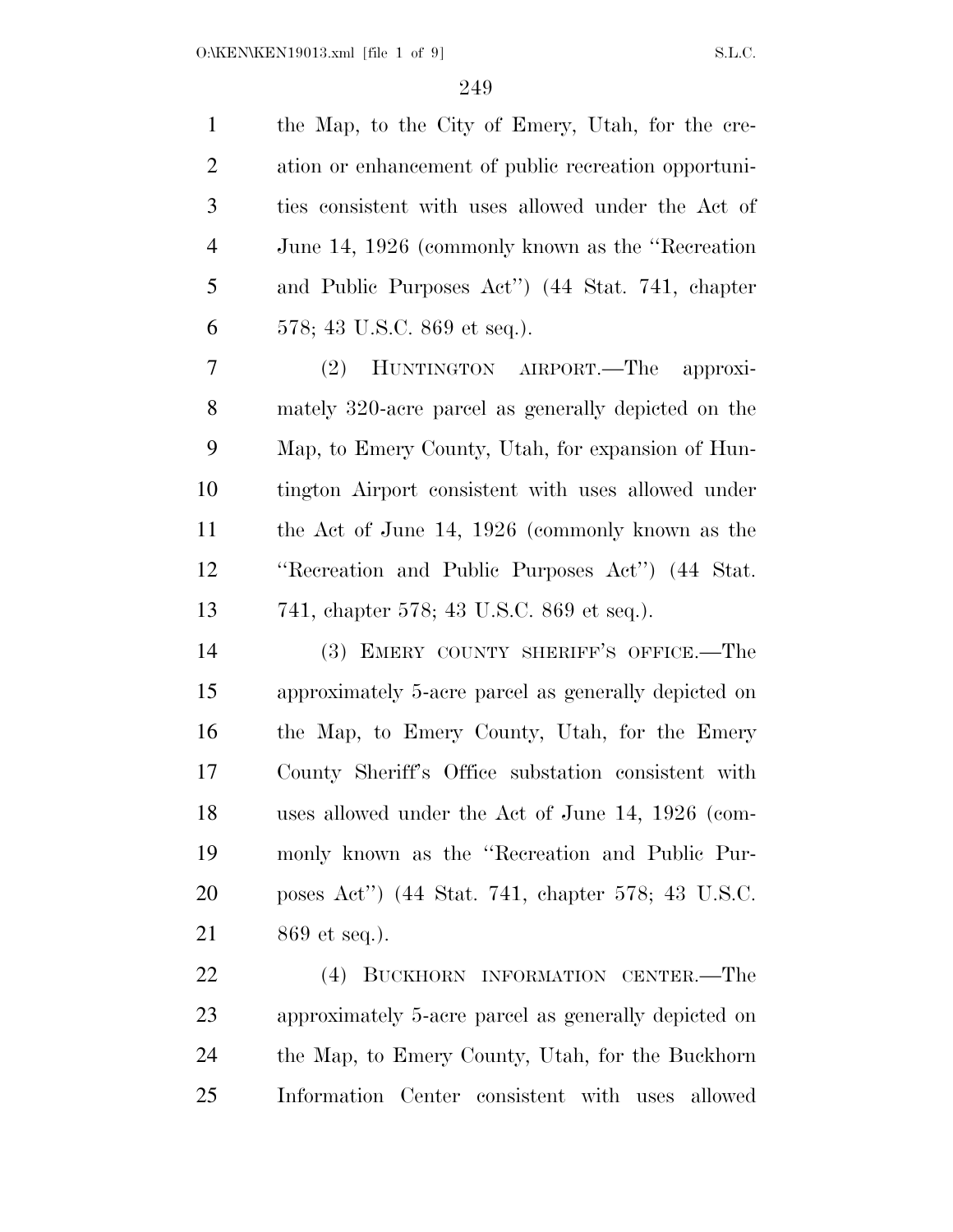| $\mathbf{1}$   | under the Act of June 14, 1926 (commonly known)         |
|----------------|---------------------------------------------------------|
| $\overline{2}$ | as the "Recreation and Public Purposes Act") (44        |
| 3              | Stat. 741, chapter 578; 43 U.S.C. 869 et seq.).         |
| $\overline{4}$ | (b) MAP AND LEGAL DESCRIPTION.—                         |
| 5              | (1) IN GENERAL.—As soon as practicable after            |
| 6              | the date of enactment of this Act, the Secretary        |
| 7              | shall file a map and legal description of each parcel   |
| 8              | of land to be conveyed under subsection (a) with—       |
| 9              | (A) the Committee on Energy and Natural                 |
| 10             | Resources of the Senate; and                            |
| 11             | (B) the Committee on Natural Resources                  |
| 12             | of the House of Representatives.                        |
| 13             | (2) EFFECT.—Each map and legal description              |
| 14             | filed under paragraph (1) shall have the same force     |
| 15             | and effect as if included in this part, except that the |
| 16             | Secretary may correct clerical or typographical er-     |
| 17             | rors in the map and legal description.                  |
| 18             | (3) PUBLIC AVAILABILITY.—Each map<br>and                |
| 19             | legal description filed under paragraph (1) shall be    |
| 20             | on file and available for public inspection in the      |
| 21             | Price Field Office of the Bureau of Land Manage-        |
| 22             | ment.                                                   |
| 23             | $(e)$ REVERSION.—                                       |
| 24             | (1) IN GENERAL.—If a parcel of land conveyed            |
| 25             | under subsection (a) is used for a purpose other        |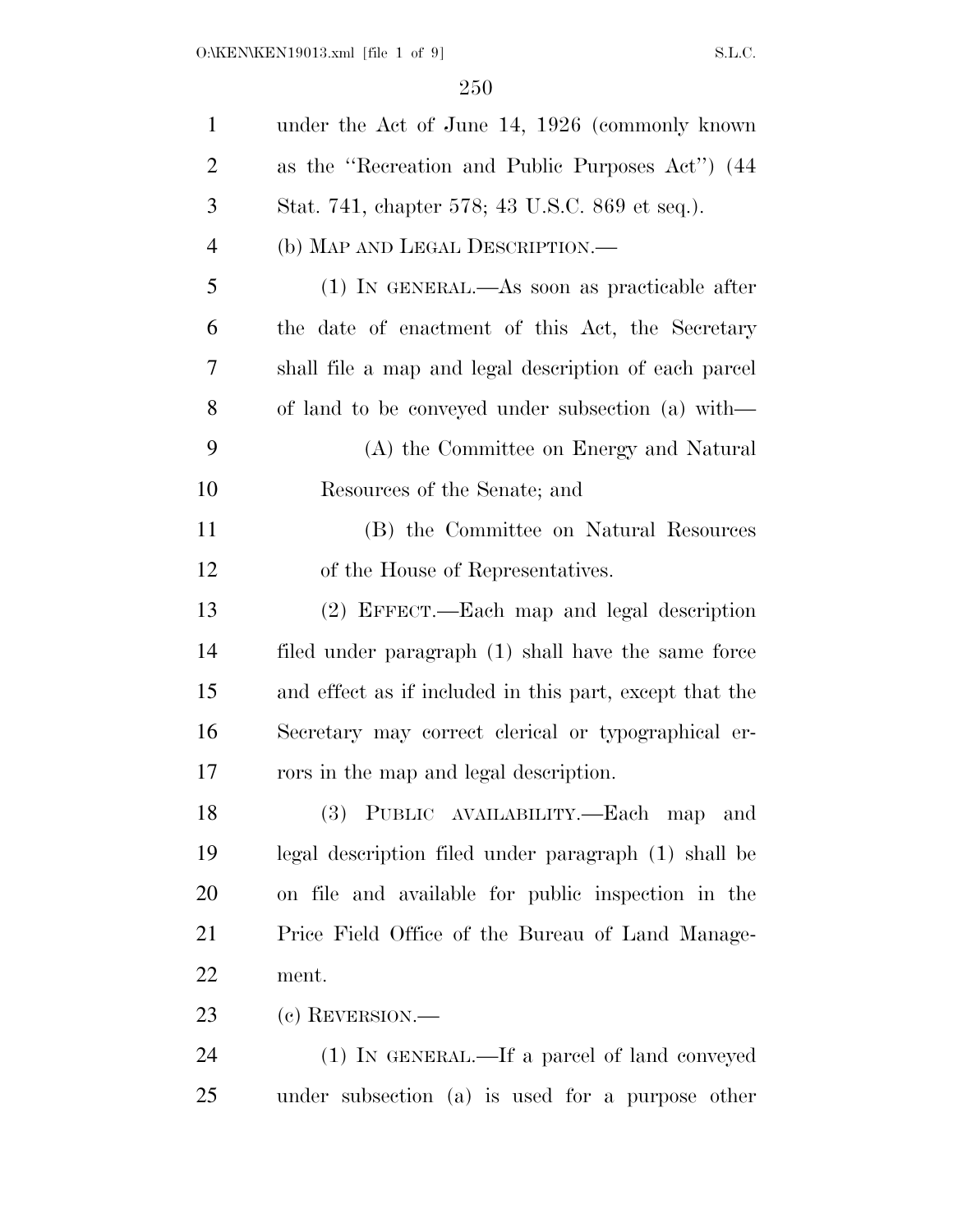| $\mathbf{1}$   | than the purpose described in that subsection, the     |
|----------------|--------------------------------------------------------|
| $\overline{2}$ | parcel of land shall, at the discretion of the Sec-    |
| 3              | retary, revert to the United States.                   |
| 4              | (2) RESPONSIBILITY FOR REMEDIATION.—In                 |
| 5              | the case of a reversion under paragraph $(1)$ , if the |
| 6              | Secretary determines that the parcel of land is con-   |
| 7              | taminated with hazardous waste, the local govern-      |
| 8              | mental entity to which the parcel of land was con-     |
| 9              | veyed under subsection (a) shall be responsible for    |
| 10             | remediation.                                           |
| 11             | SEC. 1255. EXCHANGE OF BLM AND SCHOOL AND INSTITU-     |
| 12             | TRUST LANDS ADMINISTRATION<br><b>TIONAL</b>            |
|                |                                                        |
| 13             | LAND.                                                  |
| 14             | (a) DEFINITIONS.—In this section:                      |
| 15             | EXCHANGE MAP.—The term "Exchange<br>(1)                |
| 16             | Map" means the map prepared by the Bureau of           |
| 17             | Land Management entitled "Emery County Public          |
| 18             | Land Management Act-Proposed Land Exchange"            |
| 19             | and dated December, 10, 2018.                          |
| 20             | (2) FEDERAL LAND.—The term "Federal land"              |
| 21             | means public land located in the State of Utah that    |
| 22             | is identified on the Exchange Map as—                  |
| 23             | (A) "BLM Surface and Mineral Lands"                    |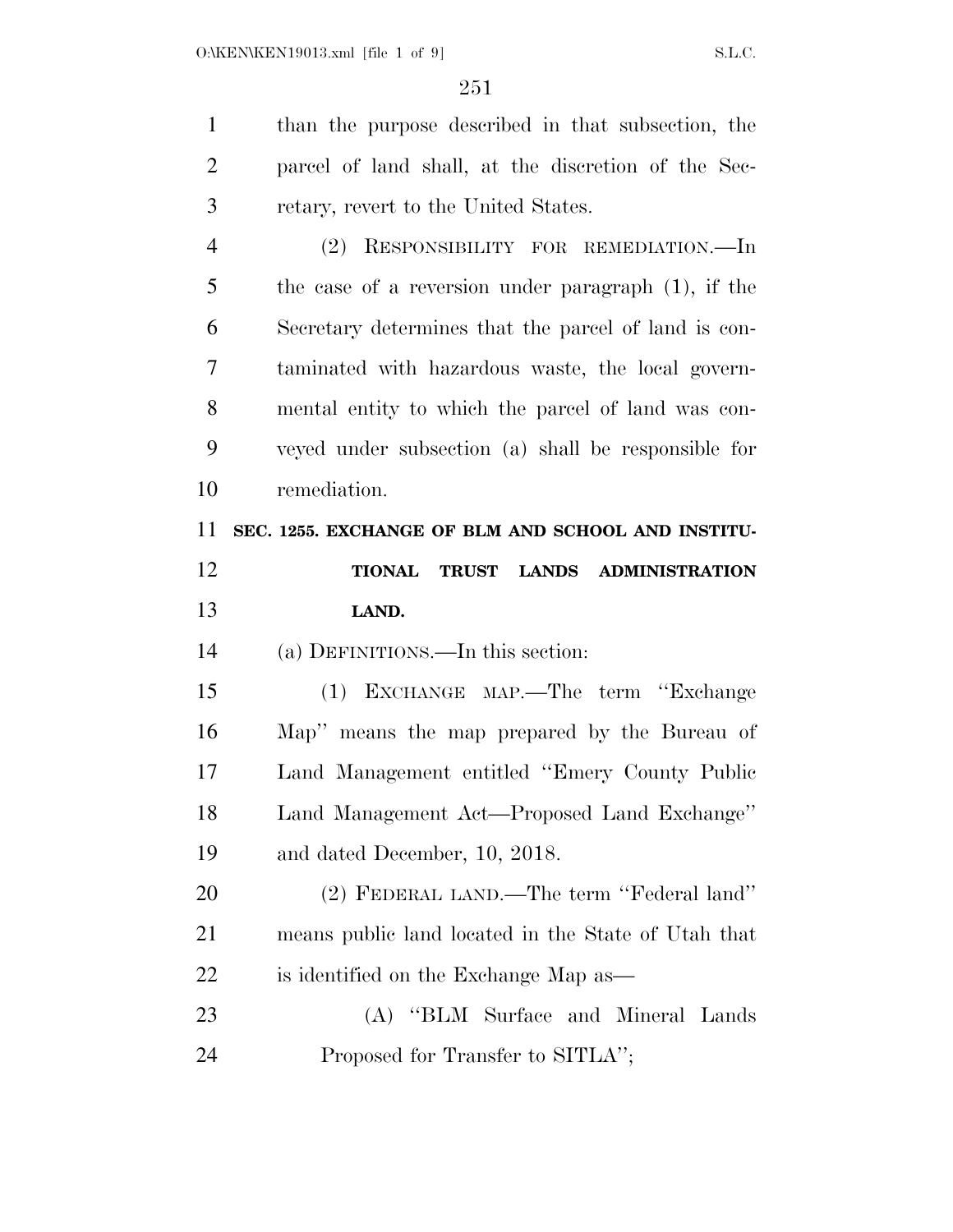| $\mathbf{1}$   | (B) "BLM Mineral Lands Proposed for                 |
|----------------|-----------------------------------------------------|
| $\overline{2}$ | Transfer to SITLA"; and                             |
| 3              | (C) "BLM Surface Lands Proposed for                 |
| $\overline{4}$ | Transfer to SITLA".                                 |
| 5              | (3) NON-FEDERAL LAND.—The term "non-Fed-            |
| 6              | eral land" means the land owned by the State in the |
| 7              | Emery and Uintah Counties that is identified on the |
| 8              | Exchange Map as—                                    |
| 9              | (A) "SITLA Surface and Mineral Land                 |
| 10             | Proposed for Transfer to BLM";                      |
| 11             | (B) "SITLA Mineral Lands Proposed for               |
| 12             | Transfer to BLM"; and                               |
| 13             | (C) "SITLA Surface Lands Proposed for               |
| 14             | Transfer to BLM".                                   |
| 15             | (4) STATE.—The term "State" means the               |
| 16             | State, acting through the School and Institutional  |
| 17             | Trust Lands Administration.                         |
| 18             | (b) EXCHANGE OF FEDERAL LAND AND NON-FED-           |
| 19             | ERAL LAND.—                                         |
| 20             | (1) IN GENERAL.—If the State offers to convey       |
| 21             | to the United States title to the non-Federal land, |
| 22             | the Secretary, in accordance with this section,     |
| 23             | shall—                                              |
| 24             | (A) accept the offer; and                           |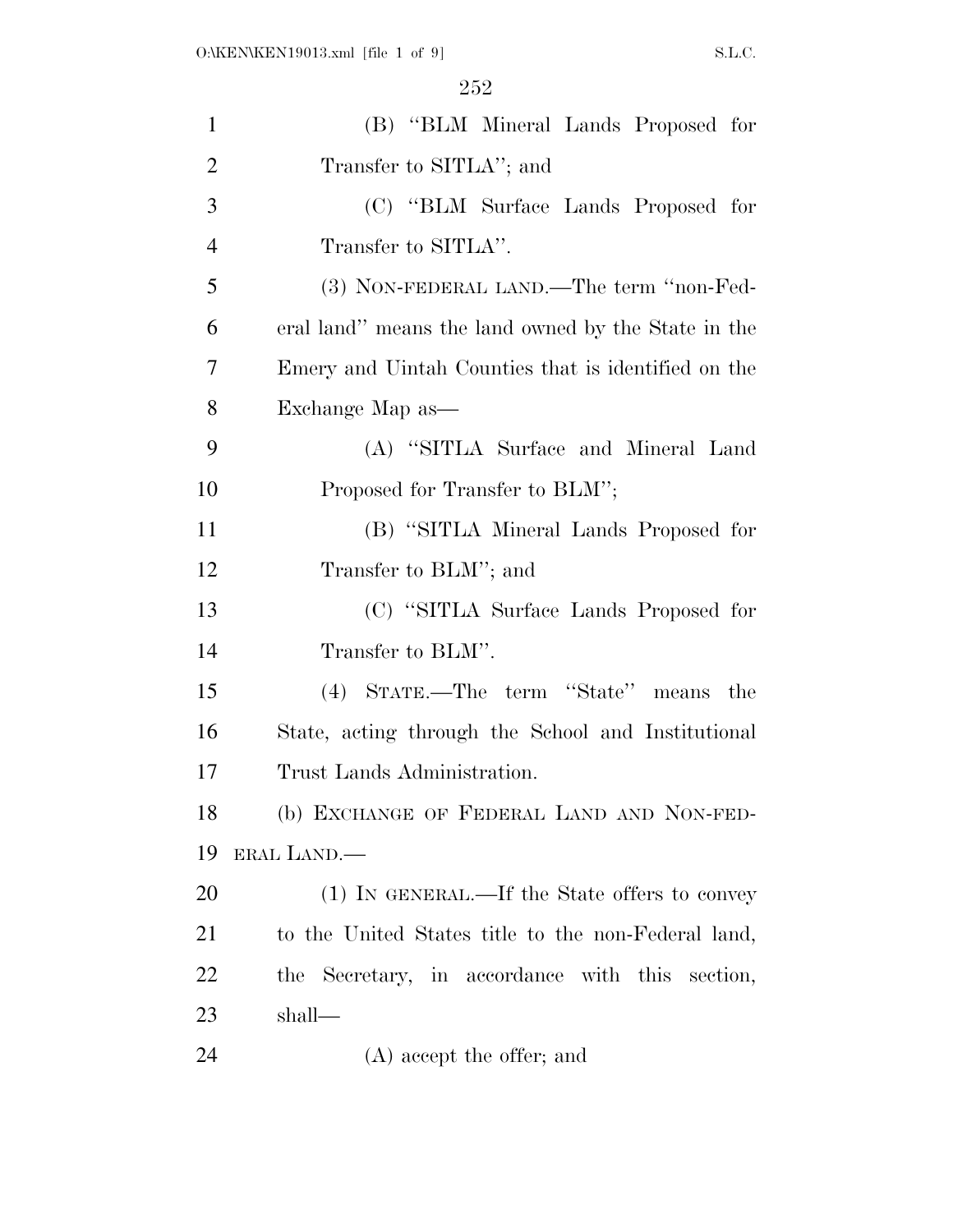(B) on receipt of all right, title, and inter- est in and to the non-Federal land, convey to the State (or a designee) all right, title, and in- terest of the United States in and to the Fed-eral land.

## (2) CONVEYANCE OF PARCELS IN PHASES.—

 (A) IN GENERAL.—Notwithstanding that appraisals for all of the parcels of Federal land and non-Federal land may not have been ap- proved under subsection (c)(5), parcels of the Federal land and non-Federal land may be ex- changed under paragraph (1) in phases, to be mutually agreed by the Secretary and the State, beginning on the date on which the appraised values of the parcels included in the applicable phase are approved.

 (B) NO AGREEMENT ON EXCHANGE.—If any dispute or delay arises with respect to the exchange of an individual parcel of Federal land or non-Federal land under paragraph (1), the Secretary and the State may mutually agree to set aside the individual parcel to allow the ex- change of the other parcels of Federal land and non-Federal land to proceed.

(3) EXCLUSION.—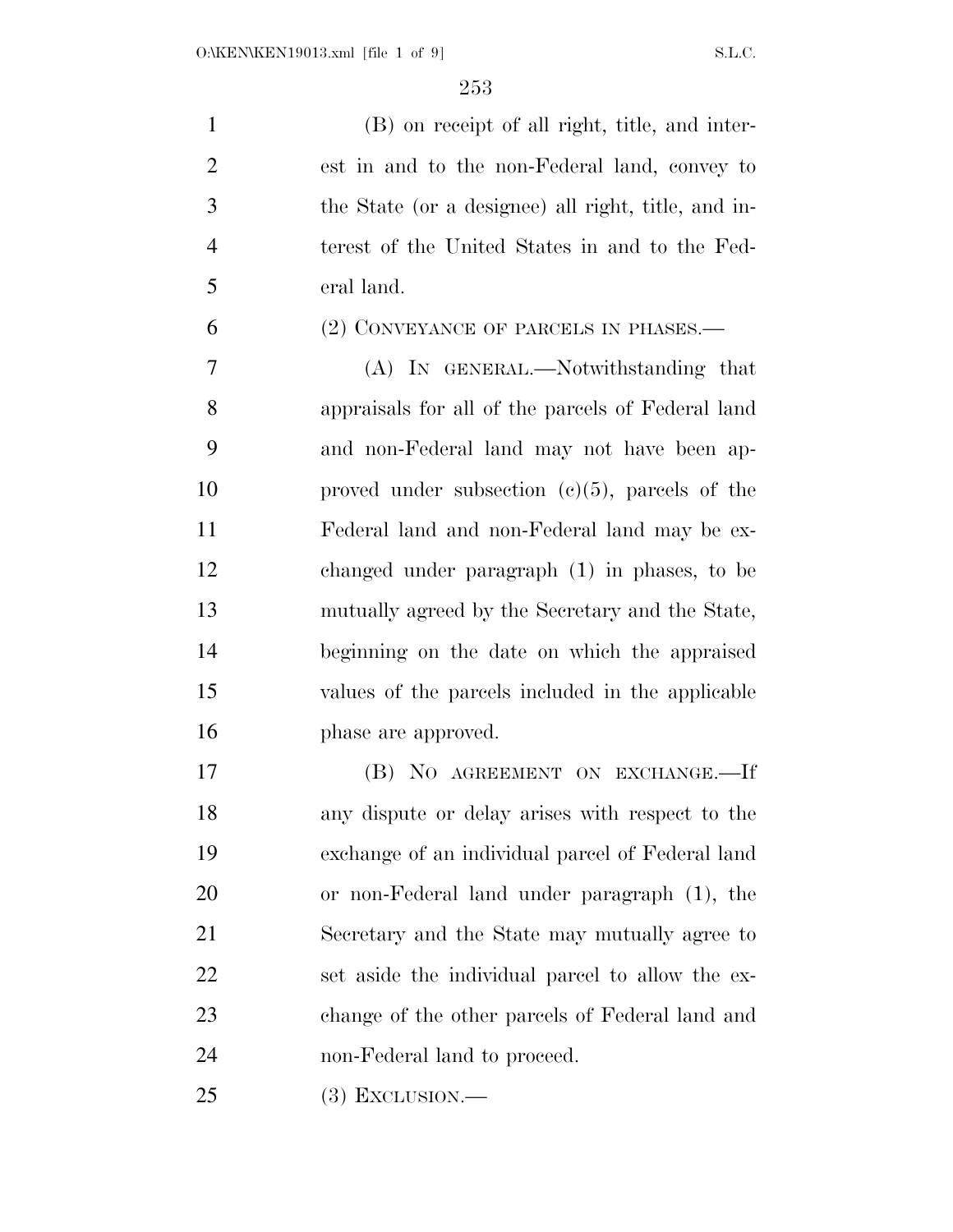| $\mathbf{1}$   | (A) IN GENERAL.—The Secretary shall ex-           |
|----------------|---------------------------------------------------|
| $\overline{2}$ | clude from any conveyance of a parcel of Fed-     |
| 3              | eral land under paragraph (1) any Federal land    |
| $\overline{4}$ | that contains critical habitat designated for a   |
| 5              | species listed as an endangered species or a      |
| 6              | threatened species under the Endangered Spe-      |
| 7              | cies Act of 1973 (16 U.S.C. 1531 et seq.).        |
| 8              | (B) REQUIREMENT.—Any Federal land ex-             |
| 9              | cluded under subparagraph (A) shall be the        |
| 10             | smallest area necessary to protect the applicable |
| 11             | critical habitat.                                 |
| 12             | $(4)$ APPLICABLE LAW.—                            |
| 13             | (A) IN GENERAL.—The land exchange                 |
| 14             | under paragraph (1) shall be subject to section   |
| 15             | 206 of the Federal Land Policy and Manage-        |
| 16             | ment Act of 1976 (43 U.S.C. 1716) and other       |
| 17             | applicable law.                                   |
| 18             | (B) LAND USE PLANNING.-- With respect             |
| 19             | to the Federal land to be conveyed under para-    |
| 20             | graph (1), the Secretary shall not be required    |
| 21             | to undertake any additional land use planning     |
| 22             | under section 202 of the Federal Land Policy      |
| 23             | and Management Act of 1976 (43 U.S.C. 1712)       |
| 24             | before the conveyance of the Federal land.        |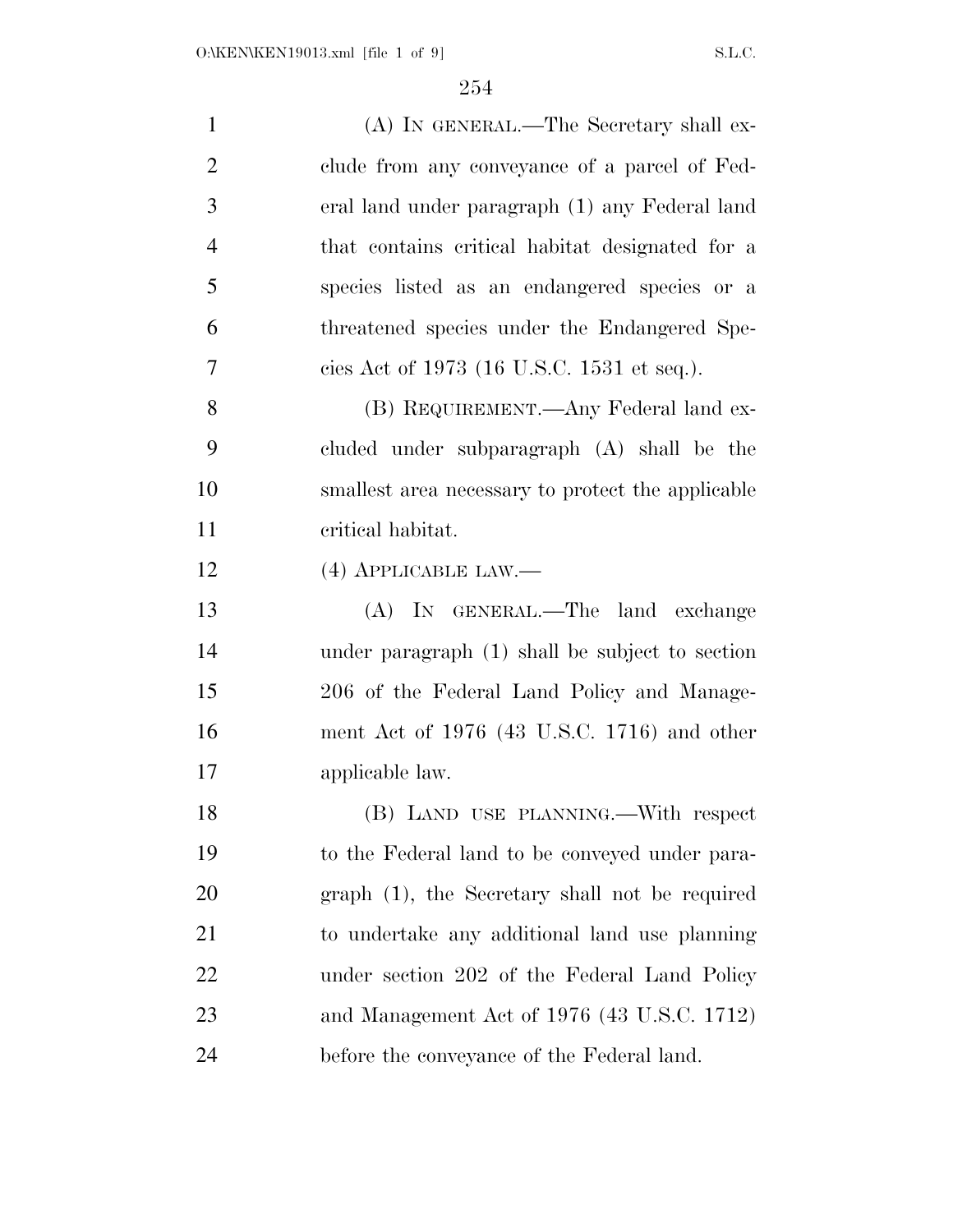$255\,$ 

| (5) VALID EXISTING RIGHTS.—The land ex-               |
|-------------------------------------------------------|
| change under paragraph (1) shall be subject to valid  |
| existing rights.                                      |
| (6) TITLE APPROVAL.—Title to the Federal              |
| land and non-Federal land to be exchanged under       |
| paragraph $(1)$ shall be in a form acceptable to the  |
| Secretary and the State.                              |
| $(e)$ APPRAISALS.—                                    |
| (1) IN GENERAL.—The value of the Federal              |
| land and the non-Federal land to be exchanged         |
| under subsection $(b)(1)$ shall be determined by ap-  |
| praisals conducted by 1 or more independent and       |
| qualified appraisers.                                 |
| (2) STATE APPRAISER.—The Secretary and the            |
| State may agree to use an independent and qualified   |
| appraiser-                                            |
| (A) retained by the State; and                        |
| (B) approved by the Secretary.                        |
| (3) APPLICABLE LAW.—The appraisals under              |
| paragraph (1) shall be conducted in accordance with   |
| nationally recognized appraisal standards, including, |
| as appropriate—                                       |
| (A) the Uniform Appraisal Standards for               |
| Federal Land Acquisitions; and                        |
|                                                       |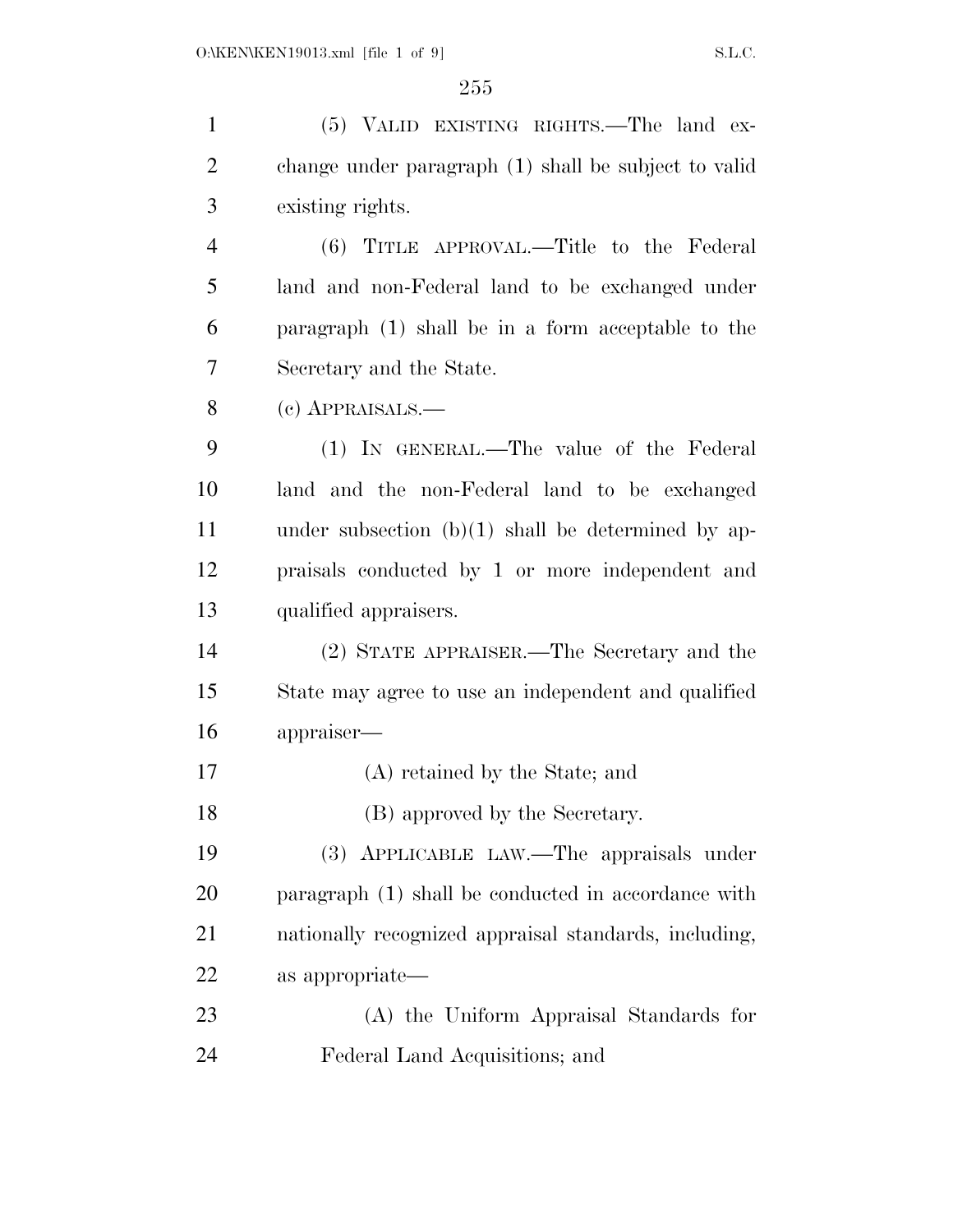| $\mathbf{1}$   | (B) the Uniform Standards of Professional        |
|----------------|--------------------------------------------------|
| $\overline{2}$ | Appraisal Practice.                              |
| 3              | $(4)$ MINERALS.—                                 |
| $\overline{4}$ | (A) MINERAL REPORTS.—The appraisals              |
| 5              | under paragraph (1) may take into account        |
| 6              | mineral and technical reports provided by the    |
| 7              | Secretary and the State in the evaluation of     |
| 8              | mineral deposits in the Federal land and non-    |
| 9              | Federal land.                                    |
| 10             | (B) MINING CLAIMS.—To the extent per-            |
| 11             | missible under applicable appraisal standards,   |
| 12             | the appraisal of any parcel of Federal land that |
| 13             | is encumbered by a mining or millsite claim lo-  |
| 14             | cated under sections 2318 through 2352 of the    |
| 15             | Revised Statutes (commonly known as the          |
| 16             | "Mining Law of $1872$ ") (30 U.S.C. 21 et seq.)  |
| 17             | shall be appraised in accordance with standard   |
| 18             | appraisal practices, including, as appropriate,  |
| 19             | the Uniform Appraisal Standards for Federal      |
| 20             | Land Acquisition.                                |
| 21             | (C) VALIDITY EXAMINATIONS.—Nothing in            |
| 22             | this subsection requires the United States to    |
| 23             | conduct a mineral examination for any mining     |
| 24             | claim on the Federal land.                       |
| 25             | (D) ADJUSTMENT.—                                 |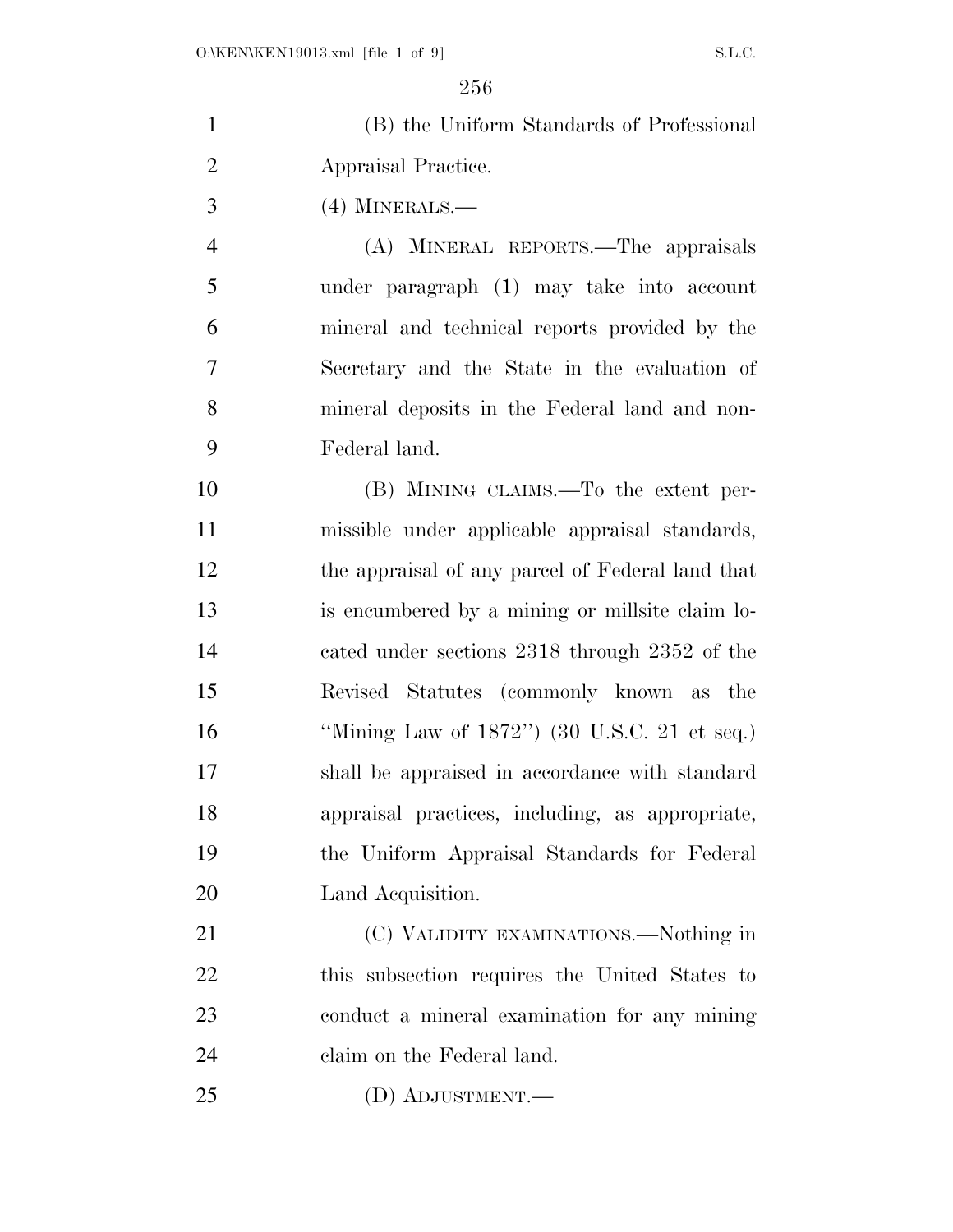| $\mathbf{1}$   | (i) IN GENERAL.—If value is attrib-                |
|----------------|----------------------------------------------------|
| $\overline{2}$ | uted to any parcel of Federal land because         |
| 3              | of the presence of minerals subject to leas-       |
| $\overline{4}$ | ing under the Mineral Leasing Act (30)             |
| 5              | U.S.C. 181 et seq.), the value of the parcel       |
| 6              | (as otherwise established under this sub-          |
| 7              | section) shall be reduced by the percentage        |
| 8              | of the applicable Federal revenue sharing          |
| 9              | obligation under section $35(a)$ of the Min-       |
| 10             | eral Leasing Act $(30 \text{ U.S.C. } 191(a))$ .   |
| 11             | (ii)<br>LIMITATION.—An adjustment                  |
| 12             | under clause (i) shall not be considered to        |
| 13             | be a property right of the State.                  |
| 14             | (5) APPROVAL.—An appraisal conducted under         |
| 15             | paragraph (1) shall be submitted to the Secretary  |
| 16             | and the State for approval.                        |
| 17             | (6) DURATION.—An appraisal conducted under         |
| 18             | paragraph (1) shall remain valid for 3 years after |
| 19             | the date on which the appraisal is approved by the |
| 20             | Secretary and the State.                           |
| 21             | (7) COST OF APPRAISAL.—                            |
| 22             | (A) IN GENERAL.—The cost of an ap-                 |
| 23             | praisal conducted under paragraph (1) shall be     |
| 24             | paid equally by the Secretary and the State.       |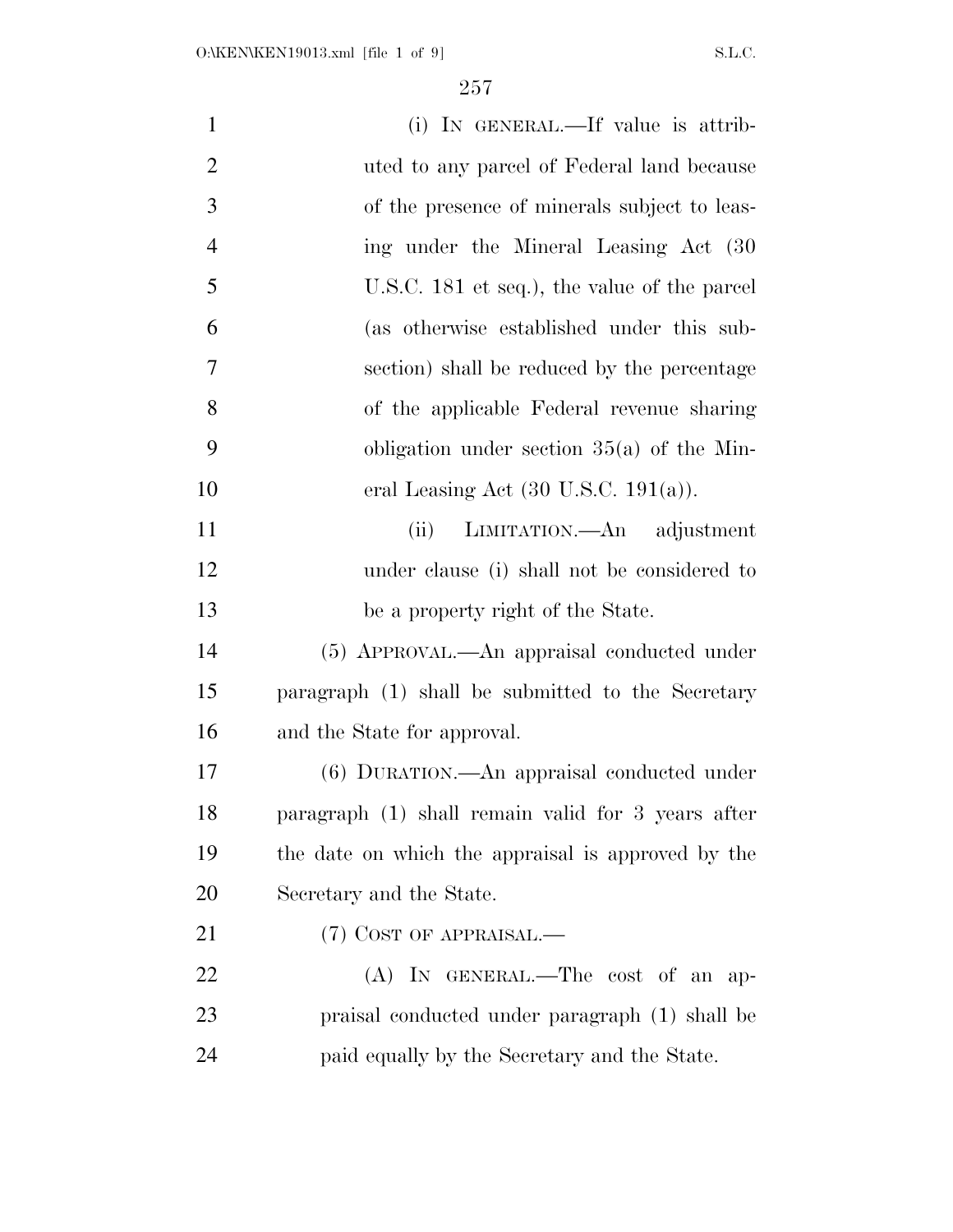(B) REIMBURSEMENT BY SECRETARY.—If the State retains an appraiser in accordance with paragraph (2), the Secretary shall reim- burse the State in an amount equal to 50 per-cent of the costs incurred by the State.

 (d) CONVEYANCE OF TITLE.—It is the intent of Con- gress that the land exchange authorized under subsection (b)(1) shall be completed not later than 1 year after the date of final approval by the Secretary and the State of the appraisals conducted under subsection (c).

(e) PUBLIC INSPECTION AND NOTICE.—

 (1) PUBLIC INSPECTION.—Not later than 30 days before the date of any exchange of Federal land and non-Federal land under subsection (b)(1), all final appraisals and appraisal reviews for the land to be exchanged shall be available for public review at the office of the State Director of the Bureau of Land Management in the State of Utah.

 (2) NOTICE.—The Secretary shall make avail- able on the public website of the Secretary, and the Secretary or the State, as applicable, shall publish in a newspaper of general circulation in Salt Lake County, Utah, a notice that the appraisals conducted under subsection (c) are available for public inspec-tion.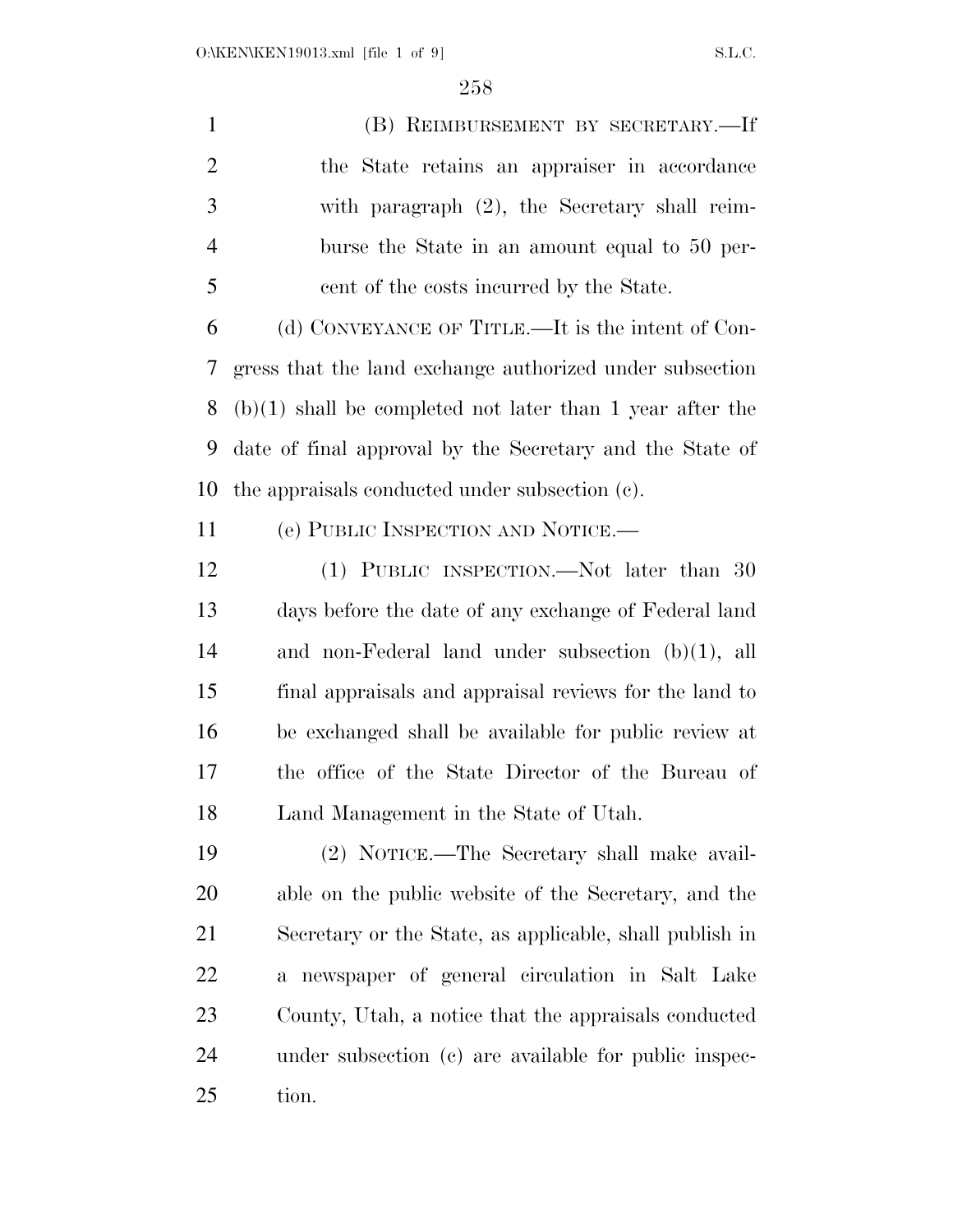| $\mathbf{1}$   | (f) EQUAL VALUE EXCHANGE.—                          |
|----------------|-----------------------------------------------------|
| $\overline{2}$ | (1) IN GENERAL.—The value of the Federal            |
| 3              | land and non-Federal land to be exchanged under     |
| $\overline{4}$ | subsection $(b)(1)$ —                               |
| 5              | $(A)$ shall be equal; or                            |
| 6              | (B) shall be made equal in accordance with          |
| 7              | paragraph $(2)$ .                                   |
| 8              | $(2)$ EQUALIZATION.—                                |
| 9              | (A) SURPLUS OF FEDERAL LAND.—With                   |
| 10             | respect to any Federal land and non-Federal         |
| 11             | land to be exchanged under subsection $(b)(1)$ , if |
| 12             | the value of the Federal land exceeds the value     |
| 13             | of the non-Federal land, the value of the Fed-      |
| 14             | eral land and non-Federal land shall be equal-      |
| 15             | ized by—                                            |
| 16             | (i) the State conveying to the Sec-                 |
| 17             | retary, as necessary to equalize the value          |
| 18             | of the Federal land and non-Federal land,           |
| 19             | after the acquisition of all State trust land       |
| 20             | located within the wilderness<br>areas<br><b>or</b> |
| 21             | recreation area designated by this part,            |
| 22             | State trust land located within any of the          |
| 23             | wilderness areas or national conservation           |
| 24             | areas in Washington County, Utah, estab-            |
| 25             | lished under subtitle O of title I of the           |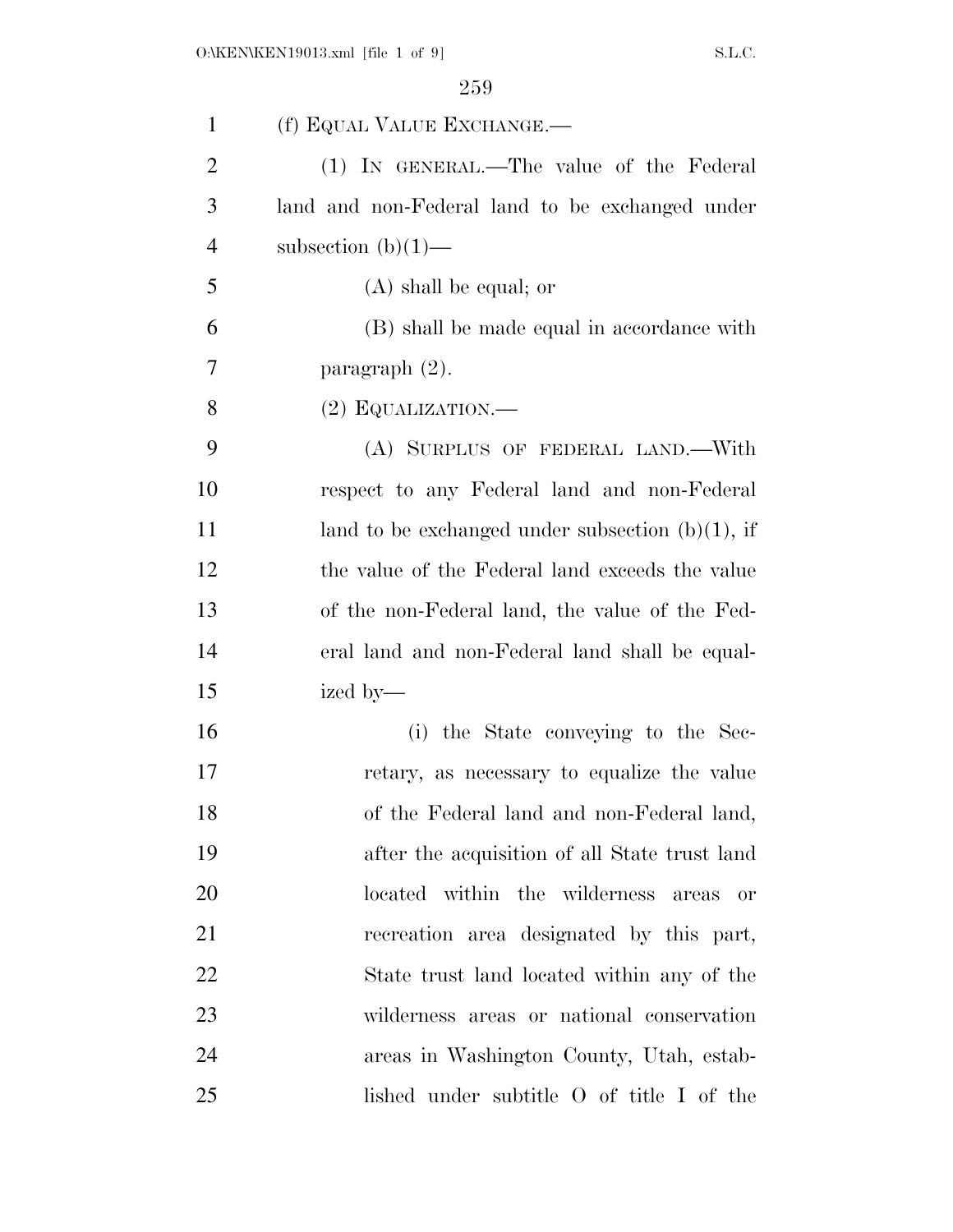| $\mathbf{1}$   | Omnibus Public Land Management Act of                      |
|----------------|------------------------------------------------------------|
| $\overline{2}$ | 2009 (Public Law 111–11; 123 Stat.                         |
| 3              | $1075$ ; and                                               |
| $\overline{4}$ | (ii) the State, to the extent necessary                    |
| 5              | to equalize any remaining imbalance of                     |
| 6              | value after all available Washington Coun-                 |
| $\tau$         | ty, Utah, land described in clause (i) has                 |
| 8              | been conveyed to the Secretary, conveying                  |
| 9              | to the Secretary additional State trust land               |
| 10             | as identified and agreed on by the Sec-                    |
| 11             | retary and the State.                                      |
| 12             | (B) SURPLUS OF NON-FEDERAL LAND.—If                        |
| 13             | the value of the non-Federal land exceeds the              |
| 14             | value of the Federal land, the value of the Fed-           |
| 15             | eral land and the non-Federal land shall be                |
| 16             | equalized—                                                 |
| 17             | (i) by the Secretary making a cash                         |
| 18             | equalization payment to the State, in ac-                  |
| 19             | cordance with section $206(b)$ of the Fed-                 |
| 20             | eral Land Policy and Management Act of                     |
| 21             | 1976 (43 U.S.C. 1716(b)); or                               |
| 22             | (ii) by removing non-Federal land                          |
| 23             | from the exchange.                                         |
| 24             | (g) INDIAN TRIBES.—The Secretary shall consult             |
| 25             | with any federally recognized Indian Tribe in the vicinity |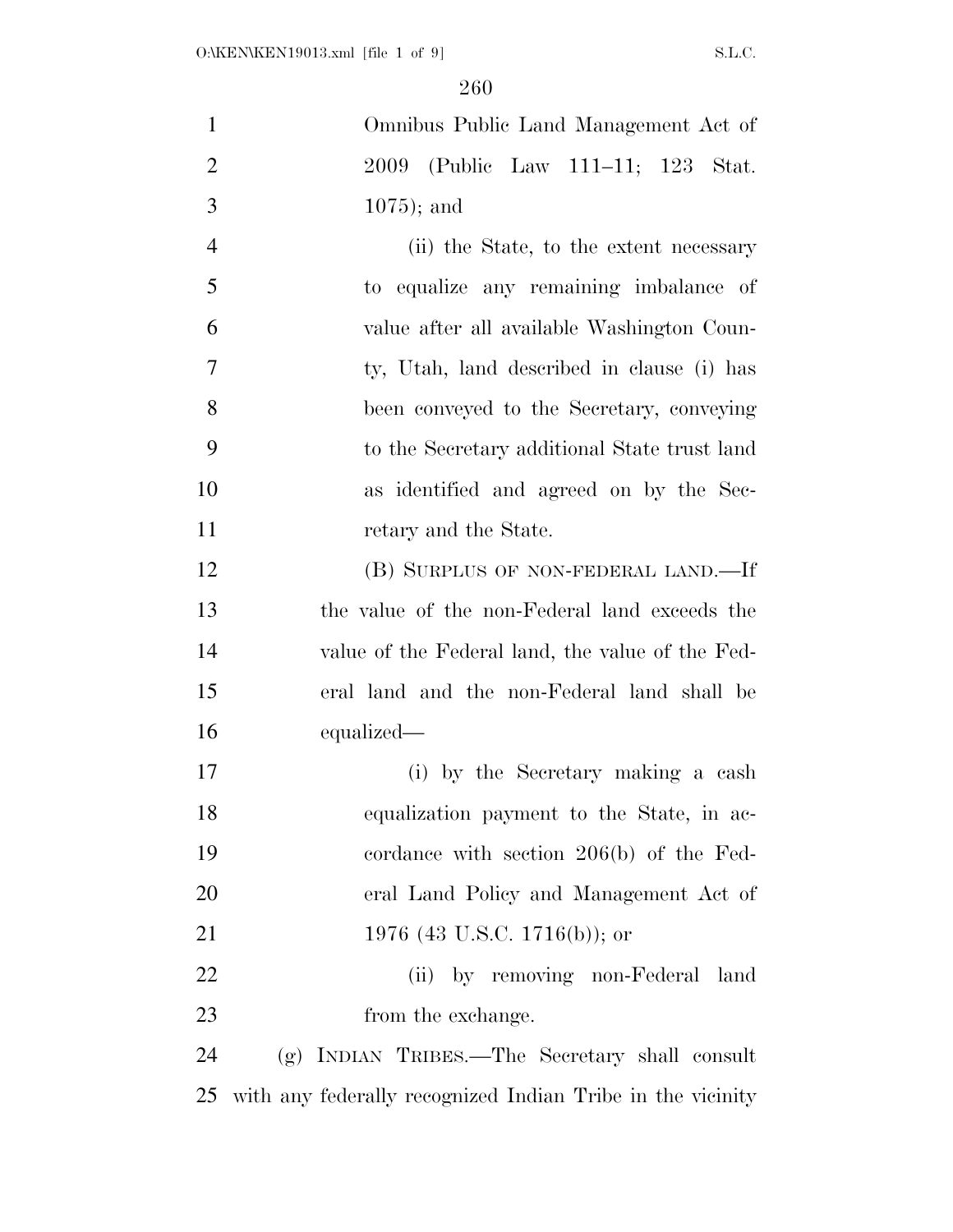of the Federal land and non-Federal land to be exchanged under subsection (b)(1) before the completion of the land exchange.

 (h) APPURTENANT WATER RIGHTS.—Any convey- ance of a parcel of Federal land or non-Federal land under subsection (b)(1) shall include the conveyance of water rights appurtenant to the parcel conveyed.

(i) GRAZING PERMITS.—

 (1) IN GENERAL.—If the Federal land or non- Federal land exchanged under subsection (b)(1) is subject to a lease, permit, or contract for the graz-12 ing of domestic livestock in effect on the date of ac- quisition, the Secretary and the State shall allow the grazing to continue for the remainder of the term of the lease, permit, or contract, subject to the related terms and conditions of user agreements, including permitted stocking rates, grazing fee levels, access rights, and ownership and use of range improve-ments.

 (2) RENEWAL.—To the extent allowed by Fed- eral or State law, on expiration of any grazing lease, permit, or contract described in paragraph (1), the holder of the lease, permit, or contract shall be enti- tled to a preference right to renew the lease, permit, or contract.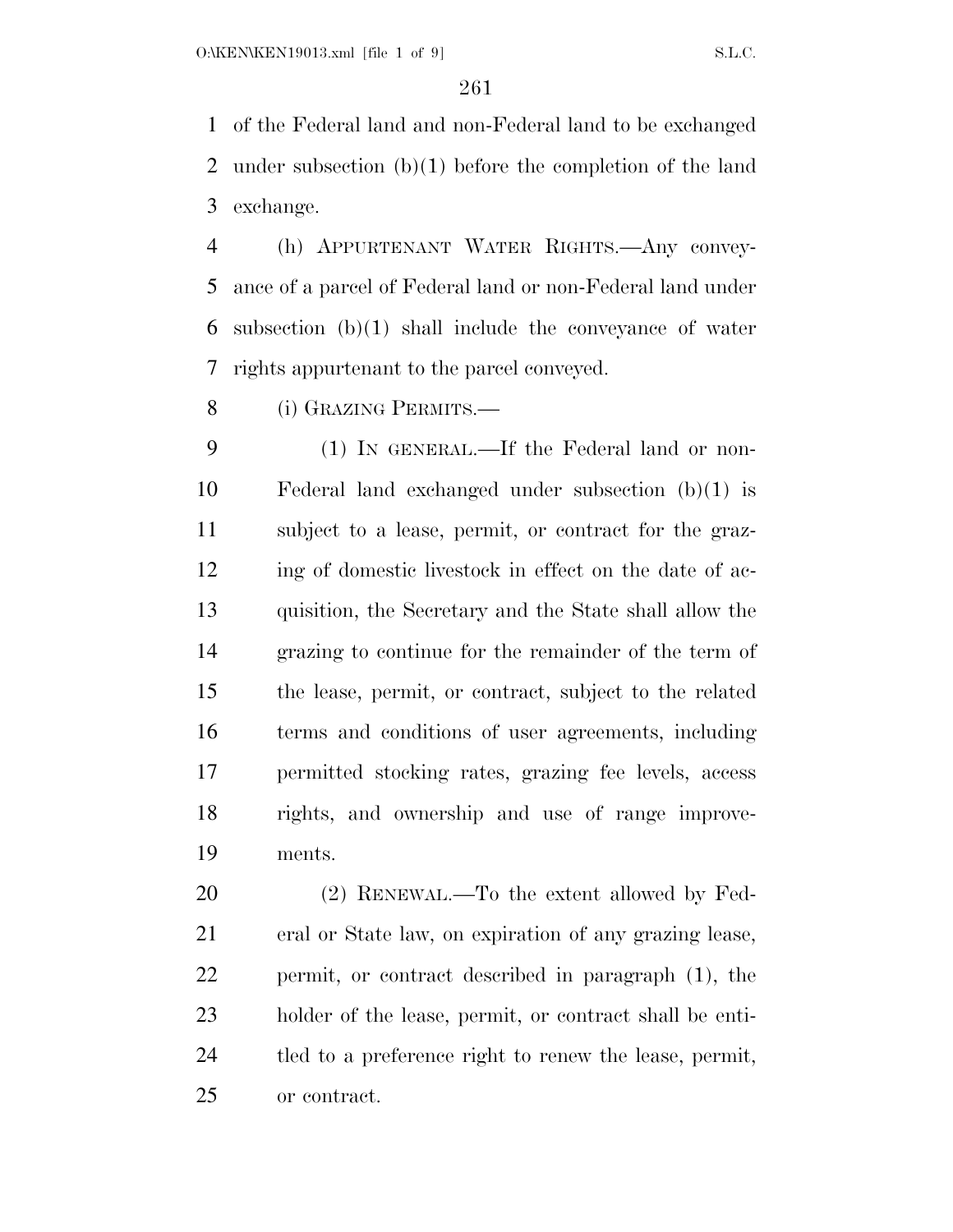(3) CANCELLATION.—

 (A) IN GENERAL.—Nothing in this section prevents the Secretary or the State from can- celing or modifying a grazing permit, lease, or contract if the Federal land or non-Federal land subject to the permit, lease, or contract is sold, conveyed, transferred, or leased for non-grazing purposes by the Secretary or the State.

 (B) LIMITATION.—Except to the extent reasonably necessary to accommodate surface operations in support of mineral development, the Secretary or the State shall not cancel or modify a grazing permit, lease, or contract be- cause the land subject to the permit, lease, or contract has been leased for mineral develop-ment.

 (4) BASE PROPERTIES.—If non-Federal land conveyed by the State under subsection (b)(1) is used by a grazing permittee or lessee to meet the base property requirements for a Federal grazing permit or lease, the land shall continue to qualify as a base property for—

 (A) the remaining term of the lease or per-mit; and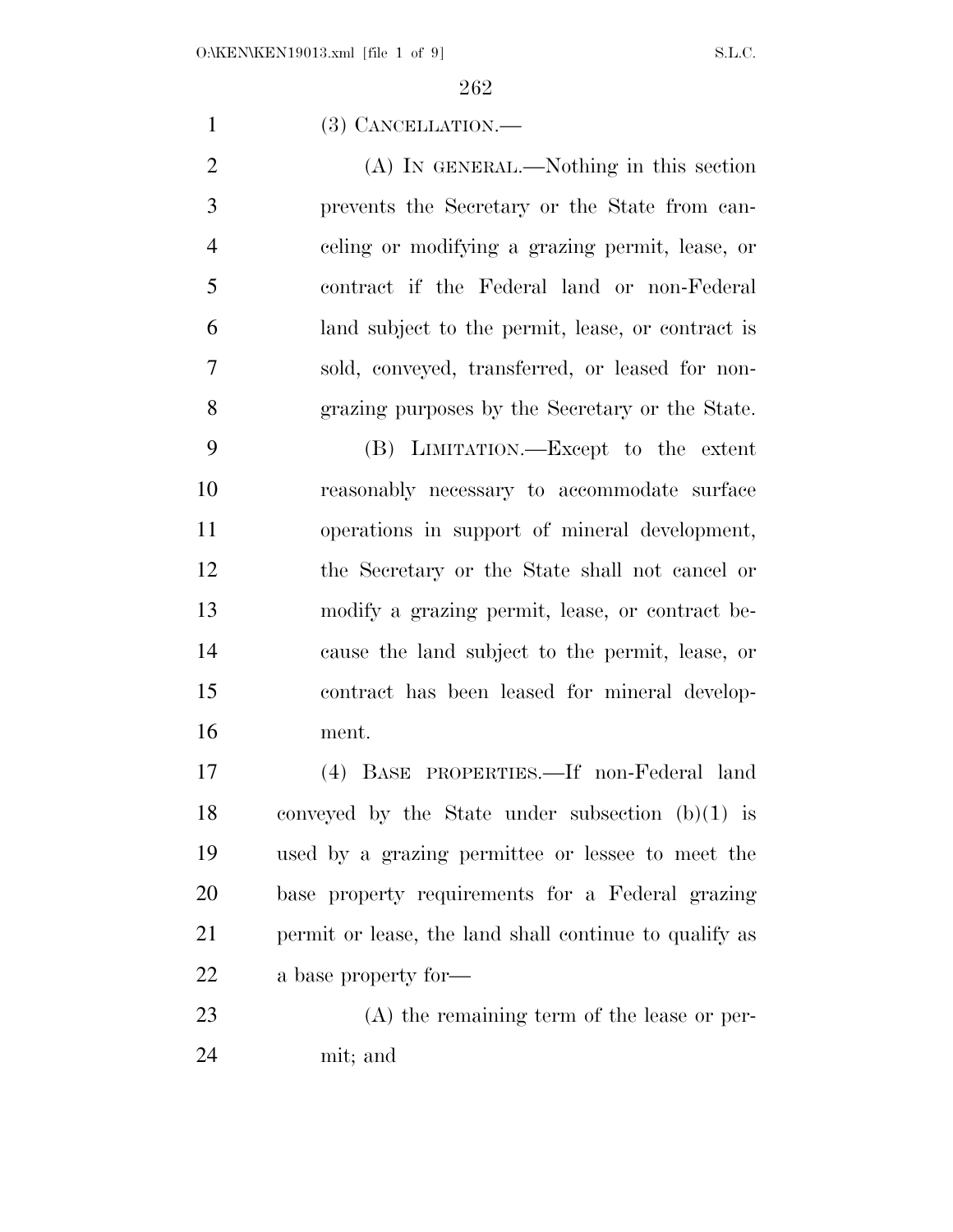(B) the term of any renewal or extension of the lease or permit.

 (j) WITHDRAWAL OF FEDERAL LAND FROM MIN- ERAL ENTRY PRIOR TO EXCHANGE.—Subject to valid ex- isting rights, the Federal land to be conveyed to the State under subsection (b)(1) is withdrawn from mineral loca- tion, entry, and patent under the mining laws pending conveyance of the Federal land to the State.

**Subtitle D—Wild and Scenic Rivers** 

**SEC. 1301. LOWER FARMINGTON RIVER AND SALMON** 

**BROOK WILD AND SCENIC RIVER.** 

## (a) FINDINGS.—Congress finds that—

 (1) the Lower Farmington River and Salmon Brook Study Act of 2005 (Public Law 109–370) au- thorized the study of the Farmington River down- stream from the segment designated as a rec-17 reational river by section  $3(a)(156)$  of the Wild and 18 Scenic Rivers Act  $(16 \text{ U.S.C. } 1277(a)(156))$  to its confluence with the Connecticut River, and the seg- ment of the Salmon Brook including its main stem and east and west branches for potential inclusion in 22 the National Wild and Scenic Rivers System;

 (2) the studied segments of the Lower Farm- ington River and Salmon Brook support natural, cultural, and recreational resources of exceptional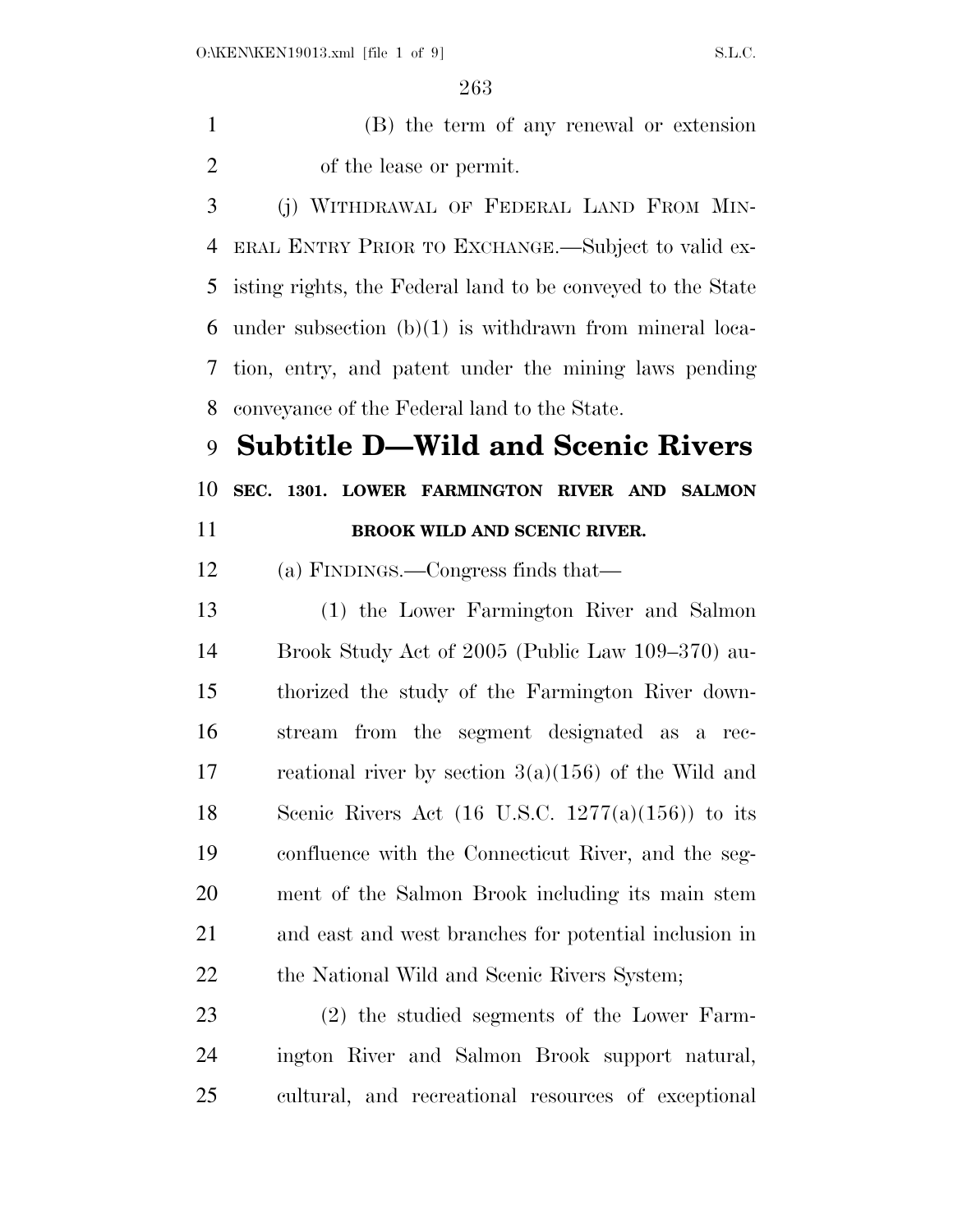O:\KEN\KEN19013.xml [file 1 of 9] S.L.C.

 significance to the citizens of Connecticut and the Nation;

 (3) concurrently with the preparation of the study, the Lower Farmington River and Salmon Brook Wild and Scenic Study Committee prepared the Lower Farmington River and Salmon Brook Management Plan, June 2011 (referred to in this section as the ''management plan''), that establishes objectives, standards, and action programs that will ensure the long-term protection of the outstanding values of the river segments without Federal man- agement of affected lands not owned by the United States;

 (4) the Lower Farmington River and Salmon Brook Wild and Scenic Study Committee has voted in favor of Wild and Scenic River designation for the river segments, and has included this recommenda-tion as an integral part of the management plan;

 (5) there is strong local support for the protec- tion of the Lower Farmington River and Salmon Brook, including votes of support for Wild and Sce- nic designation from the governing bodies of all ten communities abutting the study area;

 (6) the State of Connecticut General Assembly has endorsed the designation of the Lower Farm-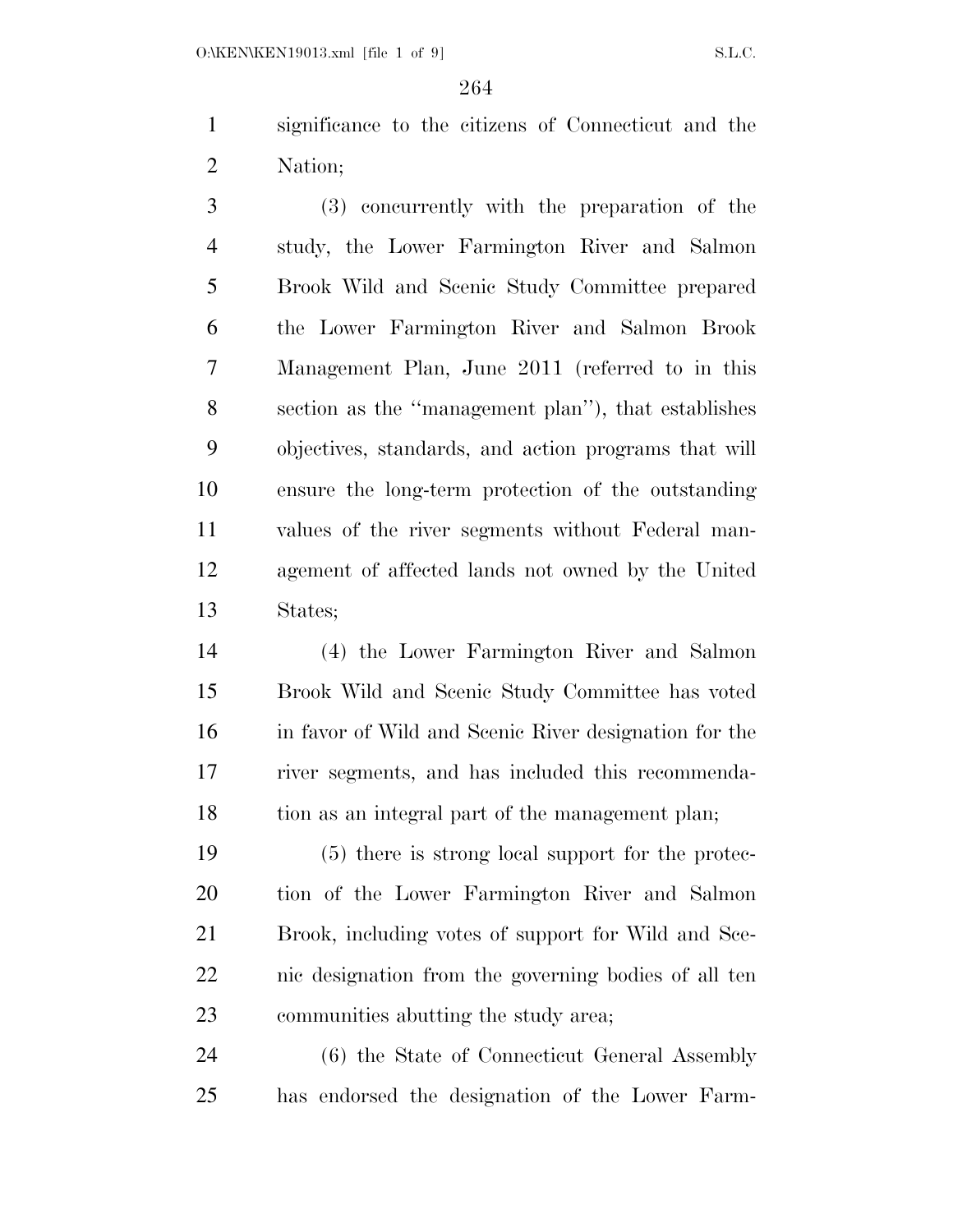ington River and Salmon Brook as components of the National Wild and Scenic Rivers System (Public Act 08–37); and

 (7) the Rainbow Dam and Reservoir are located entirely outside of the river segment designated by subsection (b), and, based on the findings of the study of the Lower Farmington River pursuant to Public Law 109–370, this hydroelectric project (in- cluding all aspects of its facilities, operations, and transmission lines) is compatible with the designa-tion made by subsection (b).

 (b) DESIGNATION.—Section 3(a) of the Wild and Scenic Rivers Act (16 U.S.C. 1274(a)) (as amended by section 1241(a)) is amended by adding at the end the fol-lowing:

16 "(225) LOWER FARMINGTON RIVER AND SALM- ON BROOK, CONNECTICUT.—Segments of the main stem and its tributary, Salmon Brook, totaling ap- proximately 62 miles, to be administered by the Sec-retary of the Interior as follows:

21 "(A) The approximately 27.2-mile segment of the Farmington River beginning 0.2 miles below the tailrace of the Lower Collinsville Dam and extending to the site of the Spoonville Dam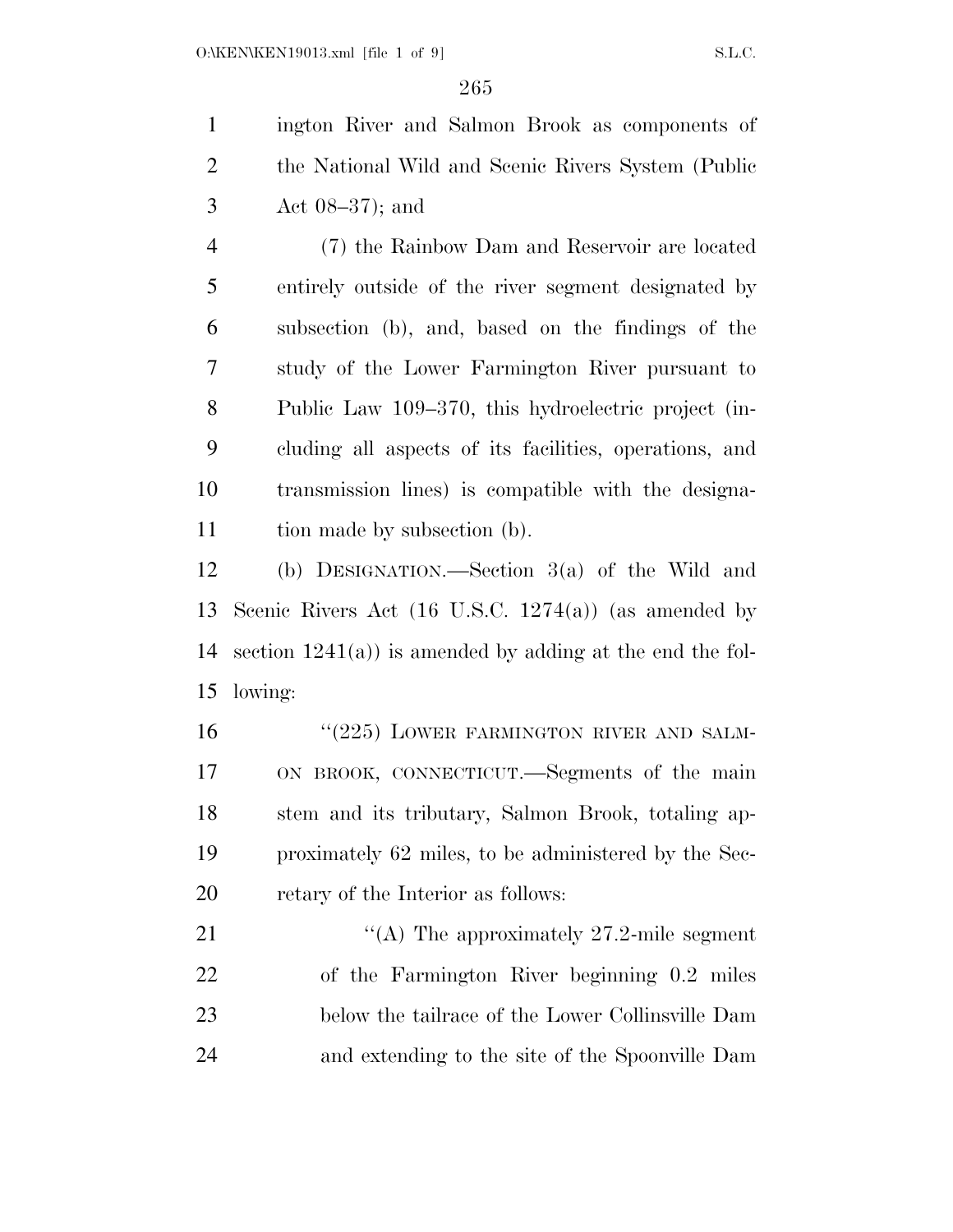| $\mathbf{1}$   | in Bloomfield and East Granby as a rec-           |
|----------------|---------------------------------------------------|
| $\overline{2}$ | reational river.                                  |
| 3              | $\cdot$ (B) The approximately 8.1-mile segment    |
| $\overline{4}$ | of the Farmington River extending from 0.5        |
| 5              | miles below the Rainbow Dam to the confluence     |
| 6              | with the Connecticut River in Windsor as a rec-   |
| $\overline{7}$ | reational river.                                  |
| 8              | "(C) The approximately 2.4-mile segment           |
| 9              | of the main stem of Salmon Brook extending        |
| 10             | from the confluence of the East and West          |
| 11             | Branches to the confluence with the Farm-         |
| 12             | ington River as a recreational river.             |
| 13             | "(D) The approximately $12.6$ -mile segment       |
| 14             | of the West Branch of Salmon Brook extending      |
| 15             | from its headwaters in Hartland, Connecticut,     |
| 16             | to its confluence with the East Branch of Salm-   |
| 17             | on Brook as a recreational river.                 |
| 18             | " $(E)$ The approximately 11.4-mile segment       |
| 19             | of the East Branch of Salmon Brook extending      |
| 20             | from the Massachusetts-Connecticut State line     |
| 21             | to the confluence with the West Branch of         |
| 22             | Salmon Brook as a recreational river.".           |
| 23             | (c) MANAGEMENT.-                                  |
| 24             | (1) IN GENERAL.—The river segments des-           |
| 25             | ignated by subsection (b) shall be managed in ac- |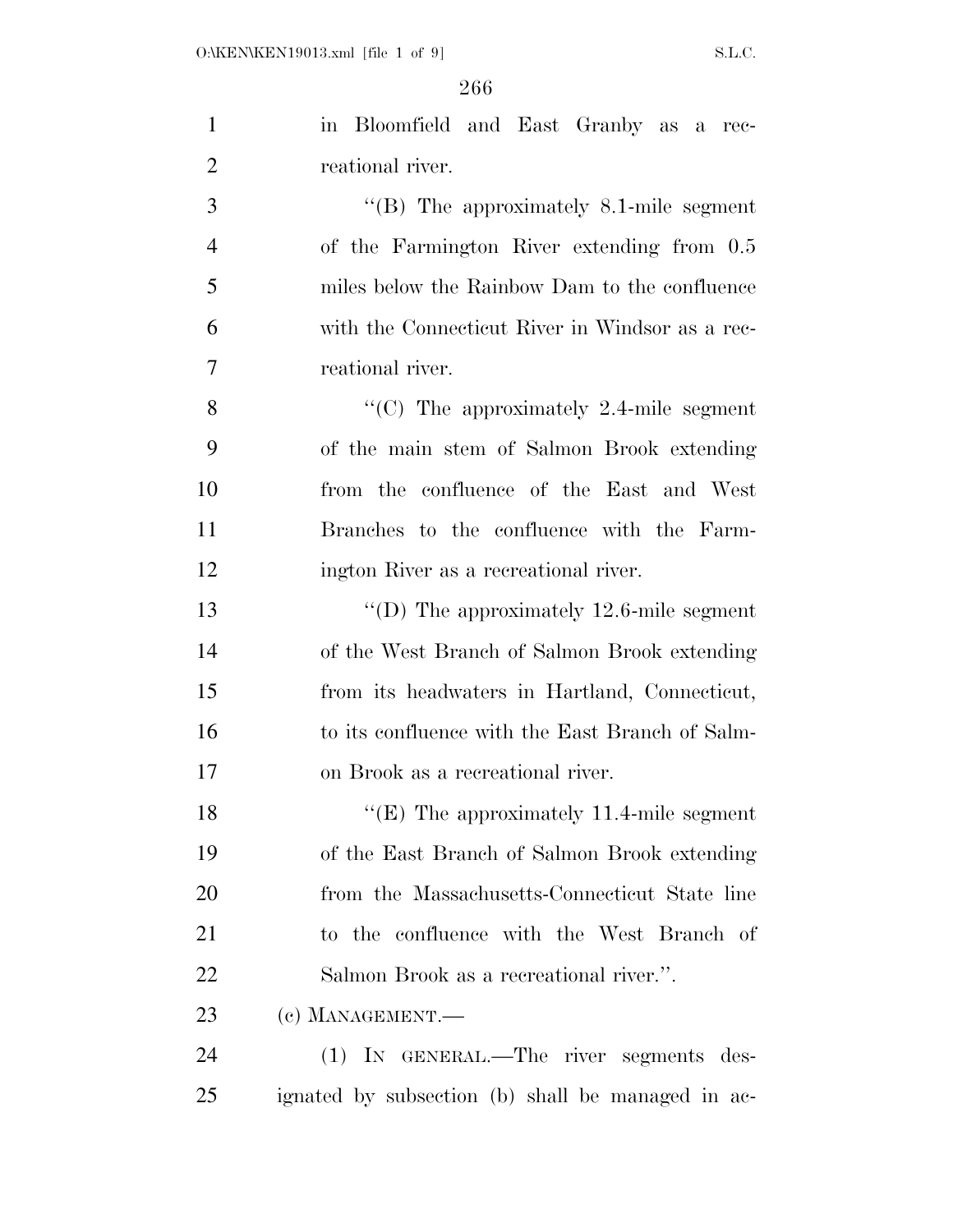| $\mathbf{1}$   | cordance with the management plan and such             |
|----------------|--------------------------------------------------------|
| $\overline{2}$ | amendments to the management plan as the Sec-          |
| 3              | retary determines are consistent with this section.    |
| $\overline{4}$ | The management plan shall be deemed to satisfy the     |
| 5              | requirements for a comprehensive management plan       |
| 6              | pursuant to section $3(d)$ of the Wild and Scenic Riv- |
| 7              | ers Act $(16 \text{ U.S.C. } 1274(d)).$                |
| 8              | (2) COMMITTEE.—The Secretary shall coordi-             |
| 9              | nate the management responsibilities of the Sec-       |
| 10             | retary under this section with the Lower Farm-         |
| 11             | ington River and Salmon Brook Wild and Scenic          |
| 12             | Committee, as specified in the management plan.        |
| 13             | (3) COOPERATIVE AGREEMENTS.—                           |
| 14             | $(A)$ In GENERAL.—In order to provide for              |
| 15             | the long-term protection, preservation, and en-        |
| 16             | hancement of the river segment designated by           |
| 17             | subsection (b), the Secretary is authorized to         |
| 18             | enter into cooperative agreements pursuant to          |
| 19             | sections $10(e)$ and $11(b)(1)$ of the Wild and        |
| 20             | Rivers Act (16 U.S.C. 1281(e),<br>Scenic               |
| 21             | $1282(b)(1)$ ) with-                                   |
| 22             | (i) the State of Connecticut;                          |
| 23             | (ii) the towns of Avon, Bloomfield,                    |
| 24             | Burlington, East Granby, Farmington,                   |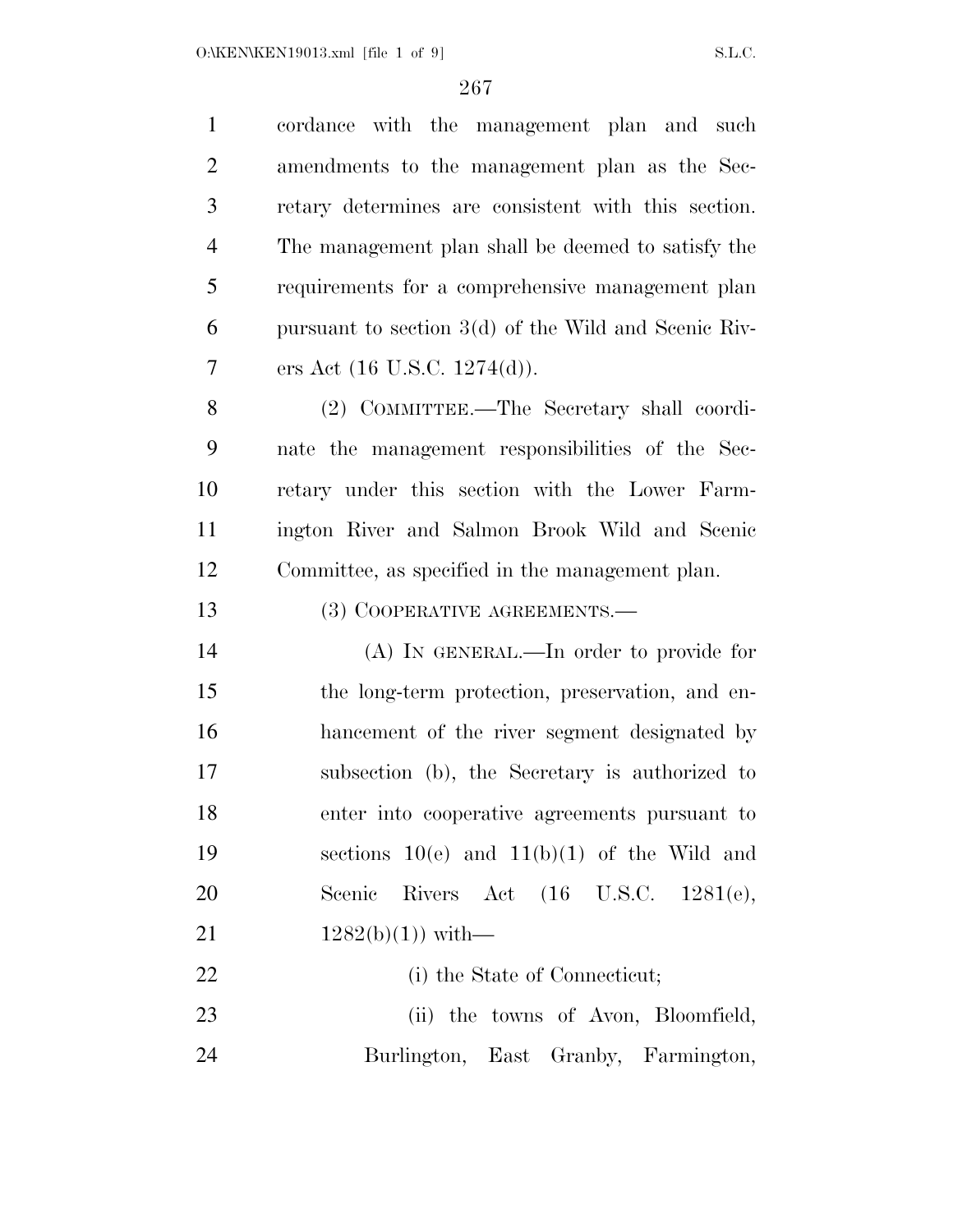| $\mathbf{1}$   | Granby, Hartland, Simsbury, and Windsor                 |
|----------------|---------------------------------------------------------|
| $\overline{2}$ | in Connecticut; and                                     |
| 3              | (iii) appropriate local planning and                    |
| $\overline{4}$ | environmental organizations.                            |
| 5              | (B) CONSISTENCY.—All cooperative agree-                 |
| 6              | ments provided for under this section shall be          |
| 7              | consistent with the management plan and may             |
| 8              | include provisions for financial or other assist-       |
| 9              | ance from the United States.                            |
| 10             | (4) LAND MANAGEMENT.                                    |
| 11             | (A) ZONING ORDINANCES.—For the pur-                     |
| 12             | poses of the segments designated in subsection          |
| 13             | (b), the zoning ordinances adopted by the towns         |
| 14             | in Avon, Bloomfield, Burlington, East Granby,           |
| 15             | Farmington, Granby, Hartland, Simsbury, and             |
| 16             | Windsor in Connecticut, including provisions for        |
| 17             | conservation of floodplains, wetlands, and wa-          |
| 18             | tercourses associated with the segments, shall          |
| 19             | be deemed to satisfy the standards and require-         |
| 20             | ments of section $6(c)$ of the Wild and Scenic          |
| 21             | Rivers Act $(16 \text{ U.S.C. } 1277(e))$ .             |
| 22             | (B) ACQUISITION OF LAND.—The provi-                     |
| 23             | sions of section $6(c)$ of the Wild and Scenic          |
| 24             | Rivers Act $(16 \text{ U.S.C. } 1277(e))$ that prohibit |
| 25             | Federal acquisition of lands by condemnation            |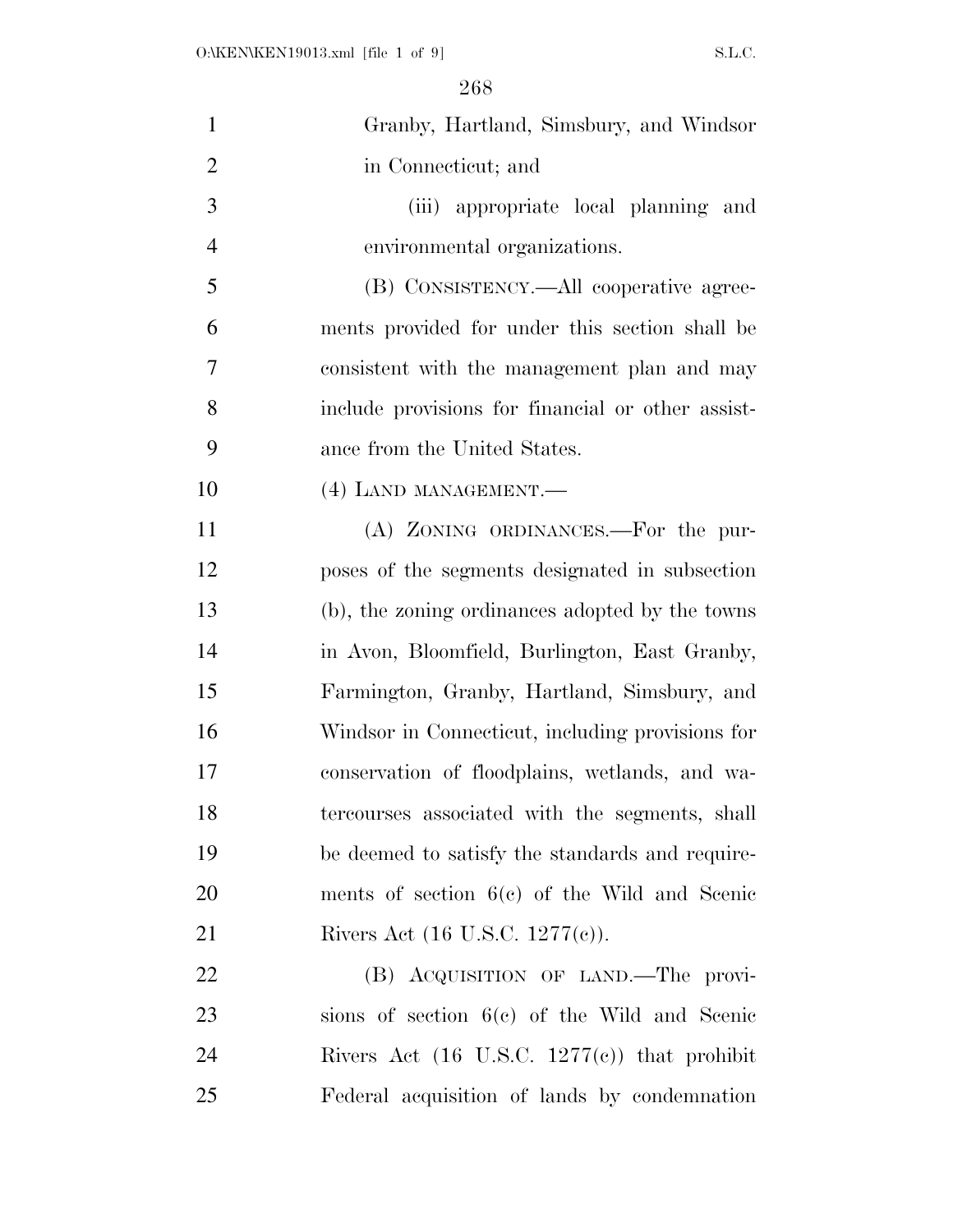| $\mathbf{1}$   | shall apply to the segments designated in sub-      |
|----------------|-----------------------------------------------------|
| $\overline{2}$ | section (b). The authority of the Secretary to      |
| 3              | acquire lands for the purposes of the segments      |
| $\overline{4}$ | designated in subsection (b) shall be limited to    |
| 5              | acquisition by donation or acquisition with the     |
| 6              | consent of the owner of the lands, and shall be     |
| 7              | subject to the additional criteria set forth in the |
| 8              | management plan.                                    |
| 9              | (5) RAINBOW DAM.—The designation made by            |
| 10             | subsection (b) shall not be construed to—           |
| 11             | (A) prohibit, pre-empt, or abridge the po-          |
| 12             | tential future licensing of the Rainbow Dam         |
| 13             | and Reservoir (including any and all aspects of     |
| 14             | its facilities, operations and transmission lines)  |
| 15             | by the Federal Energy Regulatory Commission         |
| 16             | as a federally licensed hydroelectric generation    |
| 17             | project under the Federal Power Act (16             |
| 18             | U.S.C. 791a et seq.), provided that the Com-        |
| 19             | mission may, in the discretion of the Commis-       |
| 20             | sion and consistent with this section, establish    |
| 21             | such reasonable terms and conditions in a hy-       |
| 22             | dropower license for Rainbow Dam as are nec-        |
| 23             | essary to reduce impacts identified by the Sec-     |
| 24             | retary as invading or unreasonably diminishing      |
| 25             | the scenic, recreational, and fish and wildlife     |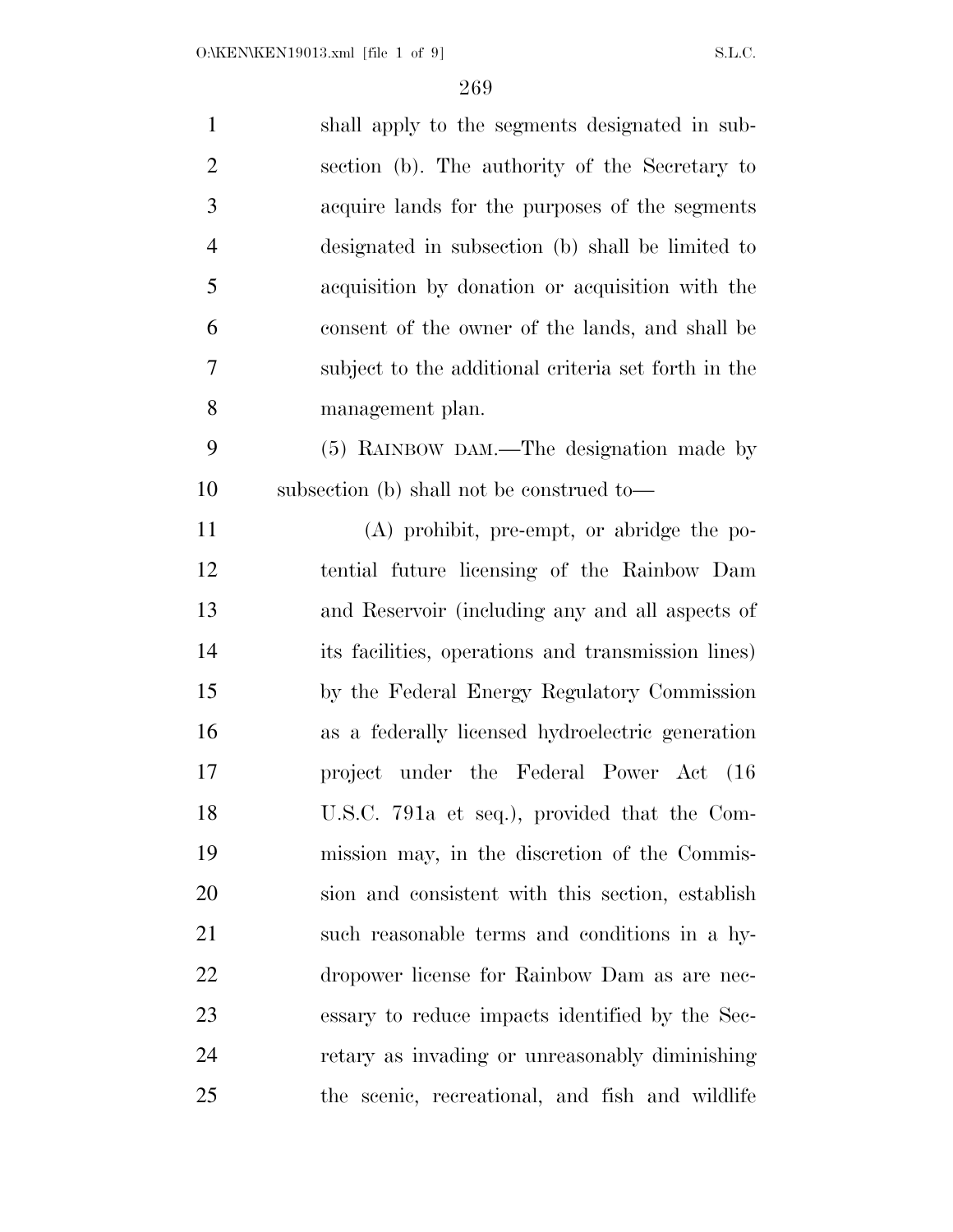| $\mathbf{1}$   | values of the segments designated by subsection                  |
|----------------|------------------------------------------------------------------|
| $\overline{2}$ | $(b)$ ; or                                                       |
| 3              | (B) affect the operation of, or impose any                       |
| $\overline{4}$ | flow or release requirements on, the unlicensed                  |
| 5              | hydroelectric facility at Rainbow Dam and Res-                   |
| 6              | ervoir.                                                          |
| 7              | (6) RELATION TO NATIONAL PARK SYSTEM.-                           |
| 8              | Notwithstanding section $10(c)$ of the Wild and Sce-             |
| 9              | nic Rivers Act $(16 \text{ U.S.C. } 1281(c))$ , the Lower        |
| 10             | Farmington River shall not be administered as part               |
| 11             | of the National Park System or be subject to regula-             |
| 12             | tions which govern the National Park System.                     |
| 13             | (d) FARMINGTON RIVER, CONNECTICUT, DESIGNA-                      |
| 14             | TION REVISION.—Section $3(a)(156)$ of the Wild and Sce-          |
| 15             | nic Rivers Act $(16 \text{ U.S.C. } 1274(a)(156))$ is amended in |
| 16             | the first sentence—                                              |
| 17             | $(1)$ by striking "14-mile" and inserting "15.1-                 |
| 18             | mile"; and                                                       |
| 19             | $(2)$ by striking "to the downstream end of the                  |
| 20             | New Hartford-Canton, Connecticut town line" and                  |
| 21             | inserting "to the confluence with the Nepaug River".             |
| 22             | SEC. 1302. WOOD-PAWCATUCK WATERSHED WILD AND SCE-                |
| 23             | NIC RIVER SEGMENTS.                                              |
| 24             | (a) DESIGNATION.—Section $3(a)$ of the Wild and                  |
| 25             | Scenic Rivers Act $(16 \text{ U.S.C. } 1274(a))$ (as amended by  |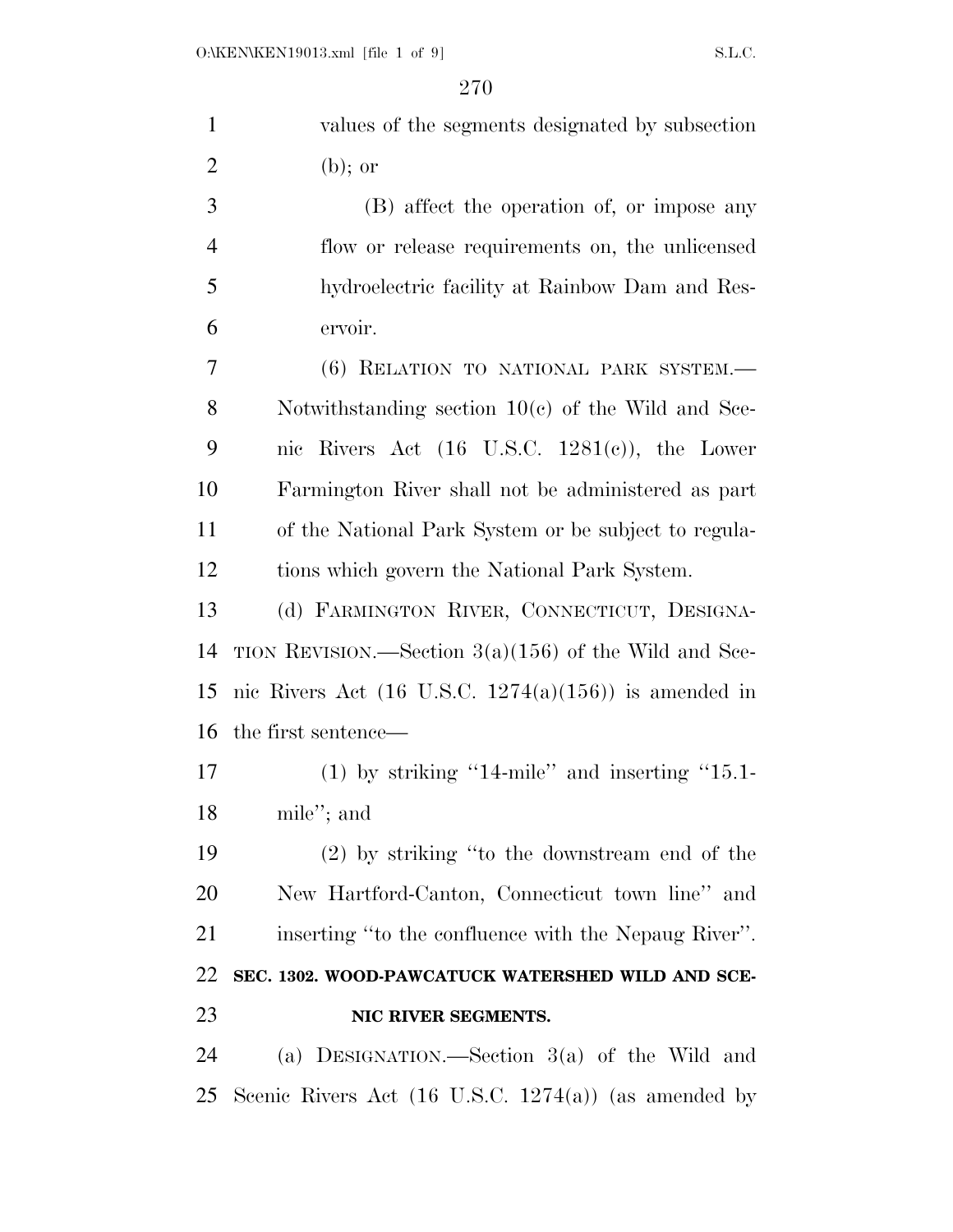section 1301(b)) is amended by adding at the end the fol-lowing:

| 3              | "(226) WOOD-PAWCATUCK WATERSHED, RHODE               |
|----------------|------------------------------------------------------|
| $\overline{4}$ | ISLAND AND CONNECTICUT. The following river          |
| 5              | segments within the Wood-Pawcatuck watershed, to     |
| 6              | be administered by the Secretary of the Interior, in |
| 7              | cooperation with the Wood-Pawcatuck Wild and Sce-    |
| 8              | nic Rivers Stewardship Council:                      |
| 9              | "(A) The approximately 11-mile segment               |
| 10             | of the Beaver River from its headwaters in Exe-      |
| 11             | ter and West Greenwich, Rhode Island, to its         |
| 12             | confluence with the Pawcatuck River in Rich-         |
| 13             | mond, Rhode Island, as a scenic river.               |
| 14             | "(B) The approximately 3-mile segment of             |
| 15             | the Chipuxet River from the Kingstown Road           |
| 16             | Bridge, South Kingstown, Rhode Island, to its        |
| 17             | outlet in Worden Pond, as a wild river.              |
| 18             | "(C) The approximately 9-mile segment of             |
| 19             | the Green Fall River from its headwaters in          |
| 20             | Voluntown, Connecticut, to its confluence with       |
| 21             | the Ashaway River in Hopkinton, Rhode Island,        |
| <u>22</u>      | as a scenic river.                                   |
| 23             | "(D) The approximately 3-mile segment of             |
| 24             | the Ashaway River from its confluence with the       |
| 25             | Green Fall River to its confluence with the          |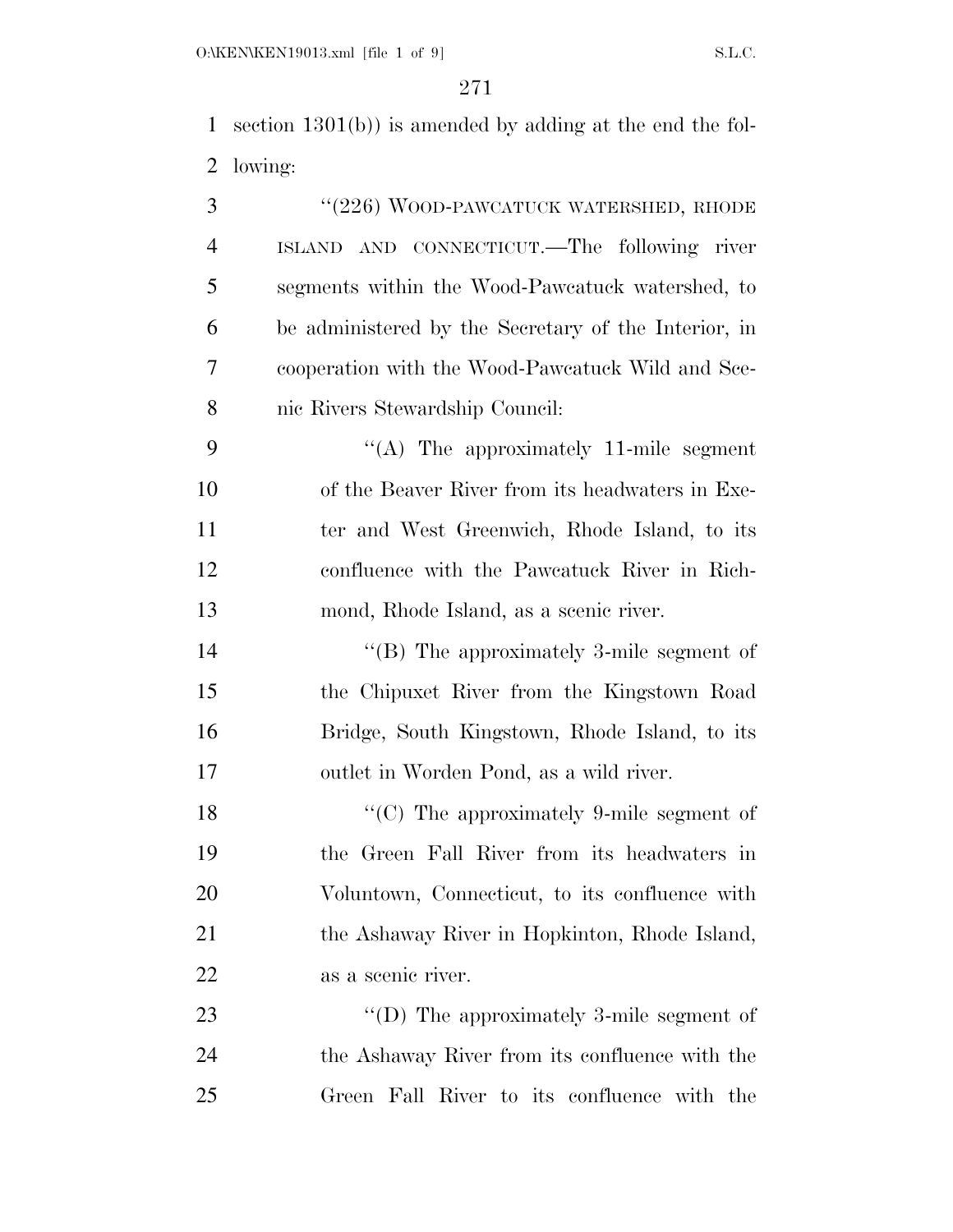|                             | Pawcatuck River in Hopkinton, Rhode Island, |
|-----------------------------|---------------------------------------------|
| $\mathcal{D}_{\mathcal{L}}$ | as a recreational river.                    |
| -3                          | "(E) The approximately 3-mile segment of    |
|                             | the Pawcatuck River from the Worden Pond    |

 outlet in South Kingstown, Rhode Island, to the South County Trail Bridge, Charlestown and South Kingstown, Rhode Island, as a wild river.

 ''(F) The approximately 4-mile segment of the Pawcatuck River from South County Trail Bridge, Charlestown and South Kingstown, Rhode Island, to the Carolina Back Road Bridge in Richmond and Charlestown, Rhode Island, as a recreational river.

 $\frac{1}{21}$  The approximately 21-mile segment of the Pawcatuck River from Carolina Back Road Bridge in Richmond and Charlestown, Rhode Island, to the confluence with Shunock River in Stonington, Connecticut, as a scenic river.

20 "'(H) The approximately 8-mile segment of 21 the Pawcatuck River from the confluence with Shunock River in Stonington, Connecticut, to the mouth of the river between Pawcatuck Point in Stonington, Connecticut, and Rhodes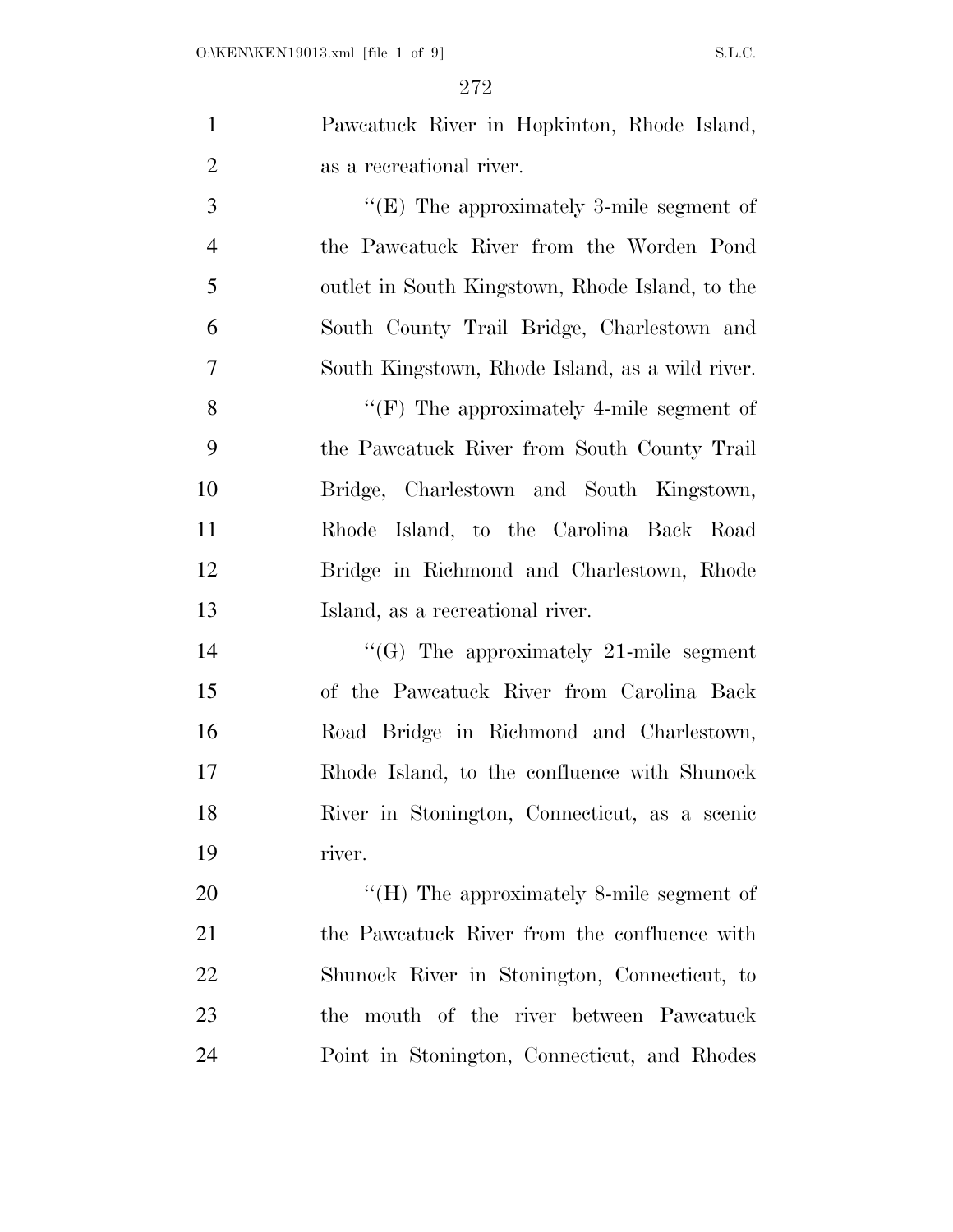| $\mathbf{1}$   | Point in Westerly, Rhode Island, as a rec-               |
|----------------|----------------------------------------------------------|
| $\overline{2}$ | reational river.                                         |
| 3              | "(I) The approximately 11-mile segment of                |
| $\overline{4}$ | the Queen River from its headwaters in Exeter            |
| 5              | and West Greenwich, Rhode Island, to the                 |
| 6              | Kingstown Road Bridge in South Kingstown,                |
| $\overline{7}$ | Rhode Island, as a scenic river.                         |
| 8              | "(J) The approximately 5-mile segment of                 |
| 9              | the Usquepaugh River from the Kingstown                  |
| 10             | Road Bridge to its confluence with the                   |
| 11             | Pawcatuck River in South Kingstown, Rhode                |
| 12             | Island, as a wild river.                                 |
| 13             | " $(K)$ The approximately 8-mile segment of              |
| 14             | the Shunock River from its headwaters in                 |
| 15             | North Stonington, Connecticut, to its con-               |
| 16             | fluence with the Pawcatuck River as a rec-               |
| 17             | reational river.                                         |
| 18             | $\lq$ <sup>"</sup> (L) The approximately 13-mile segment |
| 19             | of the Wood River from its headwaters in Ster-           |
| 20             | ling and Voluntown, Connecticut, and Exeter              |
| 21             | and West Greenwich, Rhode Island, to the Ar-             |
| 22             | cadia Road Bridge in Hopkinton and Rich-                 |
| 23             | mond, Rhode Island, as a wild river.                     |
| 24             | $\lq\lq (M)$ The approximately 11-mile segment           |
| 25             | of the Wood River from the Arcadia Road                  |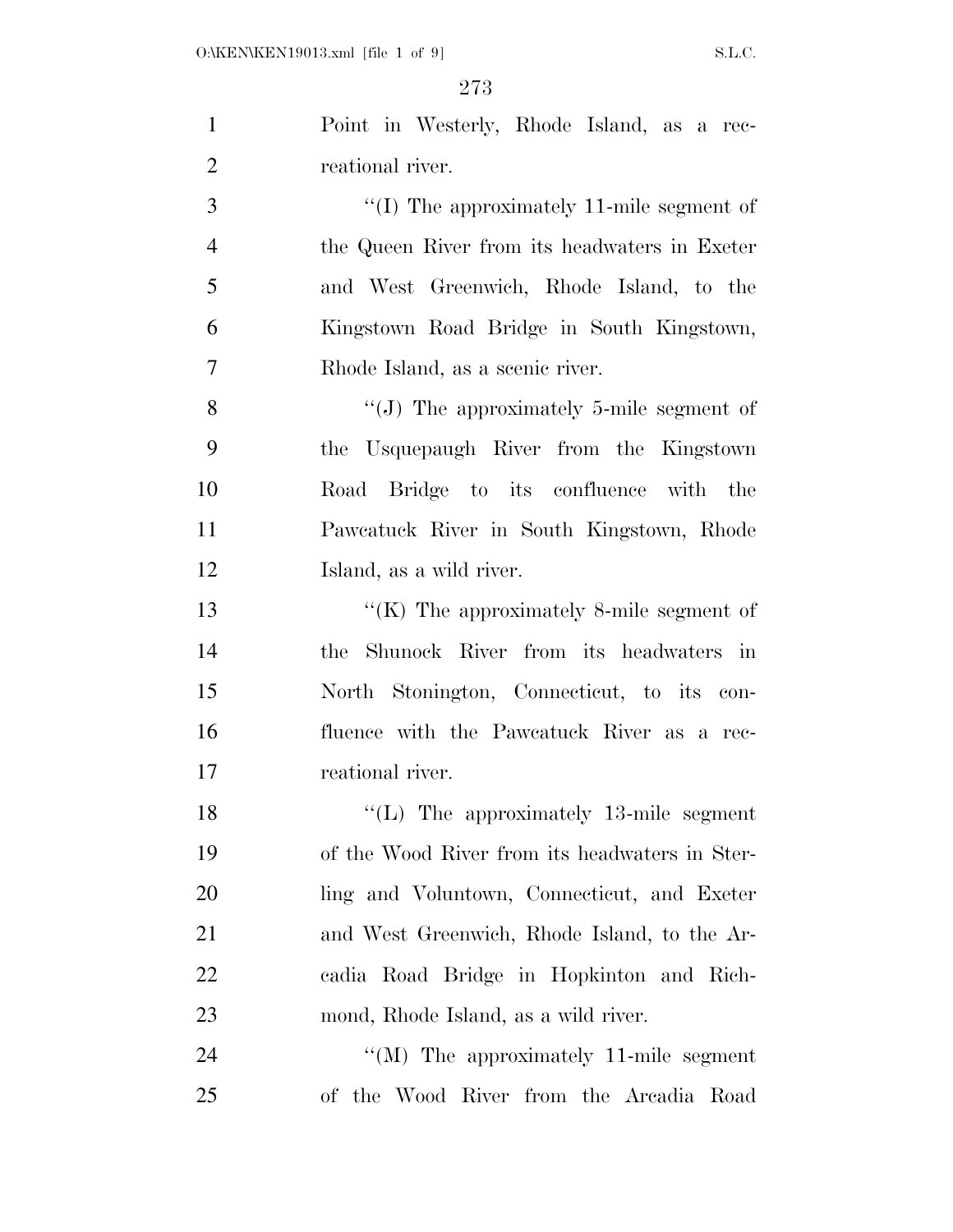| $\mathbf{1}$   | Bridge in Hopkinton and Richmond, Rhode Is-    |
|----------------|------------------------------------------------|
| $\overline{2}$ | land, to the confluence with the Pawcatuck     |
| 3              | River in Charlestown, Hopkinton, and Rich-     |
| $\overline{4}$ | mond, Rhode Island, as a recreational river.". |
| 5              | (b) MANAGEMENT OF RIVER SEGMENTS.—             |
| 6              | (1) DEFINITIONS.—In this subsection:           |
| 7              | (A) COVERED TRIBUTARY.—The term                |
| 8              | "covered tributary" means—                     |
| 9              | (i)<br>each of Assekonk<br>Brook,              |
| 10             | Breakheart Brook, Brushy Brook,                |
| 11             | Canochet Brook, Chickasheen Brook,             |
| 12             | Cedar Swamp Brook, Fisherville Brook,          |
| 13             | Glade Brook, Glen Rock Brook, Kelly            |
| 14             | Brook, Locke Brook, Meadow Brook, Pen-         |
| 15             | dleton Brook, Parris Brook, Passquisett        |
| 16             | Brook, Phillips Brook, Poquiant Brook,         |
| 17             | Queens Fort Brook, Roaring Brook, Sher-        |
| 18             | man Brook, Taney Brook, Tomaquag               |
| 19             | Brook, White Brook, and Wyassup Brook          |
| 20             | within the Wood-Paweatuck watershed;           |
| 21             | and                                            |
| 22             | (ii) any other perennial stream within         |
| 23             | the Wood-Pawcatuck watershed.                  |
| 24             | (B) RIVER SEGMENT.—The term "river             |
| 25             | segment" means a river segment designated by   |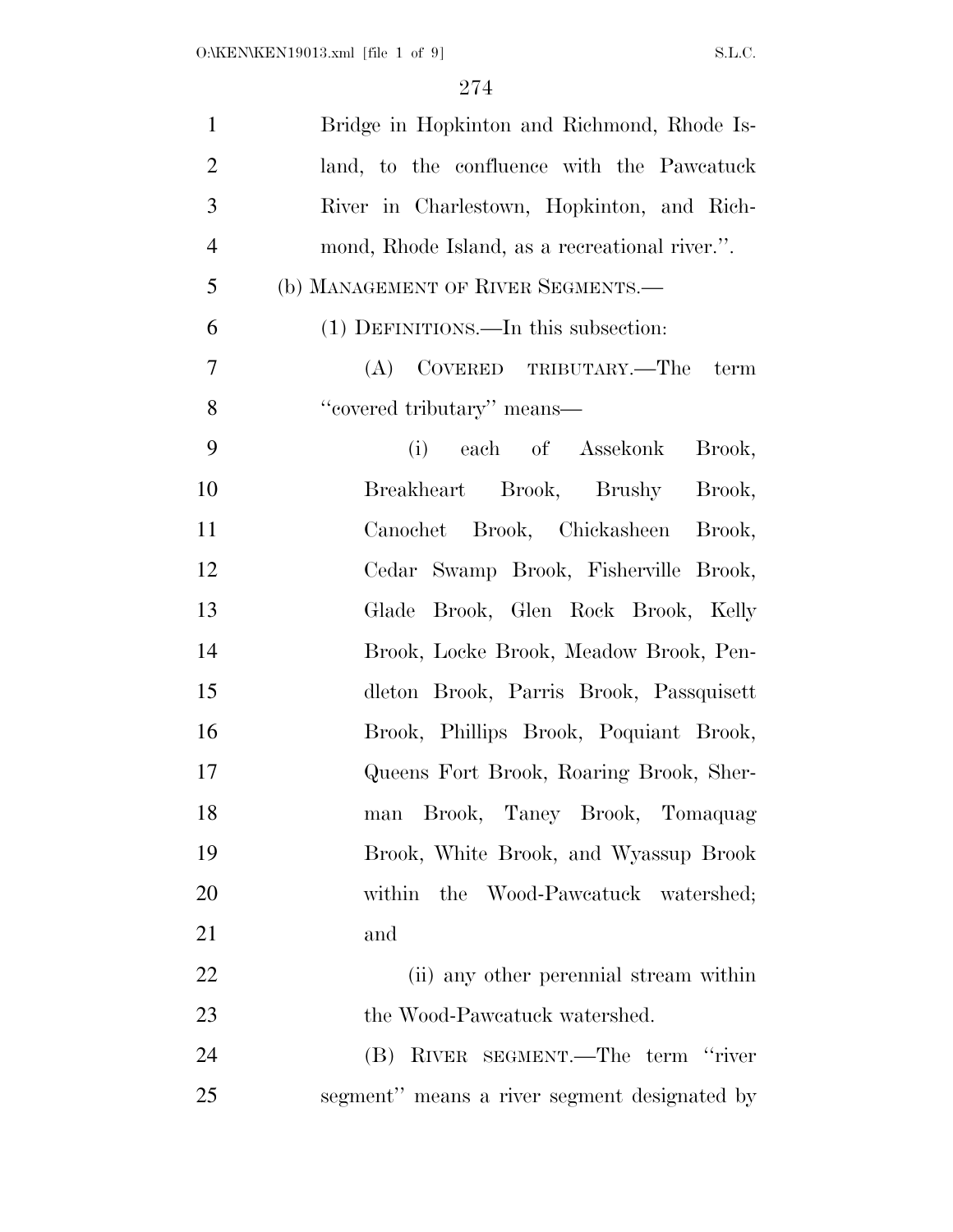| paragraph $(226)$ of section 3(a) of the Wild and    |
|------------------------------------------------------|
| Scenic Rivers Act $(16 \text{ U.S.C. } 1274(a))$ (as |
| added by subsection $(a)$ ).                         |
| STEWARDSHIP PLAN.—The<br>(C)<br>term                 |
| "Stewardship Plan" means the plan entitled the       |
| "Wood-Pawcatuck Wild and Scenic Rivers               |
| Stewardship Plan for the Beaver, Chipuxet,           |
| Green Fall-Ashaway, Pawcatuck, Queen-                |
| Usquepaugh, Shunock, and Wood Rivers" and            |
| dated June 2018, which takes a watershed ap-         |
| proach to the management of the river seg-           |
| ments.                                               |
| (2) WOOD-PAWCATUCK WILD AND SCENIC RIV-              |
| ERS STEWARDSHIP PLAN.-                               |
| (A) IN GENERAL.—The Secretary, in co-                |
| operation with the Wood-Pawcatuck Wild and           |
| Scenic Rivers Stewardship Council, shall man-        |
| age the river segments in accordance with—           |
| (i) the Stewardship Plan; and                        |
| (ii) any amendment to the Steward-                   |
| ship Plan that the Secretary determines is           |
|                                                      |

 (B) WATERSHED APPROACH.—In further- ance of the watershed approach to resource preservation and enhancement described in the

22 consistent with this subsection.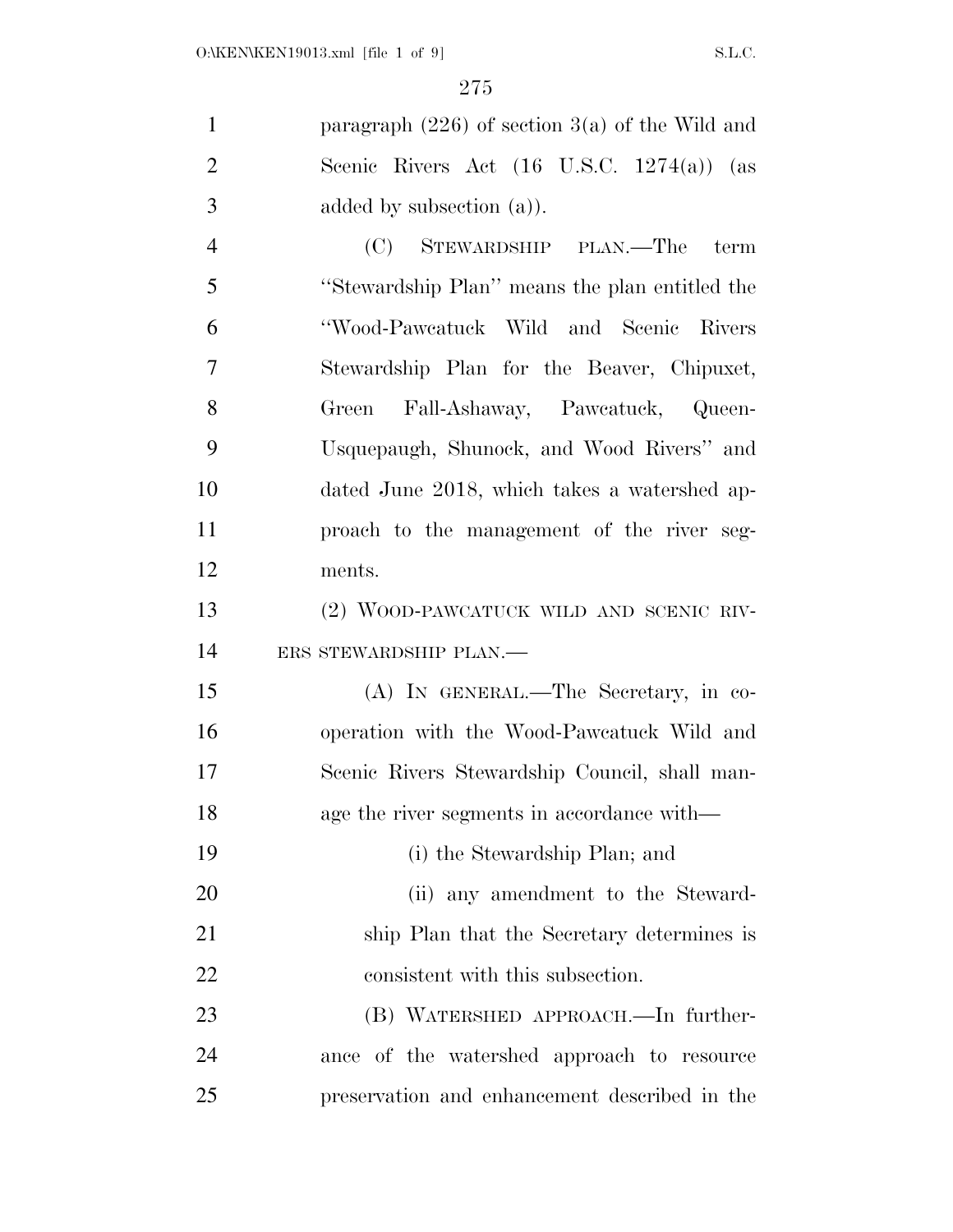| $\mathbf{1}$   | Stewardship Plan, the covered tributaries are          |
|----------------|--------------------------------------------------------|
| $\overline{2}$ | recognized as integral to the protection and en-       |
| 3              | hancement of the river segments.                       |
| $\overline{4}$ | (C) REQUIREMENTS FOR COMPREHENSIVE                     |
| 5              | MANAGEMENT PLAN.—The Stewardship Plan                  |
| 6              | shall be considered to satisfy each requirement        |
| 7              | for a comprehensive management plan required           |
| 8              | under section $3(d)$ of the Wild and Scenic Riv-       |
| 9              | ers Act $(16 \text{ U.S.C. } 1274(d)).$                |
| 10             | (3) COOPERATIVE AGREEMENTS. To provide                 |
| 11             | for the long-term protection, preservation, and en-    |
| 12             | hancement of each river segment, in accordance with    |
| 13             | sections $10(e)$ and $11(b)(1)$ of the Wild and Scenic |
| 14             | Rivers Act (16 U.S.C. 1281(e), $1282(b)(1)$ ), the     |
| 15             | Secretary may enter into cooperative agreements        |
| 16             | (which may include provisions for financial or other   |
| 17             | assistance from the Federal Government) with—          |
| 18             | (A) the States of Connecticut and Rhode                |
| 19             | Island;                                                |
| 20             | (B) political subdivisions of the States of            |
| 21             | Connecticut and Rhode Island, including—               |
| 22             | (i) the towns of North Stonington,                     |

 Sterling, Stonington, and Voluntown, Con-necticut; and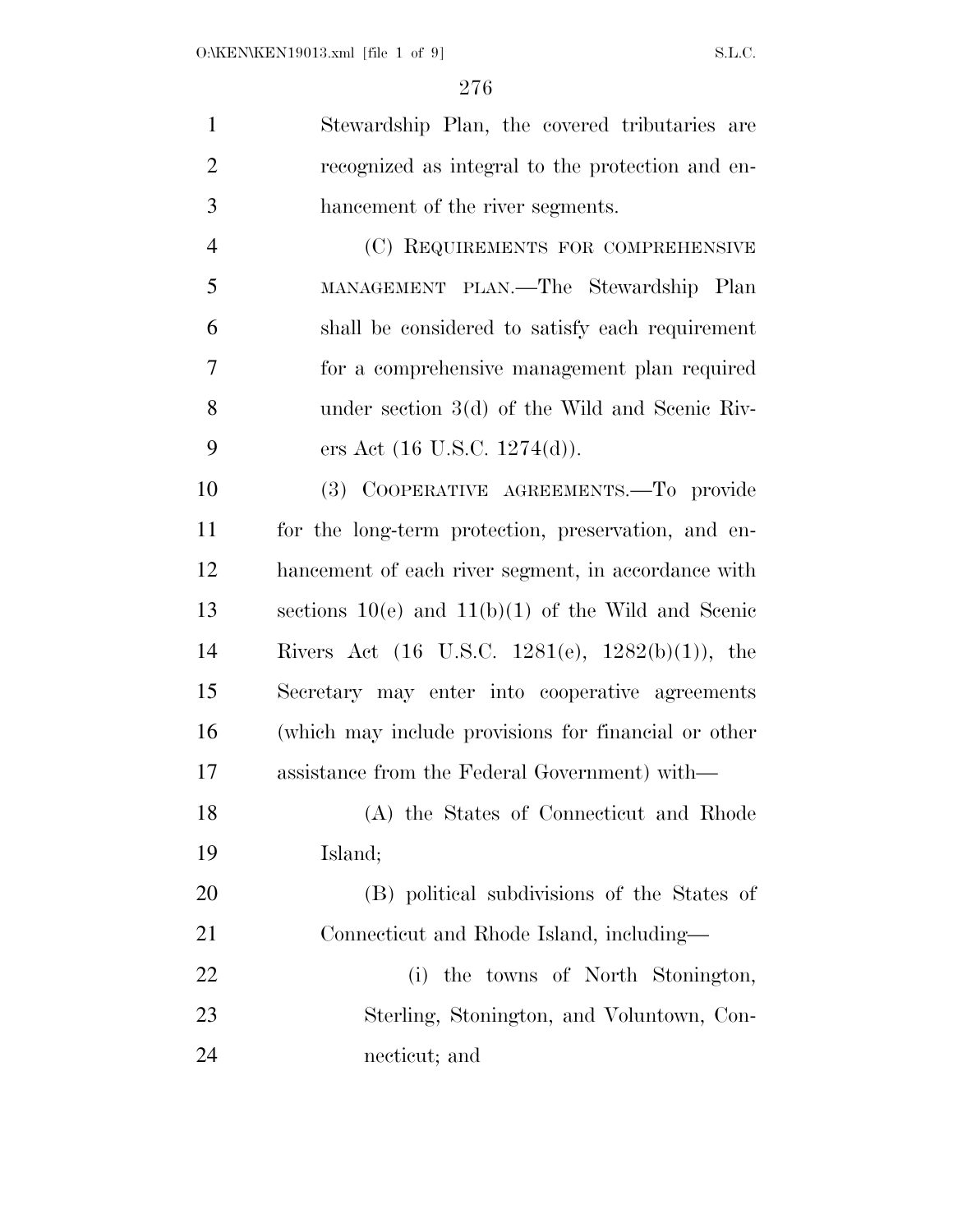| $\mathbf{1}$   | (ii) the towns of Charlestown, Exeter,                          |
|----------------|-----------------------------------------------------------------|
| $\overline{2}$ | Hopkinton, North Kingstown, Richmond,                           |
| 3              | South Kingstown, Westerly, and West                             |
| $\overline{4}$ | Kingstown, Rhode Island;                                        |
| 5              | (C) the Wood-Pawcatuck Wild and Scenic                          |
| 6              | Rivers Stewardship Council; and                                 |
| 7              | (D) any appropriate nonprofit organiza-                         |
| 8              | tion, as determined by the Secretary.                           |
| 9              | (4) RELATION TO NATIONAL PARK SYSTEM.-                          |
| 10             | Notwithstanding section $10(c)$ of the Wild and Sce-            |
| 11             | nic Rivers Act $(16 \text{ U.S.C. } 1281(e))$ , each river seg- |
| 12             | ment shall not be—                                              |
| 13             | (A) administered as a unit of the National                      |
| 14             | Park System; or                                                 |
| 15             | (B) subject to the laws (including regula-                      |
| 16             | tions) that govern the administration of the Na-                |
| 17             | tional Park System.                                             |
| 18             | $(5)$ LAND MANAGEMENT.—                                         |
| 19             | (A) ZONING ORDINANCES.—The zoning or-                           |
| 20             | dinances adopted by the towns of North                          |
| 21             | Stonington, Sterling, Stonington,<br>and                        |
| 22             | Voluntown, Connecticut, and Charlestown, Exe-                   |
| 23             | ter, Hopkinton, North Kingstown, Richmond,                      |
| 24             | South Kingstown, Westerly, and West Green-                      |
| 25             | wich, Rhode Island (including any provision of                  |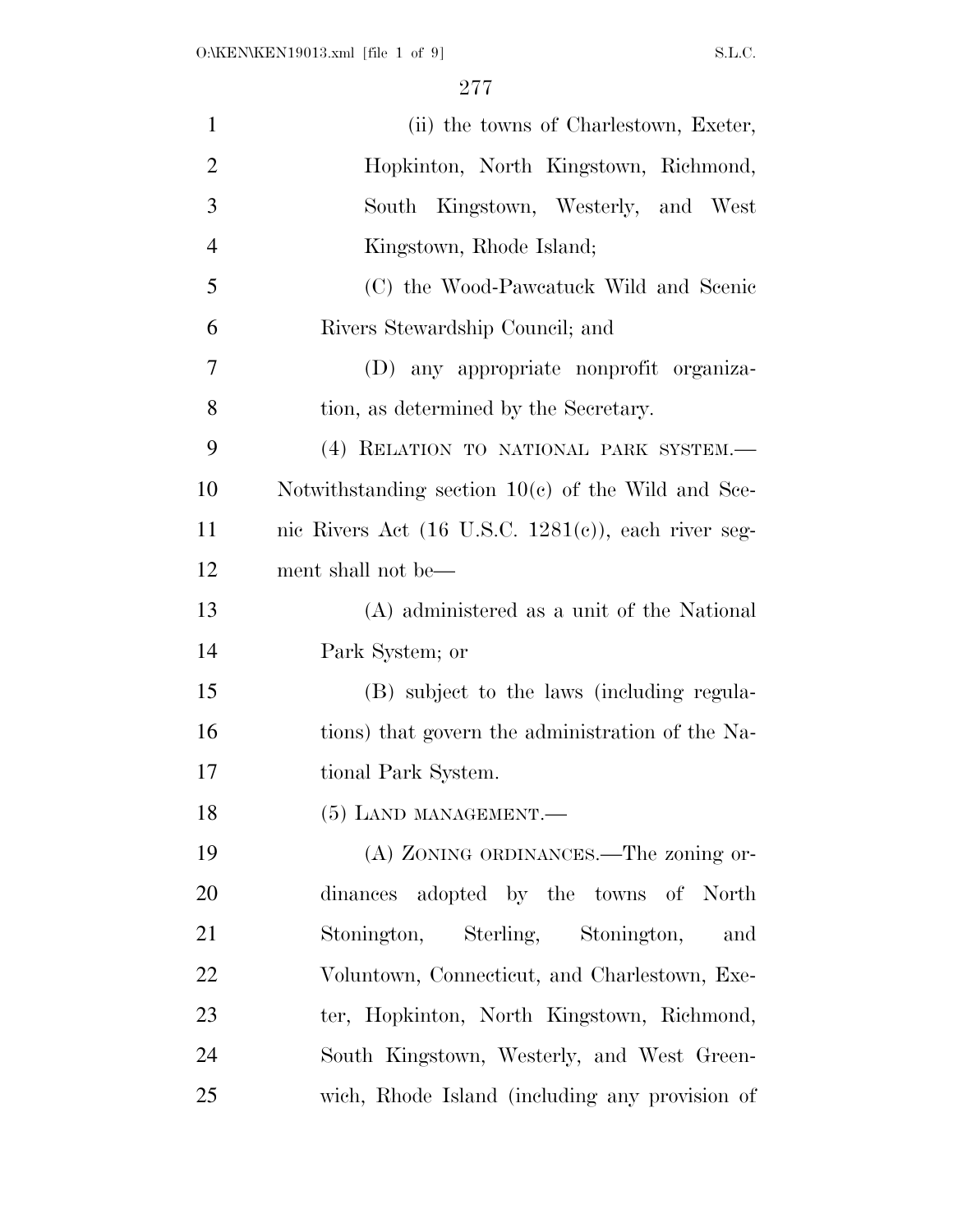| $\mathbf{1}$   | the zoning ordinances relating to the conserva-    |
|----------------|----------------------------------------------------|
| $\overline{2}$ | tion of floodplains, wetlands, and watercourses    |
| 3              | associated with any river segment), shall be       |
| $\overline{4}$ | considered to satisfy the standards and require-   |
| 5              | ments described in section $6(c)$ of the Wild and  |
| 6              | Scenic Rivers Act $(16 \text{ U.S.C. } 1277(c))$ . |
| 7              | (B) VILLAGES.—For purposes of section              |
| 8              | $6(c)$ of the Wild and Scenic Rivers Act $(16)$    |
| 9              | U.S.C. $1277(e)$ , each town described in sub-     |
| 10             | paragraph $(A)$ shall be considered to be a vil-   |
| 11             | lage.                                              |
| 12             | (C) ACQUISITION OF LAND.—                          |
| 13             | (i) LIMITATION OF AUTHORITY<br>OF                  |
| 14             | SECRETARY.—With respect to each river              |
| 15             | segment, the Secretary may only acquire            |
| 16             | parcels of land—                                   |
| 17             | $(I)$ by donation; or                              |
| 18             | (II) with the consent of the                       |
| 19             | owner of the parcel of land.                       |
| 20             | (ii) PROHIBITION RELATING TO THE                   |
| 21             | ACQUISITION OF LAND BY CONDEMNA-                   |
| 22             | $TION$ . In accordance with $6(e)$ of the          |
| 23             | Wild and Scenic Rivers Act (16 U.S.C.              |
| 24             | $1277(e)$ , with respect to each river seg-        |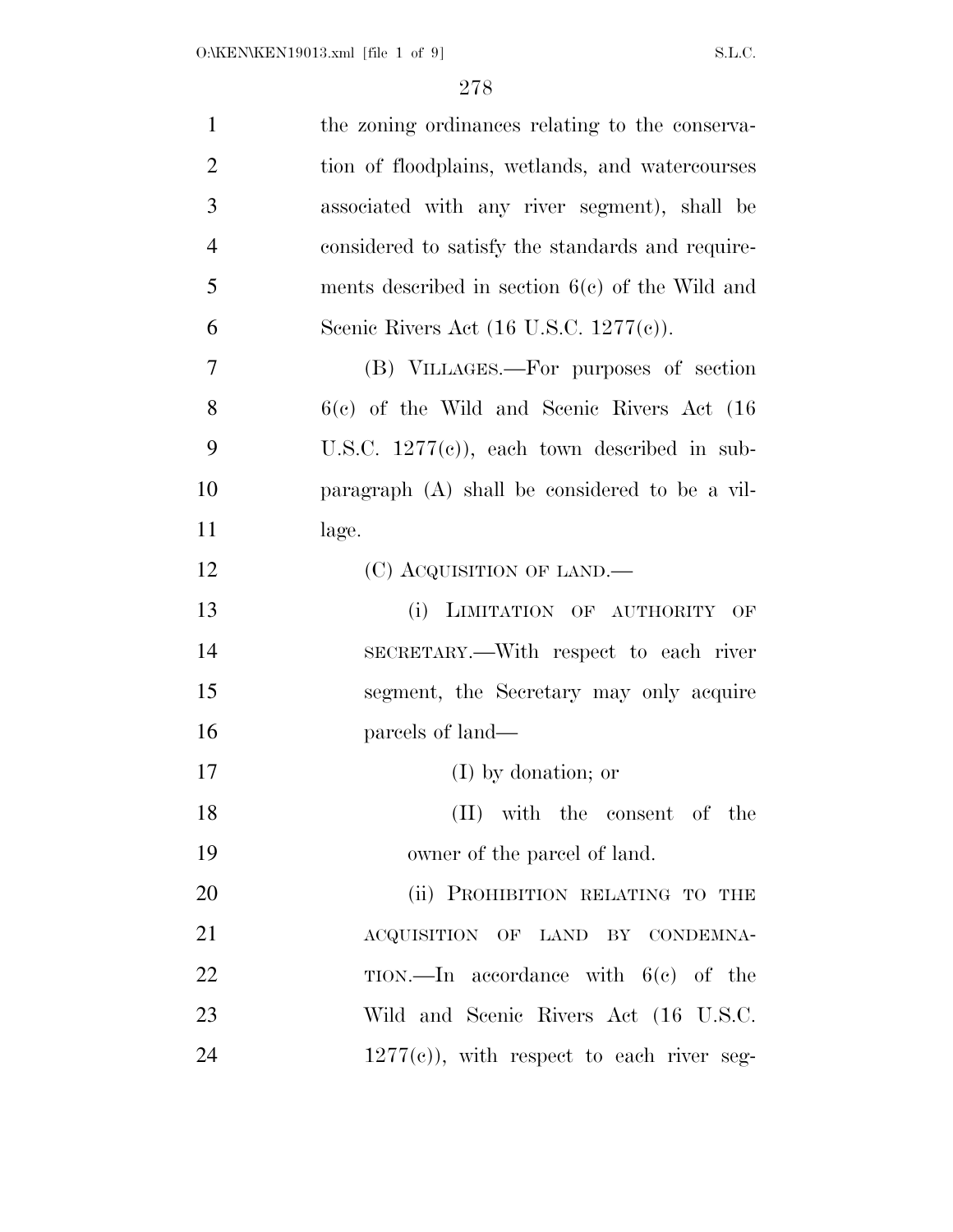| $\mathbf{1}$   | ment, the Secretary may not acquire any                              |
|----------------|----------------------------------------------------------------------|
| $\overline{2}$ | parcel of land by condemnation.                                      |
| 3              | SEC. 1303. NASHUA WILD AND SCENIC RIVERS, MASSACHU-                  |
| $\overline{4}$ | SETTS AND NEW HAMPSHIRE.                                             |
| 5              | (a) DESIGNATION OF WILD AND SCENIC RIVER SEG-                        |
| 6              | MENTS.—Section $3(a)$ of the Wild and Scenic Rivers Act              |
| 7              | $(16 \text{ U.S.C. } 1274(a))$ (as amended by section $1302(a)$ ) is |
| 8              | amended by adding at the end the following:                          |
| 9              | "(227) NASHUA, SQUANNACOOK,<br><b>AND</b>                            |
| 10             | NISSITISSIT WILD AND SCENIC RIVERS, MASSACHU-                        |
| 11             | SETTS AND NEW HAMPSHIRE.-                                            |
| 12             | "(A) The following segments in the Com-                              |
| 13             | monwealth of Massachusetts and State of New                          |
| 14             | Hampshire, to be administered by the Secretary                       |
| 15             | of the Interior as a scenic river:                                   |
| 16             | "(i) The approximately 27-mile seg-                                  |
| 17             | ment of the mainstem of the Nashua River                             |
| 18             | from the confluence of the North and                                 |
| 19             | South Nashua Rivers in Lancaster, Massa-                             |
| 20             | chusetts, and extending north to the Mas-                            |
| 21             | sachusetts-New Hampshire border, except                              |
| 22             | as provided in subparagraph (B).                                     |
| 23             | "(ii) The approximately 16.3-mile seg-                               |
| 24             | ment of the Squannacook River from its                               |
| 25             | headwaters in Ash Swamp, Townsend,                                   |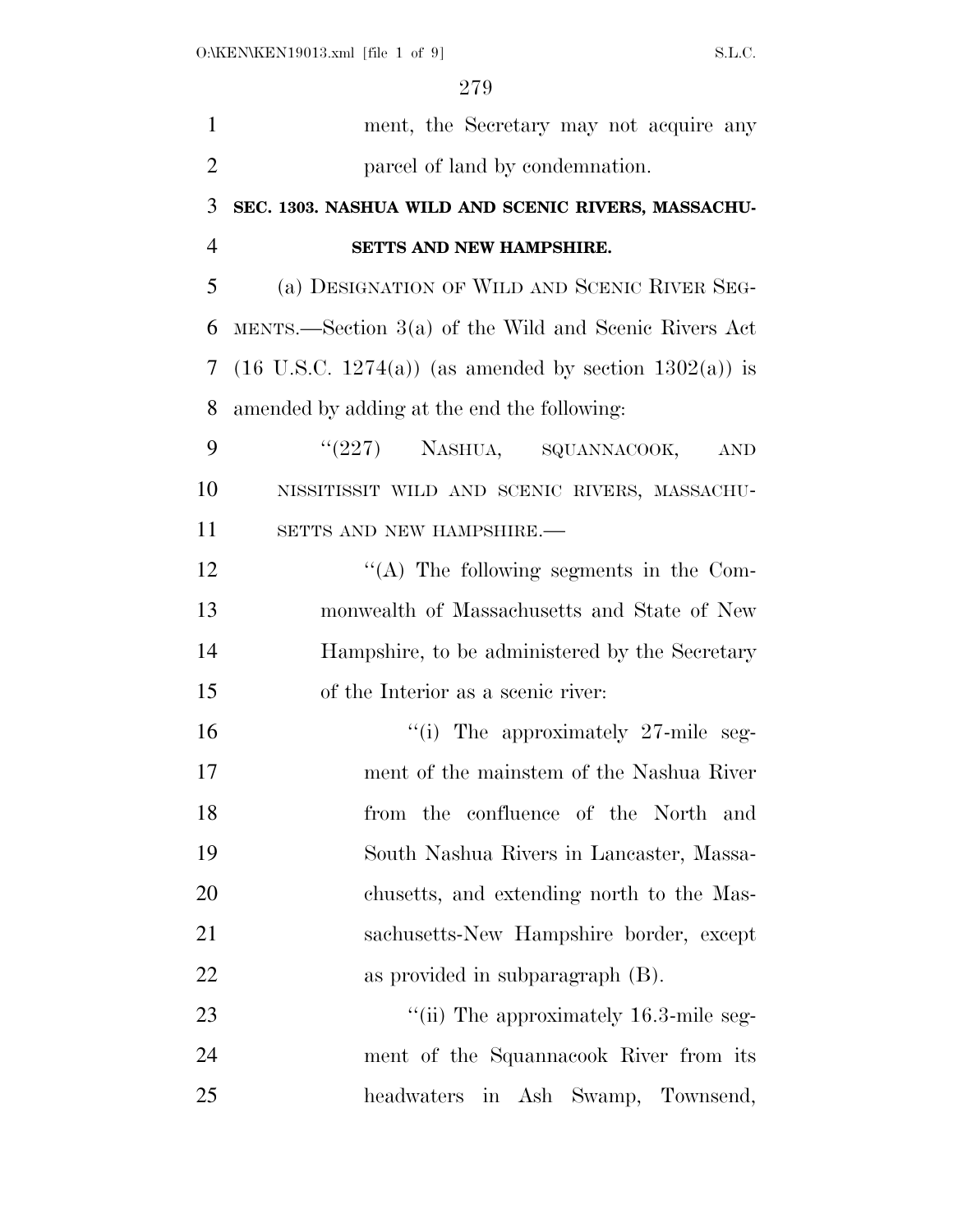| $\mathbf{1}$   | Massachusetts, extending downstream to          |
|----------------|-------------------------------------------------|
| $\overline{2}$ | the confluence of the river with the Nash-      |
| 3              | ua River in Shirley/Ayer, Massachusetts,        |
| $\overline{4}$ | except as provided in subparagraph (B).         |
| 5              | "(iii) The approximately 9.5-mile seg-          |
| 6              | ment of the Nissitissit River from its head-    |
| 7              | waters in Brookline, New Hampshire, to          |
| 8              | the confluence of the river with the Nash-      |
| 9              | ua River in Pepperell, Massachusetts.           |
| 10             | "(B) EXCLUSION AREAS.—The designation           |
| 11             | of the river segments in subparagraph (A) shall |
| 12             | exclude—                                        |
| 13             | "(i) with respect to the Ice House hy-          |
| 14             | droelectric project (FERC P-12769), from        |
| 15             | 700 feet upstream from the crest of the         |
| 16             | dam to 500 feet downstream from the             |
| 17             | crest of the dam;                               |
| 18             | "(ii) with respect to the Pepperell hy-         |
| 19             | droelectric project (FERC P12721), from         |
| 20             | $9,240$ feet upstream from the crest of the     |
| 21             | dam to $1,000$ feet downstream from the         |
| 22             | crest of the dam; and                           |
| 23             | "(iii) with respect to the Hollings-            |
| 24             | worth and Vose dam (non-FERC), from             |
| 25             | $1,200$ feet upstream from the crest of the     |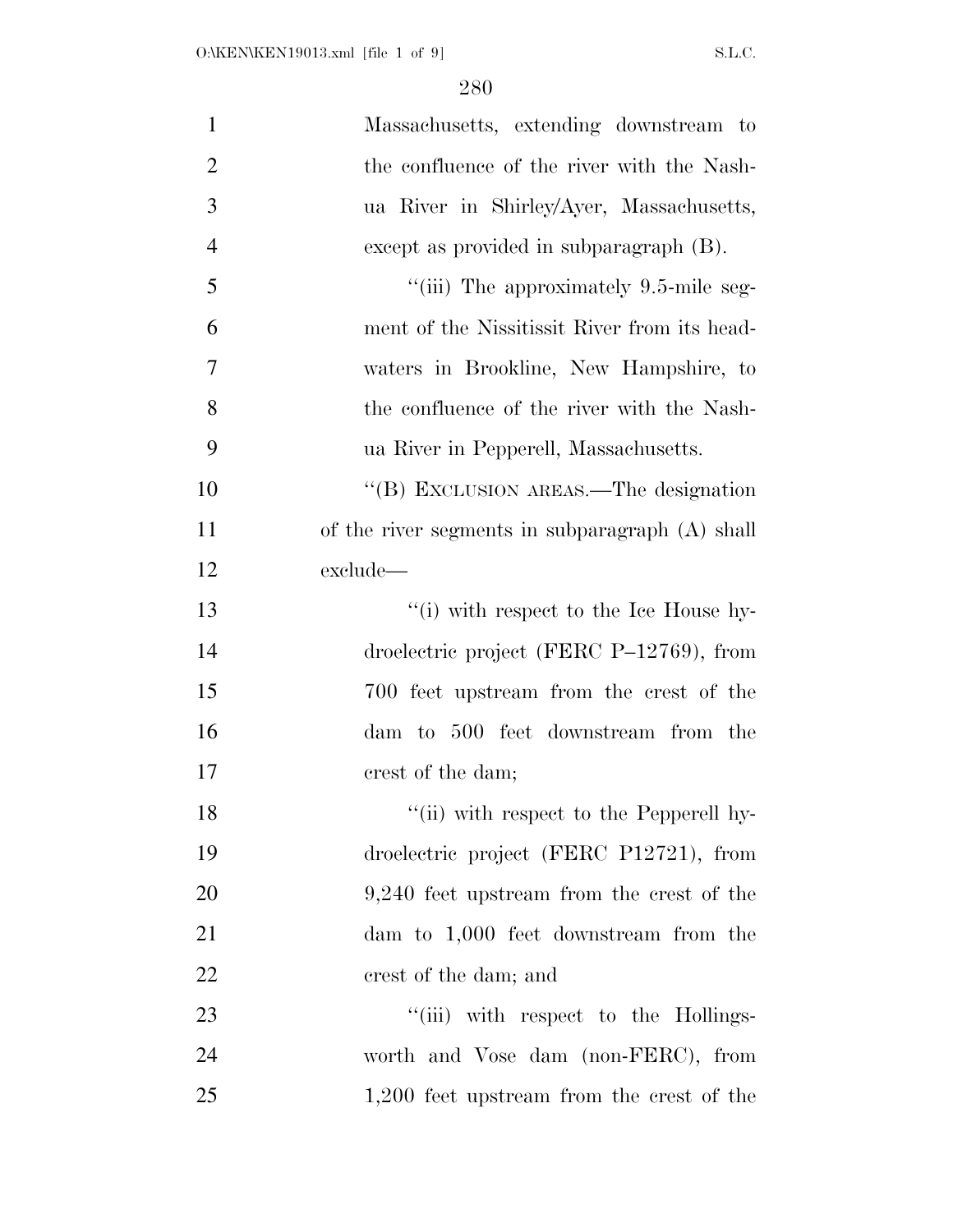| $\mathbf{1}$   | dam to $2,665$ feet downstream from the            |
|----------------|----------------------------------------------------|
| $\overline{2}$ | crest of the dam.".                                |
| 3              | (b) MANAGEMENT.—                                   |
| $\overline{4}$ | $(1)$ Process.—                                    |
| 5              | (A) IN GENERAL.—The river segments                 |
| 6              | designated by paragraph $(227)$ of section $3(a)$  |
| 7              | of the Wild and Scenic Rivers Act (16 U.S.C.       |
| 8              | $1274(a)$ (as added by subsection (a)) shall be    |
| 9              | managed in accordance with—                        |
| 10             | (i) the Nashua, Squannacook, and                   |
| 11             | Nissitissit Rivers Stewardship Plan devel-         |
| 12             | oped pursuant to the study described in            |
| 13             | section $5(b)(21)$ of the Wild and Scenic          |
| 14             | Rivers Act $(16 \text{ U.S.C. } 1276(b)(21))$ (re- |
| 15             | ferred to in this subsection as the "man-          |
| 16             | agement plan"), dated February 15, 2018;           |
| 17             | and                                                |
| 18             | (ii) such amendments to the manage-                |
| 19             | ment plan as the Secretary determines are          |
| 20             | consistent with this section and as are ap-        |
| 21             | proved by the Nashua, Squannacook, and             |
| 22             | Nissitissit Rivers Stewardship Council (re-        |
| 23             | ferred to in this subsection as the "Stew-         |
| 24             | ardship Council").                                 |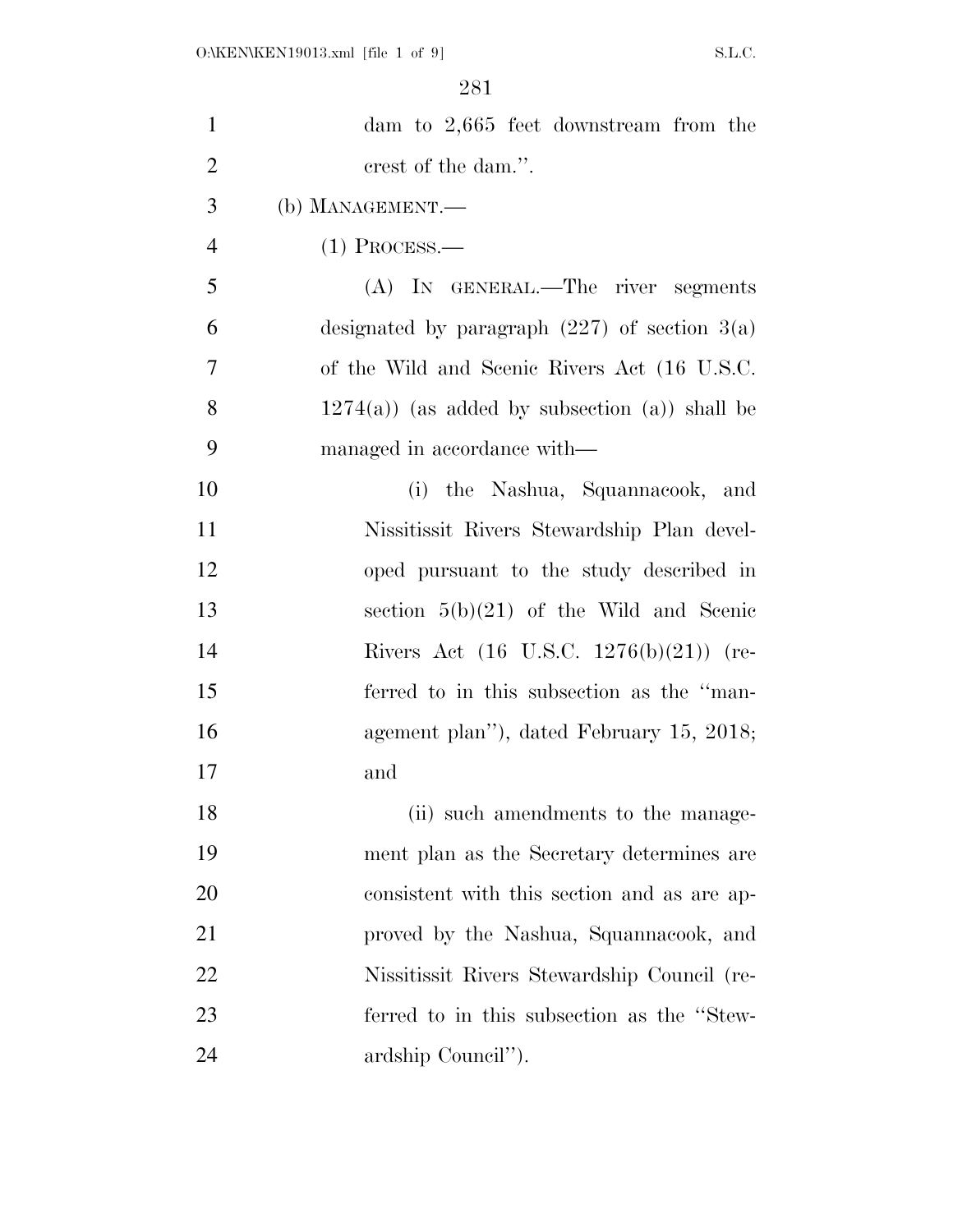| $\mathbf{1}$   | (B)<br>COMPREHENSIVE MANAGEMENT                      |
|----------------|------------------------------------------------------|
| $\overline{2}$ | PLAN.—The management plan shall be consid-           |
| 3              | ered to satisfy the requirements for a com-          |
| $\overline{4}$ | prehensive management plan under section $3(d)$      |
| 5              | of the Wild and Scenic Rivers Act (16 U.S.C.         |
| 6              | $1274(d)$ .                                          |
| 7              | (2) COMMITTEE.—The Secretary shall coordi-           |
| 8              | nate the management responsibilities of the Sec-     |
| 9              | retary under this section with the Stewardship       |
| 10             | Council, as specified in the management plan.        |
| 11             | (3) COOPERATIVE AGREEMENTS.—                         |
| 12             | $(A)$ In GENERAL.—In order to provide for            |
| 13             | the long-term protection, preservation, and en-      |
| 14             | hancement of the river segments designated by        |
| 15             | paragraph $(227)$ of section 3(a) of the Wild and    |
| 16             | Scenic Rivers Act $(16 \text{ U.S.C. } 1274(a))$ (as |
| 17             | added by subsection (a)), the Secretary may          |
| 18             | enter into cooperative agreements pursuant to        |
| 19             | sections $10(e)$ and $11(b)(1)$ of that Act (16)     |
| 20             | U.S.C. $1281(e)$ , $1282(b)(1)$ ) with—              |
| 21             | (i) the Commonwealth of Massachu-                    |
| 22             | setts and the State of New Hampshire;                |
| 23             | (ii) the municipalities of—                          |
| 24             | Ayer, Bolton, Dunstable,<br>(I)                      |
| 25             | Groton, Harvard, Lancaster, Pepper-                  |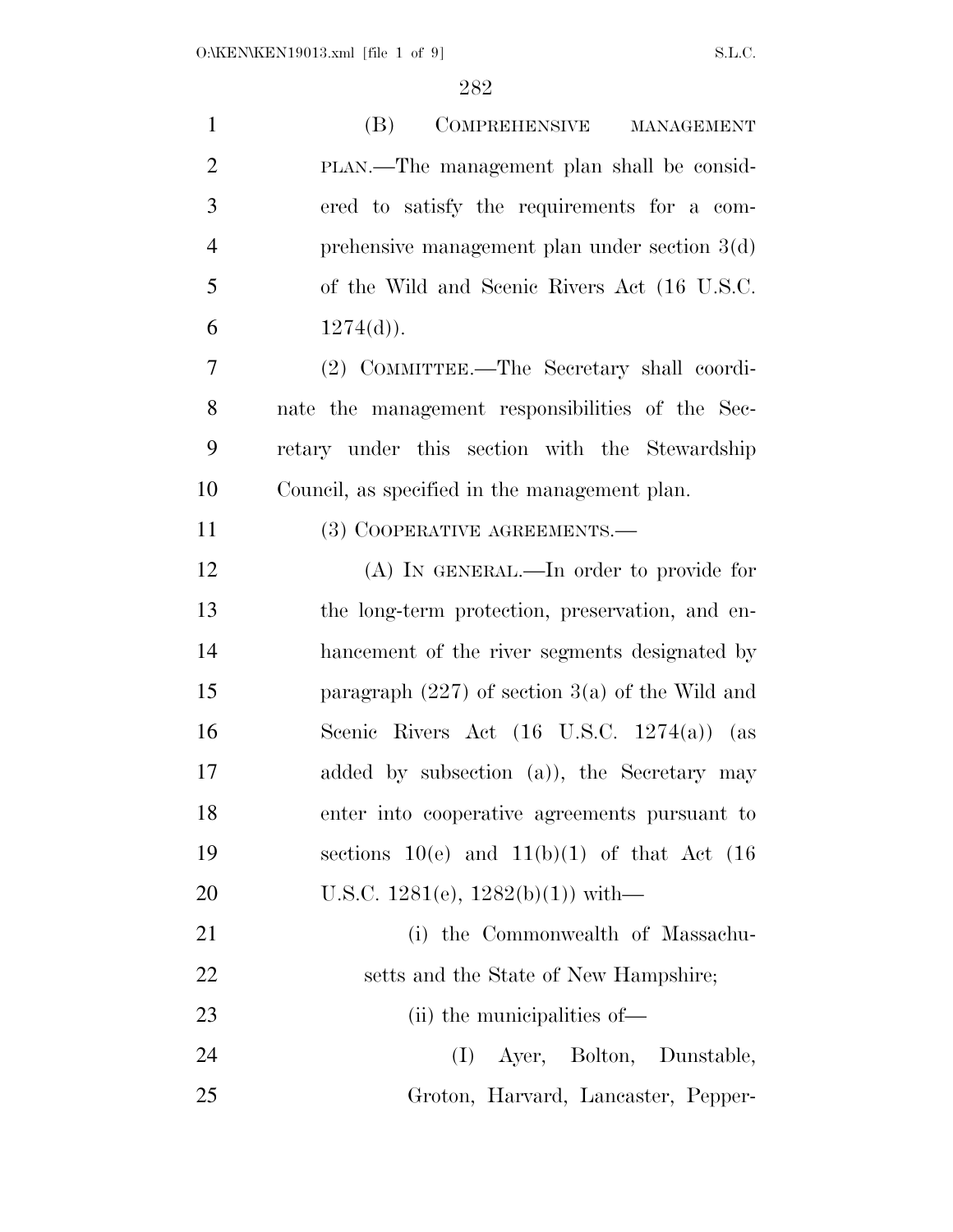| $\mathbf{1}$   | ell, Shirley, and Townsend in Massa-            |
|----------------|-------------------------------------------------|
| $\overline{2}$ | chusetts; and                                   |
| 3              | (II) Brookline and Hollis in New                |
| $\overline{4}$ | Hampshire; and                                  |
| 5              | (iii) appropriate local, regional, State,       |
| 6              | or multistate, planning, environmental, or      |
| $\overline{7}$ | recreational organizations.                     |
| 8              | CONSISTENCY.—Each cooperative<br>(B)            |
| 9              | agreement entered into under this paragraph     |
| 10             | shall be consistent with the management plan    |
| 11             | and may include provisions for financial or     |
| 12             | other assistance from the United States.        |
| 13             | (4) EFFECT ON WORKING DAMS.-                    |
| 14             | $(A)$ In GENERAL.—The designation of the        |
| 15             | river segments by paragraph $(227)$ of section  |
| 16             | $3(a)$ of the Wild and Scenic Rivers Act $(16)$ |
| 17             | U.S.C. $1274(a)$ (as added by subsection (a)),  |
| 18             | does not-                                       |
| 19             | (i) impact or alter the existing terms          |
| 20             | of permitting, licensing, or operation of-      |
| 21             | the Pepperell hydroelectric<br>(I)              |
| 22             | project (FERC Project P-12721,                  |
| 23             | Nashua River, Pepperell, MA);                   |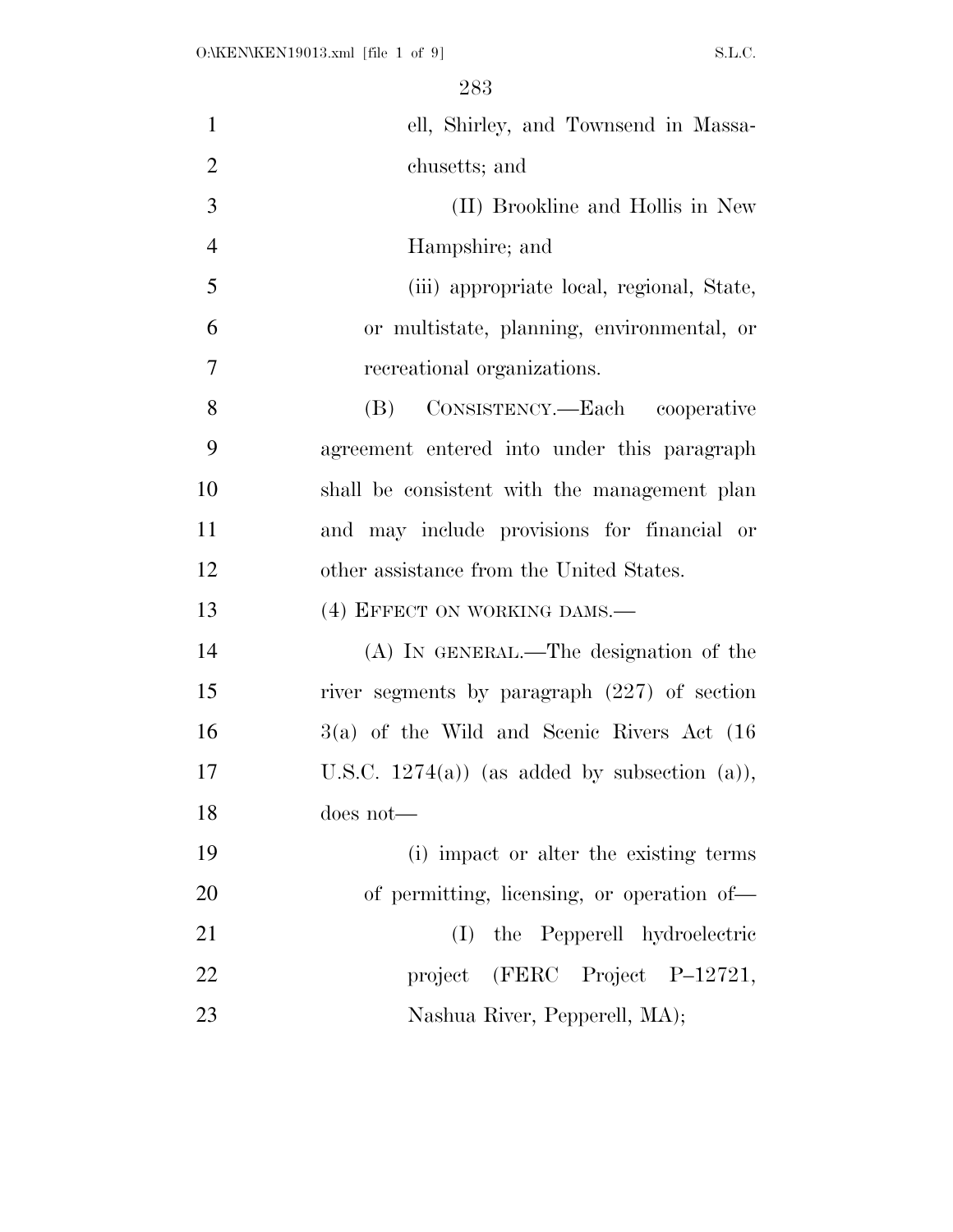| $\mathbf{1}$   | (II) the Ice House hydroelectric             |
|----------------|----------------------------------------------|
| $\overline{2}$ | project (FERC Project P-12769,               |
| 3              | Nashua River, Ayer, MA); or                  |
| $\overline{4}$ | (III) the Hollingsworth and Vose             |
| 5              | Dam (non-FERC industrial facility,           |
| 6              | Squannacook River, West Groton,              |
| 7              | MA) as further described in the man-         |
| 8              | agement plan (Appendix A, "Working"          |
| 9              | Dams"); or                                   |
| 10             | (ii) preclude the Federal Energy Reg-        |
| 11             | ulatory Commission from licensing, reli-     |
| 12             | censing, or otherwise authorizing the oper-  |
| 13             | or continued operation of the<br>ation       |
| 14             | Pepperell and Ice House hydroelectric        |
| 15             | projects under the terms of licenses or ex-  |
| 16             | emptions in effect on the date of enact-     |
| 17             | ment of this Act; or                         |
| 18             | (iii) limit actions taken to modernize,      |
| 19             | upgrade, or carry out other changes to       |
| 20             | such projects authorized pursuant to         |
| 21             | clause (i), subject to written determination |
| 22             | by the Secretary that the changes are con-   |
| 23             | sistent with the purposes of the designa-    |
| 24             | tion.                                        |
| 25             | $(5)$ LAND MANAGEMENT.—                      |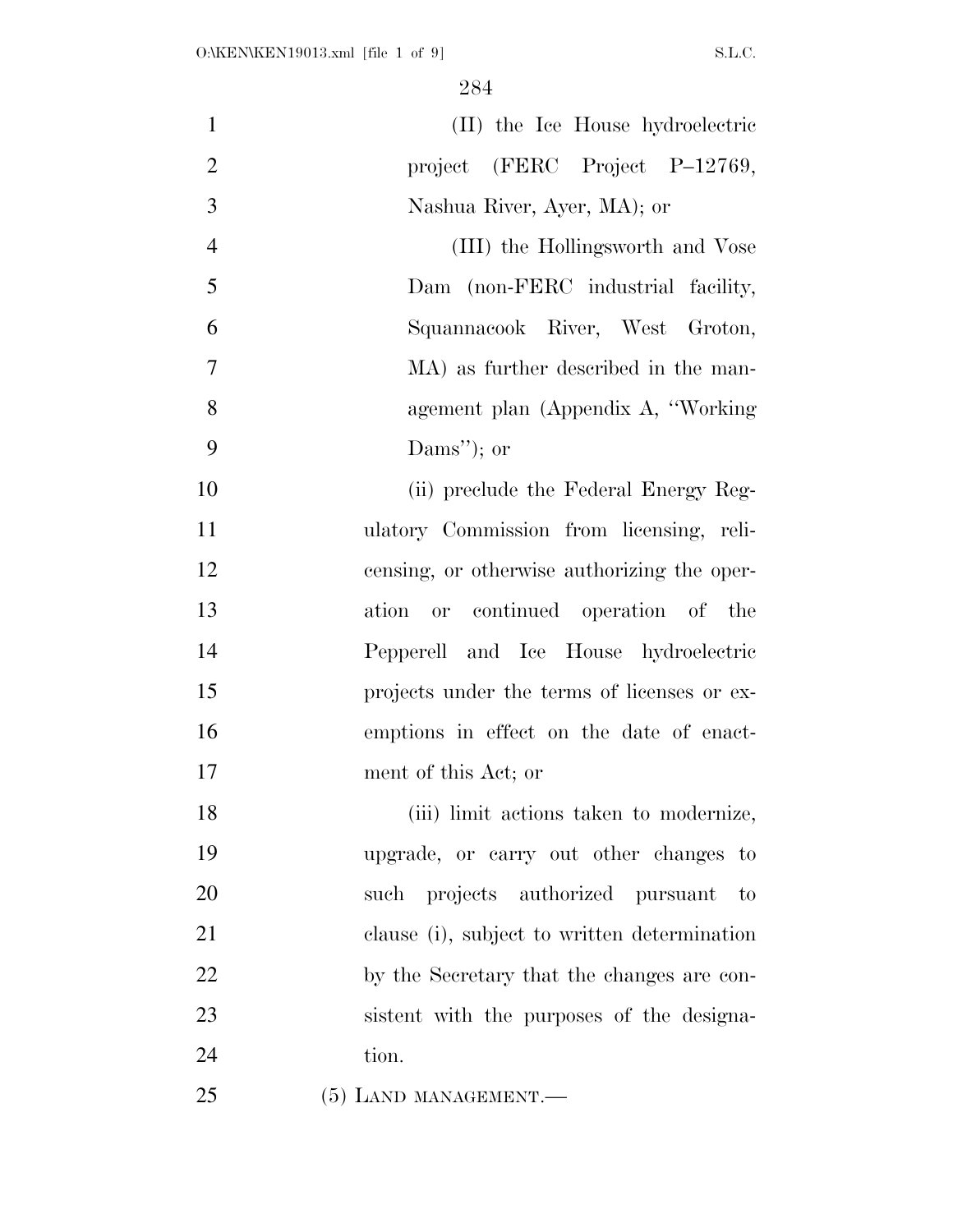(A) ZONING ORDINANCES.—For the pur- pose of the segments designated by paragraph  $3 \qquad (227)$  of section  $3(a)$  of the Wild and Scenic Rivers Act (16 U.S.C. 1274(a)) (as added by subsection (a)), the zoning ordinances adopted by the municipalities described in paragraph  $7 \qquad (3)(A)(ii)$ , including provisions for conservation of floodplains, wetlands, and watercourses asso- ciated with the segments, shall be deemed to satisfy the standards and requirements of sec-11 tion 6(c) of the Wild and Scenic Rivers Act (16 12 U.S.C.  $1277(e)$ ). (B) ACQUISITIONS OF LANDS.—The au- thority of the Secretary to acquire land for the purposes of the segments designated by para- graph (227) of section 3(a) of the Wild and Scenic Rivers Act (16 U.S.C. 1274(a)) (as 18 added by subsection (a)) shall be— (i) limited to acquisition by donation or acquisition with the consent of the owner of the land; and (ii) subject to the additional criteria 23 set forth in the management plan. 24 (C) No CONDEMNATION.—No land or in-terest in land within the boundary of the river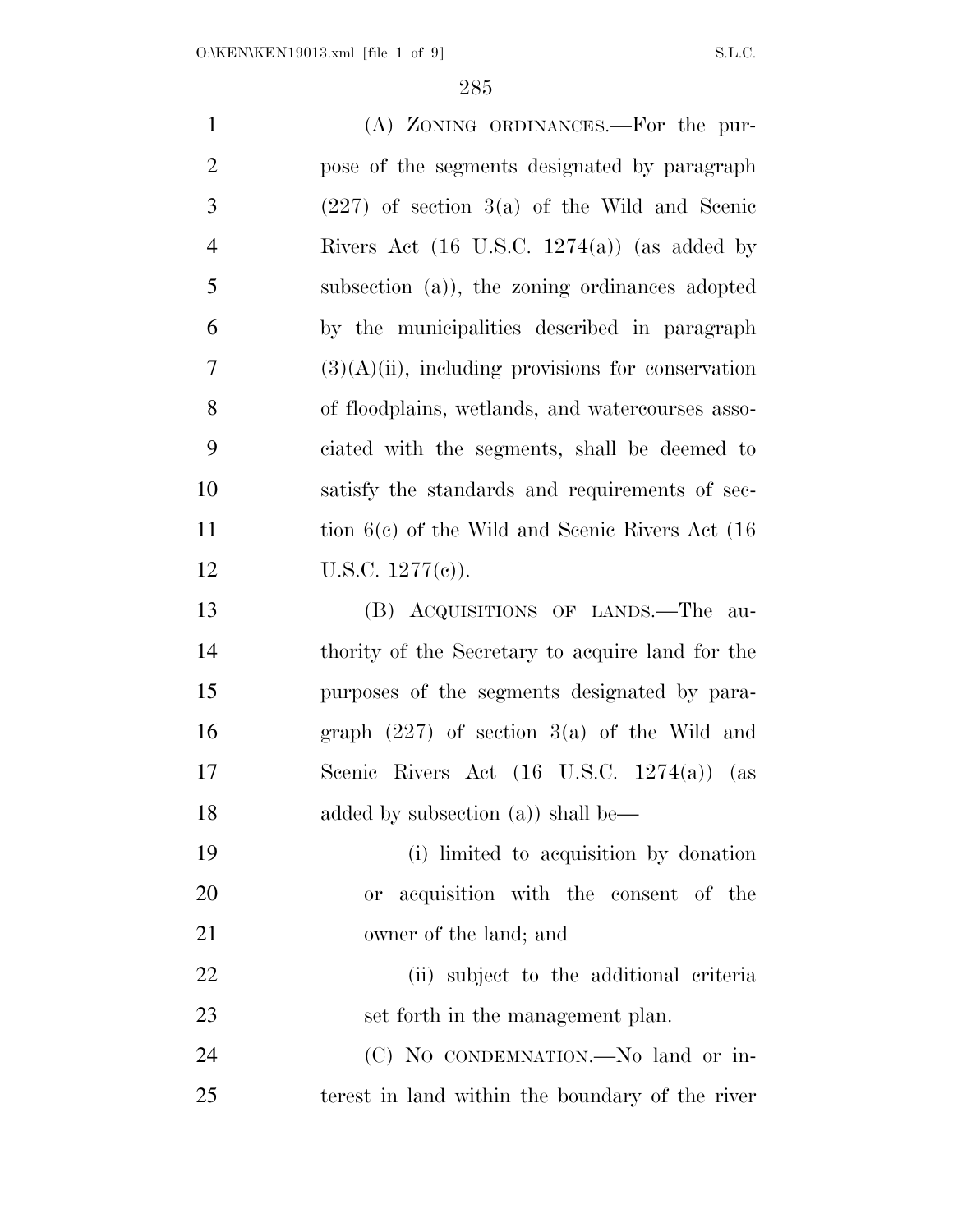| $\mathbf{1}$ | segments designated by paragraph (227) of sec-                            |
|--------------|---------------------------------------------------------------------------|
| 2            | tion $3(a)$ of the Wild and Scenic Rivers Act (16)                        |
| 3            | U.S.C. $1274(a)$ (as added by subsection (a))                             |
| 4            | may be acquired by condemnation.                                          |
| 5            | (6) RELATION TO THE NATIONAL PARK SYS-                                    |
| 6            | TEM.—Notwithstanding section $10(c)$ of the Wild                          |
| 7            | and Scenic Rivers Act $(16 \text{ U.S.C. } 1281 \text{ (c)})$ , each seg- |
| 8            | ment of the Nashua, Squannacook, and Nissitissit                          |
| 9            | Rivers designated as a component of the Wild and                          |
| 10           | Scenic Rivers System under this section shall not—                        |
| 11           | $(A)$ be administered as a unit of the Na-                                |
| 12           | tional Park System; or                                                    |
| 13           | (B) be subject to regulations that govern                                 |
| 14           | the National Park System.                                                 |
| 15           | <b>Subtitle E-California Desert</b>                                       |
| 16           | <b>Protection and Recreation</b>                                          |
| 17           | SEC. 1401. DEFINITIONS.                                                   |
| 18           | In this subtitle:                                                         |
| 19           | (1) CONSERVATION AREA.—The term "Con-                                     |
| 20           | servation Area" means the California Desert Con-                          |
| 21           | servation Area.                                                           |
| 22           | (2) SECRETARY.—The term "Secretary"                                       |
| 23           | means-                                                                    |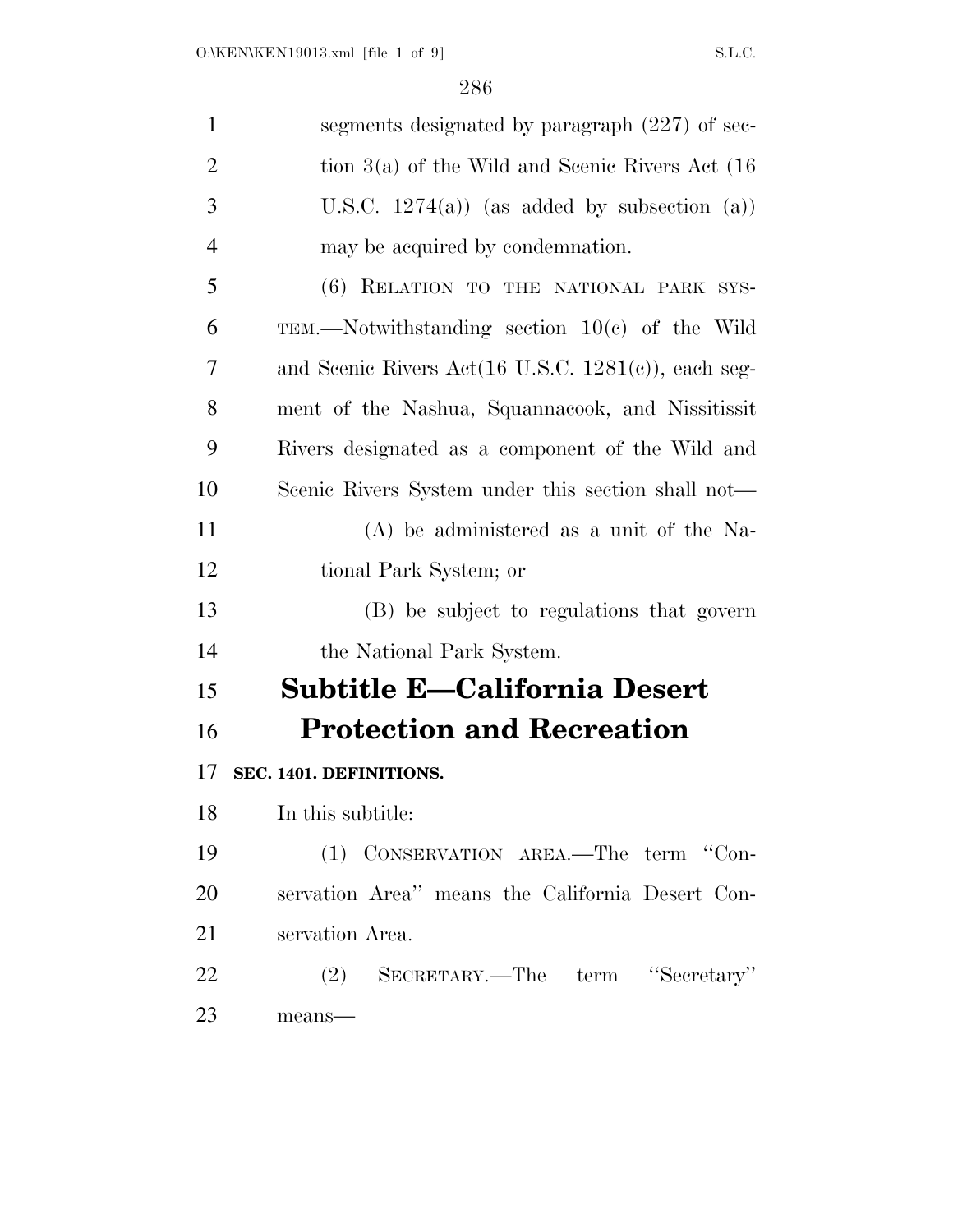(A) the Secretary, with respect to land ad- ministered by the Department of the Interior; or

 (B) the Secretary of Agriculture, with re-spect to National Forest System land.

 (3) STATE.—The term ''State'' means the State of California.

## **PART I—DESIGNATION OF WILDERNESS IN THE CALIFORNIA DESERT CONSERVATION AREA SEC. 1411. CALIFORNIA DESERT CONSERVATION AND RECREATION.**

 (a) DESIGNATION OF WILDERNESS AREAS TO BE ADMINISTERED BY THE BUREAU OF LAND MANAGE- MENT.—Section 102 of the California Desert Protection Act of 1994 (16 U.S.C. 1132 note; Public Law 103–433; 108 Stat. 4472) is amended by adding at the end the fol-lowing:

18 "(70) AVAWATZ MOUNTAINS WILDERNESS. Certain land in the California Desert Conservation Area administered by the Director of the Bureau of Land Management, comprising approximately 89,500 acres, as generally depicted on the map enti- tled 'Proposed Avawatz Mountains Wilderness' and dated November 7, 2018, to be known as the 'Avawatz Mountains Wilderness'.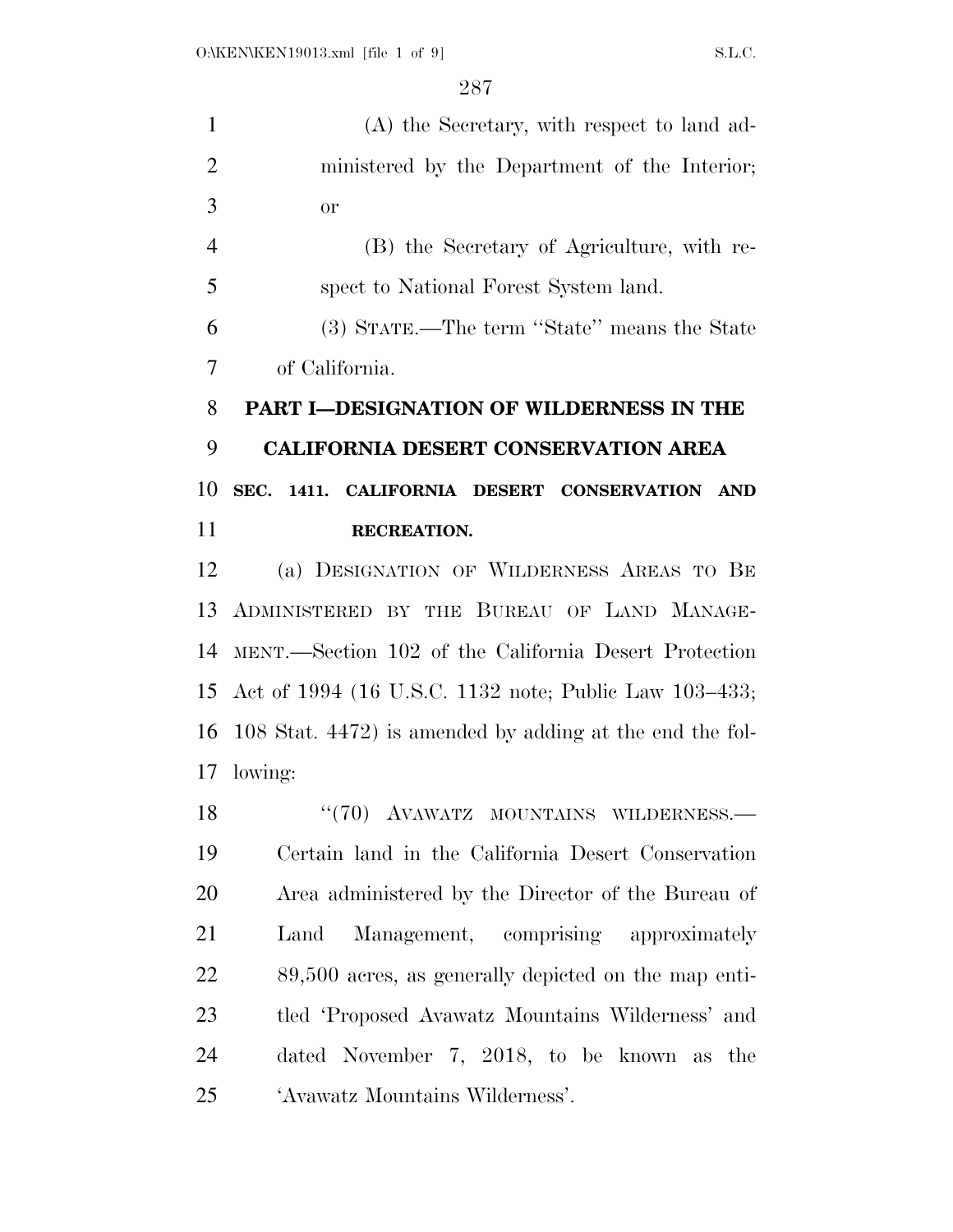1 "(71) GREAT FALLS BASIN WILDERNESS.—Cer- tain land in the California Desert Conservation Area administered by the Director of the Bureau of Land Management, comprising approximately 7,810 acres, as generally depicted on the map entitled 'Proposed Great Falls Basin Wilderness' and dated November 7, 2018, to be known as the 'Great Falls Basin Wil-derness'.

9 "(72) SODA MOUNTAINS WILDERNESS.—Cer- tain land in the California Desert Conservation Area, administered by the Bureau of Land Manage- ment, comprising approximately 80,090 acres, as generally depicted on the map entitled 'Proposed Soda Mountains Wilderness' and dated November 7, 2018, to be known as the 'Soda Mountains Wilder-ness'.

17 "(73) MILPITAS WASH WILDERNESS.—Certain land in the California Desert Conservation Area, ad- ministered by the Bureau of Land Management, comprising approximately 17,250 acres, depicted as 'Proposed Milpitas Wash Wilderness' on the map en- titled 'Proposed Vinagre Wash Special Management Area and Proposed Wilderness' and dated December 4, 2018, to be known as the 'Milpitas Wash Wilder-ness'.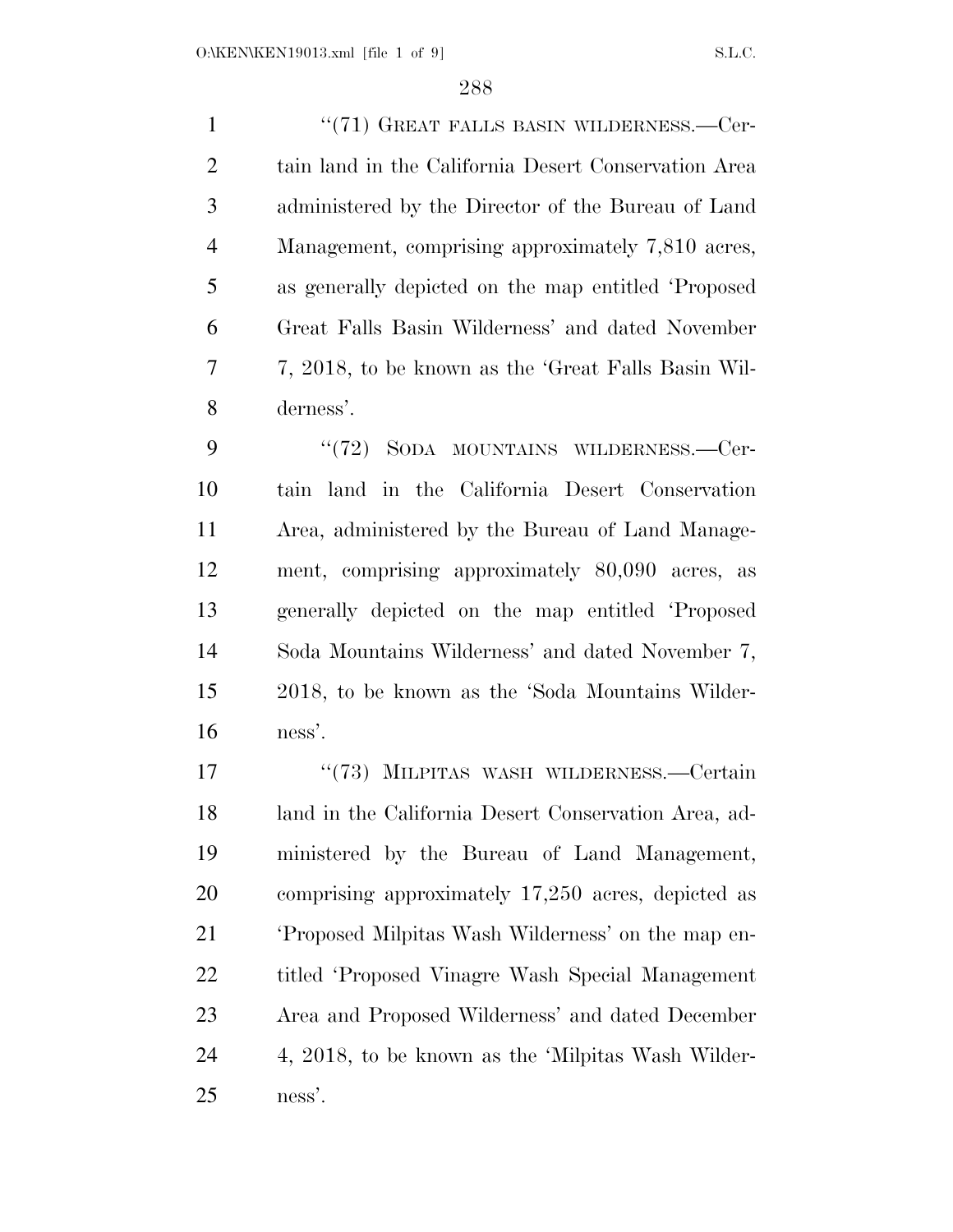1 "(74) BUZZARDS PEAK WILDERNESS.—Certain land in the California Desert Conservation Area, ad- ministered by the Bureau of Land Management, comprising approximately 11,840 acres, depicted as 'Proposed Buzzards Peak Wilderness' on the map entitled 'Proposed Vinagre Wash Special Manage- ment Area and Proposed Wilderness' and dated De- cember 4, 2018, to be known as the 'Buzzards Peak Wilderness'.''.

 (b) ADDITIONS TO EXISTING WILDERNESS AREAS ADMINISTERED BY THE BUREAU OF LAND MANAGE- MENT.—In furtherance of the purposes of the Wilderness Act (16 U.S.C. 1131 et seq.), the following land in the State is designated as wilderness and as components of the National Wilderness Preservation System:

 (1) GOLDEN VALLEY WILDERNESS.—Certain land in the Conservation Area administered by the Director of the Bureau of Land Management, com- prising approximately 1,250 acres, as generally de-20 picted on the map entitled "Proposed Golden Valley" Wilderness Addition'' and dated November 7, 2018, which shall be added to and administered as part of 23 the "Golden Valley Wilderness".

 (2) KINGSTON RANGE WILDERNESS.—Certain land in the Conservation Area administered by the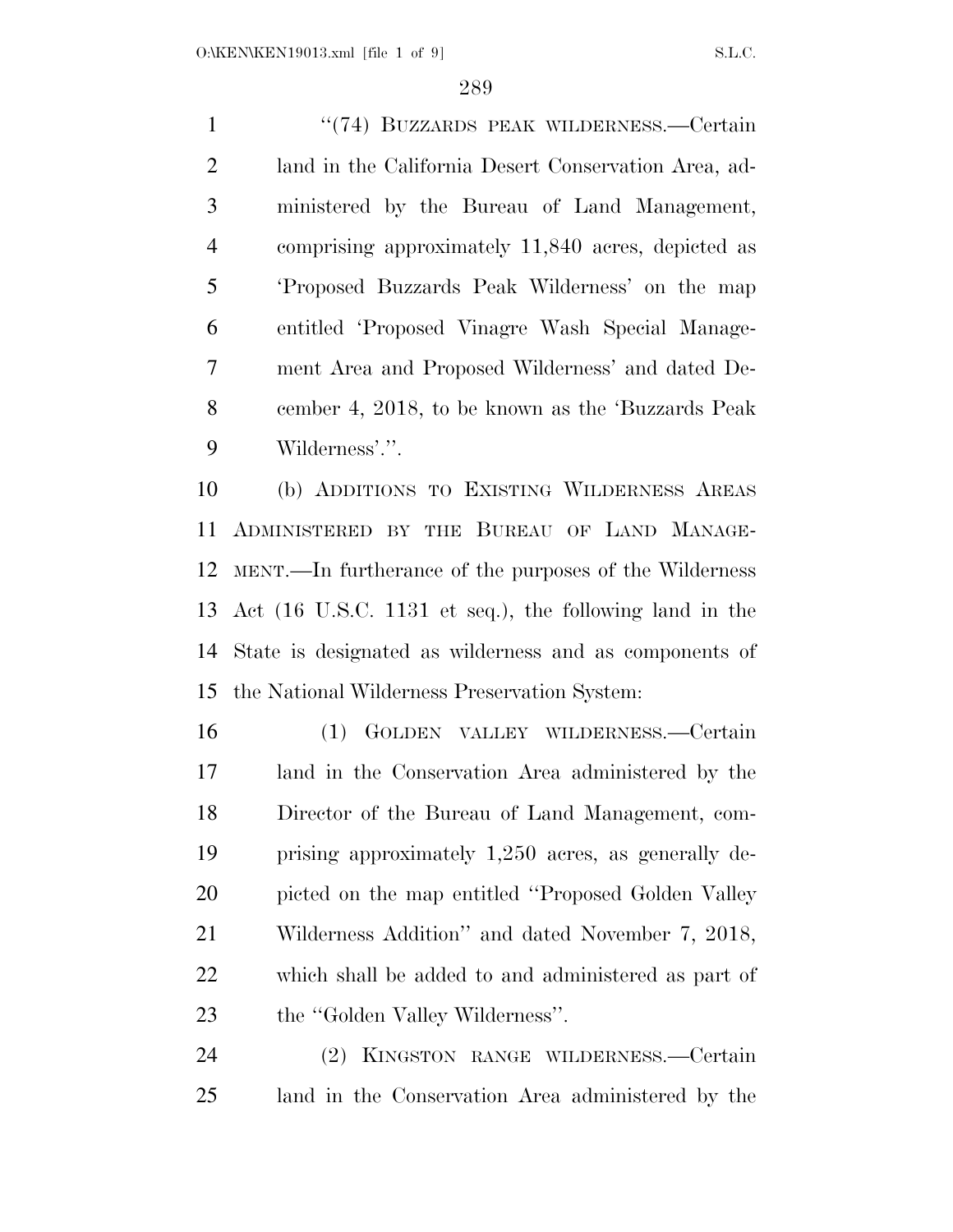O:\KEN\KEN19013.xml [file 1 of 9] S.L.C.

 Director of the Bureau of Land Management, com- prising approximately 52,410 acres, as generally de- picted on the map entitled ''Proposed Kingston Range Wilderness Additions'' and dated November 7, 2018, which shall be added to and administered as part of the ''Kingston Range Wilderness''.

 (3) PALO VERDE MOUNTAINS WILDERNESS.— Certain land in the Conservation Area administered by the Director of the Bureau of Land Management, comprising approximately 9,350 acres, depicted as ''Proposed Palo Verde Mountains Wilderness Addi- tions'' on the map entitled ''Proposed Vinagre Wash Special Management Area and Proposed Wilder- ness'' and dated December 4, 2018, which shall be added to and administered as part of the ''Palo Verde Mountains Wilderness''.

 (4) INDIAN PASS MOUNTAINS WILDERNESS.— Certain land in the Conservation Area administered by the Director of the Bureau of Land Management, comprising approximately 10,860 acres, depicted as ''Proposed Indian Pass Wilderness Additions'' on the map entitled ''Proposed Vinagre Wash Special Management Area and Proposed Wilderness'' and dated December 4, 2018, which shall be added to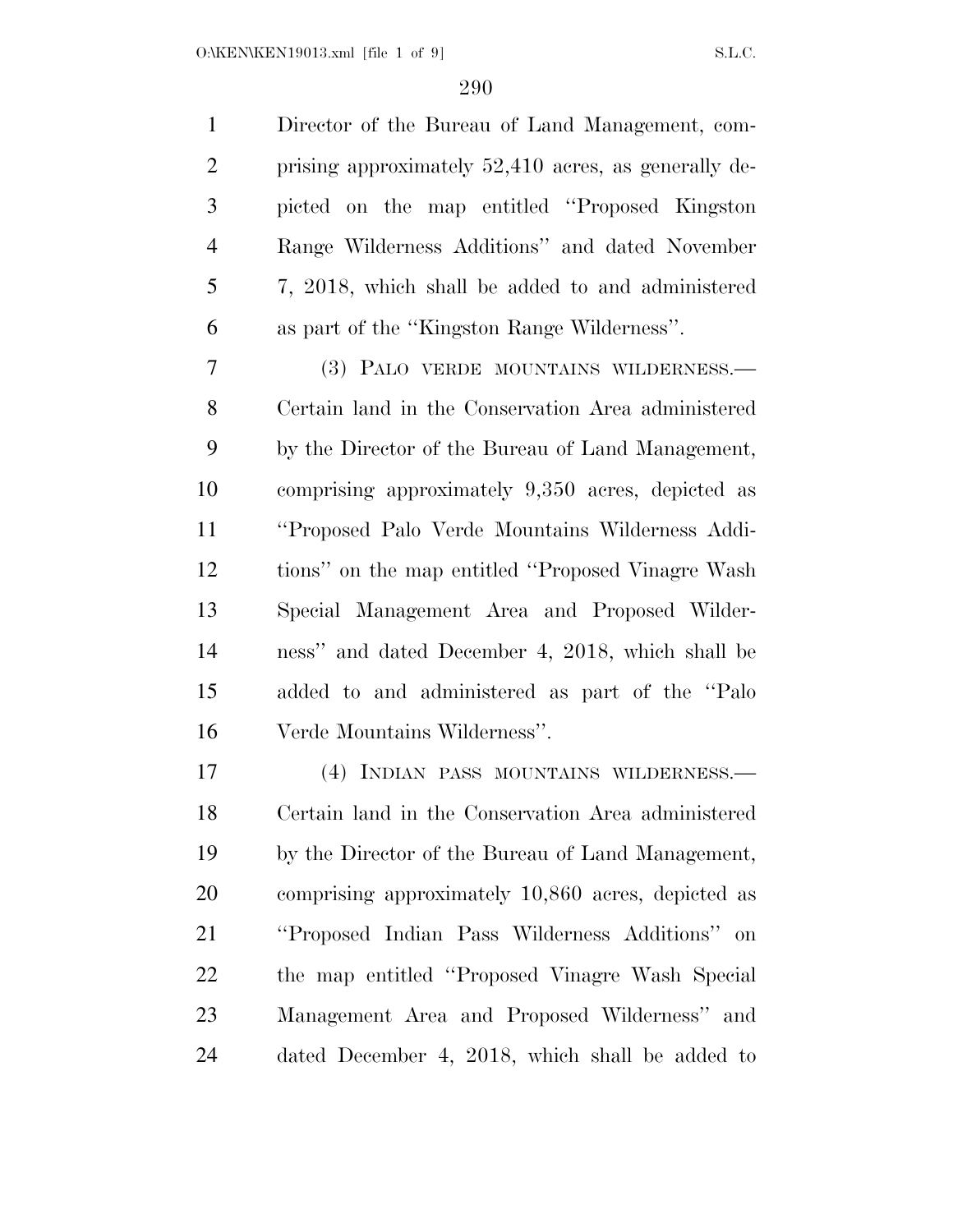and administered as part of the ''Indian Pass Moun-tains Wilderness''.

 (c) DESIGNATION OF WILDERNESS AREAS TO BE ADMINISTERED BY THE NATIONAL PARK SERVICE.—In furtherance of the purposes of the Wilderness Act (16 U.S.C. 1131 et seq.) the following land in Death Valley National Park is designated as wilderness and as a compo- nent of the National Wilderness Preservation System, which shall be added to, and administered as part of the Death Valley National Park Wilderness established by sec- tion 601(a)(1) of the California Desert Protection Act of 1994 (16 U.S.C. 1132 note; Public Law 103–433; 108 Stat. 4496):

 (1) DEATH VALLEY NATIONAL PARK WILDER- NESS ADDITIONS-NORTH EUREKA VALLEY.—Ap- proximately 11,496 acres, as generally depicted on the map entitled ''Death Valley National Park Pro- posed Wilderness Area-North Eureka Valley'', num- bered 143/100,082D, and dated November 1, 2018. (2) DEATH VALLEY NATIONAL PARK WILDER- NESS ADDITIONS-IBEX.—Approximately 23,650 acres, as generally depicted on the map entitled ''Death Valley National Park Proposed Wilderness Area-Ibex'', numbered 143/100,081D, and dated No-

vember 1, 2018.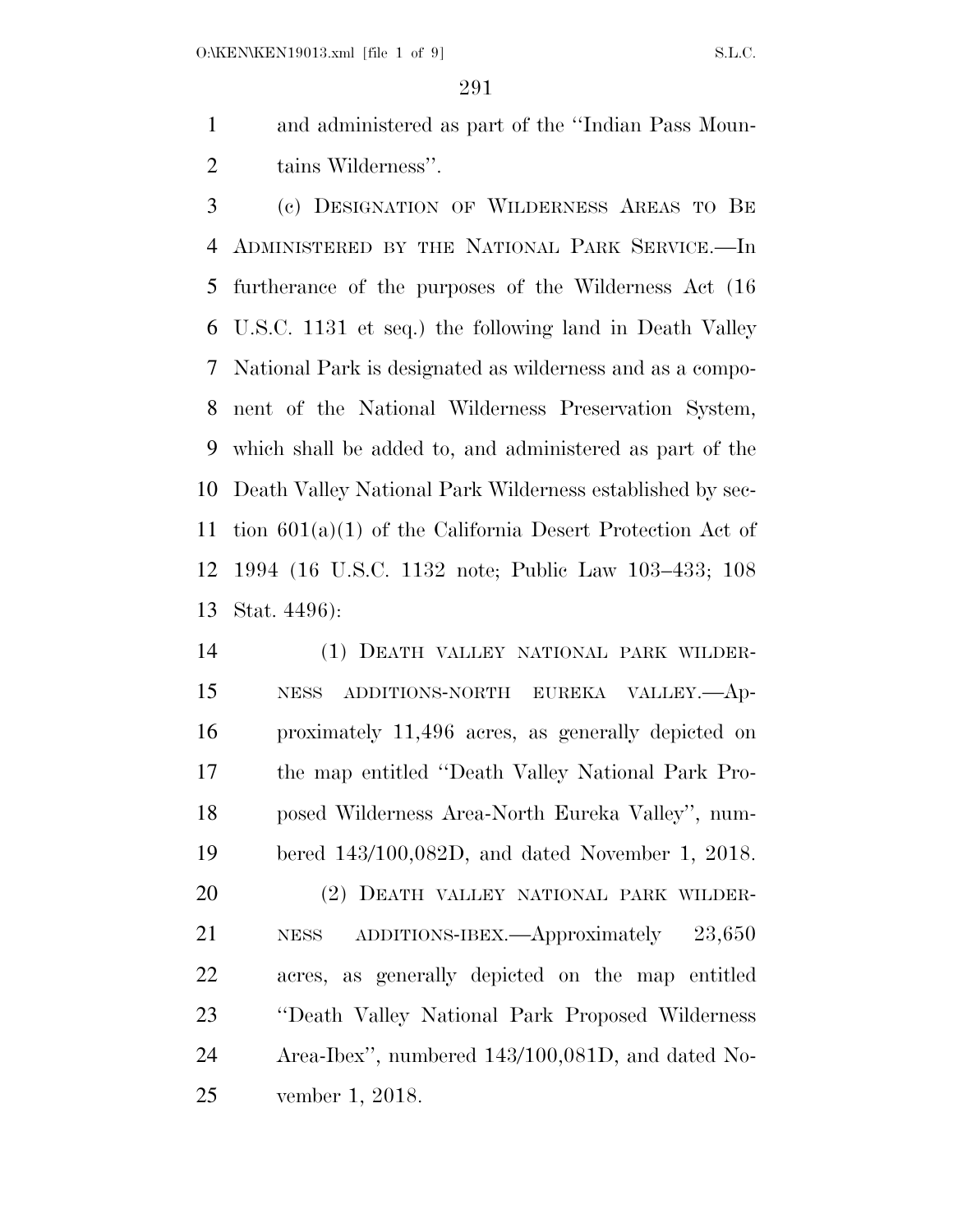| $\mathbf{1}$   | (3) DEATH VALLEY NATIONAL PARK WILDER-                 |
|----------------|--------------------------------------------------------|
| $\overline{2}$ | ADDITIONS-PANAMINT VALLEY.- Approxi-<br><b>NESS</b>    |
| 3              | mately 4,807 acres, as generally depicted on the       |
| $\overline{4}$ | map entitled "Death Valley National Park Proposed      |
| 5              | Wilderness Area-Panamint Valley", numbered 143/        |
| 6              | $100,083D$ , and dated November 1, 2018.               |
| 7              | (4) DEATH VALLEY NATIONAL PARK WILDER-                 |
| 8              | NESS ADDITIONS-WARM SPRINGS. Approximately             |
| 9              | 10,485 acres, as generally depicted on the map enti-   |
| 10             | tled "Death Valley National Park Proposed Wilder-      |
| 11             | ness Area-Warm Spring Canyon/Galena Canyon",           |
| 12             | numbered 143/100,084D, and dated November 1,           |
| 13             | 2018.                                                  |
| 14             | (5) DEATH VALLEY NATIONAL PARK WILDER-                 |
| 15             | NESS ADDITIONS-AXE HEAD.—Approximately 8,638           |
| 16             | acres, as generally depicted on the map entitled       |
| 17             | "Death Valley National Park Proposed Wilderness        |
| 18             | Area-Axe Head", numbered 143/100,085D, and             |
| 19             | dated November 1, 2018.                                |
| 20             | (6) DEATH VALLEY NATIONAL PARK WILDER-                 |
| 21             | ADDITIONS-BOWLING ALLEY.—Approximately<br><b>NESS</b>  |
| 22             | $28,923$ acres, as generally depicted on the map enti- |
| 23             | tled "Death Valley National Park Proposed Wilder-      |
| 24             | ness Area-Bowling Alley", numbered 143/128,606A,       |
| 25             | and dated November 1, 2018.                            |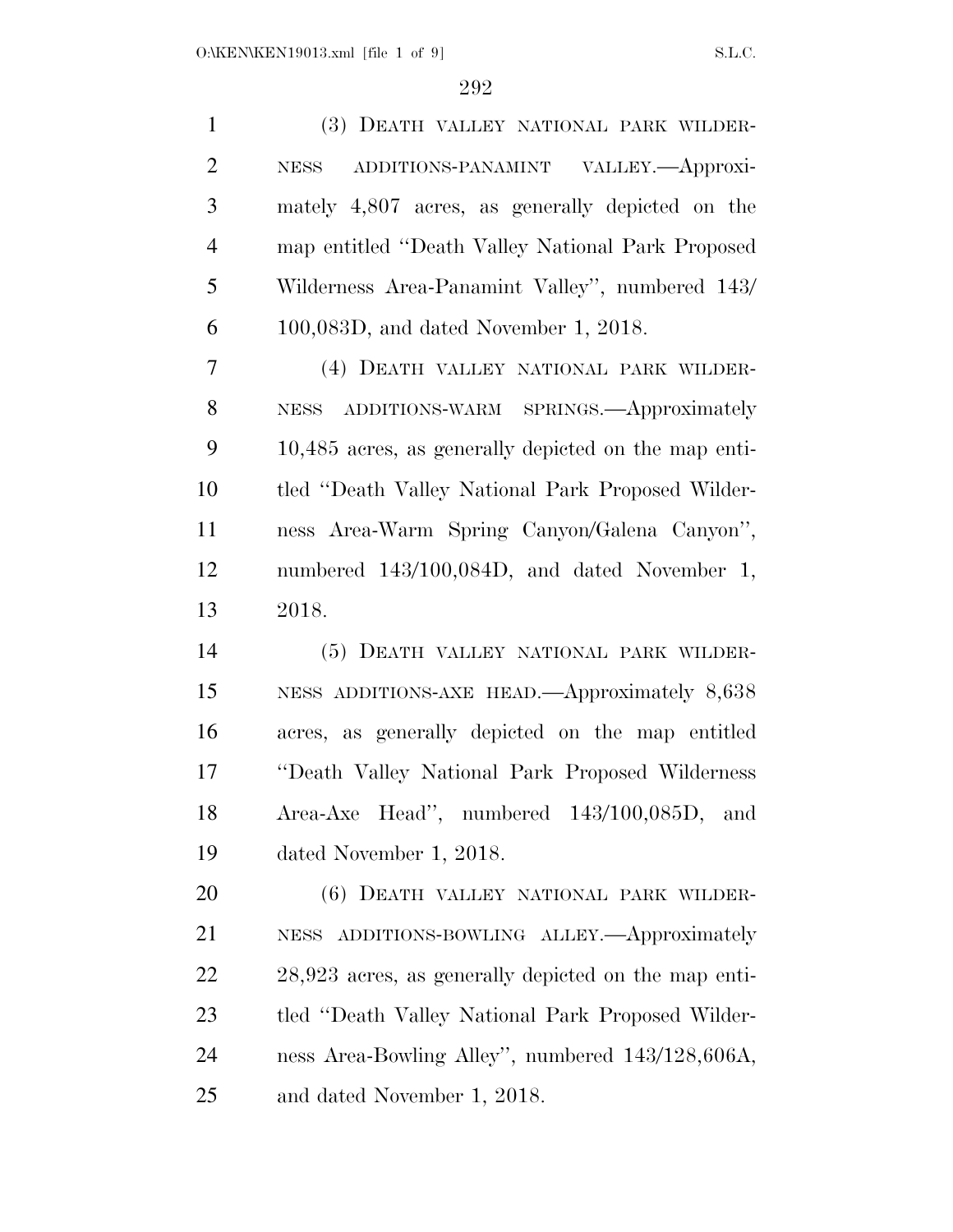| $\mathbf{1}$   | (d) ADDITIONS TO EXISTING WILDERNESS AREA AD-     |
|----------------|---------------------------------------------------|
| $\overline{2}$ | MINISTERED BY THE FOREST SERVICE.-                |
| 3              | $(1)$ IN GENERAL.—In furtherance of the pur-      |
| $\overline{4}$ | poses of the Wilderness Act (16 U.S.C. 1131 et    |
| 5              | seq.), the land described in paragraph $(2)$ —    |
| 6              | $(A)$ is designated as wilderness and as a        |
| $\overline{7}$ | component of the National Wilderness Preser-      |
| 8              | vation System; and                                |
| 9              | (B) shall be added to and administered as         |
| 10             | part of the San Gorgonio Wilderness estab-        |
| 11             | lished by the Wilderness Act (16 U.S.C. 1131)     |
| 12             | $et seq.$ ).                                      |
| 13             | (2) DESCRIPTION OF LAND.—The land referred        |
| 14             | to in paragraph (1) is certain land in the San    |
| 15             | Bernardino National Forest, comprising approxi-   |
| 16             | mately 7,141 acres, as generally depicted on the  |
| 17             | map entitled "San Gorgonio Wilderness Additions—  |
| 18             | Proposed" and dated November 7, 2018.             |
| 19             | (3) FIRE MANAGEMENT AND RELATED ACTIVI-           |
| 20             | TIES.                                             |
| 21             | (A) IN GENERAL.—The Secretary may                 |
| 22             | carry out such activities in the wilderness area  |
| 23             | designated by paragraph (1) as are necessary      |
| 24             | for the control of fire, insects, and disease, in |
| 25             | accordance with section $4(d)(1)$ of the Wilder-  |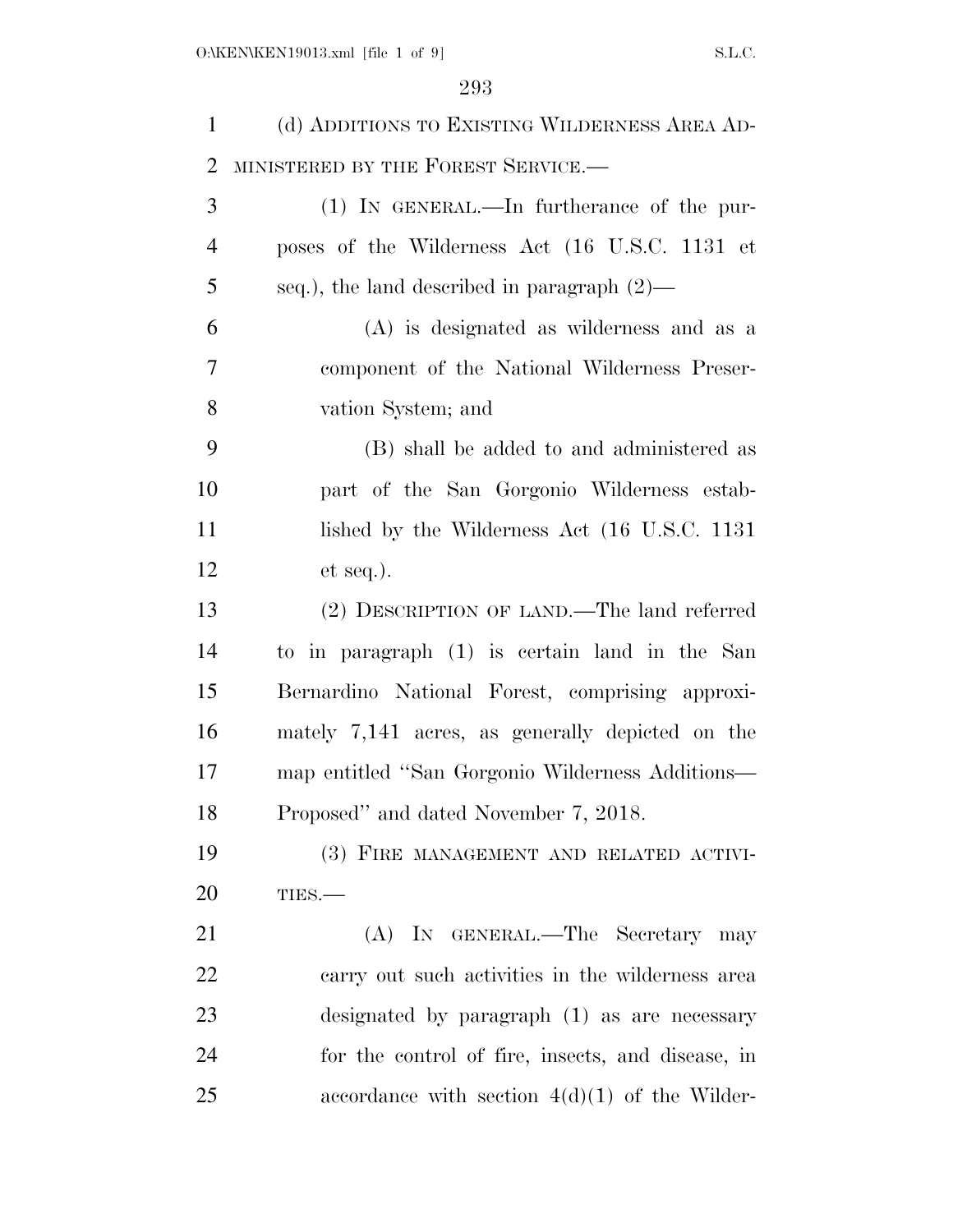| $\mathbf{1}$   | ness Act $(16 \text{ U.S.C. } 1133(d)(1))$ and House |
|----------------|------------------------------------------------------|
| $\overline{2}$ | Report 98–40 of the 98th Congress.                   |
| 3              | (B) FUNDING PRIORITIES.—Nothing in                   |
| $\overline{4}$ | this subsection limits the provision of any fund-    |
| 5              | ing for fire or fuel management in the wilder-       |
| 6              | ness area designated by paragraph (1).               |
| $\overline{7}$ | (C)<br>REVISION AND DEVELOPMENT<br>OF                |
| 8              | LOCAL FIRE MANAGEMENT PLANS.—As soon as              |
| 9              | practicable after the date of enactment of this      |
| 10             | Act, the Secretary shall amend the local fire        |
| 11             | management plans that apply to the wilderness        |
| 12             | area designated by paragraph (1).                    |
| 13             | ADMINISTRATION.—In accordance<br>(D)                 |
| 14             | with subparagraph (A) and other applicable           |
| 15             | Federal law, to ensure a timely and efficient re-    |
| 16             | sponse to fire emergencies in the wilderness         |
| 17             | area designated by paragraph (1), the Secretary      |
| 18             | shall—                                               |
| 19             | (i) not later than 1 year after the date             |
| 20             | of enactment of this Act, establish agency           |
| 21             | approval procedures (including appropriate)          |
| 22             | delegations of authority to the Forest Su-           |
| 23             | pervisor, District Manager, or other agency          |
| 24             | officials) for responding to fire emergencies        |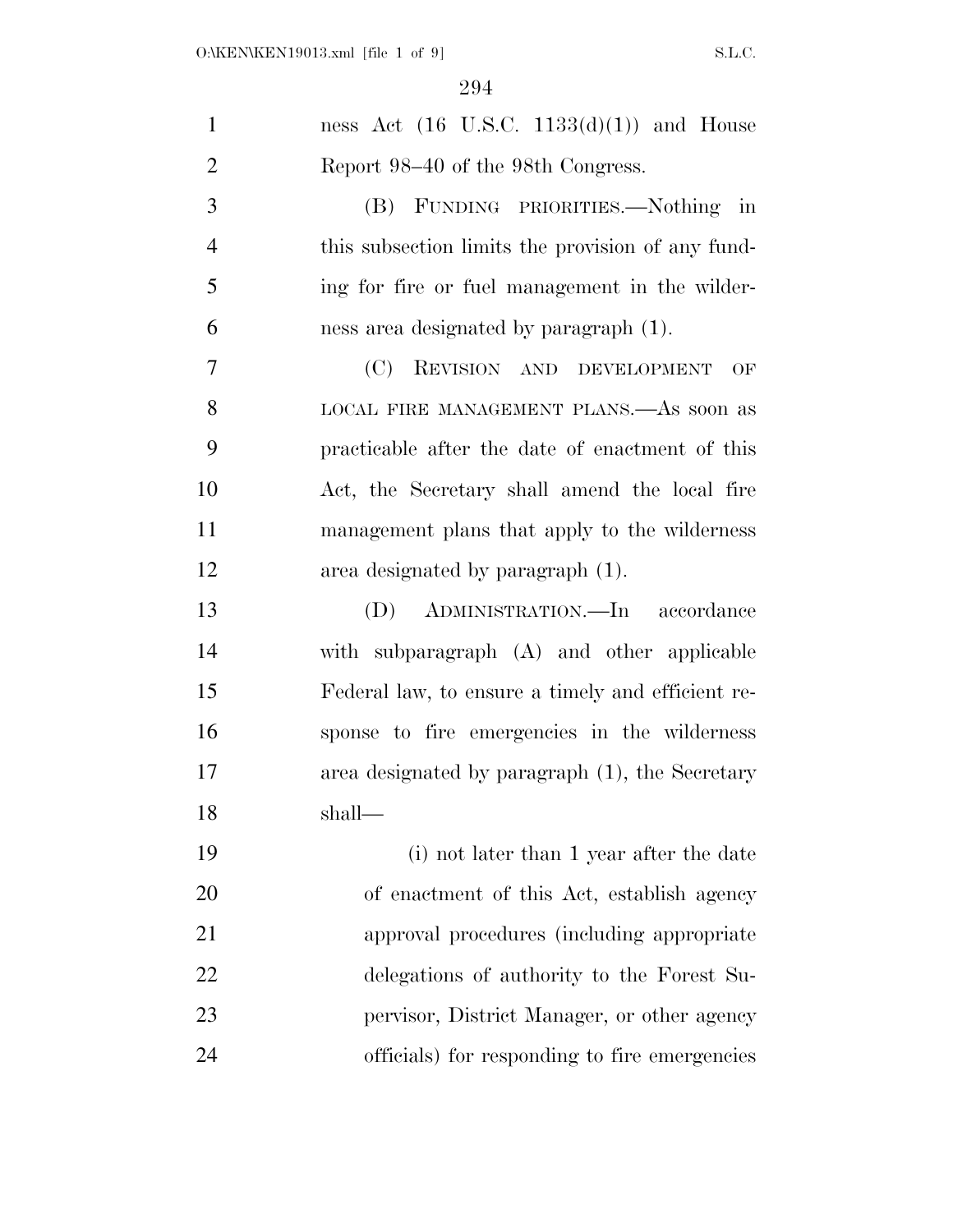| $\mathbf{1}$   | in the wilderness area designated by para-                   |
|----------------|--------------------------------------------------------------|
| $\overline{2}$ | $graph(1);$ and                                              |
| 3              | (ii) enter into agreements with appro-                       |
| $\overline{4}$ | priate State or local firefighting agencies                  |
| 5              | relating to the wilderness area.                             |
| 6              | (e) EFFECT ON UTILITY FACILITIES AND RIGHTS-                 |
| 7              | OF-WAY.—Nothing in this section or an amendment made         |
| 8              | by this section affects or precludes the renewal or reau-    |
| 9              | thorization of any valid existing right-of-way or customary  |
| 10             | operation, maintenance, repair, upgrading, or replacement    |
| 11             | activities in a right-of-way acquired by or issued, granted, |
| 12             | or permitted to the Southern California Edison Company       |
| 13             | or successors or assigns of the Southern California Edison   |
| 14             | Company.                                                     |
| 15             | (f) RELEASE OF WILDERNESS STUDY AREAS.—                      |
| 16             | (1) FINDING.—Congress finds that, for pur-                   |
| 17             | poses of section 603 of the Federal Land Policy and          |
| 18             | Management Act of 1976 (43 U.S.C. 1782), any                 |
| 19             | portion of a wilderness study area described in para-        |
| 20             | graph (2) that is not designated as a wilderness area        |
| 21             | or a wilderness addition by this subtitle (including         |
| 22             | an amendment made by this subtitle) or any other             |
| 23             | Act enacted before the date of enactment of this Act         |
| 24             | has been adequately studied for wilderness designa-          |
| 25             | tion.                                                        |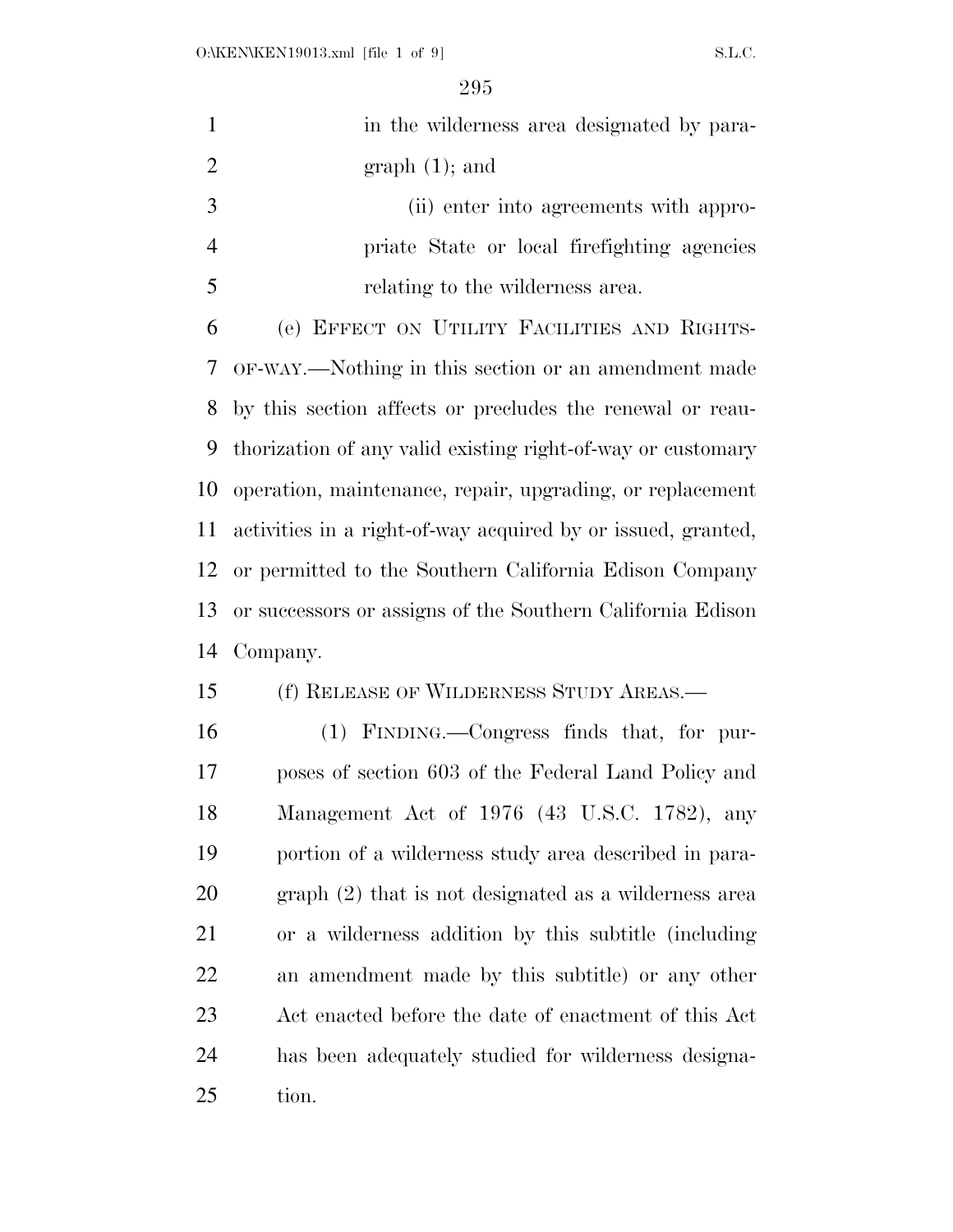| $\mathbf{1}$   | (2)<br>DESCRIPTION OF STUDY AREAS.—The                 |
|----------------|--------------------------------------------------------|
| $\overline{2}$ | study areas referred to in subsection (a) are—         |
| 3              | (A) the Cady Mountains Wilderness Study                |
| $\overline{4}$ | Area;                                                  |
| 5              | (B) the Soda Mountains Wilderness Study                |
| 6              | Area;                                                  |
| 7              | (C) the Kingston Range Wilderness Study                |
| 8              | Area;                                                  |
| 9              | (D) the Avawatz Mountain Wilderness                    |
| 10             | Study Area;                                            |
| 11             | (E) the Death Valley 17 Wilderness Study               |
| 12             | Area; and                                              |
| 13             | (F) the Great Falls Basin Wilderness                   |
| 14             | Study Area.                                            |
| 15             | (3) RELEASE.—The following are no longer               |
| 16             | subject to section $603(c)$ of the Federal Land Policy |
| 17             | and Management Act of 1976 (43 U.S.C. $1782(c)$ ):     |
| 18             | (A) Any portion of a wilderness study area             |
| 19             | described in paragraph $(2)$ that is not des-          |
| 20             | ignated as a wilderness area or a wilderness ad-       |
| 21             | dition by this subtitle (including an amendment        |
| 22             | made by this subtitle) or any other Act enacted        |
| 23             | before the date of enactment of this Act.              |
| 24             | (B) Any portion of a wilderness study area             |
| 25             | described in paragraph $(2)$ that is not trans-        |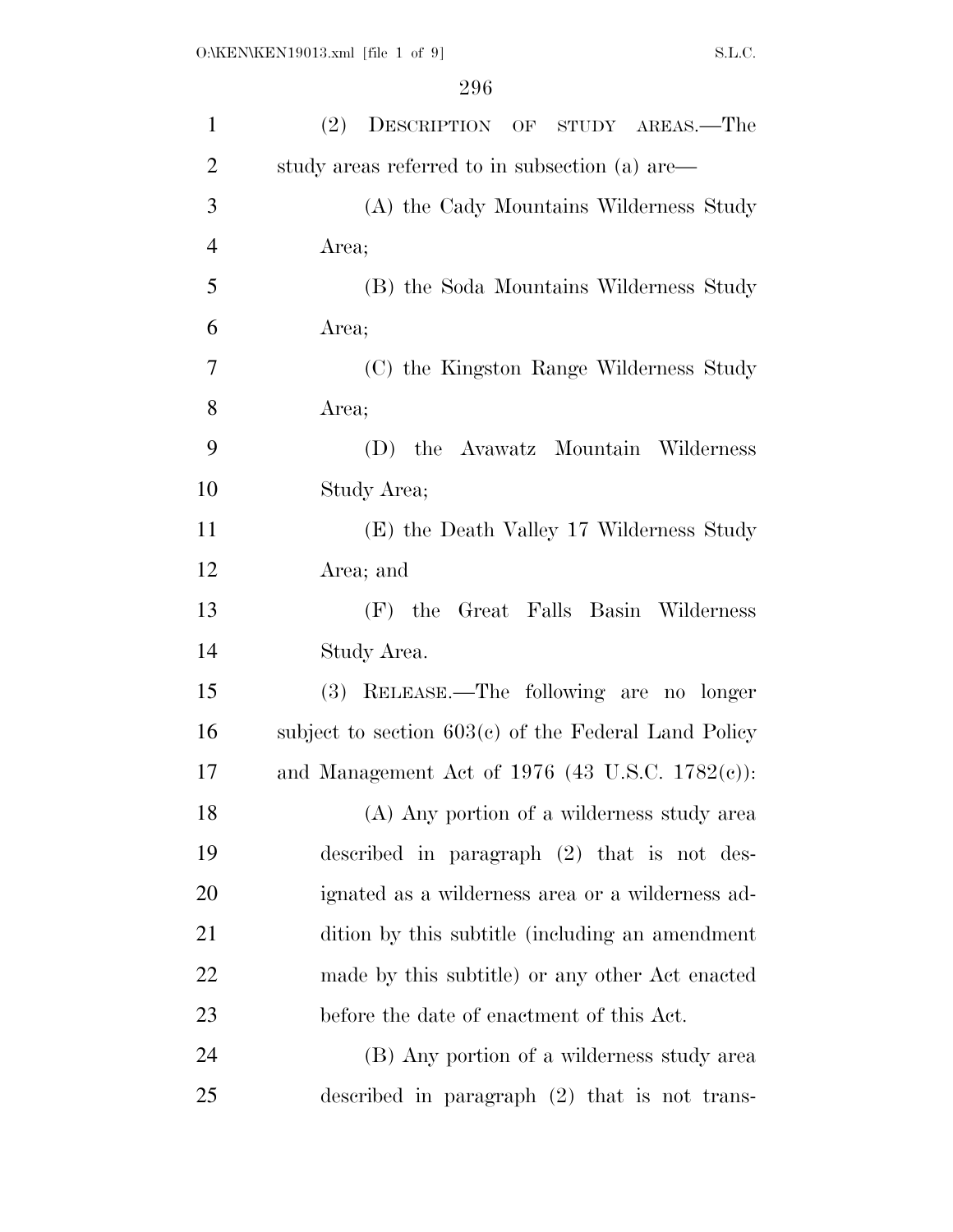| $\mathbf{1}$   | ferred to the administrative jurisdiction of the           |
|----------------|------------------------------------------------------------|
| $\overline{2}$ | National Park Service for inclusion in a unit of           |
| 3              | the National Park System by this subtitle (in-             |
| $\overline{4}$ | cluding an amendment made by this subtitle) or             |
| 5              | any other Act enacted before the date of enact-            |
| 6              | ment of this Act.                                          |
| 7              | PART II-DESIGNATION OF SPECIAL                             |
| 8              | <b>MANAGEMENT AREA</b>                                     |
| 9              | SEC. 1421. VINAGRE WASH SPECIAL MANAGEMENT AREA.           |
| 10             | Title I of the California Desert Protection Act of         |
| 11             | 1994 (16 U.S.C. 1132 note; Public Law 103–433; 108         |
| 12             | Stat. 4472) is amended by adding at the end the following: |
| 13             | "SEC. 109. VINAGRE WASH SPECIAL MANAGEMENT AREA.           |
| 14             | "(a) DEFINITIONS.—In this section:                         |
| 15             | "(1) MANAGEMENT AREA.—The term 'Manage-                    |
| 16             | ment Area' means the Vinagre Wash Special Man-             |
| 17             | agement Area established by subsection (b).                |
| 18             | "(2) MAP.—The term 'map' means the map en-                 |
| 19             | titled 'Proposed Vinagre Wash Special Management           |
| 20             | Area and Proposed Wilderness' and dated December           |
| 21             | 4, 2018.                                                   |
| 22             | "(3) PUBLIC LAND.—The term 'public land'                   |
| 23             | has the meaning given the term 'public lands' in sec-      |
| 24             | tion 103 of the Federal Land Policy and Manage-            |
| 25             | ment Act of 1976 (43 U.S.C. 1702).                         |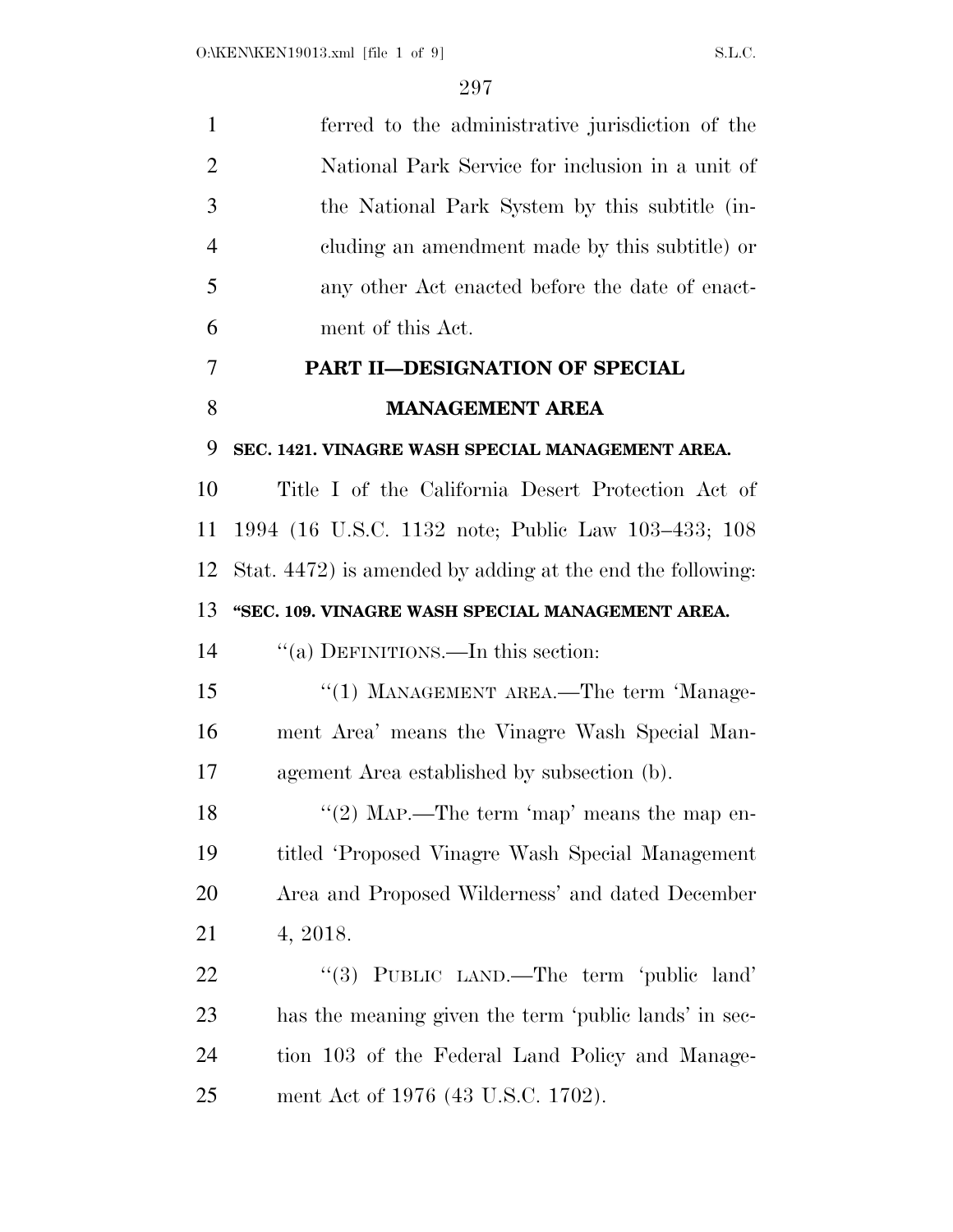| $\mathbf{1}$ | "(4) STATE.—The term 'State' means the State               |
|--------------|------------------------------------------------------------|
| 2            | of California.                                             |
| 3            | "(b) ESTABLISHMENT.—There is established the               |
| 4            | Vinagre Wash Special Management Area in the State, to      |
| 5            | be managed by the Secretary.                               |
| 6            | "(c) PURPOSE.—The purpose of the Management                |
| 7            | Area is to conserve, protect, and enhance—                 |
| 8            | $\lq(1)$ the plant and wildlife values of the Man-         |
| 9            | agement Area; and                                          |
| 10           | $\lq(2)$ the outstanding and nationally significant        |
| 11           | ecological, geological, scenic, recreational, archae-      |
| 12           | ological, cultural, historic, and other resources of the   |
| 13           | Management Area.                                           |
| 14           | "(d) BOUNDARIES.—The Management Area shall                 |
| 15           | consist of the public land in Imperial County, California, |
| 16           | comprising approximately 81,880 acres, as generally de-    |
| 17           | picted on the map as 'Proposed Special Management          |
| 18           | Area'.                                                     |
| 19           | "(e) MAP; LEGAL DESCRIPTION.—                              |
| 20           | "(1) IN GENERAL.—As soon as practicable, but               |
| 21           | not later than 3 years, after the date of enactment        |
| 22           | of this section, the Secretary shall submit a map and      |
| 23           | legal description of the Management Area to-               |
| 24           | "(A) the Committee on Natural Resources                    |
| 25           | of the House of Representatives; and                       |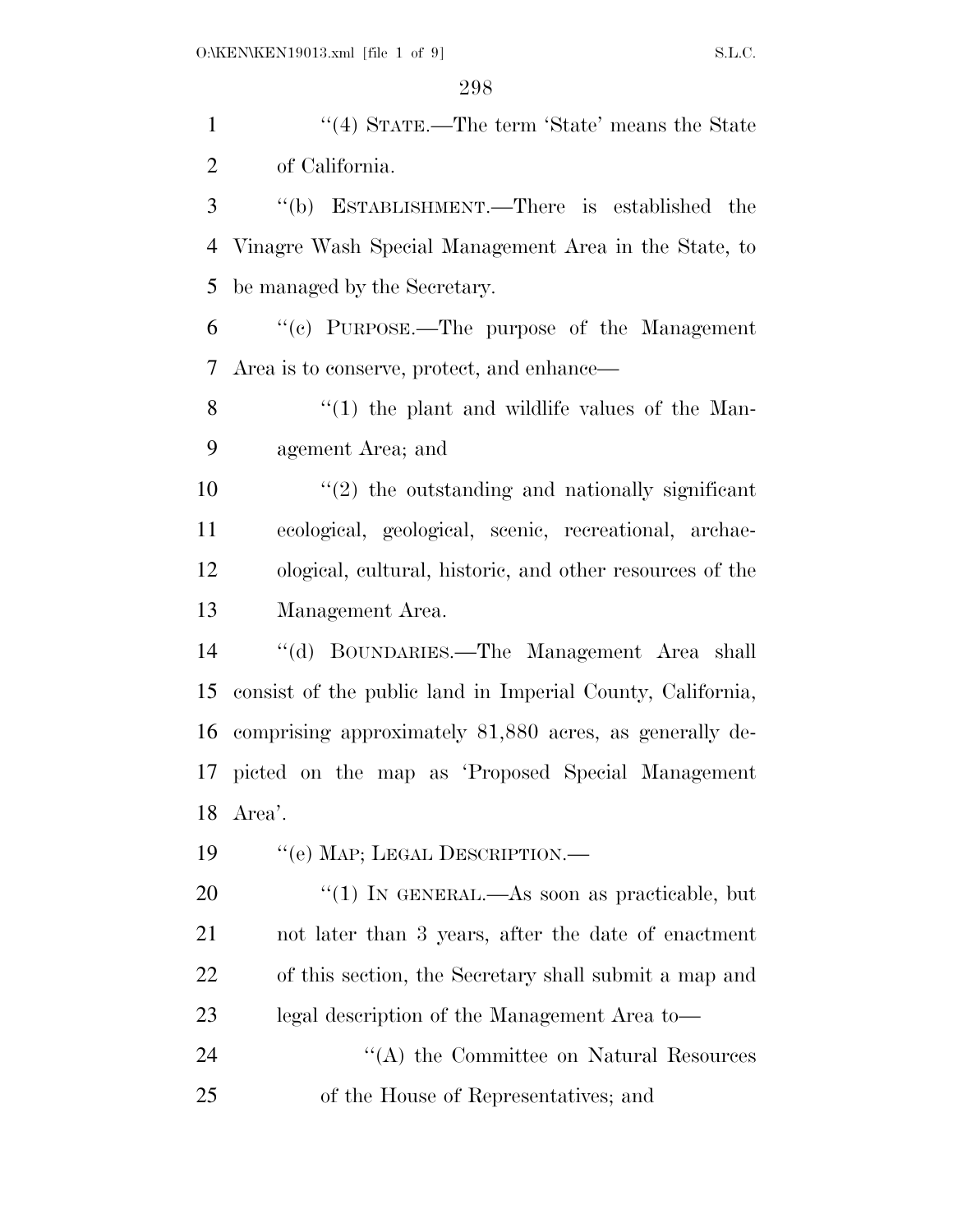| $\mathbf{1}$   | "(B) the Committee on Energy and Nat-                   |
|----------------|---------------------------------------------------------|
| $\overline{2}$ | ural Resources of the Senate.                           |
| 3              | "(2) EFFECT.—The map and legal description              |
| $\overline{4}$ | submitted under paragraph (1) shall have the same       |
| 5              | force and effect as if included in this section, except |
| 6              | that the Secretary may correct any errors in the        |
| 7              | map and legal description.                              |
| 8              | "(3) AVAILABILITY.—Copies of the map sub-               |
| 9              | mitted under paragraph (1) shall be on file and         |
| 10             | available for public inspection in the appropriate of-  |
| 11             | fices of the Bureau of Land Management.                 |
| 12             | $``(f)$ MANAGEMENT.—                                    |
| 13             | " $(1)$ IN GENERAL.—The Secretary shall man-            |
| 14             | age the Management Area—                                |
| 15             | $\lq\lq$ in a manner that conserves, protects,          |
| 16             | and enhances the purposes for which the Man-            |
| 17             | agement Area is established; and                        |
| 18             | $\lq\lq$ (B) in accordance with—                        |
| 19             | $``(i)$ this section;                                   |
| 20             | "(ii) the Federal Land Policy and                       |
| 21             | Management Act of 1976 (43 U.S.C. 1701)                 |
| 22             | et seq.); and                                           |
| 23             | "(iii) other applicable laws.                           |
| 24             | "(2) USES.—The Secretary shall allow only               |
| 25             | those uses that are consistent with the purposes of     |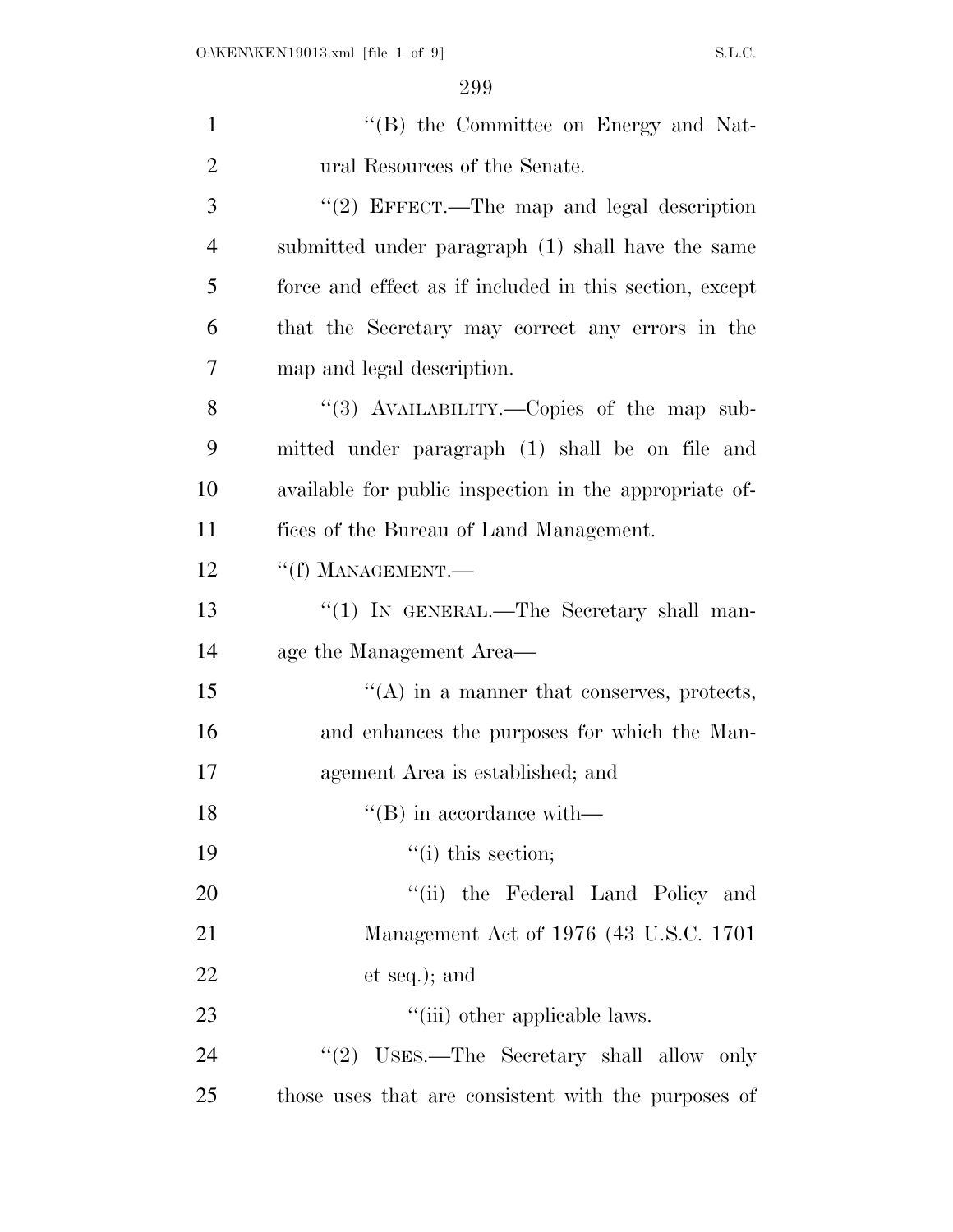| $\mathbf{1}$   | the Management Area, including hiking, camping,    |
|----------------|----------------------------------------------------|
| $\overline{2}$ | hunting, and sightseeing and the use of motorized  |
| 3              | vehicles, mountain bikes, and horses on designated |
| $\overline{4}$ | routes in the Management Area in a manner that—    |
| 5              | $\lq\lq$ is consistent with the purpose of the     |
| 6              | Management Area described in subsection (c);       |
| $\overline{7}$ | "(B) ensures public health and safety; and         |
| 8              | "(C) is consistent with all applicable laws        |
| 9              | (including regulations), including the Desert      |
| 10             | Renewable Energy Conservation Plan.                |
| 11             | $\lq(3)$ OFF-HIGHWAY VEHICLE USE.—                 |
| 12             | "(A) IN GENERAL.—Subject to subpara-               |
| 13             | graphs (B) and (C) and all other applicable        |
| 14             | laws, the use of off-highway vehicles shall be     |
| 15             | permitted on routes in the Management Area as      |
| 16             | generally depicted on the map.                     |
| 17             | "(B) CLOSURE.—The Secretary may close              |
| 18             | or permanently reroute a portion of a route de-    |
| 19             | scribed in subparagraph $(A)$ —                    |
| 20             | "(i) to prevent, or allow for restora-             |
| 21             | tion of, resource damage;                          |
| 22             | "(ii) to protect Tribal cultural re-               |
| 23             | sources, including the resources identified        |
| 24             | in the Tribal cultural resources manage-           |
| 25             | ment plan developed under section $705(d)$ ;       |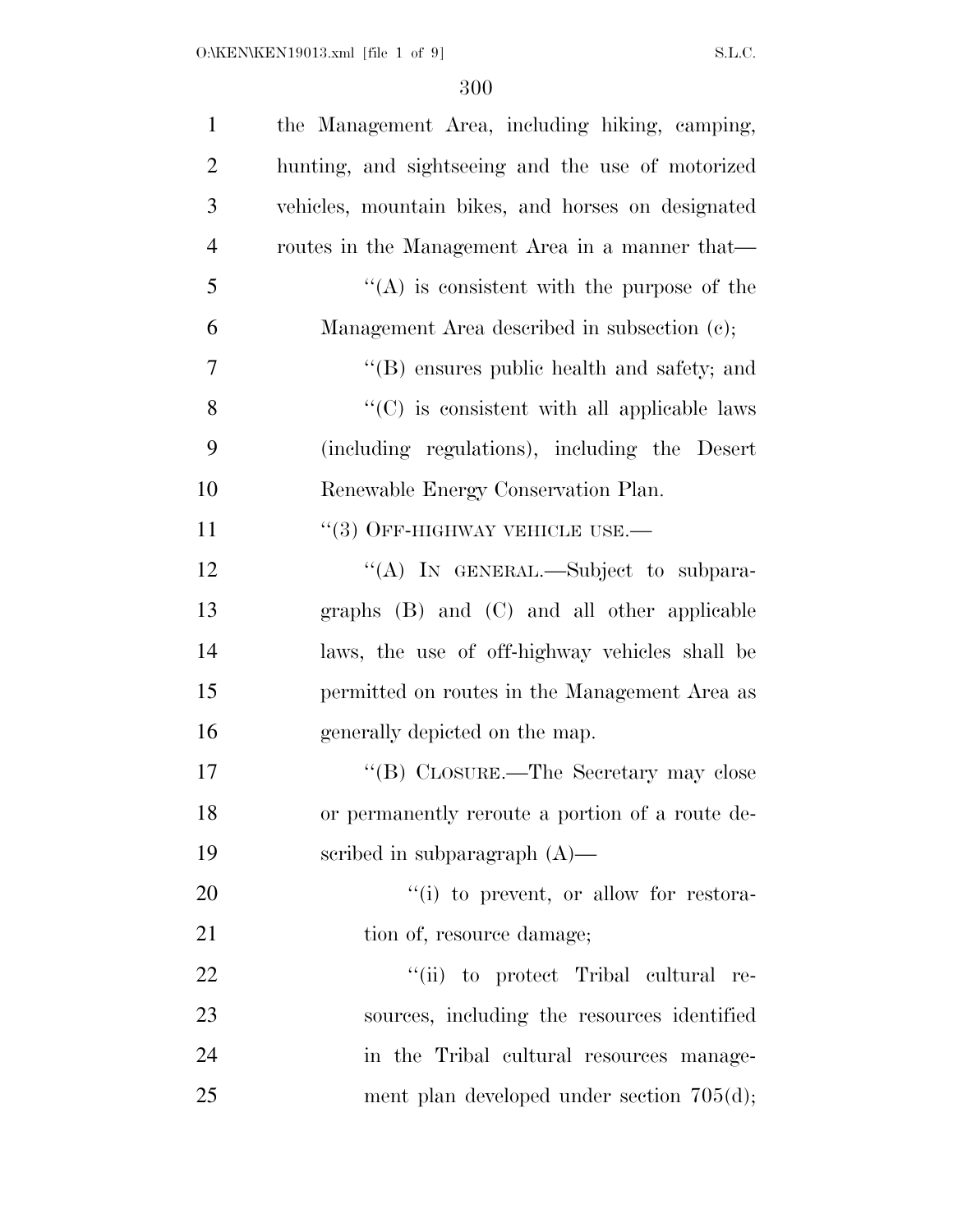| $\mathbf{1}$   | "(iii) to address public safety con-                |
|----------------|-----------------------------------------------------|
| $\overline{2}$ | cerns; or                                           |
| 3              | "(iv) as otherwise required by law.                 |
| $\overline{4}$ | "(C) DESIGNATION OF ADDITIONAL                      |
| 5              | ROUTES.—During the 3-year period beginning          |
| 6              | on the date of enactment of this section, the       |
| $\overline{7}$ | Secretary—                                          |
| 8              | "(i) shall accept petitions from the                |
| 9              | public regarding additional routes for off-         |
| 10             | highway vehicles; and                               |
| 11             | "(ii) may designate additional routes               |
| 12             | that the Secretary determines—                      |
| 13             | "(I) would provide significant or                   |
| 14             | unique recreational opportunities; and              |
| 15             | $\lq\lq$ (II) are consistent with the pur-          |
| 16             | poses of the Management Area.                       |
| 17             | "(4) WITHDRAWAL.—Subject to valid existing          |
| 18             | rights, all Federal land within the Management Area |
| 19             | is withdrawn from—                                  |
| 20             | $\lq\lq(A)$ all forms of entry, appropriation, or   |
| 21             | disposal under the public land laws;                |
| 22             | "(B) location, entry, and patent under the          |
| 23             | mining laws; and                                    |
| 24             | "(C) right-of-way, leasing, or disposition          |
| 25             | under all laws relating to—                         |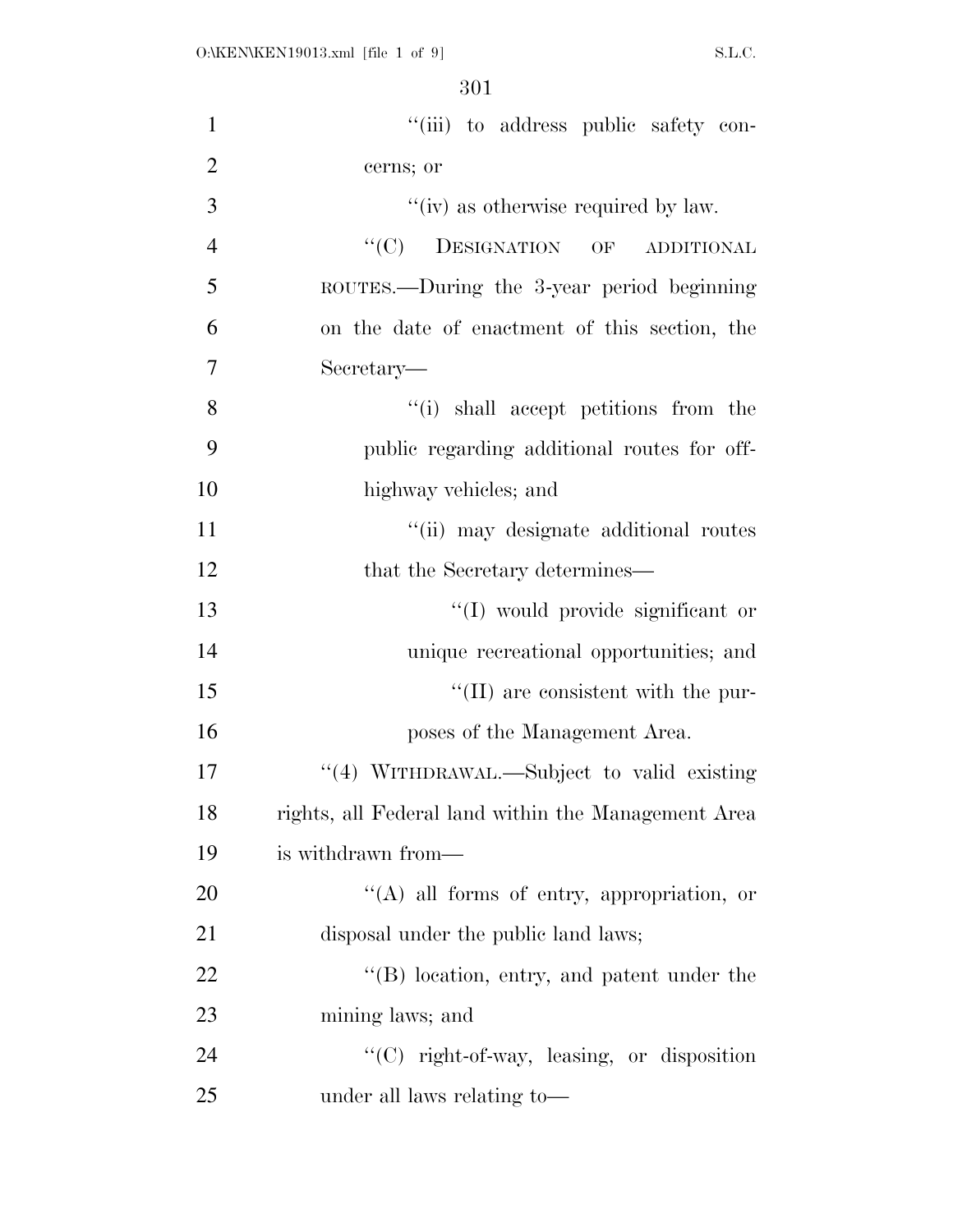| $\mathbf{1}$   | "(i) minerals and mineral materials;                 |
|----------------|------------------------------------------------------|
| $\overline{2}$ | <b>or</b>                                            |
| 3              | "(ii) solar, wind, and geothermal en-                |
| $\overline{4}$ | ergy.                                                |
| 5              | " $(5)$ NO BUFFER ZONE.—The establishment of         |
| 6              | the Management Area shall not—                       |
| 7              | $\lq\lq$ create a protective perimeter or buff-      |
| 8              | er zone around the Management Area; or               |
| 9              | "(B) preclude uses or activities outside the         |
| 10             | Management Area that are permitted under             |
| 11             | other applicable laws, even if the uses or activi-   |
| 12             | ties are prohibited within the Management            |
| 13             | Area.                                                |
| 14             | "(6) NOTICE OF AVAILABLE ROUTES.—The                 |
| 15             | Secretary shall ensure that visitors to the Manage-  |
| 16             | ment Area have access to adequate notice relating to |
| 17             | the availability of designated routes in the Manage- |
| 18             | ment Area through—                                   |
| 19             | "(A) the placement of appropriate signage            |
| 20             | along the designated routes;                         |
| 21             | $\lq\lq$ the distribution of maps, safety edu-       |
| 22             | cation materials, and other information that the     |
| 23             | Secretary determines to be appropriate; and          |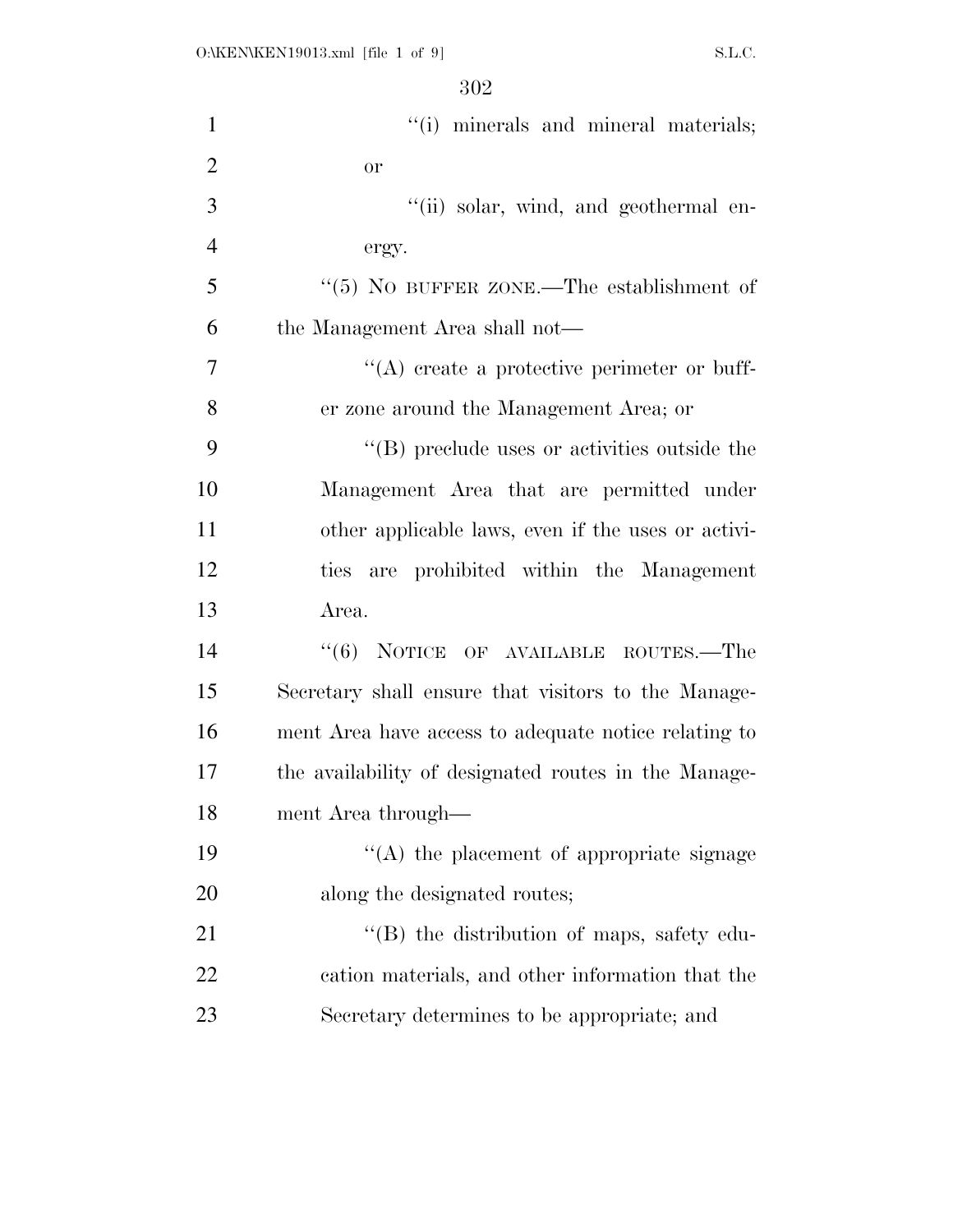| $\mathbf{1}$   | $\lq\lq$ (C) restoration of areas that are not des-  |
|----------------|------------------------------------------------------|
| $\overline{2}$ | ignated as open routes, including vertical           |
| 3              | mulching.                                            |
| $\overline{4}$ | "(7) STEWARDSHIP.—The Secretary, in con-             |
| 5              | sultation with Indian Tribes and other interests,    |
| 6              | shall develop a program to provide opportunities for |
| 7              | monitoring and stewardship of the Management         |
| 8              | Area to minimize environmental impacts and prevent   |
| 9              | resource damage from recreational use, including     |
| 10             | volunteer assistance with—                           |
| 11             | $\lq\lq$ route signage;                              |
| 12             | $\lq\lq$ restoration of closed routes;               |
| 13             | "(C) protection of Management Area re-               |
| 14             | sources; and                                         |
| 15             | $\lq\lq$ (D) recreation education.                   |
| 16             | "(8) PROTECTION OF TRIBAL CULTURAL RE-               |
| 17             | SOURCES.—Not later than 2 years after the date of    |
| 18             | enactment of this section, the Secretary, in accord- |
| 19             | ance with chapter 2003 of title 54, United States    |
| 20             | Code, and any other applicable law, shall—           |
| 21             | $\lq\lq$ prepare and complete a Tribal cul-          |
| <u>22</u>      | tural resources survey of the Management Area;       |
| 23             | and                                                  |
| 24             | $\lq\lq (B)$ consult with the Quechan Indian Na-     |
| 25             | tion and other Indian Tribes demonstrating an-       |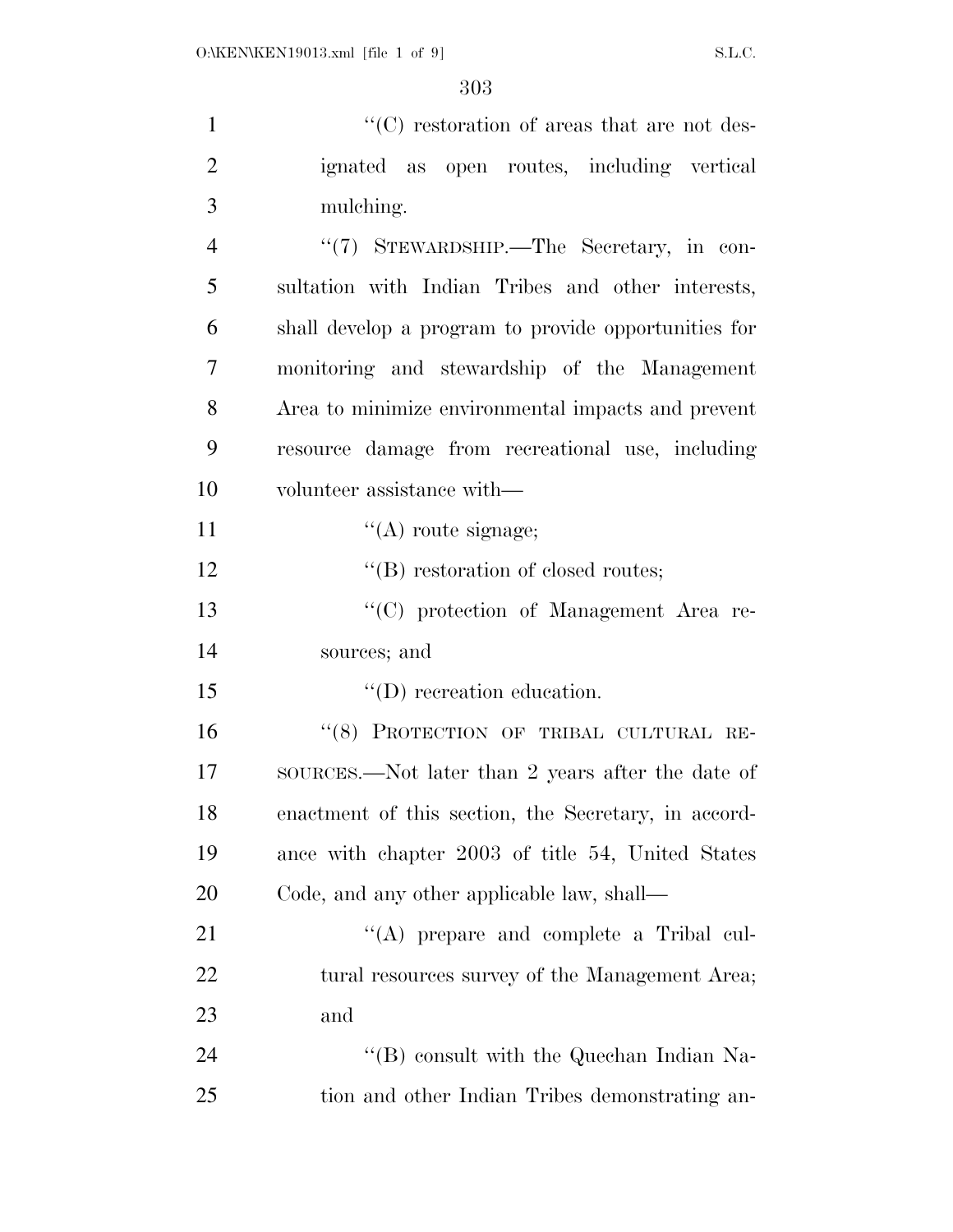cestral, cultural, or other ties to the resources within the Management Area on the develop- ment and implementation of the Tribal cultural resources survey under subparagraph (A). ''(9) MILITARY USE.—The Secretary may au-

 thorize use of the non-wilderness portion of the Management Area by the Secretary of the Navy for Naval Special Warfare Tactical Training, including long-range small unit training and navigation, vehi- cle concealment, and vehicle sustainment training, consistent with this section and other applicable laws.''.

**PART III—NATIONAL PARK SYSTEM ADDITIONS** 

**SEC. 1431. DEATH VALLEY NATIONAL PARK BOUNDARY RE-**

## **VISION.**

 (a) IN GENERAL.—The boundary of Death Valley National Park is adjusted to include—

 (1) the approximately 28,923 acres of Bureau of Land Management land in San Bernardino Coun- ty, California, abutting the southern end of the Death Valley National Park that lies between Death Valley National Park to the north and Ft. Irwin Military Reservation to the south and which runs approximately 34 miles from west to east, as de-picted on the map entitled ''Death Valley National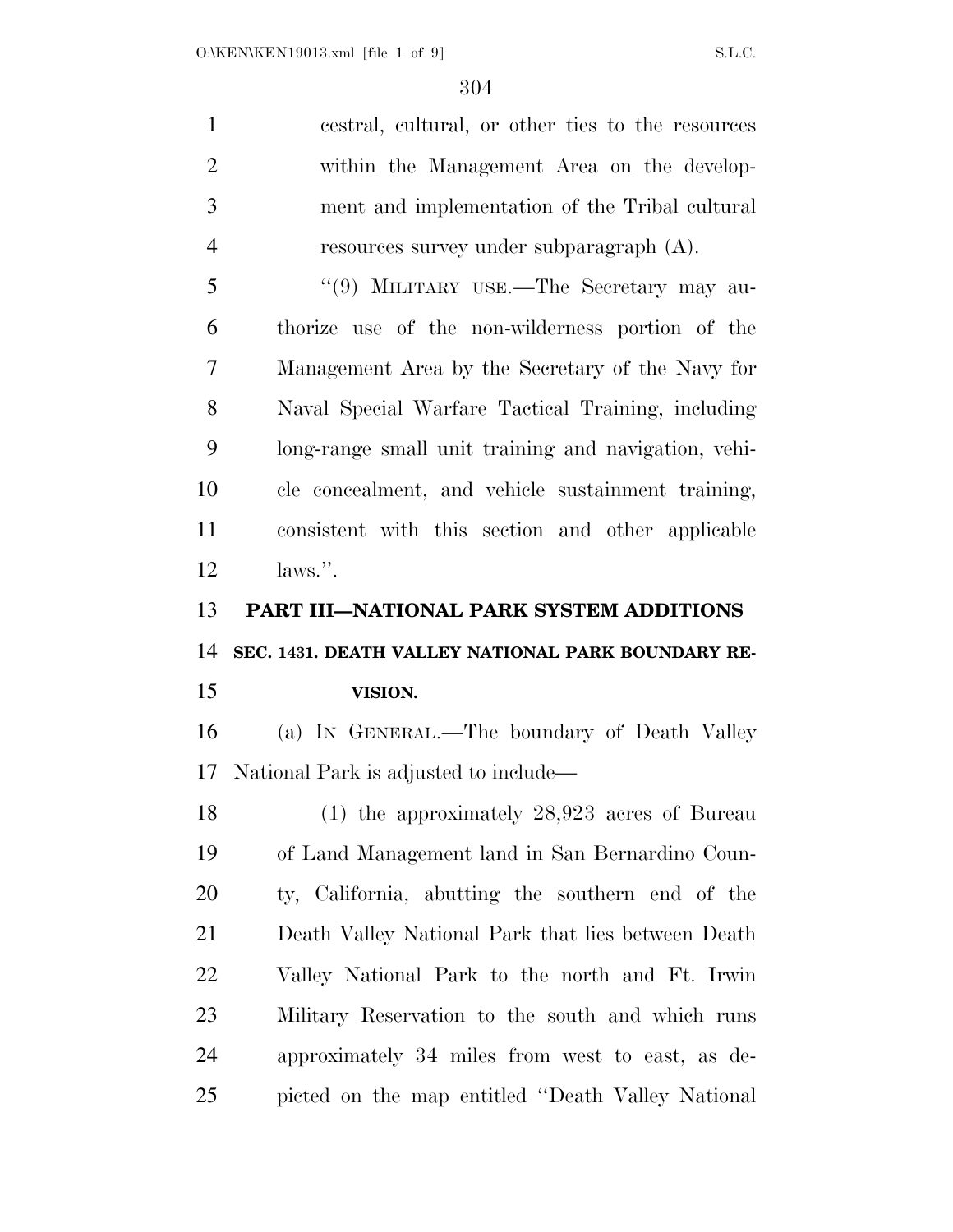Park Proposed Boundary Addition-Bowling Alley'', numbered 143/128,605A, and dated November 1, 2018; and

 (2) the approximately 6,369 acres of Bureau of Land Management land in Inyo County, California, located in the northeast area of Death Valley Na- tional Park that is within, and surrounded by, land under the jurisdiction of the Director of the Na- tional Park Service, as depicted on the map entitled ''Death Valley National Park Proposed Boundary Addition-Crater'', numbered 143/100,079D, and dated November 1, 2018.

 (b) AVAILABILITY OF MAP.—The maps described in paragraphs (1) and (2) of subsection (a) shall be on file and available for public inspection in the appropriate of-fices of the National Park Service.

(c) ADMINISTRATION.—The Secretary—

 (1) shall administer any land added to Death Valley National Park under subsection (a)—

 (A) as part of Death Valley National Park; and

 (B) in accordance with applicable laws (in-cluding regulations); and

 (2) may enter into a memorandum of under-standing with Inyo County, California, to permit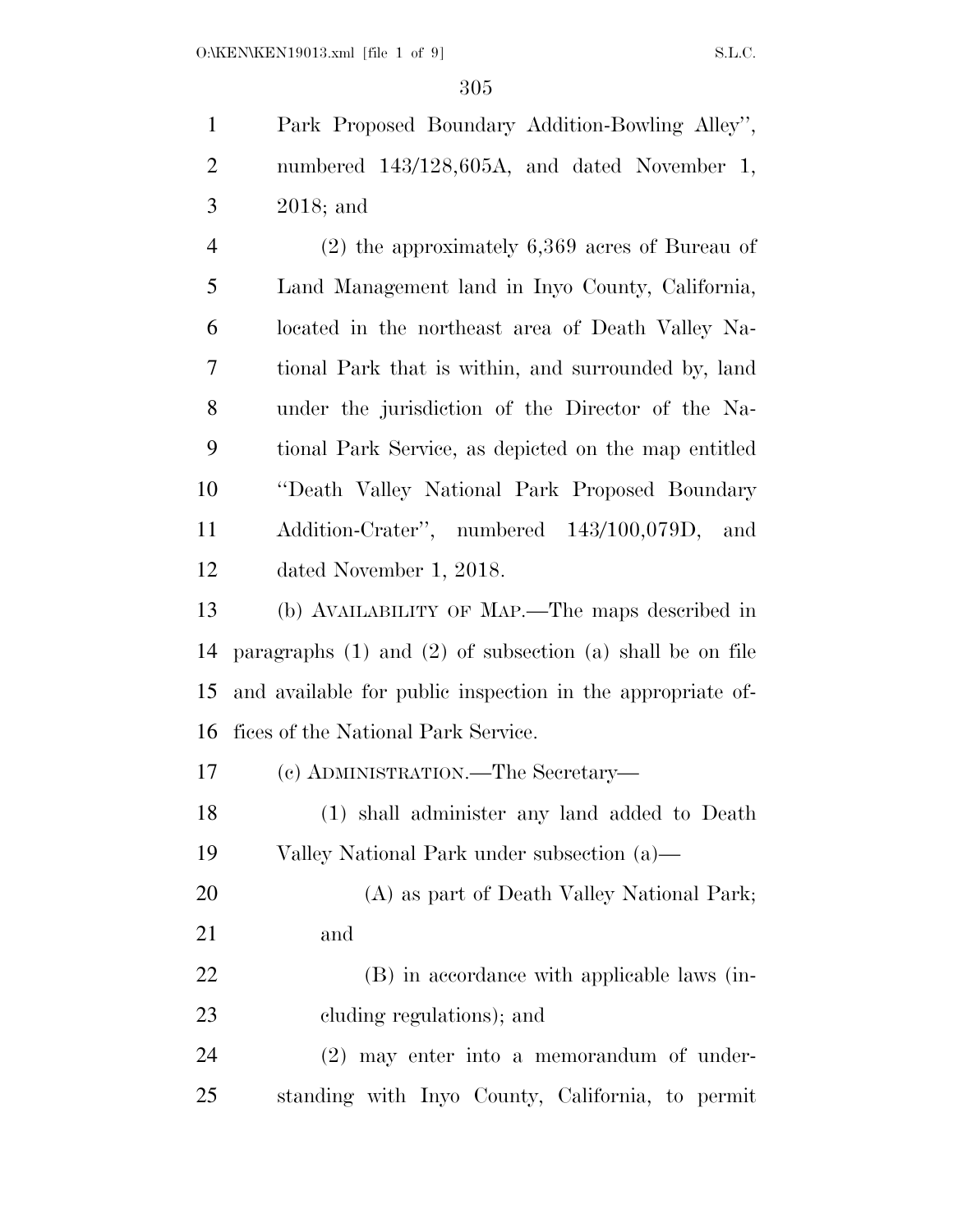operationally feasible, ongoing access to and use (in- cluding material storage and excavation) of existing gravel pits along Saline Valley Road within Death Valley National Park for road maintenance and re- pairs in accordance with applicable laws (including regulations).

 (d) MORMON PEAK MICROWAVE FACILITY.—Title VI of the California Desert Protection Act of 1994 (16 U.S.C. 1132 note; Public Law 103–433; 108 Stat. 4496) is amended by adding at the end the following:

### **''SEC. 604. MORMON PEAK MICROWAVE FACILITY.**

 ''The designation of the Death Valley National Park 13 Wilderness by section  $601(a)(1)$  shall not preclude the op- eration and maintenance of the Mormon Peak Microwave Facility.''.

#### **SEC. 1432. MOJAVE NATIONAL PRESERVE.**

 The boundary of the Mojave National Preserve is ad- justed to include the 25 acres of Bureau of Land Manage- ment land in Baker, California, as depicted on the map entitled ''Mojave National Preserve Proposed Boundary Addition'', numbered 170/100,199A, and dated November 1, 2018.

#### **SEC. 1433. JOSHUA TREE NATIONAL PARK.**

 (a) BOUNDARY ADJUSTMENT.—The boundary of the Joshua Tree National Park is adjusted to include—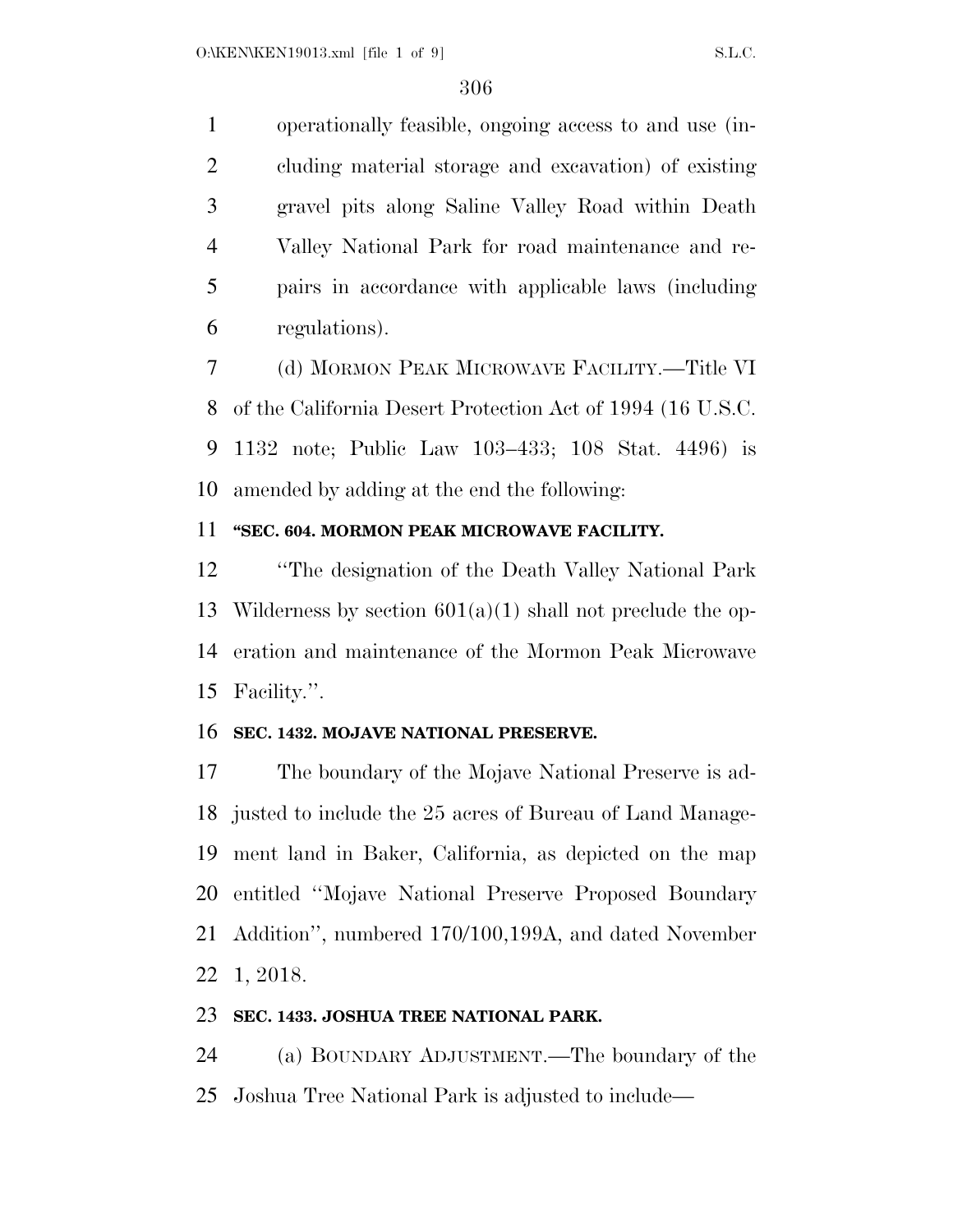| $\mathbf{1}$   | $(1)$ the approximately 2,879 acres of land man-              |
|----------------|---------------------------------------------------------------|
| $\overline{2}$ | aged by the Bureau of Land Management that are                |
| 3              | depicted as "BLM Proposed Boundary Addition" on               |
| $\overline{4}$ | the map entitled "Joshua Tree National Park Pro-              |
| 5              | posed Boundary Additions", numbered 156/149,375,              |
| 6              | and dated November 1, 2018; and                               |
| 7              | $(2)$ the approximately 1,639 acres of land that              |
| 8              | are depicted as "MDLT Proposed Boundary Addi-                 |
| 9              | tion" on the map entitled "Joshua Tree National               |
| 10             | Park Proposed Boundary Additions", numbered                   |
| 11             | 156/149,375, and dated November 1, 2018.                      |
| 12             | (b) AVAILABILITY OF MAPS.—The map described in                |
| 13             | subsection (a) and the map depicting the 25 acres de-         |
| 14             | scribed in subsection $(c)(2)$ shall be on file and available |
| 15             | for public inspection in the appropriate offices of the Na-   |
| 16             | tional Park Service.                                          |
| 17             | (c) ADMINISTRATION.-                                          |
| 18             | (1) IN GENERAL.—The Secretary shall admin-                    |
| 19             | ister any land added to the Joshua Tree National              |
| 20             | Park under subsection (a) and the additional land             |
| 21             | described in paragraph $(2)$ —                                |
| $22\,$         | (A) as part of Joshua Tree National Park;                     |
| 23             | and                                                           |
| 24             | (B) in accordance with applicable laws (in-                   |
| 25             | cluding regulations).                                         |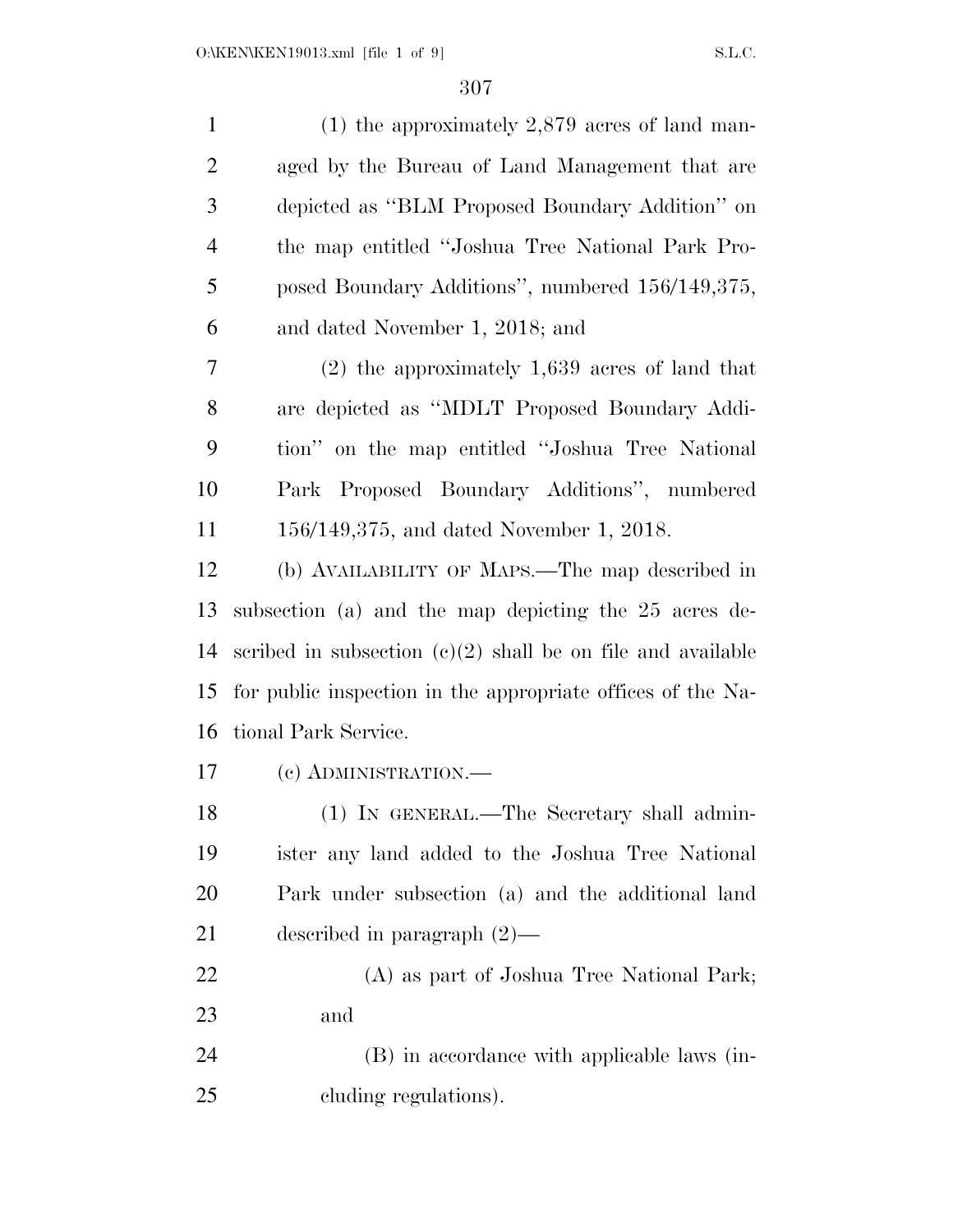| $\mathbf{1}$   | (2) DESCRIPTION OF ADDITIONAL LAND.—The                    |
|----------------|------------------------------------------------------------|
| $\overline{2}$ | additional land referred to in paragraph (1) is the        |
| 3              | 25 acres of land—                                          |
| $\overline{4}$ | (A) depicted on the map entitled "Joshua"                  |
| 5              | National Park Boundary Adjustment<br>Tree                  |
| 6              | Map", numbered 156/80,049, and dated April                 |
| 7              | 1, 2003;                                                   |
| 8              | (B) added to Joshua Tree National Park                     |
| 9              | by the notice of the Department of the Interior            |
| 10             | of August 28, 2003 (68 Fed. Reg. 51799); and               |
| 11             | (C) more particularly described as lots 26,                |
| 12             | 27, 28, 33, and 34 in sec. 34, T. 1 N., R. 8               |
| 13             | E., San Bernardino Meridian.                               |
| 14             | (d) SOUTHERN CALIFORNIA EDISON COMPANY EN-                 |
| 15             | ERGY TRANSPORT FACILITIES AND RIGHTS-OF-WAY.—              |
| 16             | (1) IN GENERAL.—Nothing in this section af-                |
| 17             | fects any valid right-of-way for the customary oper-       |
| 18             | ation, maintenance, upgrade, repair, relocation with-      |
| 19             | in an existing right-of-way, replacement, or other au-     |
| 20             | thorized energy transport facility activities in a         |
| 21             | right-of-way issued, granted, or permitted to the          |
| 22             | Southern California Edison Company or the succes-          |
| 23             | sors or assigns of the Southern California Edison          |
| 24             | Company that is located on land described in para-         |
| 25             | graphs $(1)$ and $(2)$ of subsection $(a)$ , including, at |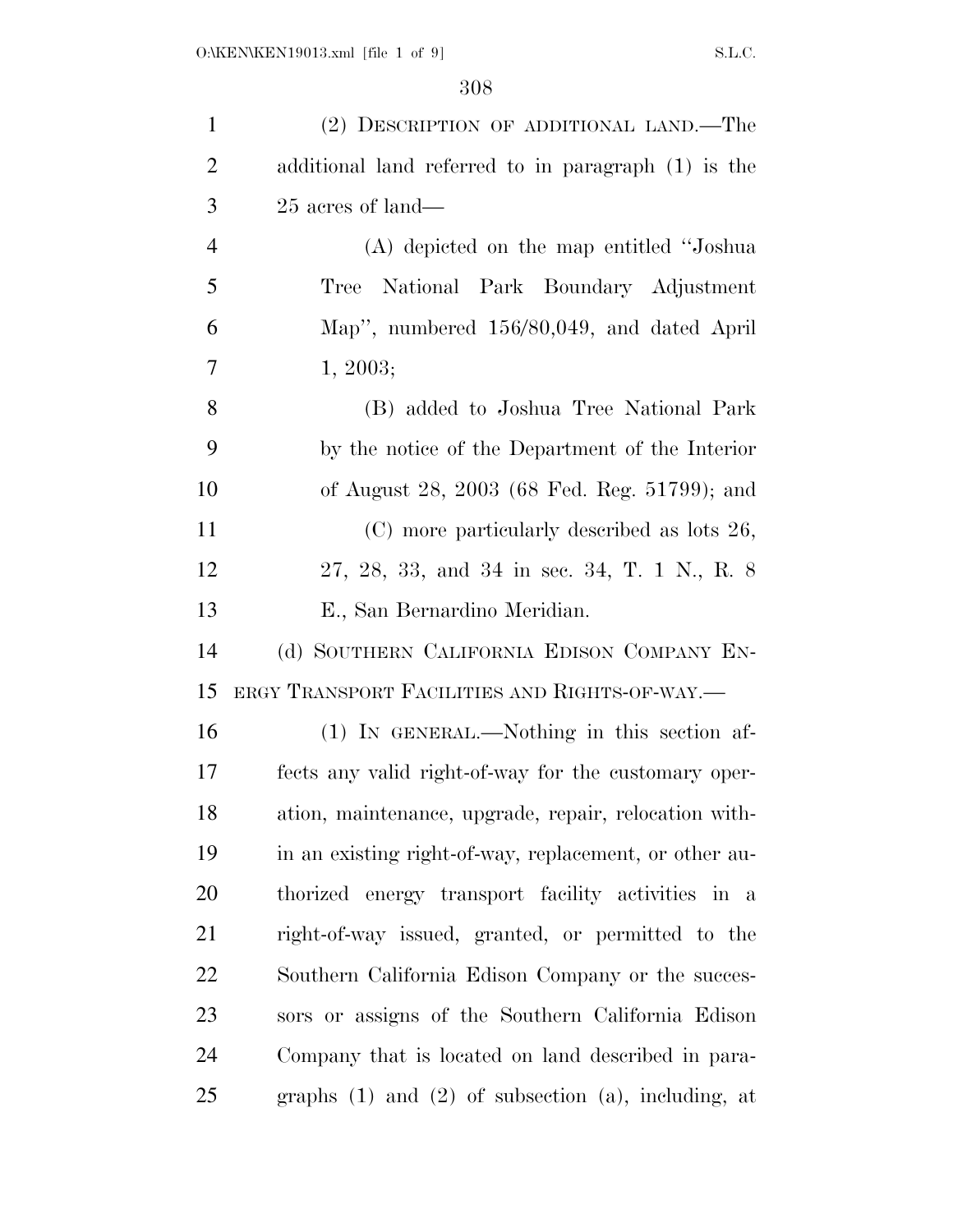| $\mathbf{1}$   | a minimum, the use of mechanized vehicles, heli-      |
|----------------|-------------------------------------------------------|
| $\overline{2}$ | copters, or other aerial devices.                     |
| 3              | (2) UPGRADES AND REPLACEMENTS.—Nothing                |
| $\overline{4}$ | in this section prohibits the upgrading or replace-   |
| 5              | ment of-                                              |
| 6              | (A) Southern California Edison Company                |
| 7              | energy transport facilities, including the energy     |
| 8              | transport facilities referred to as the Jellystone,   |
| 9              | Burnt Mountain, Whitehorn, Allegra, and Utah          |
| 10             | distribution circuits rights-of-way; or               |
| 11             | (B) an energy transport facility in rights-           |
| 12             | of-way issued, granted, or permitted by the Sec-      |
| 13             | retary adjacent to Southern California Edison         |
| 14             | Joshua Tree Utility Facilities.                       |
| 15             | (3) PUBLICATION OF PLANS.—Not later than              |
| 16             | the date that is 1 year after the date of enactment   |
| 17             | of this Act or the issuance of a new energy transport |
| 18             | facility right-of-way within the Joshua Tree National |
| 19             | Park, whichever is earlier, the Secretary, in con-    |
| 20             | sultation with the Southern California Edison Com-    |
| 21             | pany, shall publish plans for regular and emergency   |
| 22             | access by the Southern California Edison Company      |
| 23             | to the rights-of-way of the Southern California Edi-  |
| 24             | son Company within Joshua Tree National Park.         |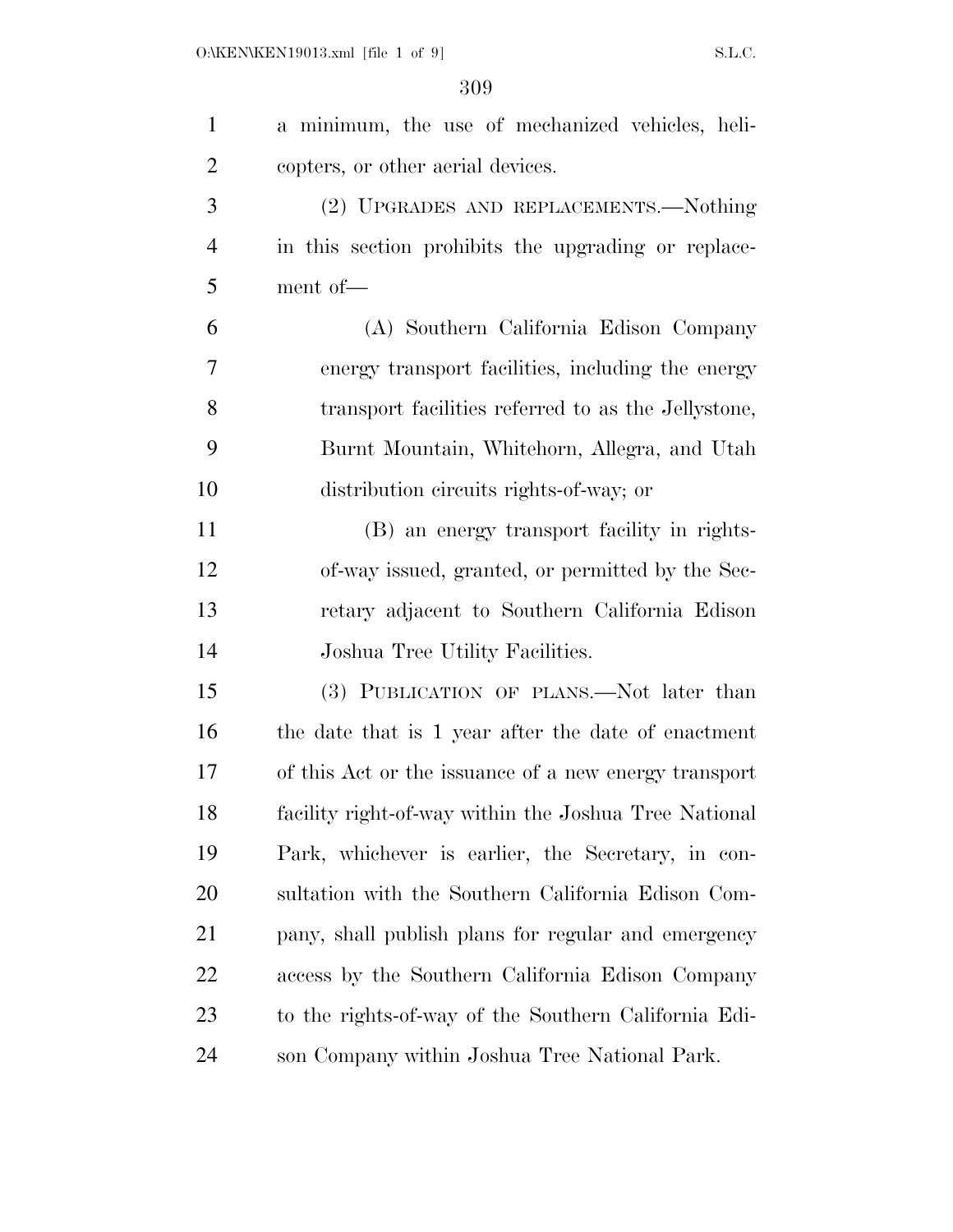(e) VISITOR CENTER.—Title IV of the California Desert Protection Act of 1994 (16 U.S.C. 410aaa–21 et seq.) is amended by adding at the end the following:

#### **''SEC. 408. VISITOR CENTER.**

 ''(a) IN GENERAL.—The Secretary may acquire not more than 5 acres of land and interests in land, and im- provements on the land and interests, outside the bound- aries of the park, in the unincorporated village of Joshua Tree, for the purpose of operating a visitor center.

 ''(b) BOUNDARY.—The Secretary shall modify the boundary of the park to include the land acquired under this section as a noncontiguous parcel.

 ''(c) ADMINISTRATION.—Land and facilities acquired under this section—

 ''(1) may include the property owned (as of the date of enactment of this section) by the Joshua Tree National Park Association and commonly re- ferred to as the 'Joshua Tree National Park Visitor Center';

 ''(2) shall be administered by the Secretary as 21 part of the park; and

22  $\frac{1}{2}$  (3) may be acquired only with the consent of the owner, by donation, purchase with donated or appropriated funds, or exchange.''.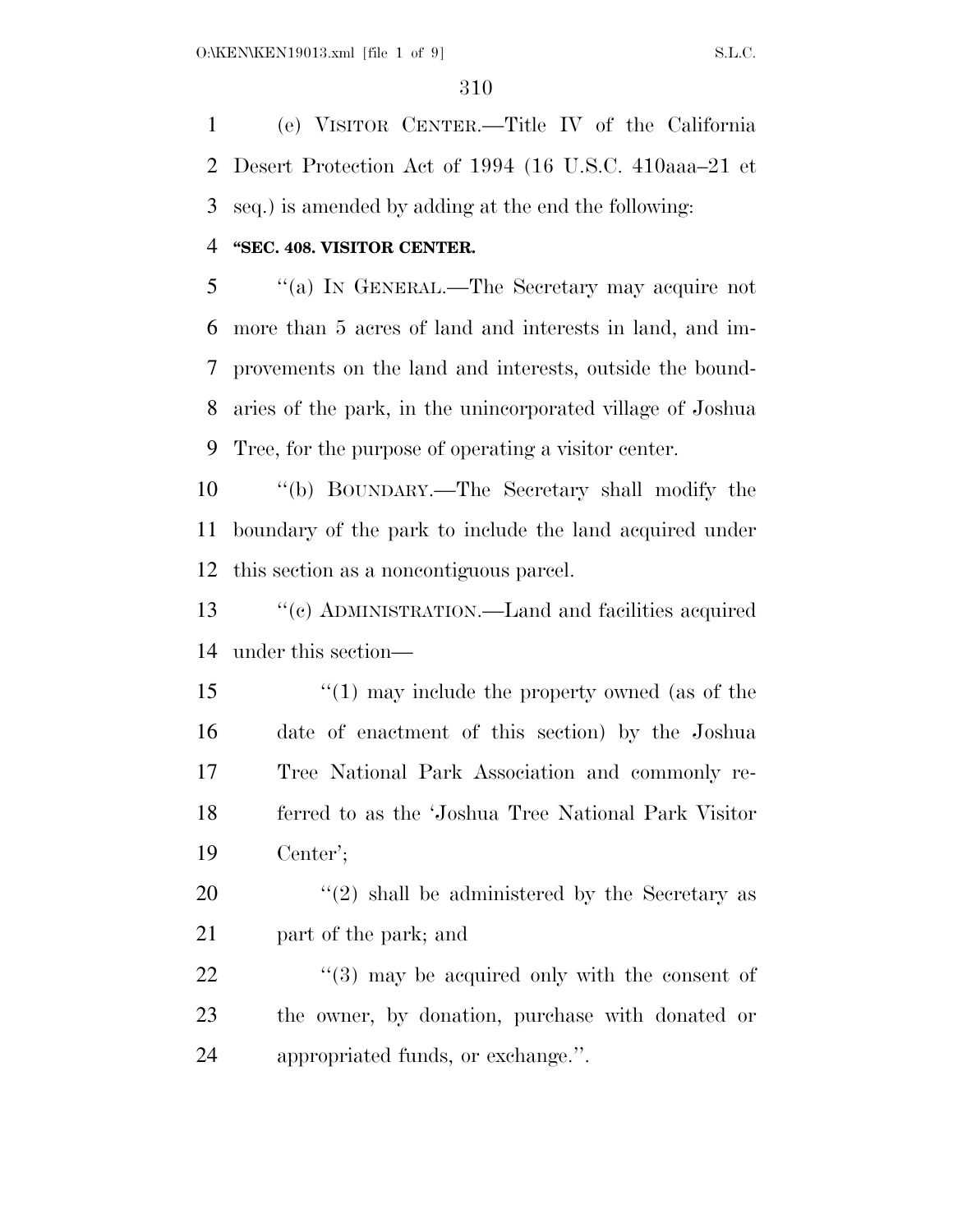# **PART IV—OFF-HIGHWAY VEHICLE RECREATION AREAS SEC. 1441. OFF-HIGHWAY VEHICLE RECREATION AREAS.**  Public Law 103–433 is amended by inserting after title XII (16 U.S.C. 410bbb et seq.) the following: **''TITLE XIII—OFF-HIGHWAY VEHICLE RECREATION AREAS ''SEC. 1301. DESIGNATION OF OFF-HIGHWAY VEHICLE RECREATION AREAS.**  10  $\cdot$  "(a) In GENERAL.— 11 "(1) DESIGNATION.—In accordance with the Federal Land Policy and Management Act of 1976 (43 U.S.C. 1701 et seq.) and resource management plans developed under this title and subject to valid rights, the following land within the Conservation Area in San Bernardino County, California, is des- ignated as Off-Highway Vehicle Recreation Areas: 18 "(A) DUMONT DUNES OFF-HIGHWAY VEHI- CLE RECREATION AREA.—Certain Bureau of Land Management land in the Conservation Area, comprising approximately 7,620 acres, as generally depicted on the map entitled 'Pro- posed Dumont Dunes OHV Recreation Area' and dated November 7, 2018, which shall be known as the 'Dumont Dunes Off-Highway Ve-hicle Recreation Area'.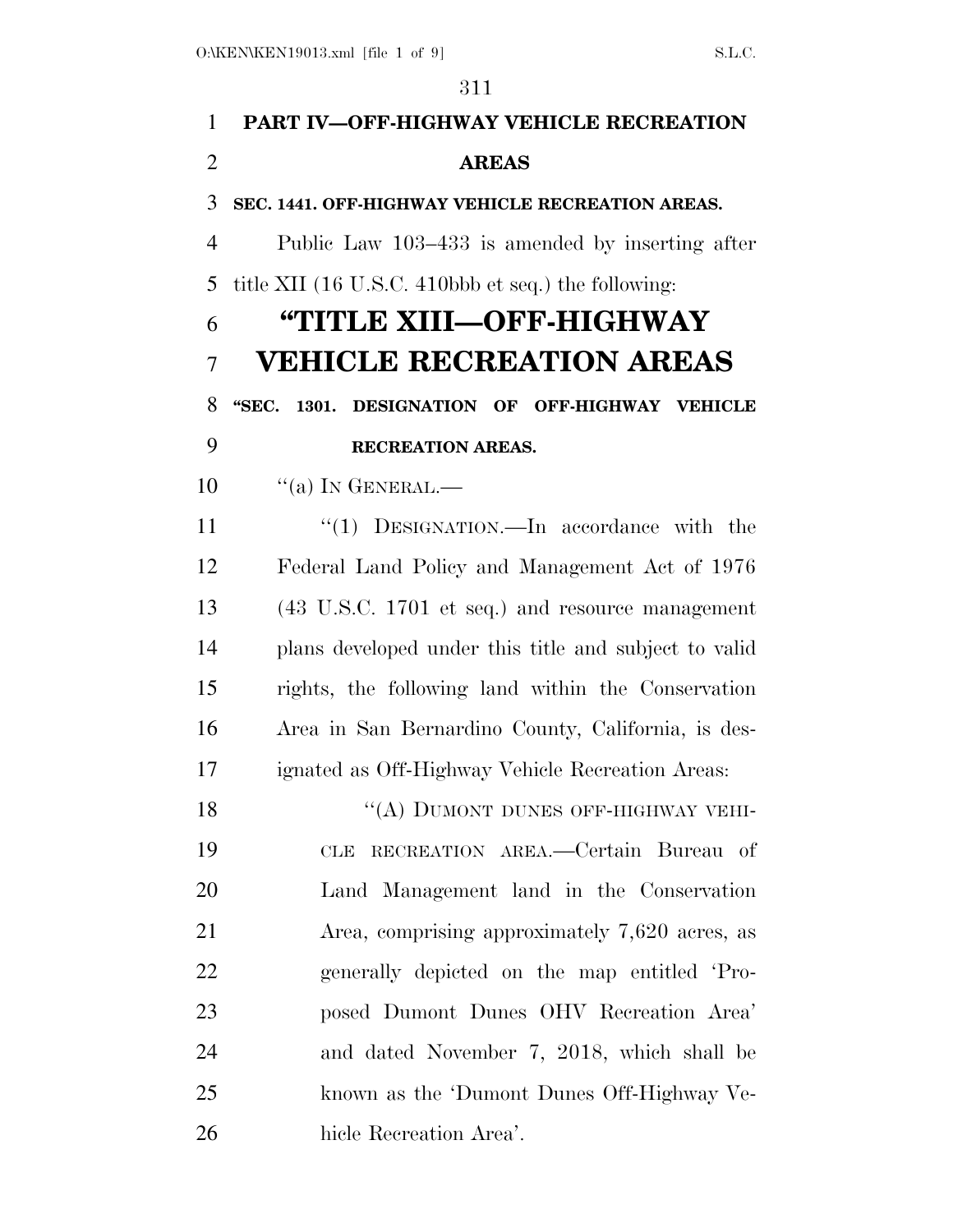1 "(B) EL MIRAGE OFF-HIGHWAY VEHICLE RECREATION AREA.—Certain Bureau of Land Management land in the Conservation Area, comprising approximately 16,370 acres, as gen- erally depicted on the map entitled 'Proposed El Mirage OHV Recreation Area' and dated December 10, 2018, which shall be known as the 'El Mirage Off-Highway Vehicle Recreation Area'.

10 "(C) RASOR OFF-HIGHWAY VEHICLE RECREATION AREA.—Certain Bureau of Land Management land in the Conservation Area, comprising approximately 23,900 acres, as gen- erally depicted on the map entitled 'Proposed Rasor OHV Recreation Area' and dated No- vember 7, 2018, which shall be known as the 'Rasor Off-Highway Vehicle Recreation Area'.

18 "(D) SPANGLER HILLS OFF-HIGHWAY VE- HICLE RECREATION AREA.—Certain Bureau of Land Management land in the Conservation Area, comprising approximately 92,340 acres, as generally depicted on the map entitled 'Pro- posed Spangler Hills OHV Recreation Area' and dated December 10, 2018, which shall be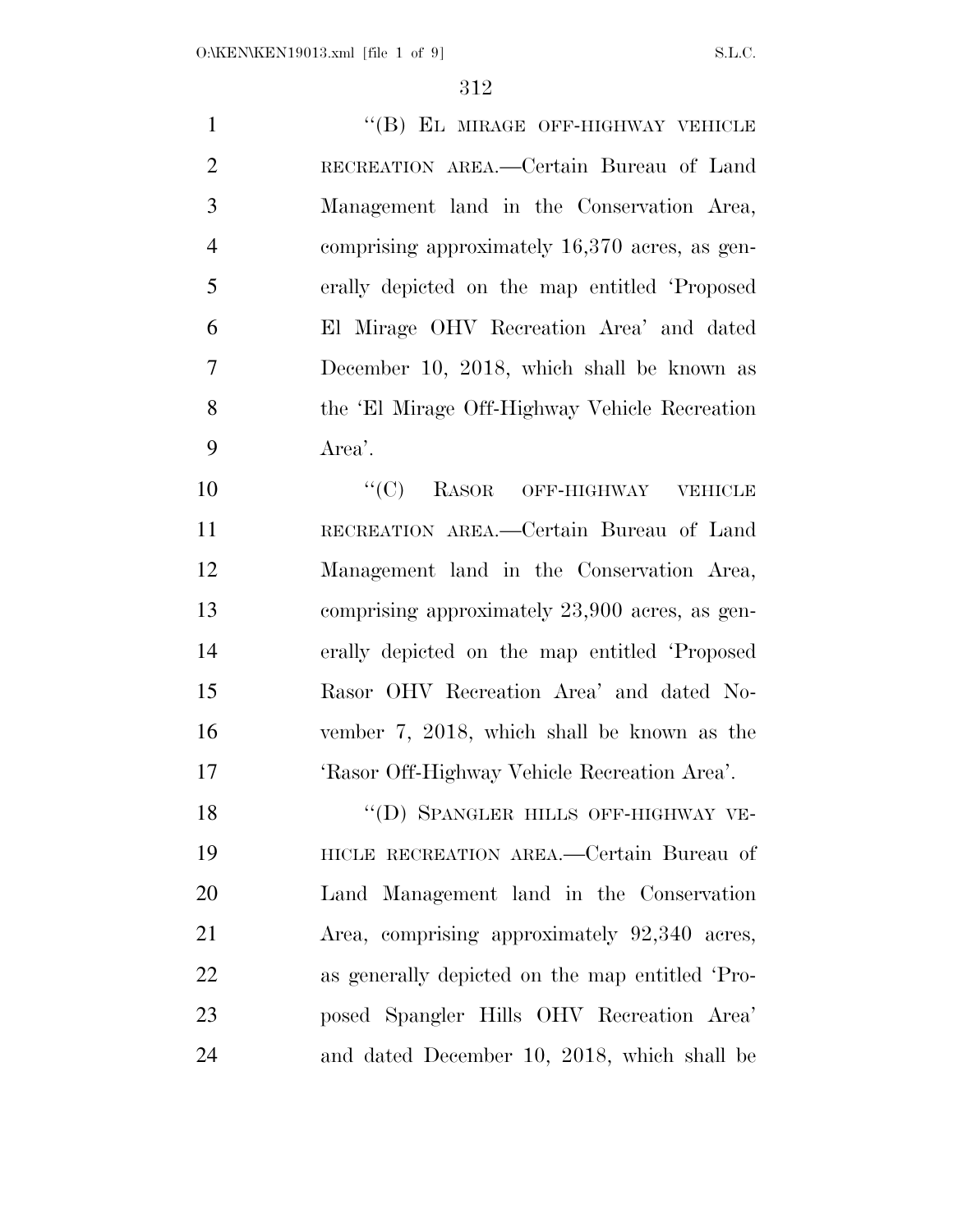known as the 'Spangler Hills Off-Highway Ve-hicle Recreation Area'.

3 "(E) STODDARD VALLEY OFF-HIGHWAY VEHICLE RECREATION AREA.—Certain Bureau of Land Management land in the Conservation Area, comprising approximately 40,110 acres, as generally depicted on the map entitled 'Pro- posed Stoddard Valley OHV Recreation Area' and dated November 7, 2018, which shall be known as the 'Stoddard Valley Off-Highway Ve-hicle Recreation Area'.

12 "(2) EXPANSION OF JOHNSON VALLEY OFF- HIGHWAY VEHICLE RECREATION AREA.—The John- son Valley Off-Highway Vehicle Recreation Area designated by section 2945 of the Military Construc- tion Authorization Act for Fiscal Year 2014 (divi- sion B of Public Law 113–66; 127 Stat. 1038) is ex- panded to include approximately 20,240 acres, de- picted as 'Proposed OHV Recreation Area Additions' and 'Proposed OHV Recreation Area Study Areas' on the map entitled 'Proposed Johnson Valley OHV Recreation Area' and dated November 7, 2018.

 ''(b) PURPOSE.—The purpose of the off-highway ve- hicle recreation areas designated or expanded under sub-section (a) is to preserve and enhance the recreational op-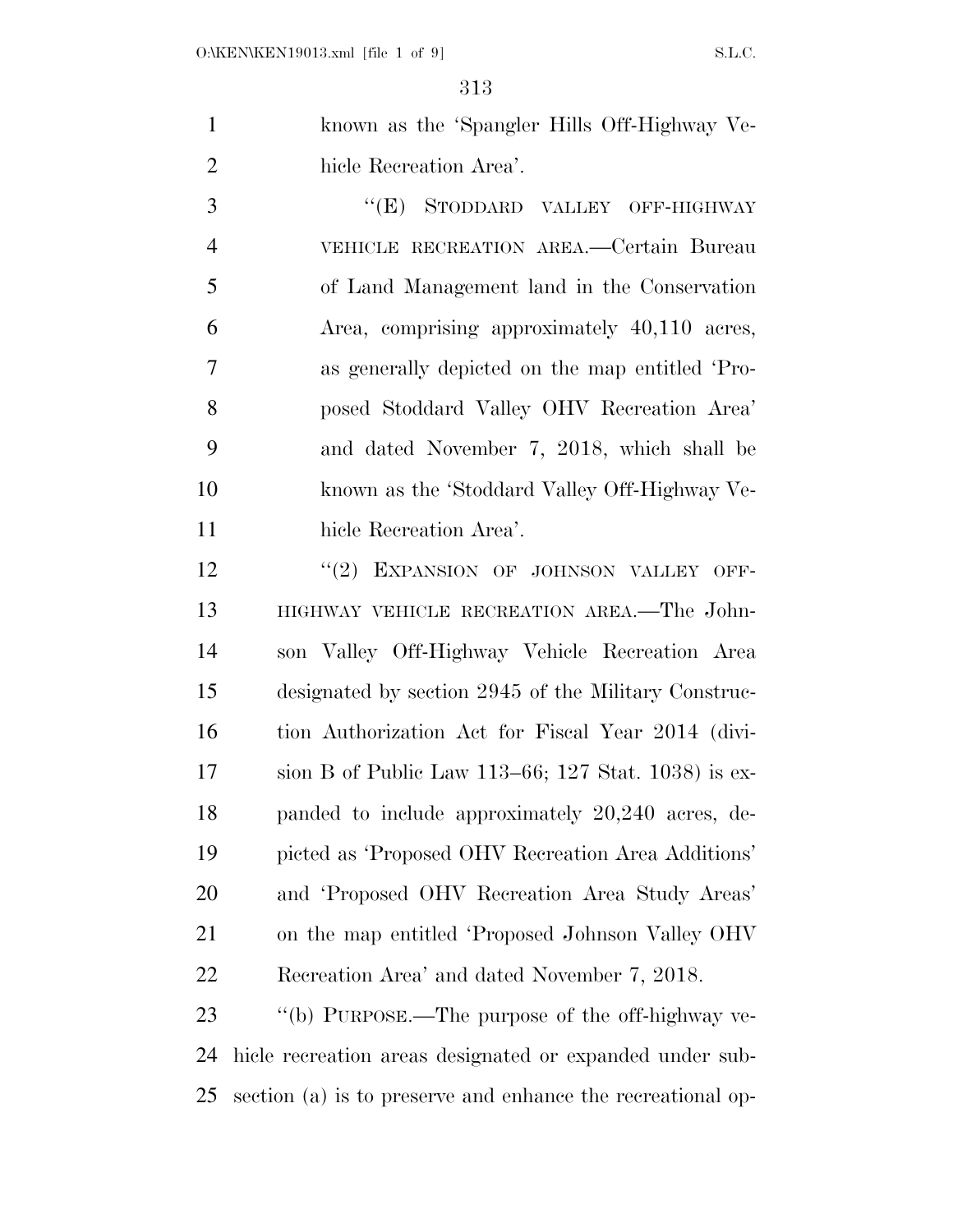portunities within the Conservation Area (including oppor- tunities for off-highway vehicle recreation), while con- serving the wildlife and other natural resource values of the Conservation Area.

''(c) MAPS AND DESCRIPTIONS.—

 ''(1) PREPARATION AND SUBMISSION.—As soon as practicable after the date of enactment of this title, the Secretary shall file a map and legal de- scription of each off-highway vehicle recreation area designated or expanded by subsection (a) with—

11 ''(A) the Committee on Natural Resources of the House of Representatives; and

 ''(B) the Committee on Energy and Nat-ural Resources of the Senate.

15 "(2) LEGAL EFFECT.—The map and legal de- scriptions of the off-highway vehicle recreation areas filed under paragraph (1) shall have the same force and effect as if included in this title, except that the Secretary may correct errors in the map and legal descriptions.

21 "(3) PUBLIC AVAILABILITY.—Each map and legal description filed under paragraph (1) shall be filed and made available for public inspection in the appropriate offices of the Bureau of Land Manage-ment.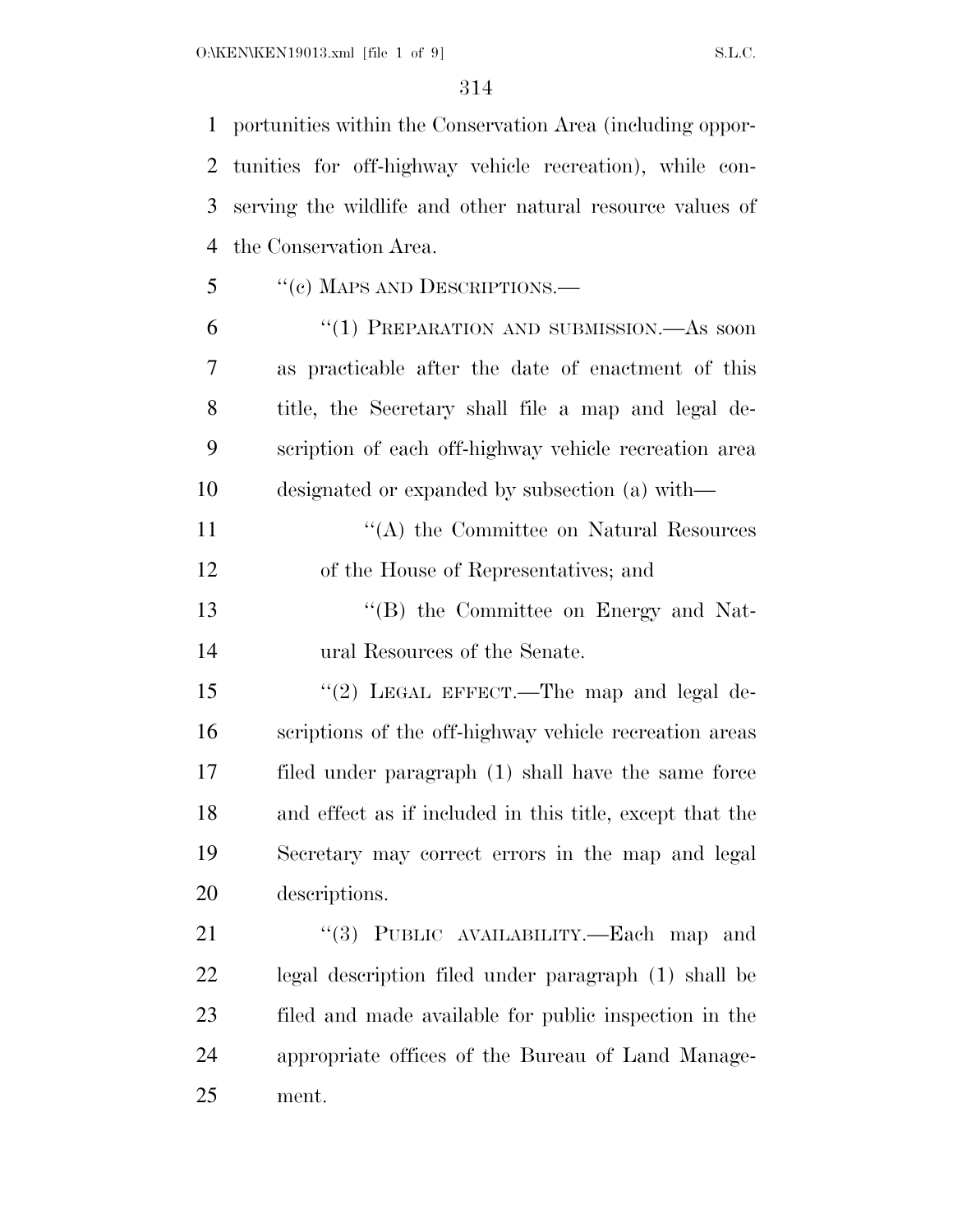1 "(d) USE OF THE LAND.—

''(1) RECREATIONAL ACTIVITIES.—

 ''(A) IN GENERAL.—The Secretary shall continue to authorize, maintain, and enhance the recreational uses of the off-highway vehicle recreation areas designated or expanded by sub- section (a), as long as the recreational use is consistent with this section and any other appli-cable law.

10 "(B) OFF-HIGHWAY VEHICLE AND OFF-11 HIGHWAY RECREATION.—To the extent con- sistent with applicable Federal law (including regulations) and this section, any authorized recreation activities and use designations in ef- fect on the date of enactment of this title and applicable to the off-highway vehicle recreation areas designated or expanded by subsection (a) shall continue, including casual off-highway ve- hicular use, racing, competitive events, rock crawling, training, and other forms of off-high-way recreation.

22 "(2) WILDLIFE GUZZLERS.—Wildlife guzzlers shall be allowed in the off-highway vehicle recreation areas designated or expanded by subsection (a) in accordance with—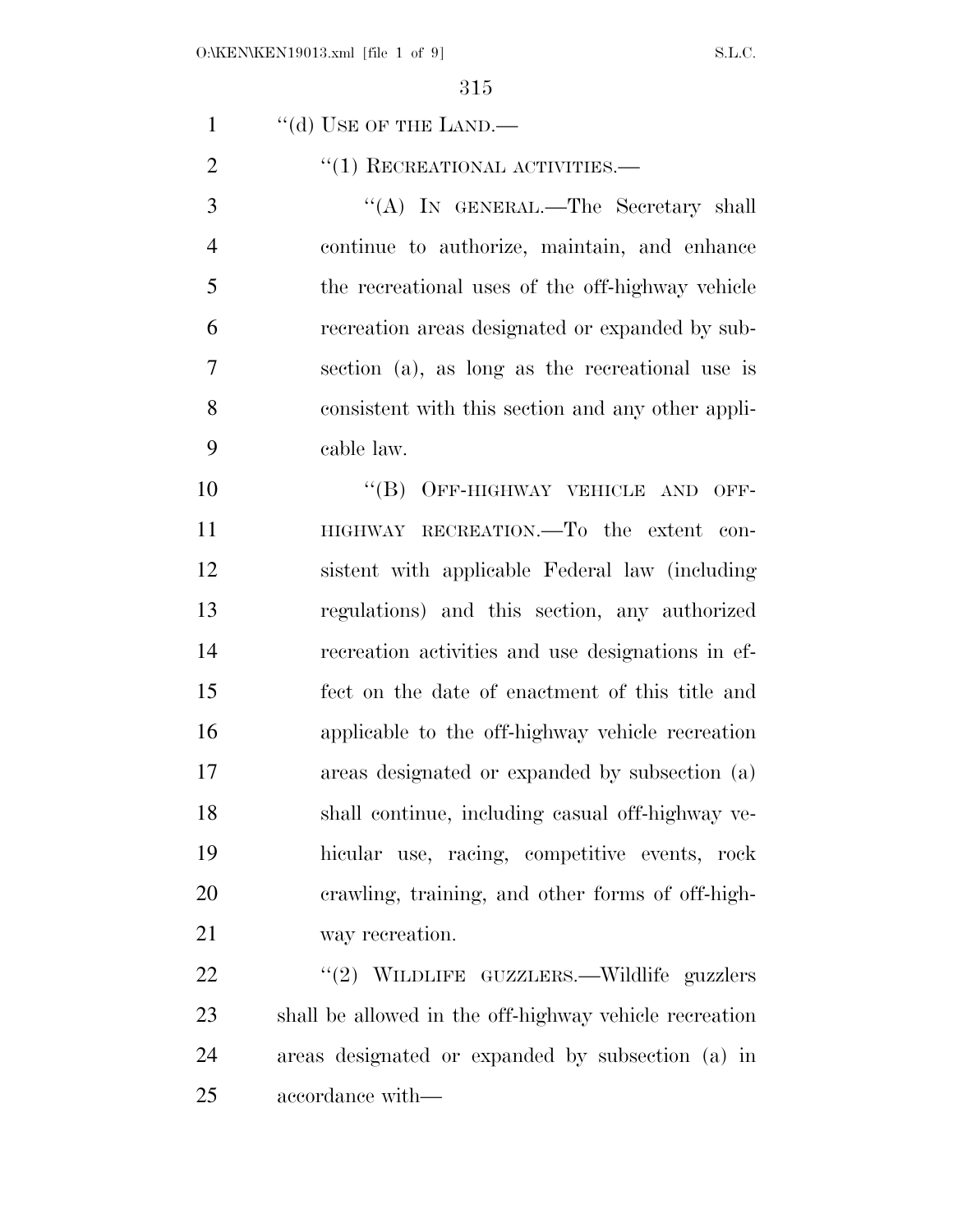| $\mathbf{1}$   | "(A) applicable Bureau of Land Manage-              |
|----------------|-----------------------------------------------------|
| $\overline{2}$ | ment guidelines; and                                |
| 3              | $\lq\lq$ (B) State law.                             |
| $\overline{4}$ | $\lq(3)$ PROHIBITED USES.—                          |
| 5              | "(A) IN GENERAL.—Except as provided in              |
| 6              | subparagraph (B), commercial development (in-       |
| 7              | cluding development of energy facilities, but ex-   |
| 8              | cluding energy transport facilities, rights-of-     |
| 9              | way, and related telecommunication facilities)      |
| 10             | shall be prohibited in the off-highway vehicle      |
| 11             | recreation areas designated or expanded by sub-     |
| 12             | section (a) if the Secretary determines that the    |
| 13             | development is incompatible with the purpose        |
| 14             | described in subsection (b).                        |
| 15             | "(B) EXCEPTION.—The Secretary may                   |
| 16             | issue a temporary permit to a commercial ven-       |
| 17             | dor to provide accessories and other support for    |
| 18             | off-highway vehicle use in an off-highway vehi-     |
| 19             | cle recreation area designated or expanded by       |
| 20             | subsection (a) for a limited period and con-        |
| 21             | sistent with the purposes of the off-highway ve-    |
| 22             | hicle recreation area and applicable laws.          |
| 23             | "(e) ADMINISTRATION.—                               |
| 24             | "(1) IN GENERAL.—The Secretary shall admin-         |
| 25             | ister the off-highway vehicle recreation areas des- |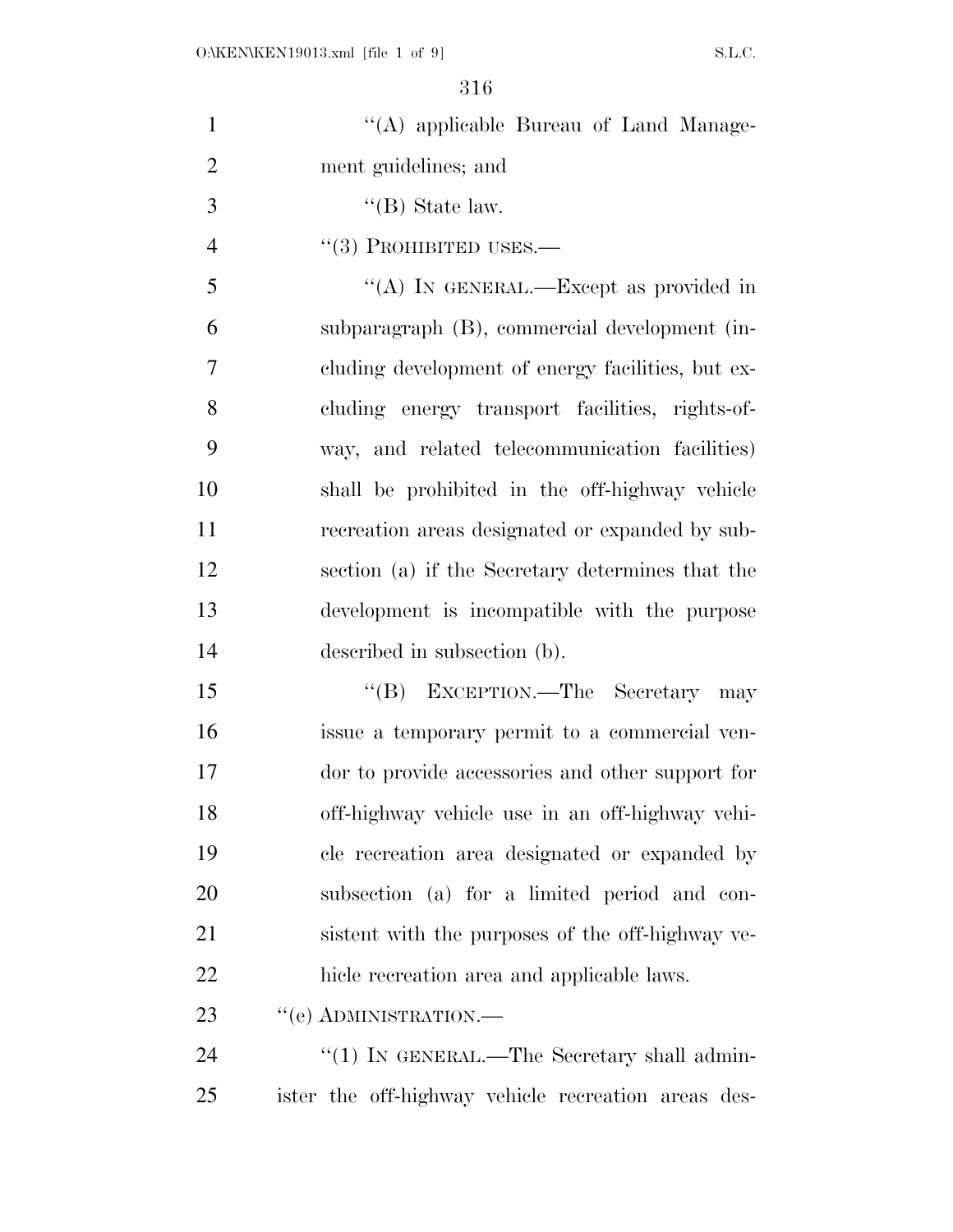| $\mathbf{1}$   | ignated or expanded by subsection (a) in accordance |
|----------------|-----------------------------------------------------|
| $\overline{2}$ | $with-$                                             |
| 3              | $\lq($ A) this title;                               |
| $\overline{4}$ | "(B) the Federal Land Policy and Man-               |
| 5              | agement Act of $1976$ (43 U.S.C. 1701 et seq.);     |
| 6              | and                                                 |
| $\tau$         | "(C) any other applicable laws (including           |
| 8              | regulations).                                       |
| 9              | $``(2)$ MANAGEMENT PLAN.—                           |
| 10             | "(A) IN GENERAL.—As soon as prac-                   |
| 11             | ticable, but not later than 3 years after the date  |
| 12             | of enactment of this title, the Secretary shall—    |
| 13             | "(i) amend existing resource manage-                |
| 14             | ment plans applicable to the off-highway            |
| 15             | vehicle recreation areas designated or ex-          |
| 16             | panded by subsection (a); or                        |
| 17             | "(ii) develop new management plans                  |
| 18             | for each off-highway vehicle recreation             |
| 19             | area designated or expanded under that              |
| 20             | subsection.                                         |
| 21             | "(B) REQUIREMENTS.—All new or amend-                |
| 22             | ed plans under subparagraph (A) shall be de-        |
| 23             | signed to preserve and enhance safe off-highway     |
| 24             | vehicle<br>and other recreational opportunities     |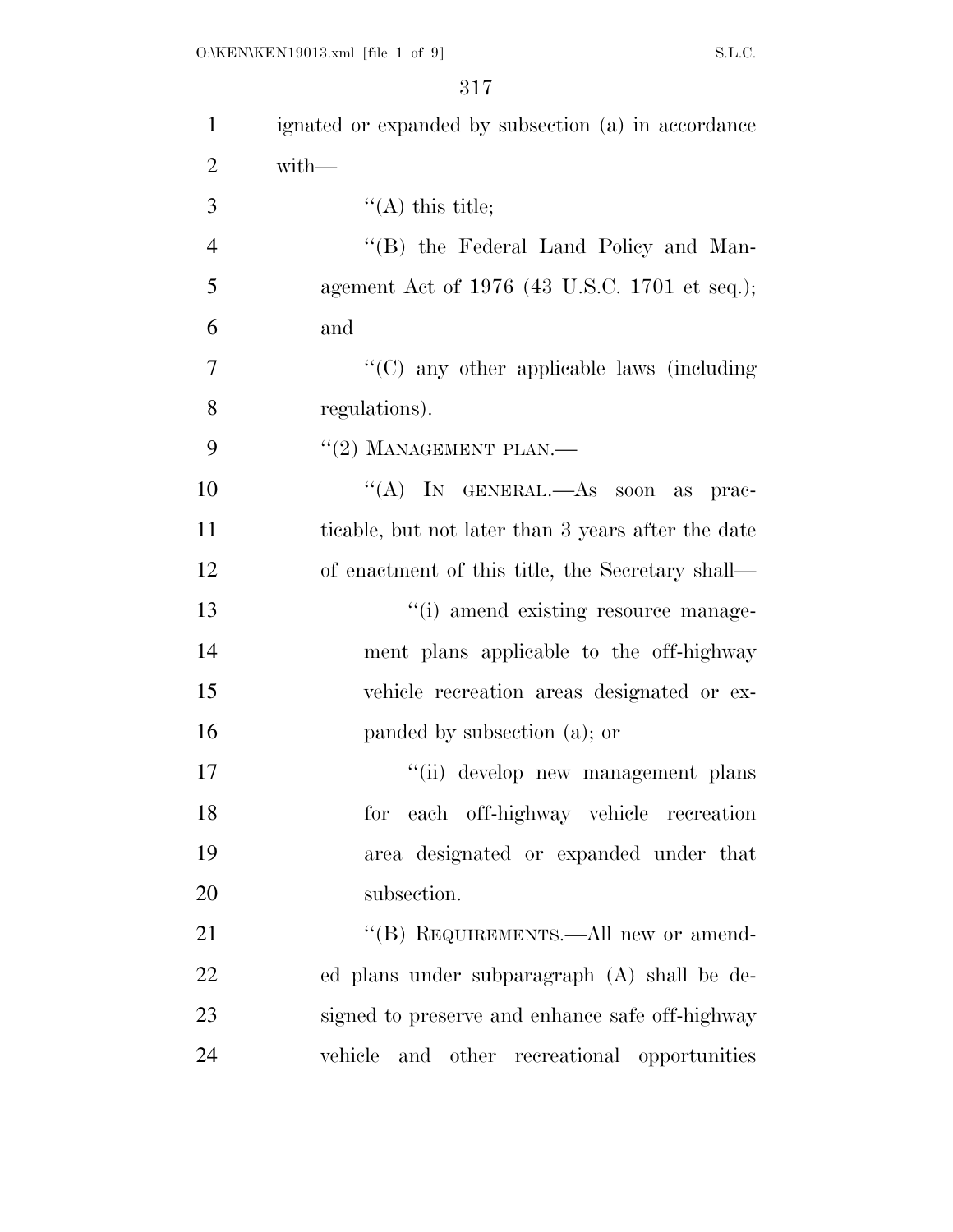| $\mathbf{1}$   | within the applicable recreation area consistent           |
|----------------|------------------------------------------------------------|
| $\overline{2}$ | with-                                                      |
| 3              | "(i) the purpose described in sub-                         |
| $\overline{4}$ | section (b); and                                           |
| 5              | "(ii) any applicable laws (including                       |
| 6              | regulations).                                              |
| 7              | "(C) INTERIM PLANS.—Pending comple-                        |
| 8              | tion of a new management plan under subpara-               |
| 9              | $graph$ $(A)$ , the existing resource management           |
| 10             | plans shall govern the use of the applicable off-          |
| 11             | highway vehicle recreation area.                           |
| 12             | "(f) WITHDRAWAL.—Subject to valid existing rights,         |
| 13             | all Federal land within the off-highway vehicle recreation |
| 14             | areas designated or expanded by subsection (a) is with-    |
| 15             | drawn from-                                                |
| 16             | $\lq(1)$ all forms of entry, appropriation, or dis-        |
| 17             | posal under the public land laws;                          |
| 18             | $f'(2)$ location, entry, and patent under the min-         |
| 19             | ing laws; and                                              |
| 20             | "(3) right-of-way, leasing, or disposition under           |
| 21             | all laws relating to mineral leasing, geothermal leas-     |
| 22             | ing, or mineral materials.                                 |
| 23             | "(g) SOUTHERN CALIFORNIA EDISON COMPANY                    |
| 24             | UTILITY FACILITIES AND RIGHTS-OF-WAY.-                     |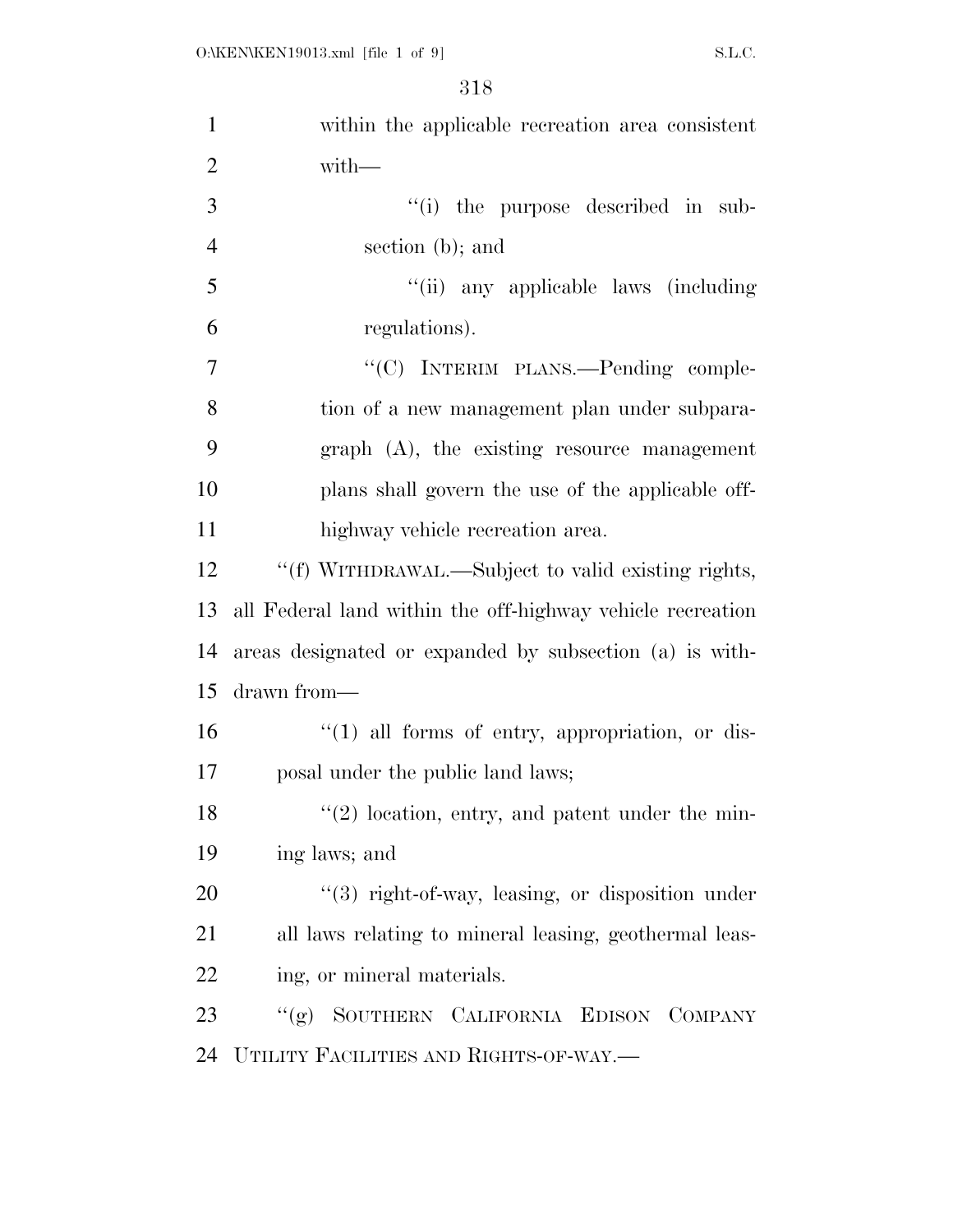| $\mathbf{1}$   | " $(1)$ EFFECT OF TITLE.—Nothing in this            |
|----------------|-----------------------------------------------------|
| $\overline{2}$ | title—                                              |
| 3              | "(A) affects any validly issued right-of-way        |
| $\overline{4}$ | for the customary operation, maintenance, up-       |
| 5              | grade, repair, relocation within an existing        |
| 6              | right-of-way, replacement, or other authorized      |
| 7              | energy transport facility activities (including the |
| 8              | use of any mechanized vehicle, helicopter, and      |
| 9              | other aerial device) in a right-of-way acquired     |
| 10             | by or issued, granted, or permitted to Southern     |
| 11             | California Edison Company (including any suc-       |
| 12             | cessor in interest or assign) that is located on    |
| 13             | land included in—                                   |
| 14             | "(i) the El Mirage Off-Highway Vehi-                |
| 15             | cle Recreation Area;                                |
| 16             | "(ii) the Spangler Hills Off-Highway                |
| 17             | Vehicle Recreation Area;                            |
| 18             | "(iii) the Stoddard Valley Off-High-                |
| 19             | way Vehicle Recreation Area; or                     |
| 20             | "(iv) the Johnson Valley Off-Highway                |
| 21             | Vehicle Recreation Area;                            |
| 22             | "(B) affects the application, siting, route         |
| 23             | selection, right-of-way acquisition, or construc-   |
| 24             | of the Coolwater-Lugo transmission<br>tion          |
| 25             | project, as may be approved by the California       |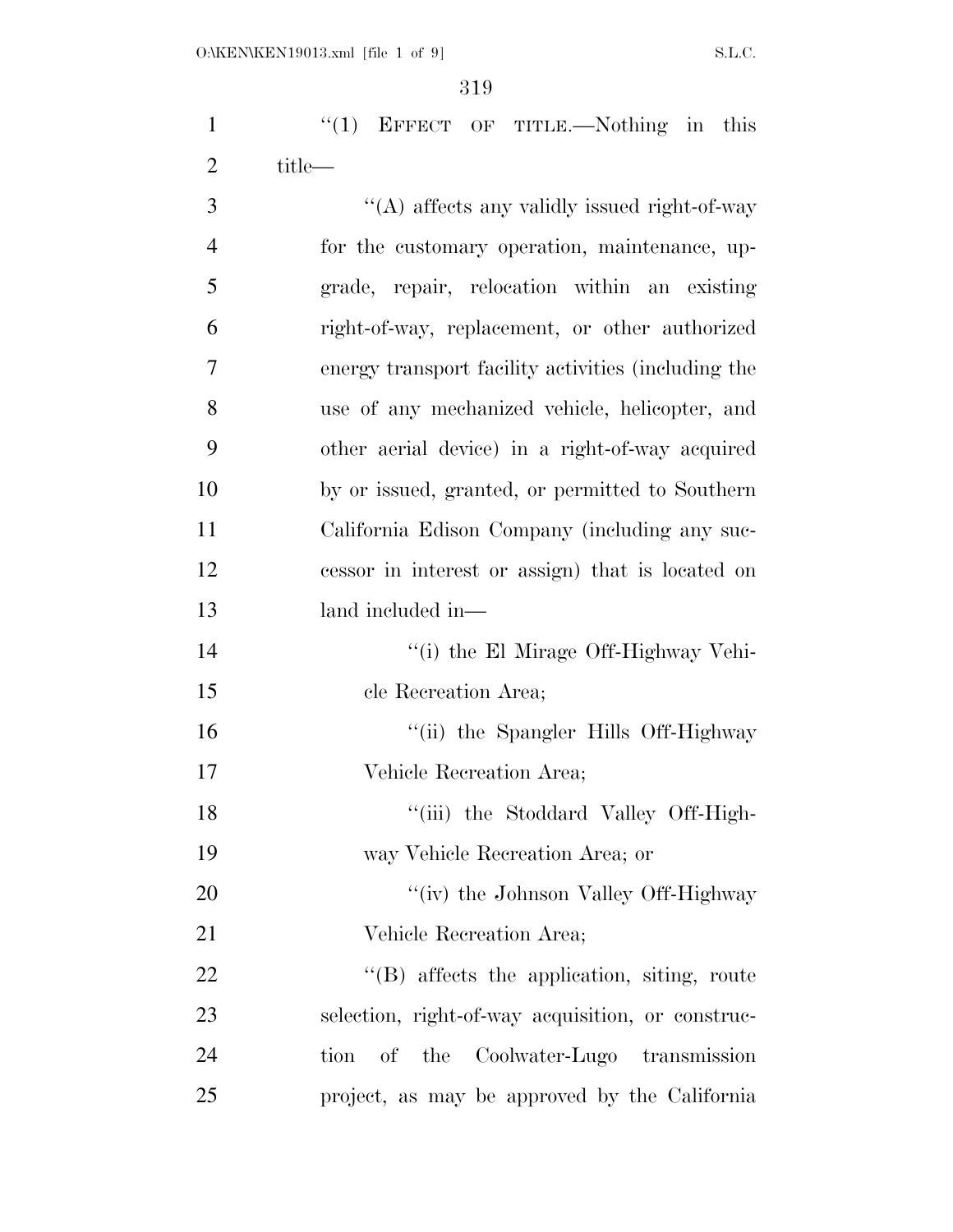| $\mathbf{1}$   | Public Utilities Commission and the Bureau of      |
|----------------|----------------------------------------------------|
| $\overline{2}$ | Land Management; or                                |
| 3              | "(C) prohibits the upgrading or replace-           |
| $\overline{4}$ | ment of any Southern California Edison Com-        |
| 5              | pany-                                              |
| 6              | "(i) utility facility, including such a            |
| $\overline{7}$ | utility facility known on the date of enact-       |
| 8              | ment of this title as—                             |
| 9              | $\text{``(I)}$ $\text{``Gale-PS}$ 512 transmission |
| 10             | lines or rights-of-way';                           |
| 11             | "(II) 'Patio, Jack Ranch, and                      |
| 12             | Kenworth distribution circuits or                  |
| 13             | rights-of-way'; or                                 |
| 14             | "(III) 'Bessemer and Peacor dis-                   |
| 15             | tribution circuits or rights-of-way'; or           |
| 16             | "(ii) energy transport facility in a               |
| 17             | right-of-way issued, granted, or permitted         |
| 18             | by the Secretary adjacent to a utility facil-      |
| 19             | ity referred to in clause (i).                     |
| 20             | "(2) PLANS FOR ACCESS.—The Secretary, in           |
| 21             | consultation with the Southern California Edison   |
| 22             | Company, shall publish plans for regular and emer- |
| 23             | gency access by the Southern California Edison     |
| 24             | Company to the rights-of-way of the Company by     |
| 25             | the date that is 1 year after the later of—        |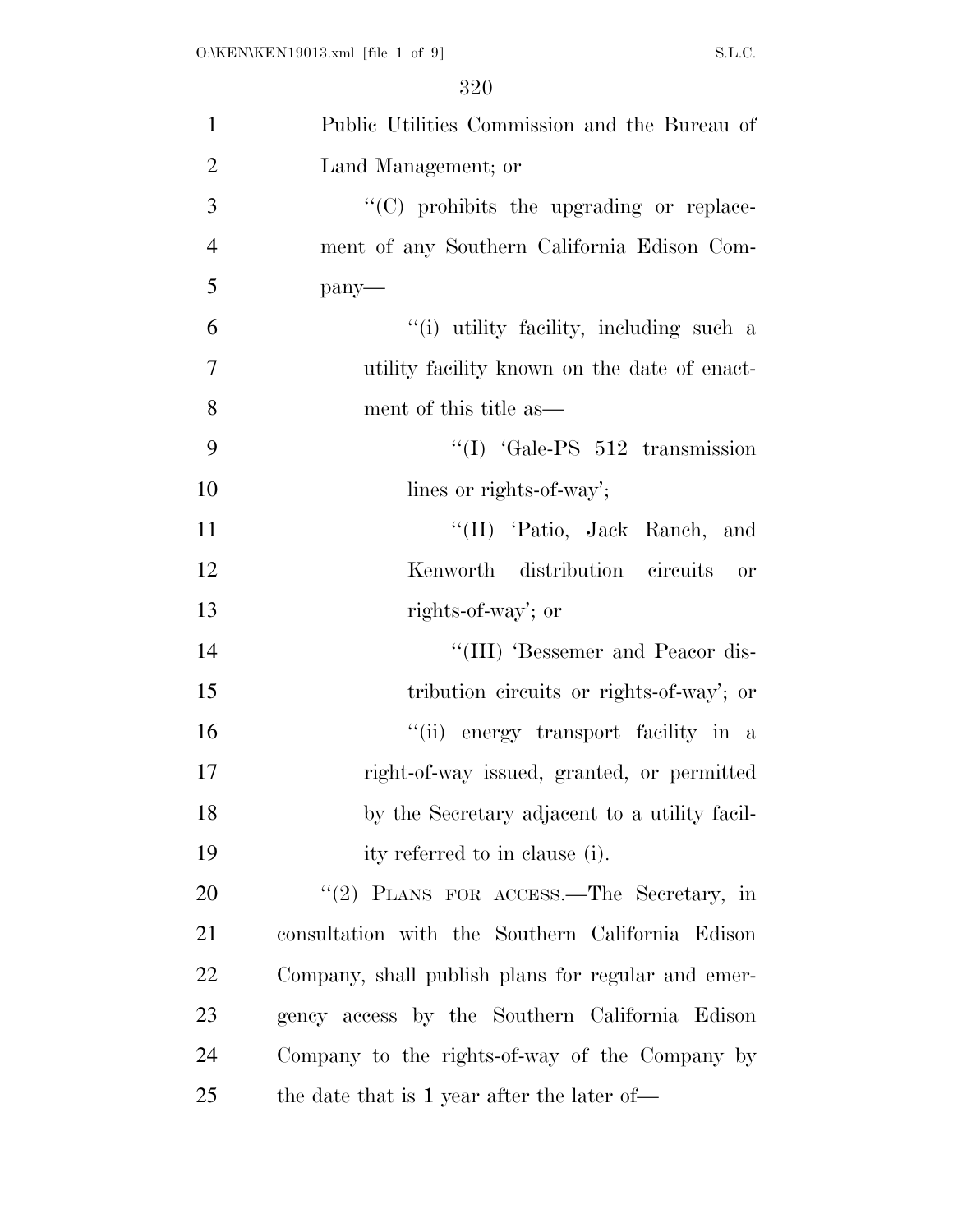| $\mathbf{1}$   | $\lq\lq$ the date of enactment of this title;      |
|----------------|----------------------------------------------------|
| $\overline{2}$ | and                                                |
| 3              | "(B) the date of issuance of a new energy          |
| $\overline{4}$ | transport facility right-of-way within-            |
| 5              | "(i) the El Mirage Off-Highway Vehi-               |
| 6              | cle Recreation Area;                               |
| 7              | "(ii) the Spangler Hills Off-Highway               |
| 8              | Vehicle Recreation Area;                           |
| 9              | "(iii) the Stoddard Valley Off-High-               |
| 10             | way Vehicle Recreation Area; or                    |
| 11             | "(iv) the Johnson Valley Off-Highway               |
| 12             | Vehicle Recreation Area.                           |
| 13             | "(h) PACIFIC GAS AND ELECTRIC COMPANY UTILITY      |
| 14             | FACILITIES AND RIGHTS-OF-WAY.-                     |
| 15             | "(1) EFFECT OF TITLE.—Nothing in this              |
| 16             | title—                                             |
| 17             | "(A) affects any validly issued right-of-way       |
| 18             | for the customary operation, maintenance, up-      |
| 19             | grade, repair, relocation within an existing       |
| 20             | right-of-way, replacement, or other authorized     |
| 21             | activity (including the use of any mechanized      |
| 22             | vehicle, helicopter, and other aerial device) in a |
| 23             | right-of-way acquired by or issued, granted, or    |
| 24             | permitted to Pacific Gas and Electric Company      |
| 25             | (including any successor in interest or assign)    |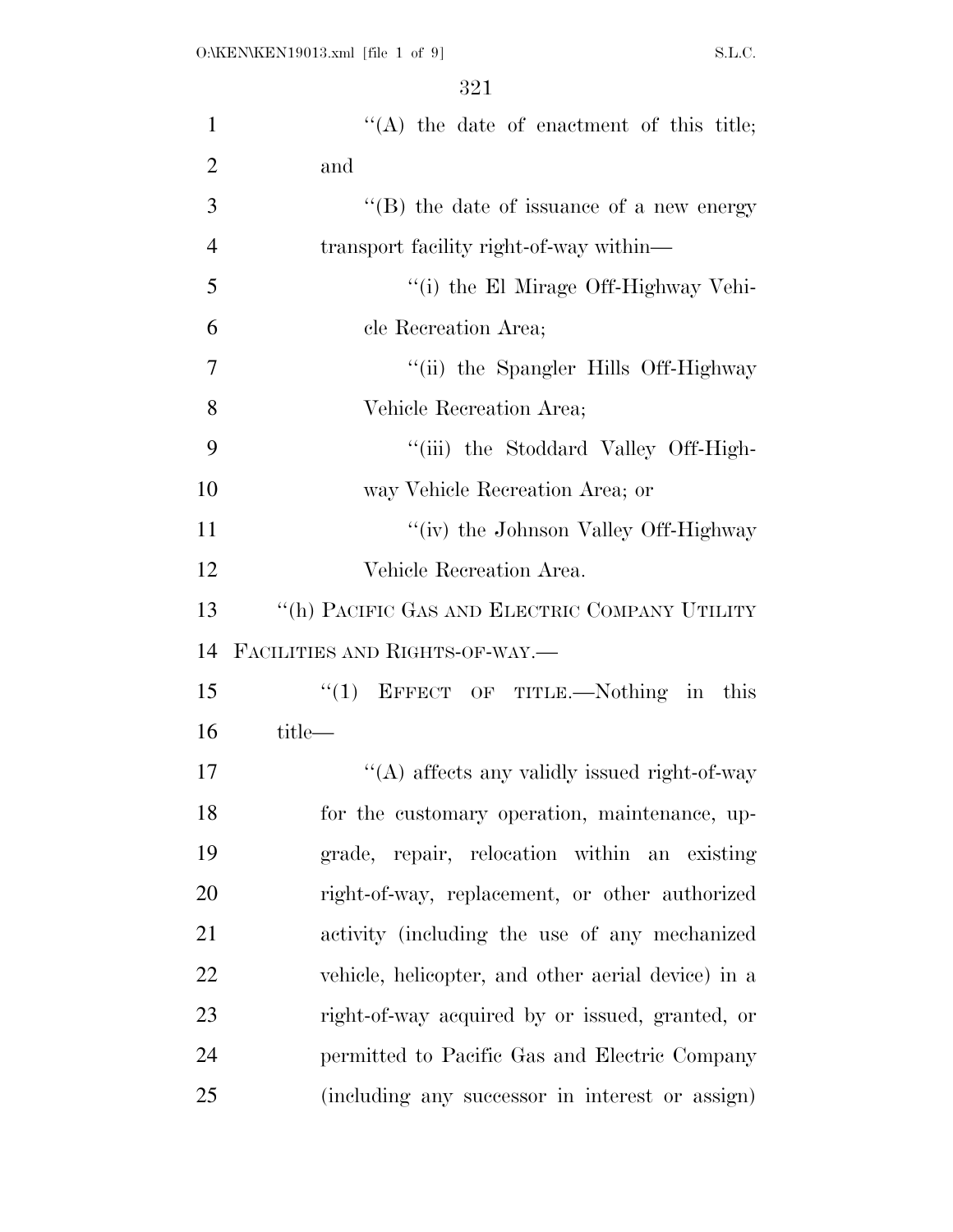| $\mathbf{1}$   | that is located on land included in the Spangler       |
|----------------|--------------------------------------------------------|
| $\overline{2}$ | Hills Off-Highway Vehicle Recreation Area; or          |
| 3              | "(B) prohibits the upgrading or replace-               |
| $\overline{4}$ | ment of any—                                           |
| 5              | "(i) utility facilities of the Pacific Gas             |
| 6              | and Electric Company, including those                  |
| 7              | utility facilities known on the date of en-            |
| 8              | actment of this title as—                              |
| 9              | $\lq$ (I) 'Gas Transmission Line 311                   |
| 10             | or rights-of-way'; or                                  |
| 11             | "(II) 'Gas Transmission Line                           |
| 12             | 372 or rights-of-way'; or                              |
| 13             | "(ii) utility facilities of the Pacific                |
| 14             | Gas and Electric Company in rights-of-way              |
| 15             | issued, granted, or permitted by the Sec-              |
| 16             | retary adjacent to a utility facility referred         |
| 17             | to in clause (i).                                      |
| 18             | "(2) PLANS FOR ACCESS.—Not later than $1$              |
| 19             | year after the date of enactment of this title or the  |
| 20             | issuance of a new utility facility right-of-way within |
| 21             | the Spangler Hills Off-Highway Vehicle Recreation      |
| 22             | Area, whichever is later, the Secretary, in consulta-  |
| 23             | tion with the Pacific Gas and Electric Company,        |
| 24             | shall publish plans for regular and emergency access   |
| 25             | by the Pacific Gas and Electric Company to the         |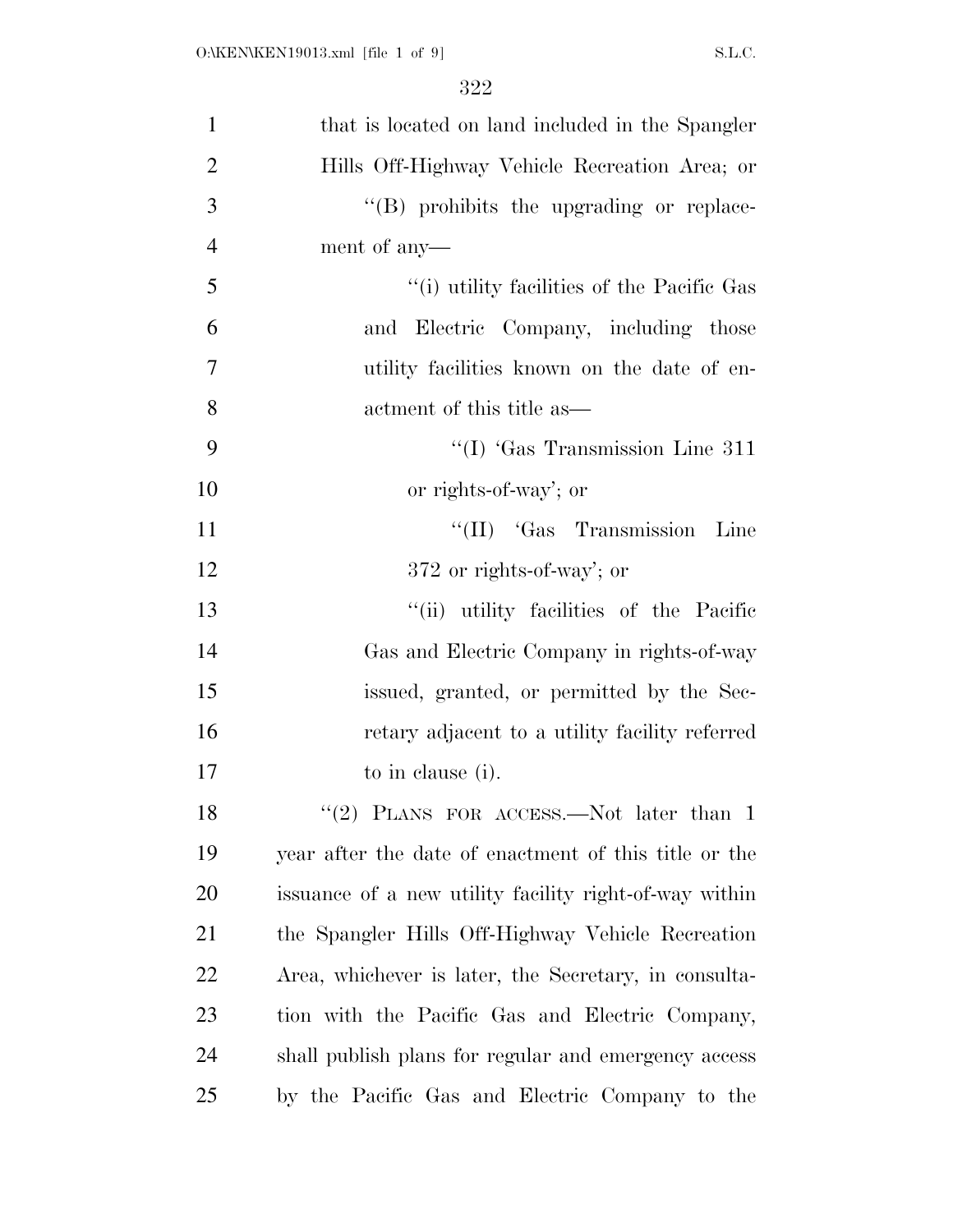| $\mathbf{1}$   | rights-of-way of the Pacific Gas and Electric Com-      |
|----------------|---------------------------------------------------------|
| $\overline{2}$ | pany.                                                   |
| 3              | "TITLE XIV—ALABAMA HILLS                                |
| $\overline{4}$ | NATIONAL SCENIC AREA                                    |
| 5              | "SEC. 1401. DEFINITIONS.                                |
| 6              | "In this title:                                         |
| 7              | "(1) MANAGEMENT PLAN.—The term 'manage-                 |
| 8              | ment plan' means the management plan for the Sce-       |
| 9              | nic Area developed under section $1403(a)$ .            |
| 10             | "(2) MAP.—The term 'Map' means the map en-              |
| 11             | titled 'Proposed Alabama Hills National Scenic          |
| 12             | Area' and dated November 7, 2018.                       |
| 13             | $\lq(3)$ MOTORIZED VEHICLE.—The term 'motor-            |
| 14             | ized vehicle' means a motorized or mechanized vehi-     |
| 15             | cle and includes, when used by a utility, mechanized    |
| 16             | equipment, a helicopter, and any other aerial device    |
| 17             | necessary to maintain electrical or communications      |
| 18             | infrastructure.                                         |
| 19             | "(4) SCENIC AREA.—The term 'Scenic Area'                |
| 20             | means the Alabama Hills National Scenic Area es-        |
| 21             | tablished by section $1402(a)$ .                        |
| 22             | " $(5)$ STATE.—The term 'State' means the State         |
| 23             | of California.                                          |
| 24             | $\cdot\cdot$ (6) TRIBE.—The term 'Tribe' means the Lone |
| 25             | Pine Paiute-Shoshone Tribe.                             |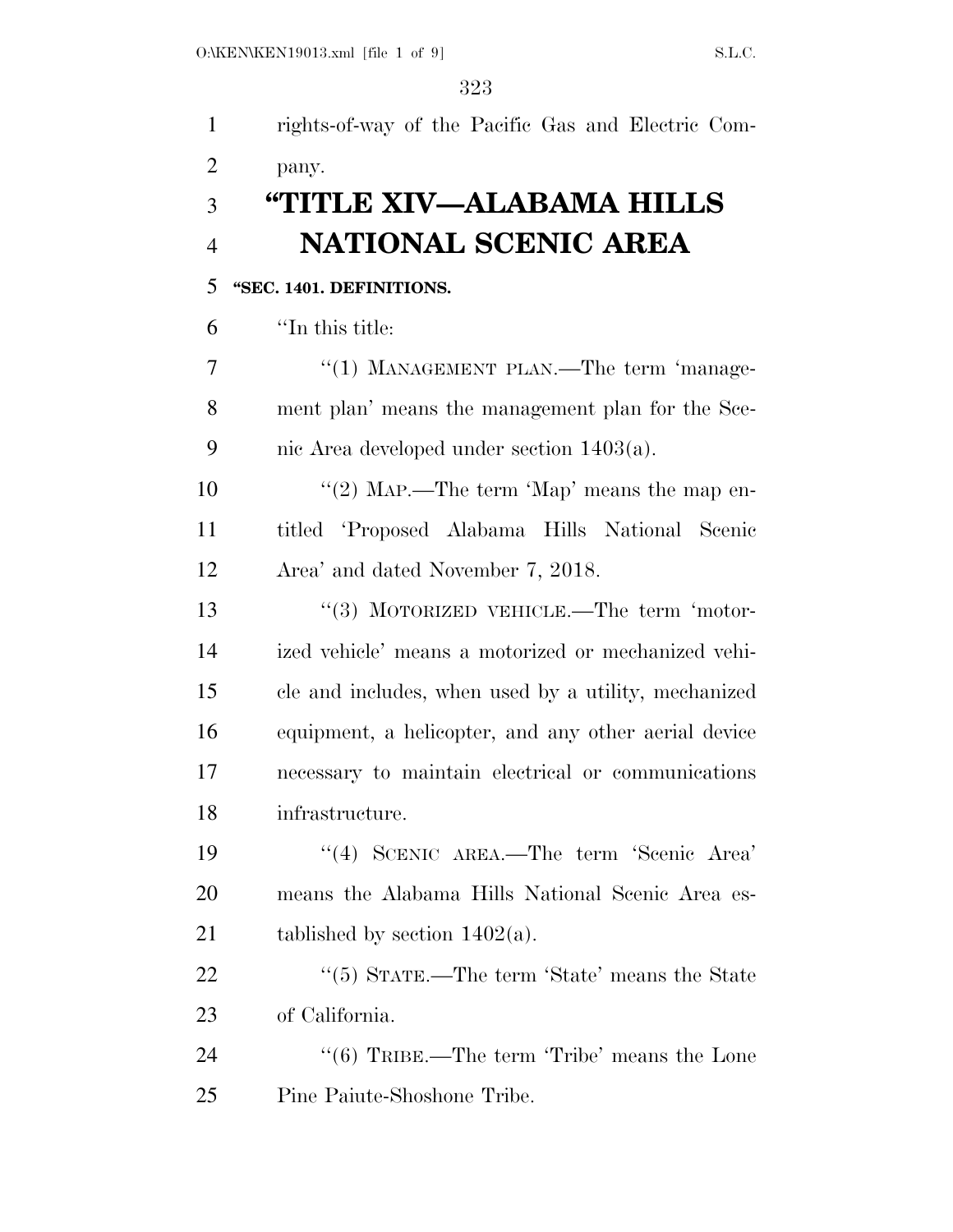# **''SEC. 1402. ALABAMA HILLS NATIONAL SCENIC AREA, CALI-FORNIA.**

 ''(a) ESTABLISHMENT.—Subject to valid existing rights, there is established in Inyo County, California, the Alabama Hills National Scenic Area, to be comprised of the approximately 18,610 acres generally depicted on the Map as 'National Scenic Area'.

 ''(b) PURPOSE.—The purpose of the Scenic Area is to conserve, protect, and enhance for the benefit, use, and enjoyment of present and future generations the nationally significant scenic, cultural, geological, educational, biologi- cal, historical, recreational, cinematographic, and sci- entific resources of the Scenic Area managed consistent with section 302(a) of the Federal Land Policy and Man-agement Act of 1976 (43 U.S.C. 1732(a)).

16 "(c) MAP; LEGAL DESCRIPTIONS.—

 ''(1) IN GENERAL.—As soon as practicable after the date of enactment of this title, the Sec- retary shall file a map and a legal description of the Scenic Area with—

21 ''(A) the Committee on Energy and Nat-ural Resources of the Senate; and

23 "'(B) the Committee on Natural Resources of the House of Representatives.

25 "(2) FORCE OF LAW.—The map and legal de-scriptions filed under paragraph (1) shall have the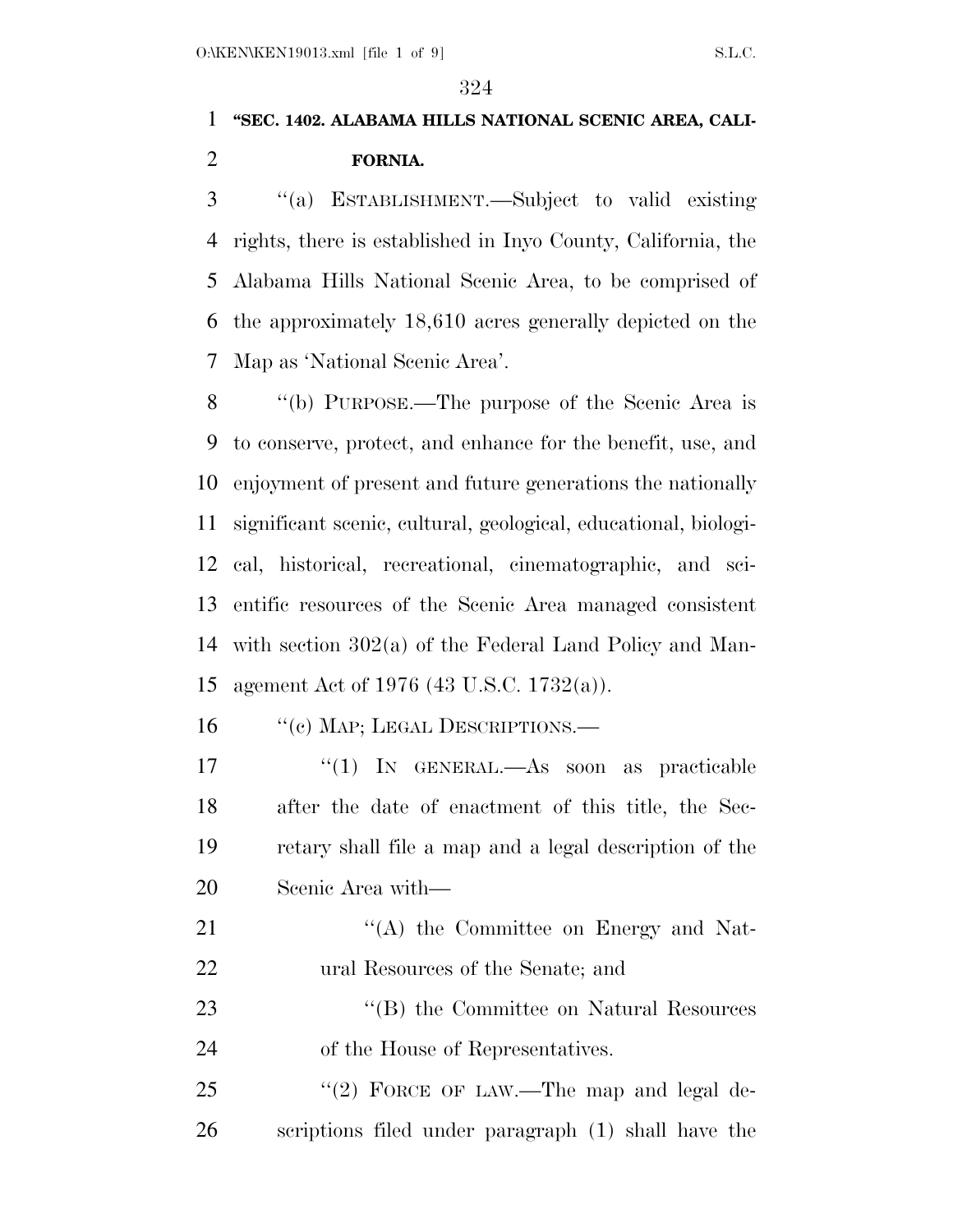same force and effect as if included in this title, ex-

 cept that the Secretary may correct any clerical and typographical errors in the map and legal descrip- tions. ''(3) PUBLIC AVAILABILITY.—Each map and legal description filed under paragraph (1) shall be on file and available for public inspection in the ap- propriate offices of the Forest Service and the Bu- reau of Land Management. ''(d) ADMINISTRATION.—The Secretary shall manage the Scenic Area— 12 ''(1) as a component of the National Landscape Conservation System;  $(2)$  so as not to impact the future continuing operation and maintenance of any activities associ- ated with valid, existing rights, including water rights; 18 ''(3) in a manner that conserves, protects, and enhances the resources and values of the Scenic Area described in subsection (b); and  $\frac{((4) \text{ in accordance with}}{}$ 22 "'(A) the Federal Land Policy and Manage- ment Act of 1976 (43 U.S.C. 1701 et seq.);  $"$ (B) this title; and  $\frac{1}{2}$  (C) any other applicable laws.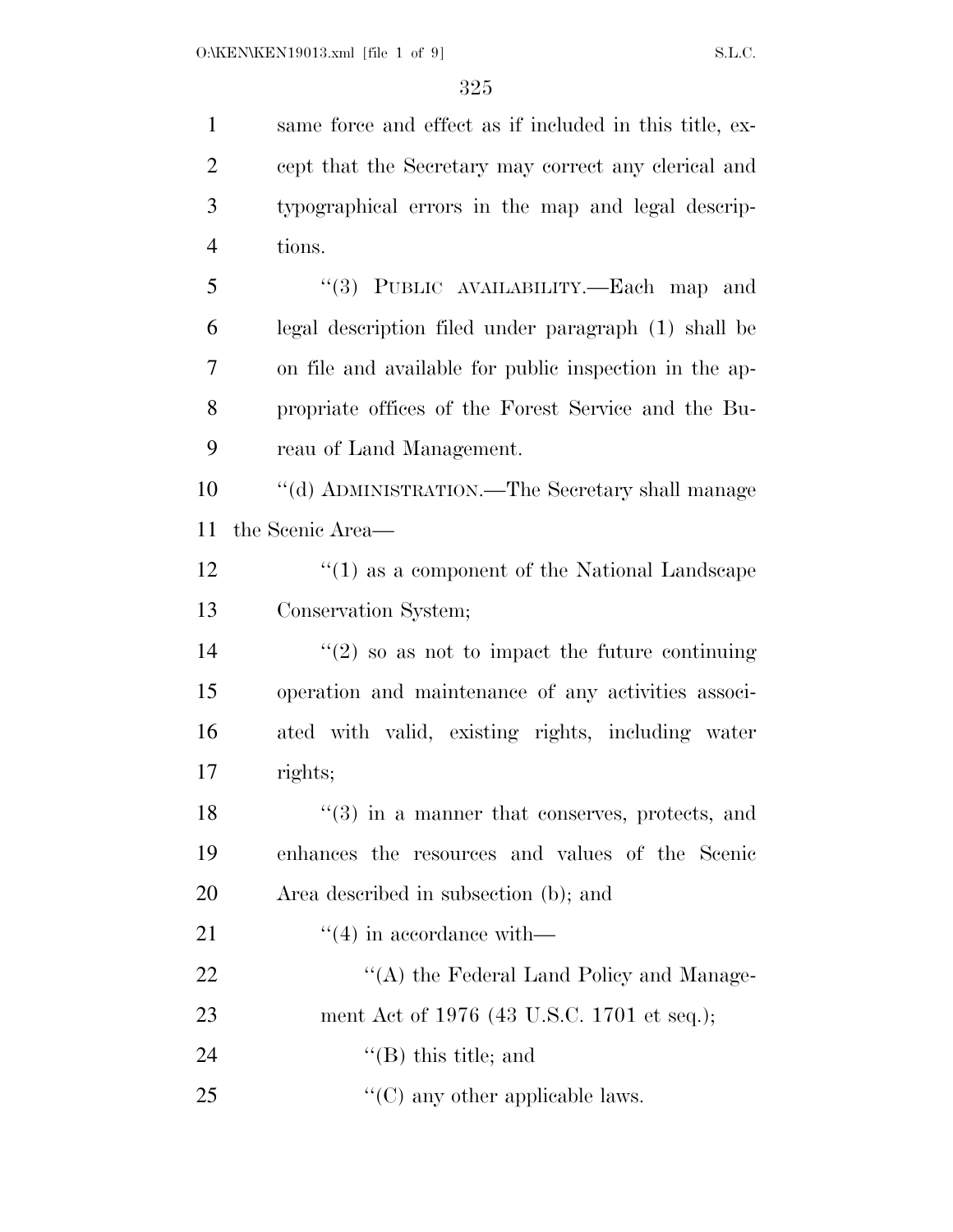1 " (e) MANAGEMENT.

2 "(1) IN GENERAL.—The Secretary shall allow only such uses of the Scenic Area as the Secretary determines would further the purposes of the Scenic Area as described in subsection (b).

 ''(2) RECREATIONAL ACTIVITIES.—Except as otherwise provided in this title or other applicable law, or as the Secretary determines to be necessary for public health and safety, the Secretary shall allow existing recreational uses of the Scenic Area to continue, including hiking, mountain biking, rock climbing, sightseeing, horseback riding, hunting, fishing, and appropriate authorized motorized vehicle use in accordance with paragraph (3).

15 "(3) MOTORIZED VEHICLES.—Except as other- wise specified in this title, or as necessary for ad- ministrative purposes or to respond to an emer- gency, the use of motorized vehicles in the Scenic Area shall be permitted only on—

20 "'(A) roads and trails designated by the Secretary for use of motorized vehicles as part of a management plan sustaining a semiprimitive motorized experience; or

24  $\text{``(B)}$  county-maintained roads in accord-ance with applicable State and county laws.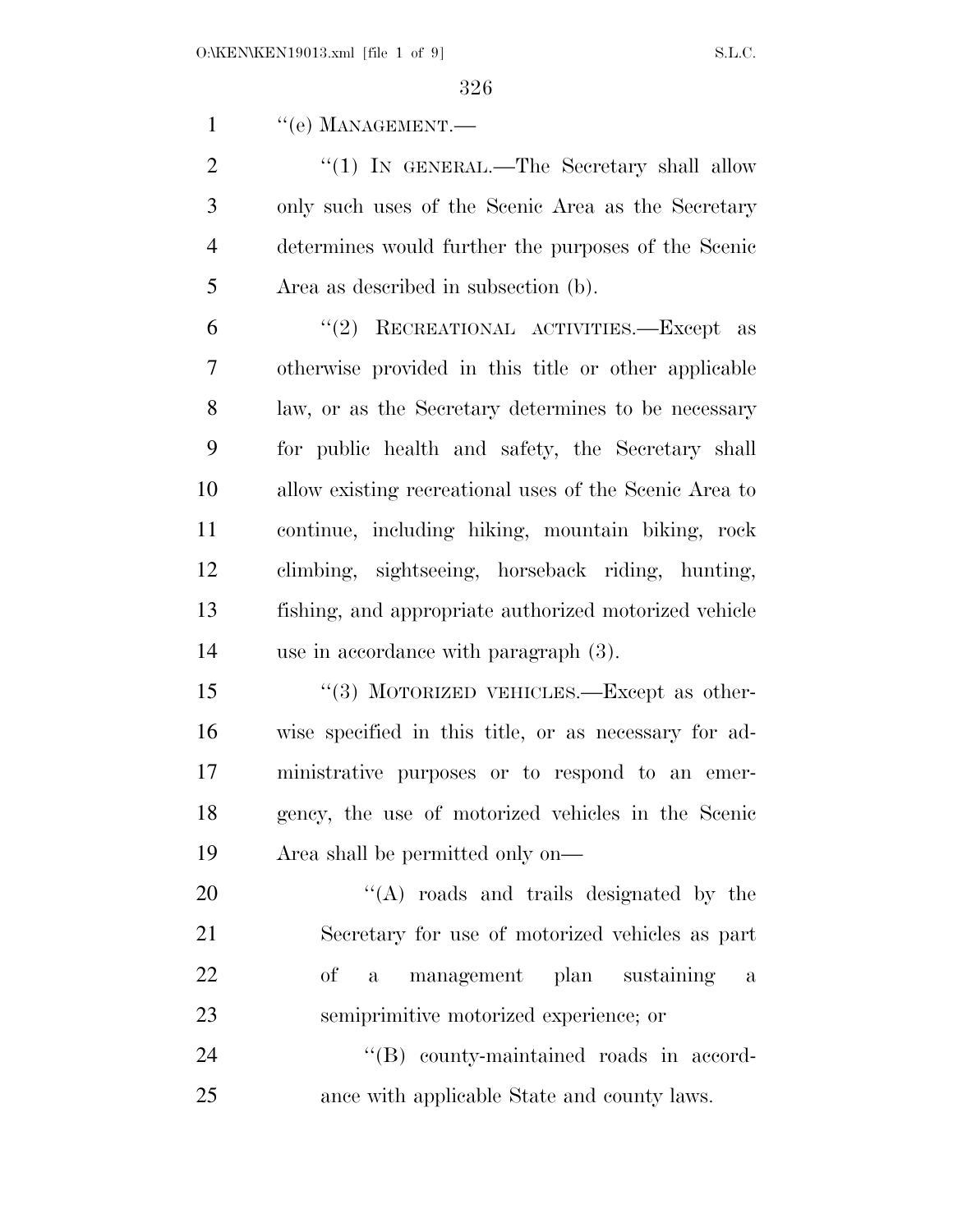1 "(f) No BUFFER ZONES.—

2  $\frac{1}{2}$   $\frac{1}{2}$  IN GENERAL.—Nothing in this title creates a protective perimeter or buffer zone around the Scenic Area.

5 "(2) ACTIVITIES OUTSIDE SCENIC AREA.—The fact that an activity or use on land outside the Sce- nic Area can be seen or heard within the Scenic Area shall not preclude the activity or use outside the boundaries of the Scenic Area.

 ''(g) ACCESS.—The Secretary shall provide private landowners adequate access to inholdings in the Scenic Area.

 ''(h) FILMING.—Nothing in this title prohibits film- ing (including commercial film production, student film-ing, and still photography) within the Scenic Area—

16  $\frac{16}{10}$  subject to —

17  $\langle (A) \rangle$  such reasonable regulations, policies, and practices as the Secretary considers to be necessary; and

20  $'(B)$  applicable law; and

21  $(2)$  in a manner consistent with the purposes described in subsection (b).

23 "(i) FISH AND WILDLIFE.—Nothing in this title af- fects the jurisdiction or responsibilities of the State with respect to fish and wildlife.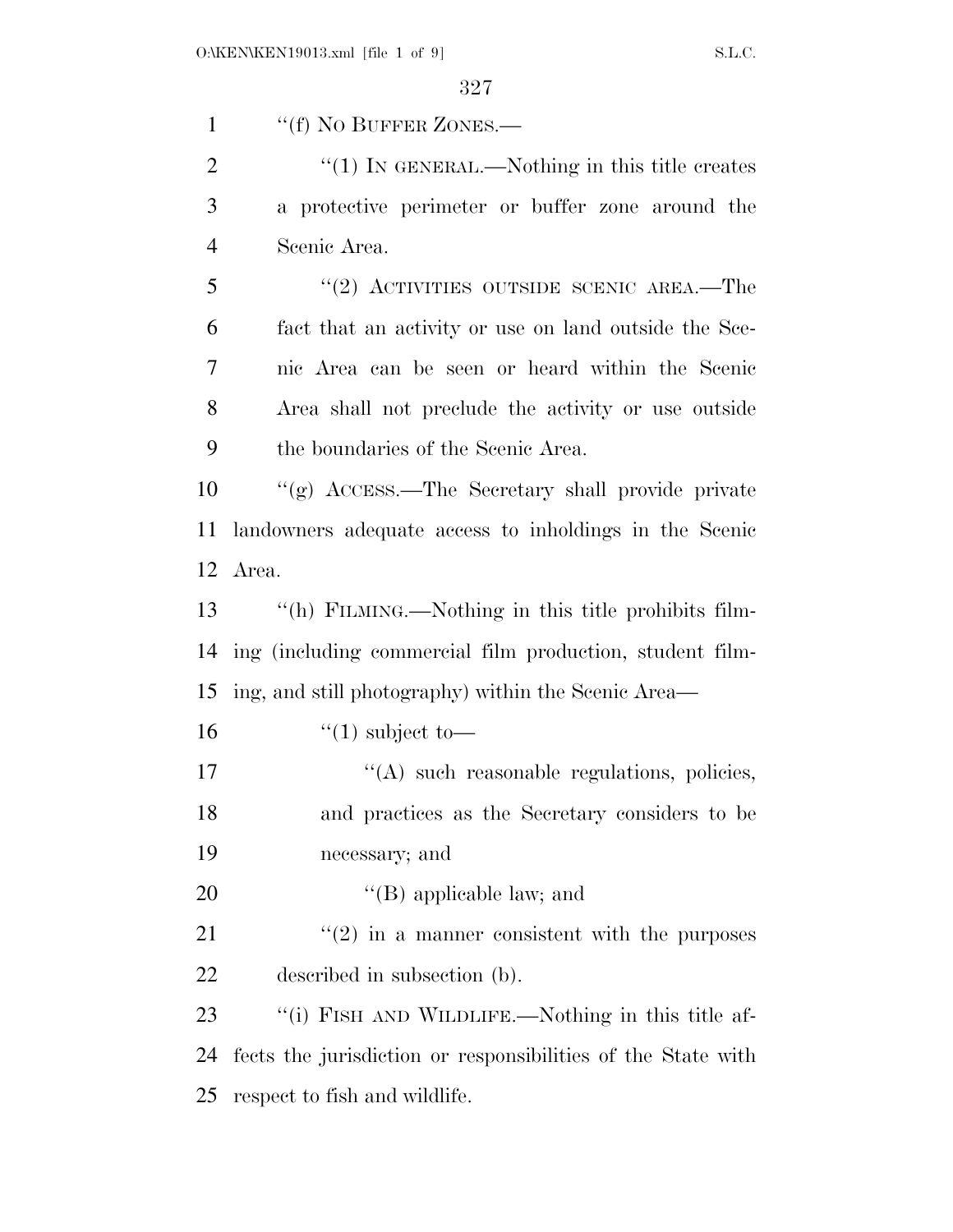| $\mathbf{1}$ | "(j) LIVESTOCK.—The grazing of livestock in the              |
|--------------|--------------------------------------------------------------|
| 2            | Scenic Area, including grazing under the Alabama Hills       |
| 3            | allotment and the George Creek allotment, as established     |
| 4            | before the date of enactment of this title, shall be per-    |
| 5            | mitted to continue—                                          |
| 6            | $\lq(1)$ subject to —                                        |
| 7            | "(A) such reasonable regulations, policies,                  |
| 8            | and practices as the Secretary considers to be               |
| 9            | necessary; and                                               |
| 10           | $\lq\lq$ (B) applicable law; and                             |
| 11           | $\cdot\cdot(2)$ in a manner consistent with the purposes     |
| 12           | described in subsection (b).                                 |
| 13           | "(k) WITHDRAWAL.—Subject to the provisions of this           |
| 14           | title and valid rights in existence on the date of enactment |
| 15           | of this title, including rights established by prior with-   |
| 16           | drawals, the Federal land within the Scenic Area is with-    |
| 17           | drawn from all forms of—                                     |
| 18           | $\lq(1)$ entry, appropriation, or disposal under the         |
| 19           | public land laws;                                            |
| 20           | $\lq(2)$ location, entry, and patent under the min-          |
| 21           | ing laws; and                                                |
| 22           | $(3)$ disposition under all laws pertaining to               |
| 23           | mineral and geothermal leasing or mineral materials.         |
| 24           | "(1) WILDLAND FIRE OPERATIONS.—Nothing in this               |
| 25           | title prohibits the Secretary, in cooperation with other     |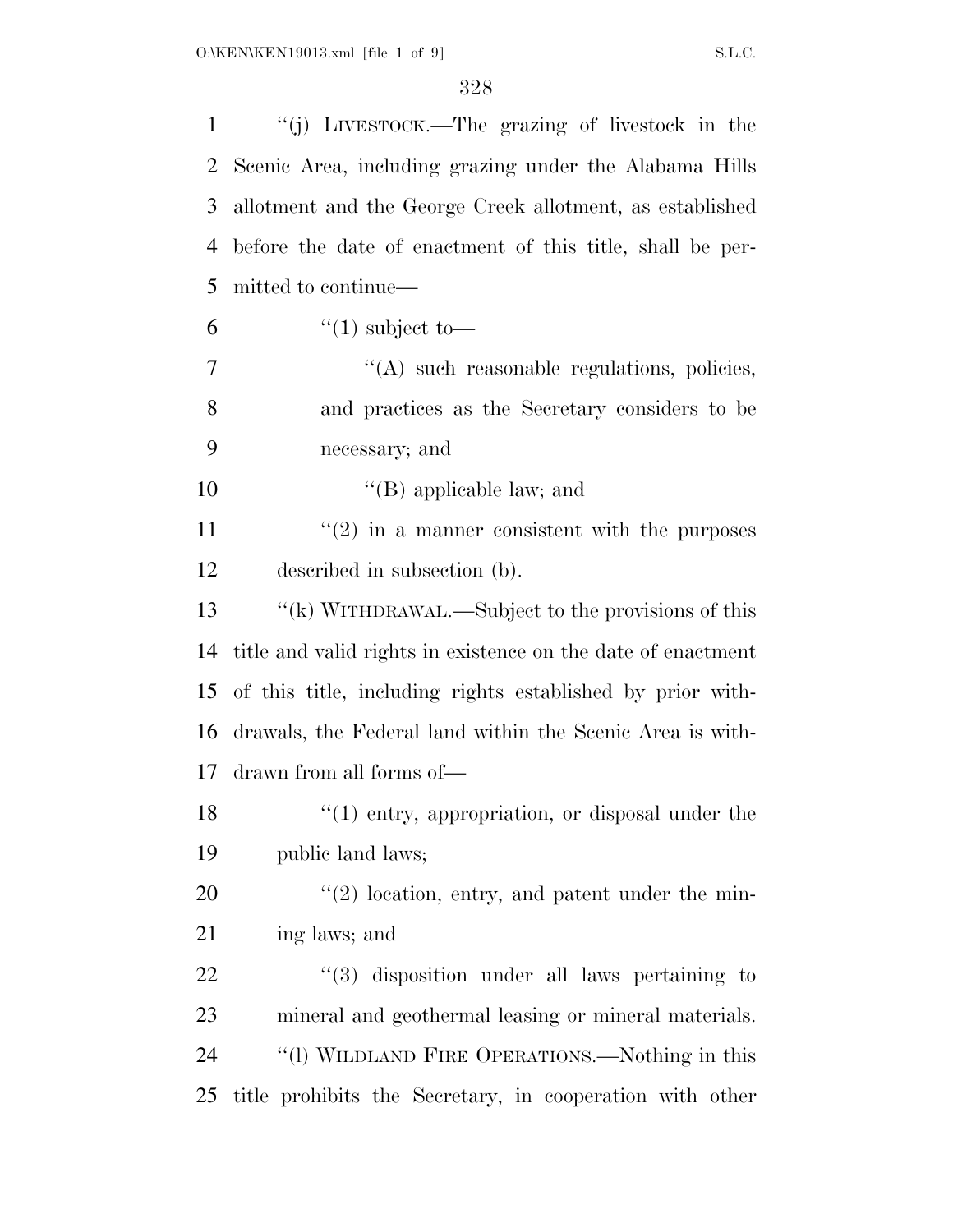Federal, State, and local agencies, as appropriate, from conducting wildland fire operations in the Scenic Area, consistent with the purposes described in subsection (b). ''(m) COOPERATIVE AGREEMENTS.—The Secretary may enter into cooperative agreements with, State, Tribal, and local governmental entities and private entities to con- duct research, interpretation, or public education or to carry out any other initiative relating to the restoration, conservation, or management of the Scenic Area.  $\qquad$  "(n) UTILITY FACILITIES AND RIGHTS-OF-WAY.—

 ''(1) EFFECT OF TITLE.—Nothing in this title—

 ''(A) affects the existence, use, operation, maintenance (including vegetation control), re- pair, construction, reconfiguration, expansion, inspection, renewal, reconstruction, alteration, addition, relocation, improvement, funding, re- moval, or replacement of any utility facility or appurtenant right-of-way within or adjacent to 20 the Scenic Area;

 $\text{``(B) subject to subsection (e), affects nec-}$  essary or efficient access to utility facilities or rights-of-way within or adjacent to the Scenic Area; and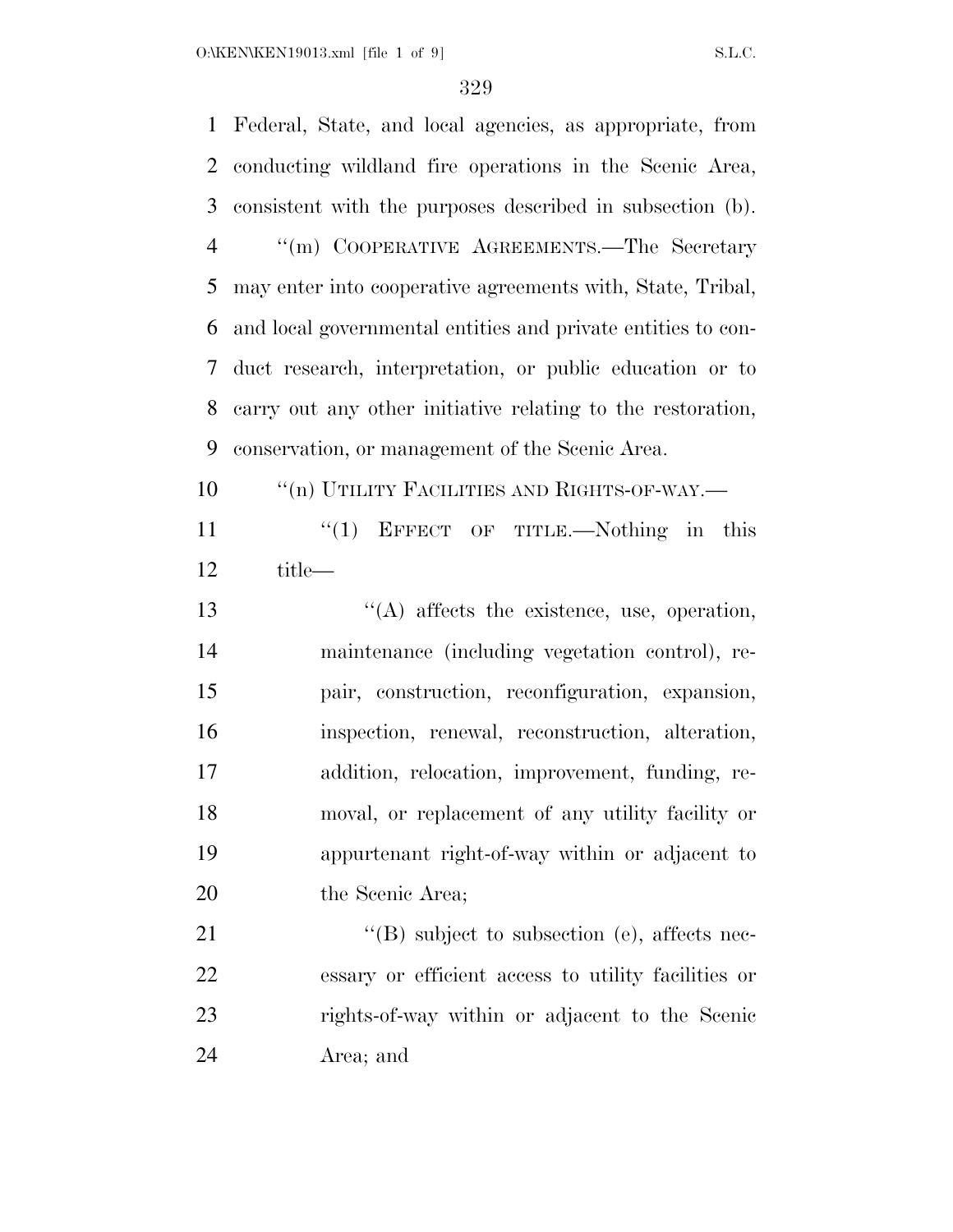| $\mathbf{1}$   | "(C) precludes the Secretary from author-              |
|----------------|--------------------------------------------------------|
| $\overline{2}$ | izing the establishment of new utility facility        |
| 3              | rights-of-way (including instream sites, routes,       |
| $\overline{4}$ | and areas) within the Scenic Area in a manner          |
| 5              | that minimizes harm to the purpose of the Sce-         |
| 6              | nic Area as described in subsection $(b)$ —            |
| $\overline{7}$ | "(i) in accordance with the National                   |
| 8              | Environmental Policy Act of 1969 (42)                  |
| 9              | U.S.C. 4321 et seq.) and any other appli-              |
| 10             | cable law;                                             |
| 11             | "(ii) subject to such terms and condi-                 |
| 12             | tions as the Secretary determines to be ap-            |
| 13             | propriate; and                                         |
| 14             | "(iii) that are determined by the Sec-                 |
| 15             | retary to be the only technical or feasible            |
| 16             | location, following consideration of alter-            |
| 17             | natives within existing rights-of-way or               |
| 18             | outside of the Scenic Area.                            |
| 19             | "(2) MANAGEMENT PLAN.—Consistent<br>with               |
| 20             | this title, the Management Plan shall establish provi- |
| 21             | sions for maintenance of public utility and other      |
| 22             | rights-of-way within the Scenic Area.                  |
| 23             | "SEC. 1403. MANAGEMENT PLAN.                           |
|                |                                                        |

24 ''(a) IN GENERAL.—Not later than 3 years after the date of enactment of this title, in accordance with sub-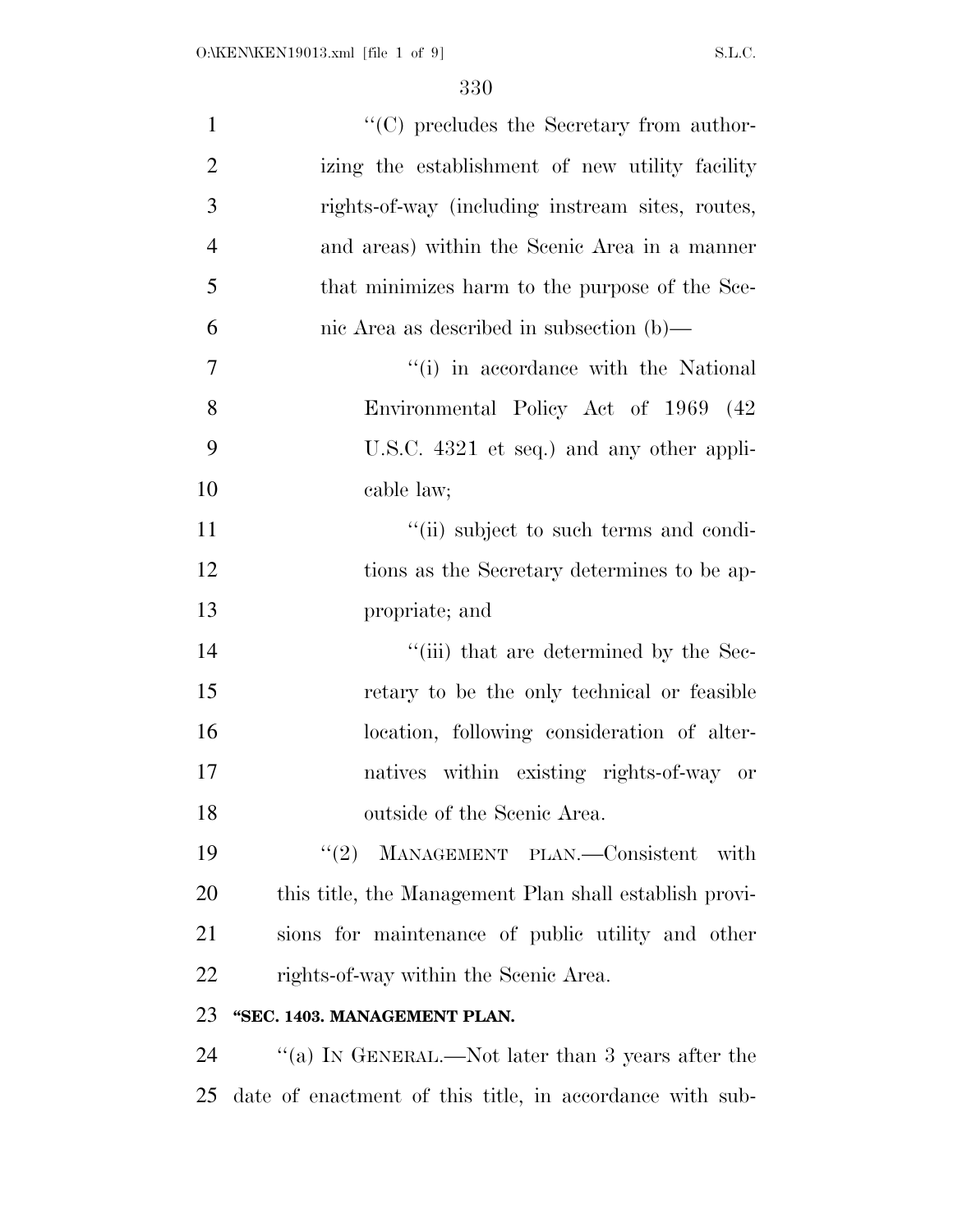sections (b) and (c), the Secretary shall develop a com- prehensive plan for the long-term management of the Sce-nic Area.

 ''(b) CONSULTATION.—In developing the manage-ment plan, the Secretary shall consult with—

 ''(1) appropriate State, Tribal, and local gov- ernmental entities, including Inyo County and the Tribe;

 ''(2) utilities, including Southern California Edison Company and the Los Angeles Department of Water and Power;

12 ''(3) the Alabama Hills Stewardship Group; and 13 ''(4) members of the public.

 ''(c) REQUIREMENT.—In accordance with this title, the management plan shall include provisions for mainte- nance of existing public utility and other rights-of-way within the Scenic Area.

 ''(d) INCORPORATION.—In developing the manage- ment plan, in accordance with this section, the Secretary may allow casual use mining limited to the use of hand tools, metal detectors, hand-fed dry washers, vacuum cleaners, gold pans, small sluices, and similar items.

 ''(e) INTERIM MANAGEMENT.—Pending completion of the management plan, the Secretary shall manage the Scenic Area in accordance with section 1402(b).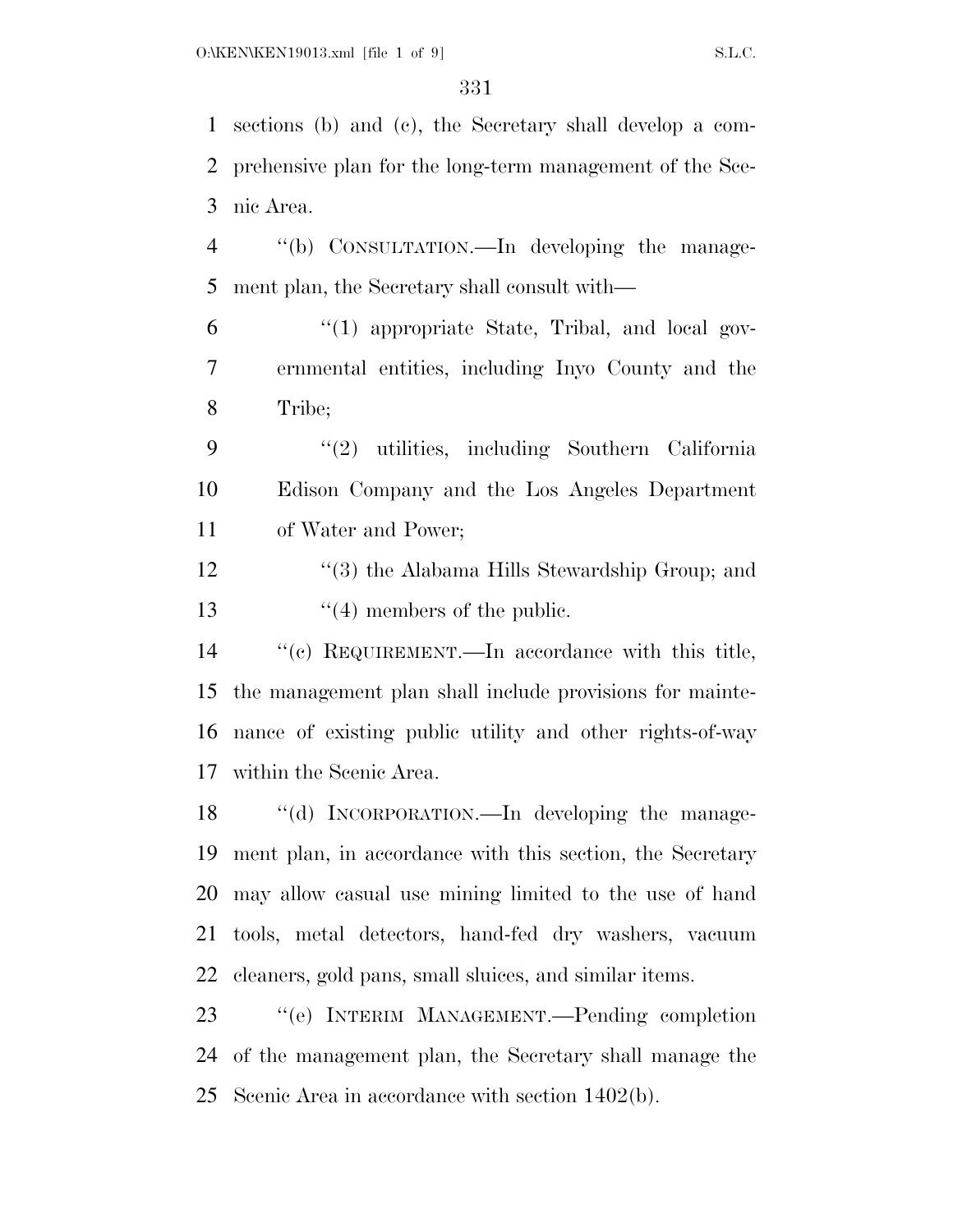# **''SEC. 1404. LAND TAKEN INTO TRUST FOR LONE PINE PAI- UTE-SHOSHONE RESERVATION.**  "(a) TRUST LAND.— 4 "(1) IN GENERAL.—On completion of the sur- vey described in subsection (b), all right, title, and interest of the United States in and to the approxi- mately 132 acres of Federal land depicted on the Map as 'Lone Pine Paiute-Shoshone Reservation Ad- dition' shall be held in trust for the benefit of the Tribe, subject to paragraphs (2) and (3). 11  $\frac{1}{2}$  CONDITIONS.—The land described in para- graph (1) shall be subject to all easements, cov- enants, conditions, restrictions, withdrawals, and other matters of record in existence on the date of enactment of this title. ''(3) EXCLUSION.—The Federal land over which the right-of-way for the Los Angeles Aqueduct is located, generally described as the 250-foot-wide right-of-way granted to the City of Los Angeles pur- suant to the Act of June 30, 1906 (34 Stat. 801, chapter 3926), shall not be taken into trust for the Tribe. ''(b) SURVEY.—Not later than 180 days after the

 date of enactment of this title, the Secretary shall com-plete a survey of the boundary lines to establish the bound-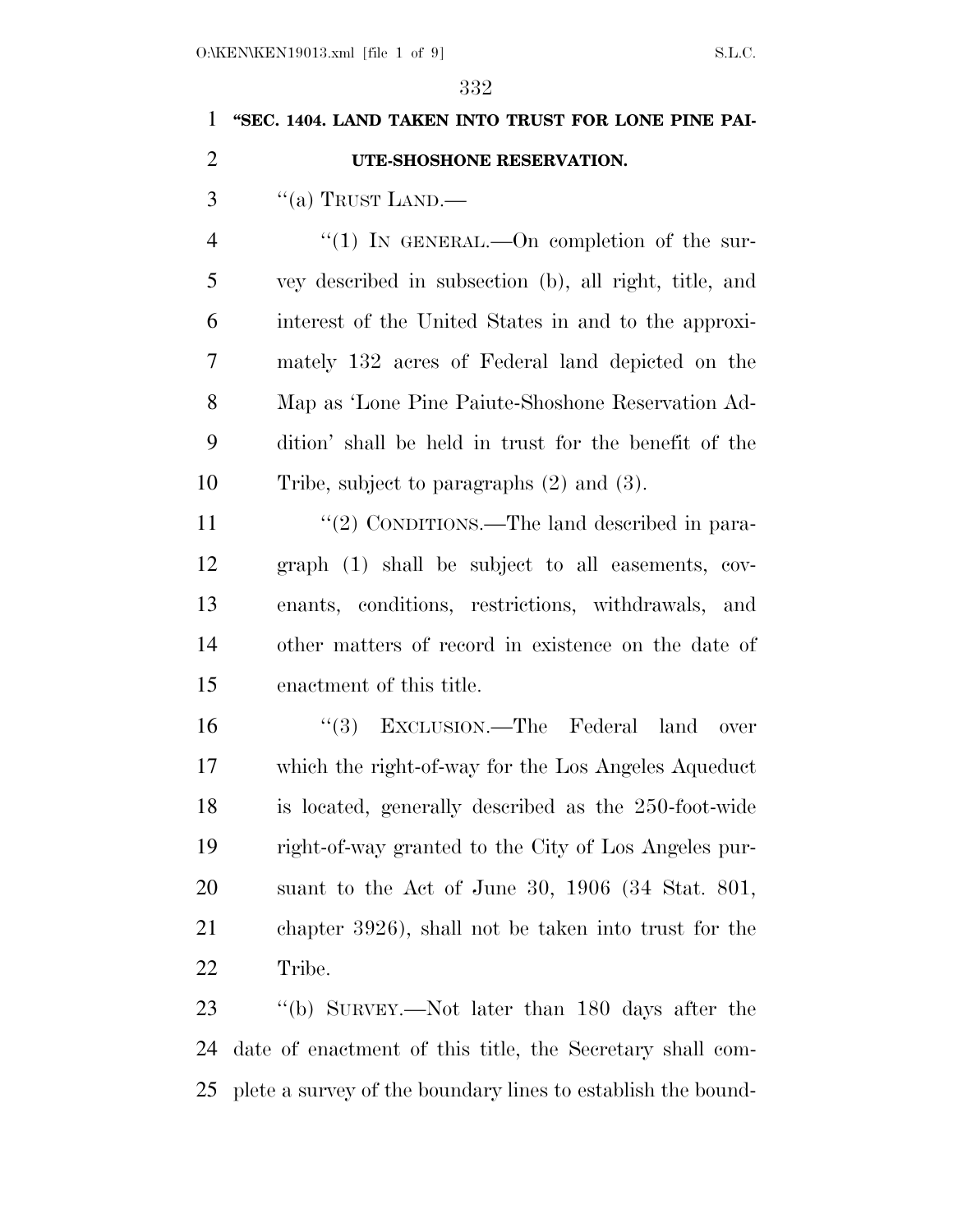aries of the land to be held in trust under subsection 2  $(a)(1)$ .

 ''(c) RESERVATION LAND.—The land held in trust pursuant to subsection (a)(1) shall be considered to be a part of the reservation of the Tribe.

 ''(d) GAMING PROHIBITION.—Land held in trust under subsection (a)(1) shall not be eligible, or considered to have been taken into trust, for gaming (within the meaning of the Indian Gaming Regulatory Act (25 U.S.C. 2701 et seq.)).

#### **''SEC. 1405. TRANSFER OF ADMINISTRATIVE JURISDICTION.**

 ''Administrative jurisdiction over the approximately 56 acres of Federal land depicted on the Map as 'USFS Transfer to BLM' is transferred from the Forest Service to the Bureau of Land Management.

### 16 "SEC. 1406. PROTECTION OF SERVICES AND REC-**REATIONAL OPPORTUNITIES.**

18 "(a) EFFECT OF TITLE.—Nothing in this title limits commercial services for existing or historic recreation uses, as authorized by the permit process of the Bureau of Land Management.

22 "(b) GUIDED RECREATIONAL OPPORTUNITIES.— Commercial permits to exercise guided recreational oppor- tunities for the public that are authorized as of the date of enactment of this title may continue to be authorized.''.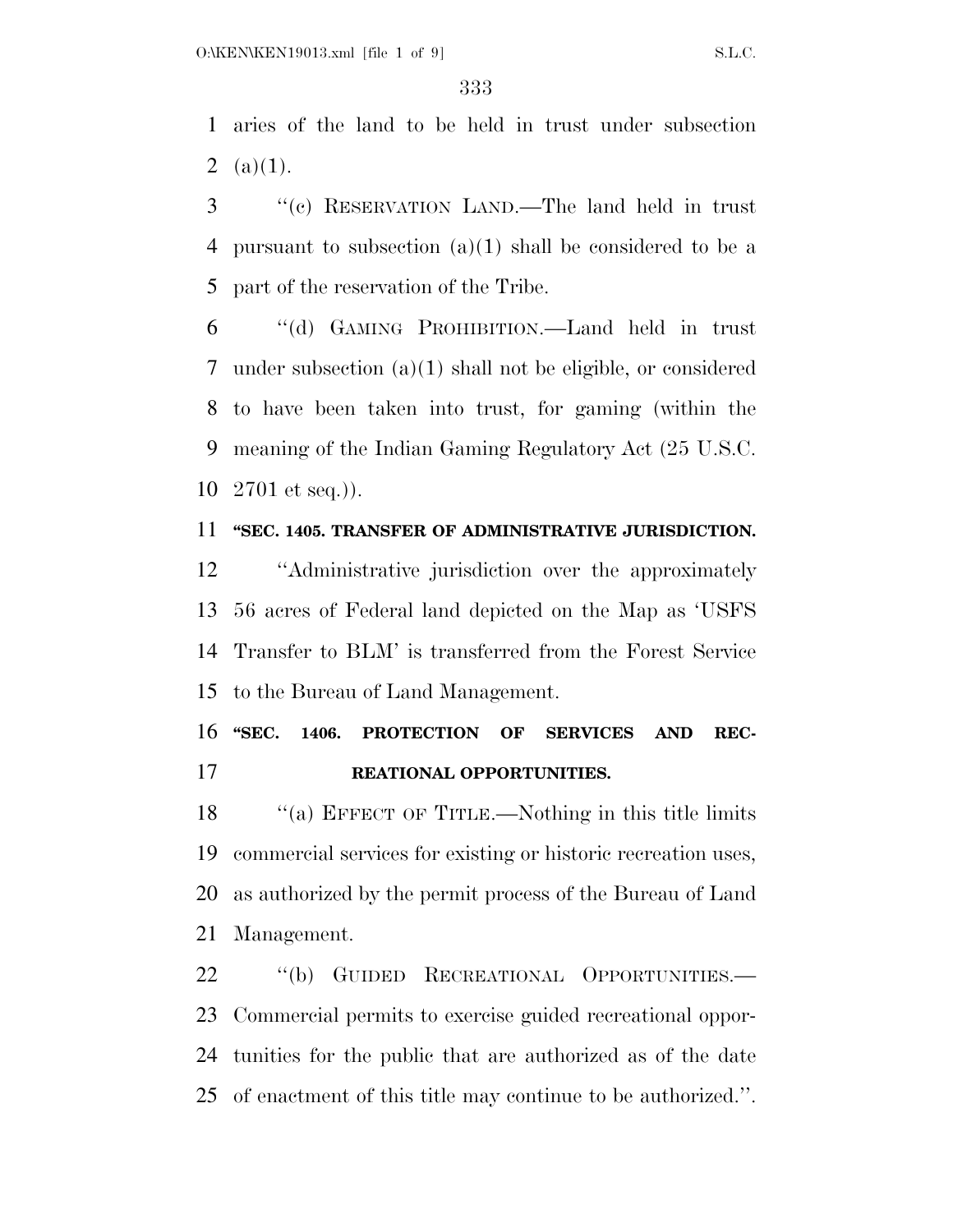# **PART V—MISCELLANEOUS SEC. 1451. TRANSFER OF LAND TO ANZA-BORREGO DESERT STATE PARK.**

 Title VII of the California Desert Protection Act is 1994 (16 U.S.C. 410aaa–71 et seq.) is amended by adding at the end the following:

### **''SEC. 712. TRANSFER OF LAND TO ANZA-BORREGO DESERT STATE PARK.**

 ''(a) IN GENERAL.—On termination of all mining claims to the land described in subsection (b), the Sec- retary shall transfer the land described in that subsection to the State of California.

 ''(b) DESCRIPTION OF LAND.—The land referred to in subsection (a) is certain Bureau of Land Management land in San Diego County, California, comprising approxi- mately 934 acres, as generally depicted on the map enti- tled 'Proposed Table Mountain Wilderness Study Area Transfer to the State' and dated November 7, 2018.

19 "(c) MANAGEMENT.—

20 "(1) IN GENERAL.—The land transferred under subsection (a) shall be managed in accordance with 22 the provisions of the California Wilderness Act (Cali- fornia Public Resources Code sections 5093.30– 5093.40).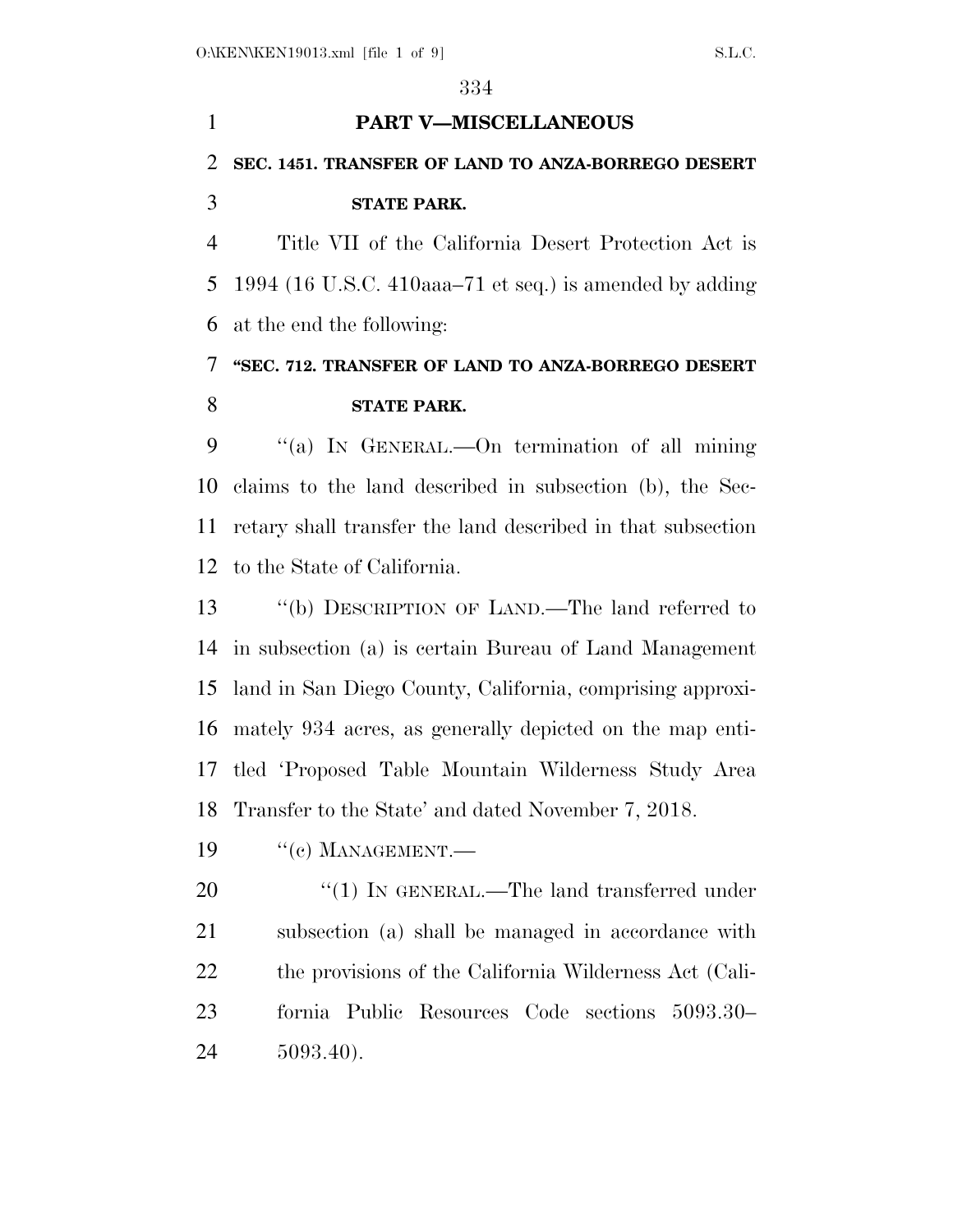| $\mathbf{1}$   | "(2) WITHDRAWAL.—Subject to valid existing                |
|----------------|-----------------------------------------------------------|
| $\overline{2}$ | rights, the land transferred under subsection (a) is      |
| 3              | withdrawn from—                                           |
| $\overline{4}$ | $\lq\lq(A)$ all forms of entry, appropriation, or         |
| 5              | disposal under the public land laws;                      |
| 6              | $\lq\lq$ (B) location, entry, and patent under the        |
| 7              | mining laws; and                                          |
| 8              | "(C) disposition under all laws relating to               |
| 9              | mineral and geothermal leasing.                           |
| 10             | "(3) REVERSION.—If the State ceases to man-               |
| 11             | age the land transferred under subsection (a) as          |
| 12             | part of the State Park System or in a manner incon-       |
| 13             | sistent with the California Wilderness Act (Cali-         |
| 14             | fornia Public Resources Code sections 5093.30–            |
| 15             | 5093.40), the land shall revert to the Secretary at       |
| 16             | the discretion of the Secretary, to be managed as a       |
| 17             | Wilderness Study Area.".                                  |
| 18             | SEC. 1452. WILDLIFE CORRIDORS.                            |
| 19             | Title VII of the California Desert Protection Act is      |
| 20             | 1994 (16 U.S.C. 410aaa–71 et seq.) (as amended by sec-    |
| 21             | tion 1451) is amended by adding at the end the following: |
| 22             | "SEC. 713. WILDLIFE CORRIDORS.                            |
| 23             | "(a) IN GENERAL.—The Secretary shall—                     |
|                |                                                           |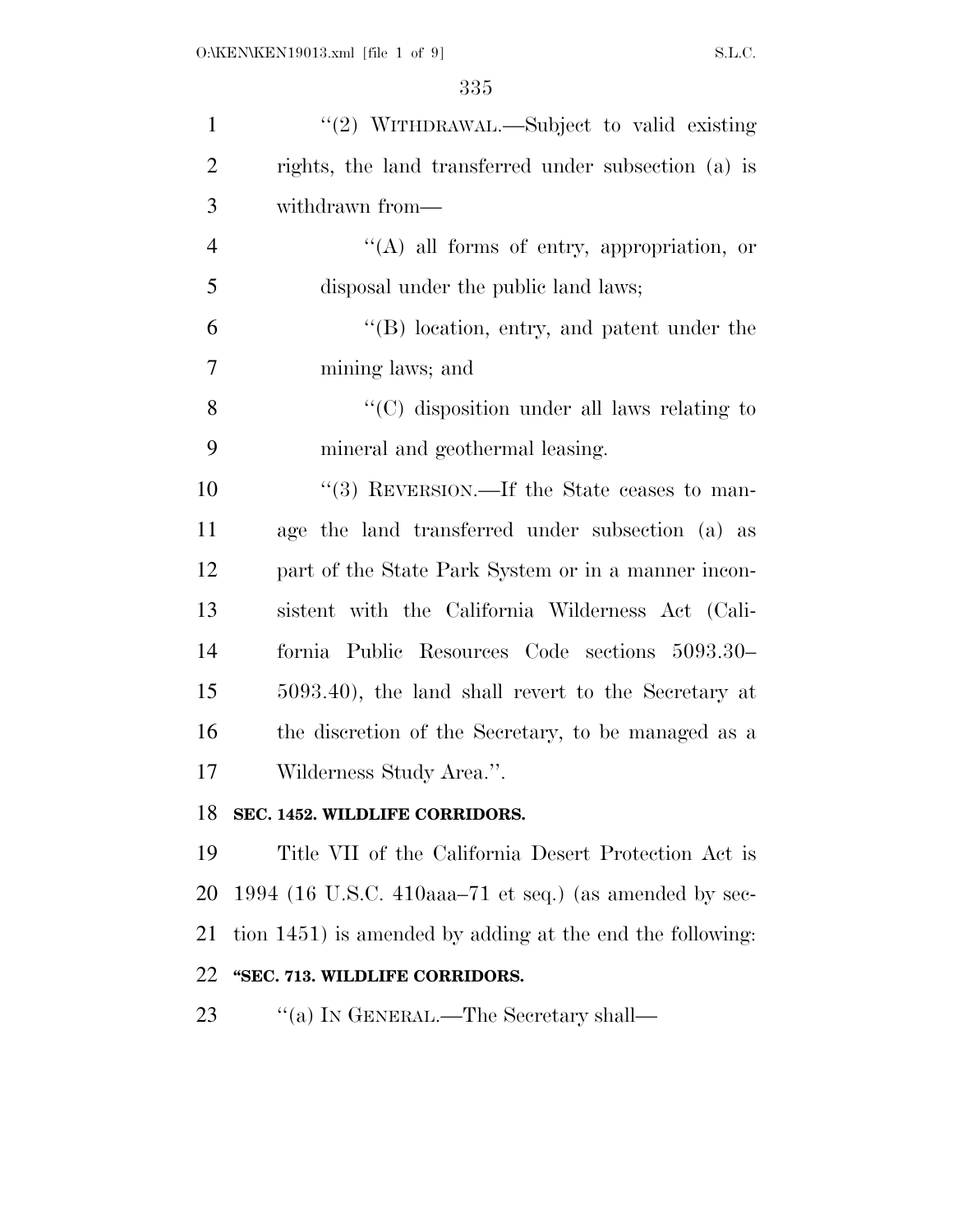| $\mathbf{1}$   | $\cdot$ (1) assess the impacts of habitat fragmenta-        |
|----------------|-------------------------------------------------------------|
| $\overline{2}$ | tion on wildlife in the California Desert Conservation      |
| 3              | Area; and                                                   |
| $\overline{4}$ | $\cdot\cdot(2)$ establish policies and procedures to ensure |
| 5              | the preservation of wildlife corridors and facilitate       |
| 6              | species migration.                                          |
| 7              | "(b) STUDY.—                                                |
| 8              | "(1) IN GENERAL.—As soon as practicable, but                |
| 9              | not later than 2 years, after the date of enactment         |
| 10             | of this section, the Secretary shall complete a study       |
| 11             | regarding the impact of habitat fragmentation on            |
| 12             | wildlife in the California Desert Conservation Area.        |
| 13             | "(2) COMPONENTS.—The study under para-                      |
| 14             | graph(1) shall—                                             |
| 15             | "(A) identify the species migrating, or like-               |
| 16             | ly to migrate in the California Desert Conserva-            |
| 17             | tion Area;                                                  |
| 18             | "(B) examine the impacts and potential                      |
| 19             | impacts of habitat fragmentation on—                        |
| 20             | "(i) plants, insects, and animals;                          |
| 21             | $``(ii)$ soil;                                              |
| 22             | "(iii) air quality;                                         |
| 23             | "(iv) water quality and quantity; and                       |
| 24             | "(v) species migration and survival;                        |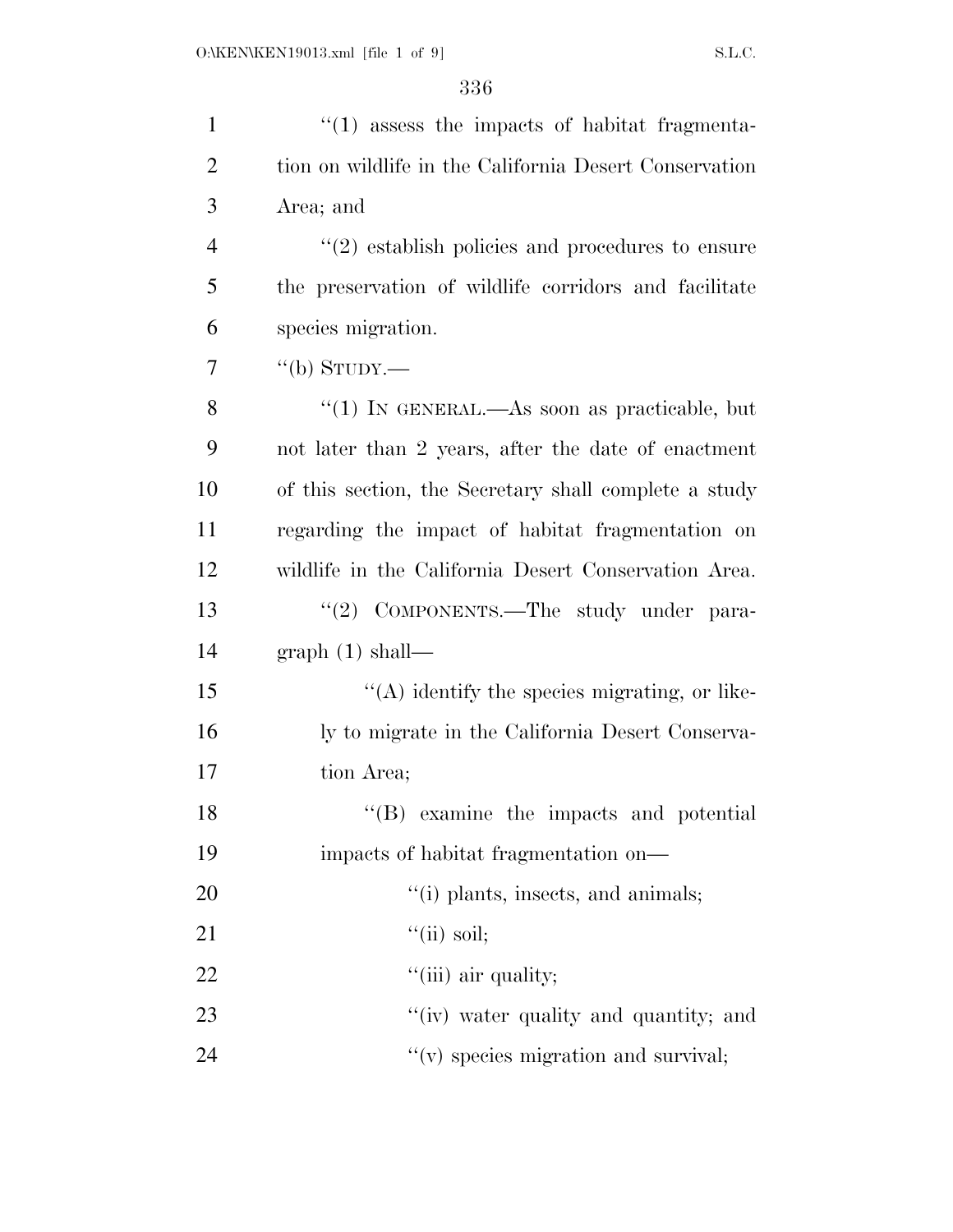| $\mathbf{1}$   | "(C) identify critical wildlife and species                 |
|----------------|-------------------------------------------------------------|
| $\overline{2}$ | migration corridors recommended for preserva-               |
| 3              | tion; and                                                   |
| $\overline{4}$ | "(D) include recommendations for ensur-                     |
| 5              | ing the biological connectivity of public land              |
| 6              | managed by the Secretary and the Secretary of               |
| 7              | Defense throughout the California Desert Con-               |
| 8              | servation Area.                                             |
| 9              | "(3) RIGHTS-OF-WAY.—The Secretary shall                     |
| 10             | consider the information and recommendations of             |
| 11             | the study under paragraph (1) to determine the in-          |
| 12             | dividual and cumulative impacts of rights-of-way for        |
| 13             | projects in the California Desert Conservation Area,        |
| 14             | in accordance with—                                         |
| 15             | "(A) the National Environmental Policy                      |
| 16             | Act of 1969 (42 U.S.C. 4321 et seq.);                       |
| 17             | $\rm ^{\prime\prime}(B)$ the Endangered Species Act of 1973 |
| 18             | $(16 \text{ U.S.C. } 1531 \text{ et seq.});$ and            |
| 19             | $\lq\lq$ (C) any other applicable law.                      |
| 20             | "(c) LAND MANAGEMENT PLANS.—The Secretary                   |
| 21             | shall incorporate into all land management plans applica-   |
| 22             | ble to the California Desert Conservation Area the find-    |
| 23             | ings and recommendations of the study completed under       |
| 24             | subsection $(b)$ .".                                        |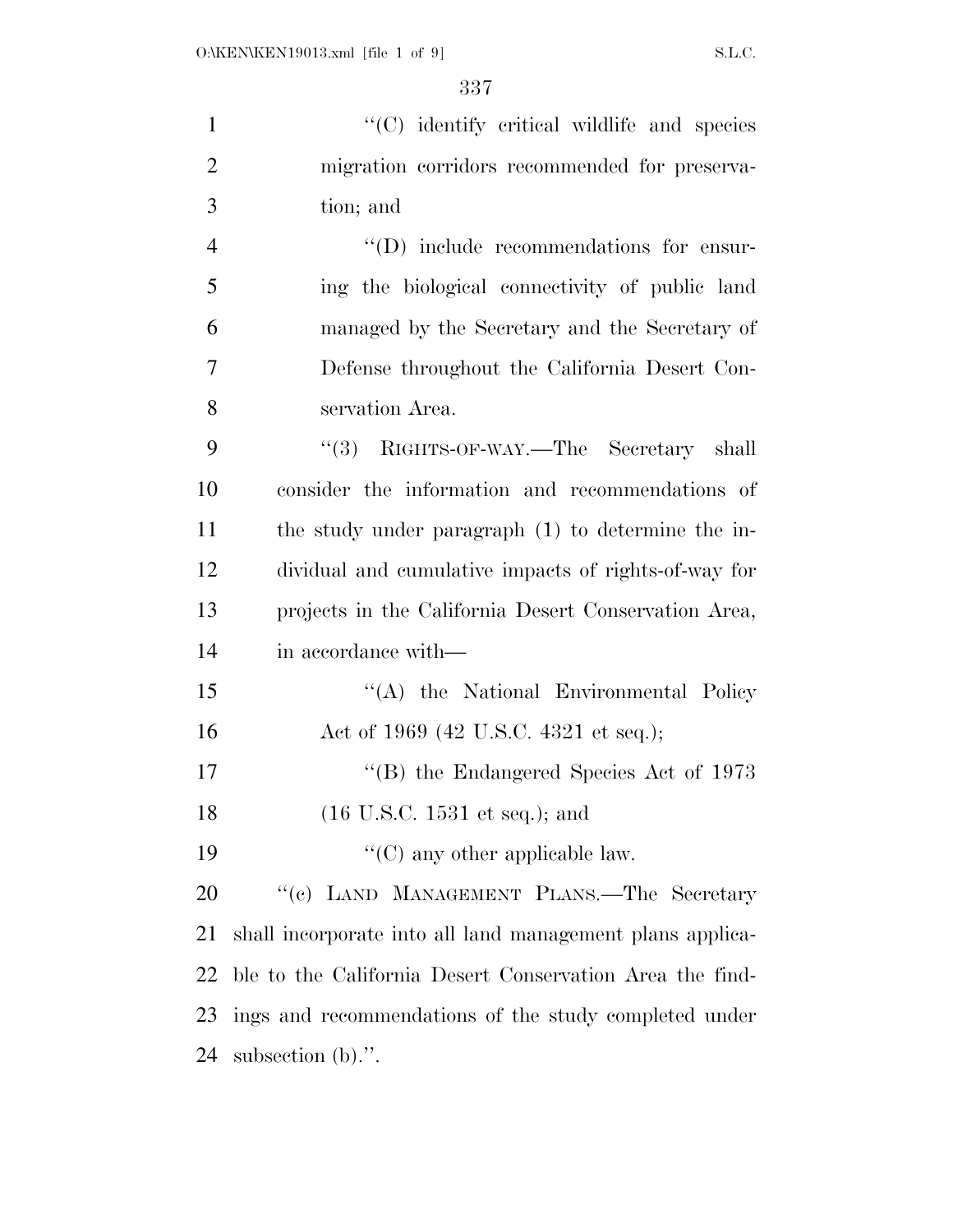| $\mathbf{1}$   | SEC. 1453. PROHIBITED USES OF ACQUIRED, DONATED,          |
|----------------|-----------------------------------------------------------|
| $\overline{2}$ | AND CONSERVATION LAND.                                    |
| 3              | Title VII of the California Desert Protection Act is      |
| $\overline{4}$ | 1994 (16 U.S.C. 410aaa–71 et seq.) (as amended by sec-    |
| 5              | tion 1452) is amended by adding at the end the following: |
| 6              | "SEC. 714. PROHIBITED USES OF ACQUIRED, DONATED,          |
| 7              | AND CONSERVATION LAND.                                    |
| 8              | "(a) DEFINITIONS.—In this section:                        |
| 9              | "(1) ACQUIRED LAND.—The term 'acquired                    |
| 10             | land' means any land acquired within the Conserva-        |
| 11             | tion Area using amounts from the land and water           |
| 12             | conservation fund established under section 200302        |
| 13             | of title 54, United States Code.                          |
| 14             | "(2) CONSERVATION AREA.—The term 'Con-                    |
| 15             | servation Area' means the California Desert Con-          |
| 16             | servation Area.                                           |
| 17             | "(3) CONSERVATION LAND.—The term 'con-                    |
| 18             | servation land' means any land within the Conserva-       |
| 19             | tion Area that is designated to satisfy the conditions    |
| 20             | of a Federal habitat conservation plan, general con-      |
| 21             | servation plan, or State natural communities con-         |
| 22             | servation plan, including—                                |
| 23             | "(A) national conservation land established               |
| 24             | pursuant to section $2002(b)(2)(D)$ of the Omni-          |
| 25             | bus Public Land Management Act of 2009 (16                |
| 26             | U.S.C. $7202(b)(2)(D)$ ; and                              |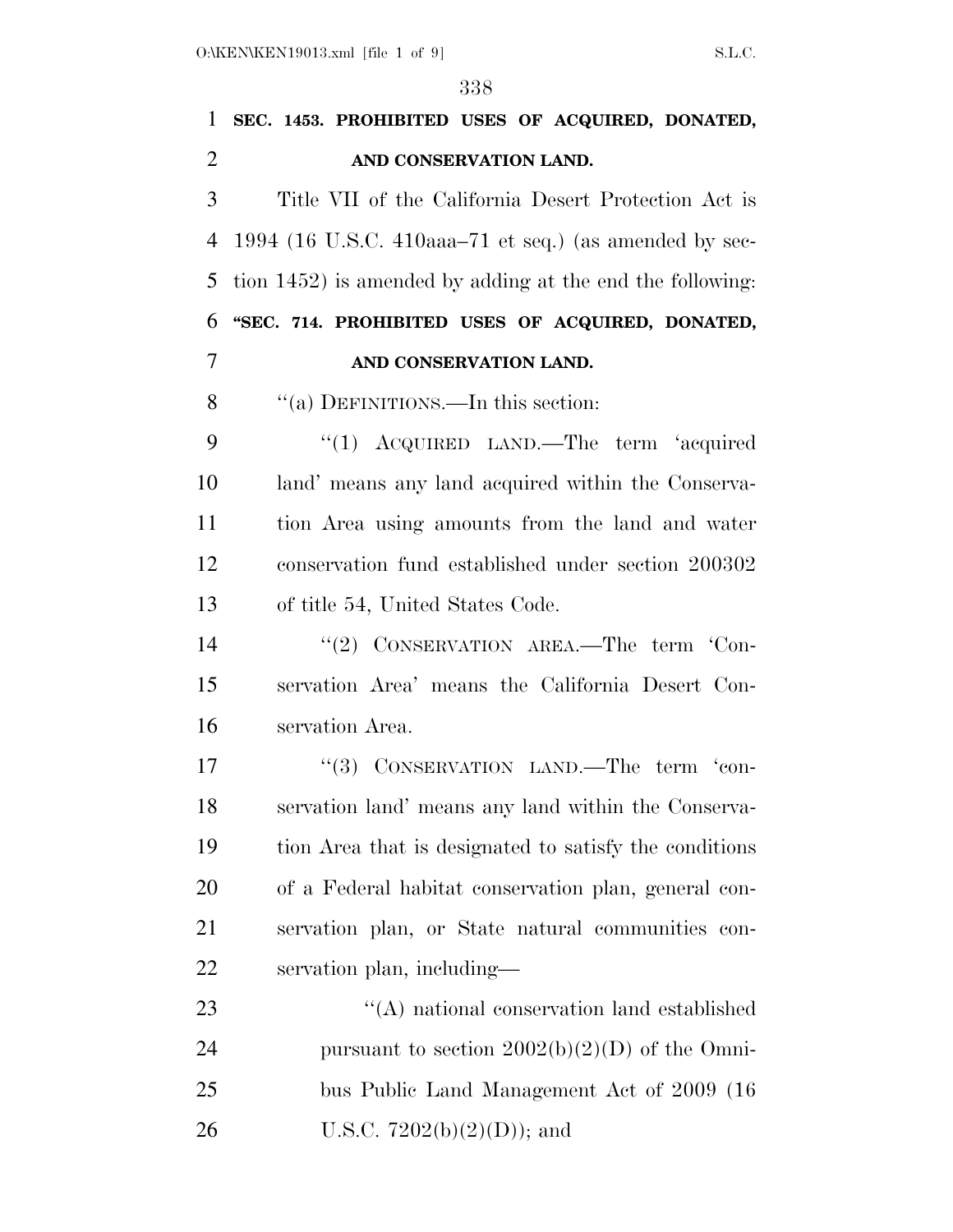| $\mathbf{1}$   | "(B) areas of critical environmental con-                 |
|----------------|-----------------------------------------------------------|
| $\overline{2}$ | cern established pursuant to section $202(c)(3)$          |
| 3              | of the Federal Land Policy and Management                 |
| $\overline{4}$ | Act of 1976 (43 U.S.C. 1712(c)(3)).                       |
| 5              | "(4) DONATED LAND.—The term 'donated                      |
| 6              | land' means any private land donated to the United        |
| 7              | States for conservation purposes in the Conservation      |
| 8              | Area.                                                     |
| 9              | " $(5)$ DONOR.—The term 'donor' means an indi-            |
| 10             | vidual or entity that donates private land within the     |
| 11             | Conservation Area to the United States.                   |
| 12             | "(6) SECRETARY.—The term 'Secretary' means                |
| 13             | the Secretary, acting through the Director of the         |
| 14             | Bureau of Land Management.                                |
| 15             | "(7) STATE.—The term 'State' means the State              |
| 16             | of California.                                            |
| 17             | "(b) PROHIBITIONS.—Except as provided in sub-             |
| 18             | section (c), the Secretary shall not authorize the use of |
| 19             | acquired land, conservation land, or donated land within  |
| 20             | the Conservation Area for any activities contrary to the  |
| 21             | conservation purposes for which the land was acquired,    |
| 22             | designated, or donated, including—                        |
| 23             | $\lq(1)$ disposal;                                        |
| 24             | $"(2)$ rights-of-way;                                     |
| 25             | $\lq(3)$ leases;                                          |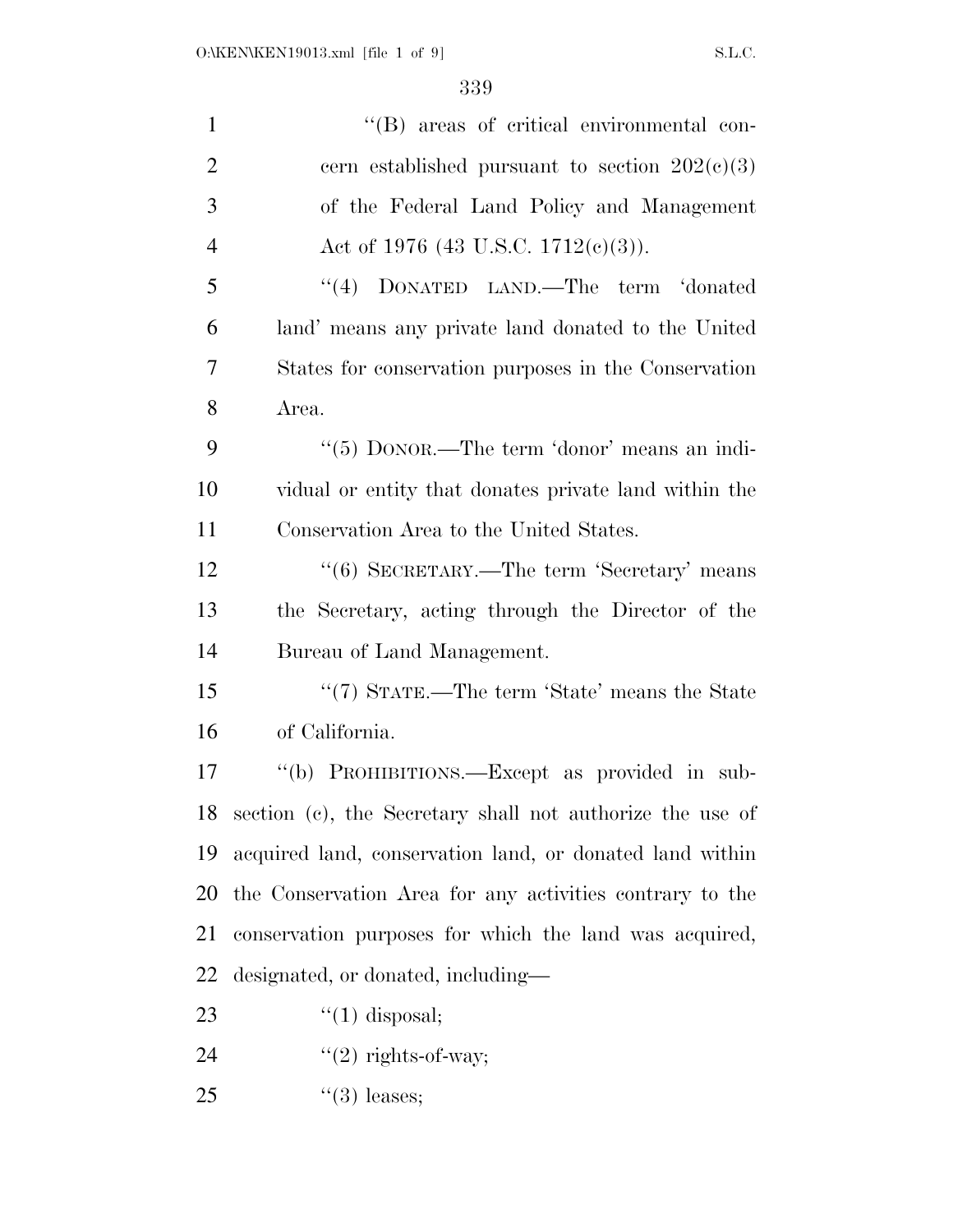| $\mathbf{1}$   | $\lq(4)$ livestock grazing;                            |
|----------------|--------------------------------------------------------|
| $\overline{2}$ | "(5) infrastructure development, except as pro-        |
| 3              | vided in subsection $(e)$ ;                            |
| $\overline{4}$ | $\cdot\cdot$ (6) mineral entry; and                    |
| 5              | $\lq(7)$ off-highway vehicle use, except on—           |
| 6              | $\lq\lq$ designated routes;                            |
| 7              | "(B) off-highway vehicle areas designated              |
| 8              | by law; and                                            |
| 9              | "(C) administratively designated<br>open               |
| 10             | areas.                                                 |
| 11             | $``$ (c) EXCEPTIONS.—                                  |
| 12             | "(1) AUTHORIZATION BY SECRETARY.-Subject               |
| 13             | to paragraph (2), the Secretary may authorize lim-     |
| 14             | ited exceptions to prohibited uses of acquired land or |
| 15             | donated land in the Conservation Area if—              |
| 16             | "(A) a right-of-way application for a re-              |
| 17             | newable energy development project or associ-          |
| 18             | ated energy transport facility on acquired land        |
| 19             | or donated land was submitted to the Bureau            |
| 20             | of Land Management on or before December 1,            |
| 21             | 2009; or                                               |
| 22             | "(B) after the completion and consider-                |
| 23             | ation of an analysis under the National Envi-          |
| 24             | ronmental Policy Act of 1969 (42 U.S.C. 4321)          |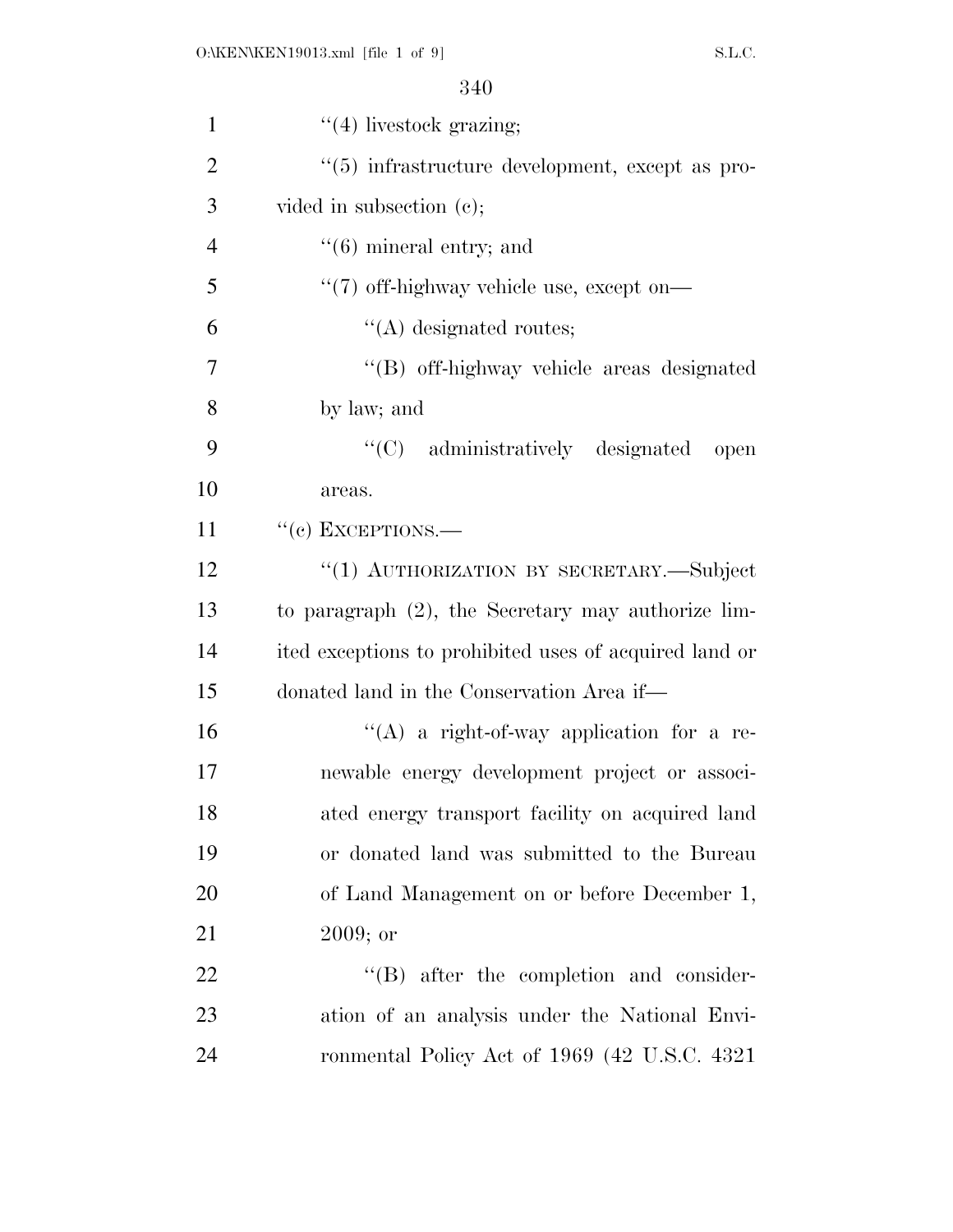| $\mathbf{1}$   | et seq.), the Secretary has determined that pro-          |
|----------------|-----------------------------------------------------------|
| $\overline{2}$ | posed use is in the public interest.                      |
| 3              | $\lq(2)$ CONDITIONS.—                                     |
| 4              | "(A) IN GENERAL.—If the Secretary                         |
| 5              | grants an exception to the prohibition under              |
| 6              | paragraph (1), the Secretary shall require the            |
| $\overline{7}$ | permittee to donate private land of comparable            |
| 8              | value located within the Conservation Area to             |
| 9              | the United States to mitigate the use.                    |
| 10             | "(B) APPROVAL.—The private land to be                     |
| 11             | donated under subparagraph (A) shall be ap-               |
| 12             | proved by the Secretary after—                            |
| 13             | "(i) consultation, to the maximum ex-                     |
| 14             | tent practicable, with the donor of the pri-              |
| 15             | vate land proposed for nonconservation                    |
| 16             | uses; and                                                 |
| 17             | "(ii) an opportunity for public com-                      |
| 18             | ment regarding the donation.                              |
| 19             | "(d) EXISTING AGREEMENTS.—Nothing in this sec-            |
| <b>20</b>      | tion affects permitted or prohibited uses of donated land |
| 21             | or acquired land in the Conservation Area established in  |
| 22             | any easements, deed restrictions, memoranda of under-     |
| 23             | standing, or other agreements in existence on the date of |
| 24             | enactment of this section.                                |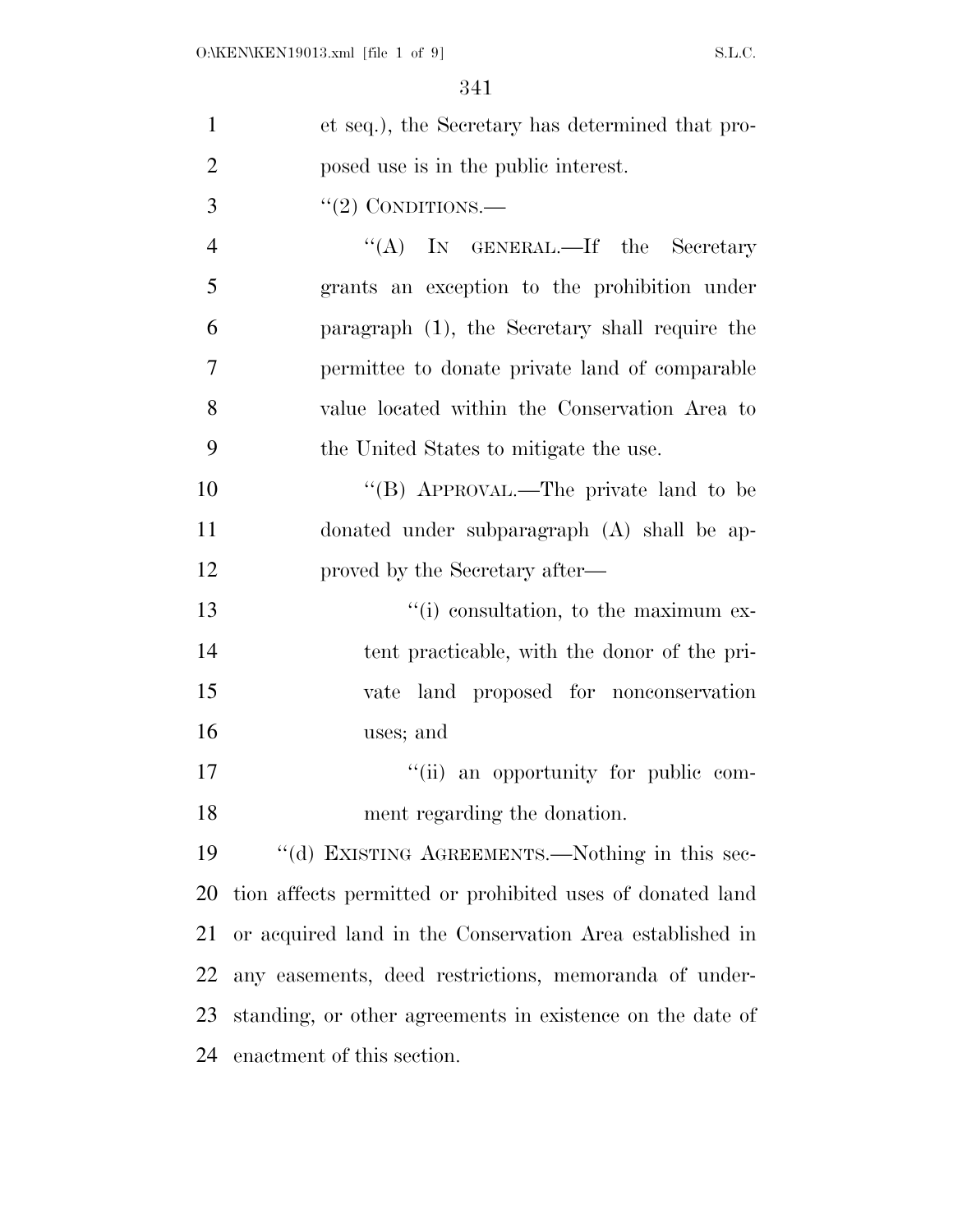| $\mathbf{1}$   | "(e) DEED RESTRICTIONS.—Effective beginning on              |
|----------------|-------------------------------------------------------------|
| $\overline{2}$ | the date of enactment of this section, within the Conserva- |
| 3              | tion Area, the Secretary may—                               |
| $\overline{4}$ | $\lq(1)$ accept deed restrictions requested by land-        |
| 5              | owners for land donated to, or otherwise acquired           |
| 6              | by, the United States; and                                  |
| 7              | $\lq(2)$ consistent with existing rights, create deed       |
| 8              | restrictions, easements, or other third-party rights        |
| 9              | relating to any public land determined by the Sec-          |
| 10             | retary to be necessary—                                     |
| 11             | $\lq\lq$ to fulfill the mitigation requirements             |
| 12             | resulting from the development of renewable re-             |
| 13             | sources; or                                                 |
| 14             | $\lq\lq$ to satisfy the conditions of —                     |
| 15             | "(i) a habitat conservation plan or                         |
| 16             | general conservation plan established pur-                  |
| 17             | suant to section 10 of the Endangered                       |
| 18             | Species Act of 1973 (16 U.S.C. 1539); or                    |
| 19             | "(ii) a natural communities conserva-                       |
| 20             | tion plan approved by the State.".                          |
| 21             | SEC. 1454. TRIBAL USES AND INTERESTS.                       |
| 22             | Section 705 of the California Desert Protection Act         |
| 23             | is $1994$ (16 U.S.C. 410aaa–75) is amended—                 |
| 24             | (1) by redesignating subsection (b) as sub-                 |
| 25             | section $(c)$ ;                                             |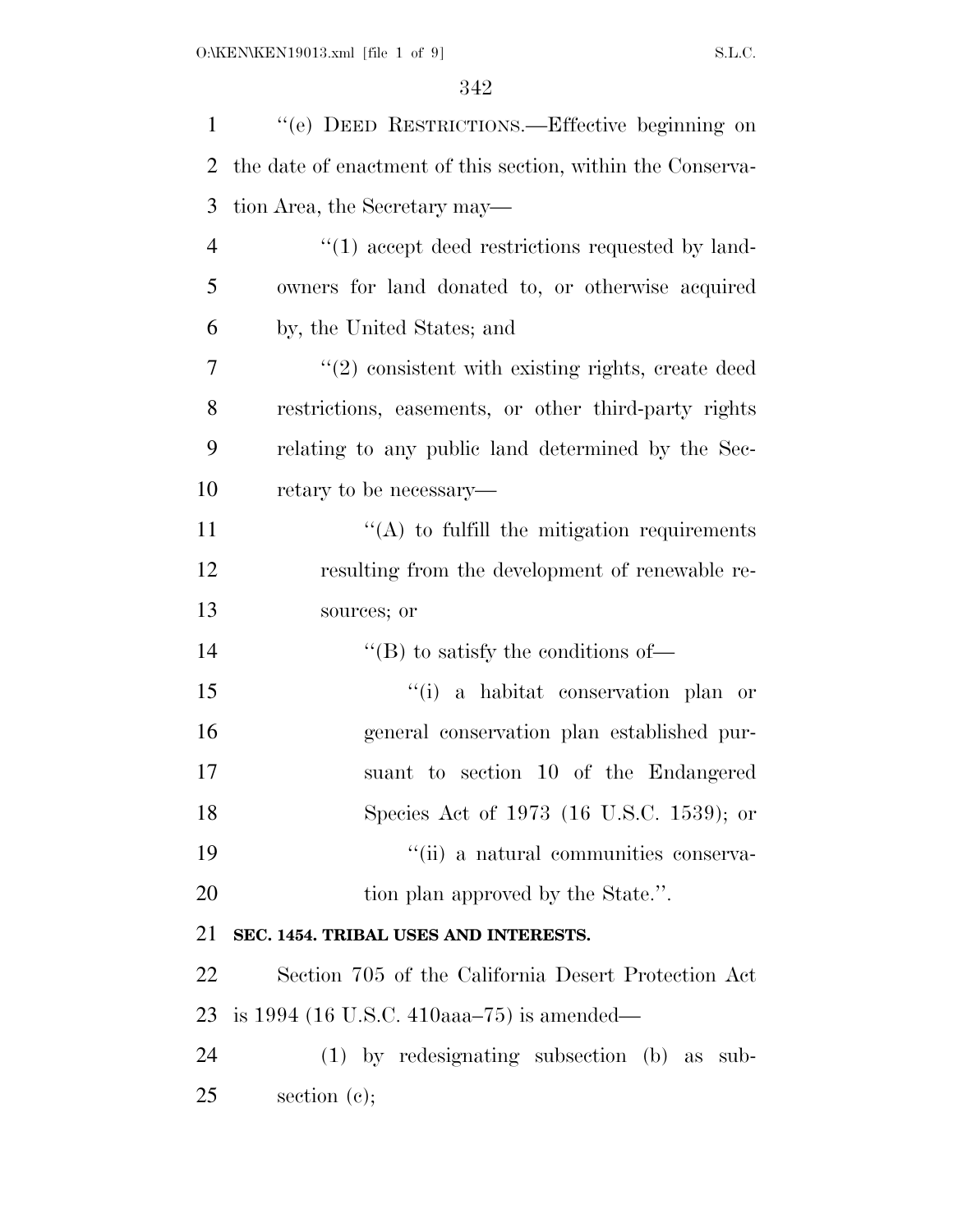(2) by striking subsection (a) and inserting the following:

 ''(a) ACCESS.—The Secretary shall ensure access to areas designated under this Act by members of Indian Tribes for traditional cultural and religious purposes, con- sistent with applicable law, including Public Law 95–341 (commonly known as the 'American Indian Religious Freedom Act') (42 U.S.C. 1996).

9 "(b) TEMPORARY CLOSURE.—

 $\frac{10}{10}$  <sup>''</sup>(1) In GENERAL.—In accordance with applica- ble law, including Public Law 95–341 (commonly known as the 'American Indian Religious Freedom Act') (42 U.S.C. 1996), and subject to paragraph (2), the Secretary, on request of an Indian Tribe or Indian religious community, shall temporarily close to general public use any portion of an area des- ignated as a national monument, special manage- ment area, wild and scenic river, area of critical en- vironmental concern, or National Park System unit under this Act (referred to in this subsection as a 'designated area') to protect the privacy of tradi- tional cultural and religious activities in the des- ignated area by members of the Indian Tribe or In-dian religious community.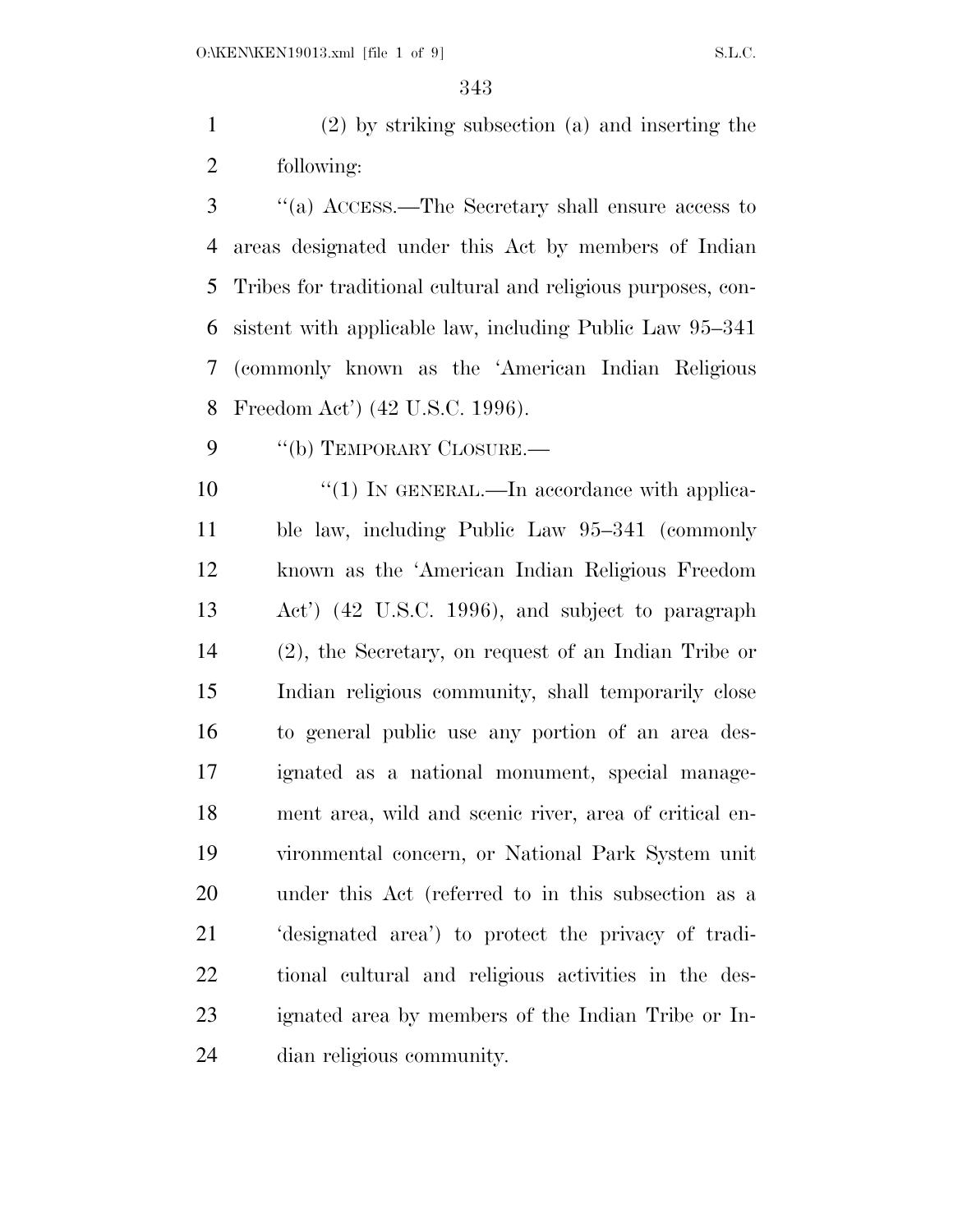| $\mathbf{1}$   | "(2) LIMITATION.—In closing a portion of a            |
|----------------|-------------------------------------------------------|
| $\overline{2}$ | designated area under paragraph (1), the Secretary    |
| 3              | shall limit the closure to the smallest practicable   |
| $\overline{4}$ | area for the minimum period necessary for the tradi-  |
| 5              | tional cultural and religious activities."; and       |
| 6              | (3) by adding at the end the following:               |
| $\overline{7}$ | "(d) TRIBAL CULTURAL RESOURCES MANAGEMENT             |
| 8              | PLAN.                                                 |
| 9              | "(1) IN GENERAL.—Not later than 2 years               |
| 10             | after the date of enactment of the Natural Re-        |
| 11             | sources Management Act, the Secretary shall develop   |
| 12             | and implement a Tribal cultural resources manage-     |
| 13             | ment plan to identify, protect, and conserve cultural |
| 14             | resources of Indian Tribes associated with the Xam    |
| 15             | Kwatchan Trail network extending from Avikwaame       |
| 16             | (Spirit Mountain, Nevada) to Avikwlal (Pilot Knob,    |
| 17             | California).                                          |
| 18             | "(2) CONSULTATION.—The Secretary shall con-           |
| 19             | sult on the development and implementation of the     |
| 20             | Tribal cultural resources management plan under       |
| 21             | paragraph $(1)$ with—                                 |
| 22             | "(A) each of-                                         |
| 23             | "(i) the Chemehuevi Indian Tribe;                     |
| 24             | "(ii) the Hualapai Tribal Nation;                     |
| 25             | "(iii) the Fort Mojave Indian Tribe;                  |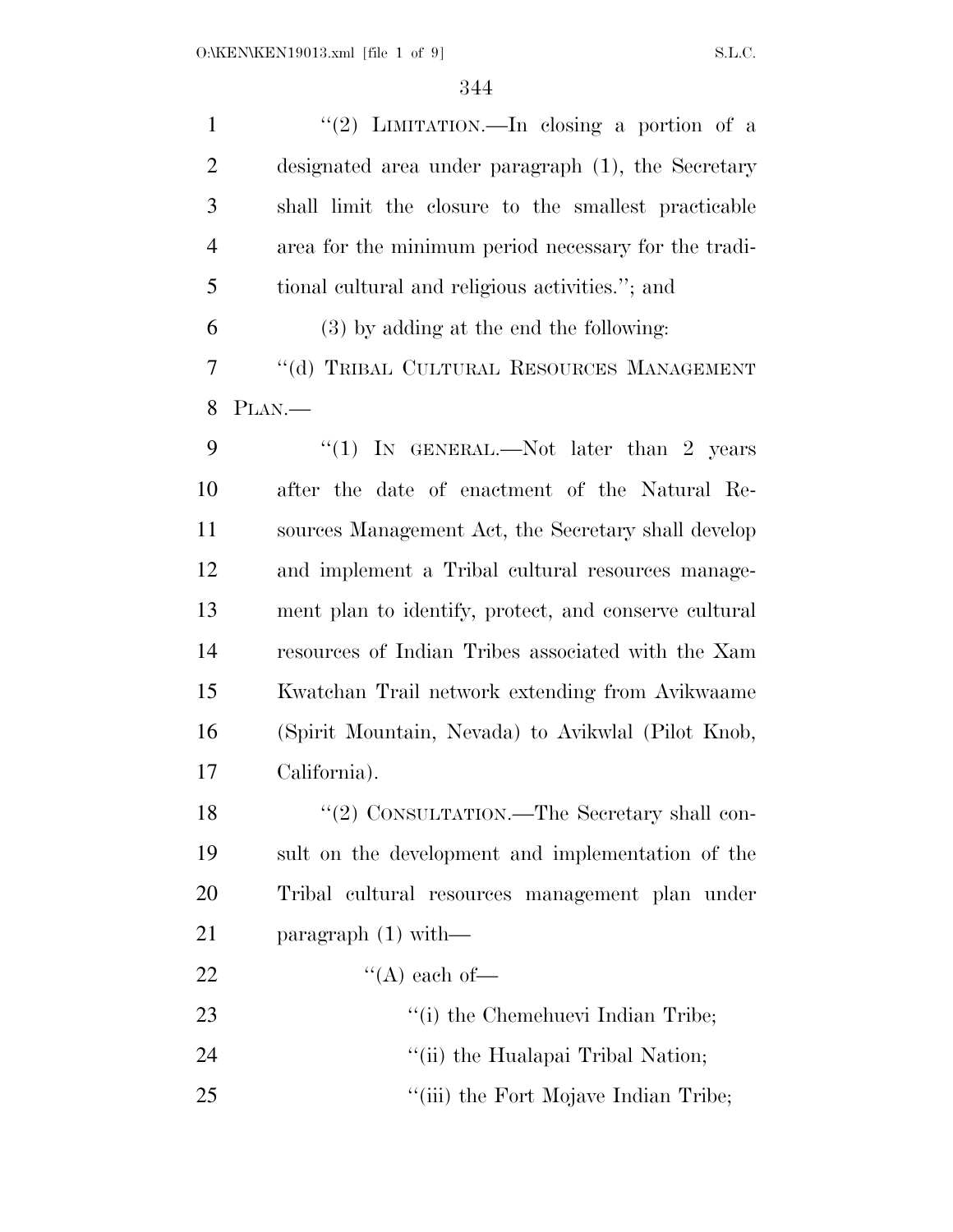| $\mathbf{1}$   | "(iv) the Colorado River Indian                     |
|----------------|-----------------------------------------------------|
| $\overline{2}$ | Tribes;                                             |
| 3              | " $(v)$ the Quechan Indian Tribe; and               |
| $\overline{4}$ | "(vi) the Cocopah Indian Tribe;                     |
| 5              | "(B) the Advisory Council on Historic               |
| 6              | Preservation; and                                   |
| $\overline{7}$ | "(C) the State Historic Preservation Of-            |
| 8              | fices of Nevada, Arizona, and California.           |
| 9              | "(3) RESOURCE PROTECTION.—The Tribal cul-           |
| 10             | tural resources management plan developed under     |
| 11             | paragraph $(1)$ shall—                              |
| 12             | $\lq\lq$ be based on a completed Tribal cul-        |
| 13             | tural resources survey; and                         |
| 14             | "(B) include procedures for identifying,            |
| 15             | protecting, and preserving petroglyphs, ancient     |
| 16             | trails, intaglios, sleeping circles, artifacts, and |
| 17             | other resources of cultural, archaeological, or     |
| 18             | historical significance in accordance with all ap-  |
| 19             | plicable laws and policies, including—              |
| 20             | "(i) chapter $2003$ of title 54, United             |
| 21             | States Code;                                        |
| 22             | "(ii) Public Law $95-341$ (commonly                 |
| 23             | known as the 'American Indian Religious             |
| 24             | Freedom Act') (42 U.S.C. 1996);                     |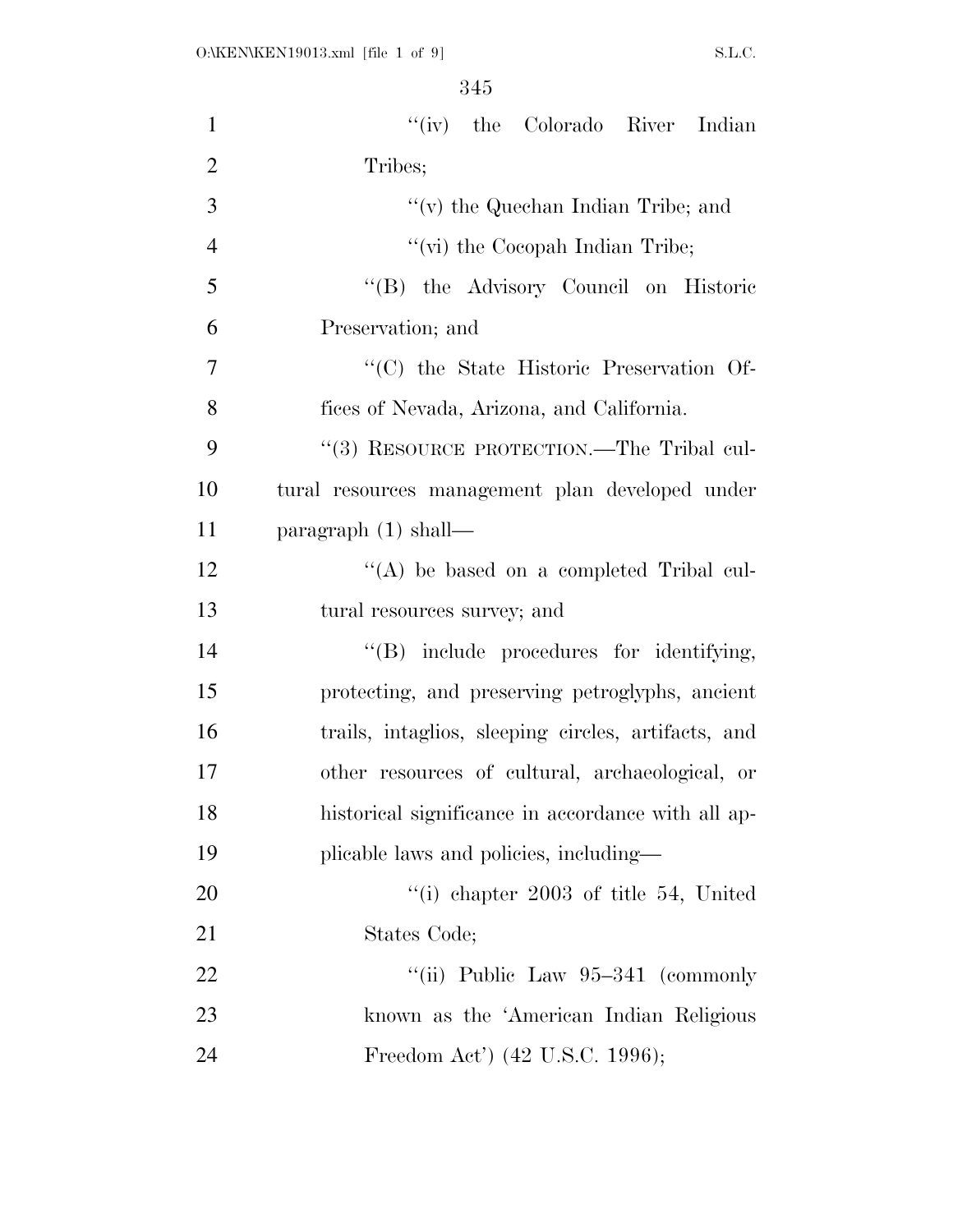| "(iii) the Archaeological Resources                         |
|-------------------------------------------------------------|
| Protection Act of 1979 (16 U.S.C. 470aa                     |
| et seq.);                                                   |
| "(iv) the Native American Graves                            |
| Protection and Repatriation Act (25                         |
| U.S.C. $3001$ et seq.); and                                 |
| "(v) Public Law $103-141$ (commonly                         |
| known as the 'Religious Freedom Restora-                    |
| tion Act of 1993') (42 U.S.C. 2000bb et                     |
| $seq.$ ).                                                   |
| "(e) WITHDRAWAL.—Subject to valid existing rights,          |
| all Federal land within the area administratively with-     |
| drawn and known as the 'Indian Pass Withdrawal Area'        |
| is permanently withdrawn from—                              |
| $\lq(1)$ all forms of entry, appropriation, or dis-         |
| posal under the public land laws;                           |
| $\lq(2)$ location, entry, and patent under the min-         |
| ing laws; and                                               |
| $\cdot\cdot$ (3) right-of-way leasing and disposition under |
| all laws relating to minerals or solar, wind, or geo-       |
| thermal energy.".                                           |
| SEC. 1455. RELEASE OF FEDERAL REVERSIONARY LAND IN-         |
| TERESTS.                                                    |
| (a) DEFINITIONS.—In this section:                           |
|                                                             |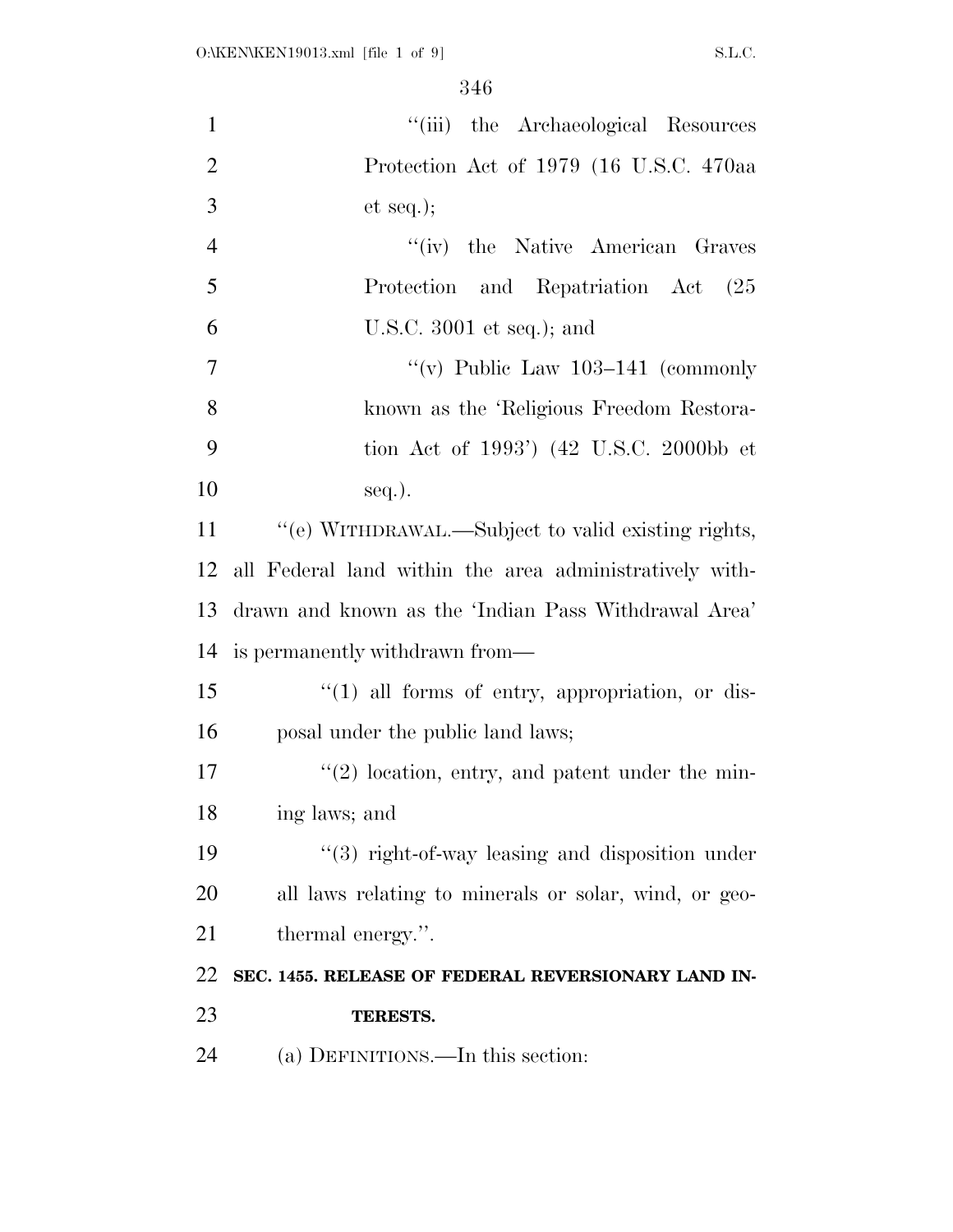(1) 1932 ACT.—The term ''1932 Act'' means the Act of June 18, 1932 (47 Stat. 324, chapter  $3 \t 270$ .

 (2) DISTRICT.—The term ''District'' means the Metropolitan Water District of Southern California. (b) RELEASE.—Subject to valid existing claims per- fected prior to the effective date of the 1932 Act and the reservation of minerals set forth in the 1932 Act, the Sec- retary shall release, convey, or otherwise quitclaim to the District, in a form recordable in local county records, and subject to the approval of the District, after consultation and without monetary consideration, all right, title, and remaining interest of the United States in and to the land that was conveyed to the District pursuant to the 1932 Act or any other law authorizing conveyance subject to restrictions or reversionary interests retained by the United States, on request by the District.

 (c) TERMS AND CONDITIONS.—A conveyance author- ized by subsection (b) shall be subject to the following terms and conditions:

 (1) The District shall cover, or reimburse the Secretary for, the costs incurred by the Secretary to make the conveyance, including title searches, sur- veys, deed preparation, attorneys' fees, and similar expenses.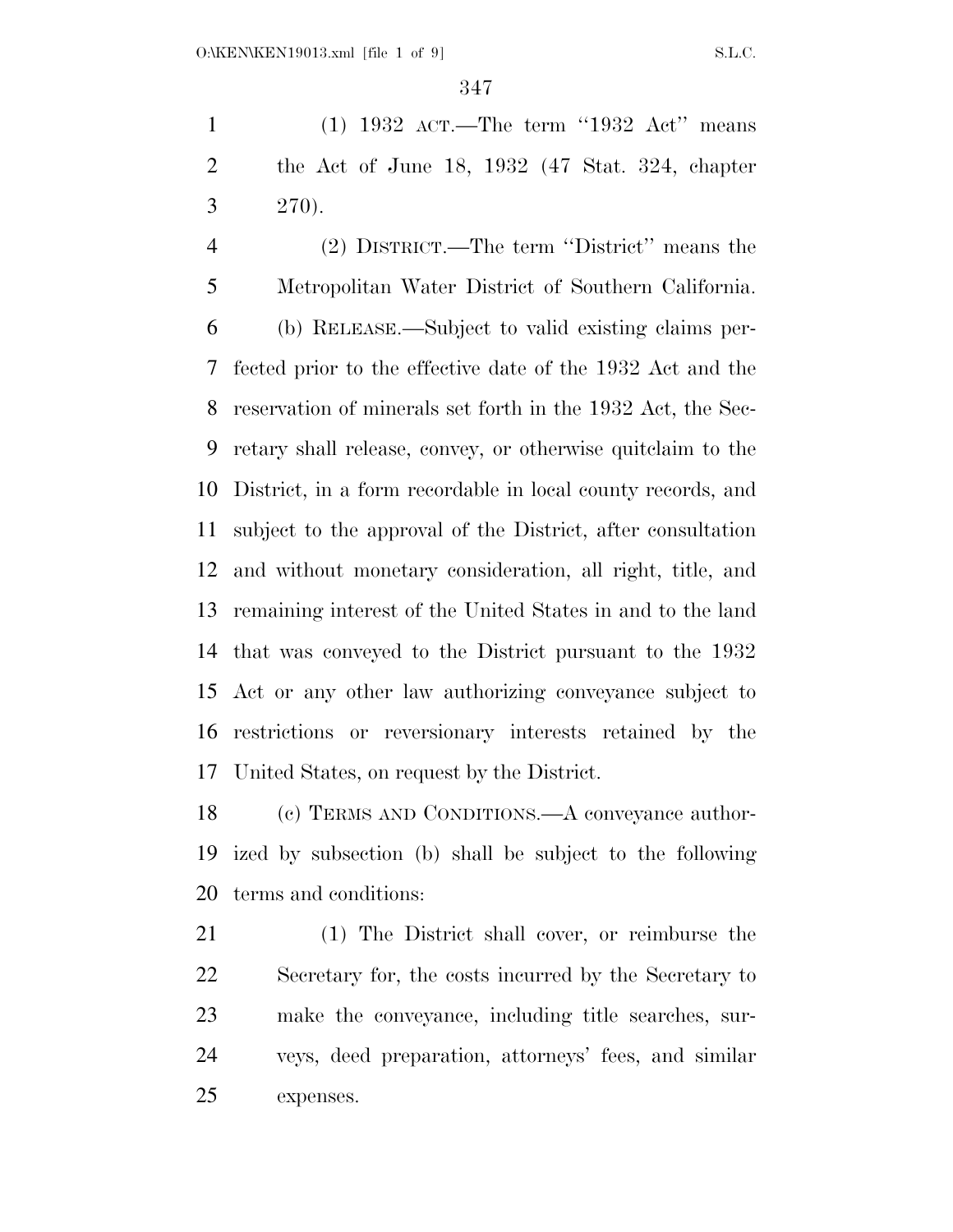| $\mathbf{1}$   | (2) By accepting the conveyances, the District      |
|----------------|-----------------------------------------------------|
| $\overline{2}$ | agrees to indemnify and hold harmless the United    |
| 3              | States with regard to any boundary dispute relating |
| $\overline{4}$ | to any parcel conveyed under this section.          |
| 5              | SEC. 1456. CALIFORNIA STATE SCHOOL LAND.            |
| 6              | Section 707 of the California Desert Protection Act |
| 7              | of 1994 (16 U.S.C. 410aaa–77) is amended—           |
| 8              | $(1)$ in subsection $(a)$ —                         |
| 9              | $(A)$ in the first sentence—                        |
| 10             | (i) by striking "Upon request of the                |
| 11             | California State Lands Commission (here-            |
| 12             | inafter in this section referred to as the          |
| 13             | 'Commission'), the Secretary shall enter            |
| 14             | into negotiations for an agreement" and             |
| 15             | inserting the following:                            |
| 16             | "(1) IN GENERAL.—The Secretary shall nego-          |
| 17             | tiate in good faith to reach an agreement with the  |
| 18             | California State Lands Commission (referred to in   |
| 19             | this section as the 'Commission')"; and             |
| <b>20</b>      | (ii) by inserting ", national monu-                 |
| 21             | ments, off-highway vehicle recreation               |
| 22             | areas," after "more of the wilderness               |
| 23             | areas"; and                                         |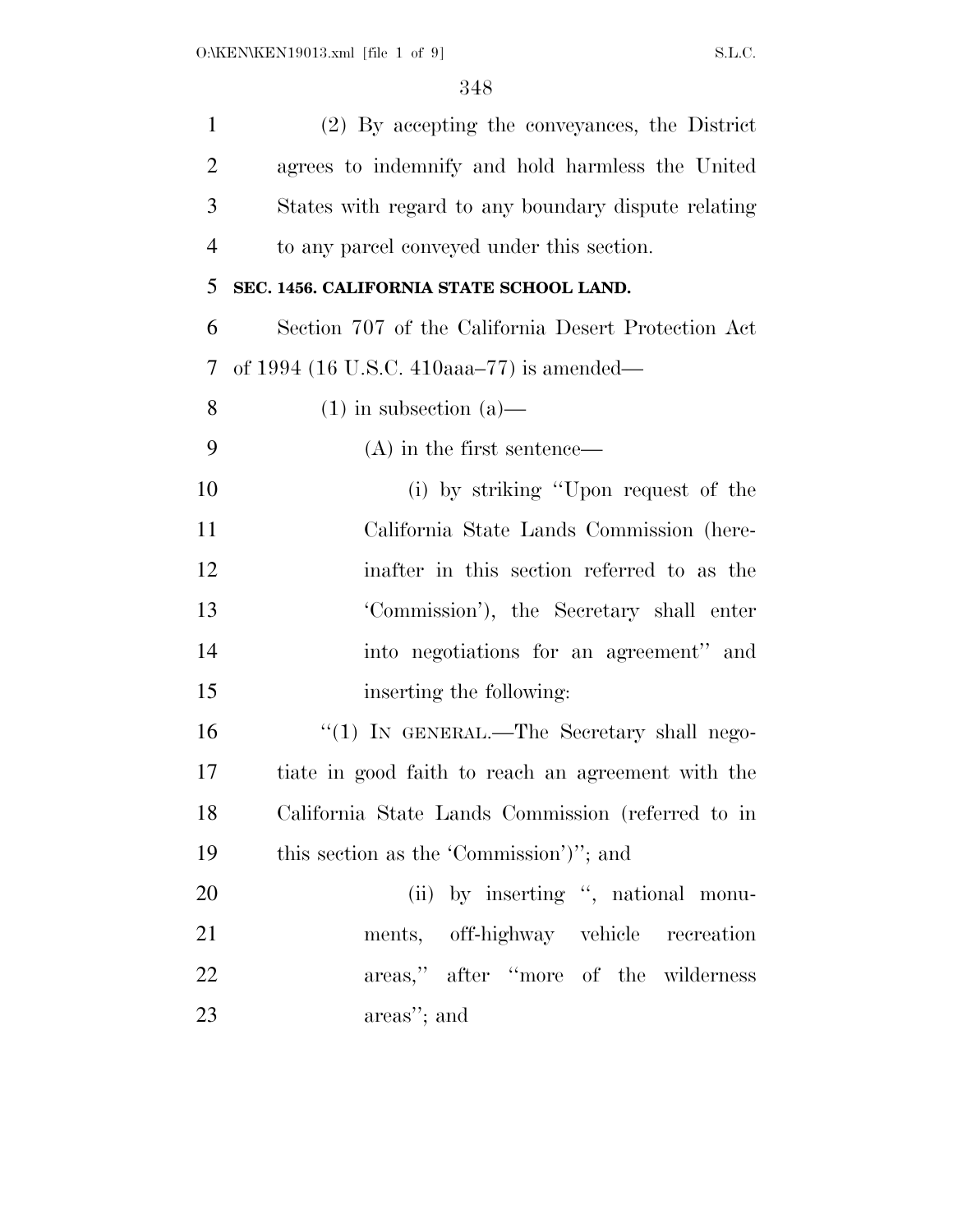| $\mathbf{1}$   | (B) in the second sentence, by striking                  |
|----------------|----------------------------------------------------------|
| $\overline{2}$ | "The Secretary shall negotiate in good faith to"         |
| 3              | and inserting the following:                             |
| $\overline{4}$ | "(2) $A$ GREEMENT.—To the maximum extent                 |
| 5              | practicable, not later than 10 years after the date of   |
| 6              | enactment of this title, the Secretary shall"; and       |
| $\overline{7}$ | $(2)$ in subsection $(b)(1)$ , by inserting ", national  |
| 8              | monuments, off-highway vehicle recreation areas,"        |
| 9              | after "wilderness areas".                                |
| 10             | SEC. 1457. DESIGNATION OF WILD AND SCENIC RIVERS.        |
| 11             | (a) AMARGOSA RIVER, CALIFORNIA.—Section                  |
| 12             | $3(a)(196)(A)$ of the Wild and Scenic Rivers Act (16)    |
| 13             | U.S.C. $1274(a)(196)(A)$ is amended to read as follows:  |
| 14             | "(A) The approximately $7.5$ -mile segment               |
| 15             | of the Amargosa River in the State of Cali-              |
| 16             | formia, the private property boundary in sec. 19,        |
| 17             | T. 22 N., R. 7 E., to 100 feet upstream of the           |
| 18             | Tecopa Hot Springs Road crossing, to be ad-              |
| 19             | ministered by the Secretary of the Interior as a         |
| 20             | scenic river.".                                          |
| 21             | (b) ADDITIONAL SEGMENTS.—Section $3(a)$ of the           |
| 22             | Wild and Scenic Rivers Act (16 U.S.C. 1274(a)) (as       |
| 23             | amended by section $1303(a)$ is amended by adding at the |
| 24             | end the following:                                       |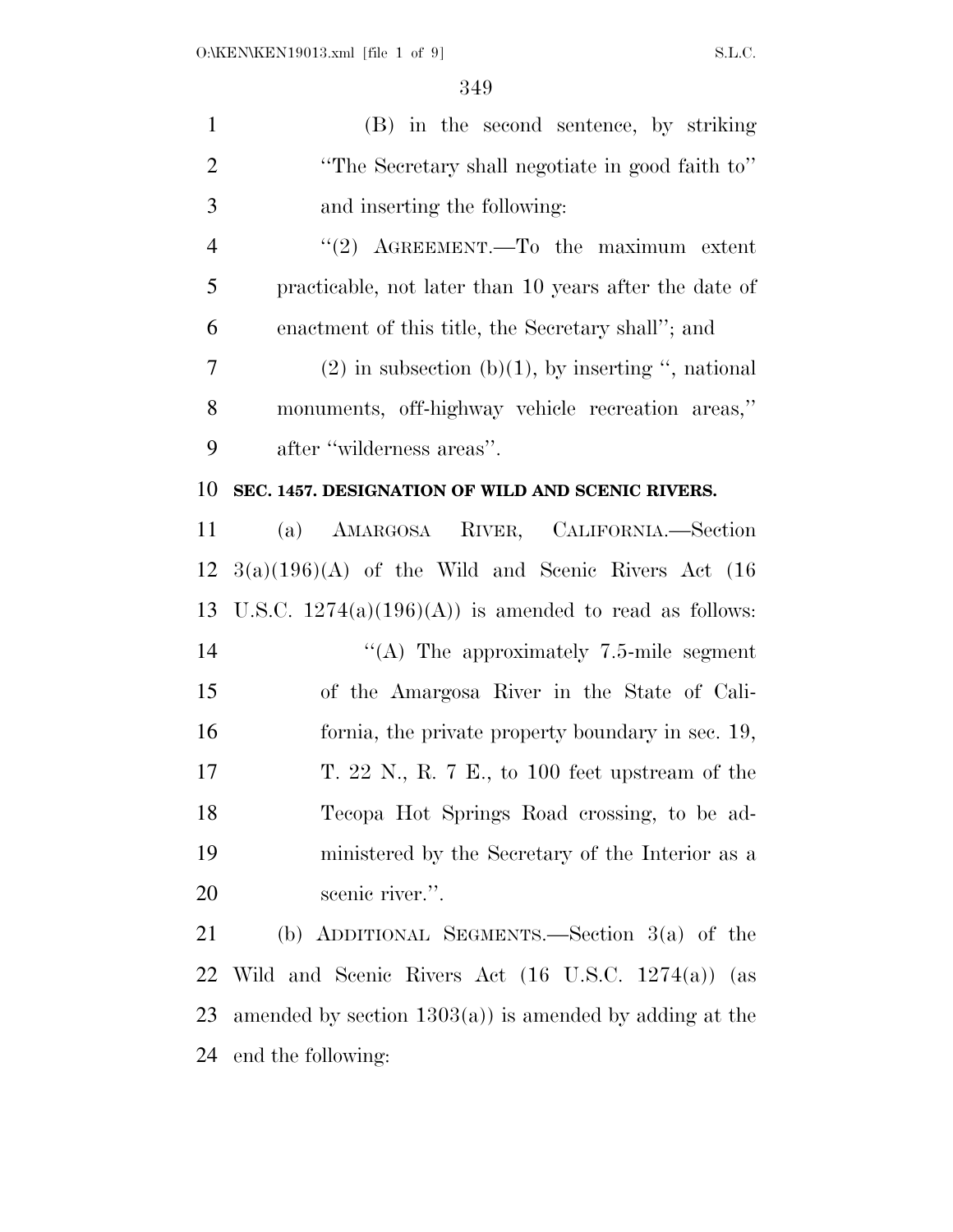| $\mathbf{1}$   | "(228) SURPRISE CANYON CREEK, CALI-             |
|----------------|-------------------------------------------------|
| $\overline{2}$ | FORNIA.                                         |
| 3              | "(A) IN GENERAL.—The following seg-             |
| $\overline{4}$ | ments of Surprise Canyon Creek in the State of  |
| 5              | California, to be administered by the Secretary |
| 6              | of the Interior:                                |
| $\overline{7}$ | "(i) The approximately $5.3$ miles of           |
| 8              | Surprise Canyon Creek from the con-             |
| 9              | fluence of Frenchman's Canyon and Water         |
| 10             | Canyon to 100 feet upstream of Chris            |
| 11             | Wicht Camp, as a wild river.                    |
| 12             | "(ii) The approximately $1.8$ miles of          |
| 13             | Surprise Canyon Creek from 100 feet up-         |
| 14             | stream of Chris Wicht Camp to the south-        |
| 15             | ern boundary of sec. 14, T. 21 S., R. $44$      |
| 16             | E., as a recreational river.                    |
| 17             | "(B) EFFECT ON HISTORIC MINING STRUC-           |
| 18             | TURES.—Nothing in this paragraph affects the    |
| 19             | historic mining structures associated with the  |
| 20             | former Panamint Mining District.                |
| 21             | $``(229)$ DEEP CREEK, CALIFORNIA.—              |
| 22             | "(A) IN GENERAL.—The following seg-             |
| 23             | ments of Deep Creek in the State of California, |
| 24             | to be administered by the Secretary of Agri-    |
| 25             | culture:                                        |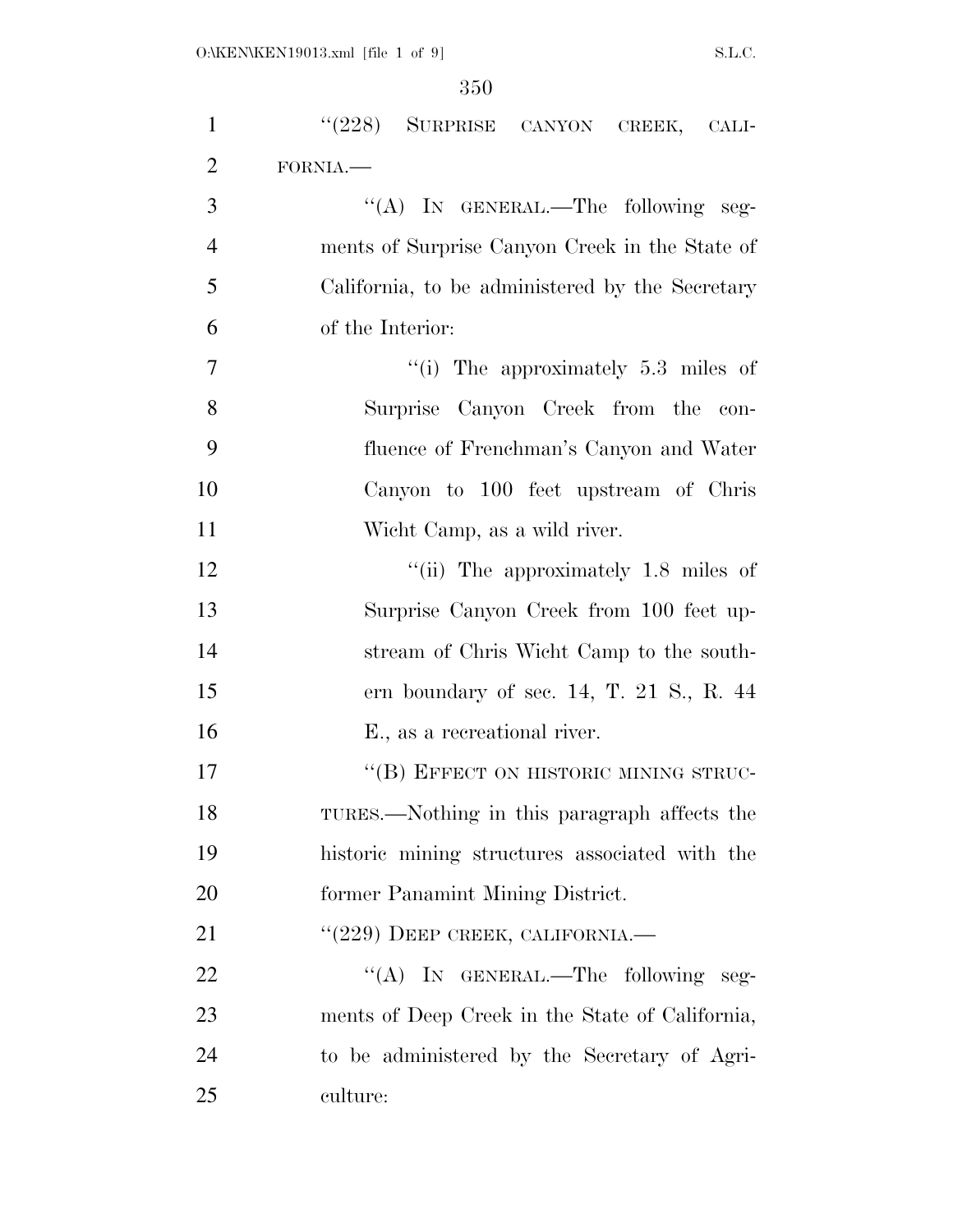| $\mathbf{1}$   | "(i) The approximately $6.5$ -mile seg-        |
|----------------|------------------------------------------------|
| $\overline{2}$ | ment from 0.125 mile downstream of the         |
| 3              | Rainbow Dam site in sec. 33, T. 2 N., R.       |
| $\overline{4}$ | 2 W., San Bernardino Meridian, to 0.25         |
| 5              | miles upstream of the Road 3N34 crossing,      |
| 6              | as a wild river.                               |
| $\tau$         | "(ii) The $0.5$ -mile segment from $0.25$      |
| 8              | mile upstream of the Road 3N34 crossing        |
| 9              | to 0.25 mile downstream of the Road            |
| 10             | 3N34 crossing, as a scenic river.              |
| 11             | "(iii) The $2.5$ -mile segment from $0.25$     |
| 12             | miles downstream of the Road 3 N. 34           |
| 13             | crossing to $0.25$ miles upstream of the       |
| 14             | Trail 2W01 crossing, as a wild river.          |
| 15             | "(iv) The $0.5$ -mile segment from $0.25$      |
| 16             | miles upstream of the Trail 2W01 crossing      |
| 17             | 0.25 mile downstream of the Trail<br>$\rm{to}$ |
| 18             | 2W01 crossing, as a scenic river.              |
| 19             | "(v) The 10-mile segment from $0.25$           |
| 20             | miles downstream of the Trail 2W01 cross-      |
| 21             | ing to the upper limit of the Mojave dam       |
| 22             | flood zone in sec. 17, T. 3 N., R. 3 W.,       |
| 23             | San Bernardino Meridian, as a wild river.      |
| 24             | " $(vi)$ The 11-mile segment of Hol-           |
| 25             | comb Creek from 100 yards downstream of        |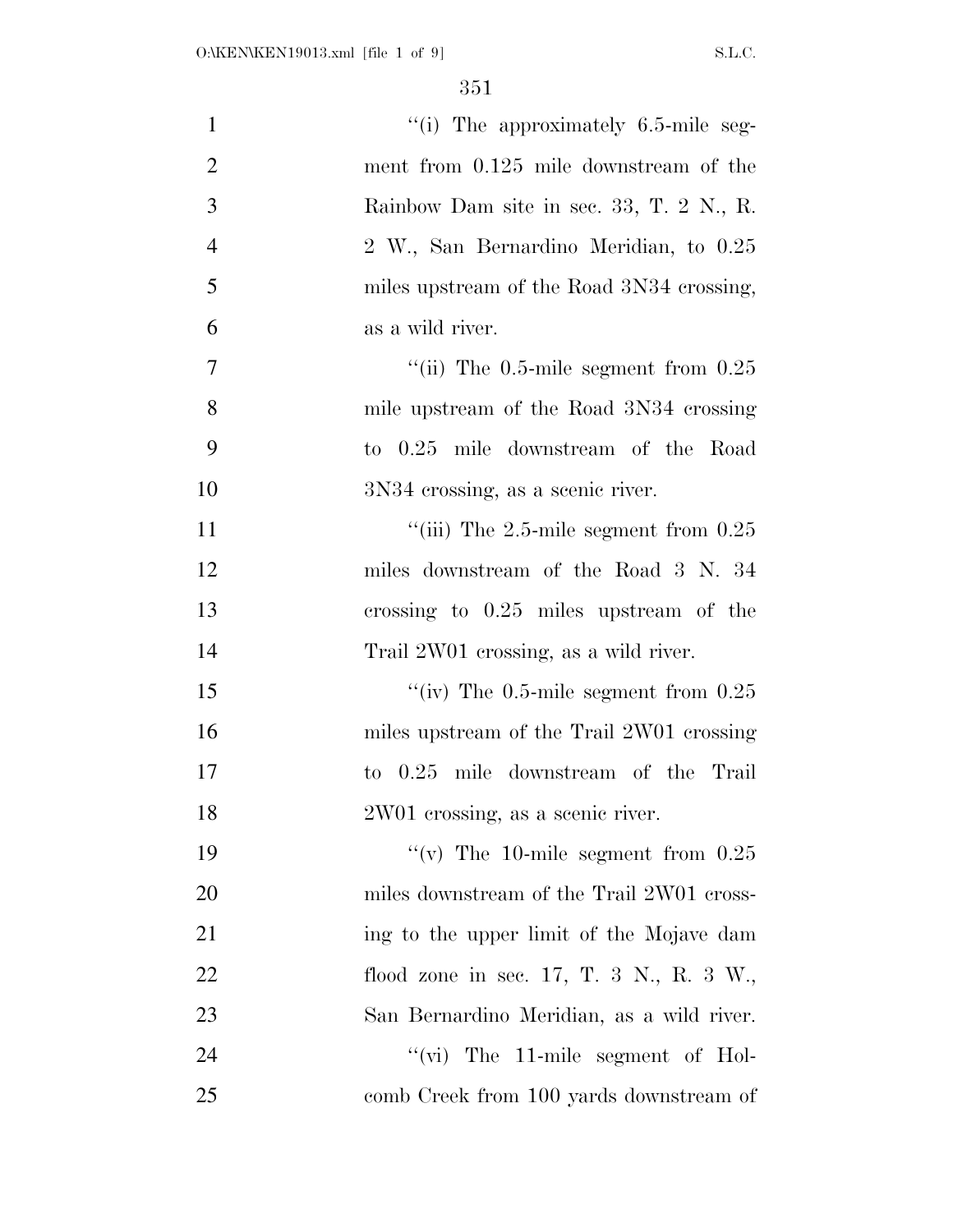| $\mathbf{1}$   | the Road 3N12 crossing to .25 miles down-             |
|----------------|-------------------------------------------------------|
| $\overline{2}$ | stream of Holcomb Crossing, as a rec-                 |
| 3              | reational river.                                      |
| $\overline{4}$ | "(vii) The $3.5$ -mile segment of the                 |
| 5              | Holcomb Creek from 0.25 miles down-                   |
| 6              | stream of Holcomb Crossing to the Deep                |
| $\overline{7}$ | Creek confluence, as a wild river.                    |
| 8              | "(B) EFFECT ON SKI OPERATIONS.—Noth-                  |
| 9              | ing in this paragraph affects—                        |
| 10             | "(i) the operations of the Snow Valley                |
| 11             | Ski Resort; or                                        |
| 12             | "(ii) the State regulation of water                   |
| 13             | rights and water quality associated with              |
| 14             | the operation of the Snow Valley Ski Re-              |
| 15             | sort.                                                 |
| 16             | "(230) WHITEWATER RIVER, CALIFORNIA.-                 |
| 17             | The following segments of the Whitewater River in     |
| 18             | the State of California, to be administered by the    |
| 19             | Secretary of Agriculture and the Secretary of the In- |
| 20             | terior, acting jointly:                               |
| 21             | "(A) The $5.8$ -mile segment of the North             |
| 22             | Fork Whitewater River from the source of the          |
| 23             | River near Mt. San Gorgonio to the confluence         |
| 24             | with the Middle Fork, as a wild river.                |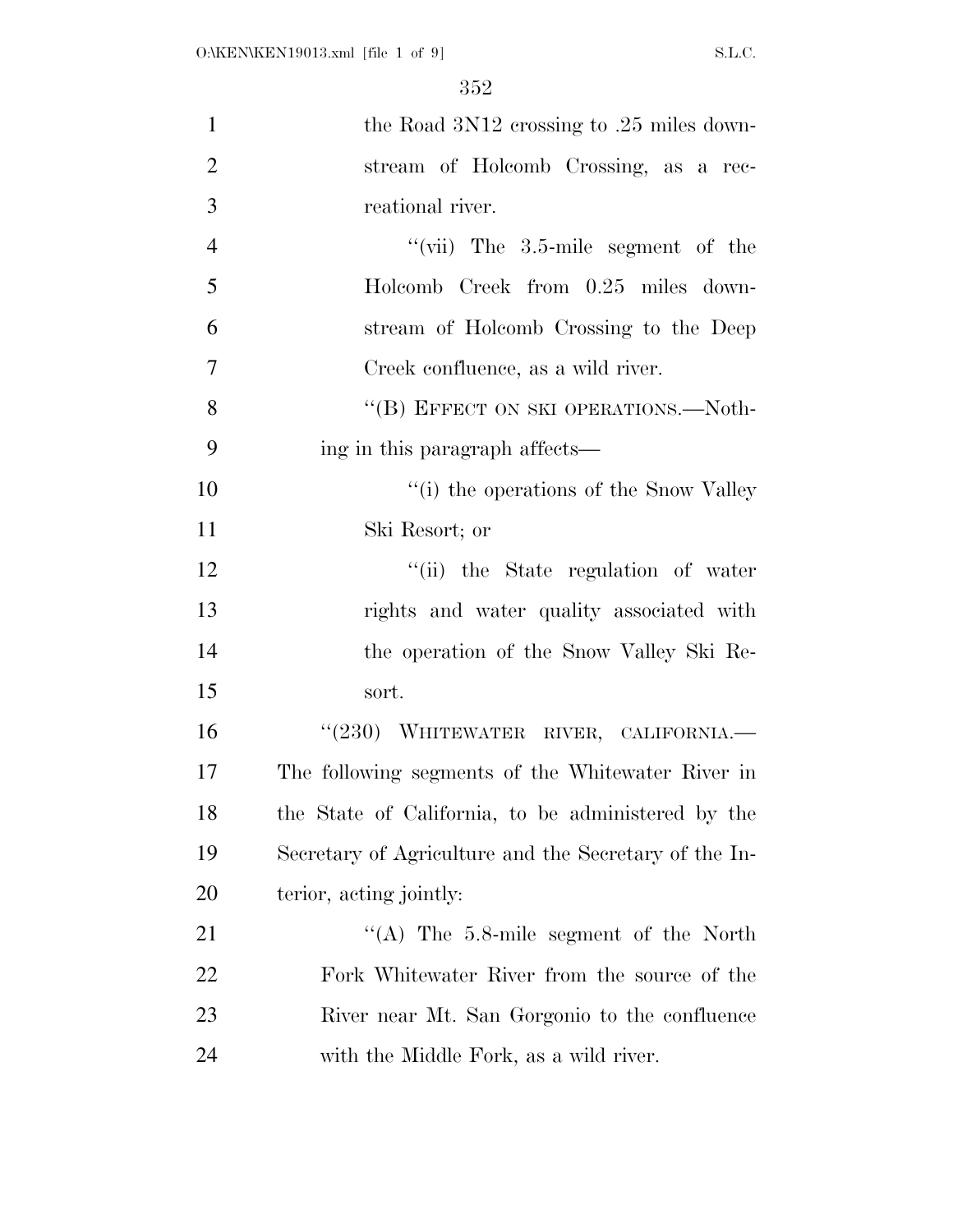1 ''(B) The 6.4-mile segment of the Middle Fork Whitewater River from the source of the River to the confluence with the South Fork, as a wild river. ''(C) The 1-mile segment of the South Fork Whitewater River from the confluence of the River with the East Fork to the section line between sections 32 and 33, T. 1 S., R. 2 E., San Bernardino Meridian, as a wild river. ''(D) The 1-mile segment of the South Fork Whitewater River from the section line be- tween sections 32 and 33, T. 1 S., R. 2 E., San Bernardino Meridian, to the section line be- tween sections 33 and 34, T. 1 S., R. 2 E., San Bernardino Meridian, as a recreational river. 16 "'(E) The 4.9-mile segment of the South Fork Whitewater River from the section line be- tween sections 33 and 34, T. 1 S., R. 2 E., San Bernardino Meridian, to the confluence with the Middle Fork, as a wild river. 21 "'(F) The 5.4-mile segment of the main stem of the Whitewater River from the con- fluence of the South and Middle Forks to the San Gorgonio Wilderness boundary, as a wild river.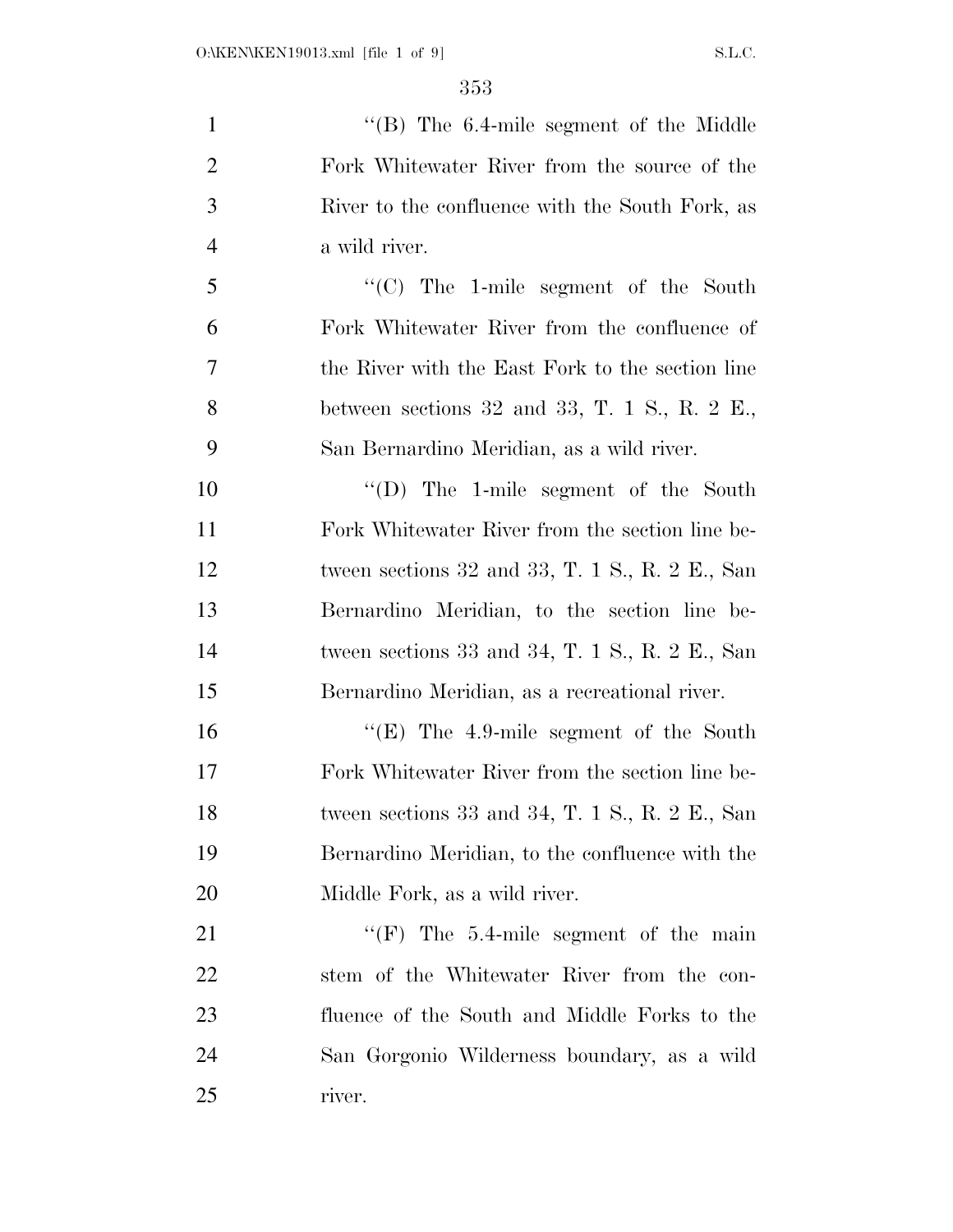$"$ (G) The 3.6-mile segment of the main stem of the Whitewater River from the San Gorgonio Wilderness boundary to .25 miles up- stream of the southern boundary of section 35, T. 2 S., R. 3 E., San Bernardino Meridian, as a recreational river.''.

**SEC. 1458. CONFORMING AMENDMENTS.** 

 (a) SHORT TITLE.—Section 1 of the California Desert Protection Act of 1994 (16 U.S.C. 410aaa note; Public Law 103–433) is amended by striking ''1 and 2, and titles I through IX'' and inserting ''1, 2, and 3, titles I through IX, and titles XIII and XIV''.

 (b) DEFINITIONS.—The California Desert Protection Act of 1994 (Public Law 103–433; 108 Stat. 4471) is amended by inserting after section 2 the following:

#### **''SEC. 3. DEFINITIONS.**

17 ""(a) TITLES I THROUGH IX.—In titles I through IX, the term 'this Act' means only—

- 19  $\frac{1}{2}$  (1) sections 1 and 2; and
- 20  $\frac{1}{2}$  titles I through IX.

''(b) TITLES XIII AND XIV.—In titles XIII and XIV:

22 "(1) CONSERVATION AREA.—The term 'Con- servation Area' means the California Desert Con-servation Area.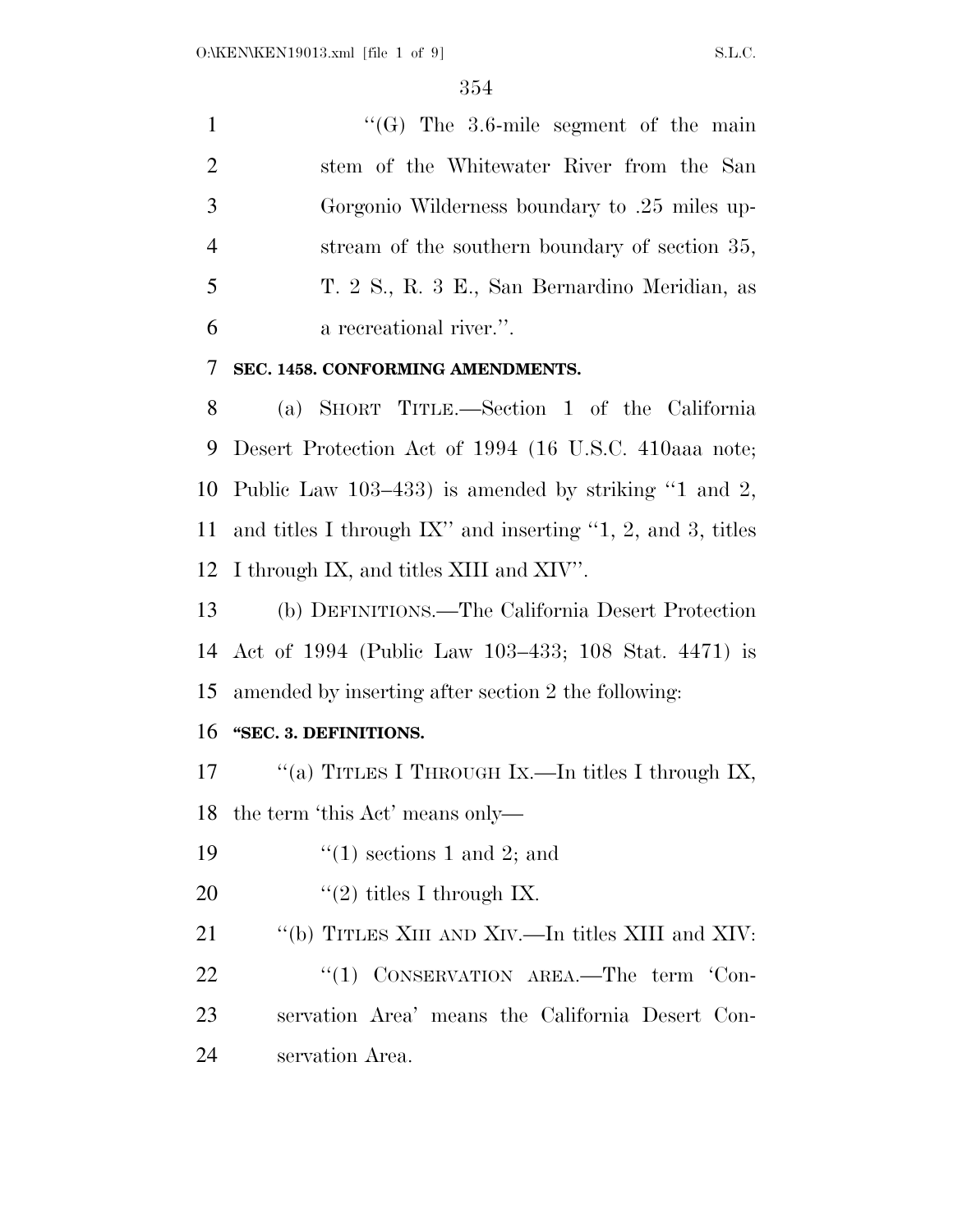| $\mathbf{1}$   | "(2) SECRETARY.—The term 'Secretary'                          |
|----------------|---------------------------------------------------------------|
| $\overline{2}$ | means-                                                        |
| 3              | $\lq\lq$ with respect to land under the juris-                |
| $\overline{4}$ | diction of the Secretary of the Interior, the Sec-            |
| 5              | retary of the Interior; and                                   |
| 6              | $\lq\lq$ with respect to land under the juris-                |
| $\overline{7}$ | diction of the Secretary of Agriculture, the Sec-             |
| 8              | retary of Agriculture.                                        |
| 9              | "(3) STATE.—The term 'State' means the State                  |
| 10             | of California.".                                              |
| 11             | SEC. 1459. JUNIPER FLATS.                                     |
| 12             | The California Desert Protection Act of 1994 is               |
| 13             | amended by striking section 711 (16 U.S.C. 410aaa-81)         |
| 14             | and inserting the following:                                  |
| 15             | "SEC. 711. JUNIPER FLATS.                                     |
| 16             | "Development of renewable energy generation facili-           |
|                | 17 ties (excluding rights-of-way or facilities for the trans- |
| 18             | mission of energy and telecommunication facilities and in-    |
| 19             | frastructure) is prohibited on the approximately $27,990$     |
| 20             | acres of Federal land generally depicted as 'BLM Land         |
| 21             | Unavailable for Energy Development' on the map entitled       |
| 22             | 'Juniper Flats' and dated November 7, 2018.".                 |
|                |                                                               |
|                |                                                               |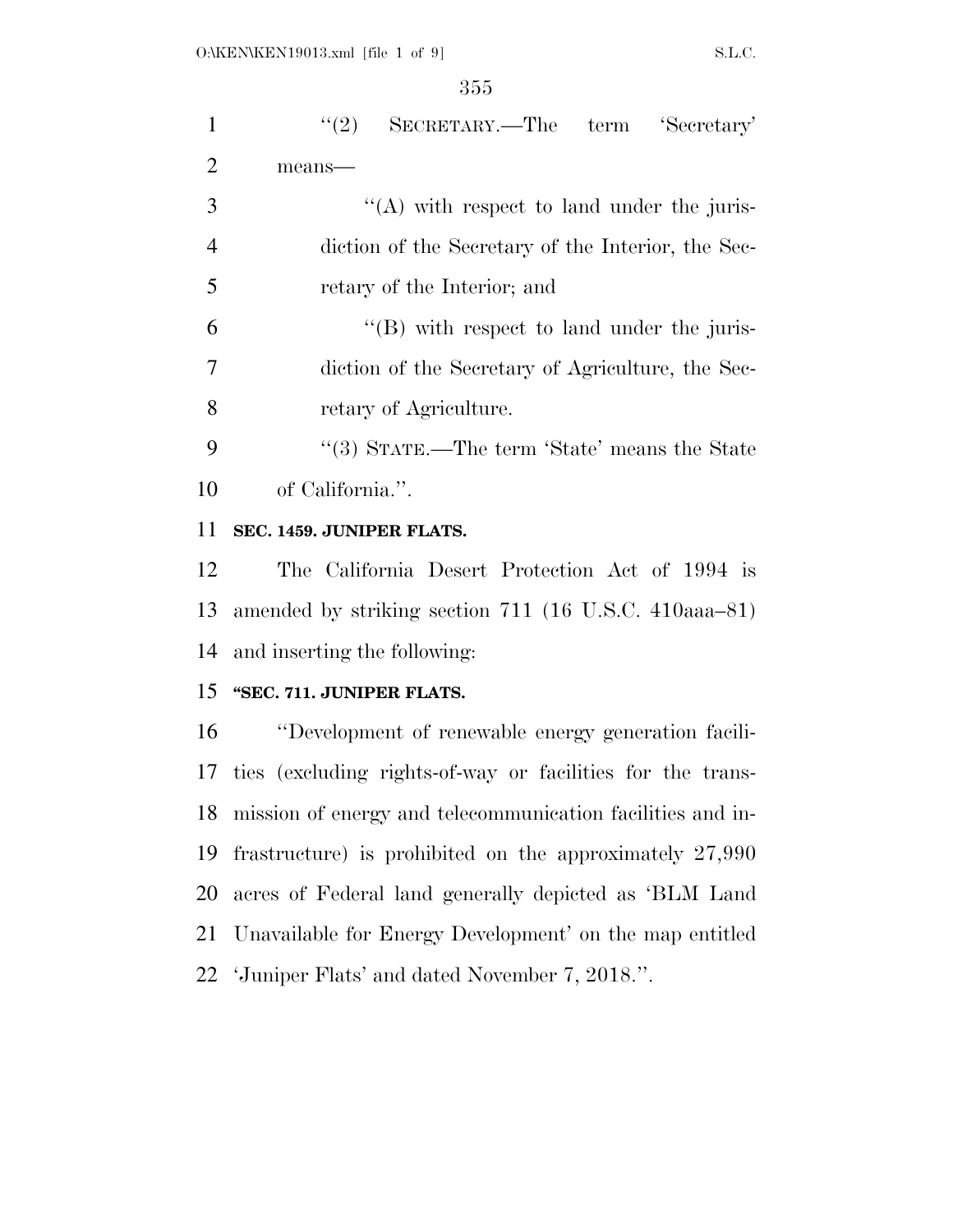## **SEC. 1460. CONFORMING AMENDMENTS TO CALIFORNIA MILITARY LANDS WITHDRAWAL AND OVER-FLIGHTS ACT OF 1994.**

 (a) FINDINGS.—Section 801(b)(2) of the California Military Lands Withdrawal and Overflights Act of 1994 (16 U.S.C. 410aaa–82 note; Public Law 103–433) is amended by inserting '', special management areas, off- highway vehicle recreation areas, scenic areas,'' before ''and wilderness areas''.

 (b) OVERFLIGHTS; SPECIAL AIRSPACE.—Section 802 of the California Military Lands Withdrawal and Over-flights Act of 1994 (16 U.S.C. 410aaa–82) is amended—

 (1) in subsection (a), by inserting '', scenic areas, off-highway vehicle recreation areas, or special management areas'' before ''designated by this Act'';

 (2) in subsection (b), by inserting '', scenic areas, off-highway vehicle recreation areas, or special management areas'' before ''designated by this Act''; and

(3) by adding at the end the following:

21 "(d) DEPARTMENT OF DEFENSE FACILITIES. Nothing in this Act alters any authority of the Secretary of Defense to conduct military operations at installations and ranges within the California Desert Conservation Area that are authorized under any other provision of law.''.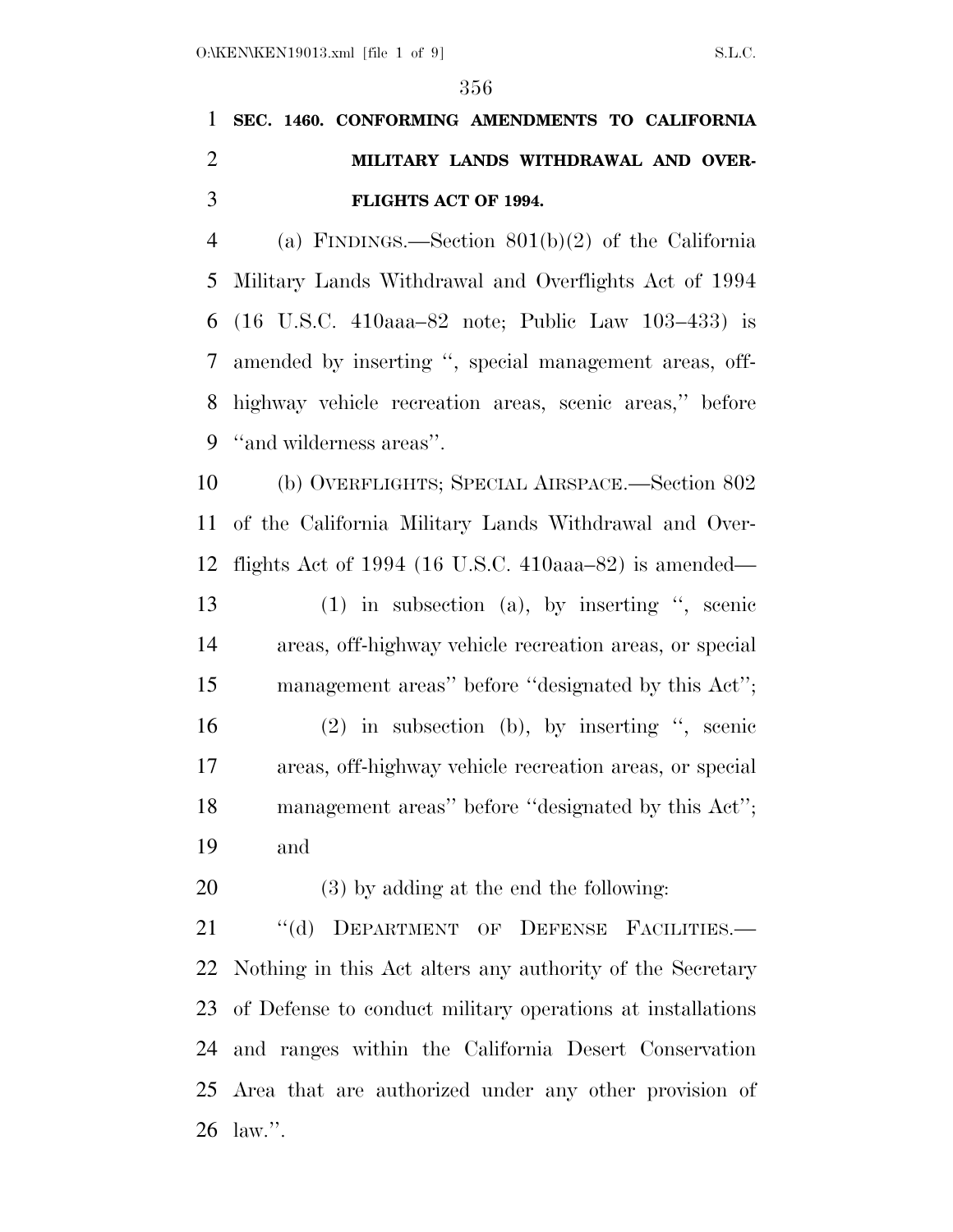| 1              | SEC. 1461. DESERT TORTOISE CONSERVATION CENTER.             |
|----------------|-------------------------------------------------------------|
| $\overline{2}$ | (a) IN GENERAL.—The Secretary shall establish, op-          |
| 3              | erate, and maintain a trans-State desert tortoise conserva- |
| $\overline{4}$ | tion center (referred to in this section as the "Center")   |
| 5              | on public land along the California-Nevada border—          |
| 6              | (1) to support desert tortoise research, disease            |
| 7              | monitoring, handling training, rehabilitation, and re-      |
| 8              | introduction;                                               |
| 9              | (2) to provide temporary quarters for animals               |
| 10             | collected from authorized salvage from renewable en-        |
| 11             | ergy sites; and                                             |
| 12             | (3) to ensure the full recovery and ongoing sur-            |
| 13             | vival of the species.                                       |
| 14             | (b) CENTER.—In carrying out this section, the Sec-          |
| 15             | retary shall-                                               |
| 16             | (1) seek the participation of or contract with              |
| 17             | qualified organizations with expertise in desert tor-       |
| 18             | toise disease research and experience with desert tor-      |
| 19             | toise translocation techniques, and scientific training     |
| 20             | of professional biologists for handling tortoises, to       |
| 21             | staff and manage the Center;                                |
| 22             | (2) ensure that the Center engages in public                |
| 23             | outreach and education on tortoise handling; and            |
|                |                                                             |
| 24             | (3) consult with the State and the State of Ne-             |
| 25             | vada to ensure that the Center is operated consistent       |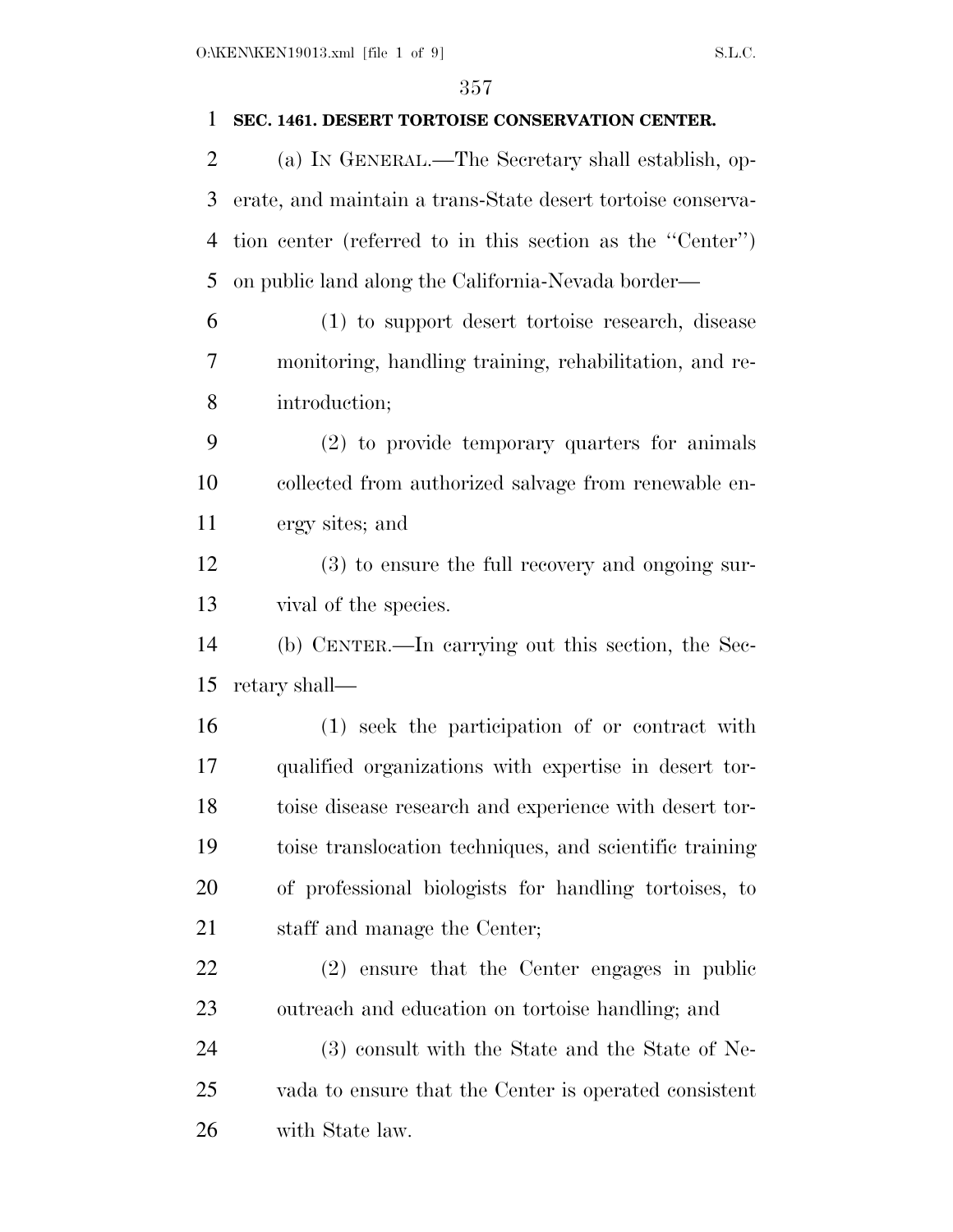| 1              | (c) NON-FEDERAL CONTRIBUTIONS.—The Secretary             |
|----------------|----------------------------------------------------------|
| $\overline{2}$ | may accept and expend contributions of non-Federal funds |
| 3              | to establish, operate, and maintain the Center.          |
| $\overline{4}$ | TITLE II—NATIONAL PARKS                                  |
| 5              | <b>Subtitle A—Special Resource</b>                       |
| 6              | <b>Studies</b>                                           |
| 7              | SEC. 2001. SPECIAL RESOURCE STUDY OF JAMES K. POLK       |
| 8              | PRESIDENTIAL HOME.                                       |
| 9              | (a) DEFINITION OF STUDY AREA.—In this section,           |
| 10             | the term "study area" means the President James K. Polk  |
| 11             | Home in Columbia, Tennessee, and adjacent property.      |
| 12             | (b) SPECIAL RESOURCE STUDY.—                             |
| 13             | (1) STUDY.—The Secretary shall conduct a spe-            |
| 14             | cial resource study of the study area.                   |
| 15             | (2) CONTENTS.—In conducting the study under              |
| 16             | paragraph $(1)$ , the Secretary shall—                   |
| 17             | (A) evaluate the national significance of                |
| 18             | the study area;                                          |
| 19             | (B) determine the suitability and feasibility            |
| 20             | of designating the study area as a unit of the           |
| 21             | National Park System;                                    |
| 22             | (C) consider other alternatives for preser-              |
| 23             | vation, protection, and interpretation of the            |
| 24             | study area by the Federal Government, State or           |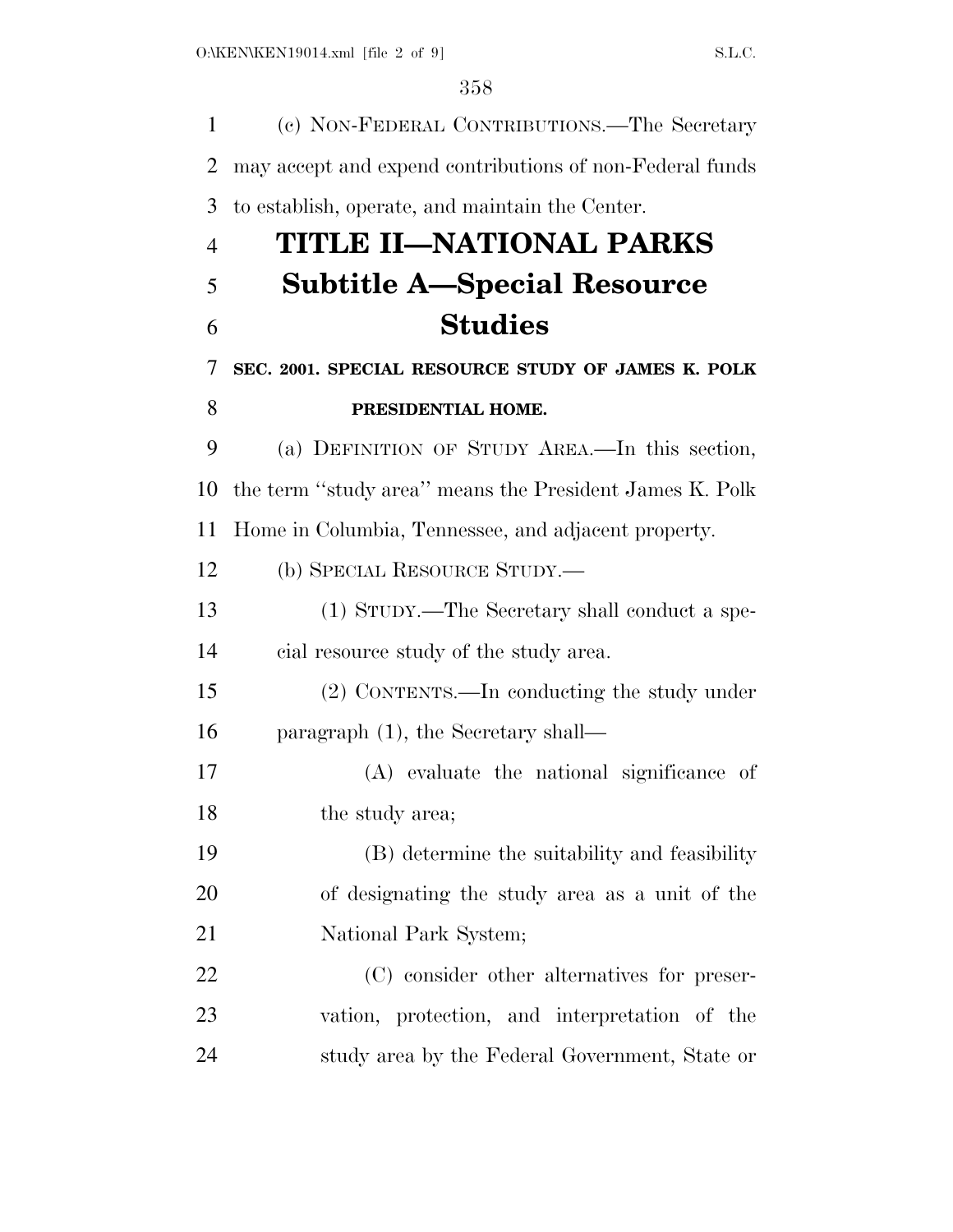| $\mathbf{1}$   | local government entities, or private and non-       |
|----------------|------------------------------------------------------|
| $\overline{2}$ | profit organizations;                                |
| 3              | (D) consult with interested Federal agen-            |
| $\overline{4}$ | cies, State or local governmental entities, pri-     |
| 5              | vate and nonprofit organizations, or any other       |
| 6              | interested individuals; and                          |
| $\overline{7}$ | (E) identify cost estimates for any Federal          |
| 8              | acquisition, development, interpretation, oper-      |
| 9              | ation, and maintenance associated with the al-       |
| 10             | ternatives.                                          |
| 11             | (3) APPLICABLE LAW.—The study required               |
| 12             | under paragraph (1) shall be conducted in accord-    |
| 13             | ance with section 100507 of title 54, United States  |
| 14             | Code.                                                |
| 15             | (4) REPORT.—Not later than 3 years after the         |
| 16             | date on which funds are first made available for the |
| 17             | study under paragraph (1), the Secretary shall sub-  |
| 18             | mit to the Committee on Energy and Natural Re-       |
| 19             | sources of the Senate and the Committee on Natural   |
| 20             | Resources of the House of Representatives a report   |
| 21             | that describes—                                      |
| 22             | (A) the results of the study; and                    |
| 23             | (B) any conclusions and recommendations              |
| 24             | of the Secretary.                                    |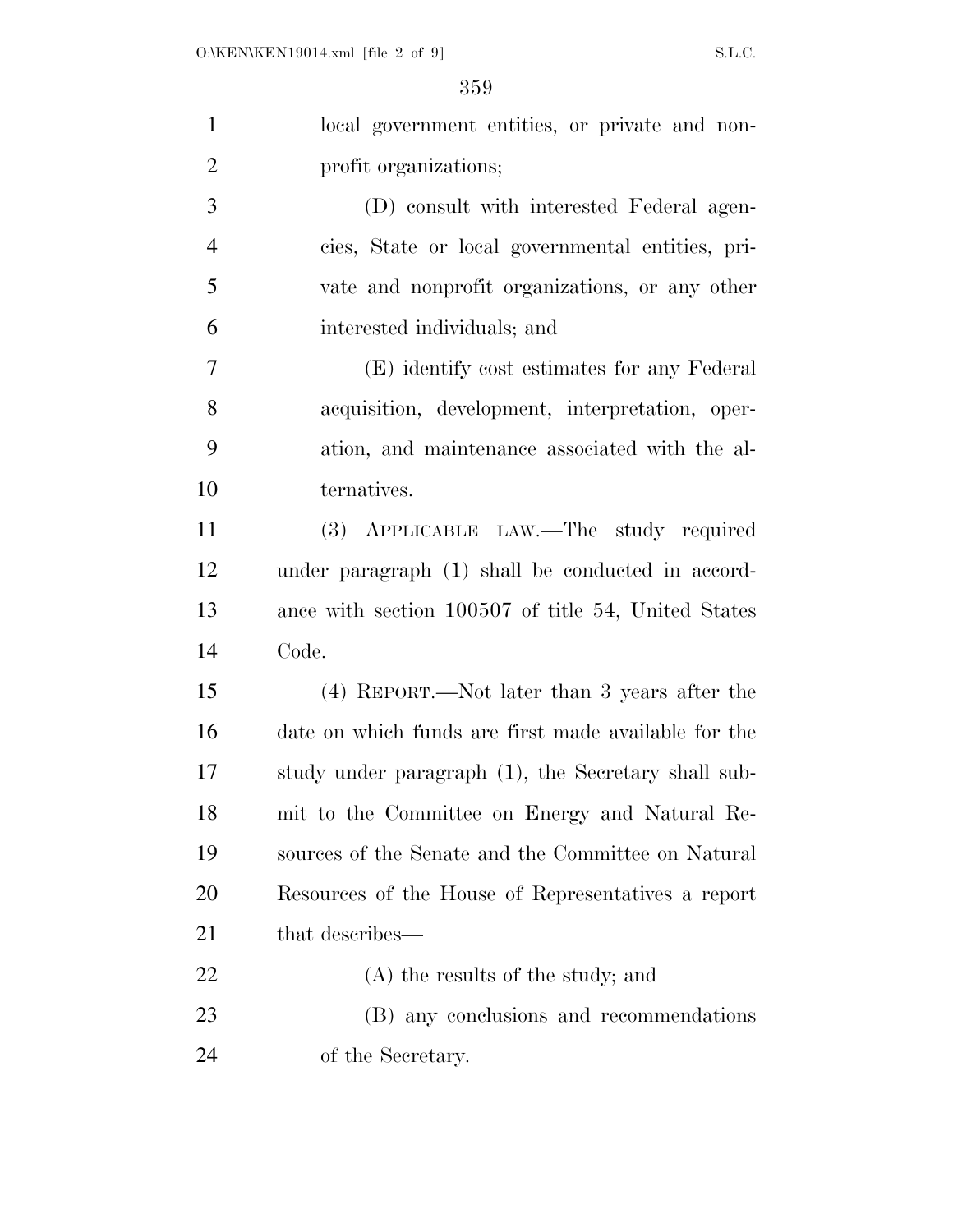| 1         | SEC. 2002. SPECIAL RESOURCE STUDY OF THURGOOD MAR-    |
|-----------|-------------------------------------------------------|
| 2         | SHALL SCHOOL.                                         |
| 3         | (a) DEFINITION OF STUDY AREA.—In this section,        |
| 4         | the term "study area" means—                          |
| 5         | $(1)$ P.S. 103, the public school located in West     |
| 6         | Baltimore, Maryland, which Thurgood Marshall at-      |
| 7         | tended as a youth; and                                |
| 8         | (2) any other resources in the neighborhood           |
| 9         | surrounding P.S. 103 that relate to the early life of |
| 10        | Thurgood Marshall.                                    |
| 11        | (b) SPECIAL RESOURCE STUDY.—                          |
| 12        | (1) STUDY.—The Secretary shall conduct a spe-         |
| 13        | cial resource study of the study area.                |
| 14        | (2) CONTENTS.—In conducting the study under           |
| 15        | paragraph $(1)$ , the Secretary shall—                |
| 16        | (A) evaluate the national significance of             |
| 17        | the study area;                                       |
| 18        | (B) determine the suitability and feasibility         |
| 19        | of designating the study area as a unit of the        |
| <b>20</b> | National Park System;                                 |
| 21        | (C) consider other alternatives for preser-           |
| 22        | vation, protection, and interpretation of the         |
| 23        | study area by the Federal Government, State or        |
| 24        | local government entities, or private and non-        |
| 25        | profit organizations;                                 |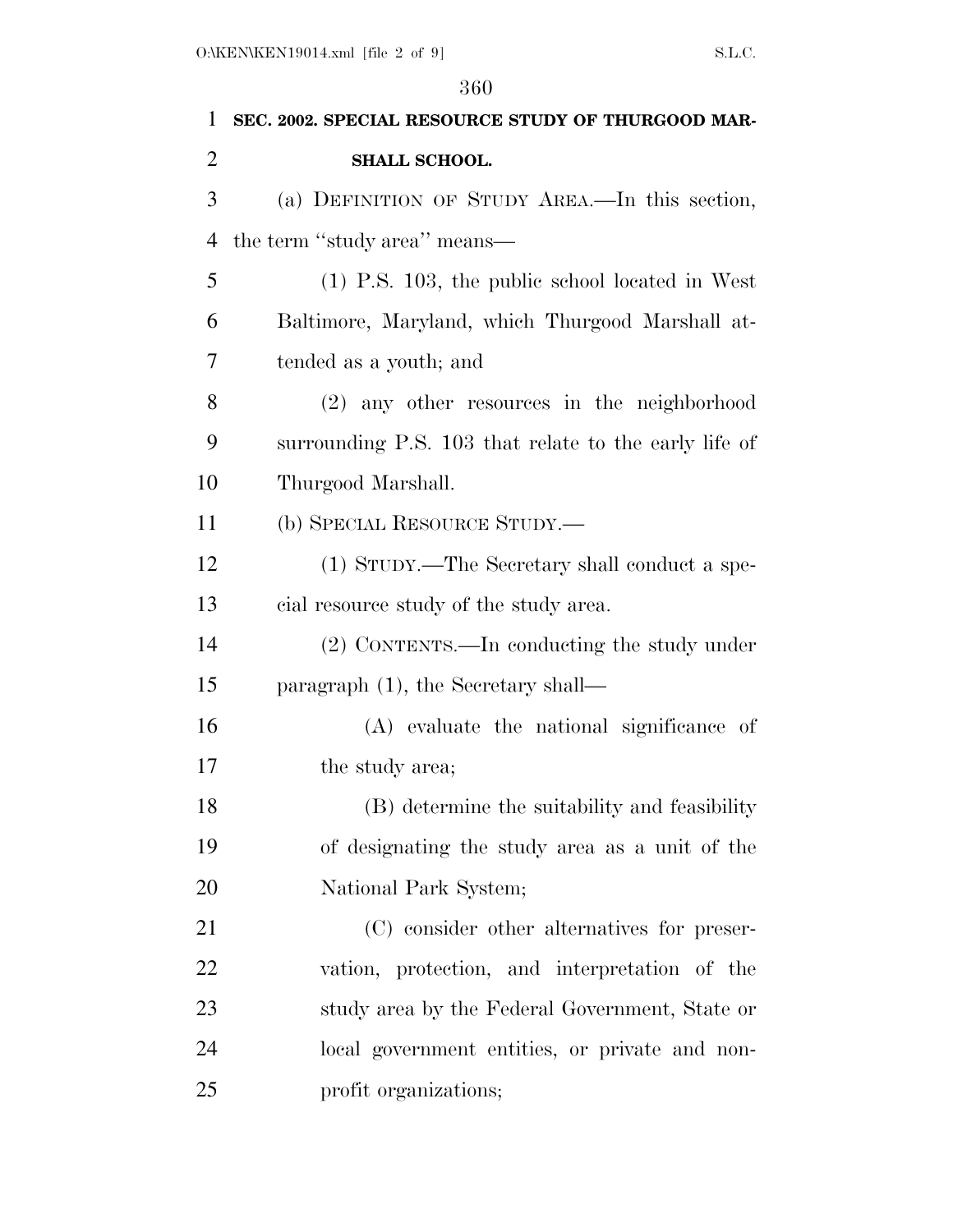(D) consult with interested Federal agen- cies, State or local governmental entities, pri- vate and nonprofit organizations, or any other interested individuals; and (E) identify cost estimates for any Federal acquisition, development, interpretation, oper- ation, and maintenance associated with the al- ternatives. (3) APPLICABLE LAW.—The study required under paragraph (1) shall be conducted in accord- ance with section 100507 of title 54, United States Code. (4) REPORT.—Not later than 3 years after the date on which funds are first made available to carry out the study under paragraph (1), the Secretary shall submit to the Committee on Natural Resources of the House of Representatives and the Committee on Energy and Natural Resources of the Senate a report that describes— 20 (A) the results of the study; and (B) any conclusions and recommendations of the Secretary.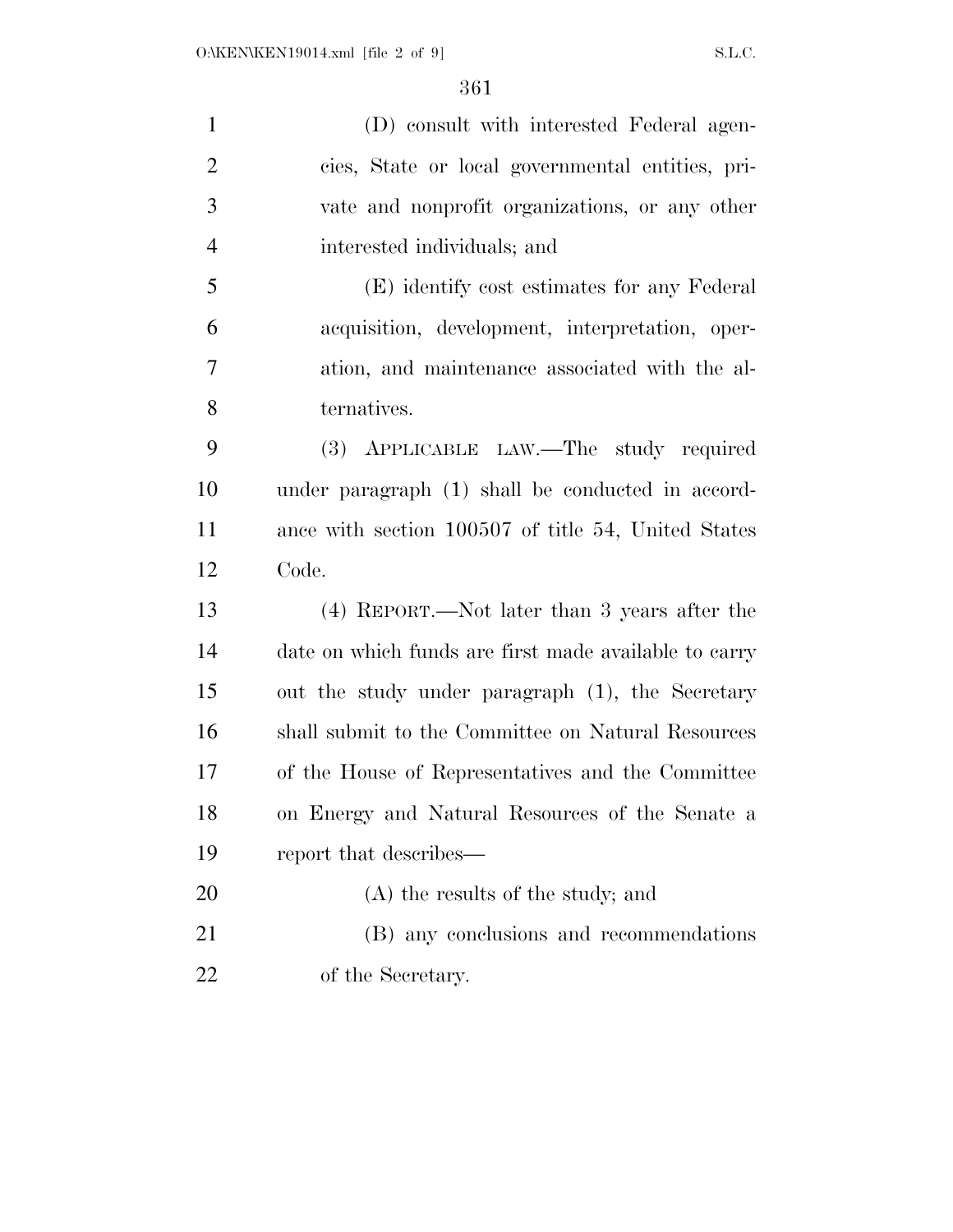|                | 362                                                        |
|----------------|------------------------------------------------------------|
| 1              | SEC. 2003. SPECIAL RESOURCE STUDY OF PRESIDENT             |
| $\overline{2}$ | STREET STATION.                                            |
| 3              | (a) DEFINITION OF STUDY AREA.—In this section,             |
| 4              | the term "study area" means the President Street Station,  |
| 5              | a railroad terminal in Baltimore, Maryland, the history    |
| 6              | of which is tied to the growth of the railroad industry in |
| 7              | the 19th century, the Civil War, the Underground Rail-     |
| 8              | road, and the immigrant influx of the early 20th century.  |
| 9              | (b) SPECIAL RESOURCE STUDY.—                               |
| 10             | (1) STUDY.—The Secretary shall conduct a spe-              |
| 11             | cial resource study of the study area.                     |
| 12             | (2) CONTENTS.—In conducting the study under                |
| 13             | paragraph $(1)$ , the Secretary shall—                     |
| 14             | (A) evaluate the national significance of                  |
| 15             | the study area;                                            |
| 16             | (B) determine the suitability and feasibility              |
| 17             | of designating the study area as a unit of the             |
| 18             | National Park System;                                      |
| 19             | (C) consider other alternatives for preser-                |
| 20             | vation, protection, and interpretation of the              |
| 21             | study area by the Federal Government, State or             |
| 22             | local government entities, or private and non-             |

- profit organizations;
- (D) consult with interested Federal agen-cies, State or local governmental entities, pri-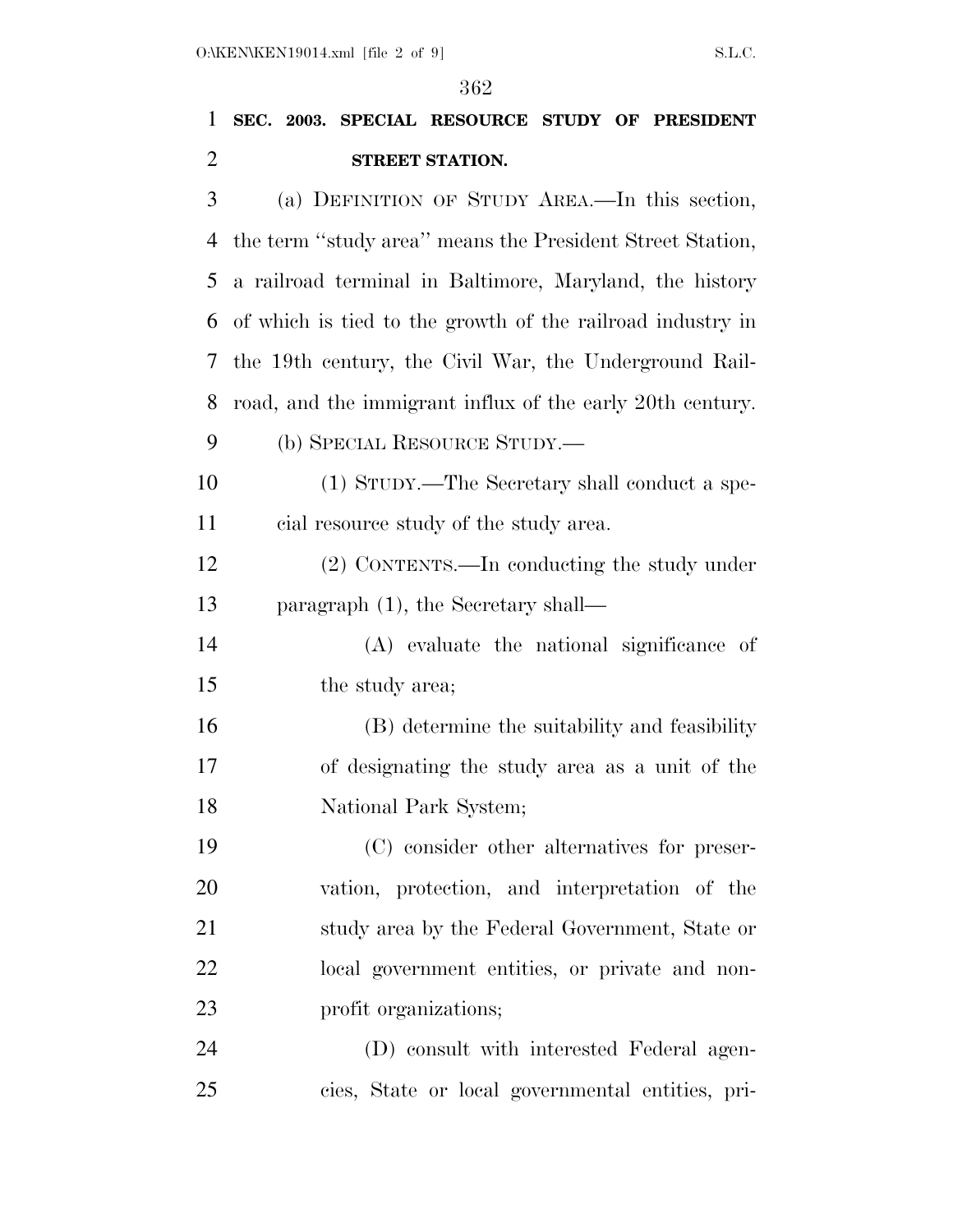| $\mathbf{1}$   | vate and nonprofit organizations, or any other            |
|----------------|-----------------------------------------------------------|
| $\overline{2}$ | interested individuals; and                               |
| 3              | (E) identify cost estimates for any Federal               |
| $\overline{4}$ | acquisition, development, interpretation, oper-           |
| 5              | ation, and maintenance associated with the al-            |
| 6              | ternatives.                                               |
| 7              | (3) APPLICABLE LAW.—The study required                    |
| 8              | under paragraph (1) shall be conducted in accord-         |
| 9              | ance with section 100507 of title 54, United States       |
| 10             | Code.                                                     |
| 11             | (4) REPORT.—Not later than 3 years after the              |
| 12             | date on which funds are first made available for the      |
| 13             | study under paragraph (1), the Secretary shall sub-       |
| 14             | mit to the Committee on Natural Resources of the          |
| 15             | House of Representatives and the Committee on En-         |
| 16             | ergy and Natural Resources of the Senate a report         |
| 17             | that describes—                                           |
| 18             | (A) the results of the study; and                         |
| 19             | (B) any conclusions and recommendations                   |
| 20             | of the Secretary.                                         |
| 21             | SEC. 2004. AMACHE SPECIAL RESOURCE STUDY.                 |
| 22             | (a) DEFINITION OF STUDY AREA.—In this section,            |
| 23             | the term "study area" means the site known<br>as          |
| 24             | "Amache", "Camp Amache", and "Granada Relocation"         |
| 25             | Center" in Granada, Colorado, which was 1 of the 10 relo- |
|                |                                                           |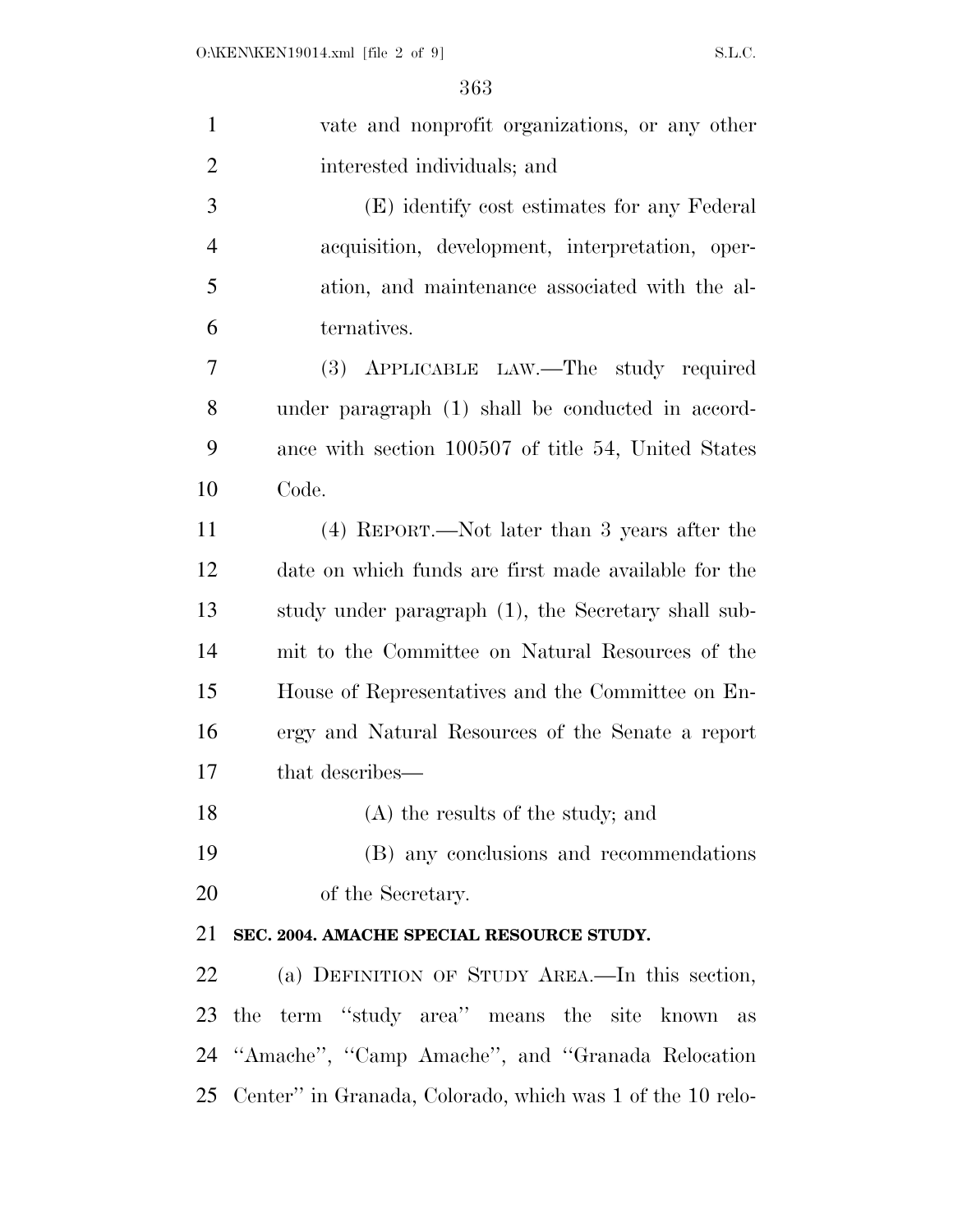| $\mathbf{1}$   | cation centers where Japanese Americans were incarcer- |
|----------------|--------------------------------------------------------|
| $\overline{2}$ | ated during World War II.                              |
| 3              | (b) SPECIAL RESOURCE STUDY.—                           |
| $\overline{4}$ | (1) IN GENERAL.—The Secretary shall conduct            |
| 5              | a special resource study of the study area.            |
| 6              | (2) CONTENTS.—In conducting the study under            |
| 7              | paragraph $(1)$ , the Secretary shall—                 |
| 8              | (A) evaluate the national significance of              |
| 9              | the study area;                                        |
| 10             | (B) determine the suitability and feasibility          |
| 11             | of designating the study area as a unit of the         |
| 12             | National Park System;                                  |
| 13             | (C) consider other alternatives for preser-            |
| 14             | vation, protection, and interpretation of the          |
| 15             | study area by the Federal Government, State or         |
| 16             | local government entities, or private and non-         |
| 17             | profit organizations;                                  |
| 18             | (D) consult with interested Federal agen-              |
| 19             | cies, State or local governmental entities, pri-       |
| 20             | vate and nonprofit organizations, or any other         |
| 21             | interested individuals; and                            |
| 22             | (E) identify cost estimates for any Federal            |
| 23             | acquisition, development, interpretation, oper-        |
| 24             | ation, and maintenance associated with the al-         |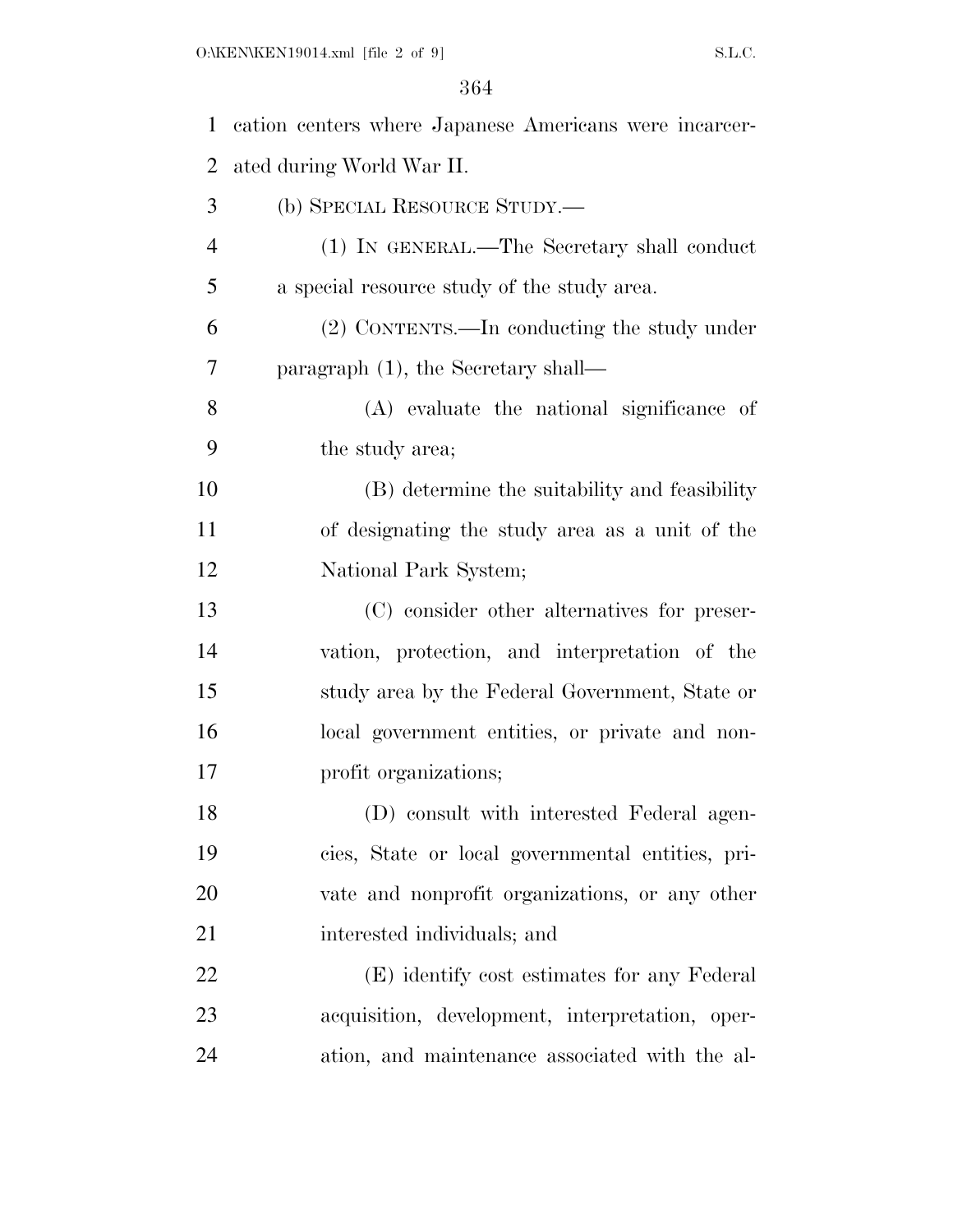| $\mathbf{1}$   | ternatives described in subparagraphs (B) and         |
|----------------|-------------------------------------------------------|
| $\overline{2}$ | (C).                                                  |
| 3              | (3) APPLICABLE LAW.—The study required                |
| $\overline{4}$ | under paragraph (1) shall be conducted in accord-     |
| 5              | ance with section 100507 of title 54, United States   |
| 6              | Code.                                                 |
| 7              | (4) REPORT.—Not later than 3 years after the          |
| 8              | date on which funds are first made available to carry |
| 9              | out the study under paragraph (1), the Secretary      |
| 10             | shall submit to the Committee on Natural Resources    |
| 11             | of the House of Representatives and the Committee     |
| 12             | on Energy and Natural Resources of the Senate a       |
| 13             | report that describes—                                |
| 14             | (A) the results of the study; and                     |
| 15             | (B) any conclusions and recommendations               |
| 16             | of the Secretary.                                     |
| 17             | SEC. 2005. SPECIAL RESOURCE STUDY OF GEORGE W. BUSH   |
| 18             | <b>CHILDHOOD HOME.</b>                                |
| 19             | (a) DEFINITION OF STUDY AREA.—In this section,        |
| 20             | the term "study area" means the George W. Bush Child- |
| 21             | hood Home, located at 1412 West Ohio Avenue, Midland, |
| 22             | Texas.                                                |
| 23             | (b) SPECIAL RESOURCE STUDY.—                          |
| 24             | (1) STUDY.—The Secretary shall conduct a spe-         |
| 25             | cial resource study of the study area.                |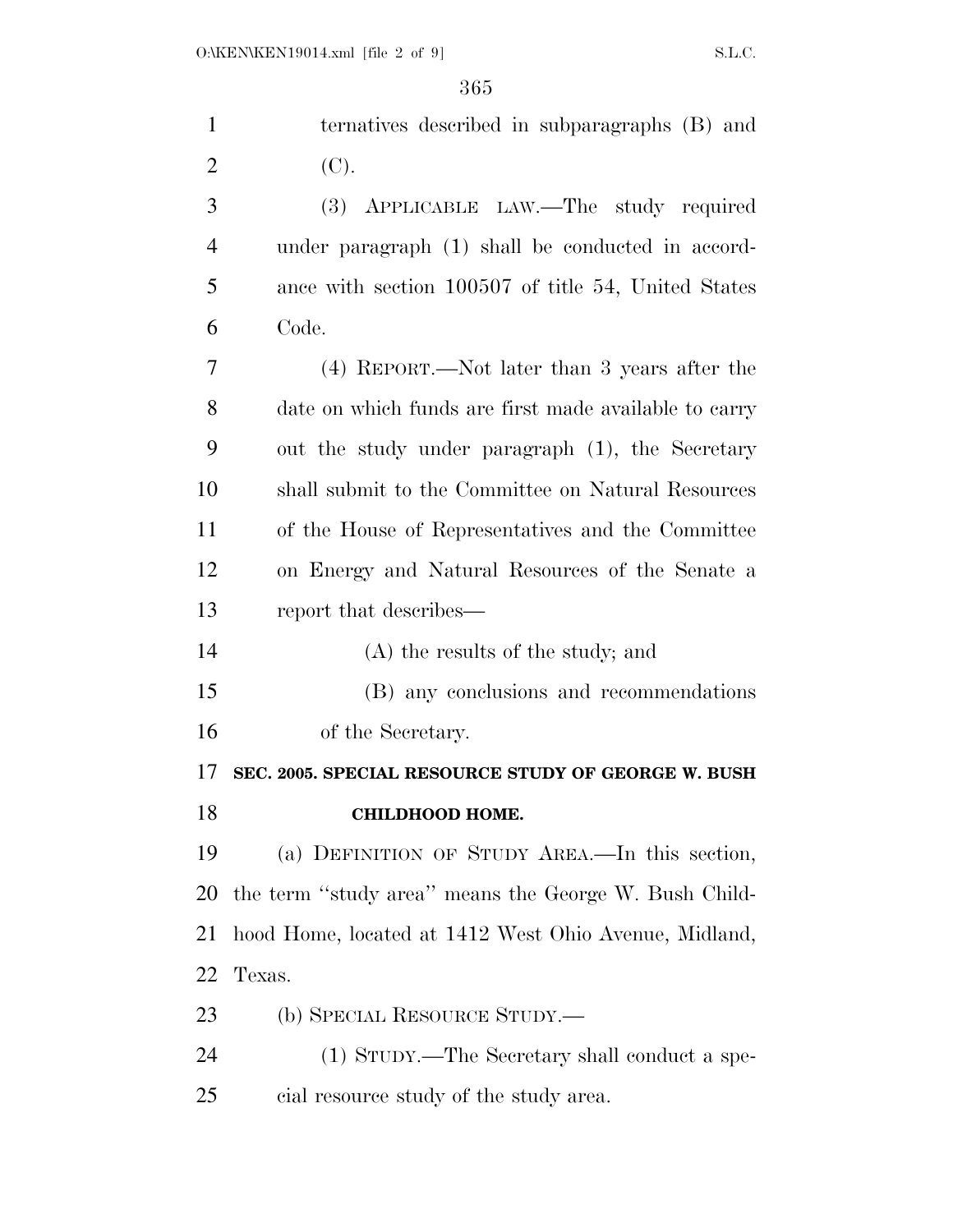| $\mathbf{1}$   | (2) CONTENTS.—In conducting the study under         |
|----------------|-----------------------------------------------------|
| $\overline{2}$ | paragraph $(1)$ , the Secretary shall—              |
| 3              | (A) evaluate the national significance of           |
| $\overline{4}$ | the study area;                                     |
| 5              | (B) determine the suitability and feasibility       |
| 6              | of designating the study area as a unit of the      |
| 7              | National Park System;                               |
| 8              | (C) consider other alternatives for preser-         |
| 9              | vation, protection, and interpretation of the       |
| 10             | study area by the Federal Government, State or      |
| 11             | local government entities, or private and non-      |
| 12             | profit organizations;                               |
| 13             | (D) consult with interested Federal agen-           |
| 14             | cies, State or local governmental entities, pri-    |
| 15             | vate and nonprofit organizations, or any other      |
| 16             | interested individuals; and                         |
| 17             | (E) identify cost estimates for any Federal         |
| 18             | acquisition, development, interpretation, oper-     |
| 19             | ation, and maintenance associated with the al-      |
| 20             | ternatives.                                         |
| 21             | (3) APPLICABLE LAW.—The study required              |
| 22             | under paragraph (1) shall be conducted in accord-   |
| 23             | ance with section 100507 of title 54, United States |
| 24             | Code.                                               |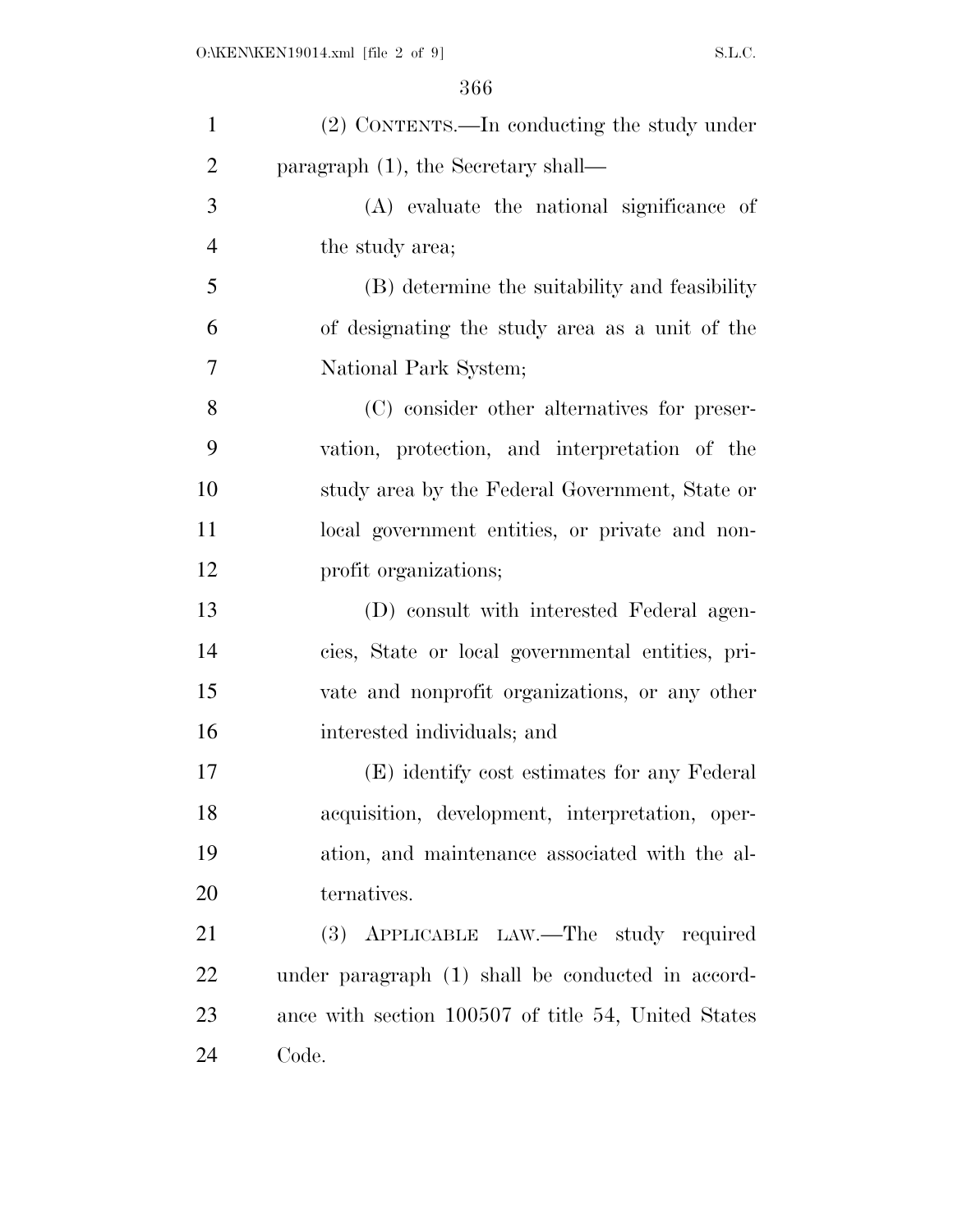| $\mathbf{1}$   | (4) REPORT.—Not later than 3 years after the         |
|----------------|------------------------------------------------------|
| $\overline{2}$ | date on which funds are first made available for the |
| 3              | study under paragraph (1), the Secretary shall sub-  |
| $\overline{4}$ | mit to the Committee on Energy and Natural Re-       |
| 5              | sources of the Senate and the Committee on Natural   |
| 6              | Resources of the House of Representatives a report   |
| 7              | that describes—                                      |
| 8              | (A) the results of the study; and                    |
| 9              | (B) any conclusions and recommendations              |
| 10             | of the Secretary.                                    |
| 11             | <b>Subtitle B—National Park System</b>               |
| 12             | <b>Boundary Adjustments and Re-</b>                  |
| 13             | lated Matters                                        |
| 14             | SEC. 2101. SHILOH NATIONAL MILITARY PARK BOUNDARY    |
| 15             | <b>ADJUSTMENT.</b>                                   |
| 16             | (a) DEFINITIONS.—In this section:                    |
| 17             | (1) AFFILIATED AREA.—The term "affiliated            |
| 18             | area" means the Parker's Crossroads Battlefield es-  |
| 19             | tablished as an affiliated area of the National Park |
| 20             | System by subsection $(c)(1)$ .                      |
| 21             | (2) PARK.—The term "Park" means Shiloh               |
| 22             | National Military Park, a unit of the National Park  |
| 23             | System.                                              |
| 24             | (b) AREAS TO BE ADDED TO SHILOH NATIONAL             |
| 25             | MILITARY PARK.—                                      |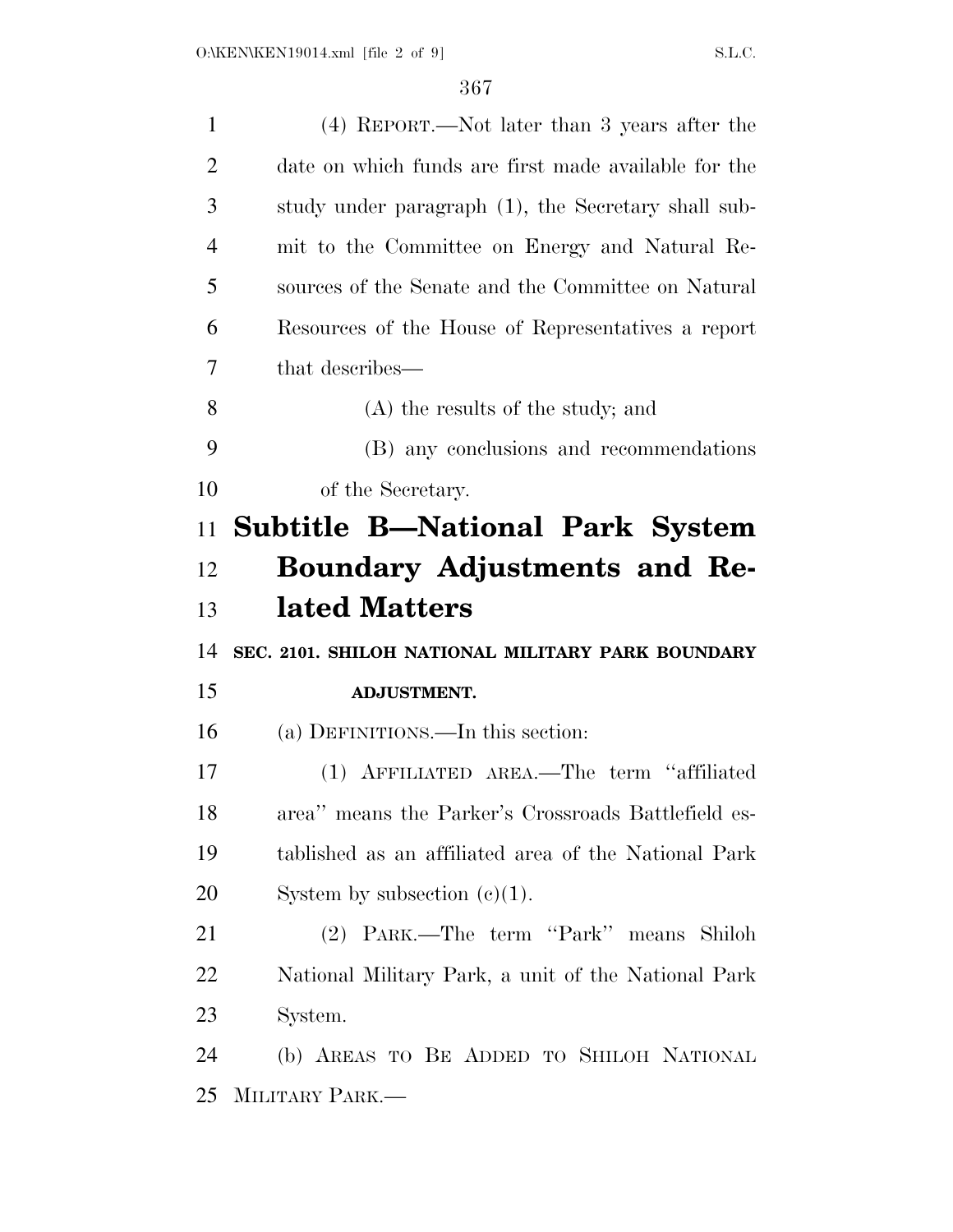| $\mathbf{1}$   | (1) ADDITIONAL AREAS.—The boundary of the               |
|----------------|---------------------------------------------------------|
| $\overline{2}$ | Park is modified to include the areas that are gen-     |
| 3              | erally depicted on the map entitled "Shiloh National"   |
| 4              | Military Park, Proposed Boundary Adjustment",           |
| 5              | numbered 304/80,011, and dated July 2014, and           |
| 6              | which are comprised of the following:                   |
| 7              | (A) Fallen Timbers Battlefield.                         |
| 8              | (B) Russell House Battlefield.                          |
| 9              | (C) Davis Bridge Battlefield.                           |
| 10             | (2) ACQUISITION AUTHORITY.—The Secretary                |
| 11             | may acquire the land described in paragraph (1) by      |
| 12             | donation, purchase from willing sellers with donated    |
| 13             | or appropriated funds, or exchange.                     |
| 14             | (3) ADMINISTRATION.—Any land acquired                   |
| 15             | under this subsection shall be administered as part     |
| 16             | of the Park.                                            |
| 17             | (c) ESTABLISHMENT OF AFFILIATED AREA.-                  |
| 18             | (1) IN GENERAL.—Parker's Crossroads Battle-             |
| 19             | field in the State of Tennessee is established as an    |
| 20             | affiliated area of the National Park System.            |
| 21             | (2) DESCRIPTION OF AFFILIATED AREA.—The                 |
| 22             | affiliated area shall consist of the area generally de- |
| 23             | picted within the "Proposed Boundary" on the map        |
| 24             | entitled "Parker's Crossroads Battlefield, Proposed     |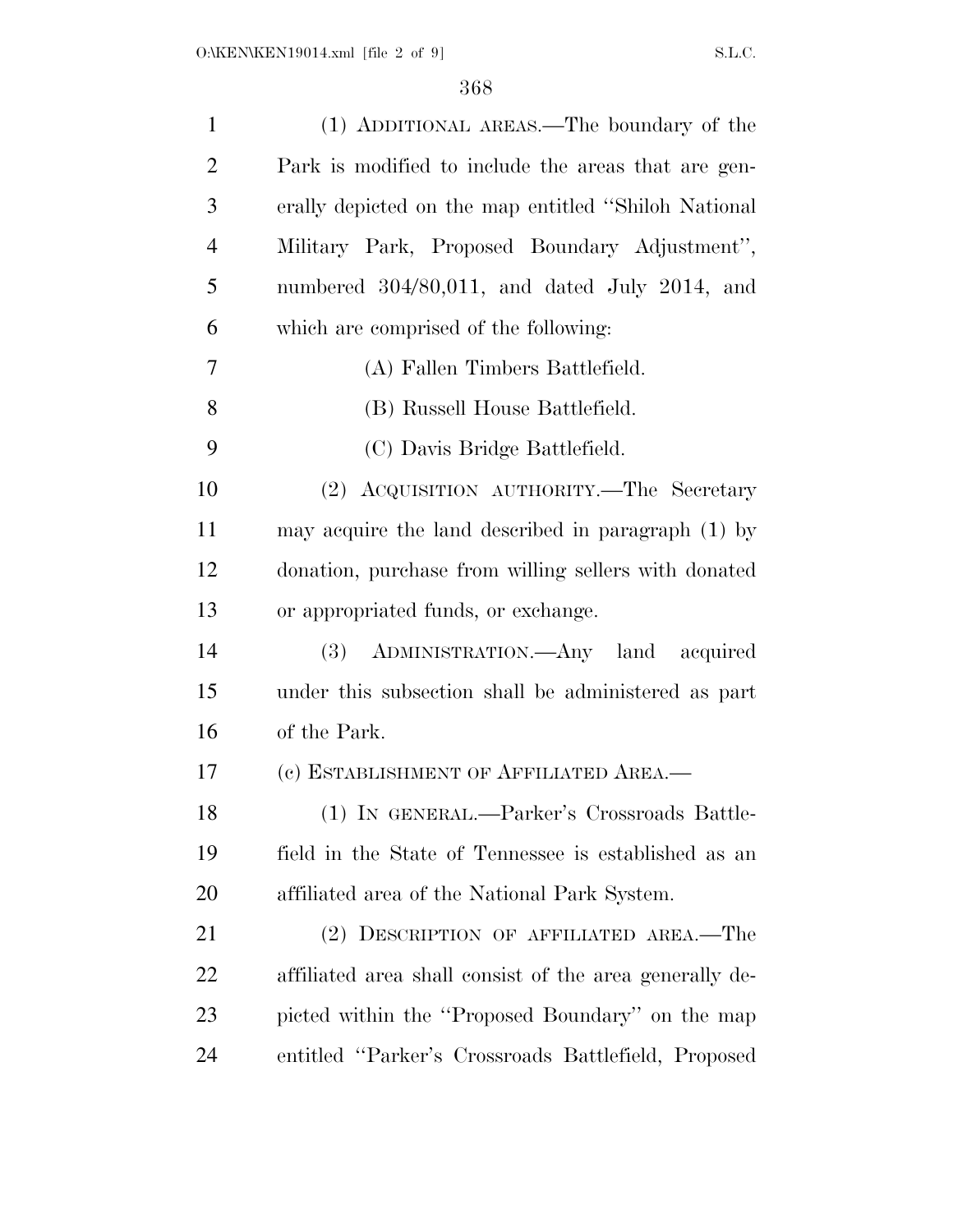| $\mathbf{1}$   | Boundary", numbered 903/80,073, and dated July        |
|----------------|-------------------------------------------------------|
| $\overline{2}$ | 2014.                                                 |
| 3              | (3) ADMINISTRATION.—The affiliated area shall         |
| $\overline{4}$ | be managed in accordance with—                        |
| 5              | $(A)$ this section; and                               |
| 6              | (B) any law generally applicable to units of          |
| 7              | the National Park System.                             |
| 8              | (4) MANAGEMENT ENTITY.—The City of Park-              |
| 9              | ers Crossroads and the Tennessee Historical Com-      |
| 10             | mission shall jointly be the management entity for    |
| 11             | the affiliated area.                                  |
| 12             | (5) COOPERATIVE AGREEMENTS.—The<br>Sec-               |
| 13             | retary may provide technical assistance and enter     |
| 14             | into cooperative agreements with the management       |
| 15             | entity for the purpose of providing financial assist- |
| 16             | ance for the marketing, marking, interpretation, and  |
| 17             | preservation of the affiliated area.                  |
| 18             | $(6)$ LIMITED ROLE OF THE SECRETARY.— $\text{Noth}$ - |
| 19             | ing in this section authorizes the Secretary to ac-   |
| 20             | quire property at the affiliated area or to assume    |
| 21             | overall financial responsibility for the operation,   |
| 22             | maintenance, or management of the affiliated area.    |
| 23             | (7) GENERAL MANAGEMENT PLAN.—                         |
| 24             | (A) IN GENERAL.—The Secretary, in con-                |
| 25             | sultation with the management entity, shall de-       |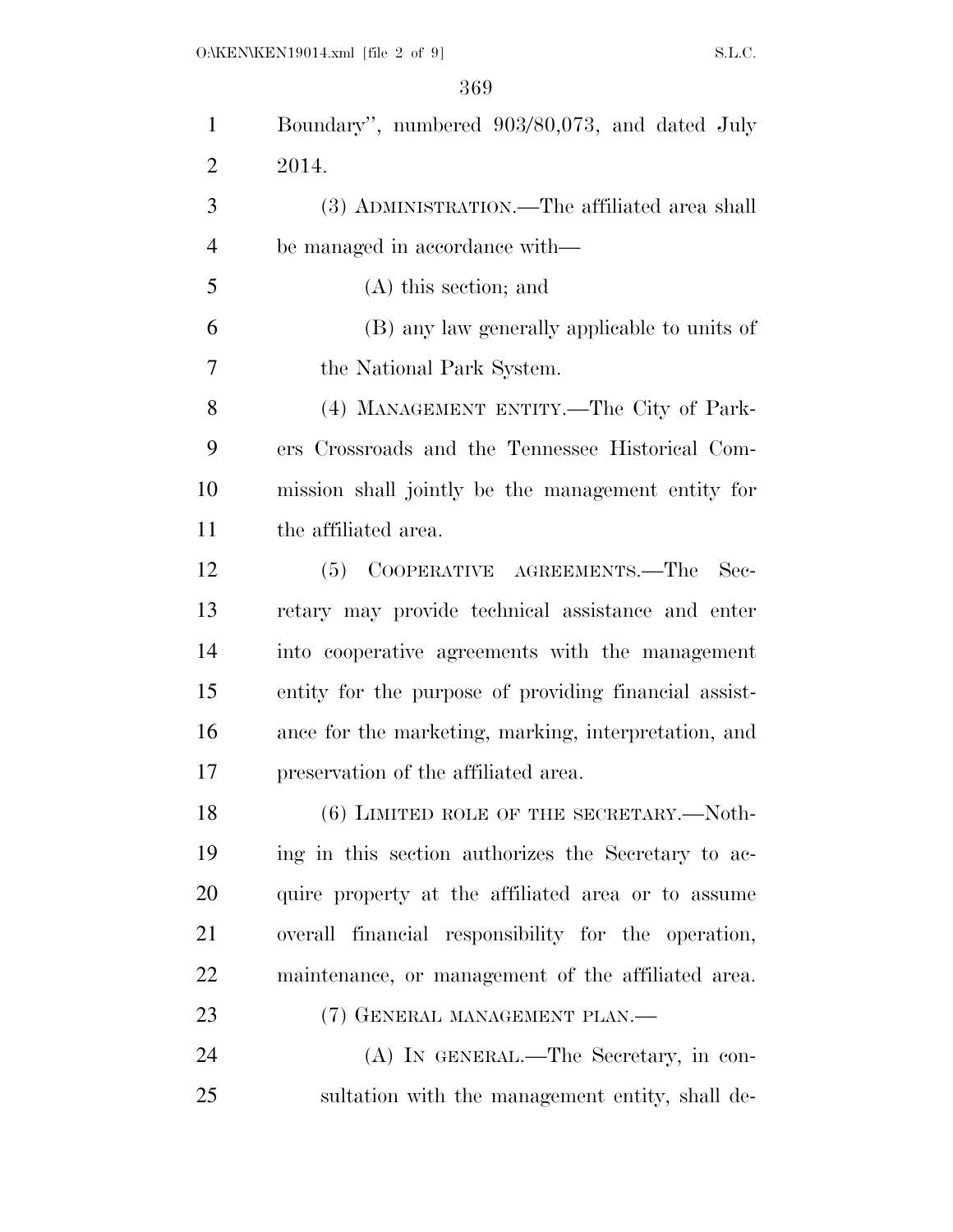| $\mathbf{1}$   | velop a general management plan for the affili-       |
|----------------|-------------------------------------------------------|
| $\overline{2}$ | ated area in accordance with section 100502 of        |
| 3              | title 54, United States Code.                         |
| $\overline{4}$ | TRANSMITTAL.—Not later than 3<br>(B)                  |
| 5              | years after the date on which funds are made          |
| 6              | available to carry out this section, the Secretary    |
| 7              | shall submit to the Committee on Natural Re-          |
| 8              | sources of the House of Representatives and the       |
| 9              | Committee on Energy and Natural Resources of          |
| 10             | the Senate the general management plan devel-         |
| 11             | oped under subparagraph $(A)$ .                       |
| 12             | SEC. 2102. OCMULGEE MOUNDS NATIONAL HISTORICAL        |
| 13             | PARK BOUNDARY.                                        |
| 14             | (a) DEFINITIONS.—In this section:                     |
| 15             | (1) HISTORICAL PARK.—The term "Historical             |
| 16             | Park" means the Ocmulgee Mounds National His-         |
|                |                                                       |
| 17             | torical Park in the State of Georgia, as redesignated |
| 18             | by subsection(b) $(1)(A)$ .                           |
| 19             | $(2)$ MAP.—The term "map" means the map en-           |
| 20             | titled "Ocmulgee National Monument Proposed           |
| 21             | Boundary Adjustment", numbered 363/125996, and        |
| 22             | dated January 2016.                                   |
| 23             | (3) STUDY AREA.—The term "study area"                 |
| 24             | means the Ocmulgee River corridor between the cit-    |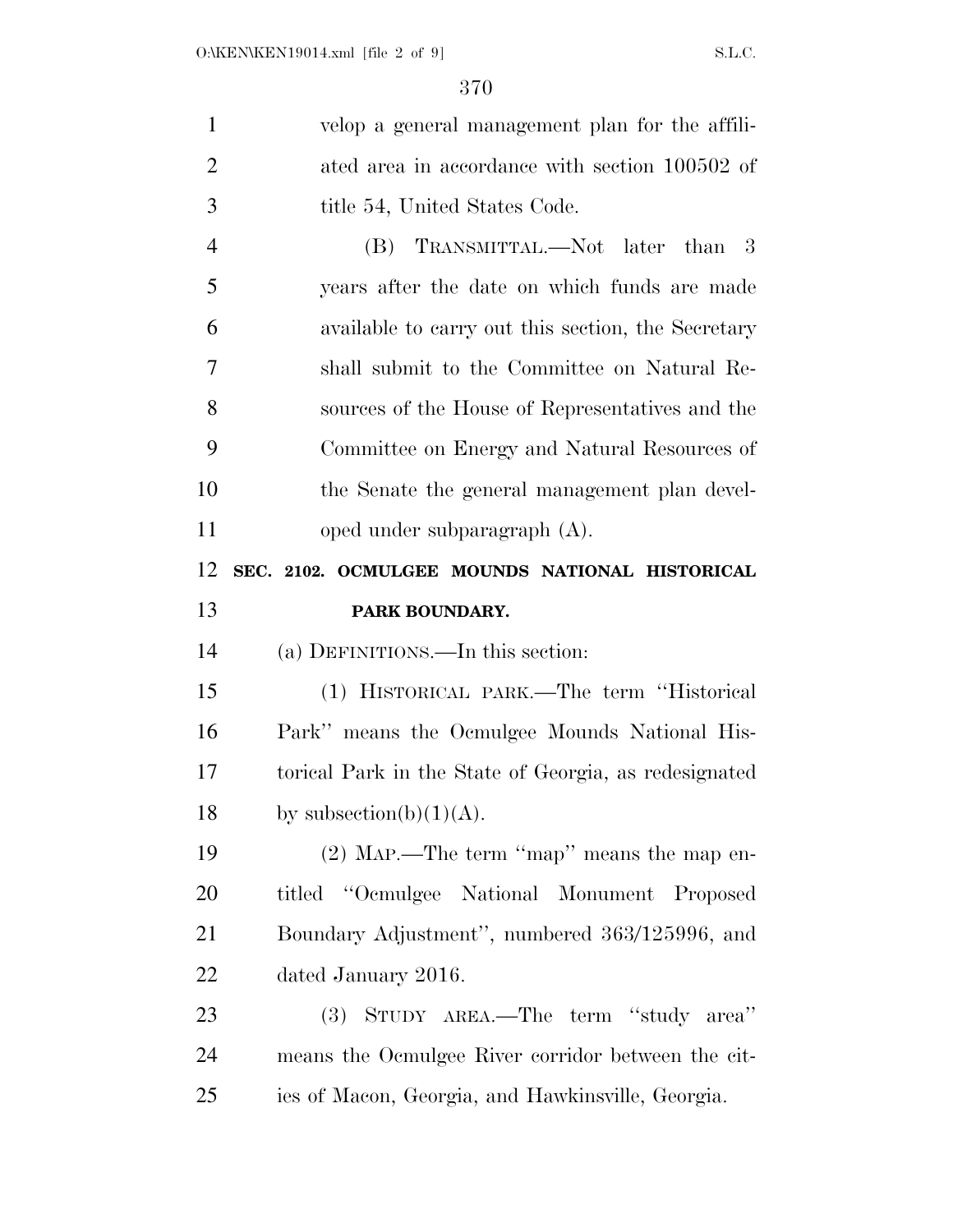(b) OCMULGEE MOUNDS NATIONAL HISTORICAL PARK.— (1) REDESIGNATION.— (A) IN GENERAL.—The Ocmulgee National Monument, established pursuant to the Act of June 14, 1934 (48 Stat. 958, chapter 519),

 shall be known and designated as the ''Ocmulgee Mounds National Historical Park''. (B) REFERENCES.—Any reference in a

 law, map, regulation, document, paper, or other record of the United States to the ''Ocmulgee National Monument'' shall be deemed to be a reference to the ''Ocmulgee Mounds National Historical Park''.

(2) BOUNDARY ADJUSTMENT.—

 (A) IN GENERAL.—The boundary of the Historical Park is revised to include approxi- mately 2,100 acres of land, as generally de-picted on the map.

 (B) AVAILABILITY OF MAP.—The map shall be on file and available for public inspec- tion in the appropriate offices of the National Park Service.

(3) LAND ACQUISITION.—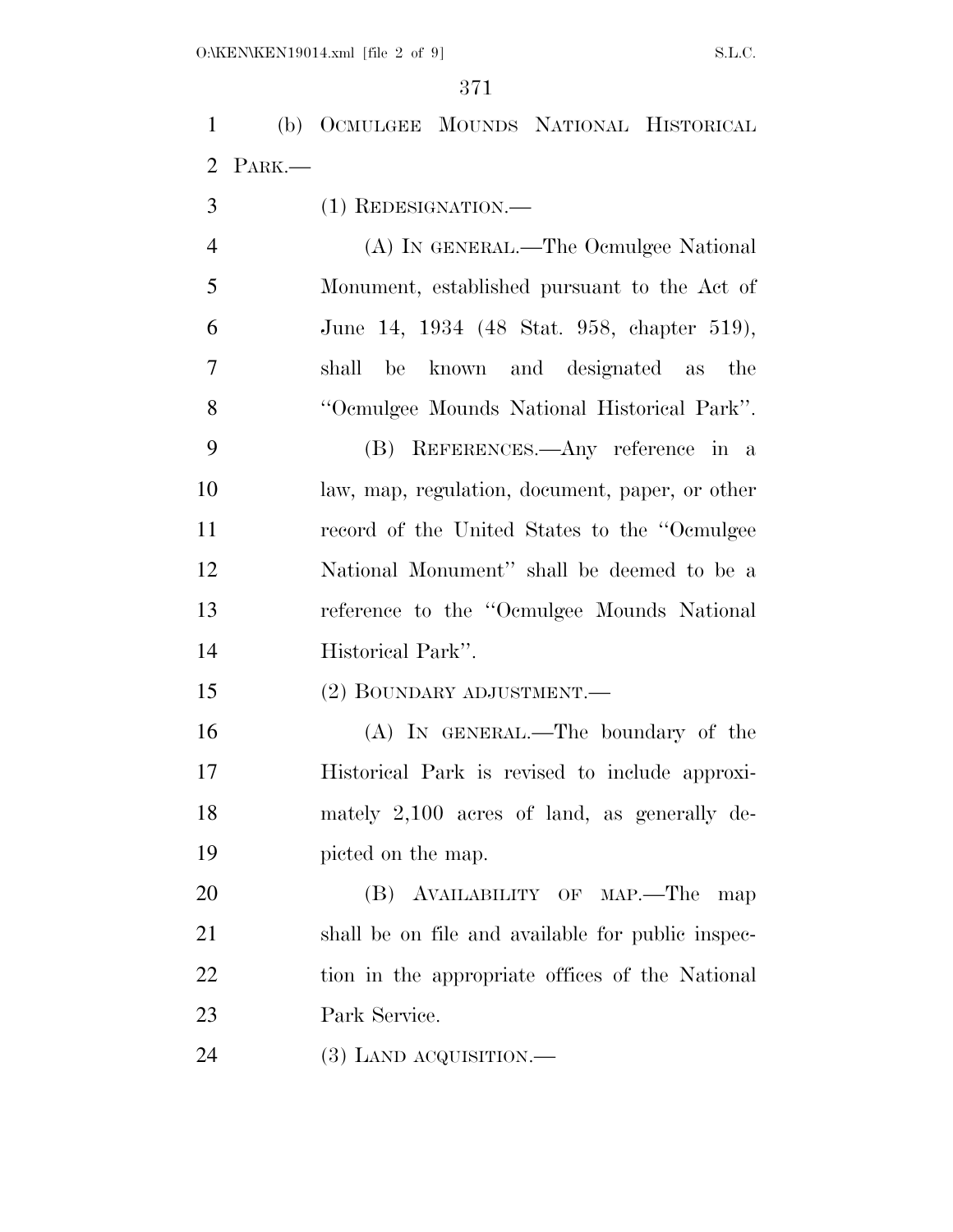| $\mathbf{1}$   | (A) IN GENERAL.—The Secretary may ac-                 |
|----------------|-------------------------------------------------------|
| $\overline{2}$ | quire land and interests in land within the           |
| 3              | boundaries of the Historical Park by donation,        |
| $\overline{4}$ | purchase from a willing seller with donated or        |
| 5              | appropriated funds, or exchange.                      |
| 6              | (B) LIMITATION.—The Secretary may not                 |
| 7              | acquire by condemnation any land or interest in       |
| 8              | land within the boundaries of the Historical          |
| 9              | Park.                                                 |
| 10             | (4) ADMINISTRATION.—The Secretary shall ad-           |
| 11             | minister any land acquired under paragraph (3) as     |
| 12             | part of the Historical Park in accordance with appli- |
| 13             | cable laws (including regulations).                   |
| 14             | (c) OCMULGEE RIVER CORRIDOR SPECIAL RE-               |
| 15             | SOURCE STUDY.—                                        |
| 16             | (1) IN GENERAL.—The Secretary shall conduct           |
| 17             | a special resource study of the study area.           |
| 18             | (2) CONTENTS.—In conducting the study under           |
| 19             | paragraph $(1)$ , the Secretary shall—                |
| 20             | (A) evaluate the national significance of             |
| 21             | the study area;                                       |
| 22             | (B) determine the suitability and feasibility         |
| 23             | of designating the study area as a unit of the        |
| 24             | National Park System;                                 |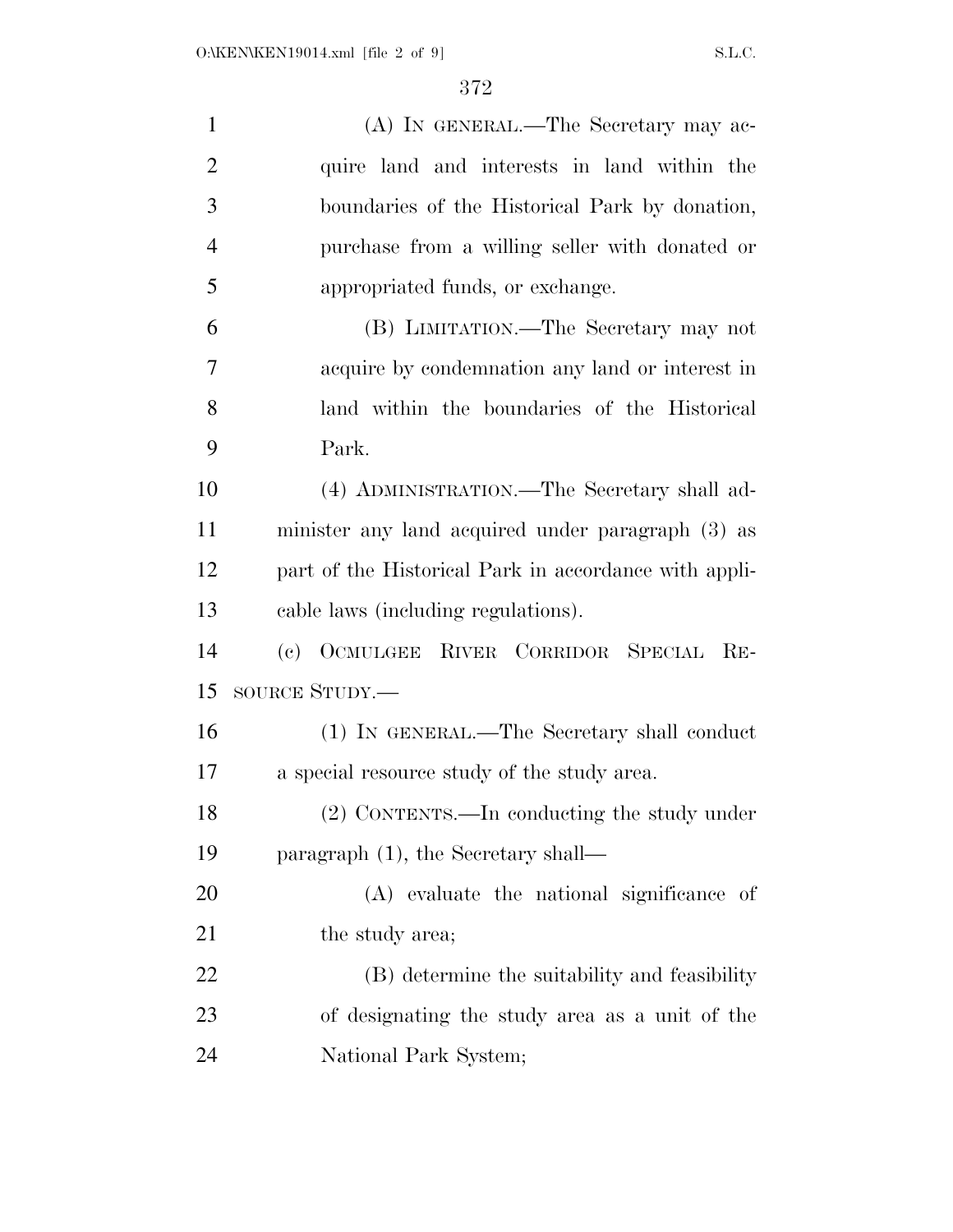| $\mathbf{1}$   | (C) consider other alternatives for preser-           |
|----------------|-------------------------------------------------------|
| $\overline{2}$ | vation, protection, and interpretation of the         |
| 3              | study area by the Federal Government, State or        |
| $\overline{4}$ | local government entities, or private and non-        |
| 5              | profit organizations;                                 |
| 6              | (D) consult with interested Federal agen-             |
| 7              | cies, State or local governmental entities, pri-      |
| 8              | vate and nonprofit organizations, or any other        |
| 9              | interested individuals; and                           |
| 10             | (E) identify cost estimates for any Federal           |
| 11             | acquisition, development, interpretation, oper-       |
| 12             | ation, and maintenance associated with the al-        |
| 13             | ternatives.                                           |
| 14             | (3) APPLICABLE LAW.—The study required                |
| 15             | under paragraph (1) shall be conducted in accord-     |
| 16             | ance with section 100507 of title 54, United States   |
| 17             | Code.                                                 |
| 18             | (4) REPORT.—Not later than 3 years after the          |
| 19             | date on which funds are first made available to carry |
| 20             | out the study under paragraph (1), the Secretary      |
| 21             | shall submit to the Committee on Natural Resources    |
| 22             | of the House of Representatives and the Committee     |
| 23             | on Energy and Natural Resources of the Senate a       |
| 24             | report that describes—                                |
| 25             | (A) the results of the study; and                     |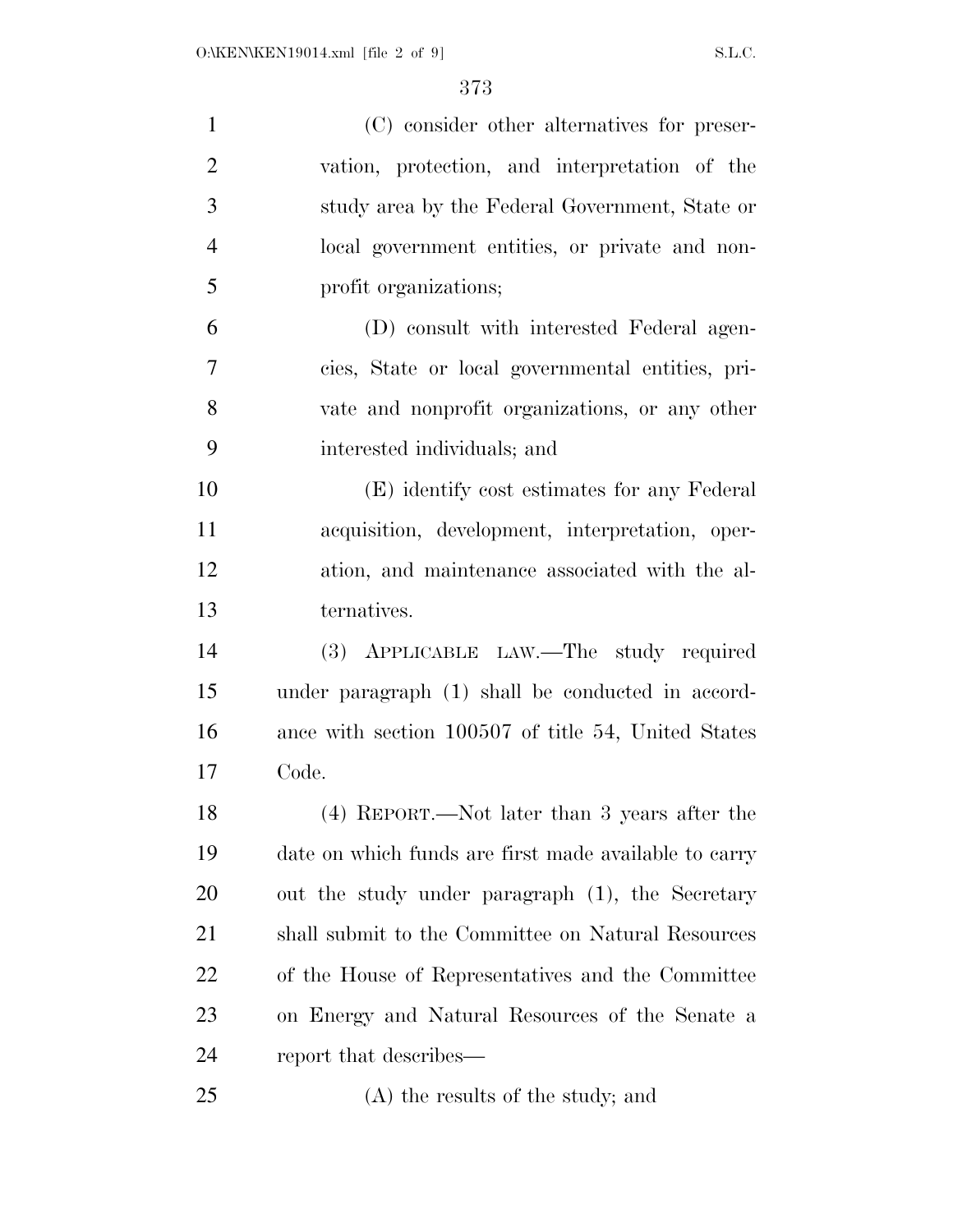| (B) any conclusions and recommendations               |
|-------------------------------------------------------|
| of the Secretary.                                     |
| SEC. 2103. KENNESAW MOUNTAIN NATIONAL BATTLEFIELD     |
| PARK BOUNDARY.                                        |
| (a) DEFINITIONS.—In this section:                     |
| $(1)$ MAP.—The term "map" means the map en-           |
| titled "Kennesaw Mountain National Battlefield        |
| Park, Proposed Boundary Adjustment", numbered         |
| $325/80,020$ , and dated February 2010.               |
| (2) PARK.—The term "Park" means the Ken-              |
| nesaw Mountain National Battlefield Park.             |
| (b) KENNESAW MOUNTAIN NATIONAL BATTLEFIELD            |
| PARK BOUNDARY ADJUSTMENT.                             |
| (1) BOUNDARY ADJUSTMENT.—The boundary                 |
| of the Park is modified to include the approximately  |
| 8 acres of land or interests in land identified as    |
| "Wallis House and Harriston Hill", as generally de-   |
| picted on the map.                                    |
| (2) MAP.—The map shall be on file and avail-          |
| able for inspection in the appropriate offices of the |
| National Park Service.                                |
| (3) LAND ACQUISITION.—The Secretary may               |
| acquire land or interests in land described in para-  |
| graph (1) by donation, purchase from willing sellers, |
| or exchange.                                          |
|                                                       |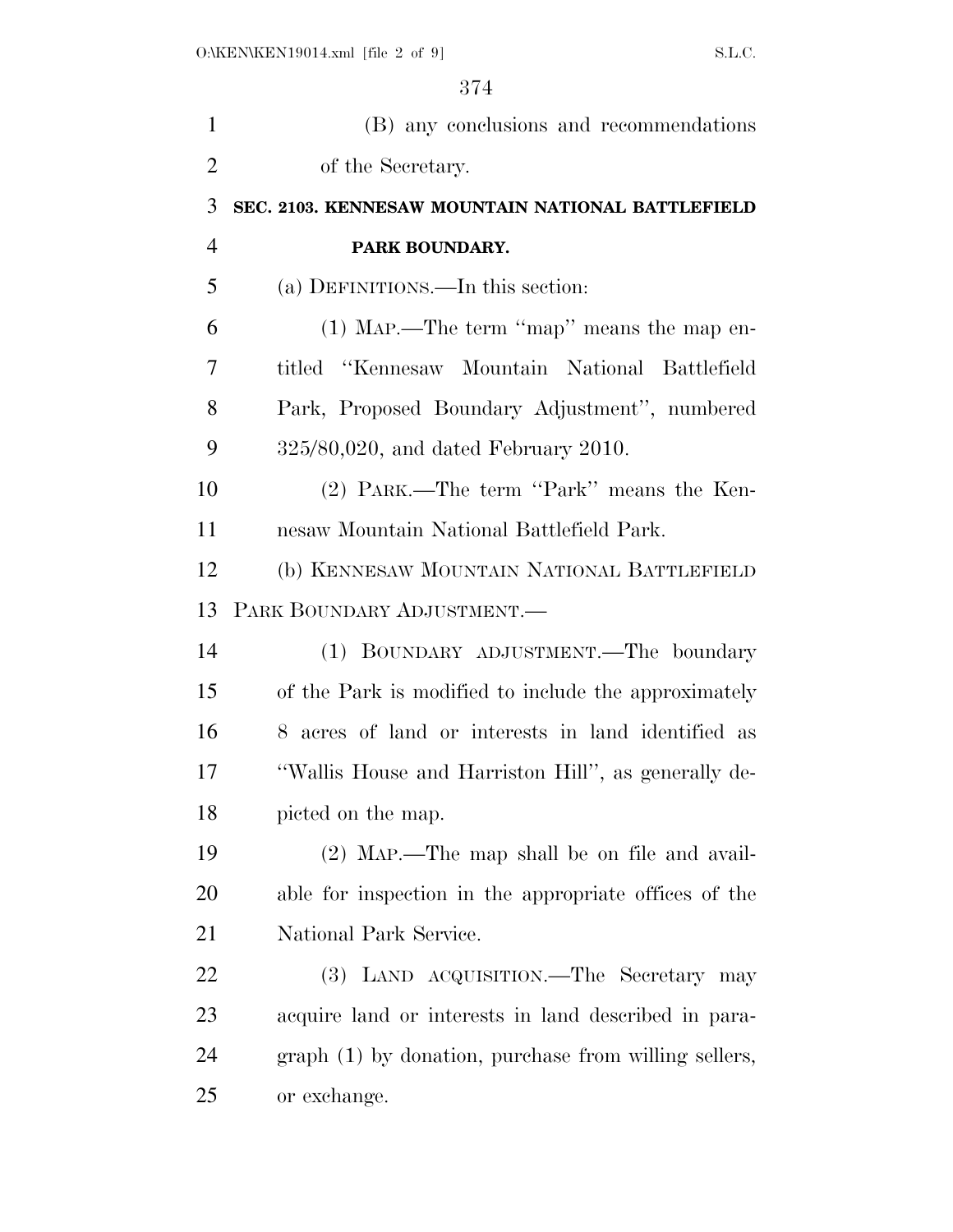(4) ADMINISTRATION OF ACQUIRED LAND.— The Secretary shall administer land and interests in land acquired under this section as part of the Park in accordance with applicable laws (including regula-tions).

## **SEC. 2104. FORT FREDERICA NATIONAL MONUMENT, GEOR-GIA.**

 (a) MAXIMUM ACREAGE.—The first section of the Act of May 26, 1936 (16 U.S.C. 433g), is amended by striking ''two hundred and fifty acres'' and inserting ''305 acres''.

(b) BOUNDARY EXPANSION.—

 (1) IN GENERAL.—The boundary of the Fort Frederica National Monument in the State of Geor- gia is modified to include the land generally depicted as ''Proposed Acquisition Areas'' on the map enti- tled ''Fort Frederica National Monument Proposed Boundary Expansion'', numbered 369/132,469, and dated April 2016.

 (2) AVAILABILITY OF MAP.—The map described in paragraph (1) shall be on file and available for public inspection in the appropriate offices of the National Park Service.

 (3) ACQUISITION OF LAND.—The Secretary may acquire the land and interests in land described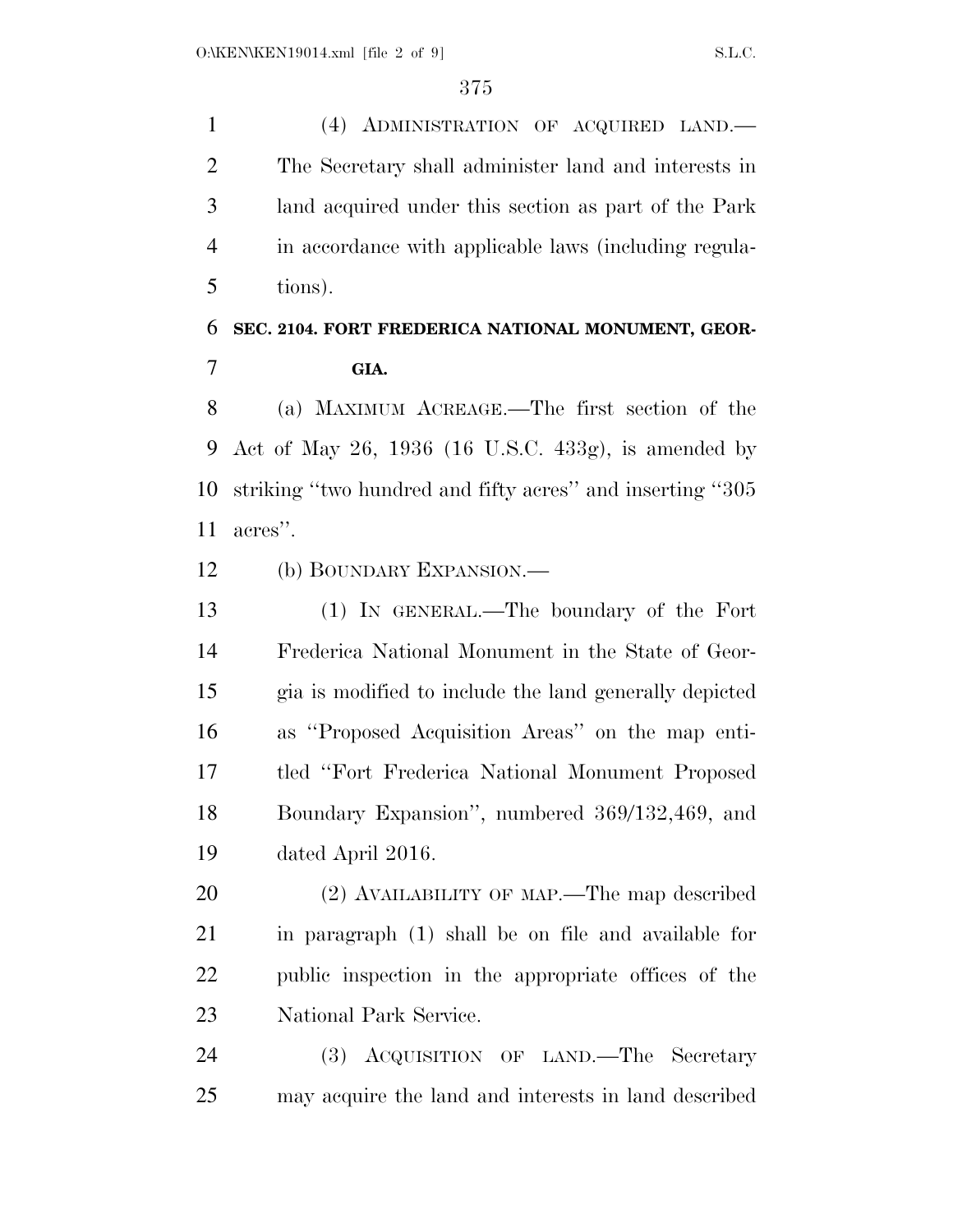| $\mathbf{1}$   | in paragraph (1) by donation or purchase with do-       |
|----------------|---------------------------------------------------------|
| $\overline{2}$ | nated or appropriated funds from willing sellers        |
| 3              | only.                                                   |
| $\overline{4}$ | (4) NO USE OF CONDEMNATION OR EMINENT                   |
| 5              | DOMAIN.—The Secretary may not acquire by con-           |
| 6              | demnation or eminent domain any land or interests       |
| 7              | in land under this section or for the purposes of this  |
| 8              | section.                                                |
| 9              | SEC. 2105. FORT SCOTT NATIONAL HISTORIC SITE BOUND-     |
| 10             | ARY.                                                    |
| 11             | Public Law $95-484$ (92 Stat. 1610) is amended—         |
| 12             | $(1)$ in the first section—                             |
| 13             | $(A)$ by inserting ", by purchase with ap-              |
| 14             | propriated funds, or by exchange" after "dona-          |
| 15             | tion"; and                                              |
| 16             | (B) by striking the proviso; and                        |
| 17             | $(2)$ in section 2—                                     |
| 18             | (A) by striking "SEC. 2. When" and in-                  |
| 19             | serting the following:                                  |
| 20             | "SEC. 2. ESTABLISHMENT.                                 |
| 21             | "(a) IN GENERAL.—When"; and                             |
| 22             | (B) by adding at the end the following:                 |
| 23             | "(b) BOUNDARY MODIFICATION.—The boundary of             |
| 24             | the Fort Scott National Historic Site established under |
| 25             | subsection (a) is modified as generally depicted on the |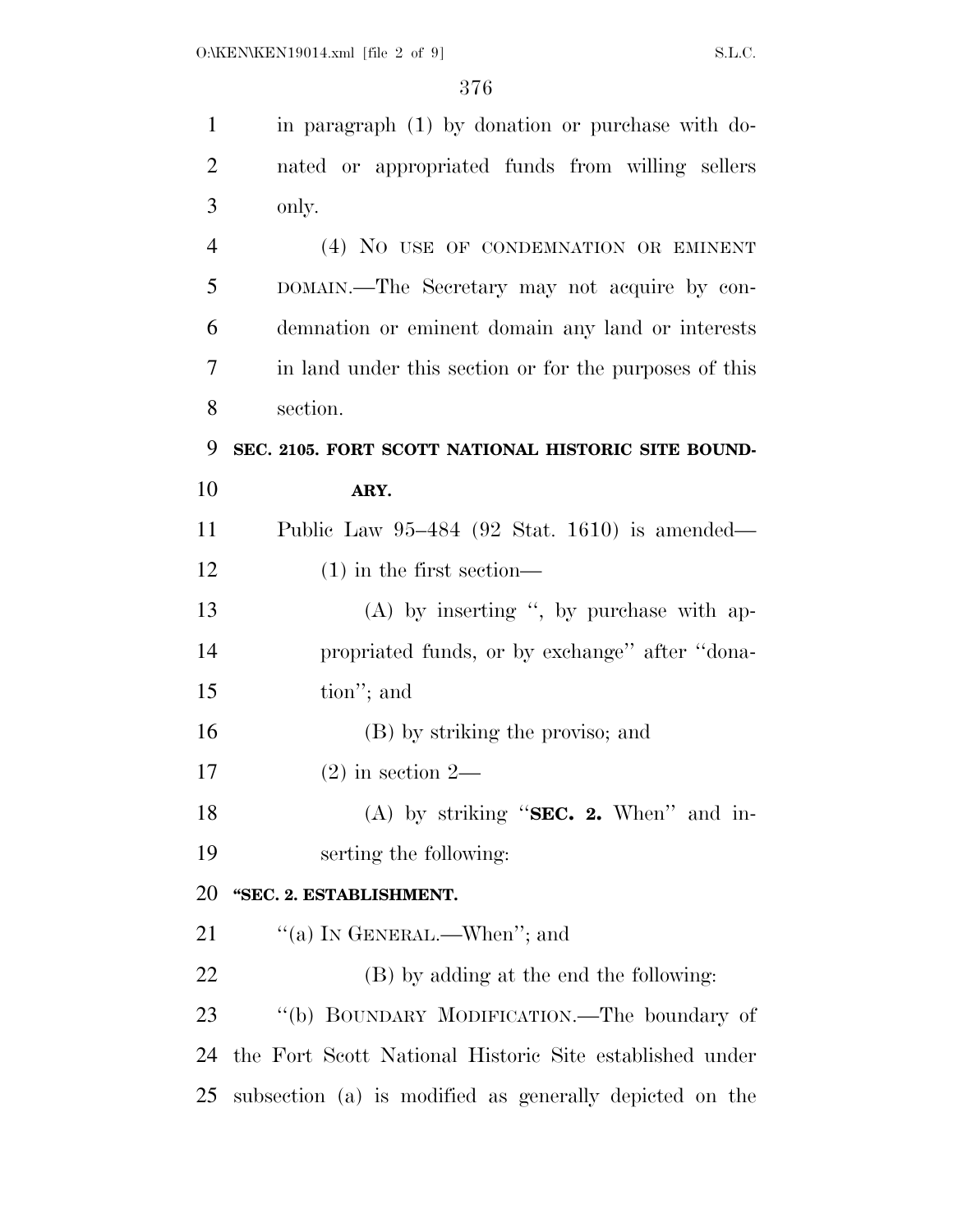map referred to as 'Fort Scott National Historic Site Pro- posed Boundary Modification', numbered 471/80,057, and dated February 2016.''.

## **SEC. 2106. FLORISSANT FOSSIL BEDS NATIONAL MONU-MENT BOUNDARY.**

 The first section of Public Law 91–60 (83 Stat. 101) is amended—

 (1) by striking ''entitled 'Proposed Florissant Fossil Beds National Monument', numbered NM– FFB–7100, and dated March 1967, and more par- ticularly described by metes and bounds in an at- tachment to that map,'' and inserting ''entitled 'Florissant Fossil Beds National Monument Pro- posed Boundary Adjustment', numbered 171/ 132,544, and dated May 3, 2016,''; and

 (2) by striking ''six thousand acres'' and insert-17 ing "6,300 acres".

**SEC. 2107. VOYAGEURS NATIONAL PARK BOUNDARY AD-**

**JUSTMENT.** 

(a) BOUNDARIES.—

 (1) IN GENERAL.—Section 102(a) of Public Law 91–661 (16 U.S.C. 160a–1(a)) is amended—

 (A) in the first sentence, by striking ''the drawing entitled'' and all that follows through ''February 1969'' and inserting ''the map enti-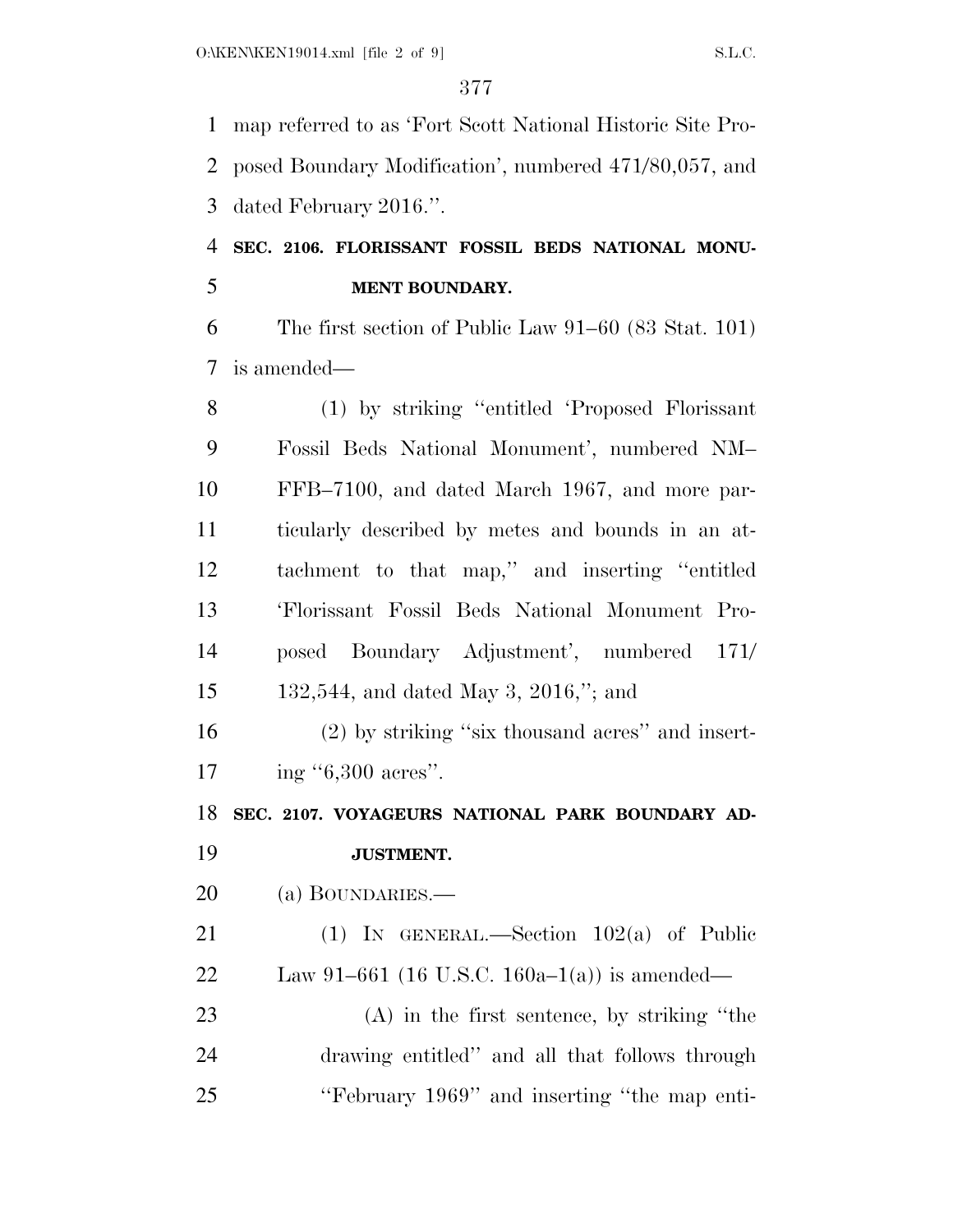| $\mathbf{1}$   | tled 'Voyageurs National Park, Proposed Land       |
|----------------|----------------------------------------------------|
| $\overline{2}$ | Transfer & Boundary Adjustment', numbered          |
| 3              | $172/80,056$ , and dated June 2009 (22 sheets)";   |
| $\overline{4}$ | and                                                |
| 5              | (B) in the second and third sentences, by          |
| 6              | striking "drawing" each place it appears and       |
| $\overline{7}$ | inserting "map".                                   |
| 8              | TECHNICAL CORRECTIONS.—Section<br>(2)              |
| 9              | $102(b)(2)(A)$ of Public Law 91–661 (16 U.S.C.     |
| 10             | $160a-1(b)(2)(A)$ is amended—                      |
| 11             | (A) by striking "paragraph $(1)(C)$ and            |
| 12             | (D)" and inserting "subparagraphs $(C)$ and $(D)$  |
| 13             | of paragraph $(1)$ "; and                          |
| 14             | (B) in the second proviso, by striking             |
| 15             | "paragraph $1(E)$ " and inserting "paragraph"      |
| 16             | $(1)(E)$ ".                                        |
| 17             | (b) LAND ACQUISITIONS.—Section 201 of Public       |
| 18             | Law 91–661 (16 U.S.C. 160b) is amended—            |
| 19             | (1) by striking the section designation<br>and     |
| 20             | heading and all that follows through "(a) The Sec- |
| 21             | retary" and inserting the following:               |
| 22             | "SEC. 201. LAND ACQUISITIONS.                      |
| 23             | $``(a)$ AUTHORIZATION.—                            |
| 24             | "(1) IN GENERAL.—The Secretary";                   |
| 25             | $(2)$ in subsection $(a)$ —                        |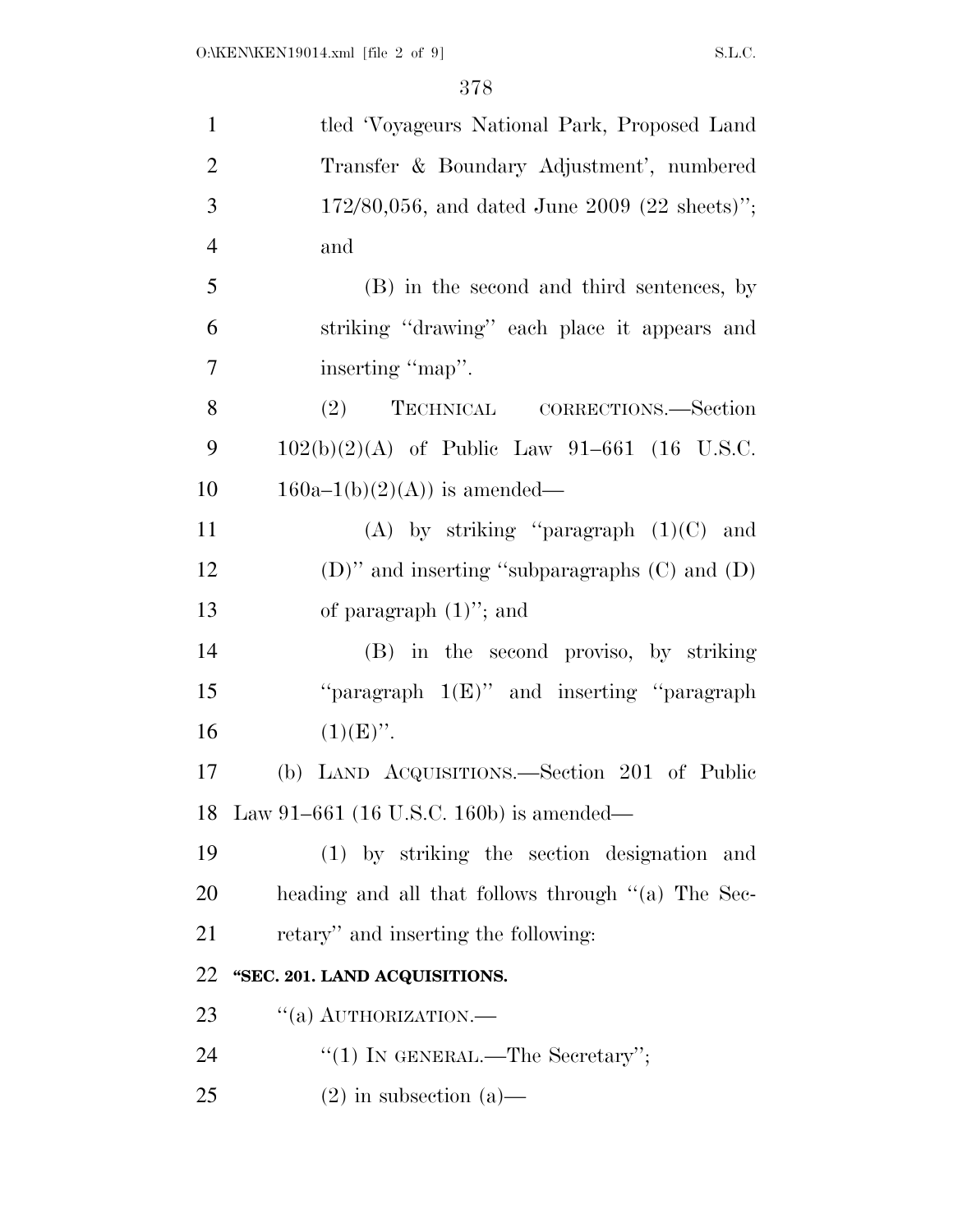| $\mathbf{1}$   | (A) in the second sentence, by striking         |
|----------------|-------------------------------------------------|
| $\overline{2}$ | "When any tract of land is only partly within   |
| 3              | such boundaries" and inserting the following:   |
| $\overline{4}$ | $``(2)$ CERTAIN PORTIONS OF TRACTS.—            |
| 5              | "(A) IN GENERAL.—In any case in which           |
| 6              | only a portion of a tract of land is within the |
| 7              | boundaries of the park";                        |
| 8              | (B) in the third sentence, by striking          |
| 9              | "Land so acquired" and inserting the following: |
| 10             | $``$ (B) EXCHANGE.—                             |
| 11             | "(i) IN GENERAL.—Any land acquired              |
| 12             | pursuant to subparagraph $(A)$ ";               |
| 13             | (C) in the fourth sentence, by striking         |
| 14             | "Any portion" and inserting the following:      |
| 15             | "(ii) PORTIONS NOT EXCHANGED.-                  |
| 16             | Any portion";                                   |
| 17             | $(D)$ in the fifth sentence, by striking "Any   |
| 18             | Federal property" and inserting the following:  |
| 19             | "(C) TRANSFERS OF FEDERAL<br>PROP-              |
| 20             | ERTY.—Any Federal property"; and                |
| 21             | (E) by striking the last sentence and in-       |
| 22             | serting the following:                          |
| 23             | $``(D)$ ADMINISTRATIVE JURISDICTION.—           |
| 24             | Effective beginning on the date of enactment of |
| 25             | this subparagraph, there is transferred to the  |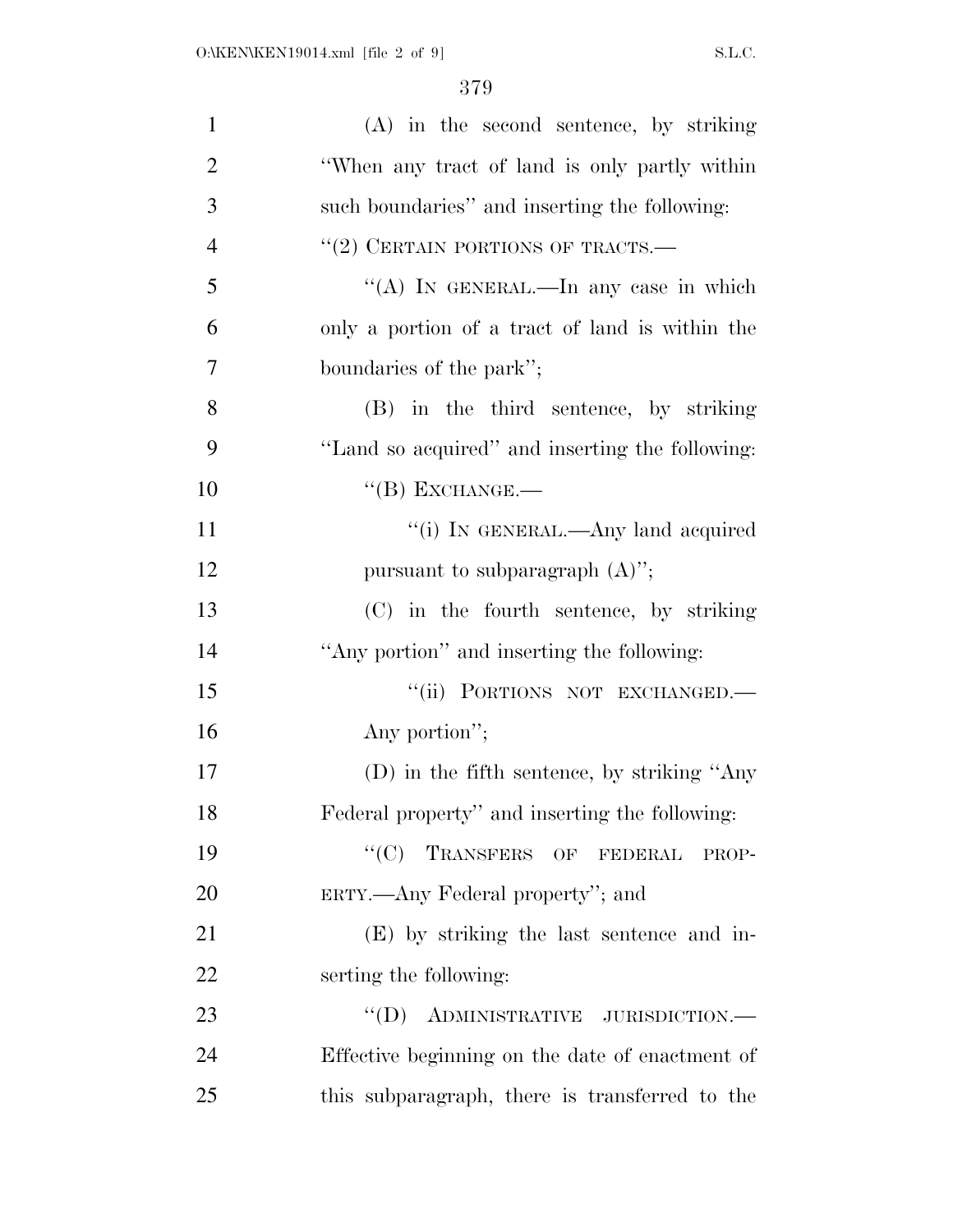| $\mathbf{1}$   | National Park Service administrative jurisdic-     |
|----------------|----------------------------------------------------|
| $\overline{2}$ | tion over—                                         |
| 3              | "(i) any land managed by the Bureau                |
| $\overline{4}$ | of Land Management within the bound-               |
| 5              | aries of the park, as depicted on the map          |
| 6              | described in section $102(a)$ ; and                |
| 7              | "(ii) any additional public land identi-           |
| 8              | fied by the Bureau of Land Management              |
| 9              | appropriate for transfer within the<br>as          |
| 10             | boundaries of the park.                            |
| 11             | " $(E)$ LAND OWNED BY STATE.—                      |
| 12             | "(i) DONATIONS AND EXCHANGES.-                     |
| 13             | Any land located within or adjacent to the         |
| 14             | boundaries of the park that is owned by            |
| 15             | the State of Minnesota (or a political sub-        |
| 16             | division of the State) may be acquired by          |
| 17             | the Secretary only through donation or ex-         |
| 18             | change.                                            |
| 19             | "(ii) REVISION.—On completion of an                |
| 20             | acquisition from the State under clause (i),       |
| 21             | the Secretary shall revise the boundaries of       |
| 22             | the park to reflect the acquisition."; and         |
| 23             | $(3)$ in subsection (b), by striking "(b) In exer- |
| 24             | cising his" and inserting the following:           |
| 25             | "(b) OFFERS BY INDIVIDUALS.—In exercising the".    |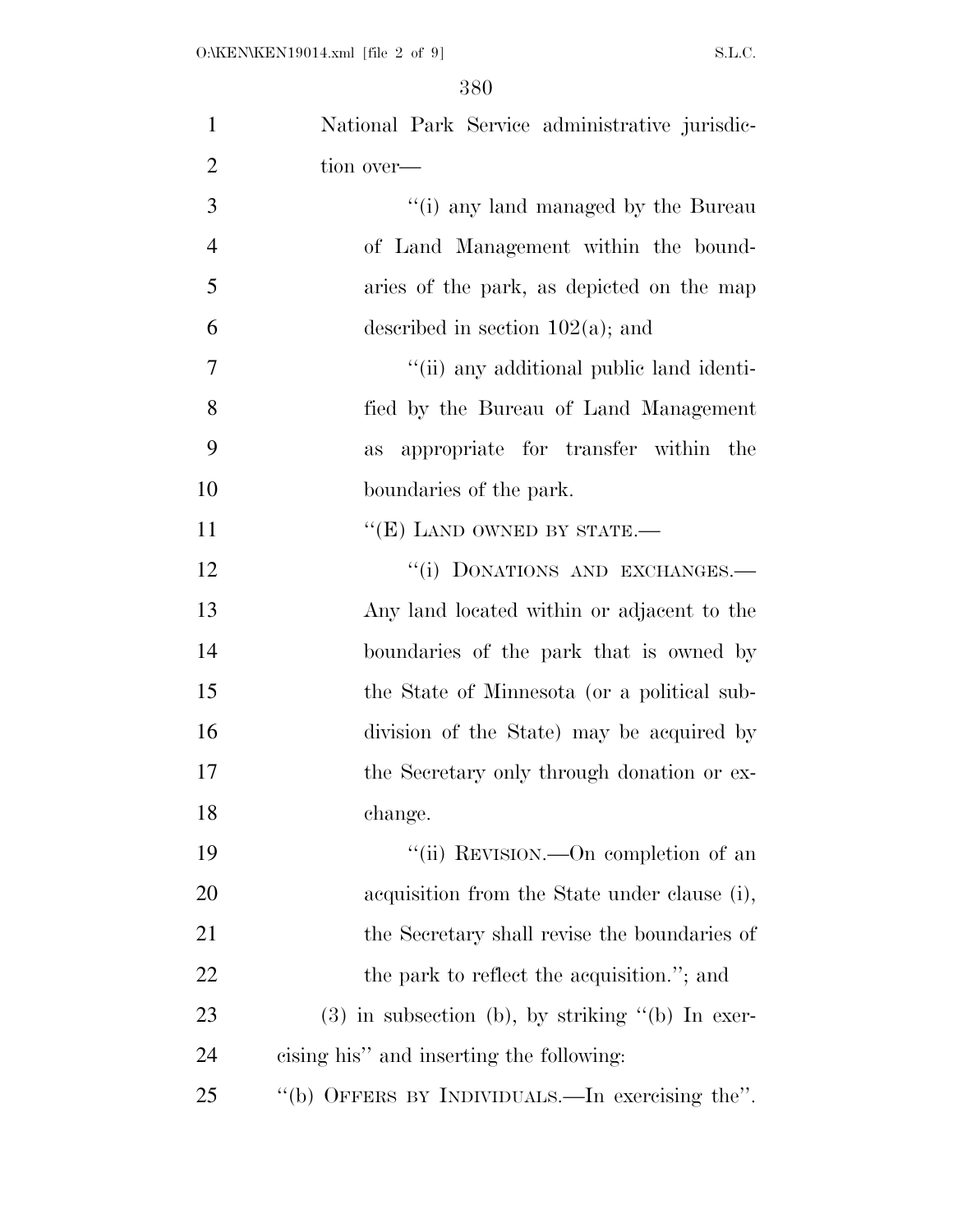| 1              | SEC. 2108. ACADIA NATIONAL PARK BOUNDARY.            |
|----------------|------------------------------------------------------|
| $\overline{2}$ | (a) BOUNDARY CLARIFICATION.—Section 101 of           |
| 3              | Public Law $99-420$ (16 U.S.C. 341 note) is amended— |
| $\overline{4}$ | $(1)$ in the first sentence, by striking "In order   |
| 5              | to" and inserting the following:                     |
| 6              | "(a) BOUNDARIES.—Subject to subsections (b) and      |
| 7              | $(c)(2), \mathrm{to''};$                             |
| 8              | $(2)$ in the second sentence—                        |
| 9              | $(A)$ by striking "The map shall be on file"         |
| 10             | and inserting the following:                         |
| 11             | "(c) AVAILABILITY AND REVISIONS OF MAPS.—            |
| 12             | "(1) AVAILABILITY.—The map, together with            |
| 13             | the map described in subsection $(b)(1)$ and any re- |
| 14             | vised boundary map published under paragraph (2),    |
| 15             | if applicable, shall be—                             |
| 16             | $\lq\lq$ (A) on file"; and                           |
| 17             | (B) by striking "Interior, and it shall be           |
| 18             | made" and inserting the following: "Interior;        |
| 19             | and                                                  |
| 20             | "(B) made";                                          |
| 21             | $(3)$ by inserting after subsection (a) (as des-     |
| 22             | ignated by paragraph $(1)$ the following:            |
| 23             | "(b) SCHOODIC PENINSULA ADDITION.—                   |
| 24             | "(1) IN GENERAL.—The boundary of the Park            |
| 25             | is confirmed to include approximately 1,441 acres of |
| 26             | land and interests in land, as depicted on the map   |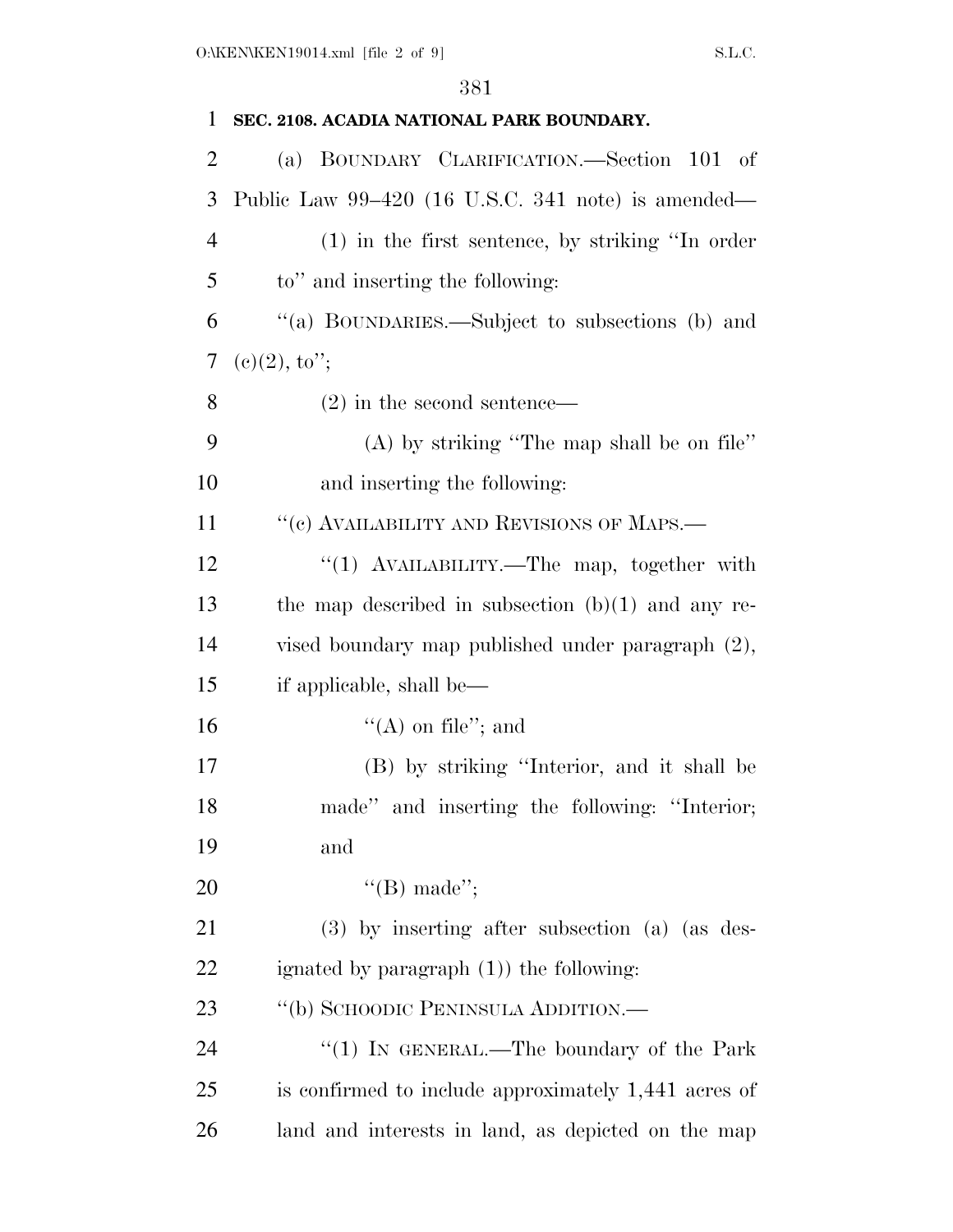| $\mathbf{1}$   | entitled 'Acadia National Park, Hancock County,         |
|----------------|---------------------------------------------------------|
| $\overline{2}$ | Maine, Schoodic Peninsula Boundary Revision',           |
| 3              | numbered 123/129102, and dated July 10, 2015.           |
| $\overline{4}$ | "(2) RATIFICATION AND APPROVAL OF ACQUISI-              |
| 5              | TIONS OF LAND.—Congress ratifies and approves—          |
| 6              | "(A) effective as of September 26, 2013,                |
| 7              | the acquisition by the United States of the land        |
| 8              | and interests in the land described in paragraph        |
| 9              | $(1);$ and                                              |
| 10             | $\lq\lq$ effective as of the date on which the          |
| 11             | alteration occurred, any alteration of the land         |
| 12             | or interests in the land described in paragraph         |
| 13             | (1) that is held or claimed by the United States        |
| 14             | (including conversion of the land to fee simple         |
| 15             | interest) that occurred after the date described        |
| 16             | in subparagraph $(A)$ ."; and                           |
| 17             | (4) in subsection (c) (as designated by para-           |
| 18             | graph $(2)(A)$ , by adding at the end the following:    |
| 19             | "(2) TECHNICAL AND LIMITED REVISIONS.                   |
| 20             | Subject to section $102(k)$ , notwithstanding any other |
| 21             | provision of this section, the Secretary of the Inte-   |
| 22             | rior (referred to in this title as the 'Secretary'), by |
| 23             | publication in the Federal Register of a revised        |
| 24             | boundary map or other description, may make—            |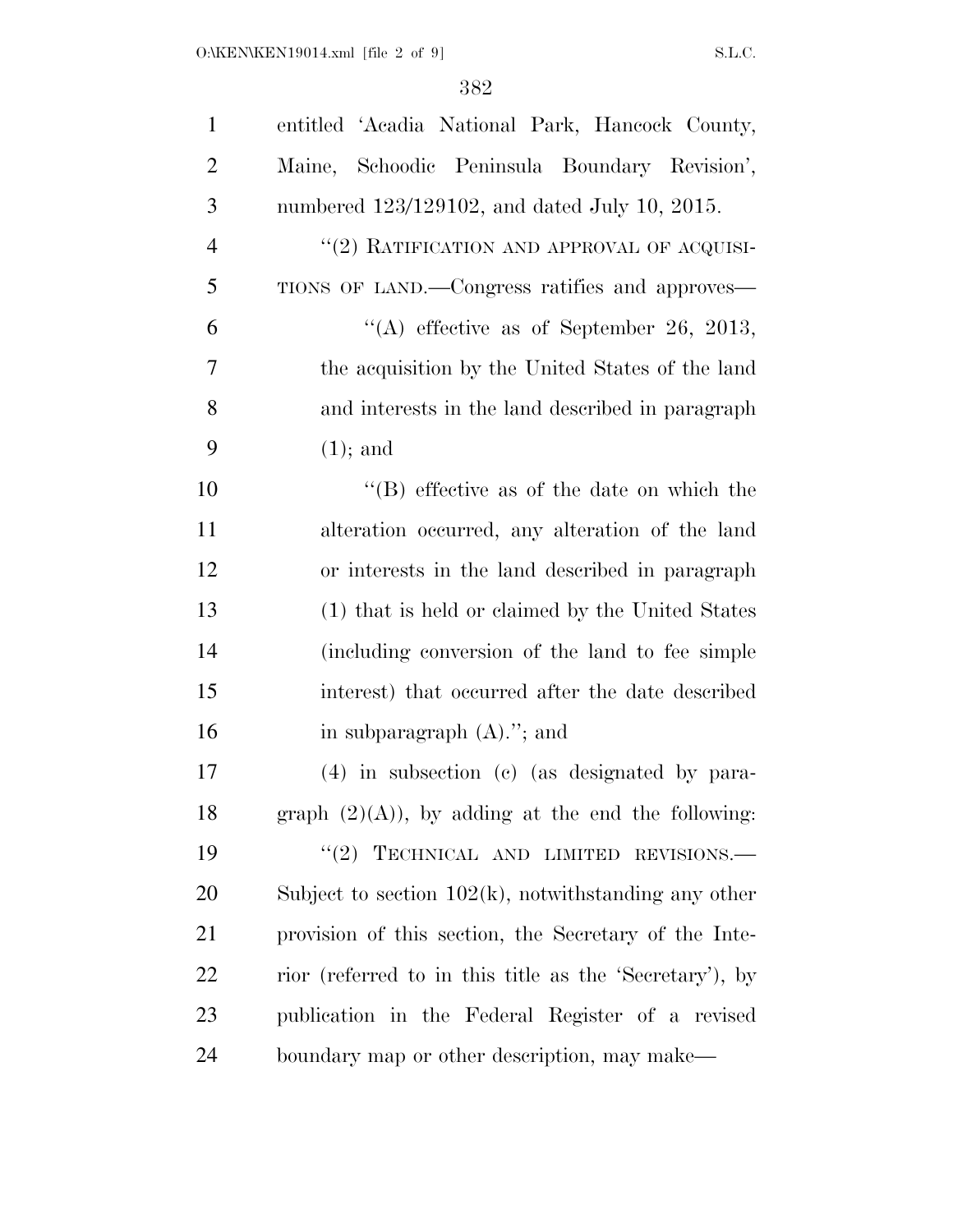1 ''(A) such technical boundary revisions as the Secretary determines to be appropriate to the permanent boundaries of the Park (includ- ing any property of the Park located within the Schoodic Peninsula and Isle Au Haut districts) to resolve issues resulting from causes such as survey error or changed road alignments; and 8 ''(B) such limited boundary revisions as

 the Secretary determines to be appropriate to the permanent boundaries of the Park to take into account acquisitions or losses, by exchange, donation, or purchase from willing sellers using donated or appropriated funds, of land adjacent to or within the Park, respectively, in any case in which the total acreage of the land to be so acquired or lost is less than 10 acres, subject 17 to the condition that—

18 ''(i) any such boundary revision shall not be a part of a more-comprehensive boundary revision; and

 $\frac{1}{2}$  (ii) all such boundary revisions, con- sidered collectively with any technical boundary revisions made pursuant to sub- paragraph (A), do not increase the size of the Park by more than a total of 100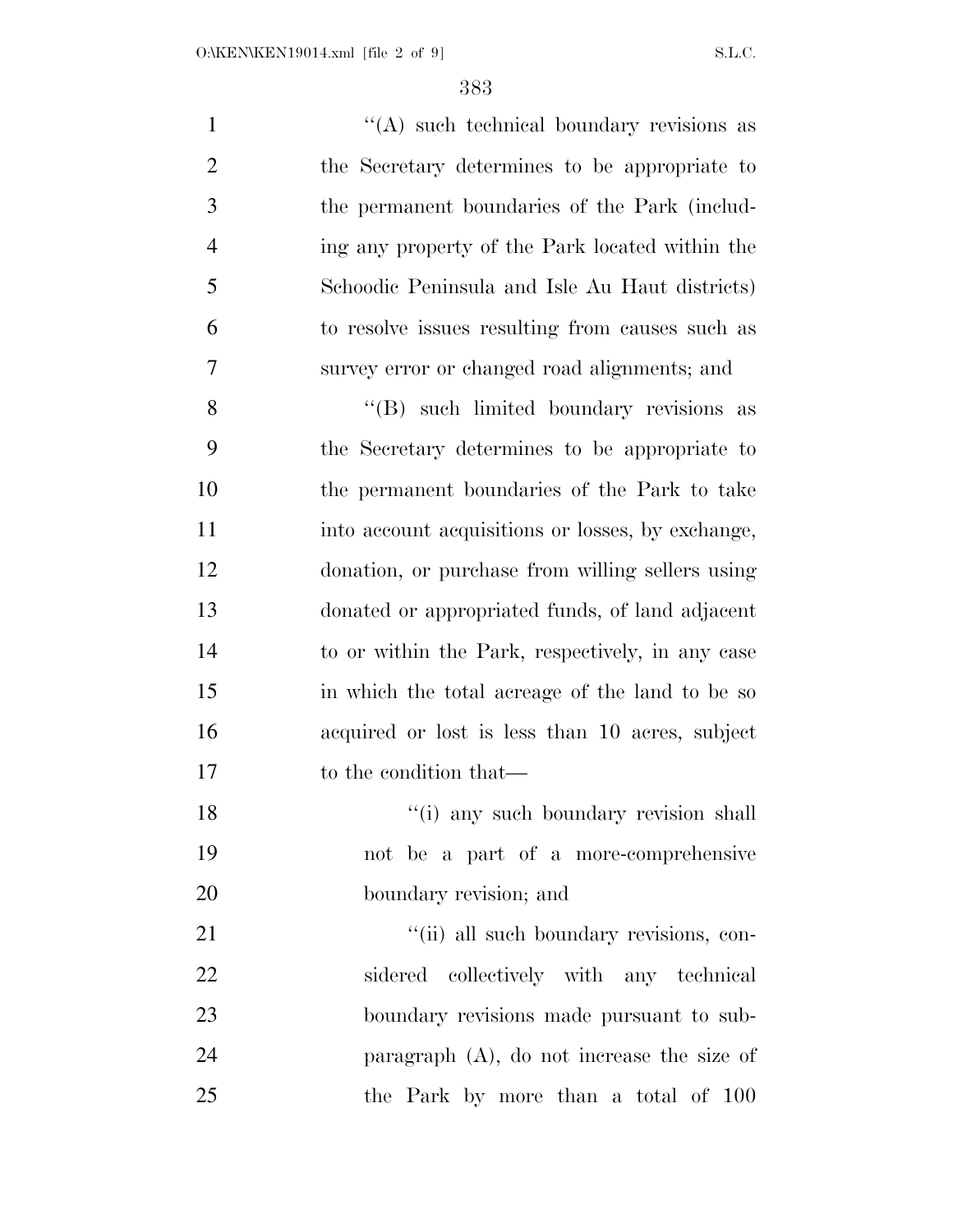| $\mathbf{1}$   | acres, as compared to the size of the Park              |
|----------------|---------------------------------------------------------|
| $\overline{2}$ | on the date of enactment of this para-                  |
| 3              | $graph.$ ".                                             |
| $\overline{4}$ | (b) LIMITATION ON ACQUISITIONS OF LAND FOR              |
| 5              | ACADIA NATIONAL PARK.—Section 102 of Public Law         |
| 6              | $99-420$ (16 U.S.C. 341 note) is amended—               |
| 7              | $(1)$ in subsection $(a)$ , in the matter preceding     |
| 8              | paragraph (1), by striking "of the Interior (herein-    |
| 9              | after in this title referred to as 'the Secretary')";   |
| 10             | $(2)$ in subsection $(d)(1)$ , in the first sentence,   |
| 11             | by striking "the the" and inserting "the";              |
| 12             | $(3)$ in subsection $(k)$ —                             |
| 13             | (A) by redesignating the subsection as                  |
| 14             | paragraph (4) and indenting the paragraph ap-           |
| 15             | propriately; and                                        |
| 16             | (B) by moving the paragraph so as to ap-                |
| 17             | pear at the end of subsection (b); and                  |
| 18             | (4) by adding at the end the following:                 |
| 19             | "(k) REQUIREMENTS.—Before revising the bound-           |
| 20             | aries of the Park pursuant to this section or section   |
| 21             | $101(c)(2)(B)$ , the Secretary shall—                   |
| 22             | $\cdot$ (1) certify that the proposed boundary revision |
| 23             | will contribute to, and is necessary for, the proper    |
| 24             | preservation, protection, interpretation, or manage-    |
| 25             | ment of the Park;                                       |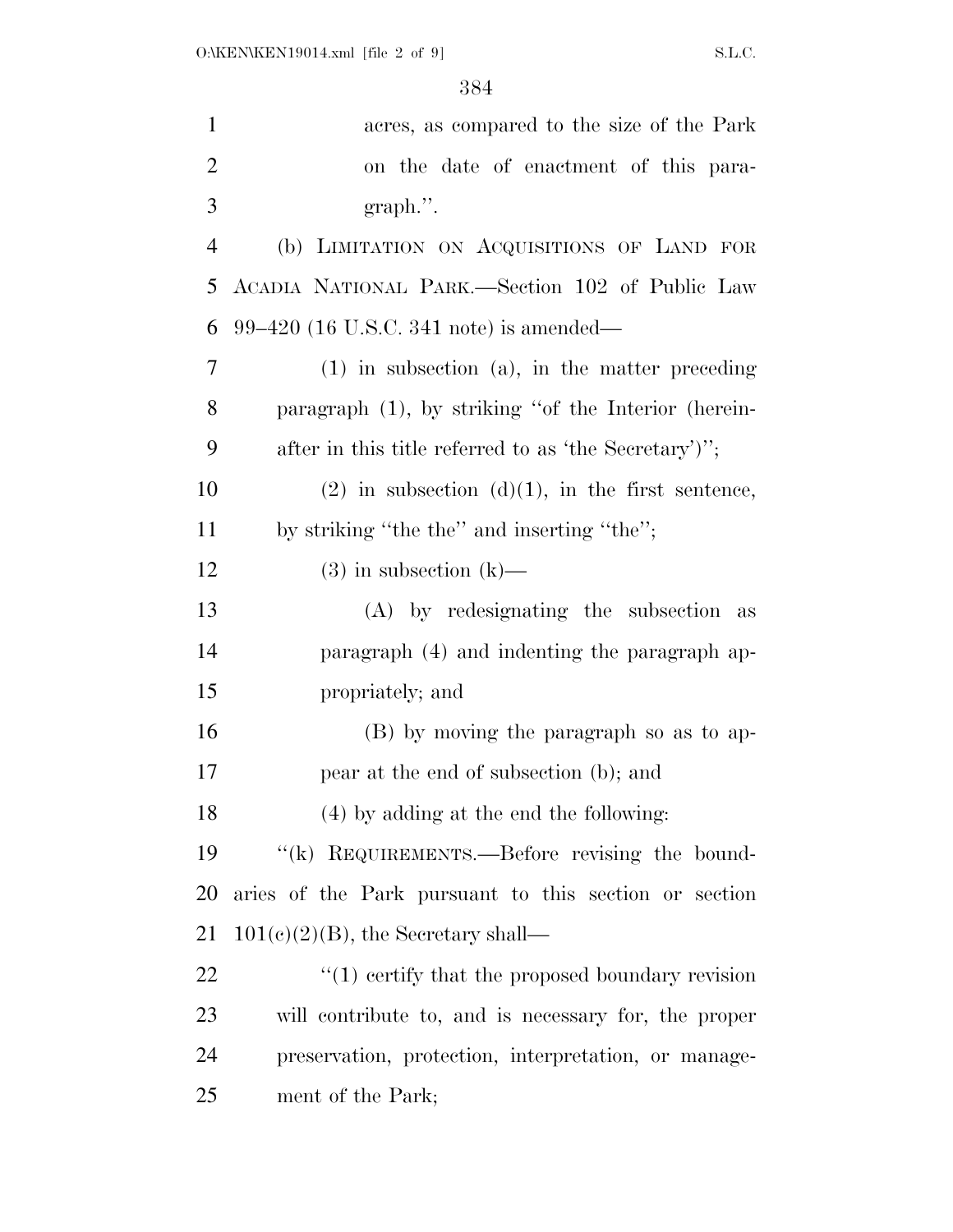$\frac{1}{2}$  ''(2) consult with the governing body of each county, city, town, or other jurisdiction with primary taxing authority over the land or interest in land to be acquired regarding the impacts of the proposed boundary revision; ''(3) obtain from each property owner the land or interest in land of which is proposed to be ac- quired for, or lost from, the Park written consent for the proposed boundary revision; and 10 ''(4) submit to the Acadia National Park Advi- sory Commission established by section 103(a), the Committee on Natural Resources of the House of Representatives, the Committee on Energy and Nat- ural Resources of the Senate, and the Maine Con- gressional Delegation a written notice of the pro- posed boundary revision. ''(l) LIMITATION.—The Secretary may not use the authority provided by section 100506 of title 54, United States Code, to adjust the permanent boundaries of the Park pursuant to this title.''. (c) ACADIA NATIONAL PARK ADVISORY COMMIS- SION.— 23 (1) IN GENERAL.—The Secretary shall reestab-lish and appoint members to the Acadia National

Park Advisory Commission in accordance with sec-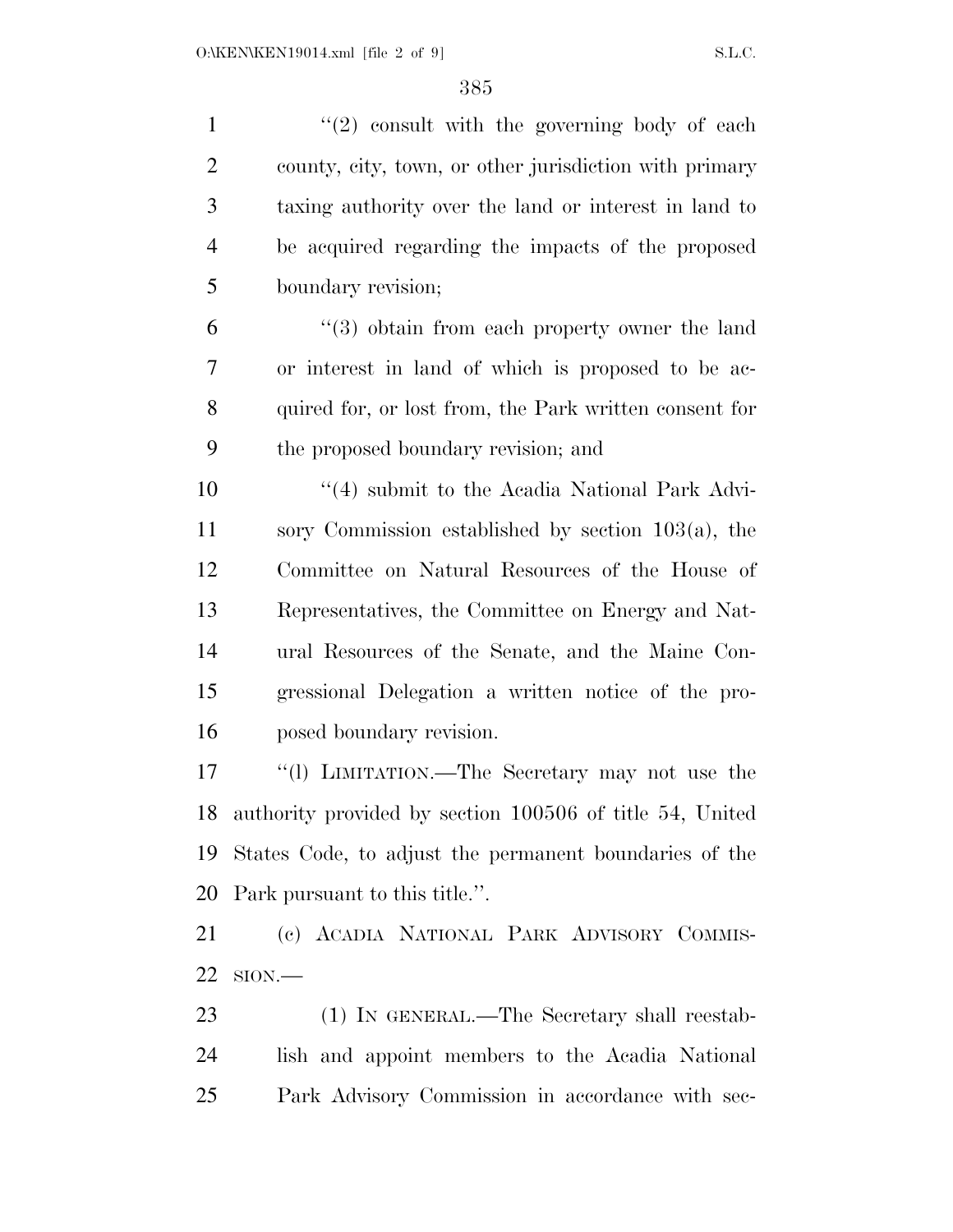| $\mathbf{1}$   | tion 103 of Public Law 99–420 (16 U.S.C. 341)            |
|----------------|----------------------------------------------------------|
| $\overline{2}$ | note).                                                   |
| 3              | (2) CONFORMING AMENDMENT.—Section 103                    |
| $\overline{4}$ | of Public Law $99-420$ (16 U.S.C. 341 note) is           |
| 5              | amended by striking subsection (f).                      |
| 6              | (d) REPEAL OF CERTAIN PROVISIONS RELATING TO             |
| 7              | ACADIA NATIONAL PARK.—The following are repealed:        |
| 8              | $(1)$ Section 3 of the Act of February 26, 1919          |
| 9              | $(40 \text{ Stat. } 1178, \text{ chapter } 45).$         |
| 10             | $(2)$ The first section of the Act of January 19,        |
| 11             | 1929 (45 Stat. 1083, chapter 77).                        |
| 12             | (e) MODIFICATION OF USE RESTRICTION.—The Act             |
|                |                                                          |
| 13             | of August 1, 1950 (64 Stat. 383, chapter 511), is amend- |
|                | $14$ ed—                                                 |
| 15             | (1) by striking "That the Secretary" and in-             |
| 16             | serting the following:                                   |
| 17             | "SECTION 1. CONVEYANCE OF LAND IN ACADIA NATIONAL        |
| 18             | PARK.                                                    |
| 19             | "The Secretary"; and                                     |
| <b>20</b>      | (2) by striking "for school purposes" and in-            |
| 21             | serting "for public purposes, subject to the condi-      |
| 22             | tions that use of the land shall not degrade or ad-      |
| 23             | versely impact the resources or values of Acadia Na-     |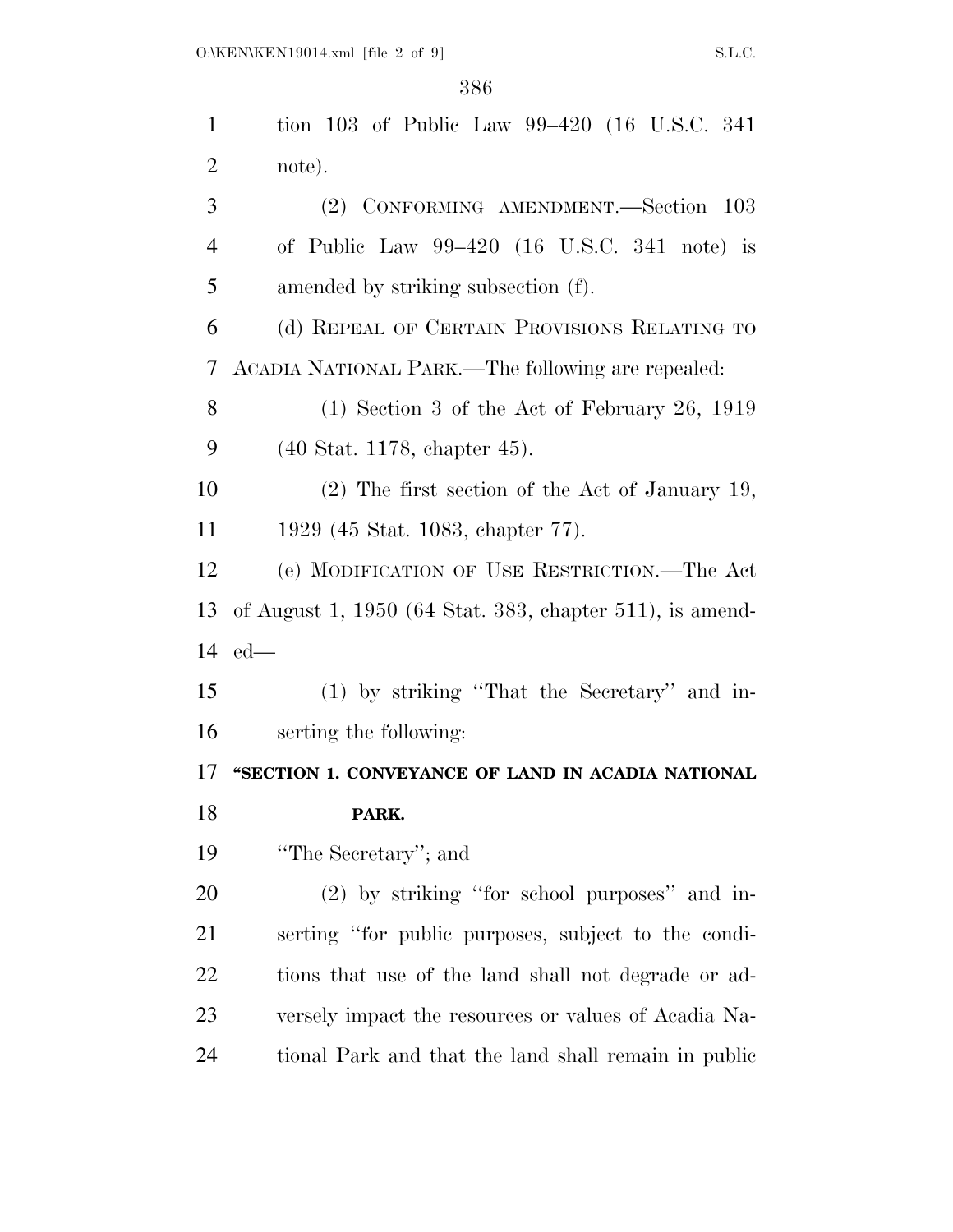| $\mathbf{1}$   | ownership for recreational, educational, or similar  |
|----------------|------------------------------------------------------|
| $\overline{2}$ | public purposes".                                    |
| 3              | (f)<br>CONTINUATION OF CERTAIN TRADITIONAL           |
| $\overline{4}$ | USES.—Title I of Public Law $99-420$ (16 U.S.C. 341) |
| 5              | note) is amended by adding at the end the following: |
| 6              | "SEC. 109. CONTINUATION OF CERTAIN TRADITIONAL USES. |
| 7              | "(a) DEFINITIONS.—In this section:                   |
| 8              | " $(1)$ LAND WITHIN THE PARK.—The term 'land         |
| 9              | within the Park' means land owned or controlled by   |
| 10             | the United States—                                   |
| 11             | "(A) that is within the boundary of the              |
| 12             | Park established by section 101; or                  |
| 13             | $\lq\lq (B)(i)$ that is outside the boundary of the  |
| 14             | Park; and                                            |
| 15             | "(ii) in which the Secretary has or acquires         |
| 16             | a property interest or conservation easement         |
| 17             | pursuant to this title.                              |
| 18             | "(2) MARINE SPECIES; MARINE WORM; SHELL-             |
| 19             | FISH.—The terms 'marine species', 'marine worm',     |
| <b>20</b>      | and 'shellfish' have the meanings given those terms  |
| 21             | in section 6001 of title 12 of the Maine Revised     |
| 22             | Statutes (as in effect on the date of enactment of   |
| 23             | this section).                                       |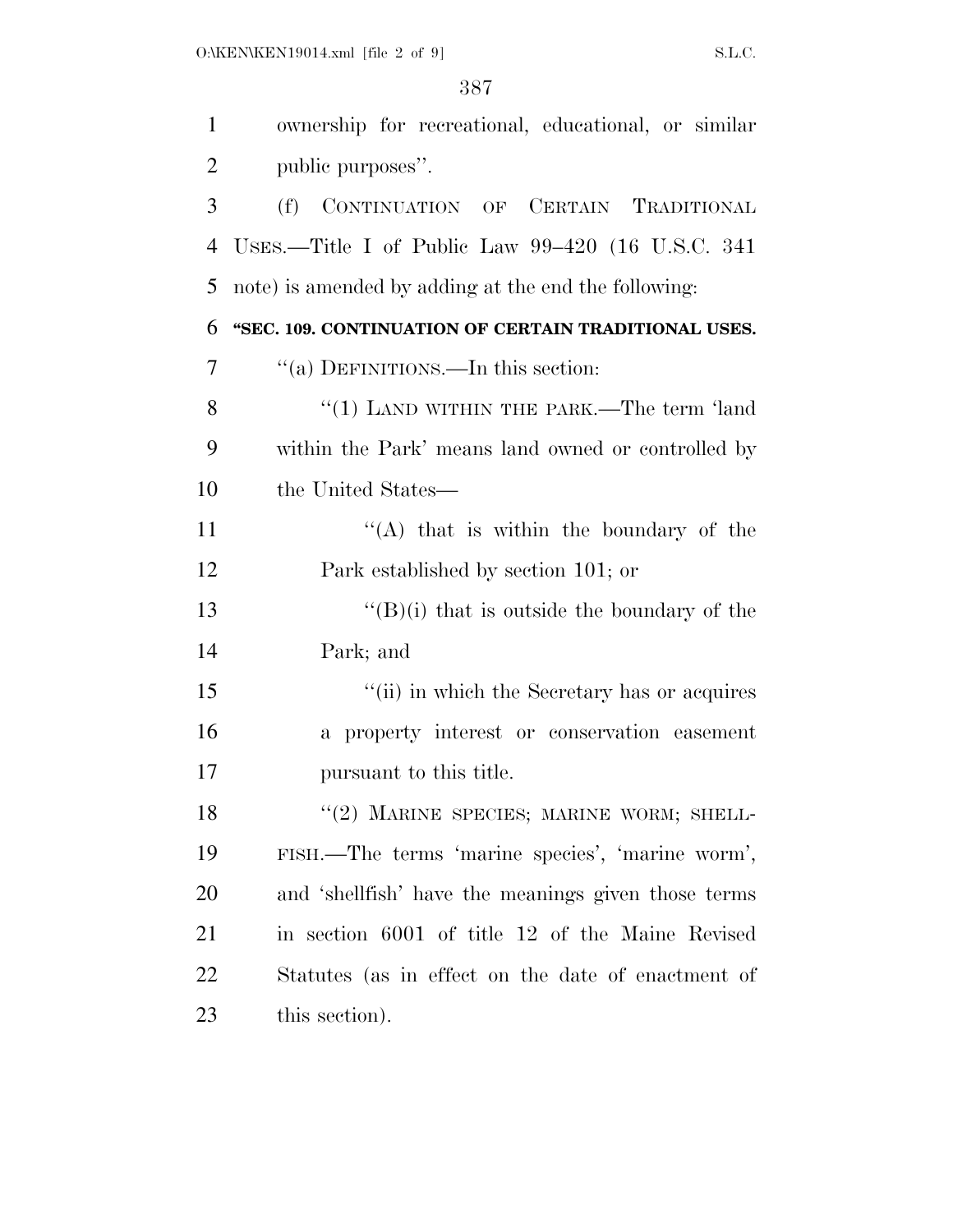1 ''(3) STATE LAW.—The term 'State law' means the law (including regulations) of the State of Maine, including the common law. 4 "(4) TAKING.—The term 'taking' means the re- moval or attempted removal of a marine species, ma- rine worm, or shellfish from the natural habitat of the marine species, marine worm, or shellfish. 8 "(b) CONTINUATION OF TRADITIONAL USES.—The Secretary shall allow for the traditional taking of marine species, marine worms, and shellfish, on land within the Park between the mean high watermark and the mean low watermark in accordance with State law.''. (g) CONVEYANCE OF CERTAIN LAND IN ACADIA NA- TIONAL PARK TO THE TOWN OF BAR HARBOR, MAINE.— (1) IN GENERAL.—The Secretary shall convey to the Town of Bar Harbor all right, title, and inter-

 est of the United States in and to the .29-acre par- cel of land in Acadia National Park identified as lot 110–055–000 on the tax map of the Town of Bar Harbor for section 110, dated April 1, 2015, to be used for a solid waste transfer facility.

 (2) REVERSION.—If the land conveyed under paragraph (1) is used for a purpose other than the purpose described in that paragraph, the land shall,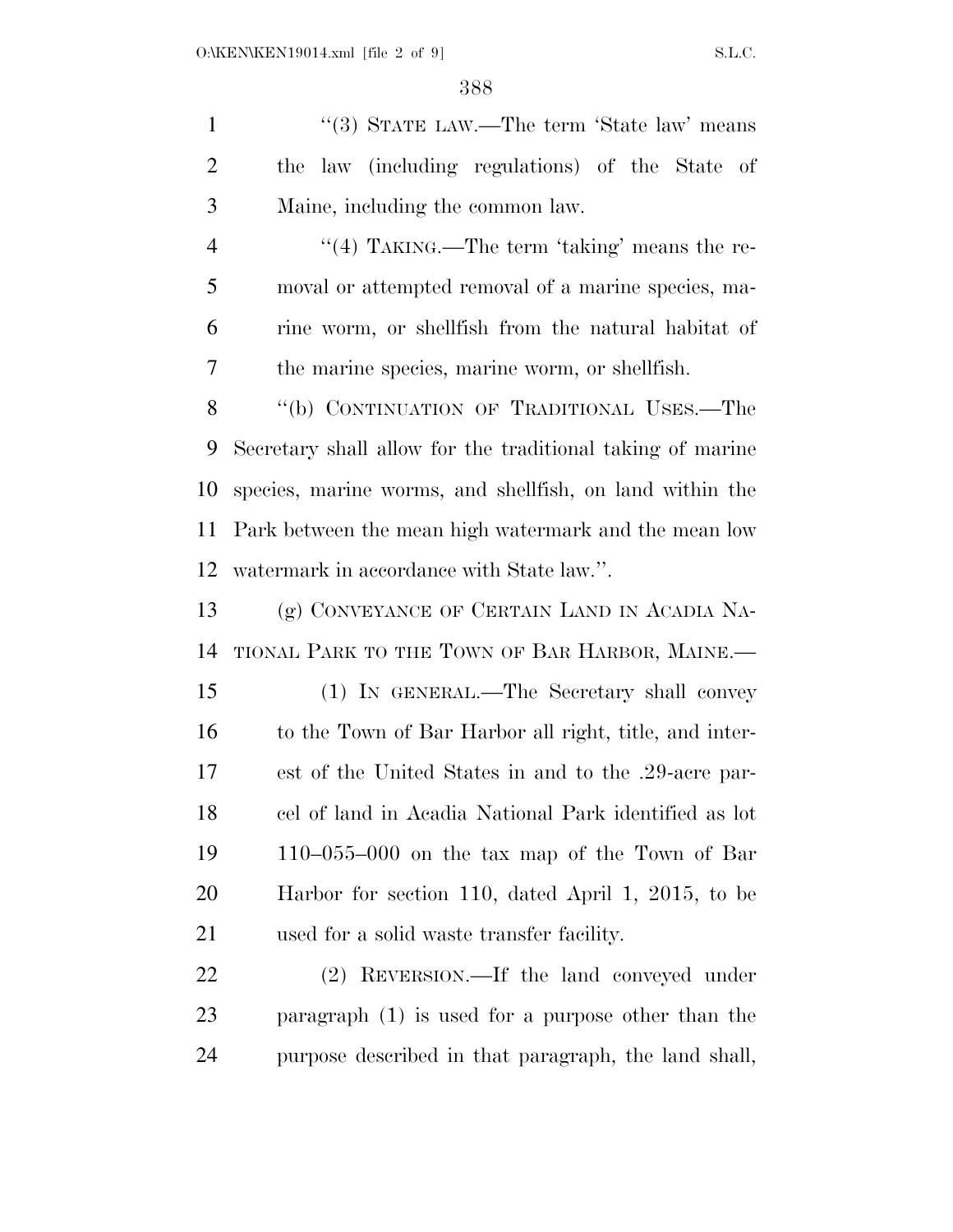at the discretion of the Secretary, revert to the United States.

## **SEC. 2109. AUTHORITY OF SECRETARY OF THE INTERIOR TO ACCEPT CERTAIN PROPERTIES, MIS-SOURI.**

 (a) STE. GENEVIEVE NATIONAL HISTORICAL PARK.—Section 7134(a)(3) of the Energy and Natural Resources Act of 2017 (as enacted into law by section 121(a)(2) of division G of the Consolidated Appropriations Act, 2018 (Public Law 115–141)) is amended by striking '' 'Ste. Genevieve National Historical Park Proposed Boundary', numbered 571/132,626, and dated May 2016'' and inserting '' 'Ste. Genevieve National Historical Park Proposed Boundary Addition', numbered 571/149,942, and dated December 2018''.

 (b) HARRY S TRUMAN NATIONAL HISTORIC SITE.— Public Law 98–32 (54 U.S.C. 320101 note) is amended— (1) in section 3, by striking the section designa- tion and all that follows through ''is authorized'' and inserting the following:

### **''SEC. 4. AUTHORIZATION OF APPROPRIATIONS.**

- **''There are authorized''**;
- (2) in section 2—
- (A) in the second sentence, by striking ''The Secretary is further authorized, in the ad-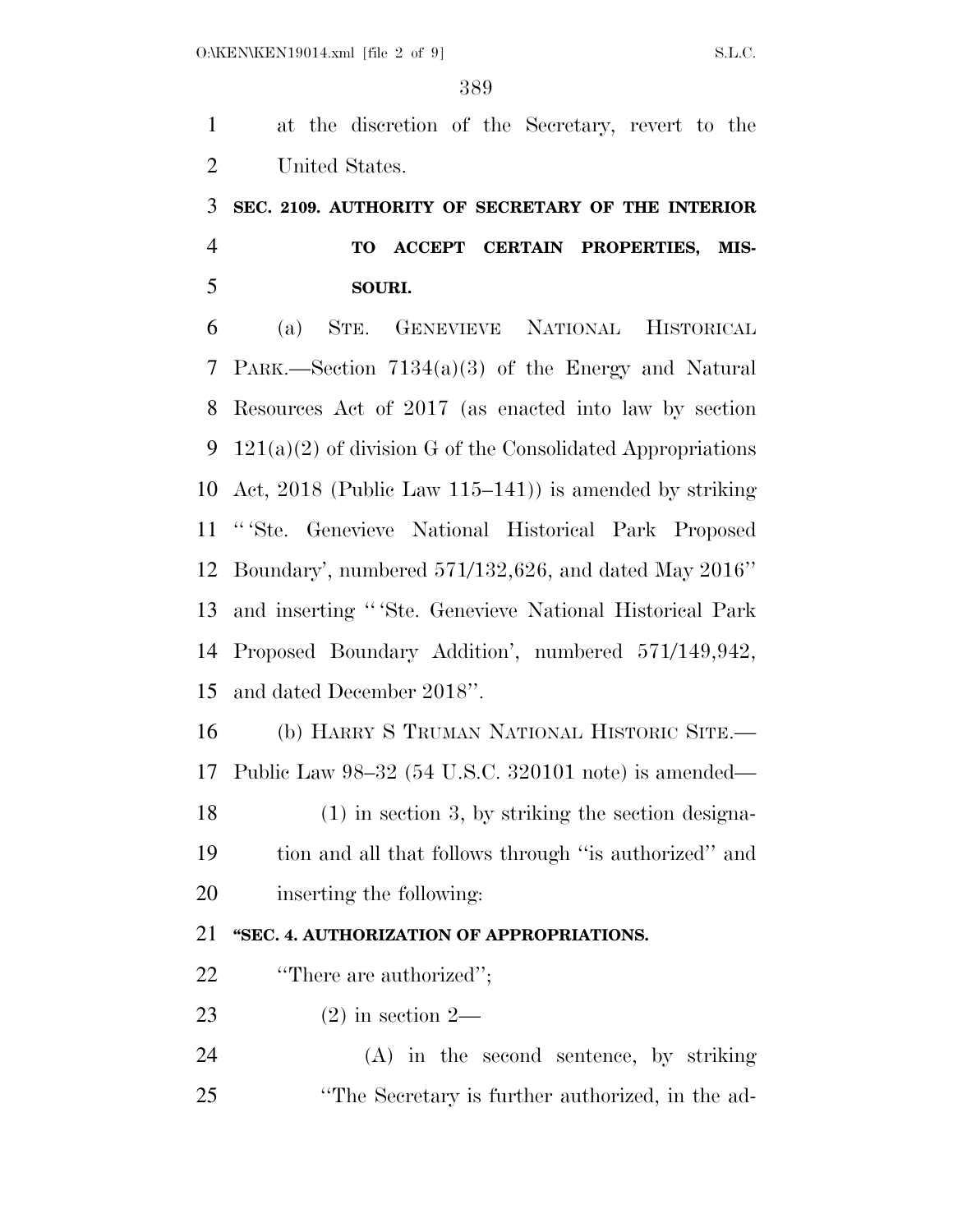| $\mathbf{1}$   | ministration of the site, to" and inserting the          |
|----------------|----------------------------------------------------------|
| $\overline{2}$ | following:                                               |
| 3              | "(b) USE BY MARGARET TRUMAN DANIEL.-In ad-               |
| $\overline{4}$ | ministering the Harry S Truman National Historic Site,   |
| 5              | the Secretary may"; and                                  |
| 6              | (B) by striking the section designation and              |
| 7              | all that follows through "and shall be" in the           |
| 8              | first sentence and inserting the following:              |
| 9              | "SEC. 3. DESIGNATION; USE BY MARGARET TRUMAN DAN-        |
| 10             | IEL.                                                     |
| 11             | "(a) DESIGNATION.—Any property acquired pursu-           |
| 12             | ant to section 2—                                        |
| 13             | $\cdot\cdot(1)$ is designated as the 'Harry S Truman Na- |
| 14             | tional Historic Site'; and                               |
| 15             | "(2) shall be"; and                                      |
| 16             | $(3)$ in the first section—                              |
| 17             | $(A)$ by redesignating subsection $(e)$<br>as            |
| 18             | paragraph (2), indenting the paragraph appro-            |
| 19             | priately, and moving the paragraph so as to ap-          |
| 20             | pear at the end of subsection (c);                       |
| 21             | $(B)$ in subsection $(c)$ —                              |
| 22             | (i) by striking the subsection designa-                  |
| 23             | tion and all that follows through "author-               |
| 24             | ized to" and inserting the following:                    |
| 25             | "(c) TRUMAN FARM HOME.-                                  |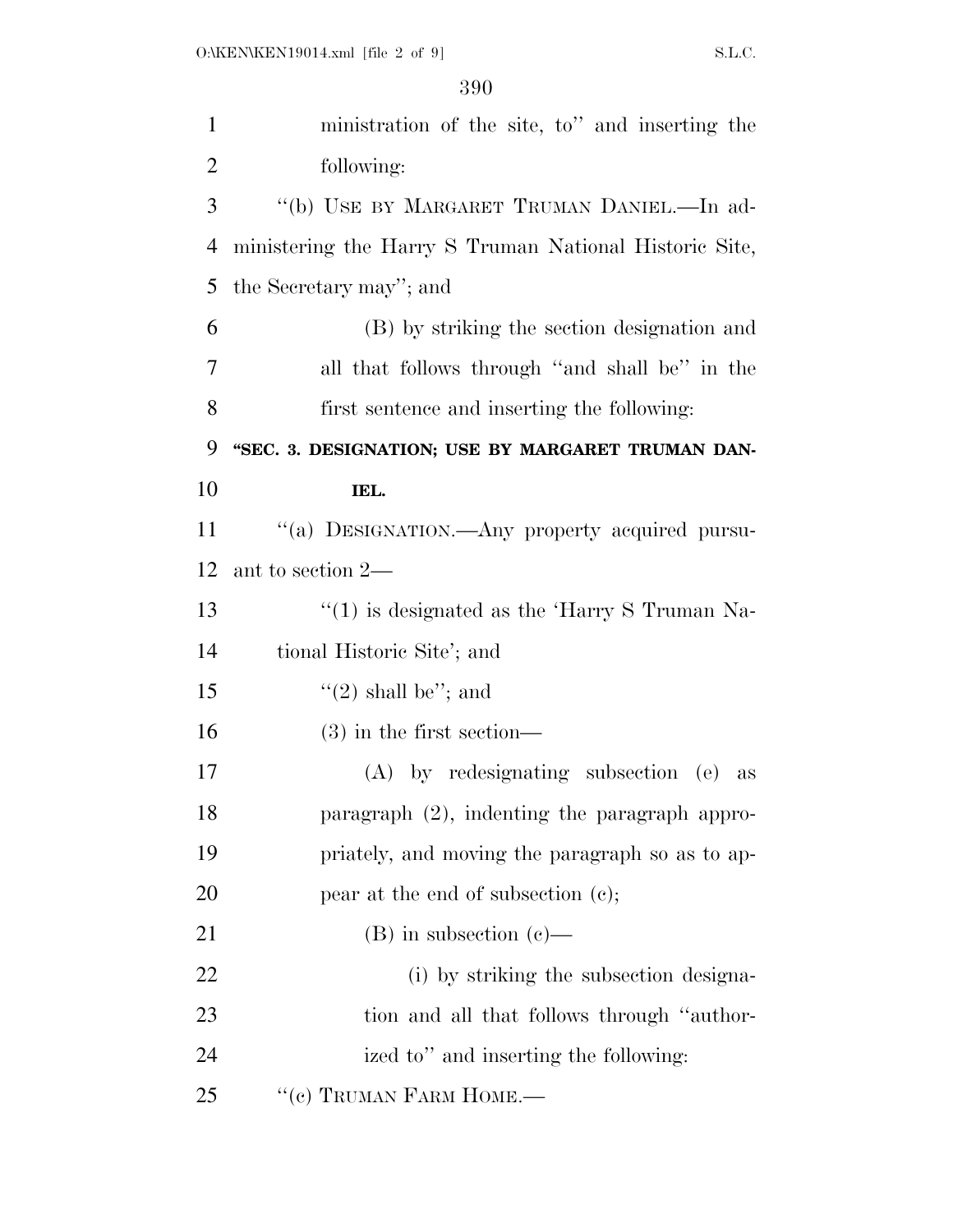| $\mathbf{1}$   | "(1) IN GENERAL.—The Secretary may"; and       |
|----------------|------------------------------------------------|
| $\overline{2}$ | (ii) in paragraph $(2)$ (as redesignated       |
| 3              | by subparagraph $(A)$ )—                       |
| $\overline{4}$ | (I) by striking "Farm House"                   |
| 5              | and inserting "Farm Home"; and                 |
| 6              | (II) by striking the paragraph                 |
| $\overline{7}$ | designation and all that follows               |
| 8              | through "authorized and directed to"           |
| 9              | and inserting the following:                   |
| 10             | TECHNICAL AND PLANNING ASSIST-<br>(2)          |
| 11             | ANCE.—The Secretary shall";                    |
| 12             | $(C)$ in subsection $(b)$ —                    |
| 13             | (i) by striking $(6)(1)$ The Secretary         |
| 14             | is further authorized to" and inserting the    |
| 15             | following:                                     |
| 16             | NOLAND/HAUKENBERRY AND<br>$\lq (b)$<br>WALLACE |
| 17             | HOUSES.—                                       |
| 18             | "(1) IN GENERAL.—The Secretary may"; and       |
| 19             | (ii) in paragraph $(1)$ , by indenting         |
| 20             | subparagraphs $(A)$ and $(B)$ appropriately;   |
| 21             | (D) by adding at the end the following:        |
| 22             | "(e) ADDITIONAL LAND IN INDEPENDENCE FOR VIS-  |
| 23             | <b>ITOR CENTER.—</b>                           |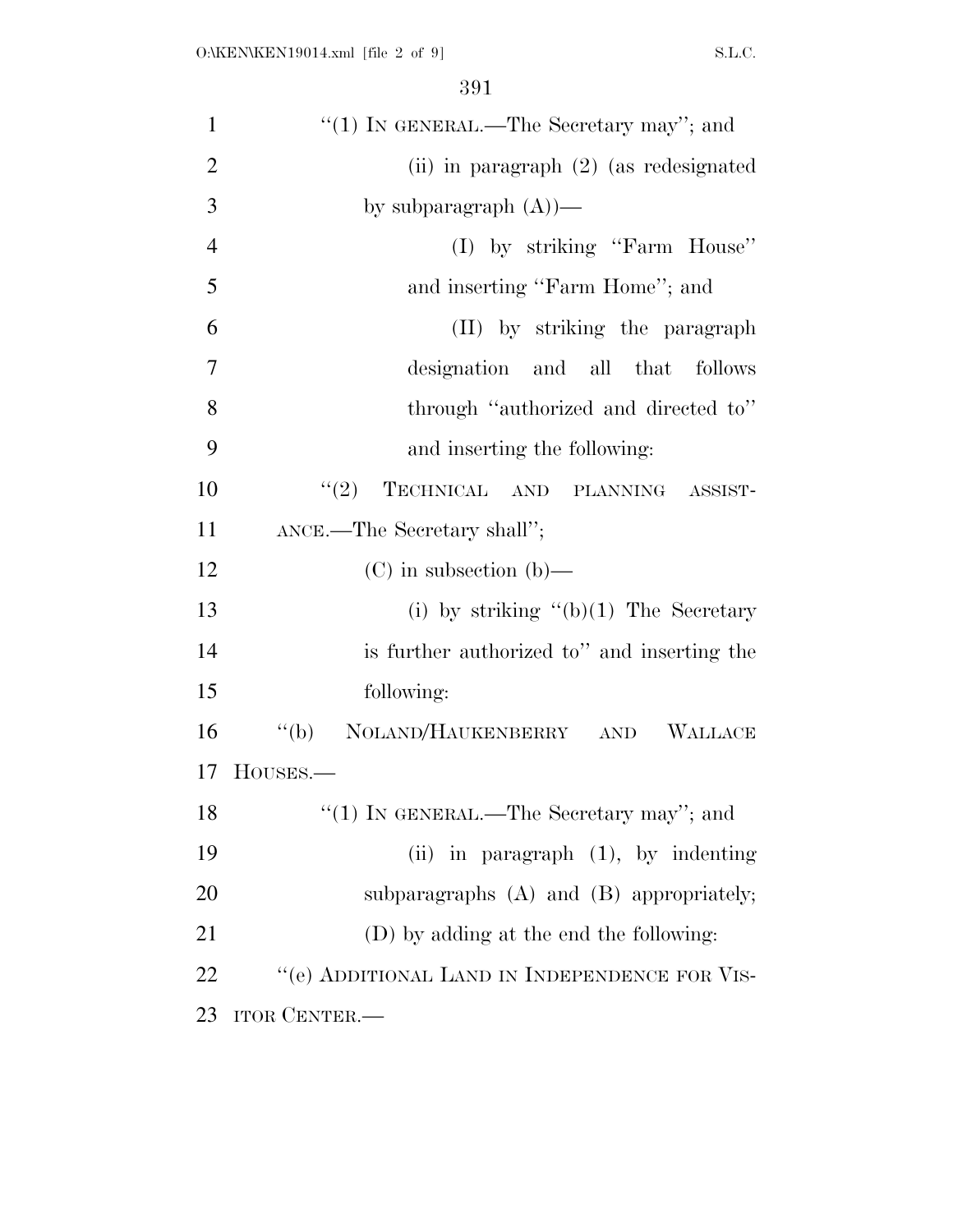| $\mathbf{1}$   | "(1) IN GENERAL.—The Secretary may acquire,           |
|----------------|-------------------------------------------------------|
| $\overline{2}$ | by donation from the city of Independence, Missouri,  |
| 3              | the land described in paragraph $(2)$ for-            |
| $\overline{4}$ | "(A) inclusion in the Harry S Truman Na-              |
| 5              | tional Historic Site; and                             |
| 6              | $\lq\lq (B)$ if the Secretary determines appro-       |
| 7              | priate, use as a visitor center of the historic       |
| 8              | site, which may include administrative services.      |
| 9              | "(2) DESCRIPTION OF LAND.—The land re-                |
| 10             | ferred to in paragraph (1) consists of the approxi-   |
| 11             | mately 1.08 acres of land—                            |
| 12             | $\lq\lq$ owned by the city of Independence,           |
| 13             | Missouri;                                             |
| 14             | "(B) designated as Lots $6$ through 19,               |
| 15             | DELAYS Subdivision, a subdivision in Inde-            |
| 16             | pendence, Jackson County, Missouri; and               |
| 17             | $\lq\lq$ (C) located in the area of the city bound    |
| 18             | by Truman Road on the south, North Lynn               |
| 19             | Street on the west, East White Oak Street on          |
| 20             | the north, and the city transit center on the         |
| 21             | east.                                                 |
| 22             | BOUNDARY MODIFICATION.-On acquisi-<br>``(3)           |
| 23             | tion of the land under this subsection, the Secretary |
| 24             | shall modify the boundary of the Harry S Truman       |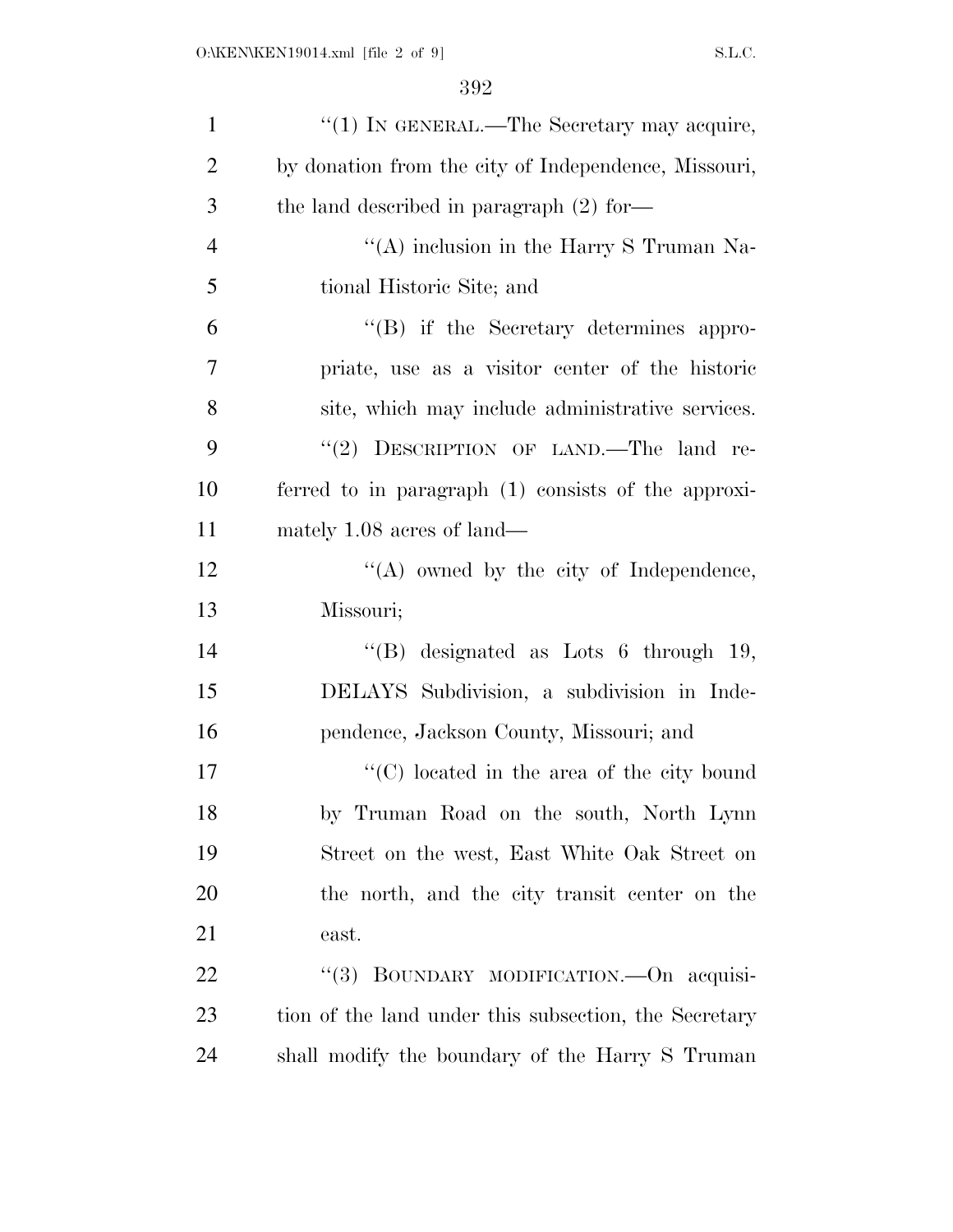| $\mathbf{1}$   | National Historic Site to reflect that acquisition."; |
|----------------|-------------------------------------------------------|
| 2              | and                                                   |
| 3              | $(E)$ in subsection (a)—                              |
| $\overline{4}$ | (i) in the second sentence, by striking               |
| 5              | "The Secretary may also acquire, by any               |
| 6              | of the above means, fixtures," and insert-            |
| 7              | ing the following:                                    |
| 8              | "(2) FIXTURES AND PERSONAL PROPERTY.                  |
| 9              | The Secretary may acquire, by any means described     |
| 10             | in paragraph $(1)$ , any fixtures"; and               |
| 11             | (ii) in the first sentence—                           |
| 12             | $(I)$ by striking "of the Interior"                   |
| 13             | (hereinafter referred to as the 'Sec-                 |
| 14             | $retary$ "; and                                       |
| 15             | $(II)$ by striking "That $(a)$ in                     |
| 16             | order to" and inserting the following:                |
| 17             | "SECTION 1. SHORT TITLE; DEFINITION OF SECRETARY.     |
| 18             | "(a) SHORT TITLE.—This Act may be cited as the        |
| 19             | 'Harry S Truman National Historic Site Establishment  |
| 20             | Act'.                                                 |
| 21             | "(b) DEFINITION OF SECRETARY.—In this Act, the        |
| 22             | term 'Secretary' means the Secretary of the Interior. |
| 23             | "SEC. 2. PURPOSE; ACQUISITION OF PROPERTY.            |
| 24             | "(a) PURPOSE; ACQUISITION.—                           |
| 25             | "(1) IN GENERAL.—To".                                 |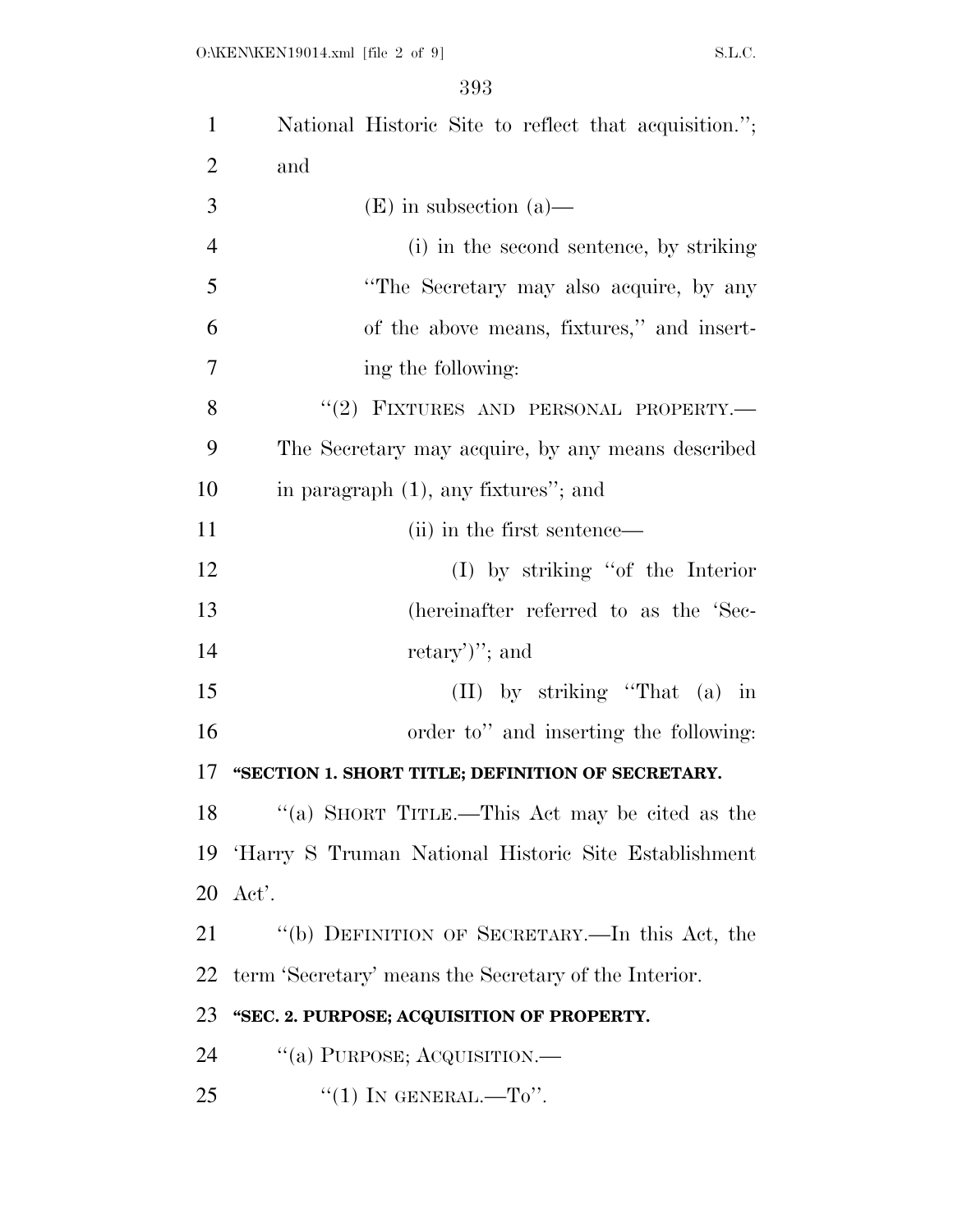## **SEC. 2110. HOME OF FRANKLIN D. ROOSEVELT NATIONAL HISTORIC SITE.**

 (a) LAND ACQUISITION.—The Secretary may ac- quire, by donation, purchase from a willing seller using donated or appropriated funds, or exchange, the approxi- mately 89 acres of land identified as the ''Morgan Prop- erty'' and generally depicted on the map entitled ''Home of Franklin D. Roosevelt National Historic Site, Proposed Park Addition'', numbered 384/138,461, and dated May 2017.

 (b) AVAILABILITY OF MAP.—The map referred to in subsection (a) shall be available for public inspection in the appropriate offices of the National Park Service.

 (c) BOUNDARY ADJUSTMENT; ADMINISTRATION.— On acquisition of the land referred to in subsection (a), the Secretary shall—

 (1) adjust the boundary of the Home of Frank- lin D. Roosevelt National Historic Site to reflect the acquisition; and

 (2) administer the acquired land as part of the Home of Franklin D. Roosevelt National Historic Site, in accordance with applicable laws.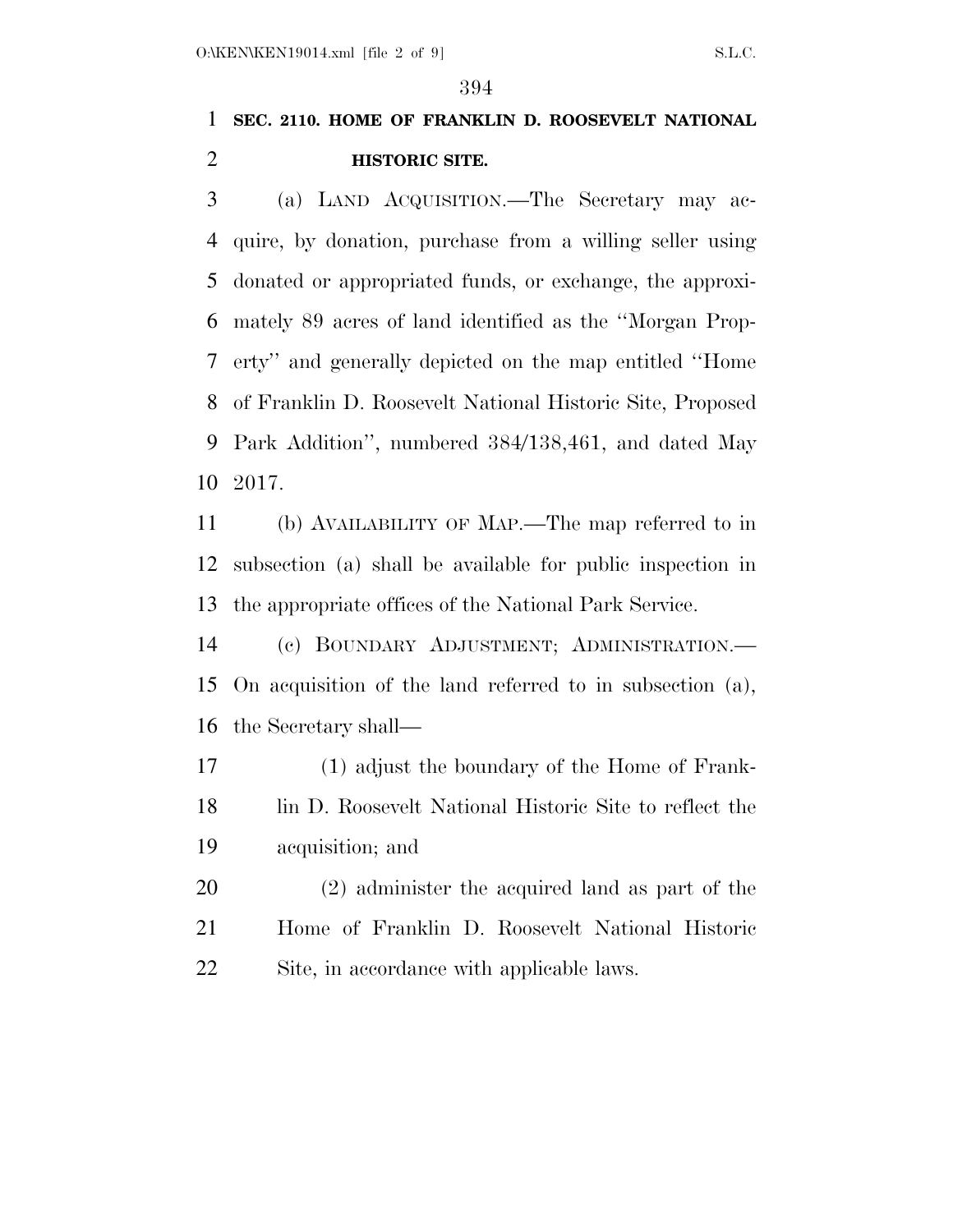# **Subtitle C—National Park System Redesignations**

 **SEC. 2201. DESIGNATION OF SAINT-GAUDENS NATIONAL HISTORICAL PARK.** 

 (a) IN GENERAL.—The Saint-Gaudens National His- toric Site shall be known and designated as the ''Saint-Gaudens National Historical Park''.

 (b) AMENDMENTS TO PUBLIC LAW 88–543.—Public Law 88–543 (78 Stat.749) is amended—

 (1) by striking ''National Historic Site'' each place it appears and inserting ''National Historical Park'';

13 (2) in section  $2(a)$ , by striking "historic site" and inserting ''Saint-Gaudens National Historical Park'';

16 (3) in section 3, by

 (A) striking ''national historical site'' and inserting ''Saint-Gaudens National Historical Park''; and

 (B) striking ''part of the site'' and insert-21 ing "part of the park"; and

 (4) in section 4(b), by striking ''traditional to the site'' and inserting ''traditional to the park''.

 (c) REFERENCES.—Any reference in any law, regula-tion, document, record, map, or other paper of the United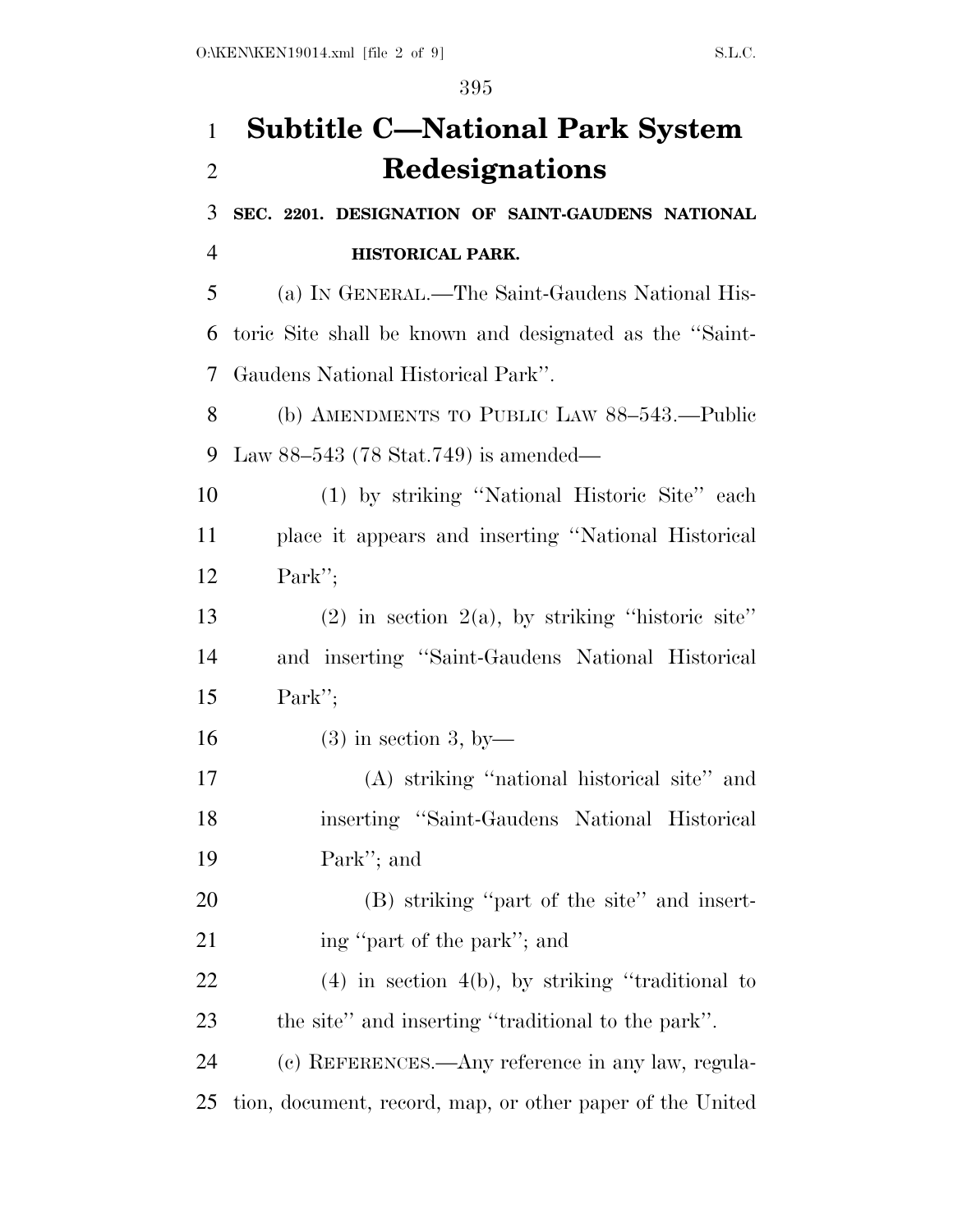States to the Saint-Gaudens National Historic Site shall be considered to be a reference to the ''Saint-Gaudens Na-tional Historical Park''.

#### **SEC. 2202. REDESIGNATION OF ROBERT EMMET PARK.**

 (a) REDESIGNATION.—The small triangular property designated by the National Park Service as reservation 302, shall be known as ''Robert Emmet Park''.

 (b) REFERENCE.—Any reference in any law, regula- tion, document, record, map, paper, or other record of the United States to the property referred to in subsection (a) is deemed to be a reference to ''Robert Emmet Park''.

 (c) SIGNAGE.—The Secretary may post signs on or near Robert Emmet Park that include 1 or more of the following:

 (1) Information on Robert Emmet, his con- tribution to Irish Independence, and his respect for the United States and the American Revolution.

 (2) Information on the history of the statue of Robert Emmet located in Robert Emmet Park.

**SEC. 2203. FORT SUMTER AND FORT MOULTRIE NATIONAL** 

**HISTORICAL PARK.** 

22 (a) DEFINITIONS.—In this section:

23 (1) Map.—The term "map" means the map en-titled ''Boundary Map, Fort Sumter and Fort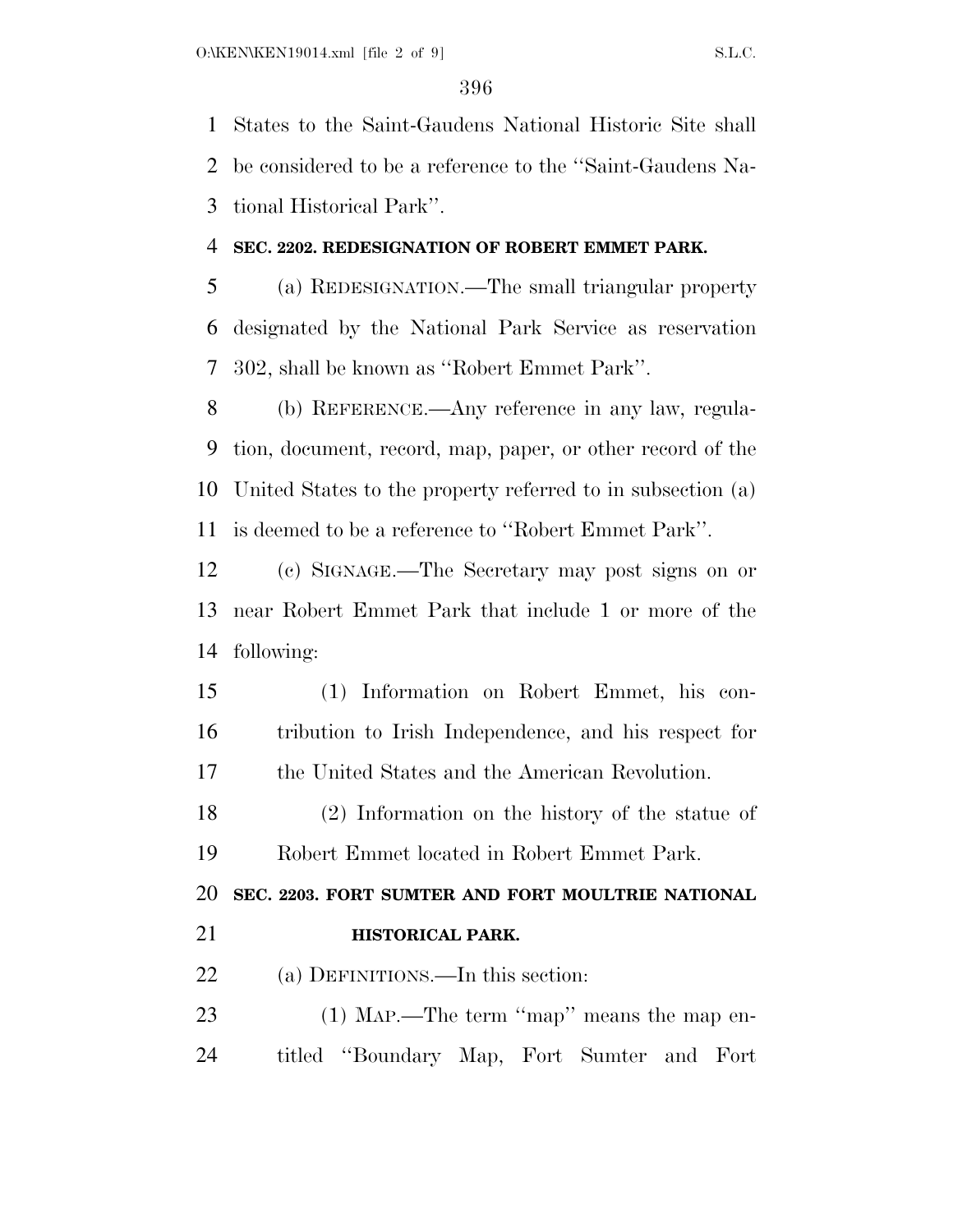| $\mathbf{1}$   | Moultrie National Historical Park", numbered 392/             |
|----------------|---------------------------------------------------------------|
| $\overline{2}$ | 80,088, and dated August 2009.                                |
| 3              | (2) PARK.—The term "Park" means the Fort                      |
| $\overline{4}$ | Sumter and Fort Moultrie National Historical Park             |
| 5              | established by subsection (b).                                |
| 6              | (3) STATE.—The term "State" means the State                   |
| 7              | of South Carolina.                                            |
| 8              | (4) SULLIVAN'S ISLAND LIFE SAVING STATION                     |
| 9              | HISTORIC DISTRICT.—The term "Sullivan's Island                |
| 10             | Life Saving Station Historic District" means the              |
| 11             | Charleston Lighthouse, the boathouse, garage, bunk-           |
| 12             | er/sighting station, signal tower, and any associated         |
| 13             | land and improvements to the land that are located            |
| 14             | between Sullivan's Island Life Saving Station and             |
| 15             | the mean low water mark.                                      |
| 16             | (b) ESTABLISHMENT.—There is established the Fort              |
| 17             | Sumter and Fort Moultrie National Historical Park in the      |
|                | 18 State as a single unit of the National Park System to pre- |
| 19             | serve, maintain, and interpret the nationally significant     |
| 20             | historical values and cultural resources associated with      |
| 21             | Fort Sumter National Monument, Fort Moultrie National         |
| 22             | Monument, and the Sullivan's Island Life Saving Station       |
| 23             | Historic District.                                            |
|                |                                                               |

 (c) BOUNDARY.—The boundary of the Park shall be as generally depicted on the map.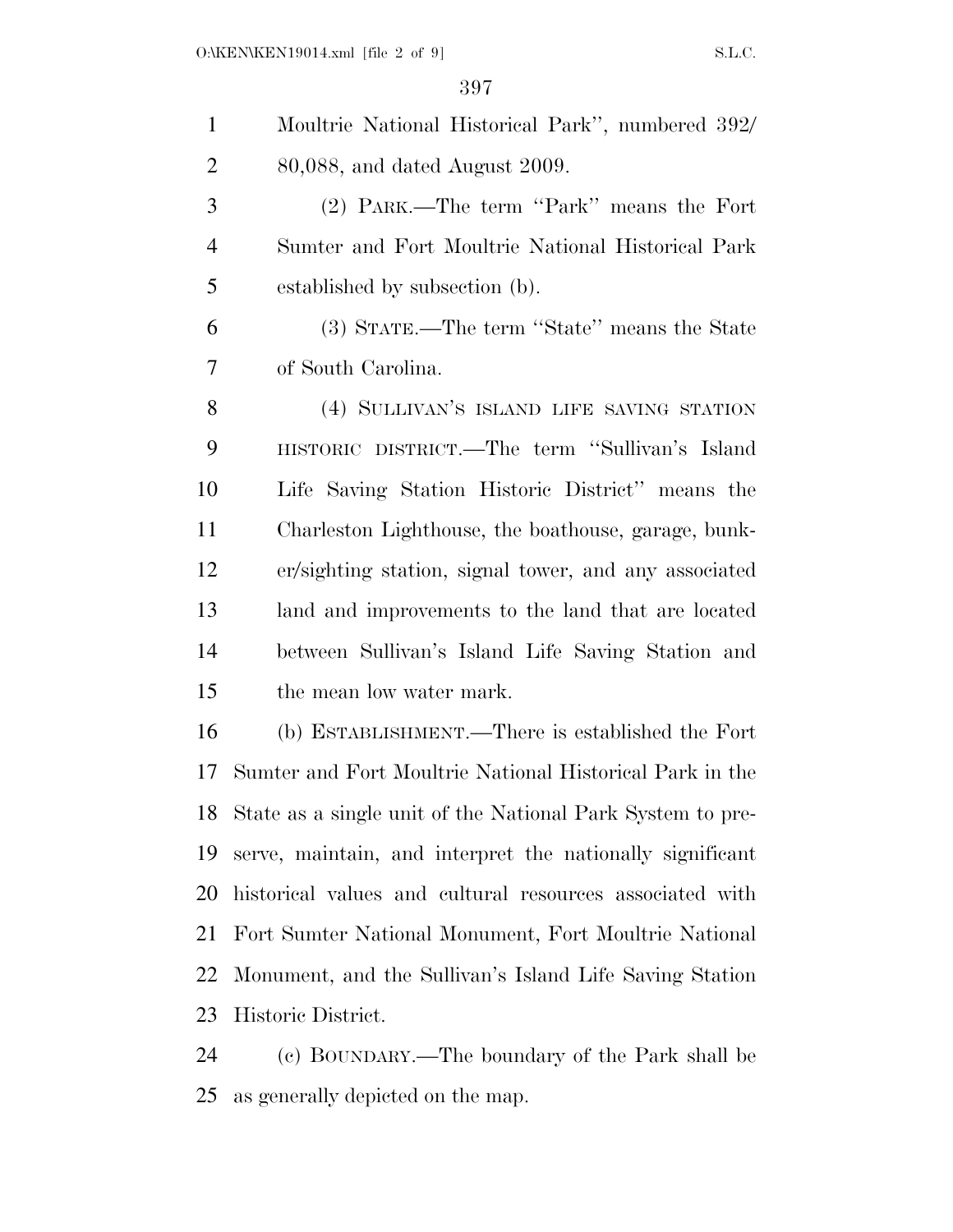(d) AVAILABILITY OF MAP.—The map shall be on file and available for public inspection in the appropriate of- fices of the National Park Service. (e) ADMINISTRATION.— (1) IN GENERAL.—The Secretary, acting through the Director of the National Park Service, shall administer the Park in accordance with this section and the laws generally applicable to units of the National Park System, including— (A) section 100101(a), chapter 1003, and sections 100751(a), 100752, 100753, and 102101 of title 54, United States Code; and (B) chapter 3201 of title 54, United States Code. 15 (2) INTERPRETATION OF HISTORICAL EVENTS.—The Secretary shall provide for the inter- pretation of historical events and activities that oc- curred in the vicinity of Fort Sumter and Fort Moultrie, including— (A) the Battle of Sullivan's Island on June 28, 1776; (B) the Siege of Charleston during 1780; 23 (C) the Civil War, including—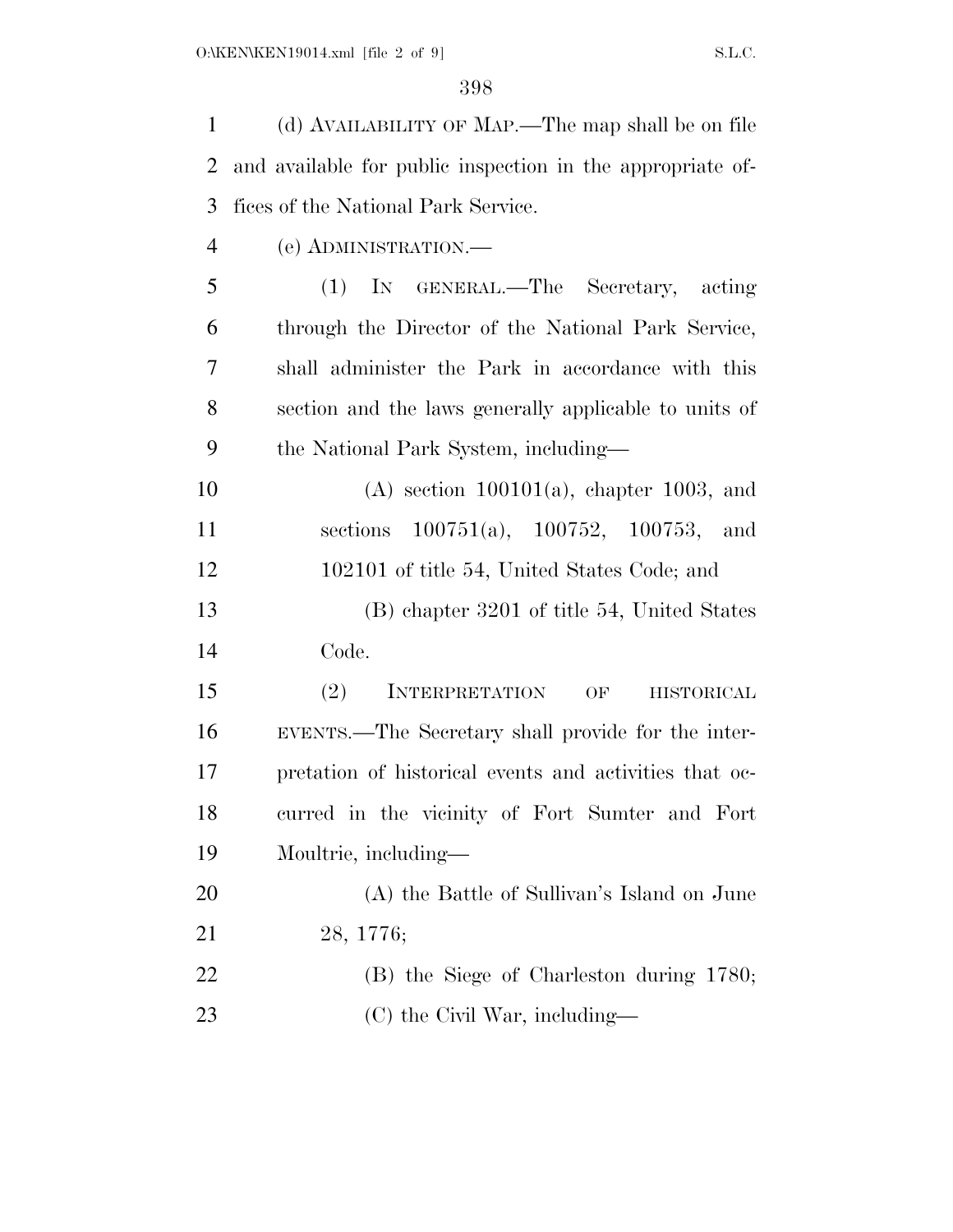| $\mathbf{1}$   | (i) the bombardment of Fort Sumter            |
|----------------|-----------------------------------------------|
| $\overline{2}$ | by Confederate forces on April 12, 1861;      |
| 3              | and                                           |
| $\overline{4}$ | (ii) any other events of the Civil War        |
| 5              | that are associated with Fort Sumter and      |
| 6              | Fort Moultrie;                                |
| 7              | (D) the development of the coastal defense    |
| 8              | system of the United States during the period |
| 9              | from the Revolutionary War to World War II,   |
| 10             | including—                                    |
| 11             | (i) the Sullivan's Island Life Saving         |
| 12             | Station;                                      |
| 13             | (ii) the lighthouse associated with the       |
| 14             | Sullivan's Island Life Saving Station; and    |
| 15             | (iii) the coastal defense sites con-          |
| 16             | structed during the period of fortification   |
| 17             | construction from 1898 to 1942, known as      |
| 18             | the "Endicott Period"; and                    |
| 19             | $(E)$ the lives of —                          |
| 20             | (i) the free and enslaved workers who         |
| 21             | built and maintained Fort Sumter and          |
| 22             | Fort Moultrie;                                |
| 23             | the soldiers who defended the<br>(ii)         |
| 24             | forts;                                        |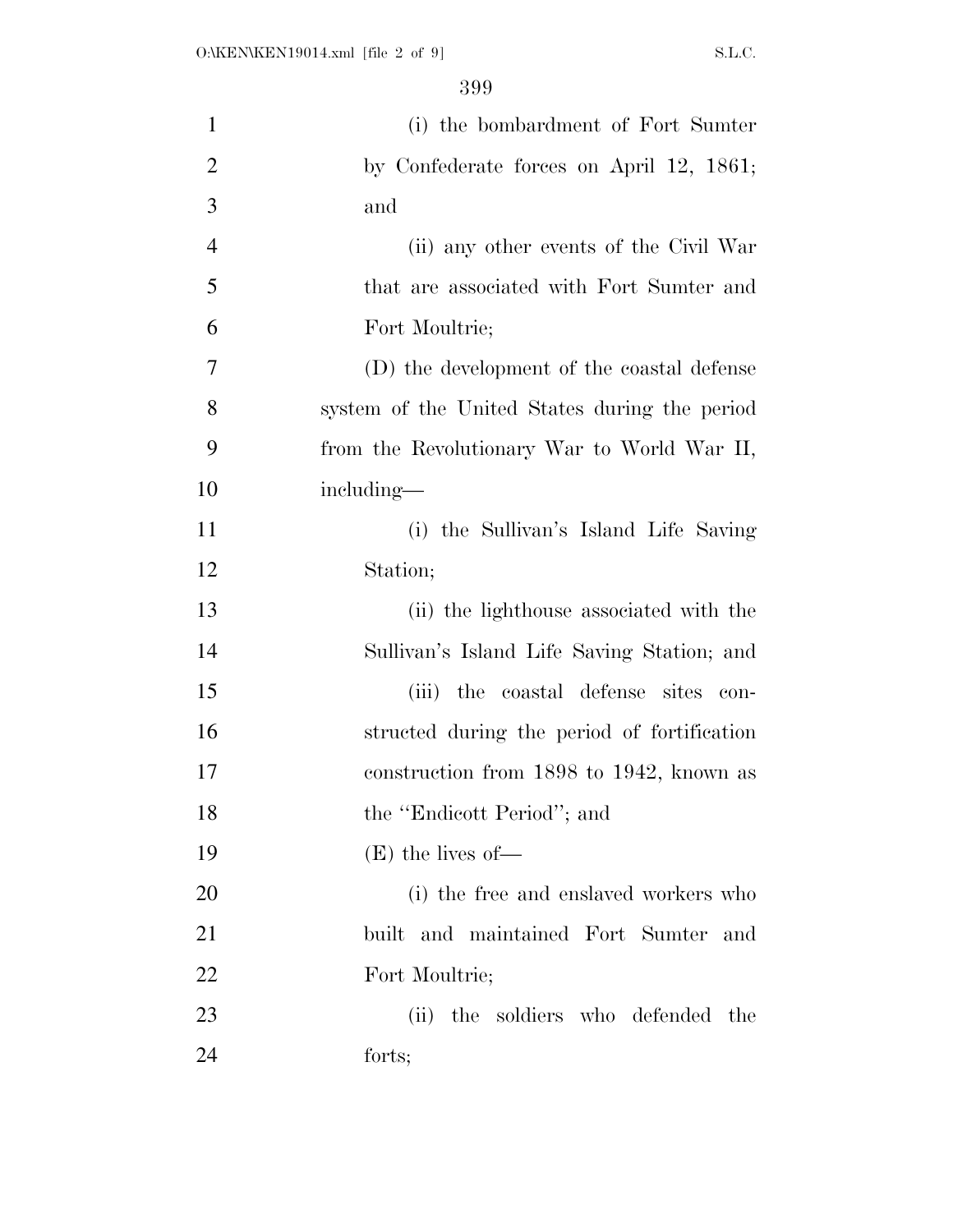1 (iii) the prisoners held at the forts; and

 (iv) captive Africans bound for slavery who, after first landing in the United States, were brought to quarantine houses in the vicinity of Fort Moultrie in the 18th century, if the Secretary determines that the quarantine houses and associated his-torical values are nationally significant.

 (f) COOPERATIVE AGREEMENTS.—The Secretary may enter into cooperative agreements with public and private entities and individuals to carry out this section. (g) REPEAL OF EXISTING LAW.—Section 2 of the Joint Resolution entitled ''Joint Resolution to establish the Fort Sumter National Monument in the State of South Carolina'', approved April 28, 1948 (16 U.S.C. 450ee–1), is repealed.

**SEC. 2204. RECONSTRUCTION ERA NATIONAL HISTORICAL** 

## **PARK AND RECONSTRUCTION ERA NATIONAL HISTORIC NETWORK.**

(a) DEFINITIONS.—In this section:

 (1) HISTORICAL PARK.—The term ''historical park'' means the Reconstruction Era National His-torical Park.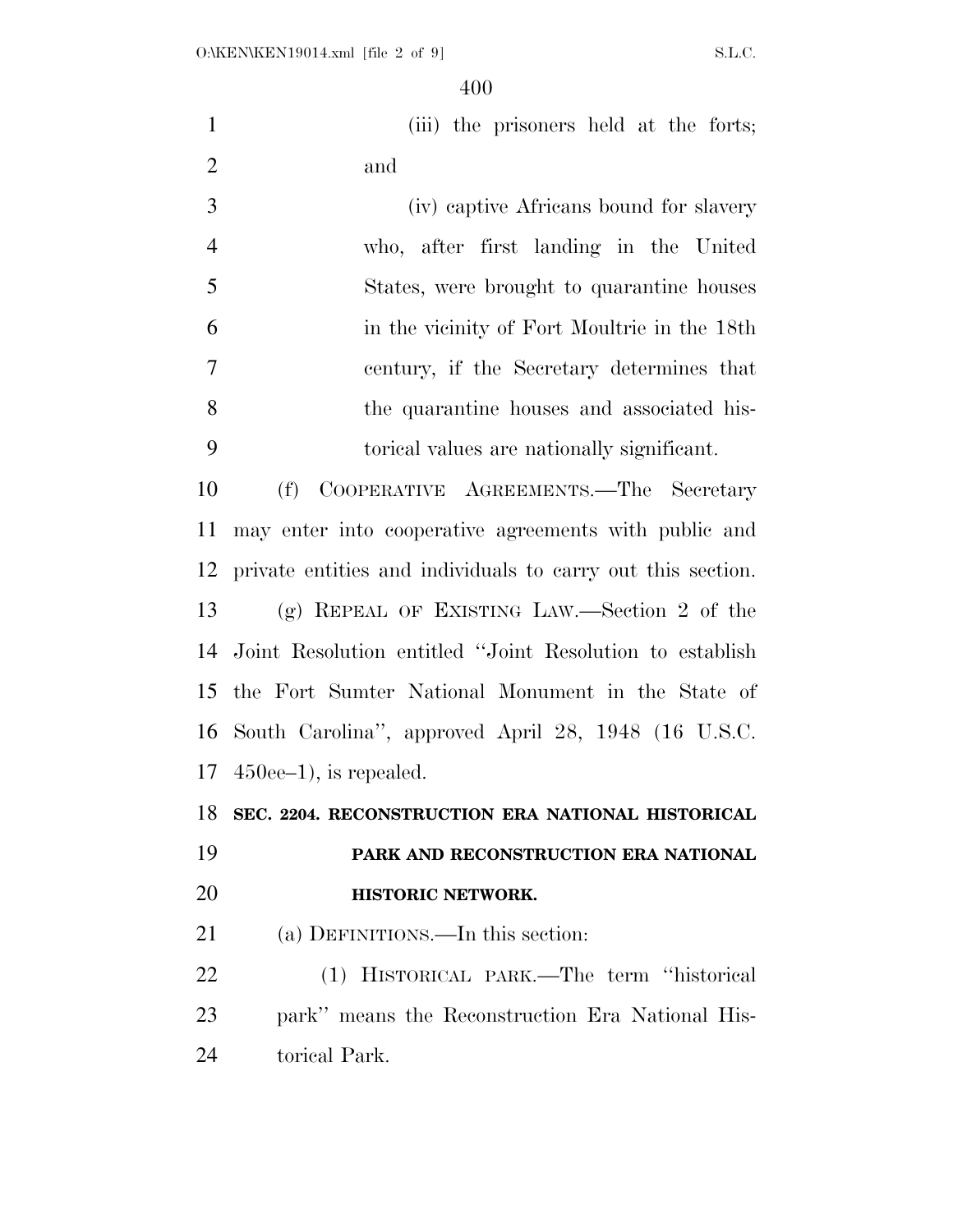| (2) MAP.—The term "Map" means the maps           |
|--------------------------------------------------|
| entitled "Reconstruction Era National Monument"  |
| Old Beaufort Firehouse", numbered 550/135,755,   |
| and dated January 2017; "Reconstruction Era Na-  |
| tional Monument Darrah Hall and Brick Baptist    |
| Church", numbered 550/135,756, and dated Janu-   |
| ary 2017; and "Reconstruction Era National Monu- |
| ment Camp Saxton", numbered 550/135,757, and     |
| dated January 2017, collectively.                |
| (3) NETWORK.—The term "Network" means            |
| the Reconstruction Era National Historic Network |
| established pursuant to this section.            |
|                                                  |
| (b) RECONSTRUCTION ERA NATIONAL HISTORICAL       |
| PARK.                                            |
| (1) REDESIGNATION OF RECONSTRUCTION ERA          |
| NATIONAL MONUMENT.                               |
| (A) IN GENERAL.—The Reconstruction               |
| Era National Monument is redesignated as the     |
| Reconstruction Era National Historical Park,     |
| as generally depicted on the Map.                |
| (B) AVAILABILITY OF FUNDS.—Any funds             |
| available for the purposes of the Reconstruction |
| Era National Monument shall be available for     |
|                                                  |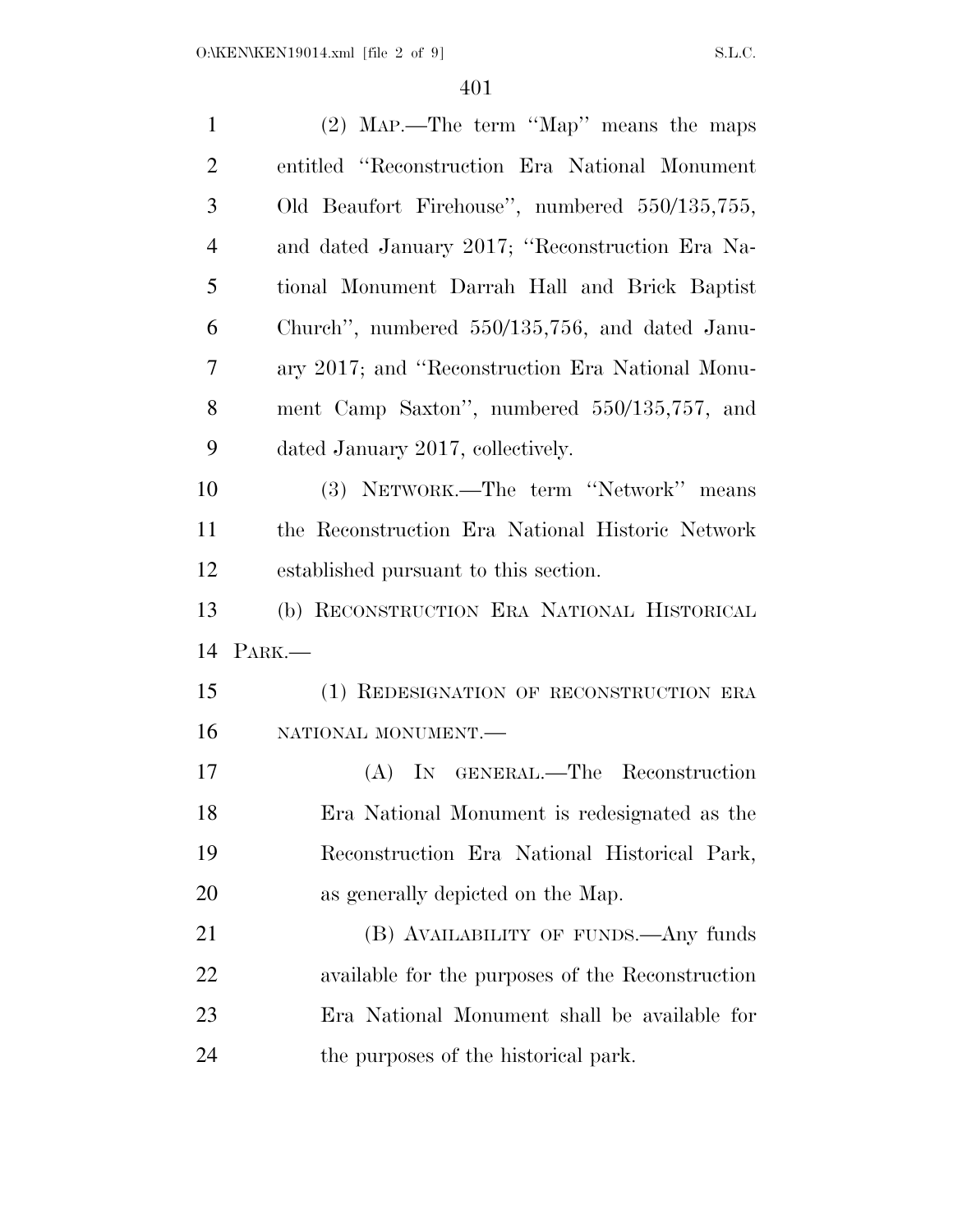| $\mathbf{1}$   | (C) REFERENCES.—Any references in a               |
|----------------|---------------------------------------------------|
| $\overline{2}$ | law, regulation, document, record, map, or        |
| 3              | other paper of the United States to the Recon-    |
| $\overline{4}$ | struction Era National Monument shall be con-     |
| 5              | sidered to be a reference to the historical park. |
| 6              | (2) BOUNDARY EXPANSION.—                          |
| 7              | (A) BEAUFORT NATIONAL HISTORIC LAND-              |
| 8              | MARK DISTRICT.—Subject to subparagraph $(D)$ ,    |
| 9              | the Secretary is authorized to acquire land or    |
| 10             | interests in land within the Beaufort National    |
| 11             | Historic Landmark District that has historic      |
| 12             | connection to the Reconstruction Era. Upon fi-    |
| 13             | nalizing an agreement to acquire land, the Sec-   |
| 14             | retary shall expand the boundary of the histor-   |
| 15             | ical park to encompass the property.              |
| 16             | (B) ST. HELENA ISLAND.—Subject to sub-            |
| 17             | paragraph $(D)$ , the Secretary is authorized to  |
| 18             | acquire the following and shall expand the        |
| 19             | boundary of the historical park to include ac-    |
| 20             | quisitions under this authority:                  |
| 21             | (i) Land and interests in land adja-              |
| 22             | cent to the existing boundary on St. Hel-         |
| 23             | ena Island, South Carolina, as reflected on       |
| 24             | the Map.                                          |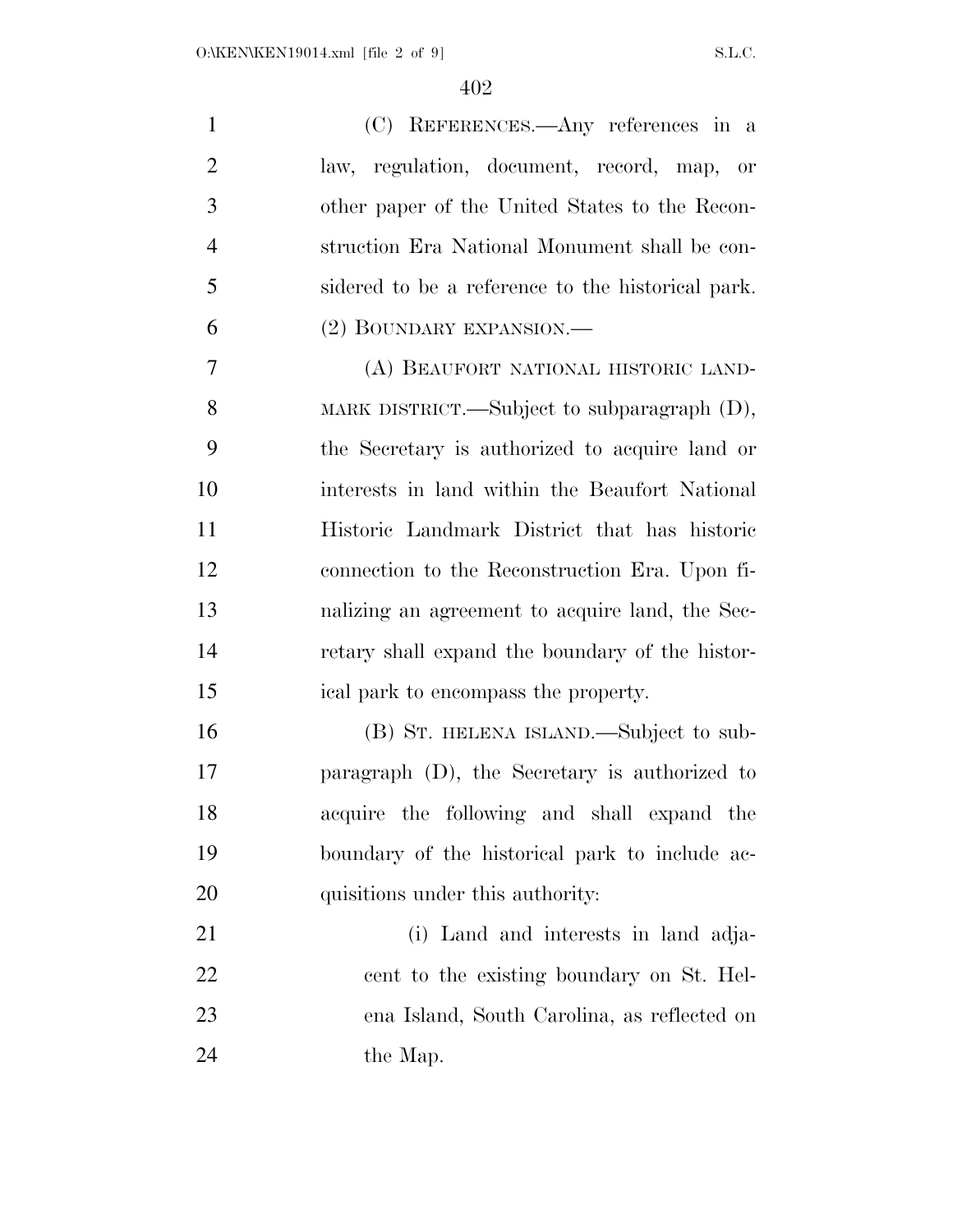(ii) Land or interests in land on St. Helena Island, South Carolina, that has a historic connection to the Reconstruction Era. (C) CAMP SAXTON.—Subject to subpara-

 graph (D), the Secretary is authorized to accept administrative jurisdiction of Federal land or interests in Federal land adjacent to the exist- ing boundary at Camp Saxton, as reflected on the Map. Upon finalizing an agreement to ac- cept administrative jurisdiction of Federal land or interests in Federal land, the Secretary shall expand the boundary of the historical park to encompass that Federal land or interests in Federal land.

 (D) LAND ACQUISITION AUTHORITY.—The Secretary may only acquire land under this sec- tion by donation, exchange, or purchase with donated funds.

20 (3) ADMINISTRATION.—

21 (A) IN GENERAL.—The Secretary shall ad- minister the historical park in accordance with 23 this section and with the laws generally applica-ble to units of the National Park System.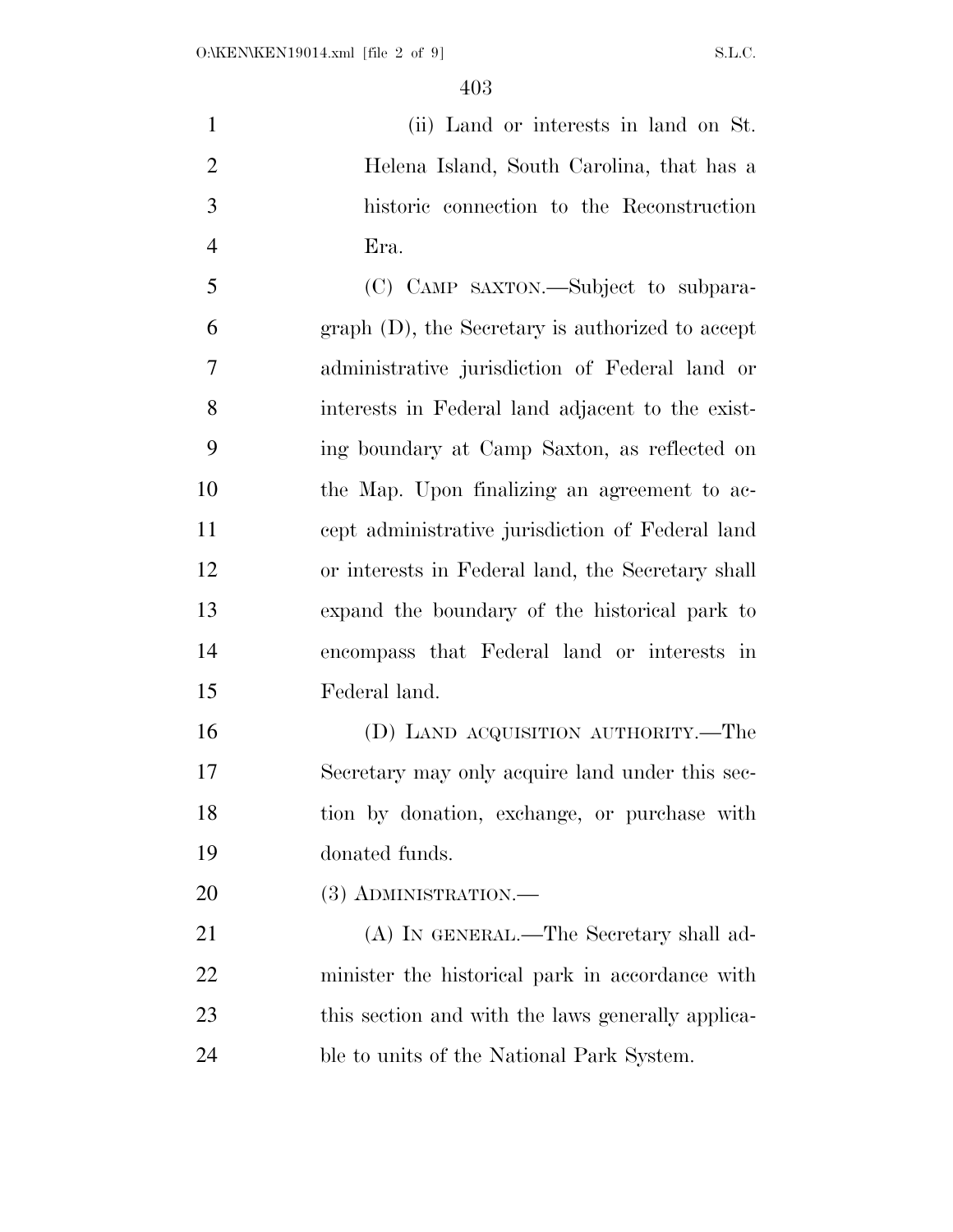| $\mathbf{1}$   | (B) MANAGEMENT PLAN.—If the manage-              |
|----------------|--------------------------------------------------|
| $\overline{2}$ | ment plan for the Reconstruction Era National    |
| 3              | Monument-                                        |
| $\overline{4}$ | (i) has not been completed on or be-             |
| 5              | fore the date of enactment of this Act, the      |
| 6              | Secretary shall incorporate all provisions of    |
| 7              | this section into the planning process and       |
| 8              | complete a management plan for the his-          |
| 9              | torical park within 3 years; and                 |
| 10             | (ii) has been completed on or before             |
| 11             | the date of enactment of this Act, the Sec-      |
| 12             | retary shall update the plan incorporating       |
| 13             | the provisions of this section.                  |
| 14             | RECONSTRUCTION ERA NATIONAL HISTORIC<br>(e)      |
| 15             | NETWORK.-                                        |
| 16             | (1) IN GENERAL.—The Secretary shall—             |
| 17             | (A) establish, within the National Park          |
| 18             | Service, a program to be known as the "Recon-    |
| 19             | struction Era National Historic Network";        |
| 20             | (B) not later than 1 year after the date of      |
| 21             | enactment of this Act, solicit proposals from    |
| <u>22</u>      | sites interested in being a part of the Network; |
| 23             | and                                              |
| 24             | (C) administer the Network through the           |
| 25             | historical park.                                 |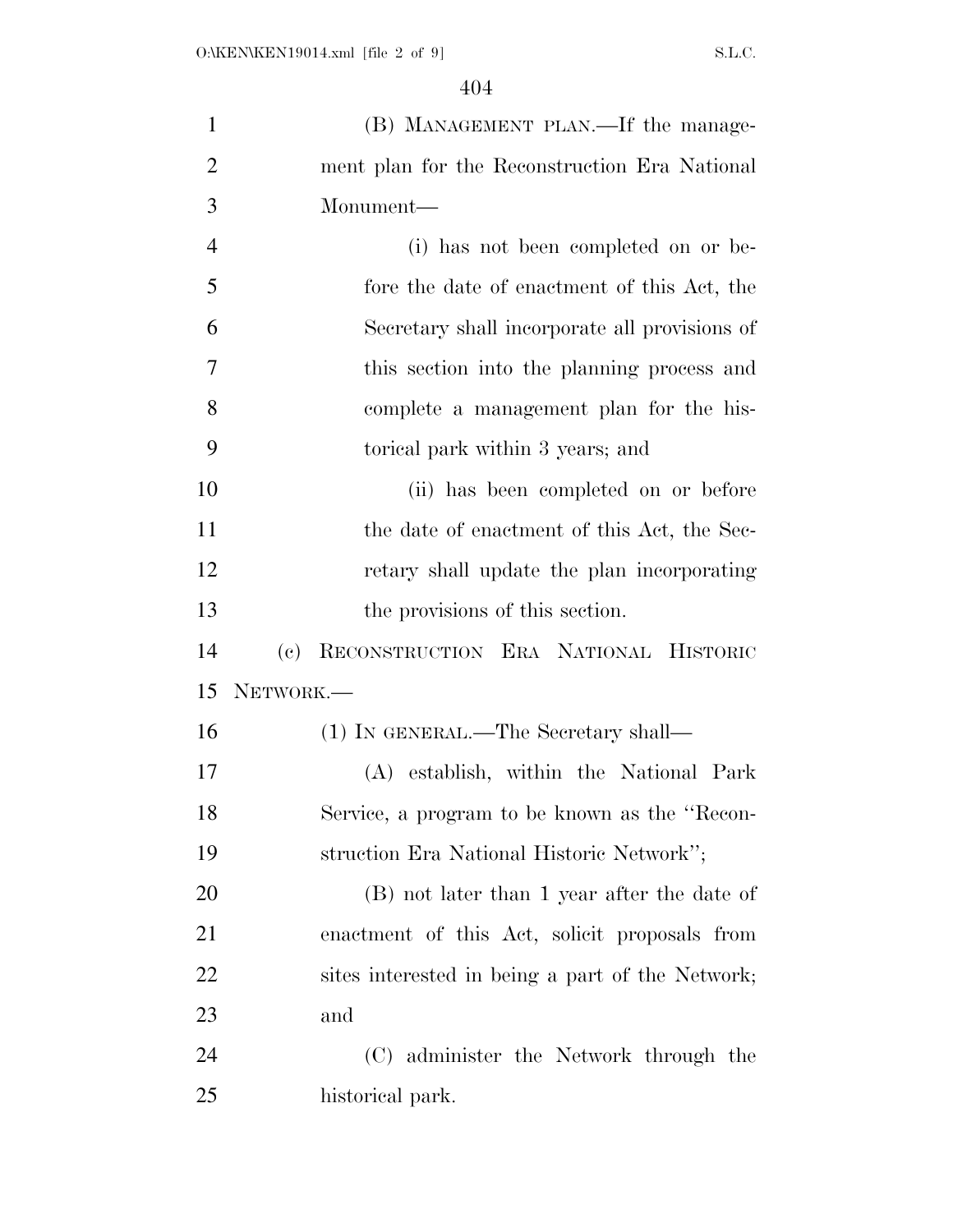| $\mathbf{1}$   | (2) DUTIES OF SECRETARY.—In carrying out         |
|----------------|--------------------------------------------------|
| $\overline{2}$ | the Network, the Secretary shall—                |
| 3              | (A) review studies and reports to com-           |
| $\overline{4}$ | plement and not duplicate studies of the histor- |
| 5              | ical importance of Reconstruction Era that may   |
| 6              | be underway or completed, such as the National   |
| 7              | Park Service Reconstruction Handbook and the     |
| 8              | National Park Service Theme Study on Recon-      |
| 9              | struction;                                       |
| 10             | (B) produce and disseminate appropriate          |
| 11             | educational and promotional materials relating   |
| 12             | to the Reconstruction Era and the sites in the   |
| 13             | Network, such as handbooks, maps, interpretive   |
| 14             | guides, or electronic information;               |
| 15             | (C) enter into appropriate cooperative           |
| 16             | agreements and memoranda of understanding        |
| 17             | to provide technical assistance;                 |
| 18             | $(D)(i)$ create and adopt an official, uniform   |
| 19             | symbol or device for the Network; and            |
| 20             | (ii) issue regulations for the use of the        |
| 21             | symbol or device adopted under clause (i); and   |
| 22             | (E) conduct research relating to Recon-          |
| 23             | struction and the Reconstruction Era.            |
| 24             | (3) ELEMENTS.—The Network shall encompass        |
| 25             | the following elements:                          |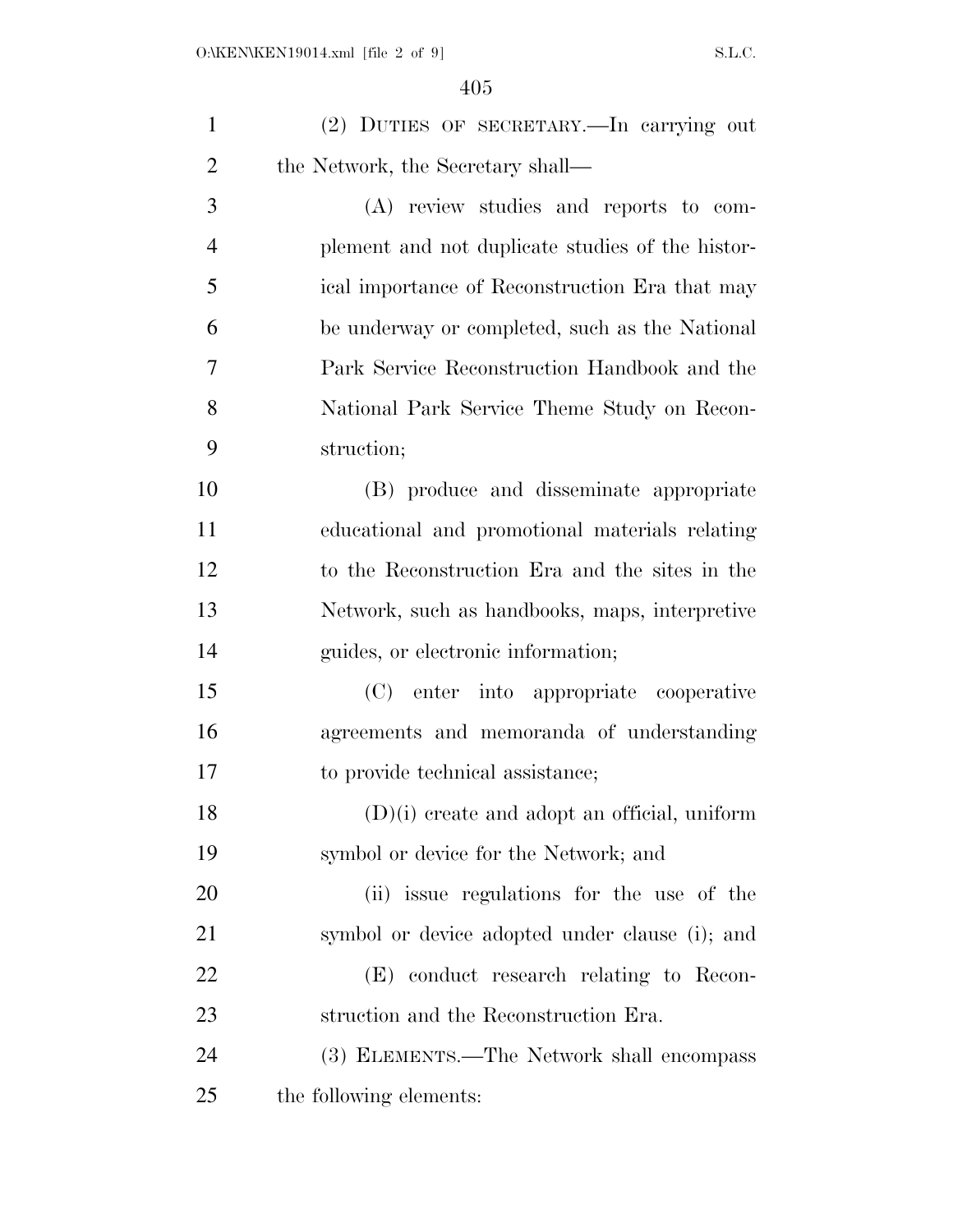| $\mathbf{1}$   | (A) All units and programs of the National             |
|----------------|--------------------------------------------------------|
| $\overline{2}$ | Park Service that are determined by the Sec-           |
| $\mathfrak{Z}$ | retary to relate to the Reconstruction Era.            |
| $\overline{4}$ | (B) Other Federal, State, local, and pri-              |
| 5              | vately owned properties that the Secretary de-         |
| 6              | termines—                                              |
| 7              | (i) relate to the Reconstruction Era;                  |
| 8              | and                                                    |
| 9              | (ii) are included in, or determined by                 |
| 10             | the Secretary to be eligible for inclusion in,         |
| 11             | the National Register of Historic Places.              |
| 12             | (C) Other governmental and nongovern-                  |
| 13             | mental sites, facilities, and programs of an edu-      |
| 14             | cational, research, or interpretive nature that        |
| 15             | are directly related to the Reconstruction Era.        |
| 16             | (4) COOPERATIVE AGREEMENTS AND MEMO-                   |
| 17             | RANDA OF UNDERSTANDING.—To achieve the pur-            |
| 18             | poses of this section and to ensure effective coordi-  |
| 19             | nation of the Federal and non-Federal elements of      |
| 20             | the Network and units and programs of the National     |
| 21             | Park Service, the Secretary may enter into coopera-    |
| 22             | tive agreements and memoranda of understanding         |
| 23             | with, and provide technical assistance to, the heads   |
| 24             | of other Federal agencies, States, units of local gov- |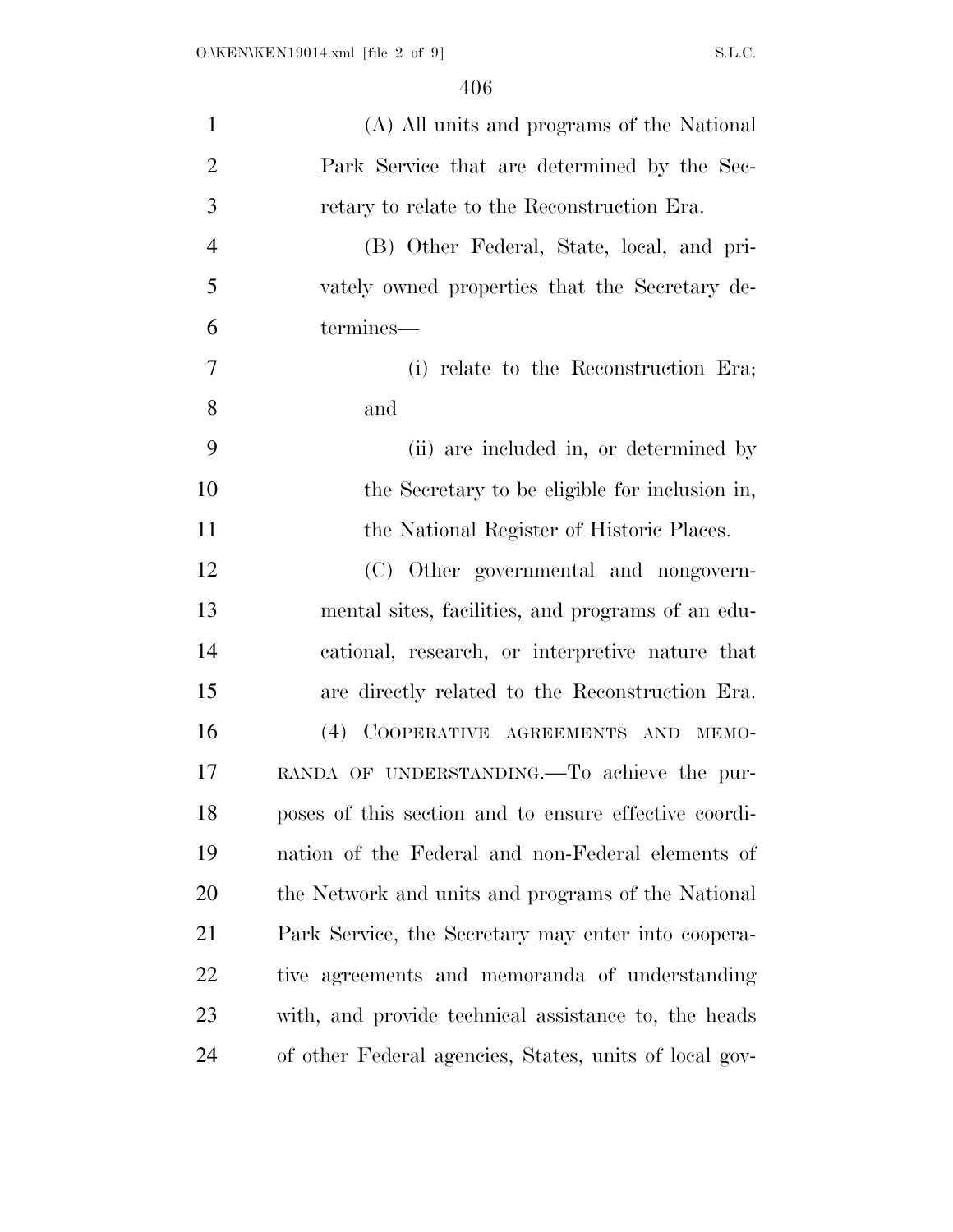ernment, regional governmental bodies, and private entities. **SEC. 2205. GOLDEN SPIKE NATIONAL HISTORICAL PARK.**  (a) DEFINITIONS.—In this section: (1) PARK.—The term ''Park'' means the Gold- en Spike National Historical Park designated by  $7 \qquad \text{subsection (b)(1)}.$ (2) PROGRAM.—The term ''Program'' means

 the program to commemorate and interpret the Transcontinental Railroad authorized under sub-section (c).

 (3) SECRETARY.—The term ''Secretary'' means the Secretary, acting through the Director of the National Park Service.

 (4) TRANSCONTINENTAL RAILROAD.—The term ''Transcontinental Railroad'' means the approxi- mately 1,912-mile continuous railroad constructed between 1863 and 1869 extending from Council Bluffs, Iowa, to San Francisco, California.

20 (b) REDESIGNATION.—

 (1) REDESIGNATION.—The Golden Spike Na- tional Historic Site designated April 2, 1957, and placed under the administration of the National Park Service under Public Law 89–102 (54 U.S.C. 320101 note; 79 Stat. 426), shall be known and des-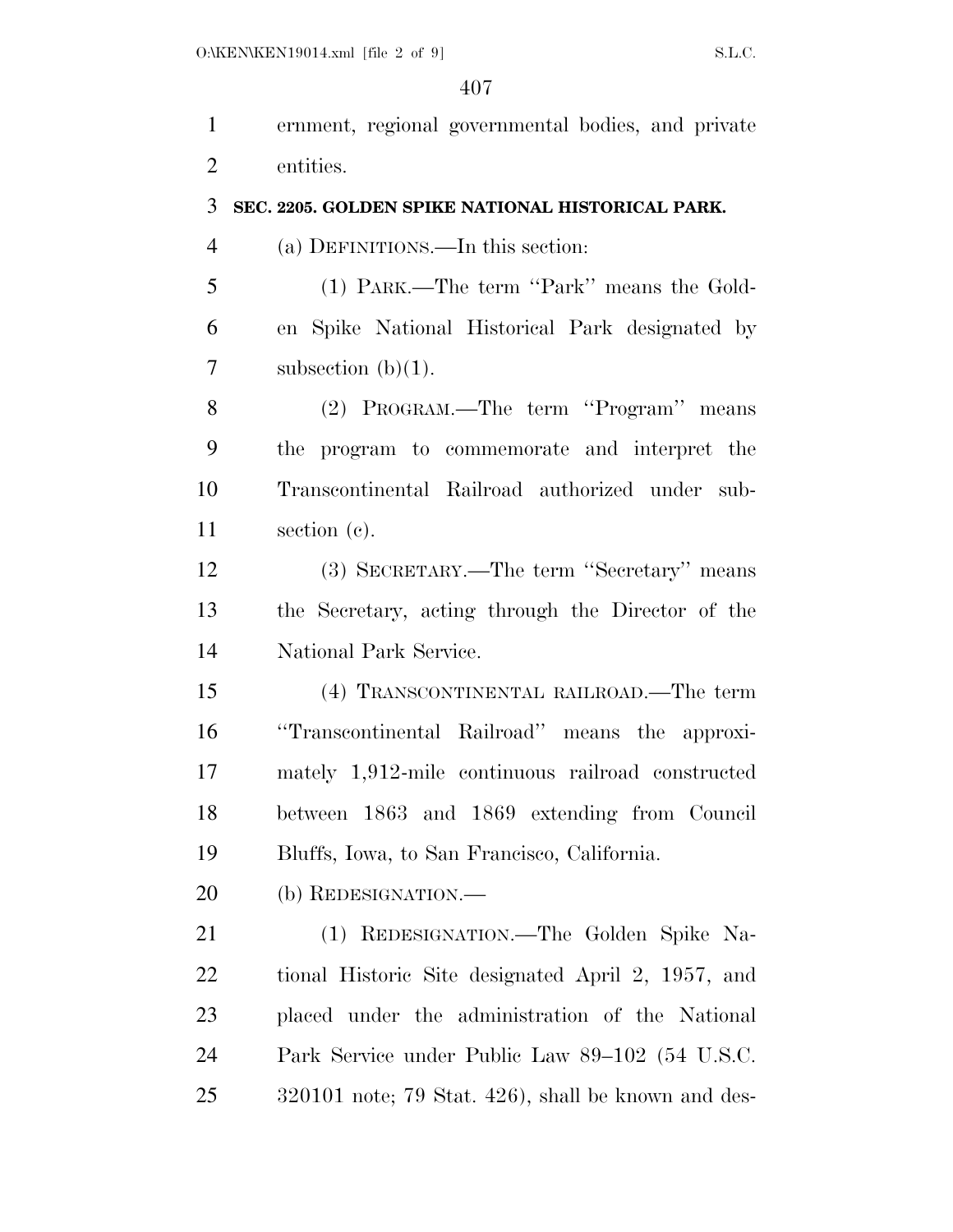| $\mathbf{1}$   | ignated as the "Golden Spike National Historical        |
|----------------|---------------------------------------------------------|
| $\overline{2}$ | Park".                                                  |
| 3              | (2) REFERENCES.—Any reference in a law,                 |
| $\overline{4}$ | map, regulation, document, paper, or other record of    |
| 5              | the United States to the Golden Spike National His-     |
| 6              | toric Site shall be considered to be a reference to the |
| 7              | "Golden Spike National Historical Park".                |
| 8              | (c) TRANSCONTINENTAL RAILROAD COMMEMORA-                |
| 9              | TION AND PROGRAM.-                                      |
| 10             | (1) IN GENERAL.—Subject to paragraph $(2)$ ,            |
| 11             | the Secretary shall establish within the National       |
| 12             | Park Service a program to commemorate and inter-        |
| 13             | pret the Transcontinental Railroad.                     |
| 14             | (2) STUDY.—Before establishing the Program,             |
| 15             | the Secretary shall conduct a study of alternatives     |
| 16             | for commemorating and interpreting the Trans-           |
| 17             | continental Railroad that includes—                     |
| 18             | (A) a historical assessment of the Trans-               |
| 19             | continental Railroad;                                   |
| 20             | (B) the identification of—                              |
| 21             | existing National Park System<br>(i)                    |
| 22             | land and affiliated areas, land managed by              |
| 23             | other Federal agencies, and Federal pro-                |
| 24             | grams that may be related to preserving,                |
|                |                                                         |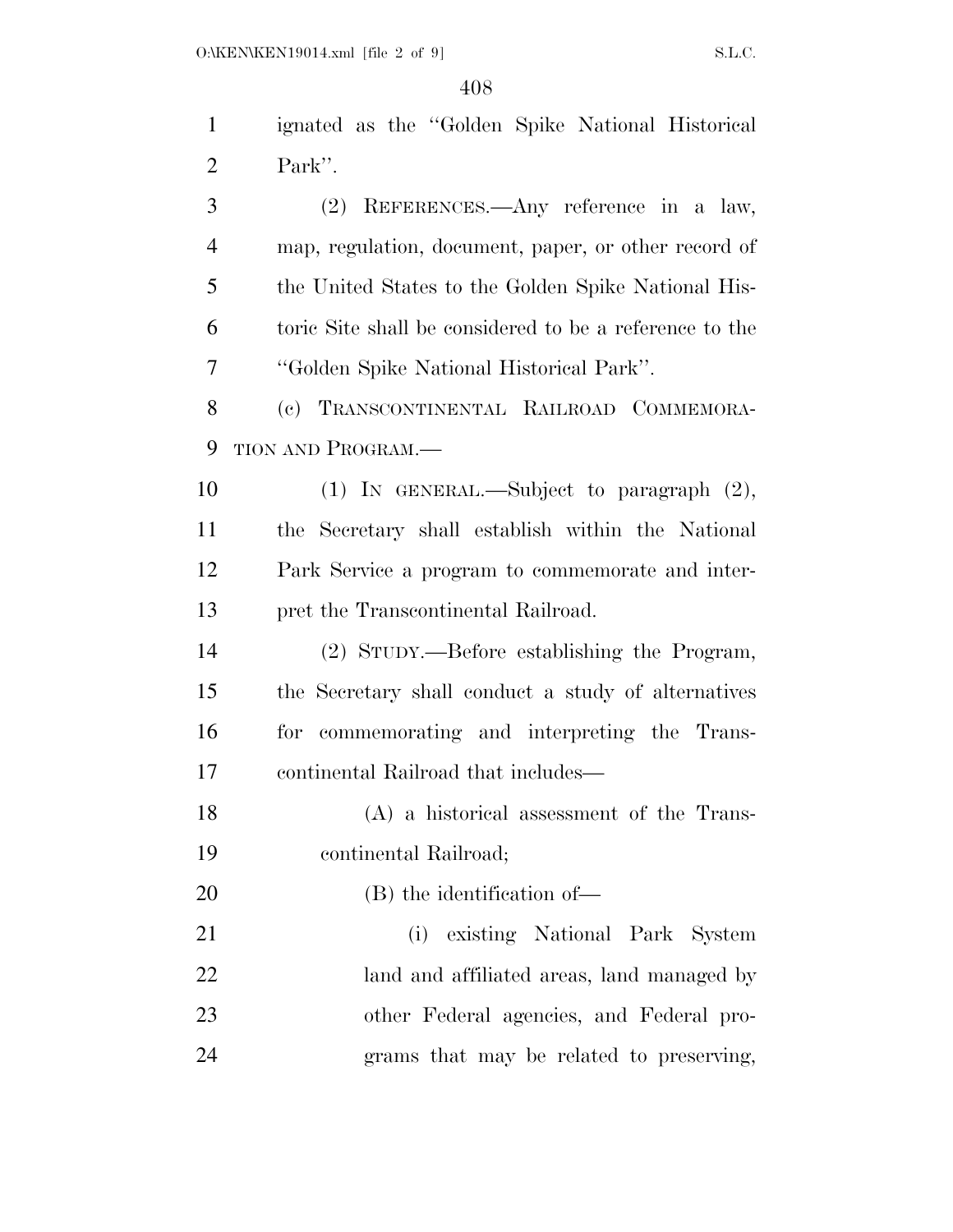| $\mathbf{1}$   | commemorating, and interpreting the         |
|----------------|---------------------------------------------|
| $\overline{2}$ | Transcontinental Railroad;                  |
| 3              | (ii) any properties relating to the         |
| $\overline{4}$ | Transcontinental Railroad—                  |
| 5              | (I) that are designated as, or              |
| 6              | could meet the criteria for designation     |
| $\tau$         | as, National Historic Landmarks; or         |
| 8              | (II) that are included, or eligible         |
| 9              | for inclusion, on the National Register     |
| 10             | of Historic Places;                         |
| 11             | (iii) any objects relating to the Trans-    |
| 12             | continental Railroad that have educational, |
| 13             | research, or interpretative value; and      |
| 14             | (iv) any governmental programs and          |
| 15             | nongovernmental programs of an edu-         |
| 16             | cational, research, or interpretive nature  |
| 17             | relating to the Transcontinental Railroad;  |
| 18             | and                                         |
| 19             | (C) recommendations for-                    |
| 20             | (i) incorporating the resources identi-     |
| 21             | fied under subparagraph (B) into the Pro-   |
| 22             | gram; and                                   |
| 23             | (ii) other appropriate ways to enhance      |
| 24             | historical research, education, interpreta- |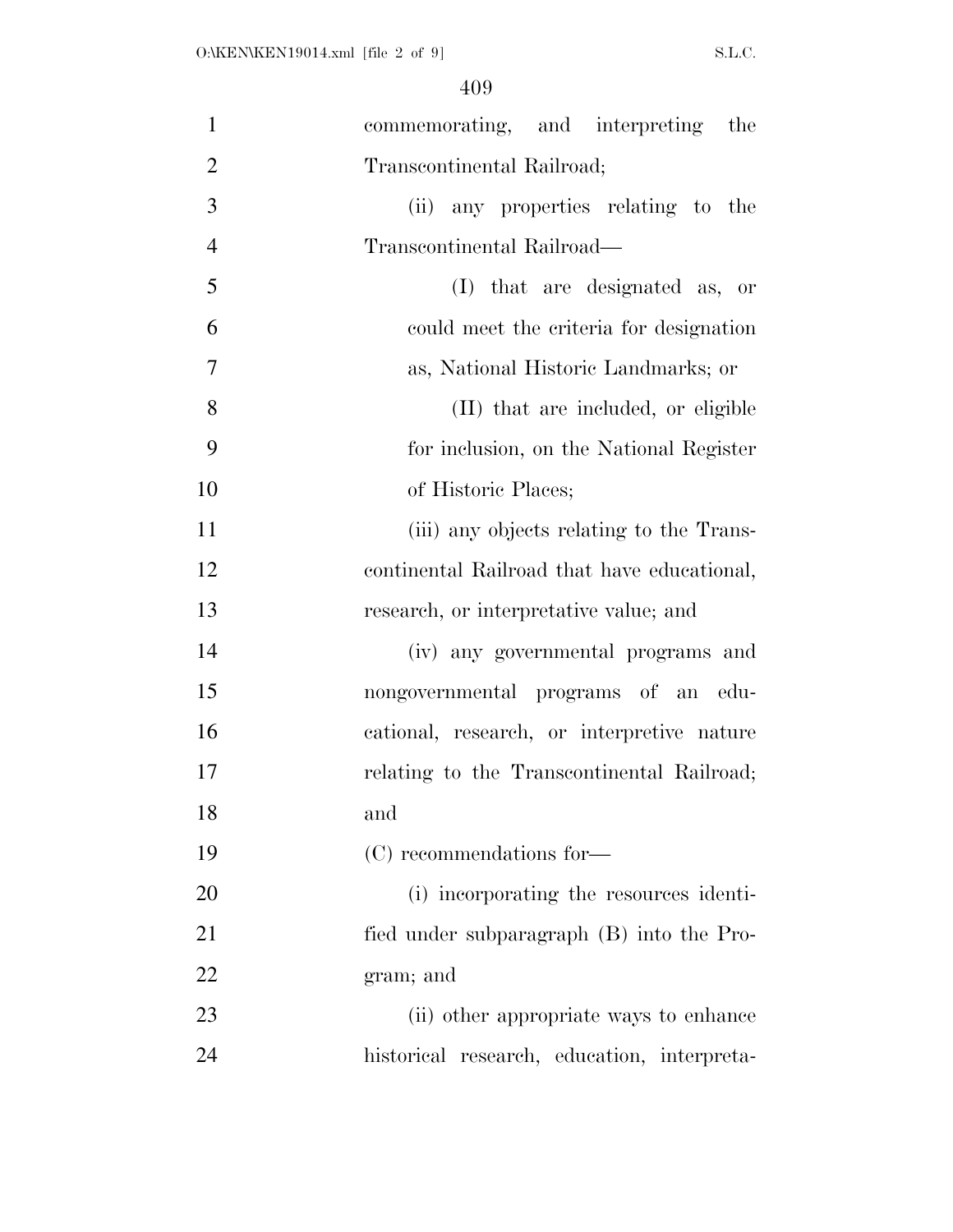| $\mathbf{1}$   | tion, and public awareness of the Trans-            |
|----------------|-----------------------------------------------------|
| $\overline{2}$ | continental Railroad.                               |
| 3              | (3) REPORT.—Not later than 3 years after the        |
| $\overline{4}$ | date on which funds are made available to carry out |
| 5              | the study under paragraph (2), the Secretary shall  |
| 6              | submit to the Committee on Natural Resources of     |
| 7              | the House of Representatives and the Committee on   |
| 8              | Energy and Natural Resources of the Senate a re-    |
| 9              | port containing the findings and recommendations of |
| 10             | the study.                                          |
| 11             | $(4)$ FREIGHT<br>RAILROAD OPERATIONS.—The           |
| 12             | Program shall not include any properties that are—  |
| 13             | (A) used in active freight railroad oper-           |
| 14             | ations (or other ancillary purposes); or            |
| 15             | (B) reasonably anticipated to be used for           |
| 16             | freight railroad operations in the future.          |
| 17             | (5) ELEMENTS OF THE PROGRAM.—In carrying            |
| 18             | out the Program under this subsection, the Sec-     |
| 19             | retary—                                             |
| 20             | (A) shall produce and disseminate appro-            |
| 21             | priate education materials relating to the his-     |
| 22             | tory, construction, and legacy of the Trans-        |
| 23             | continental Railroad, such as handbooks, maps,      |
| 24             | interpretive guides, or electronic information;     |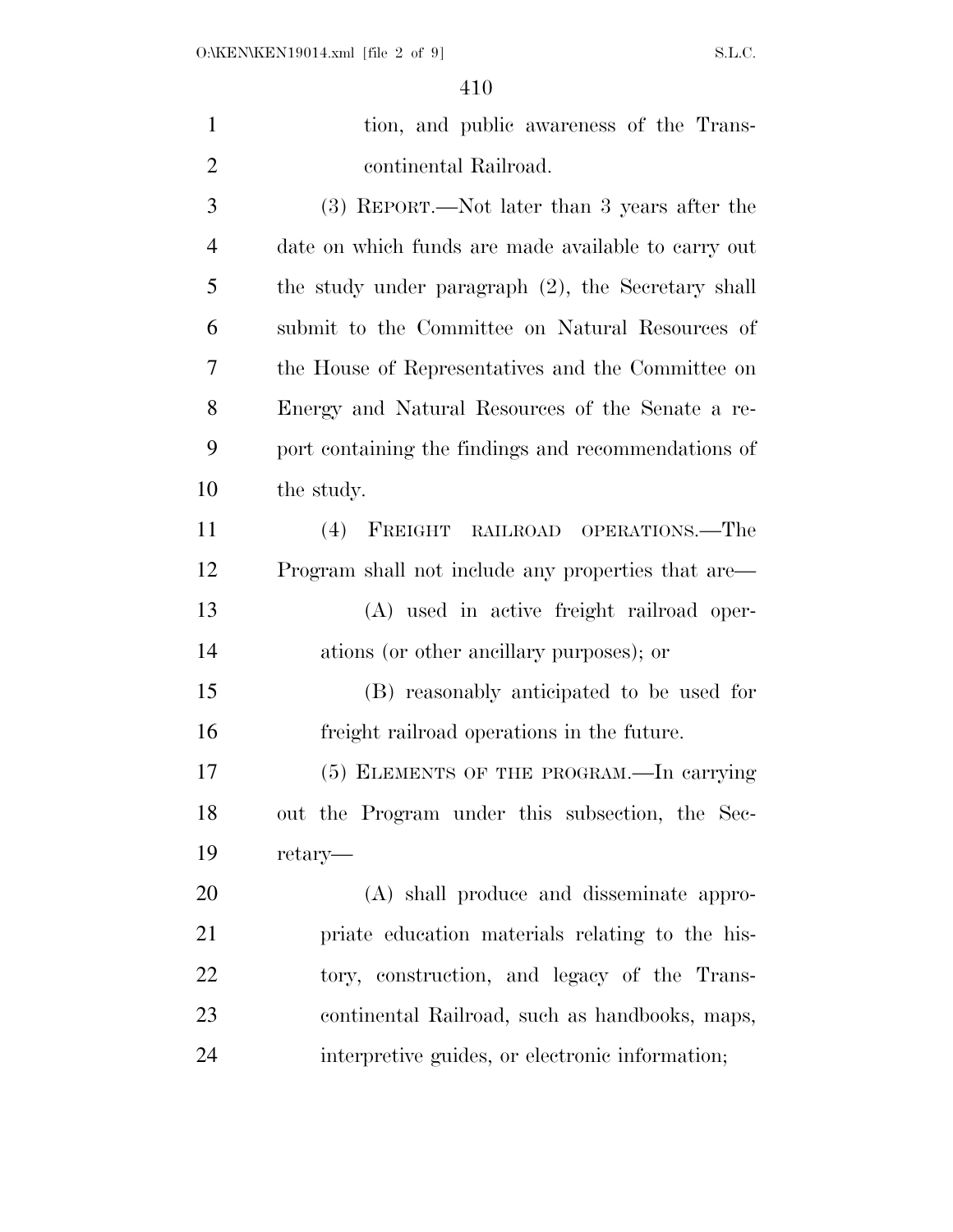| $\mathbf{1}$   | (B) may enter into appropriate cooperative            |
|----------------|-------------------------------------------------------|
| $\overline{2}$ | agreements and memoranda of understanding             |
| 3              | and provide technical assistance to the heads of      |
| $\overline{4}$ | other Federal agencies, States, units of local        |
| 5              | government, regional governmental bodies, and         |
| 6              | private entities to further the purposes of the       |
| $\overline{7}$ | Program and this section; and                         |
| 8              | $(C)$ may—                                            |
| 9              | (i) create and adopt an official, uni-                |
| 10             | form symbol or device to identify the Pro-            |
| 11             | gram; and                                             |
| 12             | (ii) issue guidance for the use of the                |
| 13             | symbol or device created and adopted                  |
| 14             | under clause (i).                                     |
| 15             | (d) PROGRAMMATIC AGREEMENT.—                          |
| 16             | (1) IN GENERAL.—Not later than 180 days               |
| 17             | after the date of enactment of this Act, the Sec-     |
| 18             | retary shall seek to enter into a programmatic agree- |
| 19             | ment with the Utah State Historic Preservation Of-    |
| 20             | ficer to add to the list of undertakings eligible for |
| 21             | streamlined review under section 306108 of title 54,  |
| 22             | United States Code, certain uses that would have      |
| 23             | limited physical impact to land in the Park.          |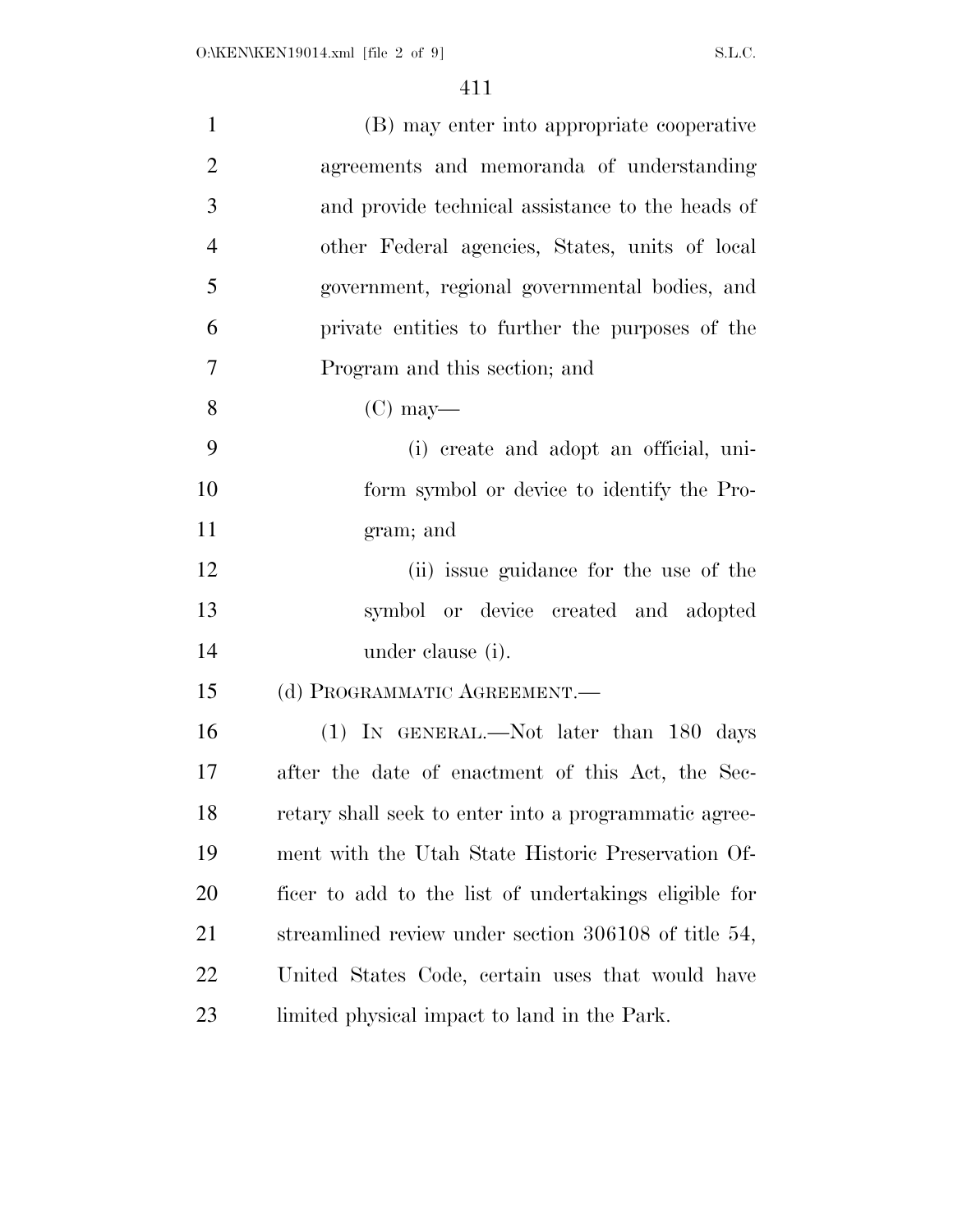| $\mathbf{1}$   | (2) DEVELOPMENT AND CONSULTATION.—The                      |
|----------------|------------------------------------------------------------|
| $\overline{2}$ | programmatic agreement entered into under para-            |
| 3              | graph(1) shall be developed—                               |
| $\overline{4}$ | $(A)$ in accordance with applicable laws (in-              |
| 5              | cluding regulations); and                                  |
| 6              | (B) in consultation with adjacent land-                    |
| 7              | owners, Indian Tribes, and other interested par-           |
| 8              | ties.                                                      |
| 9              | (3) APPROVAL.—The Secretary shall—                         |
| 10             | (A) consider any application for uses cov-                 |
| 11             | ered by the programmatic agreement; and                    |
| 12             | (B) not later than 60 days after the re-                   |
| 13             | ceipt of an application described in subpara-              |
| 14             | graph $(A)$ , approve the application, if the Sec-         |
| 15             | retary determines the application is consistent            |
| 16             | $with-$                                                    |
| 17             | (i) the programmatic agreement en-                         |
| 18             | tered into under paragraph (1); and                        |
| 19             | (ii) applicable laws (including regula-                    |
| 20             | tions).                                                    |
| 21             | (e) INVASIVE SPECIES.—The Secretary shall consult          |
| 22             | with, and seek to coordinate with, adjacent landowners to  |
| 23             | address the treatment of invasive species adjacent to, and |
| 24             | within the boundaries of, the Park.                        |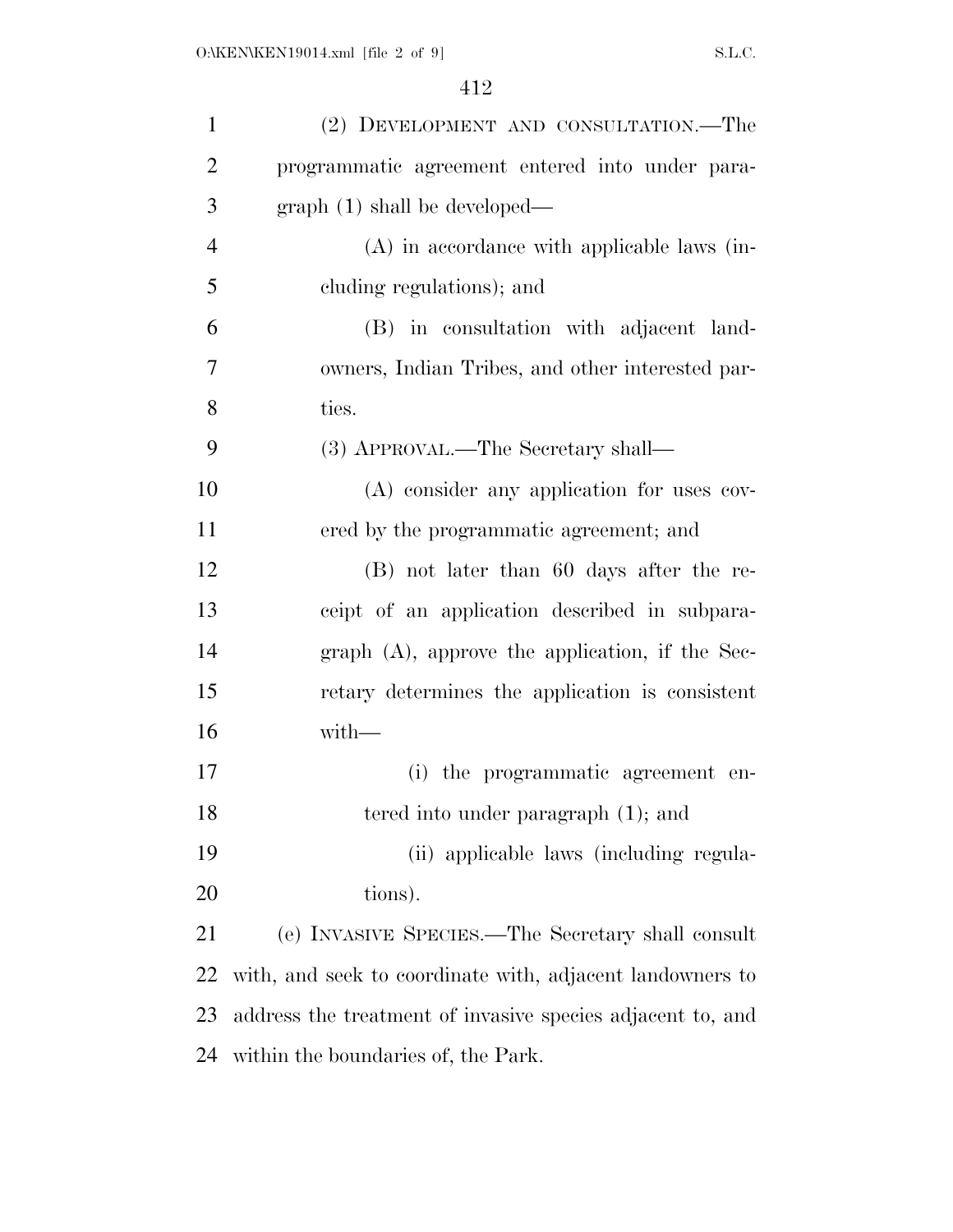## **SEC. 2206. WORLD WAR II PACIFIC SITES.**

 (a) PEARL HARBOR NATIONAL MEMORIAL, HAWAI'I.—

| $\overline{4}$ | (1) DEFINITIONS.—In this subsection:         |
|----------------|----------------------------------------------|
| 5              | $(A)$ MAP.—The term "Map" means the          |
| 6              | map entitled "Pearl Harbor National Memo-    |
| 7              | rial—Proposed Boundary", numbered 580/       |
| 8              | $140,514$ , and dated November 2017.         |
| 9              | (B) NATIONAL MEMORIAL.—The<br>term           |
| 10             | "National Memorial" means the Pearl Harbor   |
| 11             | National Memorial established by paragraph   |
| 12             | (2)(A)(i).                                   |
| 13             | (2) PEARL HARBOR NATIONAL MEMORIAL.—         |
| 14             | (A) ESTABLISHMENT.—                          |
| 15             | (i) IN GENERAL.—There is established         |
| 16             | the Pearl Harbor National Memorial in the    |
| 17             | State of Hawai'i as a unit of the National   |
| 18             | Park System.                                 |
| 19             | (ii) BOUNDARIES.—The boundaries of           |
| 20             | the National Memorial shall be the bound-    |
| 21             | aries generally depicted on the Map.         |
| 22             | AVAILABILITY OF<br>$MAP. - The$<br>(iii)     |
| 23             | Map shall be on file and available for pub-  |
| 24             | lic inspection in appropriate offices of the |
| 25             | National Park Service.                       |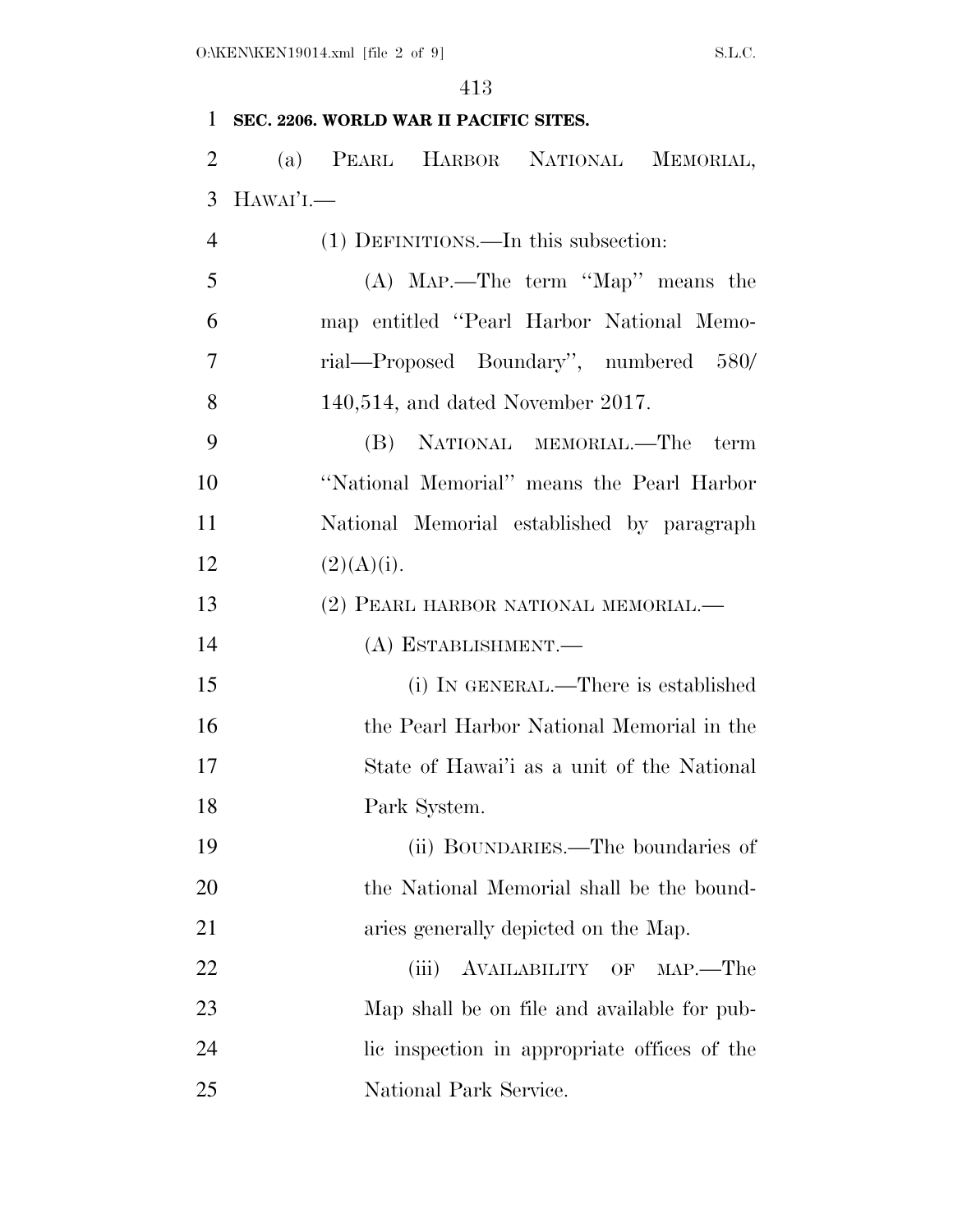| $\mathbf{1}$   | (B) PURPOSES.—The purposes of the Na-                           |
|----------------|-----------------------------------------------------------------|
| $\overline{2}$ | tional Memorial are to preserve, interpret, and                 |
| 3              | commemorate for the benefit of present and fu-                  |
| $\overline{4}$ | ture generations the history of World War II in                 |
| 5              | the Pacific from the events leading to the De-                  |
| 6              | cember 7, 1941, attack on O'ahu, to peace and                   |
| 7              | reconciliation.                                                 |
| 8              | (3) ADMINISTRATION.—The Secretary shall ad-                     |
| 9              | minister the National Memorial in accordance with               |
| 10             | this subsection, section 121 of Public Law 111–88               |
| 11             | $(123 \text{ Stat. } 2930)$ , and the laws generally applicable |
| 12             | to units of the National Park System including—                 |
| 13             | $(A)$ section 100101(a), chapter 1003, and                      |
| 14             | sections $100751(a)$ , $100752$ , $100753$ , and                |
| 15             | 102101 of title 54, United States Code; and                     |
| 16             | (B) chapter 3201 of title 54, United States                     |
| 17             | Code.                                                           |
| 18             | (4) REMOVAL OF PEARL HARBOR NATIONAL                            |
| 19             | MEMORIAL FROM THE WORLD WAR II VALOR IN THE                     |
| 20             | PACIFIC NATIONAL MONUMENT.-                                     |
| 21             | (A) BOUNDARIES.—The boundaries of the                           |
| 22             | World War II Valor in the Pacific National                      |
| 23             | Monument are revised to exclude from the                        |
| 24             | monument the land and interests in land identi-                 |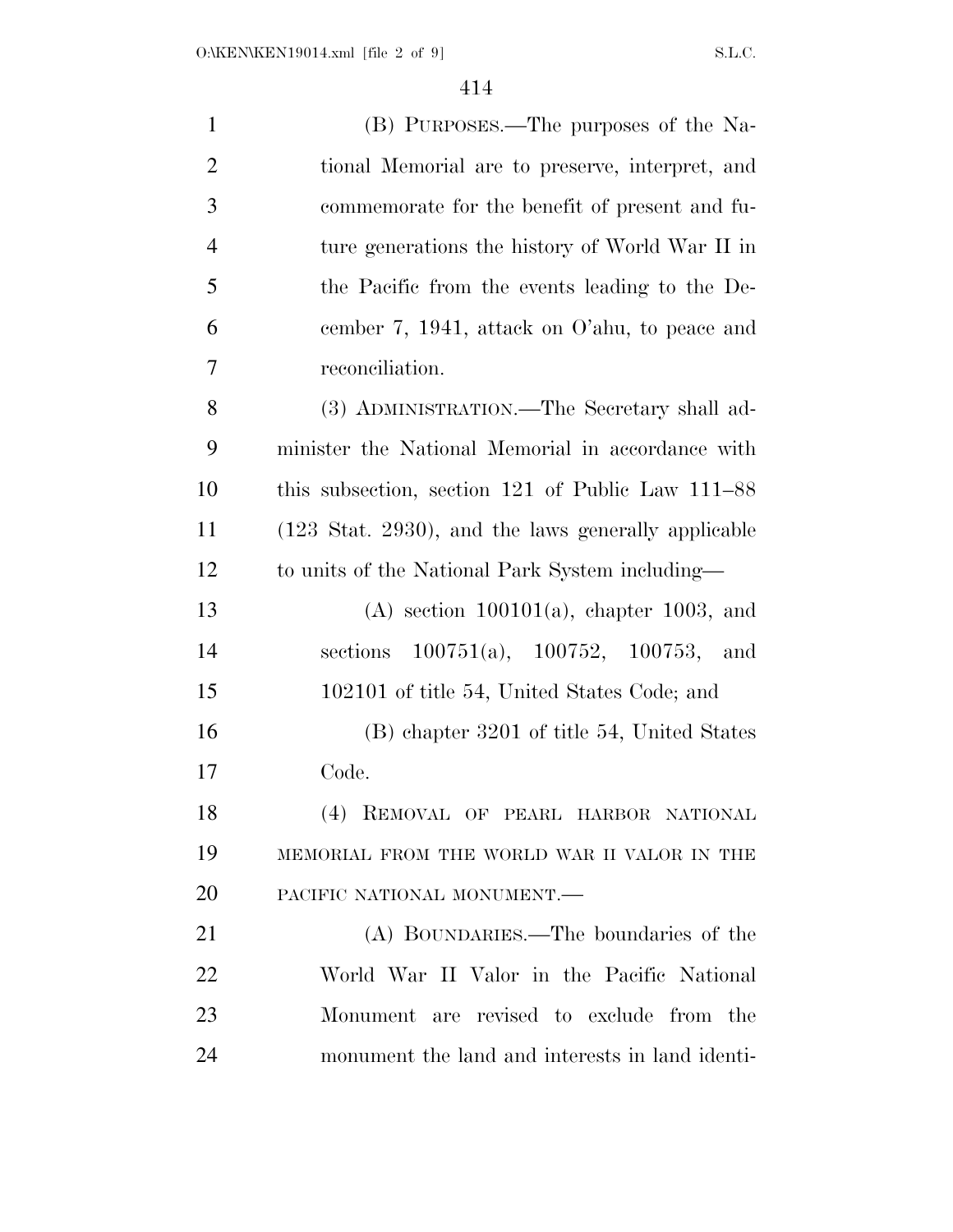| $\mathbf{1}$   | fied as the "Pearl Harbor National Memorial", |
|----------------|-----------------------------------------------|
| $\overline{2}$ | as depicted on the Map.                       |
| 3              | (B) INCORPORATION INTO NATIONAL ME-           |
| $\overline{4}$ | MORIAL.                                       |
| 5              | (i) IN GENERAL.—The land and inter-           |
| 6              | ests in land excluded from the monument       |
| 7              | under subparagraph (A) are incorporated       |
| 8              | in and made part of the National Memorial     |
| 9              | in accordance with this subsection.           |
| 10             | (ii) USE OF FUNDS.—Any funds for              |
| 11             | the purposes of the land and interests in     |
| 12             | land excluded from the monument under         |
| 13             | subparagraph (A) shall be made available      |
| 14             | for the purposes of the National Memorial.    |
| 15             | (iii) REFERENCES.—Any reference in            |
| 16             | a law (other than this section), regulation,  |
| 17             | document, record, map, or other paper of      |
| 18             | the United States to resources in the State   |
| 19             | of Hawai'i included in the World War II       |
| 20             | Valor in the Pacific National Monument        |
| 21             | shall be considered a reference to the        |
| 22             | "Pearl Harbor National Memorial".             |
| 23             | (b) TULE LAKE NATIONAL MONUMENT, CALI-        |
| 24             | FORNIA.                                       |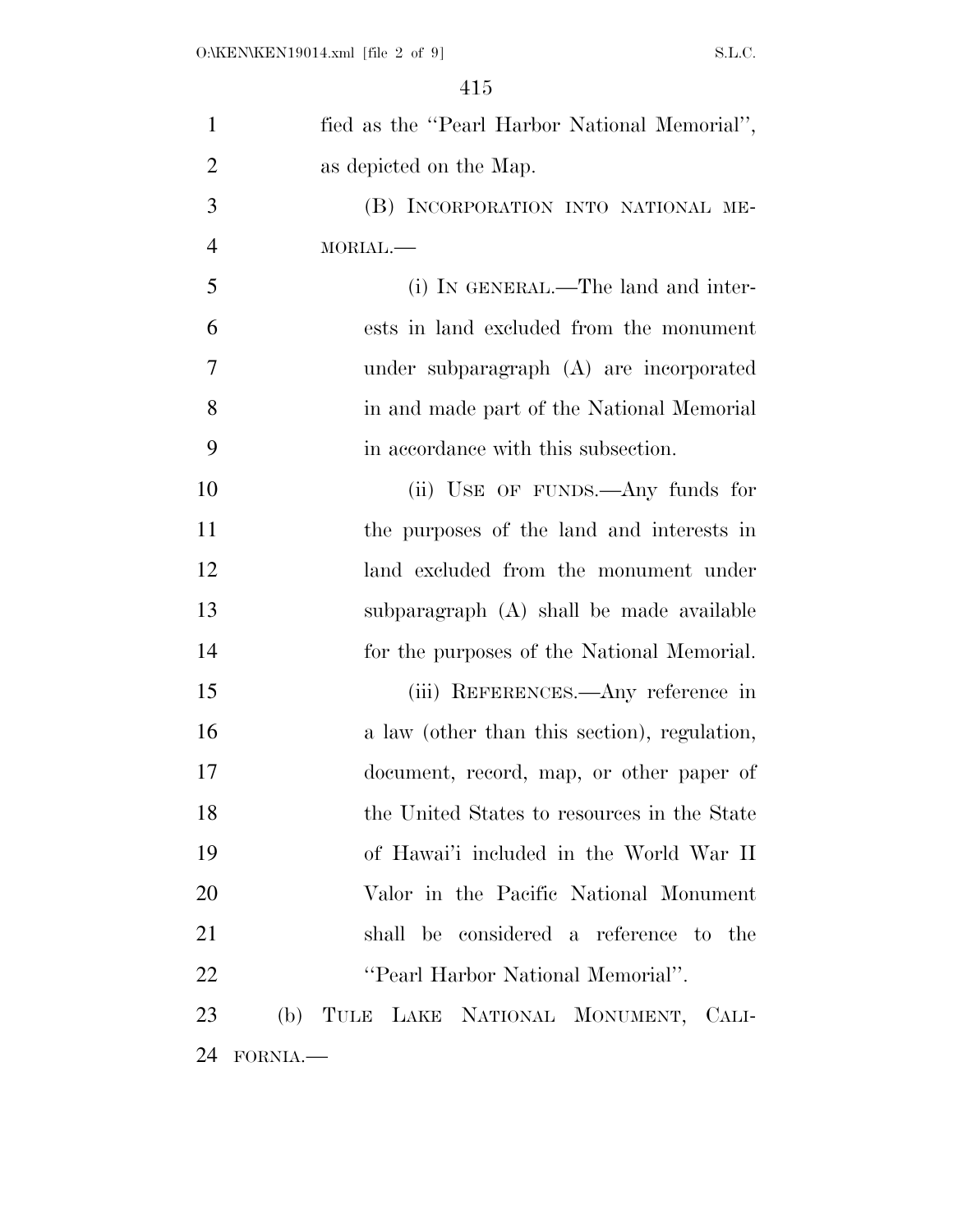(1) IN GENERAL.—The areas of the World War II Valor in the Pacific National Monument located in the State of California, as established by Presi- dential Proclamation 8327 (73 Fed. Reg. 75293; December 10, 2008), are redesignated as the ''Tule Lake National Monument''.

 (2) ADMINISTRATION.—The Secretary shall ad- minister the Tule Lake National Monument in ac- cordance with the provisions of Presidential Procla- mation 8327 (73 Fed. Reg. 75293; December 10, 2008) applicable to the sites and resources in the State of California that are subject to that procla-mation.

 (3) REFERENCES.—Any reference in a law (other than this section), regulation, document, record, map, or other paper of the United States to resources in the State of California included in the World War II Valor in the Pacific National Monu- ment shall be considered to be a reference to ''Tule Lake National Monument''.

 (c) ALEUTIAN ISLANDS WORLD WAR II NATIONAL MONUMENT, ALASKA.—

23 (1) IN GENERAL.—The areas of the World War II Valor in the Pacific National Monument located in the State of Alaska, as established by Presidential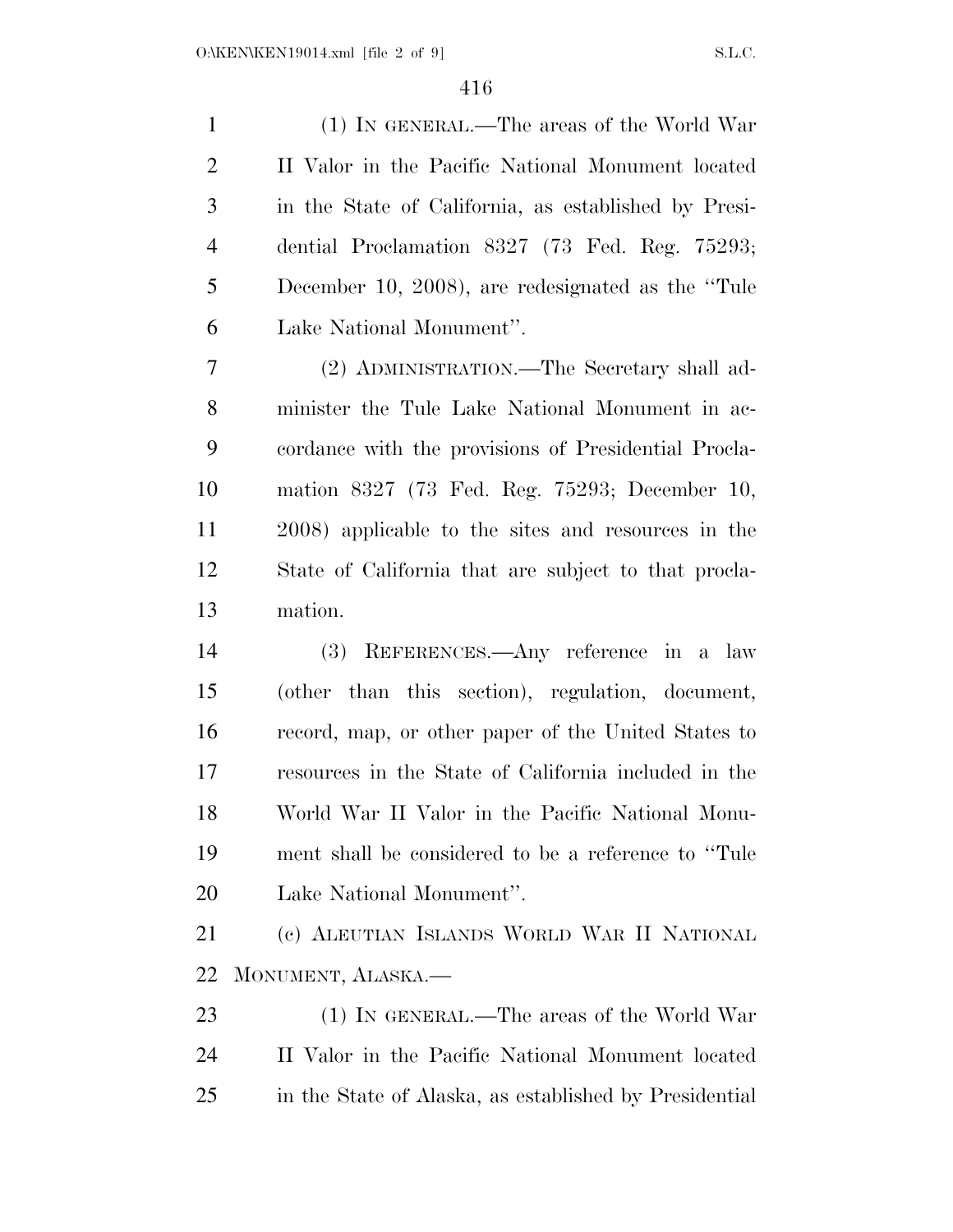| $\mathbf{1}$  | Proclamation 8327 (73 Fed. Reg. 75293; December       |
|---------------|-------------------------------------------------------|
| 2             | 10, 2008), are redesignated as the "Aleutian Islands" |
| $\mathcal{R}$ | World War II National Monument".                      |

 (2) ADMINISTRATION.—The Secretary shall ad- minister the Aleutian Islands World War II National Monument in accordance with the provisions of Presidential Proclamation 8327 (73 Fed. Reg. 75293; December 10, 2008) applicable to the sites and resources in the State of Alaska that are subject to that proclamation.

 (3) REFERENCES.—Any reference in a law (other than this section), regulation, document, record, map, or other paper of the United States to the sites and resources in the State of Alaska in- cluded in the World War II Valor in the Pacific Na- tional Monument shall be considered to be a ref- erence to the ''Aleutian Islands World War II Na-tional Monument''.

 (d) HONOULIULI NATIONAL HISTORIC SITE, HAWAI'I.—

(1) DEFINITIONS.—In this subsection:

 (A) HISTORIC SITE.—The term ''Historic Site'' means the Honouliuli National Historic 24 Site established by paragraph  $(2)(A)(i)$ .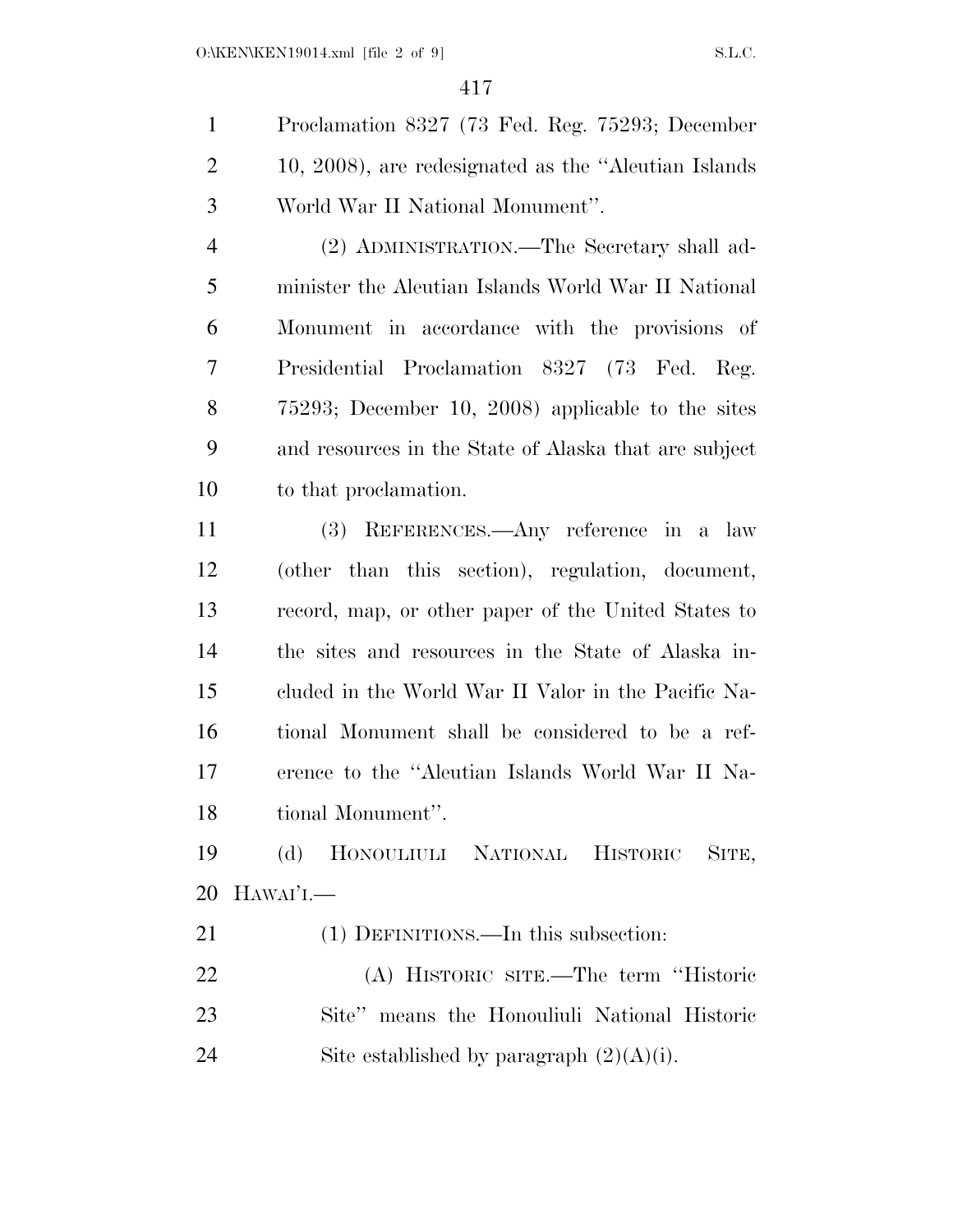| $\mathbf{1}$   | (B) Map.—The term "Map" means the                |
|----------------|--------------------------------------------------|
| $\overline{2}$ | map entitled "Honouliuli National Historic       |
| 3              | Site—Proposed Boundary", numbered 680/           |
| $\overline{4}$ | $139428$ , and dated June 2017.                  |
| 5              | (2) HONOULIULI NATIONAL HISTORIC SITE.—          |
| 6              | (A) ESTABLISHMENT.                               |
| 7              | (i) IN GENERAL.—There is established             |
| 8              | the Honouliuli National Historic Site in         |
| 9              | the State of Hawai'i as a unit of the Na-        |
| 10             | tional Park System.                              |
| 11             | (ii) BOUNDARIES.—The boundaries of               |
| 12             | the Historic Site shall be the boundaries        |
| 13             | generally depicted on the Map.                   |
| 14             | (iii) AVAILABILITY OF MAP.—The                   |
| 15             | Map shall be on file and available for pub-      |
| 16             | lic inspection in appropriate offices of the     |
| 17             | National Park Service.                           |
| 18             | (B) PURPOSES.—The purposes of the His-           |
| 19             | toric Site are to preserve and interpret for the |
| 20             | benefit of present and future generations the    |
| 21             | history associated with the internment and de-   |
| 22             | tention of civilians of Japanese and other an-   |
| 23             | cestries during World War II in Hawai'i, the     |
| 24             | impacts of war and martial law on society in     |
| 25             | the Hawaiian Islands, and the co-location and    |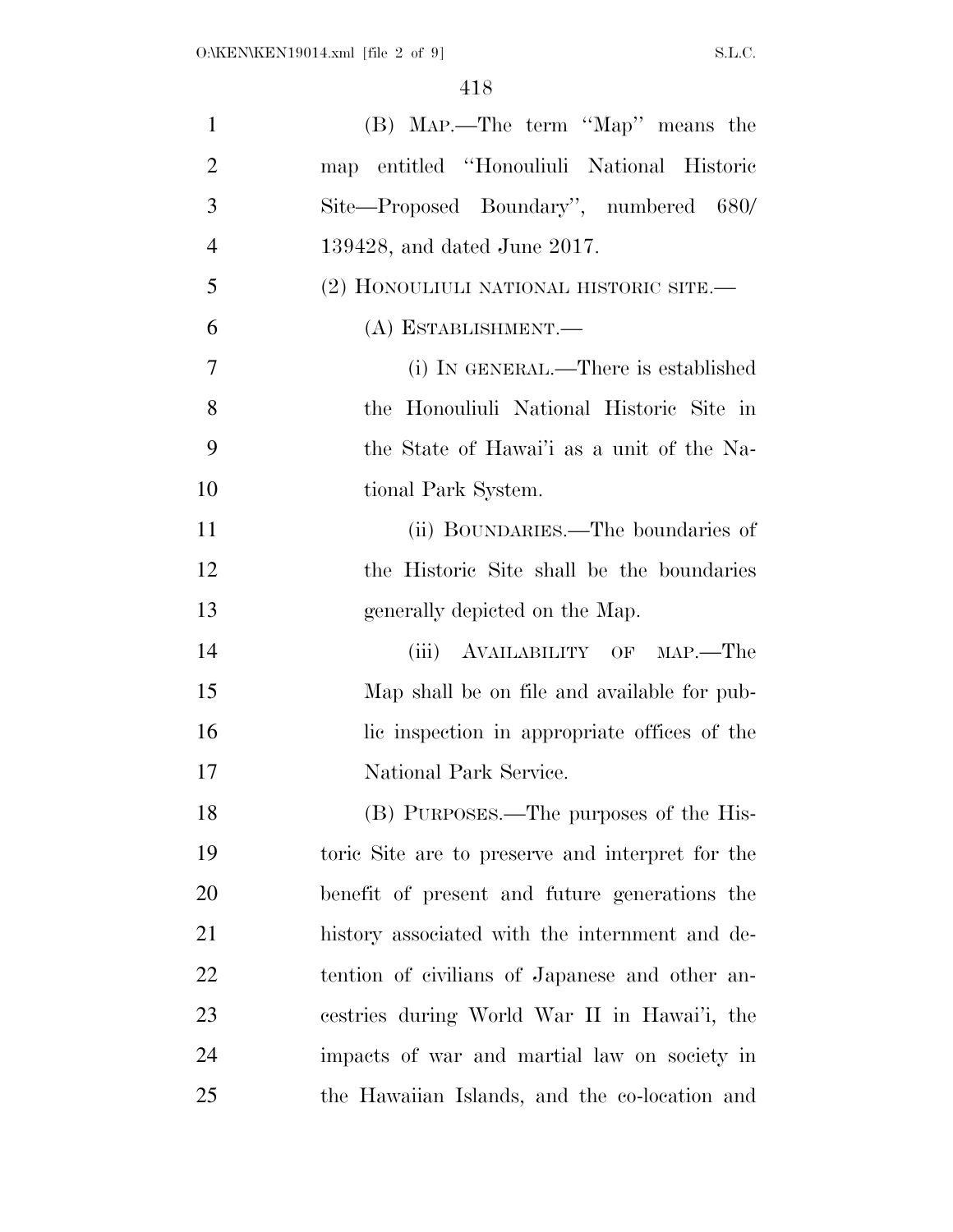| $\mathbf{1}$   | diverse experiences of Prisoners of War at the   |
|----------------|--------------------------------------------------|
| $\overline{2}$ | Honouliuli Internment Camp site.                 |
| 3              | (3) ADMINISTRATION.—                             |
| $\overline{4}$ | (A) IN GENERAL.—The Secretary shall ad-          |
| 5              | minister the Historic Site in accordance with    |
| 6              | this subsection and the laws generally applica-  |
| 7              | ble to units of the National Park System, in-    |
| 8              | cluding—                                         |
| 9              | (i) section $100101(a)$ , chapter 1003,          |
| 10             | and sections $100751(a)$ , $100752$ , $100753$ , |
| 11             | and 102101 of title 54, United States            |
| 12             | Code; and                                        |
| 13             | (ii) chapter $3201$ of title 54, United          |
| 14             | States Code.                                     |
| 15             | (B) PARTNERSHIPS.—                               |
| 16             | (i) IN GENERAL.—The Secretary may                |
| 17             | enter into agreements with, or acquire           |
| 18             | easements from, the owners of property           |
| 19             | adjacent to the Historic Site to provide         |
| 20             | public access to the Historic Site.              |
| 21             | (ii) INTERPRETATION.—The Secretary               |
| 22             | may enter into cooperative agreements            |
| 23             | with governmental and nongovernmental            |
| 24             | organizations to provide for interpretation      |
| 25             | at the Historic Site.                            |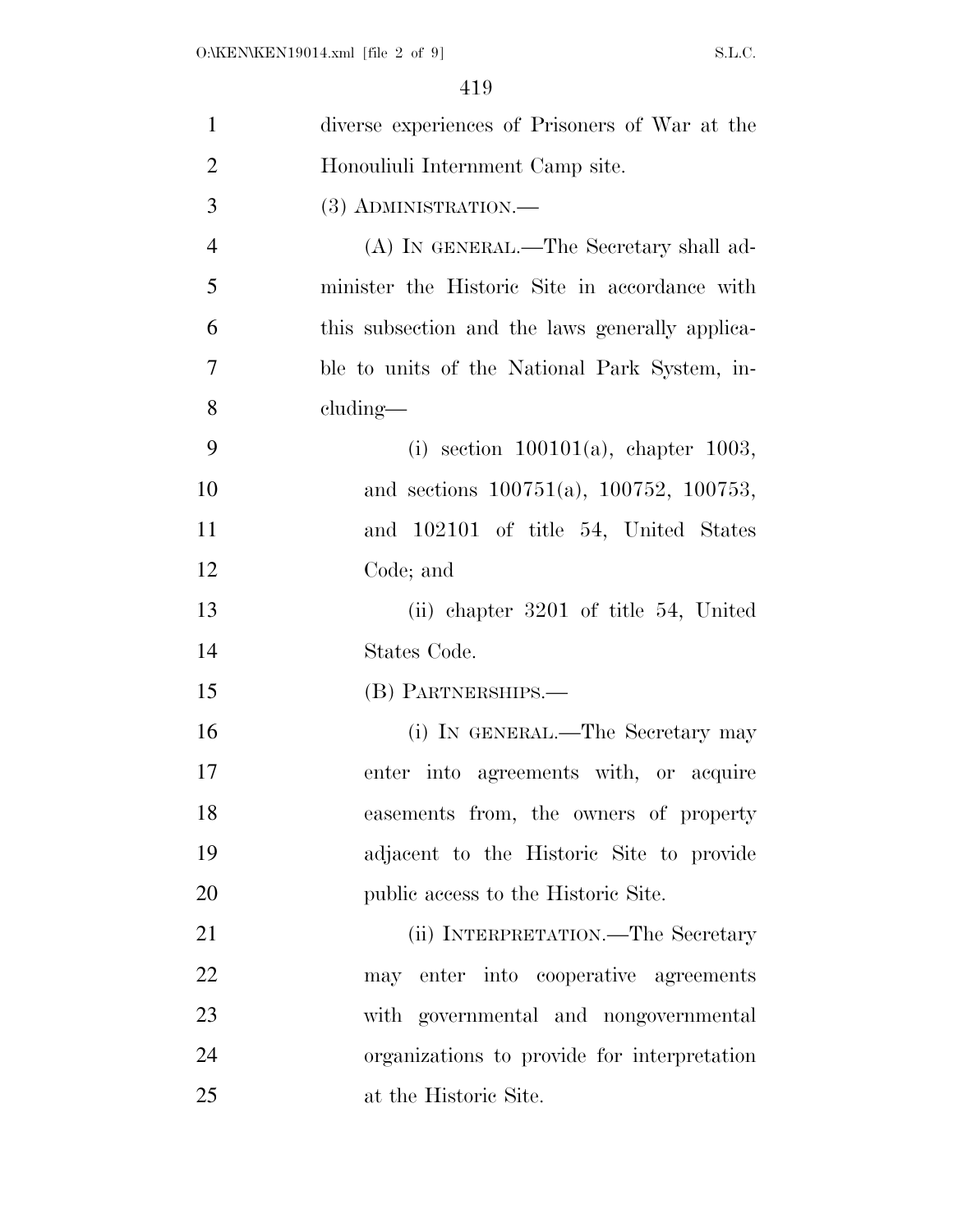| $\mathbf{1}$   | (C) SHARED RESOURCES.—To the max-               |
|----------------|-------------------------------------------------|
| $\overline{2}$ | imum extent practicable, the Secretary may use  |
| 3              | the resources of the Pearl Harbor National Me-  |
| $\overline{4}$ | morial to administer the Historic Site.         |
| 5              | (4) ABOLISHMENT OF HONOULIULI NATIONAL          |
| 6              | MONUMENT.-                                      |
| 7              | (A) IN GENERAL.—In light of the estab-          |
| 8              | lishment of the Honouliuli National Historic    |
| 9              | Site, the Honouliuli National Monument is       |
| 10             | abolished and the lands and interests therein   |
| 11             | are incorporated within and made part of        |
| 12             | Honouliuli National Historic Site. Any funds    |
| 13             | available for purposes of Honouliuli National   |
| 14             | Monument shall be available for purposes of the |
| 15             | Historic Site.                                  |
| 16             | (B) REFERENCES.—Any references in law           |
| 17             | (other than in this section), regulation, docu- |
| 18             | ment, record, map or other paper of the United  |
| 19             | States to Honouliuli National Monument shall    |
| 20             | be considered a reference to Honouliuli Na-     |
| 21             | tional Historic Site.                           |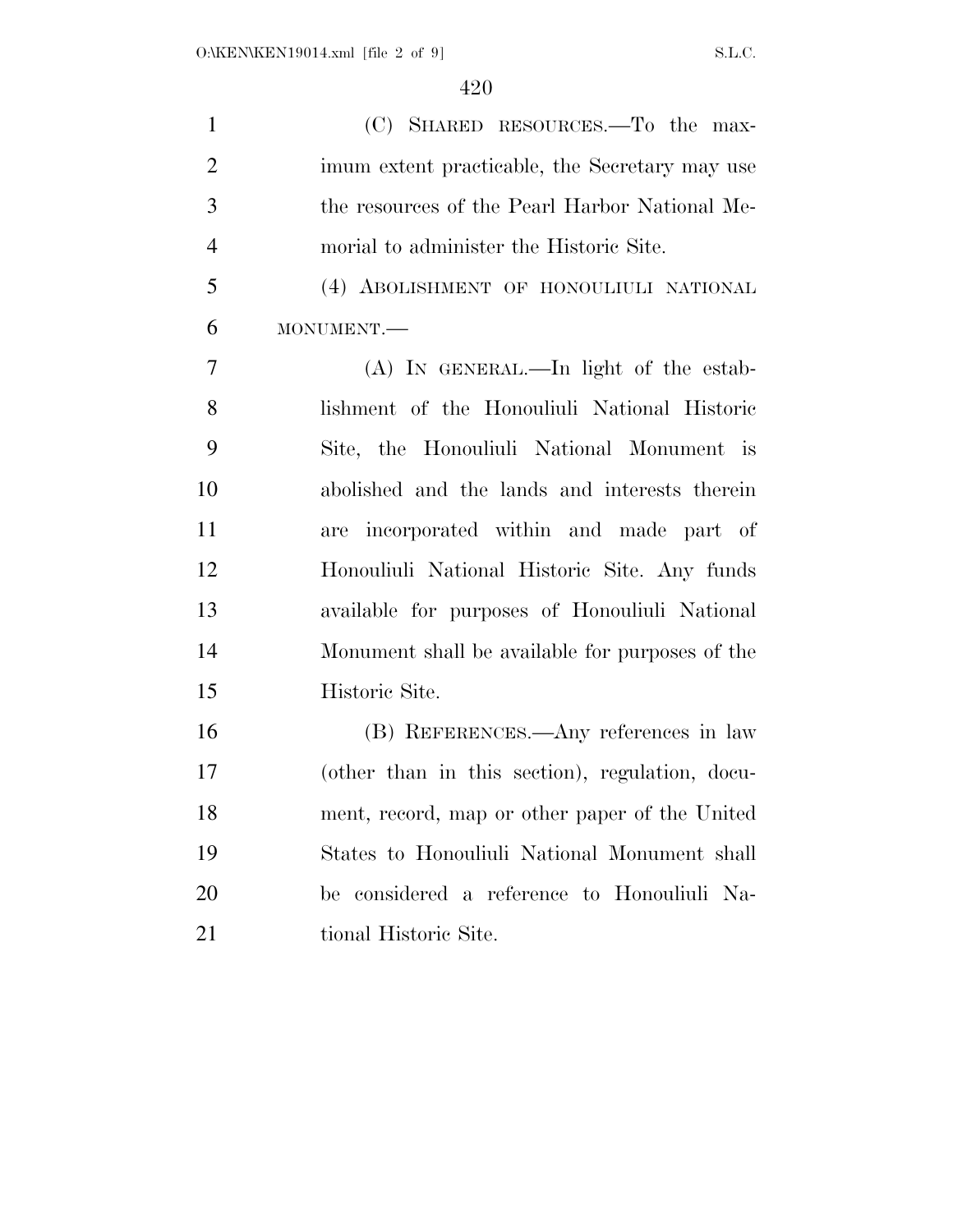## **Subtitle D—New Units of the National Park System SEC. 2301. MEDGAR AND MYRLIE EVERS HOME NATIONAL MONUMENT.**  (a) DEFINITIONS.—In this section: (1) COLLEGE.—The term ''College'' means Tougaloo College, a private educational institution located in Tougaloo, Mississippi. (2) HISTORIC DISTRICT.—The term ''Historic District'' means the Medgar Evers Historic District, as included on the National Register of Historic Places, and as generally depicted on the Map.

 (3) MAP.—The term ''Map'' means the map en- titled ''Medgar and Myrlie Evers Home National Monument'', numbered 515/142561, and dated Sep-tember 2018.

 (4) MONUMENT.—The term ''Monument'' means the Medgar and Myrlie Evers Home National Monument established by subsection (b).

 (5) SECRETARY.—The term ''Secretary'' means the Secretary, acting through the Director of the National Park Service.

(b) ESTABLISHMENT.—

 (1) IN GENERAL.—Subject to paragraph (2), there is established the Medgar and Myrlie Evers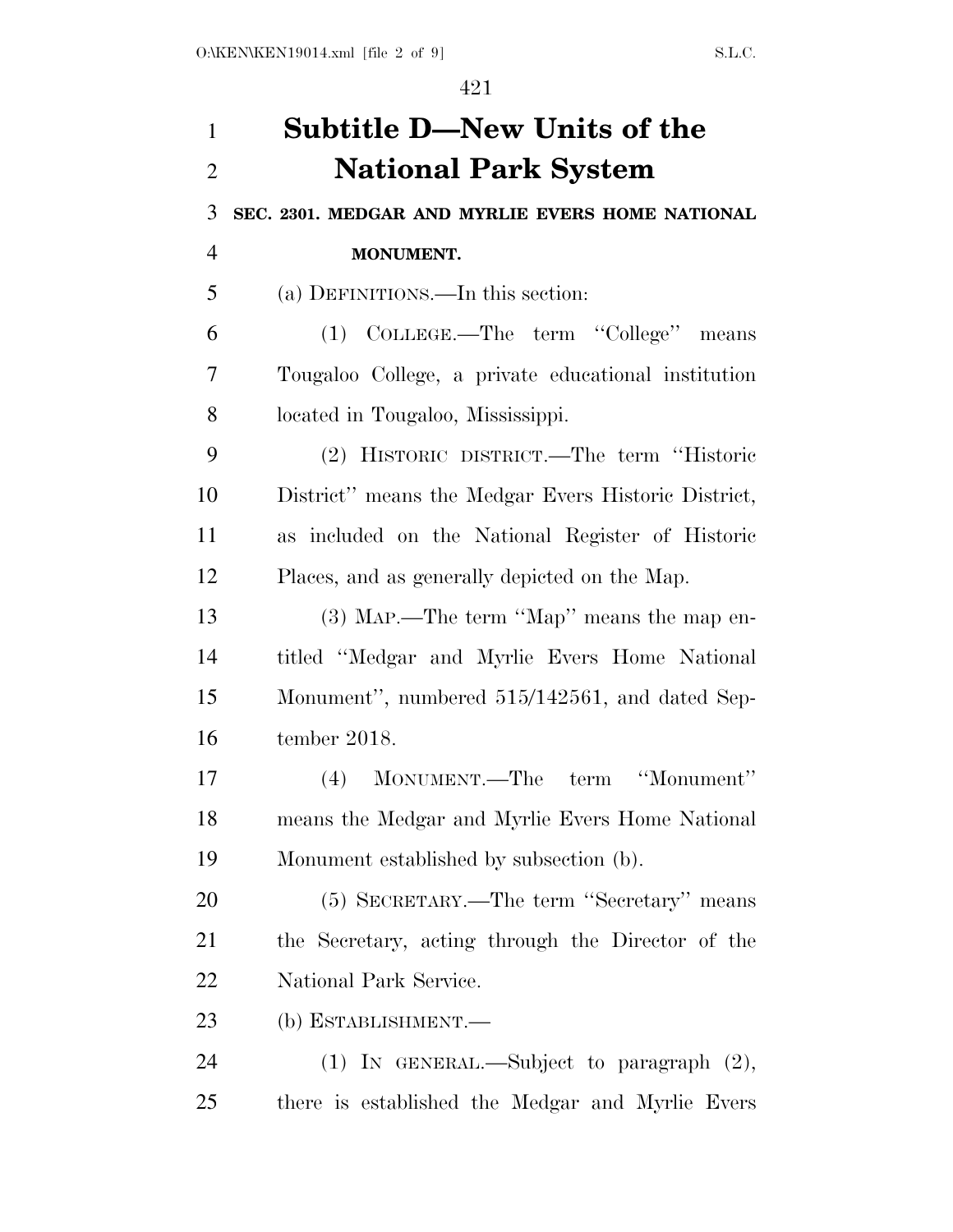| Home National Monument in the State of Mis-                |
|------------------------------------------------------------|
| sissippi as a unit of the National Park System to          |
| preserve, protect, and interpret for the benefit of        |
| present and future generations resources associated        |
| with the pivotal roles of Medgar and Myrlie Evers          |
| in the American Civil Rights Movement.                     |
| DETERMINATION BY THE SECRETARY.<br>(2)                     |
| The Monument shall not be established until the            |
| date on which the Secretary determines that a suffi-       |
| cient quantity of land or interests in land has been       |
| acquired to constitute a manageable park unit.             |
| (c) BOUNDARIES.—The boundaries of the Monument             |
| shall be the boundaries generally depicted on the Map.     |
|                                                            |
| (d) AVAILABILITY OF MAP.—The Map shall be on file          |
| and available for public inspection in the appropriate of- |
| fices of the National Park Service.                        |
| (e) ACQUISITION AUTHORITY.—The Secretary may               |
| only acquire any land or interest in land located within   |
| the boundary of the Monument by—                           |
| $(1)$ donation;                                            |
| (2) purchase from a willing seller with donated            |
| or appropriated funds; or                                  |
| $(3)$ exchange.                                            |
|                                                            |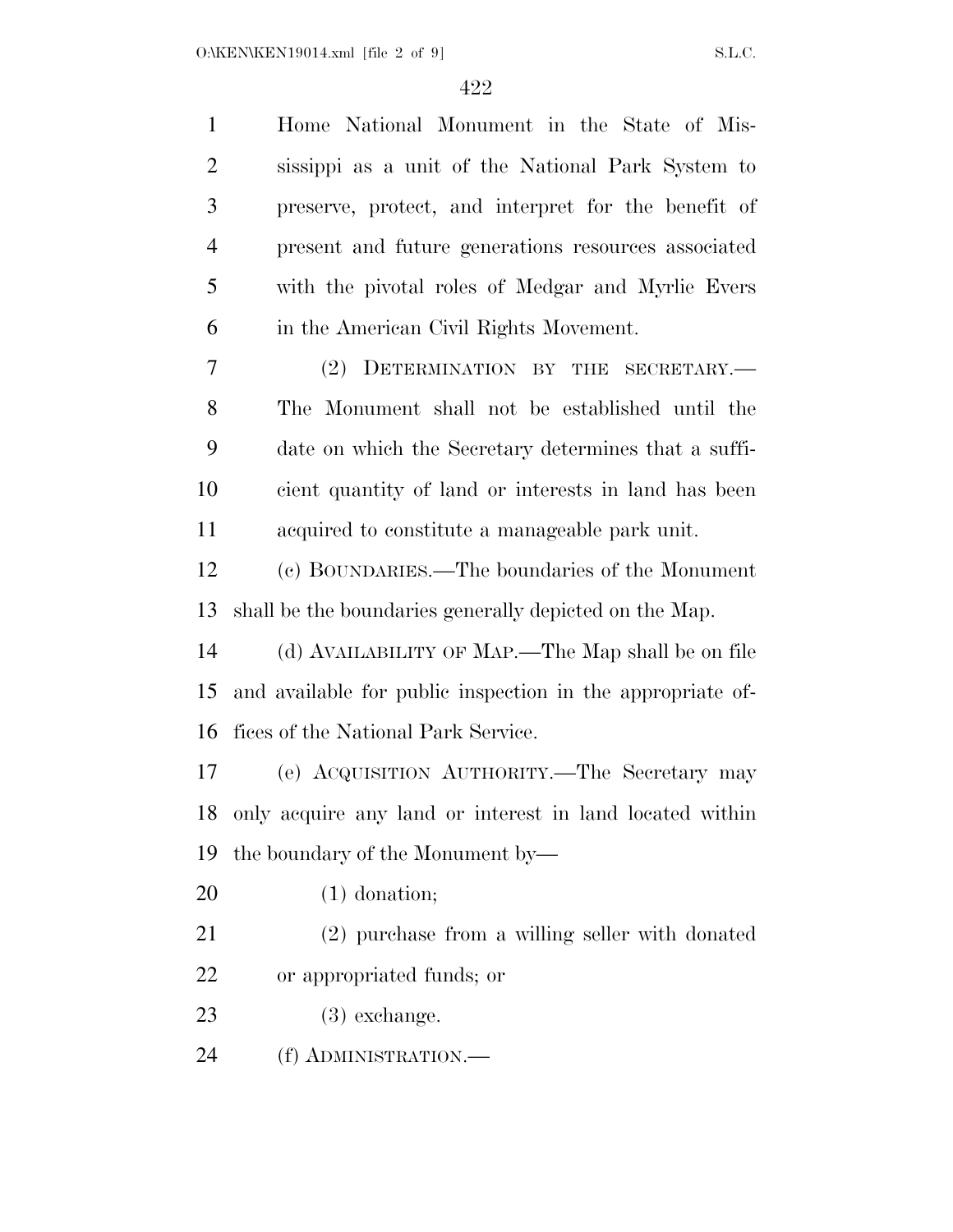| $\mathbf{1}$   | (1) IN GENERAL.—The Secretary shall admin-        |
|----------------|---------------------------------------------------|
| 2              | ister the Monument in accordance with—            |
| 3              | $(A)$ this section; and                           |
| $\overline{4}$ | (B) the laws generally applicable to units        |
| 5              | of the National Park System, including—           |
| 6              | (i) section $100101(a)$ , chapter 1003,           |
| 7              | and sections $100751(a)$ , $100752$ , $100753$ ,  |
| 8              | and 102101 of title 54, United States             |
| 9              | Code; and                                         |
| 10             | (ii) chapter 3201 of title 54, United             |
| 11             | States Code.                                      |
| 12             | $(2)$ MANAGEMENT PLAN.—                           |
| 13             | $(A)$ In GENERAL.—Not later than 3 years          |
| 14             | after the date on which funds are first made      |
| 15             | available to the Secretary for this purpose, the  |
| 16             | Secretary shall prepare a general management      |
| 17             | plan for the Monument in accordance with sec-     |
| 18             | tion 100502 of title 54, United States Code.      |
| 19             | (B) SUBMISSION.—On completion of the              |
| 20             | general management plan under subparagraph        |
| 21             | $(A)$ , the Secretary shall submit it to the Com- |
| 22             | mittee on Natural Resources of the House of       |
| 23             | Representatives and the Committee on Energy       |
| 24             | and Natural Resources of the Senate.              |
| 25             | $(g)$ AGREEMENTS.—                                |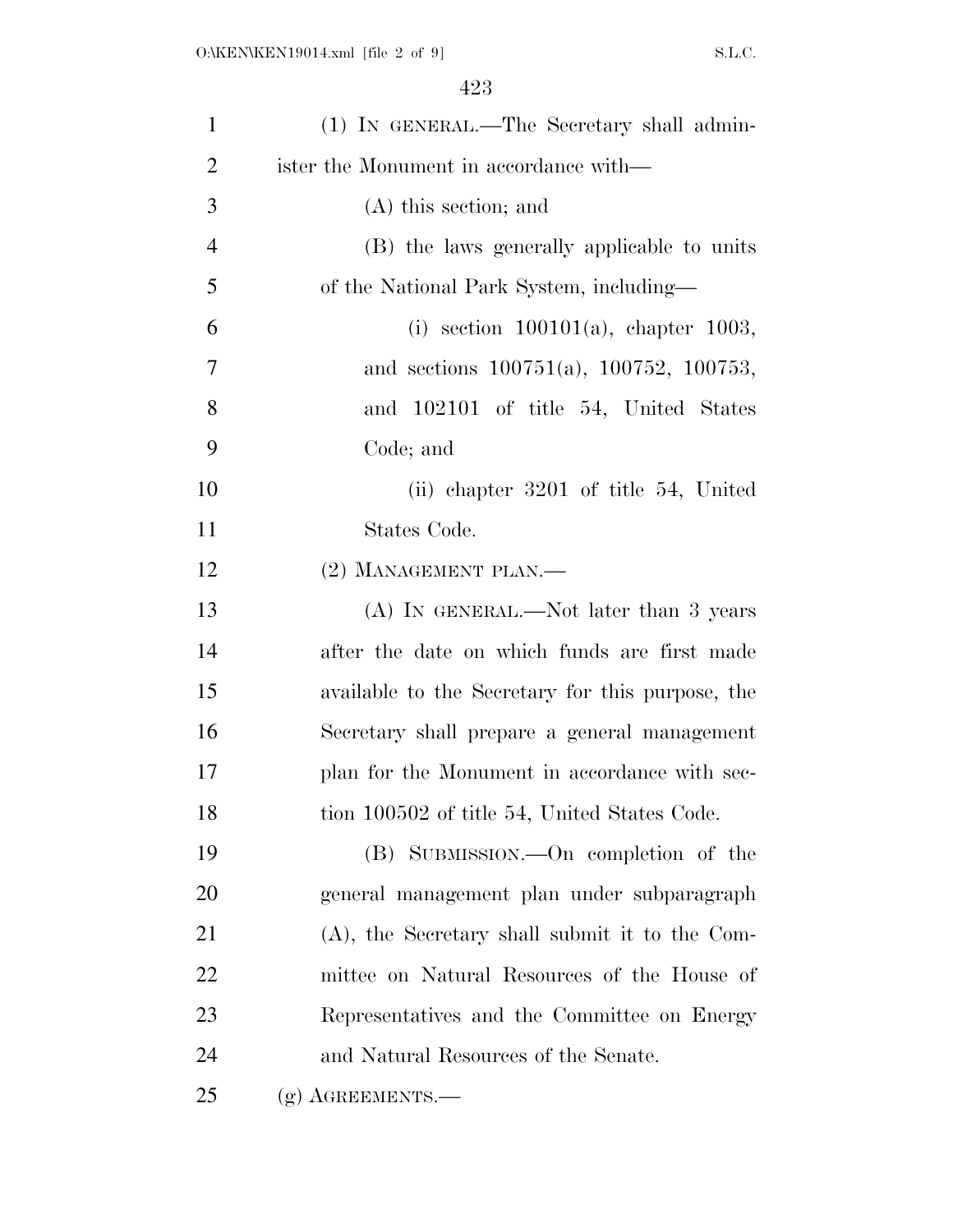| $\mathbf{1}$   | (1) MONUMENT.—The Secretary—                          |
|----------------|-------------------------------------------------------|
| $\overline{2}$ | (A) shall seek to enter into an agreement             |
| 3              | with the College to provide interpretive and          |
| $\overline{4}$ | educational services relating to the Monument;        |
| 5              | and                                                   |
| 6              | (B) may enter into agreements with the                |
| 7              | College and other entities for the purposes of        |
| 8              | carrying out this section.                            |
| 9              | (2) HISTORIC DISTRICT.—The Secretary may              |
| 10             | enter into agreements with the owner of a nationally  |
| 11             | significant property within the Historic District, to |
| 12             | identify, mark, interpret, and provide technical as-  |
| 13             | sistance with respect to the preservation and inter-  |
| 14             | pretation of the property.                            |
| 15             | SEC. 2302. MILL SPRINGS BATTLEFIELD NATIONAL MONU-    |
| 16             |                                                       |
|                | MENT.                                                 |
| 17             | (a) DEFINITIONS.—In this section:                     |
| 18             | (1) Map.—The term "Map" means the map en-             |
| 19             | titled "Mill Springs Battlefield National Monument,   |
| 20             | Nancy, Kentucky", numbered 297/145513, and            |
| 21             | dated June 2018.                                      |
| 22             | "Monument"<br>MONUMENT.—The term<br>(2)               |
| 23             | means the Mill Springs Battlefield National Monu-     |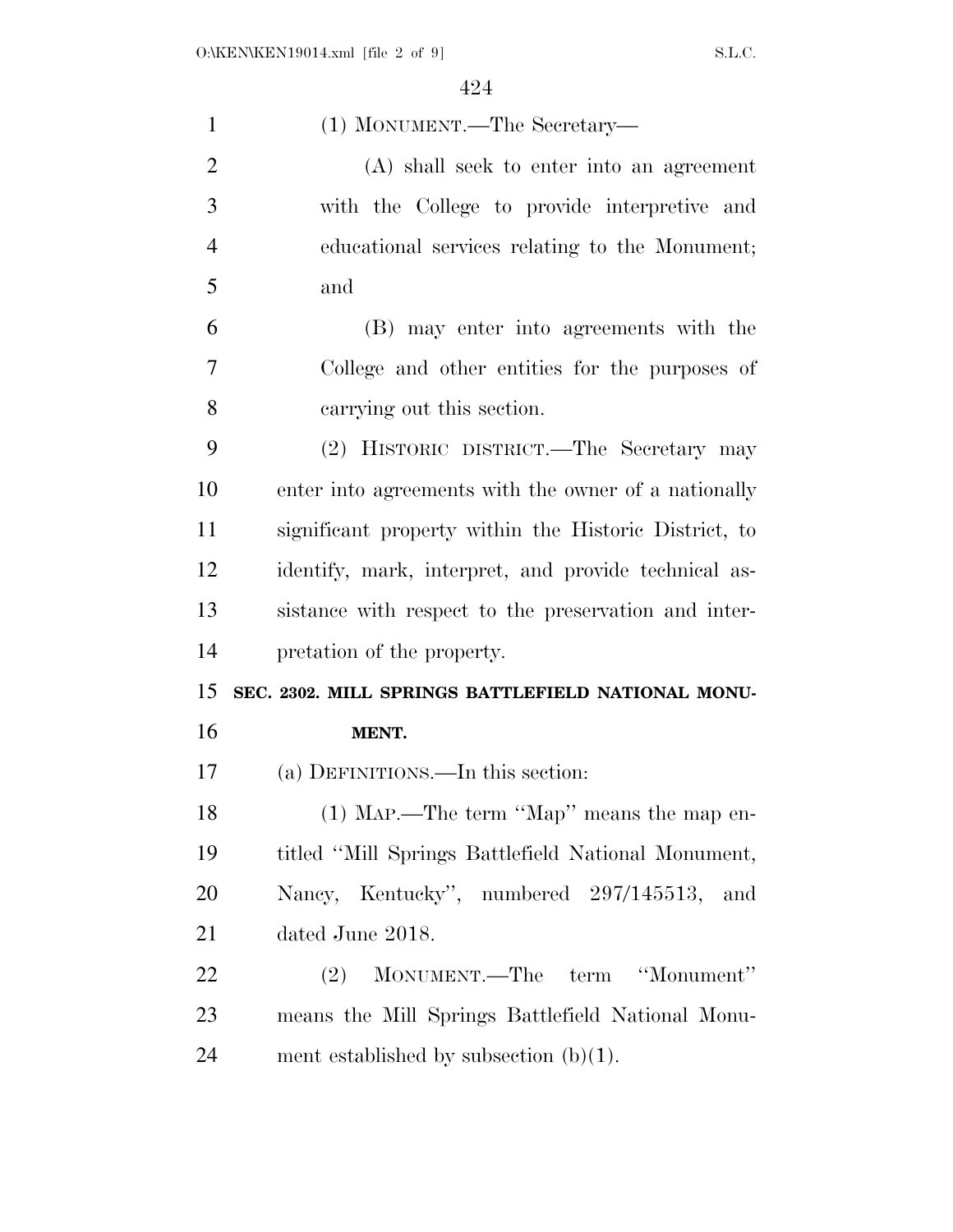| $\mathbf{1}$   | (3) SECRETARY.—The term "Secretary" means              |
|----------------|--------------------------------------------------------|
| $\overline{2}$ | the Secretary, acting through the Director of the      |
| 3              | National Park Service.                                 |
| $\overline{4}$ | (b) ESTABLISHMENT.—                                    |
| 5              | (1) IN GENERAL.—Subject to paragraph $(2)$ ,           |
| 6              | there is established as a unit of the National Park    |
| 7              | System, the Mill Springs Battlefield National Monu-    |
| 8              | ment in the State of Kentucky, to preserve, protect,   |
| 9              | and interpret for the benefit of present and future    |
| 10             | generations—                                           |
| 11             | (A) the nationally significant historic re-            |
| 12             | sources of the Mill Springs Battlefield; and           |
| 13             | (B) the role of the Mill Springs Battlefield           |
| 14             | in the Civil War.                                      |
| 15             | (2) DETERMINATION BY THE SECRETARY.—                   |
| 16             | The Monument shall not be established until the        |
| 17             | date on which the Secretary determines that a suffi-   |
| 18             | cient quantity of land or interests in land has been   |
| 19             | acquired to constitute a manageable park unit.         |
| 20             | (3) NOTICE.—Not later than 30 days after the           |
| 21             | date on which the Secretary makes a determination      |
| <u>22</u>      | under paragraph $(2)$ , the Secretary shall publish in |
| 23             | the Federal Register notice of the establishment of    |
| 24             | the Monument.                                          |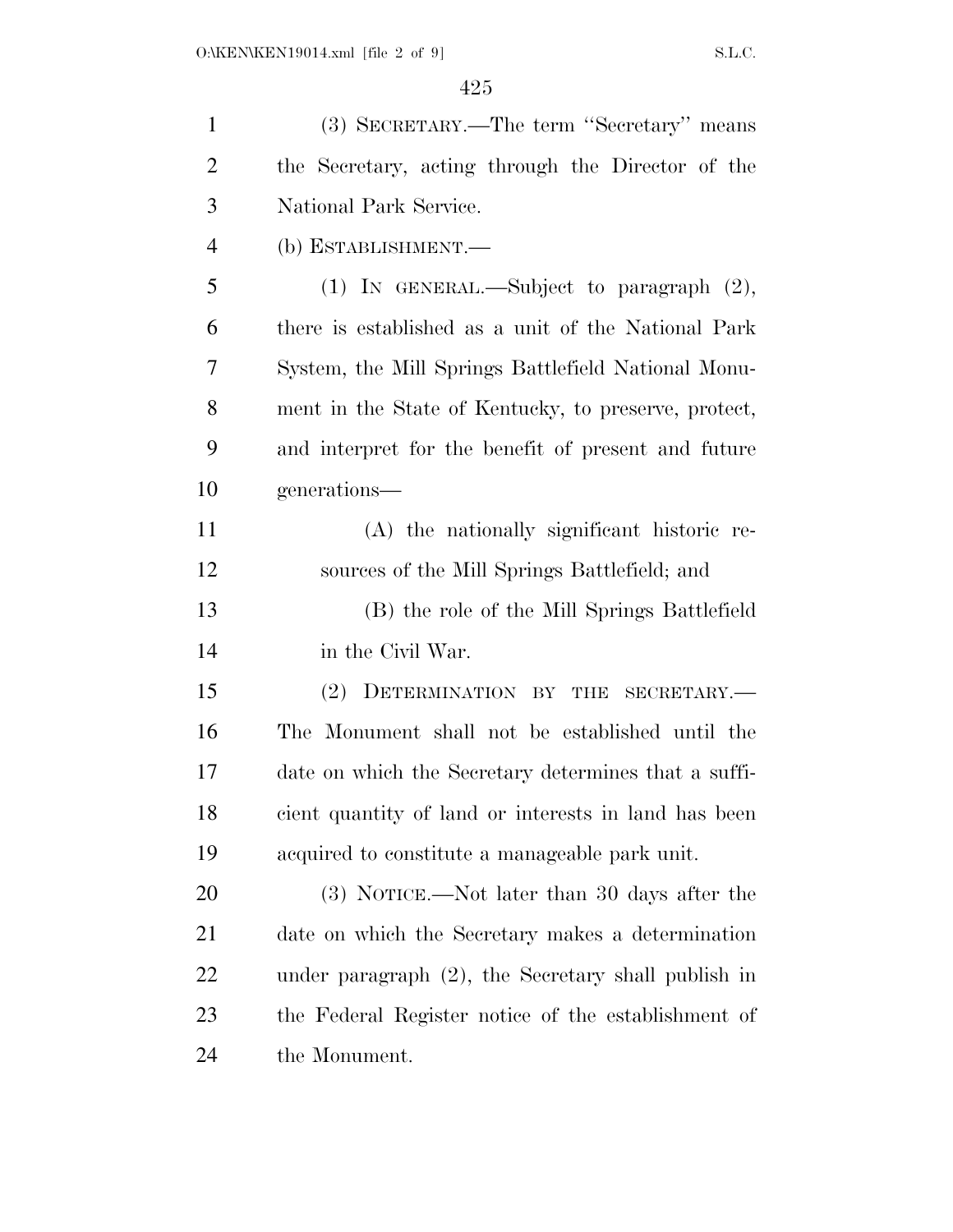| $\mathbf{1}$   | (4) BOUNDARY.—The boundary of the Monu-                |
|----------------|--------------------------------------------------------|
| $\overline{2}$ | ment shall be as generally depicted on the Map.        |
| 3              | (5) AVAILABILITY OF MAP.—The Map shall be              |
| $\overline{4}$ | on file and available for public inspection in the ap- |
| 5              | propriate offices of the National Park Service.        |
| 6              | (6) ACQUISITION AUTHORITY.—The Secretary               |
| 7              | may only acquire land or an interest in land located   |
| 8              | within the boundary of the Monument by—                |
| 9              | $(A)$ donation;                                        |
| 10             | (B) purchase from a willing seller with do-            |
| 11             | nated or appropriated funds; or                        |
| 12             | (C) exchange.                                          |
| 13             | (c) ADMINISTRATION.-                                   |
| 14             | (1) IN GENERAL.—The Secretary shall admin-             |
| 15             | ister the Monument in accordance with—                 |
| 16             | $(A)$ this section; and                                |
| 17             | (B) the laws generally applicable to units             |
| 18             | of the National Park System, including-                |
| 19             | (i) section $100101(a)$ , chapter 1003,                |
| 20             | and sections $100751(a)$ , $100752$ , $100753$ ,       |
| 21             | and 102101 of title 54, United States                  |
| 22             | Code; and                                              |
| 23             | (ii) chapter 3201 of title 54, United                  |
| 24             | States Code.                                           |
| 25             | (2) MANAGEMENT PLAN.—                                  |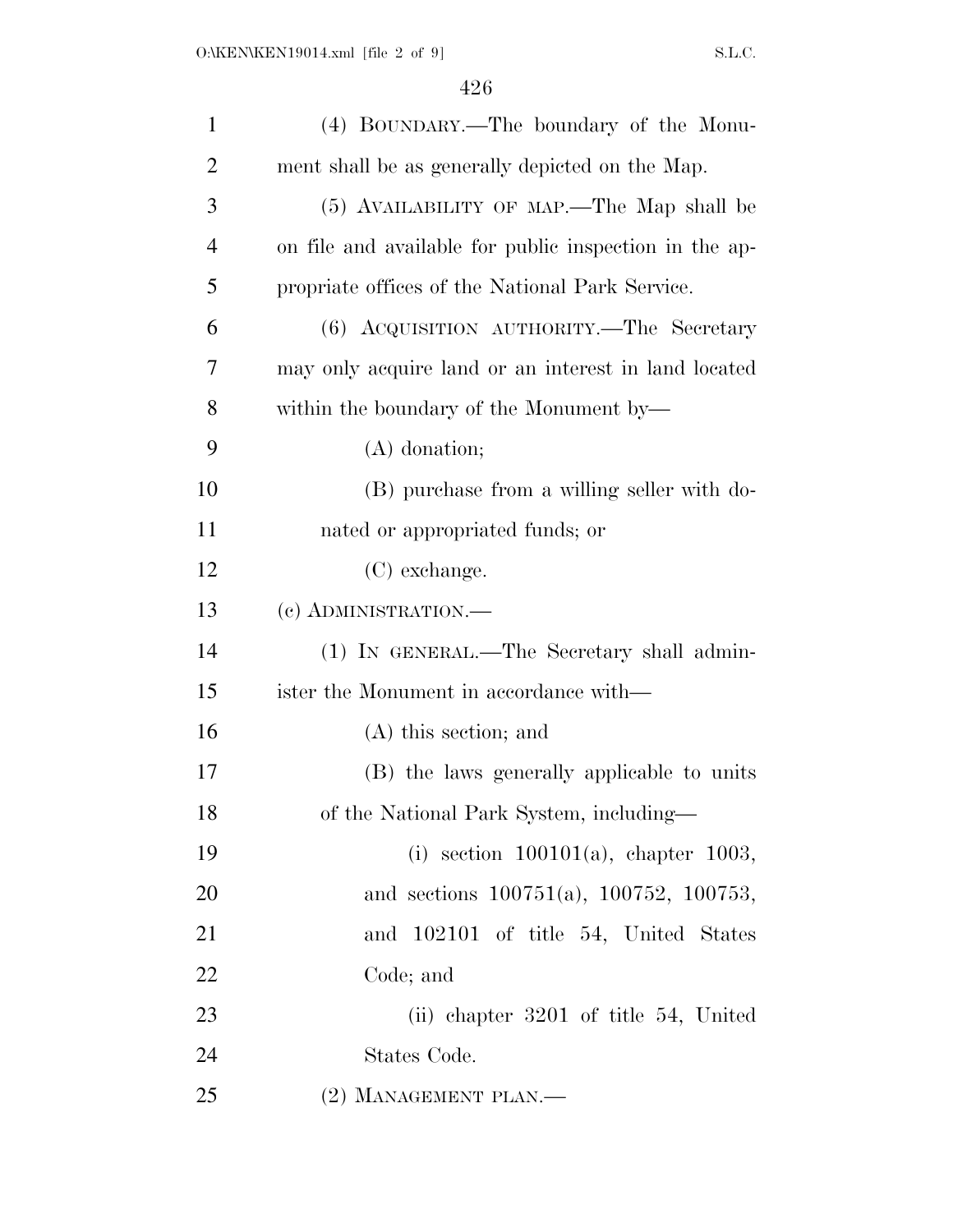1 (A) IN GENERAL.—Not later than 3 years after the date on which funds are first made available to prepare a general management plan for the Monument, the Secretary shall prepare the general management plan in accordance with section 100502 of title 54, United States Code. (B) SUBMISSION TO CONGRESS.—On com- pletion of the general management plan, the Secretary shall submit to the Committee on

 Natural Resources of the House of Representa- tives and the Committee on Energy and Nat- ural Resources of the Senate the general man-agement plan.

 (d) PRIVATE PROPERTY PROTECTION.—Nothing in this section affects the land use rights of private property owners within or adjacent to the Monument.

(e) NO BUFFER ZONES.—

 (1) IN GENERAL.—Nothing in this section cre- ates a protective perimeter or buffer zone around the Monument.

 (2) ACTIVITIES OUTSIDE NATIONAL MONU- MENT.—The fact that an activity or use on land out-side the Monument can be seen or heard within the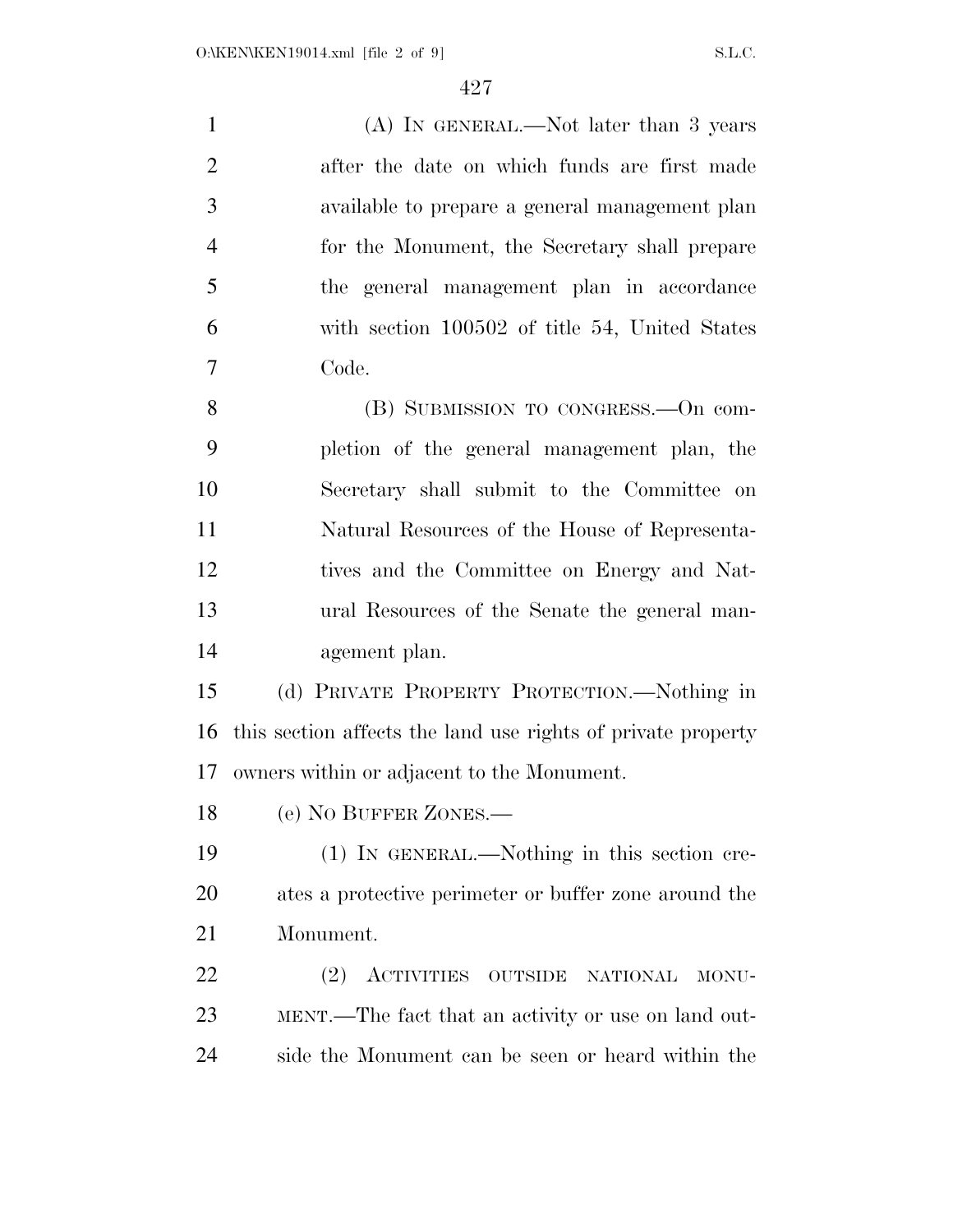| $\mathbf{1}$   | Monument shall not preclude the activity or use out- |
|----------------|------------------------------------------------------|
| $\overline{2}$ | side the boundary of the Monument.                   |
| 3              | SEC. 2303. CAMP NELSON HERITAGE NATIONAL MONU-       |
| $\overline{4}$ | MENT.                                                |
| 5              | (a) DEFINITIONS.—In this section:                    |
| 6              | (1) MAP.—The term "Map" means the map en-            |
| 7              | titled "Camp Nelson Heritage National Monument       |
| 8              | Nicholasville, Kentucky", numbered 532/144,148,      |
| 9              | and dated April 2018.                                |
| 10             | (2) MONUMENT.—The term "Monument"                    |
| 11             | means the Camp Nelson Heritage National Monu-        |
| 12             | ment established by subsection $(b)(1)$ .            |
| 13             | (3) SECRETARY.—The term "Secretary" means            |
| 14             | the Secretary, acting through the Director of the    |
| 15             | National Park Service.                               |
| 16             | (b) ESTABLISHMENT.—                                  |
| 17             | (1) IN GENERAL.—Subject to paragraph $(2)$ ,         |
| 18             | there is established, as a unit of the National Park |
| 19             | System, the Camp Nelson Heritage National Monu-      |
| 20             | ment in the State of Kentucky, to preserve, protect, |
| 21             | and interpret for the benefit of present and future  |
| 22             | generations, the nationally significant historic re- |
| 23             | sources of Camp Nelson and the role of Camp Nel-     |
| 24             | son in the American Civil War, Reconstruction, and   |
| 25             | African American history and civil rights.           |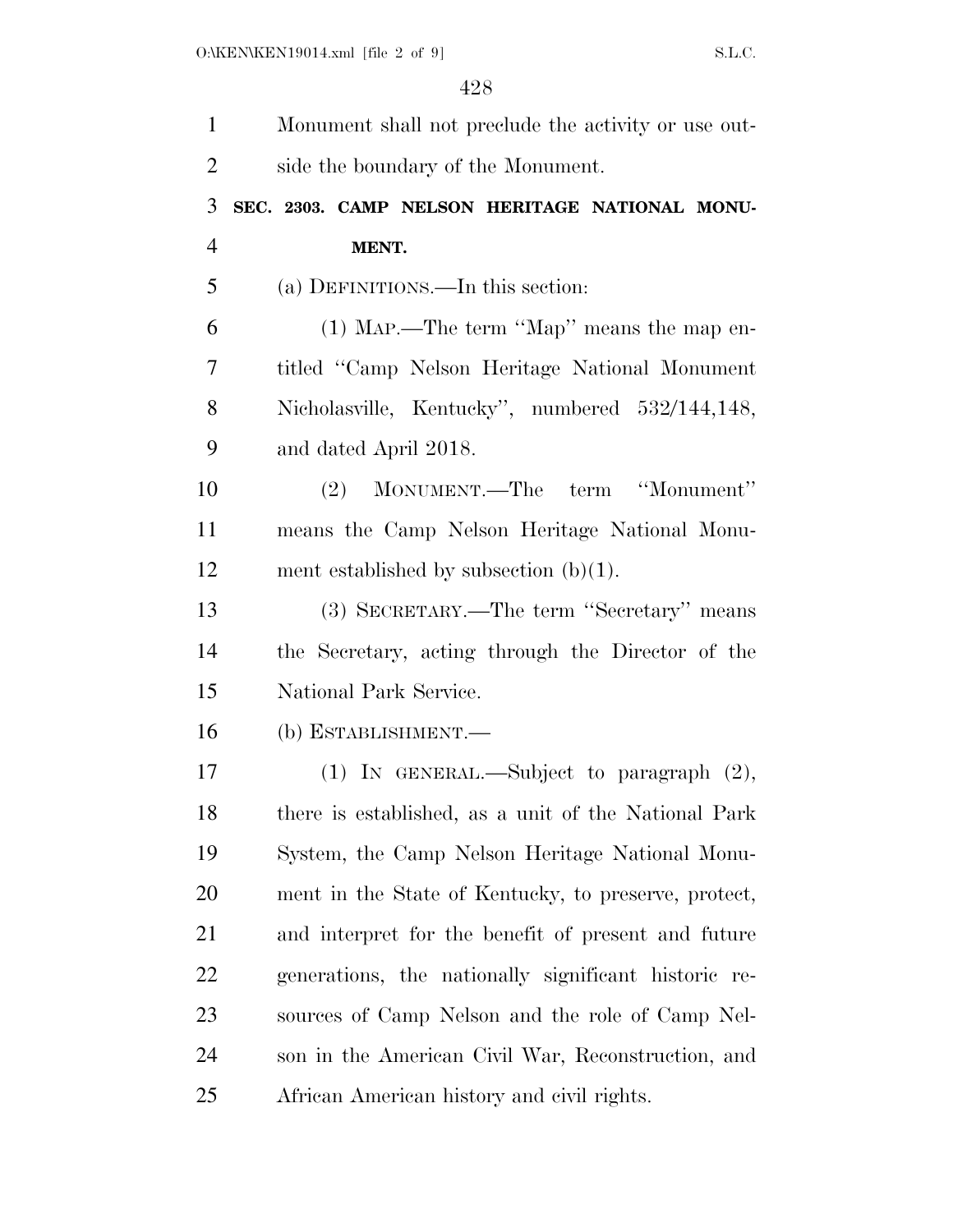(2) CONDITIONS.—The Monument shall not be established until after the Secretary—

 (A) has entered into a written agreement with the owner of any private or non-Federal land within the boundary of the Monument, as depicted on the Map, providing that the prop- erty shall be donated to the United States for inclusion in the Monument, to be managed con- sistently with the purposes of the Monument; and

 (B) has determined that sufficient land or interests in land have been acquired within the boundary of the Monument to constitute a man-ageable unit.

 (c) BOUNDARIES.—The boundaries of the Monument shall be the boundaries generally depicted on the Map.

 (d) AVAILABILITY OF MAP.—The Map shall be on file and available for public inspection in the appropriate of-fices of the National Park Service.

 (e) ACQUISITION AUTHORITY.—The Secretary may only acquire any land or interest in land located within the boundary of the Monument by donation, purchase with donated or appropriated funds, or exchange.

(f) ADMINISTRATION.—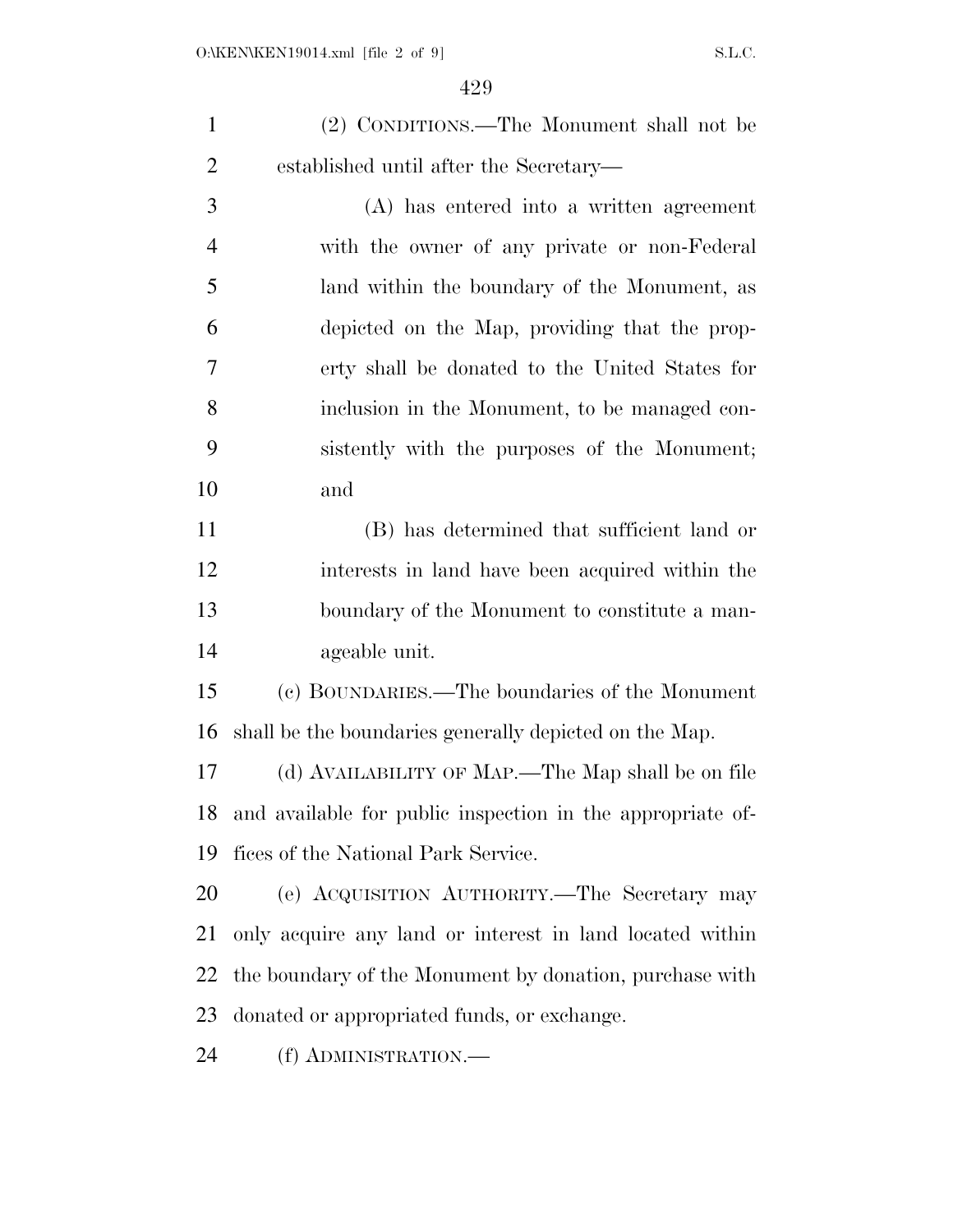| $\mathbf{1}$   | (1) IN GENERAL.—The Secretary shall admin-        |
|----------------|---------------------------------------------------|
| $\overline{2}$ | ister the Monument in accordance with—            |
| 3              | $(A)$ this section;                               |
| $\overline{4}$ | (B) Presidential Proclamation 9811 (83)           |
| 5              | Fed. Reg. 54845 (October 31, 2018)); and          |
| 6              | (C) the laws generally applicable to units        |
| $\overline{7}$ | of the National Park System, including—           |
| 8              | (i) section $100101(a)$ , chapter 1003,           |
| 9              | and sections $100751(a)$ , $100752$ , $100753$ ,  |
| 10             | and 102101 of title 54, United States             |
| 11             | Code; and                                         |
| 12             | (ii) chapter 3201 of title 54, United             |
| 13             | States Code.                                      |
| 14             | (2) MANAGEMENT PLAN.-                             |
| 15             | (A) IN GENERAL.—Not later than 3 years            |
| 16             | after the date on which funds are first made      |
| 17             | available to the Secretary for the preparation of |
| 18             | a general management plan for the Monument,       |
| 19             | the Secretary shall prepare a general manage-     |
| 20             | ment plan for the Monument in accordance          |
| 21             | with section 100502 of title 54, United States    |
| 22             | Code.                                             |
| 23             | (B) SUBMISSION TO CONGRESS.—On com-               |
| 24             | pletion of the general management plan, the       |
| 25             | Secretary shall submit to the Committee on En-    |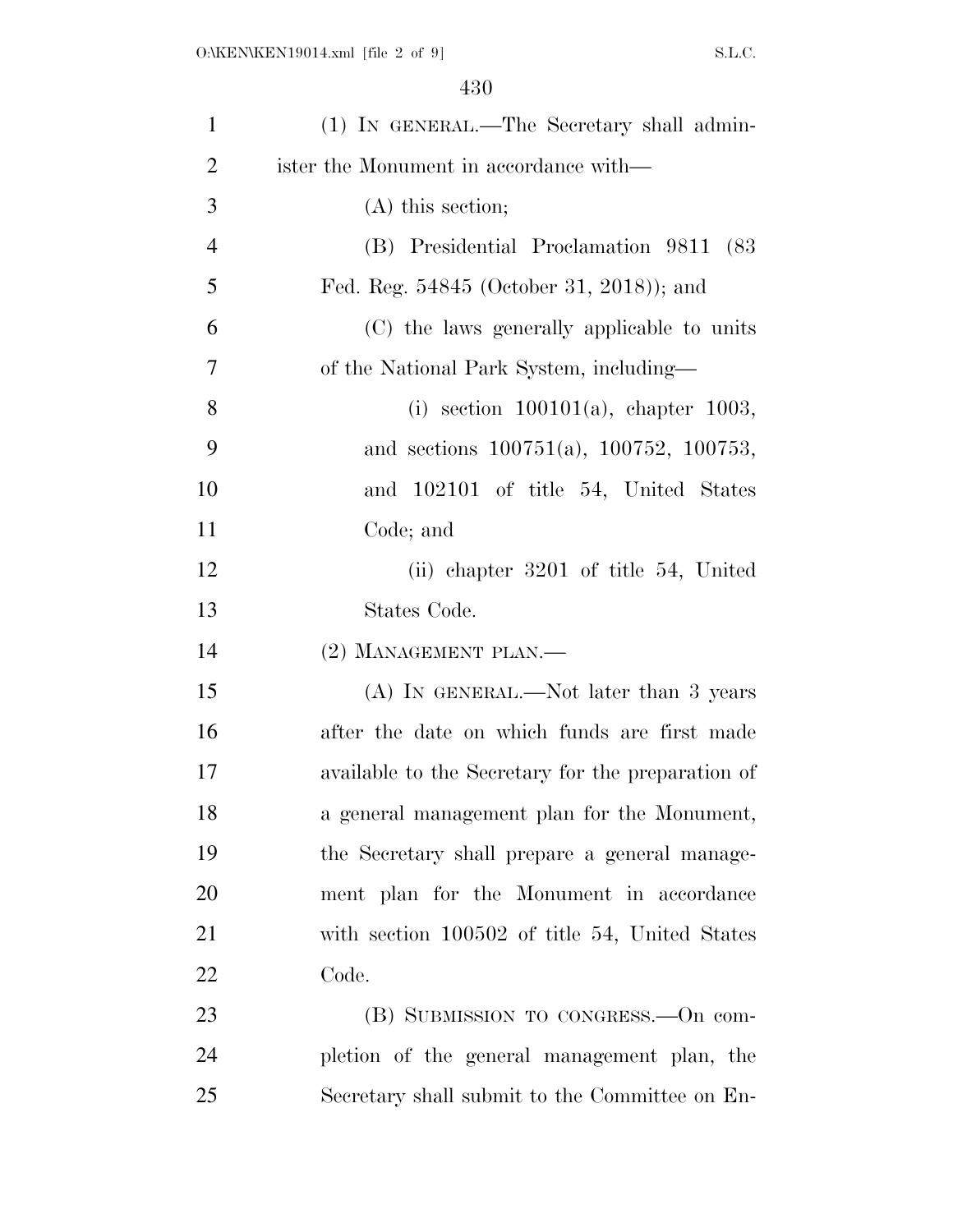| $\mathbf{1}$   | ergy and Natural Resources of the Senate and            |
|----------------|---------------------------------------------------------|
| $\overline{2}$ | the Committee on Natural Resources of the               |
| 3              | House of Representatives the general manage-            |
| $\overline{4}$ | ment plan.                                              |
| 5              | (g) NO BUFFER ZONES.—                                   |
| 6              | (1) IN GENERAL.—Nothing in this section cre-            |
| 7              | ates a protective perimeter or buffer zone around the   |
| 8              | Monument.                                               |
| 9              | (2) ACTIVITIES OUTSIDE<br><b>NATIONAL</b><br>MONU-      |
| 10             | MENT.—The fact that an activity or use on land out-     |
| 11             | side the Monument can be seen or heard within the       |
| 12             | Monument shall not preclude the activity or use out-    |
| 13             | side the boundary of the Monument.                      |
| 14             | (h) CONFLICTS.—If there is conflict between this sec-   |
| 15             | tion and Proclamation 9811 (83 Fed. Reg. 54845; Octo-   |
| 16             | ber 31, 2018), this section shall control.              |
| 17             | <b>Subtitle E—National Park System</b>                  |
| 18             | Management                                              |
| 19             | SEC. 2401. DENALI NATIONAL PARK AND PRESERVE NAT-       |
| 20             | URAL GAS PIPELINE.                                      |
| 21             | (a) PERMIT.—Section $3(b)(1)$ of the Denali National    |
| 22             | Park Improvement Act (Public Law 113–33; 127 Stat.      |
| 23             | 516) is amended by striking "within, along, or near the |
| 24             | approximately 7-mile segment of the George Parks High-  |
| 25             | way that runs through the Park".                        |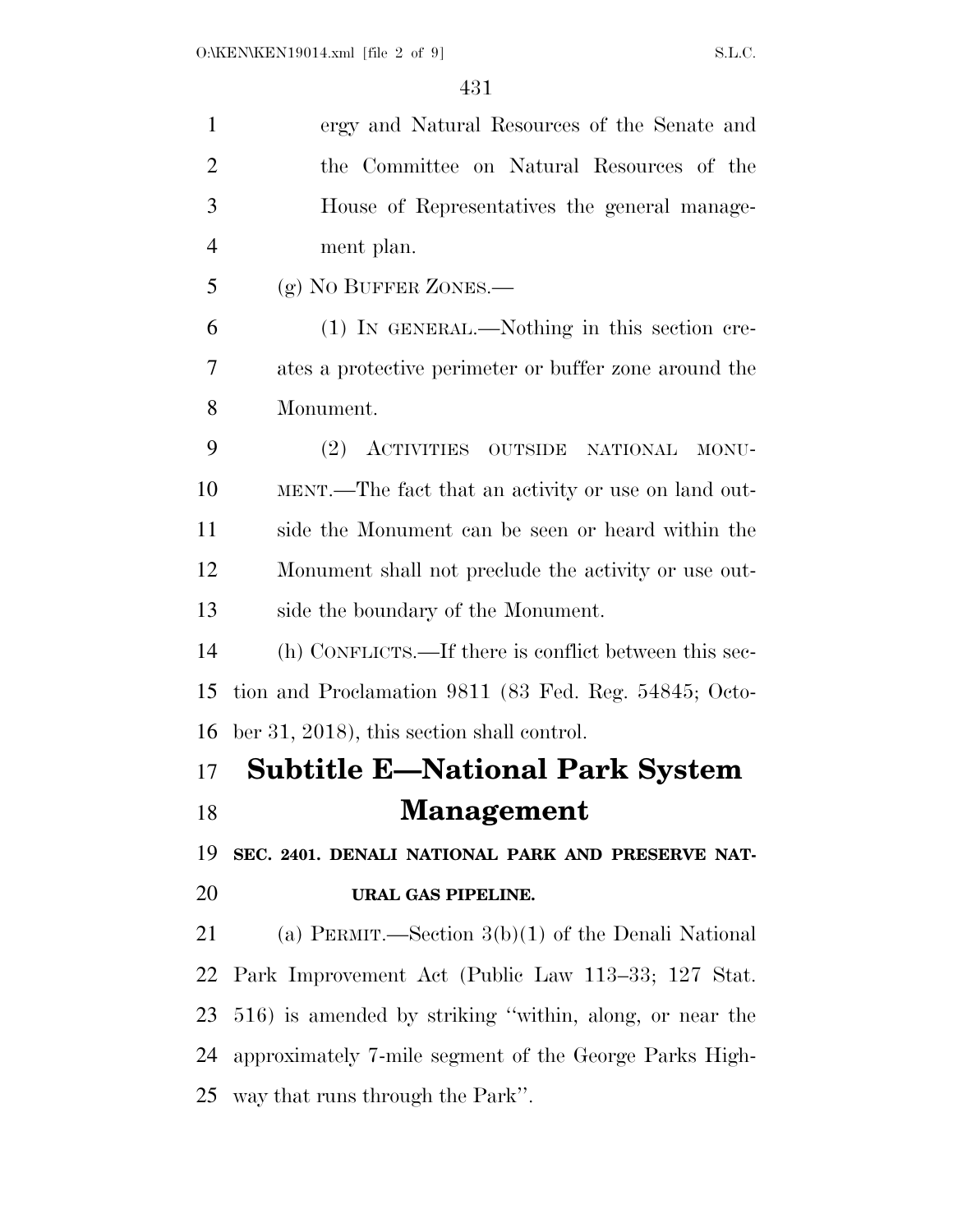1 (b) TERMS AND CONDITIONS.—Section  $3(e)(1)$  of the Denali National Park Improvement Act (Public Law 113– 33; 127 Stat. 516) is amended— (1) in subparagraph (A), by inserting ''and'' after the semicolon; (2) by striking subparagraph (B); and (3) by redesignating subparagraph (C) as sub- paragraph (B). (c) APPLICABLE LAW.—Section 3 of the Denali Na- tional Park Improvement Act (Public Law 113–33; 127 Stat. 515) is amended by adding at the end the following: ''(d) APPLICABLE LAW.—A high pressure gas trans- mission pipeline (including appurtenances) in a nonwilder- ness area within the boundary of the Park, shall not be subject to title XI of the Alaska National Interest Lands Conservation Act (16 U.S.C. 3161 et seq.).''. **SEC. 2402. HISTORICALLY BLACK COLLEGES AND UNIVER- SITIES HISTORIC PRESERVATION PROGRAM REAUTHORIZED.**  Section 507(d)(2) of the Omnibus Parks and Public Lands Management Act of 1996 (54 U.S.C. 302101 note) is amended by striking the period at the end and inserting ''and each of fiscal years 2018 through 2024.''.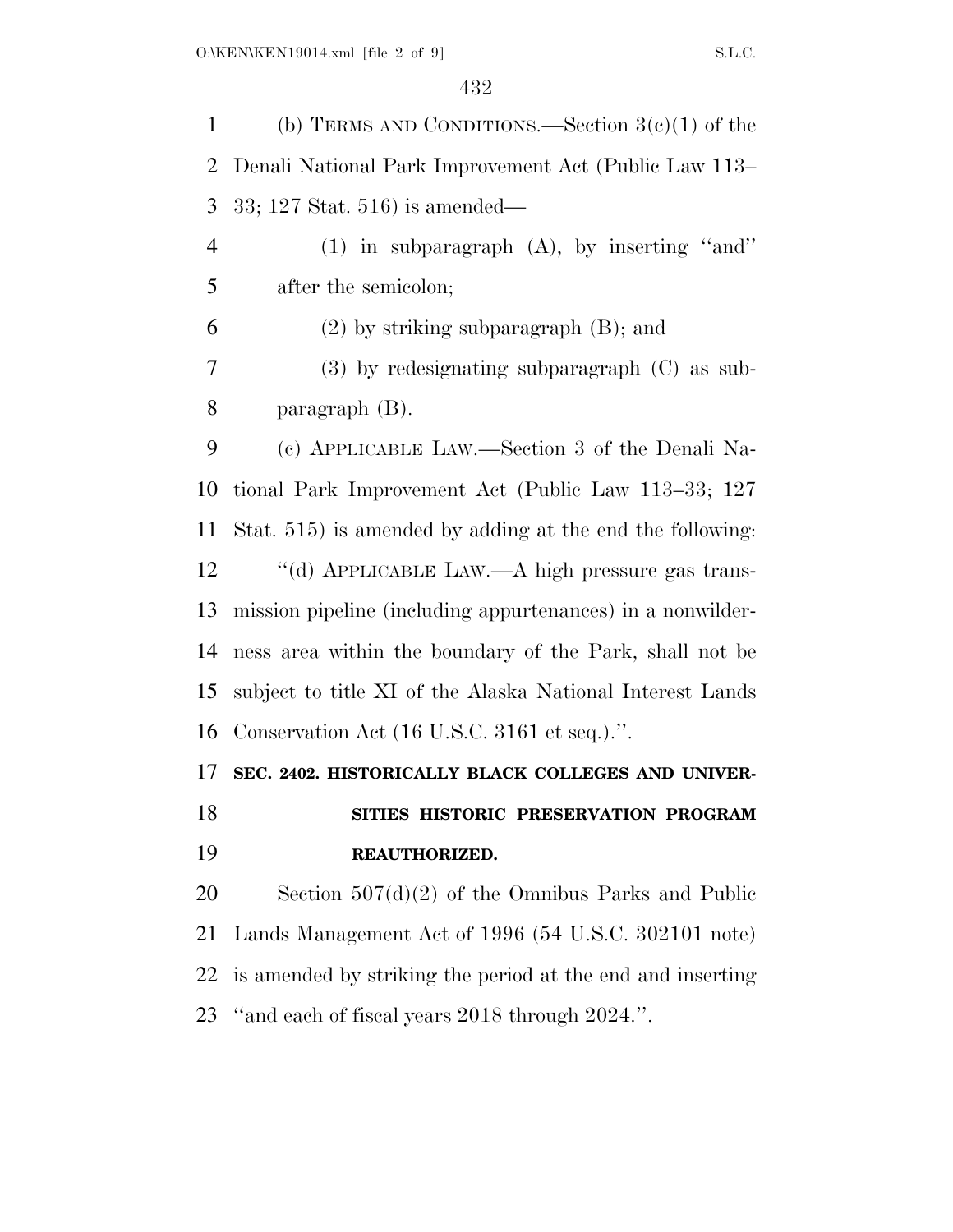## **SEC. 2403. AUTHORIZING COOPERATIVE MANAGEMENT AGREEMENTS BETWEEN THE DISTRICT OF COLUMBIA AND THE SECRETARY OF THE IN-TERIOR.**

 The Secretary may enter into a cooperative manage- ment agreement with the District of Columbia in accord- ance with section 101703 of title 54, United States Code. **SEC. 2404. FEES FOR MEDICAL SERVICES.** 

 (a) FEES AUTHORIZED.—The Secretary may estab- lish and collect fees for medical services provided to per- sons in units of the National Park System or for medical services provided by National Park Service personnel out-side units of the National Park System.

 (b) NATIONAL PARK MEDICAL SERVICES FUND.— There is established in the Treasury a fund, to be known as the ''National Park Medical Services Fund'' (referred to in this section as the ''Fund''). The Fund shall consist of—

(1) donations to the Fund; and

(2) fees collected under subsection (a).

21 (c) AVAILABILITY OF AMOUNTS.—All amounts depos- ited into the Fund shall be available to the Secretary, to the extent provided in advance by Acts of appropriation, for the following in units of the National Park System: (1) Services listed in subsection (a).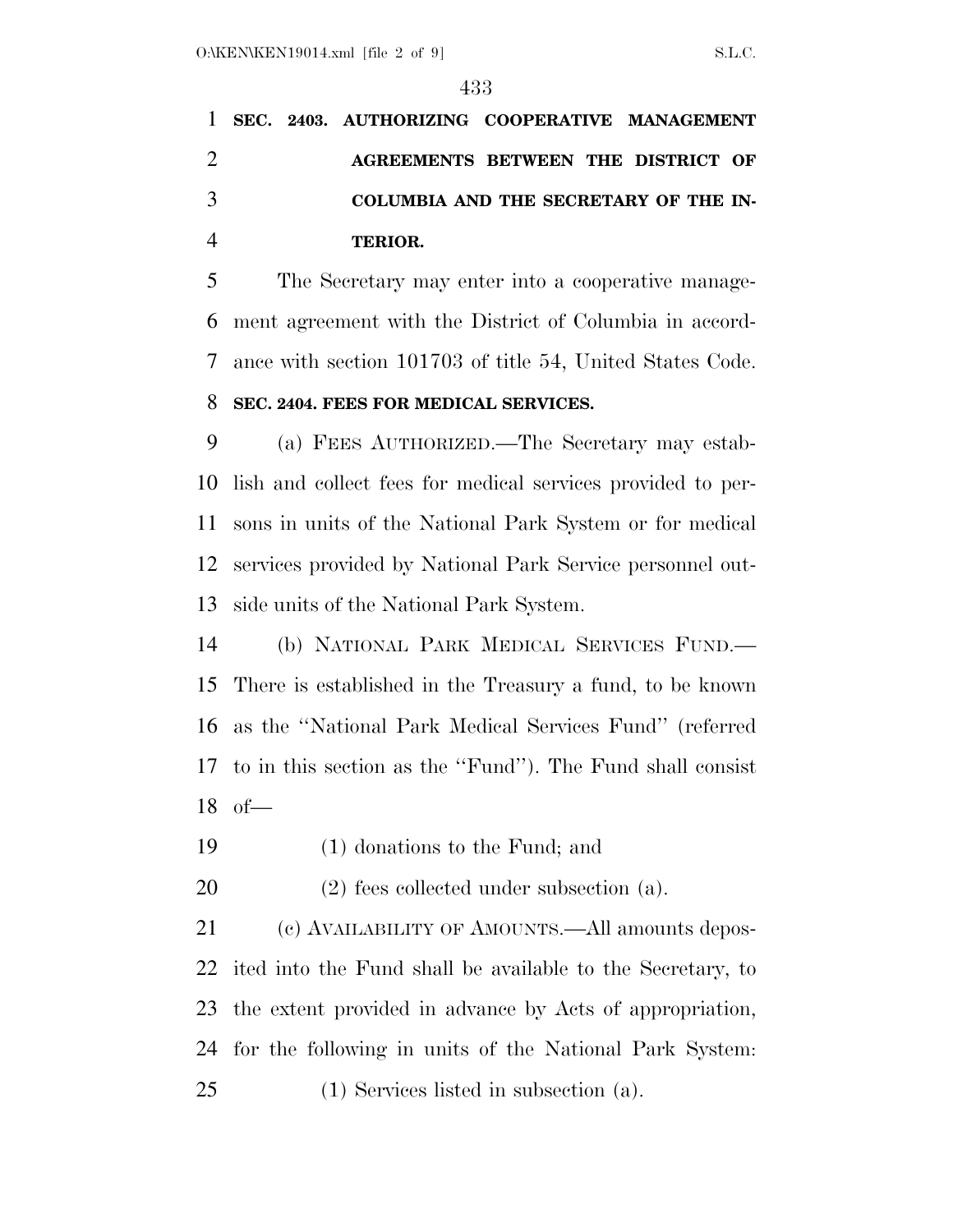| $\mathbf{1}$   | (2) Preparing needs assessments or other pro-                                       |
|----------------|-------------------------------------------------------------------------------------|
| $\overline{2}$ | grammatic analyses for medical facilities, equipment,                               |
| 3              | vehicles, and other needs and costs of providing serv-                              |
| $\overline{4}$ | ices listed in subsection (a).                                                      |
| 5              | (3) Developing management plans for medical                                         |
| 6              | facilities, equipment, vehicles, and other needs and                                |
| 7              | costs of services listed in subsection (a).                                         |
| 8              | (4) Training related to providing services listed                                   |
| 9              | in subsection (a).                                                                  |
| 10             | (5) Obtaining or improving medical facilities,                                      |
| 11             | equipment, vehicles, and other needs and costs of                                   |
| 12             | providing services listed in subsection (a).                                        |
|                |                                                                                     |
| 13             | SEC. 2405.<br><b>GRANT</b><br><b>AUTHORITY TO</b><br><b>EASEMENTS</b><br><b>AND</b> |
| 14             | <b>RIGHTS-OF-WAY OVER</b><br><b>FEDERAL</b><br><b>LANDS</b>                         |
| 15             | WITHIN GATEWAY NATIONAL RECREATION                                                  |
| 16             | AREA.                                                                               |
| 17             | Section 3 of Public Law $92-592$ (16 U.S.C. 460cc-                                  |
|                | 18 2) is amended by adding at the end the following:                                |
| 19             | "(j) AUTHORITY TO GRANT EASEMENTS<br>$\operatorname{AND}$                           |
| 20             | RIGHTS-OF-WAY.-                                                                     |
| 21             | "(1) IN GENERAL.—The Secretary of the Inte-                                         |
| 22             | rior may grant, to any State or local government, an                                |
| 23             | easement or right-of-way over Federal lands within                                  |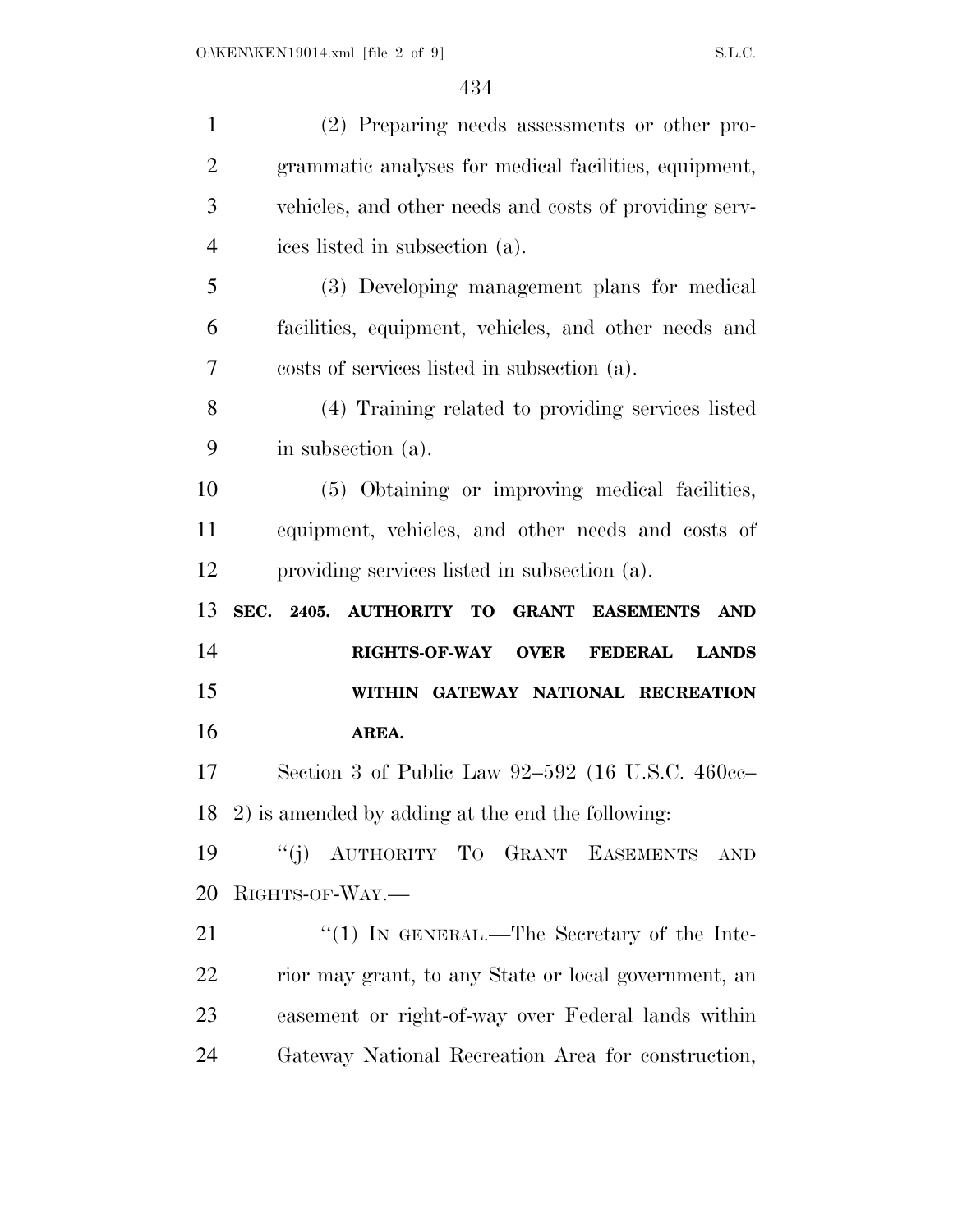operation, and maintenance of projects for control and prevention of flooding and shoreline erosion.

3 "(2) CHARGES AND REIMBURSEMENT OF COSTS.—The Secretary may grant such an easement or right-of-way without charge for the value of the right so conveyed, except for reimbursement of costs incurred by the United States for processing the ap- plication therefore and managing such right. Amounts received as such reimbursement shall be credited to the relevant appropriation account.''.

### **SEC. 2406. ADAMS MEMORIAL COMMISSION.**

 (a) COMMISSION.—There is established a commission to be known as the ''Adams Memorial Commission'' (re- ferred to in this section as the ''Commission'') for the pur- pose of establishing a permanent memorial to honor John Adams and his legacy as authorized by Public Law 107– 62 (115 Stat. 411), located in the city of Washington, Dis- trict of Columbia, including sites authorized by Public Law 107–315 (116 Stat. 2763).

 (b) MEMBERSHIP.—The Commission shall be com-posed of—

 (1) 4 persons appointed by the President, not more than 2 of whom may be members of the same political party;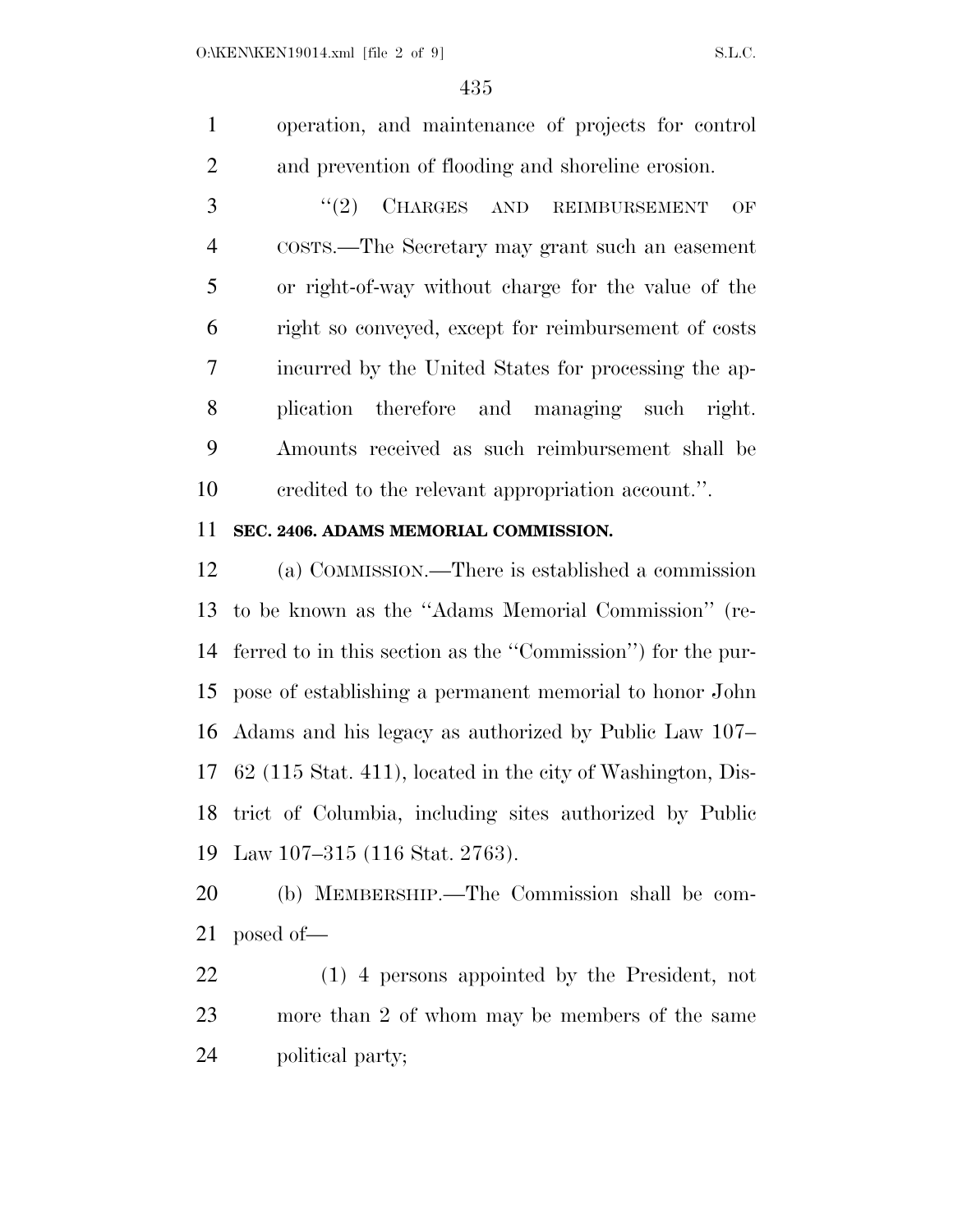(2) 4 Members of the Senate appointed by the President pro tempore of the Senate in consultation with the Majority Leader and Minority Leader of the Senate, of which not more than 2 appointees may be members of the same political party; and (3) 4 Members of the House of Representatives appointed by the Speaker of the House of Rep- resentatives in consultation with the Majority Lead- er and Minority Leader of the House of Representa- tives, of which not more than 2 appointees may be members of the same political party. (c) CHAIR AND VICE CHAIR.—The members of the Commission shall select a Chair and Vice Chair of the Commission. The Chair and Vice Chair shall not be mem- bers of the same political party. (d) VACANCIES.—Any vacancy in the Commission shall not affect its powers if a quorum is present, but shall be filled in the same manner as the original appointment. (e) MEETINGS.— 20 (1) INITIAL MEETING.—Not later than 45 days after the date on which a majority of the members of the Commission have been appointed, the Com- mission shall hold its first meeting. (2) SUBSEQUENT MEETINGS.—The Commission shall meet at the call of the Chair.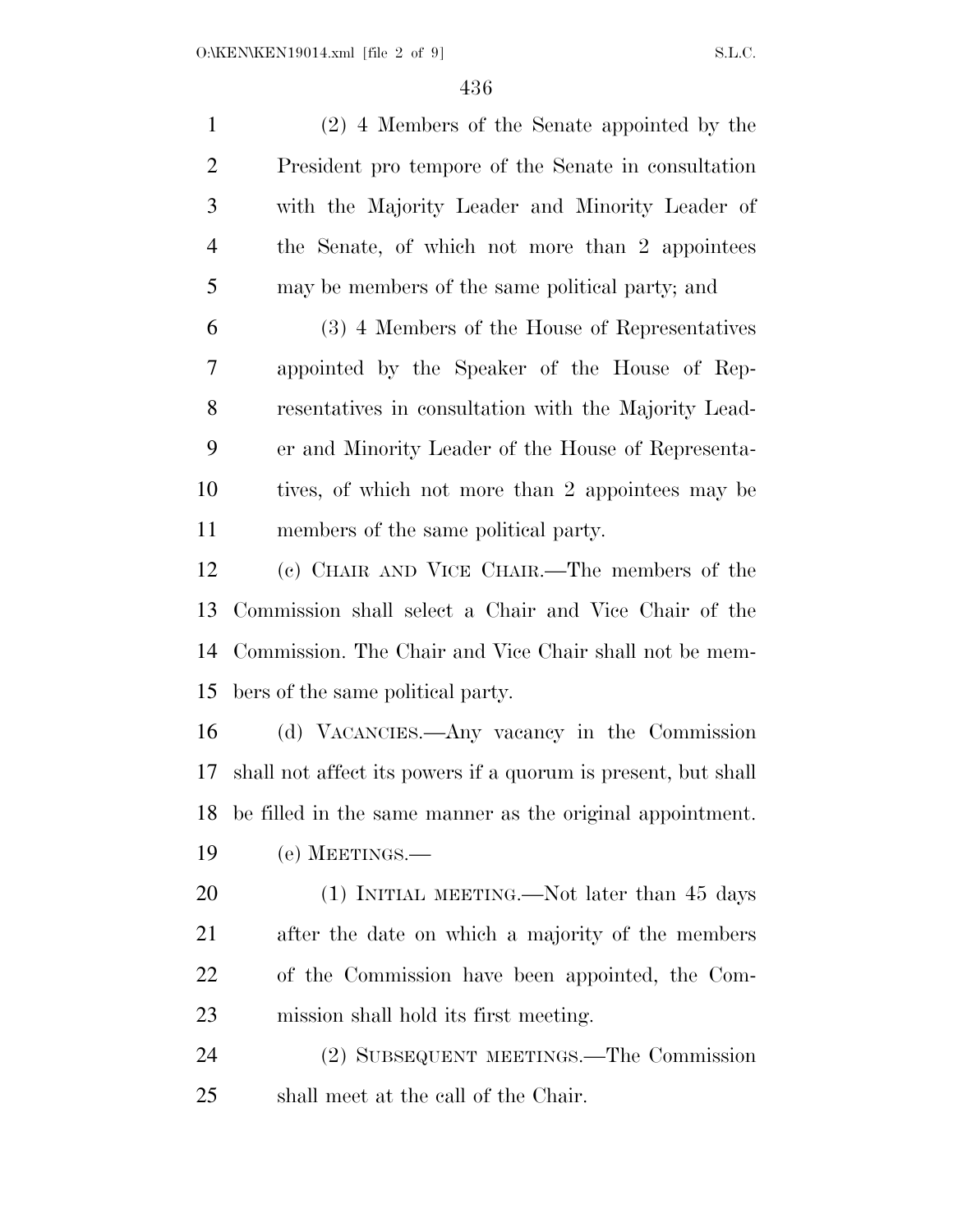(f) QUORUM.—A majority of the members of the Commission shall constitute a quorum but a lesser number of members may hold hearings.

 (g) NO COMPENSATION.—A member of the Commis- sion shall serve without compensation, but may be reim- bursed for expenses incurred in carrying out the duties of the Commission.

 (h) DUTIES.—The Commission shall consider and formulate plans for a permanent memorial to honor John Adams and his legacy, including the nature, location, de-sign, and construction of the memorial.

(i) POWERS.—The Commission may—

 (1) make such expenditures for services and materials for the purpose of carrying out this section as the Commission considers advisable from funds appropriated or received as gifts for that purpose;

 (2) accept gifts, including funds from the Adams Memorial Foundation, to be used in carrying out this section or to be used in connection with the construction or other expenses of the memorial; and

 (3) hold hearings, enter into contracts for per- sonal services and otherwise, and do such other things as are necessary to carry out this section.

(j) REPORTS.—The Commission shall—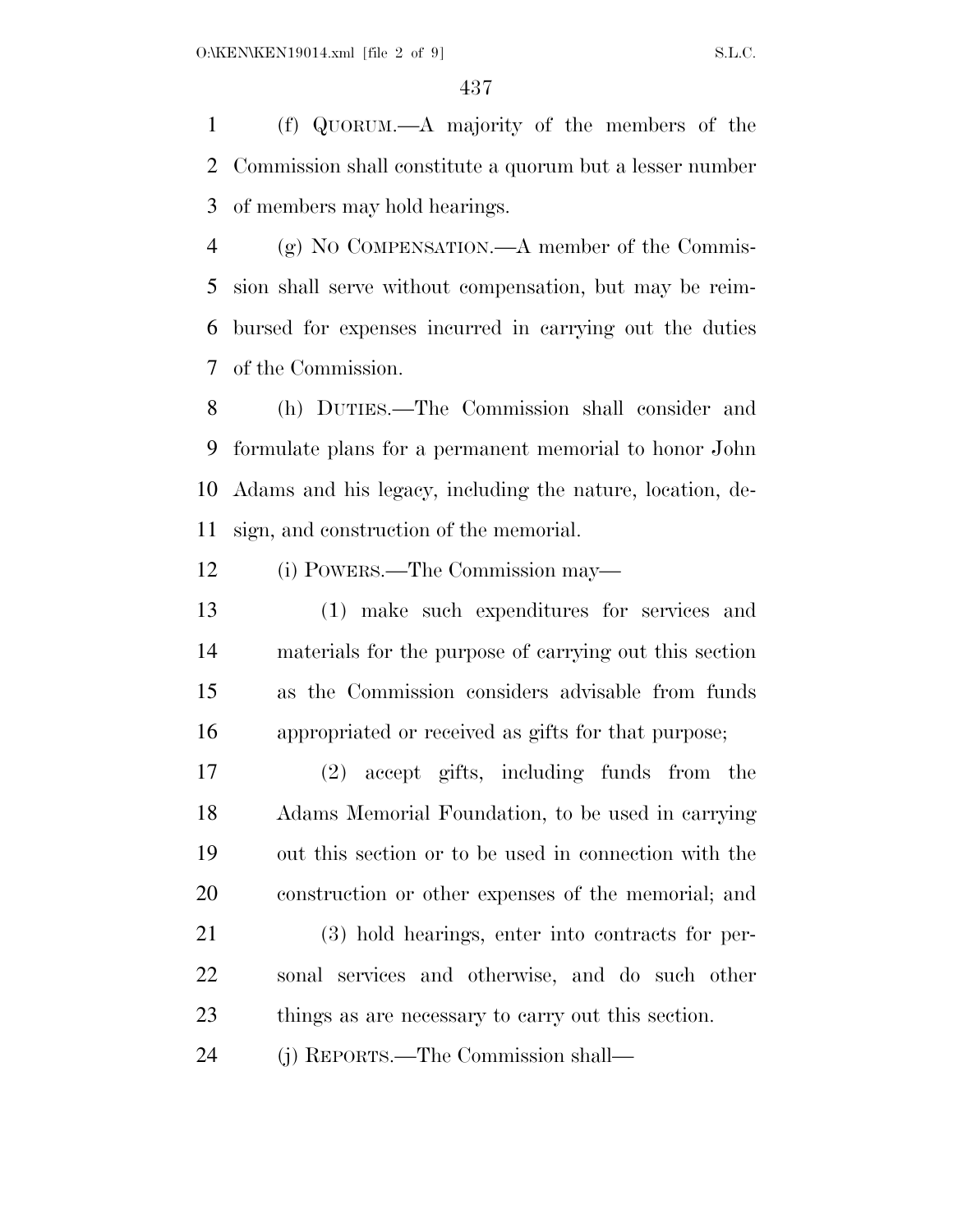(1) report the plans required by subsection (h), together with recommendations, to the President and the Congress at the earliest practicable date; and (2) in the interim, make annual reports on its progress to the President and the Congress. (k) APPLICABILITY OF OTHER LAWS.—The Federal Advisory Committee Act (5 U.S.C. App.) shall not apply to the Commission. (l) TERMINATION.—The Commission shall terminate on December 2, 2025. 12 (m) AMENDMENTS TO PUBLIC LAW 107-62.— (1) REFERENCES TO COMMISSION.—Public Law 107–62 (115 Stat. 411) is amended by striking ''Adams Memorial Foundation'' each place it occurs and inserting ''Adams Memorial Commission''. (2) EXTENSION OF AUTHORIZATION.—Section 1(c) of Public Law 107–62 (115 Stat. 411; 124 Stat. 1192; 127 Stat. 3880) is amended by striking ''2020'' and inserting ''2025''. **SEC. 2407. TECHNICAL CORRECTIONS TO REFERENCES TO THE AFRICAN AMERICAN CIVIL RIGHTS NET- WORK.**  (a) CHAPTER AMENDMENTS.—Chapter 3084 of title 54, United States Code, is amended by striking ''U.S.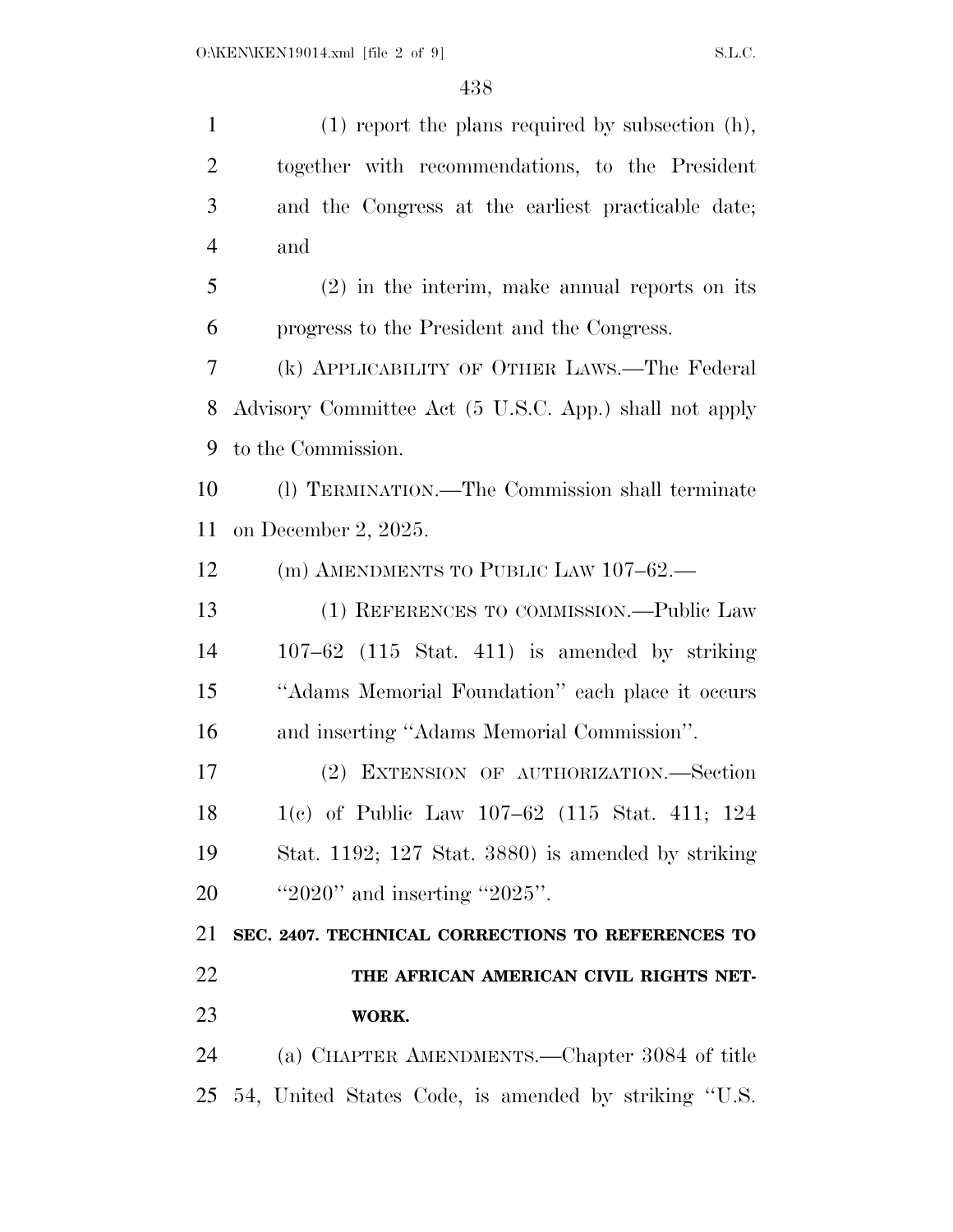Civil Rights Network'' each place it appears and inserting ''African American Civil Rights Network'' (using identical font as used in the text being replaced).

 (b) AMENDMENTS TO LIST OF ITEMS.—The list of items of title 54, United States Code, is amended by strik- ing ''U.S. Civil Rights Network'' each place it appears and inserting ''African American Civil Rights Network'' (using identical font as used in the text being replaced).

 (c) REFERENCES.—Any reference in any law (other than in this section), regulation, document, record, map, or other paper of the United States to the ''U.S. Civil Rights Network'' shall be considered to be a reference to the ''African American Civil Rights Network''.

### **SEC. 2408. TRANSFER OF THE JAMES J. HOWARD MARINE SCIENCES LABORATORY.**

 Section 7 of Public Law 100–515 (16 U.S.C. 1244 note) is amended by striking subsection (b) and inserting the following:

 ''(b) TRANSFER FROM THE STATE TO THE NA- TIONAL OCEANIC AND ATMOSPHERIC ADMINISTRATION.— 21 "(1) IN GENERAL.—Notwithstanding any other provision of law, or the provisions of the August 13, 1991, Ground Lease Agreement ('Lease') between the Department of the Interior and the State of New Jersey ('State'), upon notice to the National Park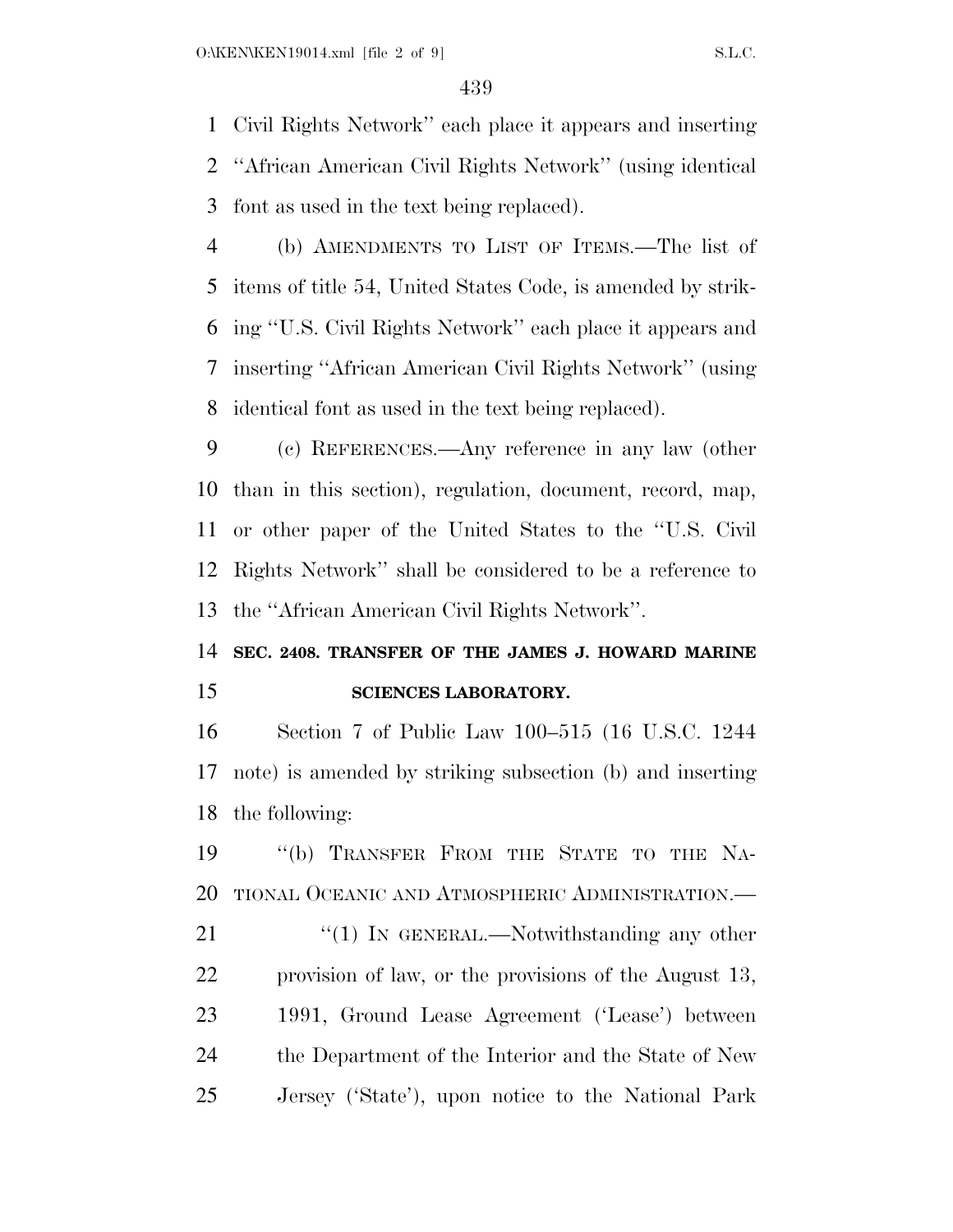O:\KEN\KEN19014.xml [file 2 of 9] S.L.C.

 Service, the State may transfer without consider- ation, and the National Oceanic and Atmospheric Administration may accept, all State improvements within the land assignment and right of way, includ- ing the James J. Howard Marine Sciences Labora- tory ('Laboratory'), two parking lots, and the sea- water supply and backflow pipes as generally de- picted on the map entitled 'Gateway National Recre- ation Area, James J. Howard Marine Science Lab- oratory Land Assignment', numbered 646/142,581A, and dated April 2018 ('Map') and any related State personal property.

13 "(2) LEASE AMENDMENT.—Upon the transfer authorized in paragraph (1), the Lease shall be amended to exclude any obligations of the State and the Department of the Interior related to the Lab- oratory and associated property and improvements transferred to the National Oceanic and Atmos- pheric Administration. However, all obligations of the State to rehabilitate Building 74 and modify landscaping on the surrounding property as depicted on the Map, under the Lease and pursuant to sub-section (a), shall remain in full force and effect.

24 "(3) USE BY THE NATIONAL OCEANIC AND AT-MOSPHERIC ADMINISTRATION.—Upon the transfer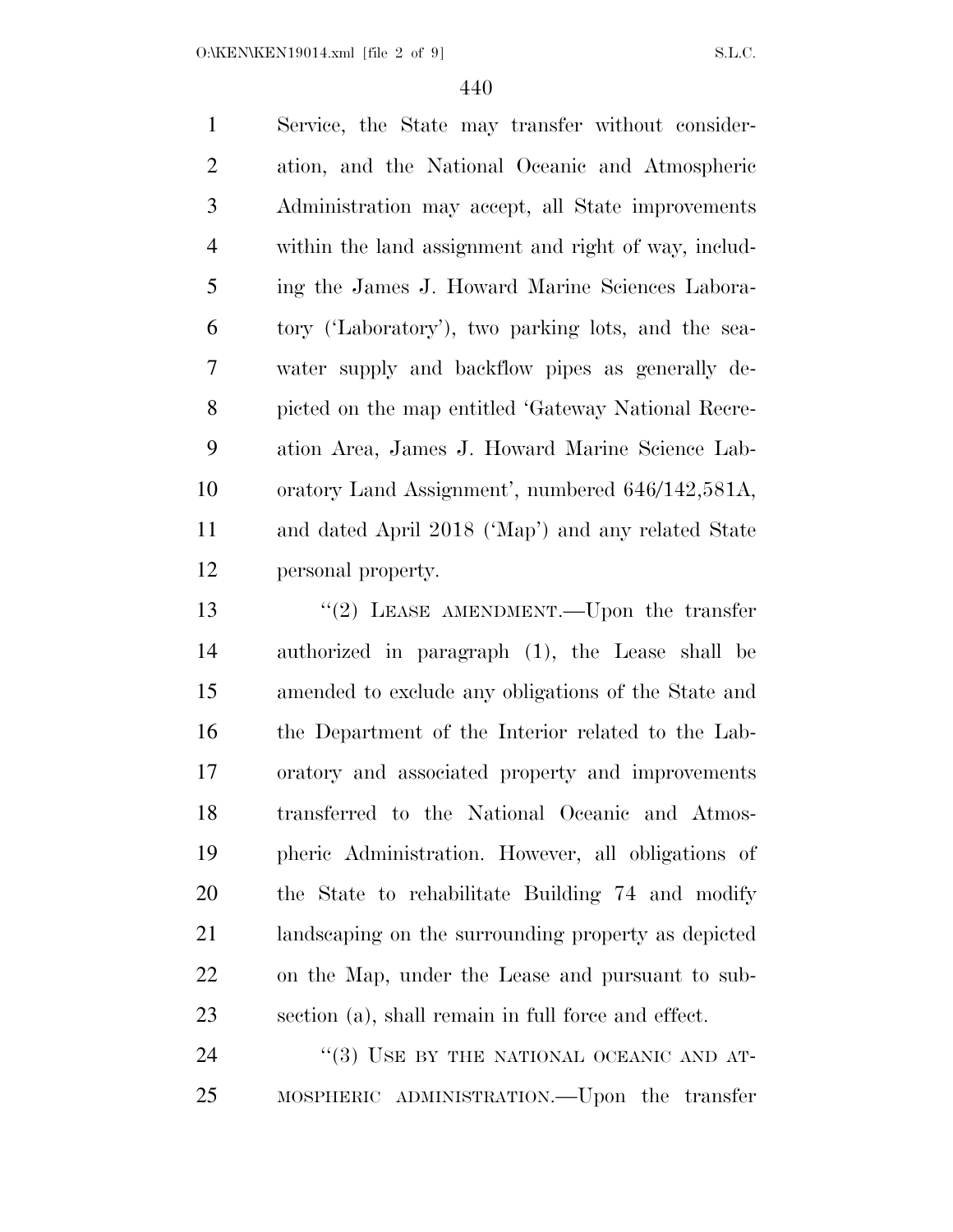O:\KEN\KEN19014.xml [file 2 of 9] S.L.C.

 authorized in paragraph (1), the Administrator of the National Oceanic and Atmospheric Administra- tion is authorized to use the land generally depicted on the Map as a land assignment and right of way and associated land and appurtenances for continued use of the Laboratory, including providing mainte- nance and repair, and access to the Laboratory, the parking lots and the seawater supply and back flow pipes, without consideration, except for reimburse- ment to the National Park Service of agreed upon reasonable actual costs of subsequently provided goods and services.

13 "(4) AGREEMENT BETWEEN THE NATIONAL PARK SERVICE AND THE NATIONAL OCEANIC AND ATMOSPHERIC ADMINISTRATION.—Upon the transfer authorized in paragraph (1), the Director of the Na- tional Park Service and the Administrator of the National Oceanic and Atmospheric Administration shall enter into an agreement addressing responsibil- ities pertaining to the use of the land assignment within the Sandy Hook Unit of the Gateway Na- tional Recreation Area as authorized in paragraph (3). The agreement shall prohibit any new construc-tion on this land, permanent or nonpermanent, or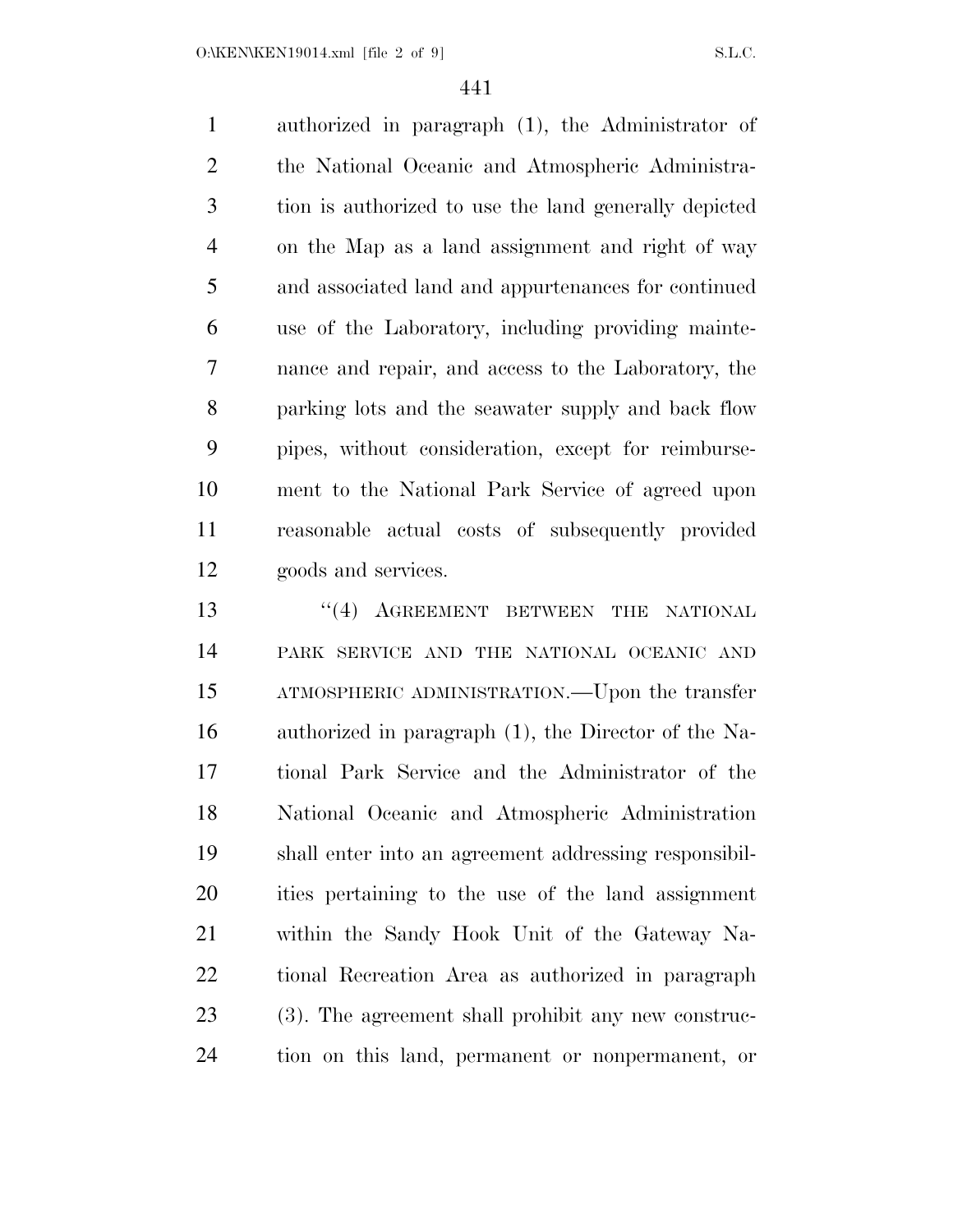significant alteration to the exterior of the Labora-tory, without National Park Service approval.

''(5) RESTORATION.—

 ''(A) Notwithstanding any provision of the Lease to the contrary, if the State does not transfer the improvements as authorized in paragraph (1), and these improvements are not used as or in support of a marine science lab- oratory, the State shall demolish and remove the improvements and restore the land in ac- cordance with the standards set forth by the National Park Service, free of unacceptable en- cumbrances and in compliance with all applica- ble laws and regulations regarding known con-taminants.

16 "'(B) If the National Oceanic and Atmos- pheric Administration accepts the improvements as authorized in paragraph (1) and these im- provements are not used as or in support of a marine science laboratory, the National Oceanic and Atmospheric Administration shall be re- sponsible for demolishing and removing these improvements and restoring the land, in accord- ance with the standards set forth by the Na-tional Park Service, free of unacceptable en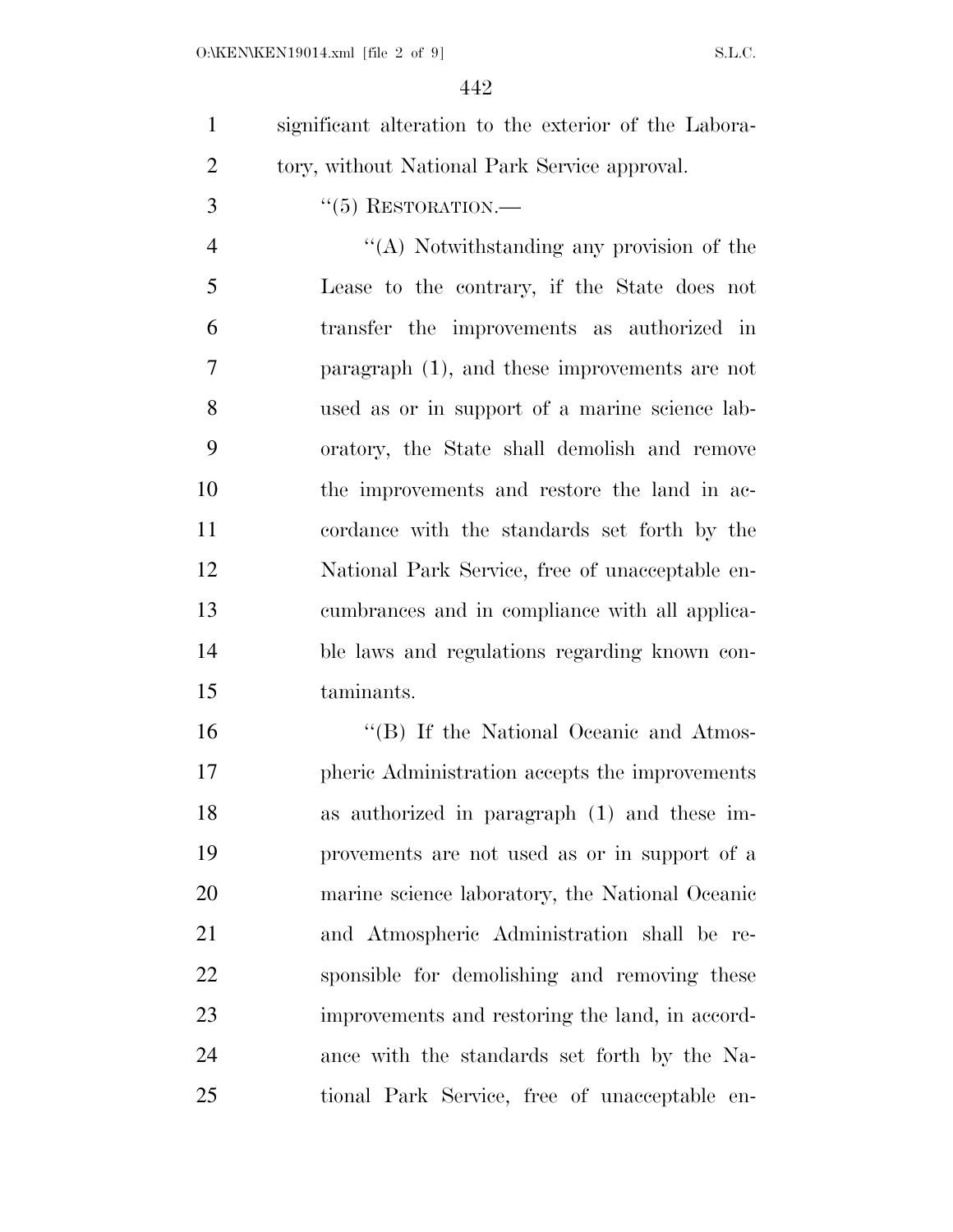cumbrances and in compliance with all applica- ble laws and regulations regarding known con-taminants.''.

#### **SEC. 2409. BOWS IN PARKS.**

 (a) IN GENERAL.—Chapter 1049 of title 54, United States Code, is amended by adding at the end the fol-lowing:

#### **''§ 104908. Bows in parks**

9 "(a) DEFINITION OF NOT READY FOR IMMEDIATE USE.—The term 'not ready for immediate use' means—  $\mathcal{L}(1)$  a bow or crossbow, the arrows of which are secured or stowed in a quiver or other arrow trans-port case; and

14  $(2)$  with respect to a crossbow, uncocked.

15 "(b) VEHICULAR TRANSPORTATION AUTHORIZED.— The Director shall not promulgate or enforce any regula- tion that prohibits an individual from transporting bows and crossbows that are not ready for immediate use across any System unit in the vehicle of the individual if—

20  $\frac{1}{20}$  (1) the individual is not otherwise prohibited by law from possessing the bows and crossbows;

22  $(2)$  the bows or crossbows that are not ready for immediate use remain inside the vehicle of the individual throughout the period during which the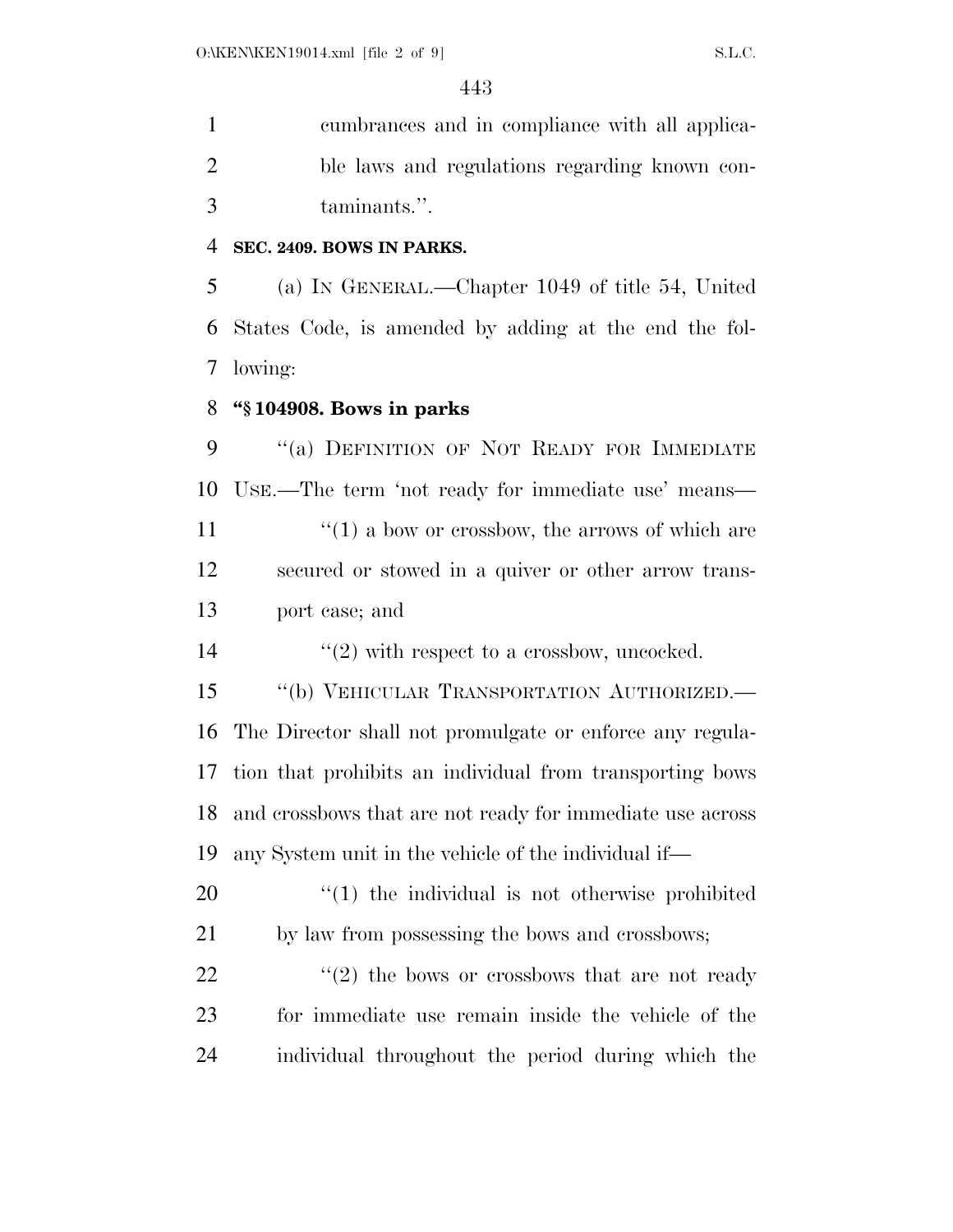bows or crossbows are transported across System land; and

 ''(3) the possession of the bows and crossbows is in compliance with the law of the State in which 5 the System unit is located.".

 (b) CLERICAL AMENDMENT.—The table of sections for chapter 1049 of title 54, United States Code, is amended by inserting after the item relating to section 104907 the following:

''104908. Bows in parks.''.

#### **SEC. 2410. WILDLIFE MANAGEMENT IN PARKS.**

 (a) IN GENERAL.—Chapter 1049 of title 54, United States Code (as amended by section 2409(a)), is amended by adding at the end the following:

#### **''§ 104909. Wildlife management in parks**

 ''(a) USE OF QUALIFIED VOLUNTEERS.—If the Sec- retary determines it is necessary to reduce the size of a wildlife population on System land in accordance with ap- plicable law (including regulations), the Secretary may use qualified volunteers to assist in carrying out wildlife man-agement on System land.

 ''(b) REQUIREMENTS FOR QUALIFIED VOLUN- TEERS.—Qualified volunteers providing assistance under subsection (a) shall be subject to—

24  $\frac{1}{2}$  (1) any training requirements or qualifications established by the Secretary; and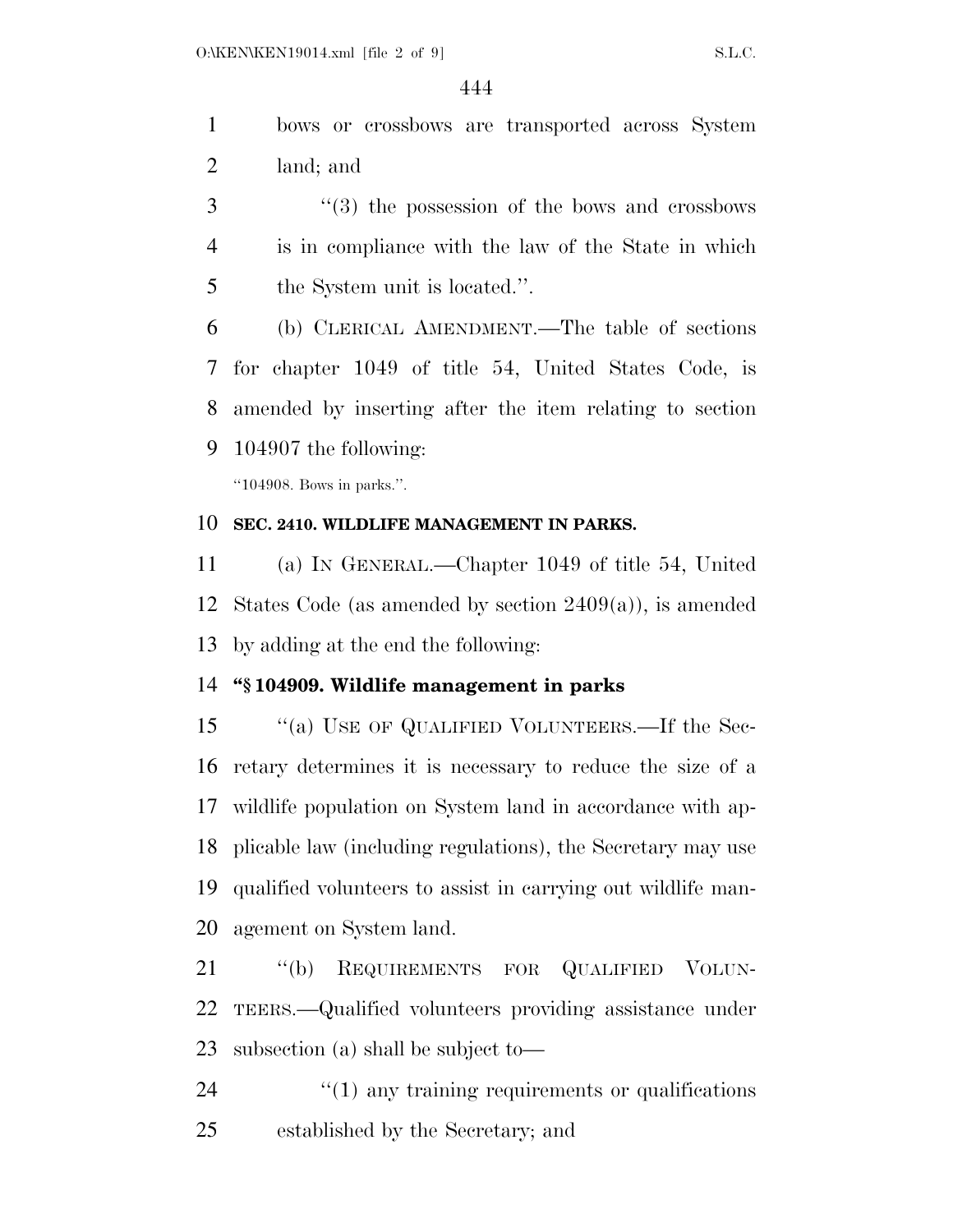1  $\frac{1}{2}$  any other terms and conditions that the Secretary may require.

 ''(c) DONATIONS.—The Secretary may authorize the donation and distribution of meat from wildlife manage- ment activities carried out under this section, including the donation and distribution to Indian Tribes, qualified volunteers, food banks, and other organizations that work to address hunger, in accordance with applicable health guidelines and such terms and conditions as the Secretary may require.''.

 (b) CLERICAL AMENDMENT.—The table of sections for chapter 1049 of title 54 (as amended by section 2409(b)), United States Code, is amended by inserting after the item relating to section 104908 the following: ''104909. Wildlife management in parks.''.

### **Subtitle F—National Trails and Related Matters**

**SEC. 2501. NORTH COUNTRY SCENIC TRAIL ROUTE ADJUST-**

### **MENT.**

 Section 5(a)(8) of the National Trails System Act (16 20 U.S.C.  $1244(a)(8)$  is amended in the first sentence—

 (1) by striking ''thirty two hundred miles, ex- tending from eastern New York State'' and inserting ''4,600 miles, extending from the Appalachian Trail in Vermont''; and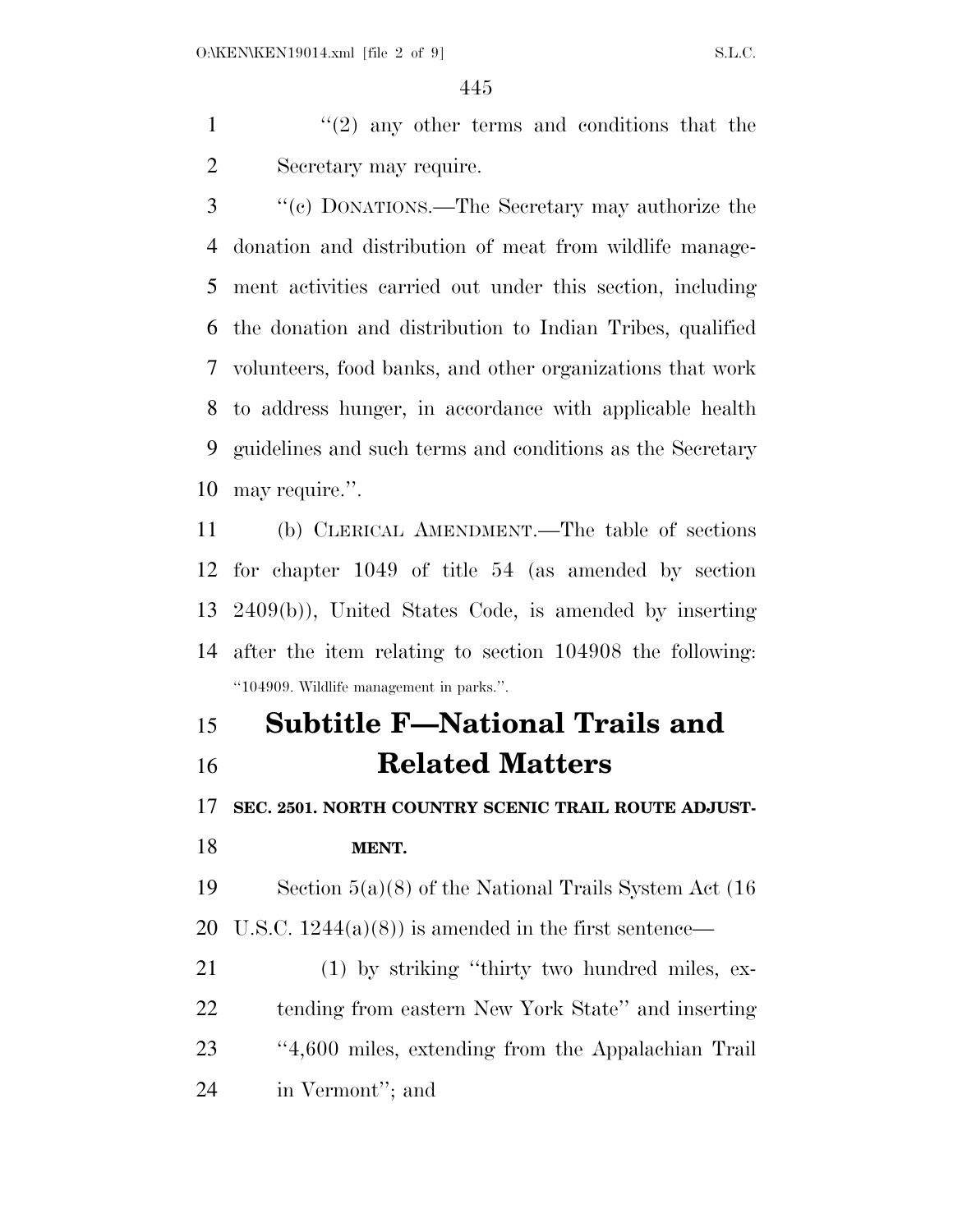| $\mathbf{1}$   | (2) by striking "Proposed North Country Trail"                  |
|----------------|-----------------------------------------------------------------|
| $\overline{2}$ | and all that follows through "June 1975." and in-               |
| 3              | serting "North Country National Scenic Trail, Au-               |
| $\overline{4}$ | thorized Route', dated February 2014, and num-                  |
| 5              | bered 649/116870.".                                             |
| 6              | SEC. 2502. EXTENSION OF LEWIS AND CLARK NATIONAL                |
| 7              | HISTORIC TRAIL.                                                 |
| 8              | (a) EXTENSION.—Section $5(a)(6)$ of the National                |
| 9              | Trails System Act $(16 \text{ U.S.C. } 1244(a)(6))$ is amended— |
| 10             | (1) by striking "three thousand seven hundred"                  |
| 11             | and inserting $"4,900"$ ;                                       |
| 12             | (2) by striking "Wood River, Illinois," and in-                 |
| 13             | serting "the Ohio River in Pittsburgh, Pennsyl-                 |
| 14             | vania,"; and                                                    |
| 15             | (3) by striking "maps identified as, 'Vicinity                  |
| 16             | Map, Lewis and Clark Trail' study report dated                  |
| 17             | April 1977." and inserting "the map entitled 'Lewis             |
| 18             | and Clark National Historic Trail Authorized Trail              |
| 19             | Including Proposed Eastern Legacy Extension',                   |
| 20             | dated April 2018, and numbered $648/143721$ .".                 |
| 21             | (b) EFFECTIVE DATE.—The amendments made by                      |
| 22             | subsection (a) shall take effect on the date that is 60 days    |
| 23             | after the date of enactment of this Act.                        |
| 24             | SEC. 2503. AMERICAN DISCOVERY TRAIL SIGNAGE.                    |
| 25             | (a) DEFINITIONS.—In this section:                               |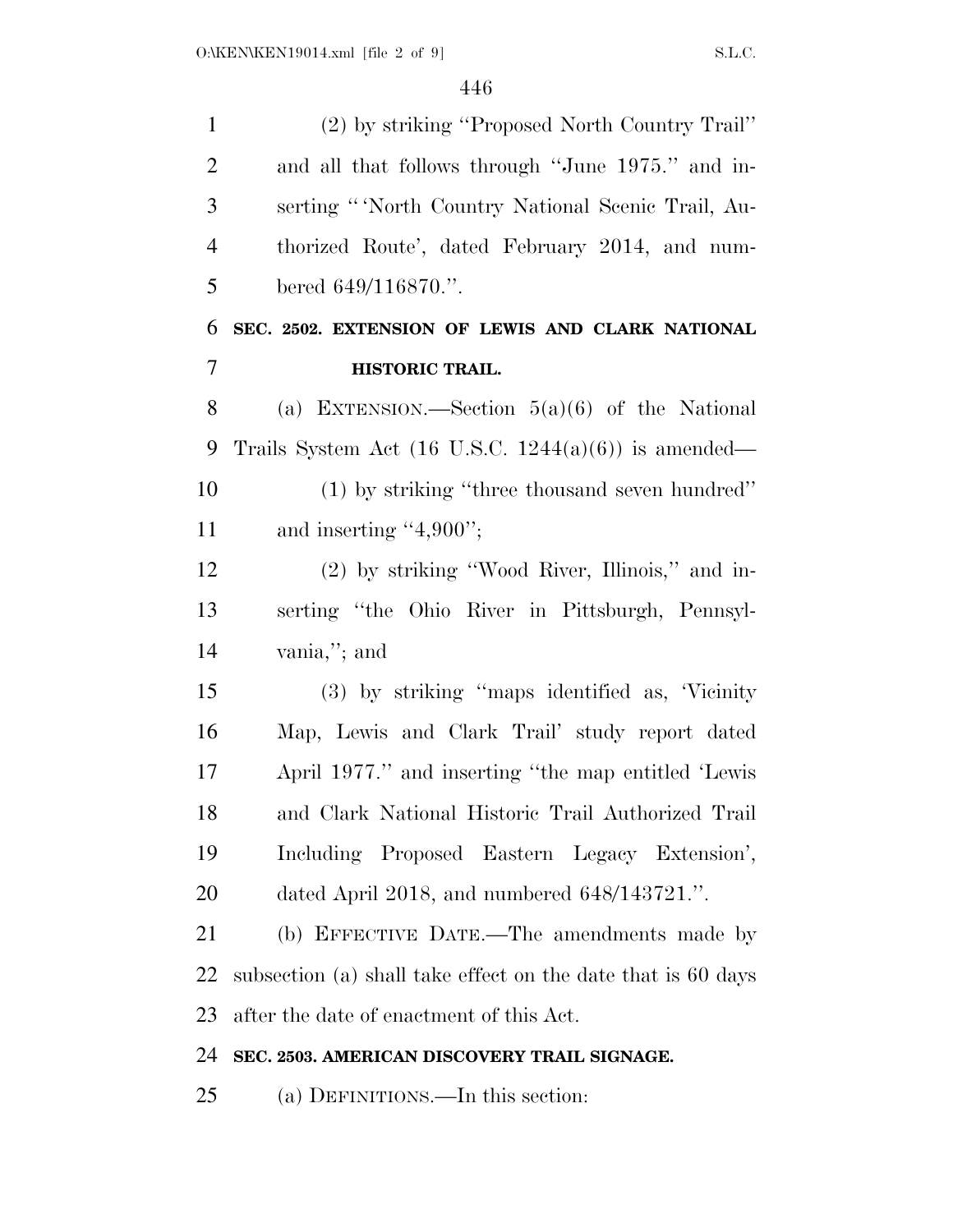| $\mathbf{1}$   | (1) SECRETARY CONCERNED.—The term "Sec-                     |
|----------------|-------------------------------------------------------------|
| $\overline{2}$ | retary concerned" means—                                    |
| 3              | (A) the Secretary, with respect to Federal                  |
| $\overline{4}$ | land under the jurisdiction of the Secretary; or            |
| 5              | (B) the Secretary of Agriculture, with re-                  |
| 6              | spect to Federal land under the jurisdiction of             |
| 7              | the Secretary of Agriculture.                               |
| 8              | (2) TRAIL.—The term "Trail" means the trail                 |
| 9              | known as the "American Discovery Trail", which              |
| 10             | consists of approximately 6,800 miles of trails ex-         |
| 11             | tending from Cape Henlopen State Park in Dela-              |
| 12             | ware to Point Reyes National Seashore in California,        |
| 13             | as generally described in volume 2 of the National          |
| 14             | Park Service feasibility study dated June 1995.             |
| 15             | (b) SIGNAGE AUTHORIZED.—As soon as practicable              |
| 16             | after the date on which signage acceptable to the Sec-      |
| 17             | retary concerned is donated to the United States for place- |
| 18             | ment on Federal land at points along the Trail, the Sec-    |
| 19             | retary concerned shall place the signage on the Federal     |
| 20             | land.                                                       |
| 21             | (c) NO FEDERAL FUNDS.—No Federal funds may be               |
|                |                                                             |

 used to acquire signage authorized for placement under subsection (b).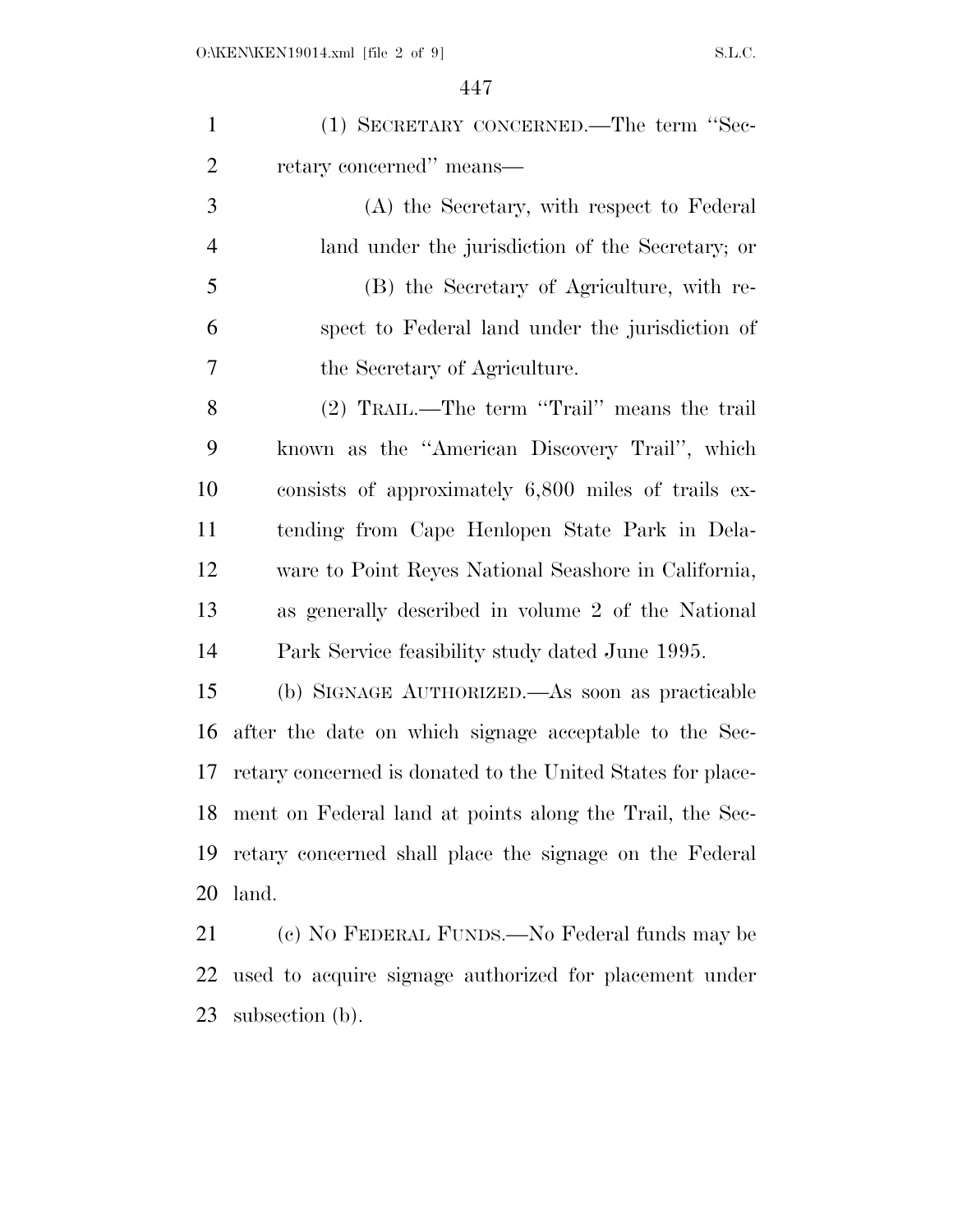### **SEC. 2504. PIKE NATIONAL HISTORIC TRAIL STUDY.**

 Section 5(c) of the National Trails System Act (16 U.S.C. 1244(c)) is amended by adding at the end the fol-lowing:

 ''(46) PIKE NATIONAL HISTORIC TRAIL.—The Pike National Historic Trail, a series of routes ex- tending approximately 3,664 miles, which follows the route taken by Lt. Zebulon Montgomery Pike during the 1806–1807 Pike expedition that began in Fort Bellefontaine, Missouri, extended through portions of the States of Kansas, Nebraska, Colorado, New Mexico, and Texas, and ended in Natchitoches, Lou-isiana.''.

## **TITLE III—CONSERVATION REAUTHORIZATION**

**SEC. 3001. REAUTHORIZATION OF LAND AND WATER CON-**

**SERVATION FUND.** 

 (a) IN GENERAL.—Section 200302 of title 54, United States Code, is amended—

 (1) in subsection (b), in the matter preceding paragraph (1), by striking ''During the period end- ing September 30, 2018, there'' and inserting ''There''; and

24 (2) in subsection  $(c)(1)$ , by striking "through September 30, 2018''.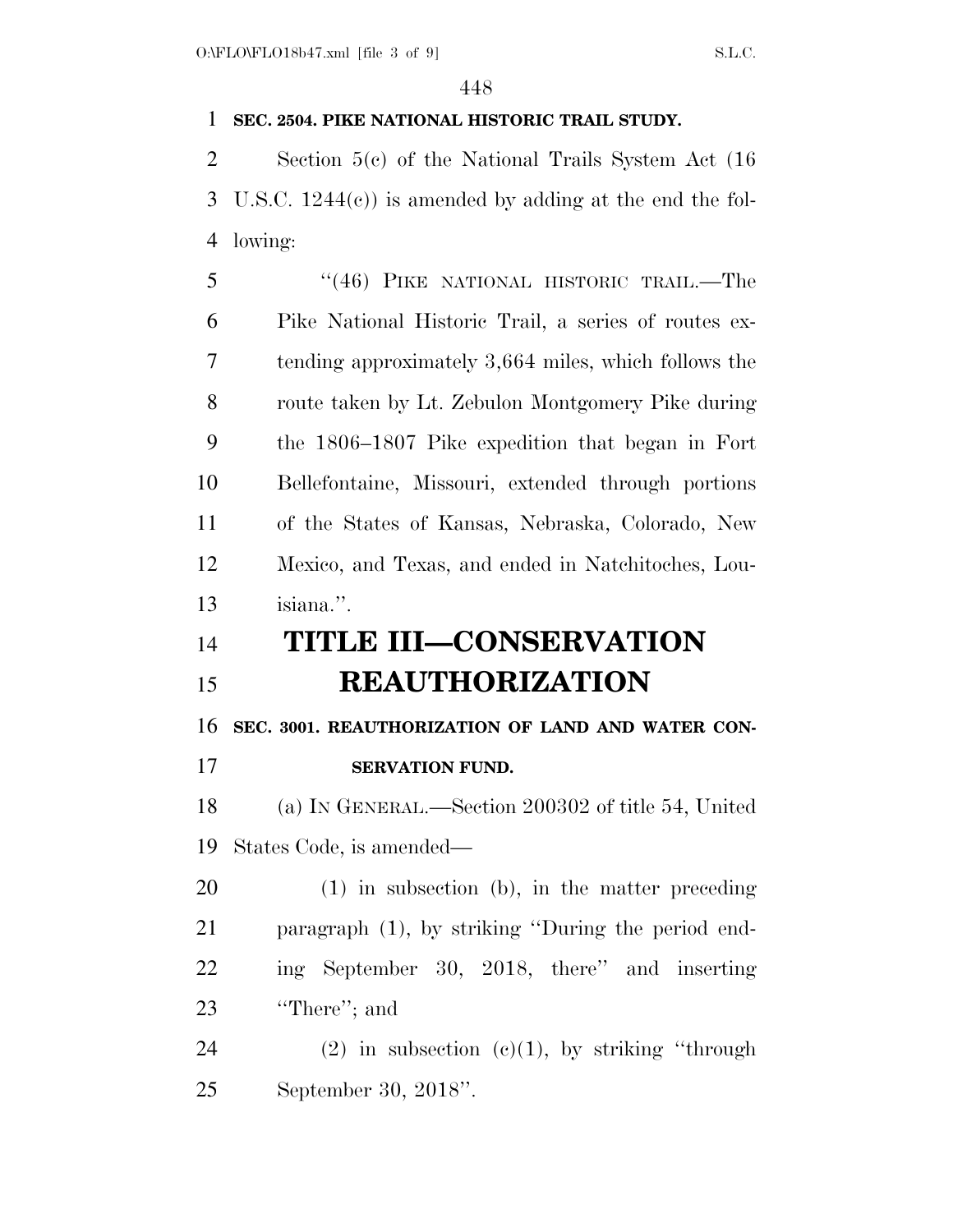| $\mathbf{1}$   | (b) ALLOCATION OF FUNDS.—Section 200304 of title          |
|----------------|-----------------------------------------------------------|
| $\overline{2}$ | 54, United States Code, is amended—                       |
| 3              | $(1)$ by striking the second sentence;                    |
| $\overline{4}$ | $(2)$ by striking "There" and inserting the fol-          |
| 5              | lowing:                                                   |
| 6              | "(a) IN GENERAL.—There"; and                              |
| 7              | $(3)$ by adding at the end the following:                 |
| 8              | "(b) ALLOCATION OF FUNDS.—Of the total amount             |
| 9              | made available to the Fund through appropriations or de-  |
| 10             | posited in the Fund under section $105(a)(2)(B)$ of the   |
| 11             | Gulf of Mexico Energy Security Act of 2006 (43 U.S.C.     |
| 12             | 1331 note; Public Law 109–432)—                           |
| 13             | $\cdot$ (1) not less than 40 percent shall be used for    |
| 14             | Federal purposes; and                                     |
| 15             | "(2) not less than 40 percent shall be used to            |
| 16             | provide financial assistance to States.".                 |
| 17             | (c) PARITY FOR TERRITORIES AND THE DISTRICT OF            |
|                | 18 COLUMBIA.—Section 200305(b) of title 54, United States |
| 19             | Code, is amended by striking paragraph (5).               |
| 20             | RECREATIONAL PUBLIC ACCESS.-Section<br>(d)                |
| 21             | 200306 of title 54, United States Code, is amended by     |
| 22             | adding at the end the following:                          |
| 23             | "(c) RECREATIONAL PUBLIC ACCESS.—                         |
| 24             | "(1) IN GENERAL.—Of the amounts made                      |
| 25             | available for expenditure in any fiscal year under        |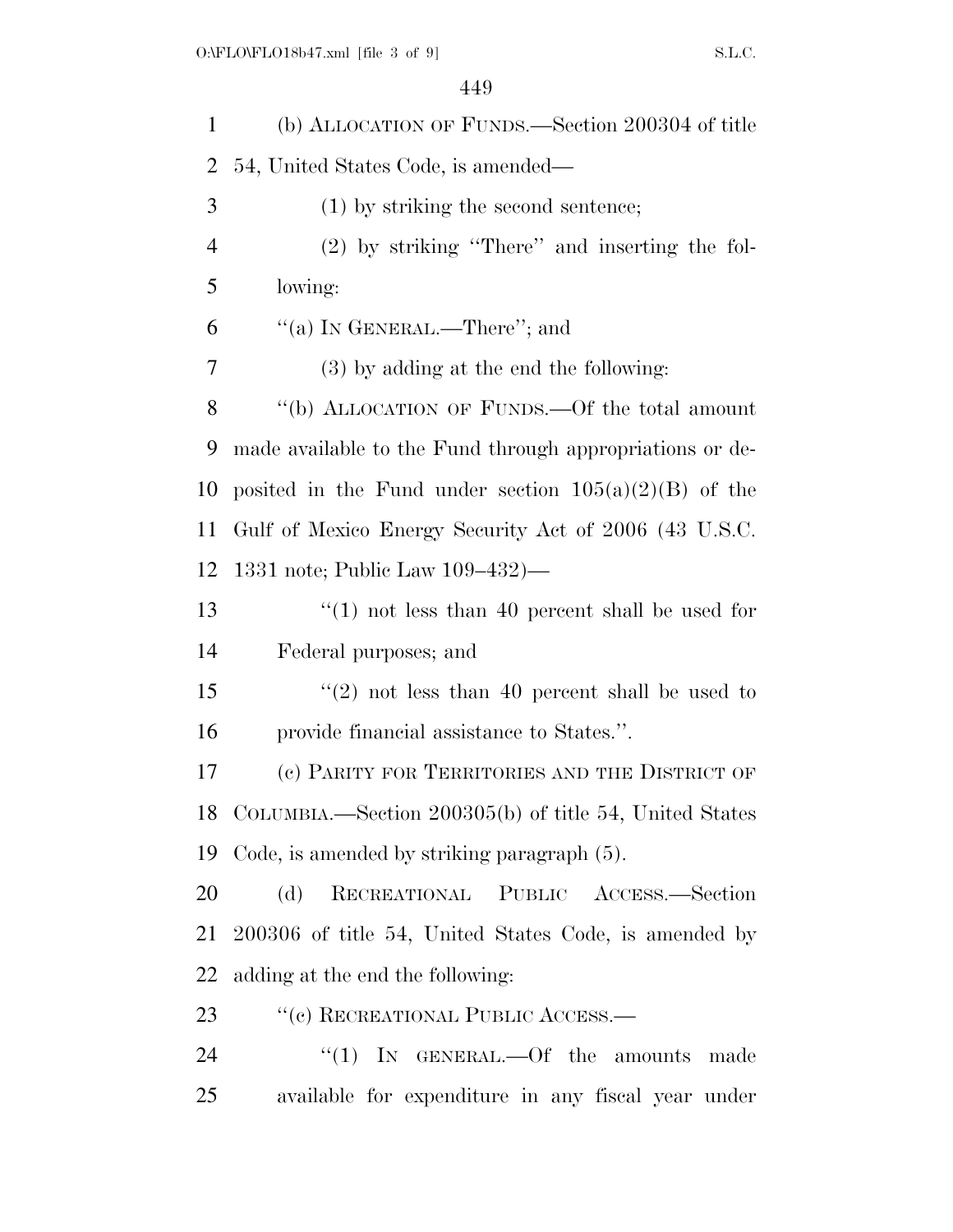| $\mathbf{1}$   | section 200303, there shall be made available for          |
|----------------|------------------------------------------------------------|
| $\overline{2}$ | recreational public access projects identified on the      |
| 3              | priority list developed under paragraph (2) not less       |
| $\overline{4}$ | than the greater of—                                       |
| 5              | "(A) an amount equal to 3 percent of                       |
| 6              | those amounts; or                                          |
| 7              | $\text{``(B)} \$15,000,000.$                               |
| 8              | "(2) PRIORITY LIST.—The Secretary and the                  |
| 9              | Secretary of Agriculture, in consultation with the         |
| 10             | head of each affected Federal agency, shall annually       |
| 11             | develop a priority list for projects that, through ac-     |
| 12             | quisition of land (or an interest in land), secure rec-    |
| 13             | reational public access to Federal land under the ju-      |
| 14             | risdiction of the applicable Secretary for hunting,        |
| 15             | fishing, recreational shooting, or other outdoor rec-      |
| 16             | reational purposes.".                                      |
| 17             | (e) ACQUISITION CONSIDERATIONS.—Section 200306             |
| 18             | of title 54, United States Code (as amended by subsection  |
| 19             | (d), is amended by adding at the end the following:        |
| 20             | "(d) ACQUISITION CONSIDERATIONS.—In<br>deter-              |
| 21             | mining whether to acquire land (or an interest in land)    |
| 22             | under this section, the Secretary and the Secretary of Ag- |
| 23             | riculture shall take into account—                         |
| 24             | $\cdot$ (1) the significance of the acquisition;           |
| 25             | $f'(2)$ the urgency of the acquisition;                    |
|                |                                                            |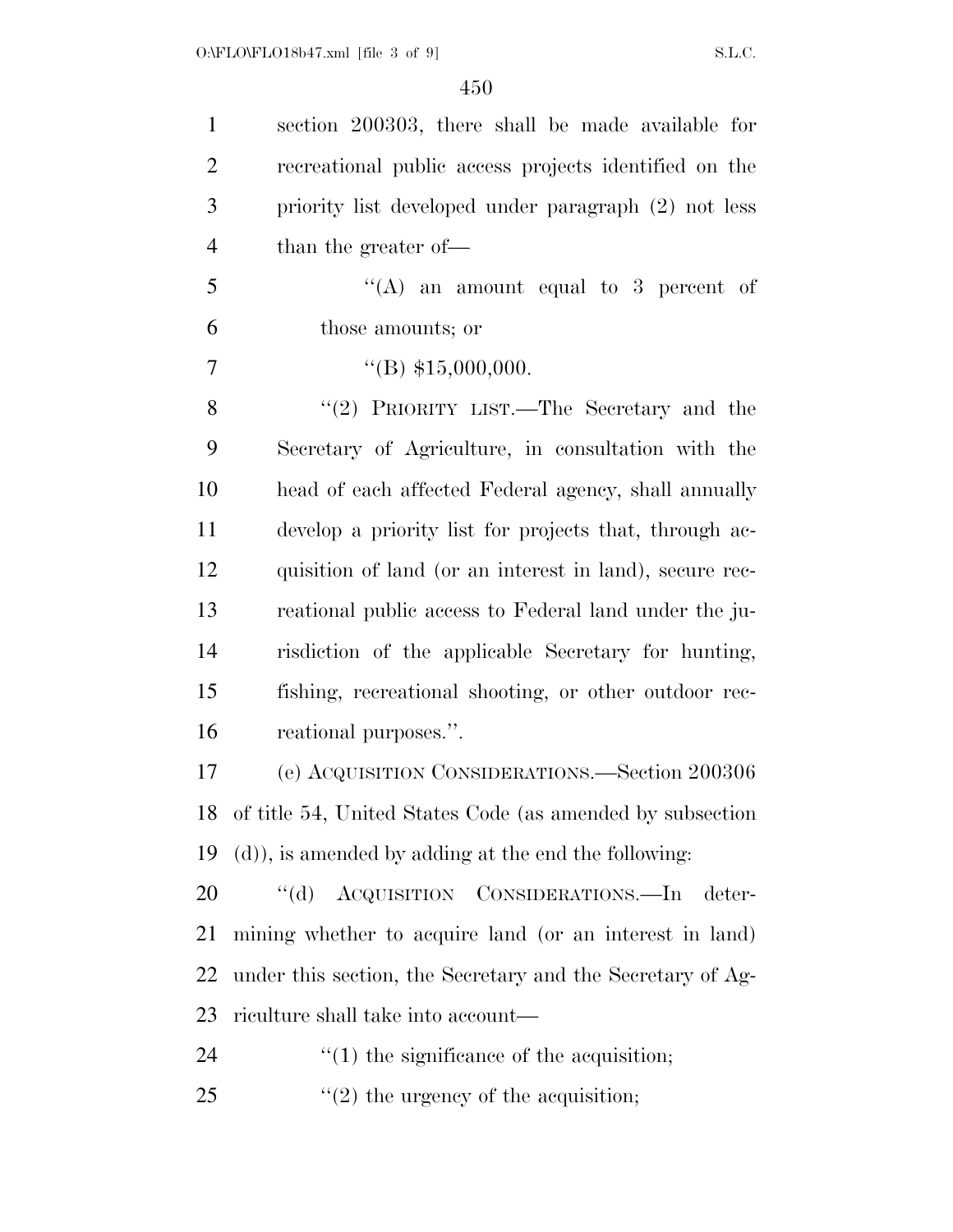| $\mathbf{1}$   | $\lq(3)$ management efficiencies;                        |
|----------------|----------------------------------------------------------|
| $\overline{2}$ | $\cdot$ (4) management cost savings;                     |
| 3              | $\lq(5)$ geographic distribution;                        |
| $\overline{4}$ | $\cdot$ (6) threats to the integrity of the land; and    |
| 5              | $\lq(7)$ the recreational value of the land.".           |
| 6              | <b>TITLE IV-SPORTSMEN'S ACCESS</b>                       |
| 7              | <b>AND RELATED MATTERS</b>                               |
| 8              | <b>Subtitle A—National Policy</b>                        |
| 9              | SEC. 4001. CONGRESSIONAL DECLARATION OF NATIONAL         |
| 10             | POLICY.                                                  |
| 11             | (a) IN GENERAL.—Congress declares that it is the         |
| 12             | policy of the United States that Federal departments and |
| 13             | agencies, in accordance with the missions of the depart- |
| 14             | ments and agencies, Executive Orders 12962 and 13443     |
| 15             | (60 Fed. Reg. 30769 (June 7, 1995); 72 Fed. Reg. 46537   |
| 16             | (August 16, 2007)), and applicable law, shall—           |
| 17             | (1) facilitate the expansion and enhancement of          |
| 18             | hunting, fishing, and recreational shooting opportu-     |
| 19             | nities on Federal land, in consultation with the         |
| 20             | Wildlife and Hunting Heritage Conservation Coun-         |
| 21             | cil, the Sport Fishing and Boating Partnership           |
| 22             | Council, State and Tribal fish and wildlife agencies,    |
| 23             | and the public;                                          |
| $\mathcal{L}$  | congourse and opponent                                   |

 (2) conserve and enhance aquatic systems and the management of game species and the habitat of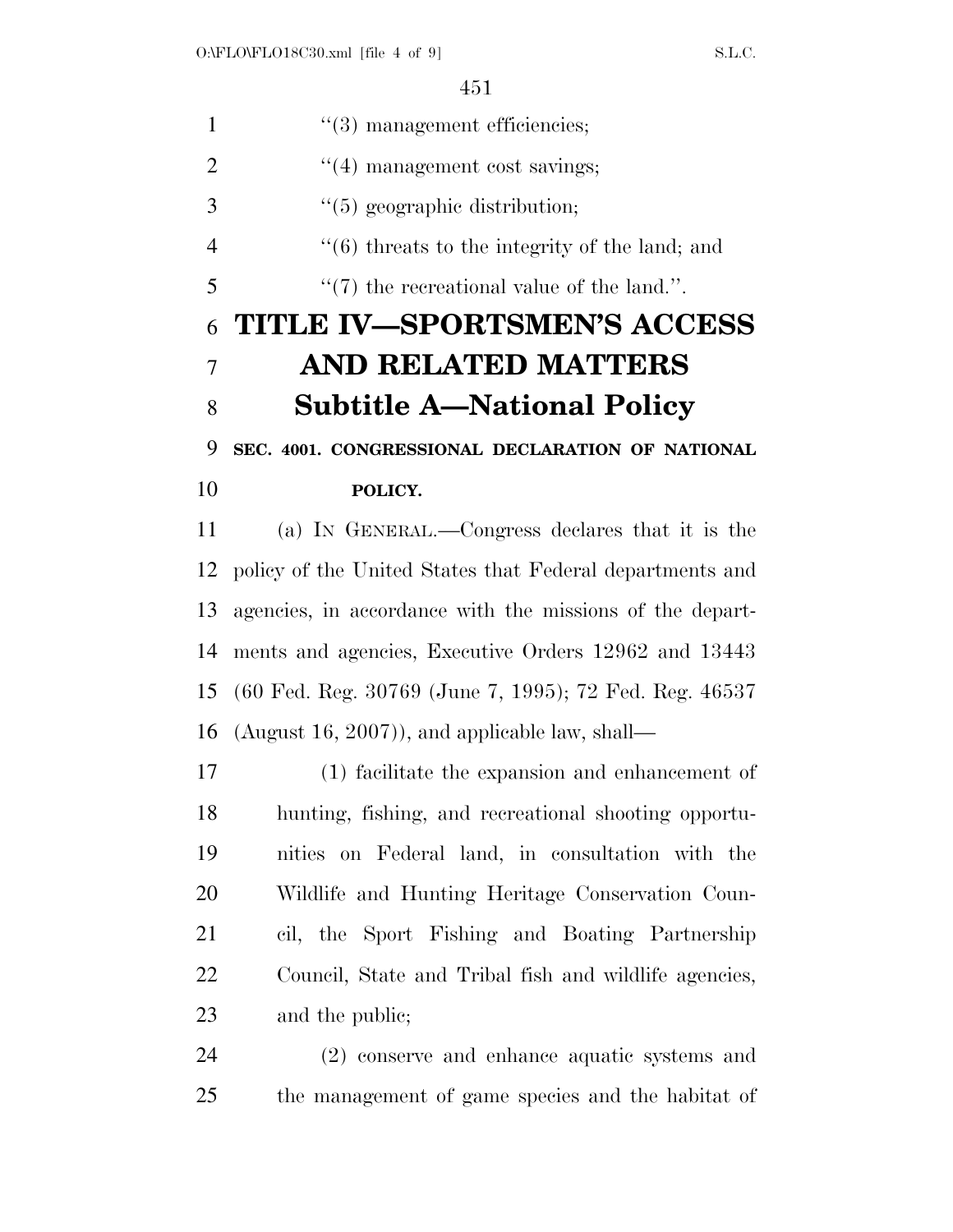| $\mathbf{1}$   | those species on Federal land, including through           |
|----------------|------------------------------------------------------------|
| 2              | hunting and fishing, in a manner that respects—            |
| 3              | (A) State management authority over wild-                  |
| $\overline{4}$ | life resources; and                                        |
| 5              | (B) private property rights; and                           |
| 6              | (3) consider hunting, fishing, and recreational            |
| 7              | shooting opportunities as part of all Federal plans        |
| 8              | for land, resource, and travel management.                 |
| 9              | (b) EXCLUSION.—In this title, the term "fishing"           |
| 10             | does not include commercial fishing in which fish are har- |
| 11             | vested, either in whole or in part, that are intended to   |
| 12             | enter commerce through sale.                               |
|                |                                                            |
| 13             | <b>Subtitle B—Sportsmen's Access to</b>                    |
| 14             | <b>Federal Land</b>                                        |
| 15             | SEC. 4101. DEFINITIONS.                                    |
| 16             | In this subtitle:                                          |
| 17             | (1) FEDERAL LAND.—The term "Federal land"                  |
| 18             | means—                                                     |
| 19             | (A) any land in the National Forest Sys-                   |
| 20             | tem (as defined in section $11(a)$ of the Forest           |
| 21             | and Rangeland Renewable Resources Planning                 |
| 22             | Act of 1974 (16 U.S.C. 1609(a))) that is ad-               |
| 23             | ministered by the Secretary of Agriculture, act-           |
| 24             | ing through the Chief of the Forest Service;               |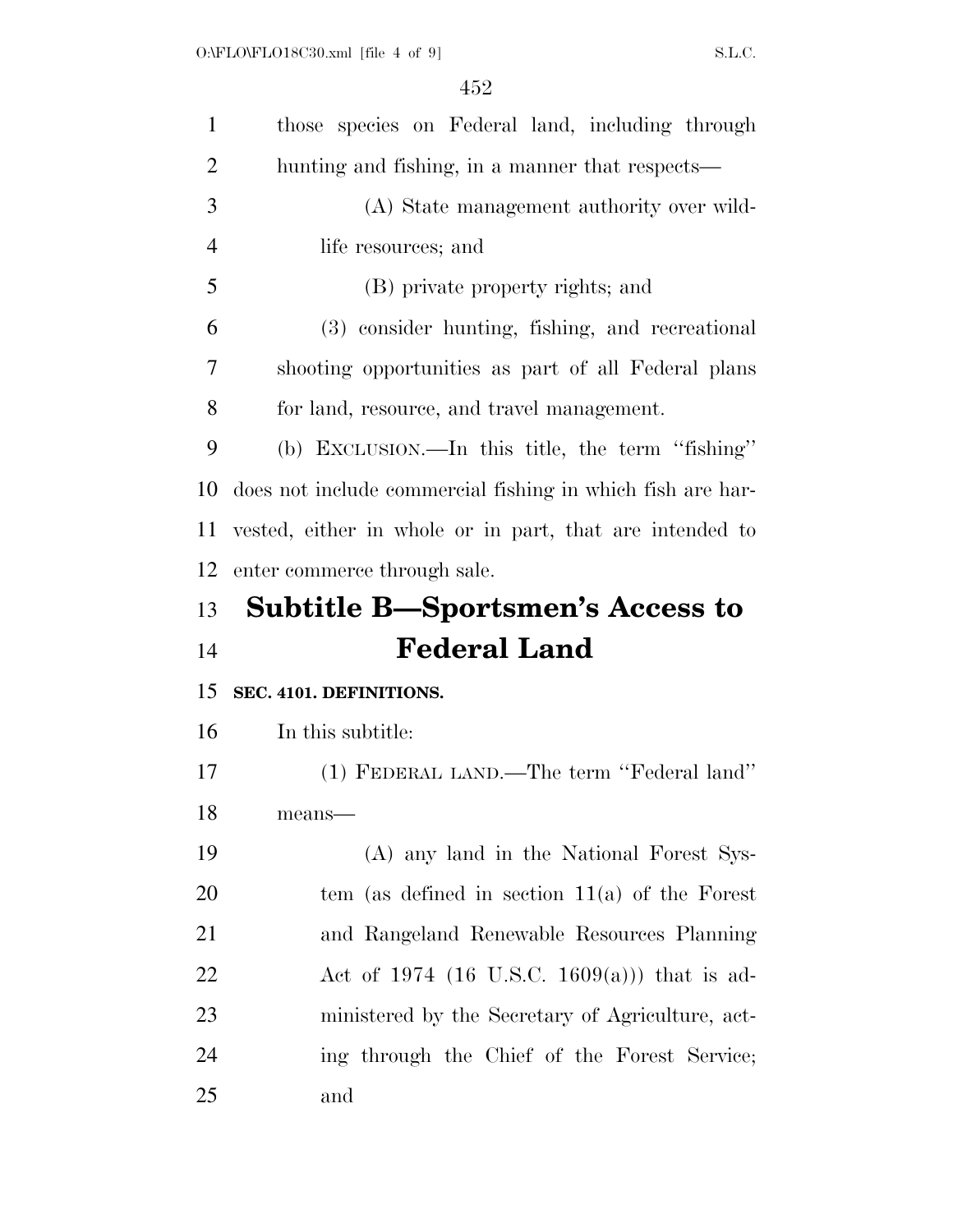| $\mathbf{1}$   | (B) public lands (as defined in section 103                |
|----------------|------------------------------------------------------------|
| $\overline{2}$ | of the Federal Land Policy and Management                  |
| 3              | Act of $1976$ (43 U.S.C. 1702)), the surface of            |
| $\overline{4}$ | which is administered by the Secretary, acting             |
| 5              | through the Director of the Bureau of Land                 |
| 6              | Management.                                                |
| 7              | (2) SECRETARY CONCERNED.—The term "Sec-                    |
| 8              | retary concerned" means—                                   |
| 9              | (A) the Secretary of Agriculture, with re-                 |
| 10             | spect to land described in paragraph $(1)(A);$             |
| 11             | and                                                        |
| 12             | (B) the Secretary, with respect to land de-                |
| 13             | scribed in paragraph $(1)(B)$ .                            |
| 14             | SEC. 4102. FEDERAL LAND OPEN TO HUNTING, FISHING,          |
| 15             | AND RECREATIONAL SHOOTING.                                 |
| 16             | (a) IN GENERAL.—Subject to subsection (b), Federal         |
| 17             | land shall be open to hunting, fishing, and recreational   |
|                | 18 shooting, in accordance with applicable law, unless the |
| 19             | Secretary concerned closes an area in accordance with sec- |
| 20             | tion 4103.                                                 |
| 21             | (b) EFFECT OF PART.—Nothing in this subtitle               |
| 22             | opens to hunting, fishing, or recreational shooting any    |
| 23             | land that is not open to those activities as of the date   |
| 24             | of enactment of this Act.                                  |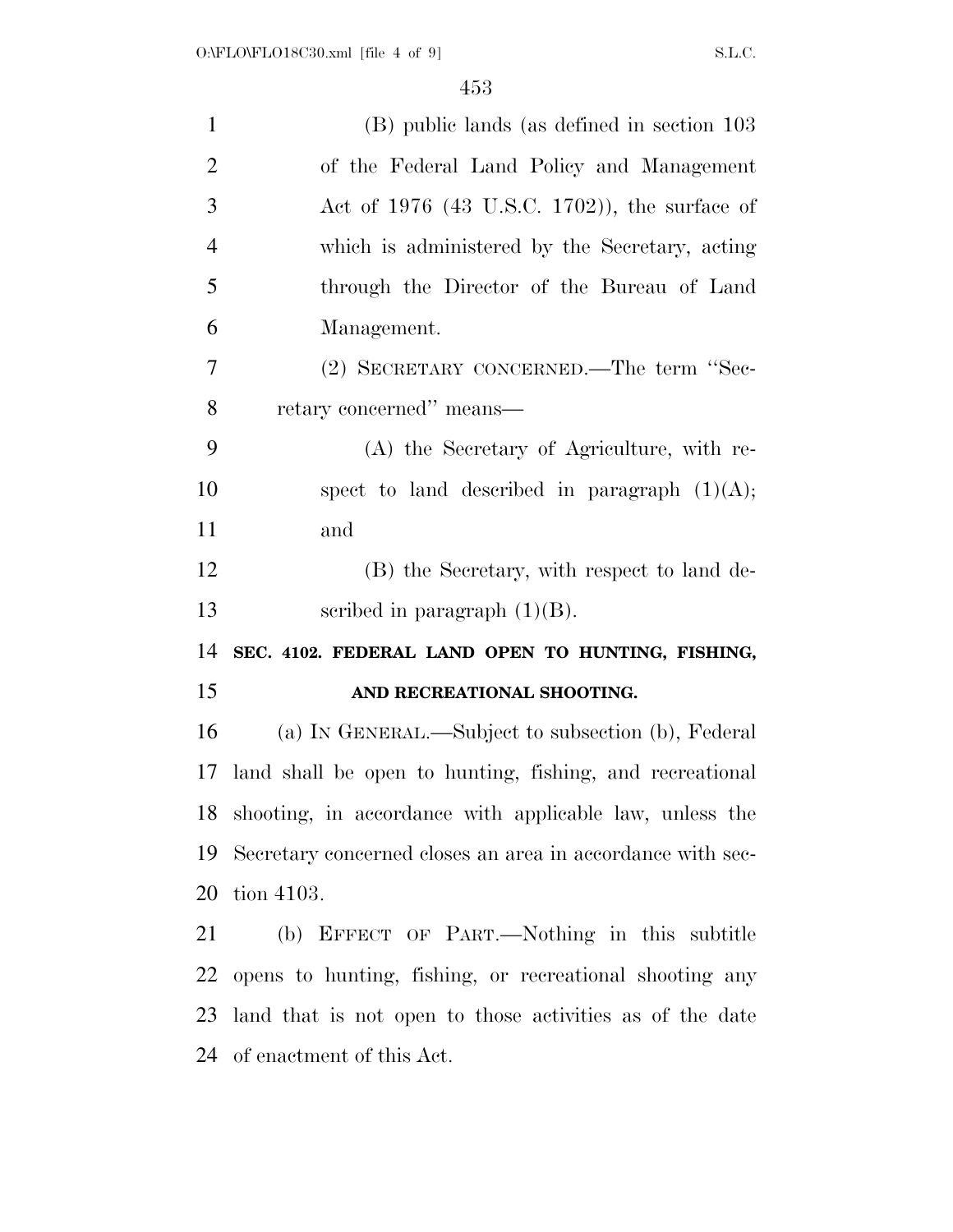# **SEC. 4103. CLOSURE OF FEDERAL LAND TO HUNTING, FISH- ING, AND RECREATIONAL SHOOTING.**  (a) AUTHORIZATION.— (1) IN GENERAL.—Subject to paragraph (2) and in accordance with section 302(b) of the Federal Land Policy and Management Act of 1976 (43 U.S.C. 1732(b)), the Secretary concerned may des- ignate any area on Federal land in which, and estab- lish any period during which, for reasons of public safety, administration, or compliance with applicable laws, no hunting, fishing, or recreational shooting shall be permitted. (2) REQUIREMENT.—In making a designation under paragraph (1), the Secretary concerned shall designate the smallest area for the least amount of 16 time that is required for public safety, administra- tion, or compliance with applicable laws. (b) CLOSURE PROCEDURES.— (1) IN GENERAL.—Except in an emergency, be- fore permanently or temporarily closing any Federal land to hunting, fishing, or recreational shooting, 22 the Secretary concerned shall— (A) consult with State fish and wildlife agencies; and (B) provide public notice and opportunity 26 for comment under paragraph  $(2)$ .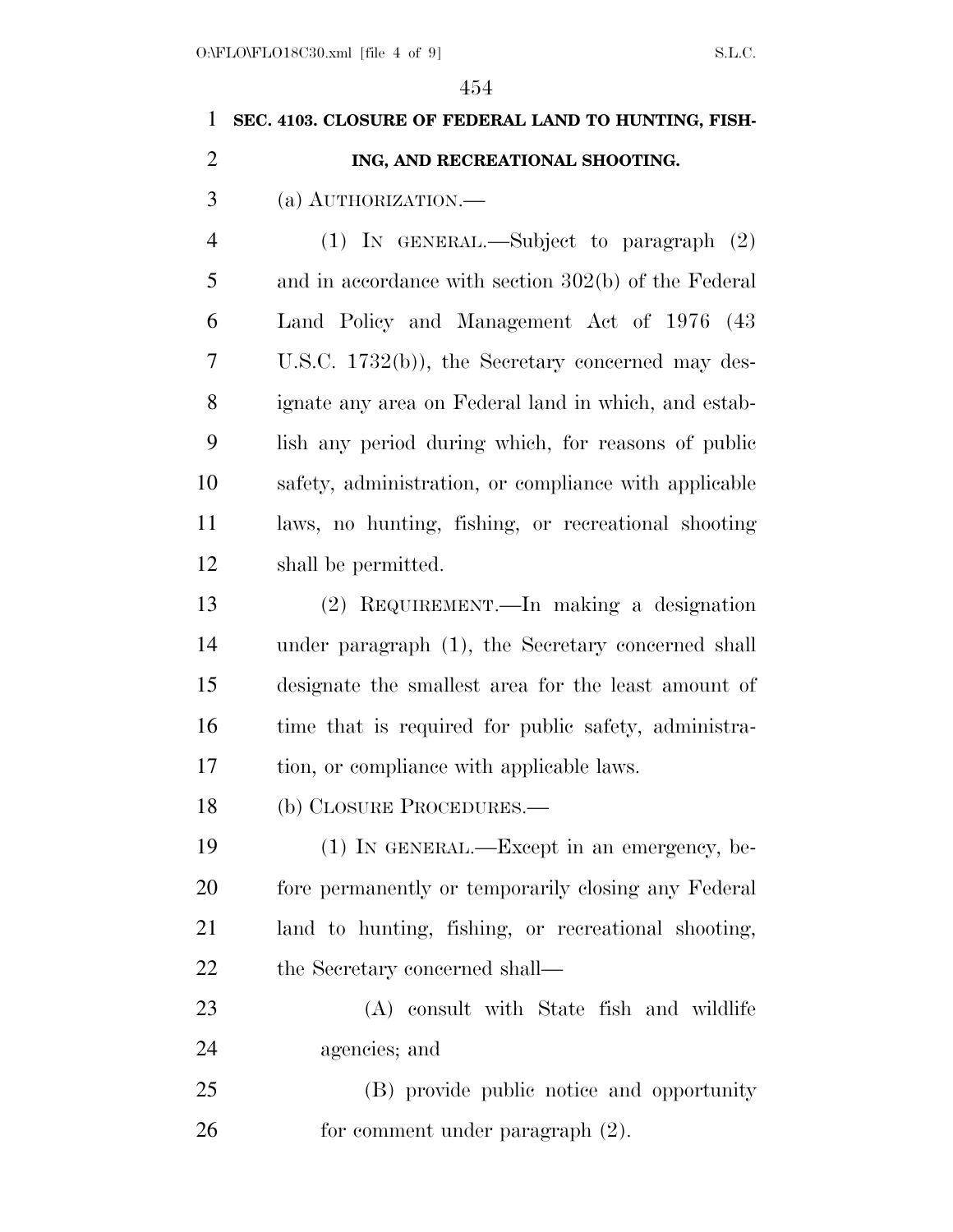| $\mathbf{1}$   | (2) PUBLIC NOTICE AND COMMENT.—           |
|----------------|-------------------------------------------|
| $\overline{2}$ | (A) IN GENERAL.—Public notice and com-    |
| 3              | ment shall include—                       |
| $\overline{4}$ | (i) a notice of intent—                   |
| 5              | (I) published in advance of the           |
| 6              | public comment period for the clo-        |
| 7              | $sure-$                                   |
| 8              | (aa) in the Federal Register;             |
| 9              | (bb) on the website of the                |
| 10             | applicable Federal agency;                |
| 11             | (cc) on the website of the                |
| 12             | Federal land unit, if available;          |
| 13             | and                                       |
| 14             | (dd) in at least 1 local news-            |
| 15             | paper;                                    |
| 16             | (II) made available in advance of         |
| 17             | the public comment period to local of-    |
| 18             | fices, chapters, and affiliate organiza-  |
| 19             | tions in the vicinity of the closure that |
| 20             | are signatories to the memorandum of      |
| 21             | "Federal"<br>understanding entitled       |
| 22             | Lands Hunting, Fishing, and Shoot-        |
| 23             | ing Sports Roundtable Memorandum          |
| 24             | of Understanding"; and                    |
| 25             | (III) that describes—                     |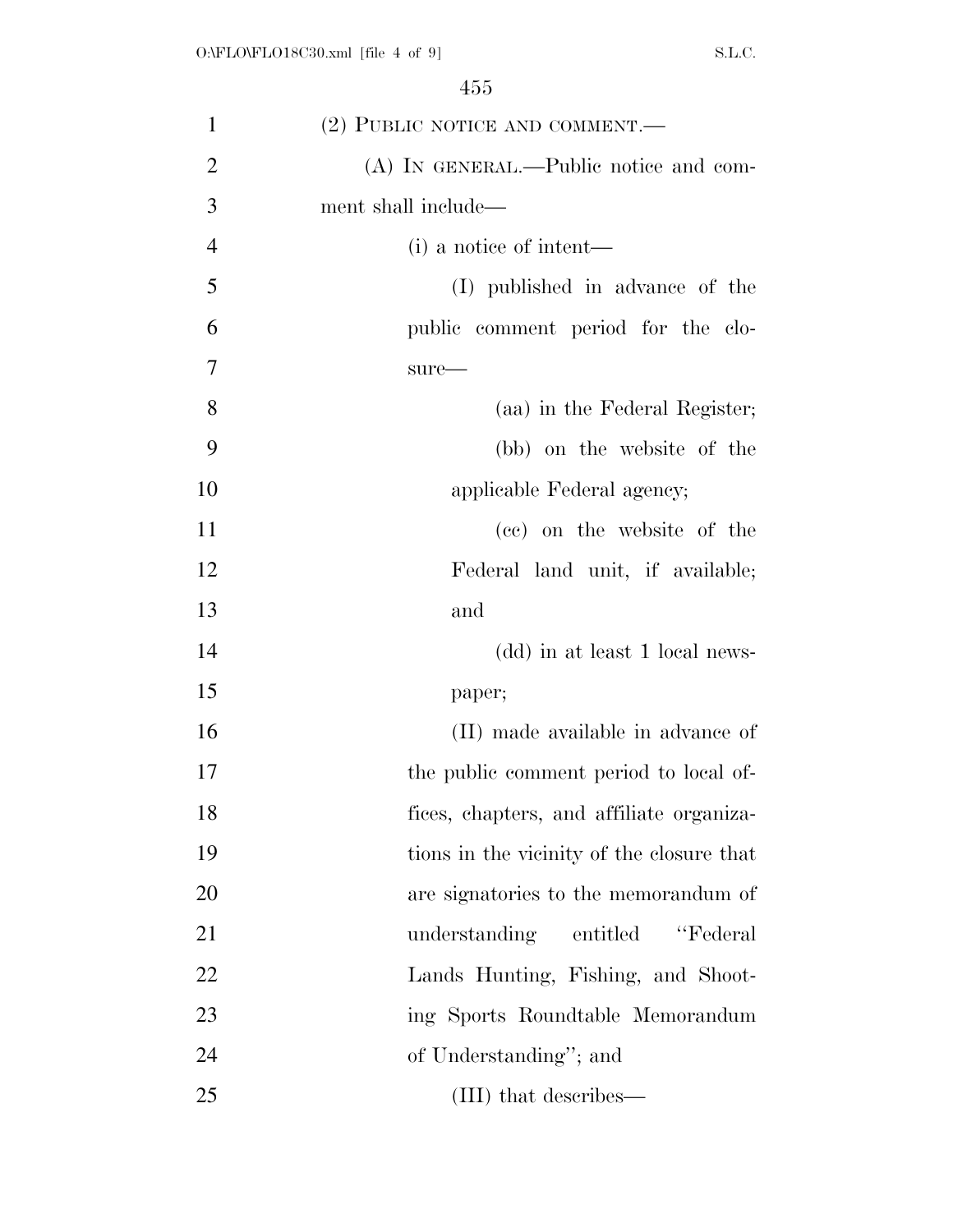| $\mathbf{1}$   | (aa) the proposed closure;                     |
|----------------|------------------------------------------------|
| $\overline{2}$ | and                                            |
| 3              | (bb) the justification for the                 |
| $\overline{4}$ | proposed closure, including an                 |
| 5              | explanation of the reasons and                 |
| 6              | necessity for the decision to close            |
| $\overline{7}$ | the area to hunting, fishing, or               |
| 8              | recreational shooting; and                     |
| 9              | (ii) an opportunity for public comment         |
| 10             | for a period of-                               |
| 11             | $(I)$ not less than 60 days for a              |
| 12             | permanent closure; or                          |
| 13             | (II) not less than 30 days for a               |
| 14             | temporary closure.                             |
| 15             | (B) FINAL DECISION.—In a final decision        |
| 16             | to permanently or temporarily close an area to |
| 17             | hunting, fishing, or recreation shooting, the  |
| 18             | Secretary concerned shall-                     |
| 19             | (i) respond in a reasoned manner to            |
| 20             | the comments received;                         |
| 21             | (ii) explain how the Secretary con-            |
| 22             | cerned resolved any significant issues         |
| 23             | raised by the comments; and                    |
| 24             | (iii) show how the resolution led to           |
| 25             | the closure.                                   |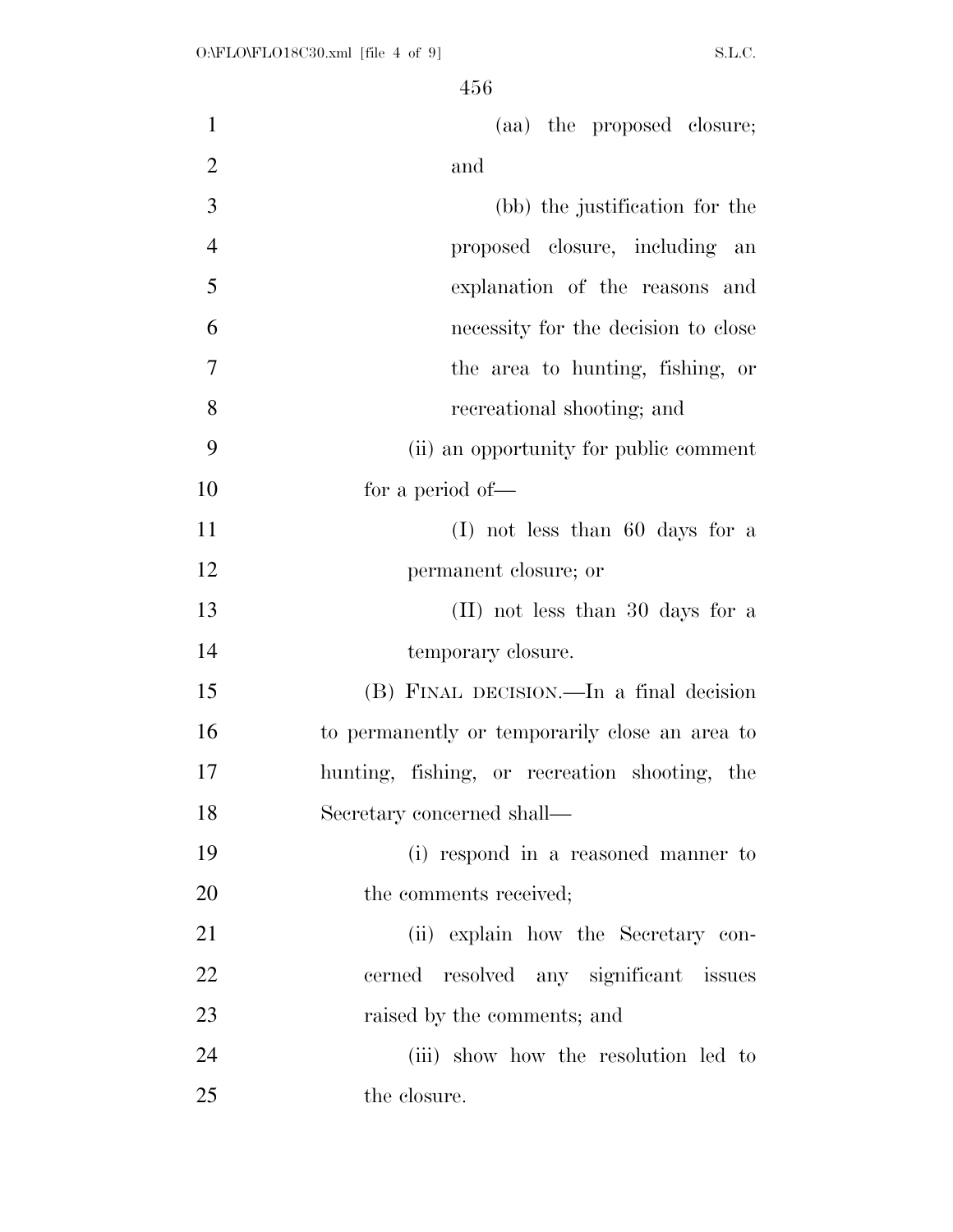| $\mathbf{1}$   | (c) TEMPORARY CLOSURES.—                             |
|----------------|------------------------------------------------------|
| $\overline{2}$ | $(1)$ IN GENERAL.— $A$ temporary closure under       |
| 3              | this section may not exceed a period of 180 days.    |
| $\overline{4}$ | (2) RENEWAL.—Except in an emergency, a               |
| 5              | temporary closure for the same area of land closed   |
| 6              | to the same activities—                              |
| 7              | $(A)$ may not be renewed more than 3 times           |
| 8              | after the first temporary closure; and               |
| 9              | (B) must be subject to a separate notice             |
| 10             | and comment procedure in accordance with sub-        |
| 11             | section $(b)(2)$ .                                   |
| 12             | (3) EFFECT OF TEMPORARY CLOSURE.—Any                 |
| 13             | Federal land that is temporarily closed to hunting,  |
| 14             | fishing, or recreational shooting under this section |
| 15             | shall not become permanently closed to that activity |
| 16             | without a separate public notice and opportunity to  |
| 17             | comment in accordance with subsection $(b)(2)$ .     |
| 18             | (d) REPORTING.—On an annual basis, the Secre-        |
| 19             | taries concerned shall—                              |
| 20             | (1) publish on a public website a list of all        |
| 21             | areas of Federal land temporarily or permanently     |
| 22             | subject to a closure under this section; and         |
| 23             | (2) submit to the Committee on Energy and            |
| 24             | Natural Resources and the Committee on Agri-         |
| 25             | culture, Nutrition, and Forestry of the Senate and   |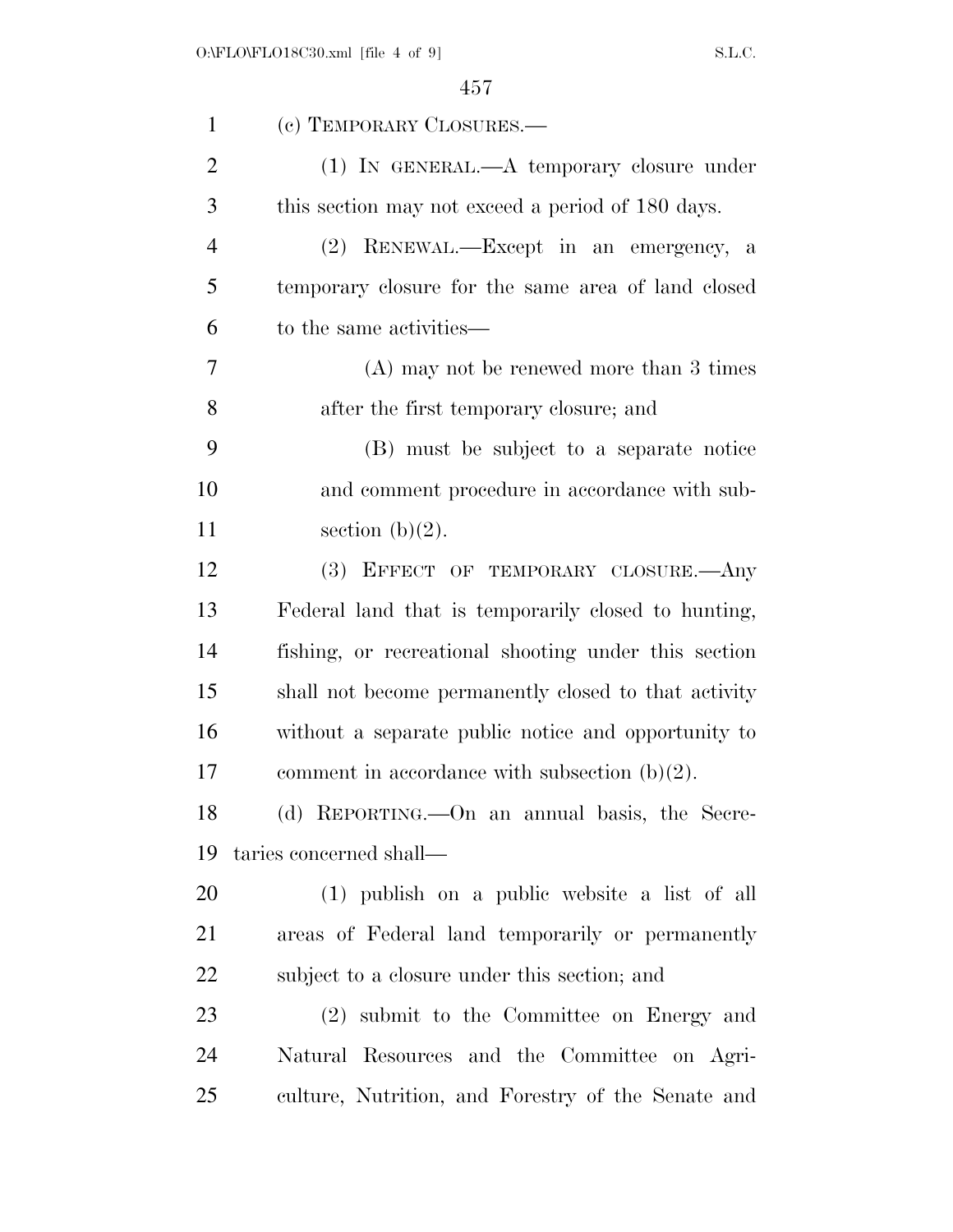| $\mathbf{1}$   | the Committee on Natural Resources and the Com-           |
|----------------|-----------------------------------------------------------|
| $\overline{2}$ | mittee on Agriculture of the House of Representa-         |
| 3              | tives a report that identifies—                           |
| $\overline{4}$ | (A) a list of each area of Federal land tem-              |
| 5              | porarily or permanently subject to a closure;             |
| 6              | (B) the acreage of each closure; and                      |
| 7              | $(C)$ a survey of —                                       |
| 8              | (i) the aggregate areas and acreage                       |
| 9              | closed under this section in each State;                  |
| 10             | and                                                       |
| 11             | (ii) the percentage of Federal land in                    |
| 12             | each State closed under this section with                 |
| 13             | respect to hunting, fishing, and rec-                     |
| 14             | reational shooting.                                       |
| 15             | (e) APPLICATION.—This section shall not apply if the      |
| 16             | closure is—                                               |
| 17             | $(1)$ less than 14 days in duration; and                  |
| 18             | $(2)$ covered by a special use permit.                    |
| 19             | SEC. 4104. SHOOTING RANGES.                               |
| 20             | (a) IN GENERAL.—Except as provided in subsection          |
| 21             | (b), the Secretary concerned may, in accordance with this |
| 22             | section and other applicable law, lease or permit the use |
| 23             | of Federal land for a shooting range.                     |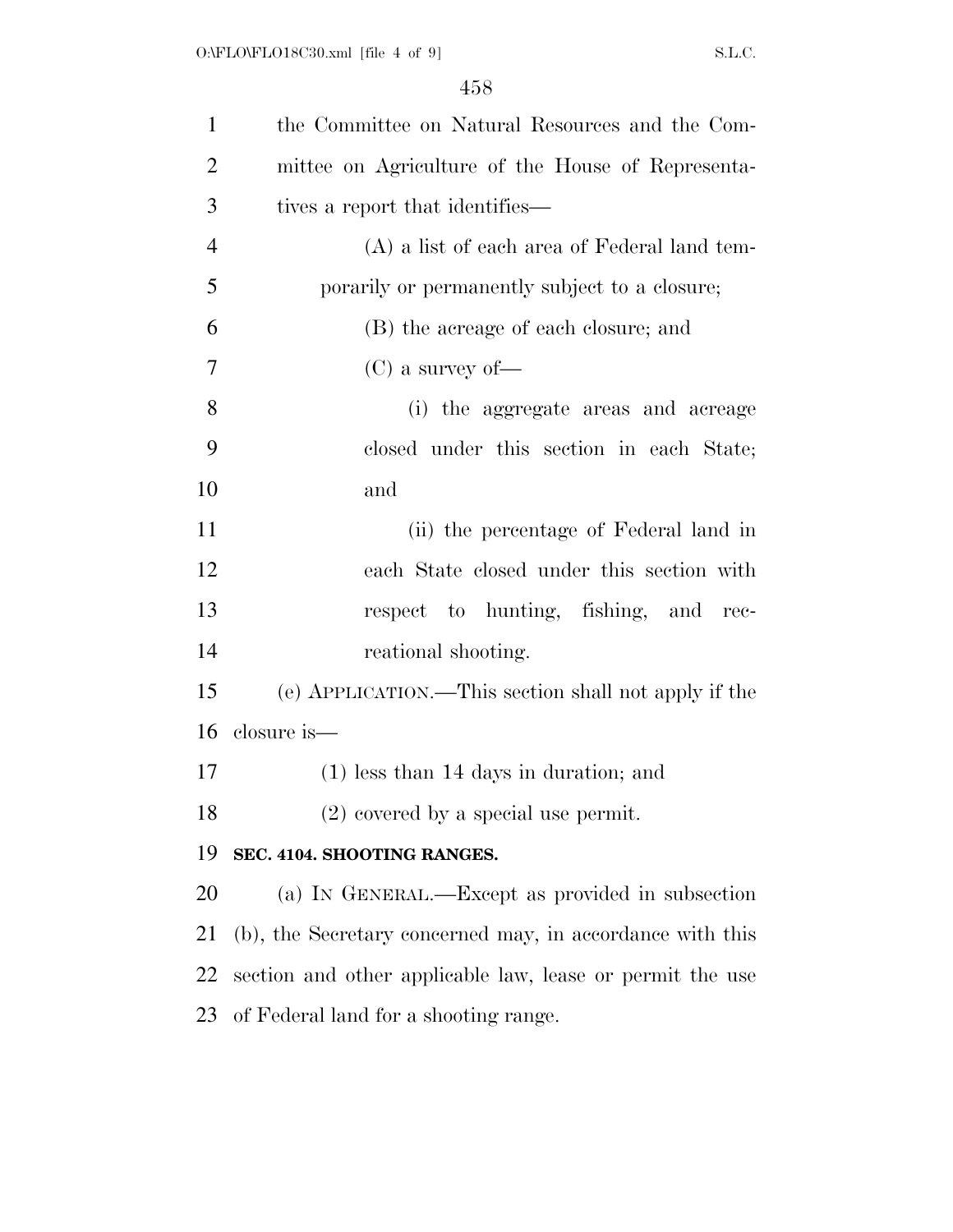| 1              | (b) EXCEPTION.—The Secretary concerned shall not       |
|----------------|--------------------------------------------------------|
| $\overline{2}$ | lease or permit the use of Federal land for a shooting |
| 3              | range within—                                          |
| $\overline{4}$ | (1) a component of the National Landscape              |
| 5              | Conservation System;                                   |
| 6              | (2) a component of the National Wilderness             |
| 7              | Preservation System;                                   |
| 8              | $(3)$ any area that is —                               |
| 9              | (A) designated as a wilderness study area;             |
| 10             | (B) administratively classified as—                    |
| 11             | (i) wilderness-eligible; or                            |
| 12             | (ii) wilderness-suitable; or                           |
| 13             | (C) a primitive or semiprimitive area;                 |
| 14             | a national monument, national volcanic<br>(4)          |
| 15             | monument, or national scenic area; or                  |
| 16             | (5) a component of the National Wild and Sce-          |
| 17             | nic Rivers System (including areas designated for      |
| 18             | study for potential addition to the National Wild      |
| 19             | and Scenic Rivers System).                             |
| 20             | SEC. 4105. IDENTIFYING OPPORTUNITIES FOR RECRE-        |
| 21             | ATION, HUNTING, AND FISHING ON FEDERAL                 |
| 22             | LAND.                                                  |
| 23             | (a) DEFINITIONS.—In this section:                      |
| 24             | SECRETARY.—The term "Secretary"<br>(1)                 |
| 25             | means-                                                 |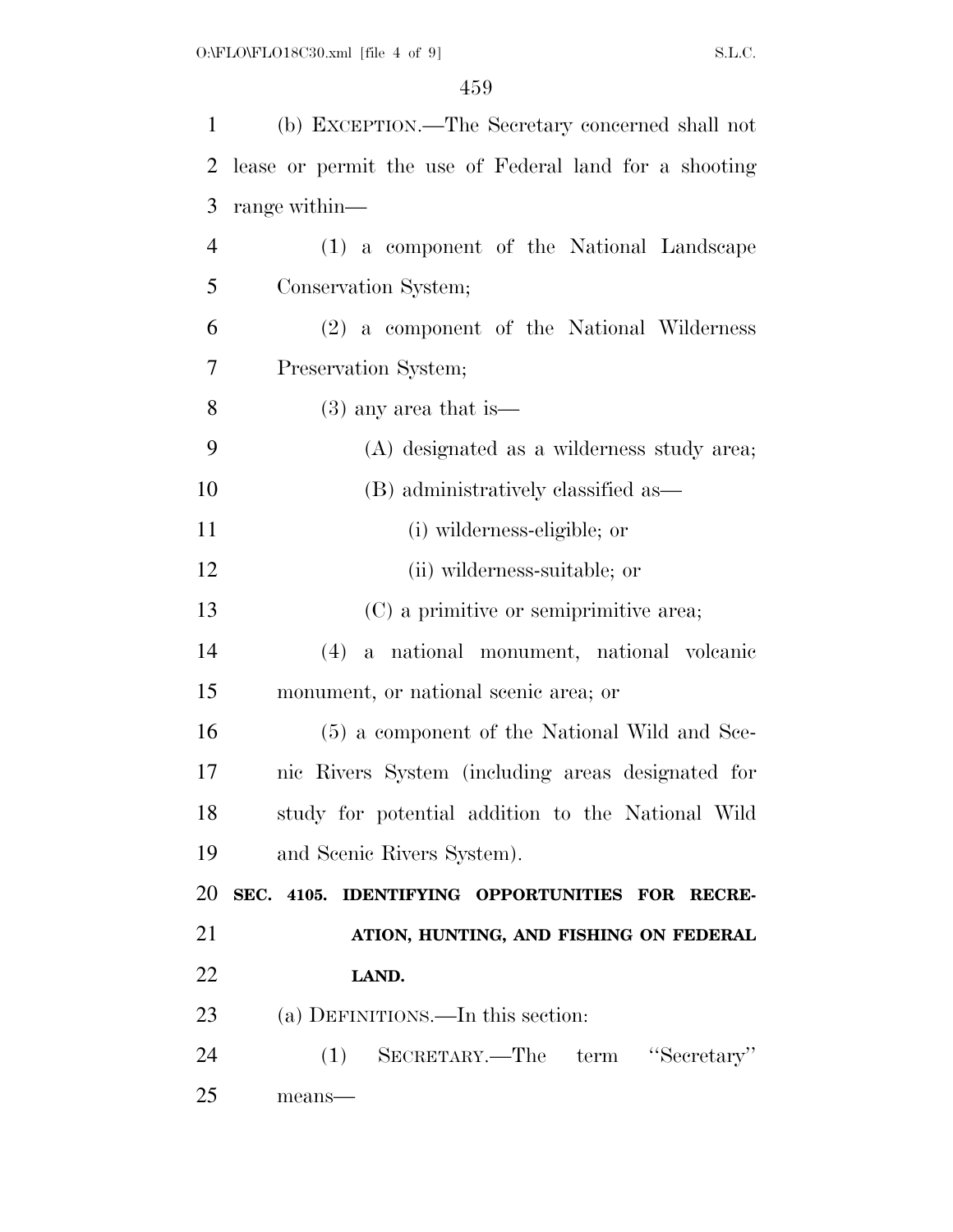| $\mathbf{1}$   | (A) the Secretary, with respect to land ad-    |
|----------------|------------------------------------------------|
| $\overline{2}$ | ministered by—                                 |
| 3              | (i) the Director of the National Park          |
| $\overline{4}$ | Service;                                       |
| 5              | (ii) the Director of the United States         |
| 6              | Fish and Wildlife Service; and                 |
| $\overline{7}$ | (iii) the Director of the Bureau of            |
| 8              | Land Management; and                           |
| 9              | (B) the Secretary of Agriculture, with re-     |
| 10             | spect to land administered by the Chief of the |
| 11             | Forest Service.                                |
| 12             | (2) STATE OR REGIONAL OFFICE.—The term         |
| 13             | "State or regional office" means—              |
| 14             | (A) a State office of the Bureau of Land       |
| 15             | Management; or                                 |
| 16             | $(B)$ a regional office of —                   |
| 17             | (i) the National Park Service;                 |
| 18             | (ii) the United States Fish and Wild-          |
| 19             | life Service; or                               |
| 20             | (iii) the Forest Service.                      |
| 21             | (3) TRAVEL MANAGEMENT PLAN.—The term           |
| 22             | "travel management plan" means a plan for the  |
| 23             | management of travel—                          |
| 24             | (A) with respect to land under the jurisdic-   |
| 25             | tion of the National Park Service, on park     |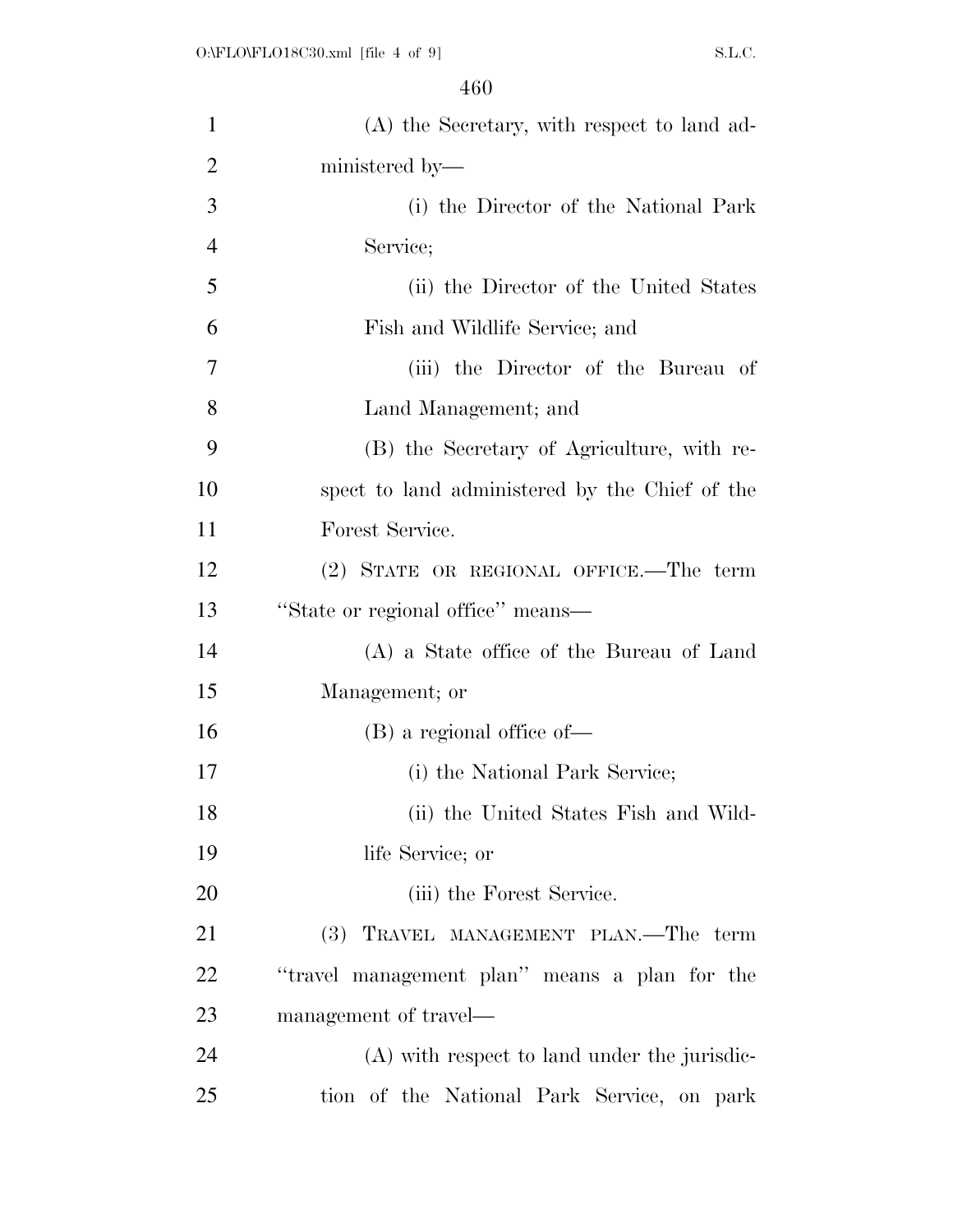| $\mathbf{1}$   | roads and designated routes under section 4.10          |
|----------------|---------------------------------------------------------|
| $\overline{2}$ | of title 36, Code of Federal Regulations (or suc-       |
| 3              | cessor regulations);                                    |
| $\overline{4}$ | (B) with respect to land under the jurisdic-            |
| 5              | tion of the United States Fish and Wildlife             |
| 6              | Service, on the land under a comprehensive con-         |
| $\overline{7}$ | servation plan prepared under section 4(e) of           |
| 8              | the National Wildlife Refuge System Adminis-            |
| 9              | tration Act of 1966 (16 U.S.C. 668dd(e));               |
| 10             | (C) with respect to land under the jurisdic-            |
| 11             | tion of the Forest Service, on National Forest          |
| 12             | System land under part 212 of title 36, Code            |
| 13             | of Federal Regulations (or successor regula-            |
| 14             | tions); and                                             |
| 15             | (D) with respect to land under the jurisdic-            |
| 16             | tion of the Bureau of Land Management, under            |
| 17             | a resource management plan developed under              |
| 18             | the Federal Land Policy and Management Act              |
| 19             | of 1976 (43 U.S.C. 1701 et seq.).                       |
| 20             | (b) PRIORITY LISTS REQUIRED.                            |
| 21             | $(1)$ IN GENERAL.—Not later than 1 year after           |
| 22             | the date of enactment of this Act, and biennially       |
| 23             | thereafter during the 10-year period beginning on       |
| 24             | the date on which the first priority list is completed, |
| 25             | the Secretary shall prepare a priority list, to be      |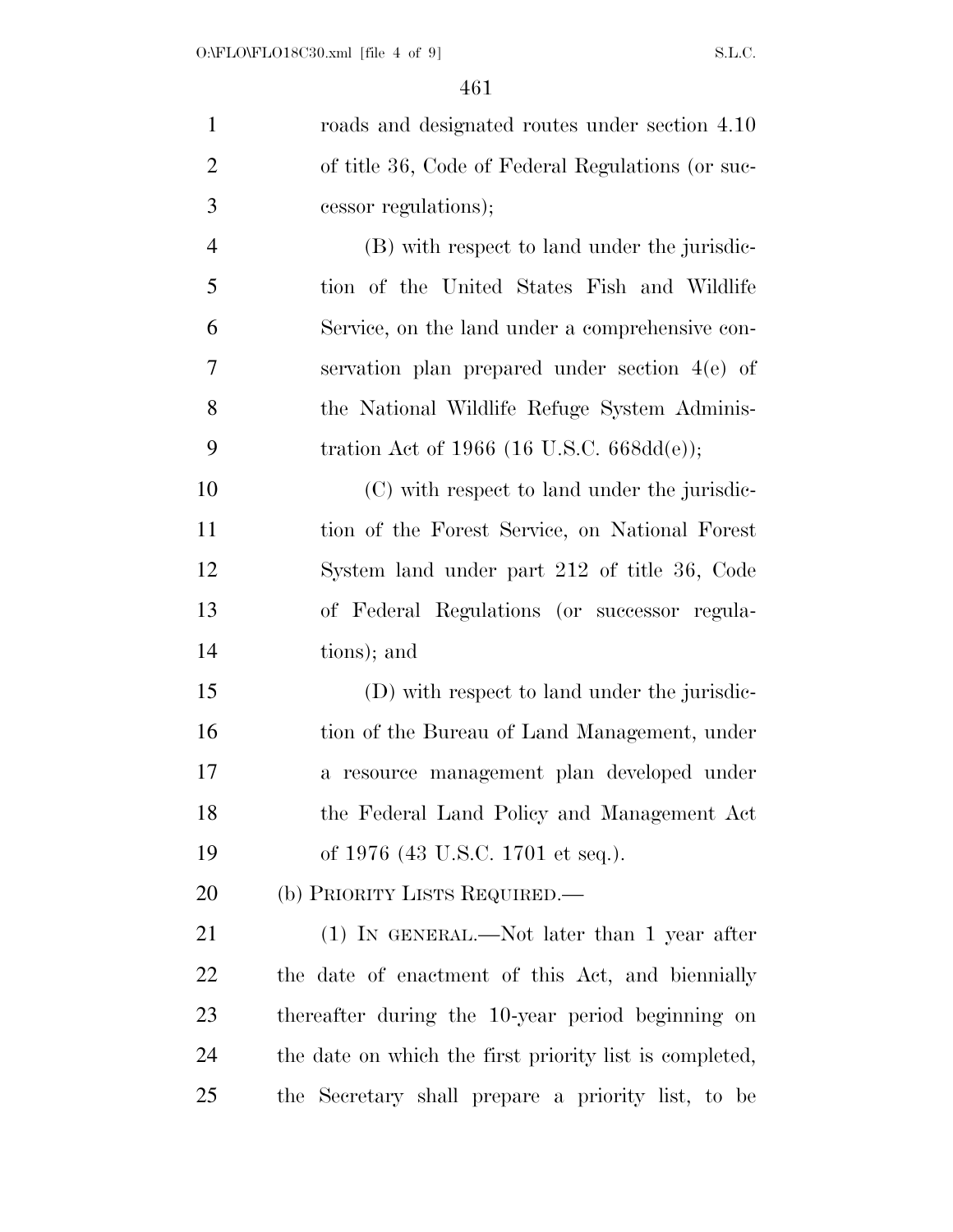| $\mathbf{1}$   | made publicly available on the website of the appli-     |
|----------------|----------------------------------------------------------|
| $\overline{2}$ | cable Federal agency referred to in subsection           |
| 3              | $(a)(1)$ , which shall identify the location and acreage |
| $\overline{4}$ | of land within the jurisdiction of each State or re-     |
| 5              | gional office on which the public is allowed, under      |
| 6              | Federal or State law, to hunt, fish, or use the land     |
| 7              | for other recreational purposes but—                     |
| 8              | $(A)$ to which there is no public access or              |
| 9              | egress; or                                               |
| 10             | (B) to which public access or egress to the              |
| 11             | legal boundaries of the land is significantly re-        |
| 12             | stricted (as determined by the Secretary).               |
| 13             | (2) MINIMUM SIZE.—Any land identified under              |
| 14             | paragraph (1) shall consist of contiguous acreage of     |
| 15             | at least 640 acres.                                      |
| 16             | (3) CONSIDERATIONS.—In preparing the pri-                |
| 17             | ority list required under paragraph (1), the Sec-        |
| 18             | retary shall consider, with respect to the land—         |
| 19             | $(A)$ whether access is absent or merely re-             |
| 20             | stricted, including the extent of the restriction;       |
| 21             | (B) the likelihood of resolving the absence              |
| 22             | of or restriction to public access;                      |
| 23             | (C) the potential for recreational use;                  |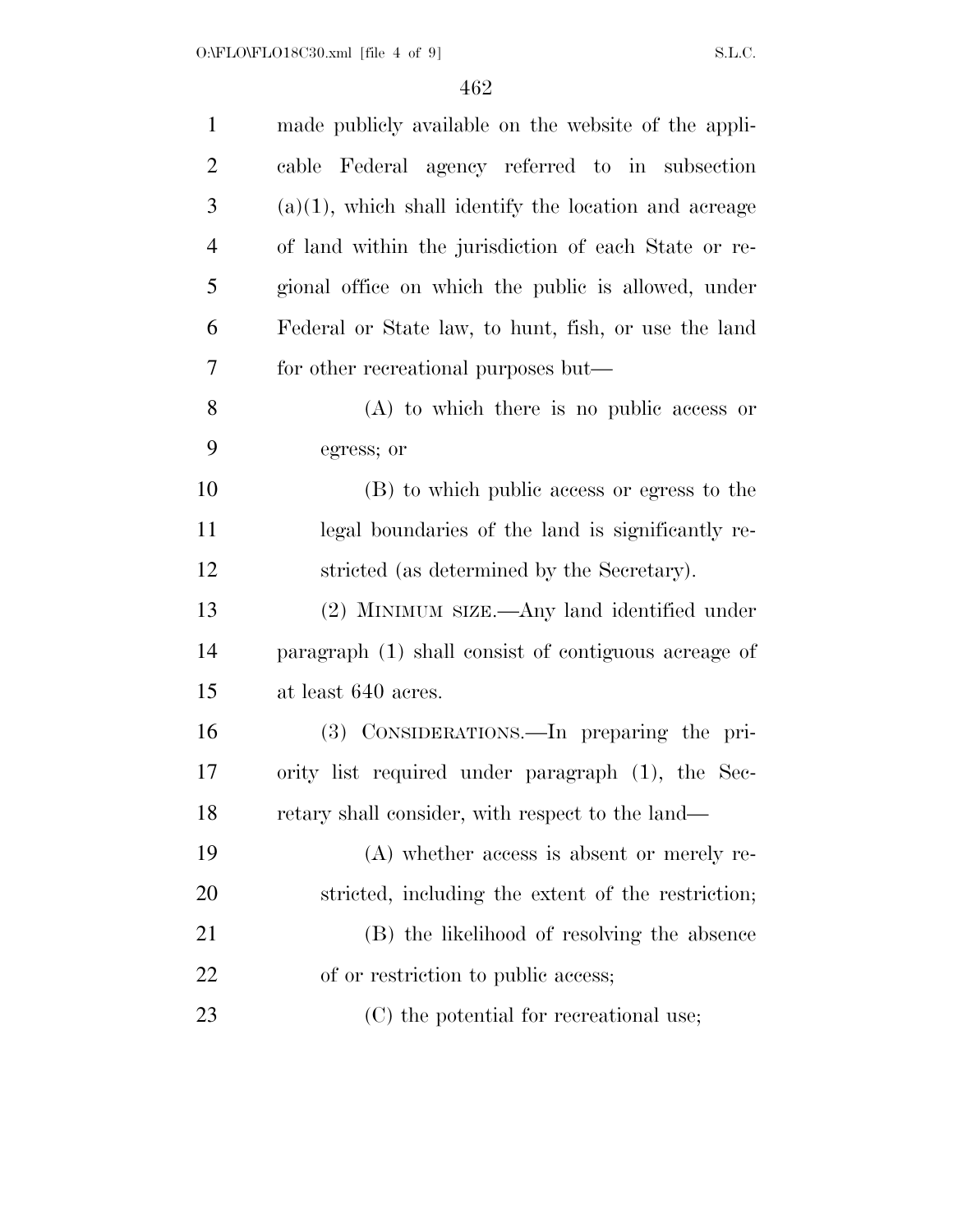| $\mathbf{1}$   | (D) any information received from the                         |
|----------------|---------------------------------------------------------------|
| $\overline{2}$ | public or other stakeholders during the nomina-               |
| 3              | tion process described in paragraph (5); and                  |
| $\overline{4}$ | (E) any other factor, as determined by the                    |
| 5              | Secretary.                                                    |
| 6              | (4) ADJACENT LAND STATUS.—For each parcel                     |
| 7              | of land on the priority list, the Secretary shall in-         |
| 8              | clude in the priority list whether resolving the issue        |
| 9              | of public access or egress to the land would require          |
| 10             | acquisition of an easement, right-of-way, or fee title        |
| 11             | $from-$                                                       |
| 12             | (A) another Federal agency;                                   |
| 13             | (B) a State, local, or Tribal government;                     |
| 14             | <b>or</b>                                                     |
| 15             | (C) a private landowner.                                      |
| 16             | (5) NOMINATION PROCESS.—In preparing a pri-                   |
| 17             | ority list under this section, the Secretary shall pro-       |
| 18             | vide an opportunity for members of the public to              |
| 19             | nominate parcels for inclusion on the priority list.          |
| 20             | (c) ACCESS OPTIONS.—With respect to land included             |
| 21             | on a priority list described in subsection (b), the Secretary |
| 22             | shall develop and submit to the Committees on Appropria-      |
| 23             | tions and Energy and Natural Resources of the Senate          |
| 24             | and the Committees on Appropriations and Natural Re-          |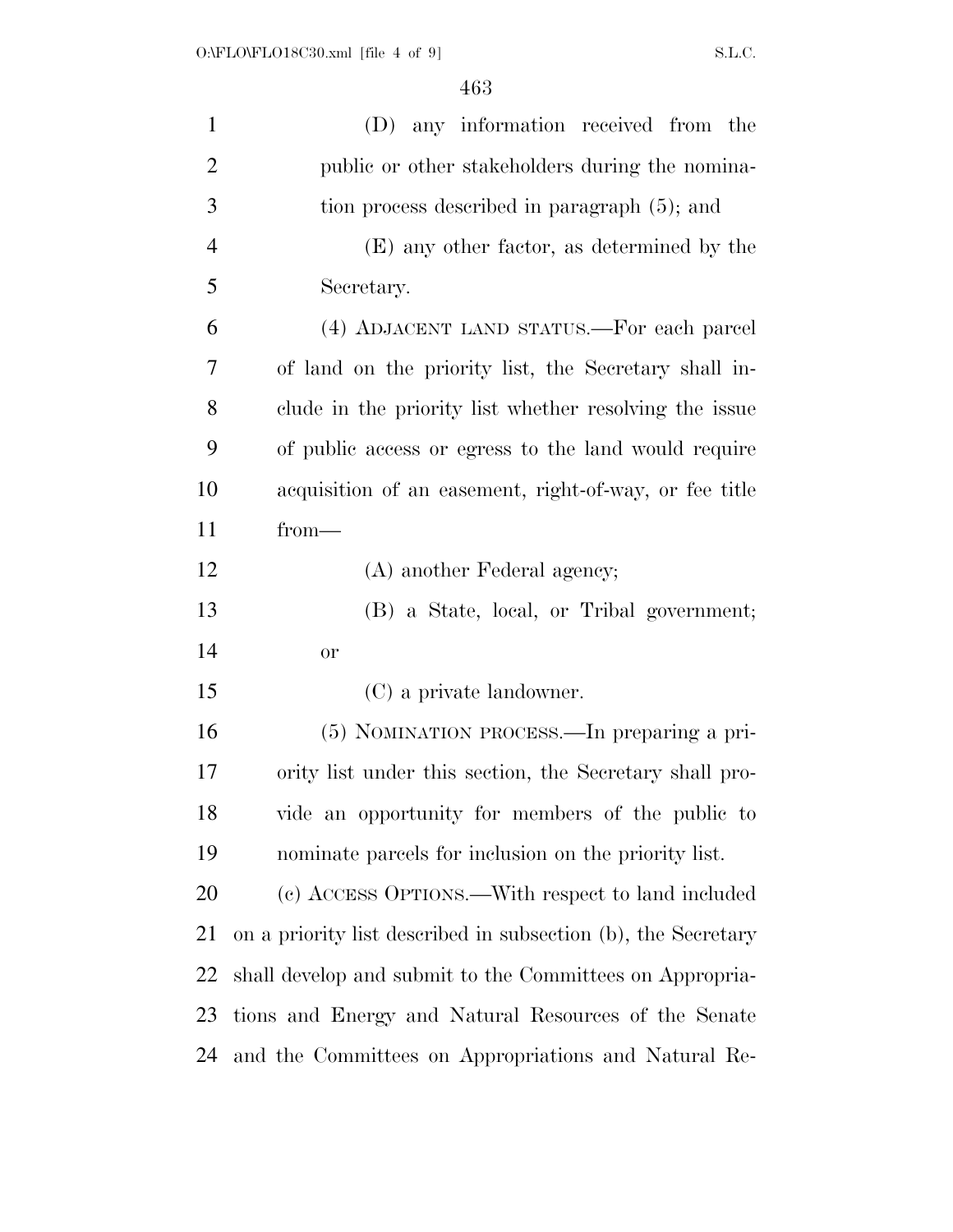sources of the House of Representatives a report on op-tions for providing access that—

 (1) identifies how public access and egress could reasonably be provided to the legal boundaries of the land in a manner that minimizes the impact on wildlife habitat and water quality;

 (2) specifies the steps recommended to secure the access and egress, including acquiring an ease- ment, right-of-way, or fee title from a willing owner of any land that abuts the land or the need to co- ordinate with State land management agencies or other Federal, State, or Tribal governments to allow for such access and egress; and

 (3) is consistent with the travel management plan in effect on the land.

16 (d) PROTECTION OF PERSONALLY IDENTIFYING IN- FORMATION.—In making the priority list and report pre- pared under subsections (b) and (c) available, the Sec- retary shall ensure that no personally identifying informa- tion is included, such as names or addresses of individuals or entities.

 (e) WILLING OWNERS.—For purposes of providing any permits to, or entering into agreements with, a State, local, or Tribal government or private landowner with re-spect to the use of land under the jurisdiction of the gov-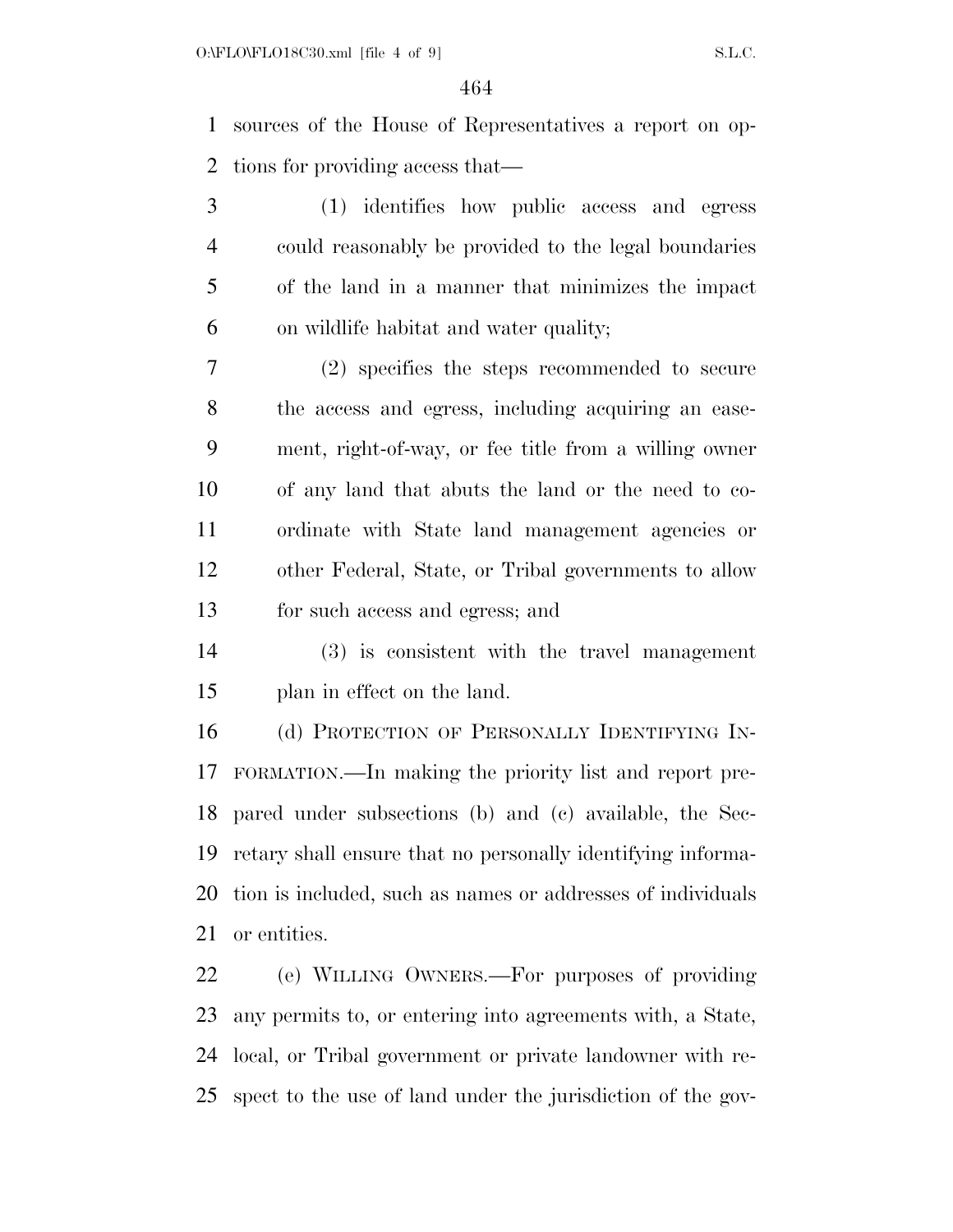ernment or landowner, the Secretary shall not take into account whether the State, local, or Tribal government or private landowner has granted or denied public access or egress to the land.

 (f) MEANS OF PUBLIC ACCESS AND EGRESS IN- CLUDED.—In considering public access and egress under subsections (b) and (c), the Secretary shall consider public access and egress to the legal boundaries of the land de-scribed in those subsections, including access and egress—

- (1) by motorized or non-motorized vehicles; and 11 (2) on foot or horseback.
- 12  $(g)$  EFFECT.

 (1) IN GENERAL.—This section shall have no effect on whether a particular recreational use shall be allowed on the land included in a priority list under this section.

 (2) EFFECT OF ALLOWABLE USES ON AGENCY CONSIDERATION.—In preparing the priority list under subsection (b), the Secretary shall only con- sider recreational uses that are allowed on the land at the time that the priority list is prepared.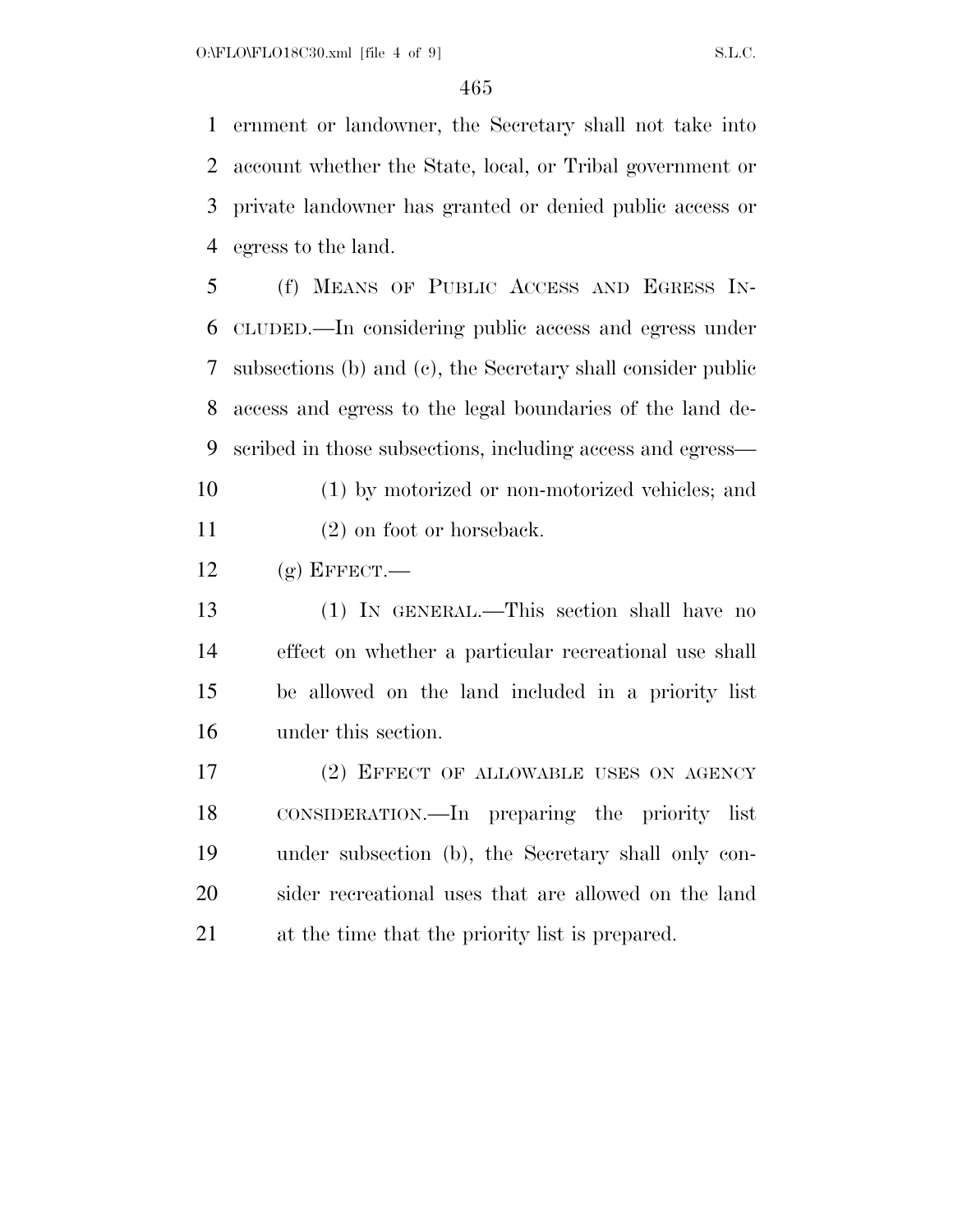### **Subtitle C—Open Book on Equal Access to Justice**

**SEC. 4201. FEDERAL ACTION TRANSPARENCY.** 

 (a) MODIFICATION OF EQUAL ACCESS TO JUSTICE PROVISIONS.—

| 6              | (1) AGENCY PROCEEDINGS.—Section 504 of                     |
|----------------|------------------------------------------------------------|
| $\overline{7}$ | title 5, United States Code, is amended—                   |
| 8              | (A) in subsection (c)(1), by striking ",                   |
| 9              | United States Code";                                       |
| 10             | (B) by redesignating subsection (f) as sub-                |
| 11             | section (i); and                                           |
| 12             | (C) by striking subsection (e) and inserting               |
| 13             | the following:                                             |
| 14             | "(e)(1) Not later than March 31 of the first fiscal        |
| 15             | year beginning after the date of enactment of the Natural  |
| 16             | Resources Management Act, and every fiscal year there-     |
| 17             | after, the Chairman of the Administrative Conference of    |
| 18             | the United States, after consultation with the Chief Coun- |
| 19             | sel for Advocacy of the Small Business Administration,     |
| 20             | shall submit to Congress and make publicly available on-   |
| 21             | line a report on the amount of fees and other expenses     |

tion.

 ''(2) Each report under paragraph (1) shall describe the number, nature, and amount of the awards, the claims

awarded during the preceding fiscal year under this sec-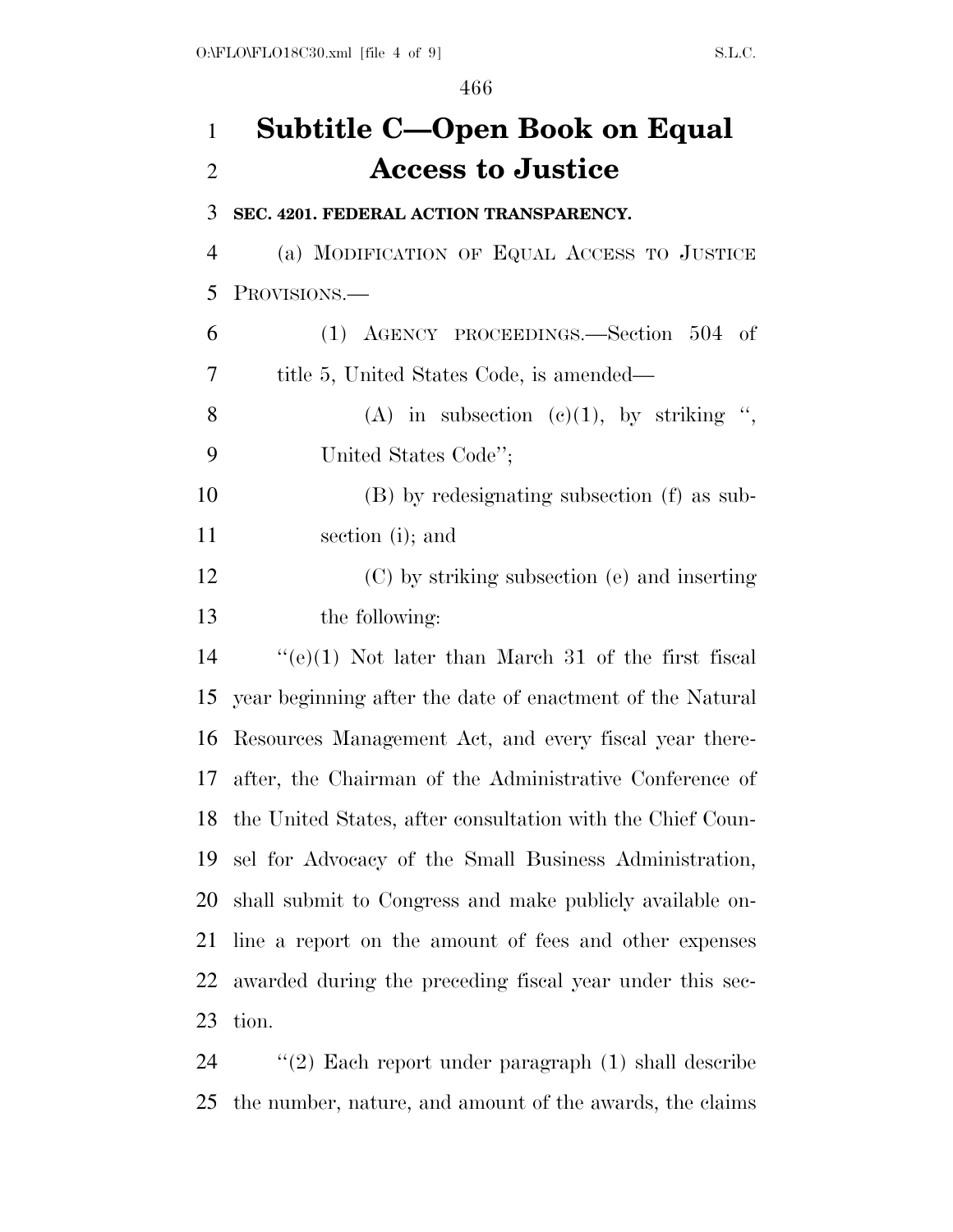involved in the controversy, and any other relevant infor- mation that may aid Congress in evaluating the scope and impact of such awards.

 ''(3)(A) Each report under paragraph (1) shall ac- count for all payments of fees and other expenses awarded under this section that are made pursuant to a settlement agreement, regardless of whether the settlement agree- ment is sealed or otherwise subject to a nondisclosure pro-vision.

 ''(B) The disclosure of fees and other expenses re- quired under subparagraph (A) shall not affect any other information that is subject to a nondisclosure provision in a settlement agreement.

 ''(f) As soon as practicable, and in any event not later than the date on which the first report under subsection (e)(1) is required to be submitted, the Chairman of the Administrative Conference of the United States shall cre- ate and maintain online a searchable database containing, with respect to each award of fees and other expenses under this section made on or after the date of enactment of the Natural Resources Management Act, the following information:

23  $\frac{1}{2}$  (1) The case name and number of the adver- sary adjudication, if available, hyperlinked to the case, if available.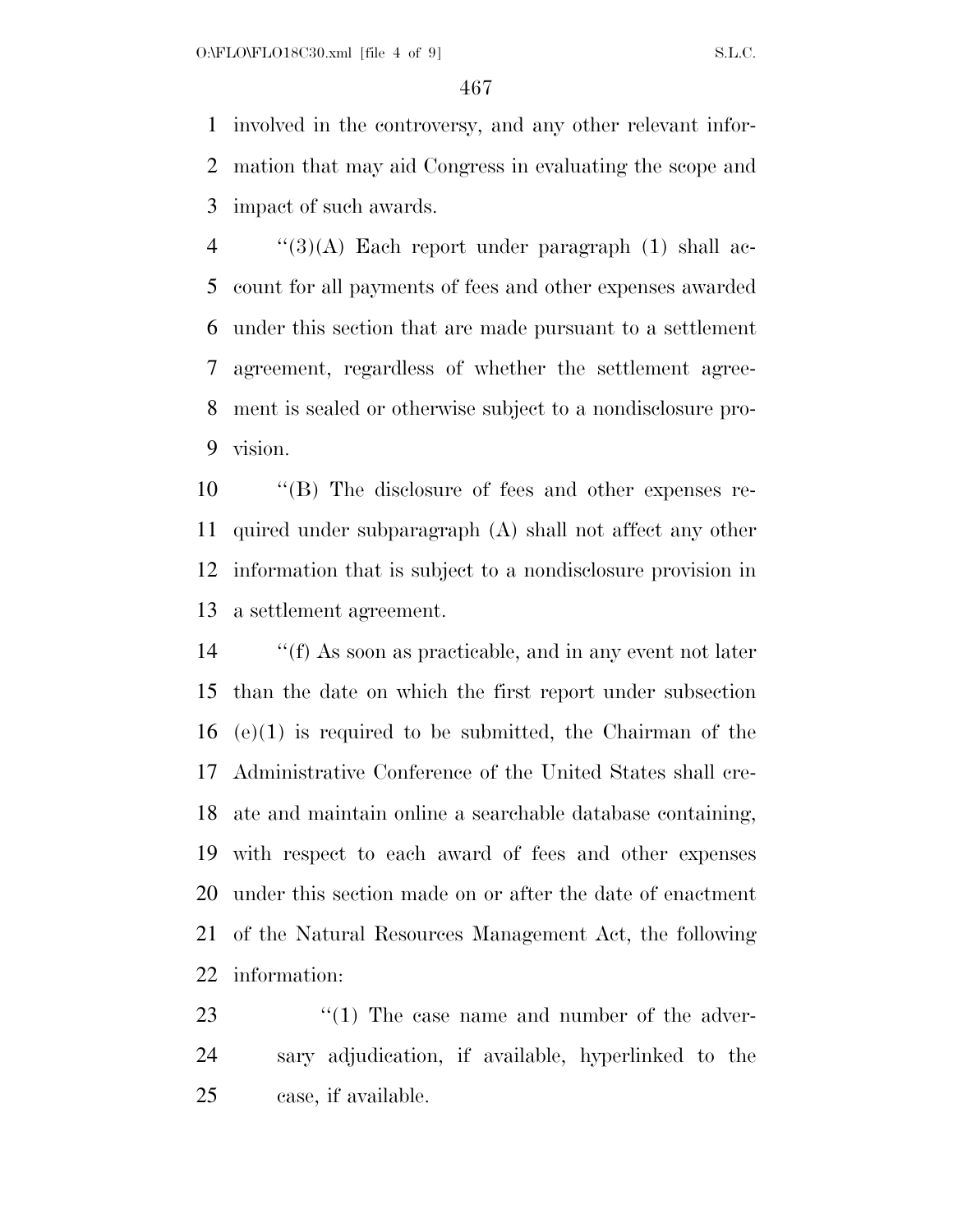| $\mathbf{1}$   | $f'(2)$ The name of the agency involved in the               |
|----------------|--------------------------------------------------------------|
| $\overline{2}$ | adversary adjudication.                                      |
| 3              | $\lq(3)$ A description of the claims in the adver-           |
| $\overline{4}$ | sary adjudication.                                           |
| 5              | $(4)$ The name of each party to whom the                     |
| 6              | award was made as such party is identified in the            |
| 7              | order or other court document making the award.              |
| 8              | $\cdot$ (5) The amount of the award.                         |
| 9              | $\cdot\cdot$ (6) The basis for the finding that the position |
| 10             | of the agency concerned was not substantially justi-         |
| 11             | fied.                                                        |
| 12             | " $(g)$ The online searchable database described in sub-     |
| 13             | section (f) may not reveal any information the disclosure    |
| 14             | of which is prohibited by law or a court order.              |
| 15             | "(h) The head of each agency shall provide to the            |
| 16             | Chairman of the Administrative Conference of the United      |
|                | 17 States in a timely manner all information requested by    |
| 18             | the Chairman to comply with the requirements of sub-         |
| 19             | sections (e), (f), and $(g)$ .".                             |
| 20             | $(2)$ COURT CASES.—Section 2412(d) of title 28,              |
| 21             | United States Code, is amended by adding at the              |
| 22             | end the following:                                           |
| 23             | $\lq(5)(A)$ Not later than March 31 of the first fiscal      |
| 24             | year beginning after the date of enactment of the Natural    |
| 25             | Resources Management Act, and every fiscal year there-       |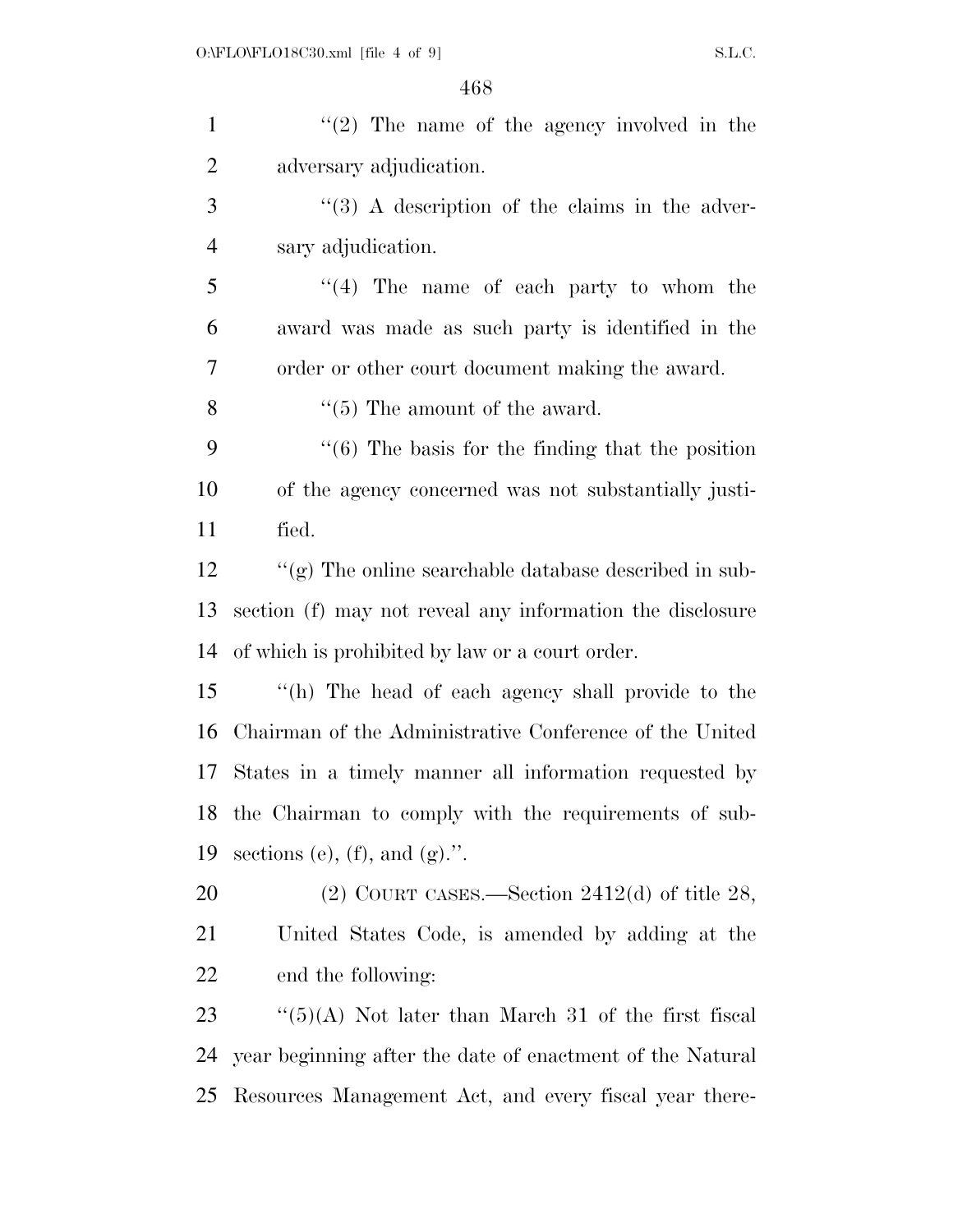after, the Chairman of the Administrative Conference of the United States shall submit to Congress and make pub- licly available online a report on the amount of fees and other expenses awarded during the preceding fiscal year pursuant to this subsection.

 ''(B) Each report under subparagraph (A) shall de- scribe the number, nature, and amount of the awards, the claims involved in the controversy, and any other relevant information that may aid Congress in evaluating the scope and impact of such awards.

 $\langle (C)(i)$  Each report under subparagraph (A) shall ac- count for all payments of fees and other expenses awarded under this subsection that are made pursuant to a settle- ment agreement, regardless of whether the settlement agreement is sealed or otherwise subject to a nondisclosure provision.

 $\frac{1}{10}$  The disclosure of fees and other expenses re- quired under clause (i) shall not affect any other informa- tion that is subject to a nondisclosure provision in a settle-ment agreement.

 ''(D) The Chairman of the Administrative Conference of the United States shall include and clearly identify in each annual report under subparagraph (A), for each case in which an award of fees and other expenses is included in the report—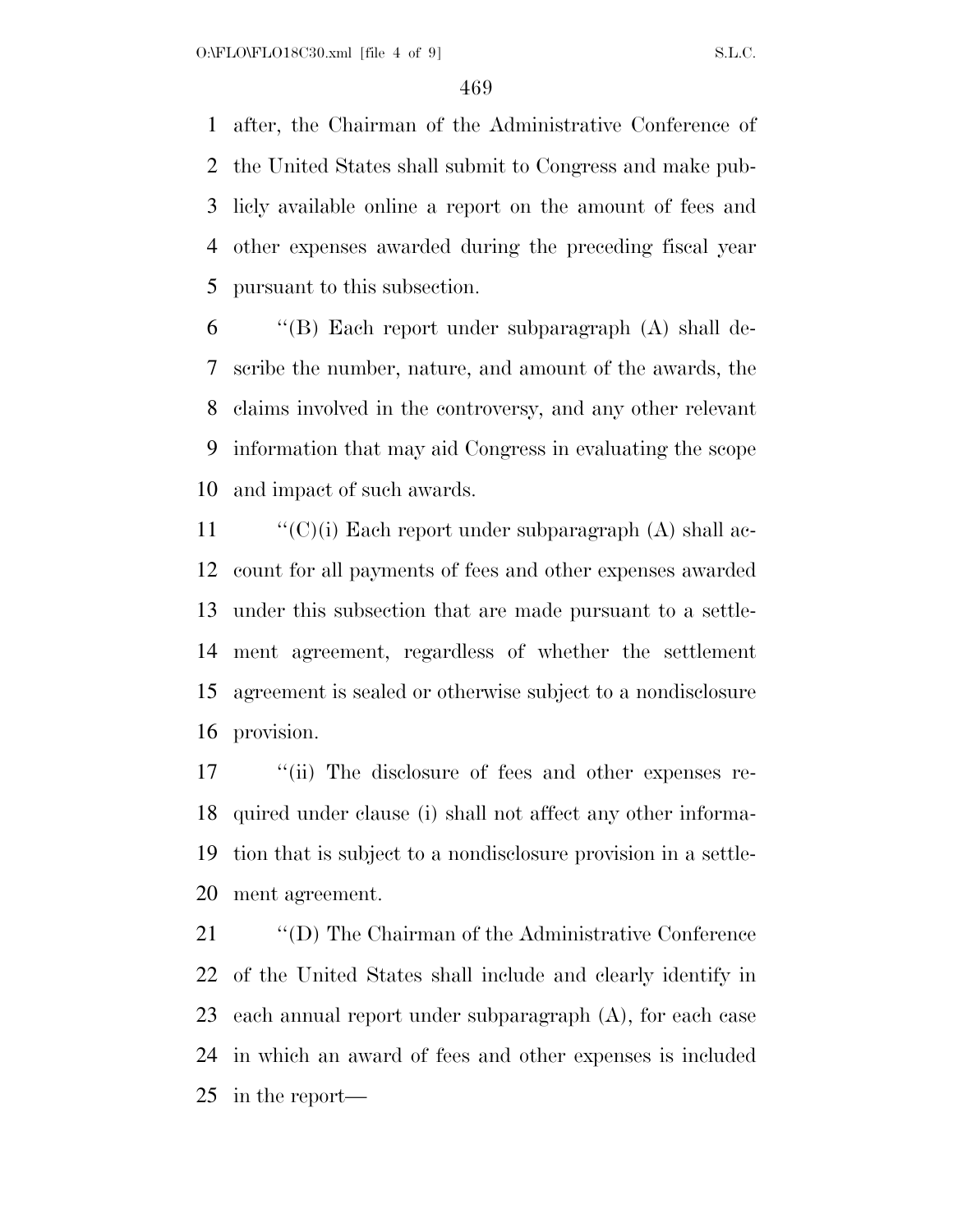1 ''(i) any amounts paid under section 1304 of 2 title 31 for a judgment in the case; 3 ''(ii) the amount of the award of fees and other expenses; and ''(iii) the statute under which the plaintiff filed suit. ''(6) As soon as practicable, and in any event not later than the date on which the first report under para-9 graph  $(5)(A)$  is required to be submitted, the Chairman of the Administrative Conference of the United States shall create and maintain online a searchable database containing, with respect to each award of fees and other expenses under this subsection made on or after the date of enactment of the Natural Resources Management Act, the following information: ''(A) The case name and number, hyperlinked to the case, if available. 18 ''(B) The name of the agency involved in the case.  $\hspace{1.6cm}$  "(C) The name of each party to whom the award was made as such party is identified in the order or other court document making the award.  $\langle\text{`(D) A description of the claims in the case.}$ 24 ''(E) The amount of the award.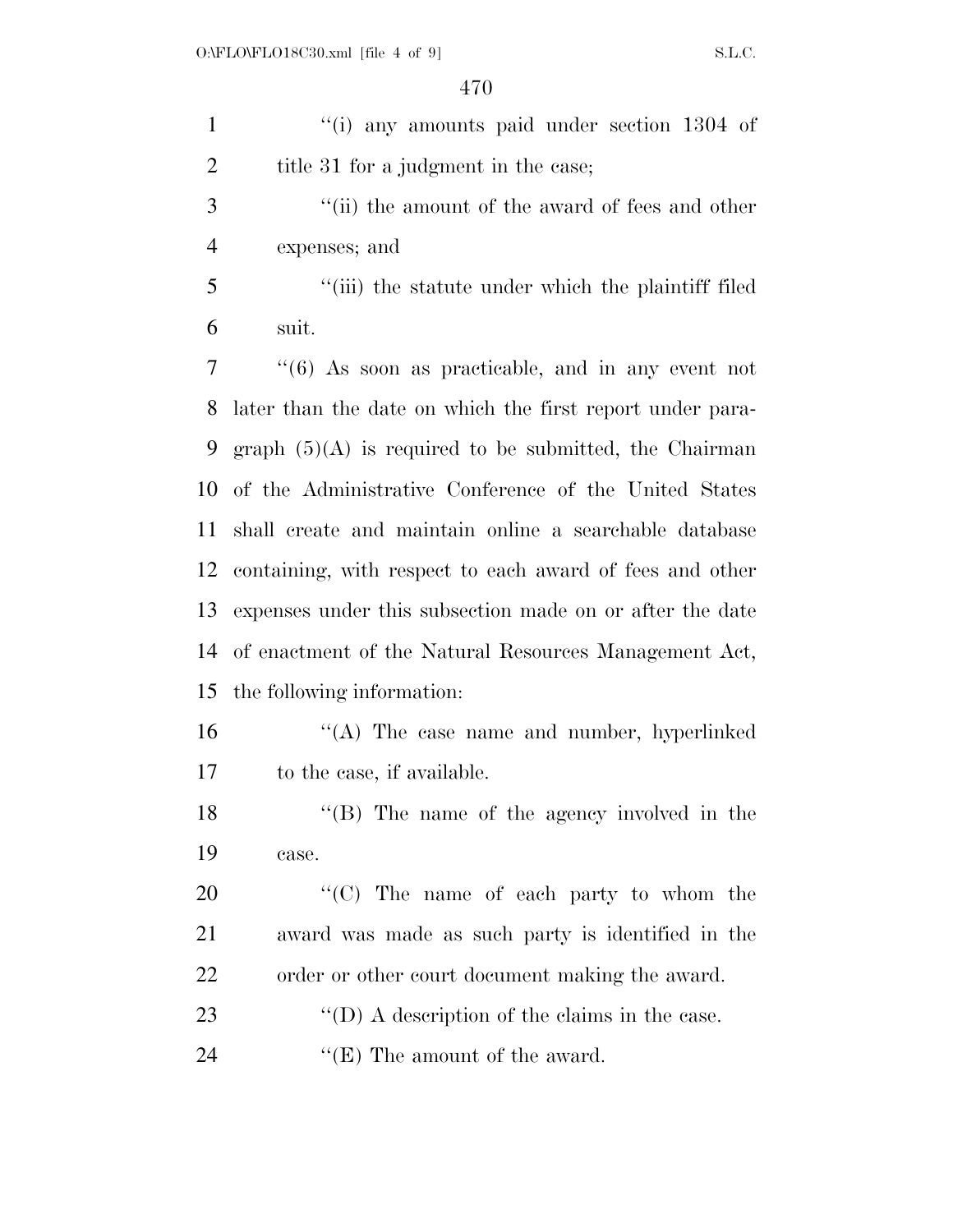1 ''(F) The basis for the finding that the position of the agency concerned was not substantially justi-fied.

 ''(7) The online searchable database described in paragraph (6) may not reveal any information the disclo-sure of which is prohibited by law or a court order.

 ''(8) The head of each agency (including the Attorney General of the United States) shall provide to the Chair- man of the Administrative Conference of the United States in a timely manner all information requested by the Chairman to comply with the requirements of para-graphs (5), (6), and (7).''.

 (3) TECHNICAL AND CONFORMING AMEND- MENTS.—Section 2412 of title 28, United States Code, is amended—

16 (A) in subsection  $(d)(3)$ , by striking ''United States Code,''; and

(B) in subsection (e)—

 (i) by striking ''of section 2412 of 20 title 28, United States Code," and insert-21 ing "of this section"; and

22 (ii) by striking "of such title" and in-23 serting "of this title".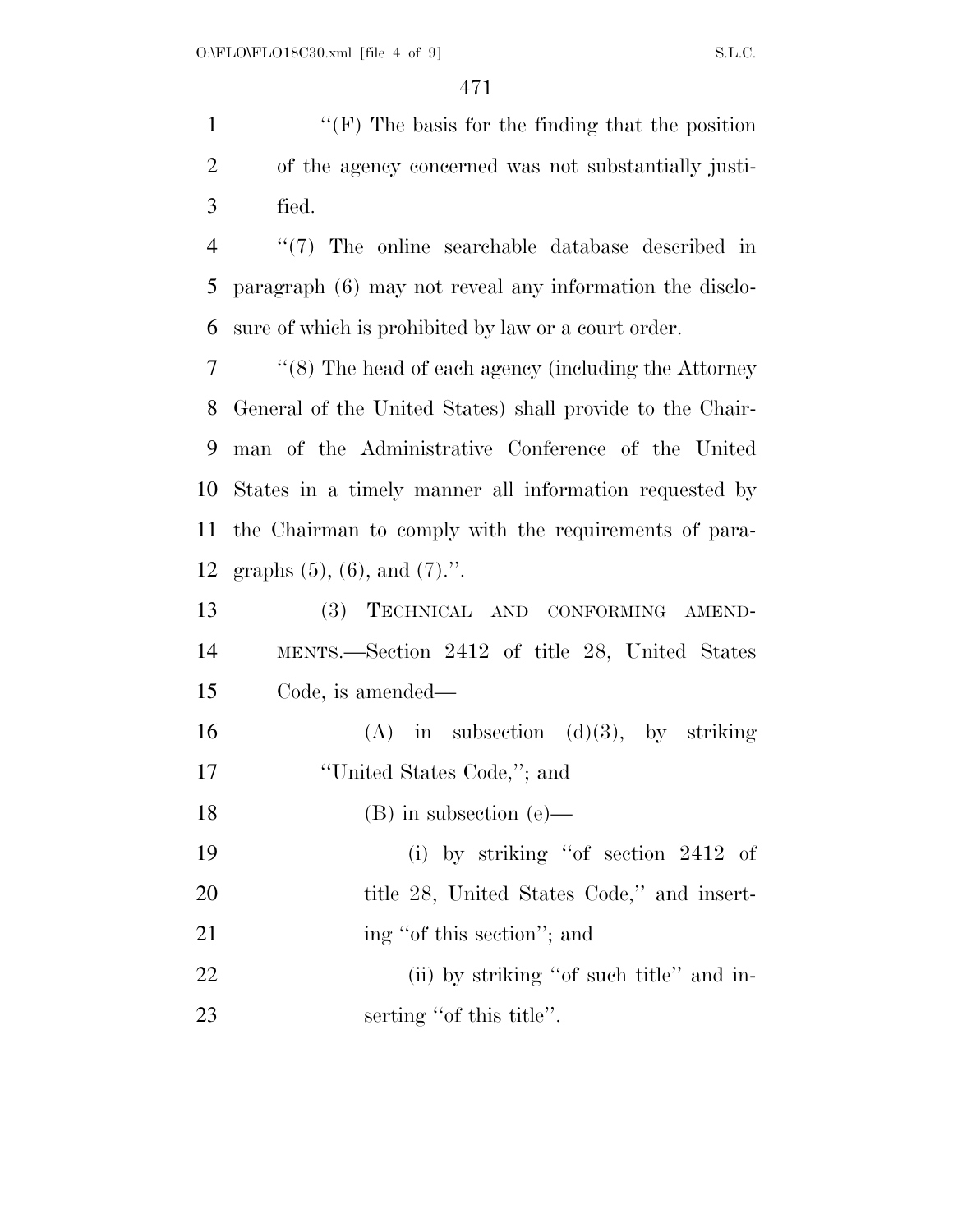(b) JUDGMENT FUND TRANSPARENCY.—Section 1304 of title 31, United States Code, is amended by add-ing at the end the following:

 ''(d) Beginning not later than the date that is 60 days after the date of enactment of the Natural Resources Management Act, and unless the disclosure of such infor- mation is otherwise prohibited by law or a court order, the Secretary of the Treasury shall make available to the public on a website, as soon as practicable, but not later than 30 days after the date on which a payment under this section is tendered, the following information with re-gard to that payment:

13 ''(1) The name of the specific agency or entity whose actions gave rise to the claim or judgment.

- ''(2) The name of the plaintiff or claimant.
- ''(3) The name of counsel for the plaintiff or claimant.

18 ''(4) The amount paid representing principal li- ability, and any amounts paid representing any an- cillary liability, including attorney fees, costs, and interest.

  $\qquad$   $\qquad$   $\qquad$   $\qquad$   $\qquad$   $\qquad$   $\qquad$   $\qquad$   $\qquad$   $\qquad$   $\qquad$   $\qquad$   $\qquad$   $\qquad$   $\qquad$   $\qquad$   $\qquad$   $\qquad$   $\qquad$   $\qquad$   $\qquad$   $\qquad$   $\qquad$   $\qquad$   $\qquad$   $\qquad$   $\qquad$   $\qquad$   $\qquad$   $\qquad$   $\qquad$   $\qquad$   $\qquad$   $\qquad$   $\qquad$   $\qquad$  rise to the claim.

24  $\cdot$  (6) The name of the agency that submitted the claim.''.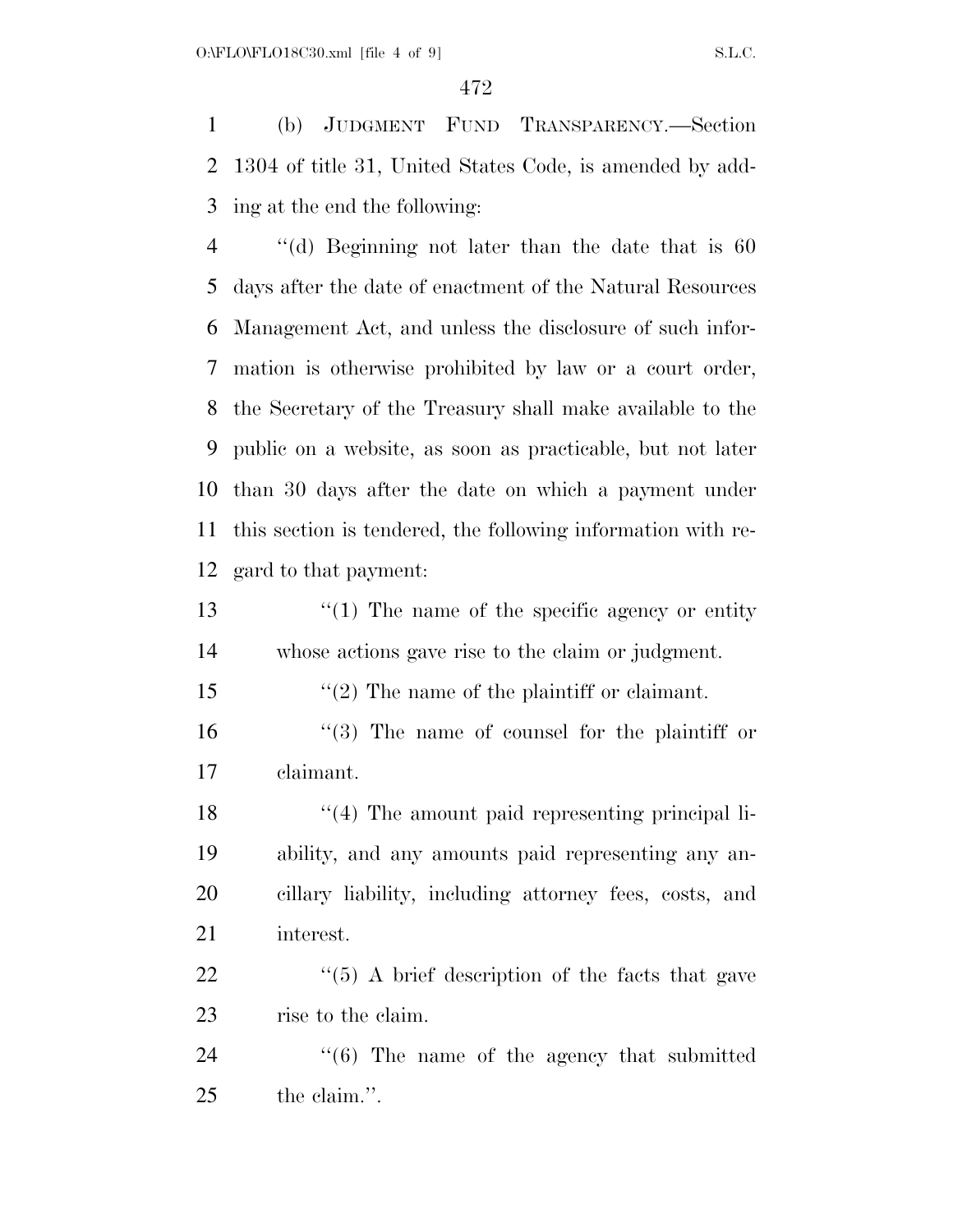# **Subtitle D—Pittman-Robertson Wildlife Restoration Act**

**SEC. 4301. TARGET PRACTICE AND MARKMANSHIP TRAIN-**

**ING.** 

 (a) PURPOSE.—The purpose of this section is to fa- cilitate the construction and expansion of public target ranges, including ranges on Federal land managed by the Forest Service and the Bureau of Land Management.

 (b) DEFINITION OF PUBLIC TARGET RANGE.—In this section, the term ''public target range'' means a spe-cific location that—

 (1) is identified by a governmental agency for recreational shooting;

(2) is open to the public;

(3) may be supervised; and

 (4) may accommodate archery or rifle, pistol, or shotgun shooting.

 (c) AMENDMENTS TO PITTMAN-ROBERTSON WILD-LIFE RESTORATION ACT.—

 (1) DEFINITIONS.—Section 2 of the Pittman- Robertson Wildlife Restoration Act (16 U.S.C. 669a) is amended—

23 (A) by redesignating paragraphs (2) 24 through (8) as paragraphs (3) through (9), re-spectively; and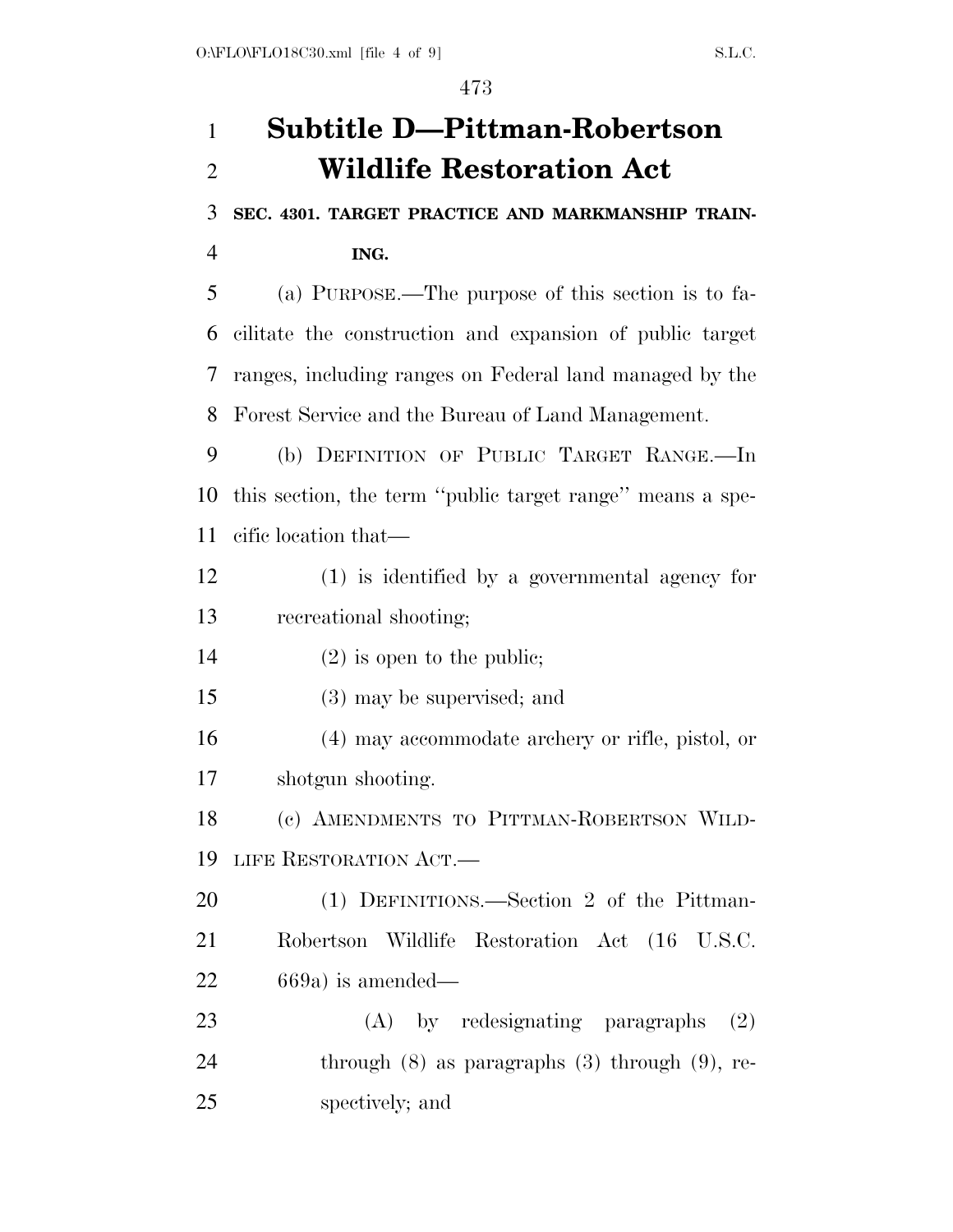| $\mathbf{1}$   | $(B)$ by inserting after paragraph $(1)$ the        |
|----------------|-----------------------------------------------------|
| $\overline{2}$ | following:                                          |
| 3              | $(2)$ the term 'public target range' means a        |
| $\overline{4}$ | specific location that—                             |
| 5              | $\lq\lq$ is identified by a governmental agen-      |
| 6              | cy for recreational shooting;                       |
| 7              | $\lq\lq$ (B) is open to the public;                 |
| 8              | $\lq\lq$ (C) may be supervised; and                 |
| 9              | "(D) may accommodate archery or rifle,              |
| 10             | pistol, or shotgun shooting;".                      |
| 11             | (2) EXPENDITURES FOR MANAGEMENT<br>OF               |
| 12             | WILDLIFE AREAS AND RESOURCES.—Section $8(b)$ of     |
| 13             | the Pittman-Robertson Wildlife Restoration Act (16) |
| 14             | U.S.C. $669g(b)$ is amended—                        |
| 15             | $(A)$ by striking " $(b)$ Each State" and in-       |
| 16             | serting the following:                              |
| 17             | "(b) EXPENDITURES FOR MANAGEMENT OF WILD-           |
| 18             | LIFE AREAS AND RESOURCES.—                          |
| 19             | "(1) IN GENERAL.—Except as provided in para-        |
| <b>20</b>      | $graph (2)$ , each State";                          |
| 21             | $(B)$ in paragraph $(1)$ (as so designated), by     |
| 22             | striking "construction, operation," and insert-     |
| 23             | ing "operation";                                    |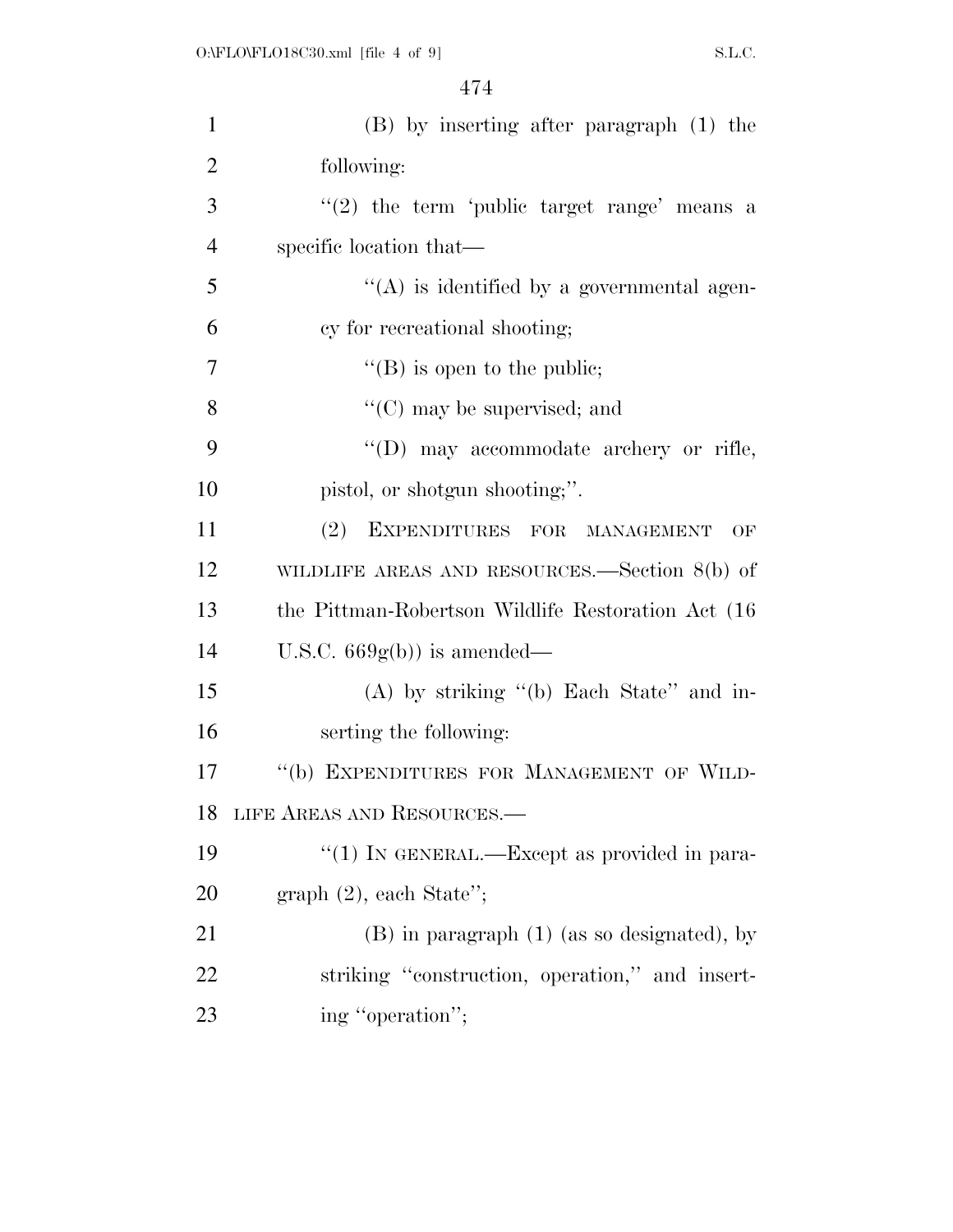| $\mathbf{1}$   | (C) in the second sentence, by striking               |
|----------------|-------------------------------------------------------|
| $\overline{2}$ | "The non-Federal share" and inserting the fol-        |
| 3              | lowing:                                               |
| $\overline{4}$ | "(3) NON-FEDERAL SHARE.—The non-Federal               |
| 5              | share";                                               |
| 6              | (D) in the third sentence, by striking "The           |
| 7              | Secretary" and inserting the following:               |
| 8              | "(4) REGULATIONS.—The Secretary"; and                 |
| 9              | (E) by inserting after paragraph (1) (as              |
| 10             | designated by subparagraph $(A)$ ) the following:     |
| 11             | "(2) EXCEPTION.—Notwithstanding the limita-           |
| 12             | tion described in paragraph (1), a State may pay up   |
| 13             | to 90 percent of the cost of acquiring land for, ex-  |
| 14             | panding, or constructing a public target range.".     |
| 15             | (3) FIREARM AND BOW HUNTER EDUCATION                  |
| 16             | AND SAFETY PROGRAM GRANTS.—Section 10 of the          |
| 17             | Pittman-Robertson Wildlife Restoration Act (16)       |
| 18             | U.S.C. $669h-1$ ) is amended—                         |
| 19             | $(A)$ in subsection $(a)$ , by adding at the end      |
| 20             | the following:                                        |
| 21             | "(3) ALLOCATION OF ADDITIONAL AMOUNTS.-               |
| <u>22</u>      | Of the amount apportioned to a State for any fiscal   |
| 23             | year under section 4(b), the State may elect to allo- |
| 24             | cate not more than 10 percent, to be combined with    |
| 25             | the amount apportioned to the State under para-       |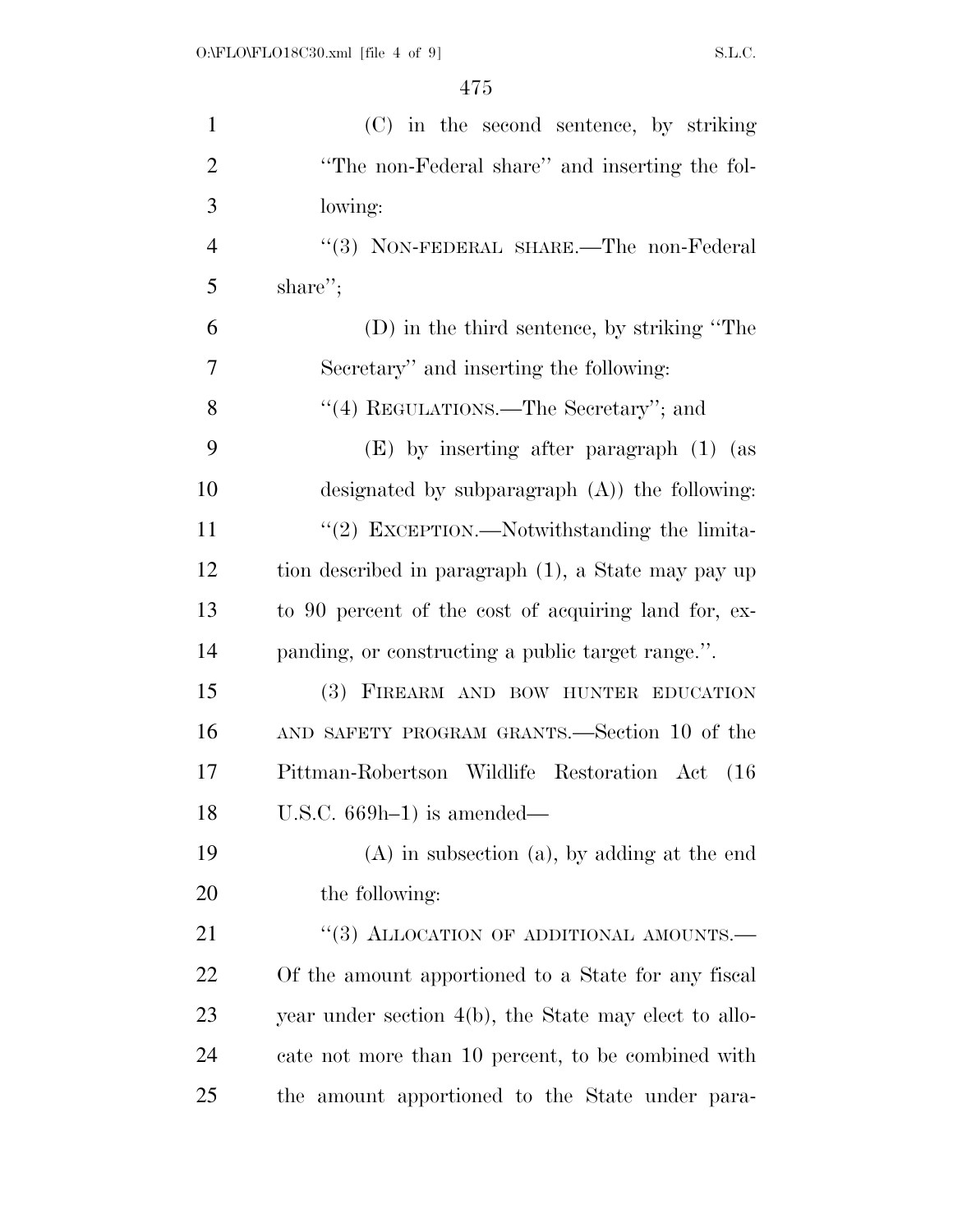| $\mathbf{1}$   | graph (1) for that fiscal year, for acquiring land for,   |
|----------------|-----------------------------------------------------------|
| $\overline{2}$ | expanding, or constructing a public target range.";       |
| 3              | (B) by striking subsection (b) and insert-                |
| $\overline{4}$ | ing the following:                                        |
| 5              | "(b) COST SHARING.—                                       |
| 6              | "(1) IN GENERAL.—Except as provided in para-              |
| 7              | $graph (2)$ , the Federal share of the cost of any activ- |
| 8              | ity carried out using a grant under this section shall    |
| 9              | not exceed 75 percent of the total cost of the activ-     |
| 10             | ity.                                                      |
| 11             | $``(2)$ PUBLIC TARGET RANGE CONSTRUCTION OR               |
| 12             | EXPANSION.—The Federal share of the cost of ac-           |
| 13             | quiring land for, expanding, or constructing a public     |
| 14             | target range in a State on Federal or non-Federal         |
| 15             | land pursuant to this section or section $8(b)$ shall     |
| 16             | not exceed 90 percent of the cost of the activity.";      |
| 17             | and                                                       |
| 18             | (C) in subsection (e)(1)—                                 |
| 19             | (i) by striking "Amounts made" and                        |
| 20             | inserting the following:                                  |
| 21             | "(A) IN GENERAL.—Except as provided in                    |
| 22             | subparagraph (B), amounts made"; and                      |
| 23             | (ii) by adding at the end the fol-                        |
| 24             | lowing:                                                   |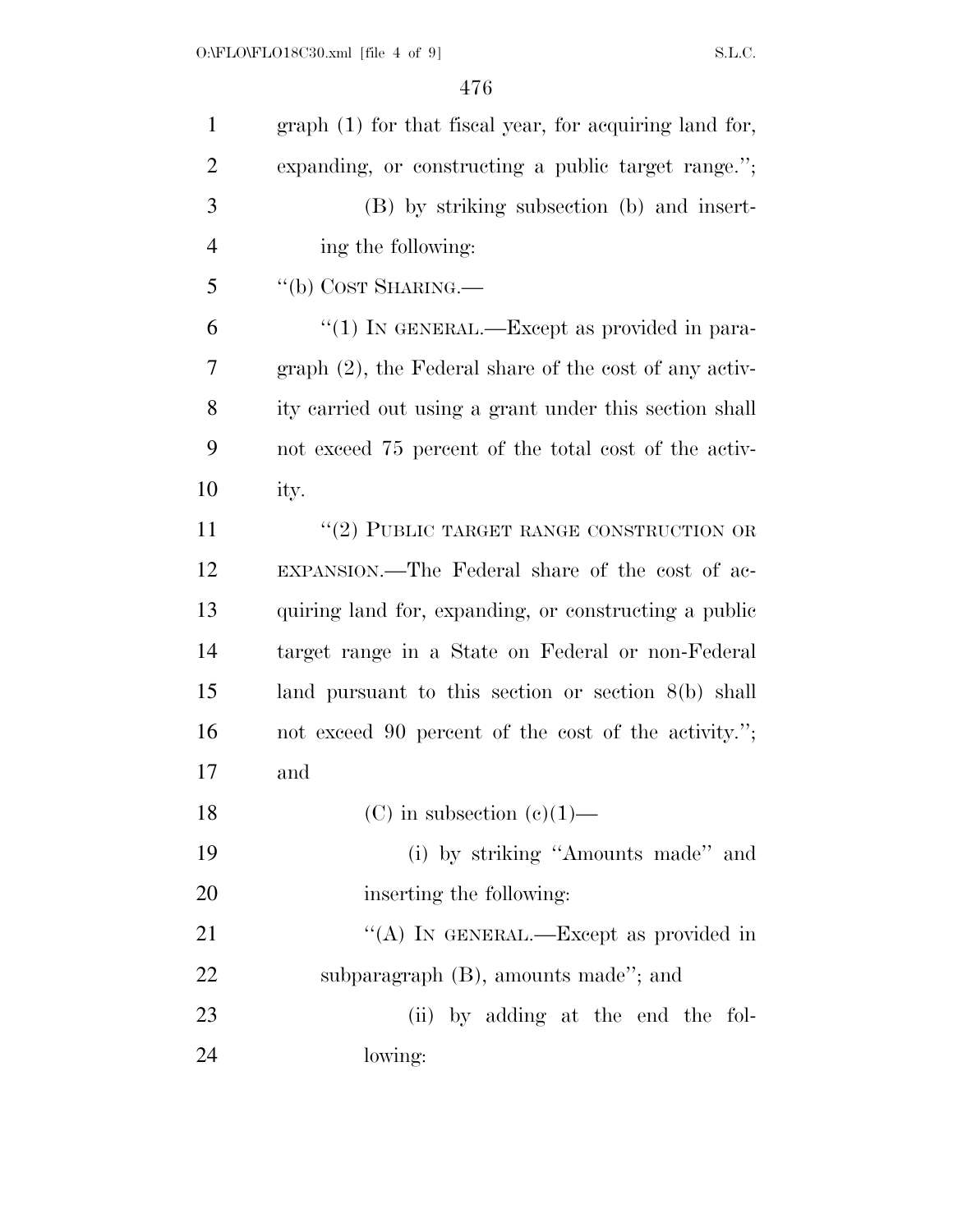1 ''(B) EXCEPTION.—Amounts provided for acquiring land for, constructing, or expanding a public target range shall remain available for expenditure and obligation during the 5-fiscal- year period beginning on October 1 of the first fiscal year for which the amounts are made available.''.

 (d) SENSE OF CONGRESS REGARDING COOPERA- TION.—It is the sense of Congress that, consistent with applicable laws (including regulations), the Secretary and the Secretary of Agriculture should cooperate with State and local authorities and other entities to carry out waste removal and other activities on any Federal land used as a public target range to encourage continued use of that land for target practice or marksmanship training.

### **Subtitle E—Migratory Bird Frame- work and Hunting Opportuni-ties for Veterans**

 **SEC. 4401. FEDERAL CLOSING DATE FOR HUNTING OF DUCKS, MERGANSERS, AND COOTS.** 

 Section 3 of the Migratory Bird Treaty Act (16 U.S.C. 704) is amended by adding at the end the fol-lowing:

 ''(c) FEDERAL FRAMEWORK CLOSING DATE FOR HUNTING OF DUCKS, MERGANSERS, AND COOTS.—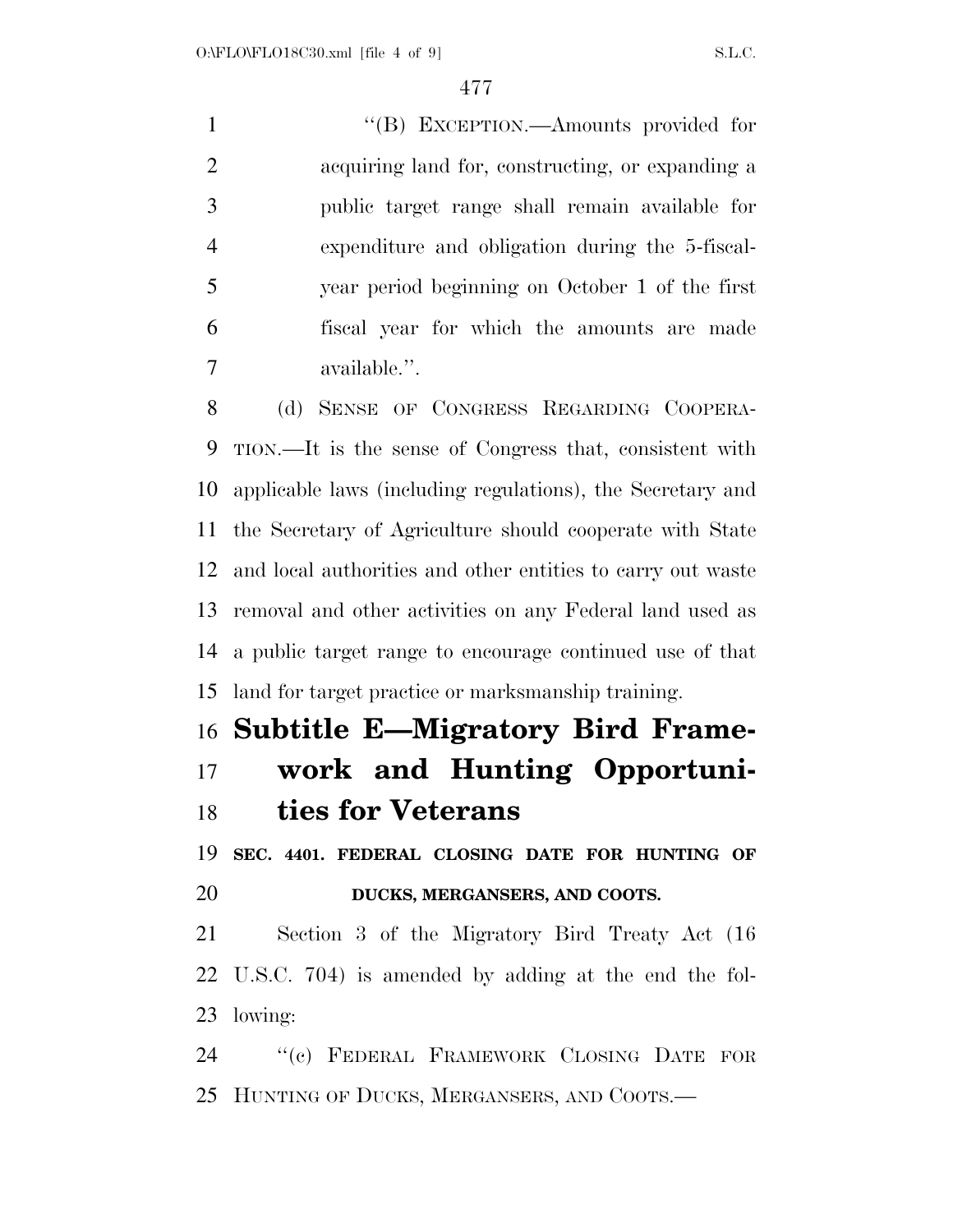| $\mathbf{1}$   | "(1) REGULATIONS RELATING TO FRAMEWORK            |
|----------------|---------------------------------------------------|
| $\overline{2}$ | CLOSING DATE.-                                    |
| 3              | "(A) IN GENERAL.—In promulgating regu-            |
| $\overline{4}$ | lations under subsection (a) relating to the Fed- |
| 5              | eral framework for the closing date up to which   |
| 6              | the States may select seasons for migratory       |
| 7              | bird hunting, except as provided in paragraph     |
| 8              | $(2)$ , the Secretary shall, with respect to the  |
| 9              | hunting season for ducks, mergansers, and         |
| 10             | $costs$ —                                         |
| 11             | $\lq\lq$ subject to subparagraph $(B)$ ,          |
| 12             | adopt the recommendation of each respec-          |
| 13             | tive flyway council (as defined in section        |
| 14             | 20.152 of title 50, Code of Federal Regula-       |
| 15             | tions) for the Federal framework if the           |
| 16             | Secretary determines that the<br>rec-             |
| 17             | ommendation is consistent with science-           |
| 18             | based and sustainable harvest manage-             |
| 19             | ment; and                                         |
| 20             | "(ii) allow the States to establish the           |
| 21             | closing date for the hunting season in ac-        |
| 22             | cordance with the Federal framework.              |
| 23             | "(B) REQUIREMENT.—The framework                   |
| 24             | closing date promulgated by the Secretary         |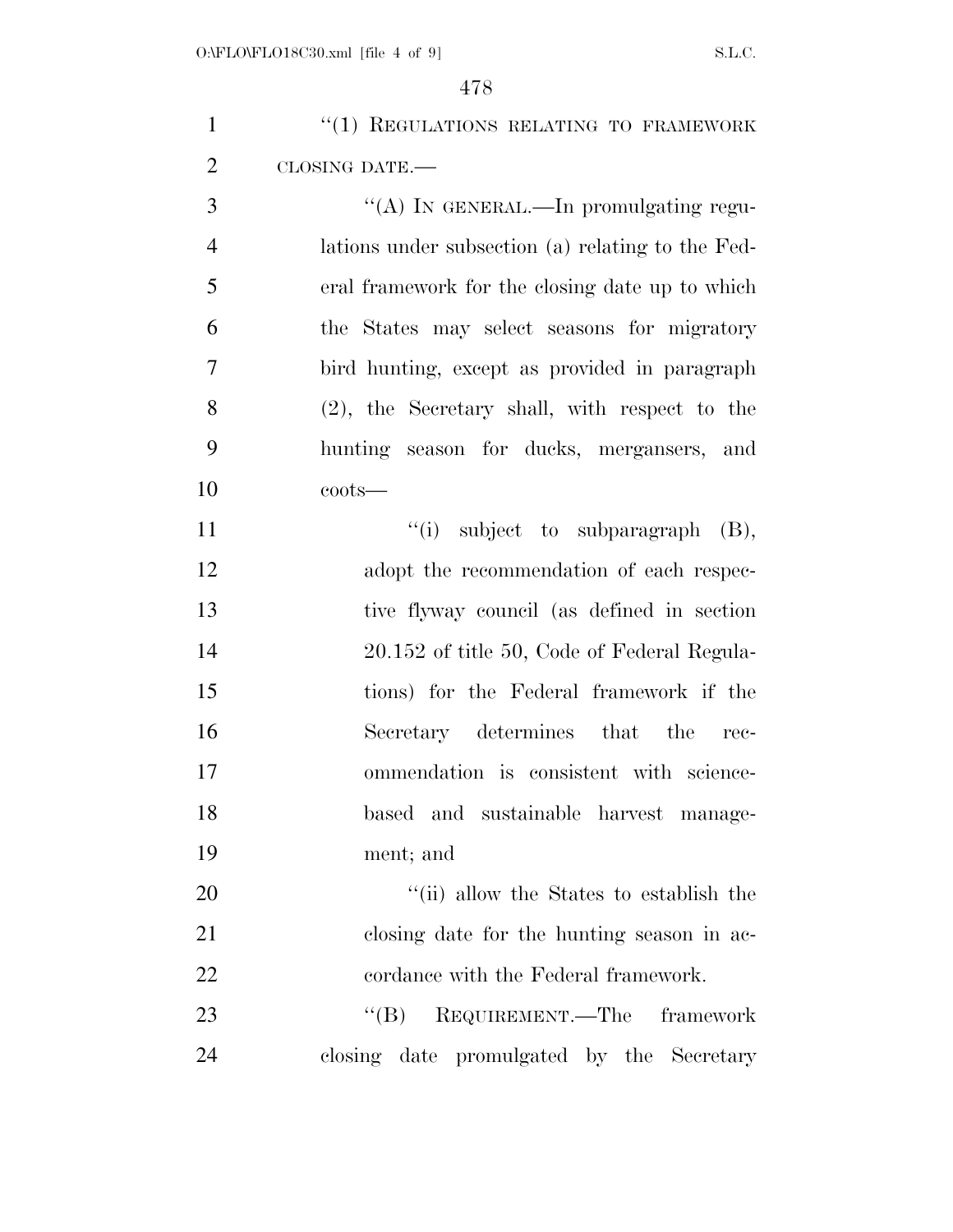| $\mathbf{1}$   | under subparagraph $(A)$ shall not be later than   |
|----------------|----------------------------------------------------|
| $\overline{2}$ | January 31 of each year.                           |
| 3              | "(2) SPECIAL HUNTING DAYS FOR YOUTHS,              |
| $\overline{4}$ | VETERANS, AND ACTIVE MILITARY PERSONNEL.-          |
| 5              | "(A) IN GENERAL.—Notwithstanding the               |
| 6              | Federal framework closing date under para-         |
| $\overline{7}$ | graph $(1)$ and subject to subparagraphs $(B)$     |
| 8              | and (C), the Secretary shall allow States to se-   |
| 9              | lect 2 days for youths and 2 days for veterans     |
| 10             | (as defined in section 101 of title 38, United     |
| 11             | States Code) and members of the Armed Forces       |
| 12             | on active duty, including members of the Na-       |
| 13             | tional Guard and Reserves on active duty (other    |
| 14             | than for training), to hunt eligible ducks, geese, |
| 15             | swans, mergansers, coots, moorhens, and galli-     |
| 16             | nules, if the Secretary determines that the addi-  |
| 17             | tion of those days is consistent with science-     |
| 18             | based and sustainable harvest management.          |
| 19             | Such days shall be treated as separate from,       |
| 20             | and in addition to, the annual Federal frame-      |
| 21             | work hunting season lengths.                       |
| 22             | "(B) REQUIREMENTS.—In selecting days               |
| 23             | under subparagraph $(A)$ , a State shall ensure    |
| 24             | that—                                              |
| 25             | $\lq$ <sup>"</sup> (i) the days selected—          |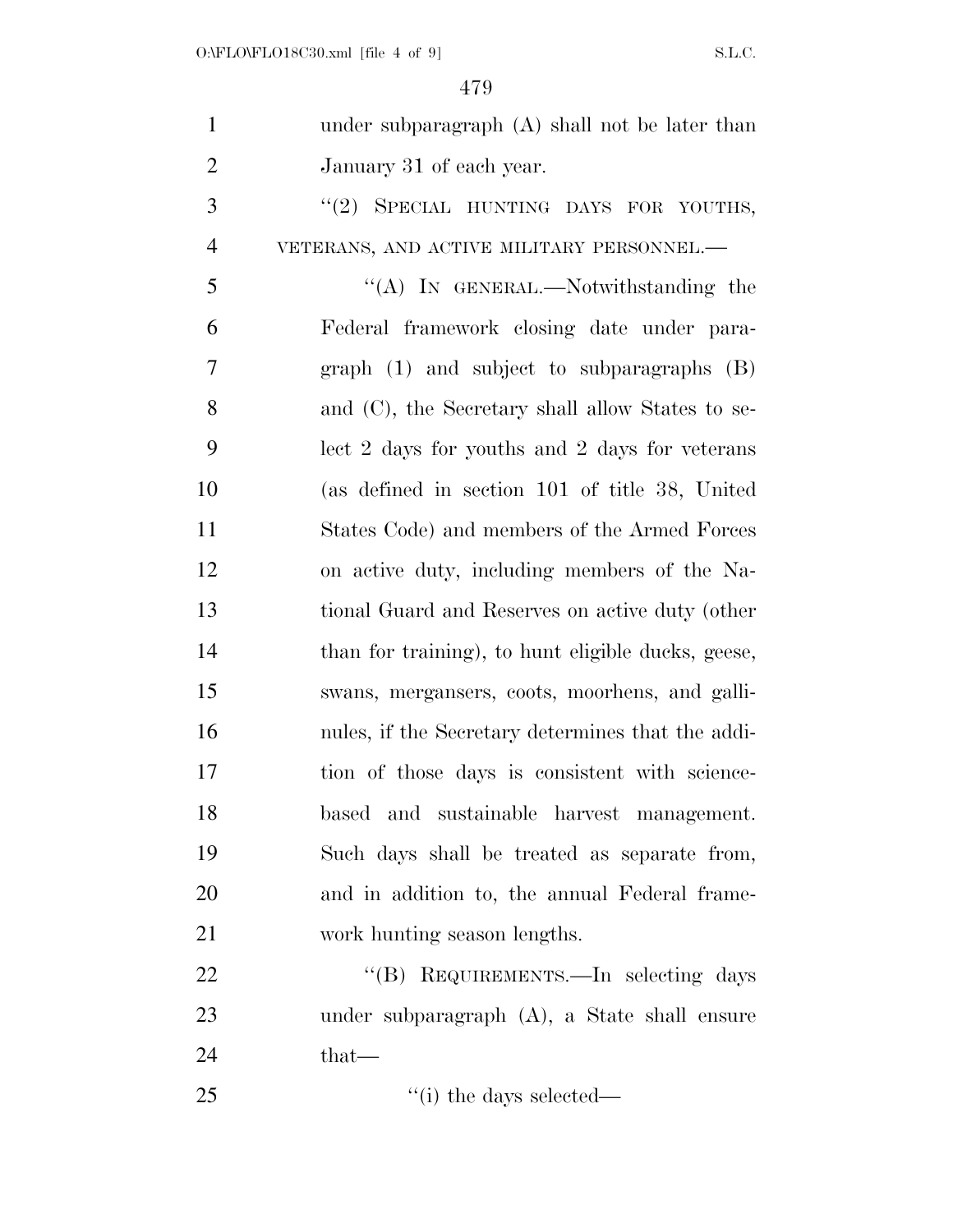| $\mathbf{1}$   | "(I) may only include the hunt-                  |
|----------------|--------------------------------------------------|
| $\overline{2}$ | ing of duck, geese, swan, merganser,             |
| 3              | coot, moorhen, and gallinule species             |
| $\overline{4}$ | that are eligible for hunting under the          |
| 5              | applicable annual Federal framework;             |
| 6              | "(II) are not more than $14 \text{ days}$        |
| 7              | before or after the Federal framework            |
| 8              | hunting season for ducks, mergangers,            |
| 9              | and coots; and                                   |
| 10             | "(III) are otherwise consistent                  |
| 11             | with the Federal framework; and                  |
| 12             | "(ii) the total number of days in a              |
| 13             | hunting season for any migratory bird spe-       |
| 14             | cies, including any days selected under          |
| 15             | subparagraph $(A)$ , is not more than 107        |
| 16             | days.                                            |
| 17             | "(C) LIMITATION.—A State may combine             |
| 18             | the 2 days allowed for youths with the 2 days    |
| 19             | allowed for veterans and members of the Armed    |
| 20             | Forces on active duty under subparagraph $(A)$ , |
| 21             | but in no circumstance may a State have more     |
| 22             | than a total of 4 additional days added to its   |
| 23             | regular hunting season for any purpose.          |
| 24             | "(3) REGULATIONS.—The Secretary shall pro-       |
| 25             | mulgate regulations in accordance with this sub- |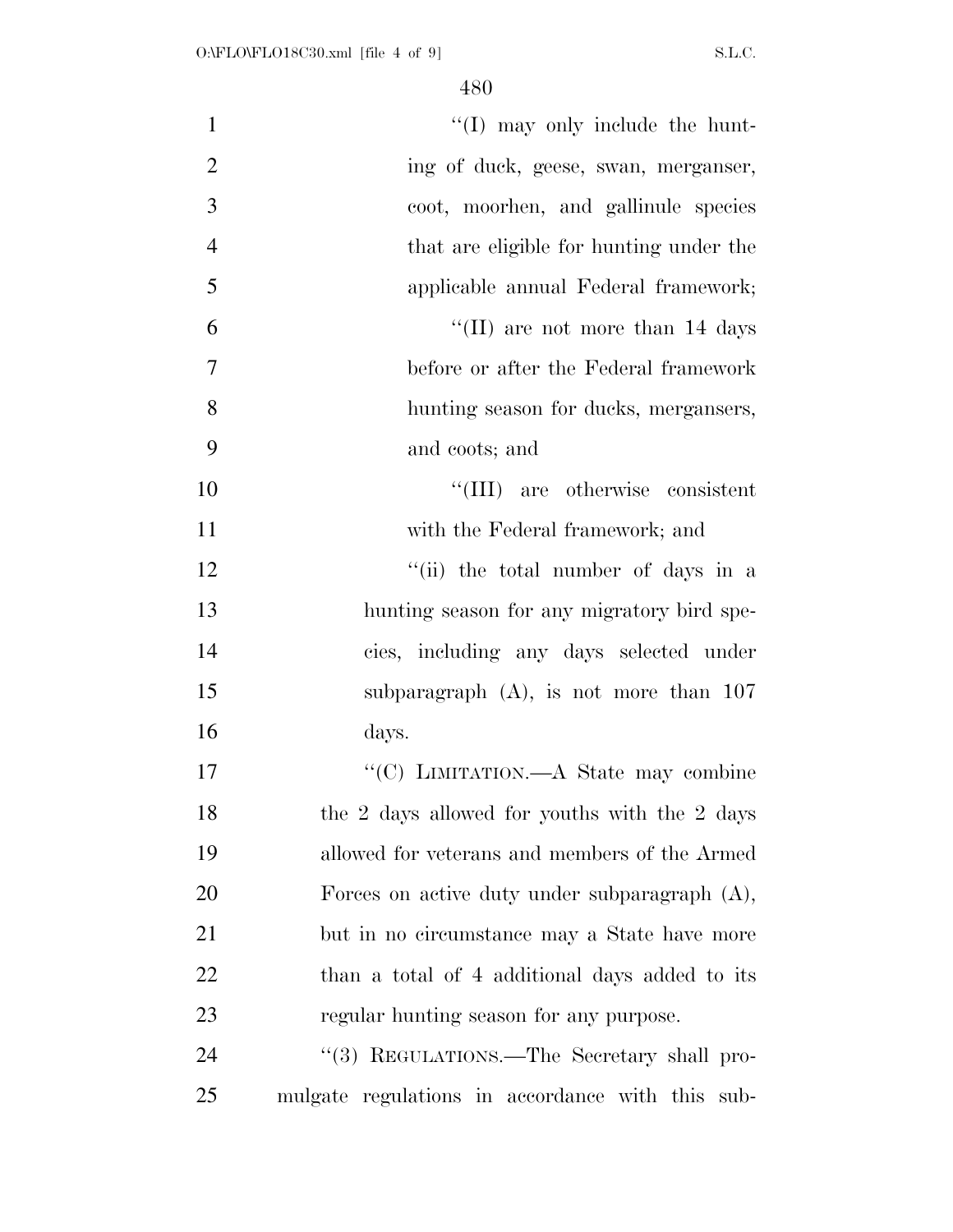section for the Federal framework for migratory bird hunting for the 2019–2020 hunting season and each hunting season thereafter.''. **Subtitle F—Miscellaneous SEC. 4501. RESPECT FOR TREATIES AND RIGHTS.**  Nothing in this title or the amendments made by this title— (1) affects or modifies any treaty or other right of any federally recognized Indian Tribe; or (2) modifies any provision of Federal law relat- ing to migratory birds or to endangered or threat- ened species. **SEC. 4502. NO PRIORITY.**  Nothing in this title or the amendments made by this title provides a preference to hunting, fishing, or rec- reational shooting over any other use of Federal land or water. **SEC. 4503. STATE AUTHORITY FOR FISH AND WILDLIFE.**  Nothing in this title— (1) authorizes the Secretary of Agriculture or the Secretary to require Federal licenses or permits to hunt and fish on Federal land; or (2) enlarges or diminishes the responsibility or authority of States with respect to fish and wildlife management.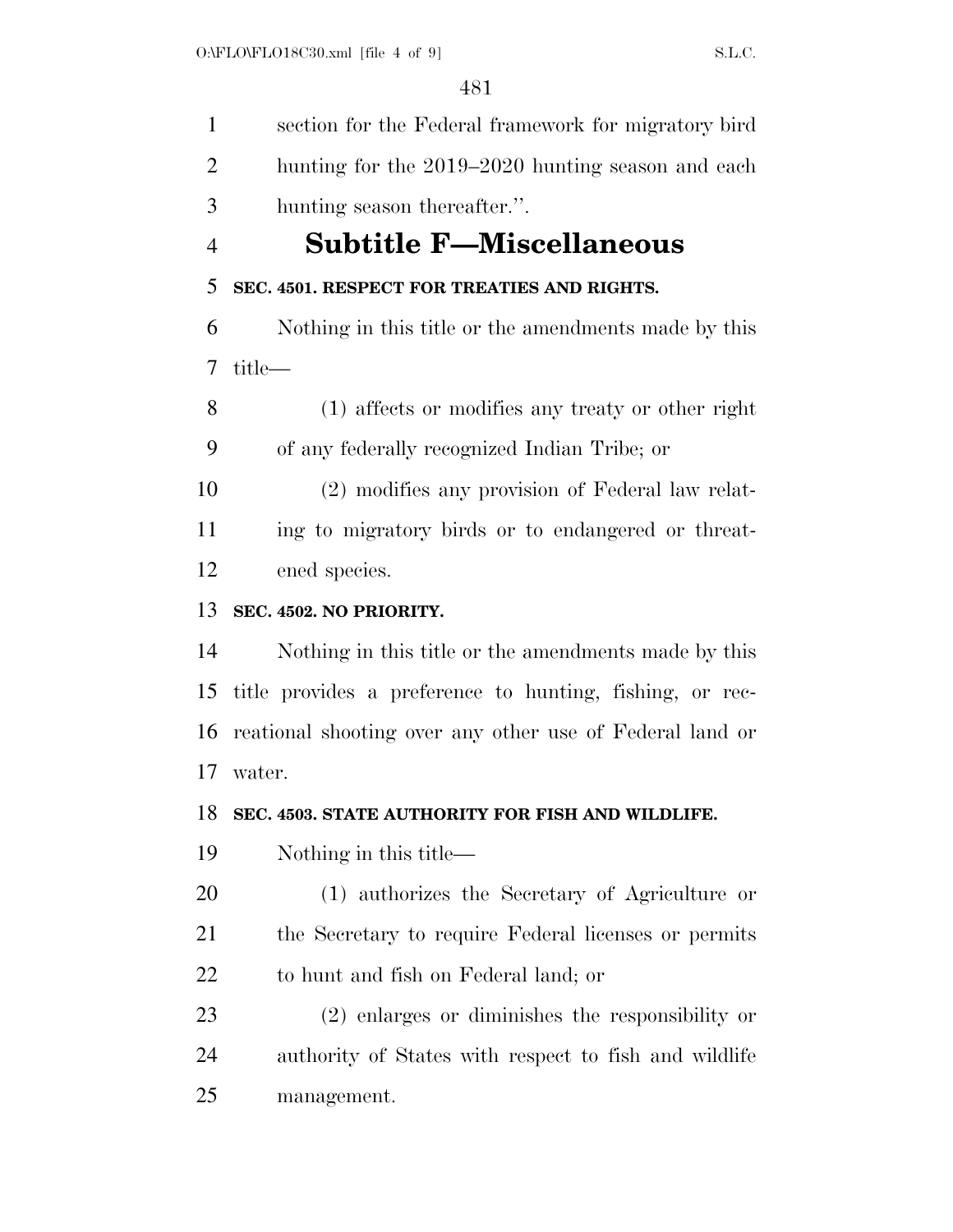# **TITLE V—HAZARDS AND MAPPING**

### **SEC. 5001. NATIONAL VOLCANO EARLY WARNING AND MON-**

## (a) DEFINITIONS.—In this section:

**ITORING SYSTEM.** 

 (1) SECRETARY.—The term ''Secretary'' means the Secretary, acting through the Director of the United States Geological Survey.

 (2) SYSTEM.—The term ''System'' means the National Volcano Early Warning and Monitoring 11 System established under subsection  $(b)(1)(A)$ .

 (b) NATIONAL VOLCANO EARLY WARNING AND MON-ITORING SYSTEM.—

(1) ESTABLISHMENT.—

 (A) IN GENERAL.—The Secretary shall es- tablish within the United States Geological Sur- vey a system, to be known as the ''National Volcano Early Warning and Monitoring Sys- tem'', to monitor, warn, and protect citizens of the United States from undue and avoidable harm from volcanic activity.

 (B) PURPOSES.—The purposes of the Sys-tem are—

 (i) to organize, modernize, stand-ardize, and stabilize the monitoring sys-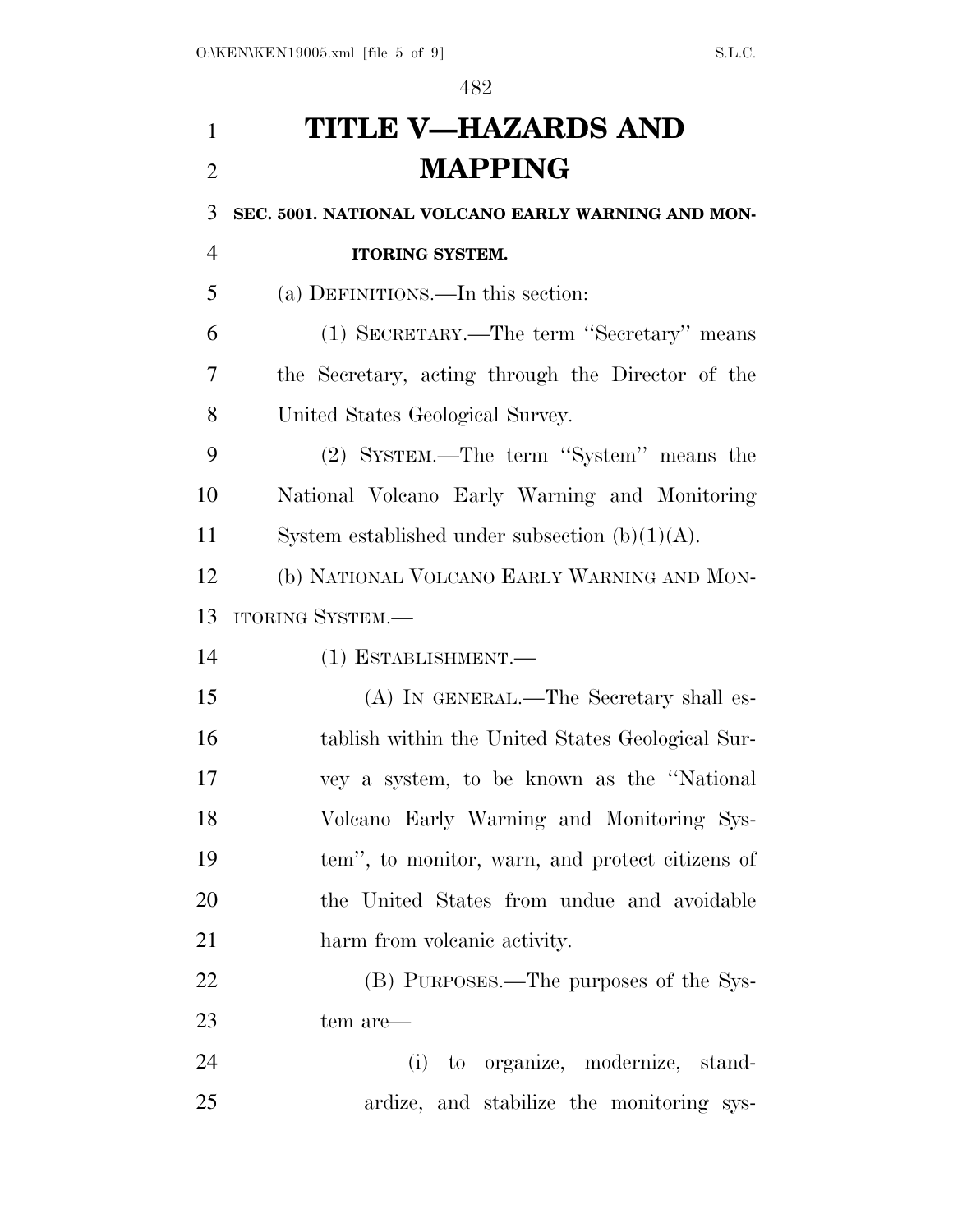| $\mathbf{1}$   | tems of the volcano observatories in the       |
|----------------|------------------------------------------------|
| $\overline{2}$ | United States, which includes the Alaska       |
| 3              | Volcano Observatory, California Volcano        |
| $\overline{4}$ | Observatory, Cascades Volcano Observ-          |
| 5              | atory, Hawaiian Volcano Observatory, and       |
| 6              | Yellowstone Volcano Observatory; and           |
| $\overline{7}$ | (ii) to unify the monitoring systems of        |
| 8              | volcano observatories in the United States     |
| 9              | into a single interoperative system.           |
| 10             | (C) OBJECTIVE.—The objective of the Sys-       |
| 11             | tem is to monitor all the volcanoes in the     |
| 12             | United States at a level commensurate with the |
| 13             | threat posed by the volcanoes by—              |
| 14             | (i) upgrading existing networks on             |
| 15             | monitored volcanoes;                           |
| 16             | (ii) installing new networks<br>on             |
| 17             | unmonitored volcanoes; and                     |
| 18             | (iii) employing geodetic and other             |
| 19             | components when applicable.                    |
| 20             | (2) SYSTEM COMPONENTS.-                        |
| 21             | (A) IN GENERAL.—The System shall in-           |
| 22             | clude—                                         |
| 23             | (i) a national volcano watch office            |
| 24             | that is operational 24 hours a day and 7       |
| 25             | days a week;                                   |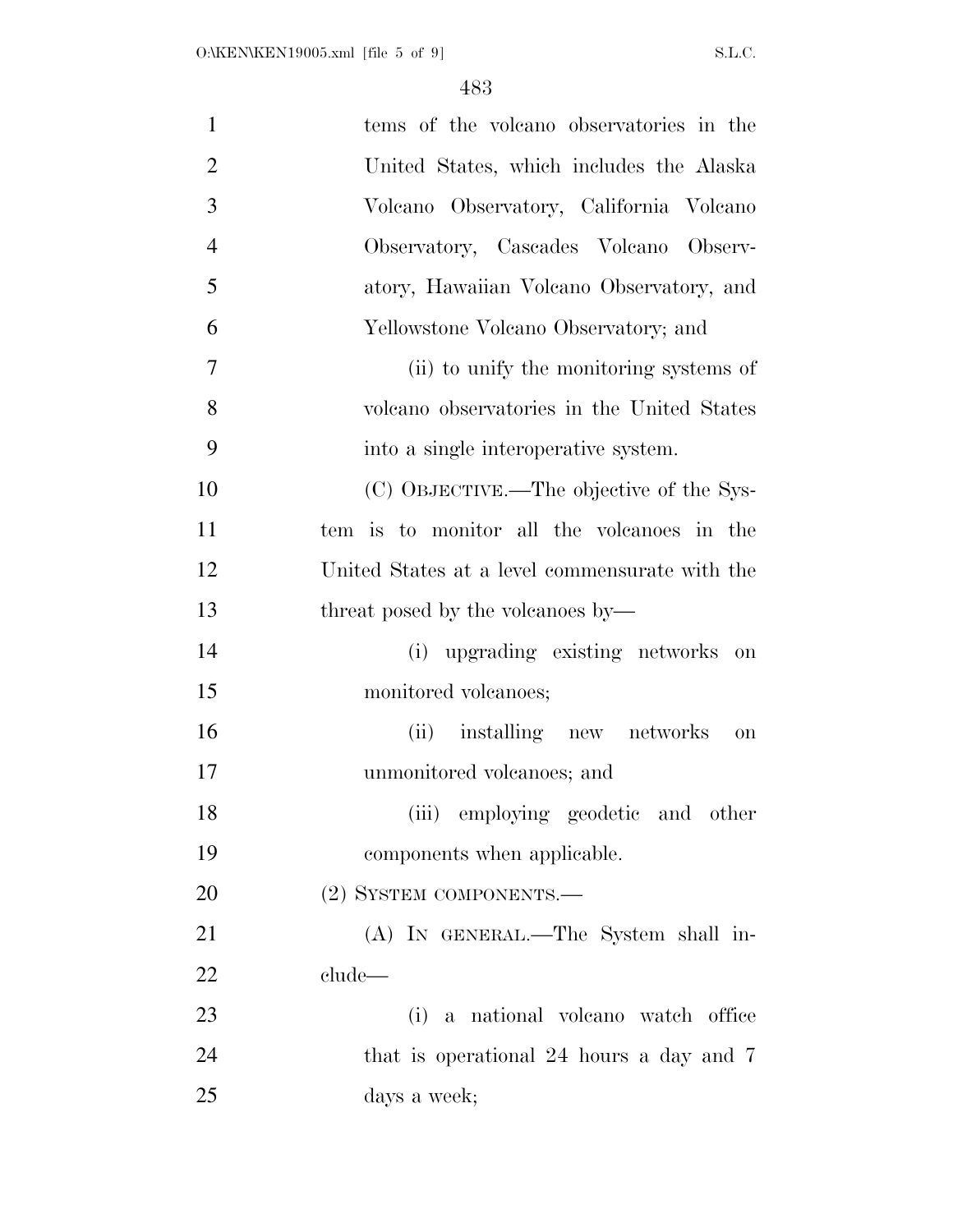| $\mathbf{1}$   | (ii) a national volcano data center;             |
|----------------|--------------------------------------------------|
| $\overline{2}$ | and                                              |
| 3              | (iii) an external grants program to              |
| $\overline{4}$ | support research in volcano monitoring           |
| 5              | science and technology.                          |
| 6              | (B) MODERNIZATION ACTIVITIES.-Mod-               |
| $\overline{7}$ | ernization activities under the System shall in- |
| 8              | clude the comprehensive application of emerg-    |
| 9              | ing technologies, including digital broadband    |
| 10             | seismometers, real-time continuous Global Posi-  |
| 11             | tioning System receivers, satellite and airborne |
| 12             | radar interferometry, acoustic pressure sensors, |
| 13             | and spectrometry to measure gas emissions.       |
| 14             | $(3)$ MANAGEMENT.—                               |
| 15             | (A) MANAGEMENT PLAN.—                            |
| 16             | (i) IN GENERAL.—Not later than 180               |
| 17             | days after the date of enactment of this         |
| 18             | Act, the Secretary shall submit to Con-          |
| 19             | gress a 5-year management plan for estab-        |
| 20             | lishing and operating the System.                |
| 21             | INCLUSIONS.—The management<br>(ii)               |
| 22             | plan submitted under clause (i) shall in-        |
| 23             | clude                                            |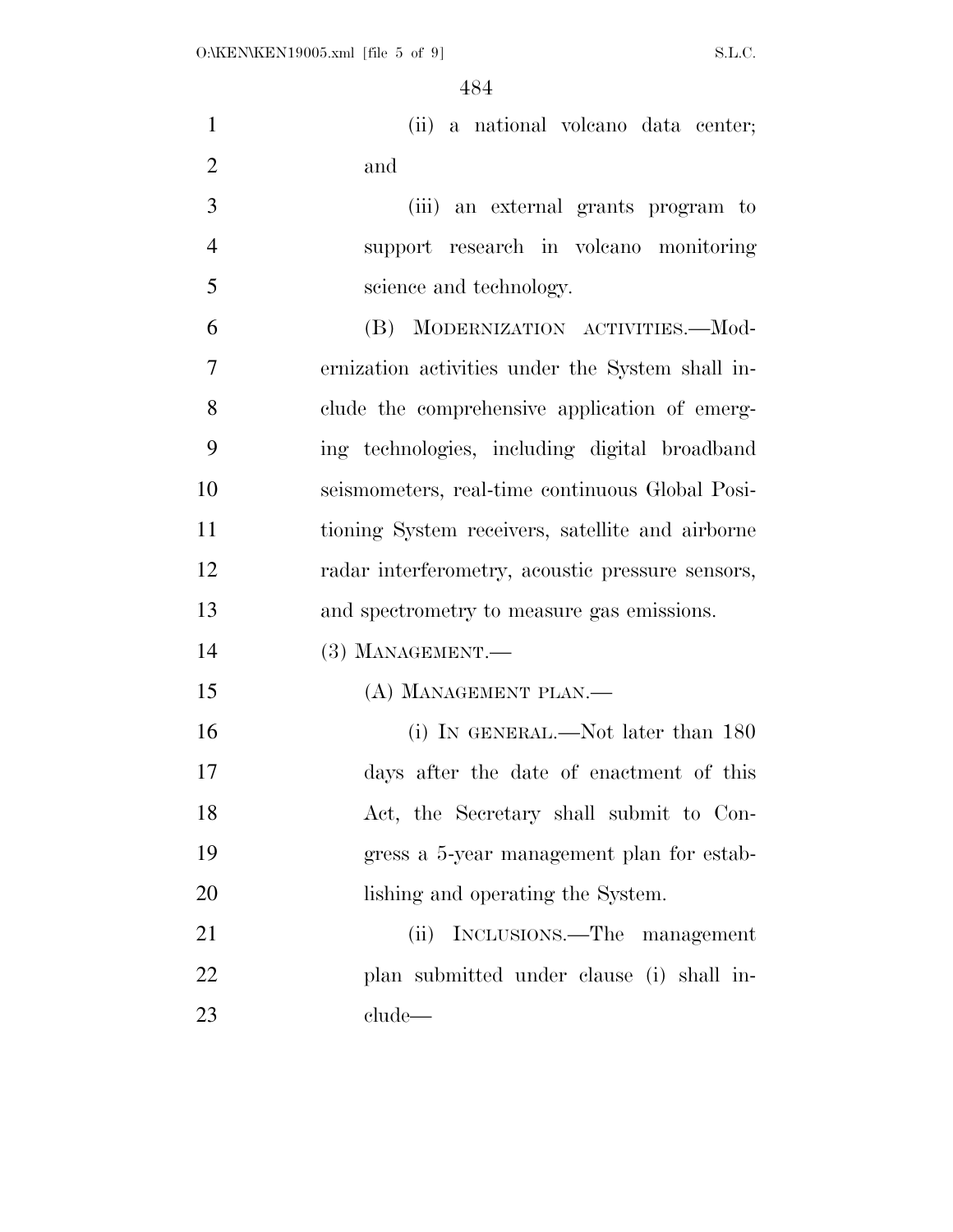| $\mathbf{1}$   | (I) annual cost estimates for                     |
|----------------|---------------------------------------------------|
| $\overline{2}$ | modernization activities and operation            |
| 3              | of the System;                                    |
| $\overline{4}$ | (II) annual milestones, stand-                    |
| 5              | ards, and performance goals; and                  |
| 6              | (III) recommendations for, and                    |
| $\overline{7}$ | progress towards, establishing new, or            |
| 8              | enhancing existing, partnerships to le-           |
| 9              | verage resources.                                 |
| 10             | (B) ADVISORY COMMITTEE.—The<br>Sec-               |
| 11             | retary shall establish an advisory committee to   |
| 12             | assist the Secretary in implementing the Sys-     |
| 13             | tem, to be comprised of representatives of rel-   |
| 14             | evant agencies and members of the scientific      |
| 15             | community, to be appointed by the Secretary.      |
| 16             | (C) PARTNERSHIPS.—The Secretary may               |
| 17             | enter into cooperative agreements with institu-   |
| 18             | tions of higher education and State agencies      |
| 19             | designating the institutions of higher education  |
| 20             | and State agencies as volcano observatory part-   |
| 21             | ners for the System.                              |
| 22             | (D) COORDINATION.—The Secretary shall             |
| 23             | coordinate the activities under this section with |
| 24             | the heads of relevant Federal agencies, includ-   |
| 25             | $ing$ —                                           |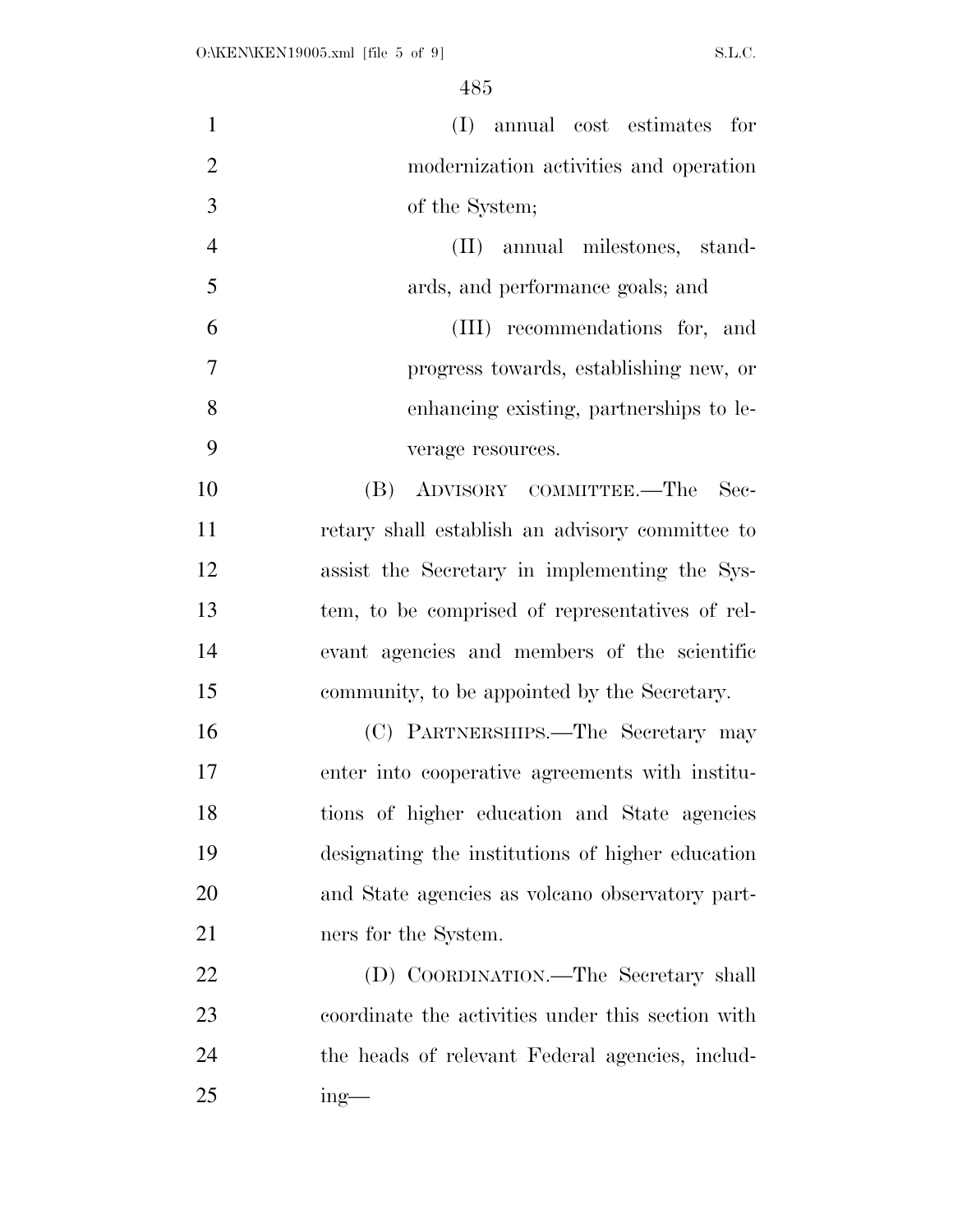| $\mathbf{1}$   | (i) the Secretary of Transportation;                 |
|----------------|------------------------------------------------------|
| $\overline{2}$ | (ii) the Administrator of the Federal                |
| 3              | Aviation Administration;                             |
| $\overline{4}$ | (iii) the Administrator of the National              |
| 5              | Oceanic and Atmospheric Administration;              |
| 6              | and                                                  |
| 7              | (iv) the Administrator of the Federal                |
| 8              | Emergency Management Agency.                         |
| 9              | (4) ANNUAL REPORT.—Annually, the Secretary           |
| 10             | shall submit to Congress a report that describes the |
| 11             | activities carried out under this section.           |
| 12             | $(e)$ FUNDING.—                                      |
| 13             | AUTHORIZATION OF APPROPRIATIONS.<br>(1)              |
| 14             | There is authorized to be appropriated to carry out  |
| 15             | this section $$55,000,000$ for the period of fiscal  |
| 16             | years $2019$ through $2023$ .                        |
| 17             | (2) EFFECT ON OTHER SOURCES OF FEDERAL               |
| 18             | FUNDING.—Amounts made available under this sub-      |
| 19             | section shall supplement, and not supplant, Federal  |
| 20             | funds made available for other United States Geo-    |
| 21             | logical Survey hazards activities and programs.      |
| 22             | SEC. 5002. REAUTHORIZATION OF NATIONAL GEOLOGIC      |
| 23             | <b>MAPPING ACT OF 1992.</b>                          |
| 24             | (a) REAUTHORIZATION.—                                |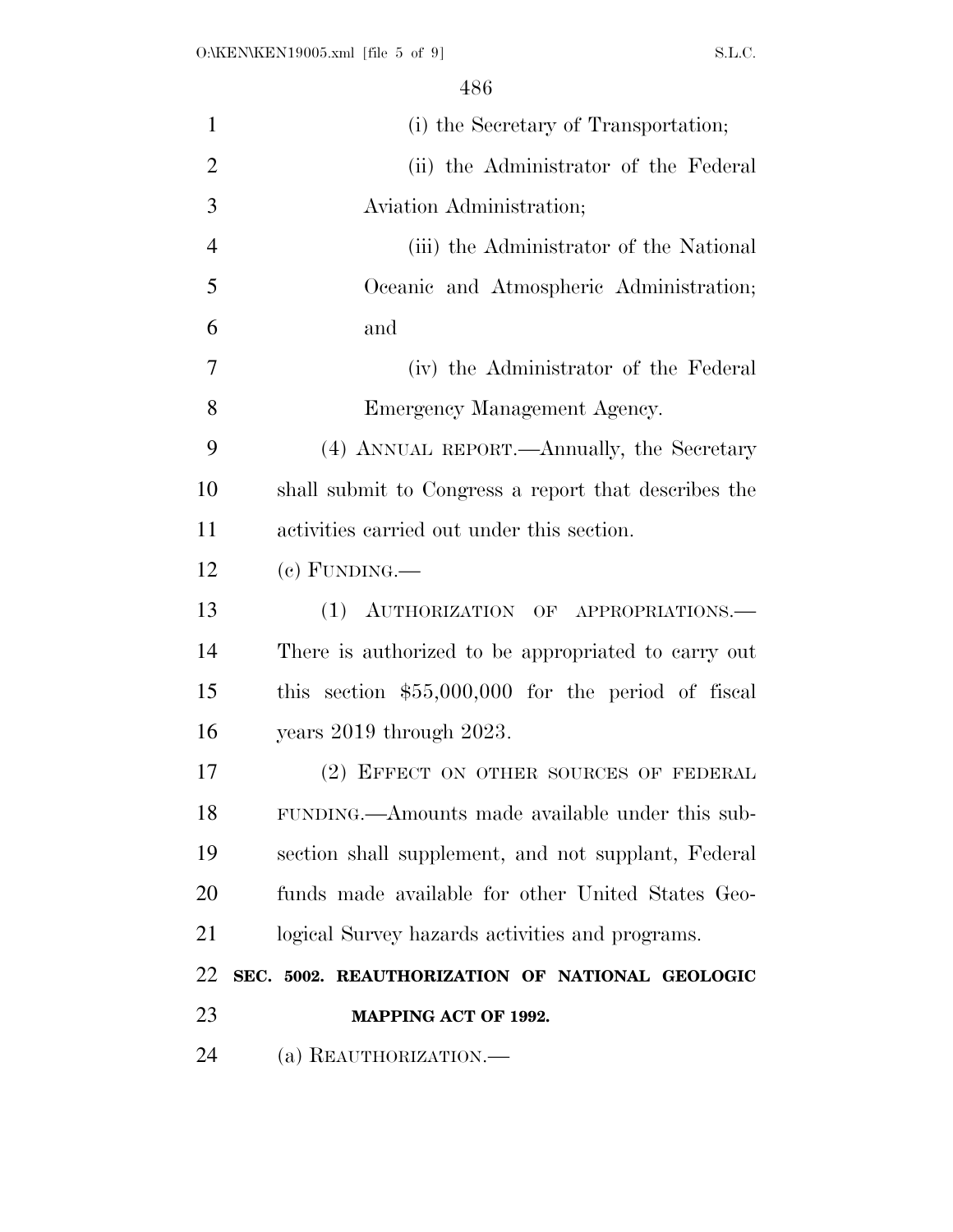1 (1) IN GENERAL.—Section  $9(a)$  of the National Geologic Mapping Act of 1992 (43 U.S.C. 31h(a)) is amended by striking ''2018'' and inserting 4  $"2023"$ .

 (2) CONFORMING AMENDMENT.—Section 4(b)(1) of the National Geologic Mapping Act of 7 1992 (43 U.S.C.  $31c(b)(1)$ ) is amended by striking ''Omnibus Public Land Management Act of 2009'' each place it appears in subparagraphs (A) and (B) and inserting ''Natural Resources Management Act''.

 (b) GEOLOGIC MAPPING ADVISORY COMMITTEE.— Section 5(a)(3) of the National Geologic Mapping Act of 14 1992 (43 U.S.C.  $31d(a)(3)$ ) is amended by striking "Asso- ciate Director for Geology'' and inserting ''Associate Di-rector for Core Science Systems''.

 (c) CLERICAL AMENDMENTS.—Section 3 of the Na- tional Geologic Mapping Act of 1992 (43 U.S.C. 31b) is amended—

 (1) in paragraph (4), by striking ''section 21 6(d)(3)" and inserting "section  $4(d)(3)$ ";

 (2) in paragraph (5), by striking ''section 23 6(d)(1)" and inserting "section  $4(d)(1)$ "; and

 (3) in paragraph (9), by striking ''section 25 6(d)(2)" and inserting "section  $4(d)(2)$ ".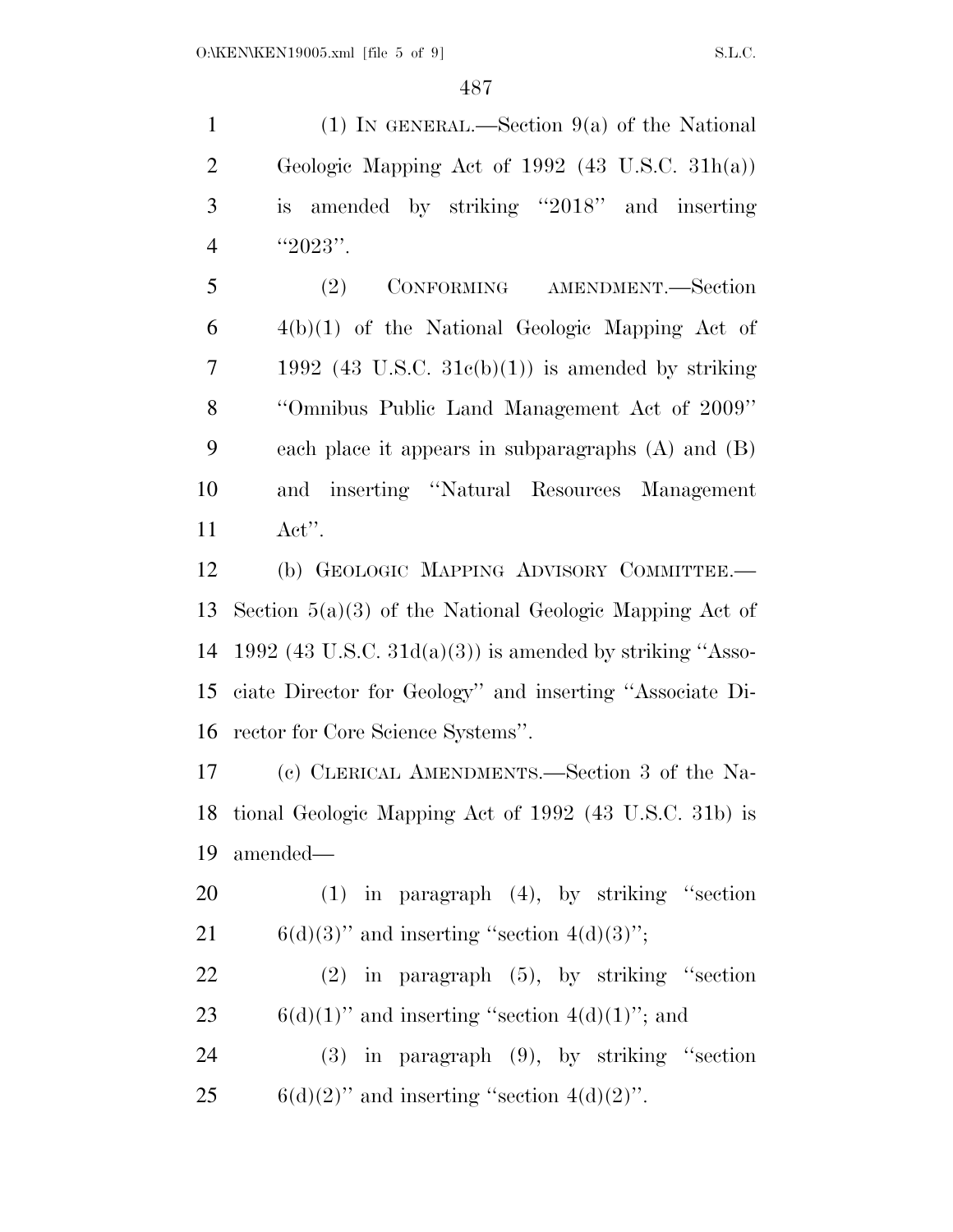## **TITLE VI—NATIONAL HERITAGE AREAS**

#### **SEC. 6001. NATIONAL HERITAGE AREA DESIGNATIONS.**

 (a) IN GENERAL.—The following areas are des- ignated as National Heritage Areas, to be administered in accordance with this section:

 (1) MARITIME WASHINGTON NATIONAL HERIT-8 AGE AREA, WASHINGTON.

 (A) IN GENERAL.—There is established the Maritime Washington National Heritage Area 11 in the State of Washington, to include land in Whatcom, Skagit, Snohomish, San Juan, Is- land, King, Pierce, Thurston, Mason, Kitsap, Jefferson, Clallam, and Grays Harbor Counties in the State that is at least partially located 16 within the area that is  $\frac{1}{4}$ -mile landward of the shoreline, as generally depicted on the map en- titled ''Maritime Washington National Heritage Area Proposed Boundary'', numbered 584/ 125,484, and dated August, 2014.

 (B) LOCAL COORDINATING ENTITY.—The Washington Trust for Historic Preservation shall be the local coordinating entity for the National Heritage Area designated by subpara-graph  $(A)$ .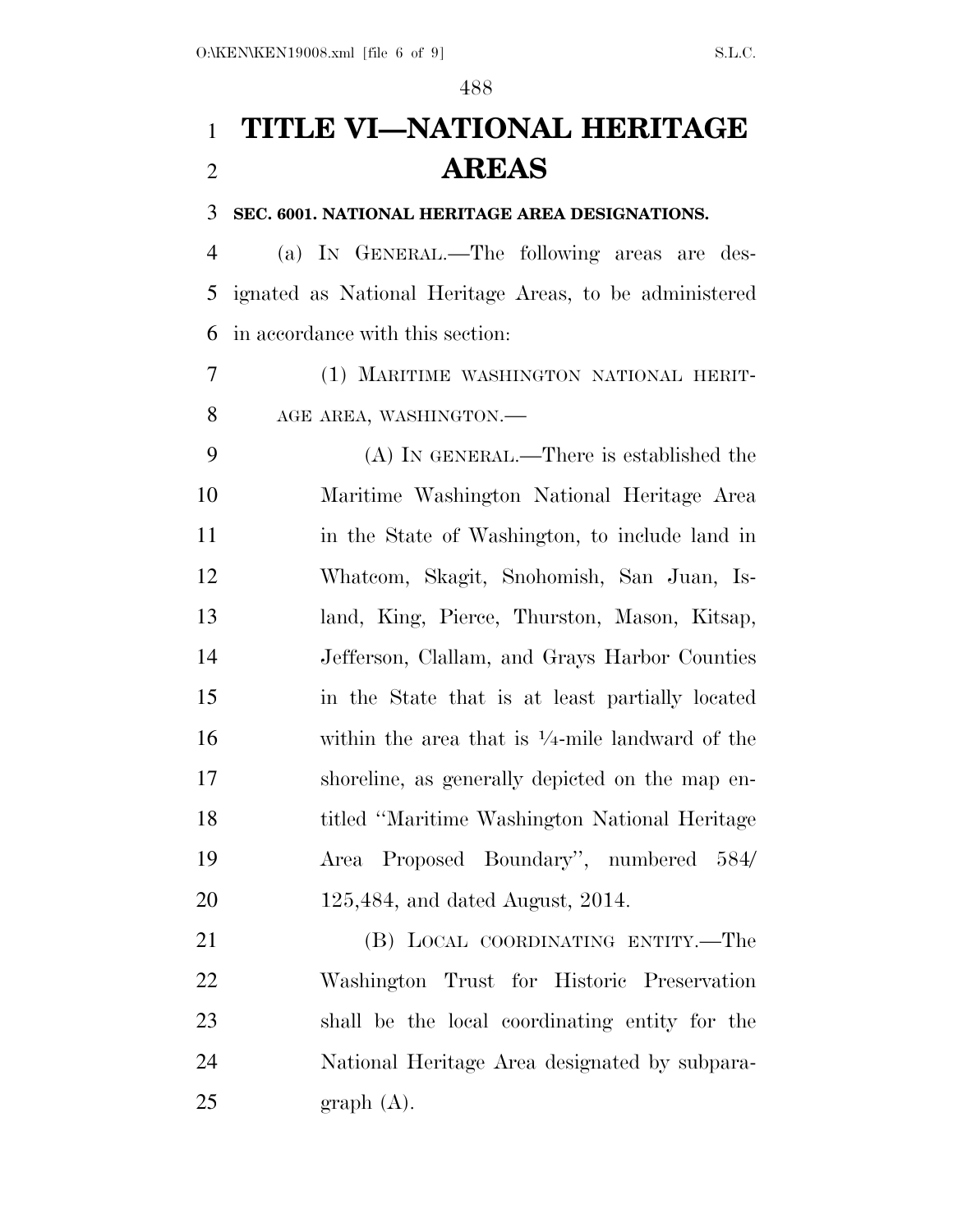| $\mathbf{1}$   | (2) MOUNTAINS TO SOUND GREENWAY NA-                |
|----------------|----------------------------------------------------|
| $\overline{2}$ | TIONAL HERITAGE AREA, WASHINGTON.-                 |
| 3              | $(A)$ In GENERAL.—There is established the         |
| $\overline{4}$ | Mountains to Sound Greenway National Herit-        |
| 5              | age Area in the State of Washington, to consist    |
| 6              | of land in King and Kittitas Counties in the       |
| 7              | State, as generally depicted on the map entitled   |
| 8              | "Mountains to Sound Greenway National Her-         |
| 9              | itage Area Proposed Boundary", numbered            |
| 10             | $584/125,483$ , and dated August, $2014$ (referred |
| 11             | to in this paragraph as the "map").                |
| 12             | (B) LOCAL COORDINATING ENTITY.—The                 |
| 13             | Mountains to Sound Greenway Trust shall be         |
| 14             | the local coordinating entity for the National     |
| 15             | Heritage Area designated by subparagraph (A).      |
| 16             | (C) MAP.—The map shall be on file and              |
| 17             | available for public inspection in the appro-      |
| 18             | priate offices of—                                 |
| 19             | (i) the National Park Service;                     |
| 20             | (ii) the Forest Service;                           |
| 21             | (iii) the Indian Tribes; and                       |
| 22             | (iv) the local coordinating entity.                |
| 23             | (D) REFERENCES TO INDIAN TRIBE; TRIB-              |
| 24             | AL.—Any reference in this paragraph to the         |
| 25             | terms "Indian Tribe" and "Tribal" shall be         |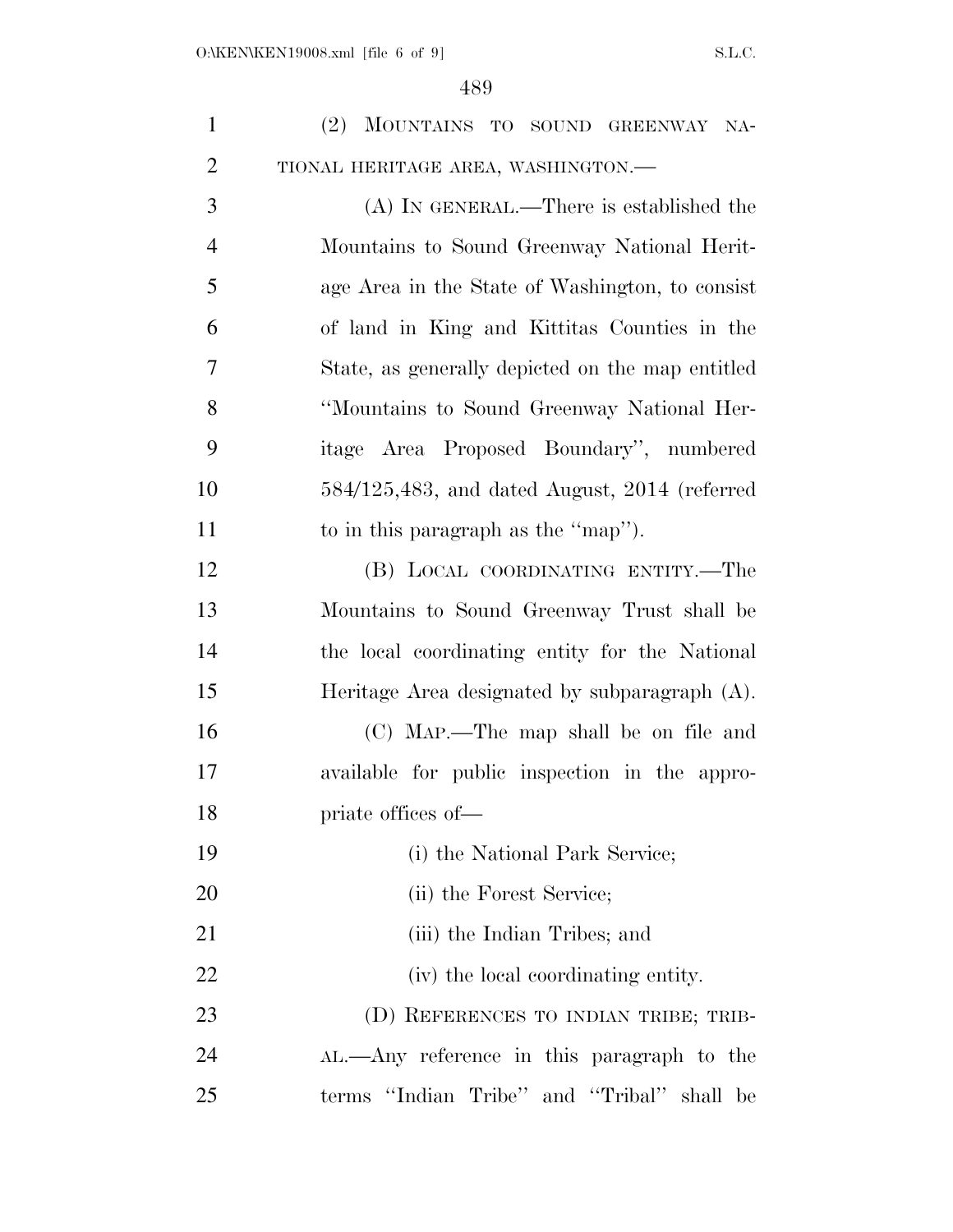| $\mathbf{1}$   | considered, for purposes of the National Herit- |
|----------------|-------------------------------------------------|
| $\overline{2}$ | age Area designated by subparagraph (A), to     |
| 3              | refer to each of the Tribal governments of the  |
| $\overline{4}$ | Snoqualmie, Yakama, Tulalip, Muckleshoot,       |
| 5              | and Colville Indian Tribes.                     |
| 6              | (E) MANAGEMENT REQUIREMENTS.—With               |
| 7              | respect to the National Heritage Area des-      |
| 8              | ignated by subparagraph $(A)$ —                 |
| 9              | (i) the preparation of an interpretive          |
| 10             | plan under subsection $(e)(2)(C)(vi)$ shall     |
| 11             | also include plans for Tribal heritage;         |
| 12             | (ii) the Secretary shall ensure that the        |
| 13             | management plan developed under sub-            |
| 14             | section (c) is consistent with the trust re-    |
| 15             | sponsibilities of the Secretary to Indian       |
| 16             | Tribes and Tribal treaty rights within the      |
| 17             | National Heritage Area;                         |
| 18             | (iii) the interpretive plan and manage-         |
| 19             | ment plan for the National Heritage Area        |
| 20             | shall be developed in consultation with the     |
| 21             | Indian Tribes;                                  |
| 22             | (iv) nothing in this paragraph shall            |
| 23             | grant or diminish any hunting, fishing, or      |
| 24             | gathering treaty right of any Indian Tribe;     |
| 25             | and                                             |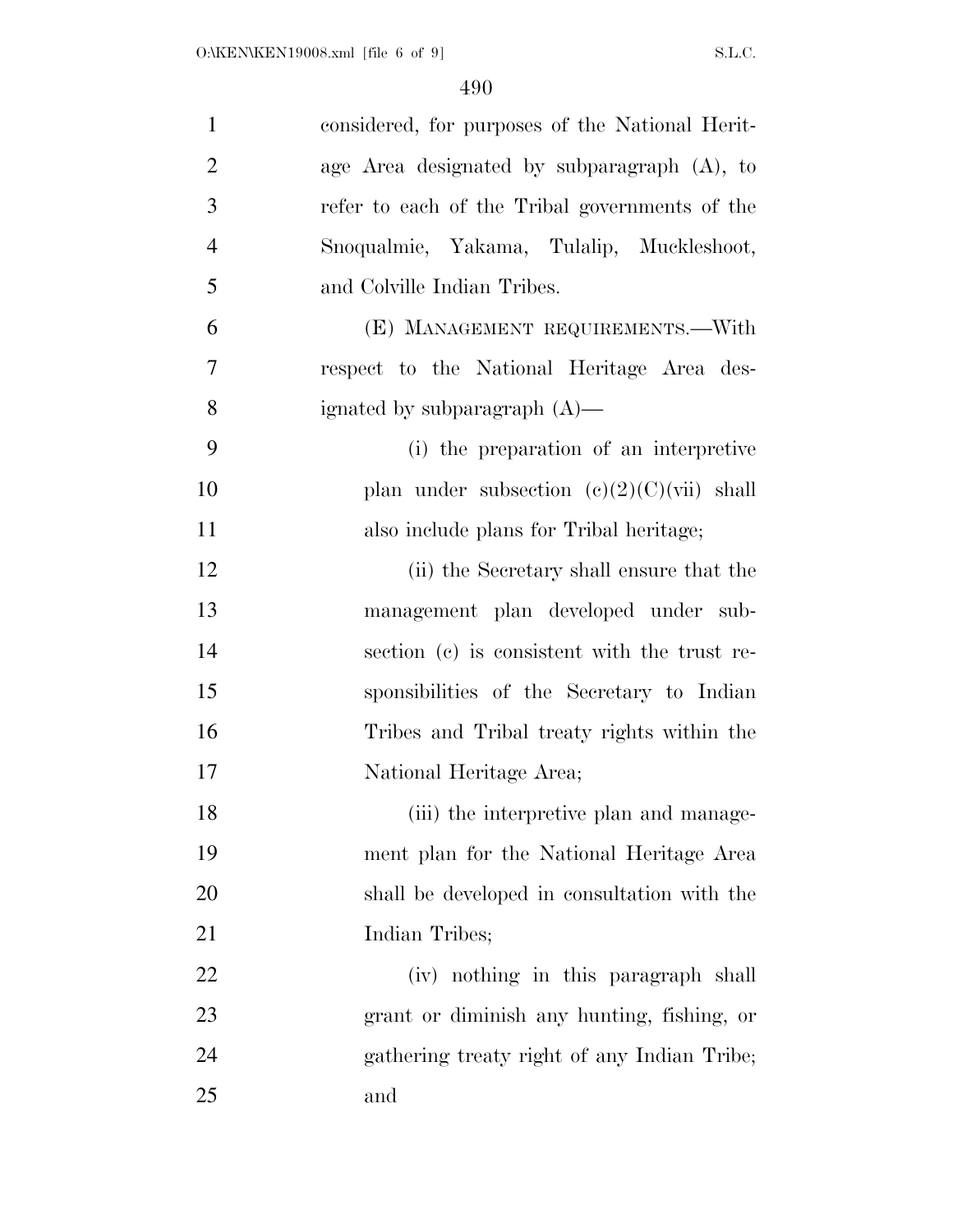| $\mathbf{1}$   | (v) nothing in this paragraph affects            |
|----------------|--------------------------------------------------|
| $\overline{2}$ | the authority of a State or an Indian Tribe      |
| 3              | to manage fish and wildlife, including the       |
| $\overline{4}$ | regulation of hunting and fishing within         |
| 5              | the National Heritage Area.                      |
| 6              | (3) SANTA CRUZ VALLEY NATIONAL HERITAGE          |
| 7              | AREA, ARIZONA.                                   |
| 8              | (A) IN GENERAL.—There is established the         |
| 9              | Santa Cruz Valley National Heritage Area in      |
| 10             | the State of Arizona, to consist of land in Pima |
| 11             | and Santa Cruz Counties in the State, as gen-    |
| 12             | erally depicted on the map entitled "Santa Cruz  |
| 13             | Valley National Heritage Area", numbered         |
| 14             | T09/80,000, and dated November 13, 2007.         |
| 15             | (B) LOCAL COORDINATING ENTITY.—                  |
| 16             | Santa Cruz Valley Heritage Alliance, Inc., a     |
| 17             | nonprofit organization established under the     |
| 18             | laws of the State of Arizona, shall be the local |
| 19             | coordinating entity for the National Heritage    |
| 20             | Area designated by subparagraph $(A)$ .          |
| 21             | (4) APPALACHIAN FOREST NATIONAL HERITAGE         |
| 22             | AREA, WEST VIRGINIA AND MARYLAND.-               |
| 23             | (A) IN GENERAL.—There is established the         |
| 24             | Appalachian Forest National Heritage Area in     |
| 25             | the States of West Virginia and Maryland, as     |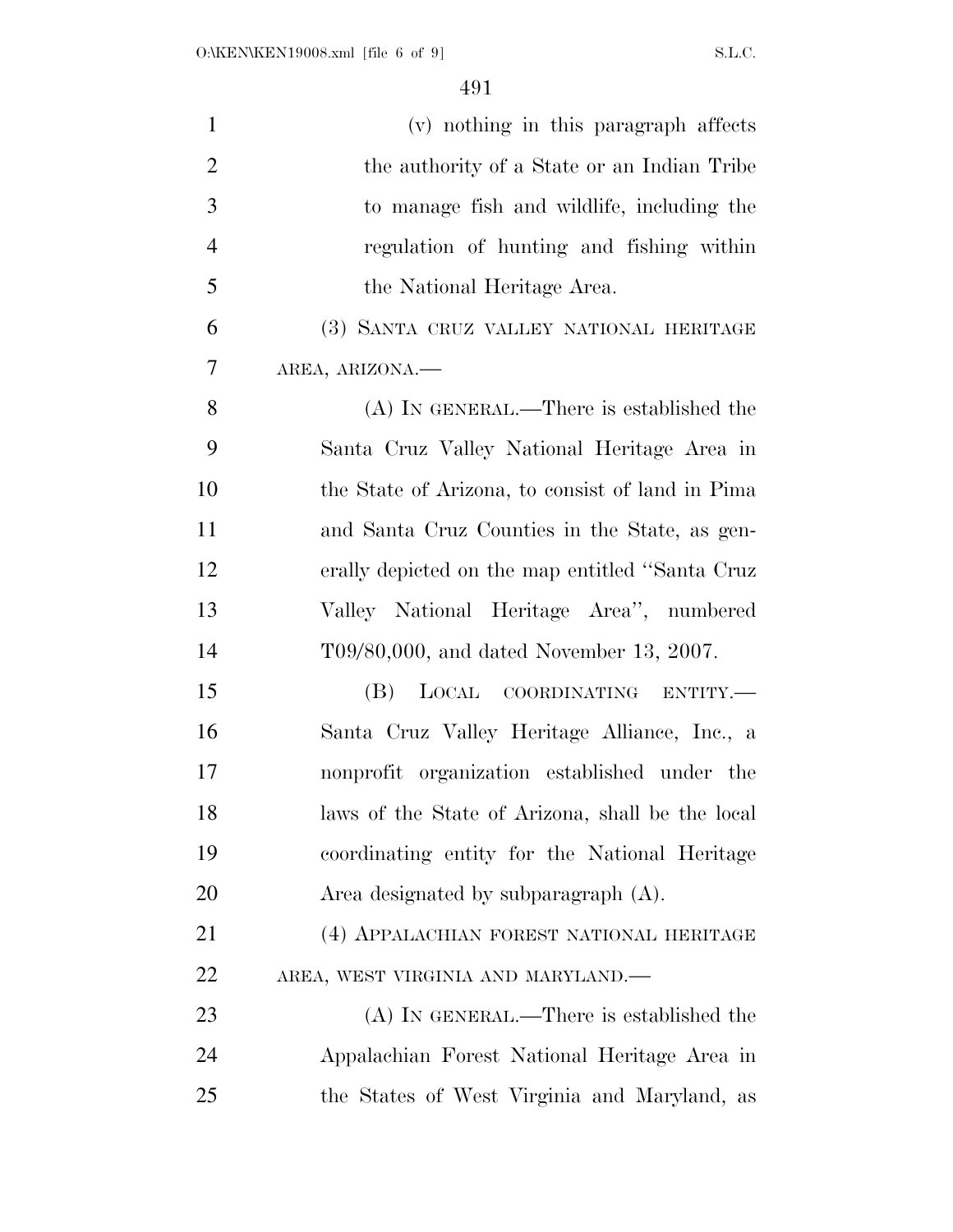| $\mathbf{1}$   | depicted on the map entitled "Appalachian For- |
|----------------|------------------------------------------------|
| $\overline{2}$ | est National Heritage Area", numbered T07/     |
| 3              | 80,000, and dated October 2007, including-     |
| $\overline{4}$ | Barbour, Braxton,<br>(i)<br>Grant,             |
| 5              | Greenbrier, Hampshire, Hardy, Mineral,         |
| 6              | Morgan, Nicholas, Pendleton, Pocahontas,       |
| 7              | Preston, Randolph, Tucker, Upshur, and         |
| 8              | Webster Counties in West Virginia; and         |
| 9              | (ii) Allegany and Garrett Counties in          |
| 10             | Maryland.                                      |
| 11             | (B) LOCAL COORDINATING ENTITY.—The             |
| 12             | Appalachian Forest Heritage Area, Inc., shall  |
| 13             | $be$ —                                         |
| 14             | (i) the local coordinating entity for          |
| 15             | the National Heritage Area designated by       |
| 16             | subparagraph $(A)$ (referred to in this sub-   |
| 17             | paragraph as the "local coordinating enti-     |
| 18             | $(y'')$ ; and                                  |
| 19             | (ii) governed by a board of directors          |
| 20             | that shall—                                    |
| 21             | (I) include members to represent               |
| 22             | a geographic balance across the coun-          |
| 23             | ties described in subparagraph (A)             |
| 24             | and the States of West Virginia and            |
| 25             | Maryland;                                      |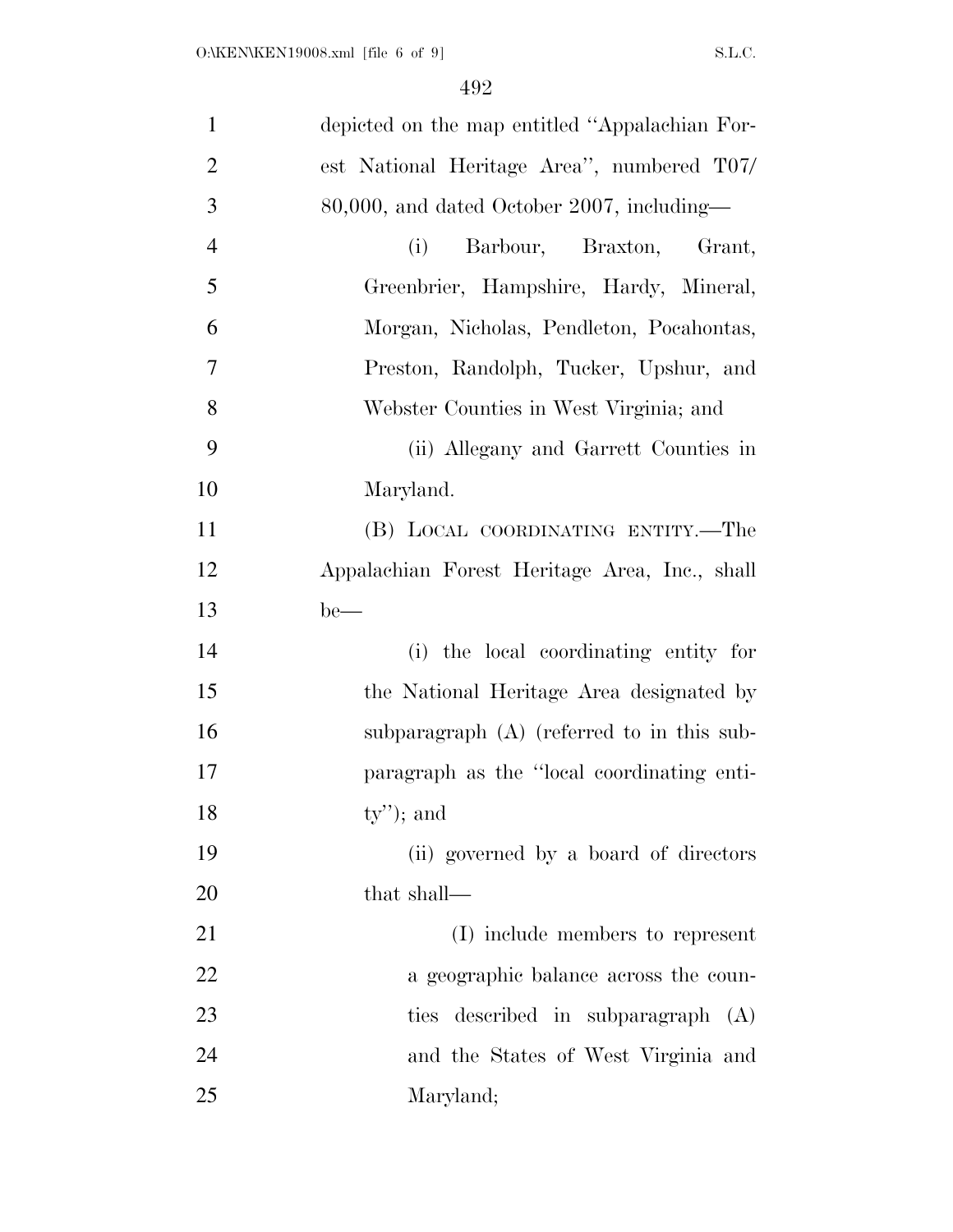| $\mathbf{1}$   | (II) be composed of not fewer            |
|----------------|------------------------------------------|
| $\overline{2}$ | than $7$ , and not more than 15, mem-    |
| 3              | bers elected by the membership of the    |
| $\overline{4}$ | local coordinating entity;               |
| 5              | (III) be selected to represent a         |
| 6              | balanced group of diverse interests,     |
| 7              | including—                               |
| 8              | (aa) the forest industry;                |
| 9              | (bb) environmental interests;            |
| 10             | (cc) cultural heritage inter-            |
| 11             | ests;                                    |
| 12             | (dd) tourism interests; and              |
| 13             | (ee) regional agency part-               |
| 14             | ners;                                    |
| 15             | (IV) exercise all corporate powers       |
| 16             | of the local coordinating entity;        |
| 17             | (V) manage the activities and af-        |
| 18             | fairs of the local coordinating entity;  |
| 19             | and                                      |
| 20             | (VI) subject to any limitations in       |
| 21             | the articles and bylaws of the local co- |
| 22             | ordinating entity, this section, and     |
| 23             | other applicable Federal or State law,   |
| 24             | establish the policies of the local co-  |
| 25             | ordinating entity.                       |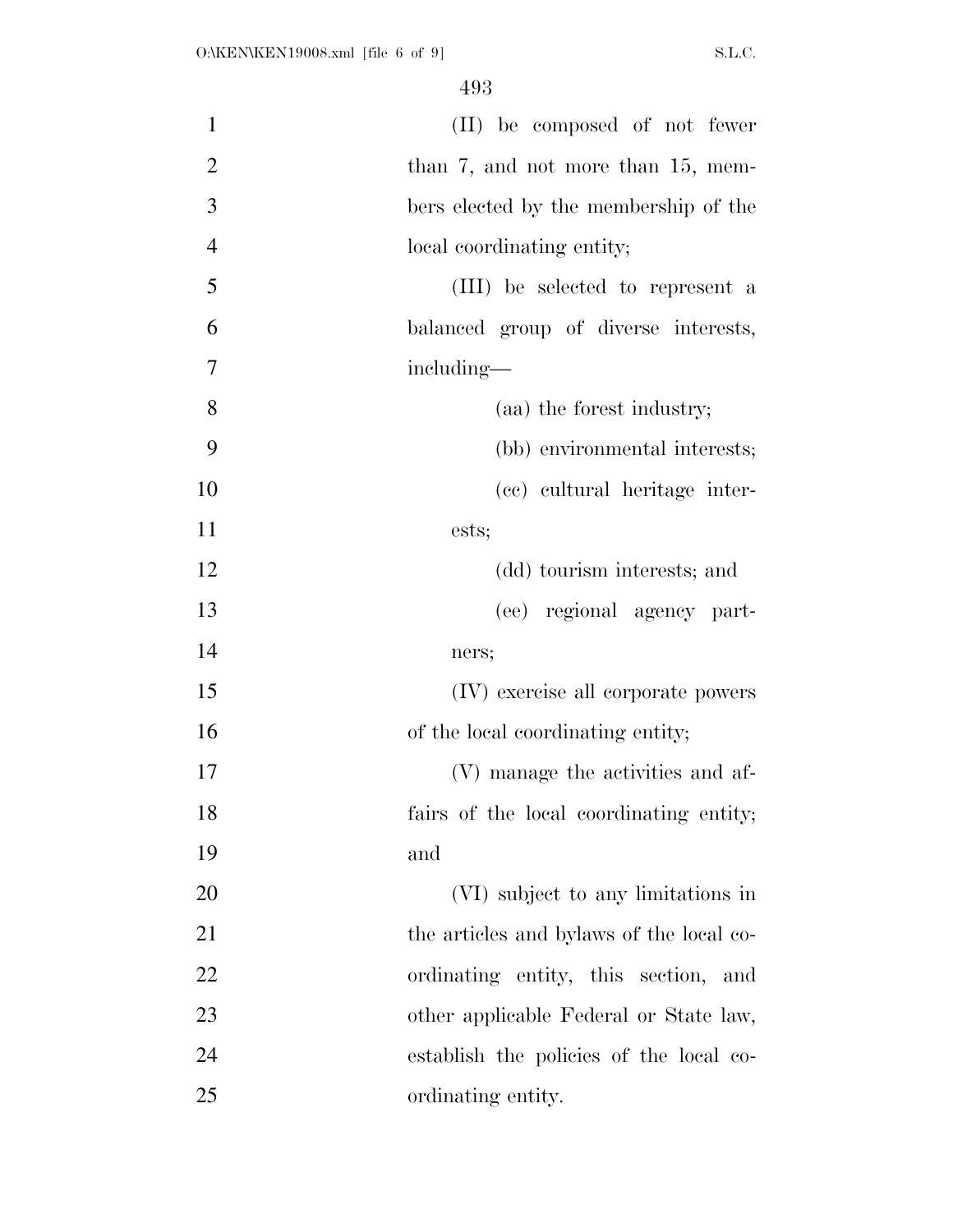| $\mathbf{1}$   | (b) ADMINISTRATION.—                                   |
|----------------|--------------------------------------------------------|
| $\overline{2}$ | (1) AUTHORITIES.—For purposes of carrying              |
| 3              | out the management plan for each of the National       |
| $\overline{4}$ | Heritage Areas designated by subsection (a), the       |
| 5              | Secretary, acting through the local coordinating enti- |
| 6              | ty, may use amounts made available under sub-          |
| 7              | section $(g)$ —                                        |
| 8              | $(A)$ to make grants to the State or a polit-          |
| 9              | ical subdivision of the State, Indian Tribes,          |
| 10             | nonprofit organizations, and other persons;            |
| 11             | (B) to enter into cooperative agreements               |
| 12             | with, or provide technical assistance to, the          |
| 13             | State or a political subdivision of the State, In-     |
| 14             | dian Tribes, nonprofit organizations, and other        |
| 15             | interested parties;                                    |
| 16             | (C) to hire and compensate staff, which                |
| 17             | shall include individuals with expertise in nat-       |
| 18             | ural, cultural, and historical resources protec-       |
| 19             | tion, and heritage programming;                        |
| 20             | (D) to obtain money or services from any               |
| 21             | source including any money or services that are        |
| 22             | provided under any other Federal law or pro-           |
| 23             | gram;                                                  |
| 24             | (E) to contract for goods or services; and             |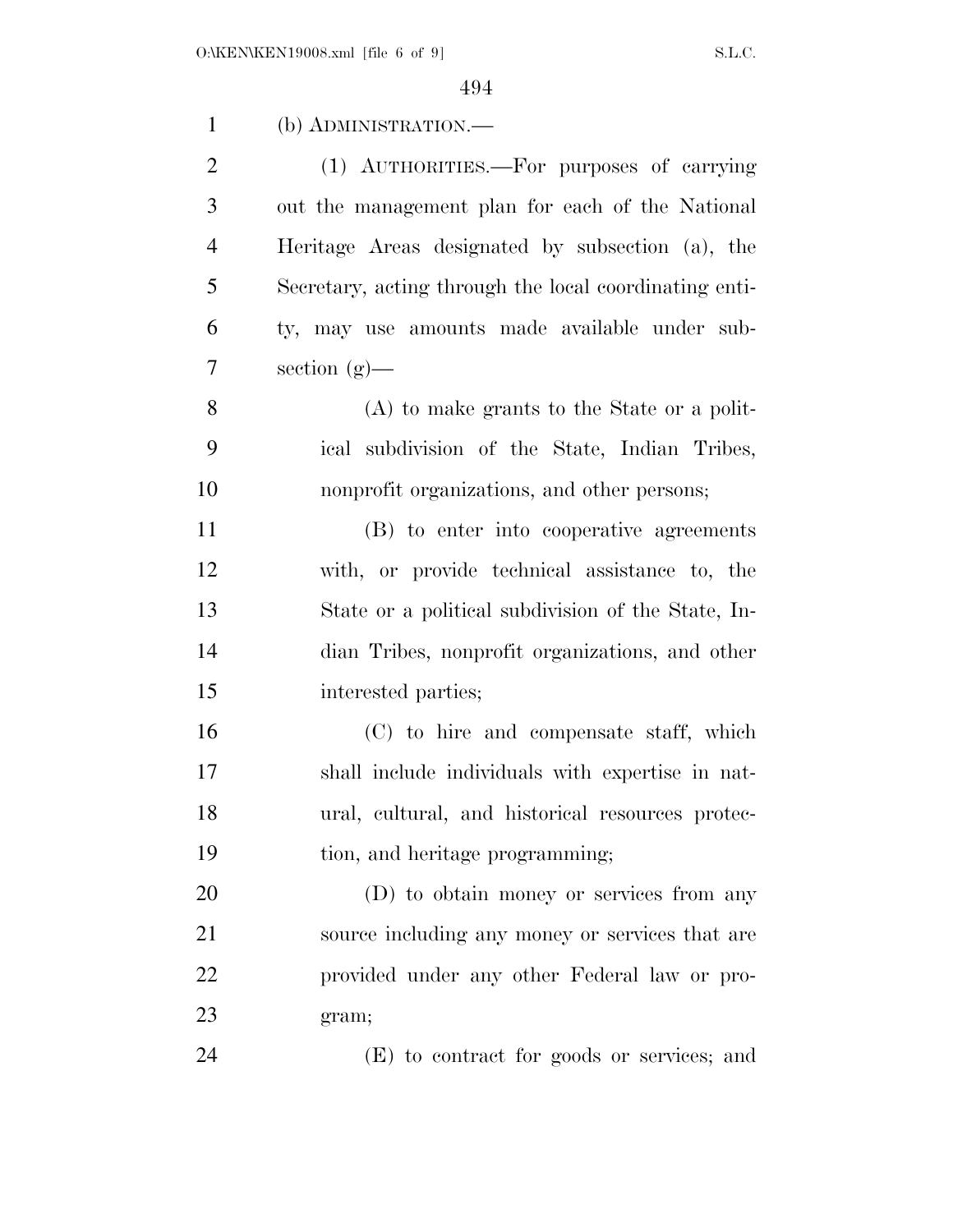| $\mathbf{1}$   | (F) to undertake to be a catalyst for any          |
|----------------|----------------------------------------------------|
| $\overline{2}$ | other activity that furthers the National Herit-   |
| 3              | age Area and is consistent with the approved       |
| $\overline{4}$ | management plan.                                   |
| 5              | (2) DUTIES.—The local coordinating entity for      |
| 6              | each of the National Heritage Areas designated by  |
| 7              | subsection (a) shall—                              |
| 8              | $(A)$ in accordance with subsection $(c)$ , pre-   |
| 9              | pare and submit a management plan for the          |
| 10             | National Heritage Area to the Secretary;           |
| 11             | (B) assist Federal agencies, the State or a        |
| 12             | political subdivision of the State, Indian Tribes, |
| 13             | regional planning organizations, nonprofit orga-   |
| 14             | nizations and other interested parties in car-     |
| 15             | rying out the approved management plan by—         |
| 16             | (i) carrying out programs and projects             |
| 17             | that recognize, protect, and enhance im-           |
| 18             | portant resource values in the National            |
| 19             | Heritage Area;                                     |
| 20             | (ii) establishing and maintaining in-              |
| 21             | terpretive exhibits and programs in the            |
| 22             | National Heritage Area;                            |
| 23             | (iii) developing recreational and edu-             |
| 24             | cational opportunities in the National Her-        |
| 25             | itage Area;                                        |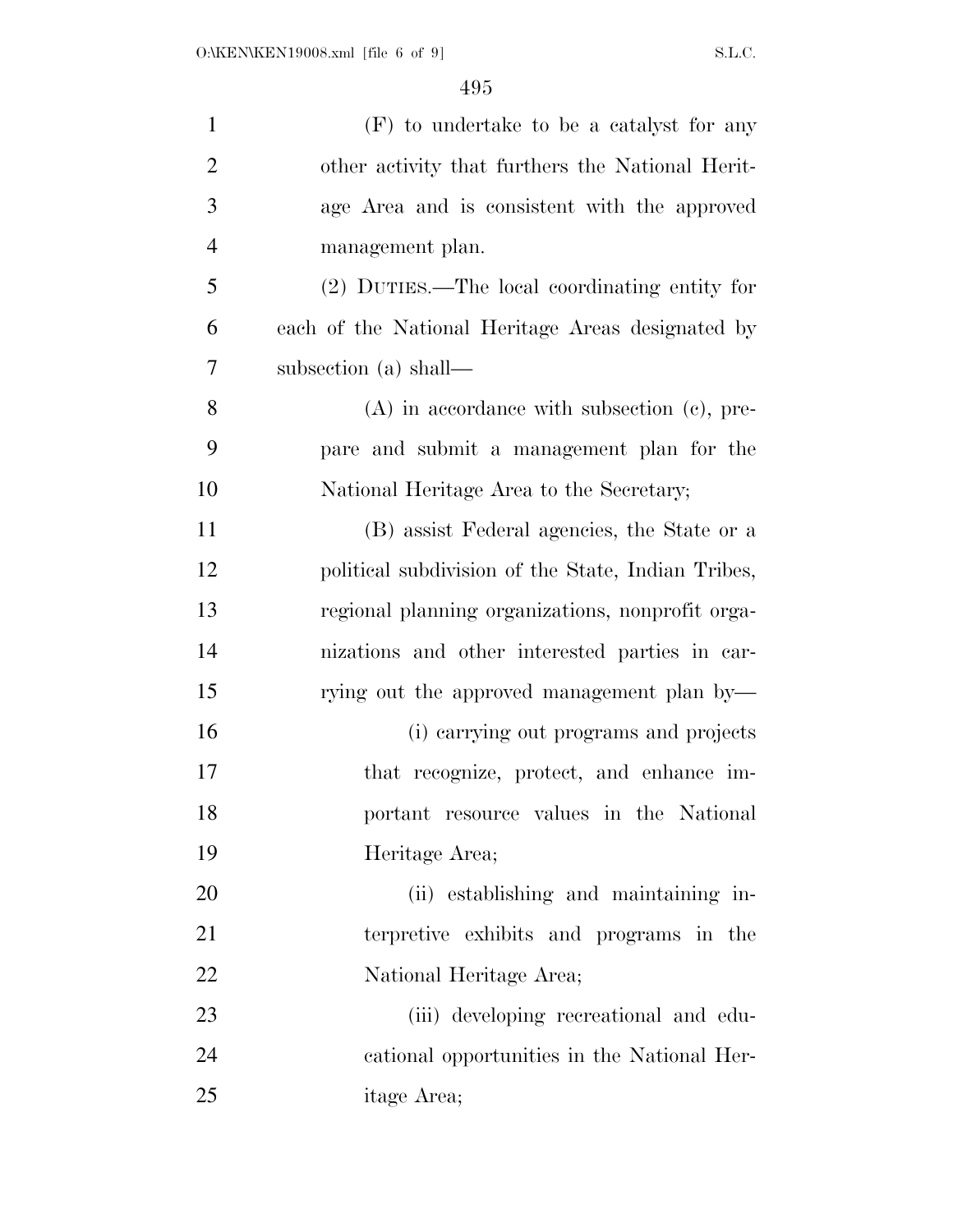| $\mathbf{1}$   | (iv) increasing public awareness of,             |
|----------------|--------------------------------------------------|
| $\overline{2}$ | and appreciation for, natural, historical,       |
| 3              | scenic, and cultural resources of the Na-        |
| $\overline{4}$ | tional Heritage Area;                            |
| 5              | (v) protecting and restoring historic            |
| 6              | sites and buildings in the National Herit-       |
| $\overline{7}$ | age Area that are consistent with National       |
| 8              | Heritage Area themes;                            |
| 9              | (vi) ensuring that clear, consistent,            |
| 10             | and appropriate signs identifying points of      |
| 11             | public access and sites of interest are post-    |
| 12             | ed throughout the National Heritage Area;        |
| 13             | and                                              |
| 14             | (vii) promoting a wide range of part-            |
| 15             | nerships among the Federal Government,           |
| 16             | State, Tribal, and local governments, orga-      |
| 17             | nizations, and individuals to further the        |
| 18             | National Heritage Area;                          |
| 19             | (C) consider the interests of diverse units      |
| 20             | of government, businesses, organizations, and    |
| 21             | individuals in the National Heritage Area in the |
| 22             | preparation and implementation of the manage-    |
| 23             | ment plan;                                       |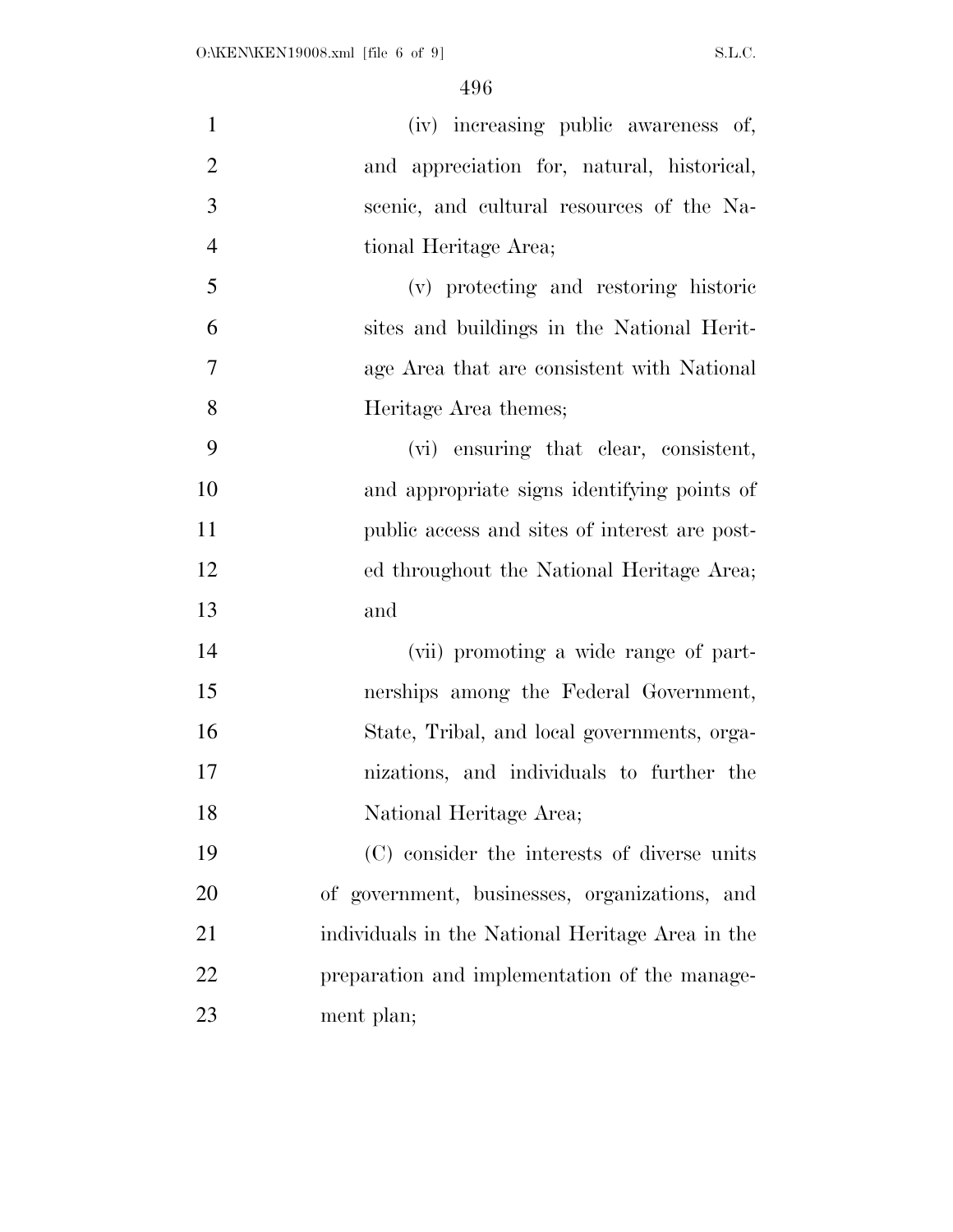| $\mathbf{1}$   | (D) conduct meetings open to the public at      |
|----------------|-------------------------------------------------|
| $\overline{2}$ | least semiannually regarding the development    |
| 3              | and implementation of the management plan;      |
| $\overline{4}$ | (E) for any year that Federal funds have        |
| 5              | been received under this subsection—            |
| 6              | (i) submit to the Secretary an annual           |
| 7              | report that describes the activities, ex-       |
| 8              | penses, and income of the local coordi-         |
| 9              | nating entity (including grants to any          |
| 10             | other entities during the year that the re-     |
| 11             | port is made);                                  |
| 12             | (ii) make available to the Secretary            |
| 13             | for audit all records relating to the expend-   |
| 14             | iture of the funds and any matching funds;      |
| 15             | and                                             |
| 16             | (iii) require, with respect to all agree-       |
| 17             | ments authorizing expenditure of Federal        |
| 18             | funds by other organizations, that the or-      |
| 19             | ganizations receiving the funds make avail-     |
| 20             | able to the Secretary for audit all records     |
| 21             | concerning the expenditure of the funds;        |
| 22             | and                                             |
| 23             | (F) encourage by appropriate means eco-         |
| 24             | nomic viability that is consistent with the Na- |
| 25             | tional Heritage Area.                           |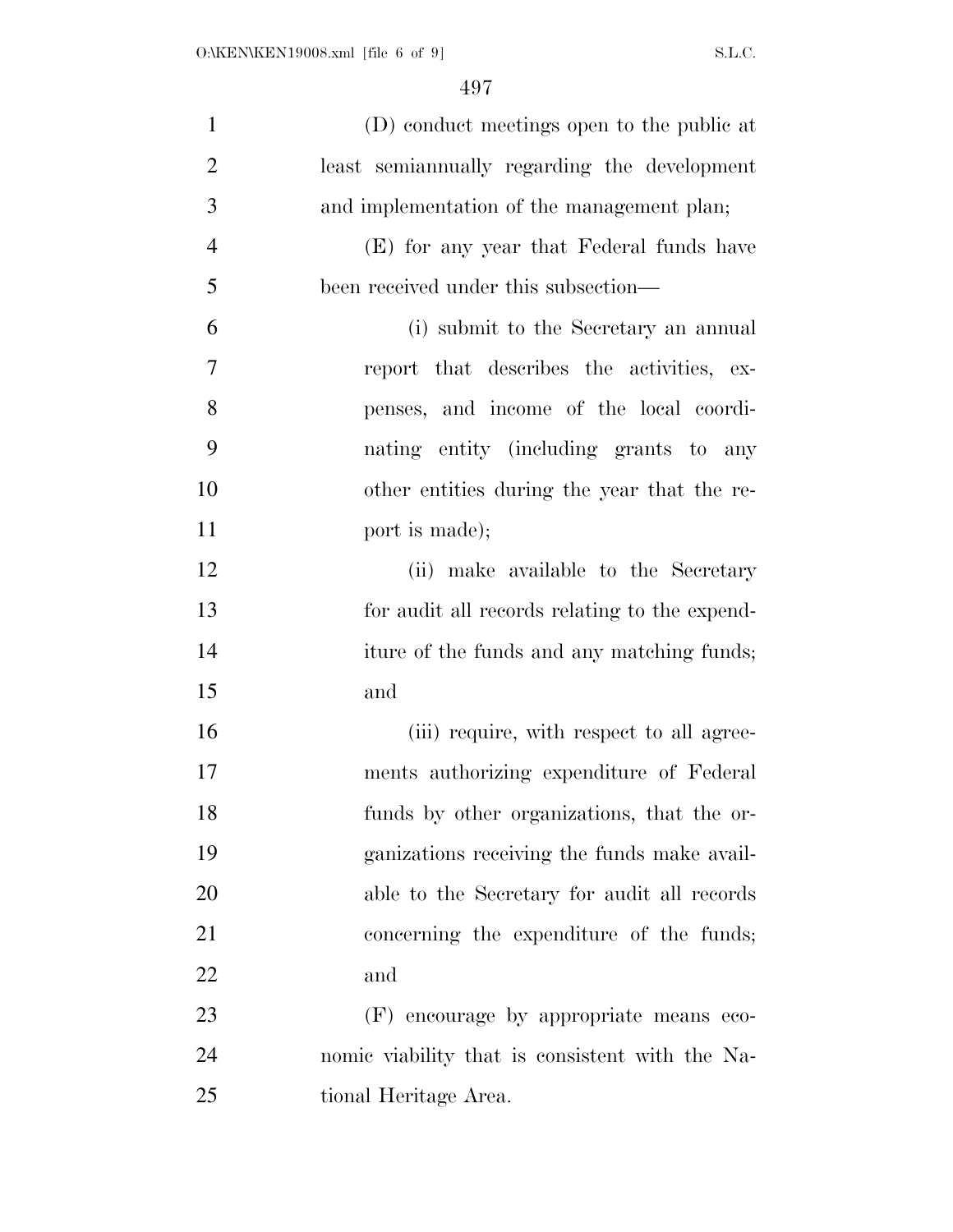| $\mathbf{1}$   | (3) PROHIBITION ON THE ACQUISITION OF                 |
|----------------|-------------------------------------------------------|
| $\overline{2}$ | REAL PROPERTY.—The local coordinating entity          |
| 3              | shall not use Federal funds made available under      |
| $\overline{4}$ | subsection (g) to acquire real property or any inter- |
| 5              | est in real property.                                 |
| 6              | (c) MANAGEMENT PLAN.—                                 |
| 7              | $(1)$ IN GENERAL.—Not later than 3 years after        |
| 8              | the date of enactment of this Act, the local coordi-  |
| 9              | nating entity for each of the National Heritage       |
| 10             | Areas designated by subsection (a) shall submit to    |
| 11             | the Secretary for approval a proposed management      |
| 12             | plan for the National Heritage Area.                  |
| 13             | REQUIREMENTS.—The management plan<br>(2)              |
| 14             | shall—                                                |
| 15             | (A) incorporate an integrated and coopera-            |
| 16             | tive approach for the protection, enhancement,        |
| 17             | and interpretation of the natural, cultural, his-     |
| 18             | toric, scenic, and recreational resources of the      |
| 19             | National Heritage Area;                               |
| 20             | (B) take into consideration Federal, State,           |
| 21             | local, and Tribal plans and treaty rights;            |
| 22             | $(C)$ include—                                        |
| 23             | $(i)$ an inventory of —                               |
| 24             | (I) the resources located in the                      |
|                |                                                       |

National Heritage Area; and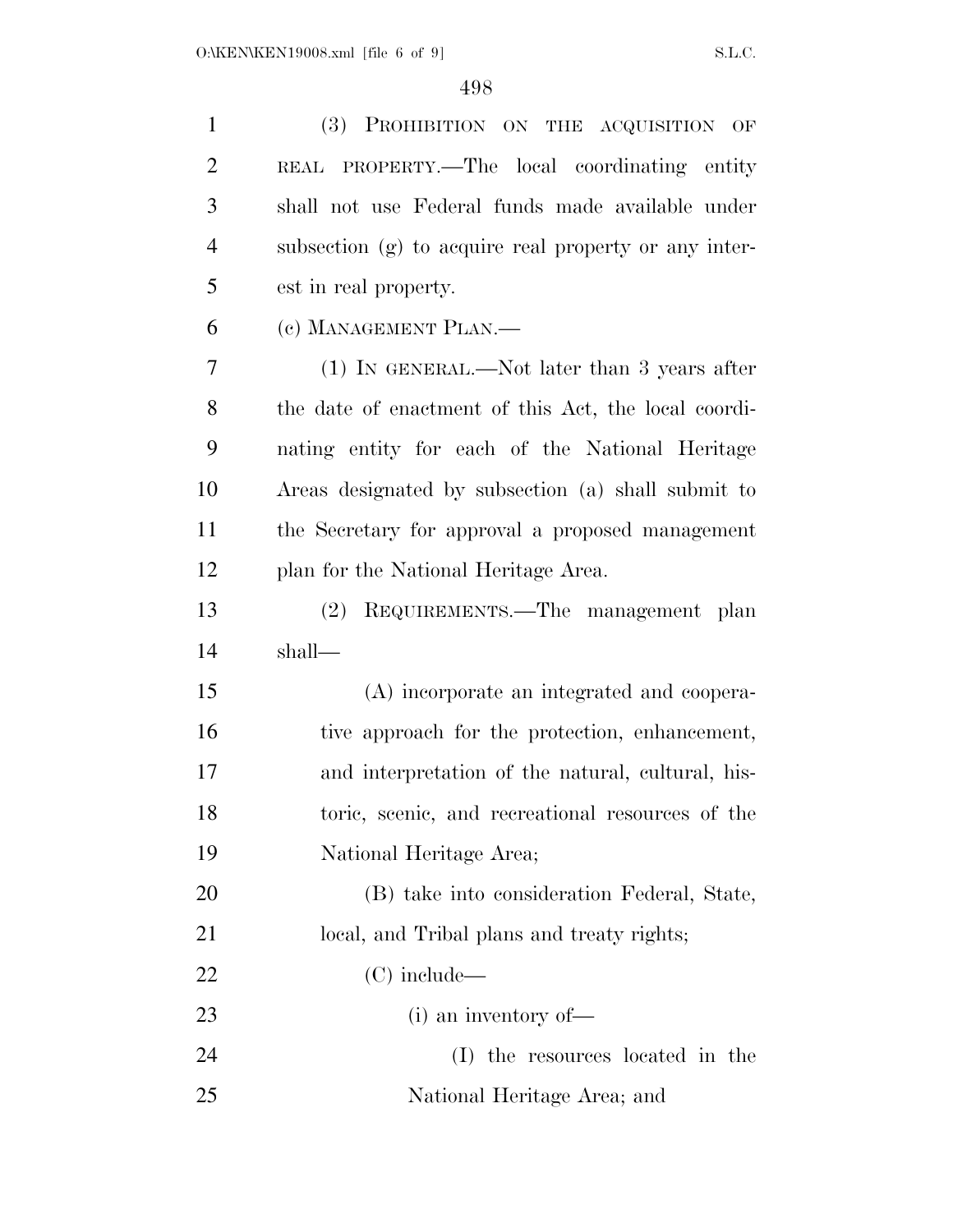| $\mathbf{1}$   | (II) any other property in the                  |
|----------------|-------------------------------------------------|
| $\overline{2}$ | National Heritage Area that—                    |
| 3              | (aa) is related to the themes                   |
| $\overline{4}$ | of the National Heritage Area;                  |
| 5              | and                                             |
| 6              | (bb) should be preserved, re-                   |
| 7              | stored, managed, or maintained                  |
| 8              | because of the significance of the              |
| 9              | property;                                       |
| 10             | (ii) comprehensive policies, strategies         |
| 11             | recommendations for conservation,<br>and        |
| 12             | funding, management, and development of         |
| 13             | the National Heritage Area;                     |
| 14             | (iii) a description of actions that the         |
| 15             | Federal Government, State, Tribal, and          |
| 16             | local governments, private organizations,       |
| 17             | and individuals have agreed to take to pro-     |
| 18             | tect the natural, historical, cultural, scenic, |
| 19             | and recreational resources of the National      |
| 20             | Heritage Area;                                  |
| 21             | (iv) a program of implementation for            |
| 22             | the management plan by the local coordi-        |
| 23             | nating entity that includes a description       |
| 24             | $of$ —                                          |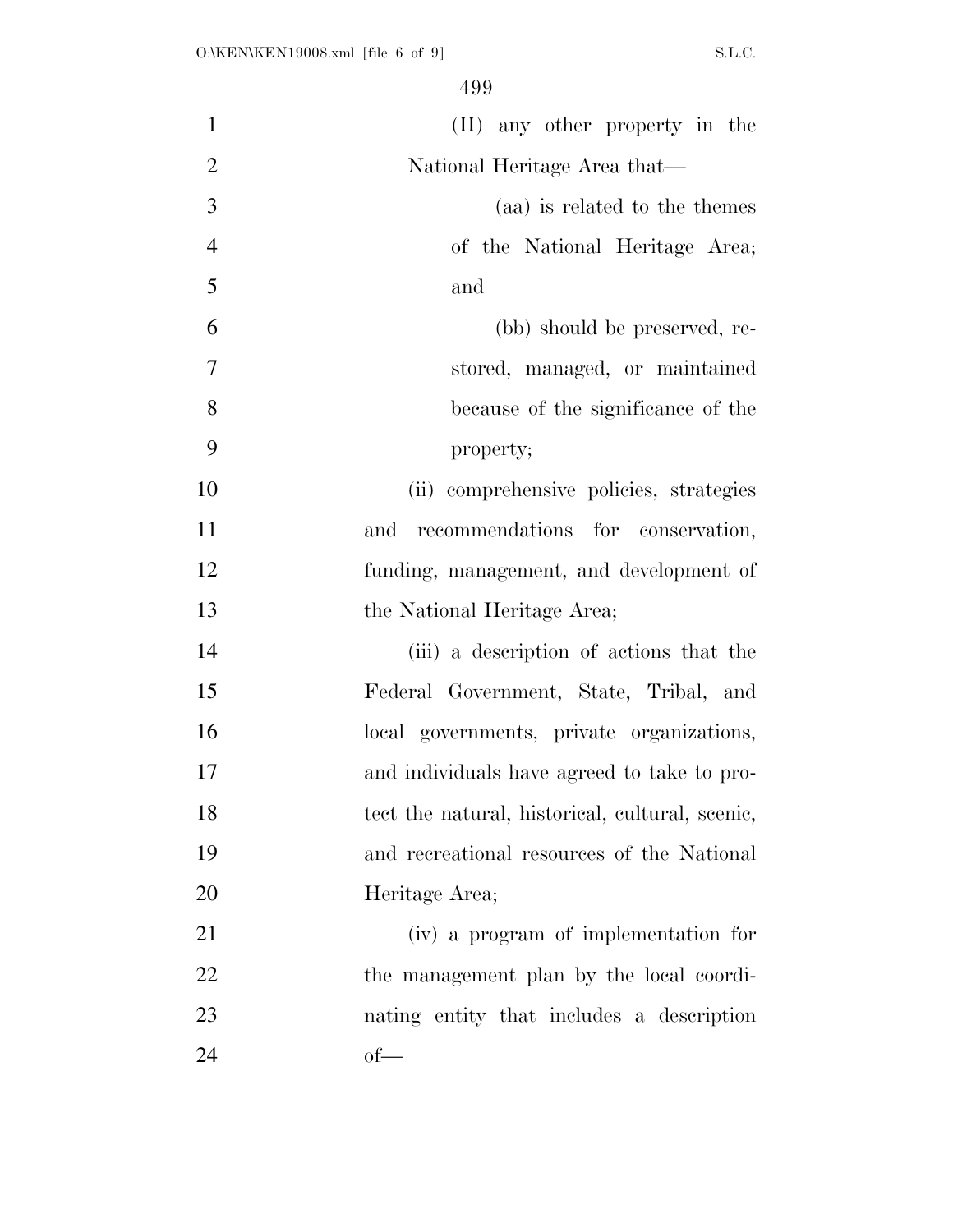| $\mathbf{1}$   | (I) actions to facilitate ongoing             |
|----------------|-----------------------------------------------|
| $\overline{2}$ | collaboration among partners to pro-          |
| 3              | mote plans for resource protection,           |
| $\overline{4}$ | restoration, and construction; and            |
| 5              | (II) specific commitments for im-             |
| 6              | plementation that have been made by           |
| $\tau$         | the local coordinating entity or any          |
| 8              | government, organization, or indi-            |
| 9              | vidual for the first 5 years of oper-         |
| 10             | ation;                                        |
| 11             | (v) the identification of sources of          |
| 12             | funding for carrying out the management       |
| 13             | plan;                                         |
| 14             | (vi) analysis and recommendations for         |
| 15             | means by which Federal, State, local, and     |
| 16             | Tribal programs, including the role of the    |
| 17             | National Park Service in the National Her-    |
| 18             | itage Area, may best be coordinated to        |
| 19             | carry out this subsection; and                |
| 20             | (vii) an interpretive plan for the Na-        |
| 21             | tional Heritage Area; and                     |
| 22             | (D) recommend policies and strategies for     |
| 23             | resource management that consider and detail  |
| 24             | the application of appropriate land and water |
| 25             | management techniques, including the develop- |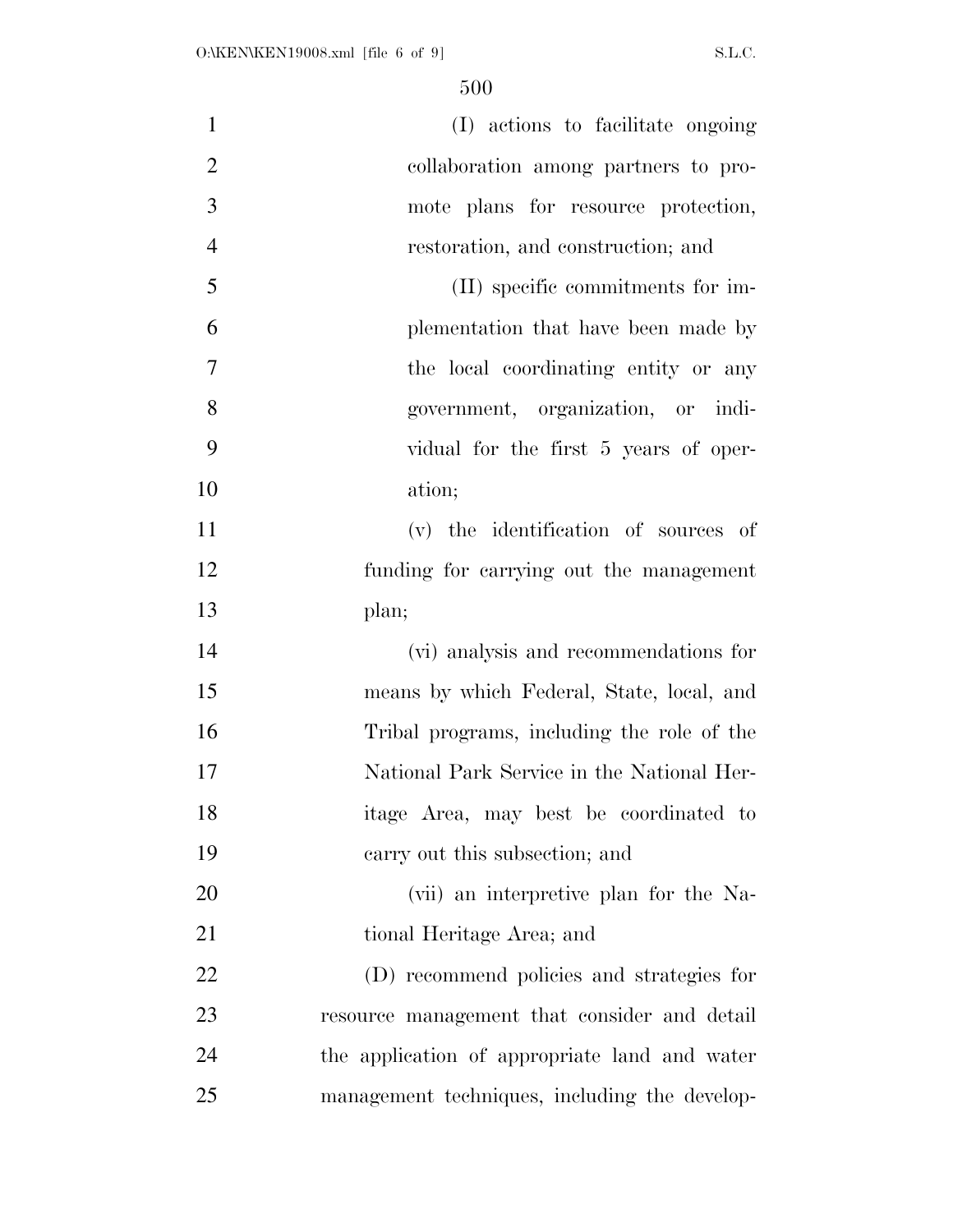| $\mathbf{1}$   | ment of intergovernmental and interagency co-           |
|----------------|---------------------------------------------------------|
| $\overline{2}$ | operative agreements to protect the natural,            |
| 3              | historical, cultural, educational, scenic, and rec-     |
| $\overline{4}$ | reational resources of the National Heritage            |
| 5              | Area.                                                   |
| 6              | (3) DEADLINE.—If a proposed management                  |
| 7              | plan is not submitted to the Secretary by the date      |
| 8              | that is 3 years after the date of enactment of this     |
| 9              | Act, the local coordinating entity shall be ineligible. |
| 10             | to receive additional funding under this section until  |
| 11             | the date on which the Secretary receives and ap-        |
| 12             | proves the management plan.                             |
| 13             | (4) APPROVAL OR DISAPPROVAL OF MANAGE-                  |
| 14             | MENT PLAN.-                                             |
| 15             | (A) IN GENERAL.—Not later than 180                      |
| 16             | days after the date of receipt of the manage-           |
| 17             | ment plan under paragraph (1), the Secretary,           |
| 18             | in consultation with State and Tribal govern-           |
| 19             | ments, shall approve or disapprove the manage-          |
| 20             | ment plan.                                              |
| 21             | (B) CRITERIA FOR APPROVAL.—In deter-                    |
| 22             | mining whether to approve the management                |
| 23             | plan, the Secretary shall consider whether—             |
| 24             | (i) the local coordinating entity is rep-               |

resentative of the diverse interests of the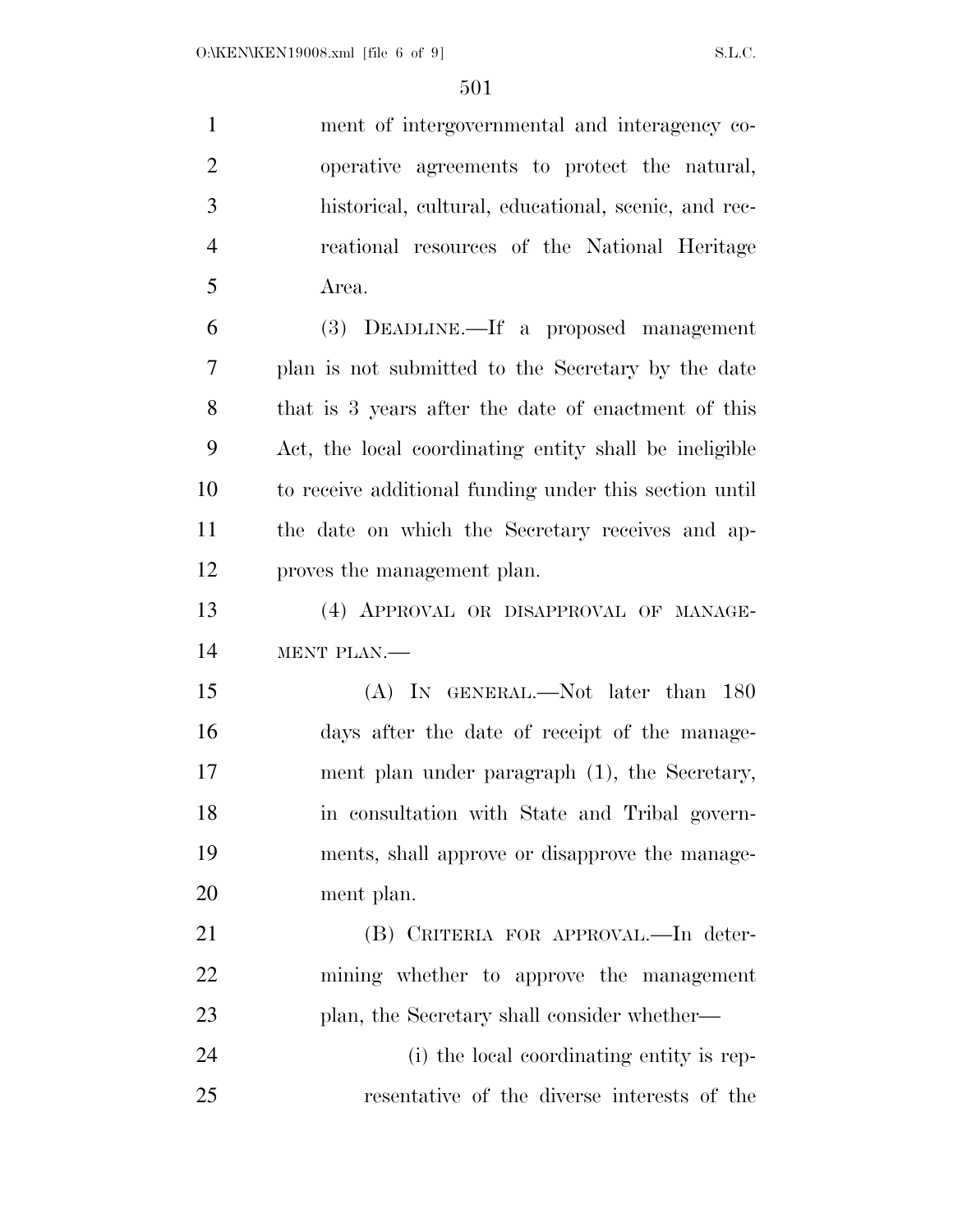| $\mathbf{1}$   | National Heritage Area, including Federal,      |
|----------------|-------------------------------------------------|
| $\overline{2}$ | State, Tribal, and local governments, nat-      |
| 3              | ural and historic resource protection orga-     |
| $\overline{4}$ | nizations, educational institutions, busi-      |
| 5              | nesses, and recreational organizations;         |
| 6              | (ii) the local coordinating entity has          |
| $\overline{7}$ | afforded adequate opportunity, including        |
| 8              | public hearings, for public and govern-         |
| 9              | mental involvement in the preparation of        |
| 10             | the management plan; and                        |
| 11             | (iii) the resource protection and inter-        |
| 12             | pretation strategies contained in the man-      |
| 13             | agement plan, if implemented, would ade-        |
| 14             | quately protect the natural, historical, and    |
| 15             | cultural resources of the National Heritage     |
| 16             | Area.                                           |
| 17             | (C) ACTION FOLLOWING DISAPPROVAL.-If            |
| 18             | the Secretary disapproves the management plan   |
| 19             | under subparagraph $(A)$ , the Secretary shall— |
| 20             | (i) advise the local coordinating entity        |
| 21             | in writing of the reasons for the dis-          |
| 22             | approval;                                       |
| 23             | (ii) make recommendations for revi-             |
| 24             | sions to the management plan; and               |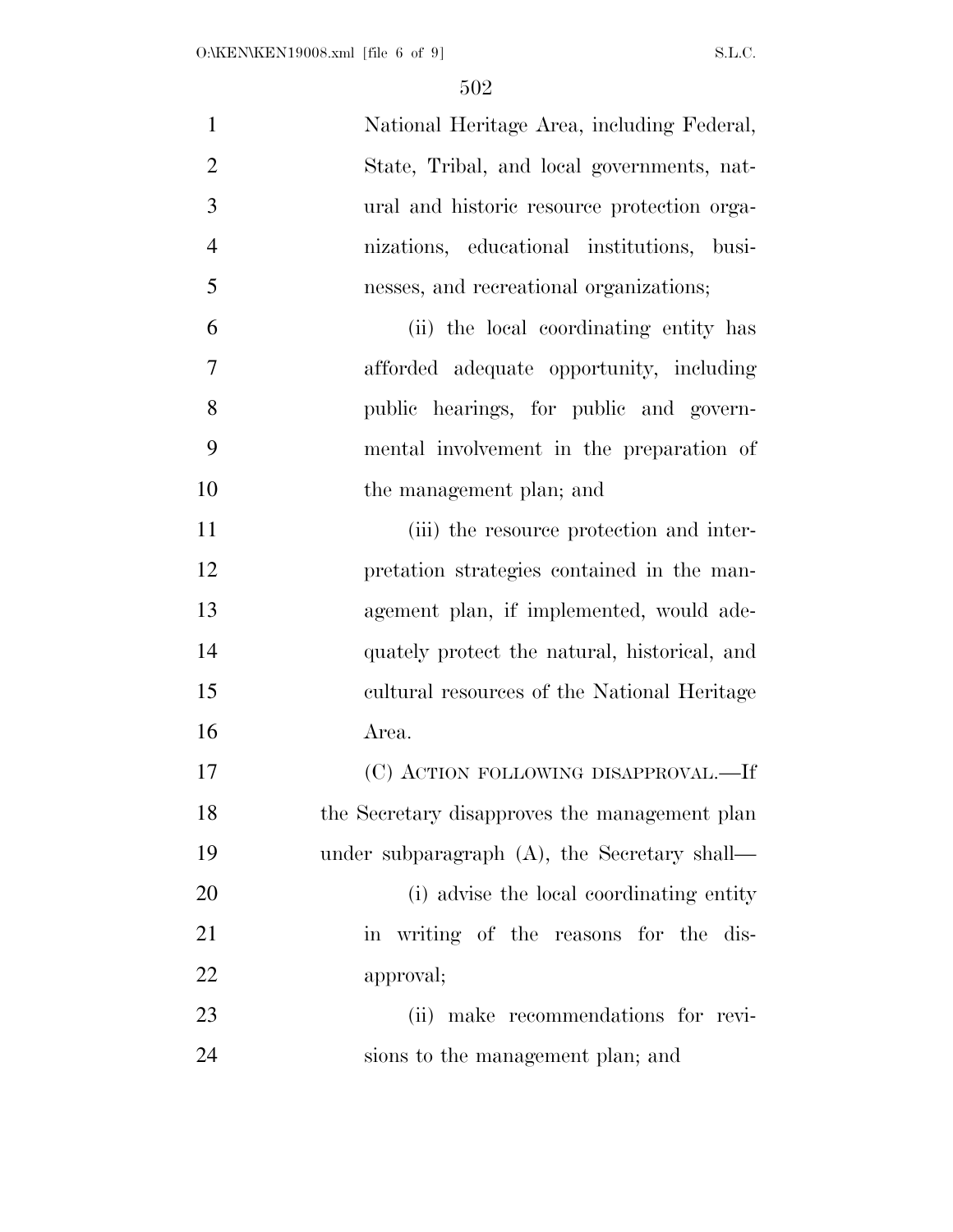| 1              | (iii) not later than 180 days after the                |
|----------------|--------------------------------------------------------|
| $\overline{2}$ | receipt of any proposed revision of the                |
| 3              | management plan from the local coordi-                 |
| $\overline{4}$ | nating entity, approve or disapprove the               |
| 5              | proposed revision.                                     |
| 6              | (D) AMENDMENTS.-                                       |
| $\overline{7}$ | (i) IN GENERAL.—The Secretary shall                    |
| 8              | approve or disapprove each amendment to                |
| 9              | the management plan that the Secretary                 |
| 10             | determines make a substantial change to                |
| 11             | the management plan.                                   |
| 12             | (ii) USE OF FUNDS.—The local co-                       |
| 13             | ordinating entity shall not use Federal                |
| 14             | funds authorized by this subsection to                 |
| 15             | carry out any amendments to the manage-                |
| 16             | ment plan until the Secretary has approved             |
| 17             | the amendments.                                        |
| 18             | (d) RELATIONSHIP TO OTHER FEDERAL AGEN-                |
| 19             | $CIES$ .                                               |
| 20             | (1) IN GENERAL.—Nothing in this section af-            |
| 21             | fects the authority of a Federal agency to provide     |
| 22             | technical or financial assistance under any other law. |
| 23             | (2) CONSULTATION AND COORDINATION.—The                 |
| 24             | head of any Federal agency planning to conduct ac-     |
| 25             | tivities that may have an impact on a National Her-    |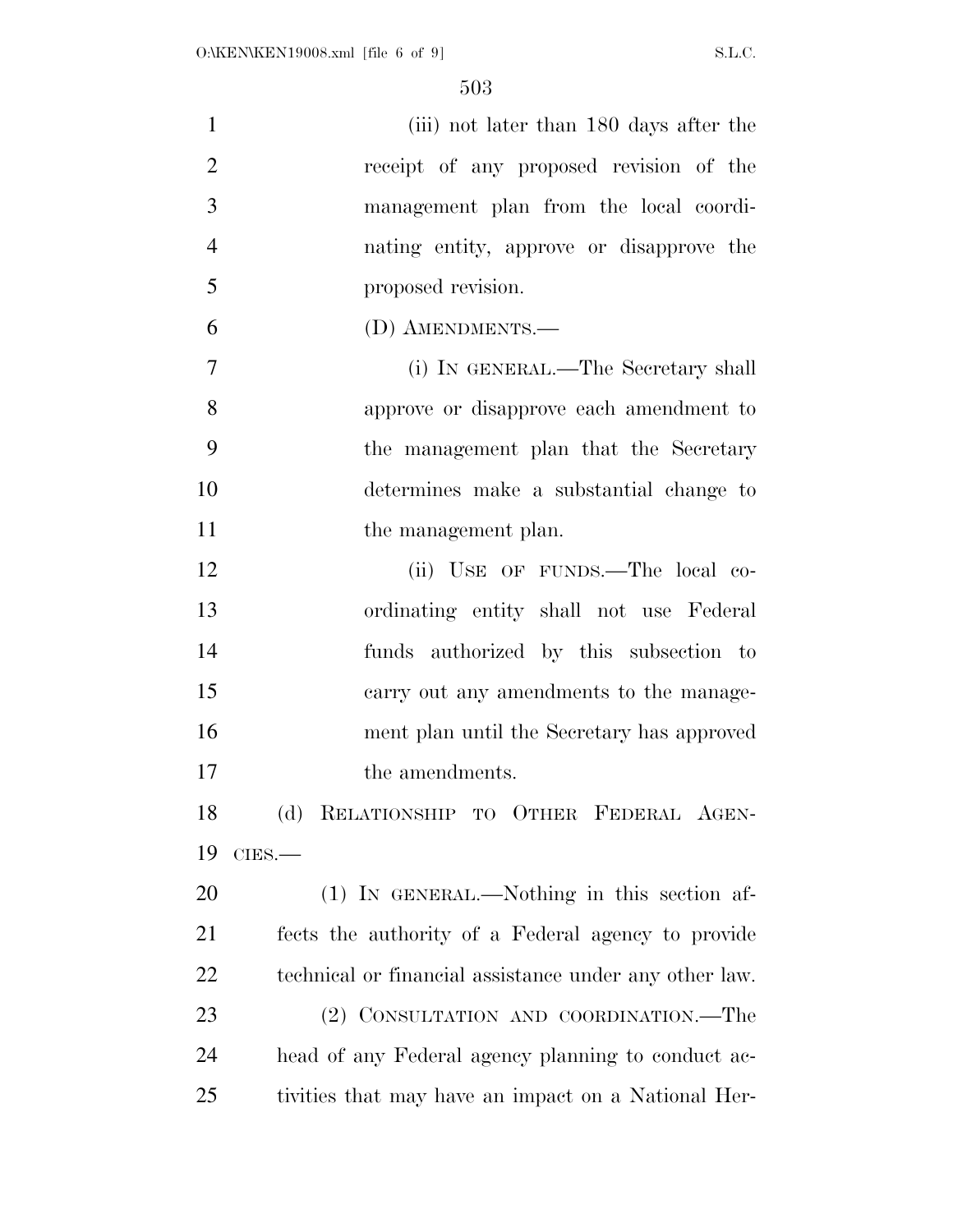| $\mathbf{1}$   | itage Area designated by subsection (a) is encour-      |
|----------------|---------------------------------------------------------|
| $\overline{2}$ | aged to consult and coordinate the activities with the  |
| 3              | Secretary and the local coordinating entity to the      |
| $\overline{4}$ | maximum extent practicable.                             |
| 5              | (3) OTHER FEDERAL AGENCIES.—Nothing in                  |
| 6              | this section—                                           |
| 7              | $(A)$ modifies, alters, or amends any law or            |
| 8              | regulation authorizing a Federal agency to              |
| 9              | manage Federal land under the jurisdiction of           |
| 10             | the Federal agency;                                     |
| 11             | (B) limits the discretion of a Federal land             |
| 12             | manager to implement an approved land use               |
| 13             | plan within the boundaries of a National Herit-         |
| 14             | age Area designated by subsection (a); or               |
| 15             | (C) modifies, alters, or amends any author-             |
| 16             | ized use of Federal land under the jurisdiction         |
| 17             | of a Federal agency.                                    |
| 18             | (e) PRIVATE PROPERTY AND REGULATORY PROTEC-             |
| 19             | TIONS.—Nothing in this section—                         |
| 20             | (1) abridges the rights of any property owner           |
| 21             | (whether public or private), including the right to re- |
| 22             | frain from participating in any plan, project, pro-     |
| 23             | gram, or activity conducted within a National Herit-    |
| 24             | age Area designated by subsection (a);                  |
| 25             | $(2)$ requires any property owner—                      |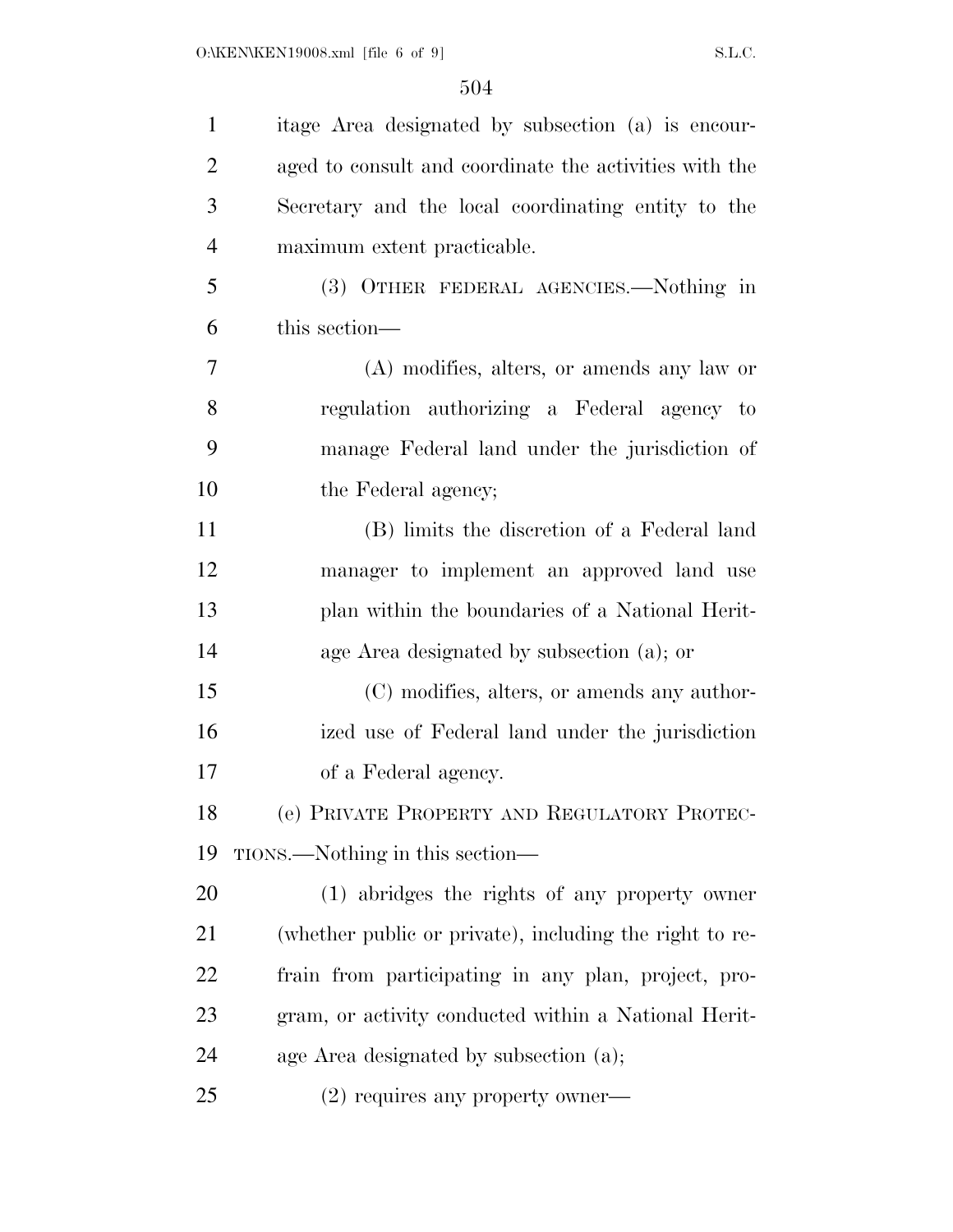| $\mathbf{1}$   | $(A)$ to permit public access (including ac-        |
|----------------|-----------------------------------------------------|
| $\overline{2}$ | cess by Federal, State, or local agencies) to the   |
| 3              | property of the property owner; or                  |
| 4              | (B) to modify public access or use of prop-         |
| 5              | erty of the property owner under any other          |
| 6              | Federal, State, or local law;                       |
| 7              | (3) alters any duly adopted land use regulation,    |
| 8              | approved land use plan, or other regulatory author- |
| 9              | ity of any Federal, State, Tribal, or local agency; |
| 10             | (4) conveys any land use or other regulatory        |
| 11             | authority to the local coordinating entity;         |
| 12             | (5) authorizes or implies the reservation or ap-    |
| 13             | propriation of water or water rights;               |
| 14             | $(6)$ enlarges or diminishes the treaty rights of   |
| 15             | any Indian Tribe within the National Heritage Area; |
| 16             | $(7)$ diminishes—                                   |
| 17             | (A) the authority of the State to manage            |
| 18             | fish and wildlife, including the regulation of      |
| 19             | fishing and hunting within a National Heritage      |
| 20             | Area designated by subsection (a); or               |
| 21             | (B) the authority of Indian Tribes to regu-         |
| 22             | late members of Indian Tribes with respect to       |
| 23             | fishing, hunting, and gathering in the exercise     |
| 24             | of treaty rights; or                                |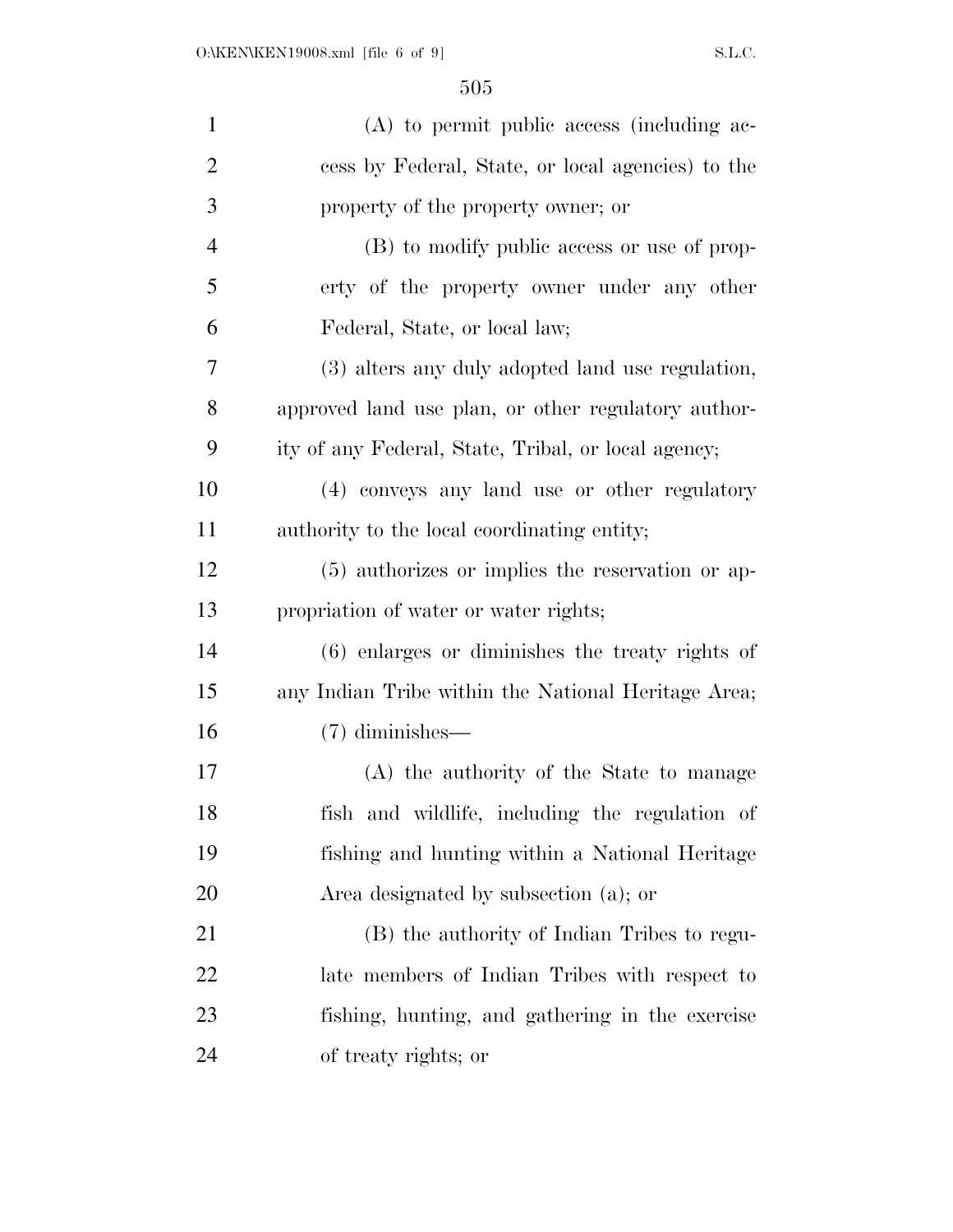| $\mathbf{1}$   | (8) creates any liability, or affects any liability  |
|----------------|------------------------------------------------------|
| $\overline{2}$ | under any other law, of any private property owner   |
| 3              | with respect to any person injured on the private    |
| $\overline{4}$ | property.                                            |
| 5              | (f) EVALUATION AND REPORT.—                          |
| 6              | (1) IN GENERAL.—For each of the National             |
| 7              | Heritage Areas designated by subsection (a), not     |
| 8              | later than 3 years before the date on which author-  |
| 9              | ity for Federal funding terminates for each National |
| 10             | Heritage Area, the Secretary shall—                  |
| 11             | (A) conduct an evaluation of the accom-              |
| 12             | plishments of the National Heritage Area; and        |
| 13             | (B) prepare a report in accordance with              |
| 14             | paragraph (3).                                       |
| 15             | (2) EVALUATION.—An evaluation conducted              |
| 16             | under paragraph $(1)(A)$ shall—                      |
| 17             | $(A)$ assess the progress of the local man-          |
| 18             | agement entity with respect to-                      |
| 19             | (i) accomplishing the purposes of the                |
| 20             | authorizing legislation for the National             |
| 21             | Heritage Area; and                                   |
| 22             | (ii) achieving the goals and objectives              |
| 23             | of the approved management plan for the              |
| 24             | National Heritage Area;                              |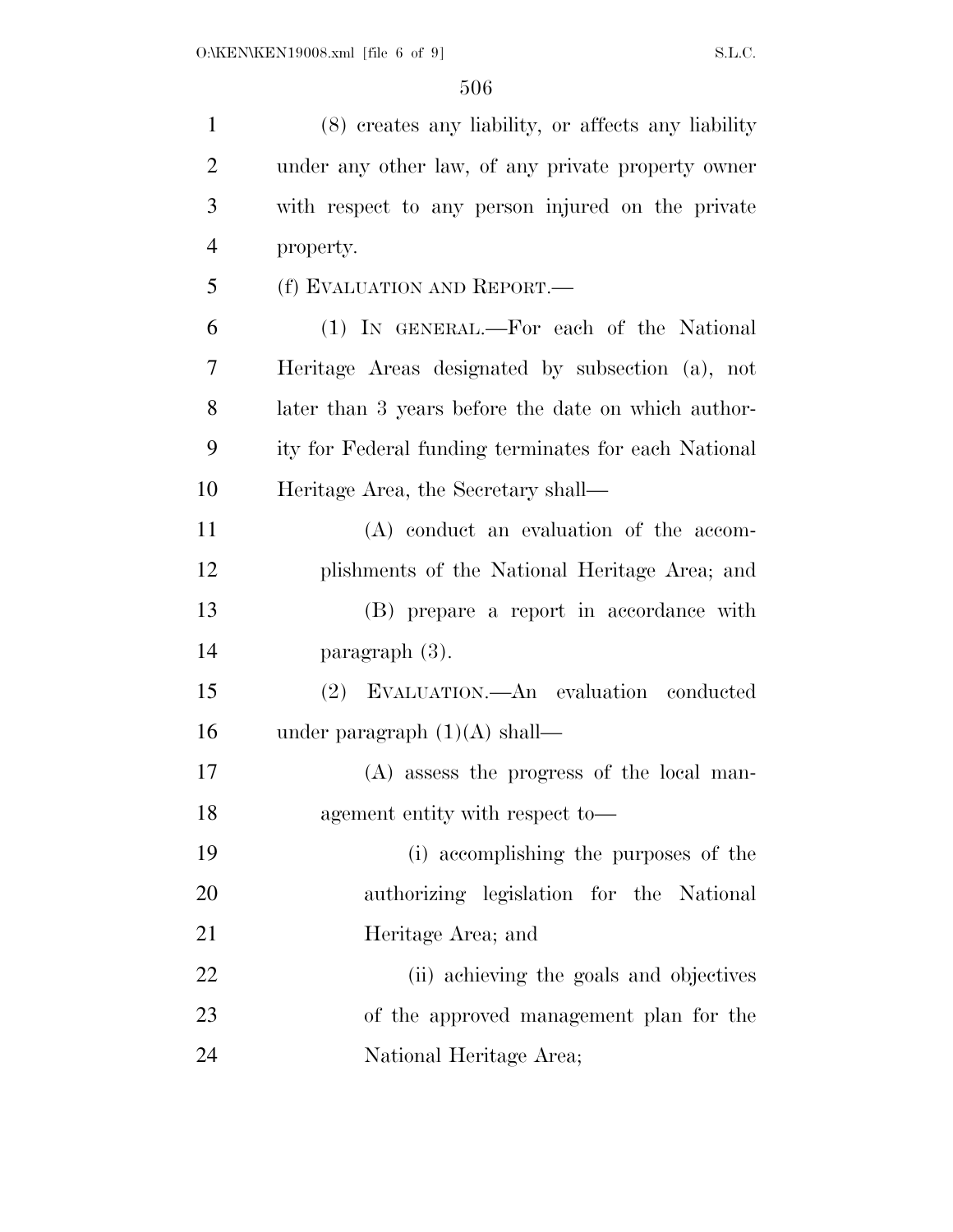(B) analyze the investments of the Federal Government, State, Tribal, and local govern- ments, and private entities in each National Heritage Area to determine the impact of the investments; and

 (C) review the management structure, partnership relationships, and funding of the National Heritage Area for purposes of identi- fying the critical components for sustainability of the National Heritage Area.

 (3) REPORT.—Based on the evaluation con- ducted under paragraph (1)(A), the Secretary shall submit to the Committee on Energy and Natural Resources of the Senate and the Committee on Nat- ural Resources of the House of Representatives a re- port that includes recommendations for the future role of the National Park Service, if any, with re-spect to the National Heritage Area.

(g) AUTHORIZATION OF APPROPRIATIONS.—

 (1) IN GENERAL.—There is authorized to be appropriated for each National Heritage Area des- ignated by subsection (a) to carry out the purposes of this section \$10,000,000, of which not more than \$1,000,000 may be made available in any fiscal year.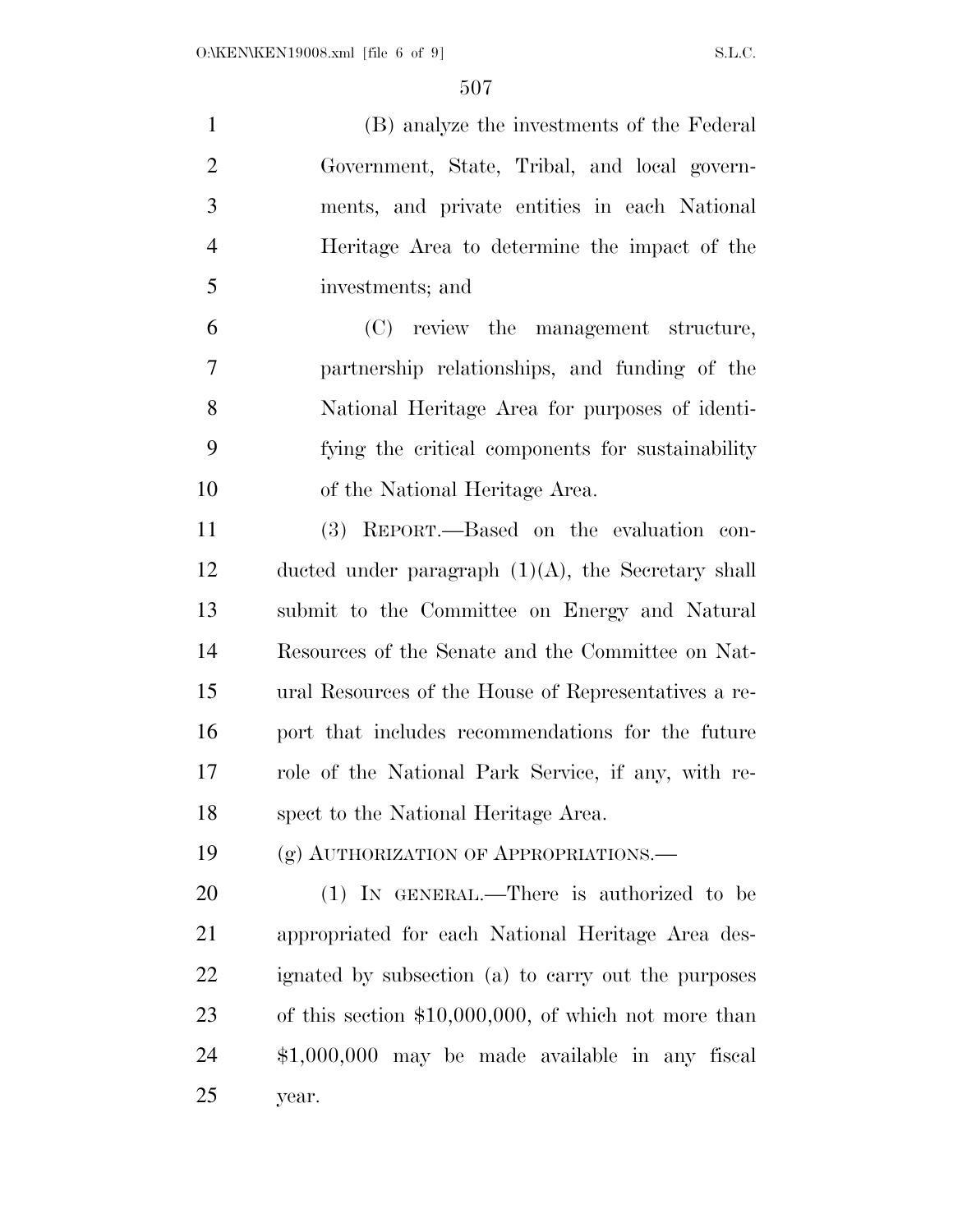| $\mathbf{1}$   | (2) AVAILABILITY.—Amounts made available               |
|----------------|--------------------------------------------------------|
| $\overline{2}$ | under paragraph (1) shall remain available until ex-   |
| 3              | pended.                                                |
| $\overline{4}$ | (3) COST-SHARING REQUIREMENT.—                         |
| 5              | (A) IN GENERAL.—The Federal share of                   |
| 6              | the total cost of any activity under this section      |
| 7              | shall be not more than 50 percent.                     |
| 8              | (B) FORM.—The non-Federal contribution                 |
| 9              | of the total cost of any activity under this sec-      |
| 10             | tion may be in the form of in-kind contributions       |
| 11             | of goods or services fairly valued.                    |
| 12             | (4) TERMINATION OF AUTHORITY.—The<br>au-               |
| 13             | thority of the Secretary to provide assistance under   |
| 14             | this section terminates on the date that is 15 years   |
| 15             | after the date of enactment of this Act.               |
| 16             | SEC. 6002. ADJUSTMENT OF BOUNDARIES OF LINCOLN NA-     |
| 17             | TIONAL HERITAGE AREA.                                  |
| 18             | (a) BOUNDARY ADJUSTMENT.—Section $443(b)(1)$ of        |
| 19             | the Consolidated Natural Resources Act of 2008 (Public |
| 20             | Law 110–229; 122 Stat. 819) is amended—                |
| 21             | (1) by inserting ", Livingston," after "La-            |
| 22             | Salle"; and                                            |
| 23             | (2) by inserting ", the city of Jonesboro in           |
| 24             | Union County, and the city of Freeport in Stephen-     |
| 25             | son County" after "Woodford counties".                 |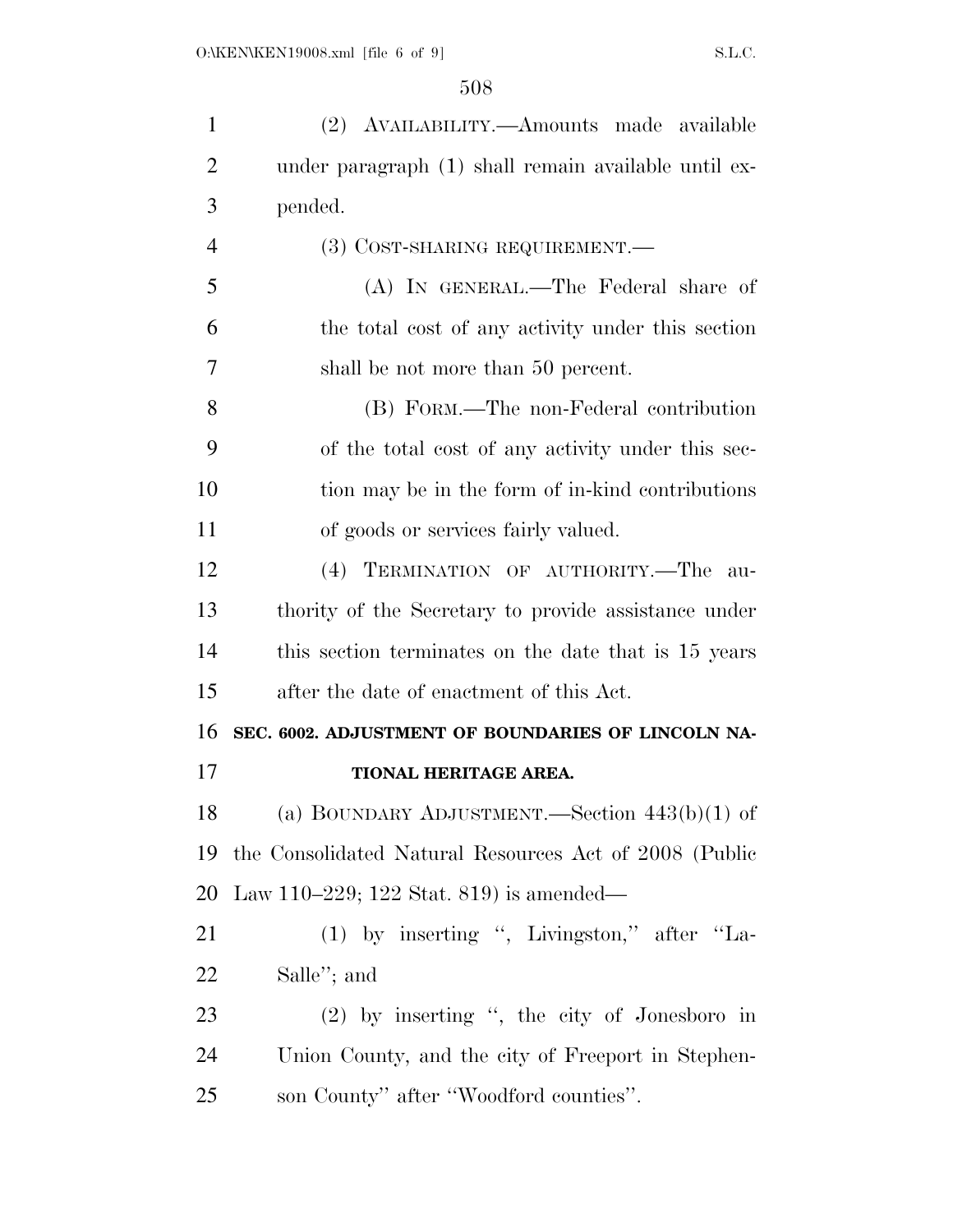| $\mathbf{1}$ | (b) MAP.—The Secretary shall update the map re-              |
|--------------|--------------------------------------------------------------|
| 2            | ferred to in section $443(b)(2)$ of the Consolidated Natural |
| 3            | Resources Act of 2008 to reflect the boundary adjustment     |
| 4            | made by the amendments in subsection (a).                    |
| 5            | SEC. 6003. FINGER LAKES NATIONAL HERITAGE AREA               |
| 6            | STUDY.                                                       |
| 7            | (a) DEFINITIONS.—In this section:                            |
| 8            | (1) HERITAGE AREA.—The term "Heritage                        |
| 9            | Area" means the Finger Lakes National Heritage               |
| 10           | Area.                                                        |
| 11           | (2) STATE.—The term "State" means the State                  |
| 12           | of New York.                                                 |
| 13           | (3) STUDY AREA.—The term "study area"                        |
| 14           | means-                                                       |
| 15           | (A) the counties in the State of Cayuga,                     |
| 16           | Chemung, Cortland, Livingston, Monroe, Onon-                 |
| 17           | daga, Ontario, Schuyler, Seneca,<br>Steuben,                 |
| 18           | Tioga, Tompkins, Wayne, and Yates; and                       |
| 19           | (B) any other areas in the State that—                       |
| 20           | (i) have heritage aspects that<br>are                        |
| 21           | similar to the areas described in subpara-                   |
| <u>22</u>    | $graph(A);$ and                                              |
| 23           | (ii) are adjacent to, or in the vicinity                     |
| 24           | of, those areas.                                             |
| 25           | (b) $S_{TUDY}$ .                                             |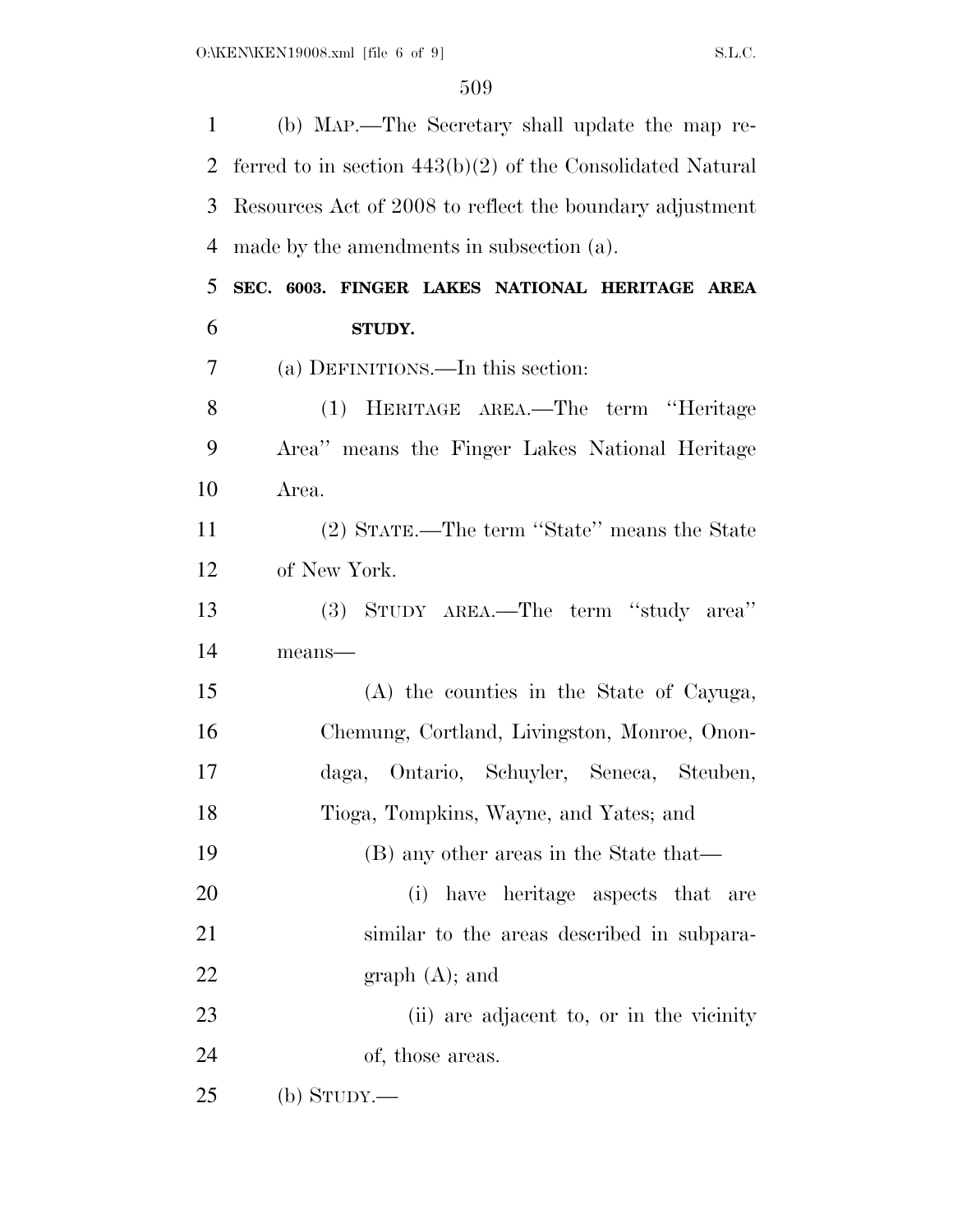| $\mathbf{1}$   | (1) IN GENERAL.—The Secretary, in consulta-             |
|----------------|---------------------------------------------------------|
| $\overline{2}$ | tion with State and local historic preservation offi-   |
| 3              | cers, State and local historical societies, State and   |
| $\overline{4}$ | local tourism offices, and other appropriate organi-    |
| 5              | zations and governmental agencies, shall conduct a      |
| 6              | study to assess the suitability and feasibility of des- |
| 7              | ignating the study area as a National Heritage          |
| 8              | Area, to be known as the "Finger Lakes National"        |
| 9              | Heritage Area".                                         |
| 10             | (2) REQUIREMENTS.—The study shall include               |
| 11             | analysis, documentation, and determinations<br>on       |
| 12             | whether the study area—                                 |
| 13             | (A) has an assemblage of natural, historic,             |
| 14             | and cultural resources that—                            |
| 15             | (i) represent distinctive aspects of the                |
| 16             | heritage of the United States;                          |
| 17             | (ii) are worthy of recognition, con-                    |
| 18             | servation, interpretation, and continuing               |
| 19             | use; and                                                |
| 20             | (iii) would be best managed—                            |
| 21             | (I) through partnerships among                          |
| 22             | public and private entities; and                        |
| 23             | (II) by linking diverse and some-                       |
| 24             | times noncontiguous resources and ac-                   |
| 25             | tive communities;                                       |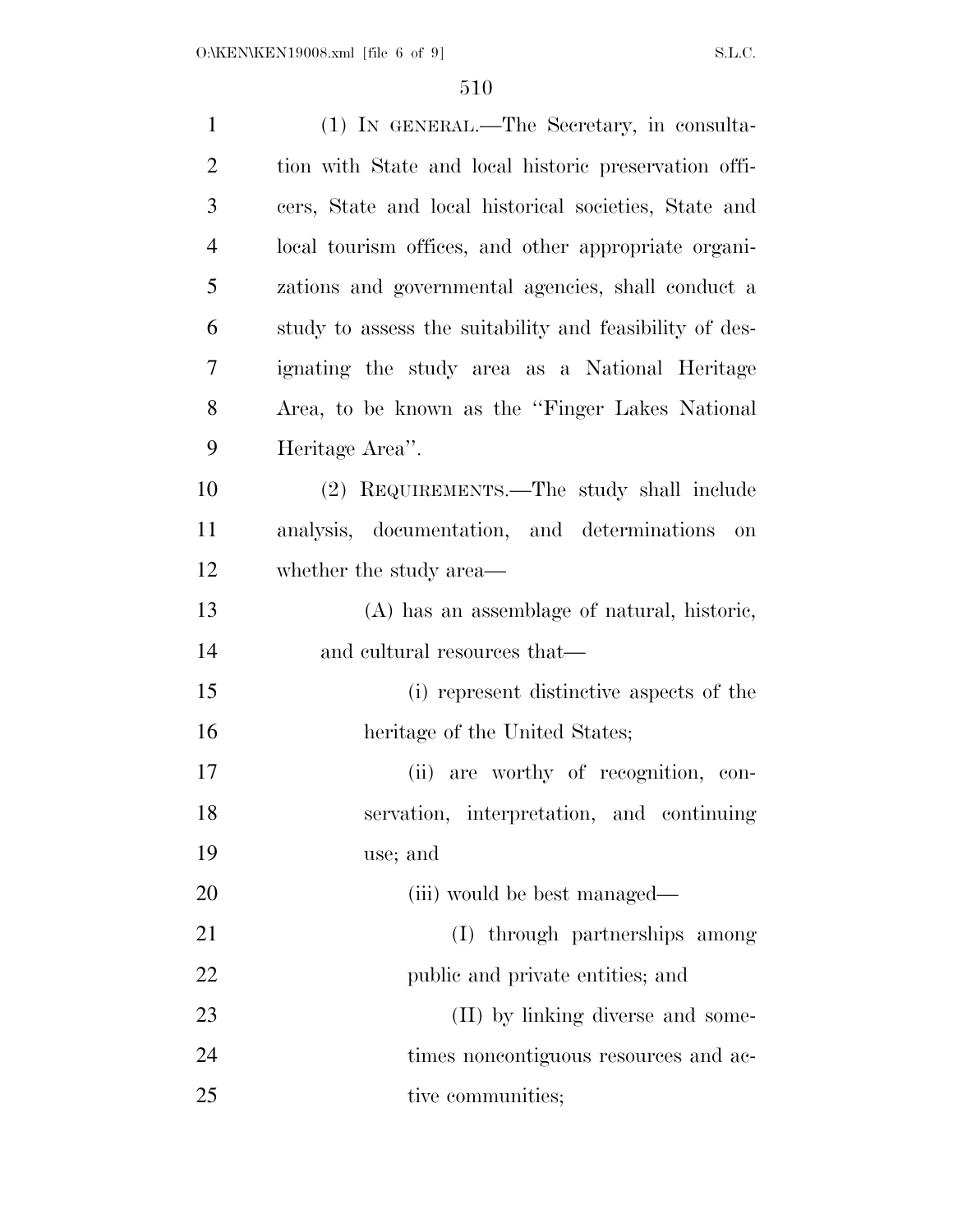| $\mathbf{1}$   | (B) reflects traditions, customs, beliefs,         |
|----------------|----------------------------------------------------|
| $\overline{2}$ | and folklife that are a valuable part of the story |
| 3              | of the United States;                              |
| $\overline{4}$ | (C) provides outstanding opportunities—            |
| 5              | (i) to conserve natural, historic, cul-            |
| 6              | tural, or scenic features; and                     |
| 7              | (ii) for recreation and education;                 |
| 8              | (D) contains resources that—                       |
| 9              | (i) are important to any identified                |
| 10             | themes of the study area; and                      |
| 11             | (ii) retain a degree of integrity capa-            |
| 12             | ble of supporting interpretation;                  |
| 13             | (E) includes residents, business interests,        |
| 14             | nonprofit organizations, and State and local       |
| 15             | governments that—                                  |
| 16             | (i) are involved in the planning of the            |
| 17             | Heritage Area;                                     |
| 18             | (ii) have developed a conceptual finan-            |
| 19             | eial plan that outlines the roles of all par-      |
| 20             | ticipants in the Heritage Area, including          |
| 21             | the Federal Government; and                        |
| <u>22</u>      | (iii) have demonstrated support for                |
| 23             | the designation of the Heritage Area;              |
| 24             | (F) has a potential management entity to           |
| 25             | work in partnership with the individuals and       |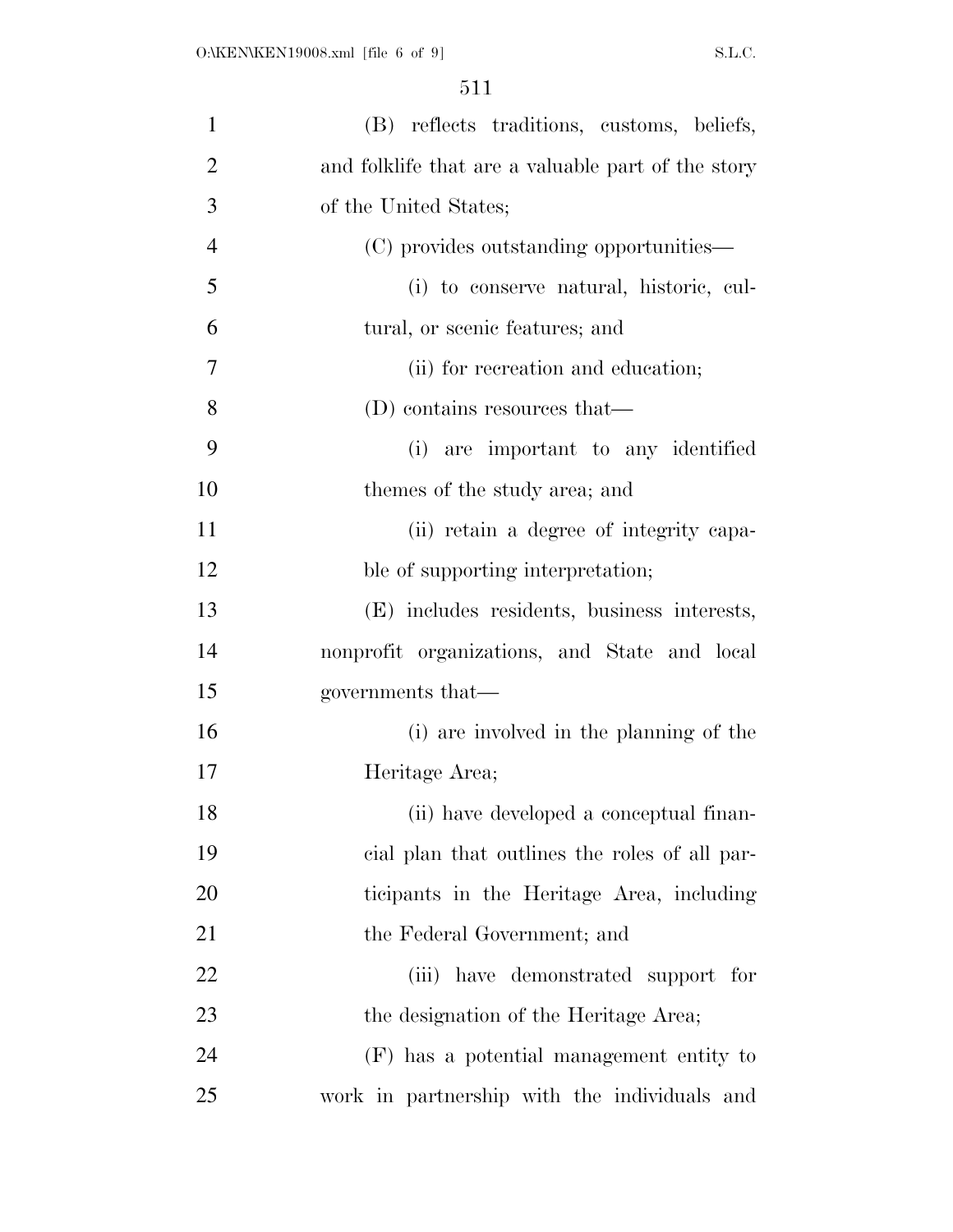| $\mathbf{1}$   | entities described in subparagraph (E) to de-             |
|----------------|-----------------------------------------------------------|
| $\overline{2}$ | velop the Heritage Area while encouraging                 |
| 3              | State and local economic activity; and                    |
| $\overline{4}$ | (G) has a conceptual boundary map that is                 |
| 5              | supported by the public.                                  |
| 6              | (c) REPORT.—Not later than 3 years after the date         |
| 7              | on which funds are first made available to carry out this |
| 8              | section, the Secretary shall submit to the Committee on   |
| 9              | Natural Resources of the House of Representatives and     |
| 10             | the Committee on Energy and Natural Resources of the      |
| 11             | Senate a report that describes—                           |
| 12             | (1) the findings of the study under subsection            |
| 13             | $(b)$ ; and                                               |
| 14             | (2) any conclusions and recommendations of the            |
| 15             | Secretary.                                                |
| 16             | TITLE VII—WILDLIFE HABITAT                                |
| 17             | <b>AND CONSERVATION</b>                                   |
| 18             | SEC. 7001. WILD ACT.                                      |
| 19             | (a) PARTNERS FOR FISH AND WILDLIFE PROGRAM                |
| 20             | REAUTHORIZATION.—Section 5 of the Partners for Fish       |
| 21             | and Wildlife Act (16 U.S.C. 3774) is amended by striking  |
| 22             | $"2006$ through $2011"$ and inserting $"2018$ through     |
| 23             | $2022"$ .                                                 |
| 24             | (b) FISH AND WILDLIFE COORDINATION.—                      |
|                |                                                           |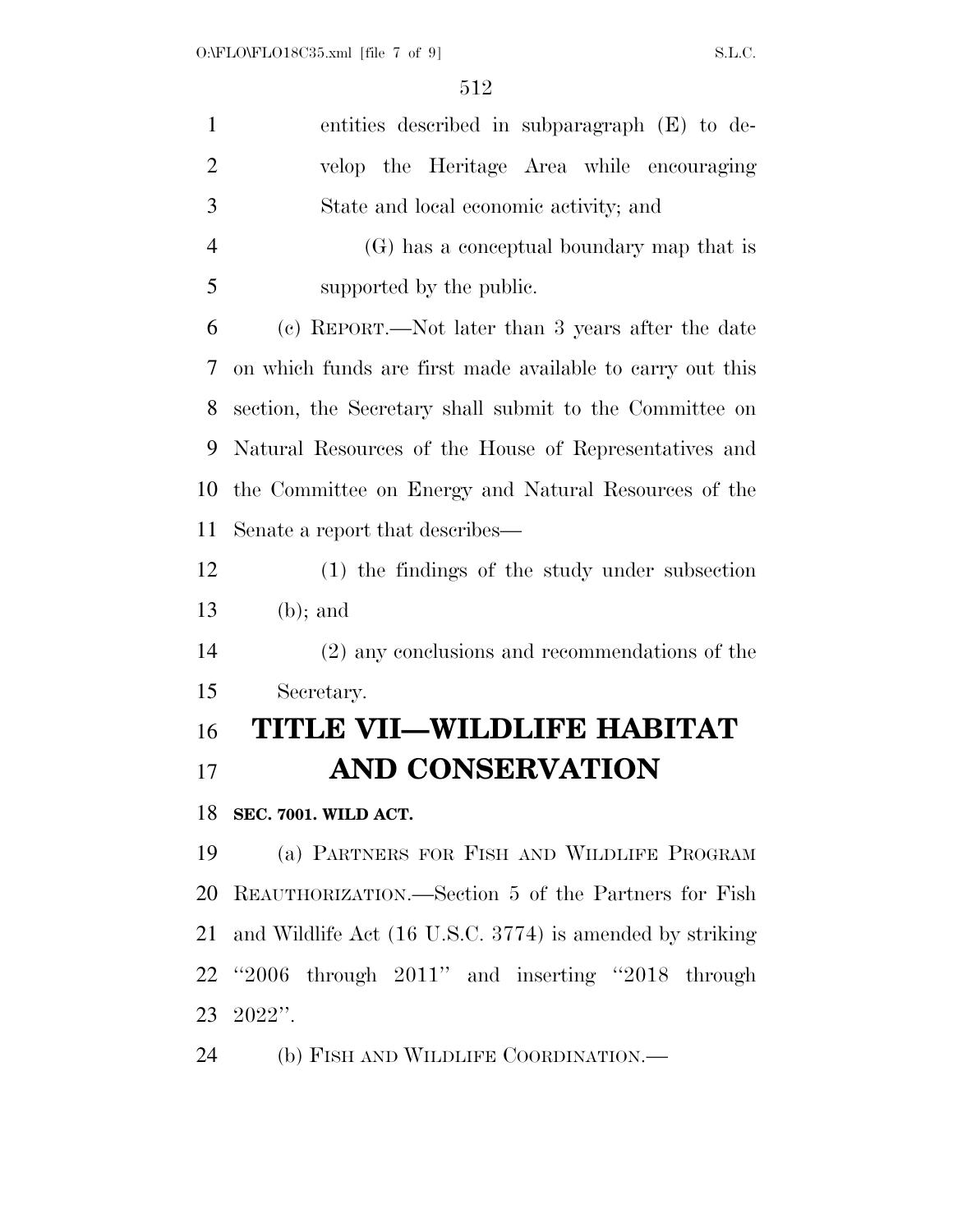| $\mathbf{1}$   | (1) PURPOSE.—The purpose of this subsection                     |
|----------------|-----------------------------------------------------------------|
| $\overline{2}$ | is to protect water, oceans, coasts, and wildlife from          |
| 3              | invasive species.                                               |
| $\overline{4}$ | (2) AMENDMENTS TO THE FISH AND WILDLIFE                         |
| 5              | COORDINATION ACT.-                                              |
| 6              | (A) SHORT TITLE; AUTHORIZATION.—The                             |
| 7              | first section of the Fish and Wildlife Coordina-                |
| 8              | tion Act (16 U.S.C. 661) is amended by strik-                   |
| 9              | ing "For the purpose" and inserting the fol-                    |
| 10             | lowing:                                                         |
| 11             | "SECTION 1. SHORT TITLE; AUTHORIZATION.                         |
| 12             | "(a) SHORT TITLE.—This Act may be cited as the                  |
| 13             | 'Fish and Wildlife Coordination Act'.                           |
| 14             | "(b) AUTHORIZATION.—For the purpose".                           |
| 15             | (B) PROTECTION OF WATER, OCEANS,                                |
| 16             | COASTS, AND WILDLIFE FROM INVASIVE SPE-                         |
| 17             | CIES.—The Fish and Wildlife Coordination Act                    |
| 18             | $(16 \text{ U.S.C. } 661 \text{ et seq.})$ is amended by adding |
| 19             | at the end the following:                                       |
| 20             | "SEC. 10. PROTECTION OF WATER, OCEANS, COASTS, AND              |
| 21             | WILDLIFE FROM INVASIVE SPECIES.                                 |
| 22             | "(a) DEFINITIONS.—In this section:                              |
| 23             | "(1) CONTROL.—The term 'control', with re-                      |
| 24             | spect to an invasive species, means the eradication,            |
| 25             | suppression, or reduction of the population of the              |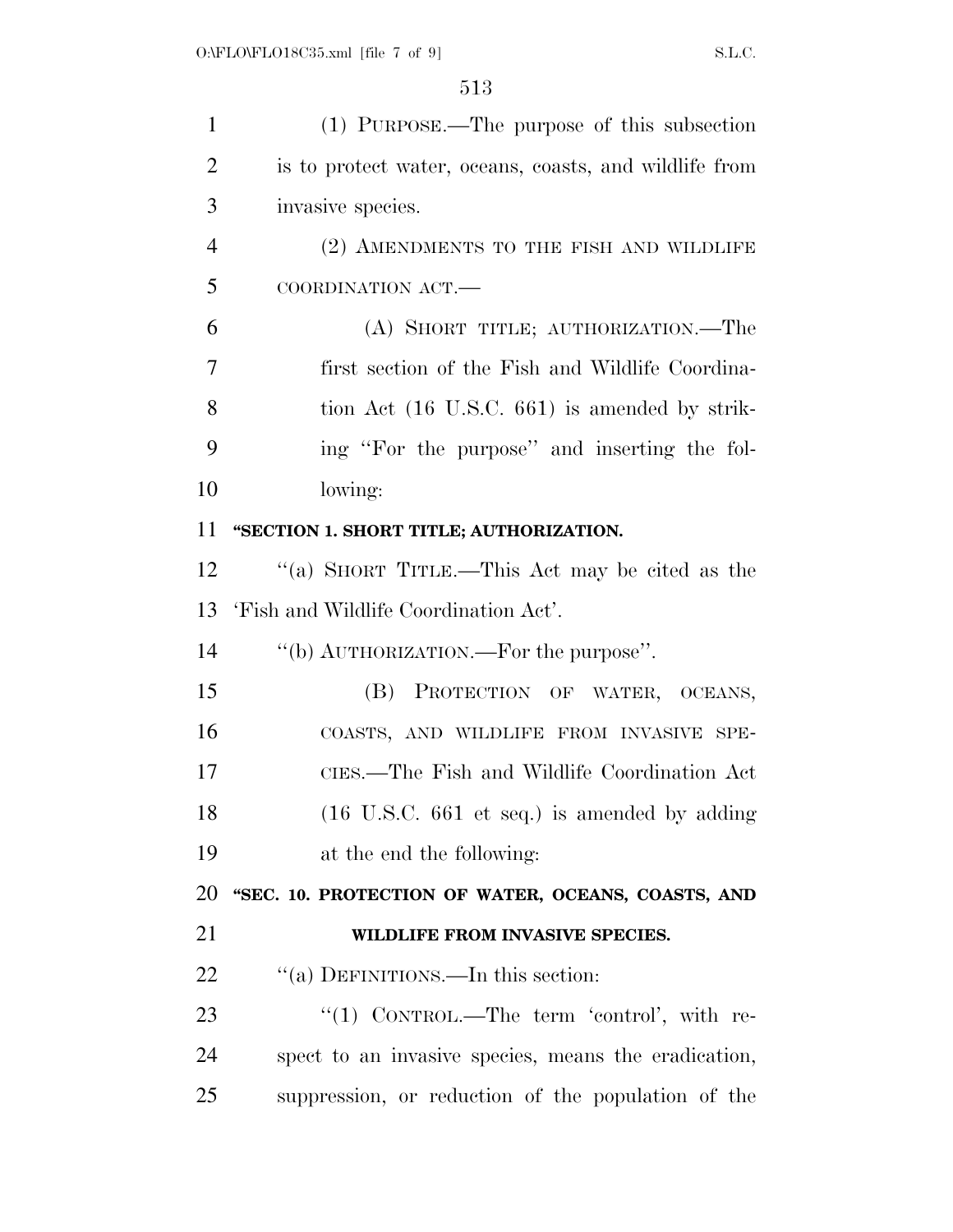| $\mathbf{1}$   | invasive species within the area in which the invasive |
|----------------|--------------------------------------------------------|
| $\overline{2}$ | species is present.                                    |
| 3              | $\lq(2)$ ECOSYSTEM.—The term 'ecosystem'               |
| $\overline{4}$ | means the complex of a community of organisms          |
| 5              | and the environment of the organisms.                  |
| 6              | "(3) ELIGIBLE STATE.—The term 'eligible                |
| 7              | State' means any of—                                   |
| 8              | $\lq\lq$ (A) a State;                                  |
| 9              | "(B) the District of Columbia;                         |
| 10             | " $(C)$ the Commonwealth of Puerto Rico;               |
| 11             | $\lq\lq$ (D) Guam;                                     |
| 12             | "(E) American Samoa;                                   |
| 13             | $\lq\lq(F)$ the Commonwealth of the Northern           |
| 14             | Mariana Islands; and                                   |
| 15             | $\lq\lq(G)$ the United States Virgin Islands.          |
| 16             | $``(4)$ INVASIVE SPECIES.—                             |
| 17             | "(A) IN GENERAL.—The term 'invasive                    |
| 18             | species' means an alien species, the introduction      |
| 19             | of which causes, or is likely to cause, economic       |
| 20             | or environmental harm or harm to human                 |
| 21             | health.                                                |
| 22             | "(B) ASSOCIATED DEFINITION.—For pur-                   |
| 23             | poses of subparagraph $(A)$ , the term 'alien spe-     |
| 24             | cies', with respect to a particular ecosystem,         |
| 25             | means any species (including the seeds, eggs,          |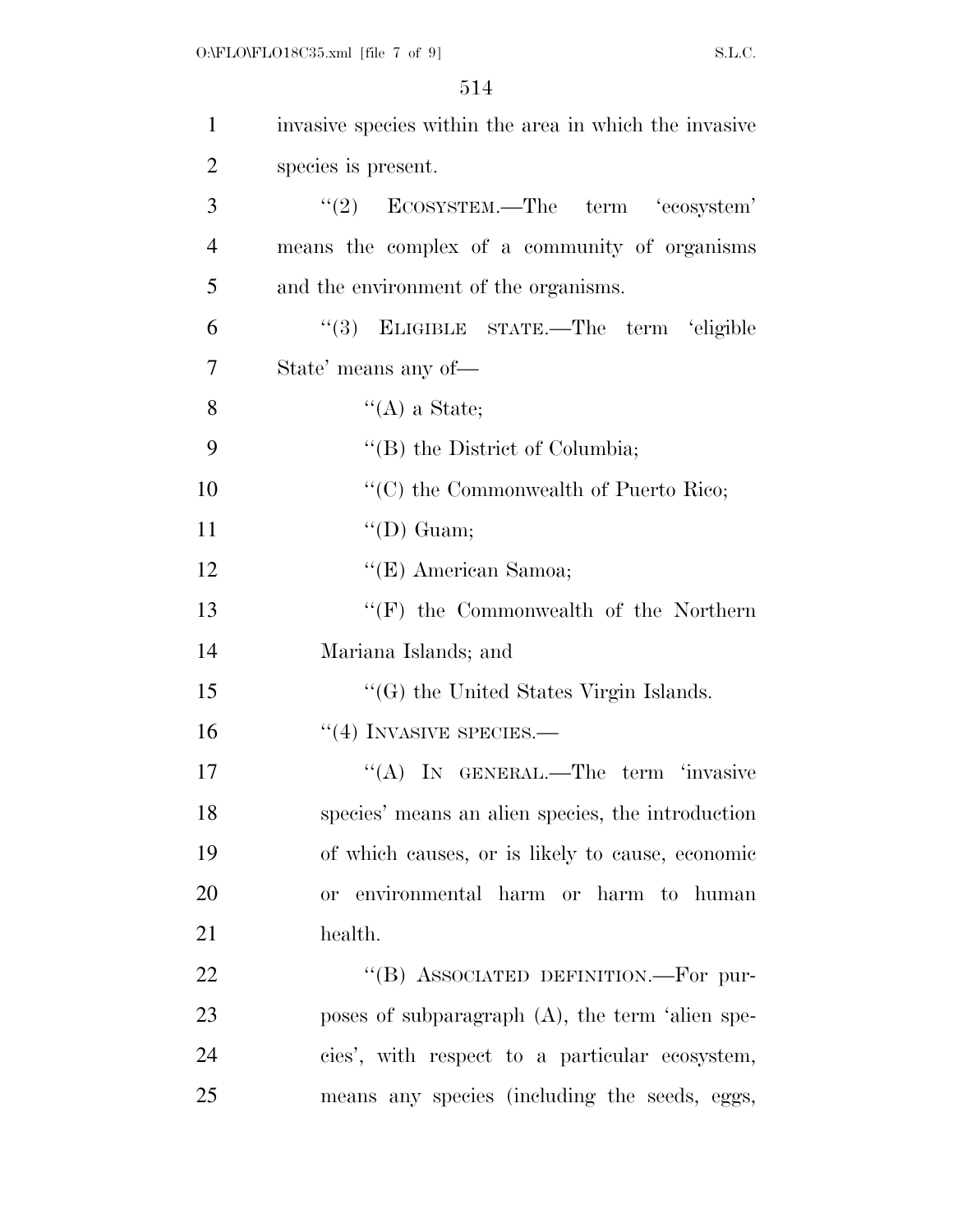| $\mathbf{1}$   | spores, or other biological material of the spe-    |
|----------------|-----------------------------------------------------|
| $\overline{2}$ | cies that are capable of propagating the species)   |
| 3              | that is not native to the affected ecosystem.       |
| $\overline{4}$ | "(C) INCLUSION.—The terms 'invasive                 |
| 5              | species' and 'alien species' include any terres-    |
| 6              | trial or aquatic species determined by the rel-     |
| 7              | evant tribal, regional, State, or local authority   |
| 8              | to meet the requirements of subparagraph (A)        |
| 9              | or $(B)$ , as applicable.                           |
| 10             | $\cdot\cdot$ (5) MANAGE; MANAGEMENT.—The terms      |
| 11             | 'manage' and 'management', with respect to an       |
| 12             | invasive species, mean the active implementation of |
| 13             | any activity—                                       |
| 14             | "(A) to reduce or stop the spread of the            |
| 15             | invasive species; and                               |
| 16             | $\cdot$ (B) to inhibit further infestations of the  |
| 17             | invasive species, the spread of the invasive spe-   |
| 18             | cies, or harm caused by the invasive species, in-   |
| 19             | cluding investigations regarding methods for        |
| 20             | early detection and rapid response, prevention,     |
| 21             | control, or management of the invasive species.     |
| 22             | "(6) PREVENT.—The term 'prevent', with re-          |
| 23             | spect to an invasive species, means—                |
| 24             | $\lq\lq$ to hinder the introduction of the          |
| 25             | invasive species onto land or water; or             |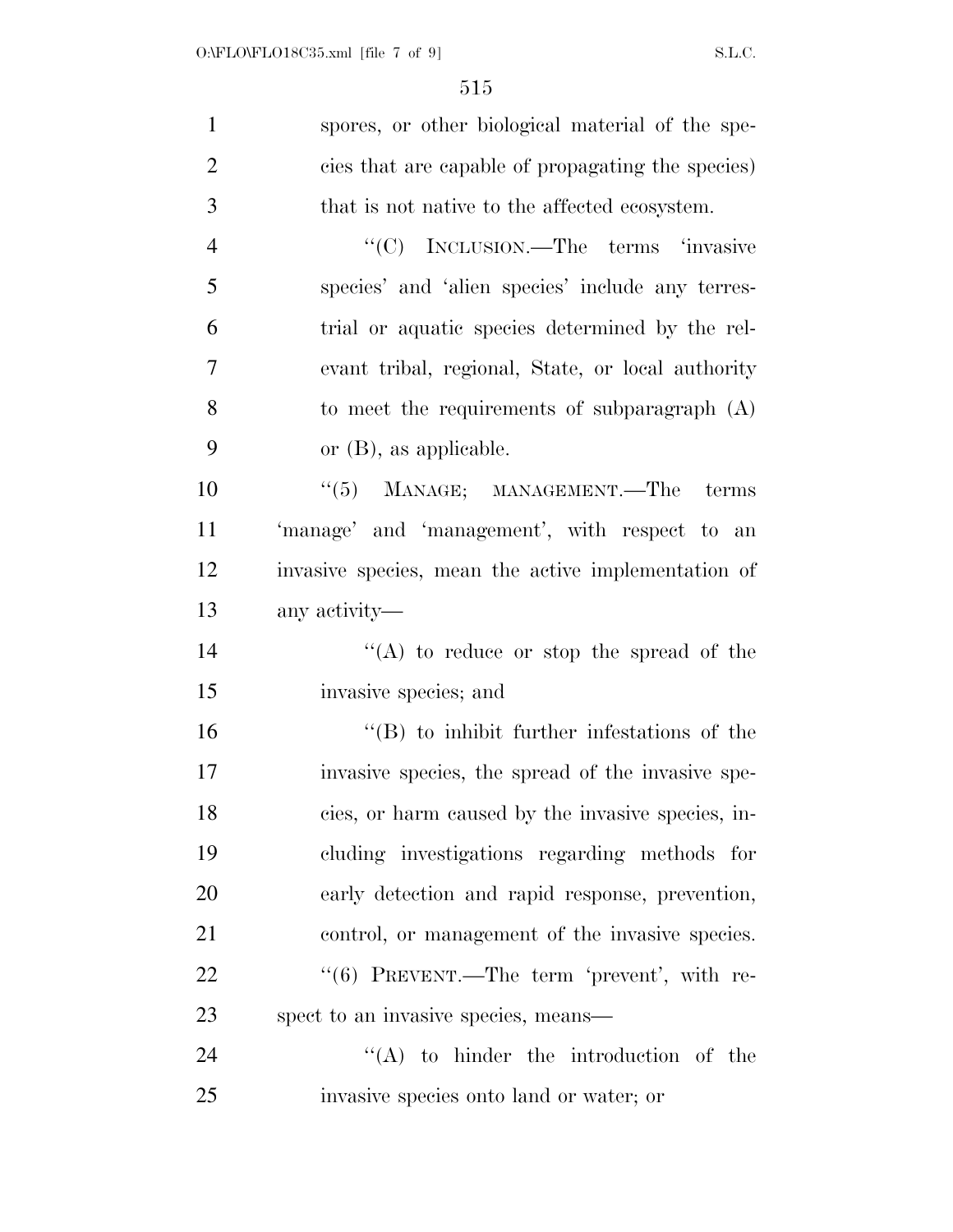| $\mathbf{1}$   | $\lq\lq$ to impede the spread of the invasive      |
|----------------|----------------------------------------------------|
| $\overline{2}$ | species within land or water by inspecting,        |
| 3              | intercepting, or confiscating invasive species     |
| $\overline{4}$ | threats prior to the establishment of the          |
| 5              | invasive species onto land or water of an eligible |
| 6              | State.                                             |
| 7              | "(7) SECRETARY CONCERNED.—The term 'Sec-           |
| 8              | retary concerned' means—                           |
| 9              | "(A) the Secretary of the Army, acting             |
| 10             | through the Assistant Secretary of the Army        |
| 11             | for Civil Works, with respect to Federal land      |
| 12             | administered by the Corps of Engineers;            |
| 13             | "(B) the Secretary of the Interior, with re-       |
| 14             | spect to Federal land administered by the Sec-     |
| 15             | retary of the Interior through—                    |
| 16             | "(i) the United States Fish and Wild-              |
| 17             | life Service;                                      |
| 18             | "(ii) the Bureau of Indian Affairs;                |
| 19             | "(iii) the Bureau of Land Manage-                  |
| 20             | ment;                                              |
| 21             | "(iv) the Bureau of Reclamation; or                |
| 22             | "(v) the National Park Service;                    |
| 23             | "(C) the Secretary of Agriculture, with re-        |
| 24             | spect to Federal land administered by the Sec-     |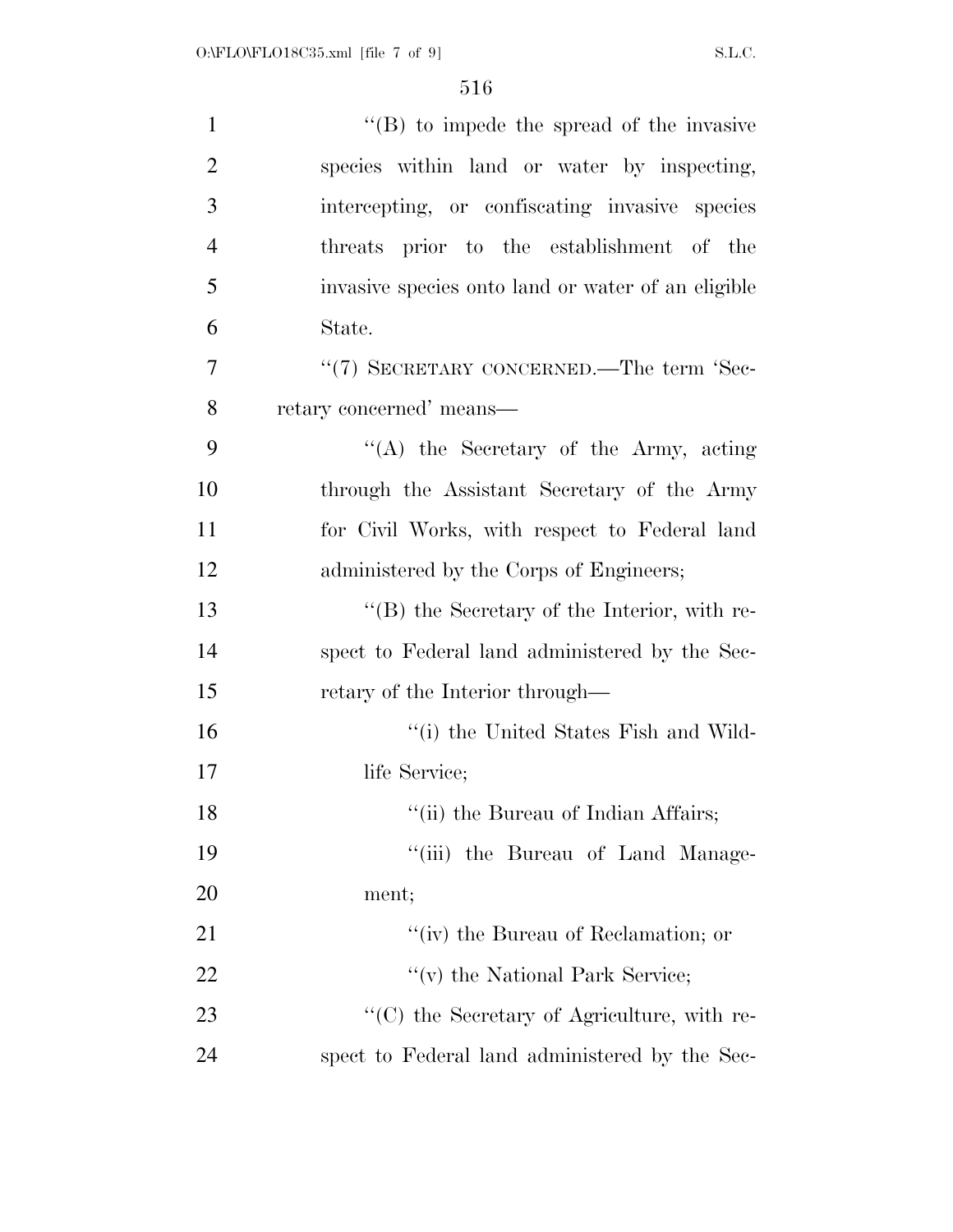| $\mathbf{1}$   | retary of Agriculture through the Forest Serv-            |
|----------------|-----------------------------------------------------------|
| $\overline{2}$ | ice; and                                                  |
| 3              | "(D) the head or a representative of any                  |
| $\overline{4}$ | other Federal agency the duties of whom re-               |
| 5              | quire planning relating to, and the treatment             |
| 6              | of, invasive species for the purpose of protecting        |
| 7              | water and wildlife on land and coasts and in              |
| 8              | oceans and water.                                         |
| 9              | "(8) SPECIES.—The term 'species' means a                  |
| 10             | group of organisms, all of which—                         |
| 11             | $\lq\lq$ have a high degree of genetic simi-              |
| 12             | larity;                                                   |
| 13             | "(B) are morphologically distinct;                        |
| 14             | "(C) generally—                                           |
| 15             | "(i) interbreed at maturity only                          |
| 16             | among themselves; and                                     |
| 17             | "(ii) produce fertile offspring; and                      |
| 18             | $\lq\lq$ Show persistent differences from                 |
| 19             | members of allied groups of organisms.                    |
| 20             | "(b) CONTROL AND MANAGEMENT.—Each Secretary               |
| 21             | concerned shall plan and carry out activities on land di- |
| 22             | rectly managed by the Secretary concerned to protect      |
| 23             | water and wildlife by controlling and managing invasive   |
| 24             | species-                                                  |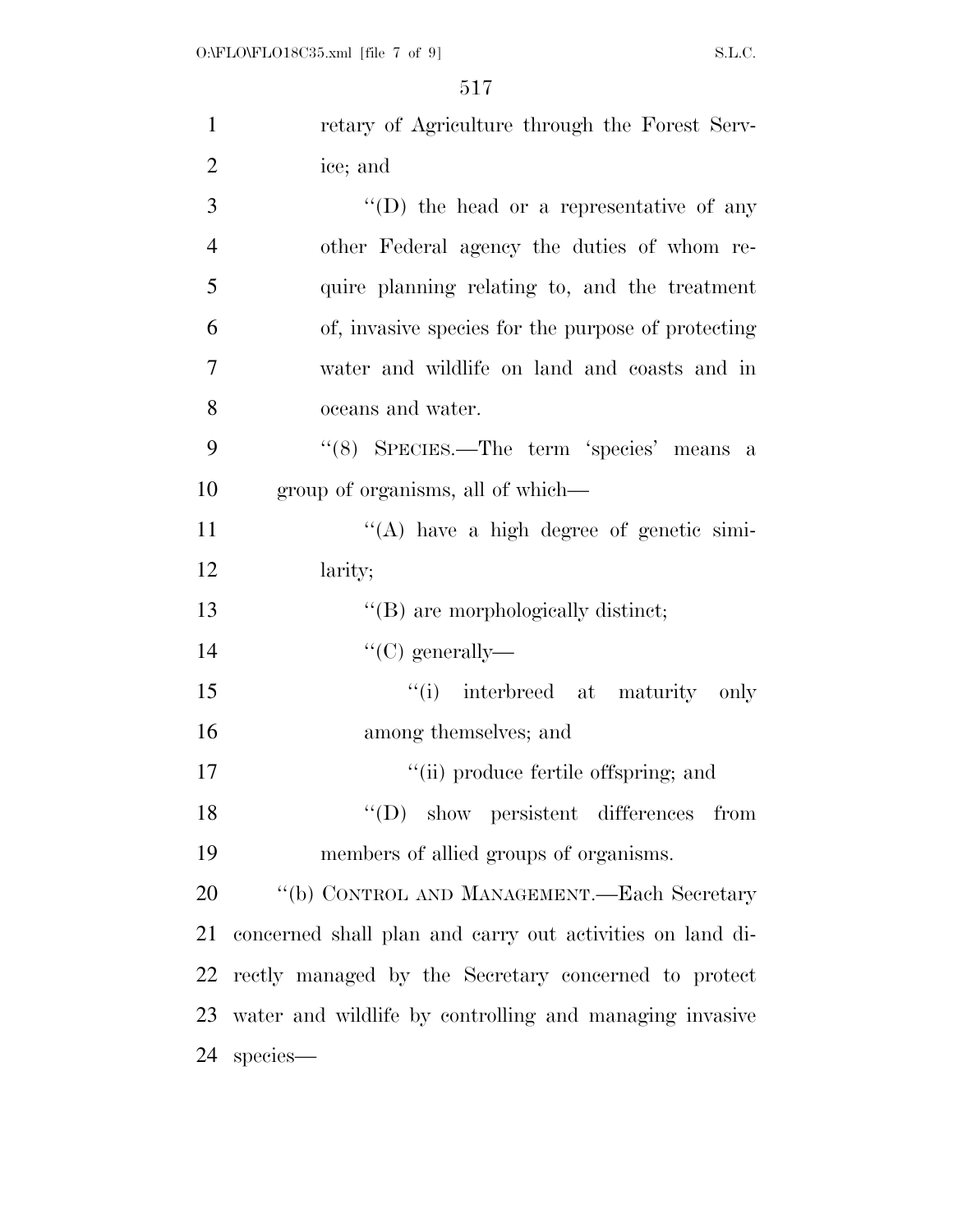| $\mathbf{1}$   | $f(1)$ to inhibit or reduce the populations of        |
|----------------|-------------------------------------------------------|
| $\overline{2}$ | invasive species; and                                 |
| 3              | $\lq(2)$ to effectuate restoration or reclamation ef- |
| $\overline{4}$ | forts.                                                |
| 5              | "(c) STRATEGIC PLAN.—                                 |
| 6              | "(1) IN GENERAL.—Each Secretary concerned             |
| 7              | shall develop a strategic plan for the implementation |
| 8              | of the invasive species program to achieve, to the    |
| 9              | maximum extent practicable, a substantive annual      |
| 10             | net reduction of invasive species populations or in-  |
| 11             | fested acreage on land or water managed by the Sec-   |
| 12             | retary concerned.                                     |
| 13             | COORDINATION.—Each strategic<br>(2)<br>plan           |
| 14             | under paragraph (1) shall be developed—               |
| 15             | $\lq\lq$ in coordination with affected—               |
| 16             | "(i) eligible States;                                 |
| 17             | "(ii) political subdivisions of eligible              |
| 18             | States; and                                           |
| 19             | ``(iii)<br>federally recognized<br>Indian             |
| 20             | tribes; and                                           |
| 21             | $\lq\lq (B)$ in accordance with the priorities es-    |
| 22             | tablished by 1 or more Governors of the eligible      |
| 23             | States in which an ecosystem affected by an           |
| 24             | invasive species is located.                          |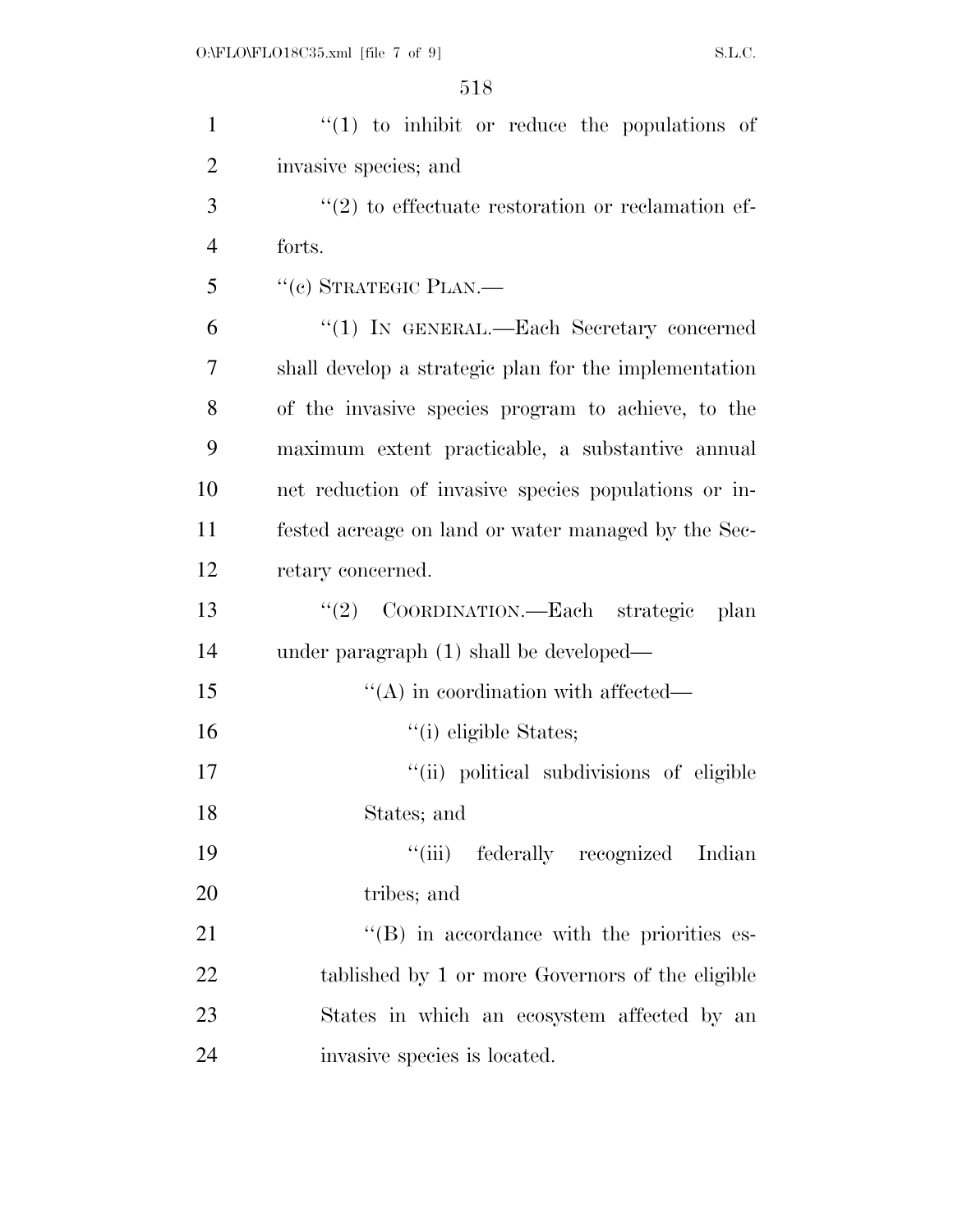1 "(3) FACTORS FOR CONSIDERATION.—In devel- oping a strategic plan under this subsection, the Secretary concerned shall take into consideration the economic and ecological costs of action or inaction, as applicable.

 ''(d) COST-EFFECTIVE METHODS.—In selecting a method to be used to control or manage an invasive species as part of a specific control or management project con- ducted as part of a strategic plan developed under sub- section (c), the Secretary concerned shall prioritize the use of methods that—

12  $\frac{1}{2}$  (1) effectively control and manage invasive species, as determined by the Secretary concerned, based on sound scientific data;

''(2) minimize environmental impacts; and

 ''(3) control and manage invasive species in the least costly manner.

 ''(e) COMPARATIVE ECONOMIC ASSESSMENT.—To achieve compliance with subsection (d), the Secretary con- cerned shall require a comparative economic assessment of invasive species control and management methods to be conducted.

23 "(f) EXPEDITED ACTION.—

24  $\text{``(1)}$  IN GENERAL.—The Secretaries concerned shall use all tools and flexibilities available (as of the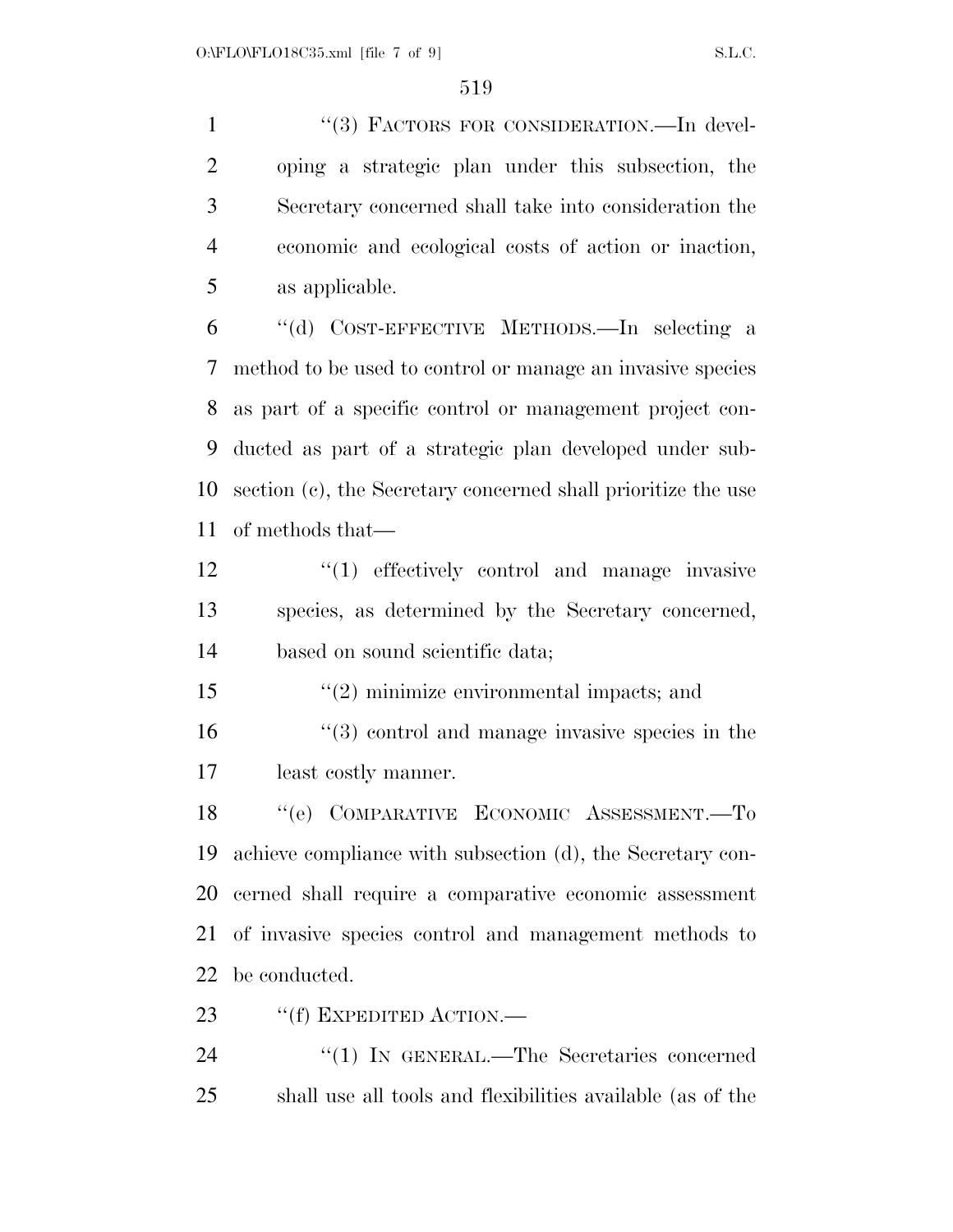| $\mathbf{1}$   | date of enactment of this section) to expedite the   |
|----------------|------------------------------------------------------|
| $\overline{2}$ | projects and activities described in paragraph (2).  |
| 3              | "(2) DESCRIPTION OF PROJECTS AND ACTIVI-             |
| 4              | TIES.—A project or activity referred to in paragraph |
| 5              | $(1)$ is a project or activity—                      |
| 6              | "(A) to protect water or wildlife from an            |
| 7              | invasive species that, as determined by the Sec-     |
| 8              | retary concerned is, or will be, carried out on      |
| 9              | land or water that is—                               |
| 10             | "(i) directly managed by the Secretary               |
| 11             | concerned; and                                       |
| 12             | "(ii) located in an area that is                     |
| 13             | $\lq\lq$ (I) at high risk for the introduc-          |
| 14             | tion, establishment, or spread of                    |
| 15             | invasive species; and                                |
| 16             | $``(II)$ determined by the Sec-                      |
| 17             | retary concerned to require immediate                |
| 18             | action to address the risk identified in             |
| 19             | subclause $(I)$ ; and                                |
| 20             | "(B) carried out in accordance with appli-           |
| 21             | cable agency procedures, including any applica-      |
| 22             | $ble-$                                               |
| 23             | ``(i)<br>land or resource management                 |
| 24             | plan; or                                             |
| 25             | $\lq\lq$ (ii) land use plan.                         |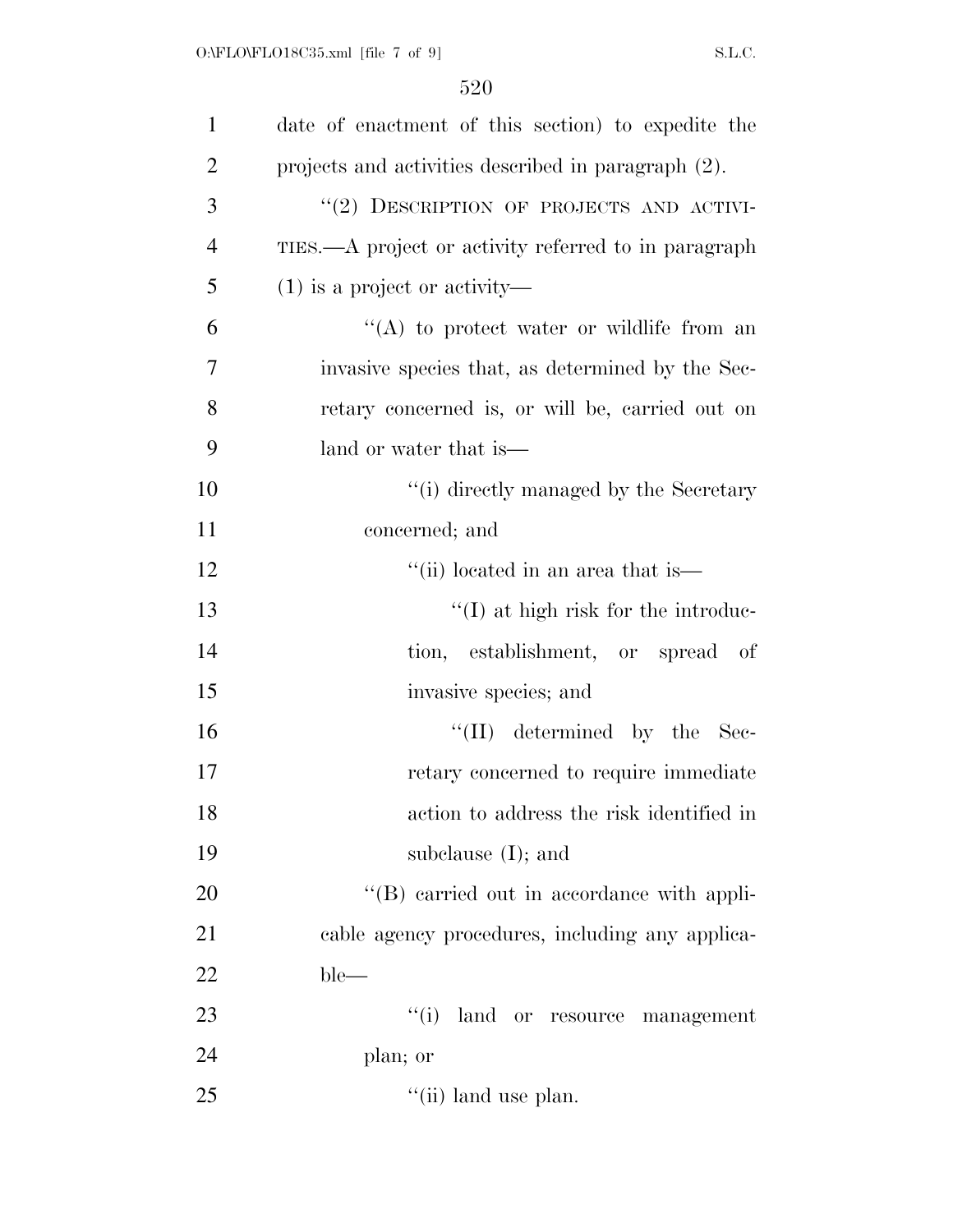$\frac{u'(g)}{g}$  ALLOCATION OF FUNDING. - Of the amount ap- propriated or otherwise made available to each Secretary concerned for a fiscal year for programs that address or include protection of land or water from an invasive spe- cies, the Secretary concerned shall use not less than 75 percent for on-the-ground control and management of invasive species, which may include—

8  $\frac{1}{2}$  (1) the purchase of necessary products, equip- ment, or services to conduct that control and man-agement;

 $\frac{1}{2}$  the use of integrated pest management op- tions, including options that use pesticides author- ized for sale, distribution, or use under the Federal Insecticide, Fungicide, and Rodenticide Act (7 U.S.C. 136 et seq.);

 ''(3) the use of biological control agents that are proven to be effective to reduce invasive species populations;

19  $\frac{1}{2}$  (4) the use of revegetation or cultural restora- tion methods designed to improve the diversity and 21 richness of ecosystems;

22  $\frac{1}{2}$  (5) the use of monitoring and detection activi- ties for invasive species, including equipment, detec-24 tion dogs, and mechanical devices;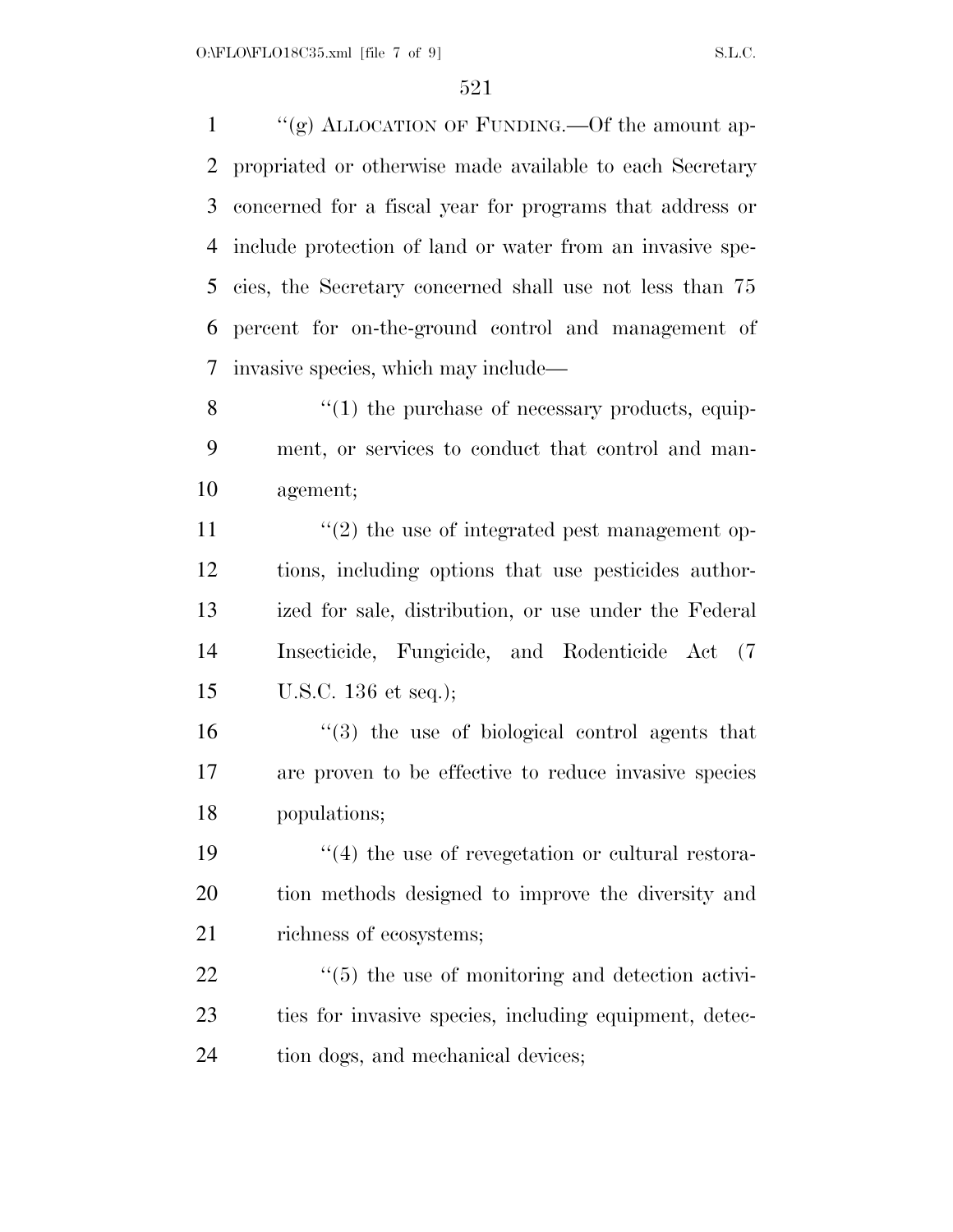1  $\cdot$  (6) the use of appropriate methods to remove invasive species from a vehicle or vessel capable of conveyance; or

4  $\frac{4}{7}$  the use of other effective mechanical or manual control methods.

 ''(h) INVESTIGATIONS, OUTREACH, AND PUBLIC AWARENESS.—Of the amount appropriated or otherwise made available to each Secretary concerned for a fiscal year for programs that address or include protection of land or water from an invasive species, the Secretary con- cerned may use not more than 15 percent for investiga- tions, development activities, and outreach and public awareness efforts to address invasive species control and management needs.

 ''(i) ADMINISTRATIVE COSTS.—Of the amount appro- priated or otherwise made available to each Secretary con- cerned for a fiscal year for programs that address or in- clude protection of land or water from an invasive species, not more than 10 percent may be used for administrative costs incurred to carry out those programs, including costs relating to oversight and management of the programs, recordkeeping, and implementation of the strategic plan developed under subsection (c).

24 "(j) REPORTING REQUIREMENTS.—Not later than 60 days after the end of the second fiscal year beginning after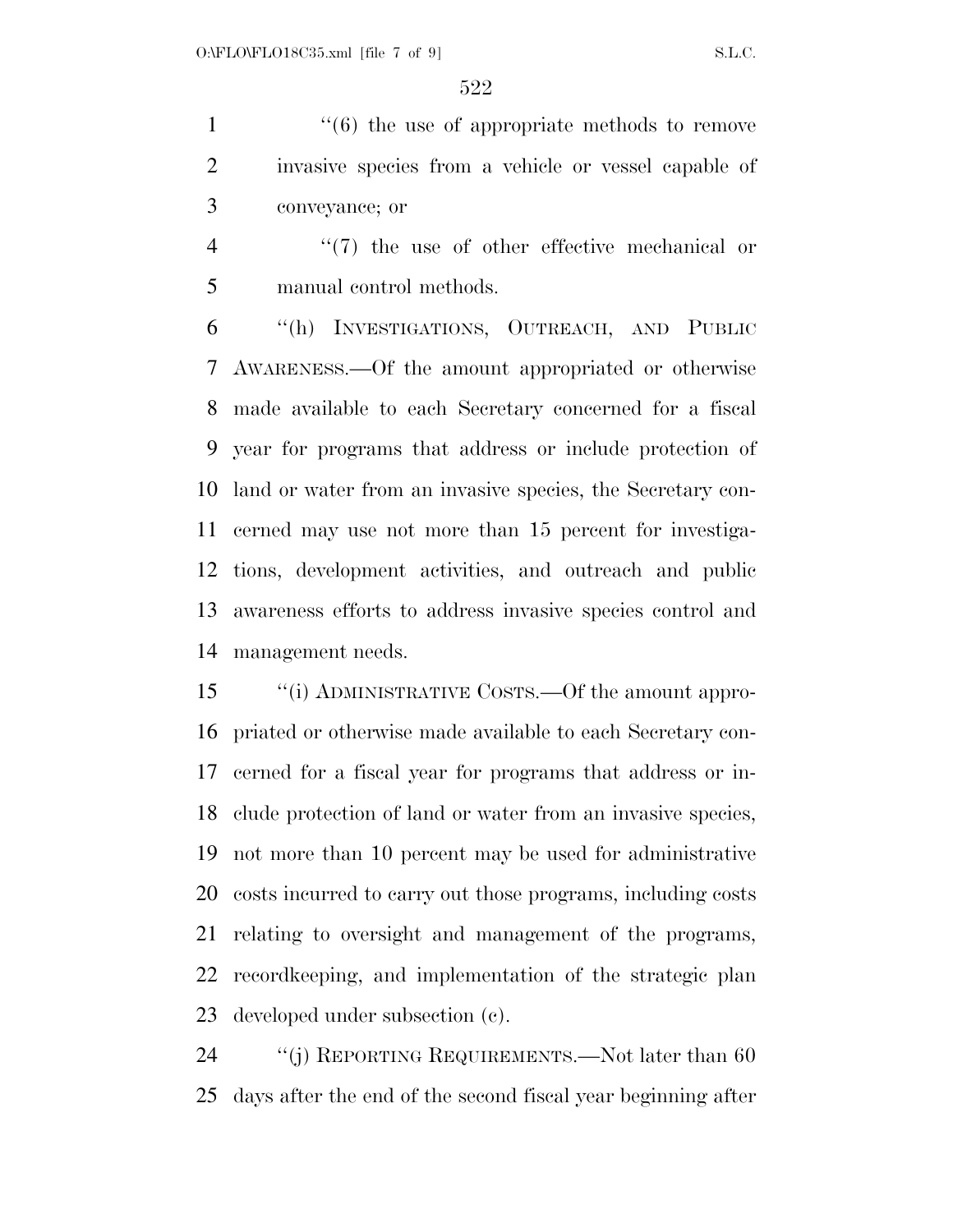the date of enactment of this section, each Secretary con-cerned shall submit to Congress a report—

 ''(1) describing the use by the Secretary con- cerned during the 2 preceding fiscal years of funds for programs that address or include invasive species management; and

 $7 \t$  ''(2) specifying the percentage of funds ex- pended for each of the purposes specified in sub-9 sections  $(g)$ ,  $(h)$ , and  $(i)$ .

10 "(k) RELATION TO OTHER AUTHORITY.—

11 "(1) OTHER INVASIVE SPECIES CONTROL, PRE- VENTION, AND MANAGEMENT AUTHORITIES.—Noth- ing in this section precludes the Secretary concerned from pursuing or supporting, pursuant to any other provision of law, any activity regarding the control, prevention, or management of an invasive species, including investigations to improve the control, pre-vention, or management of the invasive species.

19 "(2) PUBLIC WATER SUPPLY SYSTEMS.—Noth- ing in this section authorizes the Secretary con- cerned to suspend any water delivery or diversion, or otherwise to prevent the operation of a public water supply system, as a measure to control, manage, or prevent the introduction or spread of an invasive species.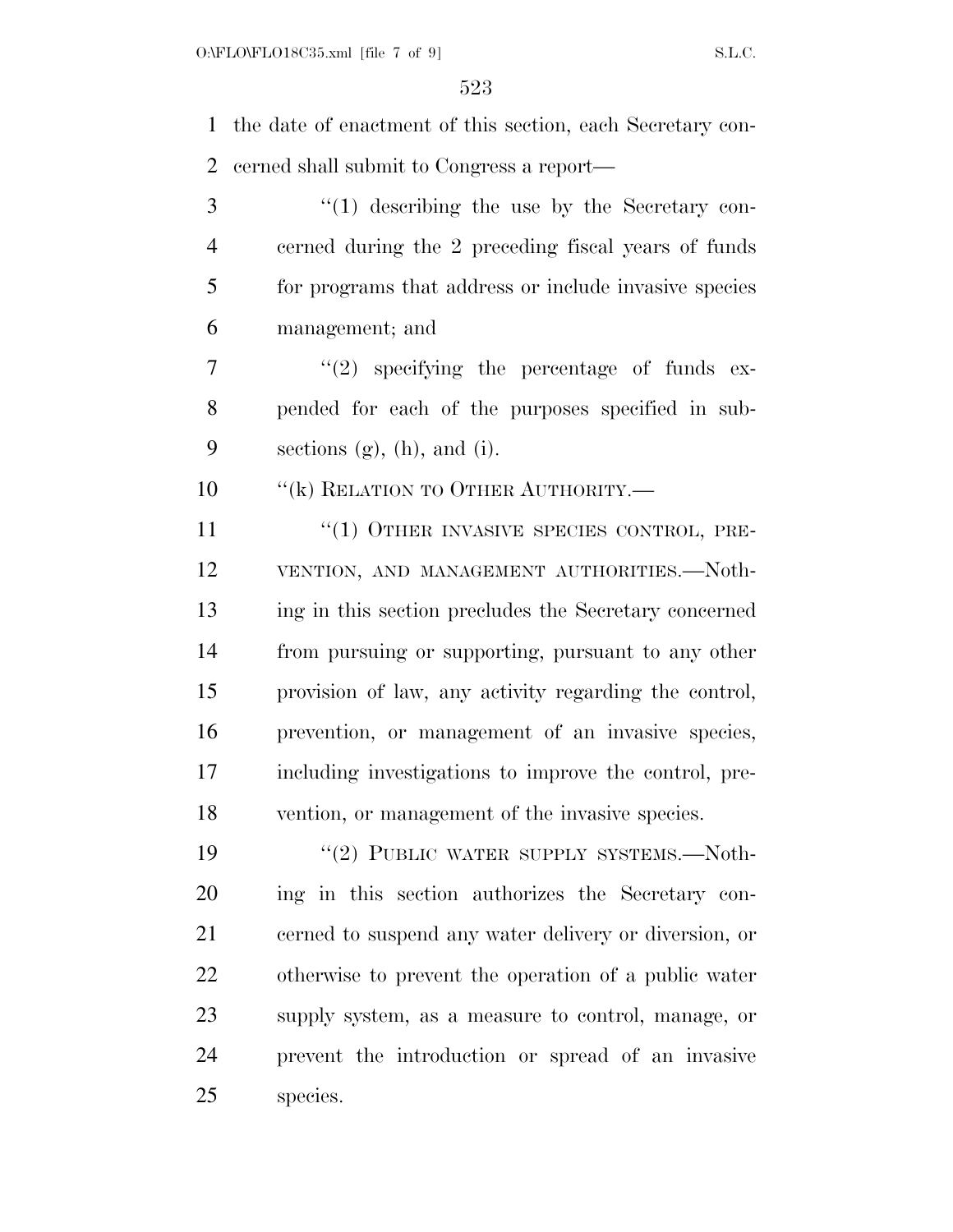''(l) USE OF PARTNERSHIPS.—Subject to the sub- sections (m) and (n), the Secretary concerned may enter into any contract or cooperative agreement with another Federal agency, an eligible State, a political subdivision of an eligible State, or a private individual or entity to assist with the control and management of an invasive spe-cies.

8 "(m) MEMORANDUM OF UNDERSTANDING.

9 "(1) IN GENERAL.—As a condition of a con- tract or cooperative agreement under subsection (l), the Secretary concerned and the applicable Federal agency, eligible State, political subdivision of an eli- gible State, or private individual or entity shall enter into a memorandum of understanding that de-scribes—

 ''(A) the nature of the partnership between the parties to the memorandum of under-standing; and

 ''(B) the control and management activi-20 ties to be conducted under the contract or coop-erative agreement.

22 "(2) CONTENTS.—A memorandum of under- standing under this subsection shall contain, at a minimum, the following: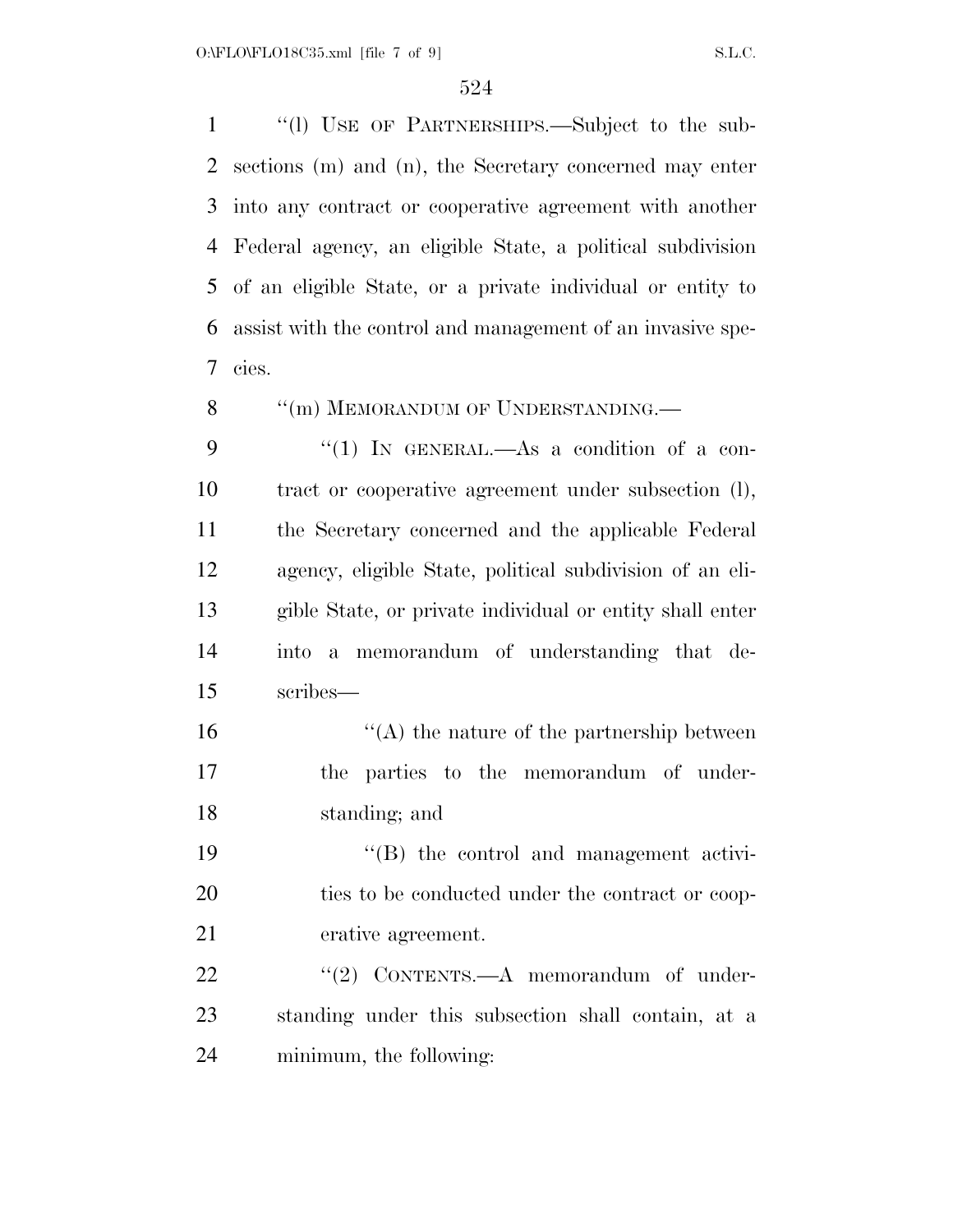| $\mathbf{1}$   | "(A) A prioritized listing of each invasive                |
|----------------|------------------------------------------------------------|
| $\overline{2}$ | species to be controlled or managed.                       |
| 3              | "(B) An assessment of the total acres of                   |
| $\overline{4}$ | land or area of water infested by the invasive             |
| 5              | species.                                                   |
| 6              | "(C) An estimate of the expected total                     |
| 7              | acres of land or area of water infested by the             |
| 8              | invasive species after control and management              |
| 9              | of the invasive species is attempted.                      |
| 10             | $\lq\lq$ . A description of each specific, inte-           |
| 11             | grated pest management option to be used, in-              |
| 12             | cluding a comparative economic assessment to               |
| 13             | determine the least-costly method.                         |
| 14             | "(E) Any map, boundary, or Global Posi-                    |
| 15             | tioning System coordinates needed to clearly               |
| 16             | identify the area in which each control or man-            |
| 17             | agement activity is proposed to be conducted.              |
| 18             | $\lq\lq(F)$ A written assurance that each part-            |
| 19             | ner will comply with section 15 of the Federal             |
| <b>20</b>      | Noxious Weed Act of 1974 (7 U.S.C. 2814).                  |
| 21             | "(3) COORDINATION.—If a partner to a con-                  |
| 22             | tract or cooperative agreement under subsection (l)        |
| 23             | is an eligible State, political subdivision of an eligible |
| 24             | State, or private individual or entity, the memo-          |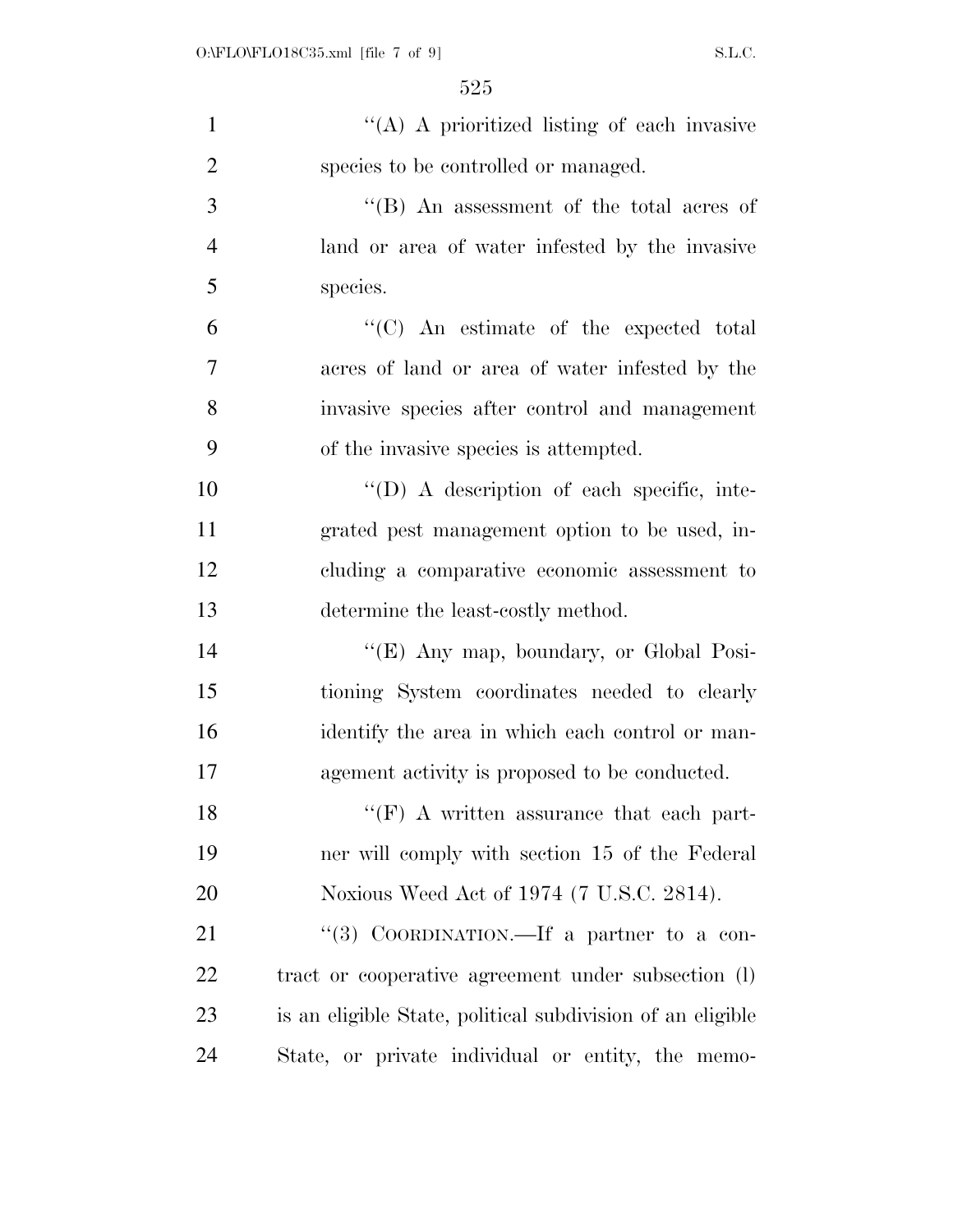| $\mathbf{1}$   | randum of understanding under this subsection shall        |
|----------------|------------------------------------------------------------|
| $\overline{2}$ | include a description of-                                  |
| 3              | $\lq\lq$ the means by which each applicable                |
| $\overline{4}$ | control or management effort will be coordi-               |
| 5              | nated; and                                                 |
| 6              | "(B) the expected outcomes of managing                     |
| $\overline{7}$ | and controlling the invasive species.                      |
| 8              | "(4) PUBLIC OUTREACH AND AWARENESS EF-                     |
| 9              | FORTS.—If a contract or cooperative agreement              |
| 10             | under subsection (1) involves any outreach or public       |
| 11             | awareness effort, the memorandum of understanding          |
| 12             | under this subsection shall include a list of goals and    |
| 13             | objectives for each outreach or public awareness ef-       |
| 14             | fort that have been determined to be efficient to in-      |
| 15             | form national, regional, State, or local audiences re-     |
| 16             | garding invasive species control and management.           |
| 17             | "(n) INVESTIGATIONS.—The purpose of any invasive           |
| 18             | species-related investigation carried out under a contract |
| 19             | or cooperative agreement under subsection (l) shall be—    |
| 20             | $\lq(1)$ to develop solutions and specific rec-            |
| 21             | ommendations for control and management of                 |
| 22             | invasive species; and                                      |
| 23             | $\lq(2)$ specifically to provide faster implementa-        |
| 24             | tion of control and management methods.                    |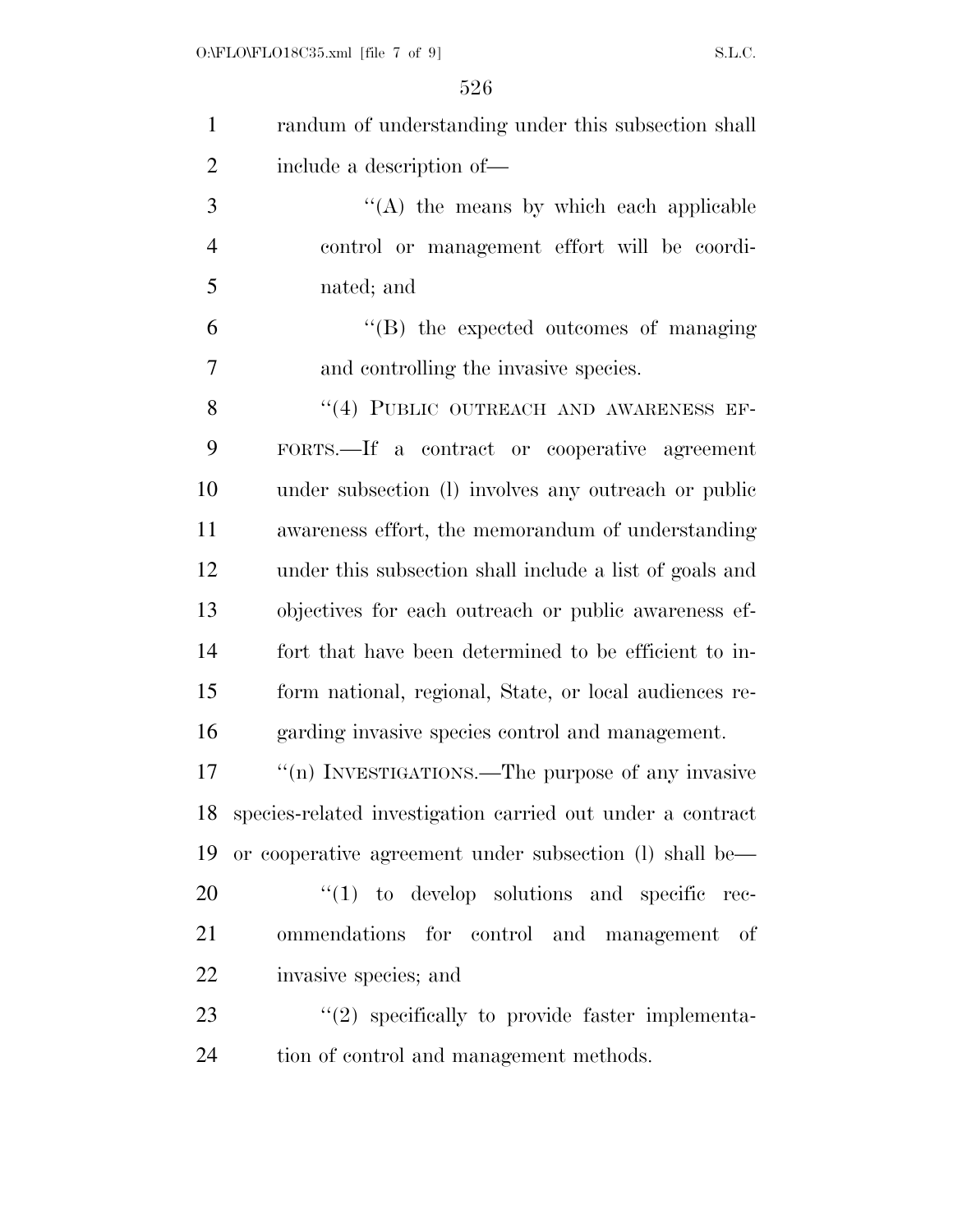1 "(0) COORDINATION WITH AFFECTED LOCAL GOV- ERNMENTS.—Each project and activity carried out pursu- ant to this section shall be coordinated with affected local governments in a manner that is consistent with section 202(c)(9) of the Federal Land Policy and Management 6 Act of 1976 (43 U.S.C. 1712(c)(9)).". (c) WILDLIFE CONSERVATION.—

 (1) REAUTHORIZATION OF MULTINATIONAL 9 SPECIES CONSERVATION FUNDS.

10 (A) REAUTHORIZATION OF THE AFRICAN ELEPHANT CONSERVATION ACT.—Section 2306(a) of the African Elephant Conservation 13 Act (16 U.S.C. 4245(a)) is amended by striking ''2007 through 2012'' and inserting ''2018 through 2022''.

16 (B) REAUTHORIZATION OF THE ASIAN 17 ELEPHANT CONSERVATION ACT OF 1997. Sec- tion 8(a) of the Asian Elephant Conservation Act of 1997 (16 U.S.C. 4266(a)) is amended by striking ''2007 through 2012'' and inserting ''2018 through 2022''.

22 (C) REAUTHORIZATION OF THE RHINOC- EROS AND TIGER CONSERVATION ACT OF 1994.—Section 10(a) of the Rhinoceros and Tiger Conservation Act of 1994 (16 U.S.C.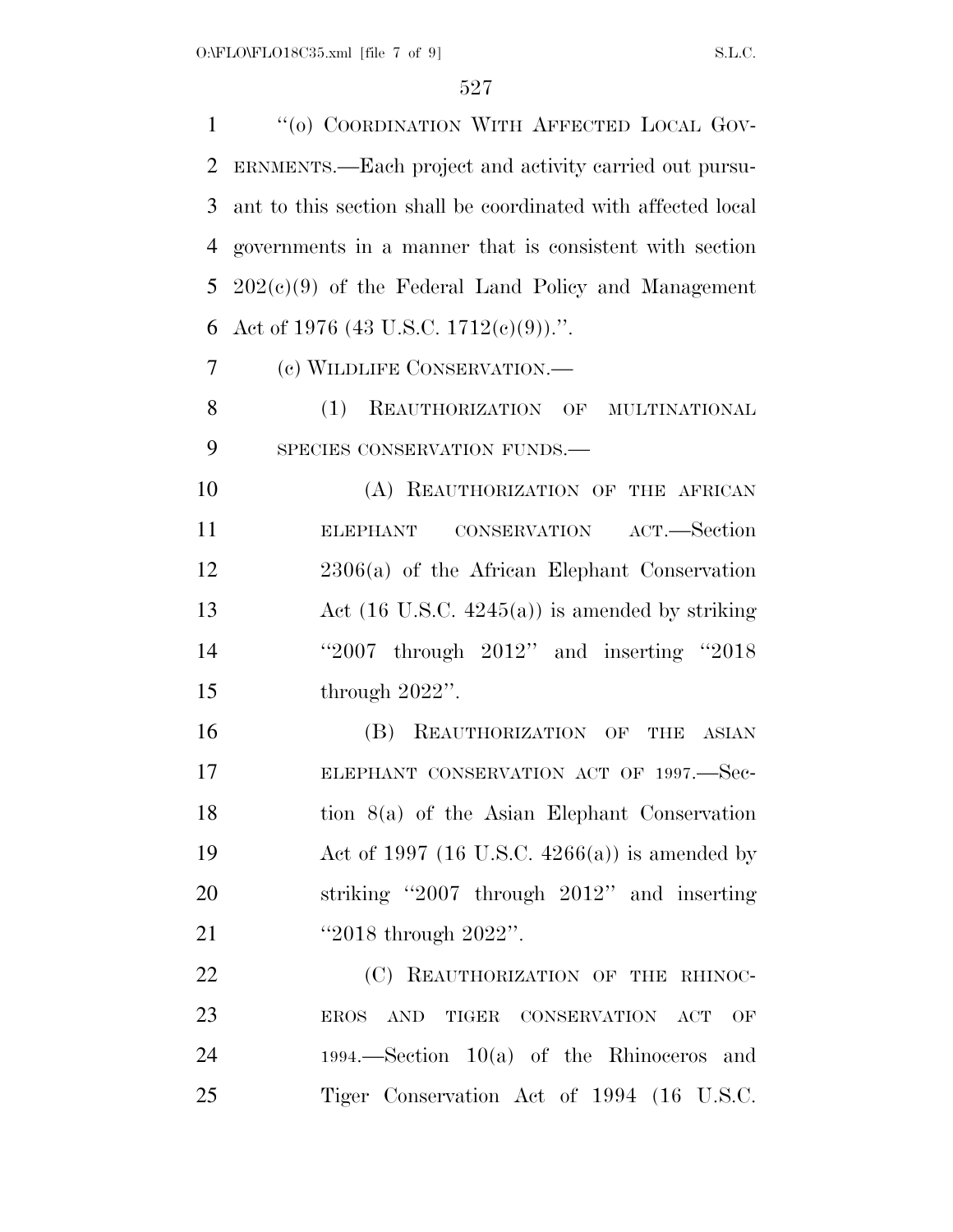| $\mathbf{1}$   | $5306(a)$ ) is amended by striking "2007 through       |
|----------------|--------------------------------------------------------|
| $\overline{2}$ | $2012"$ and inserting "2018 through $2022"$ .          |
| 3              | (D) AMENDMENTS TO THE GREAT APE                        |
| $\overline{4}$ | CONSERVATION ACT OF 2000.-                             |
| 5              | (i) PANEL.—Section $4(i)$ of the Great                 |
| 6              | Ape Conservation Act of 2000 (16 U.S.C.                |
| $\overline{7}$ | $6303(i)$ is amended—                                  |
| 8              | $(I)$ by striking paragraph $(I)$ and                  |
| 9              | inserting the following:                               |
| 10             | "(1) CONVENTION.—Not later than 1 year after           |
| 11             | the date of the enactment of the Natural Resources     |
| 12             | Management Act, and every 5 years thereafter, the      |
| 13             | Secretary shall convene a panel of experts on great    |
| 14             | apes to identify the greatest needs and priorities for |
| 15             | the conservation of great apes.";                      |
| 16             | (II) by redesignating paragraph                        |
| 17             | $(2)$ as paragraph $(5)$ ; and                         |
| 18             | (III) by inserting after paragraph                     |
| 19             | $(1)$ the following:                                   |
| 20             | "(2) COMPOSITION.—The Secretary shall en-              |
| 21             | sure that the panel referred to in paragraph (1) in-   |
| 22             | cludes, to the maximum extent practicable, 1 or        |
| 23             | more representatives—                                  |
| 24             | $\lq\lq$ from each country that comprises the          |
| 25             | natural range of great apes; and                       |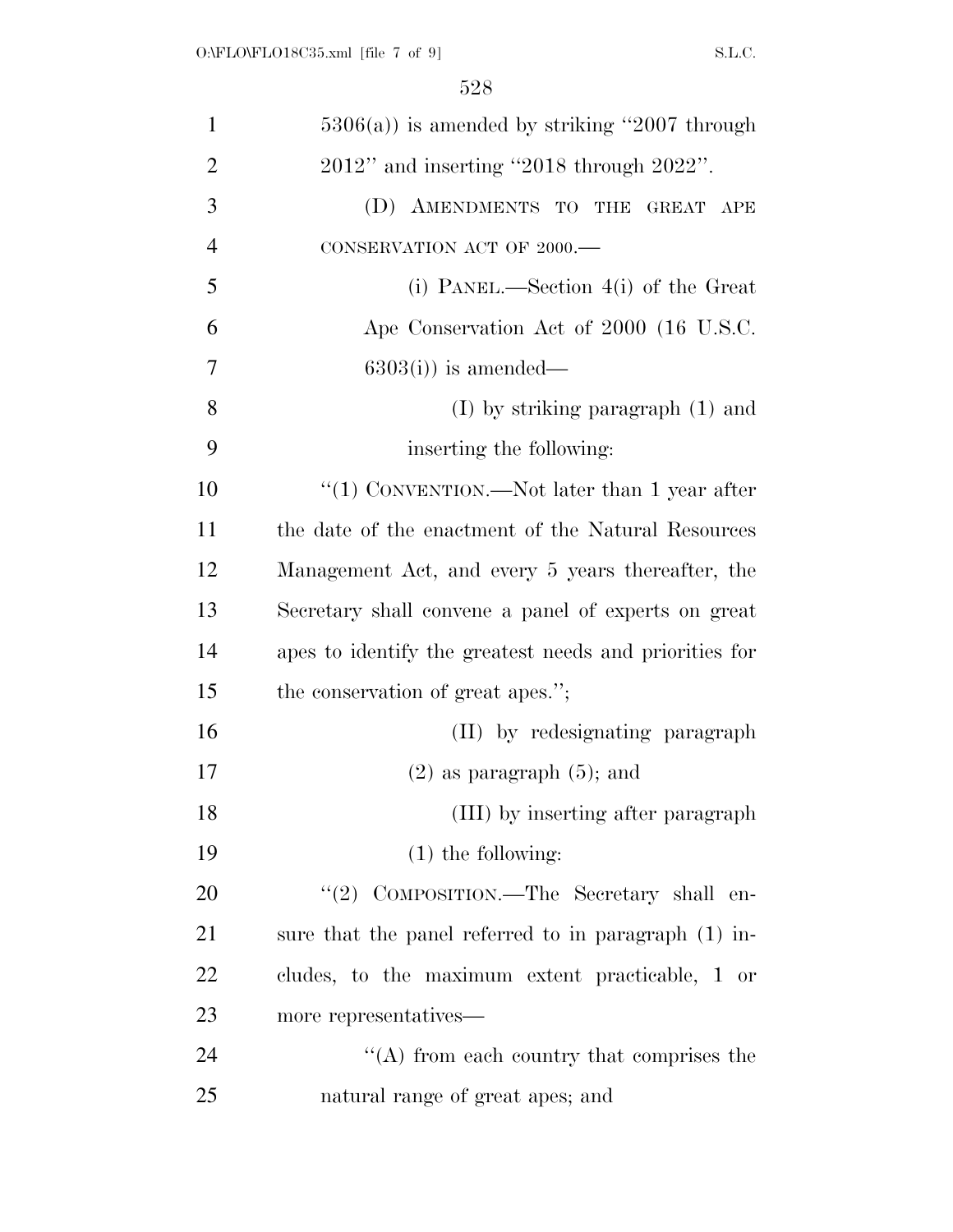| $\mathbf{1}$   | $\lq\lq$ with expertise in great ape conserva-       |
|----------------|------------------------------------------------------|
| $\overline{2}$ | tion.                                                |
| 3              | "(3) CONSERVATION PLANS.—In identifying the          |
| $\overline{4}$ | conservation needs and priorities under paragraph    |
| 5              | (1), the panel referred to in that paragraph shall   |
| 6              | consider any relevant great ape conservation plan or |
| 7              | strategy, including scientific research and findings |
| 8              | relating to-                                         |
| 9              | $\lq\lq$ the conservation needs and priorities       |
| 10             | of great apes;                                       |
| 11             | $\lq\lq$ (B) any regional or species-specific action |
| 12             | plan or strategy;                                    |
| 13             | "(C) any applicable strategy developed or            |
| 14             | initiated by the Secretary; and                      |
| 15             | $\lq\lq$ (D) any other applicable conservation       |
| 16             | plan or strategy.                                    |
| 17             | "(4) FUNDS.—Subject to the availability of ap-       |
| 18             | propriations, the Secretary may use amounts avail-   |
| 19             | able to the Secretary to pay for the costs of con-   |
| 20             | vening and facilitating any meeting of the panel re- |
| 21             | ferred to in paragraph $(1)$ .".                     |
| 22             | (ii) MULTIYEAR GRANTS.—Section 4                     |
| 23             | of the Great Ape Conservation Act of 2000            |
| 24             | $(16 \text{ U.S.C. } 6303)$ is amended by adding at  |
| 25             | the end the following:                               |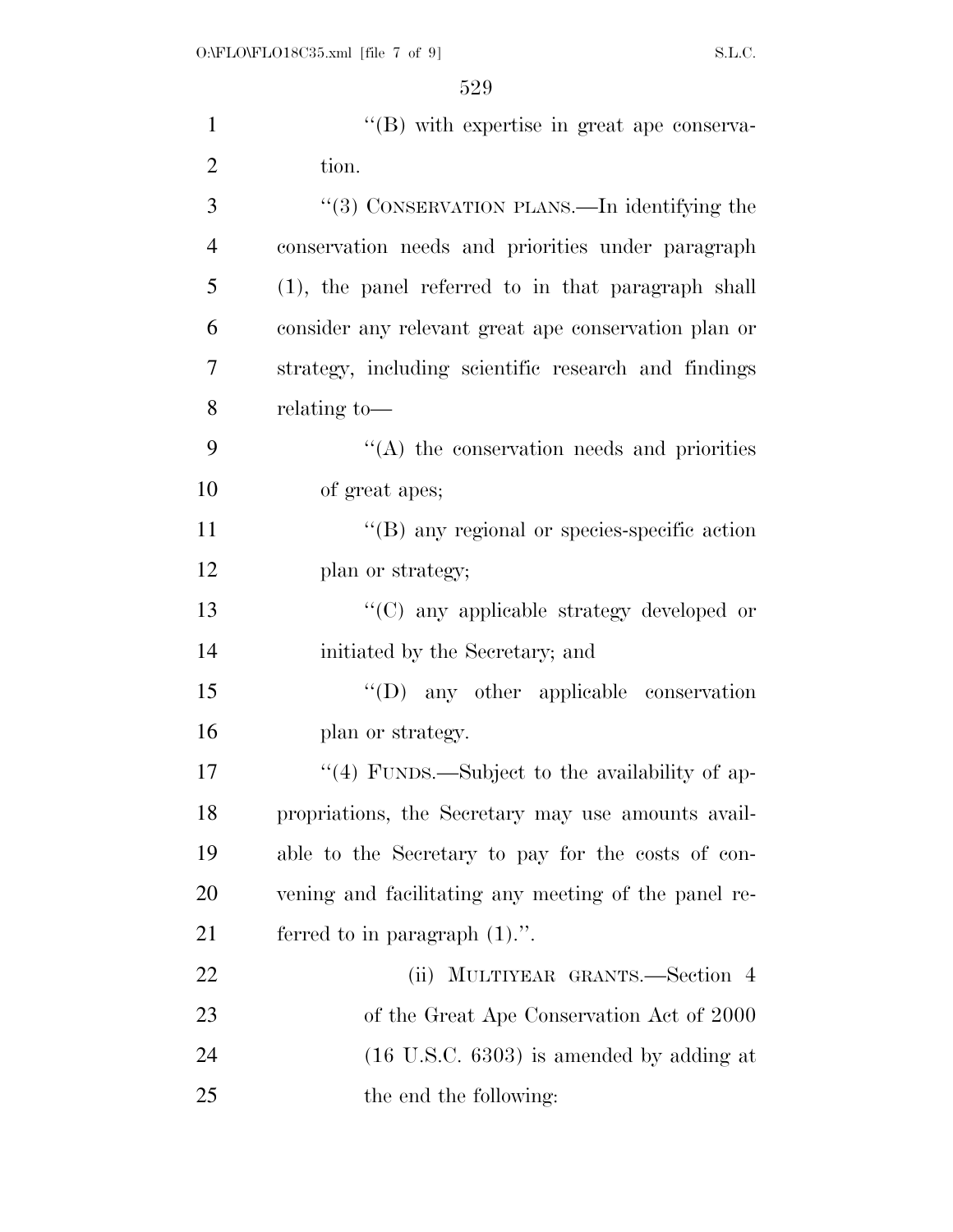| $\mathbf{1}$   | "(j) MULTIYEAR GRANTS.—                              |
|----------------|------------------------------------------------------|
| $\overline{2}$ | "(1) AUTHORIZATION.—The Secretary may                |
| 3              | award to a person who is otherwise eligible for a    |
| $\overline{4}$ | grant under this section a multiyear grant to carry  |
| 5              | out a project that the person demonstrates is an ef- |
| 6              | fective, long-term conservation strategy for great   |
| 7              | apes and the habitat of great apes.                  |
| 8              | $"(2)$ EFFECT OF SUBSECTION.—Nothing in this         |
| 9              | subsection precludes the Secretary from awarding a   |
| 10             | grant on an annual basis.".                          |
| 11             | (iii) ADMINISTRATIVE EXPENSES.-                      |
| 12             | Section $5(b)(2)$ of the Great Ape Conserva-         |
| 13             | tion Act of 2000 (16 U.S.C. 6304(b)(2)) is           |
| 14             | amended by striking "\$100,000" and in-              |
| 15             | serting " $$150,000$ ".                              |
| 16             | (iv) AUTHORIZATION OF APPROPRIA-                     |
| 17             | TIONS.—Section 6 of the Great Ape Con-               |
| 18             | servation Act of 2000 (16 U.S.C. 6305) is            |
| 19             | amended by striking "2006 through 2010"              |
| 20             | and inserting "2018 through 2022".                   |
| 21             | (E) AMENDMENTS TO THE MARINE TUR-                    |
| 22             | TLE CONSERVATION ACT OF 2004.-                       |
| 23             | PURPOSE.—Section $2(b)$ of the<br>(i)                |
| 24             | Marine Turtle Conservation Act of 2004               |
| 25             | $(16 \text{ U.S.C. } 6601(b))$ is amended by insert- |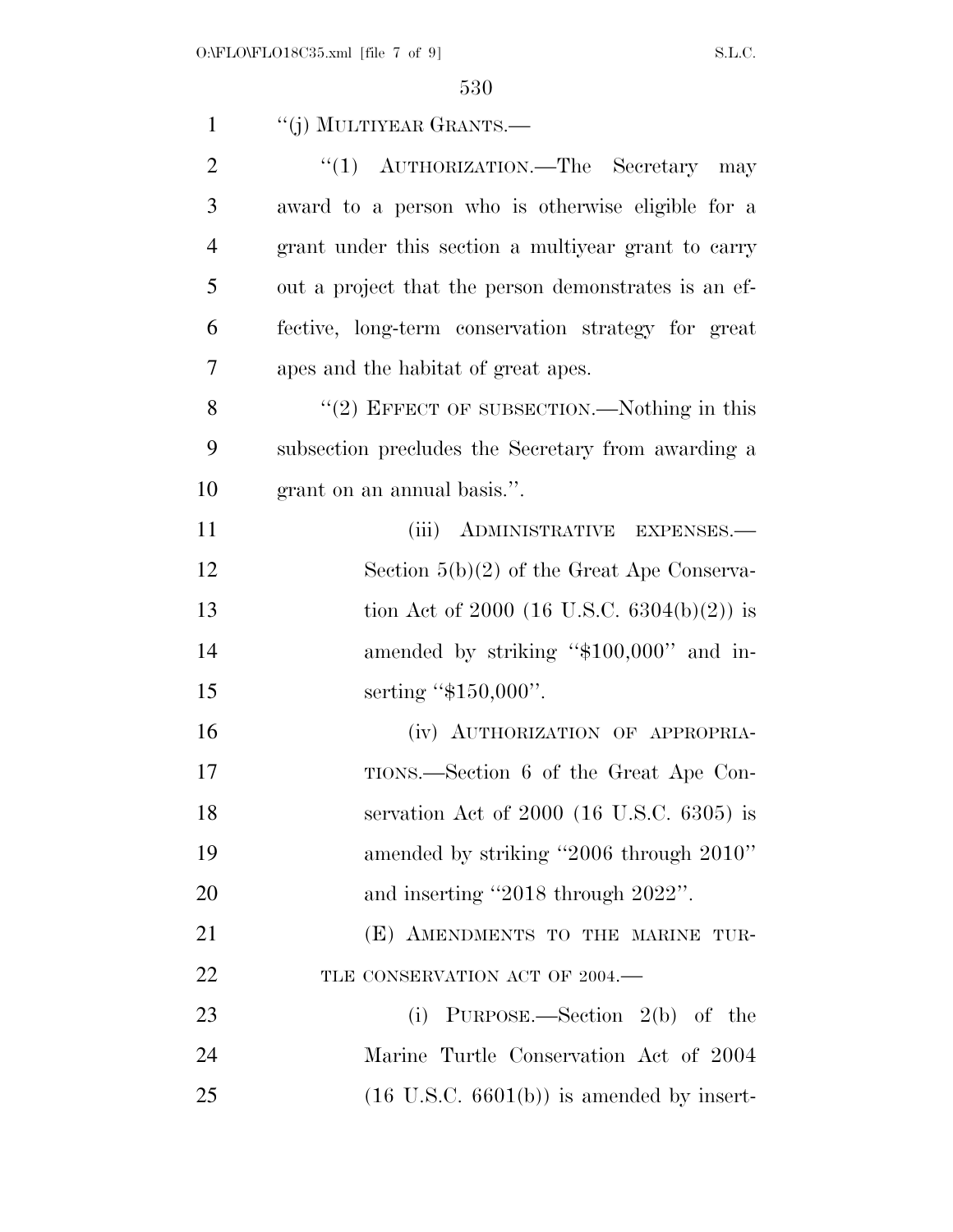| $\mathbf{1}$   | ing "and territories of the United States"       |
|----------------|--------------------------------------------------|
| $\overline{2}$ | after "foreign countries".                       |
| 3              | (ii) DEFINITIONS.—Section 3 of the               |
| $\overline{4}$ | Marine Turtle Conservation Act of 2004           |
| 5              | $(16 \text{ U.S.C. } 6602)$ is amended—          |
| 6              | $(I)$ in paragraph $(2)$ , in the mat-           |
| 7              | ter preceding subparagraph $(A)$ , by            |
| 8              | inserting "and territories of the                |
| 9              | United States" after "foreign coun-              |
| 10             | tries"; and                                      |
| 11             | (II) by adding at the end the fol-               |
| 12             | lowing:                                          |
| 13             | "(7) TERRITORY OF THE UNITED STATES.-            |
| 14             | The term 'territory of the United States' means— |
| 15             | "(A) the Commonwealth of Puerto Rico;            |
| 16             | $\lq\lq(B)$ Guam;                                |
| 17             | "(C) American Samoa;                             |
| 18             | $\lq\lq$ the Commonwealth of the Northern        |
| 19             | Mariana Islands;                                 |
| 20             | "(E) the United States Virgin Islands; and       |
| 21             | "(F) any other territory or possession of        |
| 22             | the United States.".                             |
| 23             | (iii) MARINE TURTLE CONSERVATION                 |
| 24             | ASSISTANCE.—Section 4 of the Marine              |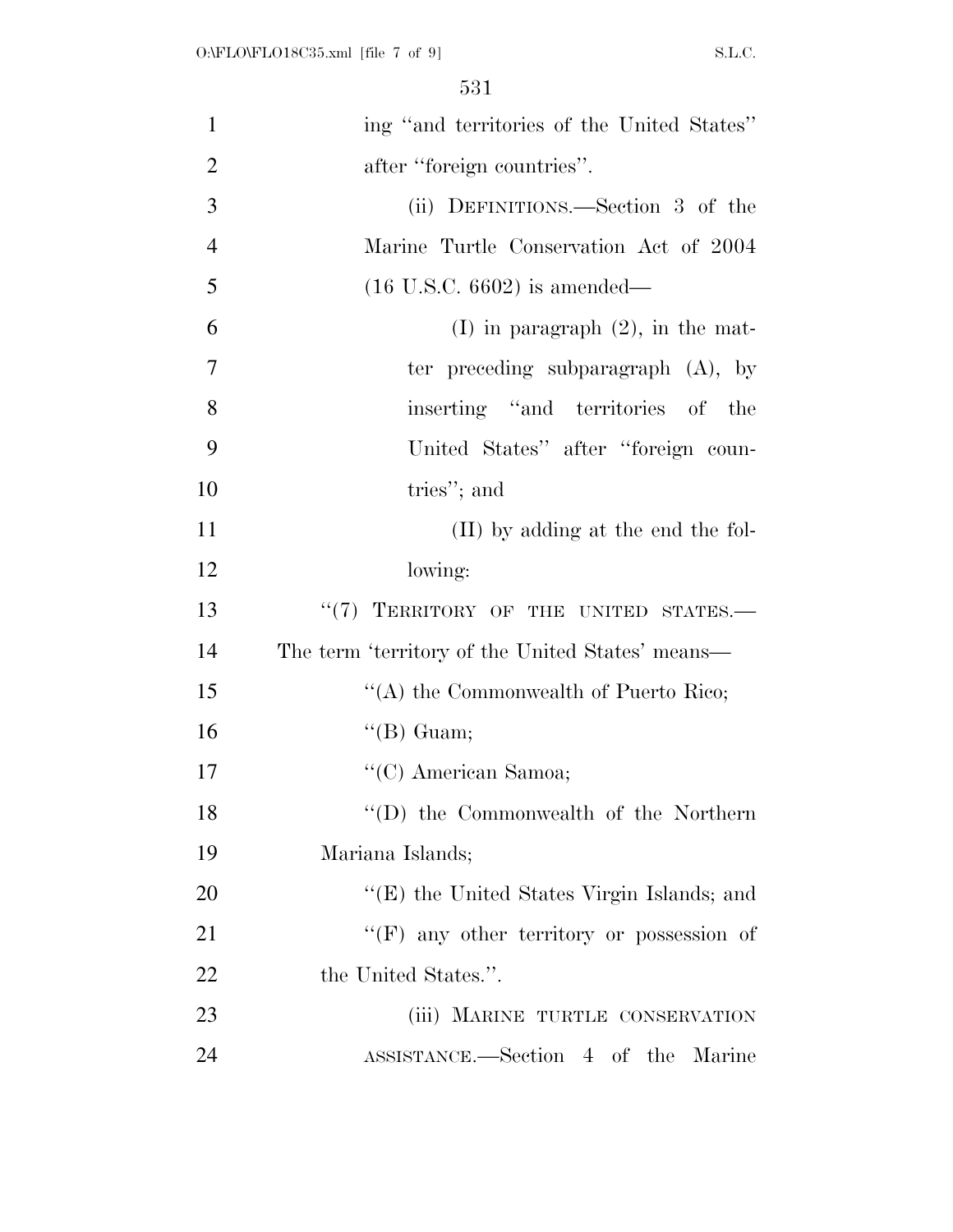| $\mathbf{1}$   | Turtle Conservation Act of 2004 (16)        |
|----------------|---------------------------------------------|
|                |                                             |
| $\overline{2}$ | U.S.C. $6603$ ) is amended—                 |
| 3              | (I) in subsection (b)(1)(A), by in-         |
| $\overline{4}$ | serting "or a territory of the United       |
| 5              | States" after "foreign country"; and        |
| 6              | $(II)$ in subsection $(d)$ , by striking    |
| 7              | "foreign countries" and inserting "a        |
| 8              | foreign country or a territory of the       |
| 9              | United States".                             |
| 10             | (iv) ADMINISTRATIVE EXPENSES.—              |
| 11             | Section $5(b)(2)$ of the Marine Turtle Con- |
| 12             | servation Act of 2004 (16 U.S.C.            |
| 13             | $6604(b)(2)$ is amended by striking         |
| 14             | " $$80,000"$ and inserting " $$150,000"$ .  |
| 15             | (v) AUTHORIZATION OF APPROPRIA-             |
| 16             | TIONS.—Section 7 of the Marine Turtle       |
| 17             | Conservation Act of 2004 (16 U.S.C.         |
| 18             | 6606) is amended by striking "each of fis-  |
| 19             | cal years 2005 through 2009" and insert-    |
| 20             | ing "each of fiscal years 2018 through      |
| 21             | $2022"$ .                                   |
| 22             | (d) PRIZE COMPETITIONS.—                    |
| 23             | (1) DEFINITIONS.—In this subsection:        |
|                |                                             |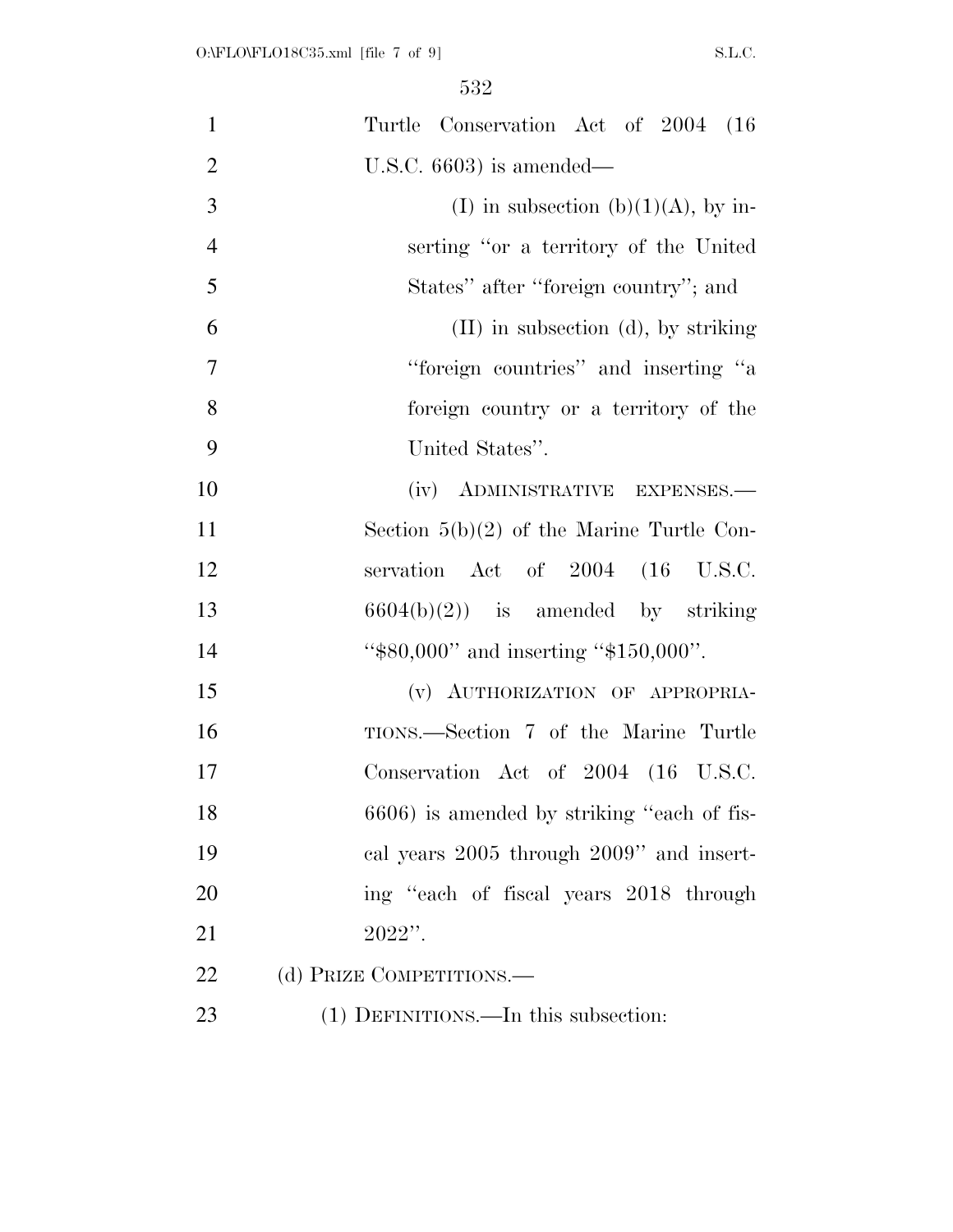| $\mathbf{1}$   | (A) NON-FEDERAL FUNDS.—The<br>term               |
|----------------|--------------------------------------------------|
| $\overline{2}$ | "non-Federal funds" means funds provided         |
| 3              | $by-$                                            |
| $\overline{4}$ | $(i)$ a State;                                   |
| 5              | (ii) a territory of the United States;           |
| 6              | (iii) 1 or more units of local or tribal         |
| 7              | government;                                      |
| 8              | (iv) a private for-profit entity;                |
| 9              | (v) a nonprofit organization; or                 |
| 10             | (vi) a private individual.                       |
| 11             | (B) SECRETARY.—The term "Secretary"              |
| 12             | means the Secretary, acting through the Direc-   |
| 13             | tor of the United States Fish and Wildlife Serv- |
| 14             | ice.                                             |
| 15             | (C) WILDLIFE.—The term "wildlife" has            |
| 16             | the meaning given the term in section 8 of the   |
| 17             | Fish and Wildlife Coordination Act (16 U.S.C.    |
| 18             | 666b).                                           |
| 19             | (2) THEODORE ROOSEVELT GENIUS PRIZE FOR          |
| 20             | PREVENTION OF WILDLIFE POACHING AND<br>THE       |
| 21             | TRAFFICKING.                                     |
| 22             | (A) DEFINITIONS.—In this paragraph:              |
| 23             | "Board"<br>BOARD.—The term<br>(i)                |
| 24             | means the Prevention of Wildlife Poaching        |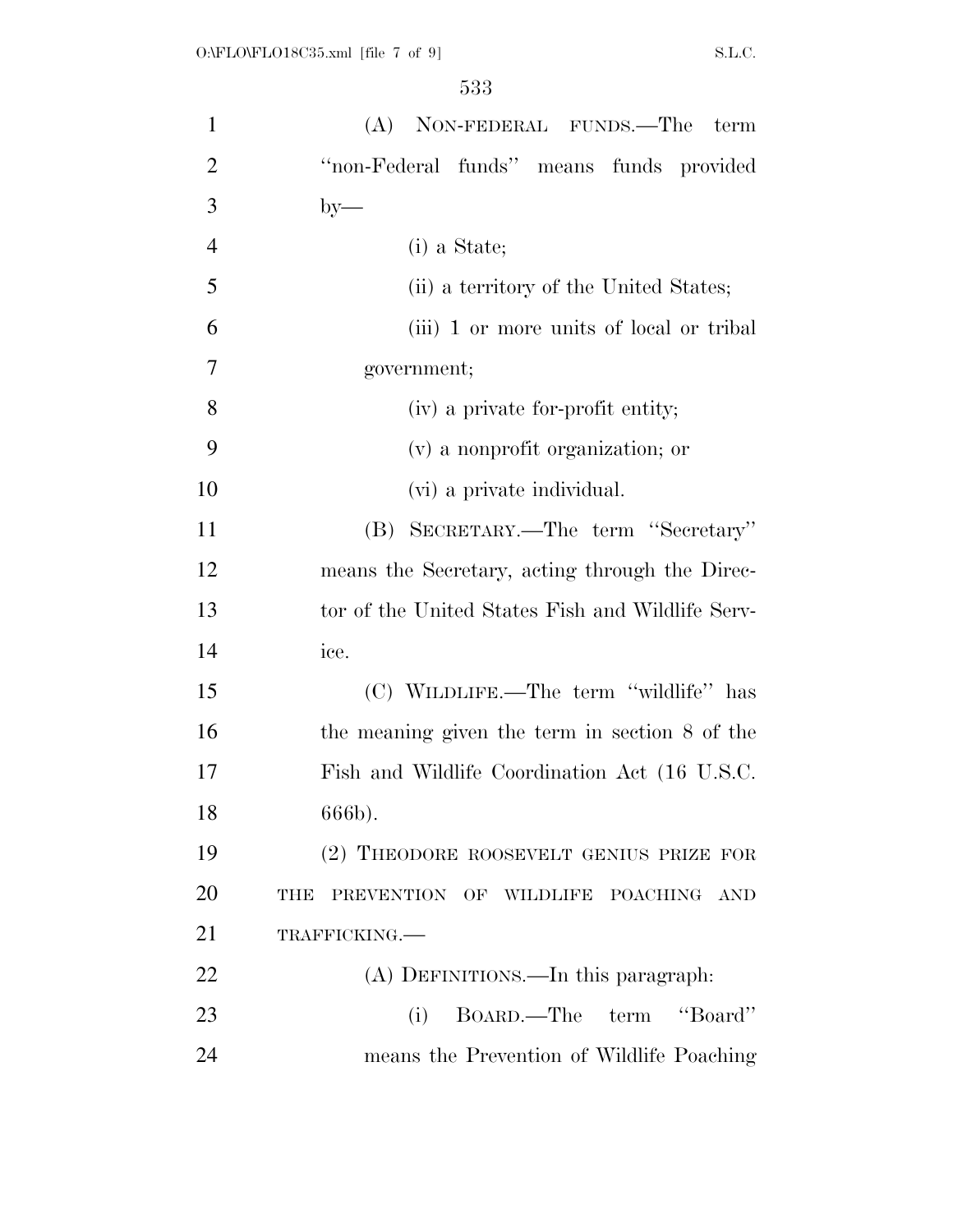| $\mathbf{1}$   | Trafficking Technology Advisory<br>and            |
|----------------|---------------------------------------------------|
| $\overline{2}$ | Board established by subparagraph $(C)(i)$ .      |
| 3              | (ii) PRIZE COMPETITION.—The term                  |
| $\overline{4}$ | "prize competition" means the Theodore            |
| 5              | Roosevelt Genius Prize for the prevention         |
| 6              | of wildlife poaching and trafficking estab-       |
| 7              | lished under subparagraph (B).                    |
| 8              | (B) AUTHORITY.—Not later than 180 days            |
| 9              | after the date of enactment of this Act, the Sec- |
| 10             | retary shall establish under section 24 of the    |
| 11             | Stevenson-Wydler Technology Innovation Act of     |
| 12             | 1980 (15 U.S.C. 3719) a prize competition, to     |
| 13             | be known as the "Theodore Roosevelt Genius"       |
| 14             | Prize" for the prevention of wildlife poaching    |
| 15             | and trafficking—                                  |
| 16             | (i) to encourage technological innova-            |
| 17             | tion with the potential to advance the mis-       |
| 18             | sion of the United States Fish and Wildlife       |
| 19             | Service with respect to the prevention of         |
| 20             | wildlife poaching and trafficking; and            |
| 21             | (ii) to award 1 or more prizes annu-              |
| 22             | ally for a technological advancement that         |
| 23             | prevents wildlife poaching and trafficking.       |
| 24             | (C) ADVISORY BOARD.—                              |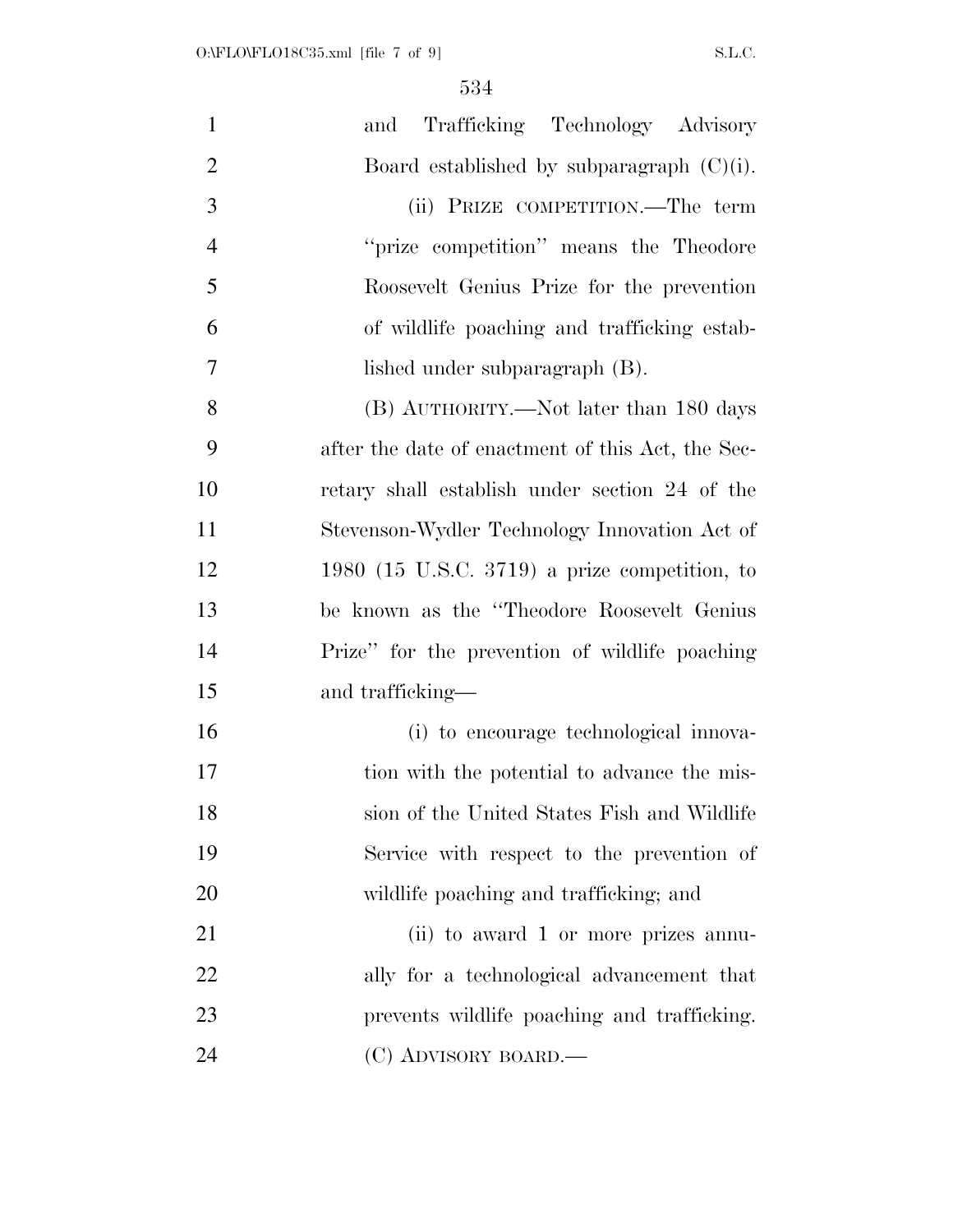| $\mathbf{1}$   | (i) ESTABLISHMENT.—There is estab-         |
|----------------|--------------------------------------------|
| $\overline{2}$ | lished an advisory board, to be known as   |
| 3              | the "Prevention of Wildlife Poaching and   |
| $\overline{4}$ | Trafficking Technology Advisory Board".    |
| 5              | (ii) COMPOSITION.—The Board shall          |
| 6              | be composed of not fewer than 9 members    |
| 7              | appointed by the Secretary, who shall pro- |
| 8              | vide expertise in—                         |
| 9              | (I) wildlife trafficking and trade;        |
| 10             | (II) wildlife conservation<br>and          |
| 11             | management;                                |
| 12             | (III) biology;                             |
| 13             | (IV) technology development;               |
| 14             | (V) engineering;                           |
| 15             | (VI) economics;                            |
| 16             | (VII) business development and             |
| 17             | management; and                            |
| 18             | (VIII) any other discipline, as the        |
| 19             | Secretary determines to be necessary       |
| 20             | to achieve the purposes of this para-      |
| 21             | graph.                                     |
| 22             | (iii) DUTIES.—Subject to clause (iv),      |
| 23             | with respect to the prize competition, the |
| 24             | Board shall—                               |
| 25             | (I) select a topic;                        |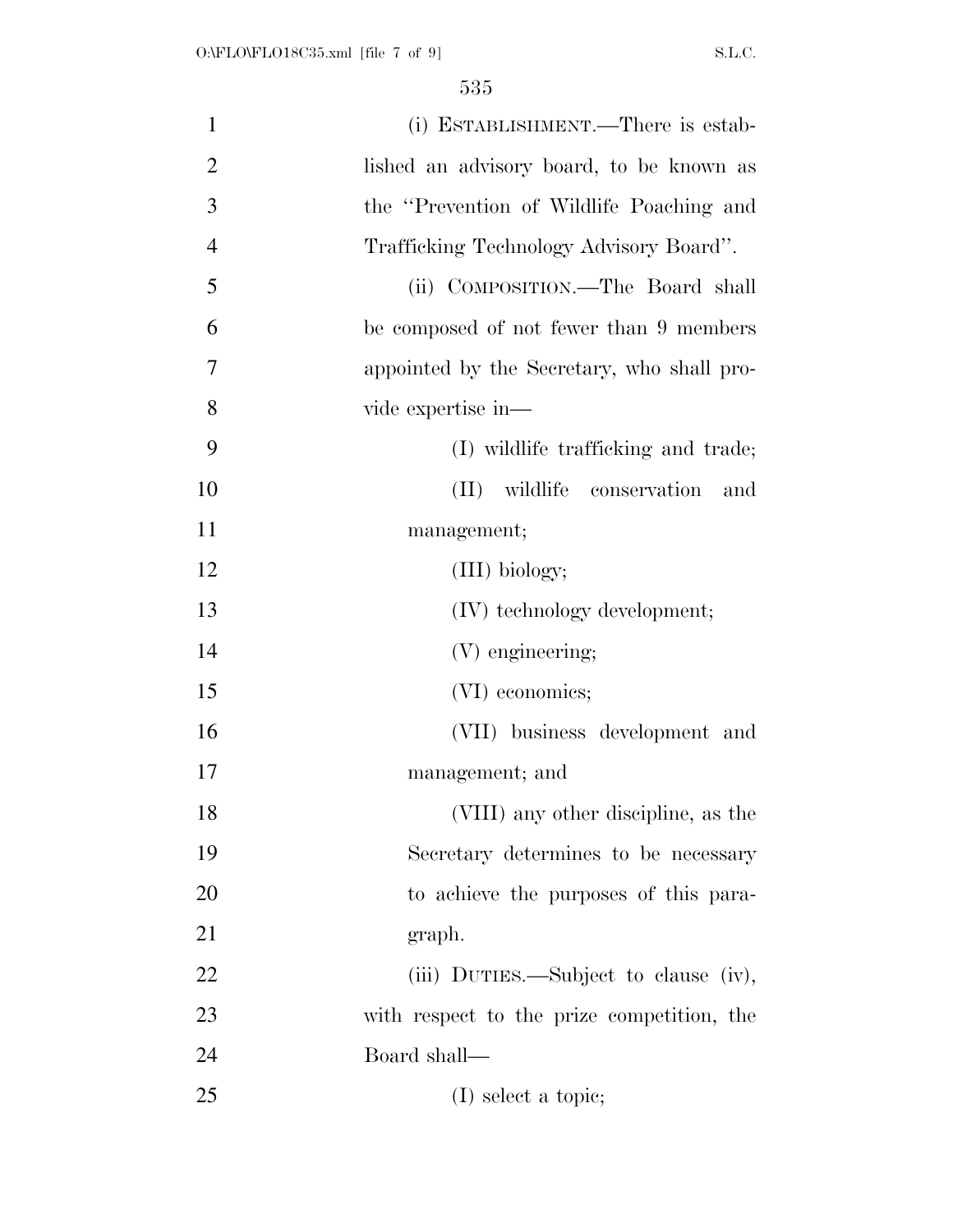| $\mathbf{1}$   | (II) issue a problem statement;                |
|----------------|------------------------------------------------|
| $\overline{2}$ | and                                            |
| 3              | (III) advise the Secretary on any              |
| $\overline{4}$ | opportunity for technological innova-          |
| 5              | tion to prevent wildlife poaching and          |
| 6              | trafficking.                                   |
| 7              | (iv) CONSULTATION.—In selecting a              |
| 8              | topic and issuing a problem statement for      |
| 9              | the prize competition under subclauses (I)     |
| 10             | and (II) of clause (iii), respectively, the    |
| 11             | Board shall consult widely with Federal        |
| 12             | and non-Federal stakeholders, including-       |
| 13             | (I) 1 or more Federal agencies                 |
| 14             | with jurisdiction over the prevention          |
| 15             | of wildlife poaching and trafficking;          |
| 16             | (II) 1 or more State agencies                  |
| 17             | with jurisdiction over the prevention          |
| 18             | of wildlife poaching and trafficking;          |
| 19             | (III) 1 or more State, regional,               |
| 20             | local wildlife organizations, the<br><b>or</b> |
| 21             | mission of which relates to the preven-        |
| 22             | tion of wildlife poaching and traf-            |
| 23             | ficking; and                                   |
| 24             | $(IV)$ 1 or more wildlife conserva-            |
| 25             | tion groups, technology companies, re-         |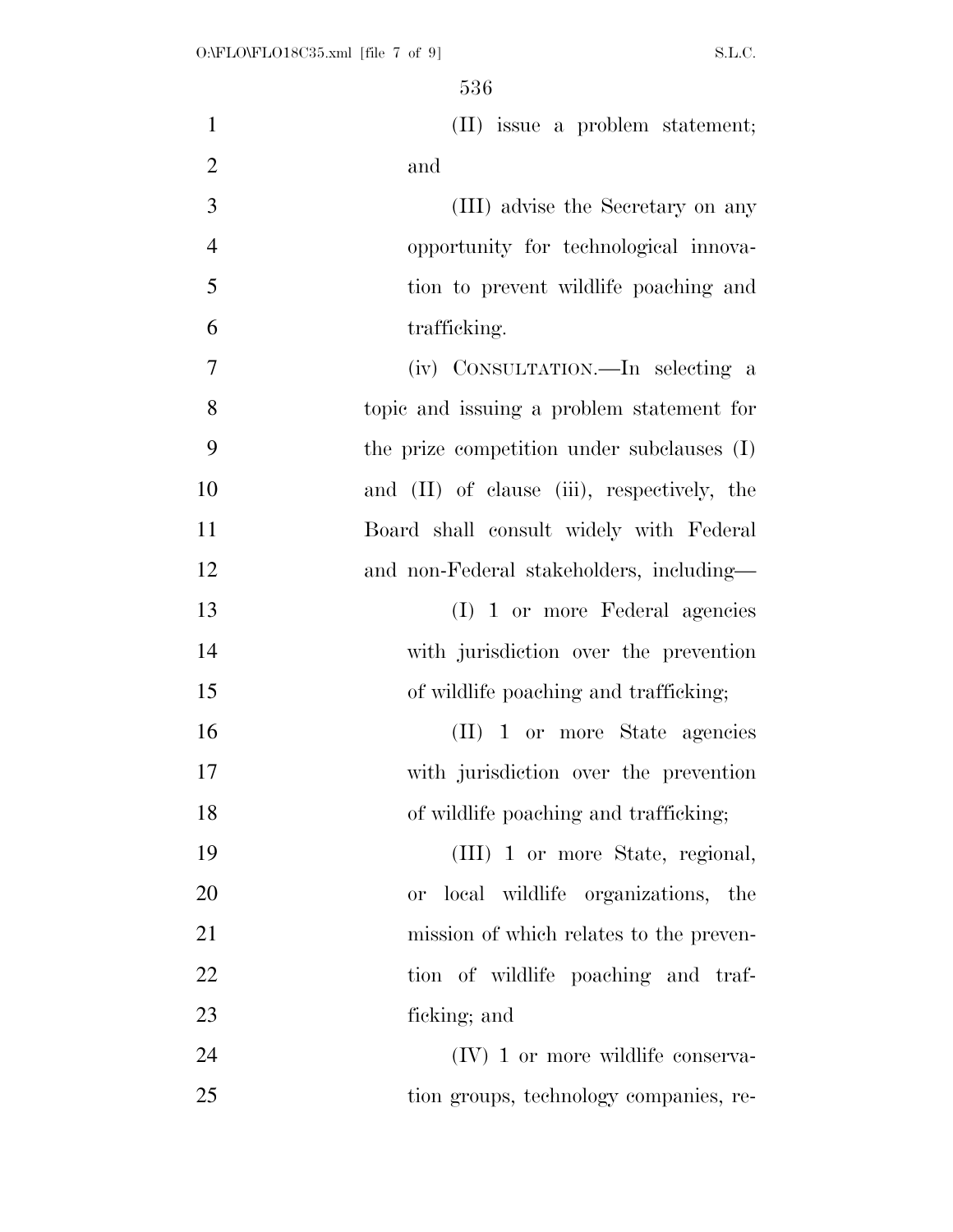| $\mathbf{1}$   | search institutions, institutions of          |
|----------------|-----------------------------------------------|
| $\overline{2}$ | higher education, industry associa-           |
| 3              | tions, or individual stakeholders with        |
| $\overline{4}$ | an interest in the prevention of wild-        |
| 5              | life poaching and trafficking.                |
| 6              | REQUIREMENTS.—The<br>Board<br>(v)             |
| $\overline{7}$ | shall comply with all requirements under      |
| 8              | paragraph $(7)(A)$ .                          |
| 9              | (D) AGREEMENT WITH THE NATIONAL               |
| 10             | FISH AND WILDLIFE FOUNDATION.-                |
| 11             | (i) IN GENERAL.—The Secretary shall           |
| 12             | offer to enter into an agreement under        |
| 13             | which the National Fish and Wildlife          |
| 14             | Foundation shall administer the prize com-    |
| 15             | petition.                                     |
| 16             | (ii) REQUIREMENTS.—An agreement               |
| 17             | entered into under clause (i) shall comply    |
| 18             | with all requirements under paragraph         |
| 19             | (7)(B).                                       |
| 20             | $(E)$ JUDGES.—                                |
| 21             | APPOINTMENT.—The Secretary<br>(i)             |
| 22             | shall appoint not fewer than 3 judges who     |
| 23             | shall, except as provided in clause (ii), se- |
| 24             | lect the 1 or more annual winners of the      |
| 25             | prize competition.                            |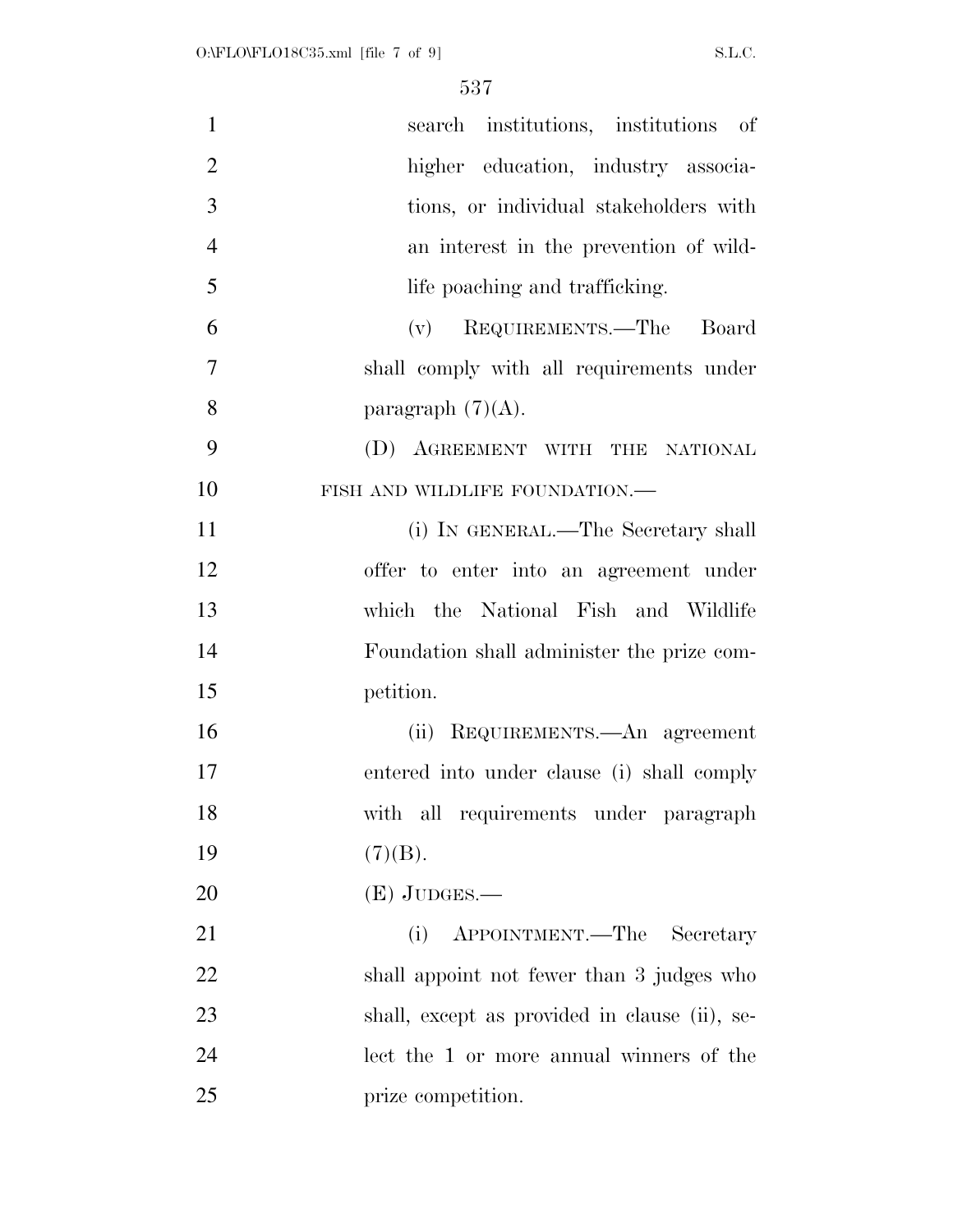| $\mathbf{1}$   | (ii) DETERMINATION BY THE SEC-              |
|----------------|---------------------------------------------|
| 2              | RETARY.—The judges appointed under          |
| 3              | clause (i) shall not select any annual win- |
| $\overline{4}$ | ner of the prize competition if the Sec-    |
| $\overline{5}$ | retary makes a determination that, in any   |
| 6              | fiscal year, none of the technological ad-  |
| $\overline{7}$ | vancements entered into the prize competi-  |
| 8              | tion merits an award.                       |
| 9              | (F) REPORT TO CONGRESS.—Not later           |
| 10             | than 60 days after the date on which a cash |

 than 60 days after the date on which a cash prize is awarded under this paragraph, the Sec- retary shall submit to the Committee on Envi- ronment and Public Works of the Senate and the Committee on Natural Resources of the House of Representatives a report on the prize competition that includes—

 (i) a statement by the Board that de- scribes the activities carried out by the Board relating to the duties described in 20 subparagraph  $(C)(iii)$ ;

 (ii) if the Secretary has entered into an agreement under subparagraph (D)(i), a statement by the National Fish and Wildlife Foundation that describes the ac-tivities carried out by the National Fish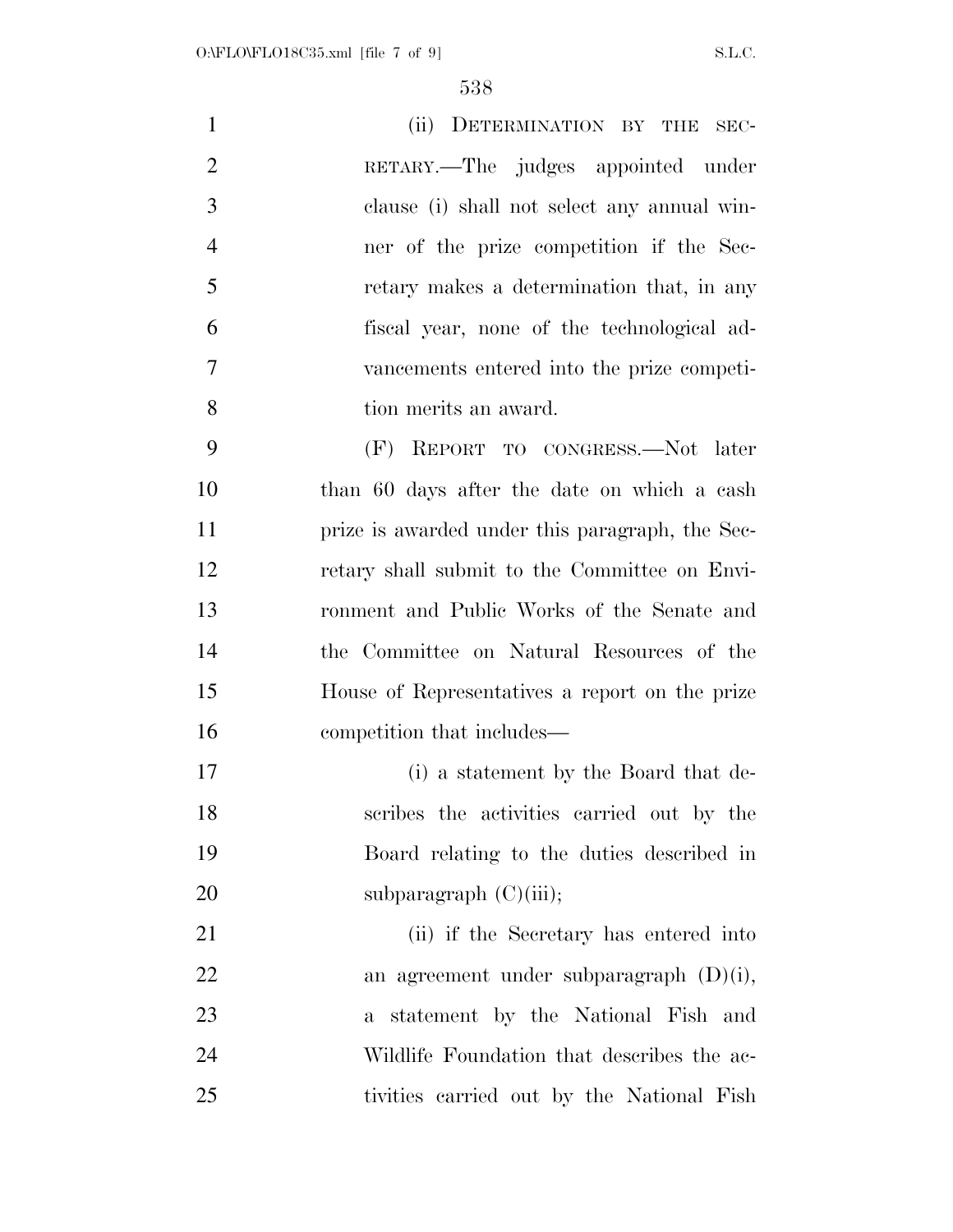| $\mathbf{1}$   | and Wildlife Foundation relating to the du-       |
|----------------|---------------------------------------------------|
| $\overline{2}$ | ties described in paragraph $(7)(B)$ ; and        |
| 3              | (iii) a statement by 1 or more of the             |
| $\overline{4}$ | judges appointed under subparagraph (E)           |
| 5              | that explains the basis on which the winner       |
| 6              | of the cash prize was selected.                   |
| 7              | (G) TERMINATION OF AUTHORITY.-The                 |
| 8              | Board and all authority provided under this       |
| 9              | paragraph shall terminate on December 31,         |
| 10             | 2022.                                             |
| 11             | (3) THEODORE ROOSEVELT GENIUS PRIZE FOR           |
| 12             | THE PROMOTION OF WILDLIFE CONSERVATION.-          |
| 13             | (A) DEFINITIONS.—In this paragraph:               |
| 14             | BOARD.—The term "Board"<br>(i)                    |
| 15             | means the Promotion of Wildlife Conserva-         |
| 16             | tion Technology Advisory Board estab-             |
| 17             | lished by subparagraph $(C)(i)$ .                 |
| 18             | (ii) PRIZE COMPETITION.—The term                  |
| 19             | "prize competition" means the Theodore            |
| 20             | Roosevelt Genius Prize for the promotion          |
| 21             | of wildlife conservation established under        |
| 22             | subparagraph $(B)$ .                              |
| 23             | (B) AUTHORITY.—Not later than 180 days            |
| 24             | after the date of enactment of this Act, the Sec- |
| 25             | retary shall establish under section 24 of the    |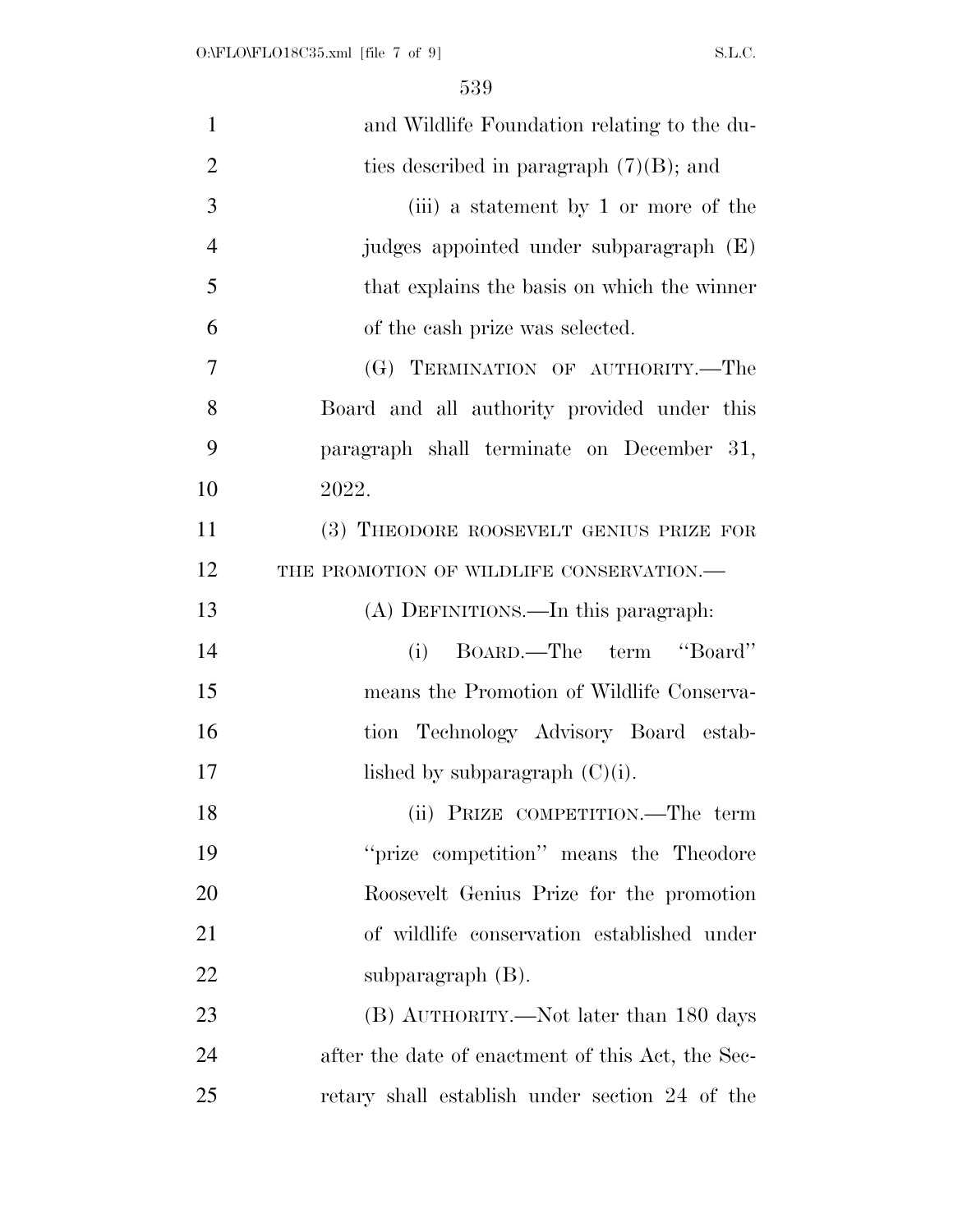| $\mathbf{1}$   | Stevenson-Wydler Technology Innovation Act of  |
|----------------|------------------------------------------------|
| $\overline{2}$ | 1980 (15 U.S.C. 3719) a prize competition, to  |
| 3              | be known as the "Theodore Roosevelt Genius"    |
| $\overline{4}$ | Prize" for the promotion of wildlife conserva- |
| 5              | $tion-$                                        |
| 6              | (i) to encourage technological innova-         |
| 7              | tion with the potential to advance the mis-    |
| 8              | sion of the United States Fish and Wildlife    |
| 9              | Service with respect to the promotion of       |
| 10             | wildlife conservation; and                     |
| 11             | (ii) to award 1 or more prizes annu-           |
| 12             | ally for a technological advancement that      |
| 13             | promotes wildlife conservation.                |
| 14             | (C) ADVISORY BOARD.—                           |
| 15             | (i) ESTABLISHMENT.—There is estab-             |
| 16             | lished an advisory board, to be known as       |
| 17             | the "Promotion of Wildlife Conservation"       |
| 18             | Technology Advisory Board".                    |
| 19             | (ii) COMPOSITION.—The Board shall              |
| 20             | be composed of not fewer than 9 members        |
| 21             | appointed by the Secretary, who shall pro-     |
| 22             | vide expertise in—                             |
| 23             | (I)<br>wildlife conservation<br>and            |
| 24             | management;                                    |
| 25             | $(II)$ biology;                                |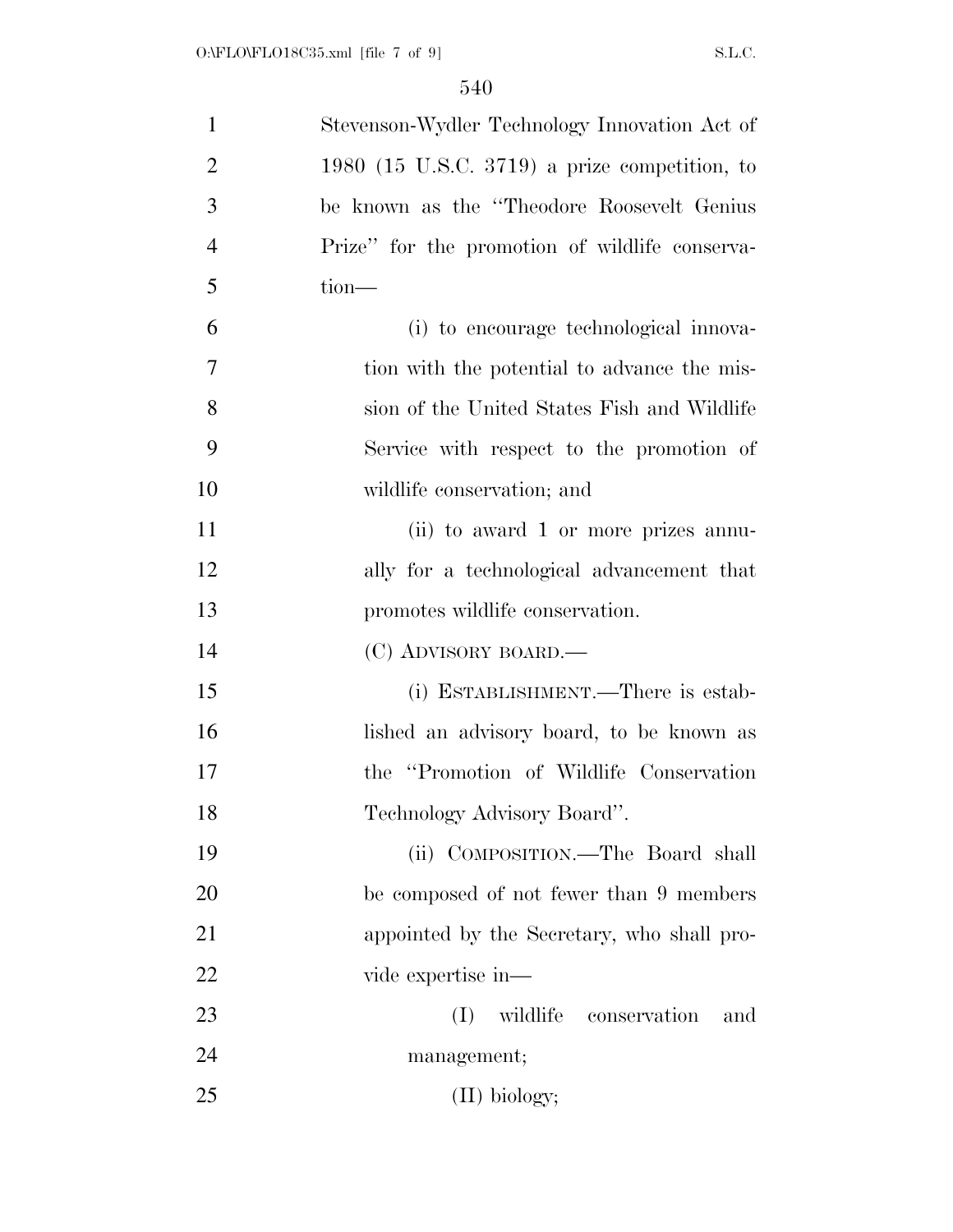|                | 541                                         |
|----------------|---------------------------------------------|
| 1              | (III) technology development;               |
| $\mathbf{2}$   | (IV) engineering;                           |
| $\overline{3}$ | (V) economics;                              |
| $\overline{4}$ | (VI) business development and               |
| 5              | management; and                             |
| 6              | (VII) any other discipline, as the          |
| $\overline{7}$ | Secretary determines to be necessary        |
| 8              | to achieve the purposes of this para-       |
| 9              | graph.                                      |
| 10             | (iii) DUTIES.—Subject to clause (iv),       |
| 11             | with respect to the prize competition, the  |
| 12             | Board shall-                                |
| 13             | $(I)$ select a topic;                       |
| 14             | (II) issue a problem statement;             |
| 15             | and                                         |
| 16             | (III) advise the Secretary on any           |
| 17             | opportunity for technological innova-       |
| 18             | tion to promote wildlife conservation.      |
| 19             | (iv) CONSULTATION.—In selecting a           |
| 20             | topic and issuing a problem statement for   |
| 21             | the prize competition under subclauses (I)  |
| 22             | and (II) of clause (iii), respectively, the |
| 23             | Board shall consult widely with Federal     |
| 24             | and non-Federal stakeholders, including—    |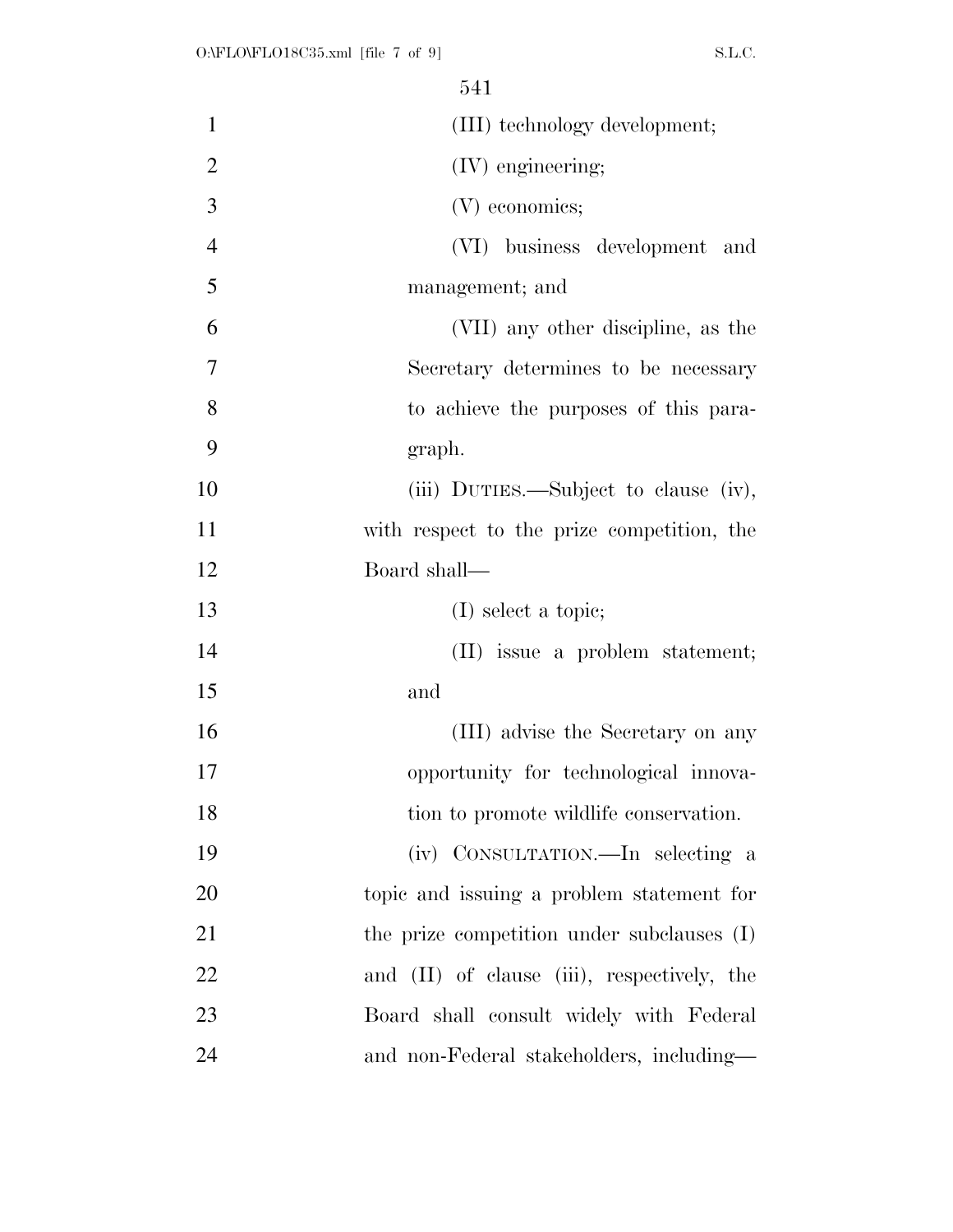| $\mathbf{1}$   | (I) 1 or more Federal agencies                     |
|----------------|----------------------------------------------------|
| $\overline{2}$ | with jurisdiction over the promotion of            |
| 3              | wildlife conservation;                             |
| $\overline{4}$ | $(II)$ 1 or more State agencies                    |
| 5              | with jurisdiction over the promotion of            |
| 6              | wildlife conservation;                             |
| 7              | (III) 1 or more State, regional,                   |
| 8              | local wildlife organizations, the<br><sub>or</sub> |
| 9              | mission of which relates to the pro-               |
| 10             | motion of wildlife conservation; and               |
| 11             | $(IV)$ 1 or more wildlife conserva-                |
| 12             | tion groups, technology companies, re-             |
| 13             | search institutions, institutions of               |
| 14             | higher education, industry associa-                |
| 15             | tions, or individual stakeholders with             |
| 16             | an interest in the promotion of wild-              |
| 17             | life conservation.                                 |
| 18             | (v) REQUIREMENTS.—The Board                        |
| 19             | shall comply with all requirements under           |
| 20             | paragraph $(7)(A)$ .                               |
| 21             | (D) AGREEMENT WITH THE NATIONAL                    |
| 22             | FISH AND WILDLIFE FOUNDATION.-                     |
| 23             | (i) IN GENERAL.—The Secretary shall                |
| 24             | offer to enter into an agreement under             |
| 25             | which the National Fish and Wildlife               |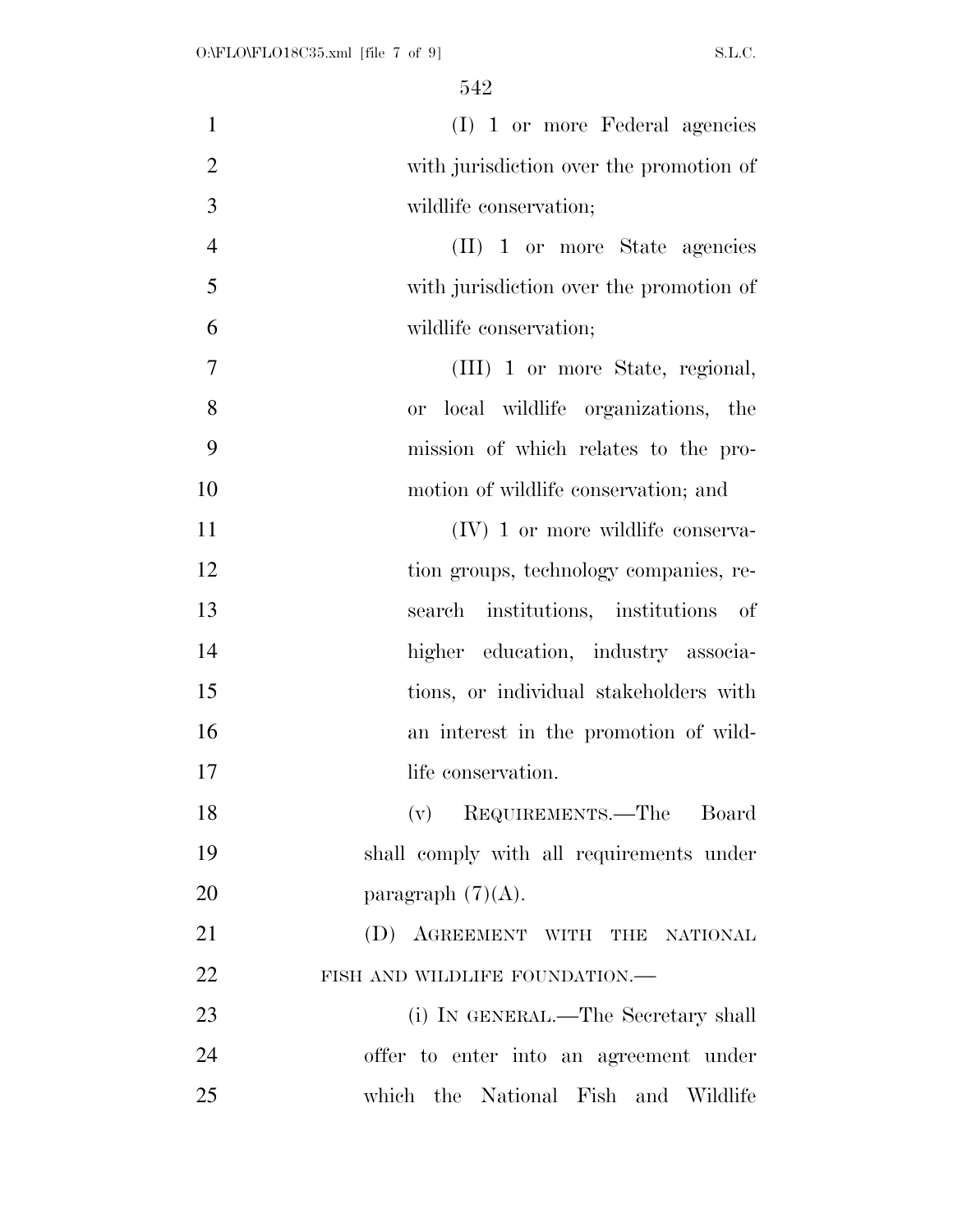| $\mathbf{1}$   | Foundation shall administer the prize com-      |
|----------------|-------------------------------------------------|
| $\overline{2}$ | petition.                                       |
| 3              | (ii) REQUIREMENTS.—An agreement                 |
| $\overline{4}$ | entered into under clause (i) shall comply      |
| 5              | with all requirements under paragraph           |
| 6              | (7)(B).                                         |
| 7              | $(E)$ JUDGES.—                                  |
| 8              | APPOINTMENT.—The Secretary<br>(i)               |
| 9              | shall appoint not fewer than 3 judges who       |
| 10             | shall, except as provided in clause (ii), se-   |
| 11             | lect the 1 or more annual winners of the        |
| 12             | prize competition.                              |
| 13             | (ii) DETERMINATION BY THE<br>SEC-               |
| 14             | RETARY.—The judges appointed under              |
| 15             | clause (i) shall not select any annual win-     |
| 16             | ner of the prize competition if the Sec-        |
| 17             | retary makes a determination that, in any       |
| 18             | fiscal year, none of the technological ad-      |
| 19             | vancements entered into the prize competi-      |
| 20             | tion merits an award.                           |
| 21             | (F) REPORT TO CONGRESS.—Not later               |
| 22             | than 60 days after the date on which a cash     |
| 23             | prize is awarded under this paragraph, the Sec- |
| 24             | retary shall submit to the Committee on Envi-   |
| 25             | ronment and Public Works of the Senate and      |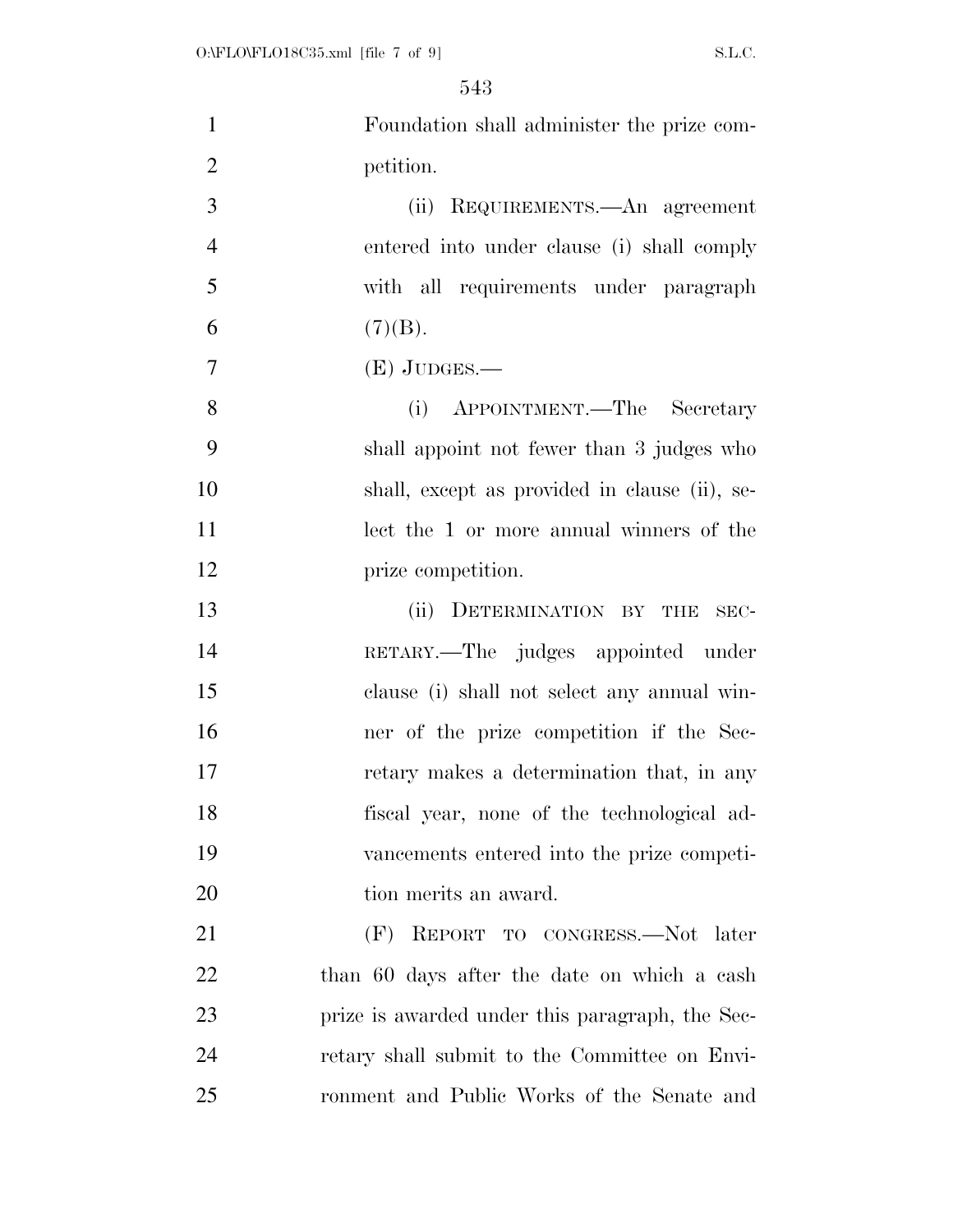| $\mathbf{1}$   | the Committee on Natural Resources of the      |
|----------------|------------------------------------------------|
| $\overline{2}$ | House of Representatives a report on the prize |
| 3              | competition that includes—                     |
| $\overline{4}$ | (i) a statement by the Board that de-          |
| 5              | scribes the activities carried out by the      |
| 6              | Board relating to the duties described in      |
| 7              | subparagraph $(C)(iii)$ ;                      |
| 8              | (ii) if the Secretary has entered into         |
| 9              | an agreement under subparagraph $(D)(i)$ ,     |
| 10             | statement by the National Fish and<br>$a_{-}$  |
| 11             | Wildlife Foundation that describes the ac-     |
| 12             | tivities carried out by the National Fish      |
| 13             | and Wildlife Foundation relating to the du-    |
| 14             | ties described in paragraph $(7)(B)$ ; and     |
| 15             | (iii) a statement by 1 or more of the          |
| 16             | judges appointed under subparagraph (E)        |
| 17             | that explains the basis on which the winner    |
| 18             | of the cash prize was selected.                |
| 19             | (G) TERMINATION OF AUTHORITY.—The              |
| 20             | Board and all authority provided under this    |
| 21             | paragraph shall terminate on December 31,      |
| 22             | 2022.                                          |
| 23             | (4) THEODORE ROOSEVELT GENIUS PRIZE FOR        |
| 24             | THE MANAGEMENT OF INVASIVE SPECIES.-           |
| 25             | (A) DEFINITIONS.—In this paragraph:            |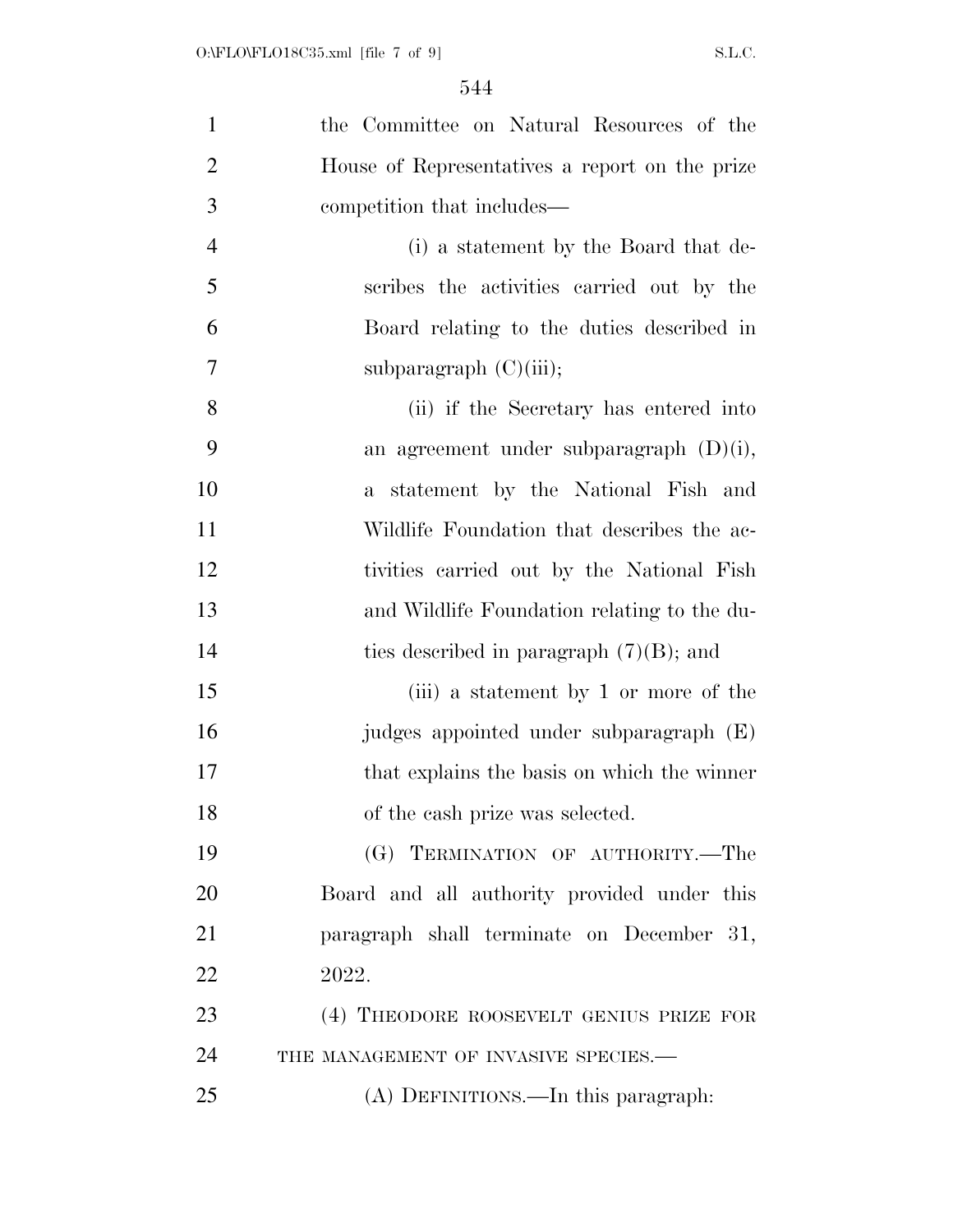| $\mathbf{1}$   | BOARD.—The term "Board"<br>(i)                    |
|----------------|---------------------------------------------------|
| $\overline{2}$ | means the Management of Invasive Species          |
| 3              | Technology Advisory Board established by          |
| $\overline{4}$ | subparagraph $(C)(i)$ .                           |
| 5              | (ii) PRIZE COMPETITION.—The term                  |
| 6              | "prize competition" means the Theodore            |
| 7              | Roosevelt Genius Prize for the manage-            |
| 8              | ment of invasive species established under        |
| 9              | subparagraph $(B)$ .                              |
| 10             | (B) AUTHORITY.—Not later than 180 days            |
| 11             | after the date of enactment of this Act, the Sec- |
| 12             | retary shall establish under section 24 of the    |
| 13             | Stevenson-Wydler Technology Innovation Act of     |
| 14             | 1980 (15 U.S.C. 3719) a prize competition, to     |
| 15             | be known as the "Theodore Roosevelt Genius"       |
| 16             | Prize" for the management of invasive spe-        |
| 17             | cies-                                             |
| 18             | (i) to encourage technological innova-            |
| 19             | tion with the potential to advance the mis-       |
| 20             | sion of the United States Fish and Wildlife       |
| 21             | Service with respect to the management of         |
| 22             | invasive species; and                             |
| 23             | (ii) to award 1 or more prizes annu-              |
| 24             | ally for a technological advancement that         |
| 25             | manages invasive species.                         |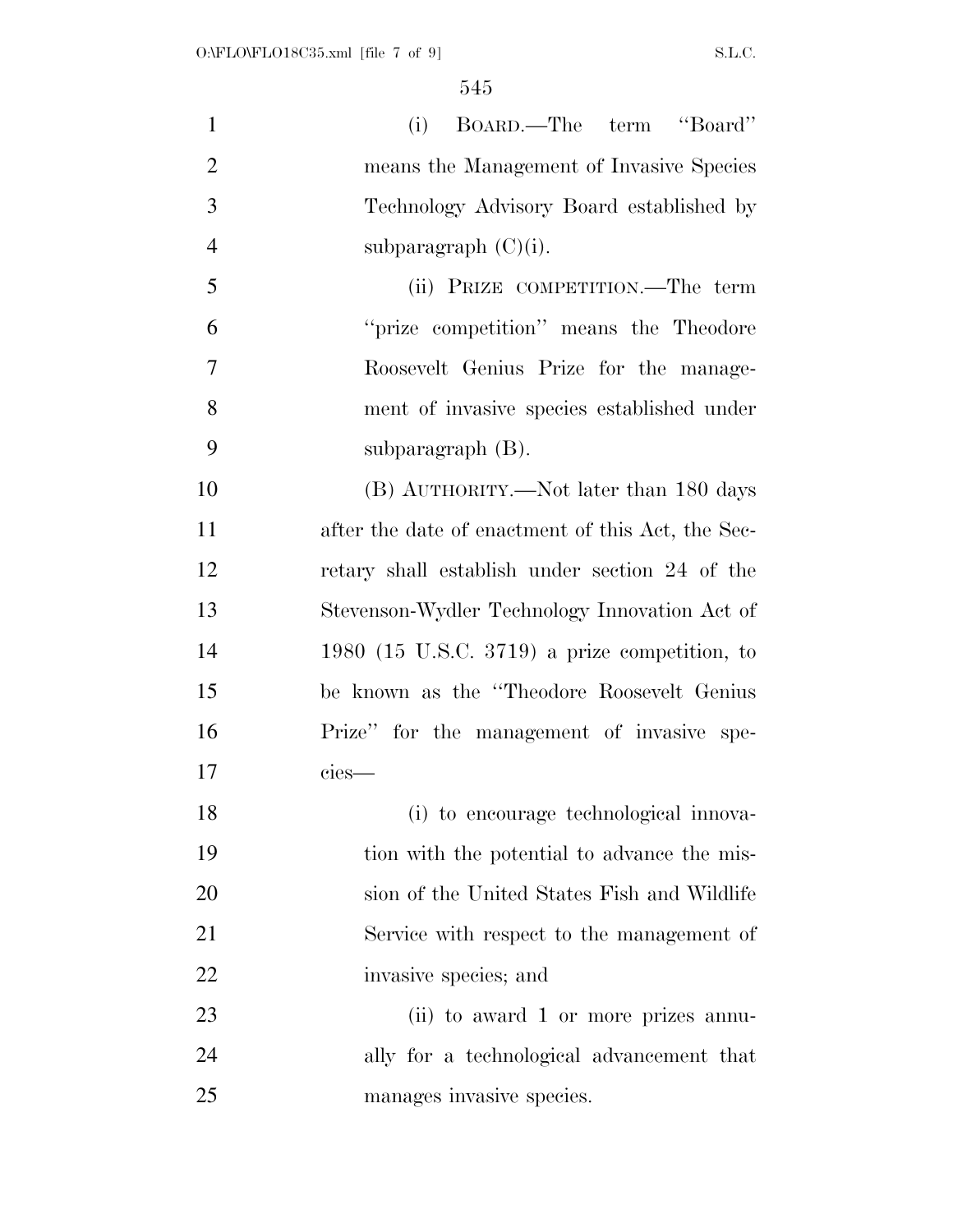| $\mathbf{1}$   | (C) ADVISORY BOARD.—                       |
|----------------|--------------------------------------------|
| $\overline{2}$ | (i) ESTABLISHMENT.—There is estab-         |
| 3              | lished an advisory board, to be known as   |
| $\overline{4}$ | the "Management of Invasive Species"       |
| 5              | Technology Advisory Board".                |
| 6              | (ii) COMPOSITION.—The Board shall          |
| 7              | be composed of not fewer than 9 members    |
| 8              | appointed by the Secretary, who shall pro- |
| 9              | vide expertise in-                         |
| 10             | (I) invasive species;                      |
| 11             | $(II)$ biology;                            |
| 12             | (III) technology development;              |
| 13             | (IV) engineering;                          |
| 14             | (V) economics;                             |
| 15             | (VI) business development and              |
| 16             | management; and                            |
| 17             | (VII) any other discipline, as the         |
| 18             | Secretary determines to be necessary       |
| 19             | to achieve the purposes of this para-      |
| 20             | graph.                                     |
| 21             | (iii) DUTIES.—Subject to clause (iv),      |
| 22             | with respect to the prize competition, the |
| 23             | Board shall—                               |
| 24             | (I) select a topic;                        |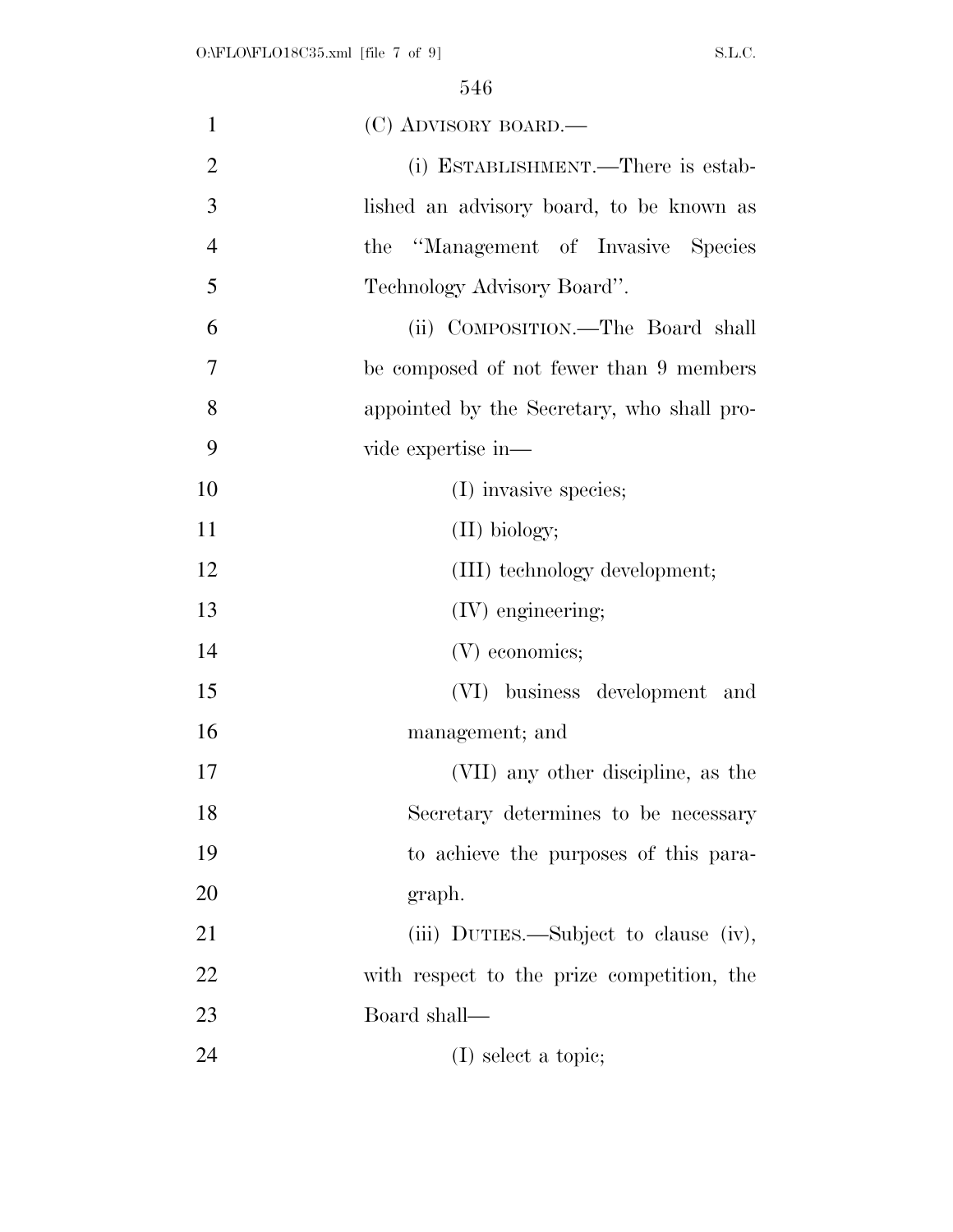| $\mathbf{1}$   | (II) issue a problem statement;                |
|----------------|------------------------------------------------|
| $\overline{2}$ | and                                            |
| 3              | (III) advise the Secretary on any              |
| $\overline{4}$ | opportunity for technological innova-          |
| 5              | tion to manage invasive species.               |
| 6              | (iv) CONSULTATION.—In selecting a              |
| $\overline{7}$ | topic and issuing a problem statement for      |
| 8              | the prize competition under subclauses (I)     |
| 9              | and (II) of clause (iii), respectively, the    |
| 10             | Board shall consult widely with Federal        |
| 11             | and non-Federal stakeholders, including—       |
| 12             | (I) 1 or more Federal agencies                 |
| 13             | with jurisdiction over the management          |
| 14             | of invasive species;                           |
| 15             | (II) 1 or more State agencies                  |
| 16             | with jurisdiction over the management          |
| 17             | of invasive species;                           |
| 18             | (III) 1 or more State, regional,               |
| 19             | local wildlife organizations, the<br><b>or</b> |
| 20             | mission of which relates to the man-           |
| 21             | agement of invasive species; and               |
| 22             | $(IV)$ 1 or more wildlife conserva-            |
| 23             | tion groups, technology companies, re-         |
| 24             | search institutions, institutions of           |
| 25             | higher education, industry associa-            |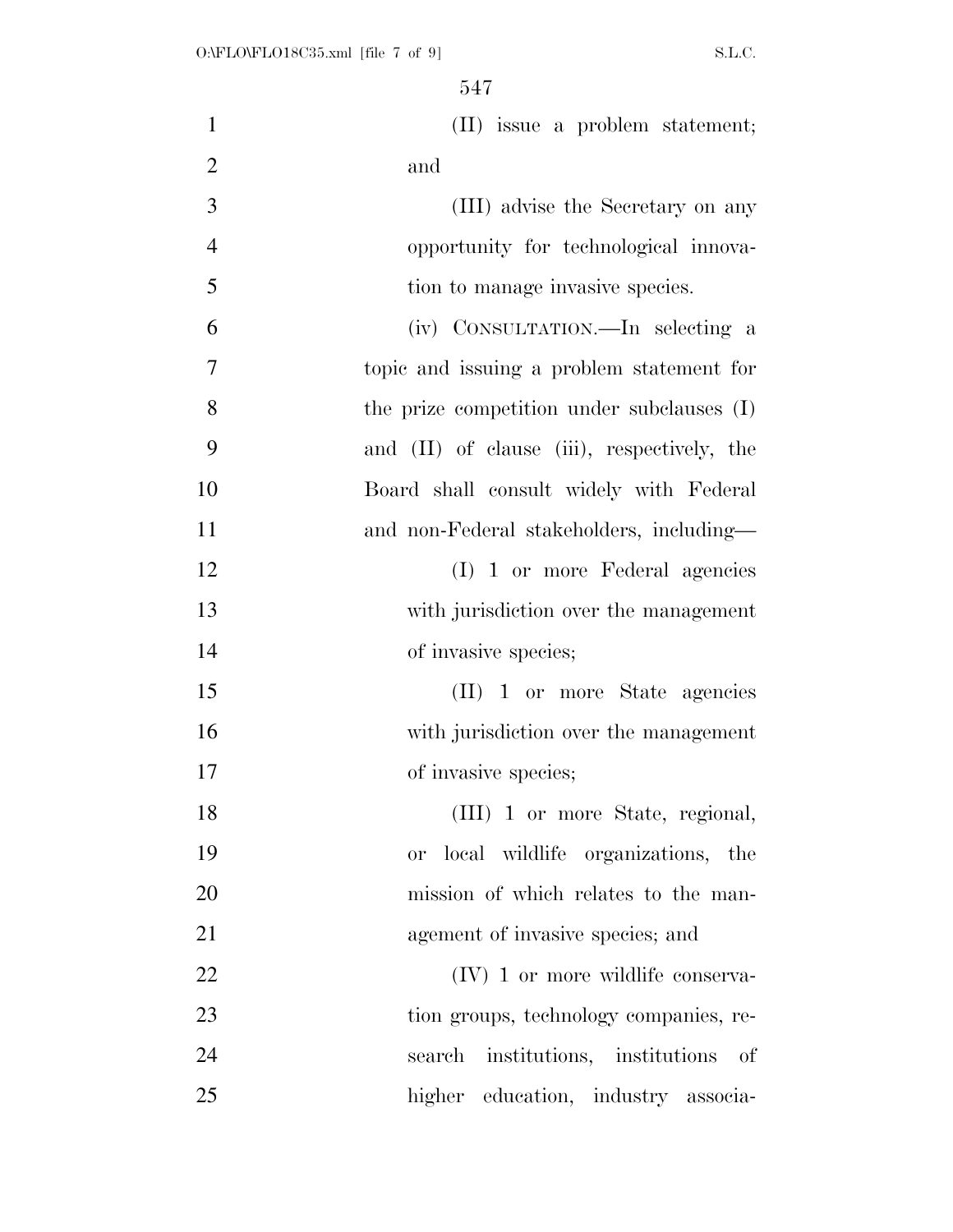| $\mathbf{1}$   | tions, or individual stakeholders with        |
|----------------|-----------------------------------------------|
| $\overline{2}$ | an interest in the management of              |
| 3              | invasive species.                             |
| $\overline{4}$ | (v) REQUIREMENTS.—The Board                   |
| 5              | shall comply with all requirements under      |
| 6              | paragraph $(7)(A)$ .                          |
| $\overline{7}$ | (D) AGREEMENT WITH THE NATIONAL               |
| 8              | FISH AND WILDLIFE FOUNDATION.-                |
| 9              | (i) IN GENERAL.—The Secretary shall           |
| 10             | offer to enter into an agreement under        |
| 11             | which the National Fish and Wildlife          |
| 12             | Foundation shall administer the prize com-    |
| 13             | petition.                                     |
| 14             | (ii) REQUIREMENTS.—An agreement               |
| 15             | entered into under clause (i) shall comply    |
| 16             | with all requirements under paragraph         |
| 17             | (7)(B).                                       |
| 18             | $(E)$ JUDGES.—                                |
| 19             | (i)<br>APPOINTMENT.—The Secretary             |
| 20             | shall appoint not fewer than 3 judges who     |
| 21             | shall, except as provided in clause (ii), se- |
| 22             | lect the 1 or more annual winners of the      |
| 23             | prize competition.                            |
| 24             | DETERMINATION BY THE<br>(ii)<br>SEC-          |
| 25             | RETARY.—The judges appointed under            |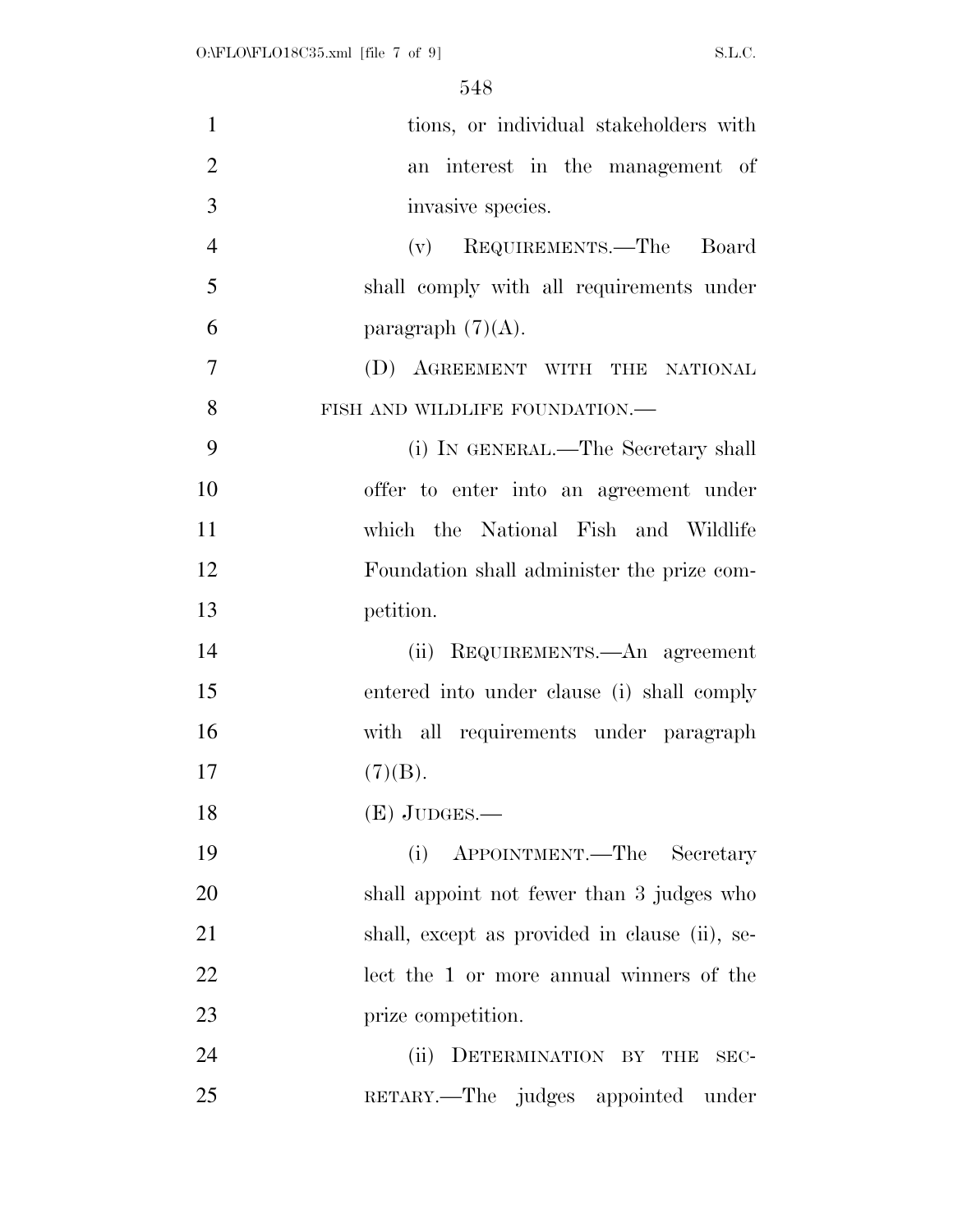| $\mathbf{1}$   | clause (i) shall not select any annual win-     |
|----------------|-------------------------------------------------|
| $\overline{2}$ | ner of the prize competition if the Sec-        |
| 3              | retary makes a determination that, in any       |
| $\overline{4}$ | fiscal year, none of the technological ad-      |
| 5              | vancements entered into the prize competi-      |
| 6              | tion merits an award.                           |
| 7              | (F) REPORT TO CONGRESS.—Not later               |
| 8              | than 60 days after the date on which a cash     |
| 9              | prize is awarded under this paragraph, the Sec- |
| 10             | retary shall submit to the Committee on Envi-   |
| 11             | ronment and Public Works of the Senate and      |
| 12             | the Committee on Natural Resources of the       |
| 13             | House of Representatives a report on the prize  |
| 14             | competition that includes—                      |
| 15             | (i) a statement by the Board that de-           |
| 16             | scribes the activities carried out by the       |
| 17             | Board relating to the duties described in       |
| 18             | subparagraph $(C)(iii)$ ;                       |
| 19             | (ii) if the Secretary has entered into          |
| 20             | an agreement under subparagraph $(D)(i)$ ,      |
| 21             | a statement by the National Fish and            |
| 22             | Wildlife Foundation that describes the ac-      |
| 23             | tivities carried out by the National Fish       |
| 24             | and Wildlife Foundation relating to the du-     |
| 25             | ties described in paragraph $(7)(B)$ ; and      |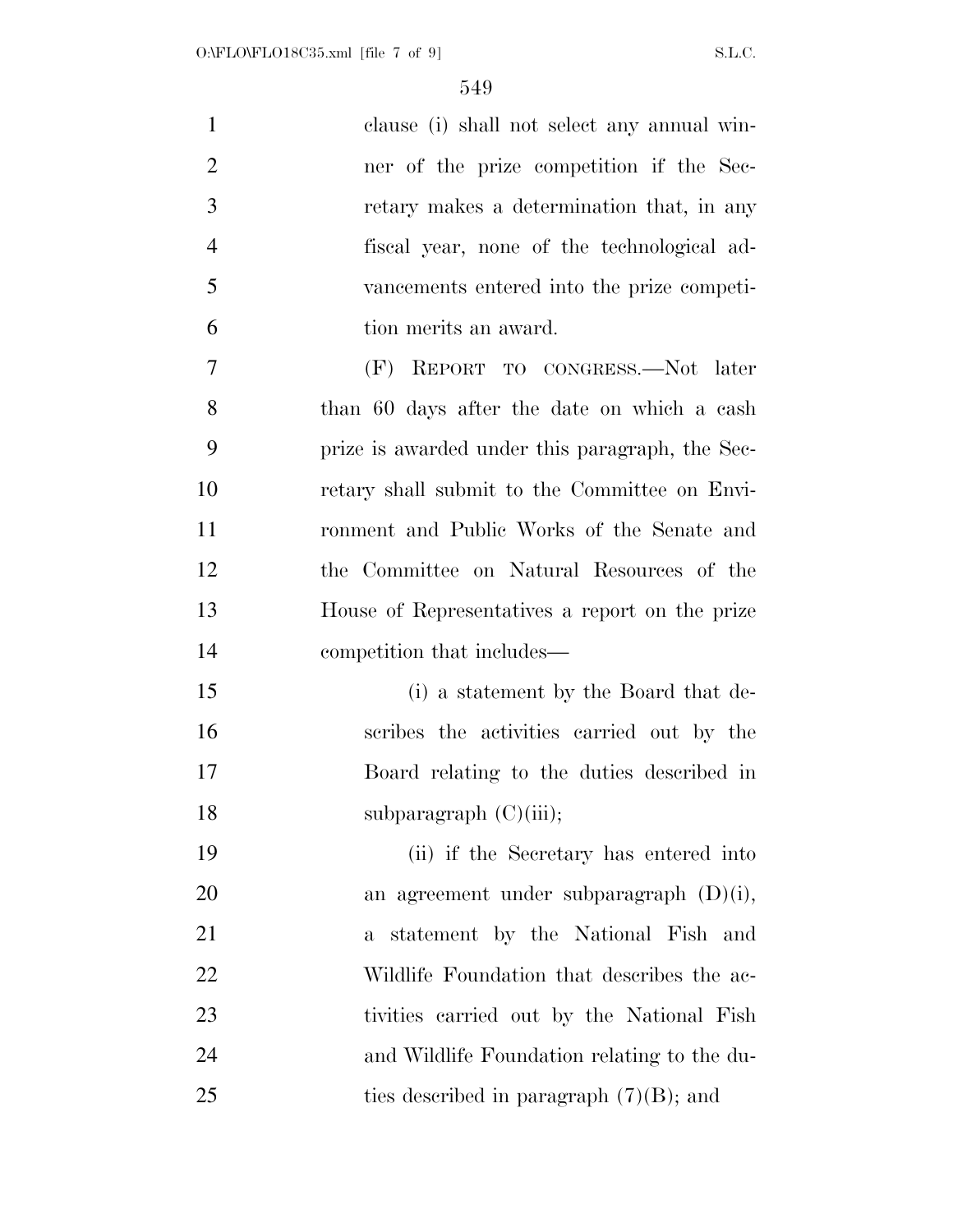| $\mathbf{1}$   | (iii) a statement by 1 or more of the             |
|----------------|---------------------------------------------------|
| $\overline{2}$ | judges appointed under subparagraph (E)           |
| 3              | that explains the basis on which the winner       |
| $\overline{4}$ | of the cash prize was selected.                   |
| 5              | (G) TERMINATION OF AUTHORITY.-The                 |
| 6              | Board and all authority provided under this       |
| 7              | paragraph shall terminate on December 31,         |
| 8              | 2022.                                             |
| 9              | (5) THEODORE ROOSEVELT GENIUS PRIZE FOR           |
| 10             | THE PROTECTION OF ENDANGERED SPECIES.-            |
| 11             | (A) DEFINITIONS.—In this paragraph:               |
| 12             | BOARD.—The term "Board"<br>(i)                    |
| 13             | means the Protection of Endangered Spe-           |
| 14             | cies Technology Advisory Board estab-             |
| 15             | lished by subparagraph $(C)(i)$ .                 |
| 16             | (ii) PRIZE COMPETITION.—The term                  |
| 17             | "prize competition" means the Theodore            |
| 18             | Roosevelt Genius Prize for the protection         |
| 19             | of endangered species established under           |
| 20             | subparagraph $(B)$ .                              |
| 21             | (B) AUTHORITY.—Not later than 180 days            |
| 22             | after the date of enactment of this Act, the Sec- |
| 23             | retary shall establish under section 24 of the    |
| 24             | Stevenson-Wydler Technology Innovation Act of     |
| 25             | 1980 (15 U.S.C. 3719) a prize competition, to     |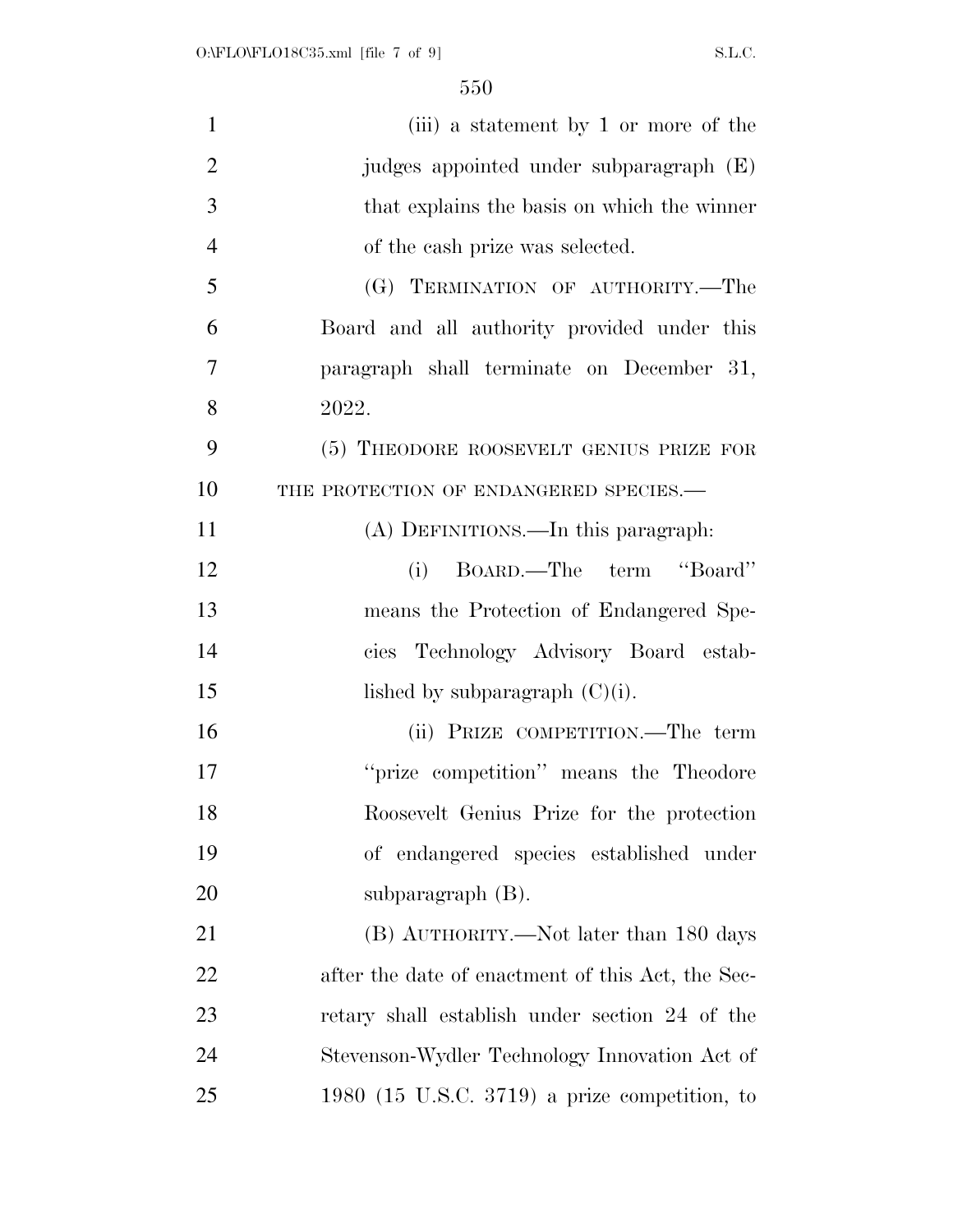| $\mathbf{1}$   | be known as the "Theodore Roosevelt Genius"  |
|----------------|----------------------------------------------|
| $\overline{2}$ | Prize" for the protection of endangered spe- |
| 3              | cies-                                        |
| $\overline{4}$ | (i) to encourage technological innova-       |
| 5              | tion with the potential to advance the mis-  |
| 6              | sion of the United States Fish and Wildlife  |
| $\overline{7}$ | Service with respect to the protection of    |
| 8              | endangered species; and                      |
| 9              | (ii) to award 1 or more prizes annu-         |
| 10             | ally for a technological advancement that    |
| 11             | protects endangered species.                 |
| 12             | (C) ADVISORY BOARD.—                         |
| 13             | (i) ESTABLISHMENT.—There is estab-           |
| 14             | lished an advisory board, to be known as     |
| 15             | the "Protection of Endangered Species"       |
| 16             | Technology Advisory Board".                  |
| 17             | (ii) COMPOSITION.—The Board shall            |
| 18             | be composed of not fewer than 9 members      |
| 19             | appointed by the Secretary, who shall pro-   |
| 20             | vide expertise in—                           |
| 21             | (I) endangered species;                      |
| 22             | $(II)$ biology;                              |
| 23             | (III) technology development;                |
| 24             | (IV) engineering;                            |
| 25             | (V) economics;                               |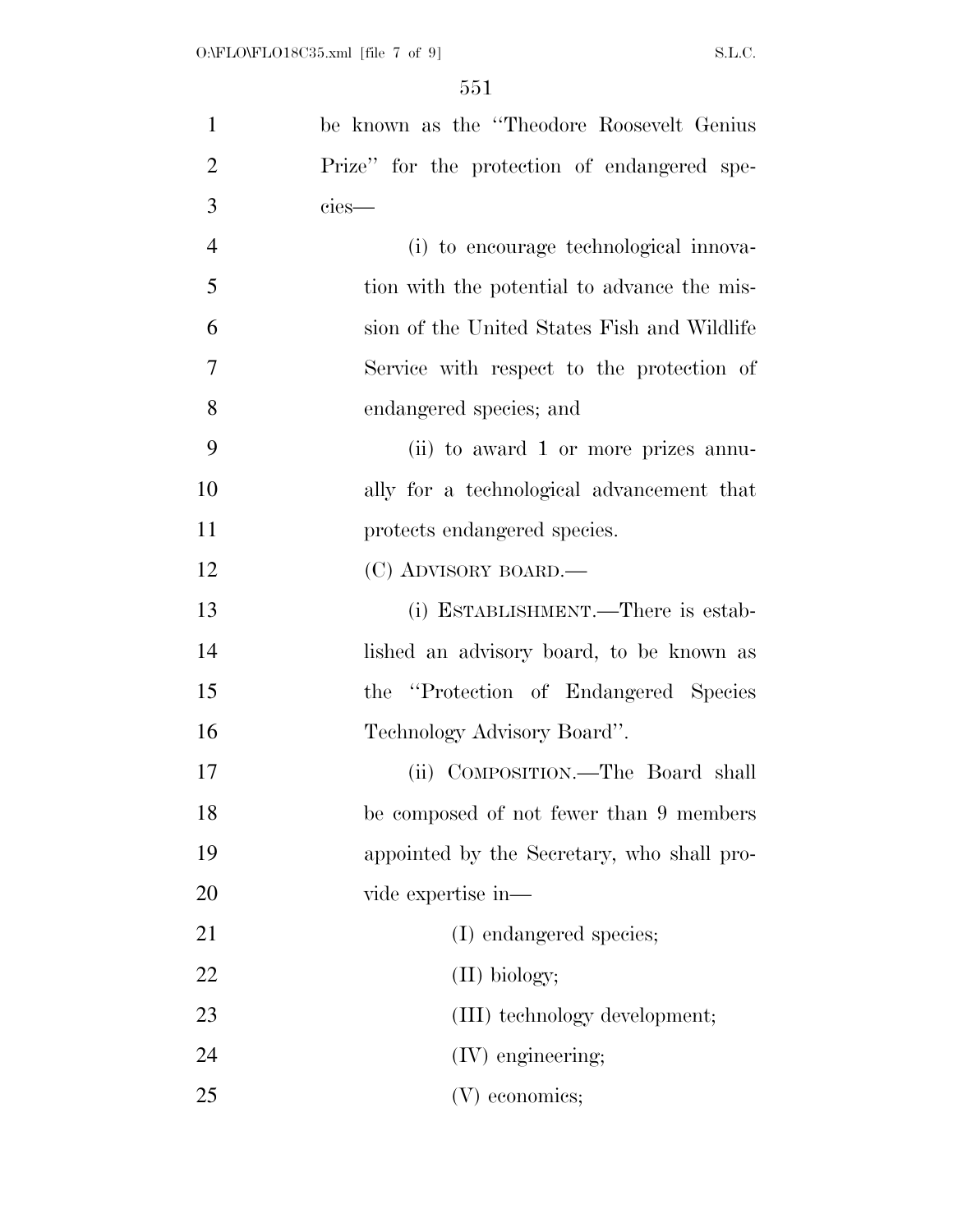| $\mathbf{1}$   | (VI) business development and                    |
|----------------|--------------------------------------------------|
| $\overline{2}$ | management; and                                  |
| 3              | (VII) any other discipline, as the               |
| $\overline{4}$ | Secretary determines to be necessary             |
| 5              | to achieve the purposes of this para-            |
| 6              | graph.                                           |
| 7              | (iii) DUTIES.—Subject to clause (iv),            |
| 8              | with respect to the prize competition, the       |
| 9              | Board shall-                                     |
| 10             | $(I)$ select a topic;                            |
| 11             | (II) issue a problem statement;                  |
| 12             | and                                              |
| 13             | (III) advise the Secretary on any                |
| 14             | opportunity for technological innova-            |
| 15             | tion to protect endangered species.              |
| 16             | (iv) CONSULTATION.—In selecting a                |
| 17             | topic and issuing a problem statement for        |
| 18             | the prize competition under subclauses (I)       |
| 19             | and $(II)$ of clause $(iii)$ , respectively, the |
| 20             | Board shall consult widely with Federal          |
| 21             | and non-Federal stakeholders, including—         |
| 22             | (I) 1 or more Federal agencies                   |
| 23             | with jurisdiction over the protection of         |
| 24             | endangered species;                              |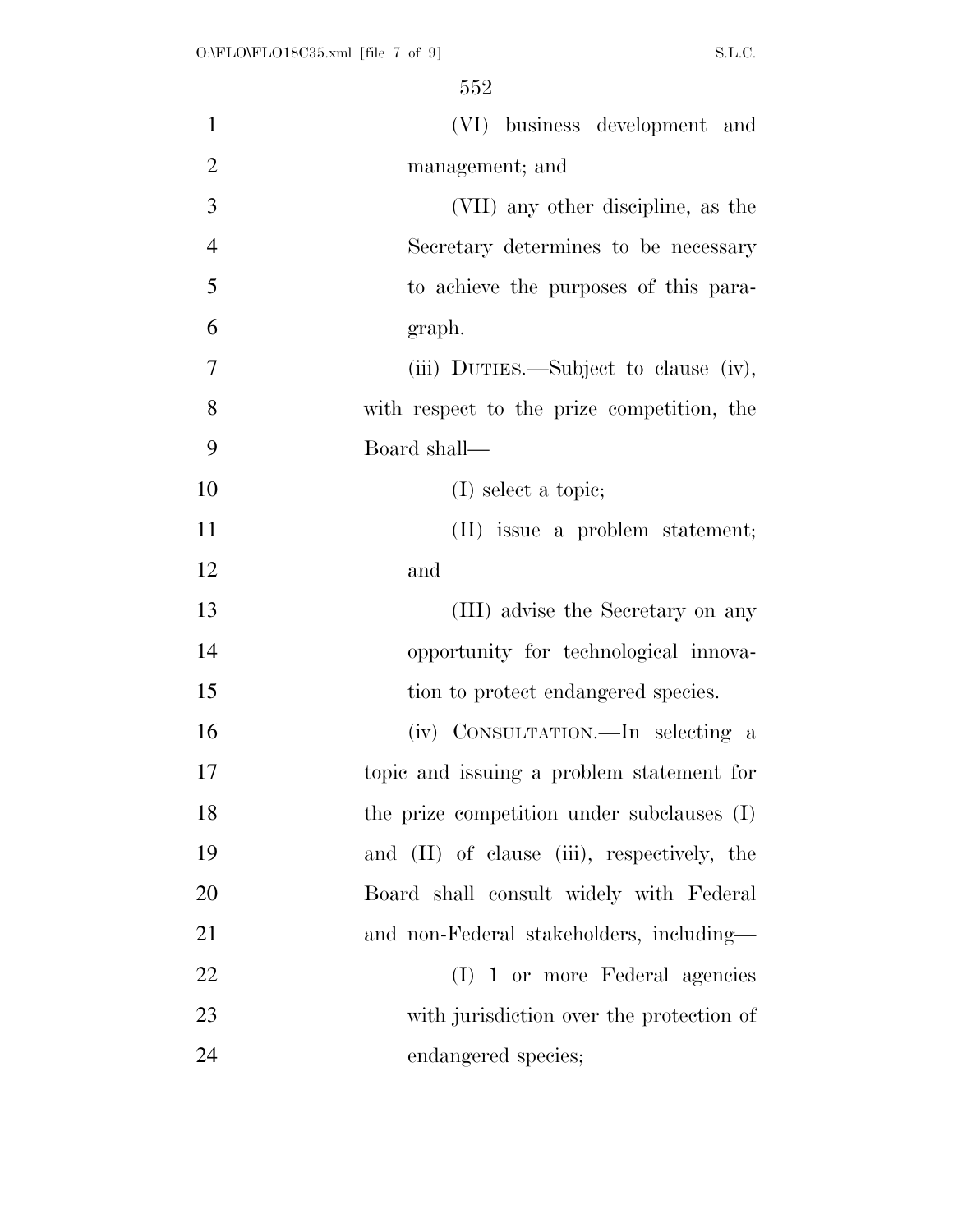| $\mathbf{1}$   | (II) 1 or more State agencies              |
|----------------|--------------------------------------------|
| $\overline{2}$ | with jurisdiction over the protection of   |
| 3              | endangered species;                        |
| $\overline{4}$ | (III) 1 or more State, regional,           |
| 5              | local wildlife organizations, the<br>or -  |
| 6              | mission of which relates to the protec-    |
| 7              | tion of endangered species; and            |
| 8              | $(IV)$ 1 or more wildlife conserva-        |
| 9              | tion groups, technology companies, re-     |
| 10             | search institutions, institutions of       |
| 11             | higher education, industry associa-        |
| 12             | tions, or individual stakeholders with     |
| 13             | an interest in the protection of endan-    |
| 14             | gered species.                             |
| 15             | (v) REQUIREMENTS.—The Board                |
| 16             | shall comply with all requirements under   |
| 17             | paragraph $(7)(A)$ .                       |
| 18             | (D) AGREEMENT WITH THE NATIONAL            |
| 19             | FISH AND WILDLIFE FOUNDATION.-             |
| 20             | (i) IN GENERAL.—The Secretary shall        |
| 21             | offer to enter into an agreement under     |
| <u>22</u>      | which the National Fish and Wildlife       |
| 23             | Foundation shall administer the prize com- |
| 24             | petition.                                  |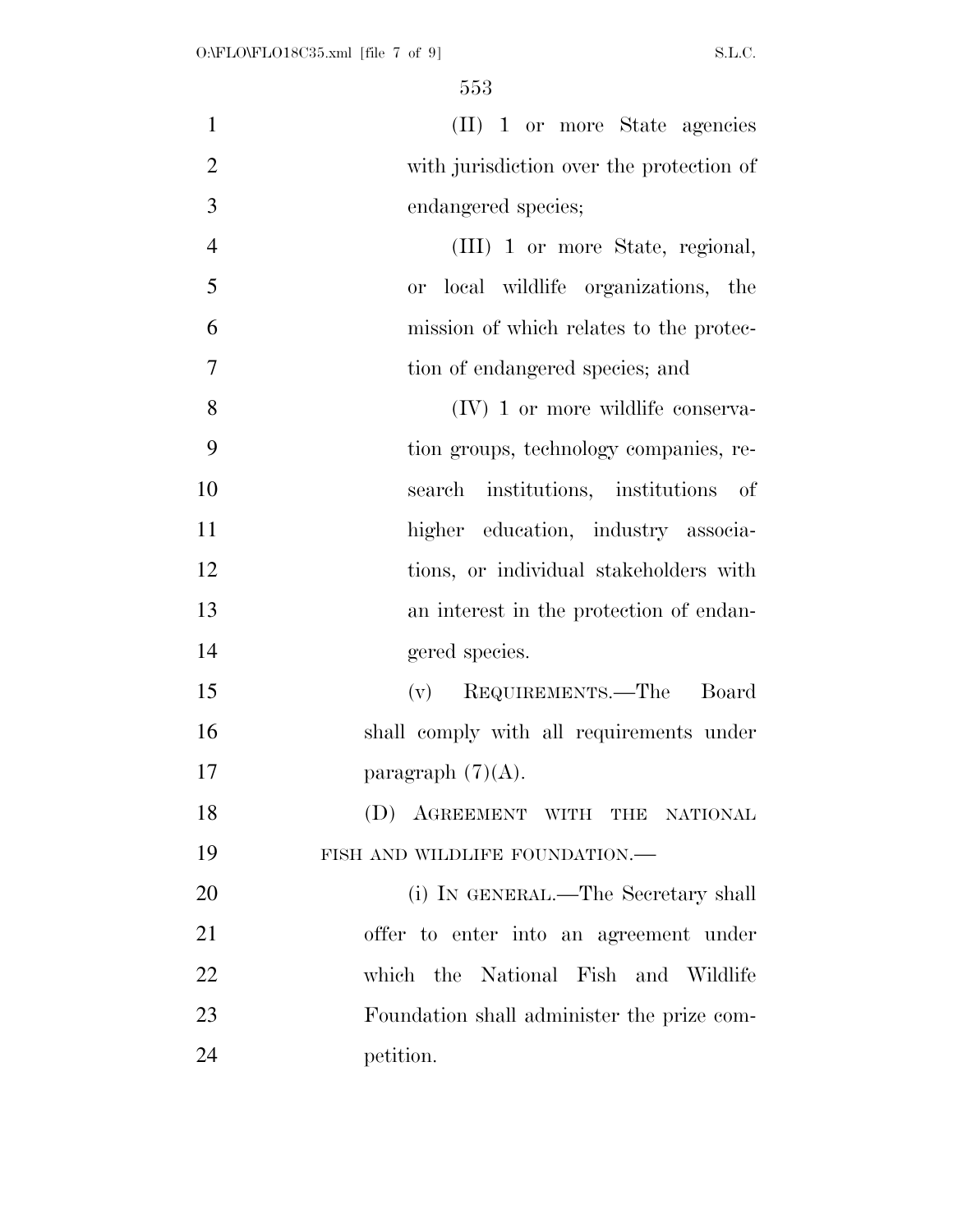| $\mathbf{1}$   | (ii) REQUIREMENTS.—An agreement                 |
|----------------|-------------------------------------------------|
| $\overline{2}$ | entered into under clause (i) shall comply      |
| 3              | with all requirements under paragraph           |
| $\overline{4}$ | (7)(B).                                         |
| 5              | $(E)$ JUDGES.—                                  |
| 6              | APPOINTMENT.—The Secretary<br>(i)               |
| $\overline{7}$ | shall appoint not fewer than 3 judges who       |
| 8              | shall, except as provided in clause (ii), se-   |
| 9              | lect the 1 or more annual winners of the        |
| 10             | prize competition.                              |
| 11             | (ii) DETERMINATION BY THE<br>$SEC-$             |
| 12             | RETARY.—The judges appointed under              |
| 13             | clause (i) shall not select any annual win-     |
| 14             | ner of the prize competition if the Sec-        |
| 15             | retary makes a determination that, in any       |
| 16             | fiscal year, none of the technological ad-      |
| 17             | vancements entered into the prize competi-      |
| 18             | tion merits an award.                           |
| 19             | (F) REPORT TO CONGRESS.-Not later               |
| 20             | than 60 days after the date on which a cash     |
| 21             | prize is awarded under this paragraph, the Sec- |
| 22             | retary shall submit to the Committee on Envi-   |
| 23             | ronment and Public Works of the Senate and      |
| 24             | the Committee on Natural Resources of the       |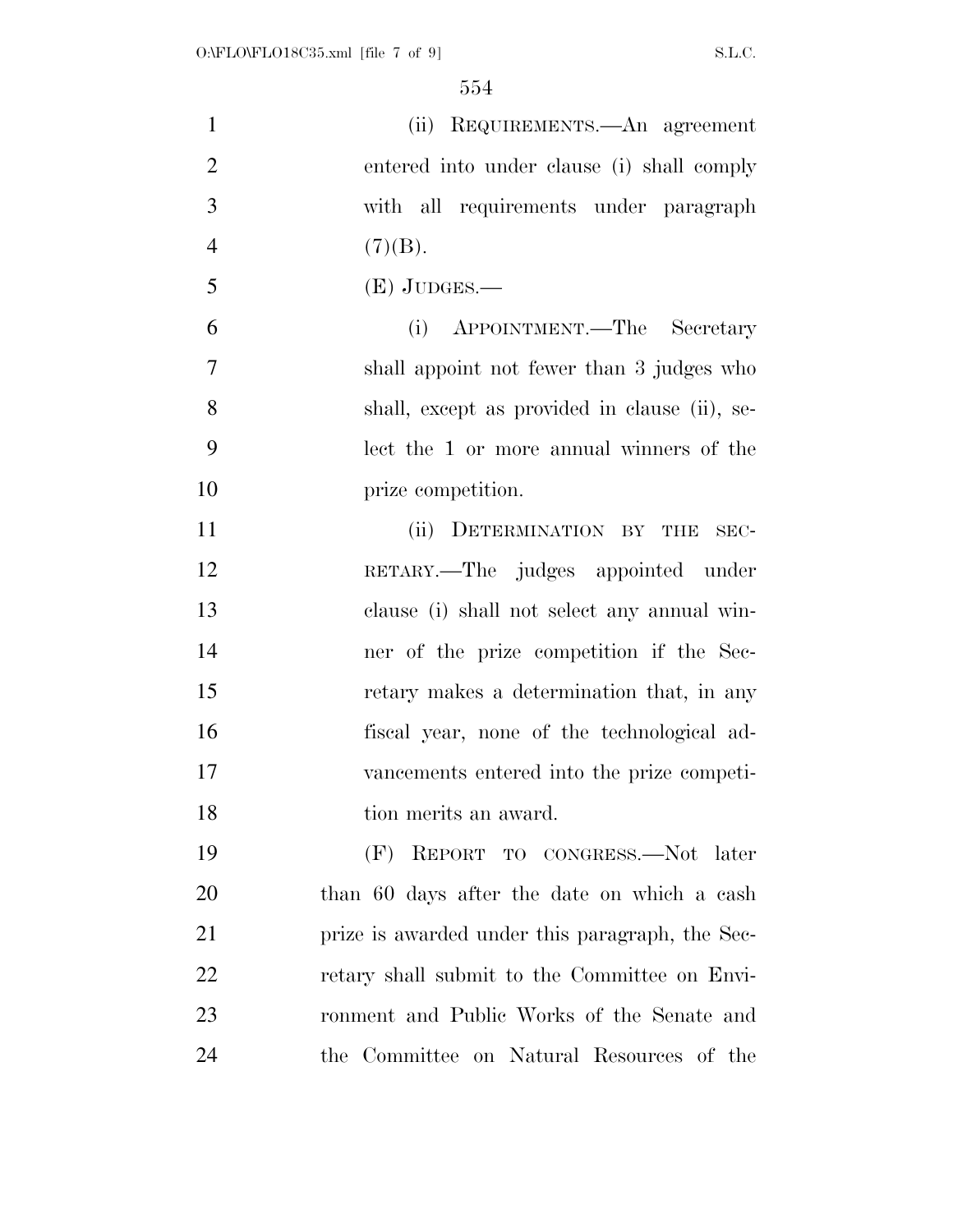| $\mathbf{1}$   | House of Representatives a report on the prize |
|----------------|------------------------------------------------|
| $\overline{2}$ | competition that includes—                     |
| 3              | (i) a statement by the Board that de-          |
| $\overline{4}$ | scribes the activities carried out by the      |
| 5              | Board relating to the duties described in      |
| 6              | subparagraph $(C)(iii)$ ;                      |
| 7              | (ii) if the Secretary has entered into         |
| 8              | an agreement under subparagraph $(D)(i)$ ,     |
| 9              | statement by the National Fish and<br>$a -$    |
| 10             | Wildlife Foundation that describes the ac-     |
| 11             | tivities carried out by the National Fish      |
| 12             | and Wildlife Foundation relating to the du-    |
| 13             | ties described in paragraph $(7)(B)$ ; and     |
| 14             | (iii) a statement by 1 or more of the          |
| 15             | judges appointed under subparagraph (E)        |
| 16             | that explains the basis on which the winner    |
| 17             | of the cash prize was selected.                |
| 18             | (G) TERMINATION OF AUTHORITY.-The              |
| 19             | Board and all authority provided under this    |
| 20             | paragraph shall terminate on December 31,      |
| 21             | 2022.                                          |
| 22             | (6) THEODORE ROOSEVELT GENIUS PRIZE FOR        |
| 23             | NONLETHAL MANAGEMENT OF HUMAN-WILDLIFE         |
| 24             | CONFLICTS.-                                    |
| 25             | (A) DEFINITIONS.—In this paragraph:            |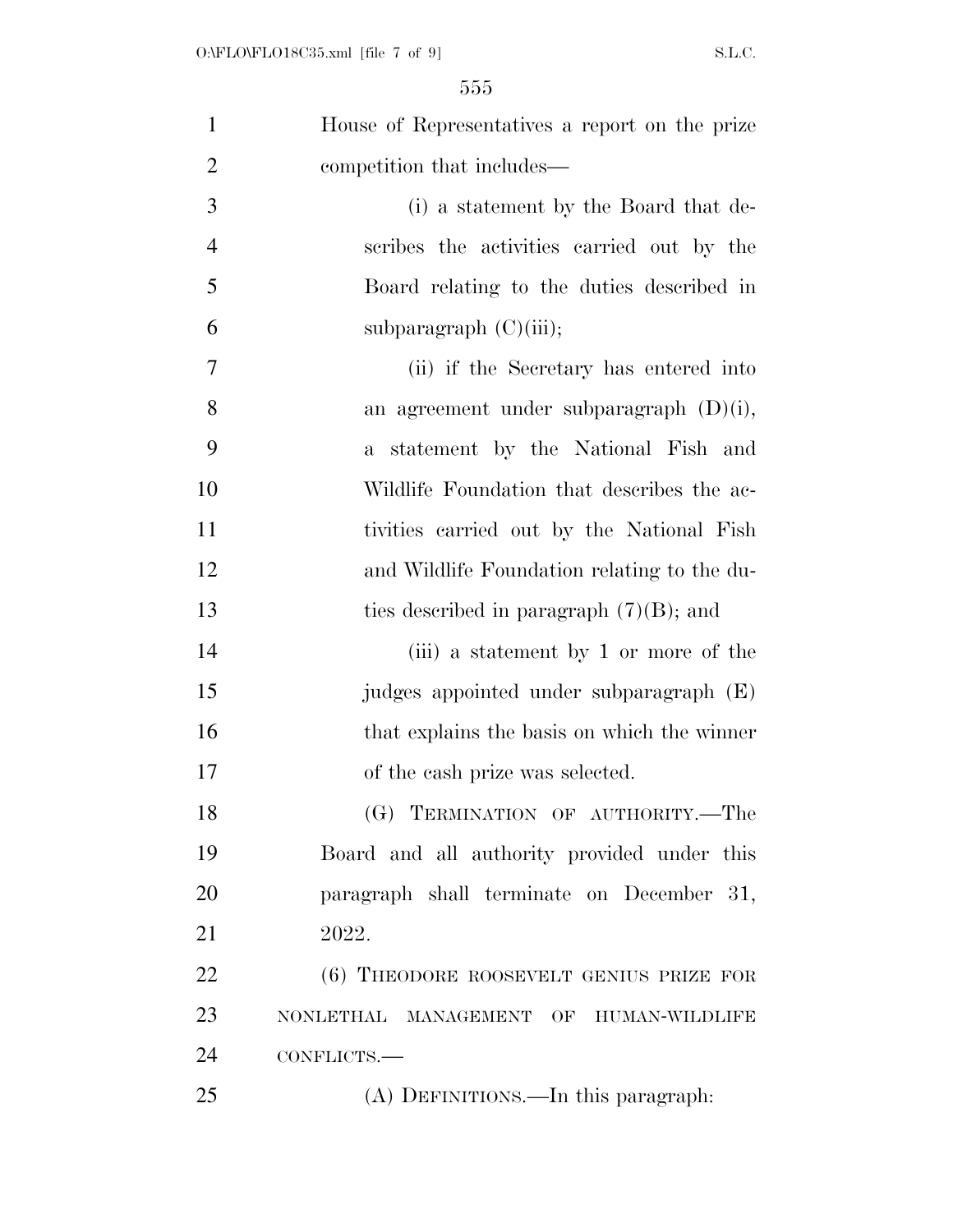| $\mathbf{1}$   | BOARD.—The term "Board"<br>(i)                    |
|----------------|---------------------------------------------------|
| $\overline{2}$ | the Nonlethal Management of<br>means              |
| 3              | Human-Wildlife Conflicts Technology Advi-         |
| $\overline{4}$ | sory Board established by subparagraph            |
| 5              | $(C)(i)$ .                                        |
| 6              | (ii) PRIZE COMPETITION.—The term                  |
| 7              | "prize competition" means the Theodore            |
| 8              | Roosevelt Genius Prize for the nonlethal          |
| 9              | management of human-wildlife conflicts es-        |
| 10             | tablished under subparagraph (B).                 |
| 11             | (B) AUTHORITY.—Not later than 180 days            |
| 12             | after the date of enactment of this Act, the Sec- |
| 13             | retary shall establish under section 24 of the    |
| 14             | Stevenson-Wydler Technology Innovation Act of     |
| 15             | $1980$ (15 U.S.C. 3719) a prize competition, to   |
| 16             | be known as the "Theodore Roosevelt Genius"       |
| 17             | Prize" for the nonlethal management of human-     |
| 18             | wildlife conflicts-                               |
| 19             | (i) to encourage technological innova-            |
| 20             | tion with the potential to advance the mis-       |
| 21             | sion of the United States Fish and Wildlife       |
| 22             | Service with respect to the nonlethal man-        |
| 23             | agement of human-wildlife conflicts; and          |
| 24             | (ii) to award 1 or more prizes annu-              |
| 25             | ally for a technological advancement that         |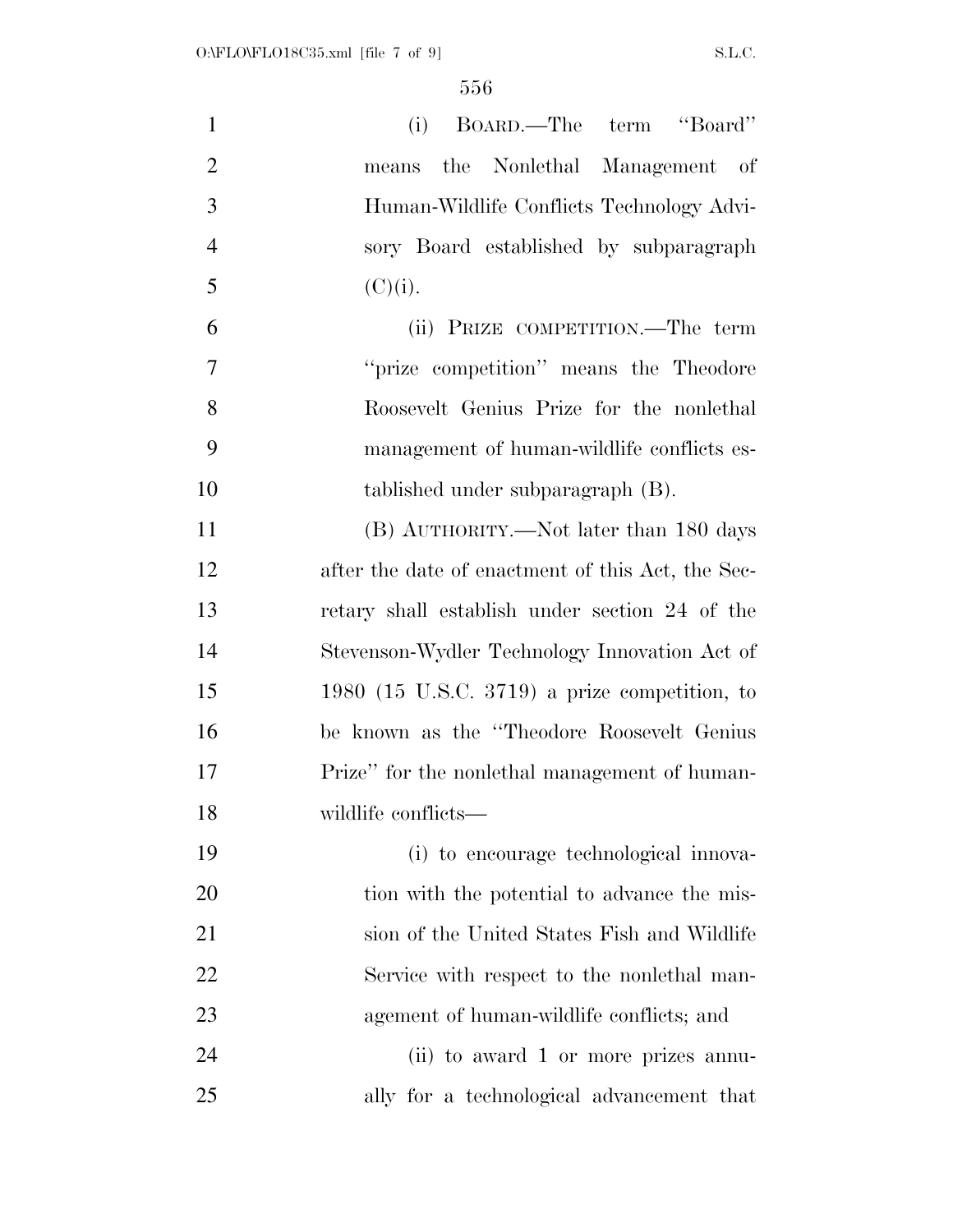| $\mathbf{1}$   | promotes the nonlethal management of       |
|----------------|--------------------------------------------|
| $\overline{2}$ | human-wildlife conflicts.                  |
| 3              | (C) ADVISORY BOARD.—                       |
| $\overline{4}$ | (i) ESTABLISHMENT.—There is estab-         |
| 5              | lished an advisory board, to be known as   |
| 6              | the "Nonlethal Management of Human-        |
| 7              | Conflicts Technology Advisory<br>Wildlife  |
| 8              | Board".                                    |
| 9              | (ii) COMPOSITION.—The Board shall          |
| 10             | be composed of not fewer than 9 members    |
| 11             | appointed by the Secretary, who shall pro- |
| 12             | vide expertise in—                         |
| 13             | nonlethal wildlife manage-<br>(I)          |
| 14             | ment;                                      |
| 15             | (II) social aspects of human-wild-         |
| 16             | life conflict management;                  |
| 17             | (III) biology;                             |
| 18             | (IV) technology development;               |
| 19             | (V) engineering;                           |
| 20             | (VI) economics;                            |
| 21             | (VII) business development and             |
| 22             | management; and                            |
| 23             | (VIII) any other discipline, as the        |
| 24             | Secretary determines to be necessary       |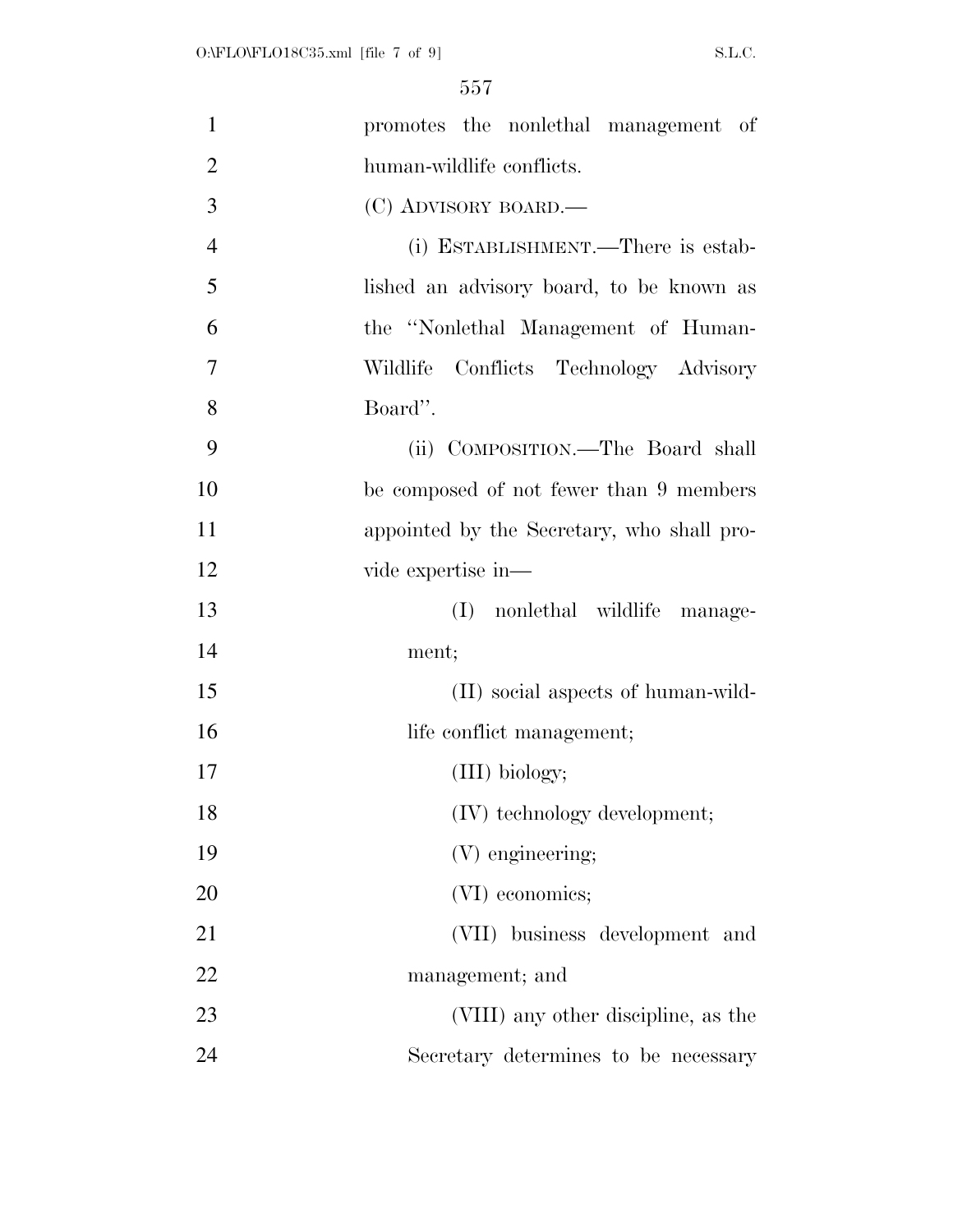| $\mathbf{1}$   | to achieve the purposes of this para-            |
|----------------|--------------------------------------------------|
| $\overline{2}$ | graph.                                           |
| 3              | (iii) DUTIES.—Subject to clause (iv),            |
| $\overline{4}$ | with respect to the prize competition, the       |
| 5              | Board shall—                                     |
| 6              | $(I)$ select a topic;                            |
| 7              | (II) issue a problem statement;                  |
| 8              | and                                              |
| 9              | (III) advise the Secretary on any                |
| 10             | opportunity for technological innova-            |
| 11             | tion to promote the nonlethal manage-            |
| 12             | ment of human-wildlife conflicts.                |
| 13             | (iv) CONSULTATION.—In selecting a                |
| 14             | topic and issuing a problem statement for        |
| 15             | the prize competition under subclauses (I)       |
| 16             | and $(II)$ of subparagraph $(C)$ , respectively, |
| 17             | the Board shall consult widely with Fed-         |
| 18             | eral and non-Federal stakeholders, includ-       |
| 19             | $ing$ —                                          |
| 20             | (I) 1 or more Federal agencies                   |
| 21             | with jurisdiction over the management            |
| 22             | of native wildlife species at risk due to        |
| 23             | conflict with human activities;                  |
| 24             | (II) 1 or more State agencies                    |
| 25             | with jurisdiction over the management            |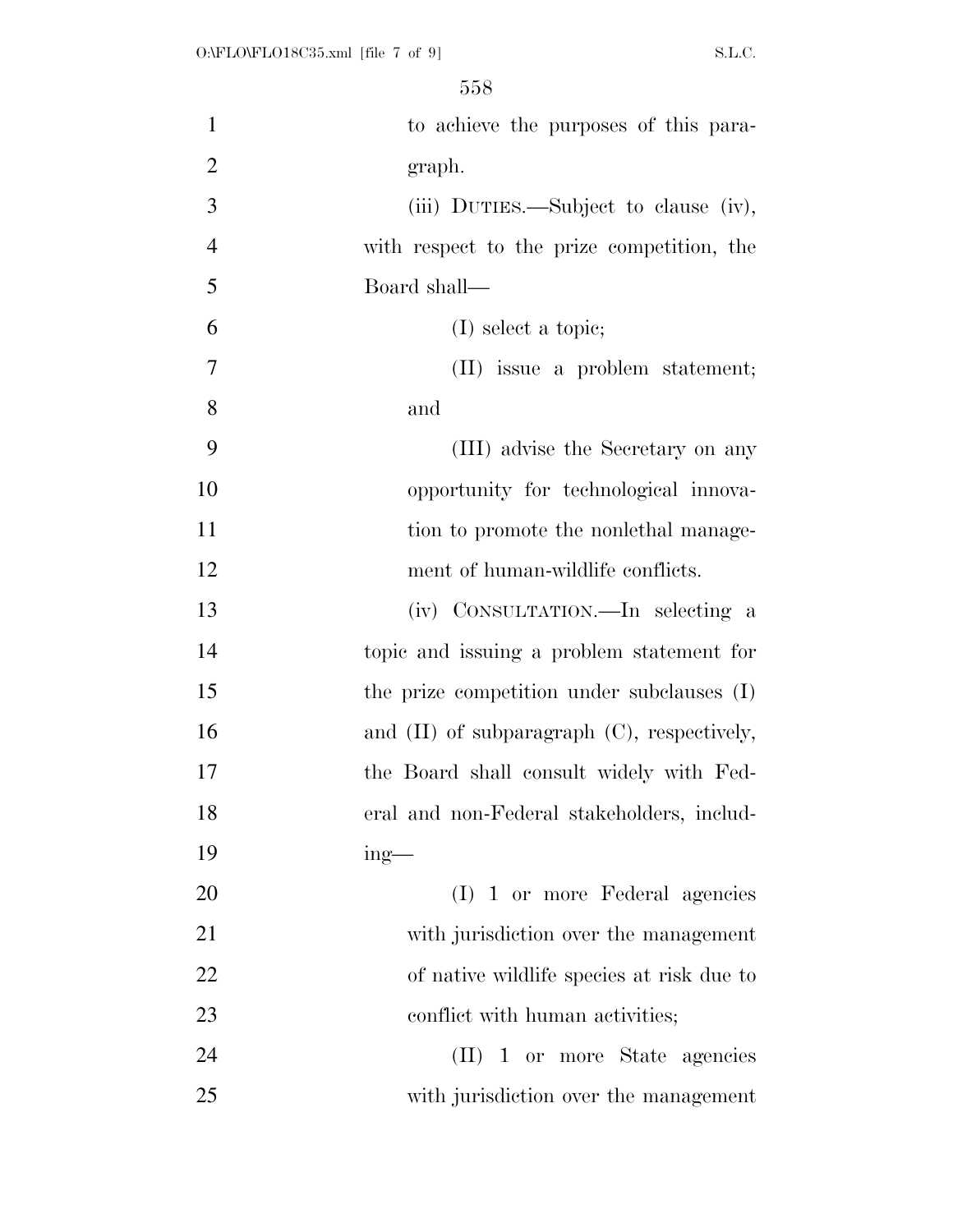| $\mathbf{1}$   | of native wildlife species at risk due to |
|----------------|-------------------------------------------|
| $\overline{2}$ | conflict with human activities;           |
| 3              | (III) 1 or more State, regional,          |
| $\overline{4}$ | or local wildlife organizations, the      |
| 5              | mission of which relates to the man-      |
| 6              | agement of native wildlife species at     |
| $\overline{7}$ | risk due to conflict with human activi-   |
| 8              | ties; and                                 |
| 9              | $(IV)$ 1 or more wildlife conserva-       |
| 10             | tion groups, technology companies, re-    |
| 11             | search institutions, institutions of      |
| 12             | higher education, industry associa-       |
| 13             | tions, or individual stakeholders with    |
| 14             | an interest in the management of na-      |
| 15             | tive wildlife species at risk due to con- |
| 16             | flict with human activities.              |
| 17             | REQUIREMENTS.—The<br>Board<br>(v)         |
| 18             | shall comply with all requirements under  |
| 19             | paragraph $(7)(A)$ .                      |
| 20             | (D) AGREEMENT WITH THE NATIONAL           |
| 21             | FISH AND WILDLIFE FOUNDATION.-            |
| 22             | (i) IN GENERAL.—The Secretary shall       |
| 23             | offer to enter into an agreement under    |
| 24             | which the National Fish and Wildlife      |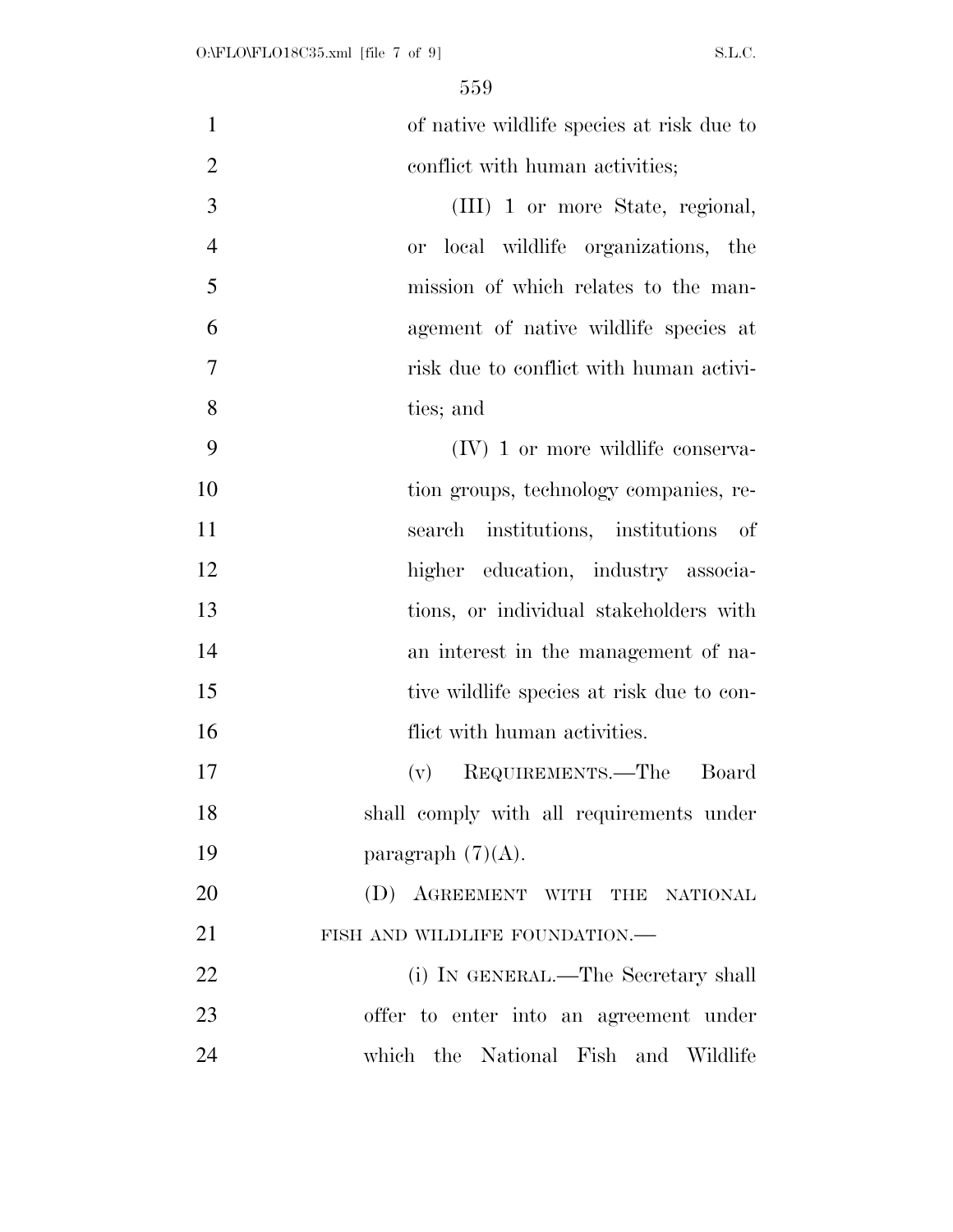| $\mathbf{1}$   | Foundation shall administer the prize com-      |
|----------------|-------------------------------------------------|
| $\overline{2}$ | petition.                                       |
| 3              | (ii) REQUIREMENTS.—An agreement                 |
| $\overline{4}$ | entered into under clause (i) shall comply      |
| 5              | with all requirements under paragraph           |
| 6              | (7)(B).                                         |
| $\overline{7}$ | $(E)$ JUDGES.—                                  |
| 8              | APPOINTMENT.—The Secretary<br>(i)               |
| 9              | shall appoint not fewer than 3 judges who       |
| 10             | shall, except as provided in clause (ii), se-   |
| 11             | lect the 1 or more annual winners of the        |
| 12             | prize competition.                              |
| 13             | (ii) DETERMINATION BY THE<br>SEC-               |
| 14             | RETARY.—The judges appointed under              |
| 15             | clause (i) shall not select any annual win-     |
| 16             | ner of the prize competition if the Sec-        |
| 17             | retary makes a determination that, in any       |
| 18             | fiscal year, none of the technological ad-      |
| 19             | vancements entered into the prize competi-      |
| 20             | tion merits an award.                           |
| 21             | REPORT TO CONGRESS.-Not later<br>(F)            |
| 22             | than 60 days after the date on which a cash     |
| 23             | prize is awarded under this paragraph, the Sec- |
| 24             | retary shall submit to the Committee on Envi-   |
| 25             | ronment and Public Works of the Senate and      |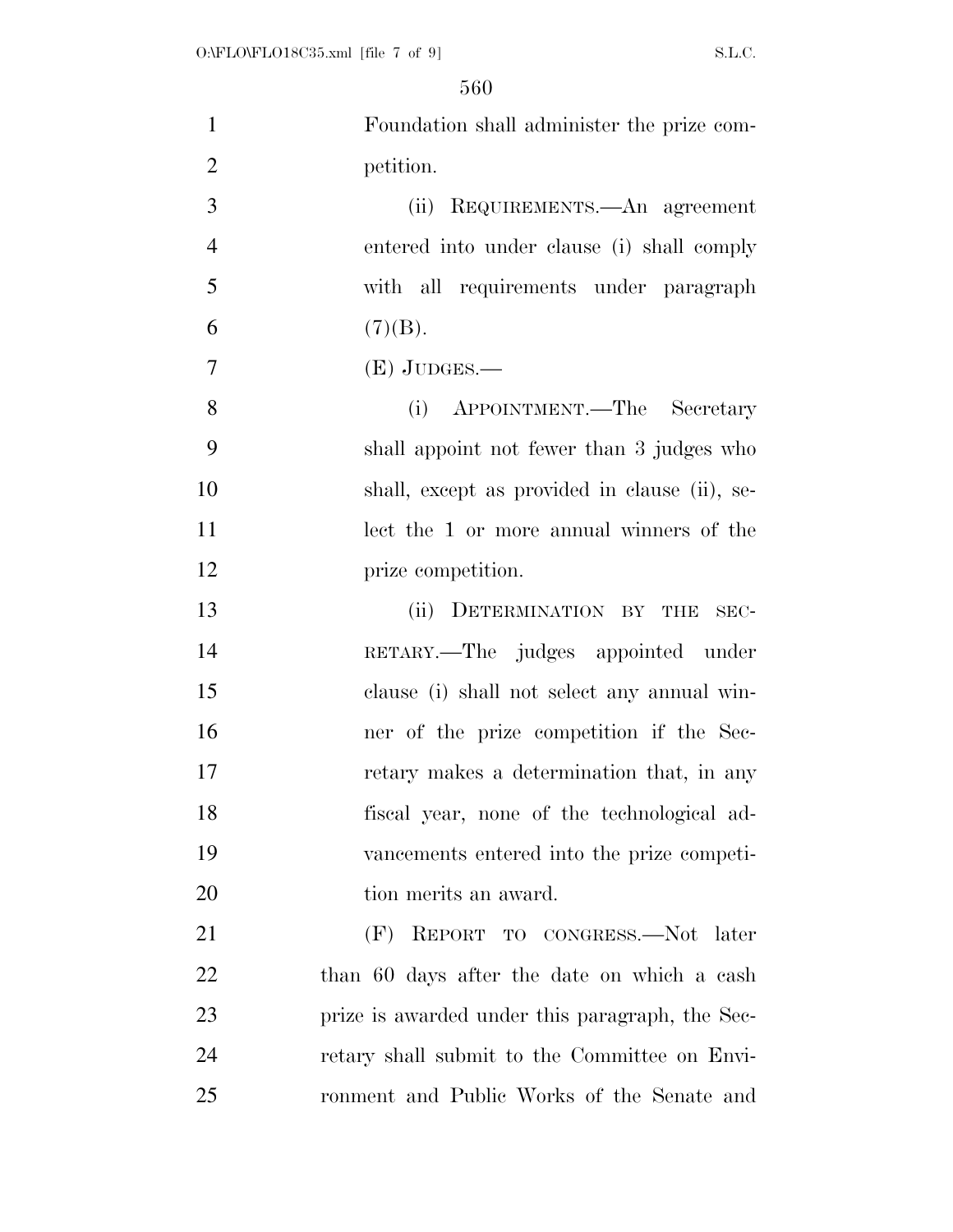| $\mathbf{1}$   | the Committee on Natural Resources of the      |
|----------------|------------------------------------------------|
| $\overline{2}$ | House of Representatives a report on the prize |
| 3              | competition that includes—                     |
| $\overline{4}$ | (i) a statement by the Board that de-          |
| 5              | scribes the activities carried out by the      |
| 6              | Board relating to the duties described in      |
| 7              | subparagraph $(C)(iii)$ ;                      |
| 8              | (ii) if the Secretary has entered into         |
| 9              | an agreement under subparagraph $(D)(i)$ ,     |
| 10             | statement by the National Fish and<br>$a -$    |
| 11             | Wildlife Foundation that describes the ac-     |
| 12             | tivities carried out by the National Fish      |
| 13             | and Wildlife Foundation relating to the du-    |
| 14             | ties described in paragraph $(7)(B)$ ; and     |
| 15             | (iii) a statement by 1 or more of the          |
| 16             | judges appointed under subparagraph (E)        |
| 17             | that explains the basis on which the winner    |
| 18             | of the cash prize was selected.                |
| 19             | (G) TERMINATION OF AUTHORITY.-The              |
| 20             | Board and all authority provided under this    |
| 21             | paragraph shall terminate on December 31,      |
| 22             | 2022.                                          |
| 23             | (7)<br>ADMINISTRATION OF PRIZE COMPETI-        |
| 24             | TIONS.—                                        |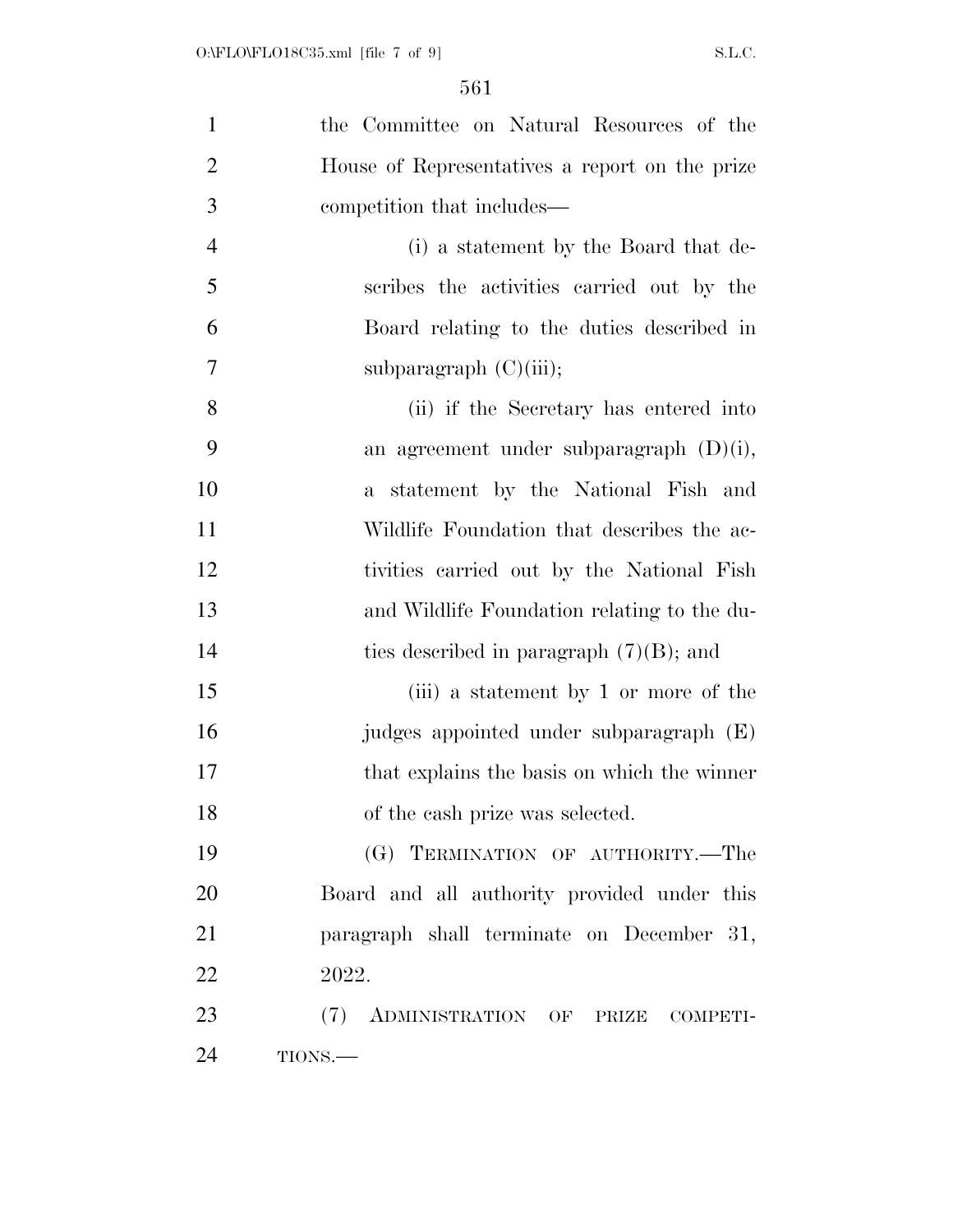| 1              | (A) ADDITIONAL REQUIREMENTS FOR AD-                    |
|----------------|--------------------------------------------------------|
| $\overline{2}$ | VISORY BOARDS.—An advisory board estab-                |
| 3              | lished under paragraph $(2)(C)(i)$ , $(3)(C)(i)$ ,     |
| $\overline{4}$ | $(4)(C)(i), (5)(C)(i),$ or $(6)(C)(i)$ (referred to in |
| 5              | this paragraph as a "Board" shall comply with          |
| 6              | the following requirements:                            |
| $\overline{7}$ | (i) TERM; VACANCIES.—                                  |
| 8              | $(I)$ TERM.— $A$ member of the                         |
| 9              | Board shall serve for a term of 5                      |
| 10             | years.                                                 |
| 11             | (II) VACANCIES.—A vacancy on                           |
| 12             | the Board—                                             |
| 13             | (aa) shall not affect the                              |
| 14             | powers of the Board; and                               |
| 15             | (bb) shall be filled in the                            |
| 16             | same manner as the original ap-                        |
| 17             | pointment was made.                                    |
| 18             | (ii)<br>INITIAL MEETING.—Not later                     |
| 19             | than 30 days after the date on which all               |
| 20             | members of the Board have been ap-                     |
| 21             | pointed, the Board shall hold the initial              |
| 22             | meeting of the Board.                                  |
| 23             | (iii) MEETINGS.—                                       |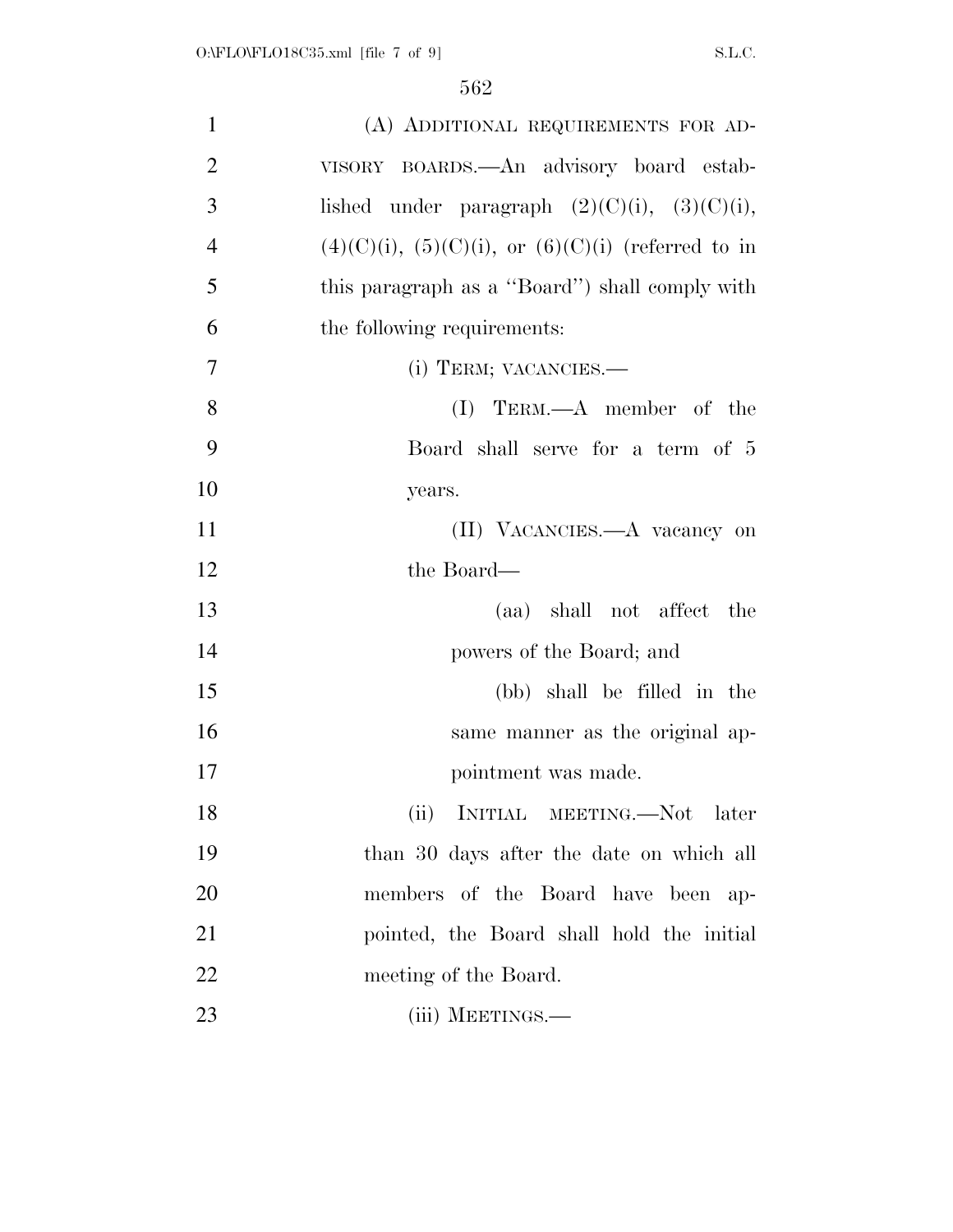| $\mathbf{1}$   | (I) IN GENERAL.—The Board               |
|----------------|-----------------------------------------|
| $\overline{2}$ | shall meet at the call of the Chair-    |
| 3              | person.                                 |
| $\overline{4}$ | (II) REMOTE PARTICIPATION.—             |
| 5              | (aa) IN GENERAL.—Any                    |
| 6              | member of the Board may par-            |
| $\overline{7}$ | ticipate in a meeting of the            |
| 8              | Board through the use of—               |
| 9              | (AA) teleconferencing;                  |
| 10             | <b>or</b>                               |
| 11             | (BB) any other remote                   |
| 12             | business telecommunications             |
| 13             | method that allows each                 |
| 14             | participating member to si-             |
| 15             | multaneously hear each                  |
| 16             | other participating member              |
| 17             | during the meeting.                     |
| 18             | (bb) PRESENCE.—A member                 |
| 19             | of the Board who participates in        |
| 20             | a meeting remotely under item           |
| 21             | (aa) shall be considered to be          |
| 22             | present at the meeting.                 |
| 23             | (iv) QUORUM.—A majority of the          |
| 24             | members of the Board shall constitute a |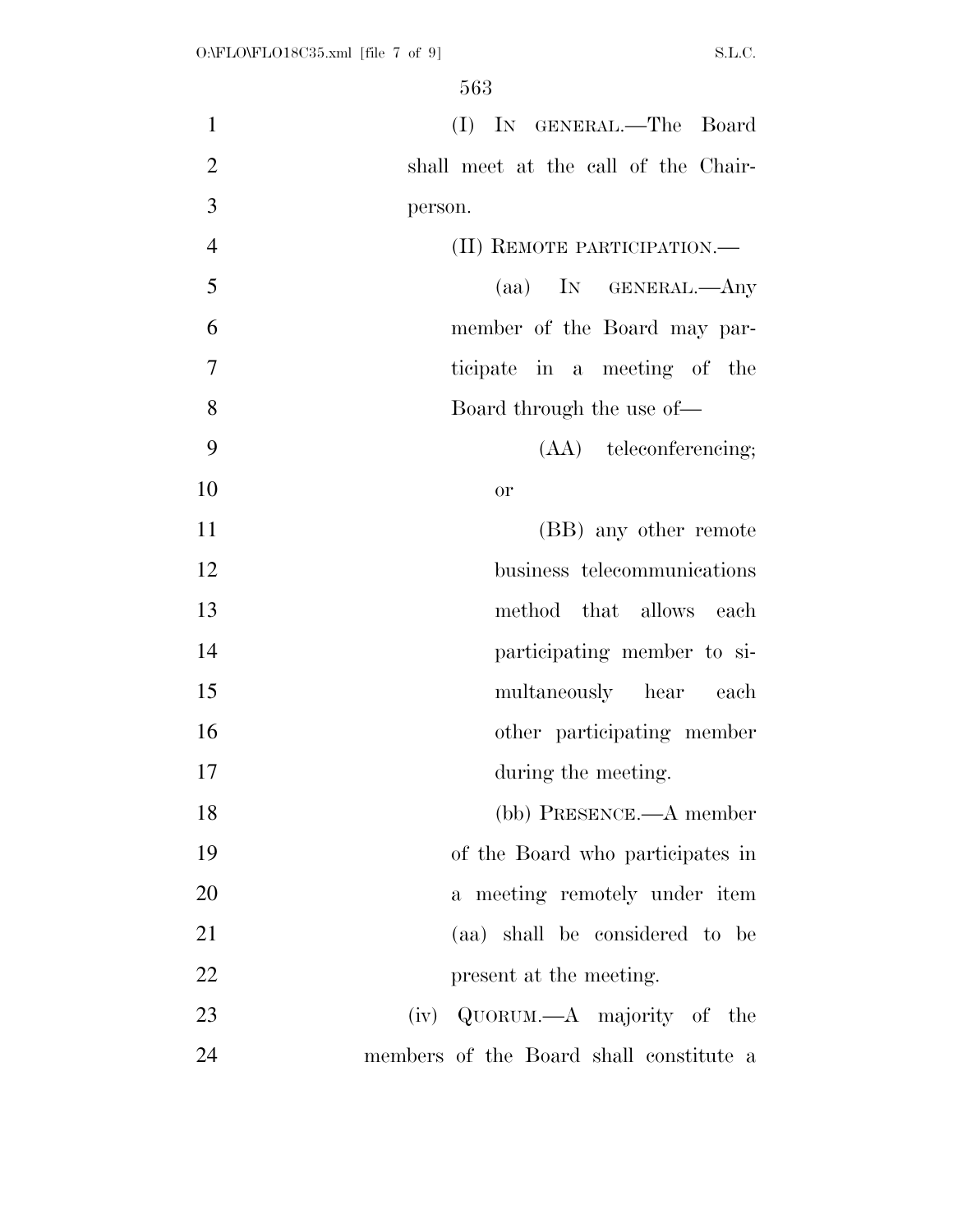| $\mathbf{1}$   | quorum, but a lesser number of members                         |
|----------------|----------------------------------------------------------------|
| $\overline{2}$ | may hold a meeting.                                            |
| 3              | (v) CHAIRPERSON AND VICE CHAIR-                                |
| $\overline{4}$ | PERSON.—The Board shall select a Chair-                        |
| 5              | person and Vice Chairperson from among                         |
| 6              | the members of the Board.                                      |
| $\overline{7}$ | (vi) ADMINISTRATIVE COST REDUC-                                |
| 8              | TION.—The Board shall, to the maximum                          |
| 9              | extent practicable, minimize the adminis-                      |
| 10             | trative costs of the Board, including by en-                   |
| 11             | couraging the remote participation de-                         |
| 12             | scribed in clause $(iii)(II)(aa)$ to reduce                    |
| 13             | travel costs.                                                  |
| 14             | (B) AGREEMENTS WITH THE NATIONAL                               |
| 15             | FISH AND WILDLIFE FOUNDATION.—Any agree-                       |
| 16             | ment entered into under paragraph $(2)(D)(i)$ ,                |
| 17             | $(3)(D)(i)$ , $(4)(D)(i)$ , $(5)(D)(i)$ , or $(6)(D)(i)$ shall |
| 18             | comply with the following requirements:                        |
| 19             | (i) DUTIES.—An agreement shall pro-                            |
| 20             | vide that the National Fish and Wildlife                       |
| 21             | Foundation shall—                                              |
| 22             | (I) advertise the prize competi-                               |
| 23             | tion;                                                          |
| 24             | (II) solicit prize competition par-                            |
| 25             | ticipants;                                                     |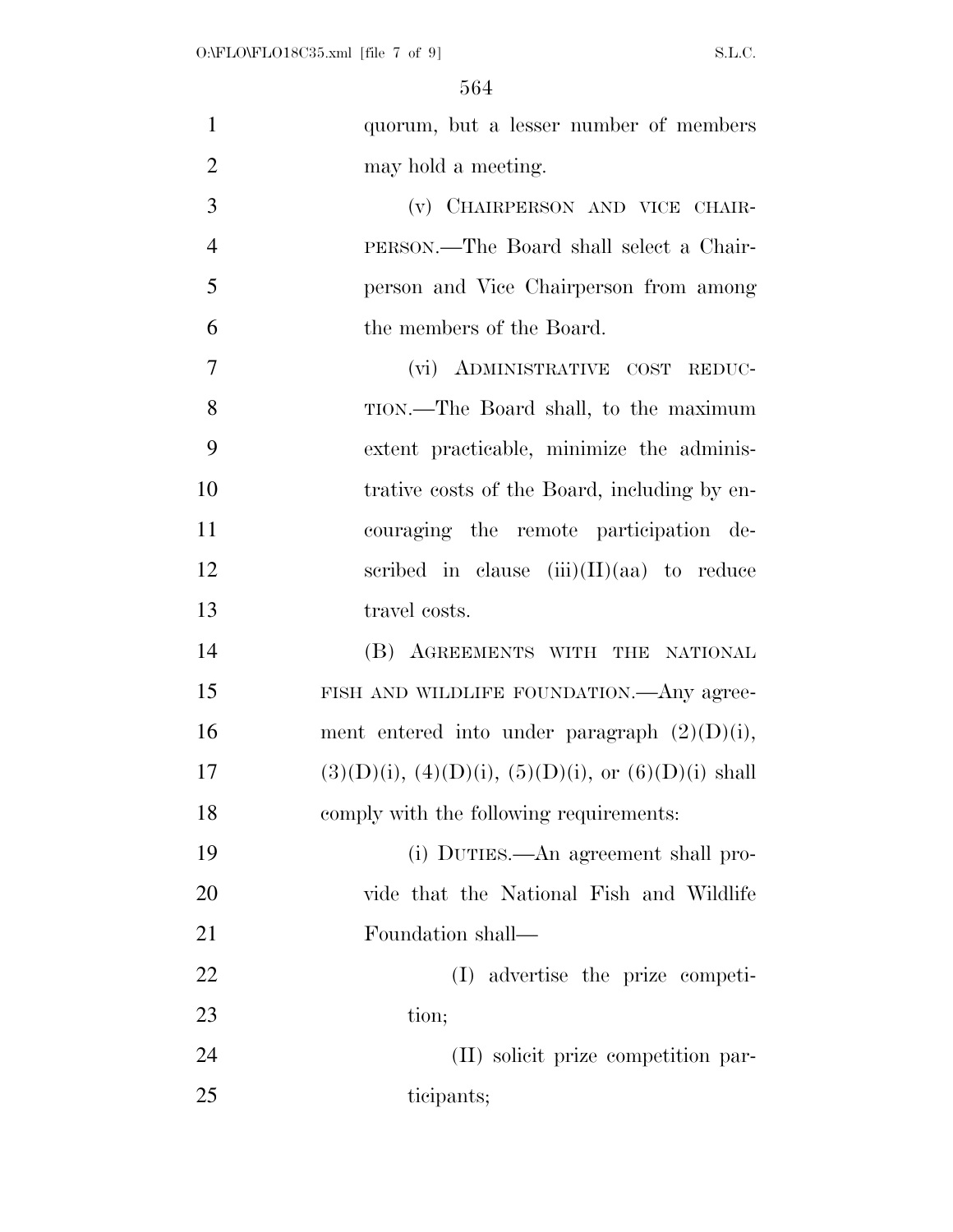| $\mathbf{1}$   | (III) administer funds relating to      |
|----------------|-----------------------------------------|
| $\overline{2}$ | the prize competition;                  |
| 3              | (IV) receive Federal funds—             |
| $\overline{4}$ | (aa) to administer the prize            |
| 5              | competition; and                        |
| 6              | (bb) to award a cash prize;             |
| 7              | (V) carry out activities to gen-        |
| 8              | contributions of non-Federal<br>erate   |
| 9              | funds to offset, in whole or in part—   |
| 10             | (aa) the administrative costs           |
| 11             | of the prize competition; and           |
| 12             | (bb) the costs of a cash                |
| 13             | prize;                                  |
| 14             | (VI) in consultation with, and          |
| 15             | subject to final approval by, the Sec-  |
| 16             | retary, develop criteria for the selec- |
| 17             | tion of prize competition winners;      |
| 18             | (VII) provide advice and con-           |
| 19             | sultation to the Secretary on the se-   |
| 20             | lection of judges under paragraphs      |
| 21             | (2)(E), (3)(E), (4)(E), (5)(E), and     |
| 22             | $(6)(E)$ based on criteria developed in |
| 23             | consultation with, and subject to the   |
| 24             | final approval of, the Secretary;       |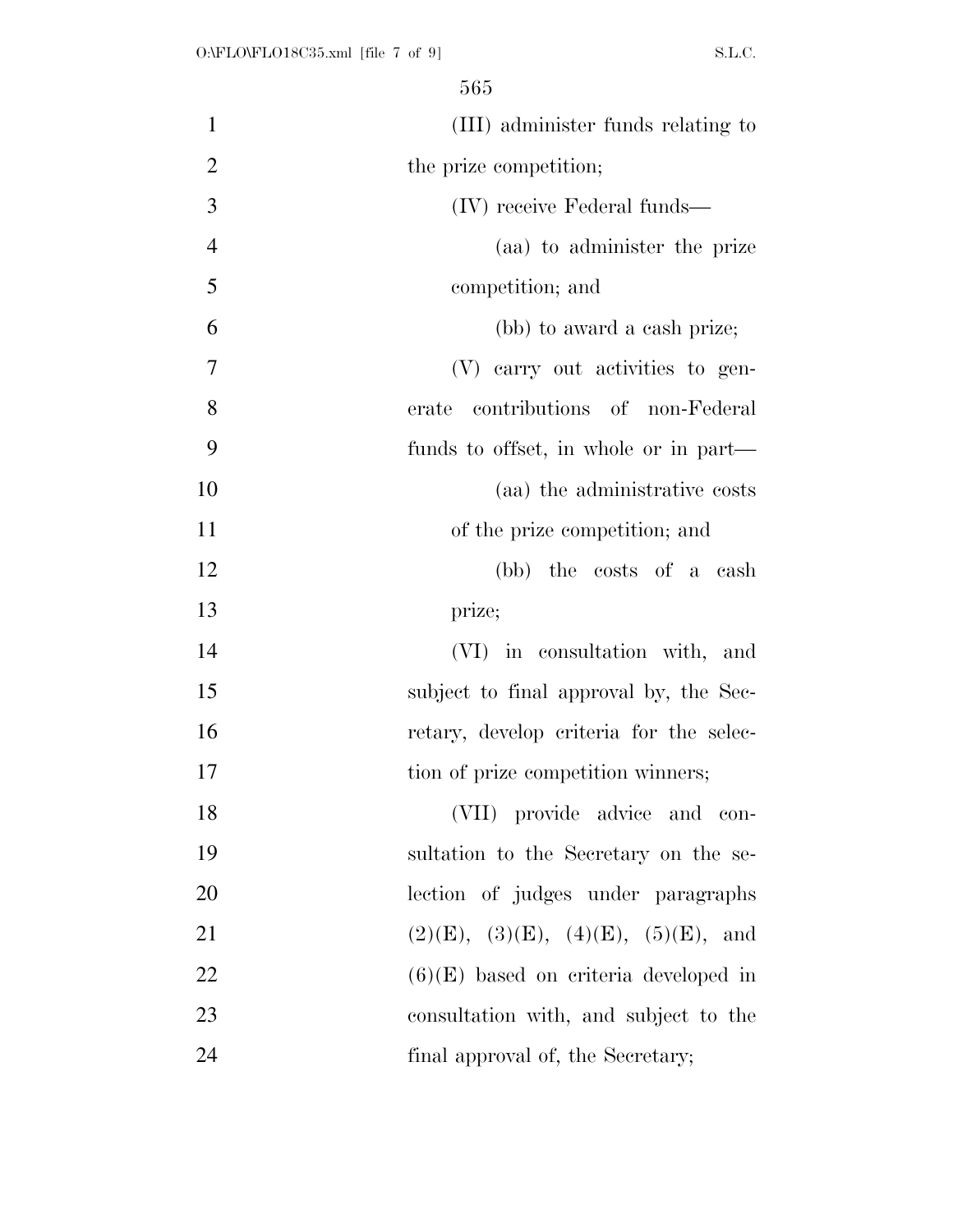| $\mathbf{1}$   | (VIII) announce 1 or more an-                   |
|----------------|-------------------------------------------------|
| $\overline{2}$ | nual winners of the prize competition;          |
| 3              | $(IX)$ subject to clause (ii), award            |
| $\overline{4}$ | 1 cash prize annually; and                      |
| 5              | (X) protect against unauthorized                |
| 6              | use or disclosure by the National Fish          |
| 7              | and Wildlife Foundation of any trade            |
| 8              | secret or confidential business infor-          |
| 9              | mation of a prize competition partici-          |
| 10             | pant.                                           |
| 11             | (ii) ADDITIONAL CASH PRIZES.- An                |
| 12             | agreement shall provide that the National       |
| 13             | Fish and Wildlife Foundation may award          |
| 14             | more than 1 cash prize annually if the ini-     |
| 15             | tial cash prize referred to in clause $(i)(IX)$ |
| 16             | and any additional cash prize are awarded       |
| 17             | using only non-Federal funds.                   |
| 18             | (iii) SOLICITATION OF FUNDS.—An                 |
| 19             | agreement shall provide that the National       |
| 20             | Fish and Wildlife Foundation-                   |
| 21             | (I) may request and accept Fed-                 |
| 22             | eral funds and non-Federal funds for            |
| 23             | a cash prize;                                   |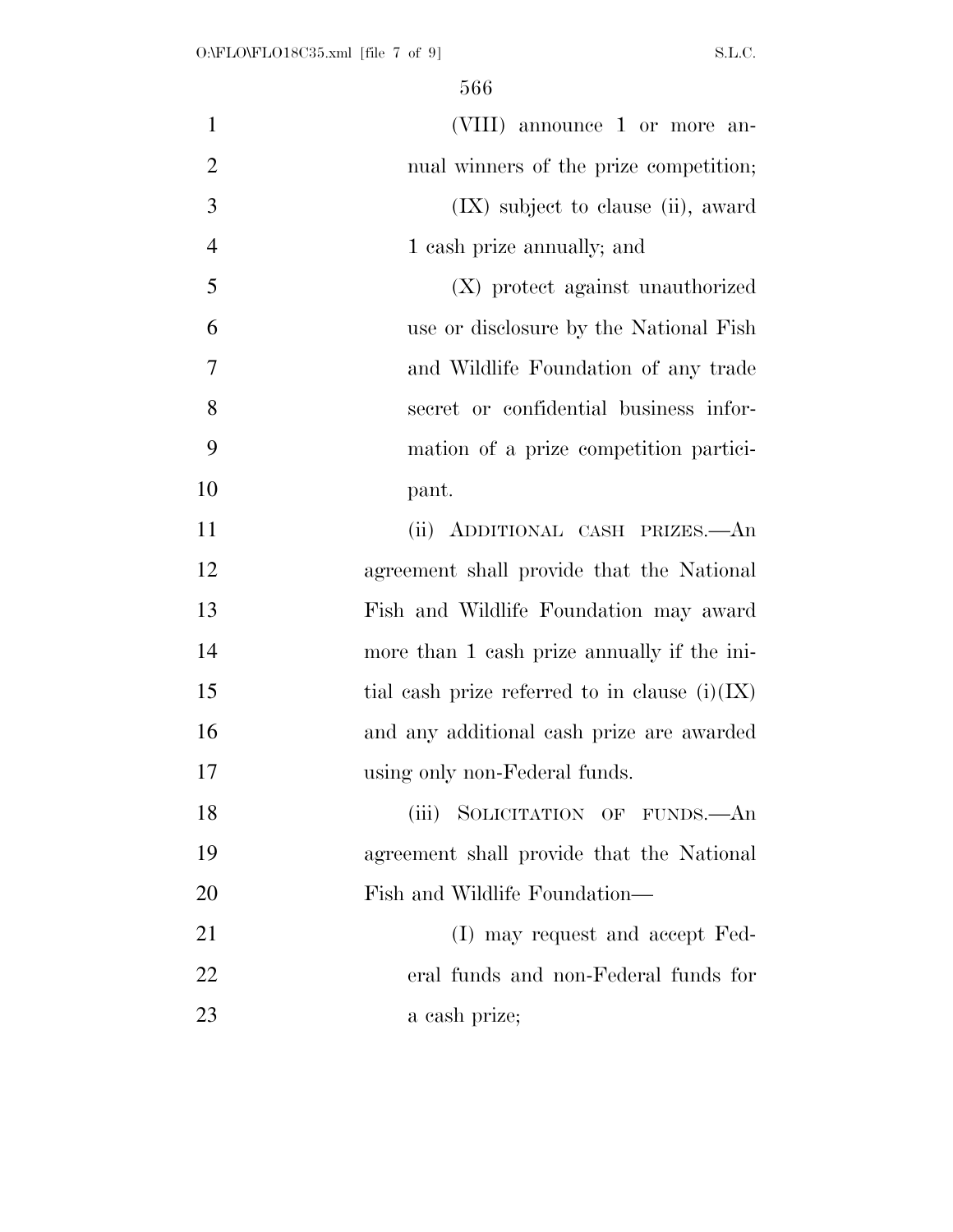| $\mathbf{1}$   | (II) may accept a contribution                            |
|----------------|-----------------------------------------------------------|
| $\overline{2}$ | for a cash prize in exchange for the                      |
| 3              | right to name the prize; and                              |
| $\overline{4}$ | (III) shall not give special consid-                      |
| 5              | eration to any Federal agency or non-                     |
| 6              | Federal entity in exchange for a dona-                    |
| $\overline{7}$ | tion for a cash prize awarded under                       |
| 8              | this subsection.                                          |
| 9              | (C) AWARD AMOUNTS.—                                       |
| 10             | (i) IN GENERAL.—The amount of the                         |
| 11             | initial cash prize referred to in subpara-                |
| 12             | graph $(B)(i)(IX)$ shall be \$100,000.                    |
| 13             | (ii) ADDITIONAL CASH PRIZES.—On                           |
| 14             | notification by the National Fish and Wild-               |
| 15             | life Foundation that non-Federal funds are                |
| 16             | available for an additional cash prize, the               |
| 17             | Secretary shall determine the amount of                   |
| 18             | the additional cash prize.                                |
| 19             | SEC. 7002. REAUTHORIZATION OF NEOTROPICAL MIGRA-          |
| 20             | TORY BIRD CONSERVATION ACT.                               |
| 21             | Section 10 of the Neotropical Migratory Bird Con-         |
| 22             | servation Act (16 U.S.C. 6109) is amended to read as fol- |
| 23             | lows:                                                     |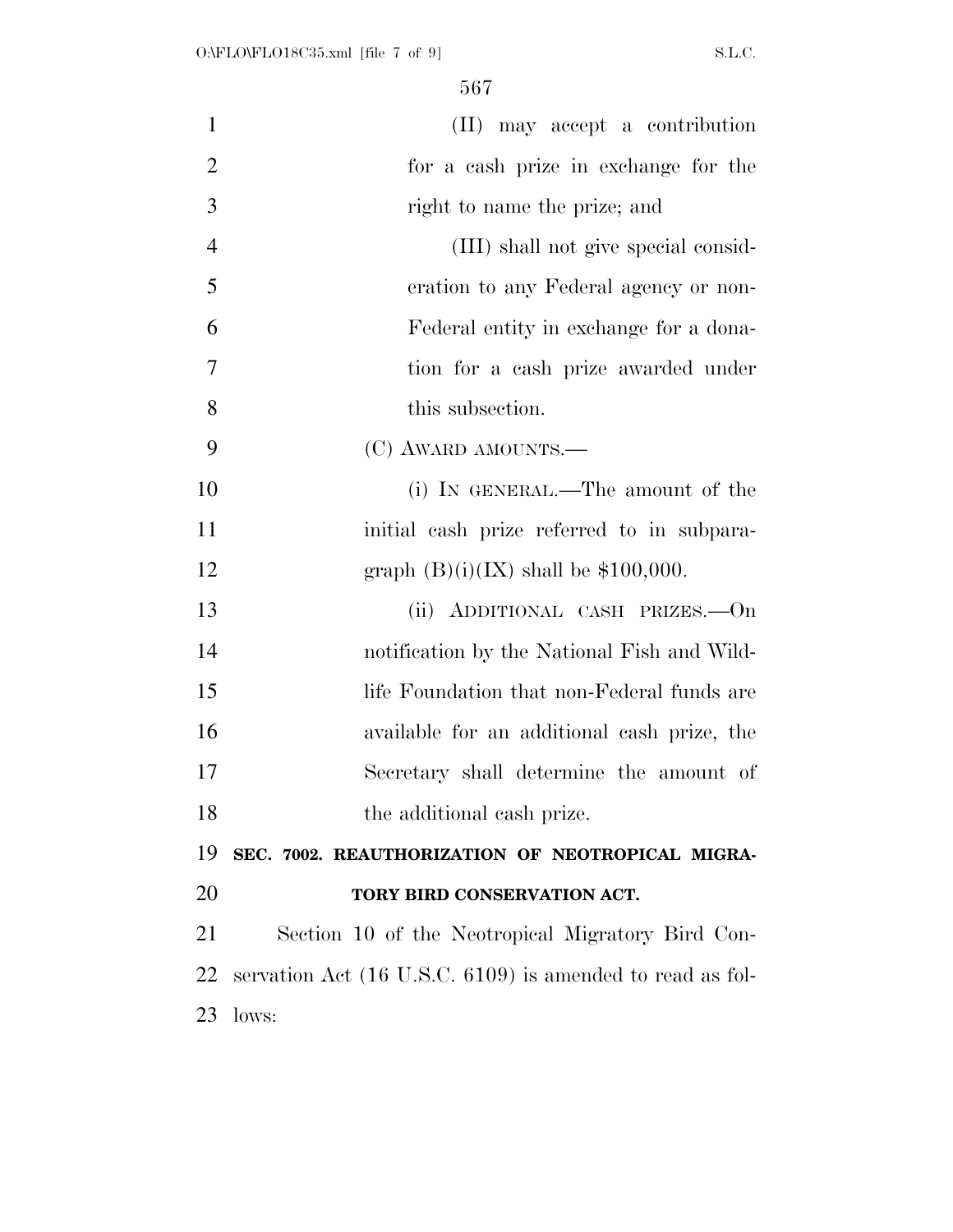## **''SEC. 10. AUTHORIZATION OF APPROPRIATIONS.**

2  $\langle$  (a) IN GENERAL.—There is authorized to be appro- priated to carry out this Act \$6,500,000 for each of fiscal years 2018 through 2022.

 ''(b) USE OF FUNDS.—Of the amounts made avail- able under subsection (a) for each fiscal year, not less than 75 percent shall be expended for projects carried out at a location outside of the United States.''.

## **SEC. 7003. JOHN H. CHAFEE COASTAL BARRIER RE-SOURCES SYSTEM.**

 (a) REPLACEMENT OF JOHN H. CHAFEE COASTAL BARRIER RESOURCES SYSTEM MAPS.—

 (1) IN GENERAL.—Subject to paragraph (3), each map included in the set of maps referred to in section 4(a) of the Coastal Barrier Resources Act 16 (16 U.S.C.  $3503(a)$ ) that relates to a Unit of such System referred to in paragraph (2) is replaced in such set with the map described in that paragraph with respect to that Unit.

20 (2) REPLACEMENT MAPS DESCRIBED.—The re- placement maps referred to in paragraph (1) are the following:

 (A) The map entitled ''Delaware Seashore Unit DE–07/DE–07P North Bethany Beach Unit H01'' and dated March 18, 2016, with re-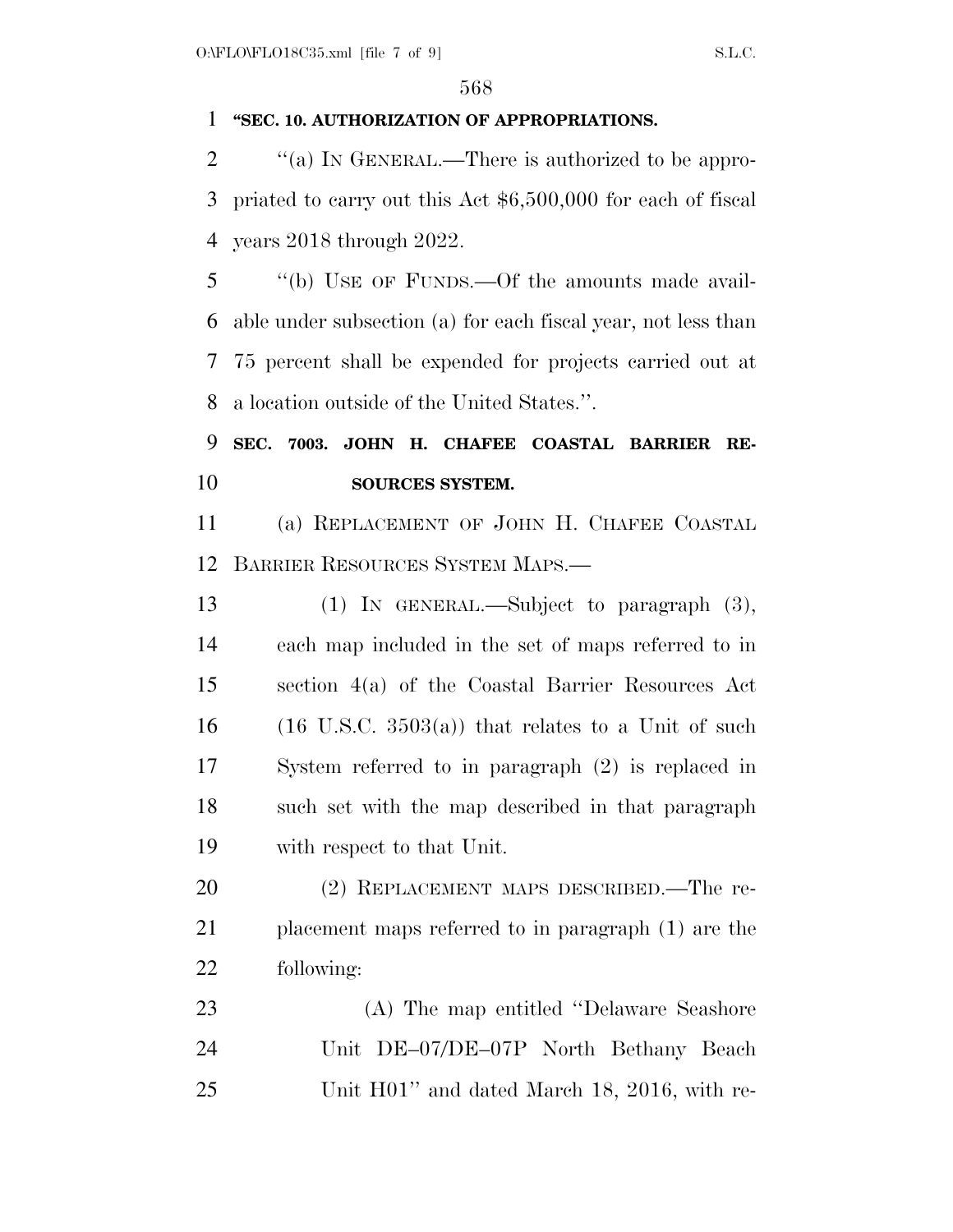| $\mathbf{1}$   | spect to Unit DE-07, Unit DE-07P, and Unit                           |
|----------------|----------------------------------------------------------------------|
| $\overline{2}$ | H <sub>01</sub>                                                      |
| 3              | (B) The map entitled "Pine Island Bay                                |
| $\overline{4}$ | Unit NC-01/NC-01P" and dated March 18,                               |
| 5              | 2016, with respect to Unit NC-01 and Unit                            |
| 6              | $NC-01P$ .                                                           |
| $\overline{7}$ | (C) The map entitled "Roosevelt Natural"                             |
| 8              | Area Unit NC-05P" and dated March 18,                                |
| 9              | $2016$ , with respect to Unit NC-05P.                                |
| 10             | (D) The map entitled "Hammocks Beach"                                |
| 11             | Unit NC-06/NC-06P $(2 \text{ of } 2)$ Onslow Beach                   |
| 12             | Complex L05 $(1 \text{ of } 2)$ " and dated March 18,                |
| 13             | $2016$ , with respect to Unit L05.                                   |
| 14             | (E) The map entitled "Onslow Beach"                                  |
| 15             | Complex L05 $(2 \text{ of } 2)$ Topsail Unit L06 $(1 \text{ of } 2)$ |
| 16             | $2)$ " and dated November 20, 2013, with respect                     |
| 17             | to Unit L05 and Unit L06.                                            |
| 18             | (F) The map entitled "Topsail Unit L06                               |
| 19             | $(2 \text{ of } 2)$ " and dated November 20, 2013, with              |
| 20             | respect to Unit L06.                                                 |
| 21             | (G) The map entitled "Litchfield Beach"                              |
| 22             | Unit M02 Pawleys Inlet Unit M03" and dated                           |
| 23             | March 18, 2016, with respect to Unit M02 and                         |
| 24             | Unit M03.                                                            |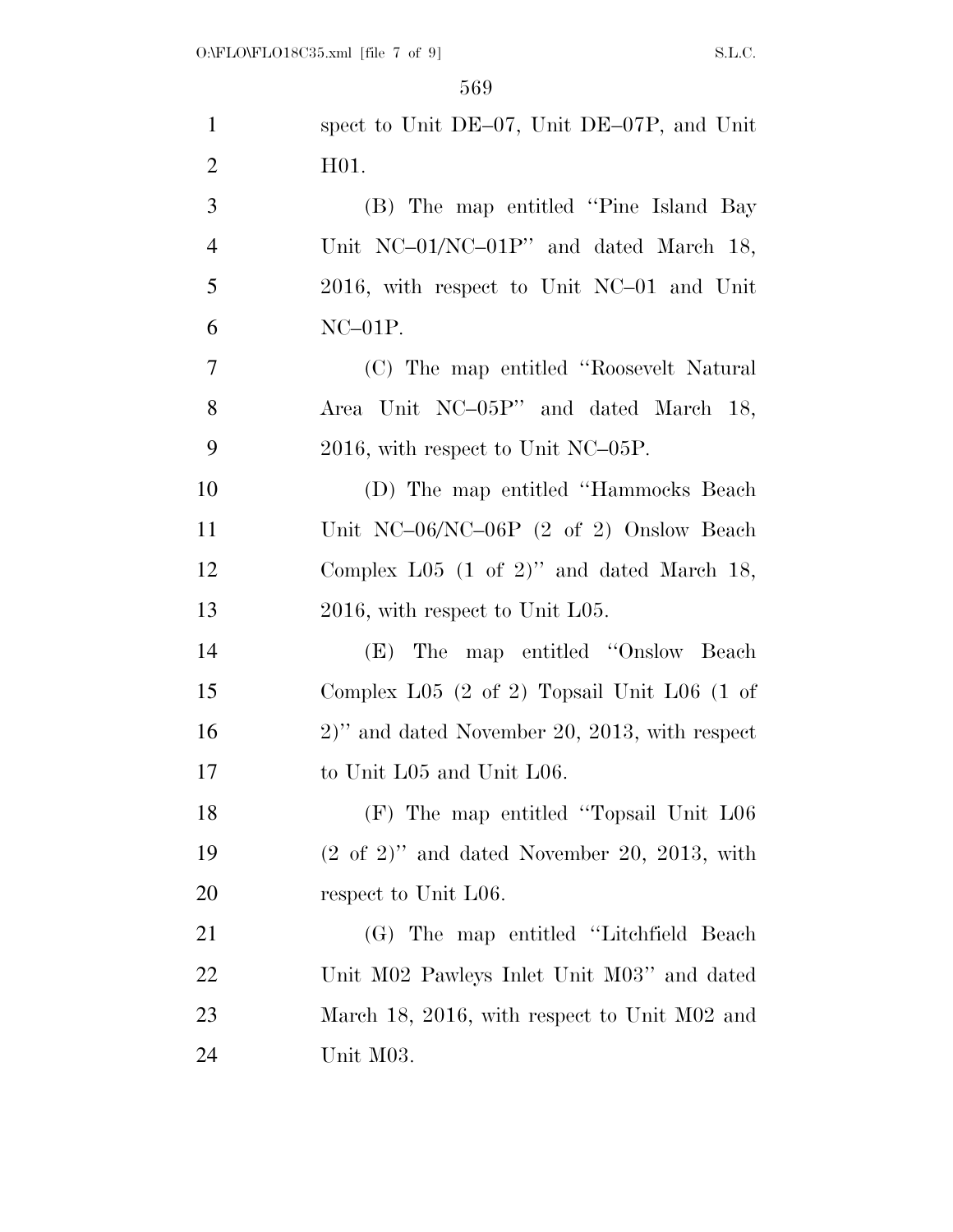| $\mathbf{1}$   | (H) The map entitled "Fort Clinch Unit"                  |
|----------------|----------------------------------------------------------|
| $\overline{2}$ | $FL-01/FL-01P''$ and dated March 18, 2016,               |
| 3              | with respect to Unit FL-01 and Unit FL-01P.              |
| $\overline{4}$ | (I) The map entitled "Usina Beach Unit                   |
| 5              | P04A Conch Island Unit P05/P05P" and dated               |
| 6              | March 18, 2016, with respect to Unit P04A,               |
| $\overline{7}$ | Unit P05, and Unit P05P.                                 |
| 8              | (J) The map entitled "Ponce Inlet Unit"                  |
| 9              | P08/P08P" and dated March 18, 2016, with                 |
| 10             | respect to Unit P08 and Unit P08P.                       |
| 11             | (K) The map entitled "Spessard Holland"                  |
| 12             | Park Unit FL-13P Coconut Point Unit P09A/                |
| 13             | P09AP" and dated March 18, 2016, with re-                |
| 14             | spect to Unit FL-13P, Unit P09A, and Unit                |
| 15             | P09AP.                                                   |
| 16             | (L) The map entitled "Blue Hole Unit"                    |
| 17             | P10A Pepper Beach Unit FL-14P" and dated                 |
| 18             | March 18, 2016, with respect to Unit P10A                |
| 19             | and Unit FL-14P.                                         |
| 20             | (M) The map entitled "Hutchinson Island"                 |
| 21             | Unit P11/P11P $(1 \text{ of } 2)$ " and dated March 18,  |
| 22             | 2016, with respect to Unit P11 and Unit P11P.            |
| 23             | (N) The map entitled "Hutchinson Island"                 |
| 24             | Unit P11 $(2 \text{ of } 2)$ " and dated March 18, 2016, |
| 25             | with respect to Unit P11.                                |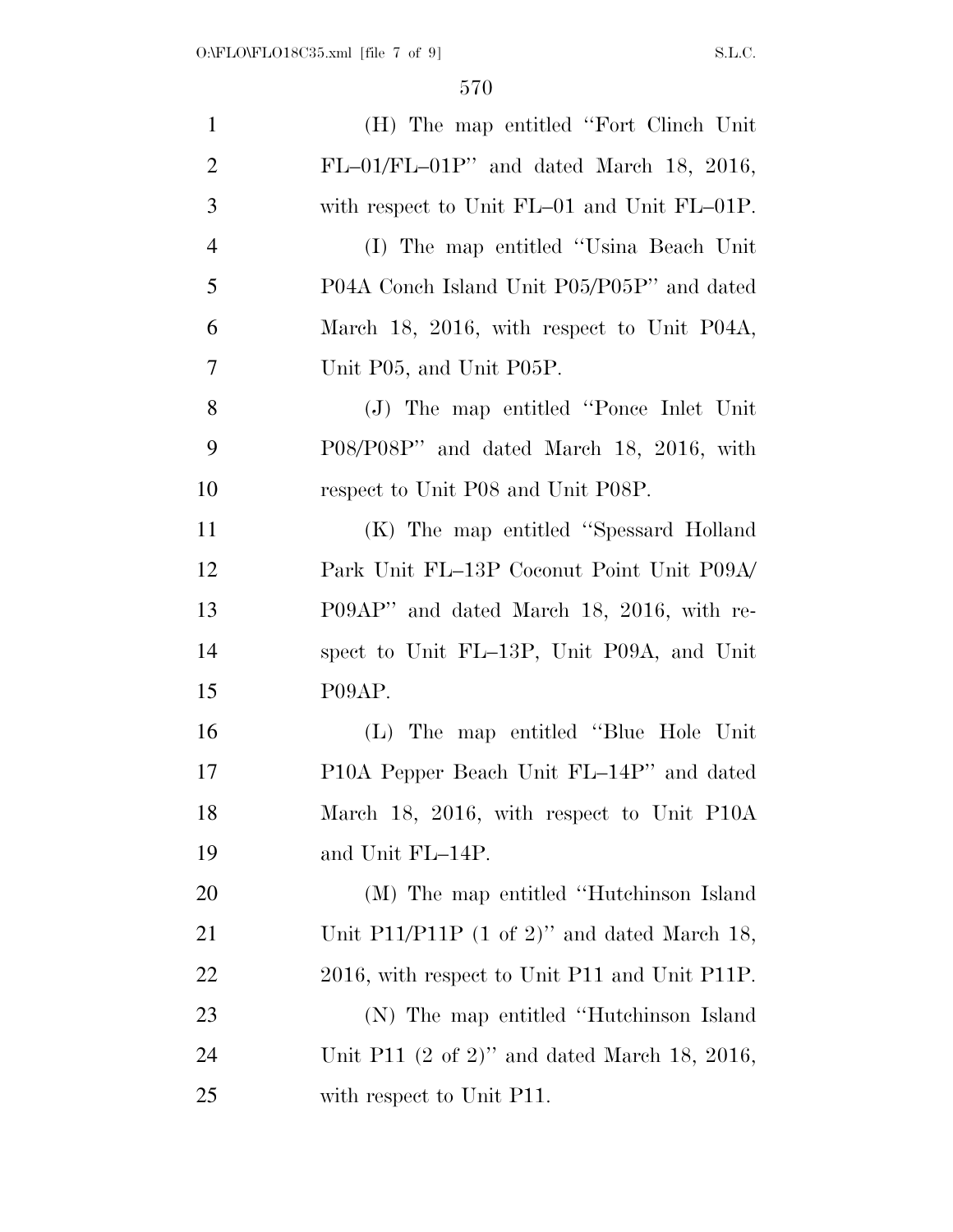| $\mathbf{1}$   | (O) The map entitled "Blowing Rocks Unit"    |
|----------------|----------------------------------------------|
| $\overline{2}$ | FL-15 Jupiter Beach Unit FL-16P Carlin       |
| 3              | Unit FL-17P" and dated March 18, 2016,       |
| $\overline{4}$ | with respect to Unit FL-15, Unit FL-16P, and |
| 5              | Unit FL-17P.                                 |
| 6              | (P) The map entitled "MacArthur Beach        |
| 7              | Unit FL-18P" and dated March 18, 2016,       |
| 8              | with respect to Unit FL-18P.                 |
| 9              | (Q) The map entitled "Birch Park Unit"       |
| 10             | FL-19P" and dated March 18, 2016, with re-   |
| 11             | spect to Unit FL-19P.                        |
| 12             | (R) The map entitled "Lloyd Beach Unit"      |
| 13             | FL-20P North Beach Unit P14A" and dated      |
| 14             | March 18, 2016, with respect to Unit FL-20P  |
| 15             | and Unit P14A.                               |
| 16             | (S) The map entitled "Tavernier Key Unit"    |
| 17             | FL-39 Snake Creek Unit FL-40" and dated      |
| 18             | March 18, 2016, with respect to Unit FL-39   |
| 19             | and Unit FL-40.                              |
| 20             | (T) The map entitled "Channel Key Unit"      |
| 21             | FL-43 Toms Harbor Keys Unit FL-44 Deer/      |
| 22             | Long Point Keys Unit FL-45" and dated        |
| 23             | March 18, 2016, with respect to Unit FL-43,  |
| 24             | Unit FL $-44$ , and FL $-45$ .               |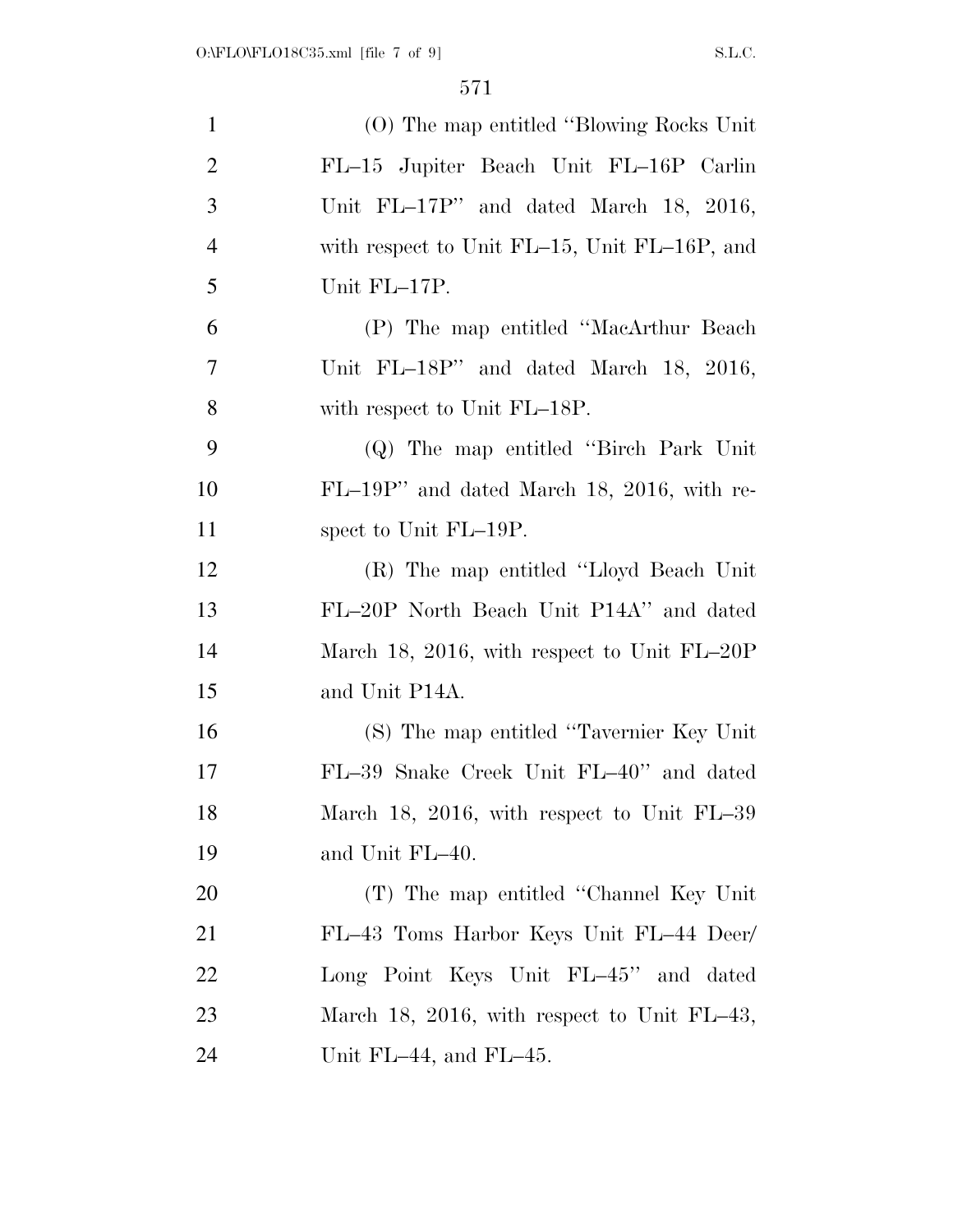| $\mathbf{1}$   | (U) The map entitled "Boot Key Unit FL-          |
|----------------|--------------------------------------------------|
| $\overline{2}$ | $46$ " and dated March 18, 2016, with respect to |
| 3              | Unit FL-46.                                      |
| $\overline{4}$ | (V) The map entitled "Bowditch Point"            |
| 5              | Unit P17A Bunche Beach Unit FL-67/FL-            |
| 6              | 67P Sanibel Island Complex P18P (1 of 2)"        |
| $\overline{7}$ | and dated March 18, 2016, with respect to Unit   |
| 8              | P17A, Unit FL-67, and Unit FL-67P.               |
| 9              | (W) The map entitled "Bocilla Island Unit"       |
| 10             | P21/P21P" and dated March 18, 2016, with         |
| 11             | respect to Unit P21 and Unit P21P.               |
| 12             | $(X)$ The map entitled "Venice Inlet Unit"       |
| 13             | FL-71P Casey Key Unit P22" and dated             |
| 14             | March 18, 2016, with respect to Unit P22.        |
| 15             | (Y) The map entitled "Lido Key Unit FL-          |
| 16             | $72P''$ and dated March 18, 2016, with respect   |
| 17             | to Unit FL-72P.                                  |
| 18             | $(Z)$ The map entitled "De Soto Unit FL-         |
| 19             | 73P Rattlesnake Key Unit FL-78 Bishop Har-       |
| <b>20</b>      | bor Unit $FL-82$ " and dated March 18, 2016,     |
| 21             | with respect to Unit FL-73P, Unit FL-78, and     |
| 22             | Unit FL-82.                                      |
| 23             | (AA) The map entitled "Passage Key Unit"         |
| 24             | FL-80P Egmont Key Unit FL-81/FL-81P              |
| 25             | The Reefs Unit $P24P (1 of 2)$ " and dated       |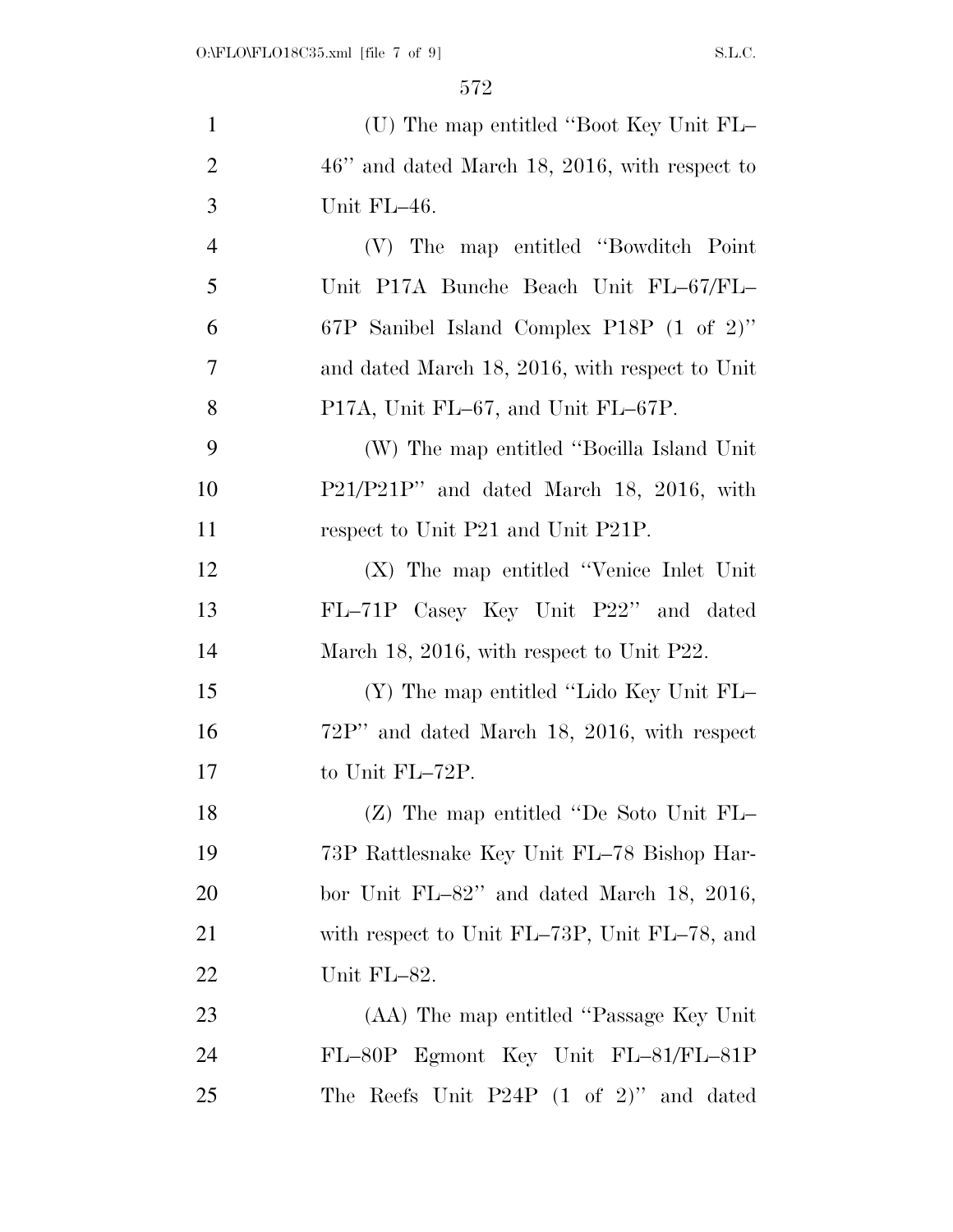| $\mathbf{1}$   | March 18, 2016, with respect to Unit FL-80P,              |
|----------------|-----------------------------------------------------------|
| $\overline{2}$ | Unit FL-81, and Unit FL-81P.                              |
| 3              | (BB) The map entitled "Cockroach Bay                      |
| $\overline{4}$ | Unit FL $-83$ " and dated March 18, 2016, with            |
| 5              | respect to Unit FL-83.                                    |
| 6              | (CC) The map entitled "Sand Key Unit"                     |
| 7              | FL-85P" and dated March 18, 2016, with re-                |
| 8              | spect to Unit FL-85P.                                     |
| 9              | (DD) The map entitled "Pepperfish Keys"                   |
| 10             | Unit P26" and dated March 18, 2016, with re-              |
| 11             | spect to Unit P26.                                        |
| 12             | (EE) The map entitled "Peninsula Point"                   |
| 13             | Unit FL $-89$ " and dated March 18, 2016, with            |
| 14             | respect to Unit FL-89.                                    |
| 15             | (FF) The map entitled "Phillips Inlet Unit"               |
| 16             | FL-93/FL-93P Deer Lake Complex FL-94"                     |
| 17             | and dated March 18, 2016, with respect to Unit            |
| 18             | FL-93, Unit FL-93P, and Unit FL-94.                       |
| 19             | (GG) The map entitled "St. Andrew Com-                    |
| 20             | plex P31 $(1 \text{ of } 3)$ " and dated October 7, 2016, |
| 21             | with respect to Unit P31.                                 |
| 22             | (HH) The map entitled "St. Andrew Com-                    |
| 23             | plex P31 $(2 \text{ of } 3)$ " and dated October 7, 2016, |
| 24             | with respect to Unit P31.                                 |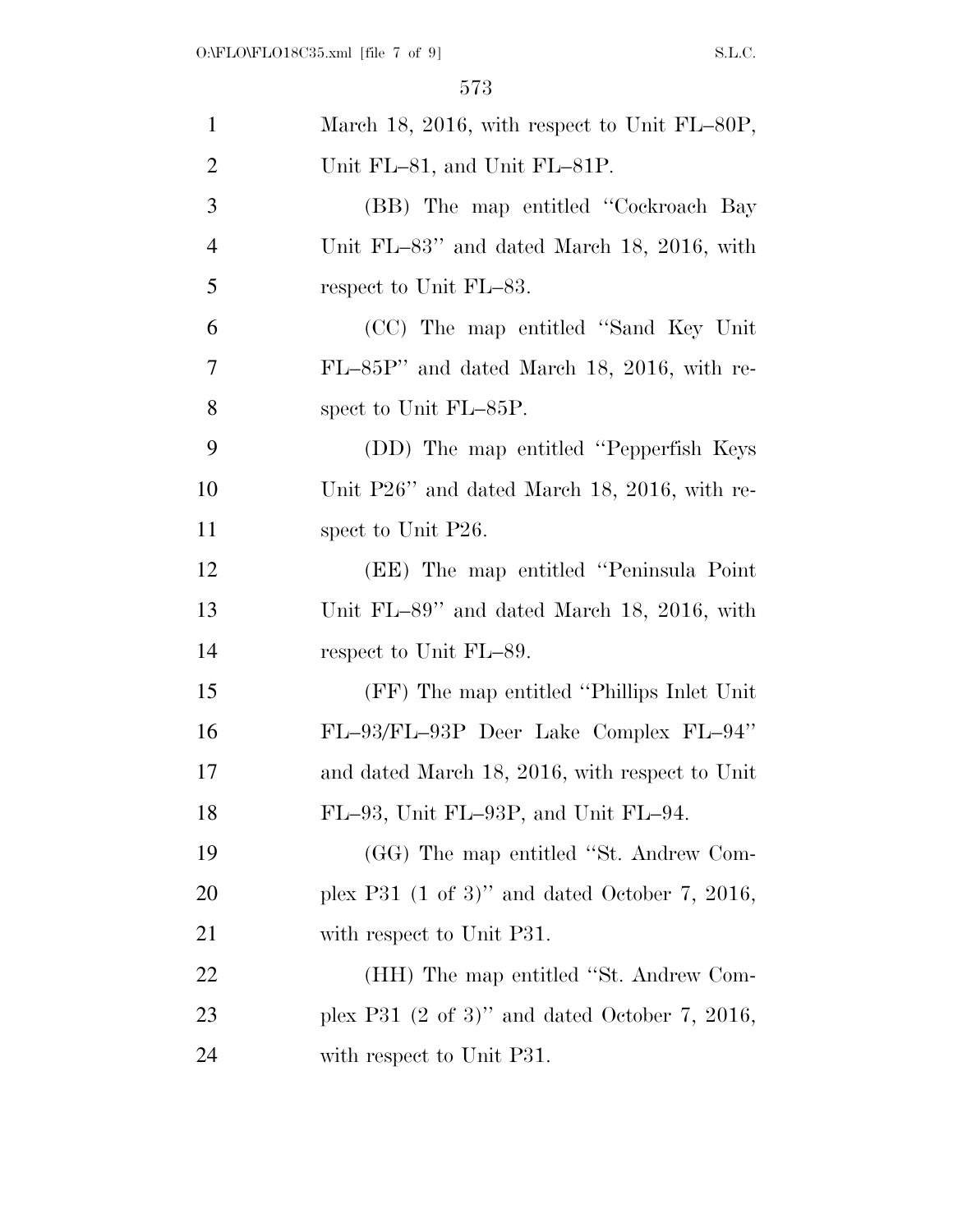| $\mathbf{1}$   | (II) The map entitled "St. Andrew Com-                   |
|----------------|----------------------------------------------------------|
| $\overline{2}$ | plex P31/P31P $(3 \text{ of } 3)$ " and dated October 7, |
| 3              | 2016, with respect to Unit P31 and Unit P31P.            |
| $\overline{4}$ | (3) LIMITATIONS.—For purposes of paragraph               |
| 5              | $(1)$ —                                                  |
| 6              | (A) nothing in this subsection affects the               |
| 7              | boundaries of any of Units NC-06 and NC-                 |
| 8              | 06P;                                                     |
| 9              | $(B)$ the occurrence in paragraph $(2)$ of the           |
| 10             | name of a Unit solely in the title of a map shall        |
| 11             | not be construed to be a reference to such Unit;         |
| 12             | and                                                      |
| 13             | (C) the depiction of boundaries of any of                |
| 14             | Units P18P, FL-71P, and P24P in a map re-                |
| 15             | ferred to in subparagraph $(V)$ , $(X)$ , or $(AA)$ of   |
| 16             | paragraph (2) shall not be construed to affect           |
| 17             | the boundaries of such Unit.                             |
| 18             | $(4)$ CONFORMING AMENDMENT. Section $4(a)$               |
| 19             | of the Coastal Barrier Resources Act (16 U.S.C.          |
| 20             | $3503(a)$ is amended—                                    |
| 21             | $(A)$ in the matter preceding paragraph $(1)$ ,          |
| 22             | by inserting "replaced," after "may be"; and             |
| 23             | $(B)$ in paragraph $(3)$ , by inserting "re-             |
| 24             | places such a map or" after "that specifically".         |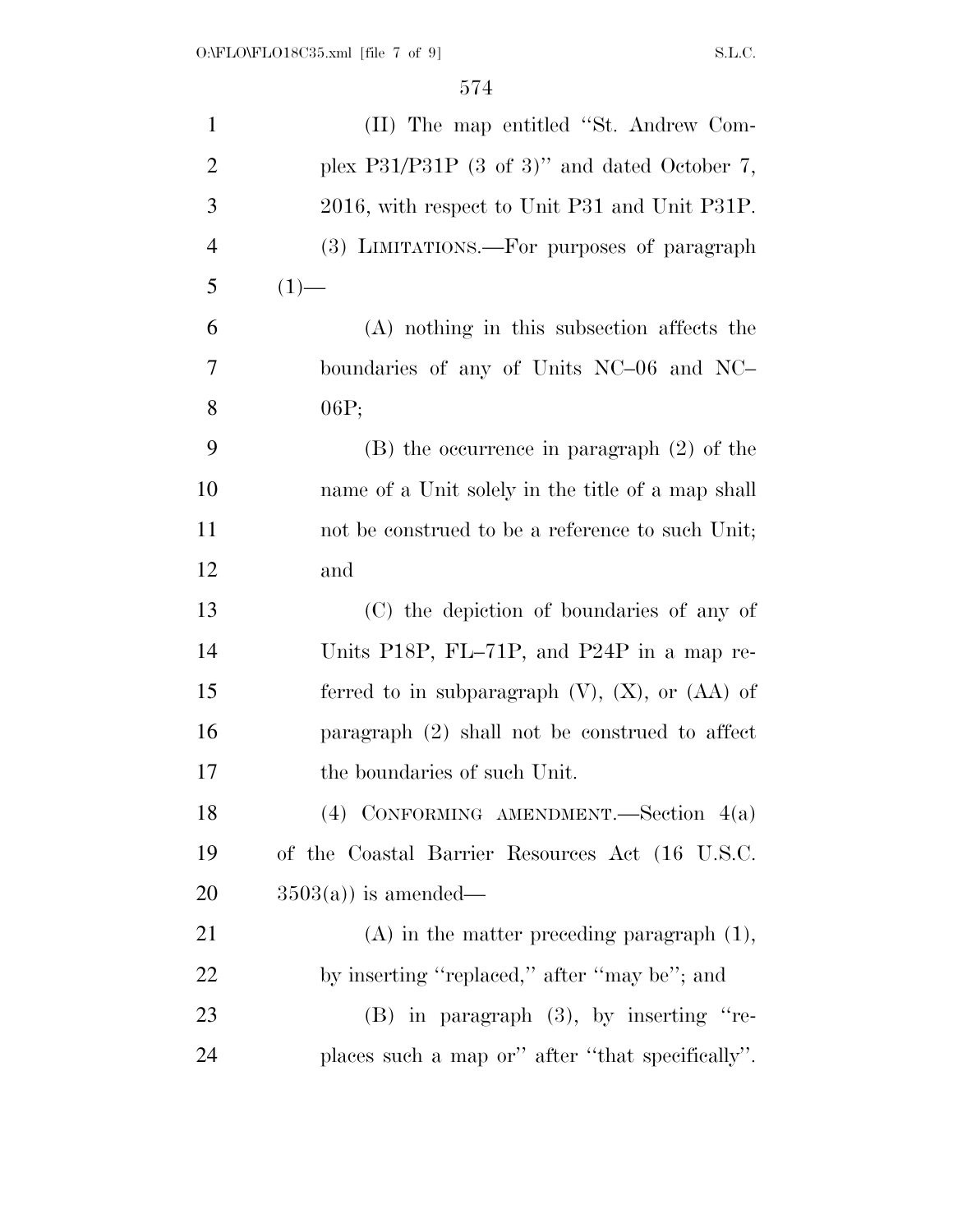(b) DIGITAL MAPS OF JOHN H. CHAFEE COASTAL BARRIER RESOURCES SYSTEM UNITS.—Section 4(b) of the Coastal Barrier Resources Act (16 U.S.C. 3503(b)) is amended— (1) by inserting before the first sentence the following:  $7 \qquad \qquad$  "(1) In GENERAL.—"; and (2) by adding at the end the following:  $"(2)$  DIGITAL MAPS.— 10 "(A) AVAILABILITY.—The Secretary shall make available to the public on the Internet web site of the United States Fish and Wildlife Service digital versions of the maps included in the set of maps referred to in subsection (a). 15 "(B) EFFECT.—Any determination as to whether a location is inside or outside the Sys- tem shall be made without regard to the digital maps available under this paragraph, except that this subparagraph does not apply with re- spect to any printed version of such a digital map if the printed version is included in the 22 maps referred to in subsection (a). 23 "'(C) REPORT.—No later than 180 days after the date of the enactment of Natural Re-

sources Management Act, the Secretary shall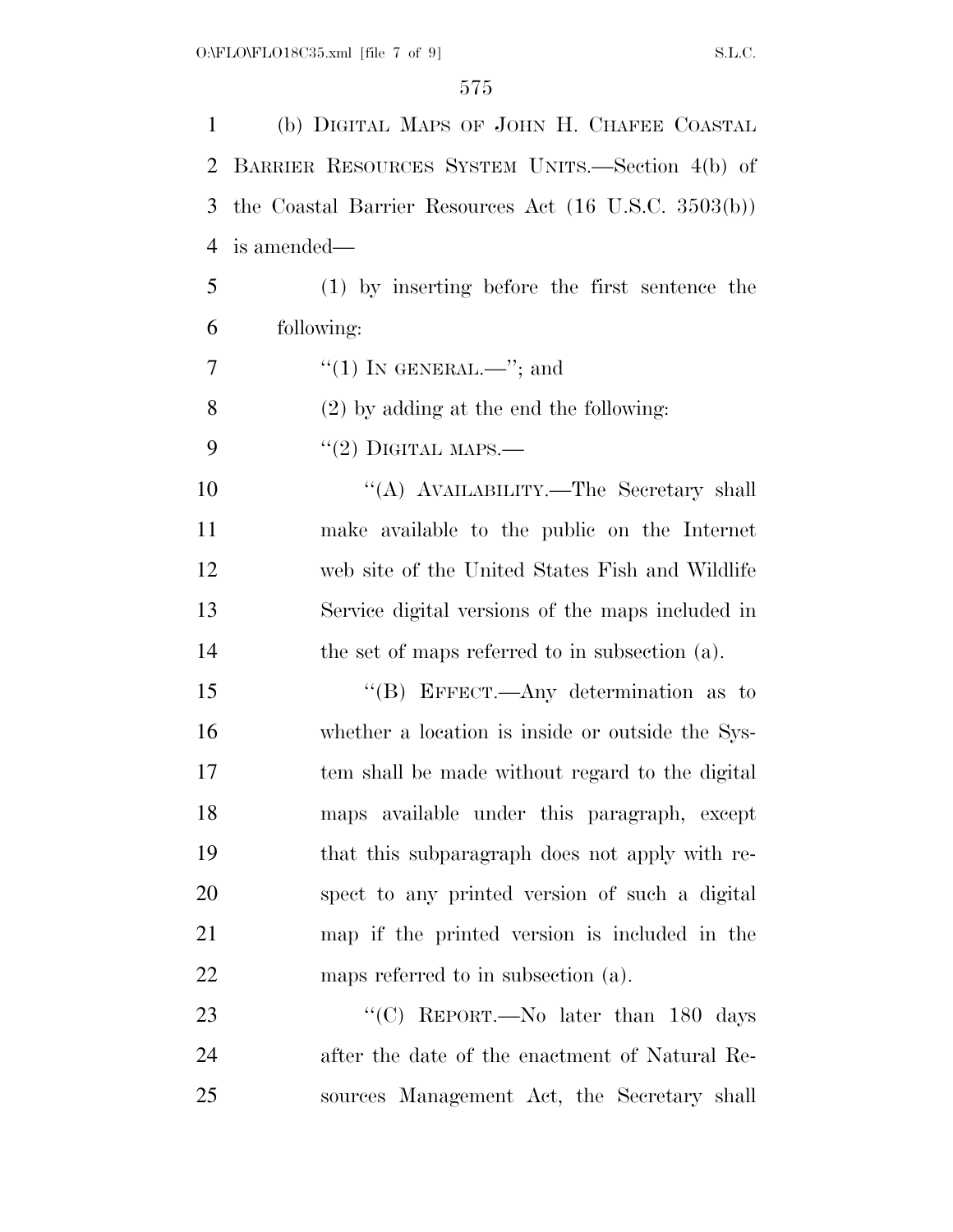| $\mathbf{1}$   | submit to the Committee on Natural Resources      |
|----------------|---------------------------------------------------|
| 2              | of the House of Representatives and the Com-      |
| 3              | mittee on Environment and Public Works of the     |
| $\overline{4}$ | Senate a report regarding the progress and        |
| 5              | challenges in the transition from paper to dig-   |
| 6              | ital maps and a timetable for completion of the   |
| 7              | digitization of all maps related to the System.". |
| 8              | (c) REPEAL OF REPORT.—Section 3 of Public Law     |
| 9              | 109–226 (16 U.S.C. 3503 note) is repealed.        |
|                |                                                   |

## **TITLE VIII—WATER AND POWER Subtitle A—Reclamation Title Transfer**

## **SEC. 8001. PURPOSE.**

 The purpose of this subtitle is to facilitate the trans- fer of title to Reclamation project facilities to qualifying entities on the completion of repayment of capital costs. **SEC. 8002. DEFINITIONS.** 

In this subtitle:

 (1) CONVEYED PROPERTY.—The term ''con- veyed property'' means an eligible facility that has been conveyed to a qualifying entity under section 8003.

 (2) ELIGIBLE FACILITY.—The term ''eligible fa- cility'' means a facility that meets the criteria for potential transfer established under section 8004(a).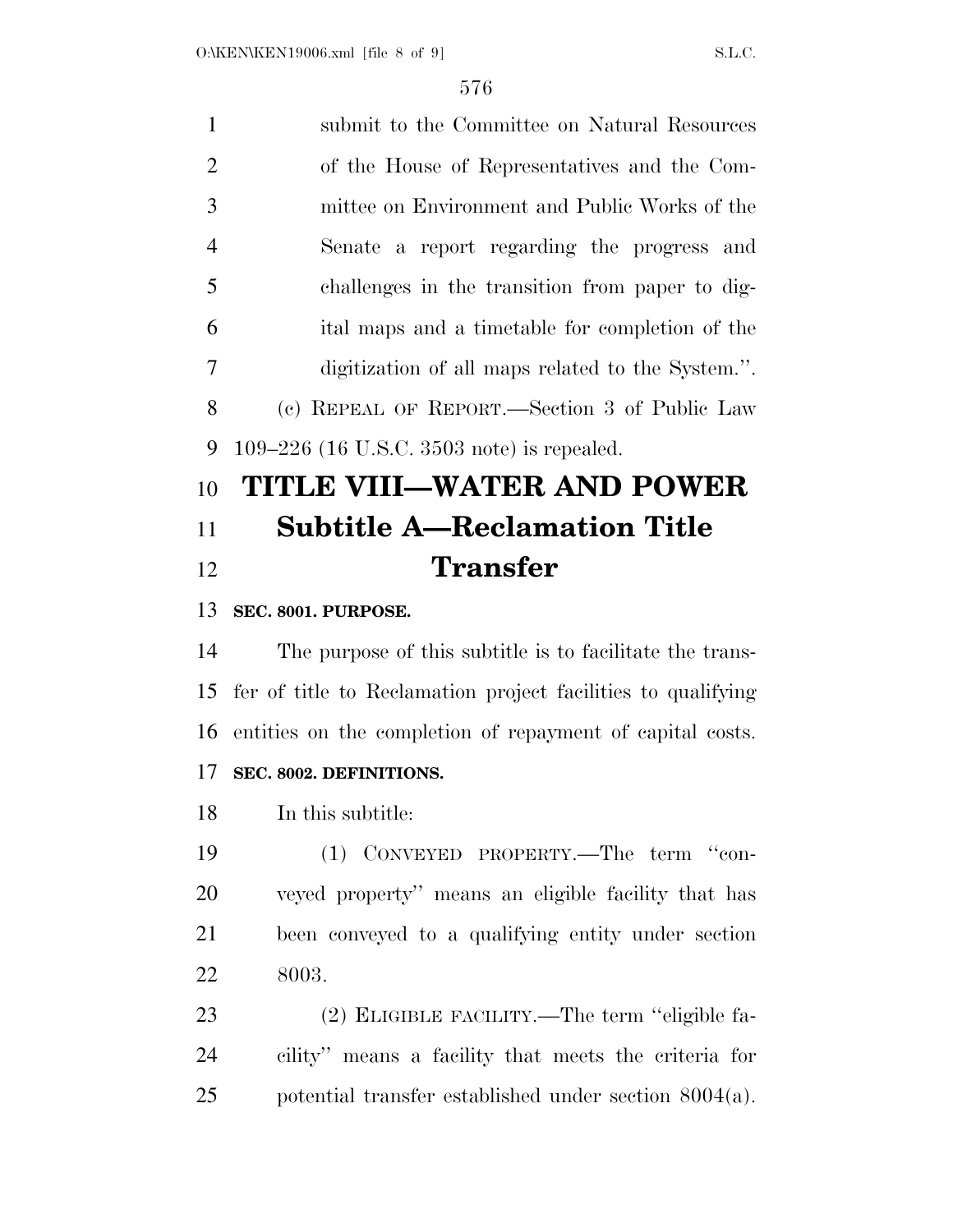| $\mathbf{1}$   | $(3)$ FACILITY.—                                      |
|----------------|-------------------------------------------------------|
| $\overline{2}$ | (A) IN GENERAL.—The term "facility" in-               |
| 3              | cludes a dam or appurtenant works, canal, lat-        |
| $\overline{4}$ | eral, ditch, gate, control structure, pumping         |
| 5              | station, other infrastructure, recreational facil-    |
| 6              | ity, building, distribution and drainage works,       |
| 7              | and associated land or interest in land or water.     |
| 8              | (B) EXCLUSIONS.—The term "facility"                   |
| 9              | does not include a Reclamation project facility,      |
| 10             | or a portion of a Reclamation project facility—       |
| 11             | (i) that is a reserved works as of the                |
| 12             | date of enactment of this Act;                        |
| 13             | (ii) that generates hydropower mar-                   |
| 14             | keted by a Federal power marketing ad-                |
| 15             | ministration; or                                      |
| 16             | (iii) that is managed for recreation                  |
| 17             | under a lease, permit, license, or other              |
| 18             | management agreement that does<br>con-                |
| 19             | tribute to capital repayment.                         |
| 20             | (4) PROJECT USE POWER.—The term "project"             |
| 21             | use power" means the electrical capacity, energy,     |
| 22             | and associated ancillary service components required  |
| 23             | to provide the minimum electrical service needed to   |
| 24             | operate or maintain Reclamation project facilities in |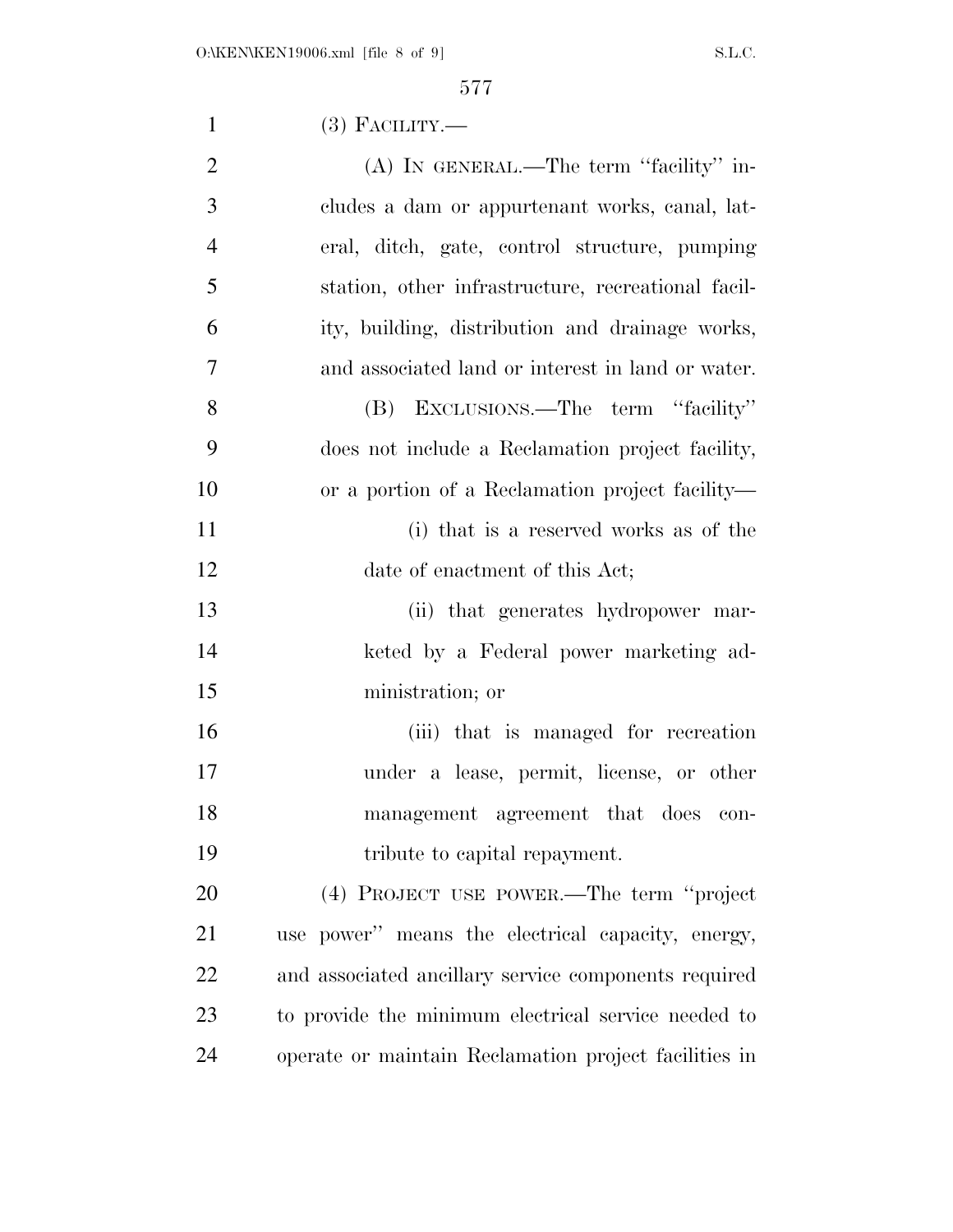$O:\kappa$ EN\KEN19006.xml [file 8 of 9] S.L.C.

| $\mathbf{1}$   | accordance with the authorization for the Reclama-     |
|----------------|--------------------------------------------------------|
| $\overline{2}$ | tion project.                                          |
| 3              | (5) QUALIFYING ENTITY.—The term "quali-                |
| $\overline{4}$ | fying entity" means an agency of a State or political  |
| 5              | subdivision of a State, a joint action or powers agen- |
| 6              | cy, a water users association, or an Indian Tribe or   |
| 7              | Tribal utility authority that—                         |
| 8              | $(A)$ as of the date of conveyance under this          |
| 9              | subtitle, is the current operator of the eligible      |
| 10             | facility pursuant to a contract with Reclama-          |
| 11             | tion; and                                              |
| 12             | (B) as determined by the Secretary, has                |
| 13             | the capacity to continue to manage the eligible        |
| 14             | facility for the same purposes for which the           |
| 15             | property has been managed under the reclama-           |
| 16             | tion laws.                                             |
| 17             | (6) RECLAMATION.—The term "Reclamation"                |
| 18             | means the Bureau of Reclamation.                       |
| 19             | (7) RECLAMATION PROJECT.—The term "Rec-                |
| 20             | lamation project" means—                               |
| 21             | (A) any reclamation or irrigation project,             |
| 22             | including incidental features of the project—          |
| 23             | (i) that is authorized by the reclama-                 |
| 24             | tion laws;                                             |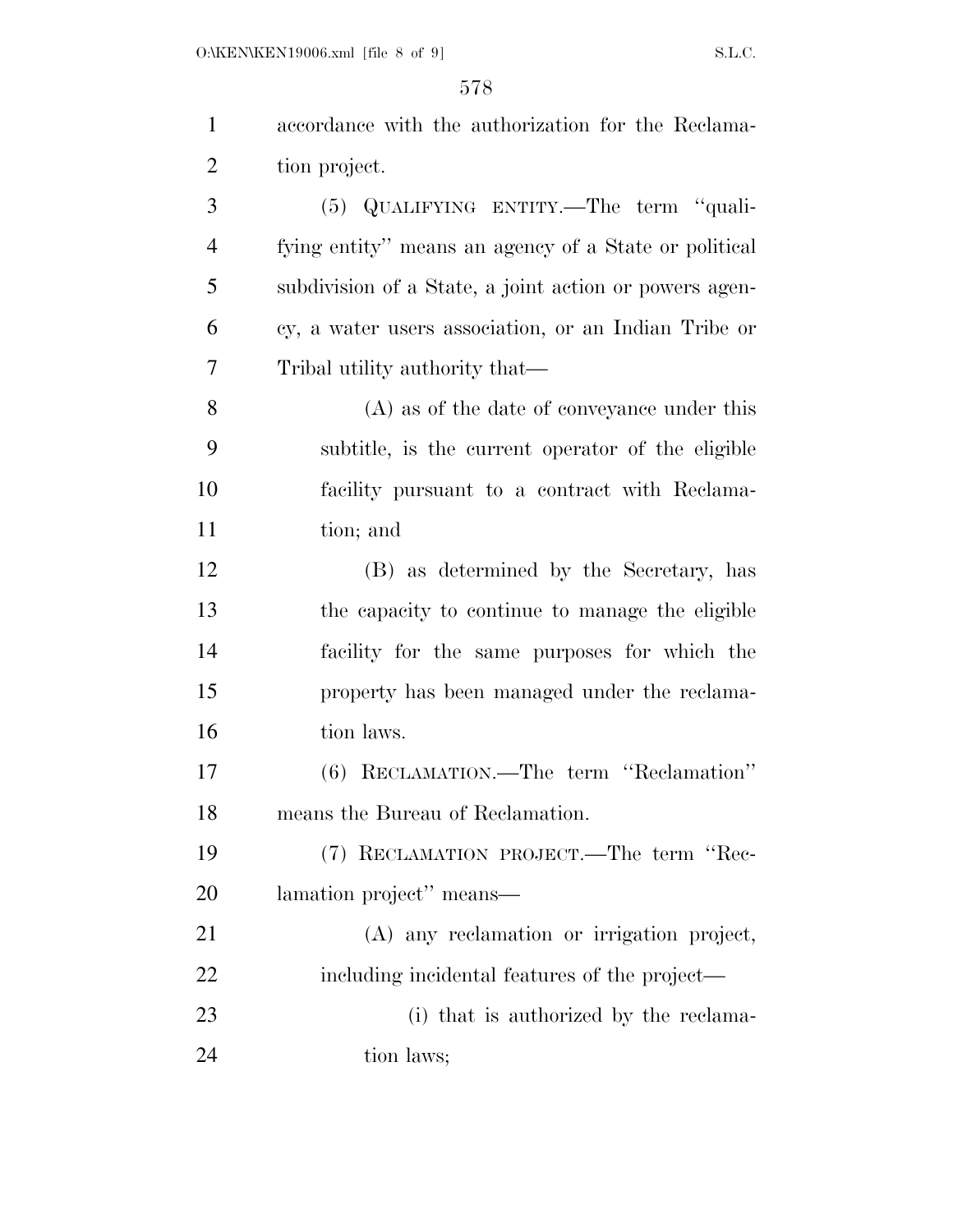| $\mathbf{1}$   | (ii) that is constructed by the United             |
|----------------|----------------------------------------------------|
| $\overline{2}$ | States pursuant to the reclamation laws; or        |
| 3              | (iii) in connection with which there is            |
| $\overline{4}$ | a repayment or water service contract exe-         |
| 5              | cuted by the United States pursuant to the         |
| 6              | reclamation laws; or                               |
| 7              | (B) any project constructed by the Sec-            |
| 8              | retary for the reclamation of land.                |
| 9              | (8) RESERVED WORKS.—The term "reserved             |
| 10             | works" means any building, structure, facility, or |
| 11             | equipment—                                         |
| 12             | (A) that is owned by the Bureau; and               |
| 13             | (B) for which operations and maintenance           |
| 14             | are performed, regardless of the source of fund-   |
| 15             | $ing$ —                                            |
| 16             | (i) by an employee of the Bureau; or               |
| 17             | (ii) through a contract entered into by            |
| 18             | the Commissioner.                                  |
| 19             | (9) SECRETARY.—The term "Secretary" means          |
| 20             | the Secretary, acting through the Commissioner of  |
| 21             | Reclamation.                                       |
| 22             | SEC. 8003. AUTHORIZATION OF TRANSFERS OF TITLE TO  |
| 23             | <b>ELIGIBLE FACILITIES.</b>                        |
| 24             | (a) AUTHORIZATION.                                 |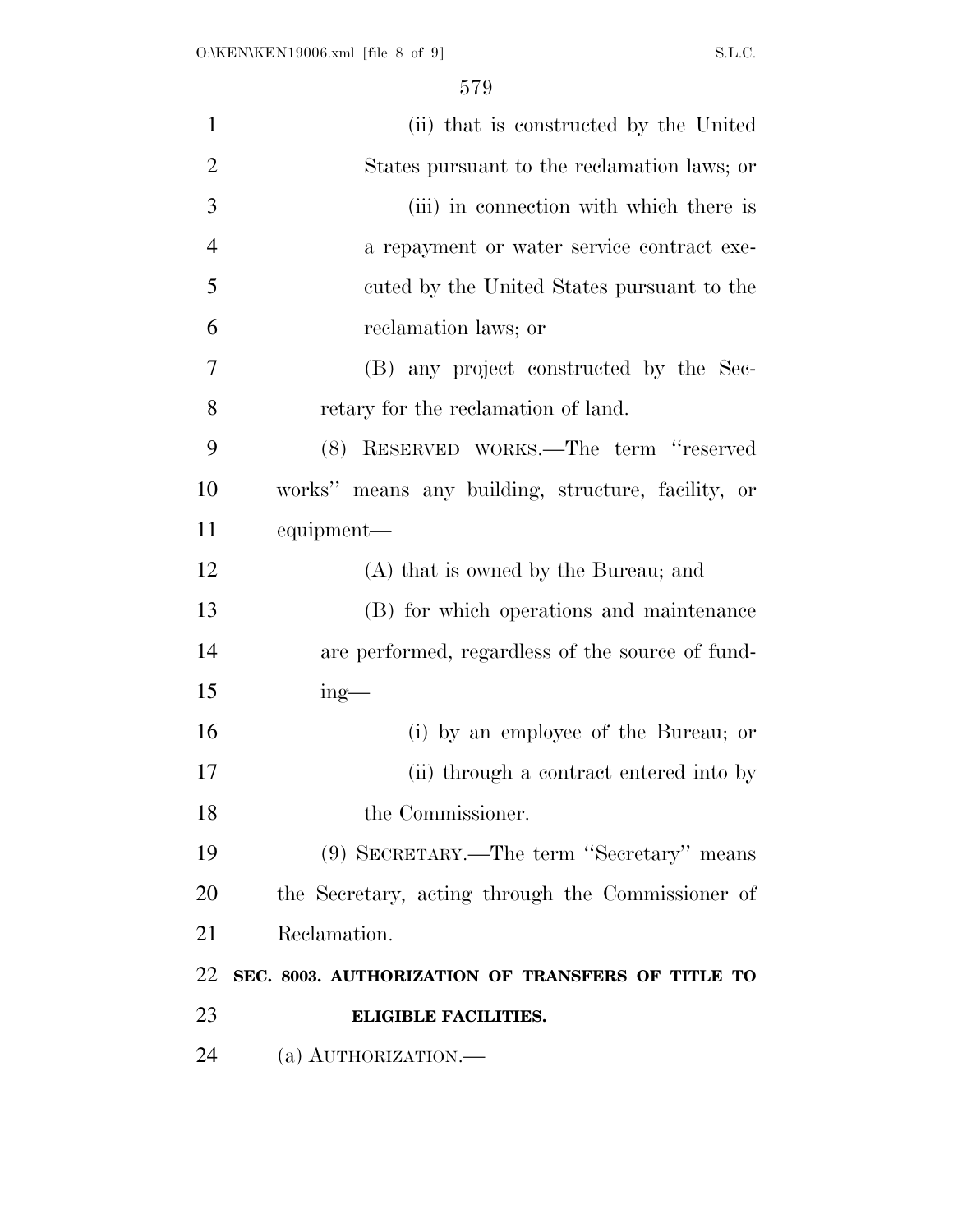| $\mathbf{1}$   | (1) IN GENERAL.—Subject to the requirements            |
|----------------|--------------------------------------------------------|
| $\overline{2}$ | of this subtitle, the Secretary, without further au-   |
| 3              | thorization from Congress, may, on application of a    |
| $\overline{4}$ | qualifying entity, convey to a qualifying entity all   |
| 5              | right, title, and interest of the United States in and |
| 6              | to any eligible facility, if—                          |
| 7              | $(A)$ not later than 90 days before the date           |
| 8              | on which the Secretary makes the conveyance,           |
| 9              | the Secretary submits to Congress—                     |
| 10             | (i) a written notice of the proposed                   |
| 11             | conveyance; and                                        |
| 12             | (ii) a description of the reasons for                  |
| 13             | the conveyance; and                                    |
| 14             | (B) a joint resolution disapproving the con-           |
| 15             | veyance is not enacted before the date on which        |
| 16             | the Secretary makes the conveyance.                    |
| 17             | (2) CONSULTATION.—A conveyance under para-             |
| 18             | graph (1) shall be made by written agreement be-       |
| 19             | tween the Secretary and the qualifying entity, devel-  |
| 20             | oped in consultation with any existing water and       |
| 21             | power customers affected by the conveyance of the      |
| 22             | eligible facility.                                     |
| 23             | (b) RESERVATION OF EASEMENT.—The Secretary             |
| 24             | may reserve an easement over a conveyed property if—   |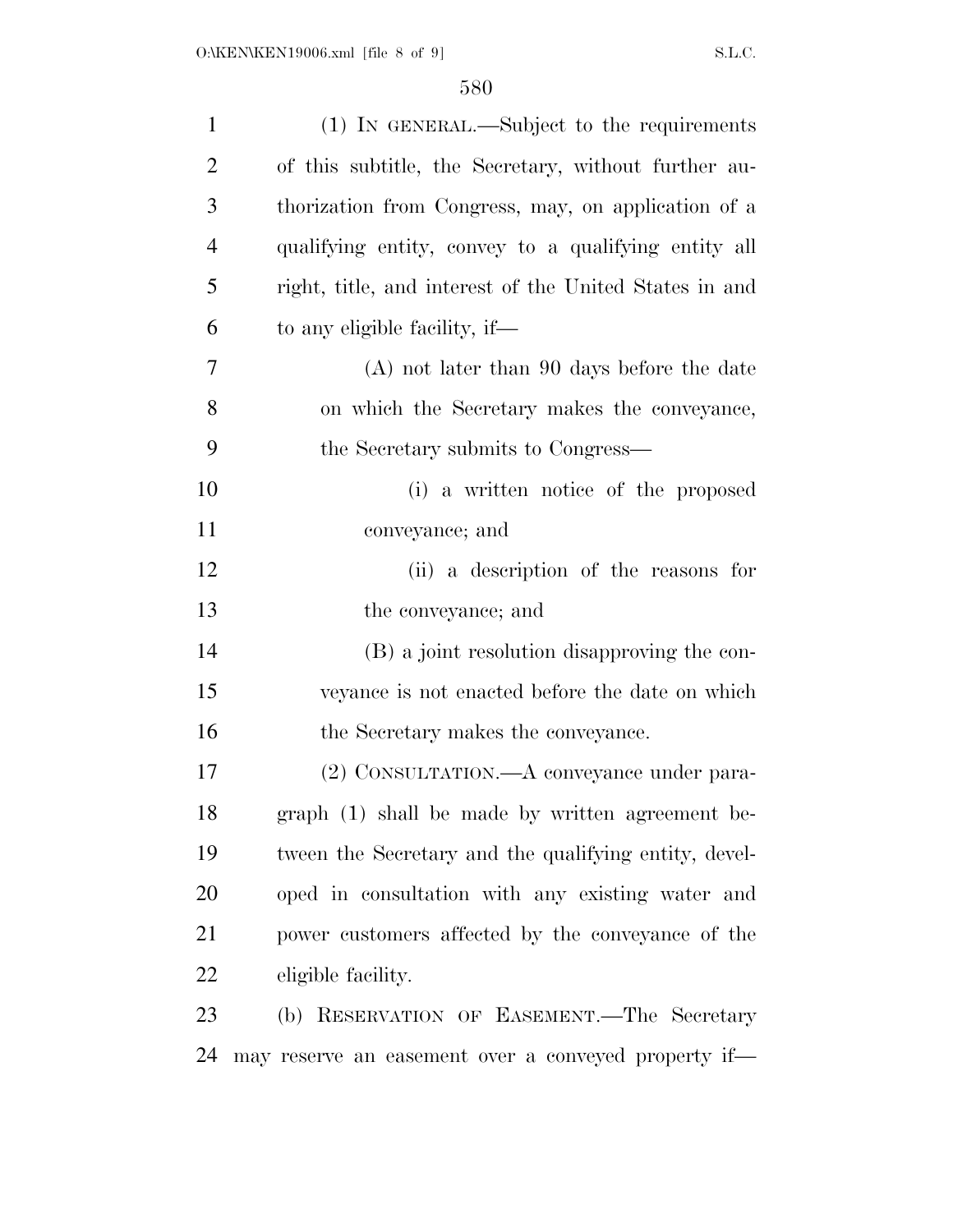(1) the Secretary determines that the easement is necessary for the management of any interests re- tained by the Federal Government under this sub-title;

 (2) the Reclamation project or a portion of the Reclamation project remains under Federal owner-ship; and

 (3) the Secretary enters into an agreement re- garding the easement with the applicable qualifying entity.

 (c) INTERESTS IN WATER.—No interests in water shall be conveyed under this subtitle unless the conveyance is provided for in a separate, quantified agreement be- tween the Secretary and the qualifying entity, subject to applicable State law and public process requirements.

## **SEC. 8004. ELIGIBILITY CRITERIA.**

 (a) ESTABLISHMENT.—The Secretary shall establish criteria for determining whether a facility is eligible for conveyance under this subtitle.

20 (b) MINIMUM REQUIREMENTS.—

21 (1) AGREEMENT OF QUALIFYING ENTITY.—The criteria established under subsection (a) shall in- clude a requirement that a qualifying entity shall agree—

(A) to accept title to the eligible facility;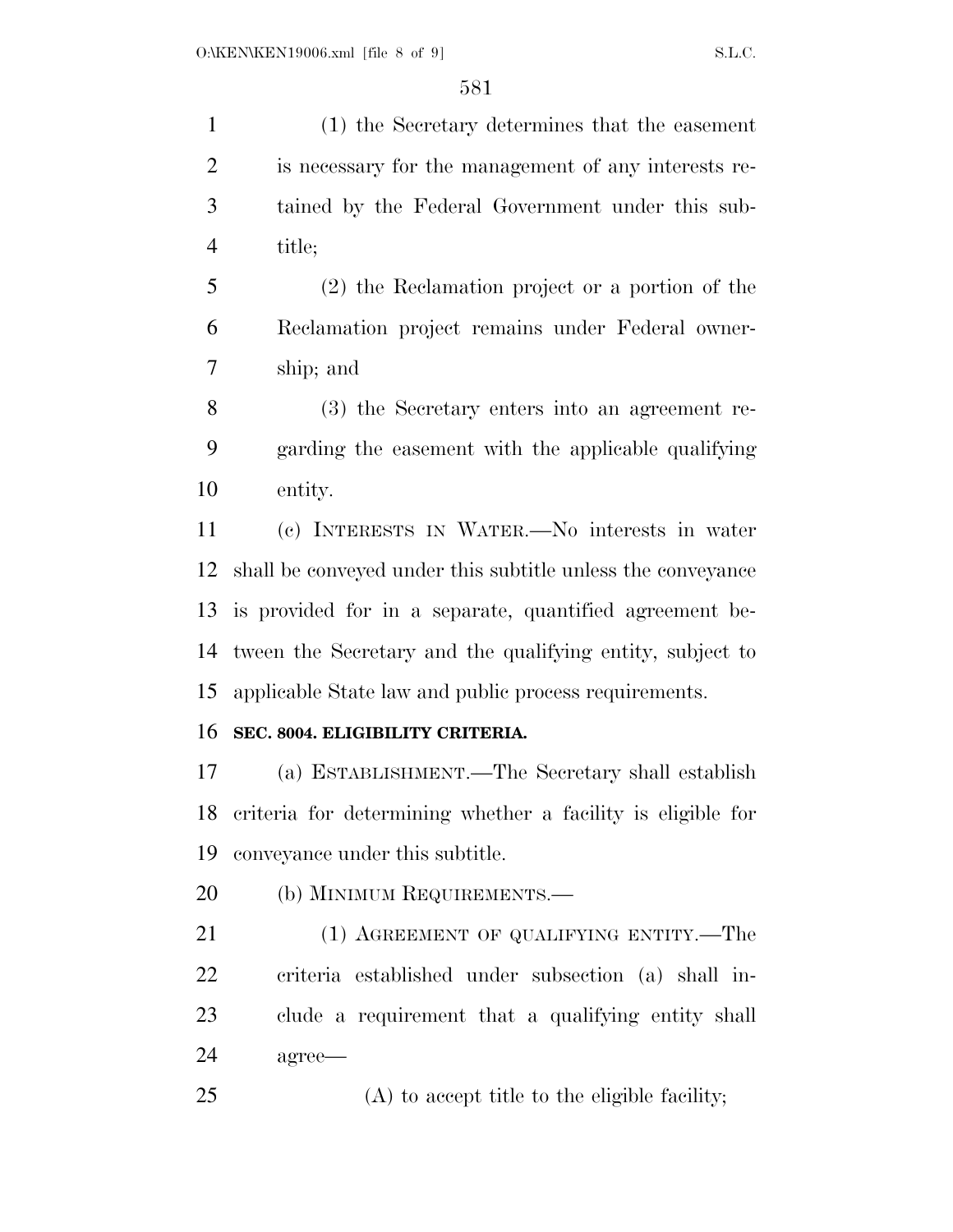(B) to use the eligible facility for substan- tially the same purposes for which the eligible facility is being used at the time the Secretary evaluates the potential transfer; and (C) to provide, as consideration for the as-

 sets to be conveyed, compensation to the rec- lamation fund established by the first section of the Act of June 17, 1902 (32 Stat. 388, chap- ter 1093), in an amount that is the equivalent of the net present value of any repayment obli- gation to the United States or other income stream that the United States derives from the eligible facility to be transferred, as of the date of the transfer.

 (2) DETERMINATIONS OF SECRETARY.—The criteria established under subsection (a) shall in-clude a requirement that the Secretary shall—

 (A) be able to enter into an agreement with the qualifying entity with respect to the legal, institutional, and financial arrangements 21 relating to the conveyance;

 (B) determine that the proposed trans-fer—

 (i) would not have an unmitigated sig-25 nificant effect on the environment;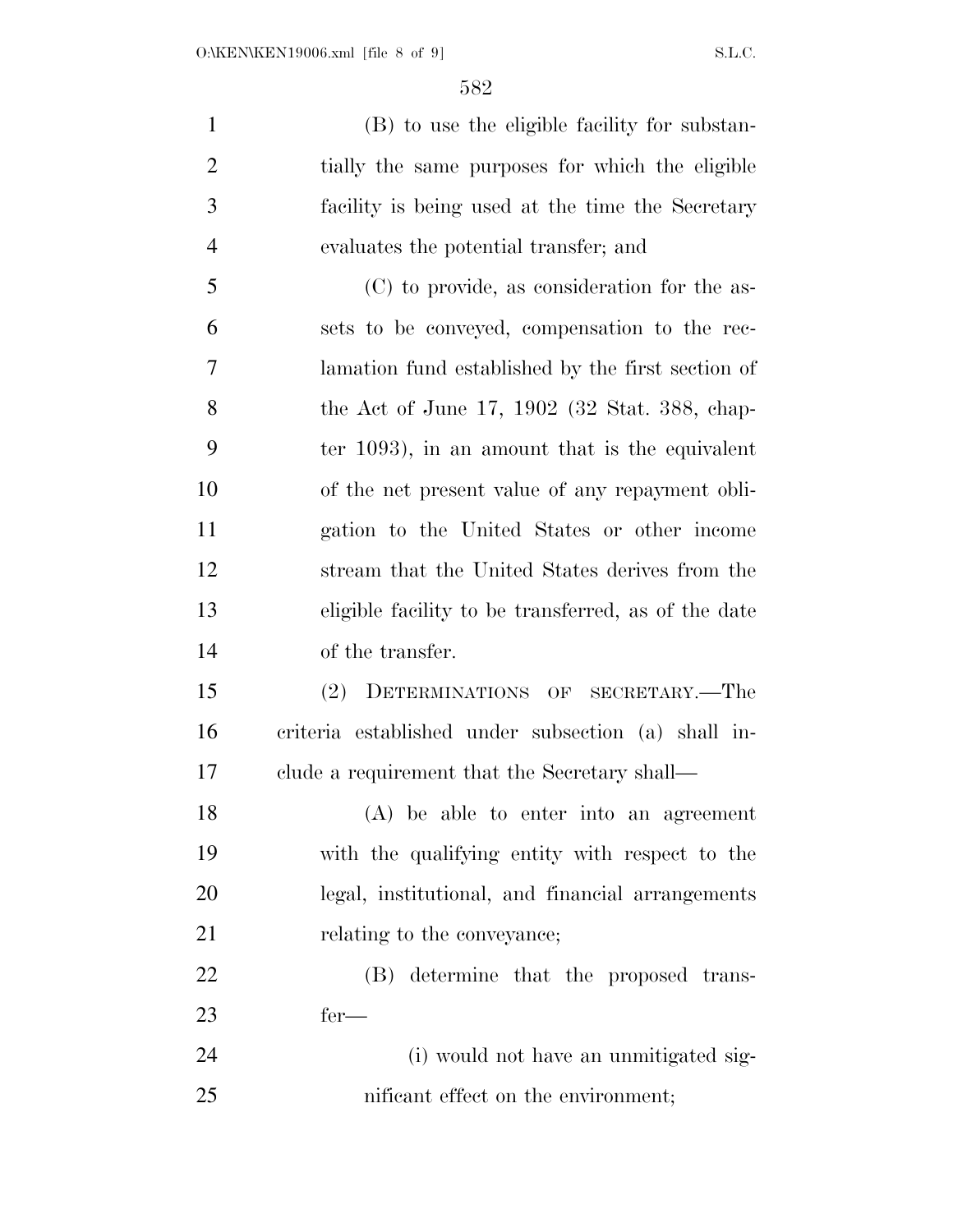| $\mathbf{1}$   | (ii) is consistent with the responsibil-          |
|----------------|---------------------------------------------------|
| $\overline{2}$ | ities of the Secretary—                           |
| 3              | (I) in the role as trustee for fed-               |
| $\overline{4}$ | erally recognized Indian Tribes; and              |
| 5              | (II) to ensure compliance with                    |
| 6              | any applicable international and Trib-            |
| 7              | al treaties and agreements and inter-             |
| 8              | state compacts and agreements;                    |
| 9              | (iii) is in the financial interest of the         |
| 10             | United States;                                    |
| 11             | (iv) protects the public aspects of the           |
| 12             | eligible facility, including water rights         |
| 13             | managed for public purposes, such as flood        |
| 14             | control or fish and wildlife;                     |
| 15             | (v) complies with all applicable Fed-             |
| 16             | eral and State law; and                           |
| 17             | (vi) will not result in an adverse im-            |
| 18             | pact on fulfillment of existing water deliv-      |
| 19             | ery obligations consistent with historical        |
| 20             | operations and applicable contracts; and          |
| 21             | (C) if the eligible facility proposed to be       |
| 22             | transferred is a dam or diversion works (not in-  |
| 23             | cluding canals or other project features that re- |
| 24             | ceive or convey water from the diverting works)   |
| 25             | diverting water from a water body containing a    |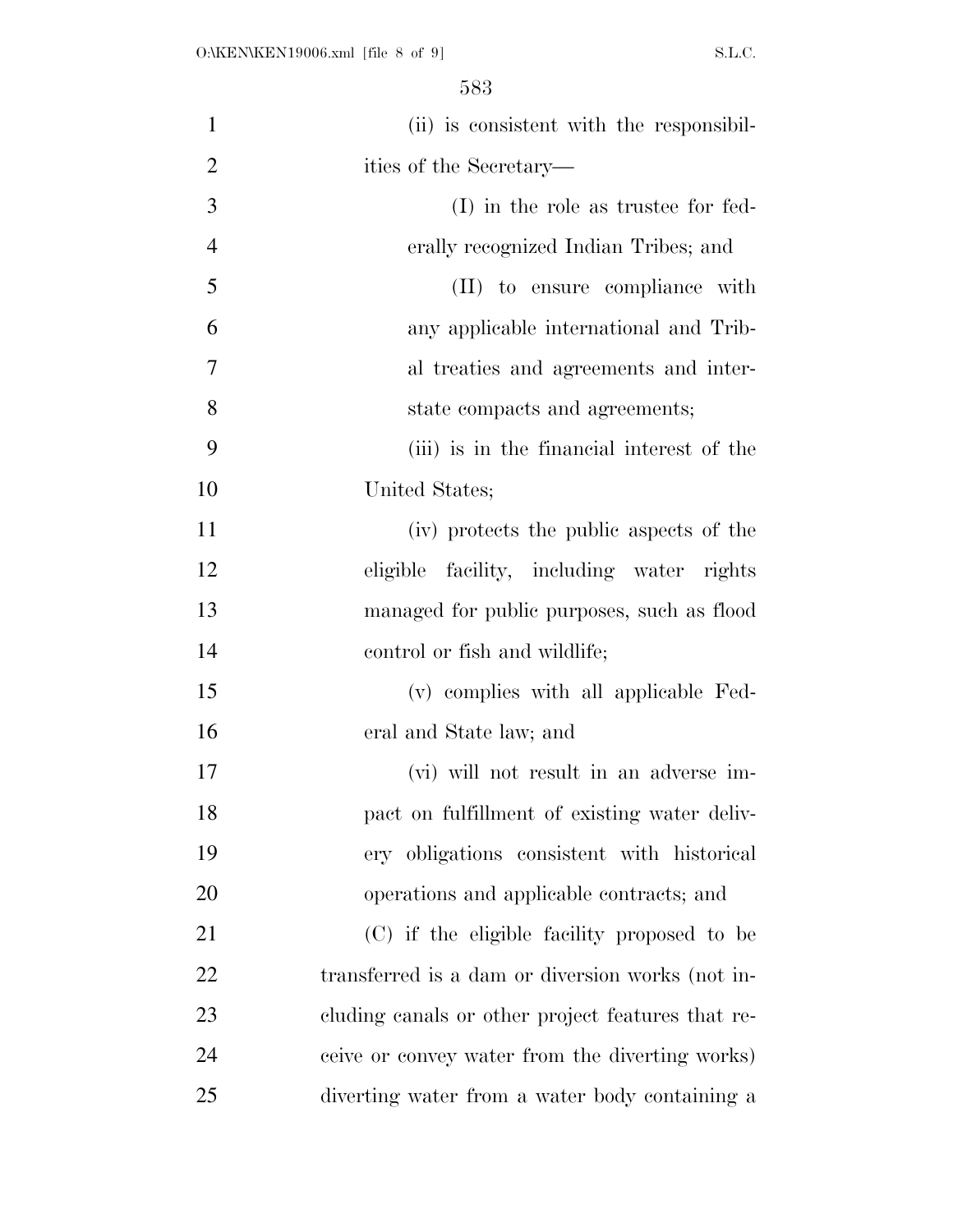| $\mathbf{1}$   | species listed as a threatened species or an en-     |
|----------------|------------------------------------------------------|
| $\overline{2}$ | dangered species or critical habitat under the       |
| 3              | Endangered Species Act of 1973 (16 U.S.C.            |
| $\overline{4}$ | $1531$ et seq.), determine that—                     |
| 5              | (i) the eligible facility continues to               |
| 6              | comply with the Endangered Species Act               |
| 7              | of 1973 (16 U.S.C. 1531 et seq.) in a                |
| 8              | manner that provides no less protection to           |
| 9              | the listed species as existed under Federal          |
| 10             | ownership; and                                       |
| 11             | (ii) the eligible facility is not part of            |
| 12             | the Central Valley Project in the State of           |
| 13             | California.                                          |
| 14             | (3) STATUS OF RECLAMATION LAND.—The cri-             |
| 15             | teria established under subsection (a) shall require |
| 16             | that any land to be conveyed out of Federal owner-   |
| 17             | ship under this subtitle is—                         |
| 18             | (A) land acquired by the Secretary; or               |
| 19             | (B) land withdrawn by the Secretary, only            |
| 20             | $if$ —                                               |
| 21             | (i) the Secretary determines in writing              |
| 22             | that the withdrawn land is encumbered by             |
| 23             | facilities to the extent that the withdrawn          |
| 24             | land is unsuitable for return to the public          |
| 25             | domain; and                                          |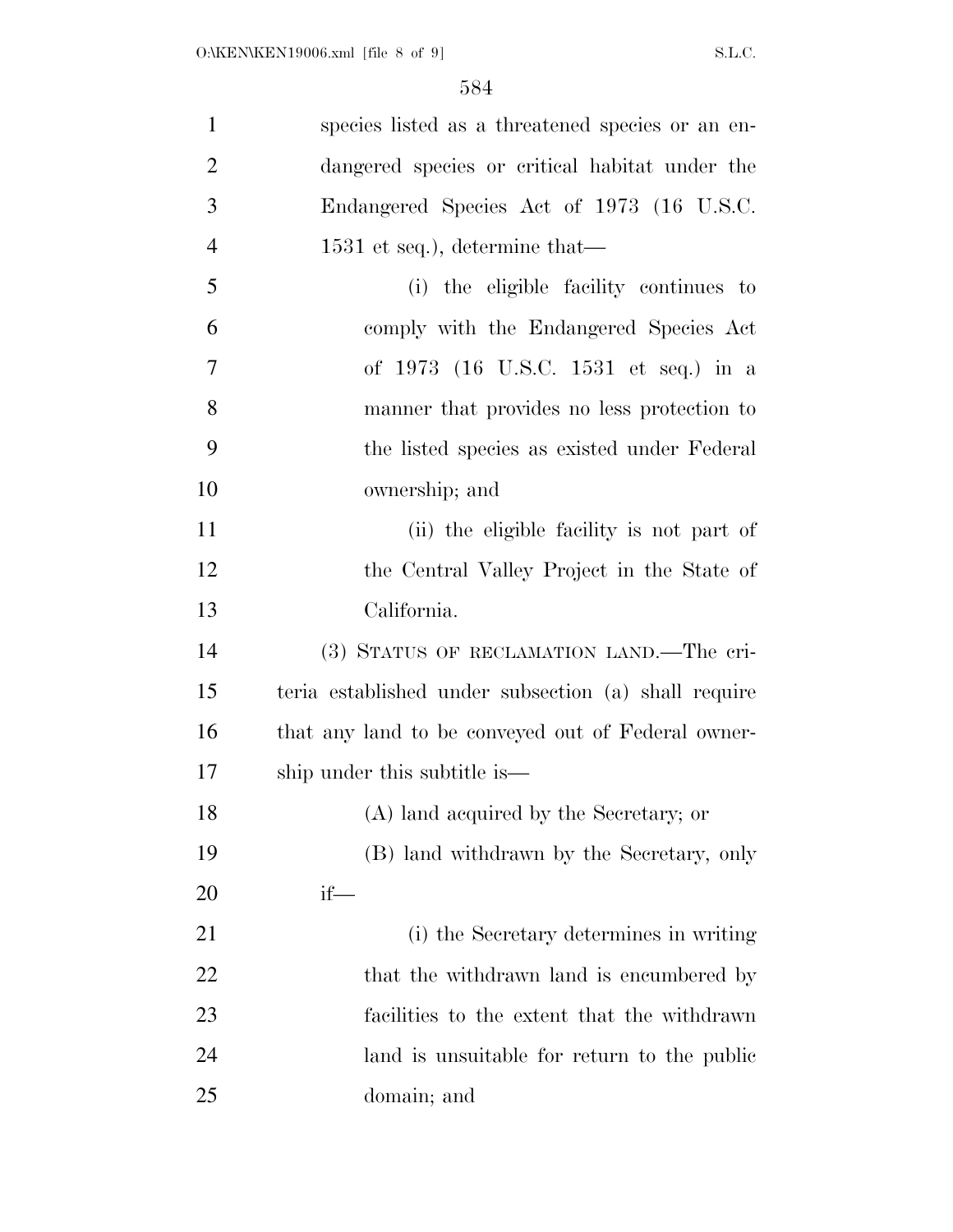(ii) the qualifying entity agrees to pay fair market value based on historical or ex- isting uses for the withdrawn land to be conveyed.

 (c) HOLD HARMLESS.—No conveyance under this subtitle shall adversely impact applicable Federal power rates, repayment obligations, or other project power uses.

## **SEC. 8005. LIABILITY.**

 (a) IN GENERAL.—Effective on the date of convey- ance of any eligible facility under this subtitle, the United States shall not be held liable by any court for damages of any kind arising out of any act, omission, or occurrence relating to the eligible facility, other than damages caused by acts of negligence committed by the United States or by agents or employees of the United States prior to the date of the conveyance.

 (b) EFFECT.—Nothing in this section increases the liability of the United States beyond that currently pro- vided in chapter 171 of title 28, United States Code (com-monly known as the ''Federal Tort Claims Act'').

## **SEC. 8006. BENEFITS.**

 After a conveyance of an eligible facility under this subtitle—

 (1) the conveyed property shall no longer be considered to be part of a Reclamation project;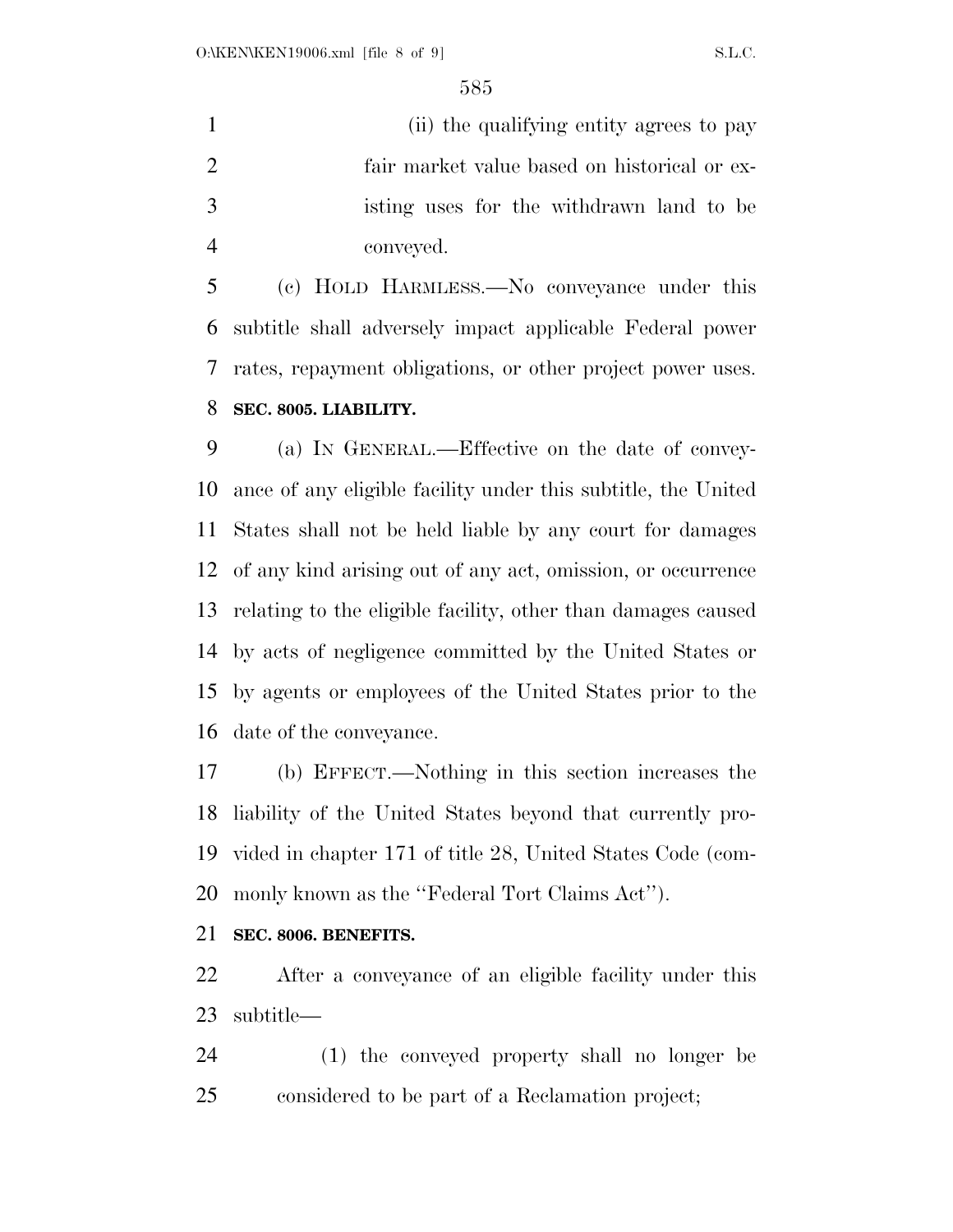| $\mathbf{1}$   | $(2)$ except as provided in paragraph $(3)$ , the       |
|----------------|---------------------------------------------------------|
| $\overline{2}$ | qualifying entity to which the conveyed property is     |
| 3              | conveyed shall not be eligible to receive any benefits, |
| $\overline{4}$ | including project use power, with respect to the con-   |
| 5              | veyed property, except for any benefit that would be    |
| 6              | available to a similarly situated entity with respect   |
| 7              | to property that is not a part of a Reclamation         |
| 8              | project; and                                            |
| 9              | (3) the qualifying entity to which the conveyed         |
| 10             | property is conveyed may be eligible to receive         |
| 11             | project use power if—                                   |
| 12             | (A) the qualifying entity is receiving                  |
| 13             | project use power as of the date of enactment           |
| 14             | of this Act;                                            |
| 15             | (B) the project use power will be used for              |
| 16             | the delivery of Reclamation project water; and          |
| 17             | (C) the Secretary and the qualifying entity             |
| 18             | enter into an agreement under which the quali-          |
| 19             | fying entity agrees to continue to be responsible       |
| 20             | for a proportionate share of operation and              |
| 21             | maintenance and capital costs for the Federal           |
| 22             | facilities that generate and deliver, if applicable,    |
| 23             | power used for delivery of Reclamation project          |
| 24             | water after the date of conveyance, in accord-          |
| 25             | ance with Reclamation project use power rates.          |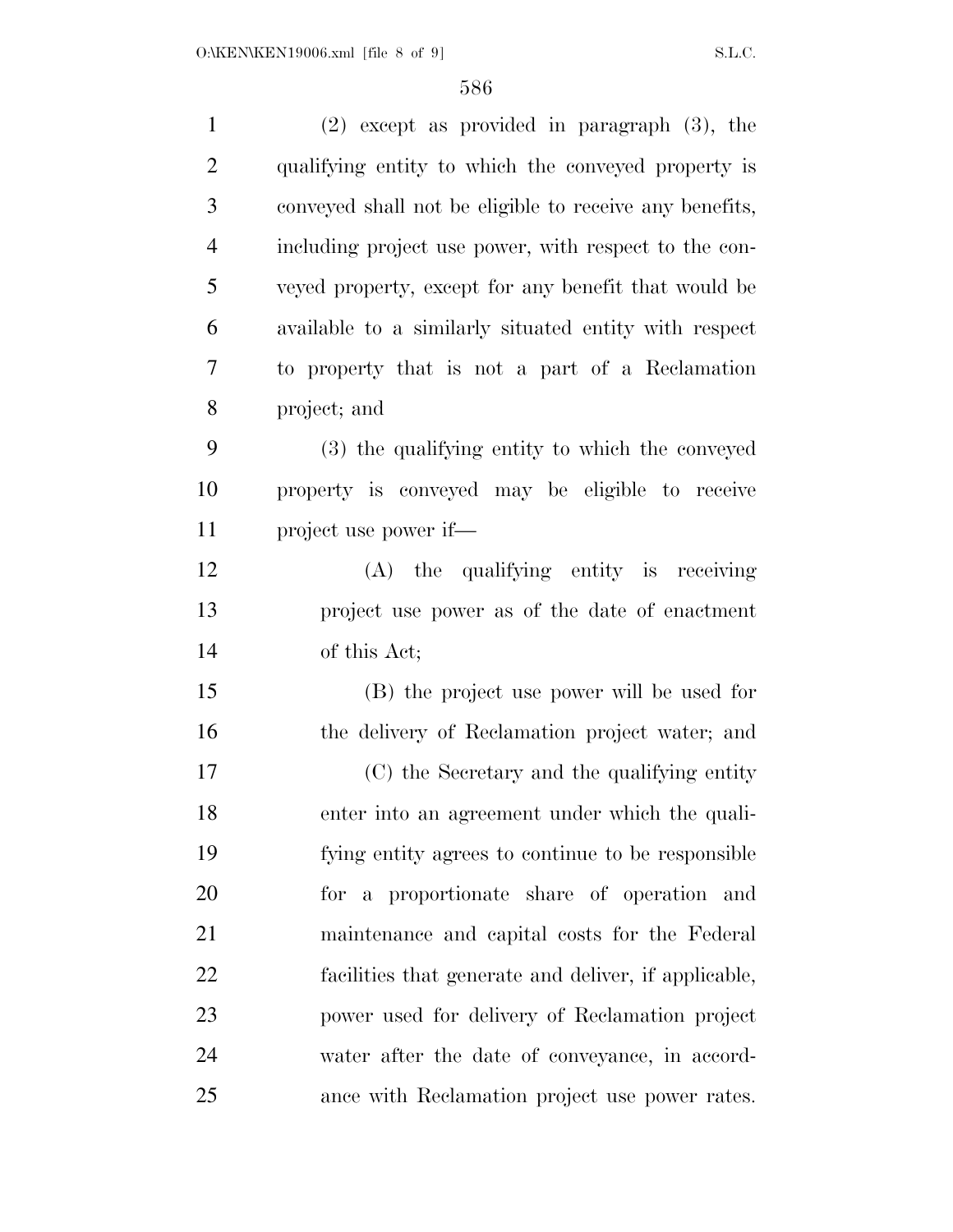| 1              | SEC. 8007. COMPLIANCE WITH OTHER LAWS.                        |
|----------------|---------------------------------------------------------------|
| $\overline{2}$ | (a) IN GENERAL.—Before conveying an eligible facil-           |
| 3              | ity under this subtitle, the Secretary shall comply with all  |
| $\overline{4}$ | applicable Federal environmental laws, including—             |
| 5              | (1) the National Environmental Policy Act of                  |
| 6              | 1969 (42 U.S.C. 4321 et seq.);                                |
| 7              | $(2)$ the Endangered Species Act of 1973 (16)                 |
| 8              | U.S.C. $1531$ et seq.); and                                   |
| 9              | (3) subtitle III of title 54, United States Code.             |
| 10             | (b) SENSE OF CONGRESS.—It is the sense of Con-                |
| 11             | gress that any Federal permitting and review processes        |
| 12             | required with respect to a conveyance of an eligible facility |
| 13             | under this subtitle should be completed with the maximum      |
| 14             | efficiency and effectiveness.                                 |
| 15             | <b>Subtitle B-Endangered Fish</b>                             |
| 16             | <b>Recovery Programs</b>                                      |
| 17             | SEC. 8101. EXTENSION OF AUTHORIZATION FOR ANNUAL              |
| 18             | BASE FUNDING OF FISH RECOVERY PRO-                            |
| 19             | GRAMS; REMOVAL OF CERTAIN REPORTING                           |
| 20             | REQUIREMENT.                                                  |
| 21             | Section 3(d) of Public Law 106–392 (114 Stat. 1604;           |
| 22             | $126$ Stat. 2444) is amended—                                 |
| 23             | $(1)$ by striking paragraph $(1)$ and inserting the           |
| 24             | following:                                                    |
| 25             | "(1) AUTHORIZATION OF APPROPRIATIONS.                         |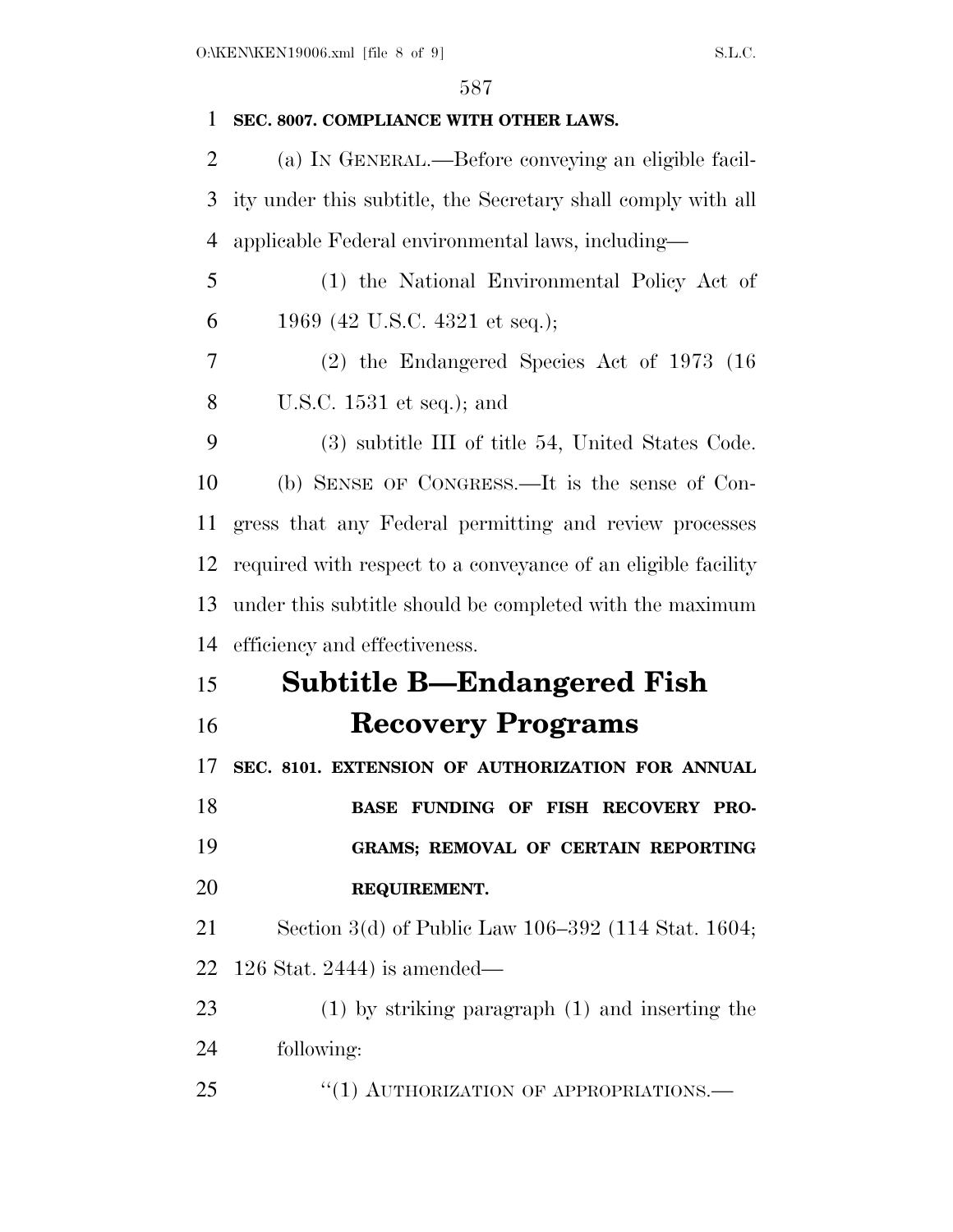| $\mathbf{1}$   | "(A) IN GENERAL.—There is authorized to                  |
|----------------|----------------------------------------------------------|
| $\overline{2}$ | be appropriated to the Secretary to be used by           |
| 3              | the Bureau of Reclamation to make the annual             |
| $\overline{4}$ | base funding contributions to the Recovery Im-           |
| 5              | plementation Programs $$10,000,000$ for each of          |
| 6              | fiscal years 2020 through 2023.                          |
| $\overline{7}$ | $\cdot$ (B) NONREIMURSABLE FUNDS.—The                    |
| 8              | funds contributed to the Recovery Implementa-            |
| 9              | tion Programs under subparagraph (A) shall be            |
| 10             | considered a nonreimbursable Federal expendi-            |
| 11             | ture."; and                                              |
| 12             | $(2)$ in paragraph $(2)$ , by striking the fourth,       |
| 13             | fifth, sixth, and seventh sentences.                     |
| 14             | SEC. 8102. REPORT ON RECOVERY IMPLEMENTATION PRO-        |
| 15             | <b>GRAMS.</b>                                            |
| 16             | Section 3 of Public Law 106–392 (114 Stat. 1603;         |
| 17             | 126 Stat. 2444) is amended by adding at the end the fol- |
| 18             | lowing:                                                  |
| 19             | $``(j)$ REPORT.—                                         |
| 20             | "(1) IN GENERAL.—Not later than September                |
| 21             | 30, 2021, the Secretary shall submit to the appro-       |
| 22             | priate committees of Congress a report that—             |
| 23             | $\lq\lq$ describes the accomplishments of the            |
| 24             | Recovery Implementation Programs;                        |
| 25             | $\lq\lq$ identifies —                                    |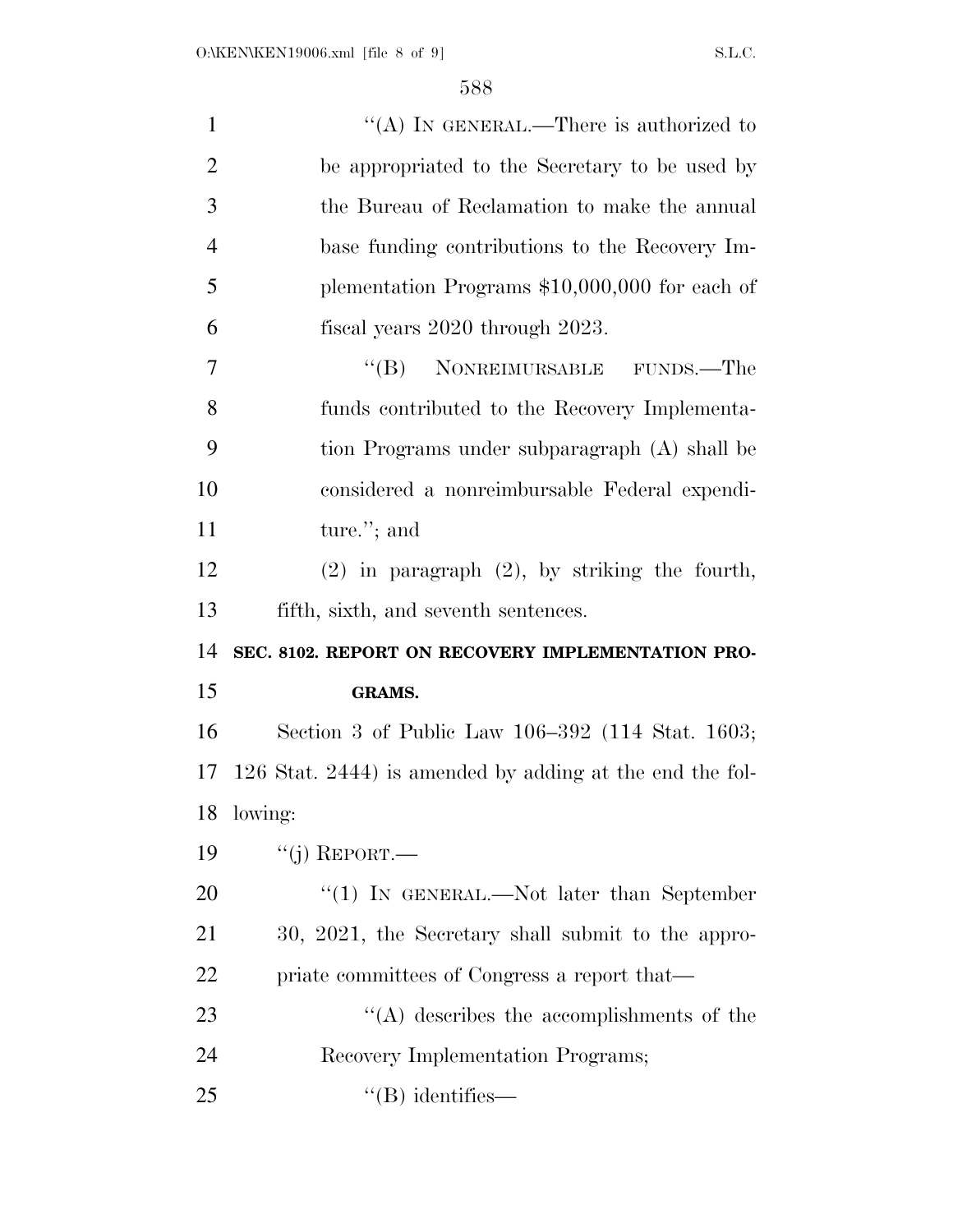| $\mathbf{1}$   | "(i) as of the date of the report, the          |
|----------------|-------------------------------------------------|
| $\overline{2}$ | listing status under the Endangered Spe-        |
| 3              | cies Act of 1973 (16 U.S.C. 1531 et seq.)       |
| $\overline{4}$ | of the Colorado pikeminnow, humpback            |
| 5              | chub, razorback sucker, and bonytail; and       |
| 6              | "(ii) as of September 30, 2023, the             |
| 7              | projected listing status under that Act of      |
| 8              | each of the species referred to in clause (i);  |
| 9              | $\lq\lq$ <sup>"</sup> (C)(i) identifies—        |
| 10             | $\lq\lq$ the total expenditures and the ex-     |
| 11             | penditures by categories of activities by the   |
| 12             | Recovery Implementation Programs during         |
| 13             | the period beginning on the date on which       |
| 14             | the applicable Recovery Implementation          |
| 15             | Program was established and ending on           |
| 16             | September 30, 2021; and                         |
| 17             | "(II) projected expenditures by the             |
| 18             | Recovery Implementation Programs during         |
| 19             | the period beginning on October 1, 2021,        |
| 20             | and ending on September 30, 2023; and           |
| 21             | "(ii) for purposes of the expenditures iden-    |
| 22             | tified under clause (i), includes a description |
| 23             | $of$ —                                          |
| 24             | "(I) any expenditures of appropriated           |
| 25             | funds;                                          |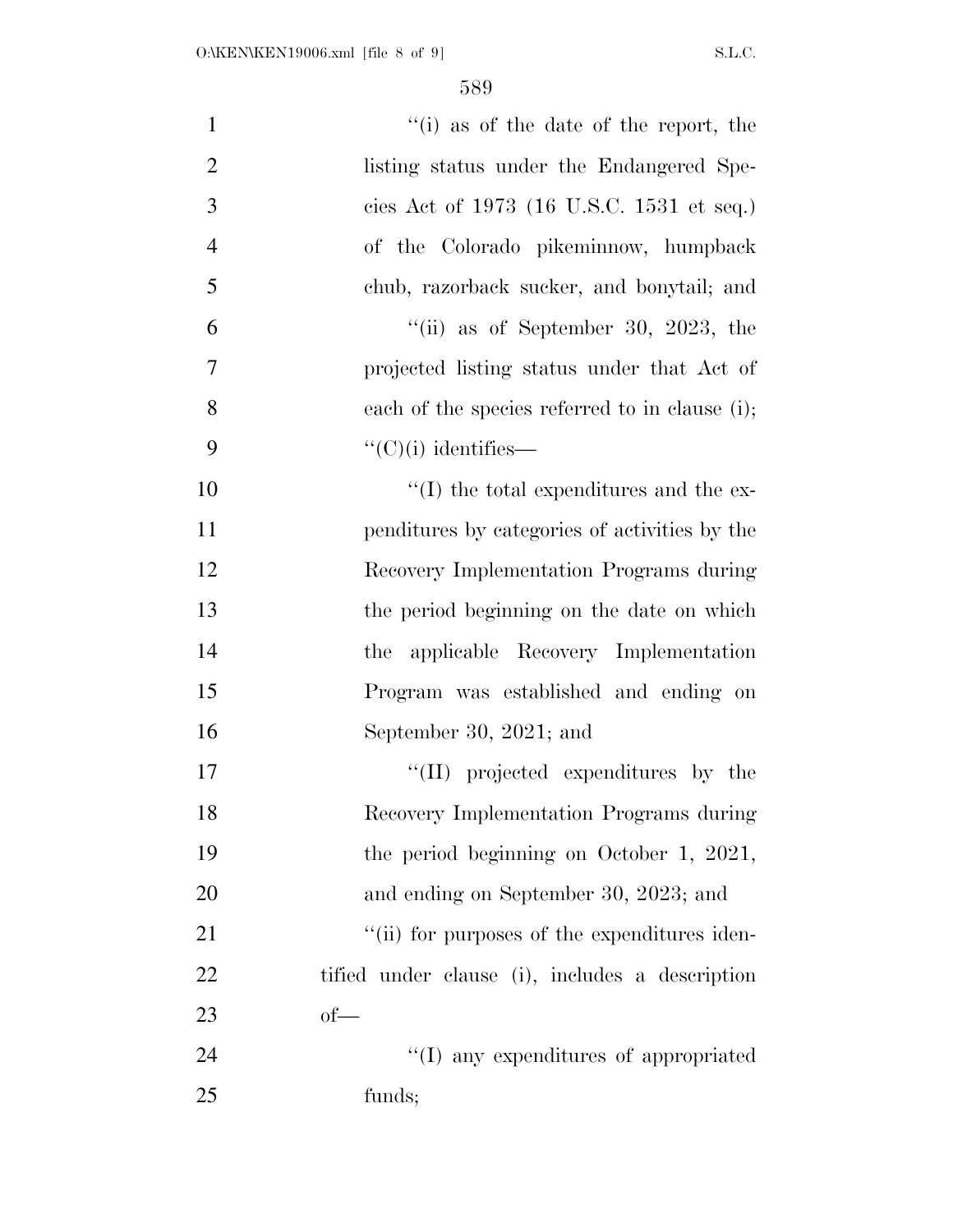| $\mathbf{1}$   | "(II) any power revenues;                             |
|----------------|-------------------------------------------------------|
| $\overline{2}$ | "(III) any contributions by the States,               |
| 3              | power customers, Tribes, water users, and             |
| $\overline{4}$ | environmental organizations; and                      |
| 5              | "(IV) any other sources of funds for                  |
| 6              | the Recovery Implementation Programs;                 |
| 7              | and                                                   |
| 8              | $\lq\lq$ (D) describes—                               |
| 9              | "(i) any activities to be carried out                 |
| 10             | under the Recovery Implementation Pro-                |
| 11             | gram after September 30, 2023; and                    |
| 12             | "(ii) the projected cost of the activi-               |
| 13             | ties described under clause (i).                      |
| 14             | $\lq(2)$ CONSULTATION REQUIRED.—The<br>- Sec-         |
| 15             | retary shall consult with the participants in the Re- |
| 16             | covery Implementation Programs in preparing the       |
| 17             | report under paragraph $(1)$ .".                      |
| 18             | <b>Subtitle C-Yakima River Basin</b>                  |
| 19             | Water Enhancement Project                             |
| 20             | SEC. 8201. AUTHORIZATION OF PHASE III.                |
| 21             | (a) DEFINITIONS.—In this section:                     |
| 22             | (1) INTEGRATED PLAN.—The term "Integrated             |
| 23             | Plan" means the Yakima River Basin Integrated         |
| 24             | Water Resource Management Plan, the Federal ele-      |
| 25             | ments of which are known as "phase III of the Yak-    |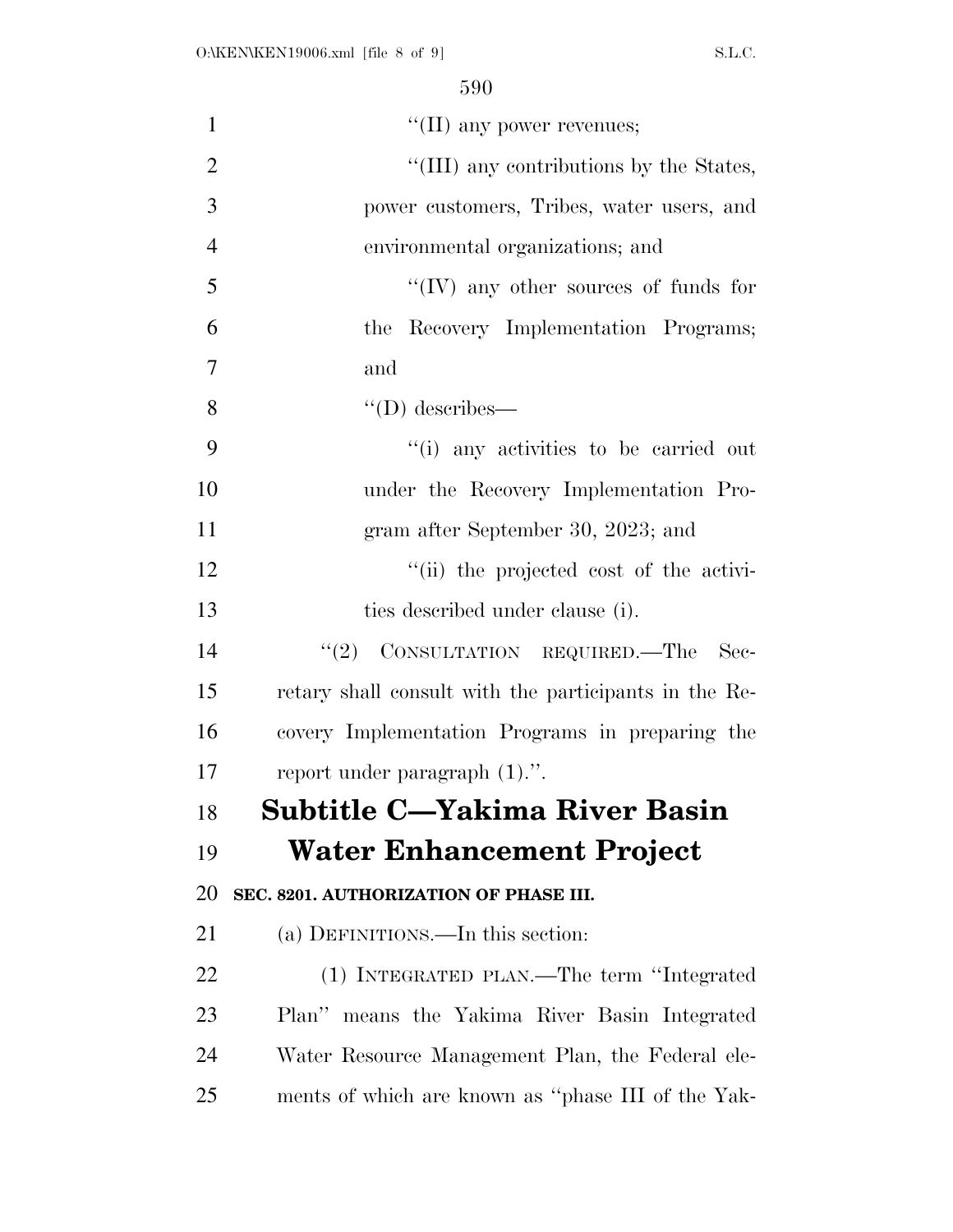| $\mathbf{1}$   | ima River Basin Water Enhancement Project", as         |
|----------------|--------------------------------------------------------|
| $\overline{2}$ | described in the Bureau of Reclamation document        |
| 3              | entitled "Record of Decision for the Yakima River      |
| $\overline{4}$ | Basin Integrated Water Resource Management Plan        |
| 5              | Final Programmatic Environmental Impact State-         |
| 6              | ment" and dated March 2, 2012.                         |
| 7              | (2) IRRIGATION ENTITY.—The term "irrigation"           |
| 8              | entity" means a district, project, or State-recognized |
| 9              | authority, board of control, agency, or entity located |
| 10             | in the Yakima River basin that manages and deliv-      |
| 11             | ers irrigation water to farms in the Yakima River      |
| 12             | basin.                                                 |
| 13             | PRORATABLE IRRIGATION ENTITY.—The<br>(3)               |
| 14             | term "proratable irrigation entity" means an irriga-   |
| 15             | tion entity that possesses, or the members of which    |
| 16             | possess, proratable water (as defined in section 1202) |
| 17             | of Public Law 103–434 (108 Stat. 4551)).               |
| 18             | (4) STATE.—The term "State" means the State            |
| 19             | of Washington.                                         |
| 20             | (5) TOTAL WATER SUPPLY AVAILABLE.—The                  |
| 21             | term "total water supply available" has the meaning    |
| 22             | given the term in applicable civil actions, as deter-  |
| 23             | mined by the Secretary.                                |
| 24             | (6) YAKIMA RIVER BASIN WATER ENHANCE-                  |
| 25             | MENT PROJECT.—The term "Yakima River Basin             |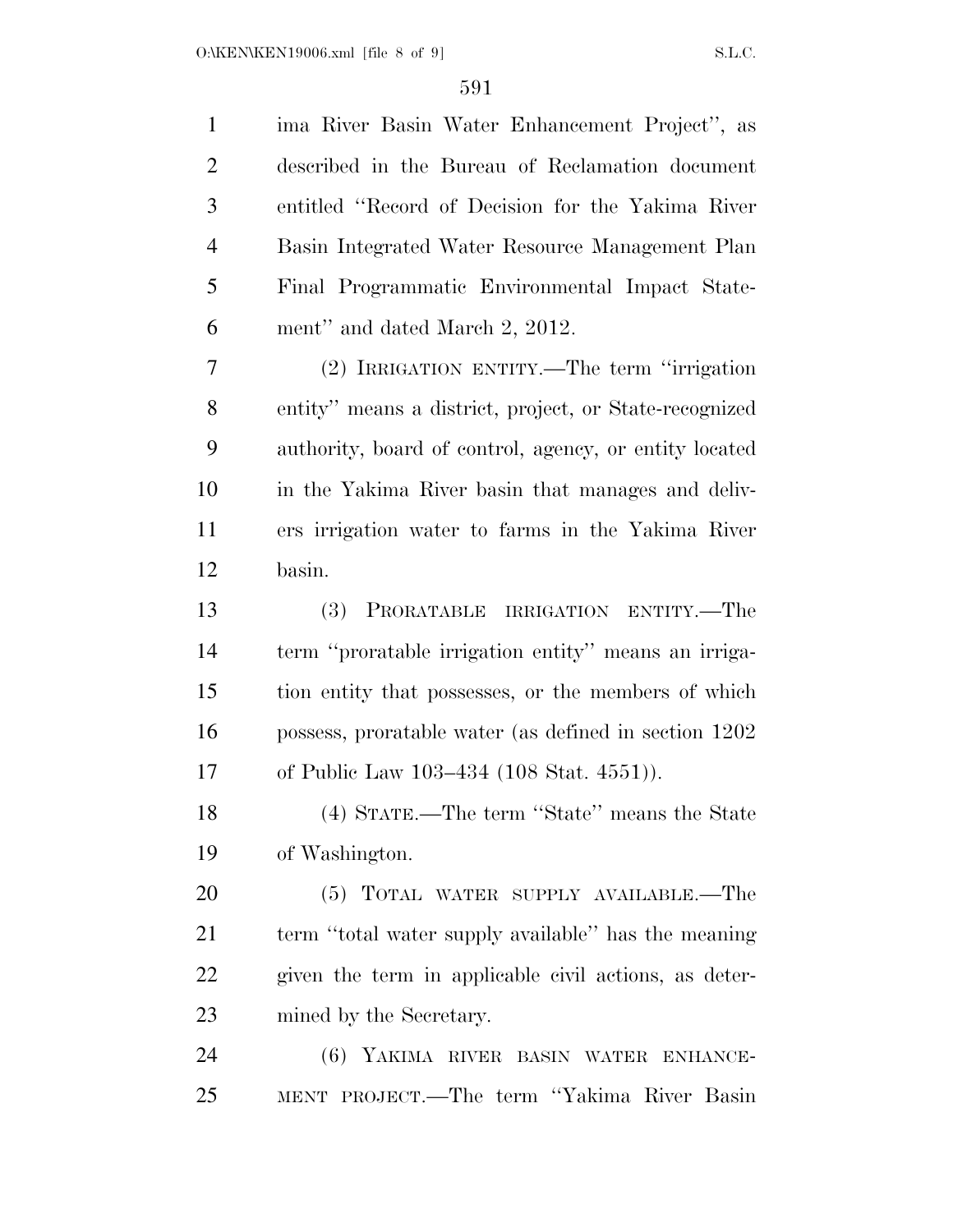| $\mathbf{1}$   | Water Enhancement Project" means the Yakima       |
|----------------|---------------------------------------------------|
| $\overline{2}$ | River basin water enhancement project authorized  |
| 3              | by Congress pursuant to title XII of Public Law   |
| $\overline{4}$ | 103–434 (108 Stat. 4550; 114 Stat. 1425) and      |
| 5              | other Acts (including Public Law 96–162 (93 Stat. |
| 6              | 1241), section 109 of Public Law 98-381 (16       |
| 7              | U.S.C. 839b note), and Public Law $105-62$ (111   |
| 8              | Stat. 1320) to promote water conservation, water  |
| 9              | supply, habitat, and stream enhancement improve-  |
| 10             | ments in the Yakima River basin.                  |
| 11             | (b) INTEGRATED PLAN.—                             |
| 12             | (1) INITIAL DEVELOPMENT PHASE.—                   |
|                |                                                   |
| 13             | $(A)$ In GENERAL.—As the initial develop-         |
| 14             | ment phase of the Integrated Plan, the Sec-       |
| 15             | retary, in coordination with the State and the    |
| 16             | Yakama Nation, shall identify and implement       |
| 17             | projects under the Integrated Plan that are pre-  |
| 18             | pared to be commenced during the 10-year pe-      |
| 19             | riod beginning on the date of enactment of this   |
| 20             | Act.                                              |
| 21             | (B) REQUIREMENT.—The initial develop-             |
| 22             | ment phase of the Integrated Plan under sub-      |
| 23             | paragraph (A) shall be carried out in accord-     |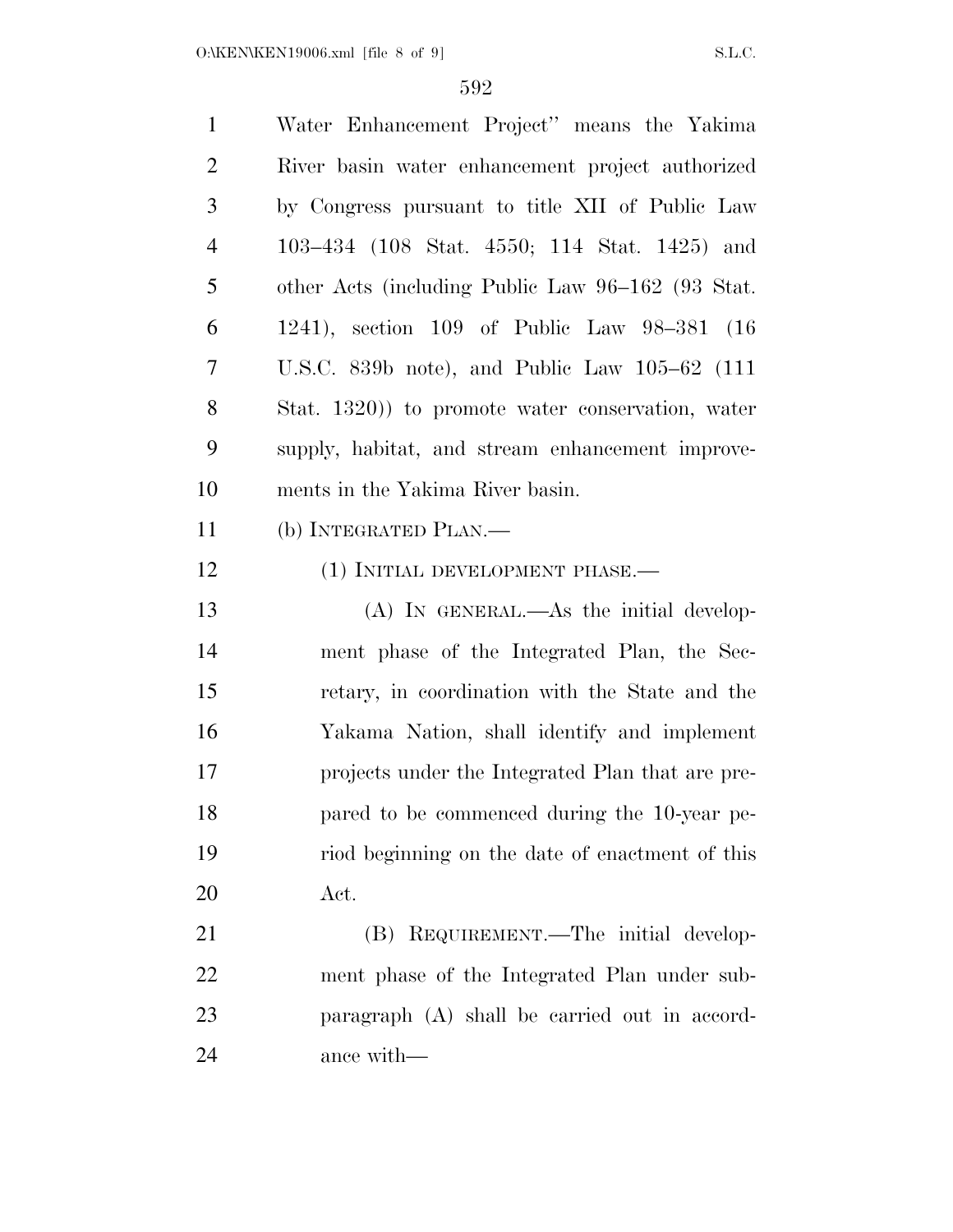| $\mathbf{1}$   | (i) this subsection, including any re-                |
|----------------|-------------------------------------------------------|
| $\overline{2}$ | lated plans, reports, and correspondence              |
| 3              | referred to in this subsection; and                   |
| $\overline{4}$ | (ii) title XII of Public Law 103–434                  |
| 5              | $(108 \text{ Stat. } 4550; 114 \text{ Stat. } 1425).$ |
| 6              | (2) INTERMEDIATE AND FINAL DEVELOPMENT                |
| 7              | PHASES.                                               |
| 8              | (A) PLANS.—The Secretary, in coordina-                |
| 9              | tion with the State and the Yakama Nation,            |
| 10             | shall develop plans for the intermediate and          |
| 11             | final development phases of the Integrated Plan       |
| 12             | to achieve the purposes of title XII of Public        |
| 13             | Law 103–434 (108 Stat. 4550; 114 Stat.                |
| 14             | 1425), including conducting applicable feasi-         |
| 15             | bility studies, environmental reviews, and other      |
| 16             | relevant studies required to develop those plans.     |
| 17             | (B)<br><b>INTERMEDIATE</b><br><b>DEVELOPMENT</b>      |
| 18             | PHASE.—The Secretary, in coordination with            |
| 19             | the State and the Yakama Nation, shall develop        |
| 20             | an intermediate development phase of the Inte-        |
| 21             | grated Plan, to commence not earlier than the         |
| 22             | date that is 10 years after the date of enact-        |
| 23             | ment of this Act.                                     |
| 24             | (C) FINAL DEVELOPMENT PHASE.—The                      |
| 25             | Secretary, in coordination with the State and         |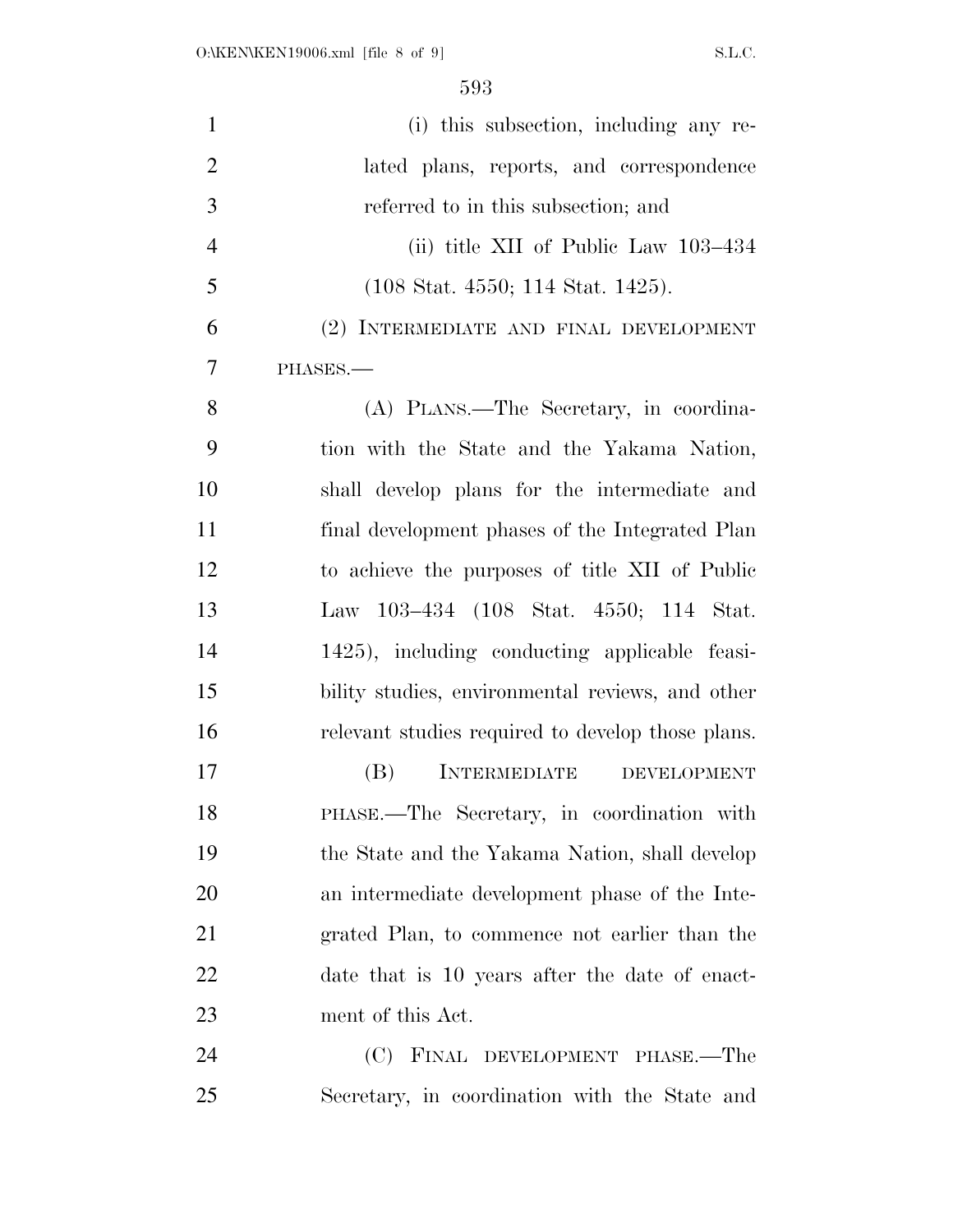| $\mathbf{1}$   | the Yakama Nation, shall develop a final devel-     |
|----------------|-----------------------------------------------------|
| $\overline{2}$ | opment phase of the Integrated Plan, to com-        |
| 3              | mence not earlier than the date that is 20 years    |
| $\overline{4}$ | after the date of enactment of this Act.            |
| 5              | (3) REQUIREMENTS.—The projects and activi-          |
| 6              | ties identified by the Secretary for implementation |
| 7              | under the Integrated Plan shall be carried out      |
| 8              | $\text{only}$ —                                     |
| 9              | (A) subject to authorization and appropria-         |
| 10             | tion;                                               |
| 11             | (B) contingent on the completion of appli-          |
| 12             | cable feasibility studies, environmental reviews,   |
| 13             | and cost-benefit analyses that include favorable    |
| 14             | recommendations for further project develop-        |
| 15             | ment;                                               |
| 16             | (C) on public review and a determination            |
| 17             | by the Secretary that design, construction, and     |
| 18             | operation of a proposed project or activity is in   |
| 19             | the best interest of the public; and                |
| 20             | (D) in accordance with applicable laws, in-         |
| 21             | $cluding$ —                                         |
| 22             | (i) the National Environmental Policy               |
| 23             | Act of 1969 (42 U.S.C. 4321 et seq.); and           |
| 24             | (ii) the Endangered Species Act of                  |
| 25             | 1973 (16 U.S.C. 1531 et seq.).                      |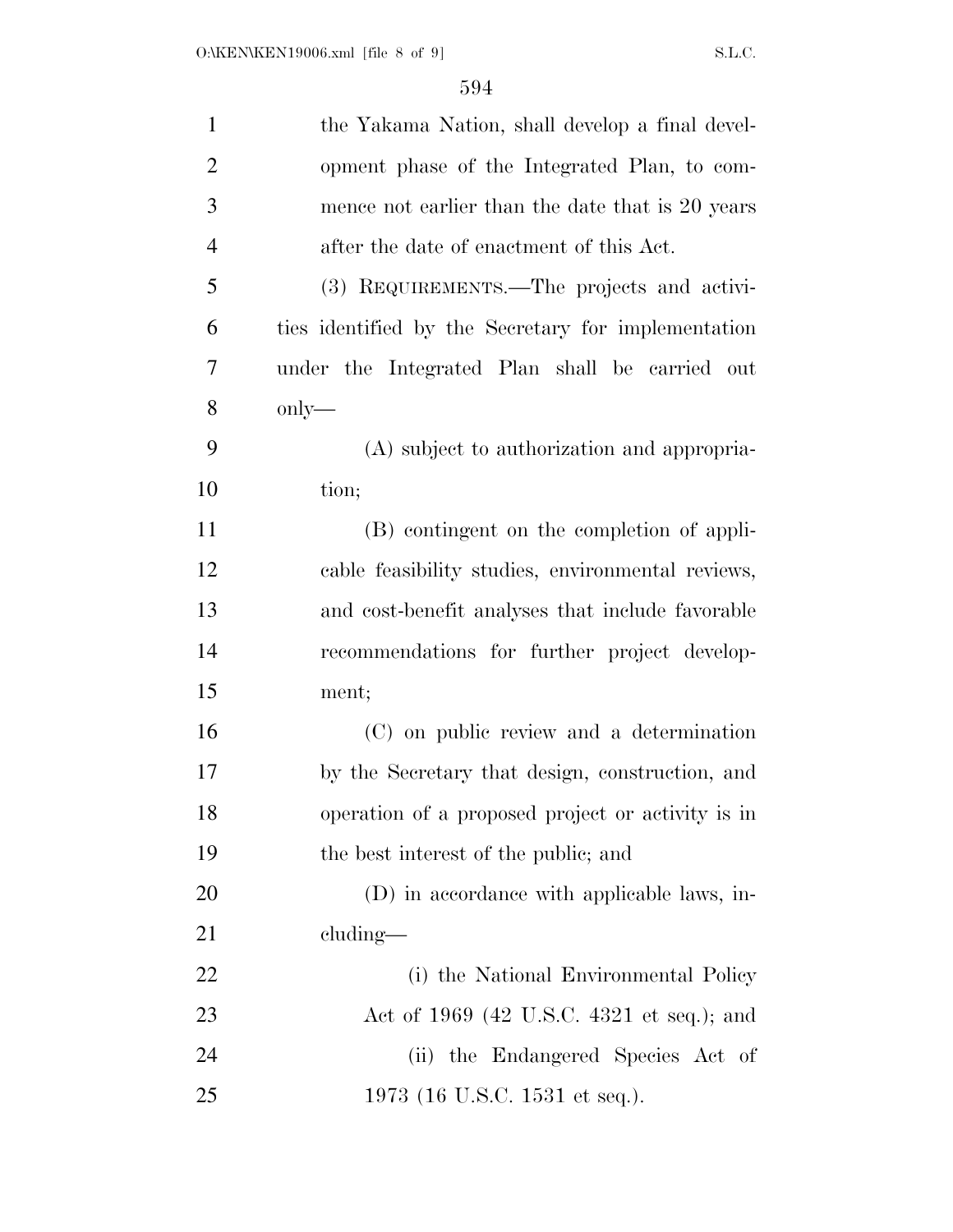| $\mathbf{1}$   | (4) EFFECT OF SUBSECTION.—Nothing in this            |
|----------------|------------------------------------------------------|
| $\overline{2}$ | subsection-                                          |
| 3              | $(A)$ shall be considered to be a new or sup-        |
| $\overline{4}$ | plemental benefit for purposes of the Reclama-       |
| 5              | tion Reform Act of 1982 (43 U.S.C. 390aa et          |
| 6              | $seq.$ ;                                             |
| $\overline{7}$ | (B) affects—                                         |
| 8              | (i) any contract in existence on the                 |
| 9              | date of enactment of this Act that was exe-          |
| 10             | cuted pursuant to the reclamation laws; or           |
| 11             | any contract or agreement be-<br>(ii)                |
| 12             | tween the Bureau of Indian Affairs and               |
| 13             | the Bureau of Reclamation;                           |
| 14             | (C) affects, waives, abrogates, diminishes,          |
| 15             | defines, or interprets any treaty between the        |
| 16             | Yakama Nation and the United States; or              |
| 17             | (D) constrains the authority of the Sec-             |
| 18             | retary to provide fish passage in the Yakima         |
| 19             | River basin, in accordance with the Hoover           |
| 20             | Power Plant Act of 1984 (43 U.S.C. 619 et            |
| 21             | seq.).                                               |
| 22             | (5) PROGRESS REPORT.—Not later than 5                |
| 23             | years after the date of enactment of this Act, the   |
| 24             | Secretary, in conjunction with the State and in con- |
| 25             | sultation with the Yakama Nation, shall submit to    |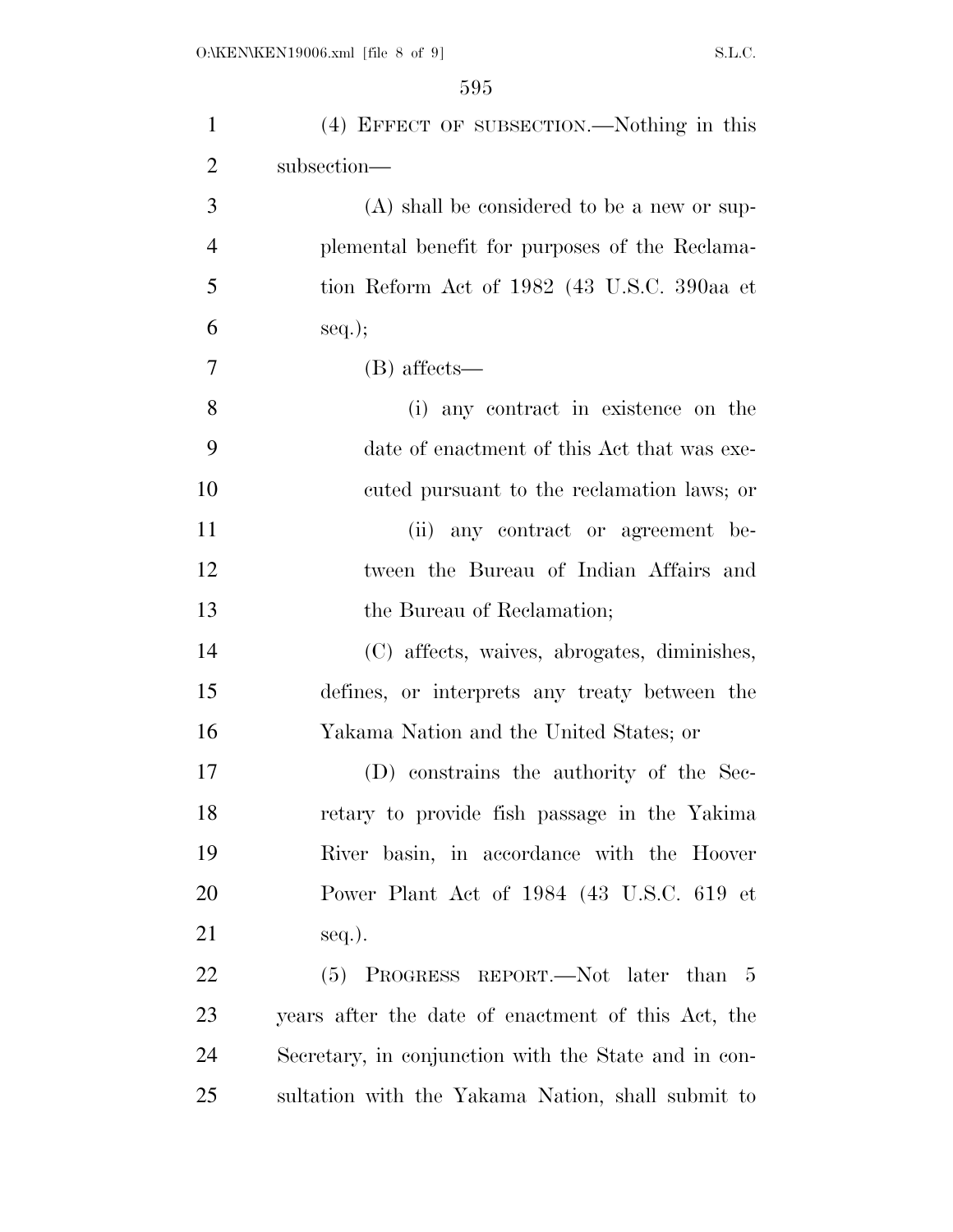| $\mathbf{1}$   | the Committee on Energy and Natural Resources of     |
|----------------|------------------------------------------------------|
| $\overline{2}$ | the Senate and the Committee on Natural Resources    |
| 3              | of the House of Representatives a progress report on |
| 4              | the development and implementation of the Inte-      |
| 5              | grated Plan.                                         |
| 6              | (c) FINANCING, CONSTRUCTION, OPERATION, AND          |
| 7              | MAINTENANCE OF KACHESS DROUGHT RELIEF PUMPING        |
| 8              | PLANT AND KEECHELUS TO KACHESS PIPELINE.             |
| 9              | $(1)$ LONG-TERM AGREEMENTS.—                         |
| 10             | $(A)$ In GENERAL.— $A$ long-term agreement           |
| 11             | negotiated pursuant to this section or the rec-      |
| 12             | lamation laws between the Secretary and a par-       |
| 13             | ticipating proratable irrigation entity in the       |
| 14             | Yakima River basin for the non-Federal financ-       |
| 15             | ing, construction, operation, or maintenance of      |
| 16             | the Drought Relief Pumping Plant or the              |
| 17             | Keechelus to Kachess Pipeline shall include pro-     |
| 18             | visions regarding—                                   |
| 19             | responsibilities of each partici-<br>(i)             |
| 20             | pating proratable irrigation entity for—             |
| 21             | (I) the planning, design, and con-                   |
| 22             | struction of infrastructure, in con-                 |
| 23             | sultation and coordination with the                  |
| 24             | Secretary; and                                       |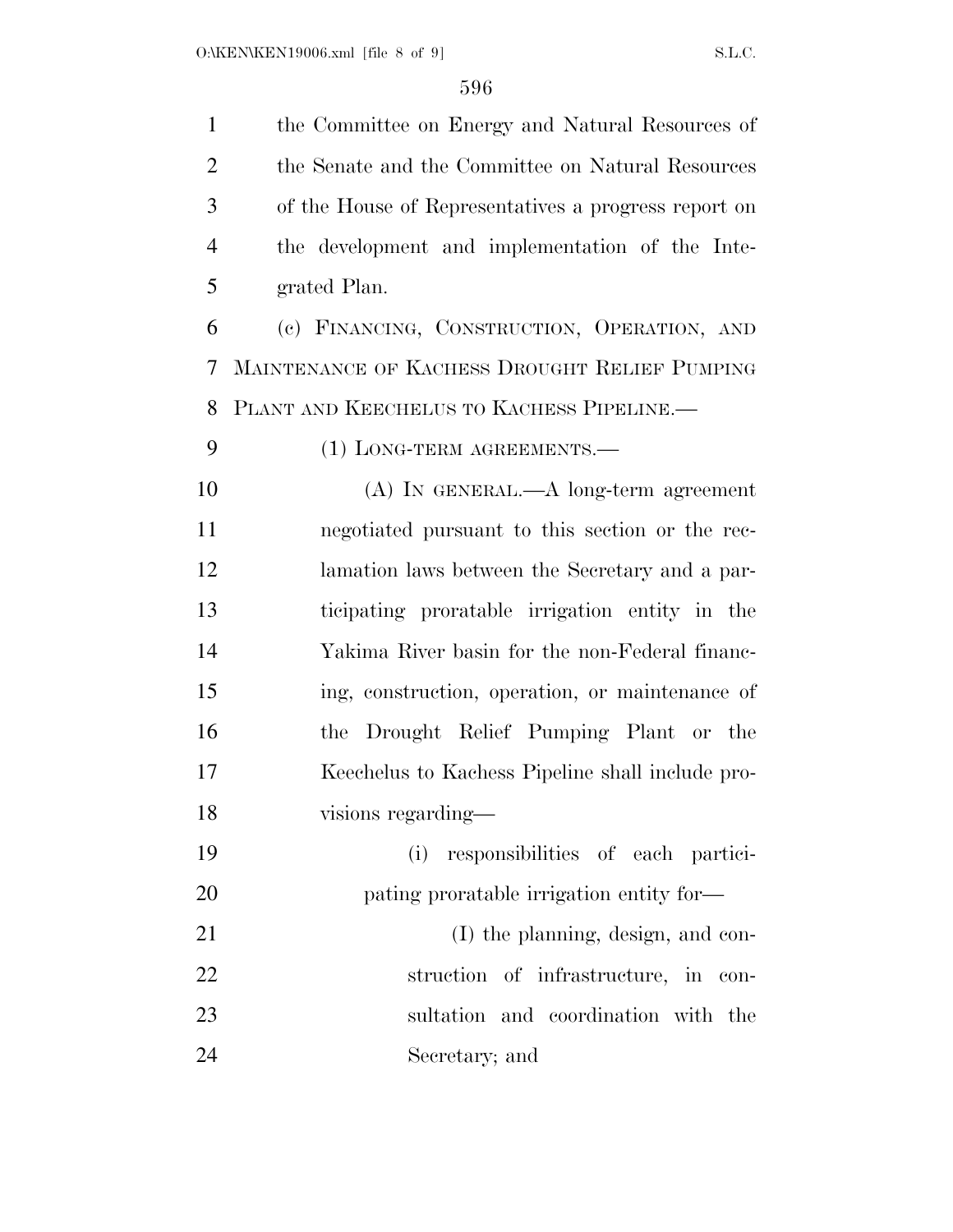| $\mathbf{1}$   | (II) the pumping and operational             |
|----------------|----------------------------------------------|
| $\overline{2}$ | costs necessary to provide the total         |
| 3              | water supply available that is made          |
| $\overline{4}$ | inaccessible due to drought pumping          |
| 5              | during any preceding calendar year, if       |
| 6              | the Kachess Reservoir fails to refill as     |
| 7              | a result of pumping drought storage          |
| 8              | water during such a calendar year;           |
| 9              | (ii) property titles and responsibilities    |
| 10             | of each participating proratable irrigation  |
| 11             | entity for the maintenance of, and liability |
| 12             | for, all infrastructure constructed under    |
| 13             | title XII of Public Law 103-434 (108)        |
| 14             | Stat. 4550; 114 Stat. 1425);                 |
| 15             | (iii) operation and integration of the       |
| 16             | projects by the Secretary in the operation   |
| 17             | of the Yakima Project; and                   |
| 18             | (iv) costs associated with the design,       |
| 19             | financing, construction, operation, mainte-  |
| 20             | nance, and mitigation of projects, with the  |
| 21             | costs of Federal oversight and review to be  |
| 22             | nonreimbursable to the participating pro-    |
| 23             | ratable irrigation entities and the Yakima   |
| 24             | Project.                                     |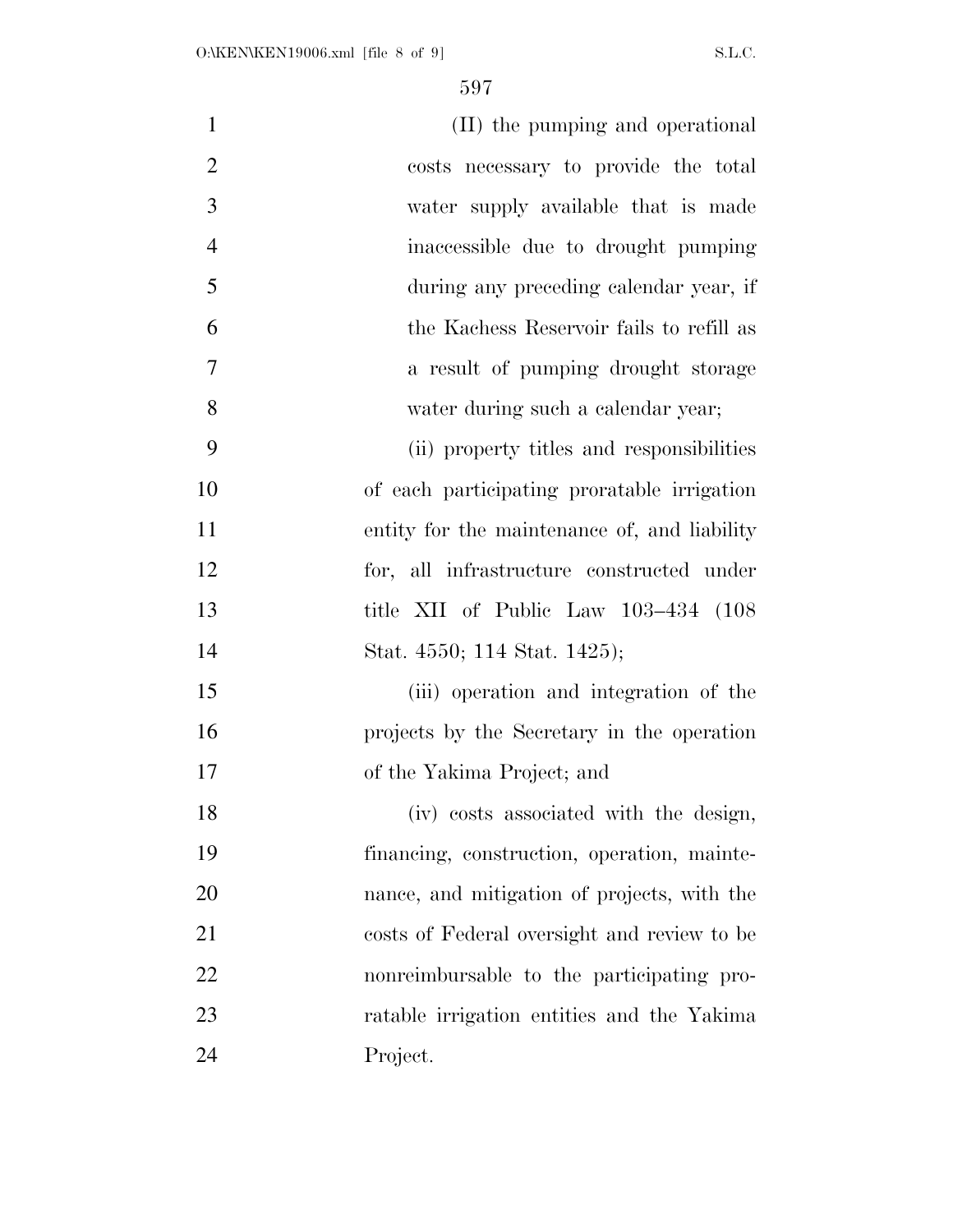| $\mathbf{1}$   | (B) TREATMENT.—A facility developed or            |
|----------------|---------------------------------------------------|
| $\overline{2}$ | operated by a participating proratable irrigation |
| 3              | entity under this subsection shall not be consid- |
| $\overline{4}$ | ered to be a supplemental work for purposes of    |
| 5              | section $9(a)$ of the Reclamation Project Act of  |
| 6              | 1939 (43 U.S.C. 485h(a)).                         |
| 7              | (2) KACHESS RESERVOIR.—                           |
| 8              | (A) IN GENERAL.—Any additional stored             |
| 9              | water made available by the construction of a     |
| 10             | facility to access and deliver inactive and nat-  |
| 11             | ural storage in Kachess Lake and Reservoir        |
| 12             | under this subsection—                            |
| 13             | (i) shall be considered to be Yakima              |
| 14             | Project water;                                    |
| 15             | (ii) shall be used exclusively by the             |
| 16             | Secretary to enhance the water supply dur-        |
| 17             | ing years for which the total water supply        |
| 18             | available is not sufficient to provide a per-     |
| 19             | centage of proratable entitlements in order       |
| 20             | to make that additional water available, in       |
| 21             | a quantity representing not more than 70          |
| 22             | percent of proratable entitlements to the         |
| 23             | Kittitas Reclamation District, the Roza Ir-       |
| 24             | rigation District, or any other proratable        |
| 25             | irrigation entity participating in the con-       |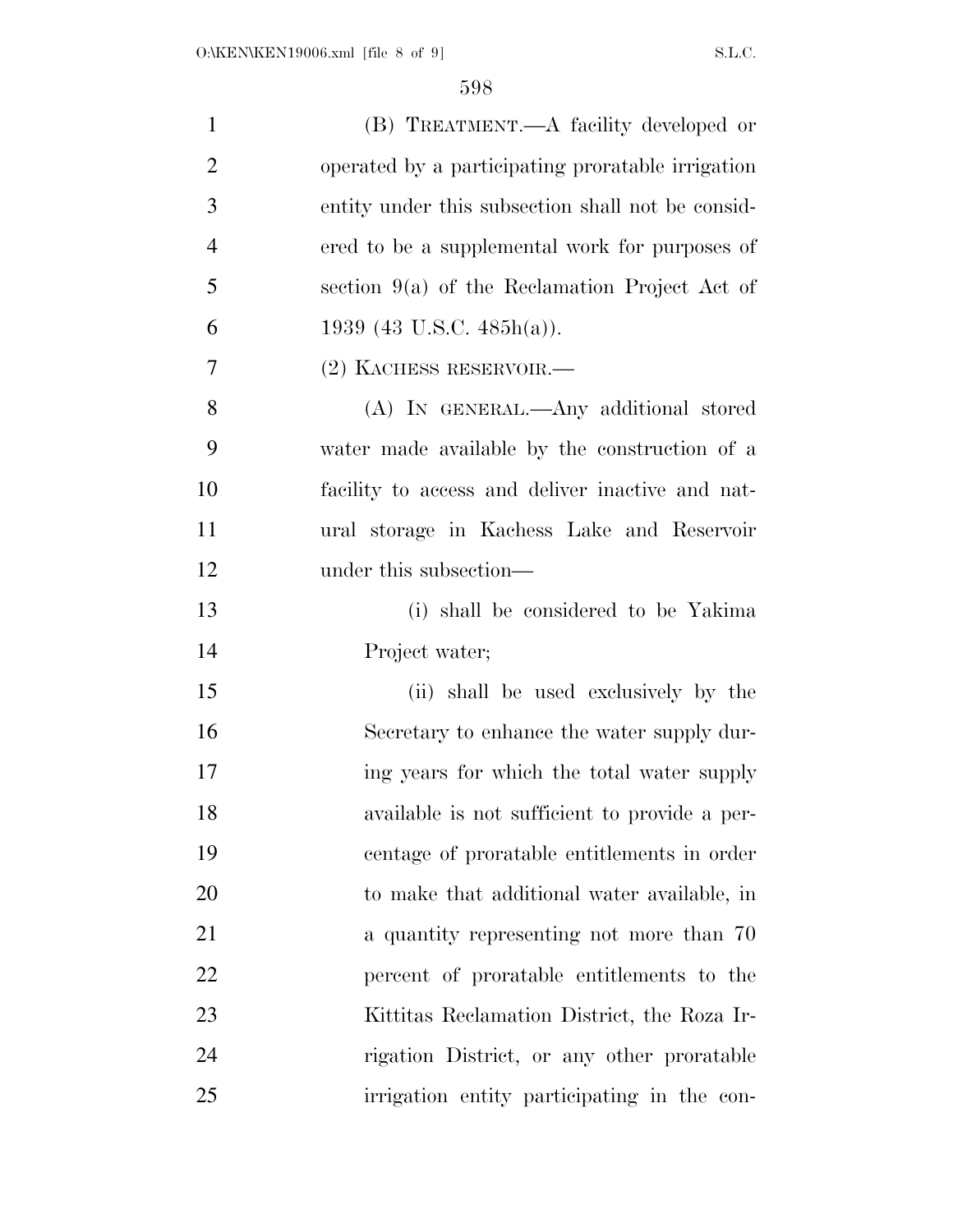| $\mathbf{1}$   | struction, operation, or maintenance costs   |
|----------------|----------------------------------------------|
| $\overline{2}$ | of a facility under this section, in accord- |
| 3              | ance with such terms and conditions as the   |
| $\overline{4}$ | districts may agree, subject to the condi-   |
| 5              | tions that—                                  |
| 6              | (I) the Bureau of Indian Affairs,            |
| $\overline{7}$ | the Wapato Irrigation Project, and           |
| 8              | the Yakama Nation, on an election to         |
| 9              | participate, may also obtain water           |
| 10             | from Kachess Reservoir inactive stor-        |
| 11             | age to enhance applicable existing irri-     |
| 12             | gation water supply in accordance            |
| 13             | with such terms and conditions as the        |
| 14             | Bureau of Indian Affairs and the             |
| 15             | Yakama Nation may agree; and                 |
| 16             | (II) the additional supply made              |
| 17             | available under this clause shall be         |
| 18             | available to participating individuals       |
| 19             | and entities based on—                       |
| 20             | (aa) the proportion that—                    |
| 21             | (AA) the proratable en-                      |
| 22             | titlement of each partici-                   |
| 23             | pating individual or entity;                 |
| 24             | bears to                                     |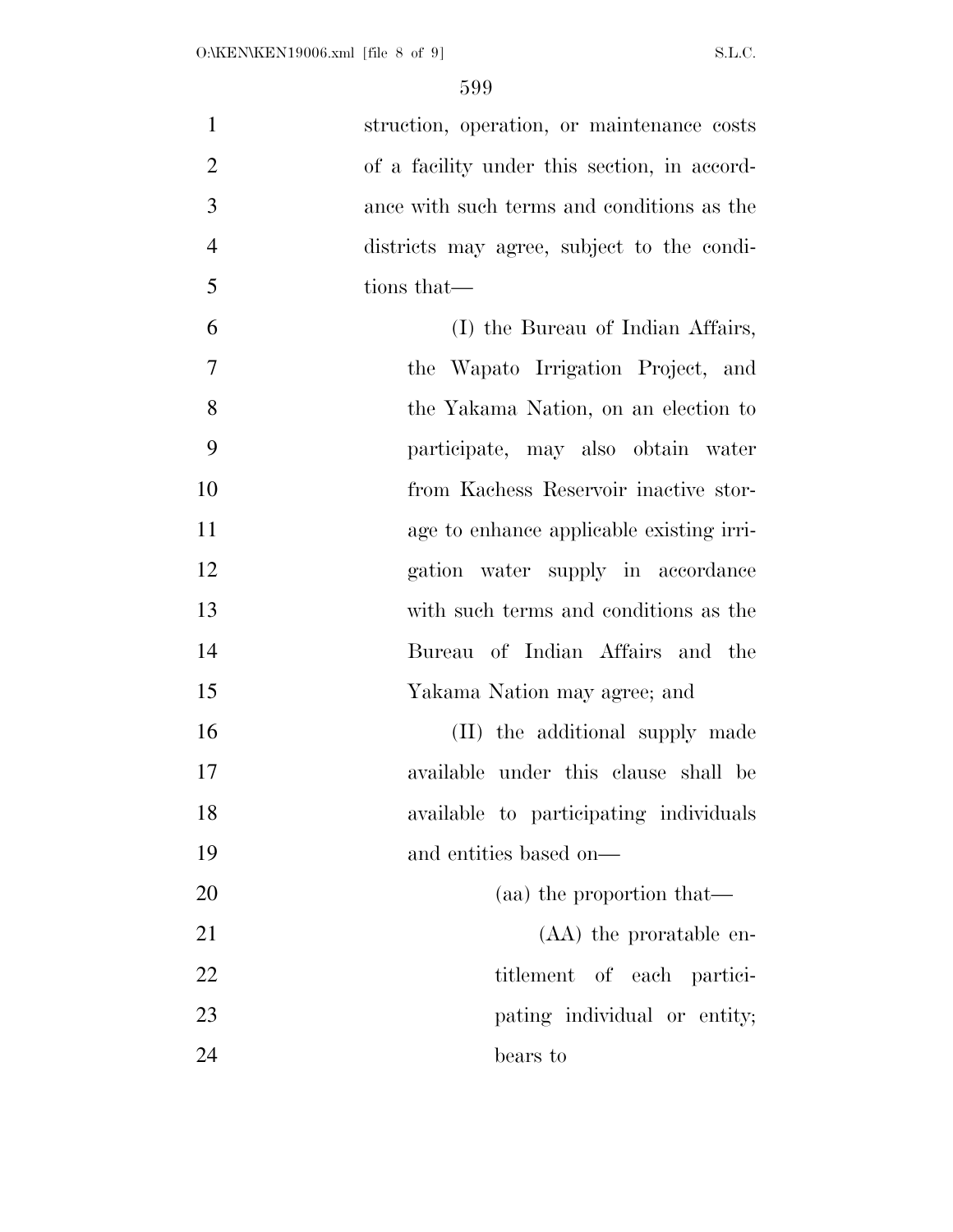| $\mathbf{1}$   | (BB) the proratable en-                        |
|----------------|------------------------------------------------|
| $\overline{2}$ | titlements of all partici-                     |
| 3              | pating individuals and enti-                   |
| $\overline{4}$ | ties; or                                       |
| 5              | (bb) such other proportion                     |
| 6              | as the participating entities may              |
| 7              | agree; and                                     |
| 8              | (iii) shall not be any portion of the          |
| 9              | total water supply available.                  |
| 10             | (B) EFFECT OF PARAGRAPH.—Nothing in            |
| 11             | this paragraph affects, as in existence on the |
| 12             | date of enactment of this Act, any-            |
| 13             | (i) contract;                                  |
| 14             | (ii) law (including regulations) relat-        |
| 15             | ing to repayment costs;                        |
| 16             | (iii) water rights; or                         |
| 17             | (iv) treaty right of the Yakama Na-            |
| 18             | tion.                                          |
| 19             | (3) PROJECT POWER FOR KACHESS PUMPING          |
| <b>20</b>      | PLANT.                                         |
| 21             | (A) IN GENERAL.—Subject to subpara-            |
| 22             | graphs (B) through (D), the Administrator of   |
| 23             | the Bonneville Power Administration, pursuant  |
| 24             | to the Pacific Northwest Electric Power Plan-  |
| 25             | ning and Conservation Act (16 U.S.C. 839 et    |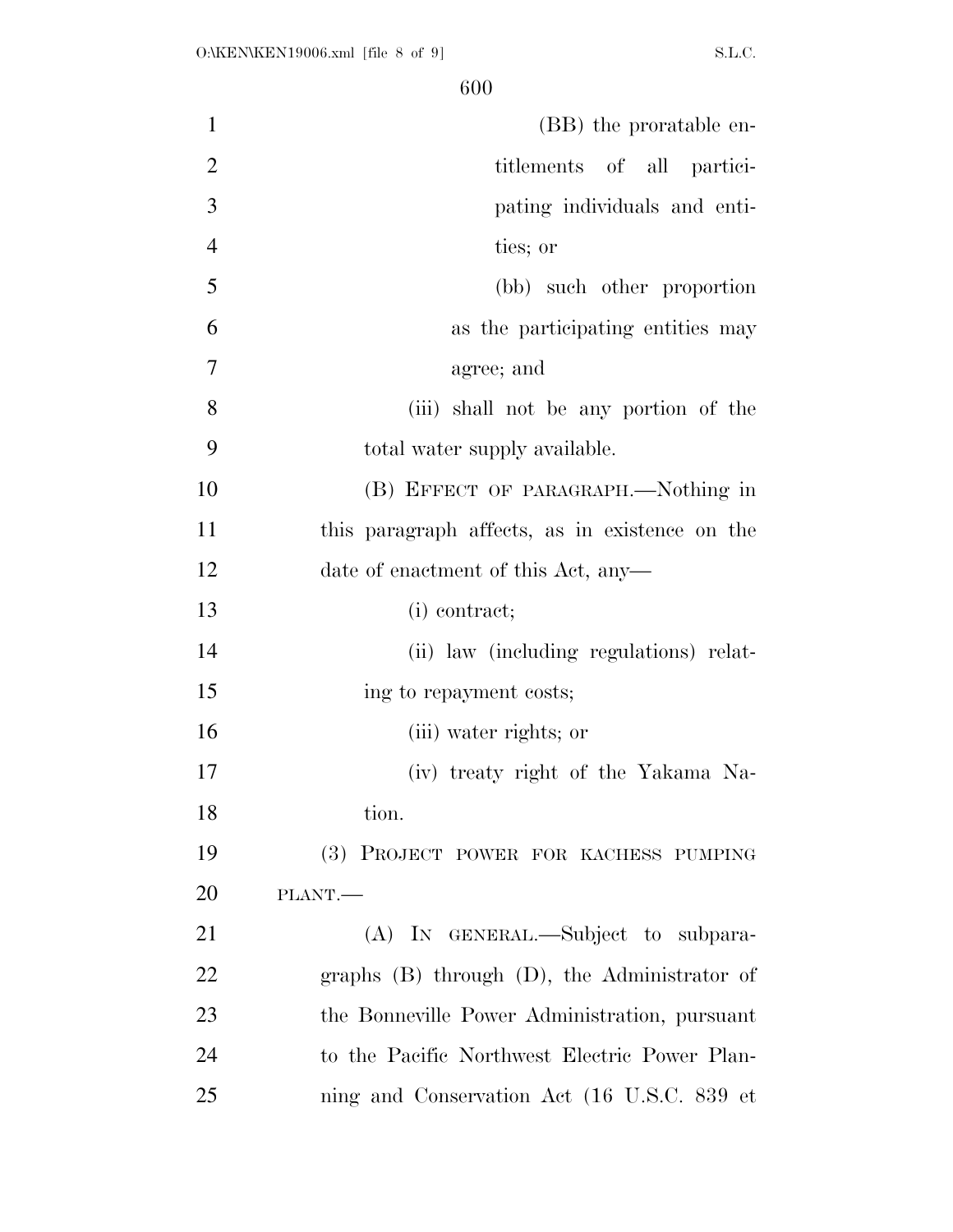| $\mathbf{1}$   | seq.), shall provide to the Secretary project    |
|----------------|--------------------------------------------------|
| $\overline{2}$ | power to operate the Kachess Pumping Plant       |
| 3              | constructed under this section if inactive stor- |
| $\overline{4}$ | age in the Kachess Reservoir is needed to pro-   |
| 5              | vide drought relief for irrigation.              |
| 6              | (B) DETERMINATIONS BY SECRETARY.-                |
| 7              | The project power described in subparagraph      |
| 8              | (A) may be provided only if the Secretary deter- |
| 9              | mines that—                                      |
| 10             | (i) there are in effect—                         |
| 11             | (I) a drought declaration issued                 |
| 12             | by the State; and                                |
| 13             | (II) conditions that have led to                 |
| 14             | 70 percent or lower water delivery to            |
| 15             | proratable irrigation districts; and             |
| 16             | (ii) it is appropriate to provide the            |
| 17             | power under that subparagraph.                   |
| 18             | (C) PERIOD OF AVAILABILITY.—The power            |
| 19             | described in subparagraph (A) shall be provided  |
| 20             | during the period—                               |
| 21             | (i) beginning on the date on which the           |
| 22             | Secretary makes the determinations<br>de-        |
| 23             | scribed in subparagraph $(B)$ ; and              |
| 24             | (ii) ending on the earlier of—                   |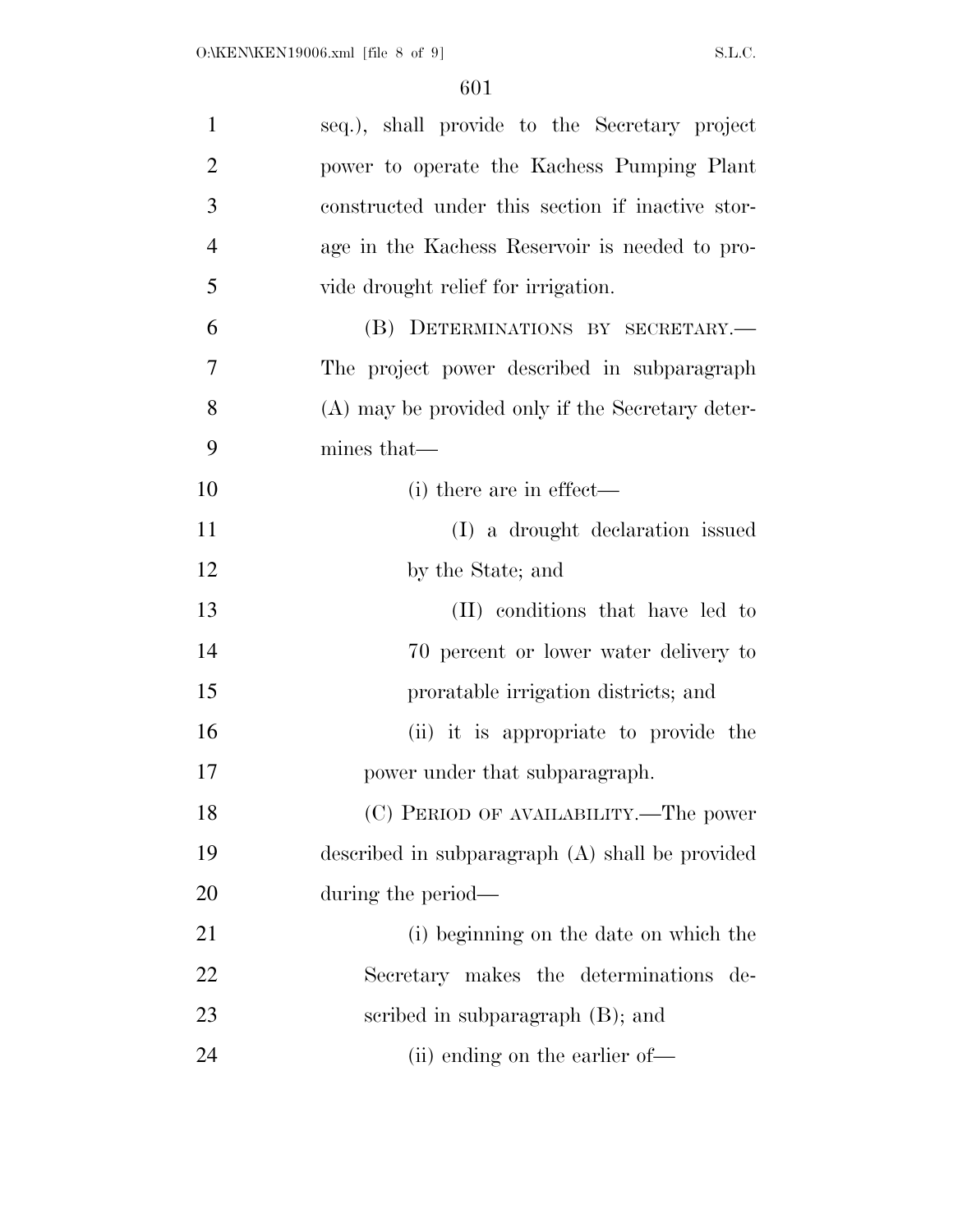| $\mathbf{1}$   | $(I)$ the date that is 1 year after           |
|----------------|-----------------------------------------------|
| $\overline{2}$ | that date; and                                |
| 3              | (II) the date on which the Sec-               |
| $\overline{4}$ | retary determines that—                       |
| 5              | (aa) drought mitigation                       |
| 6              | measures are still necessary in               |
| $\overline{7}$ | the Yakima River basin; or                    |
| 8              | (bb) the power should no                      |
| 9              | longer be provided for any other              |
| 10             | reason.                                       |
| 11             | $(D)$ RATE.—                                  |
| 12             | (i) IN GENERAL.—The Administrator             |
| 13             | of the Bonneville Power Administration        |
| 14             | shall provide project power under subpara-    |
| 15             | $graph$ $(A)$ at the then-applicable lowest   |
| 16             | Bonneville Power Administration rate for      |
| 17             | public body, cooperative, and Federal agen-   |
| 18             | cy customer firm obligations on the date      |
| 19             | on which the authority is provided.           |
| 20             | (ii) No DISCOUNTS.—The rate under             |
| 21             | clause (i) shall not include any irrigation   |
| 22             | discount.                                     |
| 23             | (E) LOCAL PROVIDER.—During any period         |
| 24             | for which project power is not provided under |
| 25             | subparagraph (A), the Secretary shall obtain  |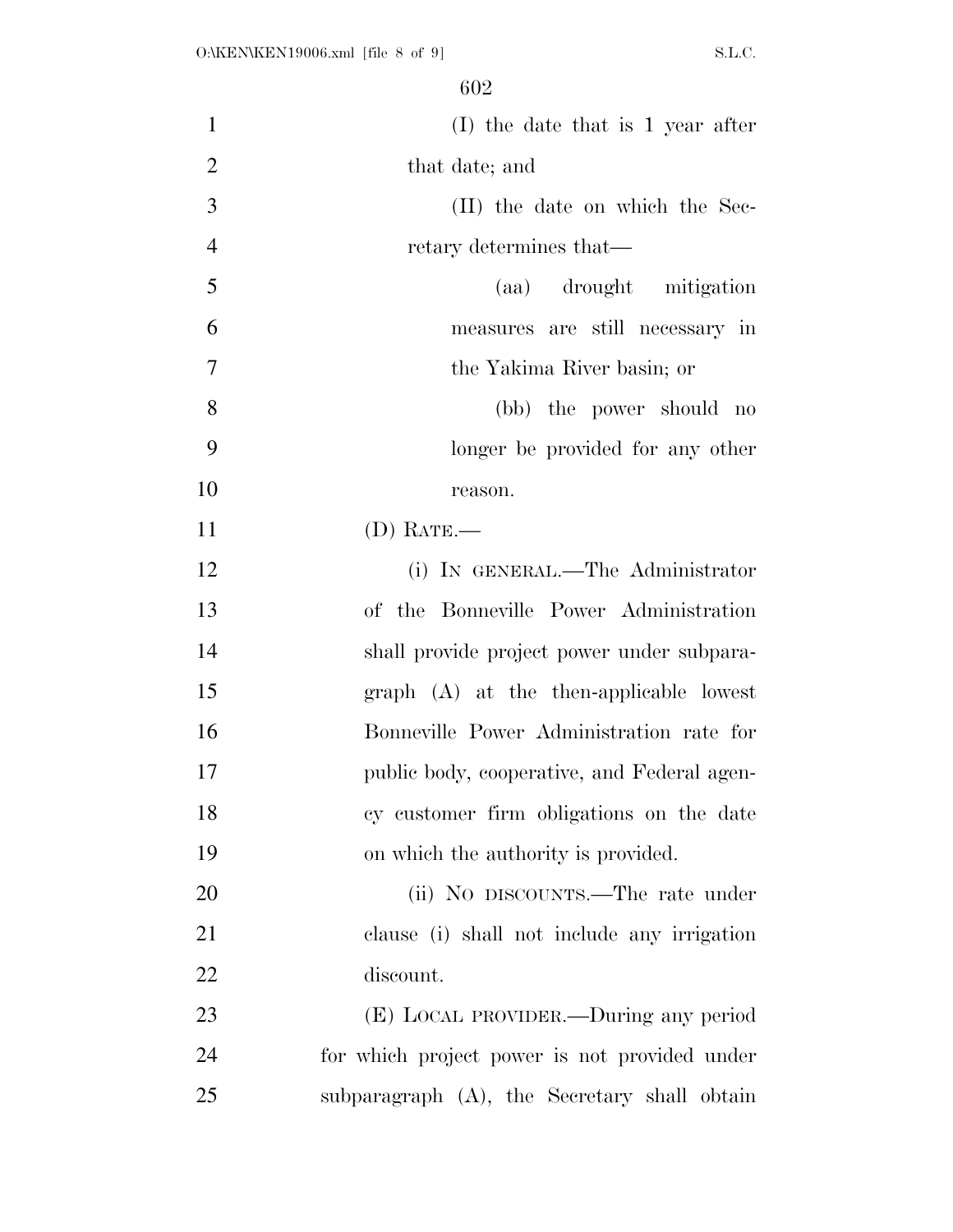| power to operate the Kachess Pumping Plant                                         |
|------------------------------------------------------------------------------------|
| from a local provider.                                                             |
| $(D)$ Amiran coome<br>$\mu_{\rm{loc}}$ $\sim$ $\mu_{\rm{c}}$ $\sim$ $\mu_{\rm{c}}$ |

 (F) OTHER COSTS.—The cost of power for pumping and station service, and the costs of transmitting power from the Federal Columbia River power system to the pumping facilities of the Yakima River Basin Water Enhancement Project, shall be borne by the irrigation dis- tricts receiving the benefits of the applicable water.

11 (G) DUTIES OF COMMISSIONER.—For pur- poses of this paragraph, the Commissioner of Reclamation shall arrange transmission for any delivery of—

 (i) Federal power over the Bonneville system through applicable tariff and busi- ness practice processes of that system; or (ii) power obtained from any local provider.

20 (d) DESIGN AND USE OF GROUNDWATER RECHARGE PROJECTS.—The Secretary, in coordination with the State and the Yakama Nation, may provide technical assistance for, participate in, and enter into agreements, including with irrigation entities for the use of excess conveyance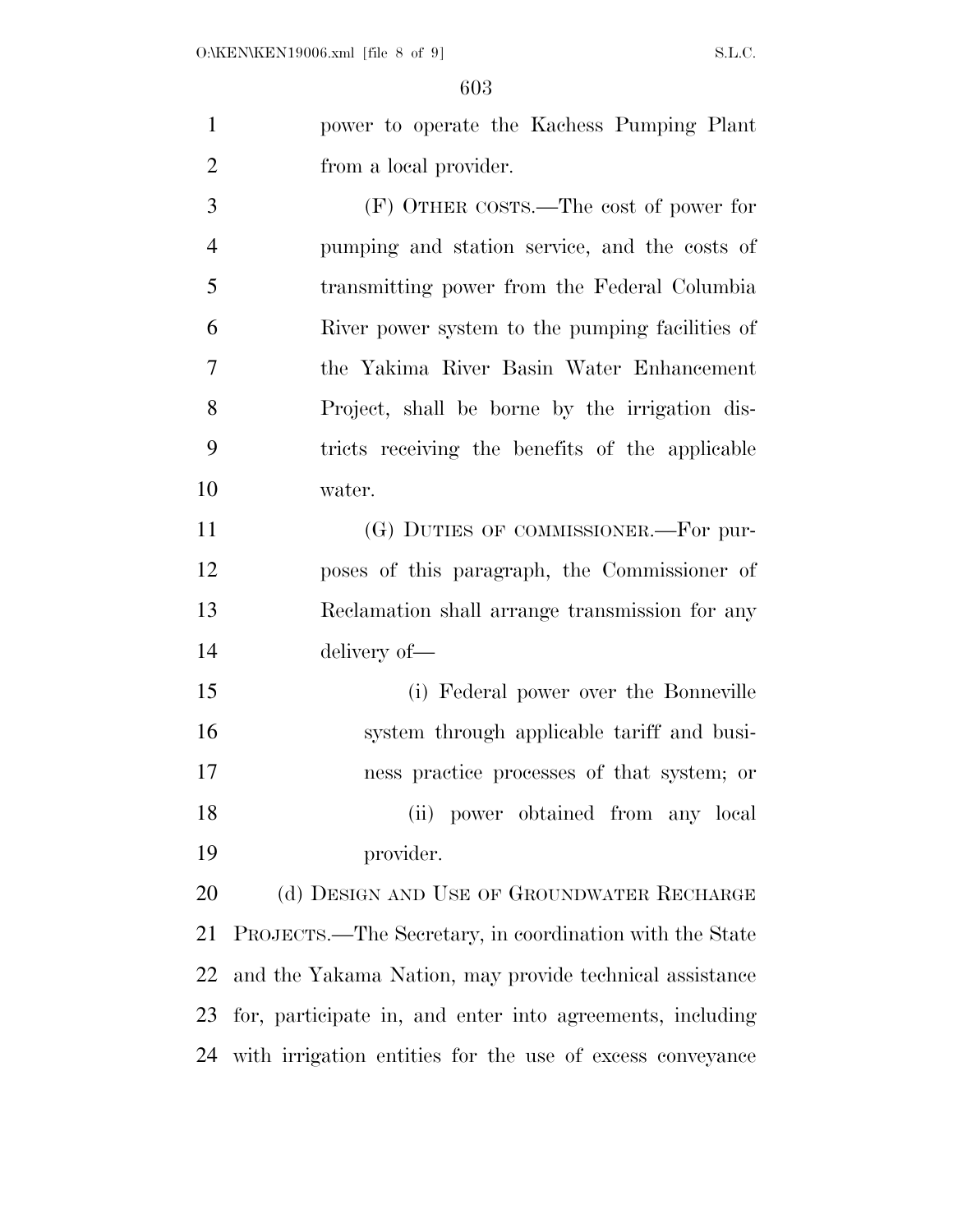| $\mathbf{1}$   | capacity in Yakima River Basin Water Enhancement         |
|----------------|----------------------------------------------------------|
| 2              | Project facilities, for-                                 |
| 3              | (1) groundwater recharge projects; and                   |
| $\overline{4}$ | (2) aquifer storage and recovery projects.               |
| 5              | (e) OPERATIONAL CONTROL OF WATER SUPPLIES.               |
| 6              | (1) IN GENERAL.—The Secretary shall retain               |
| 7              | authority and discretion over the management of          |
| 8              | Yakima River Basin Water Enhancement Project             |
| 9              | supplies—                                                |
| 10             | $(A)$ to optimize operational use and flexi-             |
| 11             | bility; and                                              |
| 12             | (B) to ensure compliance with all applica-               |
| 13             | ble Federal and State laws, treaty rights of the         |
| 14             | Yakama Nation, and legal obligations, including          |
| 15             | those under title XII of Public Law 103–434              |
| 16             | $(108 \text{ Stat. } 4550; 114 \text{ Stat. } 1425).$    |
| $17\,$         | (2) INCLUSION.—The authority and discretion              |
| 18             | described in paragraph (1) shall include the ability     |
| 19             | of the United States to store, deliver, conserve, and    |
| 20             | reuse water supplies deriving from projects author-      |
| 21             | ized under title XII of Public Law 103-434 (108)         |
| 22             | Stat. 4550; 114 Stat. 1425).                             |
| 23             | (f) COOPERATIVE AGREEMENTS AND GRANTS.—The               |
| 24             | Secretary may enter into cooperative agreements and      |
| 25             | make grants to carry out this section, including for the |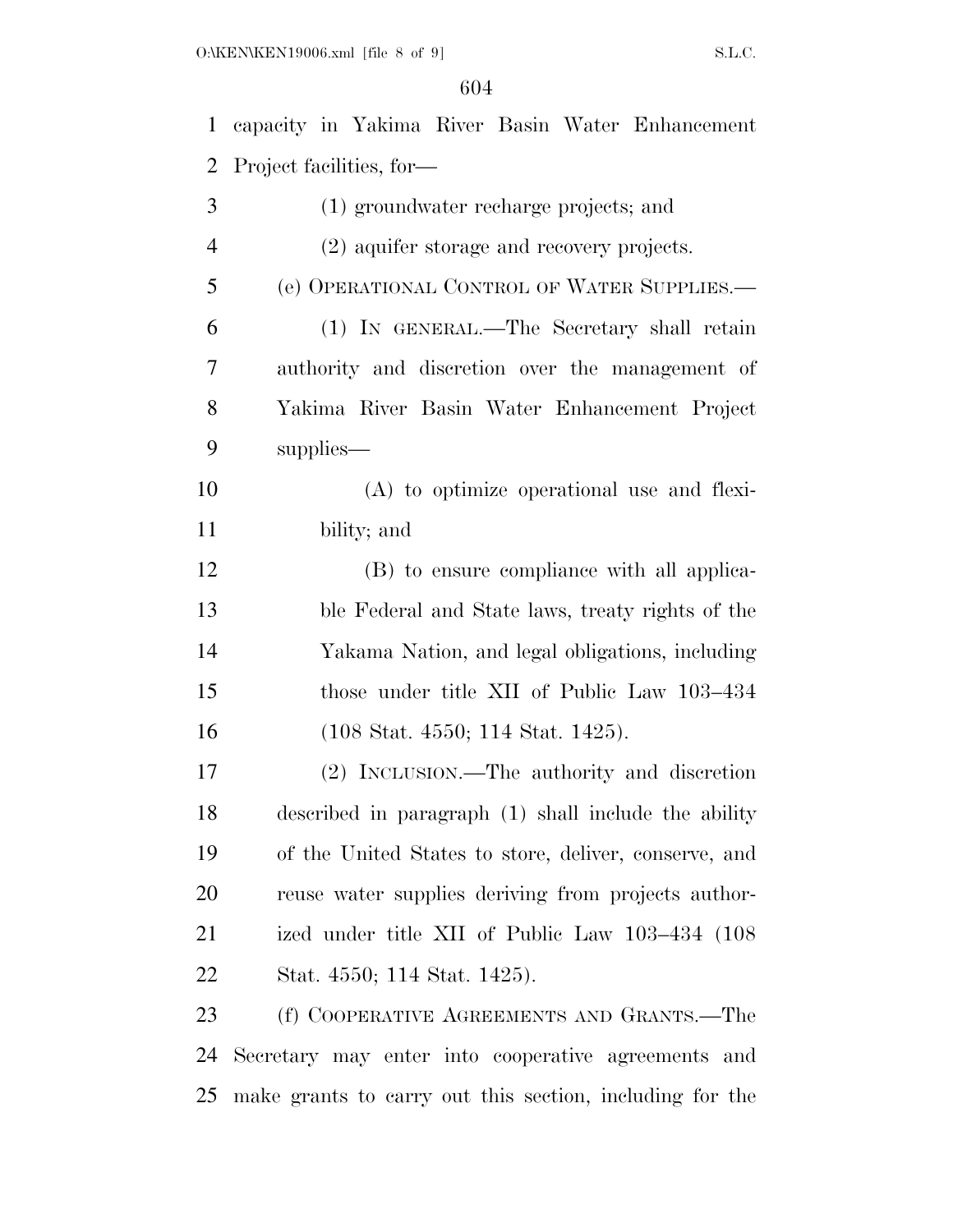purposes of land and water transfers, leases, and acquisi- tions from willing participants, subject to the condition that the acquiring entity shall hold title to, and be respon- sible for, all required operation, maintenance, and man- agement of the acquired land or water during any period in which the acquiring entity holds title to the acquired land.

 (g) WATER CONSERVATION PROJECTS.—The Sec- retary may participate in, provide funding for, and accept non-Federal financing for water conservation projects, re- gardless of whether the projects are in accordance with the Yakima River Basin Water Conservation Program es- tablished under section 1203 of Public Law 103–434 (108 Stat. 4551), that are intended to partially implement the Integrated Plan by providing conserved water to improve tributary and mainstem stream flow.

(h) INDIAN IRRIGATION PROJECTS.—

 (1) IN GENERAL.—The Secretary, acting through the Commissioner of Reclamation, may con- tribute funds for the preparation of plans and inves- tigation measures, and, after the date on which the Secretary certifies that the measures are consistent with the water conservation objectives of this sec-tion, to any Indian irrigation project—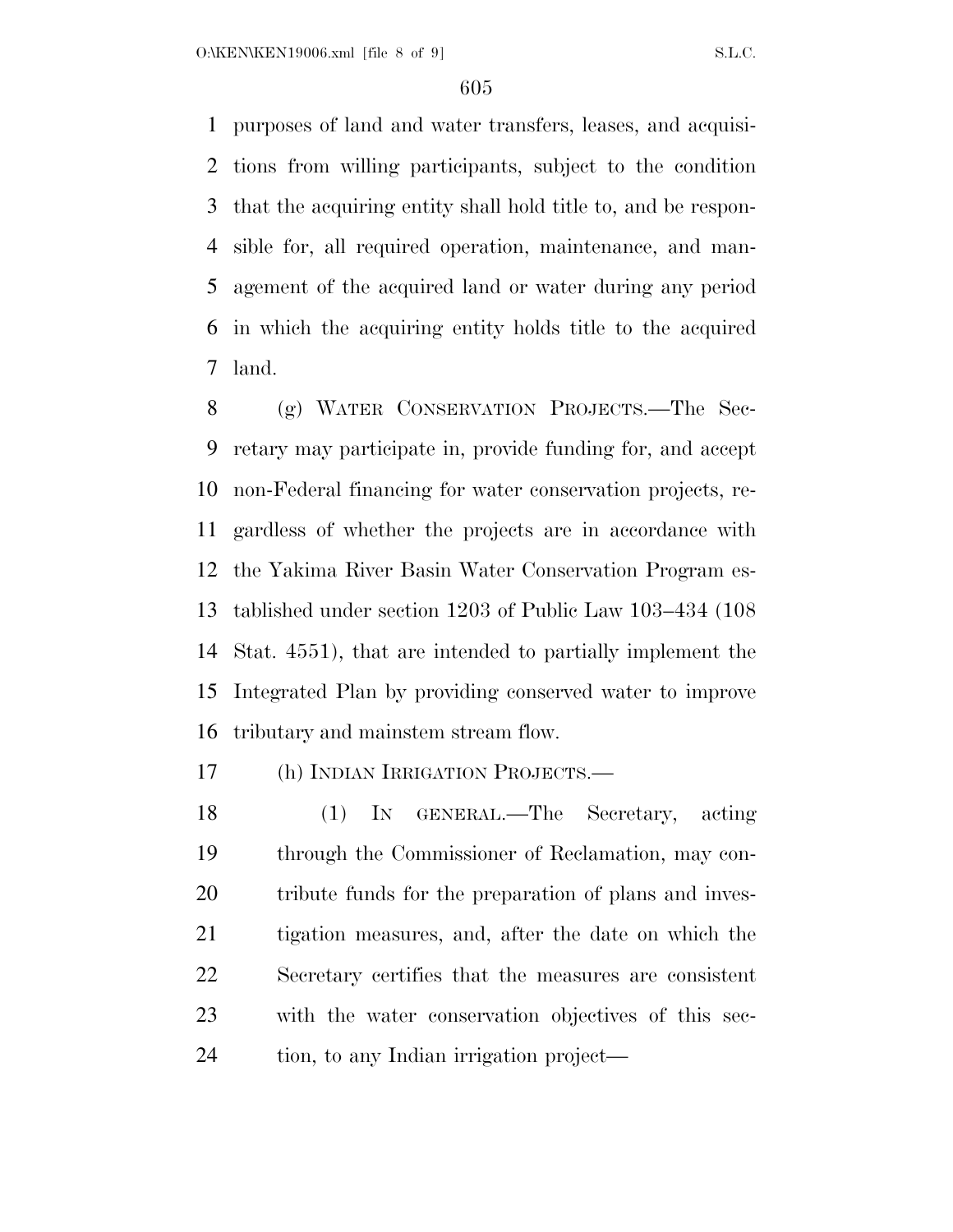| $\mathbf{1}$   | (A) that is located in the Pacific North-            |
|----------------|------------------------------------------------------|
| $\overline{2}$ | west Region;                                         |
| 3              | (B) that is identified in the report of the          |
| $\overline{4}$ | Government Accountability Office numbered            |
| 5              | $GAO-15-453T;$                                       |
| 6              | (C) that has been identified as part of a            |
| 7              | Bureau of Reclamation basin study pursuant to        |
| 8              | subtitle F of title IX of Public Law 111–11 $(42)$   |
| 9              | U.S.C. 10361 et seq.) to increase water supply       |
| 10             | for the Pacific Northwest Region; and                |
| 11             | (D) an improvement to which would con-               |
| 12             | tribute to the flow of interstate water.             |
| 13             | (2) AUTHORIZATION OF APPROPRIATIONS.                 |
| 14             | There is authorized to be appropriated to carry out  |
| 15             | this subsection $$75,000,000$ .                      |
| 16             | SEC. 8202. MODIFICATION OF PURPOSES AND DEFINITIONS. |
| 17             | (a) PURPOSES.—Section $1201$ of Public Law $103-$    |
| 18             | 434 (108 Stat. 4550) is amended—                     |
| 19             | $(1)$ by striking paragraph $(1)$ and inserting the  |
| 20             | following:                                           |
| 21             | $f'(1)$ to protect, mitigate, and enhance fish and   |
| 22             | wildlife and the recovery and maintenance of self-   |
| 23             | sustaining harvestable populations of fish and other |
| 24             | aquatic life, both anadromous and resident species,  |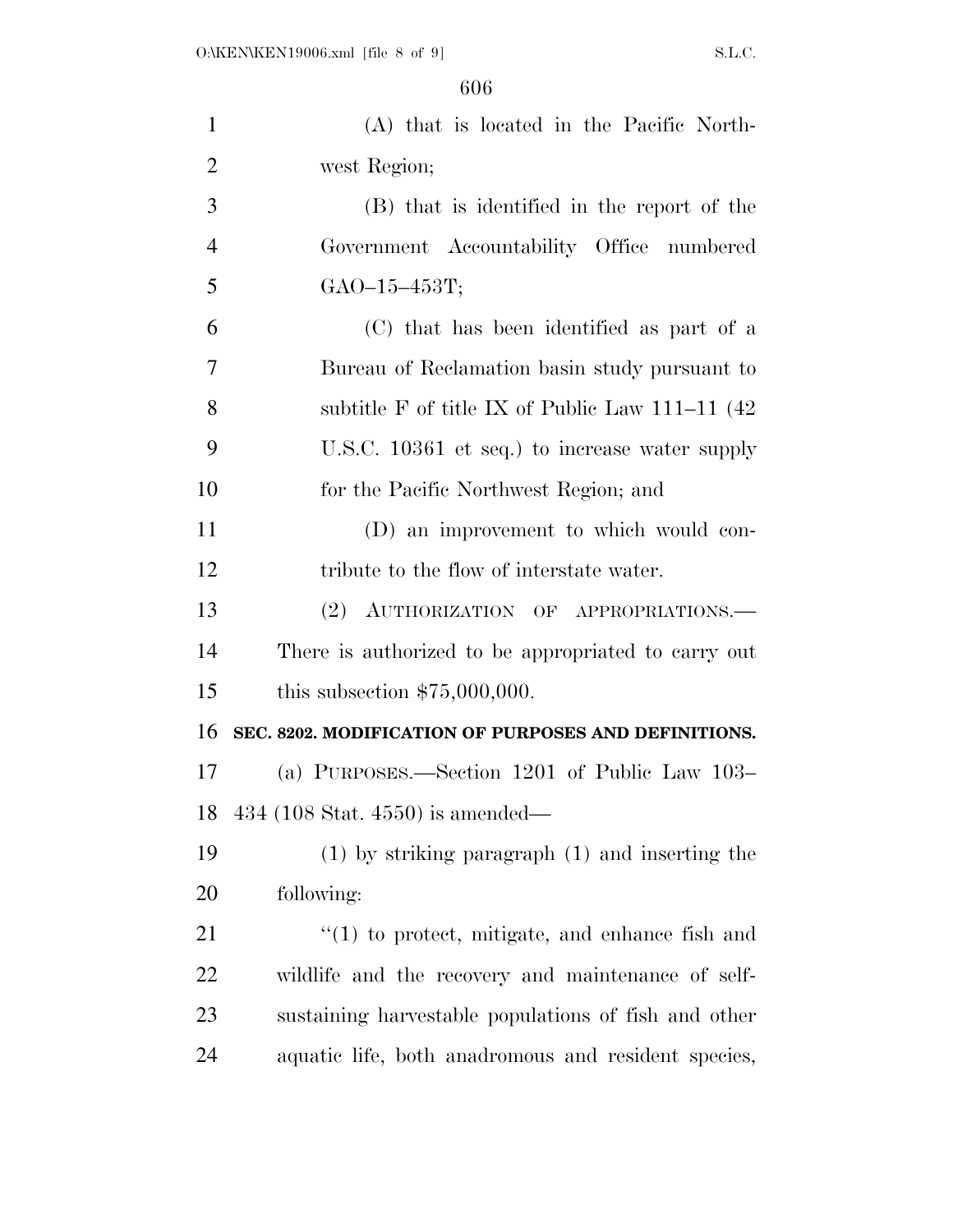| $\mathbf{1}$   | throughout their historic distribution range in the   |
|----------------|-------------------------------------------------------|
| $\overline{2}$ | Yakima Basin through—                                 |
| 3              | $\lq\lq$ improved water management and the            |
| $\overline{4}$ | constructions of fish passage at storage and di-      |
| 5              | version dams, as authorized under the Hoover          |
| 6              | Power Plant Act of 1984 (43 U.S.C. 619 et             |
| $\overline{7}$ | $seq.$ ;                                              |
| 8              | "(B) improved instream flows and water                |
| 9              | supplies;                                             |
| 10             | "(C) improved water quality, watershed,               |
| 11             | and ecosystem function;                               |
| 12             | $\lq\lq$ protection, creation, and enhance-           |
| 13             | ment of wetlands; and                                 |
| 14             | $\lq\lq(E)$ other appropriate means of habitat        |
| 15             | improvement;";                                        |
| 16             | $(2)$ in paragraph $(2)$ , by inserting ", municipal, |
| 17             | industrial, and domestic water supply and use pur-    |
| 18             | poses, especially during drought years, including re- |
| 19             | ducing the frequency and severity of water supply     |
| 20             | shortages for pro-ratable irrigation entities" before |
| 21             | the semicolon at the end;                             |
| 22             | $(3)$ by striking paragraph $(4)$ ;                   |
| 23             | $(4)$ by redesignating paragraph $(3)$ as para-       |
| 24             | graph(4);                                             |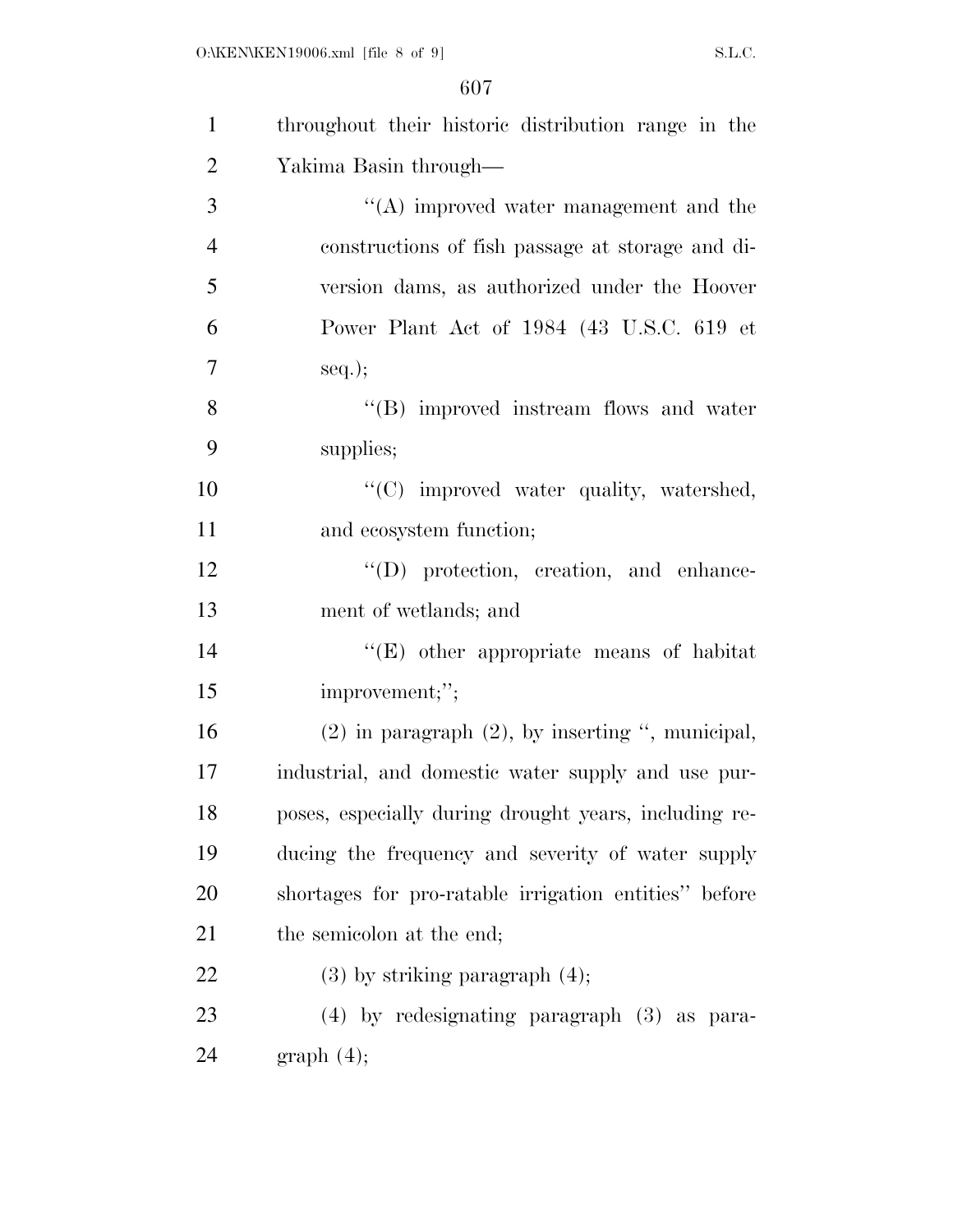| $\mathbf{1}$   | $(5)$ by inserting after paragraph $(2)$ the fol-             |
|----------------|---------------------------------------------------------------|
| $\overline{2}$ | lowing:                                                       |
| 3              | $(3)$ to authorize the Secretary to make water                |
| 4              | available for purchase or lease for meeting munic-            |
| 5              | ipal, industrial, and domestic water supply pur-              |
| 6              | $poss$ ;";                                                    |
| 7              | $(6)$ by redesignating paragraphs $(5)$ and $(6)$ as          |
| 8              | paragraphs $(6)$ and $(8)$ , respectively;                    |
| 9              | $(7)$ by inserting after paragraph $(4)$ (as redesig-         |
| 10             | nated by paragraph $(4)$ ) the following:                     |
| 11             | $\cdot\cdot$ (5) to realize sufficient water savings from im- |
| 12             | plementing the Yakima River Basin Integrated                  |
| 13             | Water Resource Management Plan, so that not less              |
| 14             | than 85,000 acre feet of water savings are achieved           |
| 15             | by implementing the initial development phase of the          |
| 16             | Integrated Plan pursuant to section $8201(b)(1)$ of           |
| 17             | the Natural Resources Management Act, in addition             |
| 18             | to the 165,000 acre-feet of water savings targeted            |
| 19             | through the Basin Conservation Program, as author-            |
| 20             | ized on October 31, $1994;$ ";                                |
| 21             | $(8)$ in paragraph $(6)$ (as redesignated by para-            |
| 22             | $graph(6)$ —                                                  |
| 23             | $(A)$ by inserting "an increase in" before                    |
| 24             | "voluntary"; and                                              |
| 25             | (B) by striking "and" at the end;                             |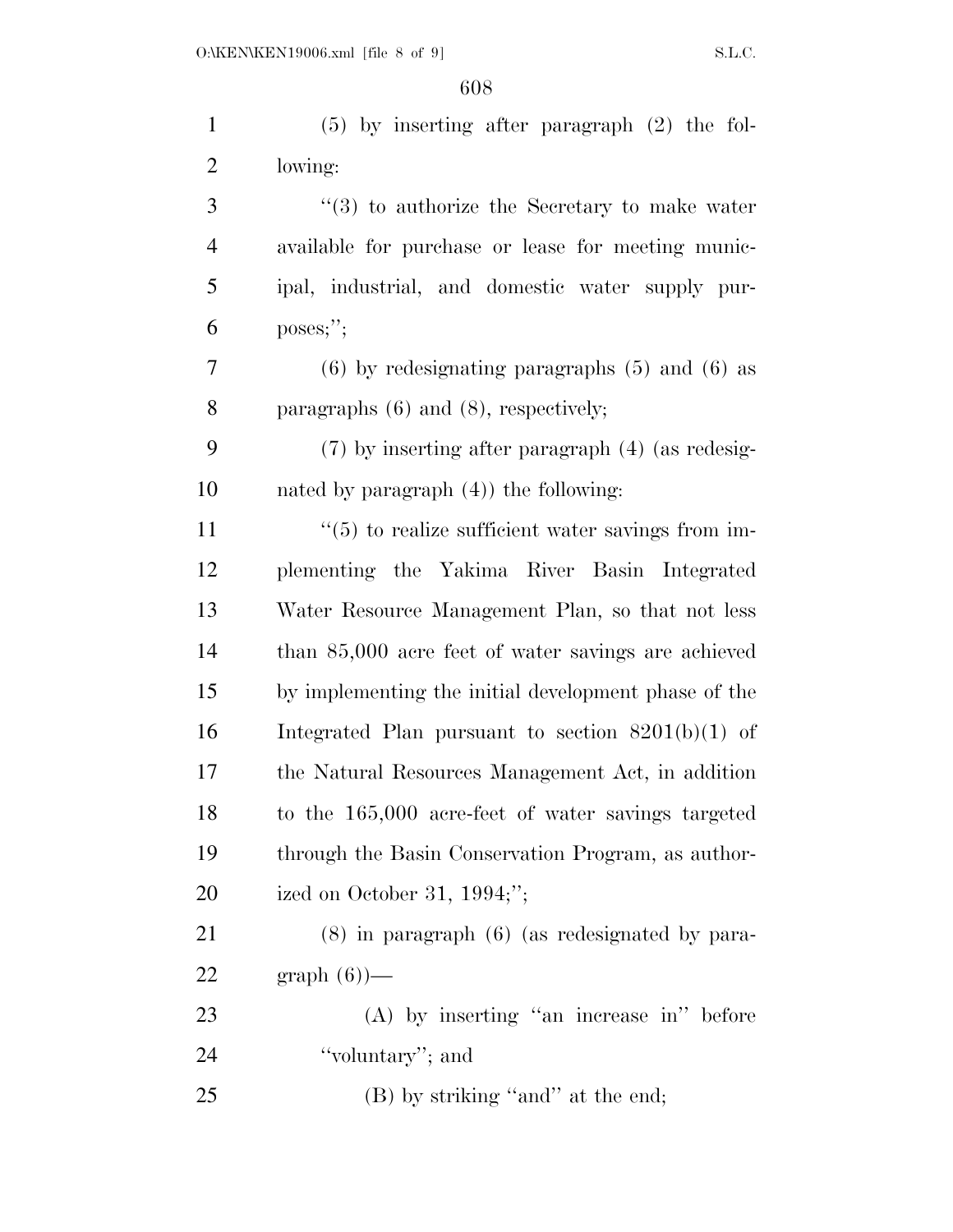| $\mathbf{1}$   | $(9)$ by inserting after paragraph $(6)$ (as so re-                  |
|----------------|----------------------------------------------------------------------|
| $\overline{2}$ | designated) the following:                                           |
| 3              | $\lq(7)$ to encourage an increase in the use of, and                 |
| $\overline{4}$ | reduce the barriers to, water transfers, leasing, mar-               |
| 5              | kets, and other voluntary transactions among public                  |
| 6              | and private entities to enhance water management                     |
| 7              | in the Yakima River basin;";                                         |
| 8              | $(10)$ in paragraph $(8)$ (as so redesignated), by                   |
| 9              | striking the period at the end and inserting "; and";                |
| 10             | and                                                                  |
| 11             | $(11)$ by adding at the end the following:                           |
| 12             | $\cdot\cdot\cdot(9)$ to improve the resilience of the ecosystems,    |
| 13             | economies, and communities in the Yakima River                       |
| 14             | basin facing drought, hydrologic changes, and other                  |
| 15             | related changes and variability in natural and                       |
| 16             | human systems, for the benefit of the people, fish,                  |
| 17             | and wildlife of the region.".                                        |
| 18             | (b) DEFINITIONS.—Section 1202 of Public Law 103–                     |
| 19             | 434 (108 Stat. 4550) is amended—                                     |
| 20             | $(1)$ by redesignating paragraphs $(6)$ , $(7)$ , $(8)$ ,            |
| 21             | $(9)$ , $(10)$ , $(11)$ , $(12)$ , $(13)$ , and $(14)$ as paragraphs |
| 22             | $(8), (10), (11), (12), (13), (14), (15), (17), and$                 |
| 23             | $(18)$ , respectively;                                               |
| 24             | $(2)$ by inserting after paragraph $(5)$ the fol-                    |
| 25             | lowing:                                                              |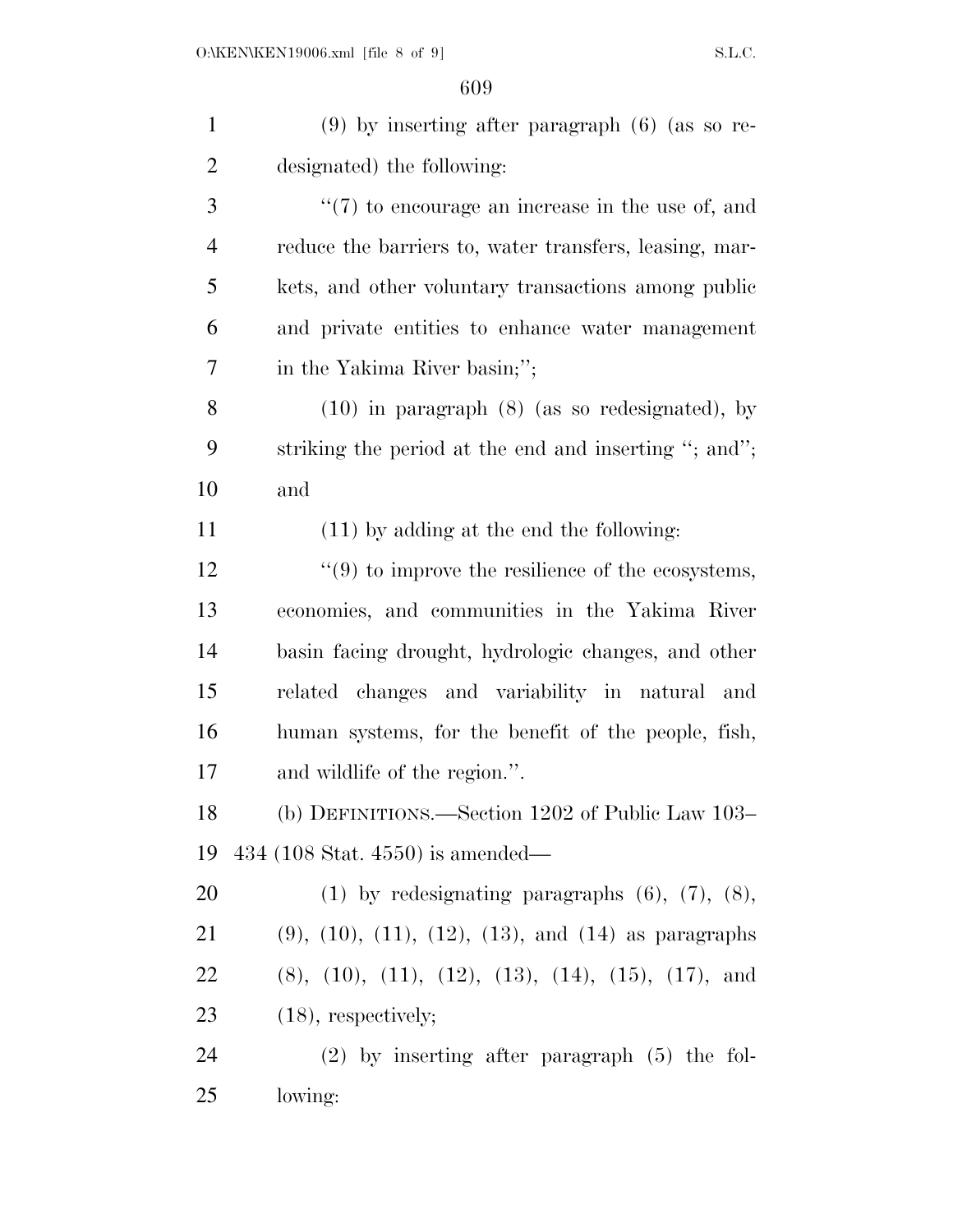| $\mathbf{1}$   | "(6) DESIGNATED FEDERAL OFFICIAL.—The                  |
|----------------|--------------------------------------------------------|
| $\overline{2}$ | term 'designated Federal official' means the Com-      |
| 3              | missioner of Reclamation (or a designee), acting       |
| $\overline{4}$ | pursuant to the charter of the Conservation Advisory   |
| 5              | Group.                                                 |
| 6              | "(7) INTEGRATED PLAN.—The term 'Integrated             |
| 7              | Plan' has the meaning given the term in section        |
| 8              | $8201(a)$ of the Natural Resources Management Act,     |
| 9              | to be carried out in cooperation with, and in addi-    |
| 10             | tion to, activities of the State of Washington and the |
| 11             | Yakama Nation.";                                       |
| 12             | $(3)$ by inserting after paragraph $(8)$ (as redesig-  |
| 13             | nated by paragraph $(1)$ ) the following:              |
| 14             | "(9) MUNICIPAL, INDUSTRIAL, AND DOMESTIC               |
| 15             | WATER SUPPLY AND USE.—The term 'municipal, in-         |
| 16             | dustrial, and domestic water supply and use' means     |
| 17             | the supply and use of water for—                       |
| 18             | $\lq\lq$ domestic consumption (whether urban           |
| 19             | or rural);                                             |
| 20             | $\lq\lq$ (B) maintenance and protection of public      |
| 21             | health and safety;                                     |
| 22             | "(C) manufacture, fabrication, processing,             |
| 23             | assembly, or other production of a good or com-        |
| 24             | modity;                                                |
| 25             | $\lq\lq$ (D) production of energy;                     |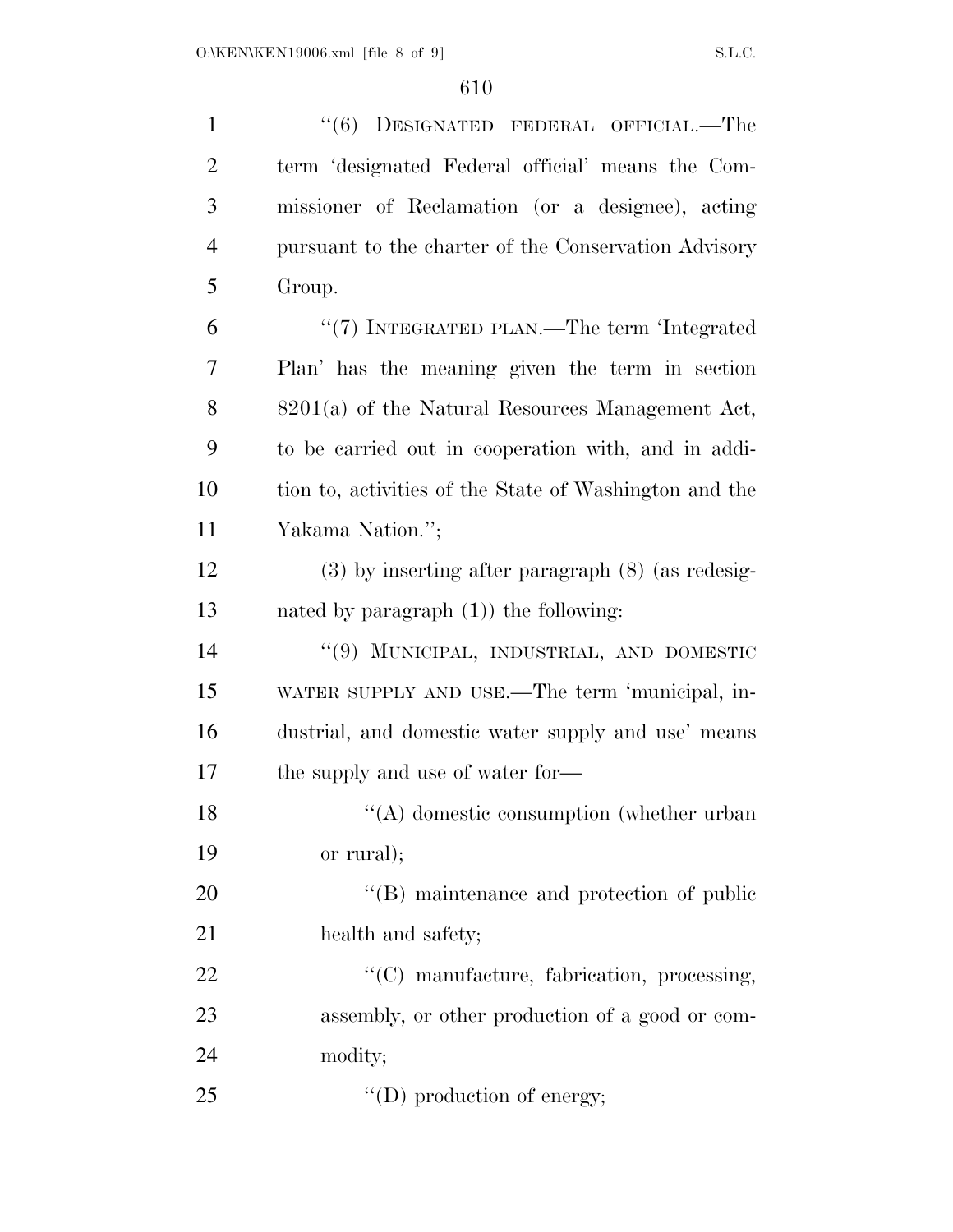| ۰.<br>× |  |  |
|---------|--|--|
|         |  |  |

| $\mathbf{1}$   | $\lq\lq(E)$ fish hatcheries; or                                                  |
|----------------|----------------------------------------------------------------------------------|
| $\overline{2}$ | $\lq\lq(F)$ water conservation activities relating                               |
| 3              | use described in subparagraphs<br>(A)<br>to.<br>$\mathbf{a}$                     |
| $\overline{4}$ | through $(E)$ ."; and                                                            |
| 5              | $(4)$ by inserting after paragraph $(15)$ (as so re-                             |
| 6              | designated) the following:                                                       |
| 7              | "(16) YAKIMA ENHANCEMENT PROJECT; YAK-                                           |
| 8              | <b>ENHANCEMENT</b><br><b>IMA</b><br><b>RIVER</b><br><b>BASIN</b><br><b>WATER</b> |
| 9              | PROJECT.—The terms 'Yakima<br>Enhancement                                        |
| 10             | Project' and 'Yakima River Basin Water Enhance-                                  |
| 11             | ment Project' mean the Yakima River basin water                                  |
| 12             | enhancement project authorized by Congress pursu-                                |
| 13             | ant to this Act and other Acts (including Public Law                             |
| 14             | 96–162 (93 Stat. 1241), section 109 of Public Law                                |
| 15             | 98–381 (16 U.S.C. 839b note; 98 Stat. 1340), Pub-                                |
| 16             | lic Law $105-62$ (111 Stat. 1320), and Public Law                                |
| 17             | $106-372$ (114 Stat. 1425)) to promote water con-                                |
| 18             | servation, water supply, habitat, and stream en-                                 |
| 19             | hancement improvements in the Yakima River                                       |
| 20             | basin.".                                                                         |
| 21             | SEC. 8203. YAKIMA RIVER BASIN WATER CONSERVATION                                 |
| 22             | PROGRAM.                                                                         |
| 23             | Section 1203 of Public Law 103–434 (108 Stat.                                    |
| 24             | $(4551)$ is amended—                                                             |
| 25             | $(1)$ in subsection $(a)$ —                                                      |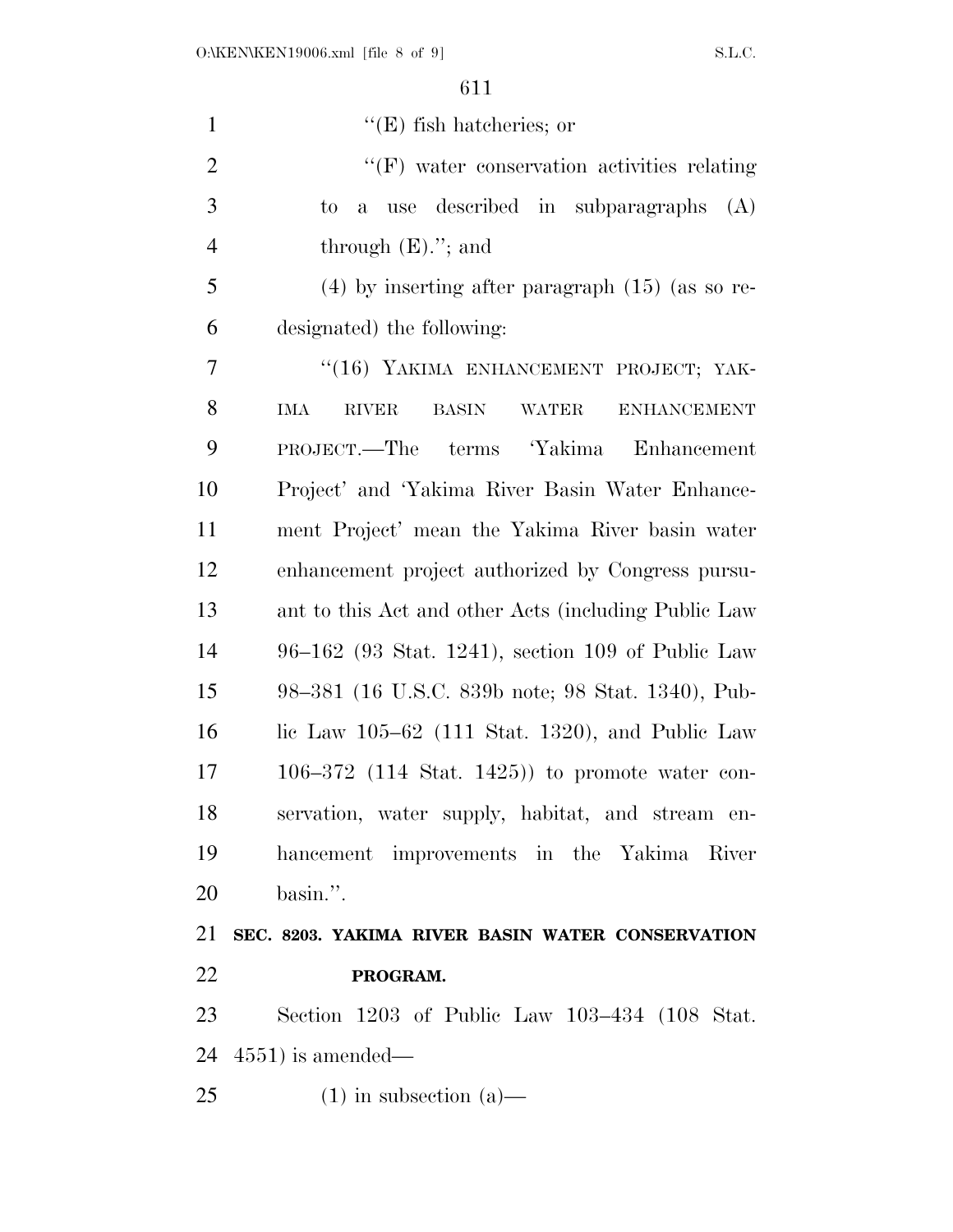| $\mathbf{1}$   | $(A)$ in paragraph $(1)$ —                      |
|----------------|-------------------------------------------------|
| $\overline{2}$ | (i) in the second sentence, by striking         |
| 3              | "title" and inserting "section"; and            |
| $\overline{4}$ | (ii) in the third sentence, by striking         |
| 5              | "within 5 years of the date of enactment"       |
| 6              | of this Act"; and                               |
| 7              | $(B)$ in paragraph $(2)$ , by striking "irriga- |
| 8              | tion" and inserting "the number of irrigated    |
| 9              | acres";                                         |
| 10             | $(2)$ in subsection $(e)$ —                     |
| 11             | (A) in paragraph $(2)$ —                        |
| 12             | (i) in each of subparagraphs $(A)$              |
| 13             | through $(D)$ , by striking the comma at the    |
| 14             | end of the subparagraph and inserting a         |
| 15             | semicolon;                                      |
| 16             | (ii) in subparagraph $(E)$ , by striking        |
| 17             | the comma at the end and inserting ";           |
| 18             | and";                                           |
| 19             | (iii) in subparagraph $(F)$ , by striking       |
| 20             | "Department of Wildlife of the State of         |
| 21             | Washington, and" and inserting "Depart-         |
| 22             | ment of Fish and Wildlife of the State of       |
| 23             | Washington."; and                               |
| 24             | $(iv)$ by striking subparagraph $(G)$ ;         |
| 25             | $(B)$ in paragraph $(3)$ —                      |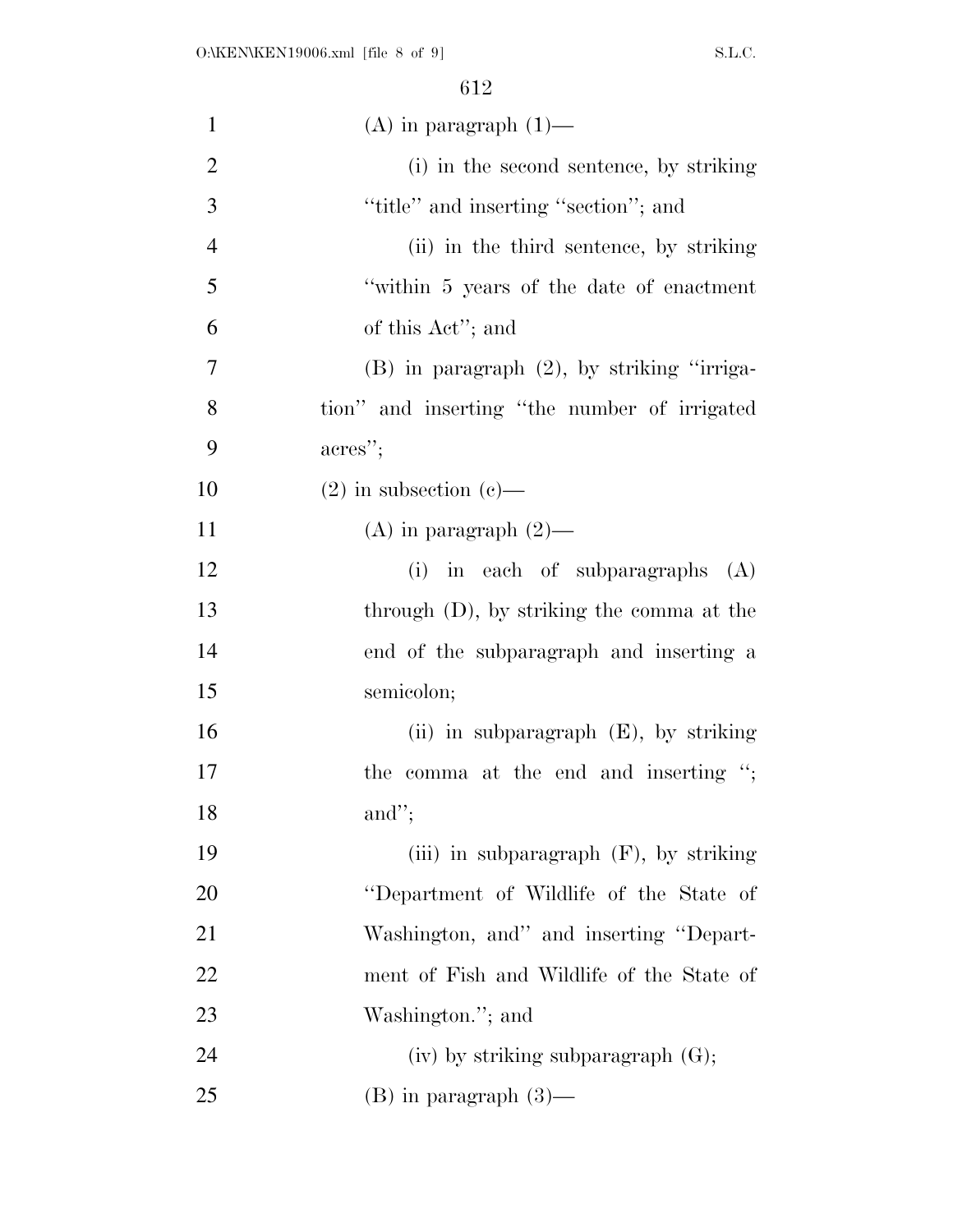| $\mathbf{1}$   | (i) in each of subparagraphs $(A)$                  |
|----------------|-----------------------------------------------------|
| $\overline{2}$ | through $(C)$ , by striking the comma at the        |
| 3              | end of the subparagraph and inserting a             |
| $\overline{4}$ | semicolon;                                          |
| 5              | (ii) in subparagraph $(D)$ , by striking            |
| 6              | ", and" at the end and inserting a semi-            |
| 7              | colon;                                              |
| 8              | (iii) in subparagraph $(E)$ , by striking           |
| 9              | the period at the end and inserting ";              |
| 10             | and"; and                                           |
| 11             | (iv) by adding at the end the fol-                  |
| 12             | lowing:                                             |
| 13             | $``(F)$ provide recommendations to advance          |
| 14             | the purposes and programs of the Yakima En-         |
| 15             | hancement Project, including the Integrated         |
| 16             | Plan."; and                                         |
| 17             | $(C)$ by striking paragraph $(4)$ and insert-       |
| 18             | ing the following:                                  |
| 19             | "(4) AUTHORITY OF DESIGNATED FEDERAL OF-            |
| 20             | FICIAL.—The designated Federal official may—        |
| 21             | $\lq\lq$ arrange and provide logistical support     |
| 22             | for meetings of the Conservation Advisory           |
| 23             | Group;                                              |
| 24             | $\lq\lq (B)$ use a facilitator to serve as a moder- |
| 25             | ator for meetings of the Conservation Advisory      |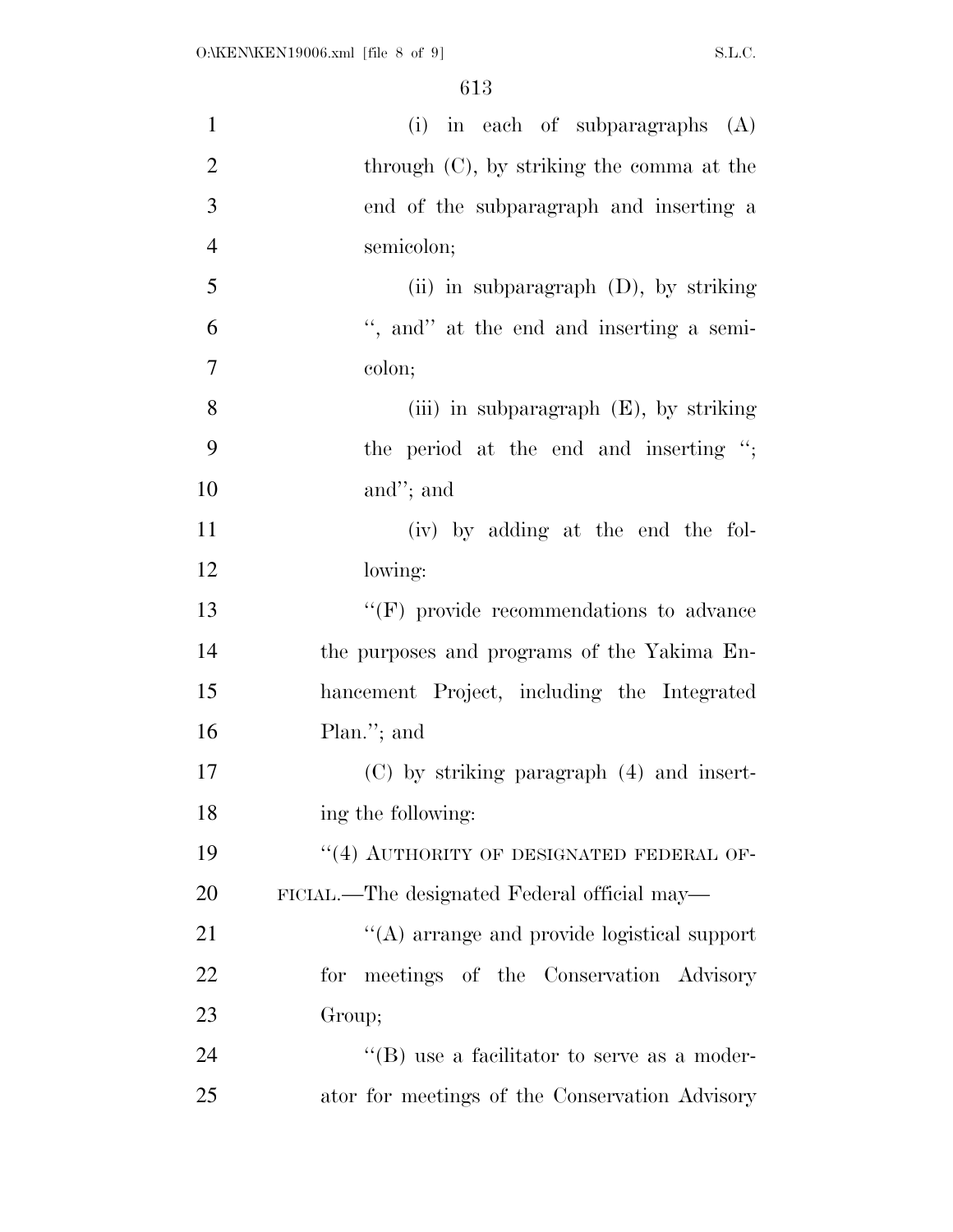| $\mathbf{1}$   | Group or provide additional logistical support;      |
|----------------|------------------------------------------------------|
| $\overline{2}$ | and                                                  |
| 3              | $\lq\lq$ (C) grant any request for a facilitator by  |
| $\overline{4}$ | any member of the Conservation Advisory              |
| 5              | Group.";                                             |
| 6              | $(3)$ in subsection $(d)$ , by adding at the end the |
| 7              | following:                                           |
| 8              | "(4) PAYMENT OF LOCAL SHARE BY STATE OR              |
| 9              | FEDERAL GOVERNMENT.                                  |
| 10             | "(A) IN GENERAL.—The State or the Fed-               |
| 11             | eral Government may fund not more than the           |
| 12             | 17.5-percent local share of the costs of the         |
| 13             | Basin Conservation Program in exchange for           |
| 14             | the long-term use of conserved water, subject to     |
| 15             | the requirement that the funding by the Fed-         |
| 16             | eral Government of the local share of the costs      |
| 17             | shall provide a quantifiable public benefit in       |
| 18             | meeting Federal responsibilities in the Yakima       |
| 19             | River basin and the purposes of this title.          |
| 20             | "(B) USE OF CONSERVED WATER.—The                     |
| 21             | Yakima Project Manager may use water result-         |
| 22             | ing from conservation measures taken under           |
| 23             | this title, in addition to water that the Bureau     |
| 24             | of Reclamation may acquire from any willing          |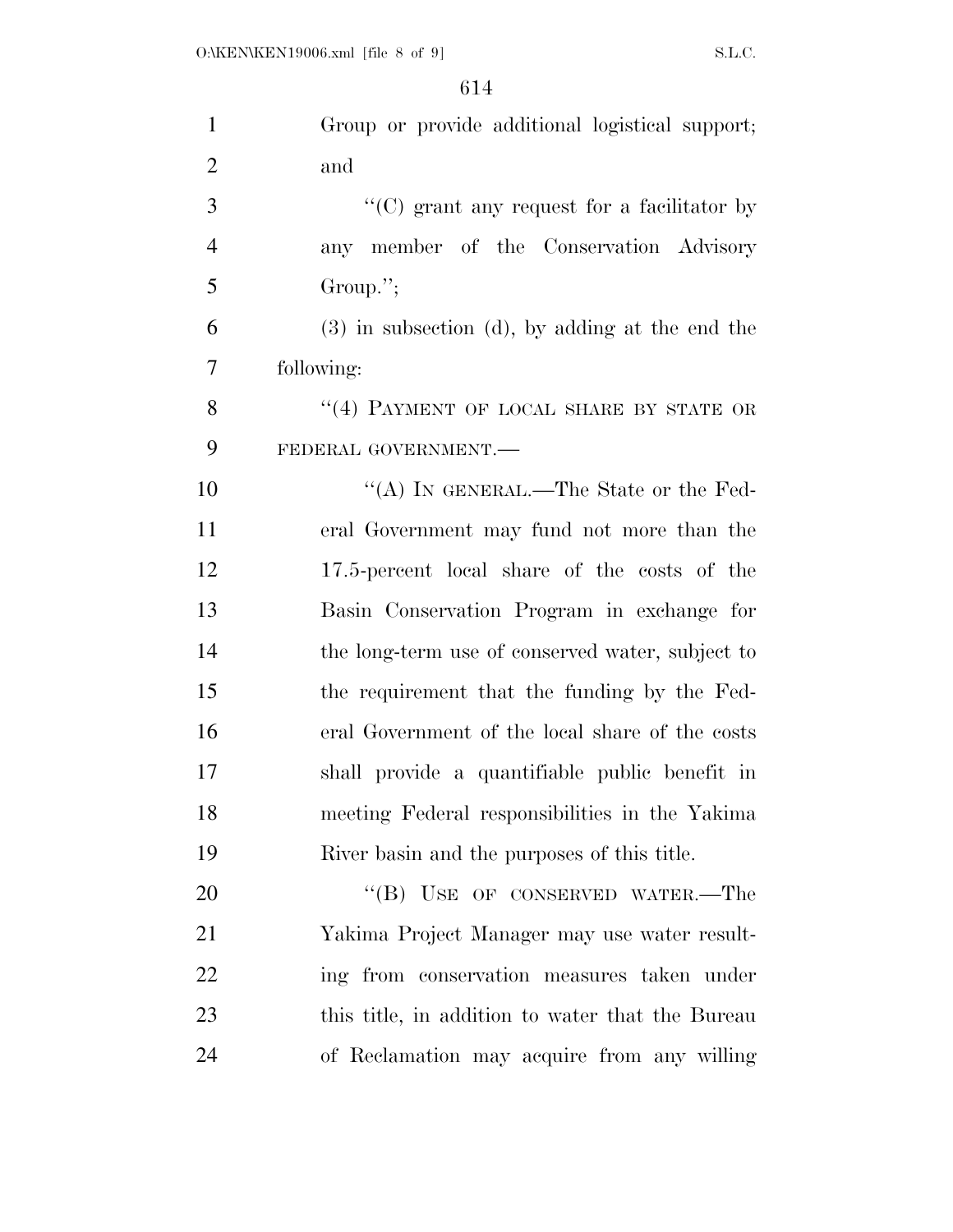| $\mathbf{1}$   | seller through purchase, donation, or lease, for         |
|----------------|----------------------------------------------------------|
| $\mathbf{2}$   | water management uses pursuant to this title.";          |
| 3              | $(4)$ in subsection (e), by striking the first sen-      |
| $\overline{4}$ | tence and inserting the following: "To participate in    |
| $\mathfrak{S}$ | the Basin Conservation Program, as described in          |
| 6              | subsection (b), an entity shall submit to the Sec-       |
| 7              | retary a proposed water conservation plan.";             |
| 8              | $(5)$ in subsection $(i)(3)$ —                           |
| 9              | (A) by striking "purchase or lease" each                 |
| 10             | place it appears and inserting "purchase, lease,         |
| 11             | or management"; and                                      |
| 12             | (B) in the third sentence, by striking                   |
| 13             | "made immediately upon availability" and all             |
| 14             | that follows through "Committee" and inserting           |
| 15             | "continued as needed to provide water to be              |
| 16             | used by the Yakima Project Manager as rec-               |
| 17             | ommended by the System Operations Advisory               |
| 18             | Committee and the Conservation Advisory                  |
| 19             | Group"; and                                              |
| 20             | $(6)$ in subsection $(j)(4)$ , in the first sentence, by |
| 21             | striking "initial acquisition" and all that follows      |
| 22             | through "flushing flows" and inserting "acquisition"     |
| 23             | of water from willing sellers or lessors specifically to |
| 24             | provide improved instream flows for anadromous           |
| 25             | and resident fish and other aquatic life, including      |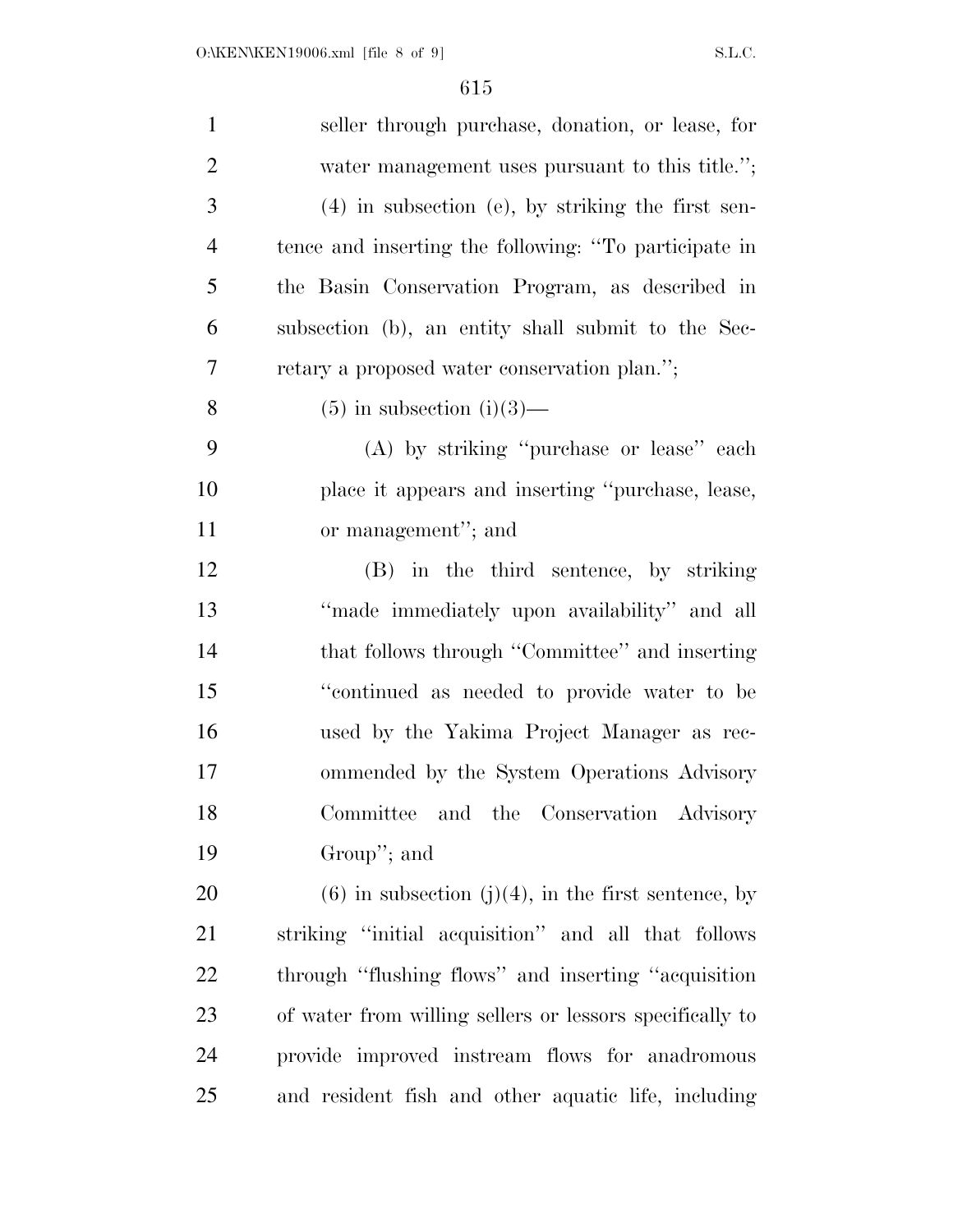pulse flows to facilitate outward migration of anad-romous fish''.

## **SEC. 8204. YAKIMA BASIN WATER PROJECTS, OPERATIONS, AND AUTHORIZATIONS.**

 (a) REDESIGNATION OF YAKAMA NATION.—Section 1204(g) of Public Law 103–434 (108 Stat. 4557) is amended—

 (1) by striking the subsection designation and heading and all that follows through paragraph (1) and inserting the following:

11 "(g) REDESIGNATION OF YAKAMA INDIAN NATION TO YAKAMA NATION.—

 ''(1) REDESIGNATION.—The Confederated Tribes and Bands of the Yakama Indian Nation shall be known and designated as the 'Confederated Tribes and Bands of the Yakama Nation'.''; and

 (2) in paragraph (2), by striking ''deemed to be a reference to the 'Confederated Tribes and Bands of the Yakama Indian Nation'.'' and inserting ''deemed to be a reference to the 'Confederated Tribes and Bands of the Yakama Nation'.''.

 (b) OPERATION OF YAKIMA BASIN PROJECTS.—Sec- tion 1205 of Public Law 103–434 (108 Stat. 4557) is amended—

25 (1) in subsection  $(a)(4)$ —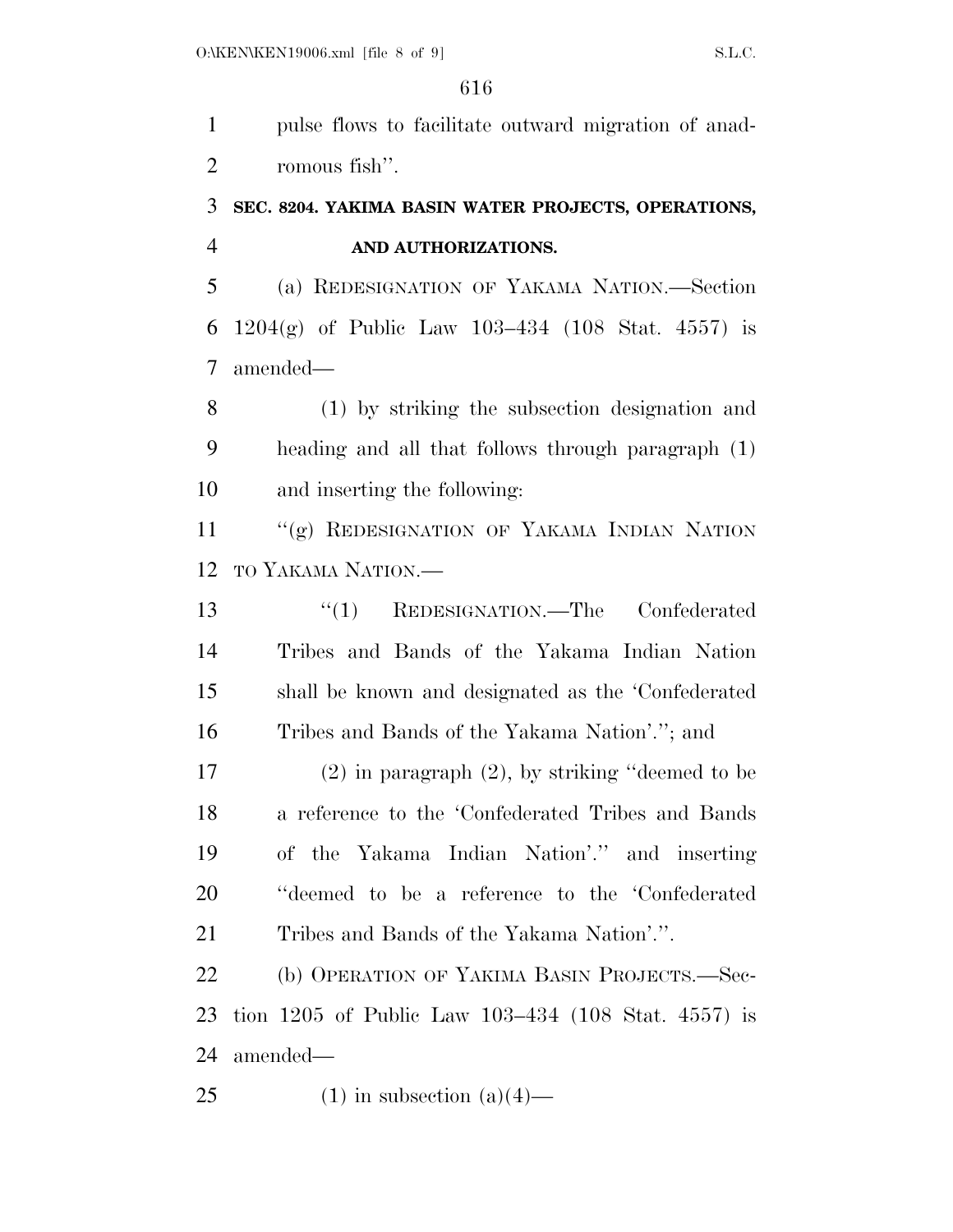| $\mathbf{1}$   | $(A)$ in subparagraph $(A)$ —                       |
|----------------|-----------------------------------------------------|
| $\overline{2}$ | $(i)$ in clause $(i)$ —                             |
| 3              | by inserting "additional"<br>(I)                    |
| $\overline{4}$ | after "secure";                                     |
| 5              | (II) by striking "flushing" and                     |
| 6              | inserting "pulse"; and                              |
| 7              | (III) by striking "uses" and in-                    |
| 8              | serting "uses, in addition to the quan-             |
| 9              | tity of water provided under the trea-              |
| 10             | ty between the Yakama Nation and                    |
| 11             | the United States";                                 |
| 12             | (ii) by striking clause (ii);                       |
| 13             | (iii) by redesignating clause (iii) as              |
| 14             | clause (ii); and                                    |
| 15             | (iv) in clause (ii) (as so redesignated)            |
| 16             | by inserting "and water rights mandated"            |
| 17             | after "goals"; and                                  |
| 18             | $(B)$ in subparagraph $(B)(i)$ , in the first       |
| 19             | sentence, by inserting "in proportion to the        |
| 20             | funding received" after "Program";                  |
| 21             | $(2)$ in subsection (b), in the second sentence, by |
| 22             | striking "instream flows for use by the Yakima"     |
| 23             | Project Manager as flushing flows or as otherwise"  |
| 24             | and inserting "fishery purposes, as"; and           |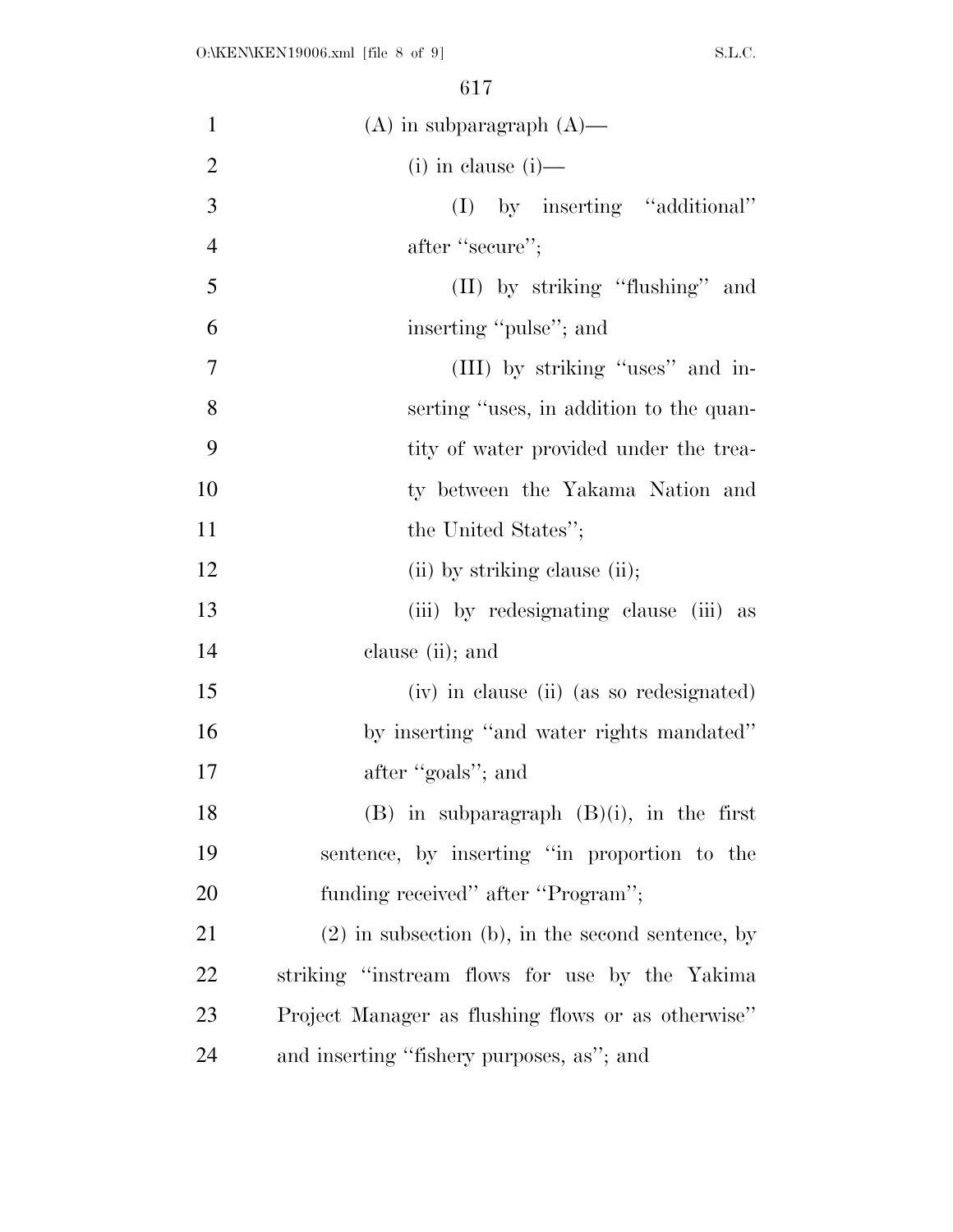| $\mathbf{1}$   | $(3)$ in subsection (e), by striking paragraph $(1)$ |
|----------------|------------------------------------------------------|
| $\overline{2}$ | and inserting the following:                         |
| 3              | " $(1)$ IN GENERAL.—Additional purposes of the       |
| $\overline{4}$ | Yakima Project shall be any of the following:        |
| 5              | $\lq\lq$ To recover and maintain self-sus-           |
| 6              | taining harvestable populations of native fish,      |
| 7              | both anadromous and resident species, through-       |
| 8              | out their historic distribution range in the Yak-    |
| 9              | ima River basin.                                     |
| 10             | "(B) To protect, mitigate, and enhance               |
| 11             | aquatic life and wildlife.                           |
| 12             | $\lq\lq$ <sup>"</sup> (C) Recreation.                |
| 13             | "(D) Municipal, industrial, and domestic             |
| 14             | use.".                                               |
| 15             | (c) ENHANCEMENT OF WATER SUPPLIES FOR YAK-           |
| 16             | IMA BASIN TRIBUTARIES.—Section 1207 of Public Law    |
| 17             | 103–434 (108 Stat. 4560) is amended—                 |
| 18             | $(1)$ in the section heading, by striking "SUP-      |
| 19             | PLIES" and inserting "MANAGEMENT";                   |
| 20             | $(2)$ in subsection $(a)$ —                          |
| 21             | $(A)$ in the matter preceding paragraph $(1)$ ,      |
| 22             | by striking "supplies" and inserting "manage-        |
| 23             | ment";                                               |
| 24             | $(B)$ in paragraph $(1)$ , by inserting "and         |
| 25             | water supply entities" after "owners"; and           |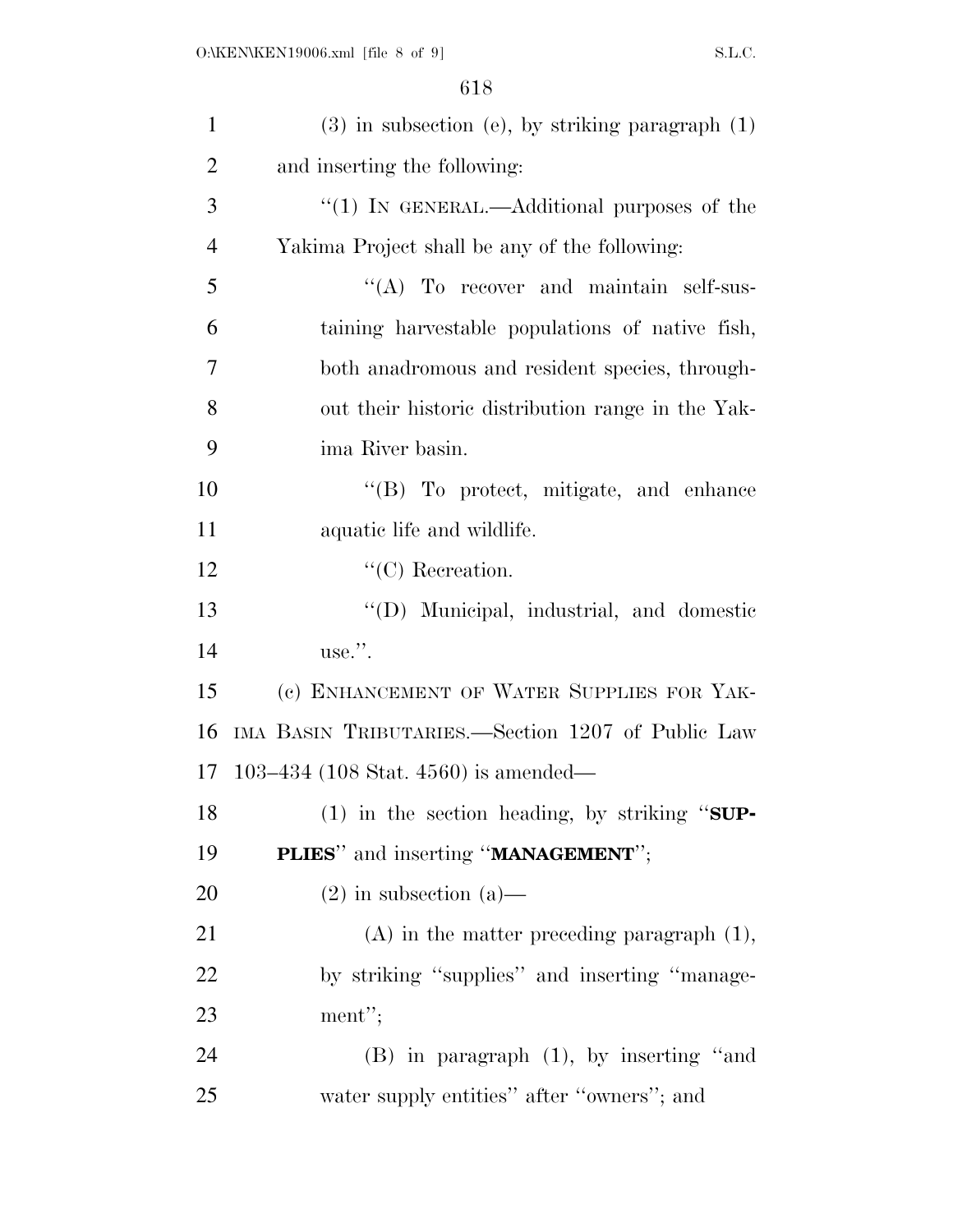| $\mathbf{1}$   | $(C)$ in paragraph $(2)$ —                             |
|----------------|--------------------------------------------------------|
| $\overline{2}$ | (i) in subparagraph $(A)$ , by inserting               |
| 3              | "that choose not to participate in, or opt             |
| $\overline{4}$ | out of, tributary enhancement projects                 |
| 5              | pursuant to this section" after "water                 |
| 6              | right owners"; and                                     |
| 7              | (ii) in subparagraph (B), by inserting                 |
| 8              | "nonparticipating" before "tributary water"            |
| 9              | users";                                                |
| 10             | $(3)$ in subsection $(b)$ —                            |
| 11             | $(A)$ in paragraph $(1)$ —                             |
| 12             | (i) by striking the paragraph designa-                 |
| 13             | tion and all that follows through "(but not            |
| 14             | limited to — " and inserting the following:            |
| 15             | "(1) IN GENERAL.—The Secretary, following              |
| 16             | consultation with the State of Washington, tributary   |
| 17             | water right owners, and the Yakama Nation, and on      |
| 18             | agreement of appropriate water right owners, is au-    |
| 19             | thorized to conduct studies to evaluate measures to    |
| 20             | further Yakima Project purposes on tributaries to      |
| 21             | the Yakima River. Enhancement programs that use        |
| 22             | measures authorized by this subsection may be in-      |
| 23             | vestigated and implemented by the Secretary in trib-   |
| 24             | utaries to the Yakima River, including Taneum          |
| 25             | Creek, other areas, or tributary basins that currently |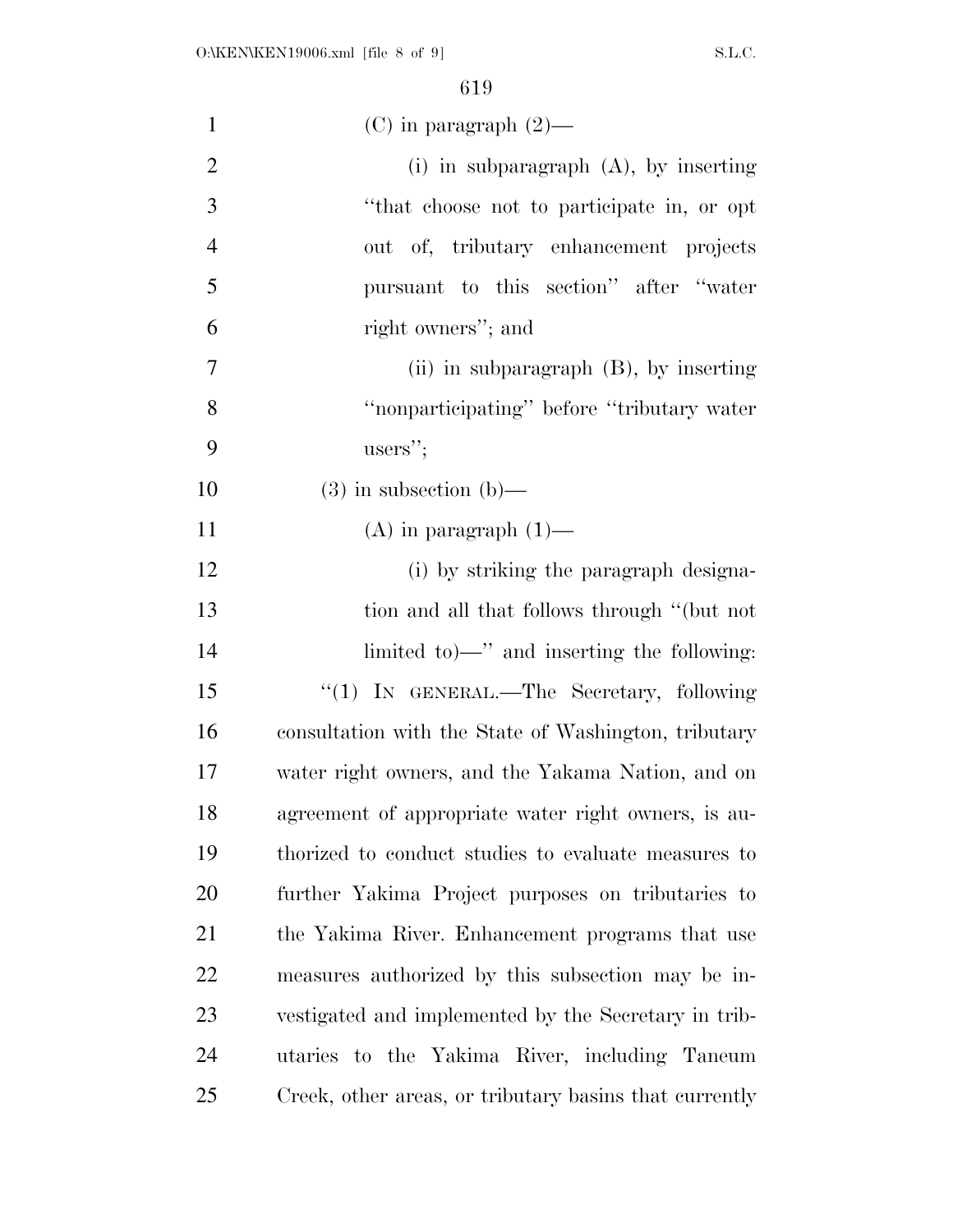| $\mathbf{1}$   | or could potentially be provided supplemental or       |
|----------------|--------------------------------------------------------|
| $\overline{2}$ | transfer water by entities, such as the Kittitas Rec-  |
| 3              | lamation District or the Yakima-Tieton Irrigation      |
| $\overline{4}$ | District, subject to the condition that activities may |
| 5              | commence on completion of applicable and required      |
| 6              | feasibility studies, environmental reviews, and cost-  |
| 7              | benefit analyses that include favorable recommenda-    |
| 8              | tions for further project development, as appro-       |
| 9              | priate. Measures to evaluate include—";                |
| 10             | (ii) by indenting subparagraphs (A)                    |
| 11             | through $(F)$ appropriately;                           |
| 12             | (iii) in subparagraph $(A)$ , by inserting             |
| 13             | before the semicolon at the end the fol-               |
| 14             | lowing: ", including irrigation efficiency             |
| 15             | improvements (in coordination with pro-                |
| 16             | grams of the Department of Agriculture),               |
| 17             | consolidation of diversions or administra-             |
| 18             | tion, and diversion scheduling or coordina-            |
| 19             | $\text{tion}''$ ;                                      |
| 20             | (iv) by redesignating subparagraphs                    |
| 21             | $(C)$ through $(F)$ as subparagraphs<br>(E)            |
| 22             | through (H), respectively;                             |
| 23             | (v) by inserting after subparagraph                    |
| 24             | (B) the following:                                     |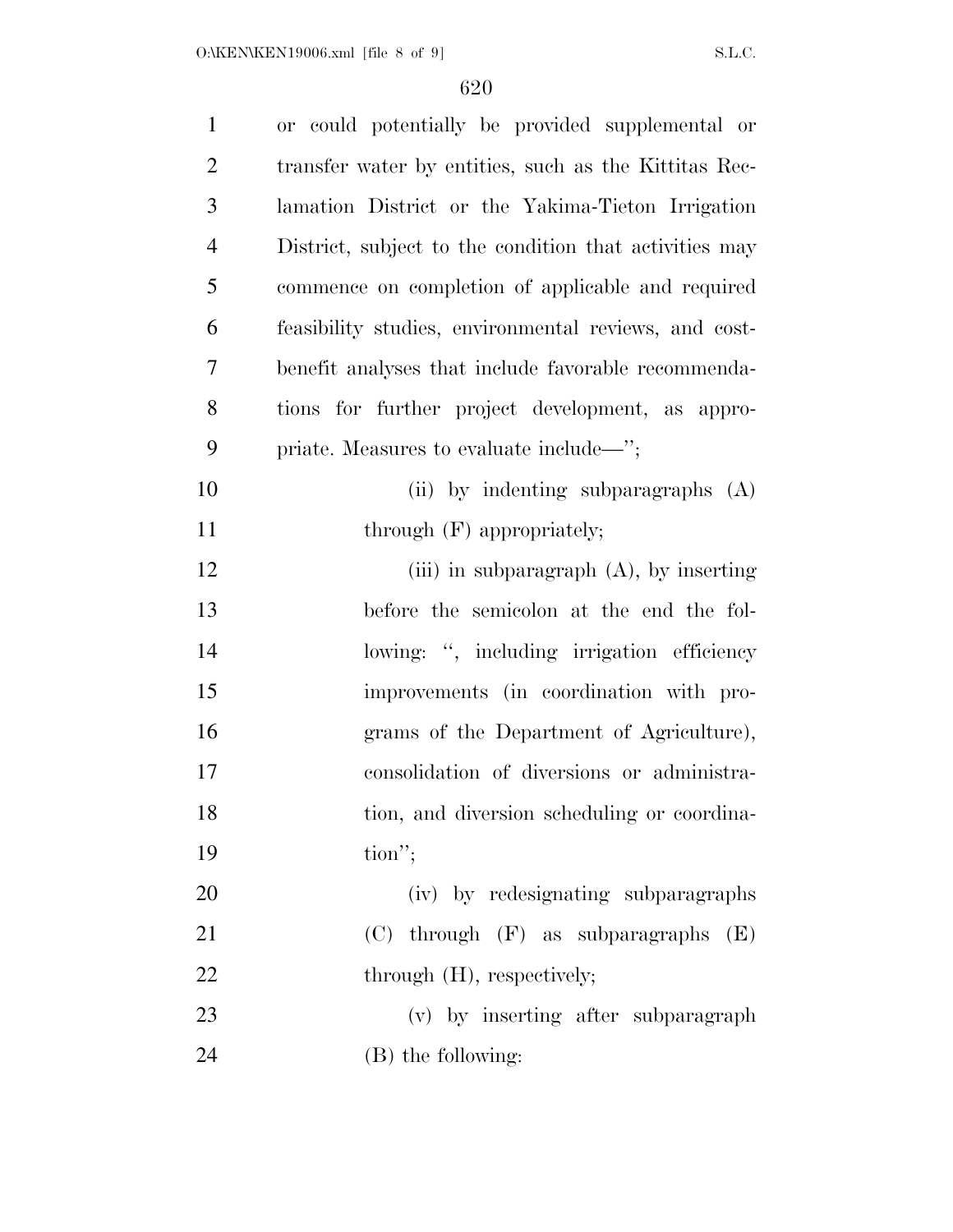| $\mathbf{1}$   | "(C) improvements in irrigation system           |
|----------------|--------------------------------------------------|
| $\overline{2}$ | management or delivery facilities within the     |
| 3              | Yakima River basin when those improvements       |
| $\overline{4}$ | allow for increased irrigation system conveyance |
| 5              | and corresponding reduction in diversion from    |
| 6              | tributaries or flow enhancements to tributaries  |
| 7              | through direct flow supplementation or ground-   |
| 8              | water recharge;                                  |
| 9              | $\lq\lq$ improvements of irrigation system       |
| 10             | management or delivery facilities to reduce or   |
| 11             | eliminate excessively high flows caused by the   |
| 12             | use of natural streams for conveyance or irriga- |
| 13             | tion water or return water;";                    |
| 14             | $(vi)$ in subparagraph $(E)$ (as redesig-        |
| 15             | nated by clause (iv)), by striking "ground"      |
| 16             | water" and inserting "groundwater re-            |
| 17             | charge and";                                     |
| 18             | (vii) in subparagraph (G) (as so re-             |
| 19             | designated), by inserting "or transfer"          |
| 20             | after "purchase"; and                            |
| 21             | (viii) in subparagraph (H) (as so re-            |
| 22             | designated), by inserting "stream processes      |
| 23             | and" before "stream habitats";                   |
| 24             | $(B)$ in paragraph $(2)$ —                       |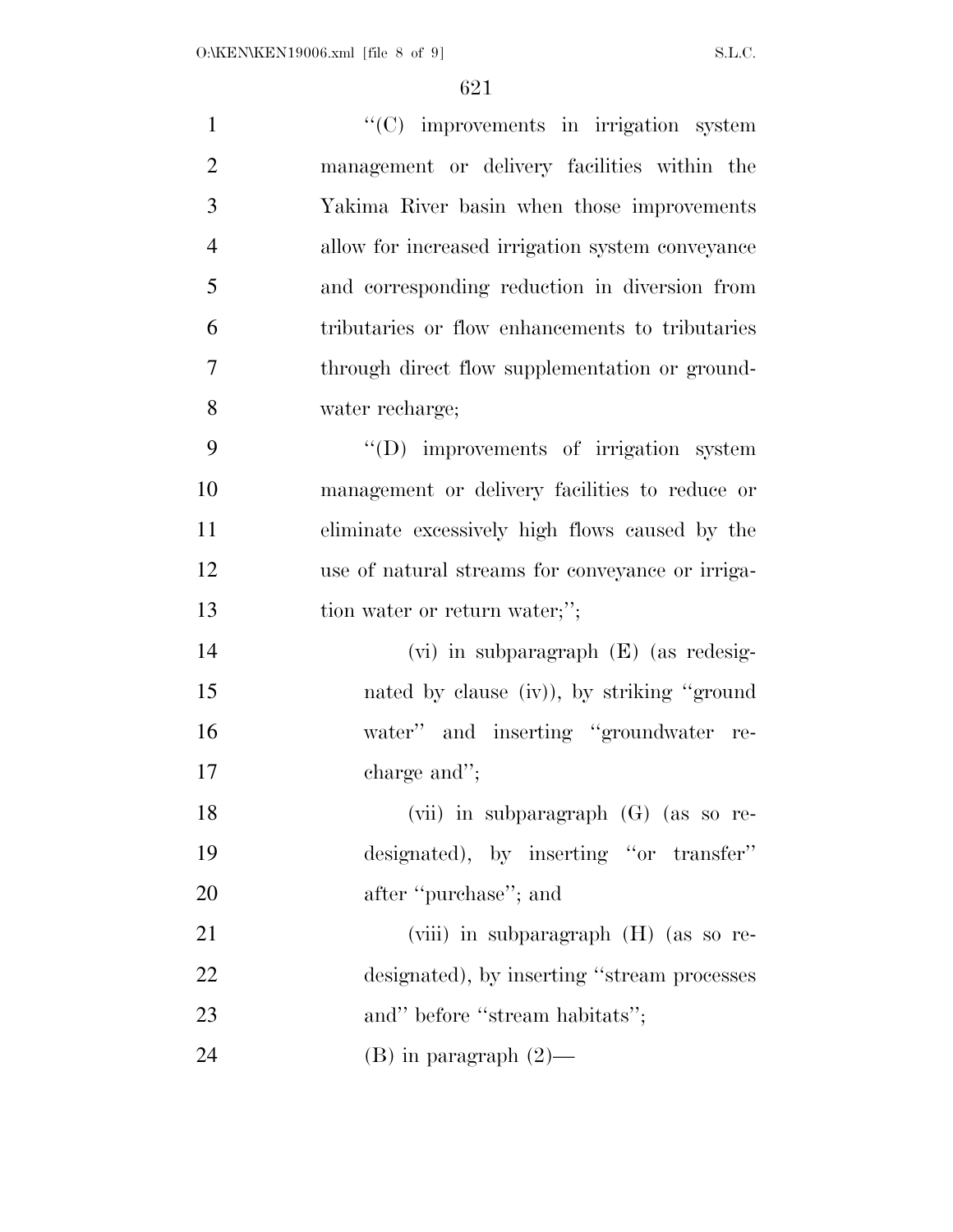| $\mathbf{1}$   | (i) in the matter preceding subpara-              |
|----------------|---------------------------------------------------|
| $\overline{2}$ | graph (A), by striking "the Taneum Creek          |
| 3              | study" and inserting "studies under this          |
| $\overline{4}$ | subsection";                                      |
| 5              | (ii) in subparagraph $(B)$ —                      |
| 6              | (I) by striking "and economic"                    |
| $\overline{7}$ | and inserting ", infrastructure, eco-             |
| 8              | nomic, and land use"; and                         |
| 9              | (II) by striking "and" at the end;                |
| 10             | (iii) in subparagraph $(C)$ , by striking         |
| 11             | the period at the end and inserting ";            |
| 12             | and"; and                                         |
| 13             | (iv) by adding at the end the fol-                |
| 14             | lowing:                                           |
| 15             | "(D) any related studies already underway         |
| 16             | or undertaken."; and                              |
| 17             | $(C)$ in paragraph $(3)$ , in the first sentence, |
| 18             | by inserting "of each tributary or group of trib- |
| 19             | utaries" after "study";                           |
| 20             | $(4)$ in subsection $(e)$ —                       |
| 21             | $(A)$ in the subsection heading, by inserting     |
| 22             | NONSURFACE STORAGE" after "NON-<br>``AND"         |
| 23             | sTORAGE"; and                                     |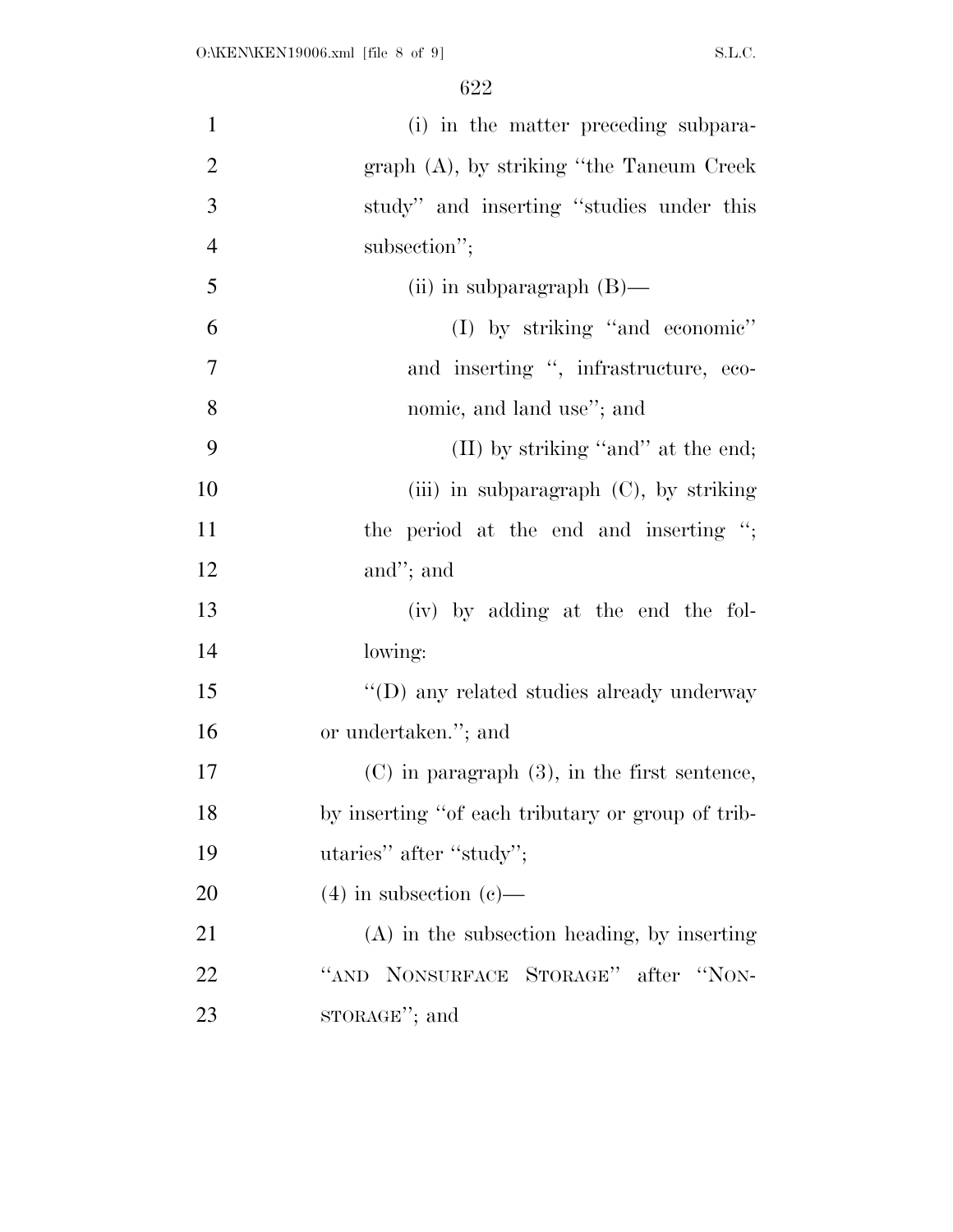| $\mathbf{1}$   | $(B)$ in the matter preceding paragraph $(1)$ ,         |
|----------------|---------------------------------------------------------|
| $\overline{2}$ | by inserting "and nonsurface storage" after             |
| 3              | "nonstorage";                                           |
| $\overline{4}$ | $(5)$ by striking subsection $(d)$ ;                    |
| 5              | $(6)$ by redesignating subsection $(e)$ as sub-         |
| 6              | section $(d)$ ; and                                     |
| 7              | $(7)$ in paragraph $(2)$ of subsection $(d)$ (as so re- |
| 8              | designated)—                                            |
| 9              | $(A)$ in the first sentence—                            |
| 10             | (i) by inserting "and implementation"                   |
| 11             | after "investigation";                                  |
| 12             | (ii) by striking "other" before "Yak-                   |
| 13             | ima River"; and                                         |
| 14             | (iii) by inserting "and other water                     |
| 15             | supply entities" after "owners"; and                    |
| 16             | (B) by striking the second sentence.                    |
| 17             | (d) CHANDLER PUMPING PLANT AND POWERPLANT-              |
| 18             | OPERATIONS AT PROSSER DIVERSION DAM.-Section            |
| 19             | 1208(d) of Public Law 103–434 (108 Stat. 4562; 114      |
| 20             | Stat. 1425) is amended by inserting "negatively" before |
| 21             | "affected".                                             |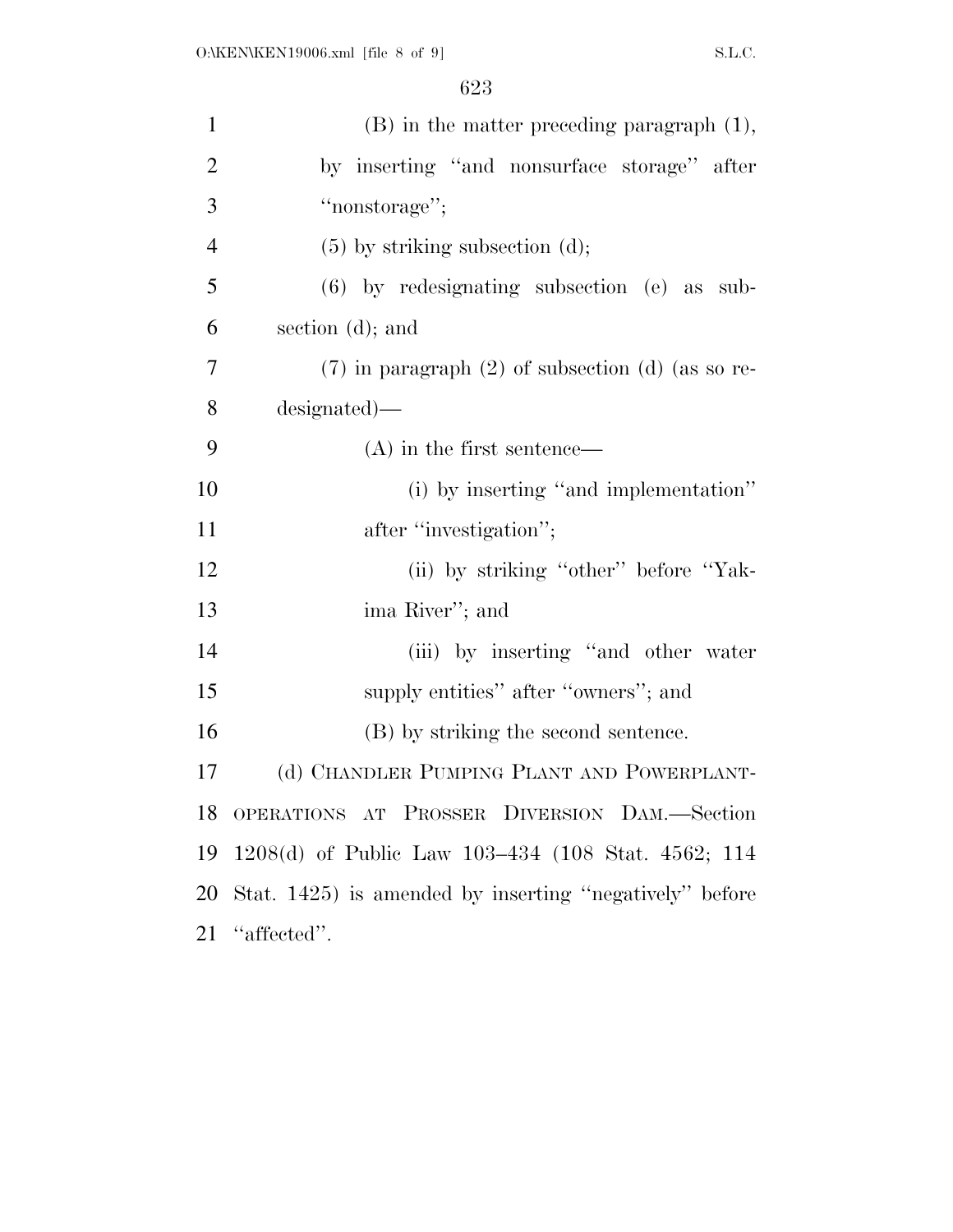## **Subtitle D—Bureau of Reclamation Facility Conveyances**

**SEC. 8301. CONVEYANCE OF MAINTENANCE COMPLEX AND** 

 **DISTRICT OFFICE OF THE ARBUCKLE PROJECT, OKLAHOMA.** 

(a) DEFINITIONS.—In this section:

 (1) AGREEMENT.—The term ''Agreement'' means the agreement entitled ''Agreement between the United States and the Arbuckle Master Conser- vancy District for Transferring Title to the Feder- ally Owned Maintenance Complex and District Of- fice to the Arbuckle Master Conservancy District'' and numbered 14AG640141.

 (2) DISTRICT.—The term ''District'' means the Arbuckle Master Conservancy District, located in Murray County, Oklahoma.

 (3) DISTRICT OFFICE.—The term ''District Of-fice'' means—

 (A) the headquarters building located at 2440 East Main, Davis, Oklahoma; and

 (B) the approximately 0.83 acres of land described in the Agreement.

 (4) MAINTENANCE COMPLEX.—The term ''Maintenance Complex'' means the caretaker's resi-dence, shop buildings, and any appurtenances lo-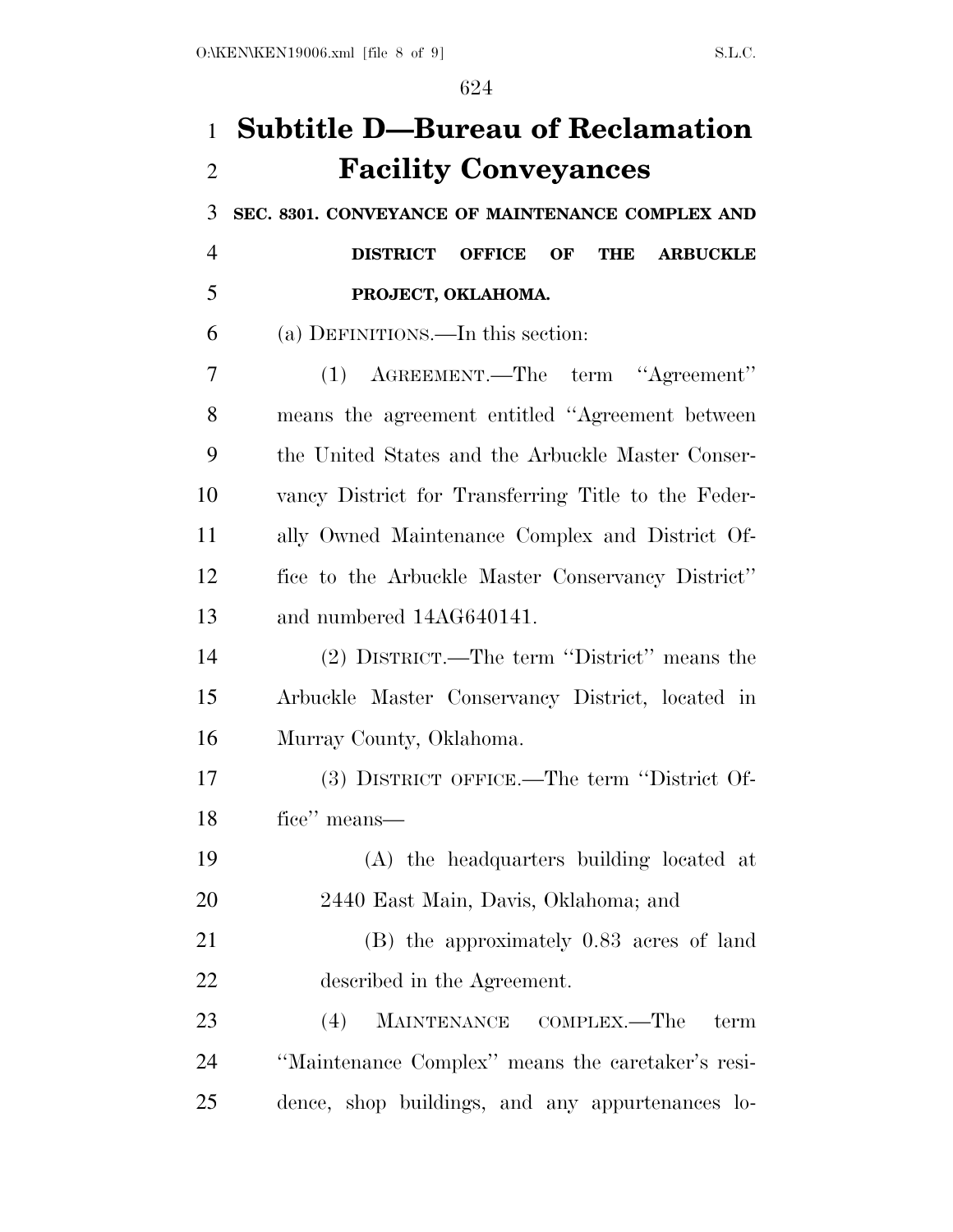cated on the land described in the Agreement com-2 prising approximately 2 acres.

 (b) CONVEYANCE TO DISTRICT.—As soon as prac- ticable after the date of enactment of this Act, the Sec- retary shall convey to the District, all right, title, and in- terest of the United States in and to the Maintenance Complex and District Office, Arbuckle Project, Oklahoma, consistent with the terms and conditions of the Agree-ment.

(c) LIABILITY.—

 (1) IN GENERAL.—Effective on the date of con- veyance to the District of the Maintenance Complex and District Office under this section, the United States shall not be held liable by any court for dam- ages of any kind arising out of any act, omission, or occurrence relating to the Maintenance Complex or District Office, except for damages caused by acts of negligence committed by the United States or by an employee or agent of the United States prior to the date of conveyance.

 (2) APPLICABLE LAW.—Nothing in this section increases the liability of the United States beyond the liability provided in chapter 171 of title 28, United States Code (commonly known as the ''Fed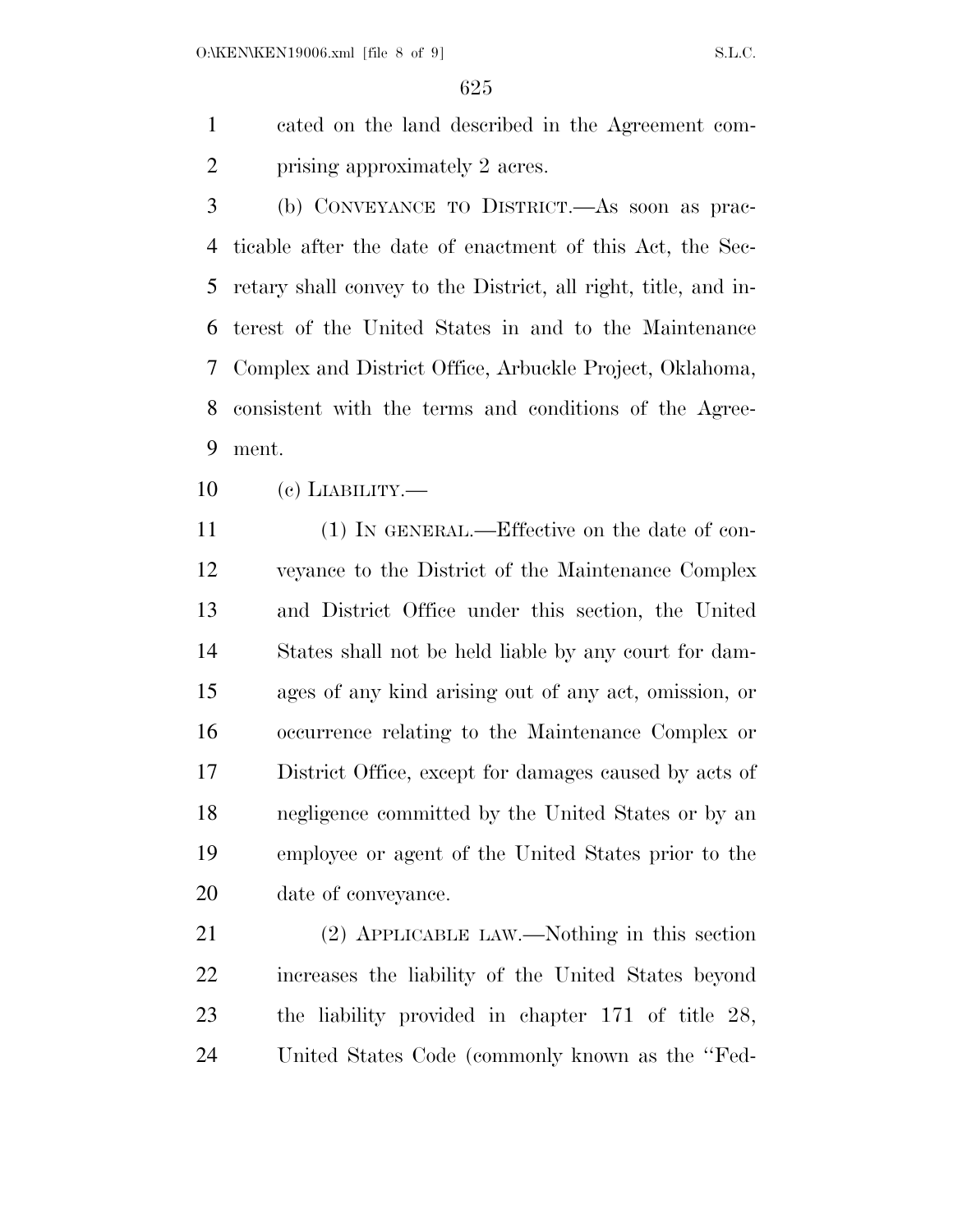eral Tort Claims Act''), on the date of enactment of this Act.

 (d) BENEFITS.—After the conveyance of the Mainte- nance Complex and District Office to the District under this section—

 (1) the Maintenance Complex and District Of- fice shall not be considered to be a part of a Federal reclamation project; and

 (2) the District shall not be eligible to receive any benefits with respect to any facility comprising that Maintenance Complex and District Office, other than benefits that would be available to a similarly situated person with respect to a facility that is not part of a Federal reclamation project.

 (e) COMMUNICATION.—If the Secretary has not com- pleted the conveyance required under subsection (b) by the date that is 1 year after the date of enactment of this Act, the Secretary shall submit to Congress a letter with sufficient detail that—

 (1) explains the reasons the conveyance has not been completed; and

 (2) specifies the date by which the conveyance will be completed.

## **SEC. 8302. CONTRA COSTA CANAL TRANSFER.**

(a) DEFINITIONS.—In this section: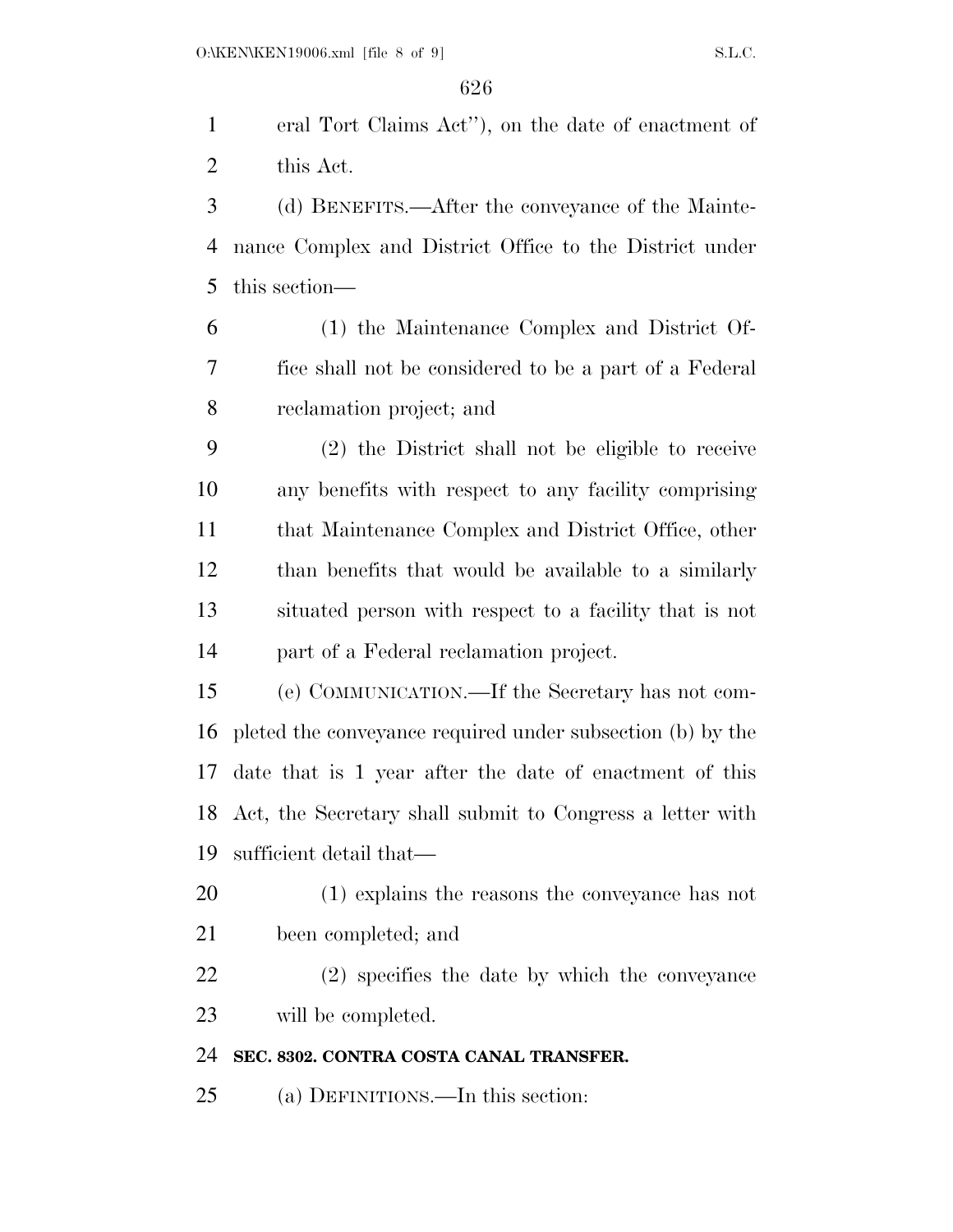| $\mathbf{1}$   | (1) ACQUIRED LAND.—The term "acquired                |
|----------------|------------------------------------------------------|
| $\overline{2}$ | land" means land in Federal ownership and land       |
| 3              | over which the Federal Government holds an interest  |
| $\overline{4}$ | for the purpose of the construction and operation of |
| 5              | the Contra Costa Canal, including land under the ju- |
| 6              | risdiction of-                                       |
| 7              | (A) the Bureau of Reclamation;                       |
| 8              | (B) the Western Area Power Administra-               |
| 9              | tion; and                                            |
| 10             | (C) the Department of Defense in the case            |
| 11             | of the Clayton Canal diversion traversing the        |
| 12             | Concord Naval Weapons Station.                       |
| 13             | (2) CONTRA COSTA CANAL.—                             |
| 14             | (A) IN GENERAL.—The term "Contra                     |
| 15             | Costa Canal" means the Contra Costa Canal            |
| 16             | Unit of the Central Valley Project, which exclu-     |
| 17             | sively serves the Contra Costa Water District in     |
| 18             | an urban area of Contra Costa County, Cali-          |
| 19             | fornia.                                              |
| 20             | (B) INCLUSIONS.—The term "Contra                     |
| 21             | Costa Canal" includes pipelines, conduits,           |
| 22             | pumping plants, aqueducts, laterals, water stor-     |
| 23             | and regulatory facilities, electric<br>age<br>sub-   |
| 24             | stations, related works and improvements, and        |
| 25             | all interests in land associated with the Contra     |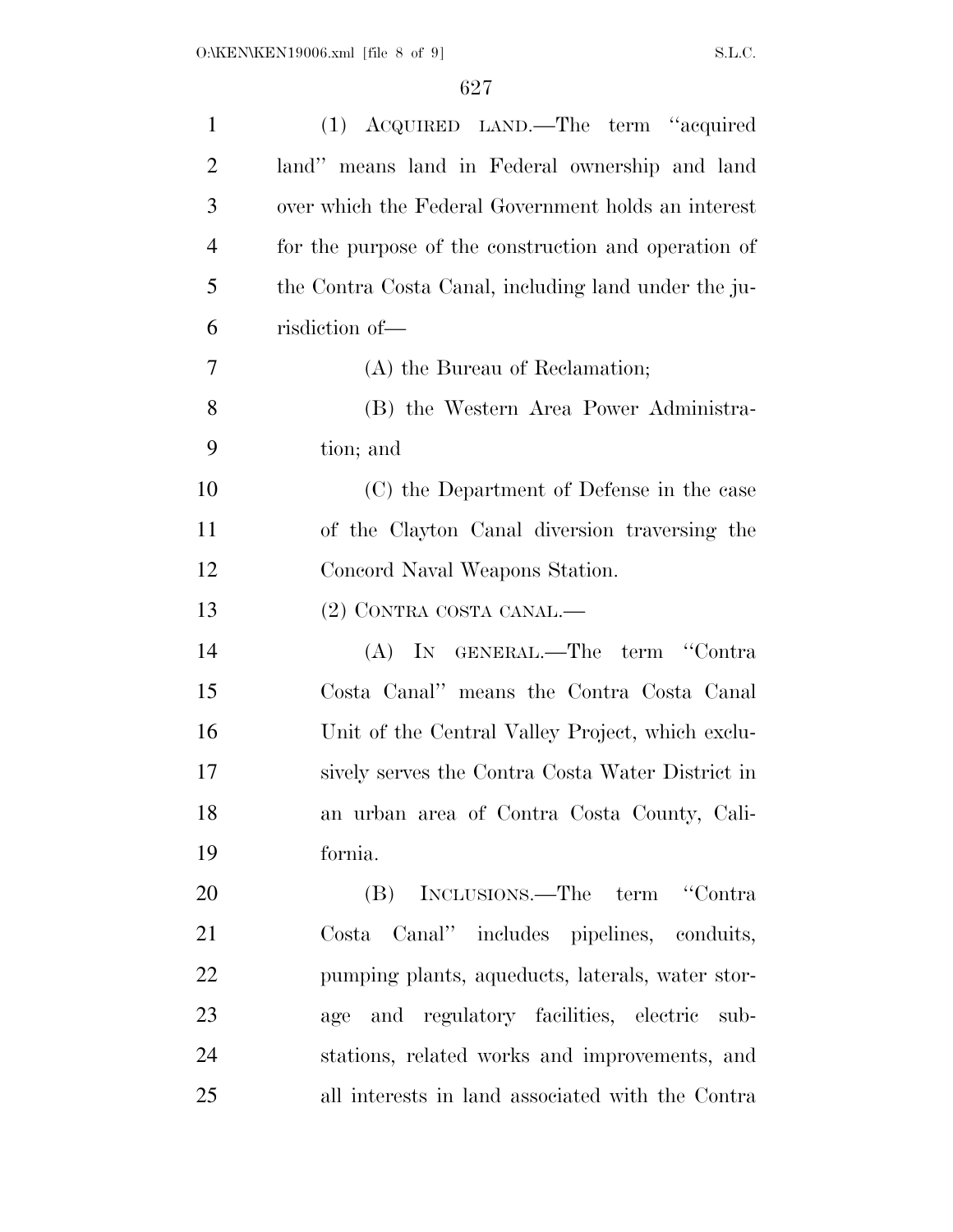Costa Canal Unit of the Central Valley Project in existence on the date of enactment of this Act.

 (C) EXCLUSION.—The term ''Contra Costa Canal'' does not include the Rock Slough fish screen facility.

 (3) CONTRA COSTA CANAL AGREEMENT.—The term ''Contra Costa Canal Agreement'' means an agreement between the District and the Bureau of Reclamation to determine the legal, institutional, and financial terms surrounding the transfer of the Contra Costa Canal, including compensation to the reclamation fund established by the first section of the Act of June 17, 1902 (32 Stat. 388, chapter 1093), equal to the net present value of miscella- neous revenues that the United States would other- wise derive over the 10 years following the date of enactment of this Act from the eligible land and fa- cilities to be transferred, as governed by reclamation law and policy and the contracts.

 (4) CONTRACTS.—The term ''contracts'' means the existing water service contract between the Dis- trict and the United States, Contract No. 175r– 3401A–LTR1 (2005), Contract No. 14–06–200– 6072A (1972, as amended), and any other contract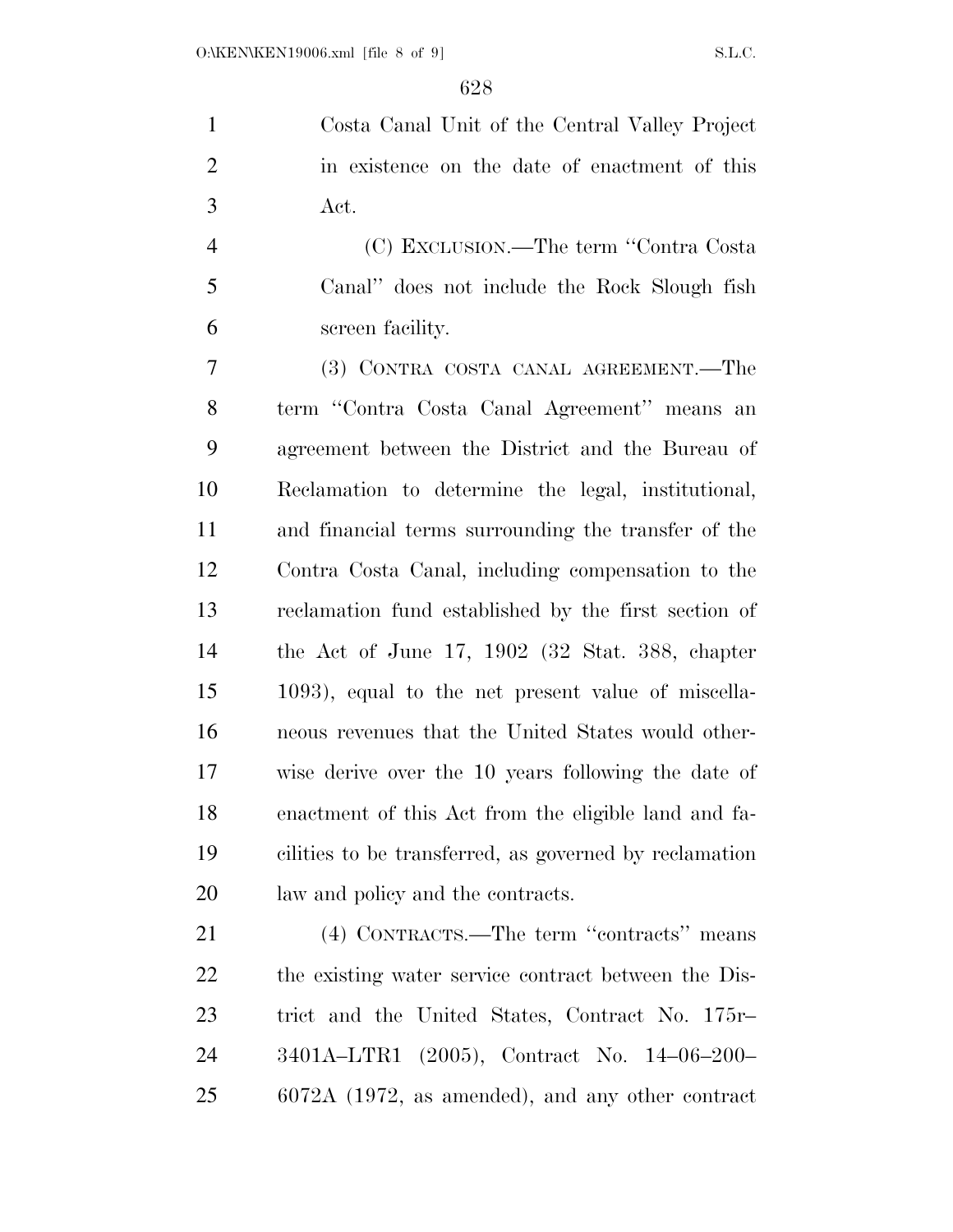| $\mathbf{1}$   | or land permit involving the United States, the Dis-  |
|----------------|-------------------------------------------------------|
| $\overline{2}$ | trict, and Contra Costa Canal.                        |
| 3              | (5) DISTRICT.—The term "District" means the           |
| $\overline{4}$ | Contra Costa Water District, a political subdivision  |
| 5              | of the State of California.                           |
| 6              | $(6)$ ROCK SLOUGH FISH SCREEN FACILITY.—              |
| 7              | (A) IN GENERAL.—The term<br>"Rock                     |
| 8              | Slough fish screen facility" means the fish           |
| 9              | screen facility at the Rock Slough intake to the      |
| 10             | Contra Costa Canal.                                   |
| 11             | (B) INCLUSIONS.—The term "Rock Slough"                |
| 12             | fish screen facility" includes the screen struc-      |
| 13             | ture, rake cleaning system, and accessory struc-      |
| 14             | tures integral to the screen function of the          |
| 15             | Rock Slough fish screen facility, as required         |
| 16             | under the Central Valley Project Improvement          |
| 17             | Act (Public Law 102–575; 106 Stat. 4706).             |
| 18             | (7) ROCK SLOUGH FISH SCREEN FACILITY                  |
| 19             | TRANSFER AGREEMENT.—The term "Rock<br>TITLE           |
| 20             | Slough fish screen facility title transfer agreement" |
| 21             | means an agreement between the District and the       |
| 22             | Bureau of Reclamation to-                             |
| 23             | (A) determine the legal, institutional, and           |
| 24             | financial terms surrounding the transfer of the       |
| 25             | Rock Slough fish screen facility; and                 |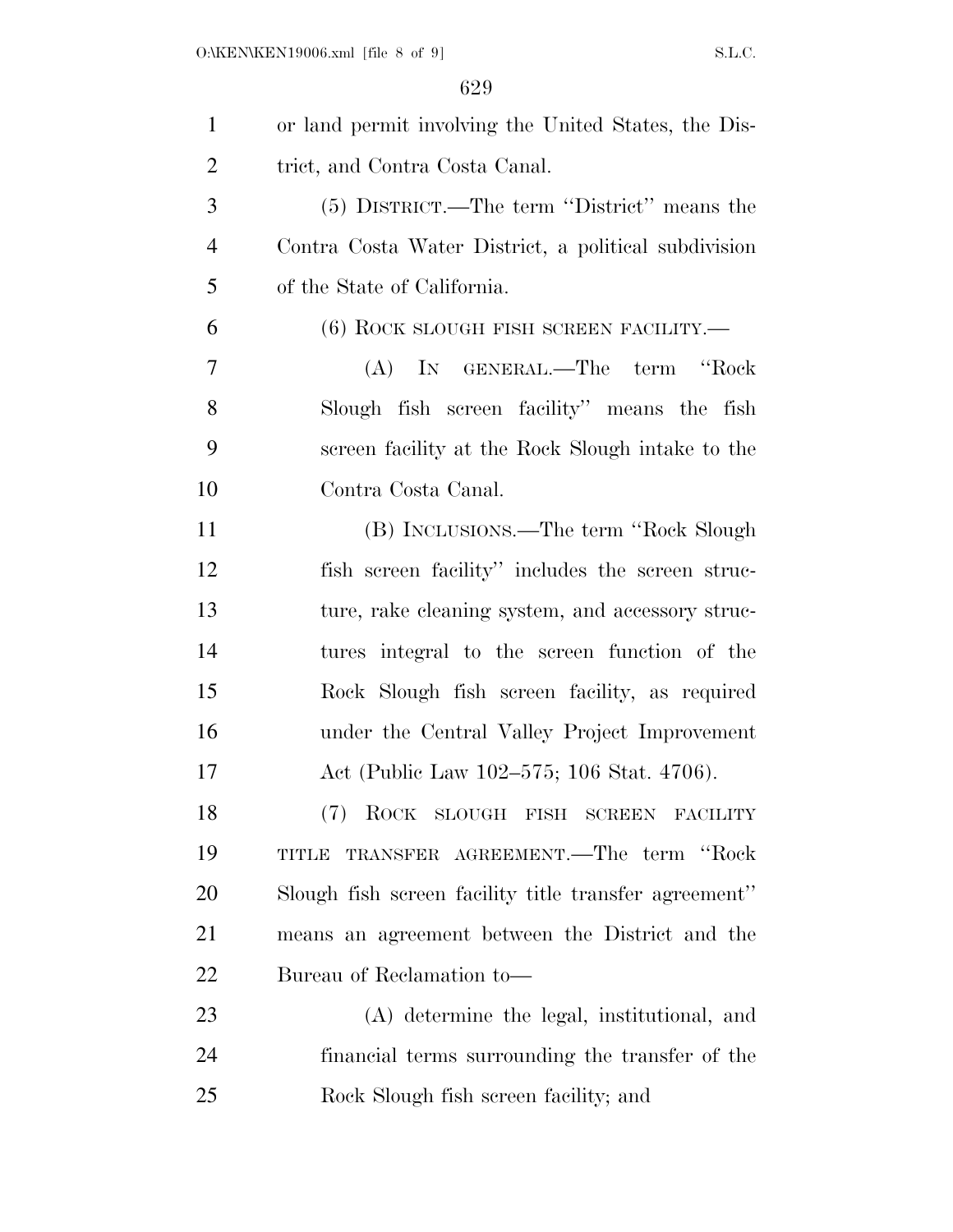(B) ensure the continued safe and reliable operations of the Rock Slough fish screen facil-ity.

## (b) CONVEYANCE OF LAND AND FACILITIES.—

 (1) IN GENERAL.—Not later than 180 days after the date of enactment of this Act, in consider- ation for the District assuming from the United States all liability for the administration, operation, maintenance, and replacement of the Contra Costa Canal, consistent with the terms and conditions set forth in the Contra Costa Canal Agreement and sub- ject to valid existing rights and existing recreation agreements between the Bureau of Reclamation and the East Bay Regional Park District for Contra Loma Regional Park and other local agencies within 16 the Contra Costa Canal, the Secretary shall offer to convey and assign to the District—

 (A) all right, title, and interest of the United States in and to—

- (i) the Contra Costa Canal; and
- 21 (ii) the acquired land; and

 (B) all interests reserved and developed as of the date of enactment of this Act for the Contra Costa Canal in the acquired land, in-cluding existing recreation agreements between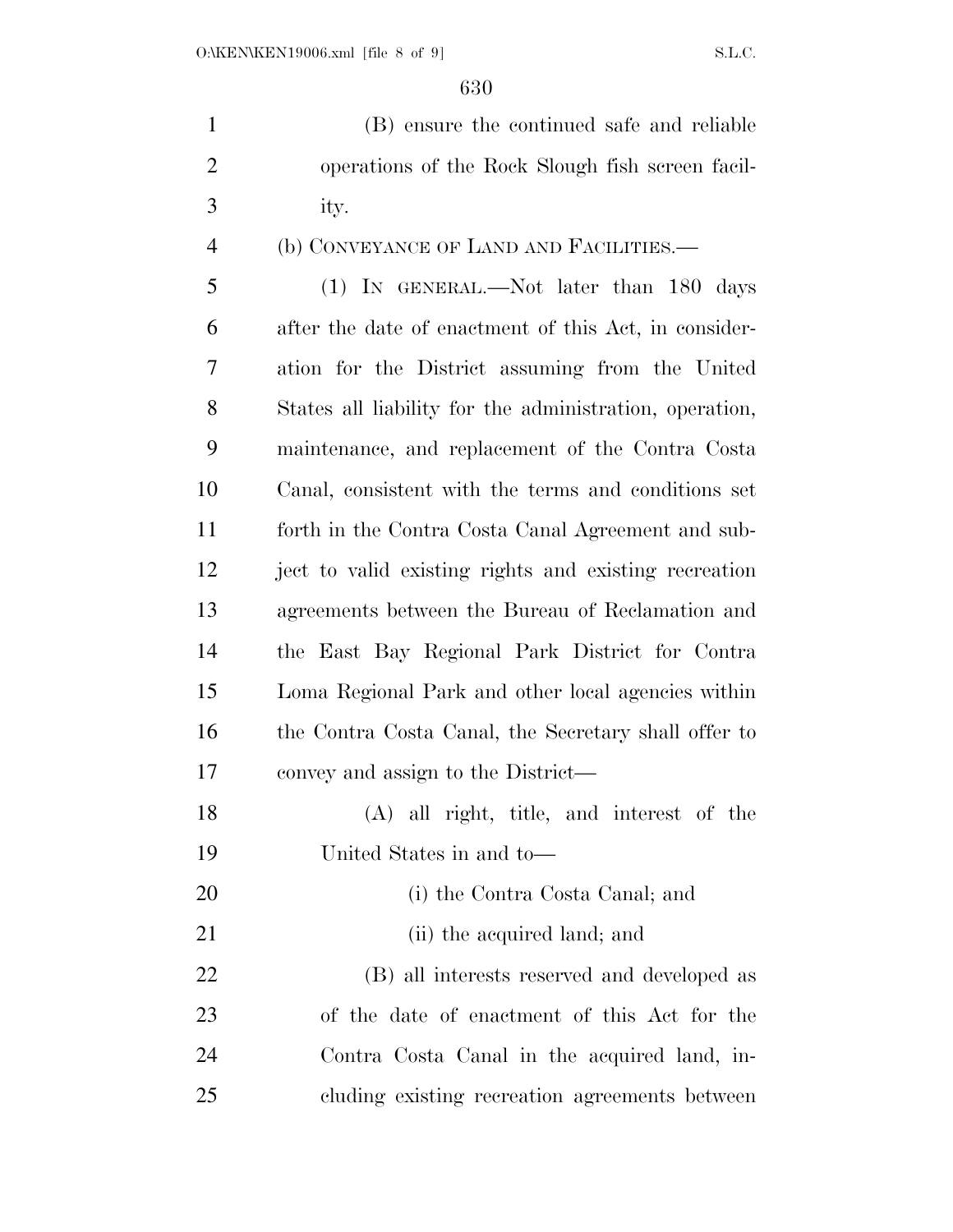the Bureau of Reclamation and the East Bay Regional Park District for Contra Loma Re- gional Park and other local agencies within the Contra Costa Canal.

(2) ROCK SLOUGH FISH SCREEN FACILITY.—

 (A) IN GENERAL.—The Secretary shall convey and assign to the District all right, title, and interest of the United States in and to the Rock Slough fish screen facility pursuant to the Rock Slough fish screen facility title transfer agreement.

 (B) COOPERATION.—Not later than 180 days after the conveyance of the Contra Costa Canal, the Secretary and the District shall enter into good faith negotiations to accomplish 16 the conveyance and assignment under subpara-17 graph  $(A)$ .

 (3) PAYMENT OF COSTS.—The District shall pay to the Secretary any administrative and real es- tate transfer costs incurred by the Secretary in car- rying out the conveyances and assignments under paragraphs (1) and (2), including the cost of any boundary survey, title search, cadastral survey, ap- praisal, and other real estate transaction required for the conveyances and assignments.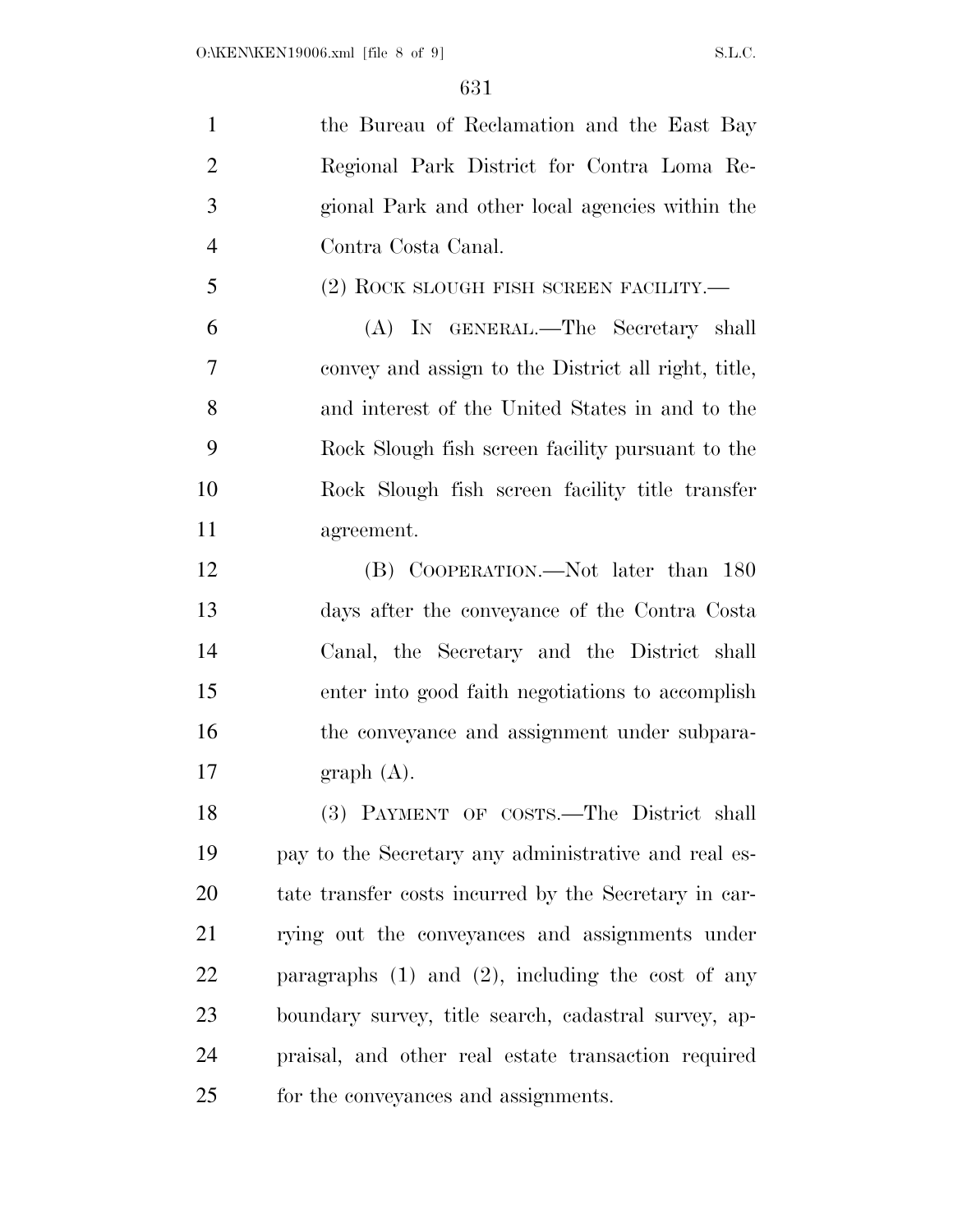| $\mathbf{1}$   | (4)<br>COMPLIANCE WITH ENVIRONMENTAL                  |
|----------------|-------------------------------------------------------|
| $\overline{2}$ | LANS.                                                 |
| 3              | (A) IN GENERAL.—Before carrying out the               |
| $\overline{4}$ | conveyances and assignments under paragraphs          |
| 5              | $(1)$ and $(2)$ , the Secretary shall comply with all |
| 6              | applicable requirements under—                        |
| $\overline{7}$ | (i) the National Environmental Policy                 |
| 8              | Act of 1969 (42 U.S.C. 4321 et seq.);                 |
| 9              | (ii) the Endangered Species Act of                    |
| 10             | 1973 (16 U.S.C. 1531 et seq.); and                    |
| 11             | (iii) any other law applicable to the                 |
| 12             | Contra Costa Canal or the acquired land.              |
| 13             | (B) EFFECT.—Nothing in this section                   |
| 14             | modifies or alters any obligations under—             |
| 15             | (i) the National Environmental Policy                 |
| 16             | Act of 1969 (42 U.S.C. 4321 et seq.); or              |
| 17             | (ii) the Endangered Species Act of                    |
| 18             | 1973 (16 U.S.C. 1531 et seq.).                        |
| 19             | (c) RELATIONSHIP TO EXISTING CENTRAL VALLEY           |
| 20             | PROJECT CONTRACTS.-                                   |
| 21             | $(1)$ In GENERAL.—Nothing in this section af-         |
| 22             | fects—                                                |
| 23             | (A) the application of the reclamation laws           |
| 24             | to water delivered to the District pursuant to        |
| 25             | any contract with the Secretary; or                   |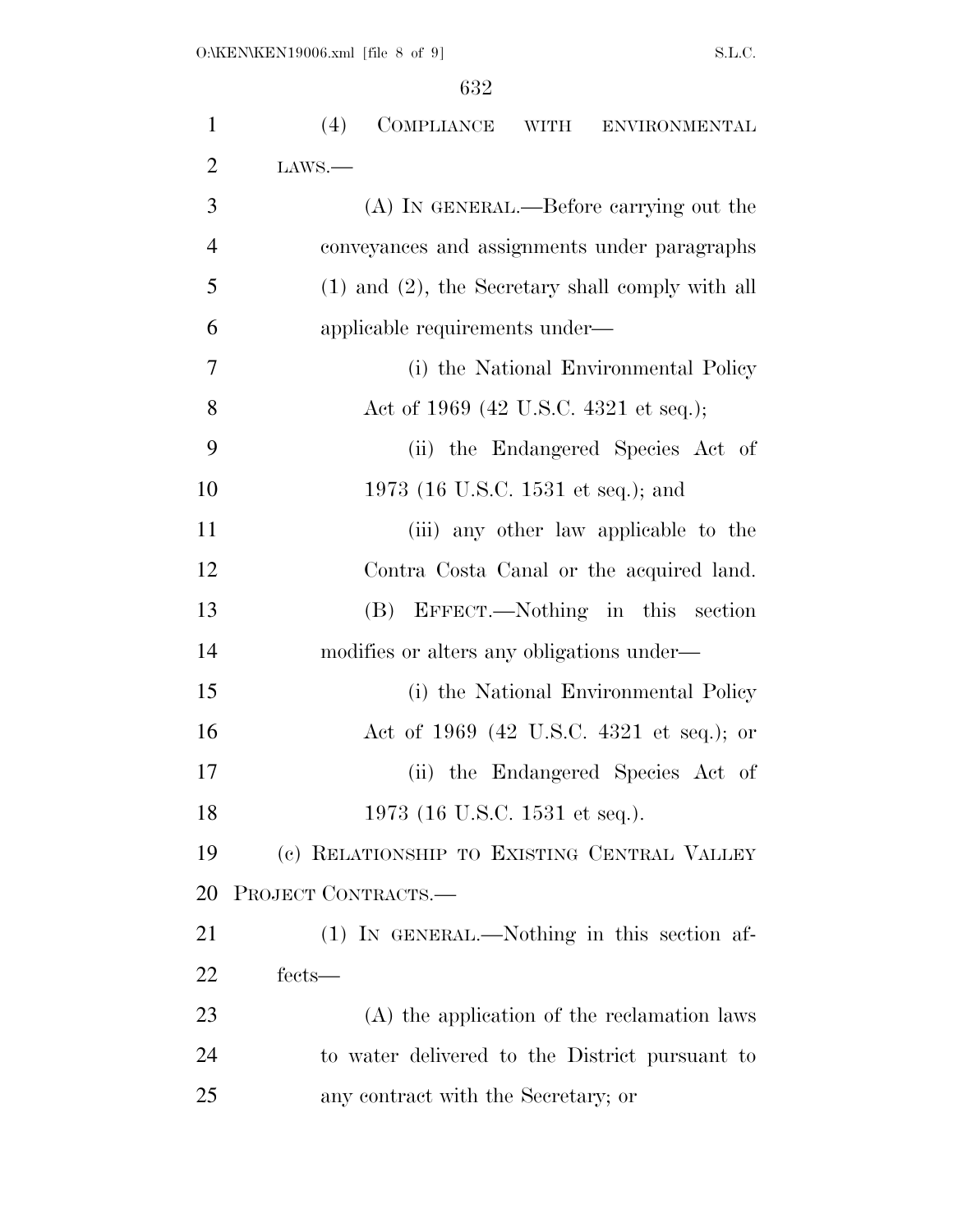| $\mathbf{1}$   | $(B)$ subject to paragraph $(2)$ , the con-         |
|----------------|-----------------------------------------------------|
| $\overline{2}$ | tracts.                                             |
| 3              | (2) AMENDMENTS TO CONTRACTS.—The Sec-               |
| $\overline{4}$ | retary and the District may modify the contracts as |
| 5              | necessary to comply with this section.              |
| 6              | $(3)$ LIABILITY.—                                   |
| $\overline{7}$ | (A) In GENERAL.—Except as provided in               |
| 8              | subparagraph (B), the United States shall not       |
| 9              | be liable for damages arising out of any act,       |
| 10             | omission, or occurrence relating to the Contra      |
| 11             | Costa Canal or the acquired land.                   |
| 12             | (B) EXCEPTION.—The United States shall              |
| 13             | continue to be liable for damages caused by         |
| 14             | acts of negligence committed by the United          |
| 15             | States or by any employee or agent of the           |
| 16             | United States before the date of the conveyance     |
| 17             | and assignment under subsection $(b)(1)$ , con-     |
| 18             | sistent with chapter 171 of title 28, United        |
| 19             | States Code (commonly known as the "Federal"        |
| 20             | Tort Claims Act").                                  |
| 21             | (C) LIMITATION.—Nothing in this section             |
| 22             | increases the liability of the United States be-    |
| 23             | yond the liability provided under chapter 171 of    |
| 24             | title 28, United States Code (commonly known)       |
| 25             | as the "Federal Tort Claims Act").                  |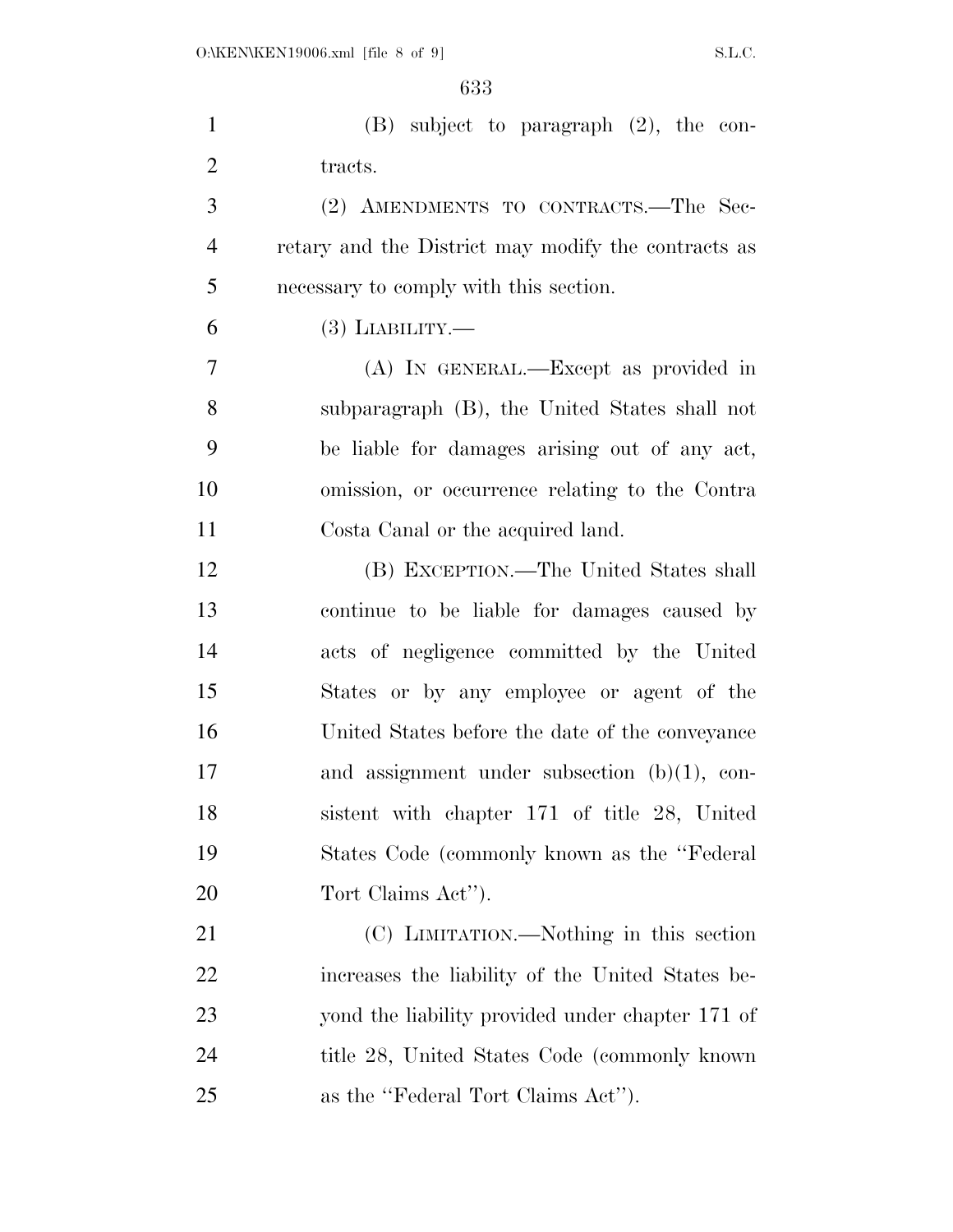| $\mathbf{1}$ | (d) REPORT.—If the conveyance and assignment au-             |
|--------------|--------------------------------------------------------------|
| 2            | thorized by subsection $(b)(1)$ is not completed by the date |
| 3            | that is 1 year after the date of enactment of this Act,      |
| 4            | the Secretary shall submit to Congress a report that—        |
| 5            | (1) describes the status of the conveyance and               |
| 6            | assignment;                                                  |
| 7            | (2) describes any obstacles to completing the                |
| 8            | conveyance and assignment; and                               |
| 9            | (3) specifies an anticipated date for completion             |
| 10           | of the conveyance and assignment.                            |
| 11           | <b>TITLE IX-MISCELLANEOUS</b>                                |
| 12           | SEC. 9001. EVERY KID OUTDOORS ACT.                           |
| 13           | (a) DEFINITIONS.—In this section:                            |
| 14           | (1) FEDERAL LAND AND WATERS.—The term                        |
| 15           | "Federal land and waters" means any Federal land             |
| 16           | or body of water under the jurisdiction of any of the        |
| 17           | Secretaries to which the public has access.                  |
| 18           | (2) PROGRAM.—The term "program" means                        |
| 19           | the Every Kid Outdoors program established under             |
| 20           | subsection $(b)(1)$ .                                        |
| 21           | (3) SECRETARIES.—The term "Secretaries"                      |
| 22           | means-                                                       |
| 23           | (A) the Secretary, acting through—                           |
| 24           | (i) the Director of the National Park                        |
| 25           | Service;                                                     |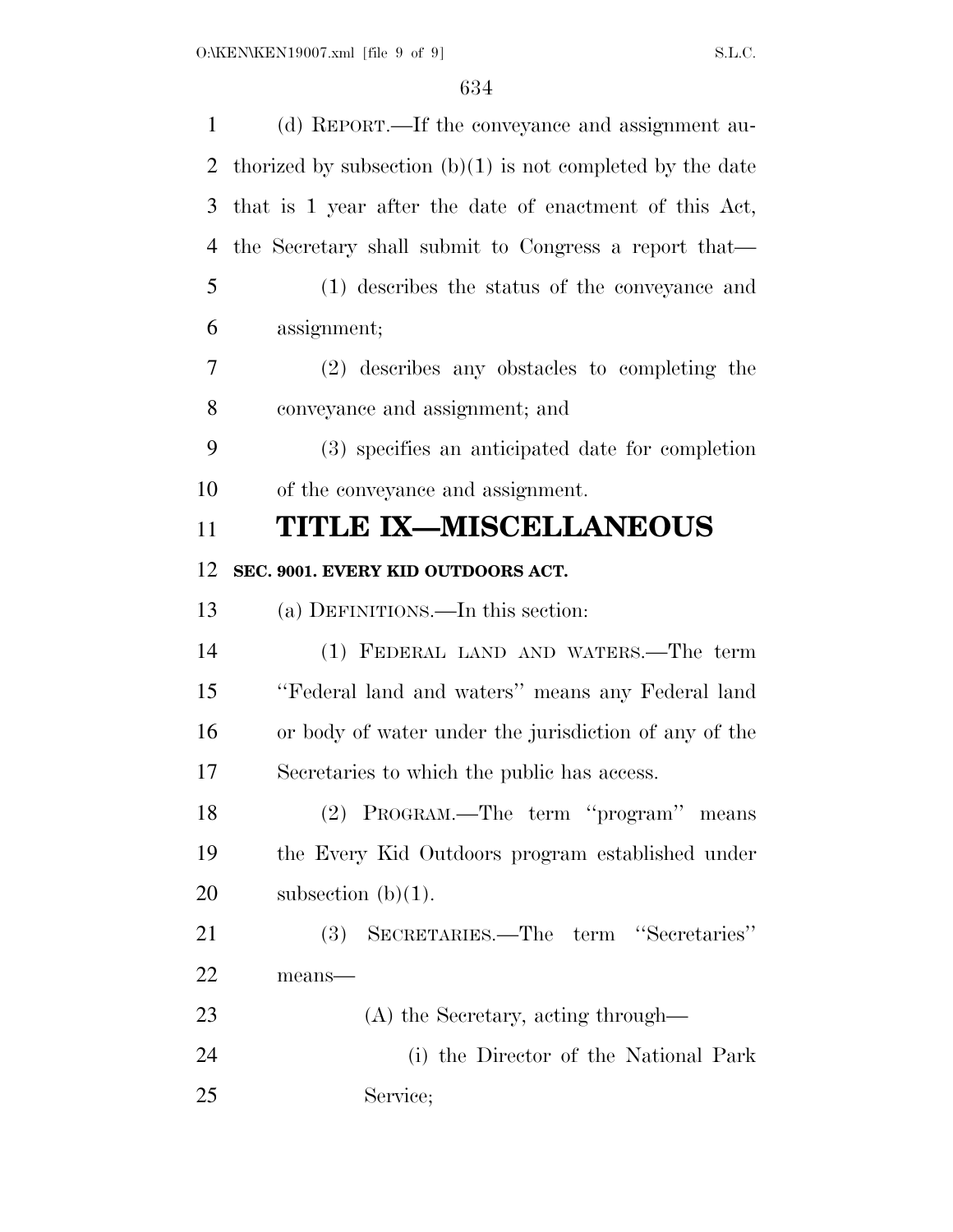| $\mathbf{1}$   | (ii) the Director of the United States                |
|----------------|-------------------------------------------------------|
| $\overline{2}$ | Fish and Wildlife Service;                            |
| 3              | (iii) the Director of the Bureau of                   |
| $\overline{4}$ | Land Management; and                                  |
| 5              | (iv) the Commissioner of Reclamation;                 |
| 6              | (B) the Secretary of Agriculture, acting              |
| 7              | through the Chief of the Forest Service;              |
| 8              | (C) the Secretary of Commerce, acting                 |
| 9              | through the Administrator of the National Oce-        |
| 10             | anic and Atmospheric Administration; and              |
| 11             | (D) the Secretary of the Army, acting                 |
| 12             | through the Assistant Secretary of the Army           |
| 13             | for Civil Works.                                      |
| 14             | (4) STATE.—The term "State" means each of             |
| 15             | the several States, the District of Columbia, Amer-   |
| 16             | ican Samoa, Guam, the Northern Mariana Islands,       |
| 17             | Puerto Rico, the Virgin Islands of the United States, |
| 18             | and any other territory or possession of the United   |
| 19             | States.                                               |
| 20             | (5) STUDENT OR STUDENTS.—The term "stu-               |
| 21             | dent" or "students" means any fourth grader or        |
| 22             | home-schooled learner 10 years of age residing in     |
| 23             | the United States, including any territory or posses- |
| 24             | sion of the United States.                            |
| 25             | (b) EVERY KID OUTDOORS PROGRAM.—                      |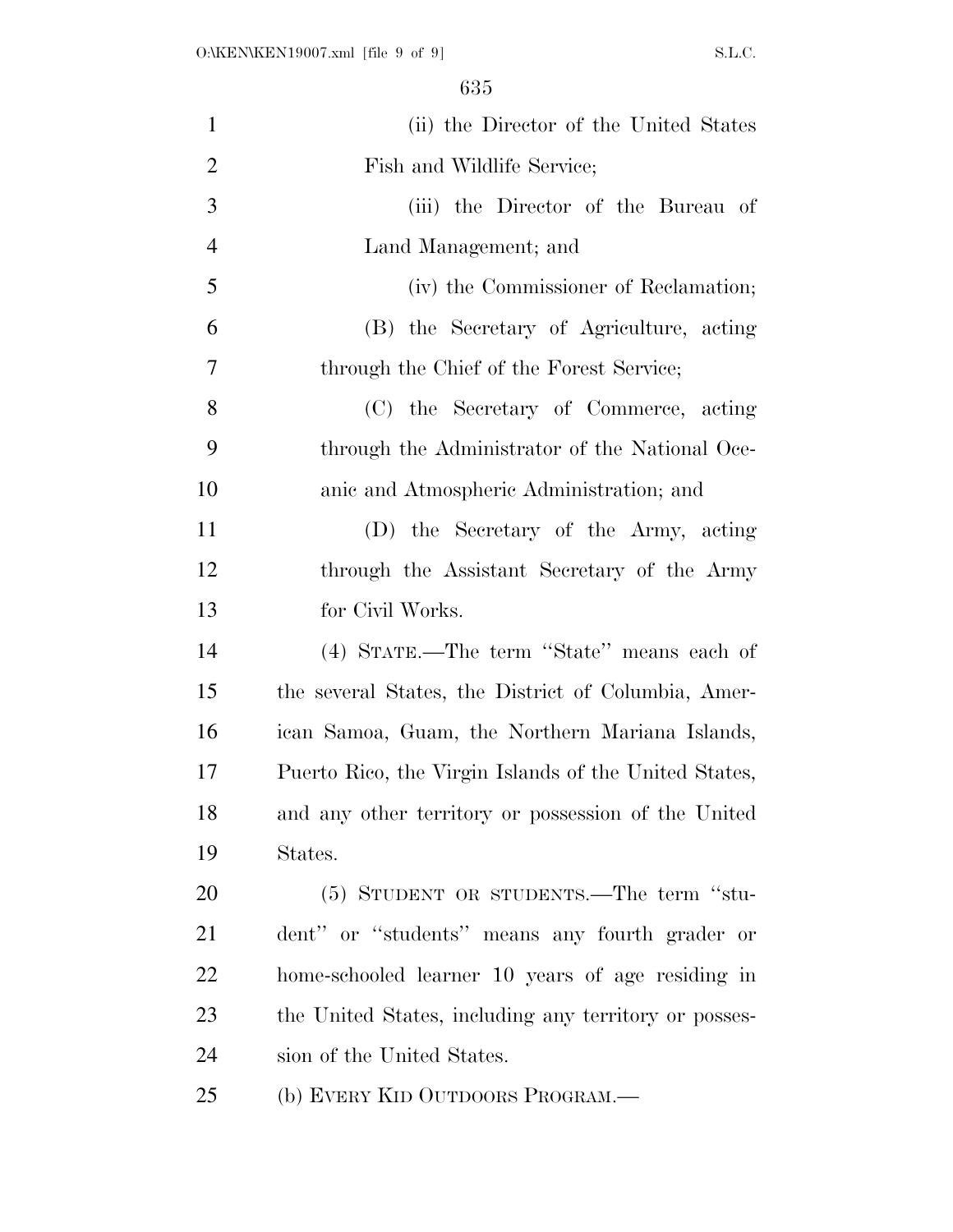| $\mathbf{1}$   | (1) ESTABLISHMENT.—The Secretaries shall             |
|----------------|------------------------------------------------------|
| $\overline{2}$ | jointly establish a program, to be known as the      |
| 3              | "Every Kid Outdoors program", to provide free ac-    |
| $\overline{4}$ | cess to Federal land and waters for students and ac- |
| 5              | companying individuals in accordance with this sub-  |
| 6              | section.                                             |
| 7              | (2) ANNUAL PASSES.-                                  |
| 8              | $(A)$ In GENERAL.—At the request of a stu-           |
| 9              | dent, the Secretaries shall issue a pass to the      |
| 10             | student, which allows access to Federal lands        |
| 11             | and waters for which access is subject to an en-     |
| 12             | trance, standard amenity, or day use fee, free       |
| 13             | of charge for the student and—                       |
| 14             | (i) in the case of a per-vehicle fee                 |
| 15             | area-                                                |
| 16             | (I) any passengers accompanying                      |
| 17             | the student in a private, noncommer-                 |
| 18             | cial vehicle; or                                     |
| 19             | (II) not more than three adults                      |
| 20             | accompanying the student on bicycles;                |
| 21             | <b>or</b>                                            |
| 22             | (ii) in the case of a per-person fee                 |
| 23             | area, not more than three adults accom-              |
| 24             | panying the student.                                 |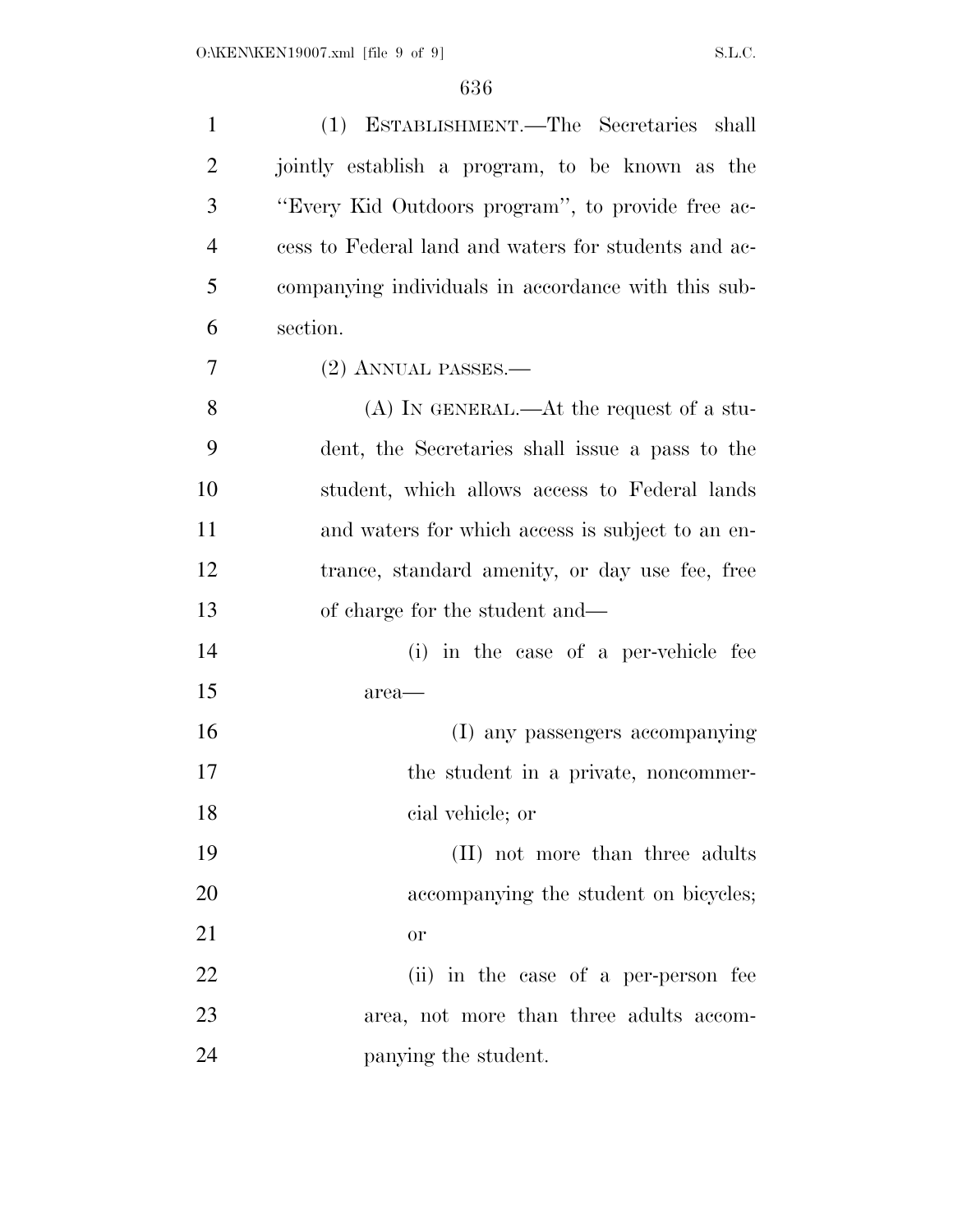| $\mathbf{1}$   | (B) TERM.—A pass described in subpara-              |
|----------------|-----------------------------------------------------|
| $\overline{2}$ | graph (A) shall be effective during the period      |
| 3              | beginning on September 1 and ending on Au-          |
| $\overline{4}$ | gust 31 of the following year.                      |
| 5              | (C) PRESENCE OF A STUDENT IN GRADE                  |
| 6              | FOUR REQUIRED.—A pass described in sub-             |
| 7              | paragraph $(A)$ shall be effective only if the stu- |
| 8              | dent to which the pass was issued is present at     |
| 9              | the point of entry to the applicable Federal land   |
| 10             | or water.                                           |
| 11             | (3) OTHER ACTIVITIES.—In carrying out the           |
| 12             | program, the Secretaries—                           |
| 13             | (A) may collaborate with State Park sys-            |
| 14             | tems that opt to implement a complementary          |
| 15             | Every Kid Outdoors State park pass;                 |
| 16             | (B) may coordinate with the Secretary of            |
| 17             | Education to implement the program;                 |
| 18             | (C) shall maintain a publicly available             |
| 19             | website with information about the program;         |
| 20             | (D) may provide visitor services for the            |
| 21             | program; and                                        |
| 22             | (E) may support approved partners of the            |
| 23             | Federal land and waters by providing the part-      |
| 24             | ners with opportunities to participate in the       |
| 25             | program.                                            |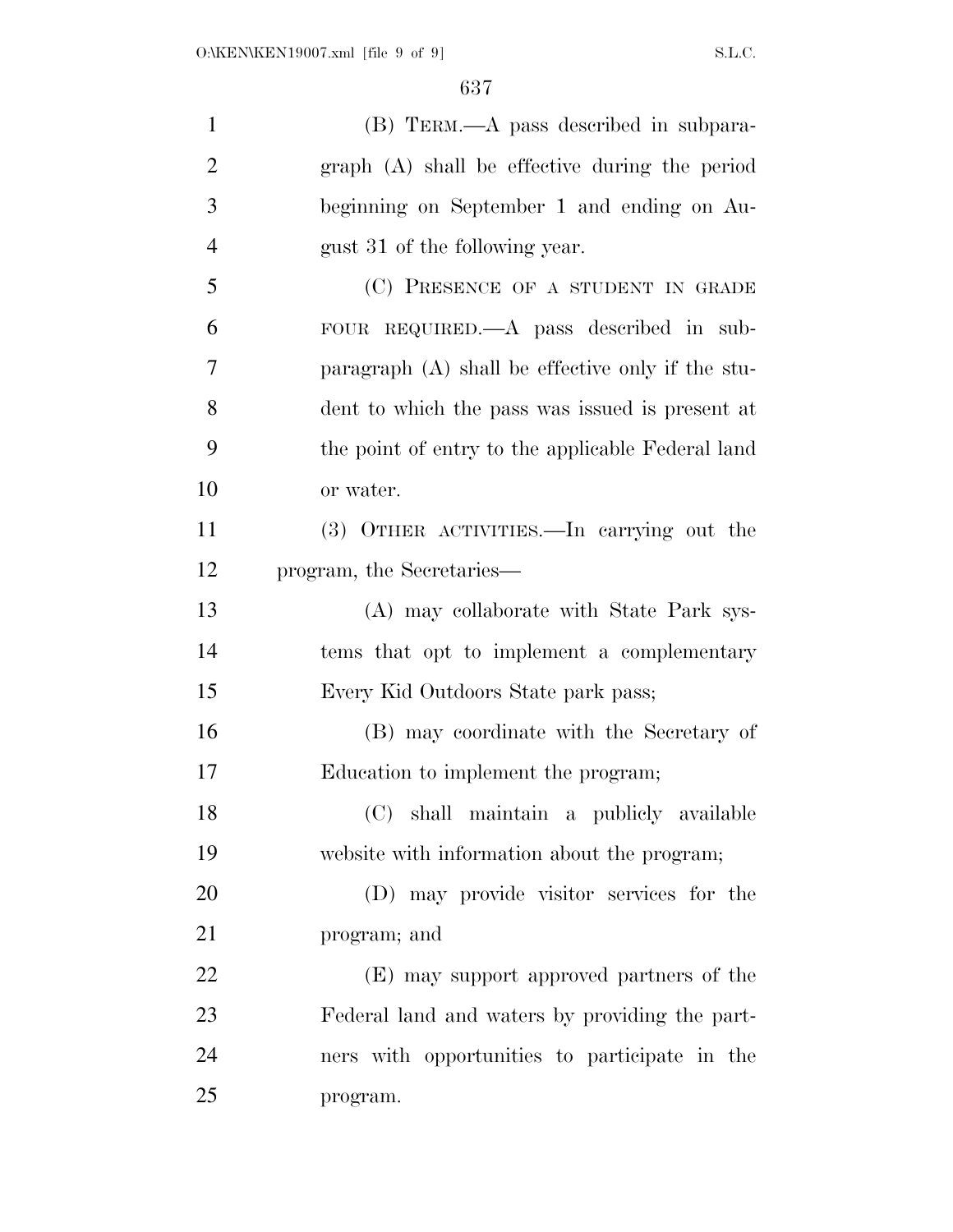| (4) REPORTS.—The Secretary, in coordination            |
|--------------------------------------------------------|
| with each Secretary described in subparagraphs (B)     |
| through $(D)$ of subsection $(a)(3)$ , shall prepare a |
| comprehensive report to Congress each year describ-    |
| $ing$ —                                                |
| $(A)$ the implementation of the program;               |
| (B) the number and geographical distribu-              |
| tion of students who participated in the pro-          |
| gram; and                                              |
| (C) the number of passes described in                  |
| paragraph $(2)(A)$ that were distributed.              |
| (5) SUNSET.—The authorities provided in this           |
| section, including the reporting requirement, shall    |
| expire on the date that is 7 years after the date of   |
| enactment of this Act.                                 |
|                                                        |
| SEC. 9002. GOOD SAMARITAN SEARCH AND RECOVERY ACT.     |
| (a) DEFINITIONS.—In this section:                      |
| (1) ELIGIBLE.—The term "eligible", with re-            |
| spect to an organization or individual, means that     |
| the organization or individual, respectively, is—      |
| (A) acting in a not-for-profit capacity; and           |
| (B) composed entirely of members who, at               |
| the time of the good Samaritan search-and-re-          |
|                                                        |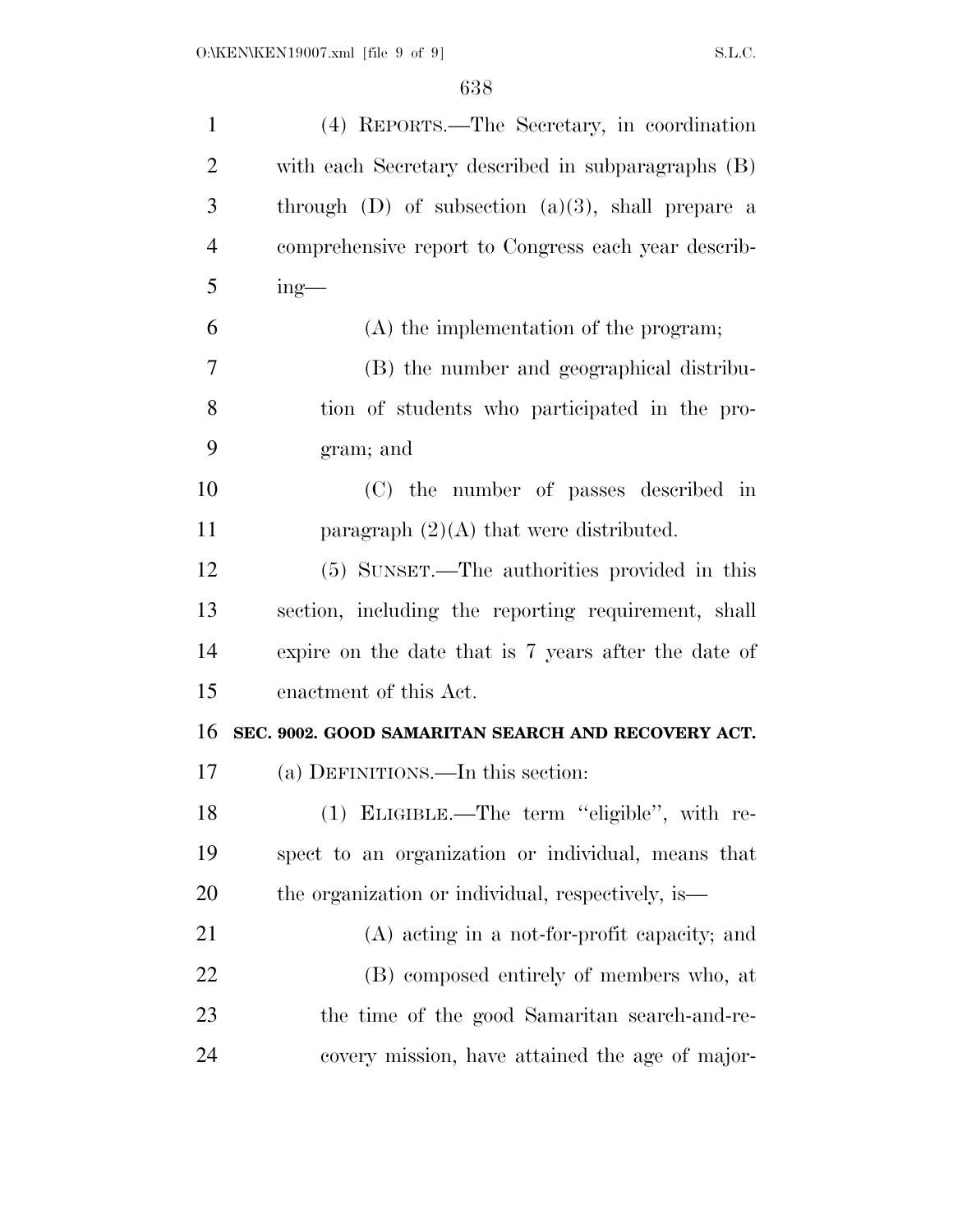| $\mathbf{1}$   | ity under the law of the State where the mis-          |
|----------------|--------------------------------------------------------|
| $\overline{2}$ | sion takes place.                                      |
| 3              | (2) GOOD SAMARITAN SEARCH-AND-RECOVERY                 |
| 4              | MISSION.-The term "good Samaritan search-and-          |
| 5              | recovery mission" means a search conducted by an       |
| 6              | eligible organization or individual for 1 or more      |
| 7              | missing individuals believed to be deceased at the     |
| 8              | time that the search is initiated.                     |
| 9              | (3) SECRETARY.—The term "Secretary" means              |
| 10             | the Secretary or the Secretary of Agriculture, as ap-  |
| 11             | plicable.                                              |
| 12             | $(b)$ Process.—                                        |
| 13             | (1) IN GENERAL.—Each Secretary shall develop           |
| 14             | and implement a process to expedite access to Fed-     |
| 15             | eral land under the administrative jurisdiction of the |
| 16             | Secretary for eligible organizations and individuals   |
| 17             | to request access to Federal land to conduct good      |
| 18             | Samaritan search-and-recovery missions.                |
| 19             | (2) INCLUSIONS.—The process developed and              |
| 20             | implemented under this subsection shall include pro-   |
| 21             | visions to elarify that—                               |
| 22             | (A) an eligible organization or individual             |
| 23             | granted access under this section—                     |
| 24             | (i) shall be acting for private pur-                   |

poses; and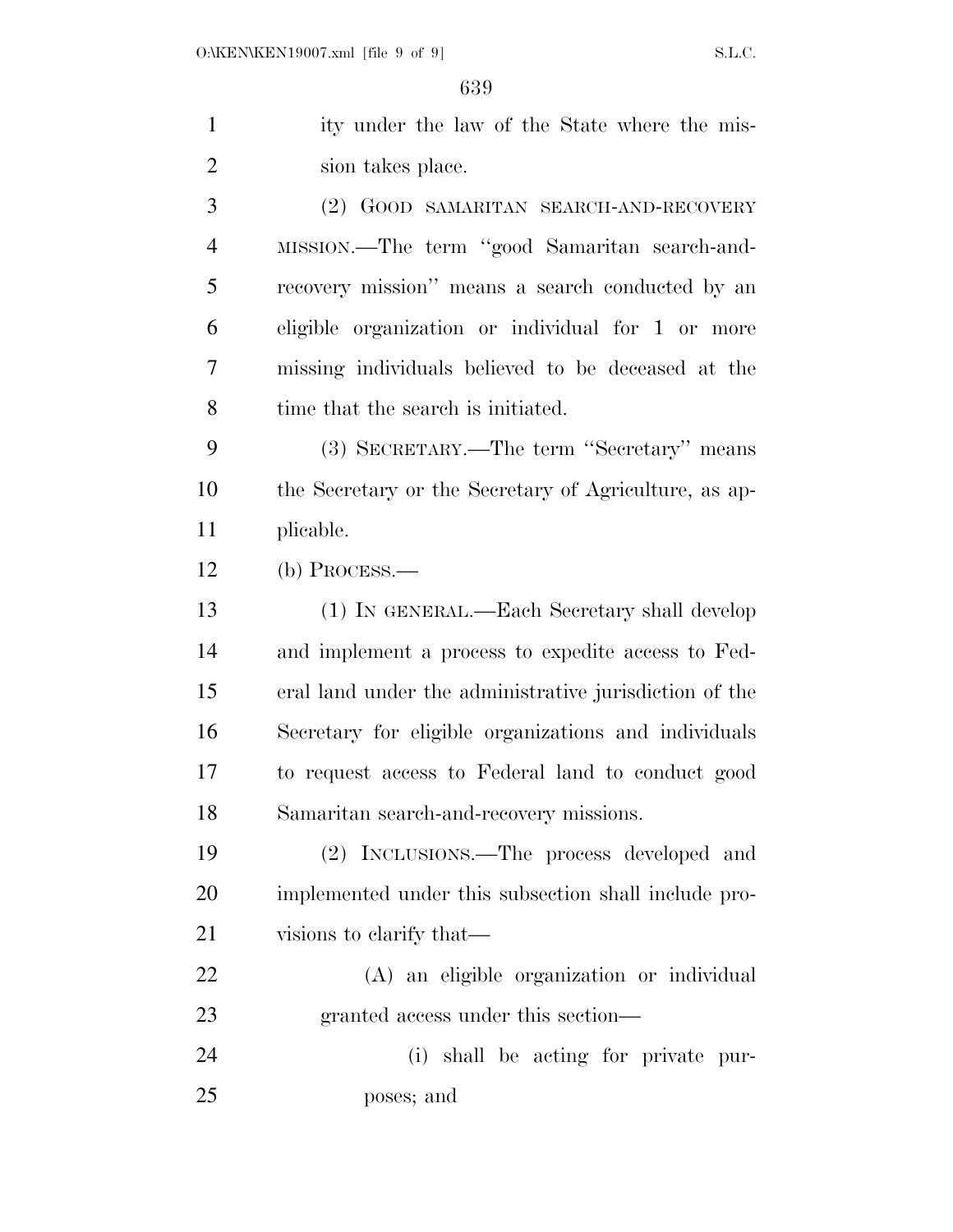|                    |  | (ii) shall not be considered to be a |  |  |
|--------------------|--|--------------------------------------|--|--|
| Federal volunteer; |  |                                      |  |  |

 (B) an eligible organization or individual conducting a good Samaritan search-and-recov- ery mission under this section shall not be con- sidered to be a volunteer under section 102301(c) of title 54, United States Code;

 (C) chapter 171 of title 28, United States Code (commonly known as the ''Federal Tort Claims Act''), shall not apply to an eligible or- ganization or individual carrying out a privately requested good Samaritan search-and-recovery mission under this section; and

 (D) chapter 81 of title 5, United States Code (commonly known as the ''Federal Em- ployees Compensation Act''), shall not apply to an eligible organization or individual conducting a good Samaritan search-and-recovery mission under this section, and the conduct of the good Samaritan search-and-recovery mission shall not constitute civilian employment.

22 (c) RELEASE OF FEDERAL GOVERNMENT FROM LI- ABILITY.—The Secretary shall not require an eligible or-ganization or individual to have liability insurance as a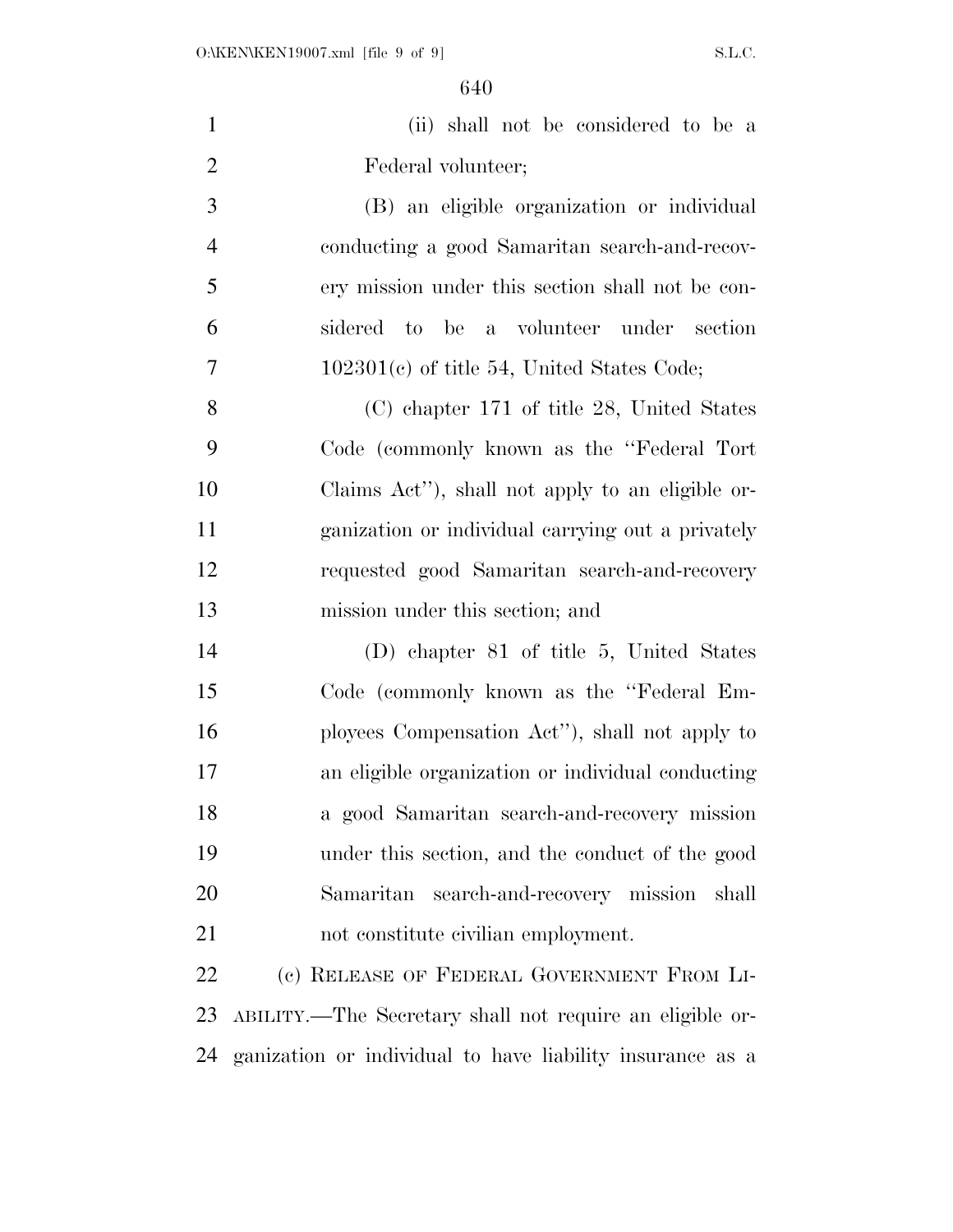condition of accessing Federal land under this section, if the eligible organization or individual—

 (1) acknowledges and consents, in writing, to the provisions described in subparagraphs (A) 5 through  $(D)$  of subsection  $(b)(2)$ ; and

 (2) signs a waiver releasing the Federal Gov- ernment from all liability relating to the access granted under this section and agrees to indemnify and hold harmless the United States from any claims or lawsuits arising from any conduct by the eligible organization or individual on Federal land.

12 (d) APPROVAL AND DENIAL OF REQUESTS.—

 (1) IN GENERAL.—The Secretary shall notify an eligible organization or individual of the approval or denial of a request by the eligible organization or individual to carry out a good Samaritan search- and-recovery mission under this section by not later 18 than 48 hours after the request is made.

 (2) DENIALS.—If the Secretary denies a re- quest from an eligible organization or individual to carry out a good Samaritan search-and-recovery mis- sion under this section, the Secretary shall notify the eligible organization or individual of—

 (A) the reason for the denial of the re-quest; and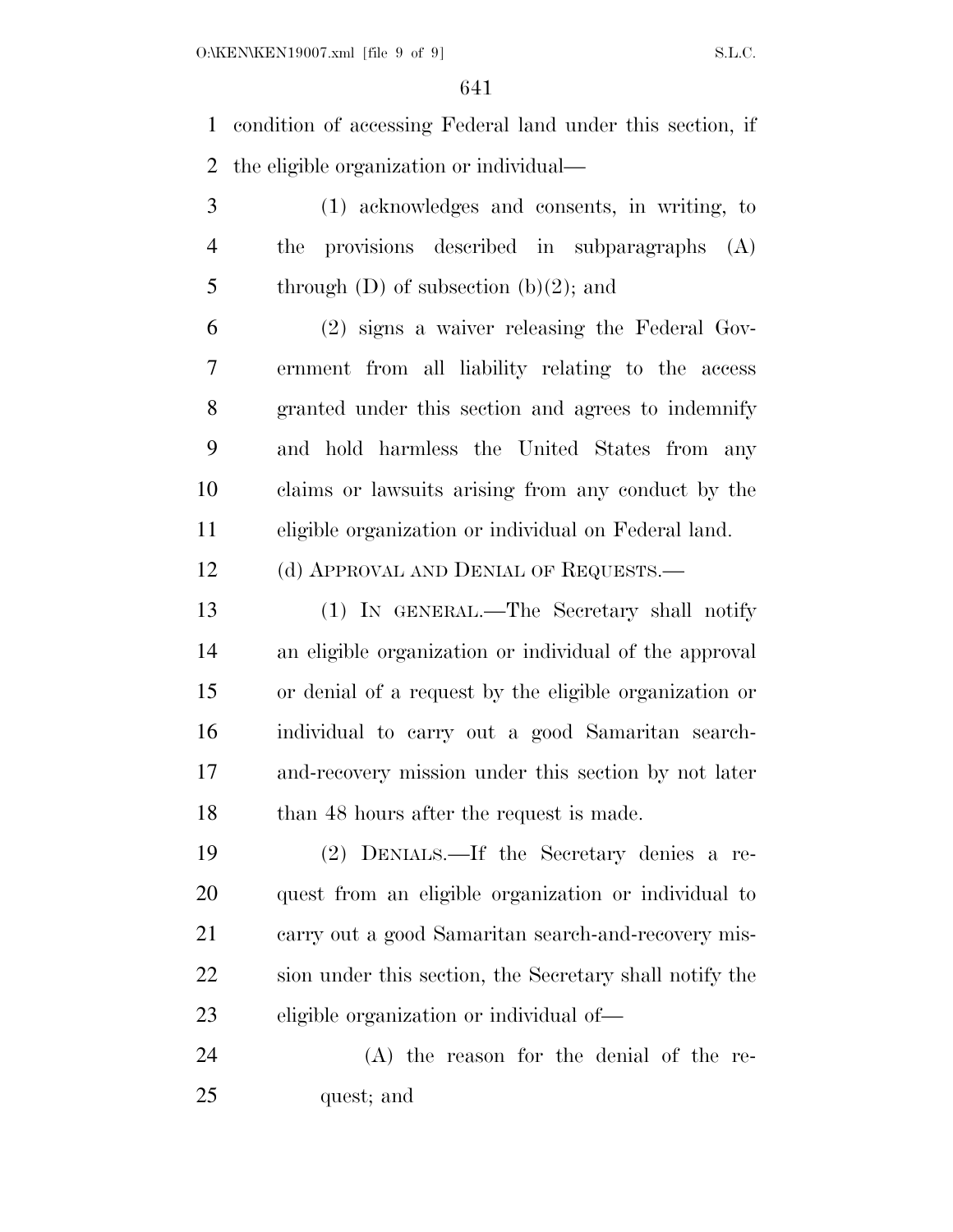| $\mathbf{1}$   | (B) any actions that the eligible organiza-               |
|----------------|-----------------------------------------------------------|
| $\overline{2}$ | tion or individual can take to meet the require-          |
| 3              | ments for the request to be approved.                     |
| $\overline{4}$ | (e) PARTNERSHIPS.—Each Secretary shall develop            |
| 5              | search-and-recovery-focused partnerships with search-and- |
| 6              | recovery organizations—                                   |
| 7              | (1) to coordinate good Samaritan search-and-              |
| 8              | recovery missions on Federal land under the admin-        |
| 9              | istrative jurisdiction of the Secretary; and              |
| 10             | (2) to expedite and accelerate good Samaritan             |
| 11             | search-and-recovery mission efforts for missing indi-     |
| 12             | viduals on Federal land under the administrative ju-      |
| 13             | risdiction of the Secretary.                              |
| 14             | (f) REPORT.—Not later than 180 days after the date        |
| 15             | of enactment of this Act, the Secretaries shall submit to |
| 16             | Congress a joint report describing—                       |
| 17             | (1) plans to develop partnerships described in            |
| 18             | subsection $(e)(1)$ ; and                                 |
| 19             | (2) efforts carried out to expedite and accel-            |
| <b>20</b>      | erate good Samaritan search-and-recovery mission          |
| 21             | efforts for missing individuals on Federal land under     |
| 22             | the administrative jurisdiction of each Secretary         |
| 23             | pursuant to subsection (e) $(2)$ .                        |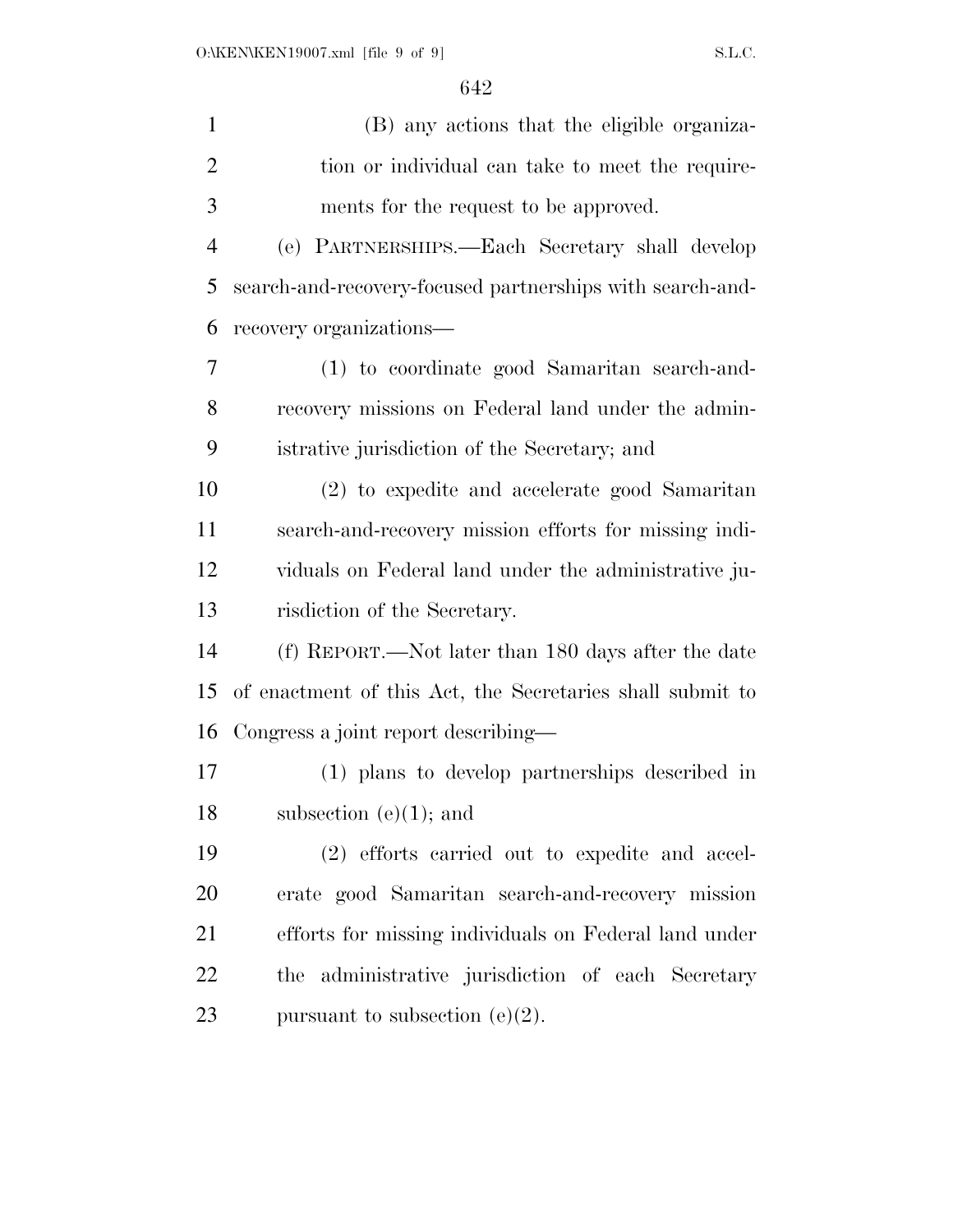| $\mathbf{1}$   | SEC. 9003. 21ST CENTURY CONSERVATION SERVICE CORPS           |
|----------------|--------------------------------------------------------------|
| $\overline{2}$ | ACT.                                                         |
| 3              | (a) DEFINITIONS.—Section 203 of the Public Lands             |
| $\overline{4}$ | Corps Act of 1993 (16 U.S.C. 1722) is amended—               |
| 5              | $(1)$ in paragraph $(2)$ , by striking "under section"       |
| 6              | $204$ " and inserting "by section $204(a)(1)$ ";             |
| 7              | $(2)$ by redesignating paragraphs $(8)$ through              |
| 8              | $(13)$ as paragraphs $(9)$ through $(14)$ , respectively;    |
| 9              | $(3)$ by inserting after paragraph $(7)$ the fol-            |
| 10             | lowing:                                                      |
| 11             | "(8) INSTITUTION OF HIGHER EDUCATION.—                       |
| 12             | "(A) IN GENERAL.—The term 'institution                       |
| 13             | of higher education' has the meaning given the               |
| 14             | term in section 102 of the Higher Education                  |
| 15             | Act of 1965 (20 U.S.C. 1002).                                |
| 16             | "(B) EXCLUSION.—The term 'institution                        |
| 17             | of higher education' does not include—                       |
| 18             | "(i) an institution described in section                     |
| 19             | 101(b) of the Higher Education Act of                        |
| 20             | 1965 (20 U.S.C. 1001(b)); or                                 |
| 21             | "(ii) an institution outside the United                      |
| 22             | described<br>States,<br>section<br>$\operatorname{in}$<br>as |
| 23             | $102(a)(1)(C)$ of the Higher Education Act                   |
| 24             | of 1965 (20 U.S.C. 1002(a)(1)(C)).";                         |
| 25             | $(4)$ in paragraph $(9)$ (as so redesignated)—               |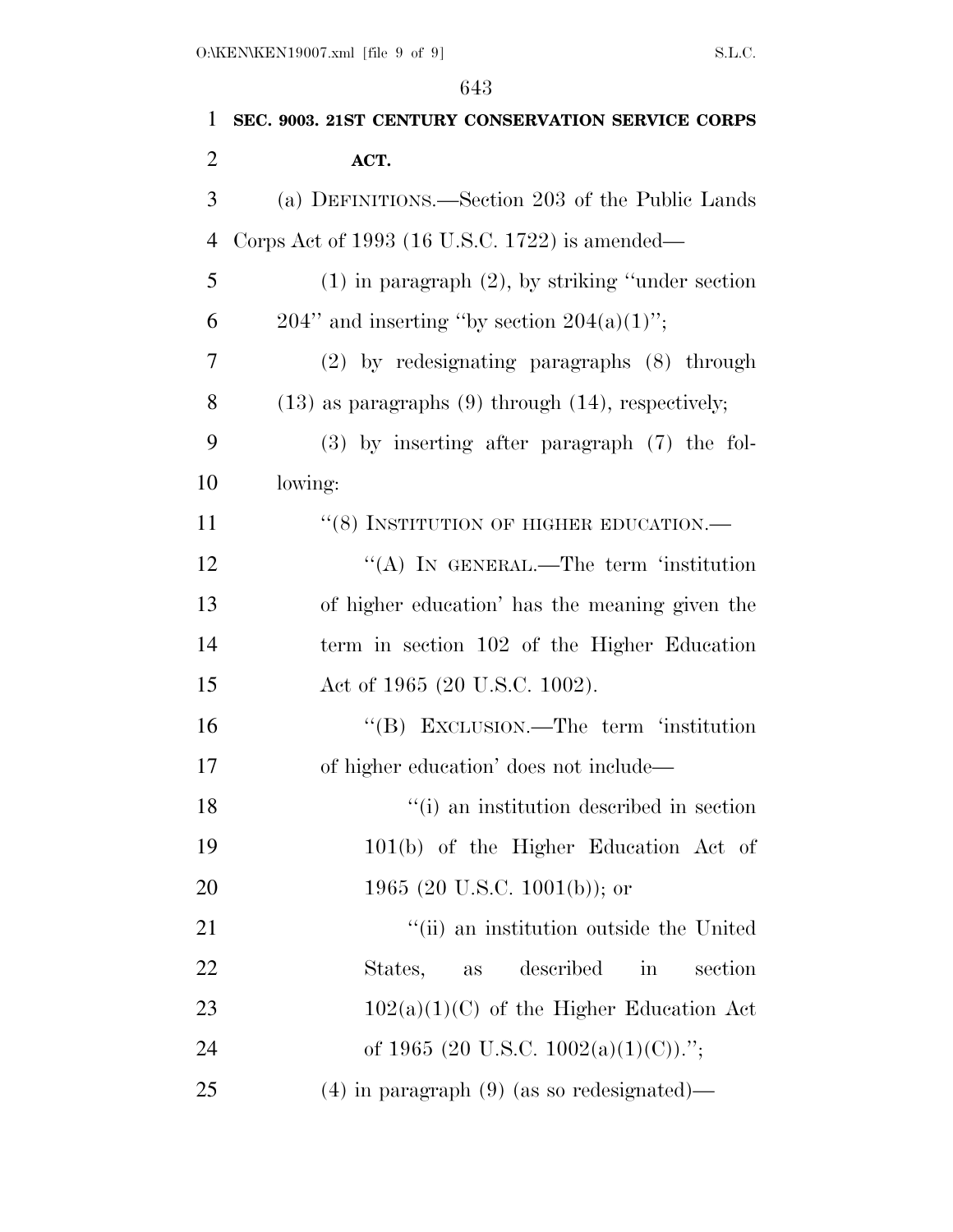| $\mathbf{1}$   | $(A)$ in the matter preceding subparagraph            |
|----------------|-------------------------------------------------------|
| $\overline{2}$ | $(A)$ , by striking ", as follows" and inserting      |
| 3              | "and other conservation and restoration initia-       |
| $\overline{4}$ | tives, as follows"; and                               |
| 5              | (B) by adding at the end the following:               |
| 6              | " $(E)$ To protect, restore, or enhance ma-           |
| $\overline{7}$ | rine, estuarine, riverine, and coastal habitat        |
| 8              | ecosystem components-                                 |
| 9              | "(i) to promote the recovery of threat-               |
| 10             | ened species, endangered species, and man-            |
| 11             | aged fisheries;                                       |
| 12             | "(ii) to restore fisheries, protected re-             |
| 13             | sources, and habitats impacted by oil and             |
| 14             | chemical spills and natural disasters; or             |
| 15             | "(iii) to enhance the resilience of                   |
| 16             | coastal ecosystems, communities, and                  |
| 17             | economies through habitat conservation.";             |
| 18             | $(5)$ in subparagraph $(A)$ of paragraph $(11)$ (as   |
| 19             | so redesignated), by striking "individuals between    |
| 20             | the ages of 16 and 30, inclusive," and inserting "in- |
| 21             | dividuals between the ages of 16 and 30, inclusive,   |
| 22             | or veterans age 35 or younger";                       |
| 23             | $(6)$ in paragraph $(13)$ (as so redesignated)—       |
| 24             | $(A)$ in subparagraph $(A)$ , by striking             |
| 25             | "and" at the end;                                     |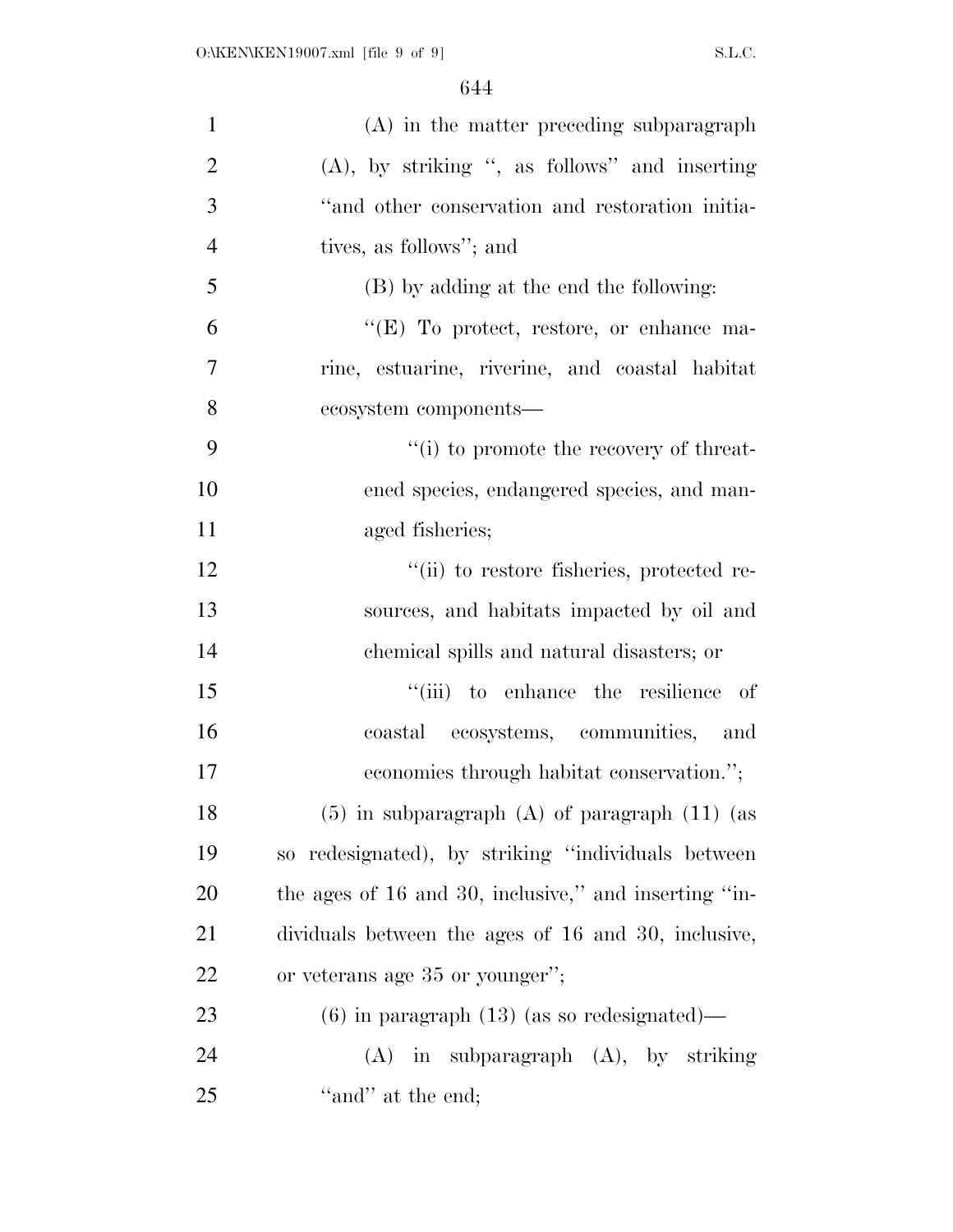| $\mathbf{1}$   | $(B)$ in subparagraph $(B)$ , by striking the          |
|----------------|--------------------------------------------------------|
| $\overline{2}$ | period at the end and inserting "; and"; and           |
| 3              | (C) by adding at the end the following:                |
| $\overline{4}$ | $\lq\lq$ with respect to the National Marine           |
| 5              | Sanctuary System, coral reefs, and other coast-        |
| 6              | al, estuarine, and marine habitats, and other          |
| 7              | land and facilities administered by the National       |
| 8              | Oceanic and Atmospheric Administration, the            |
| 9              | Secretary of Commerce."; and                           |
| 10             | (7) by adding at the end the following:                |
| 11             | " $(15)$ VETERAN.—The term 'veteran' has the           |
| 12             | meaning given the term in section 101 of title 38,     |
| 13             | United States Code.".                                  |
| 14             | (b) PUBLIC LANDS CORPS PROGRAM.—Section 204            |
| 15             | of the Public Lands Corps Act of 1993 (16 U.S.C. 1723) |
| 16             | is amended—                                            |
| 17             | (1) by striking subsection (a) and inserting the       |
| 18             | following:                                             |
| 19             | "(a) ESTABLISHMENT OF PUBLIC LANDS CORPS.—             |
| 20             | "(1) IN GENERAL.—There is established in the           |
| 21             | Department of the Interior, the Department of Agri-    |
| 22             | culture, and the Department of Commerce a corps,       |
| 23             | to be known as the 'Public Lands Corps'.               |
| 24             | "(2) NO EFFECT ON OTHER AGENCIES.-Noth-                |
| 25             | ing in this subsection precludes the establishment of  |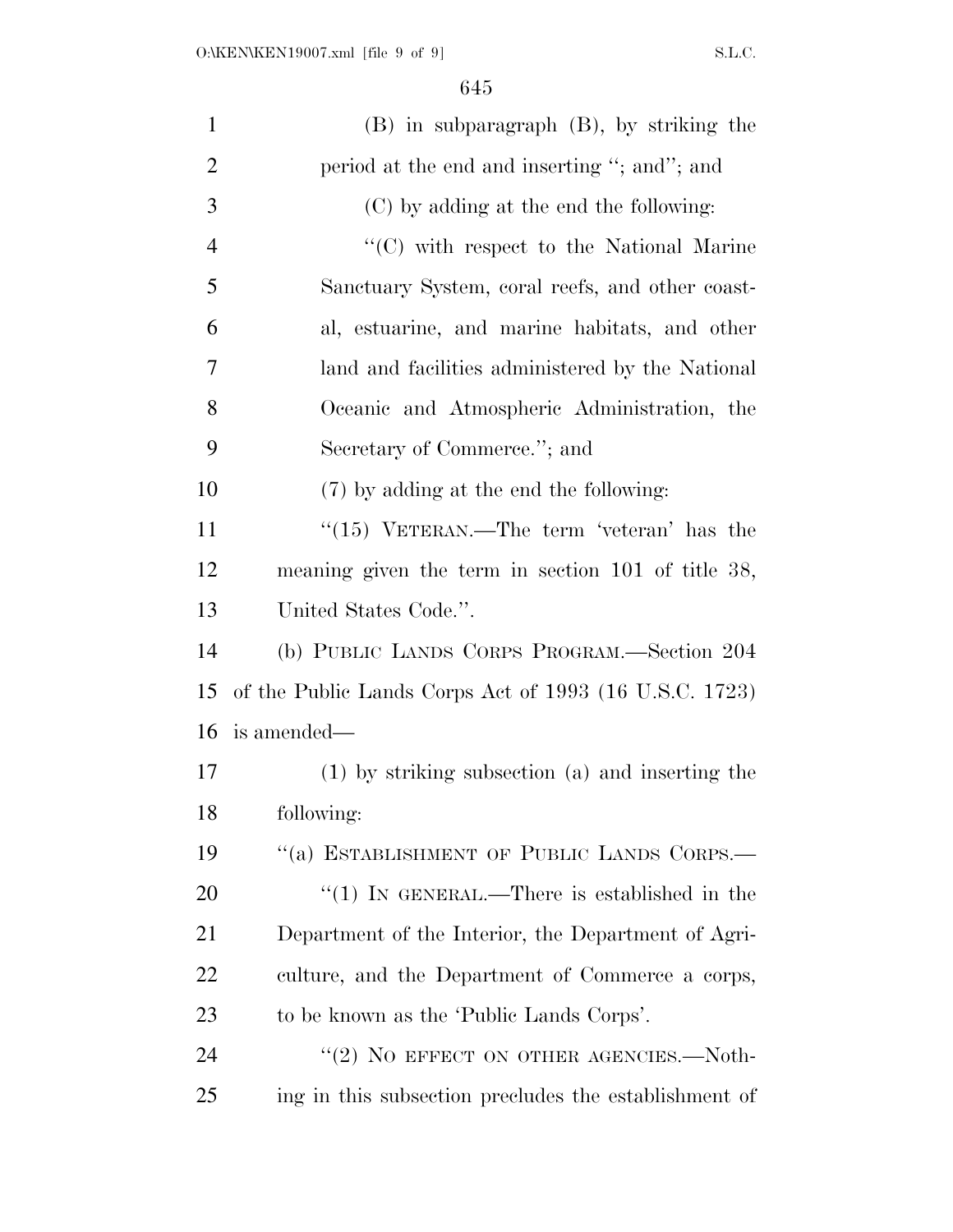a public lands corps by the head of a Federal de- partment or agency other than a department de- scribed in paragraph (1), in accordance with this Act.''; 5 (2) in subsection (b)— (A) in the first sentence, by striking ''indi- viduals between the ages of 16 and 30, inclu- sive,'' and inserting ''individuals between the ages of 16 and 30, inclusive, and veterans age 10 35 or younger"; and (B) in the second sentence, by striking ''section 137(b) of the National and Community Service Act of 1990'' and inserting ''paragraphs 14 (1), (2), (4), and (5) of section  $137(a)$  of the National and Community Service Act of 1990 16 (42 U.S.C. 12591(a))"; and (3) by adding at the end the following: ''(g) EFFECT.—Nothing in this section authorizes the use of the Public Lands Corps for projects on or impacting real property owned by, operated by, or within the custody, control, or administrative jurisdiction of the Administrator of General Services without the express permission of the Administrator of General Services.''.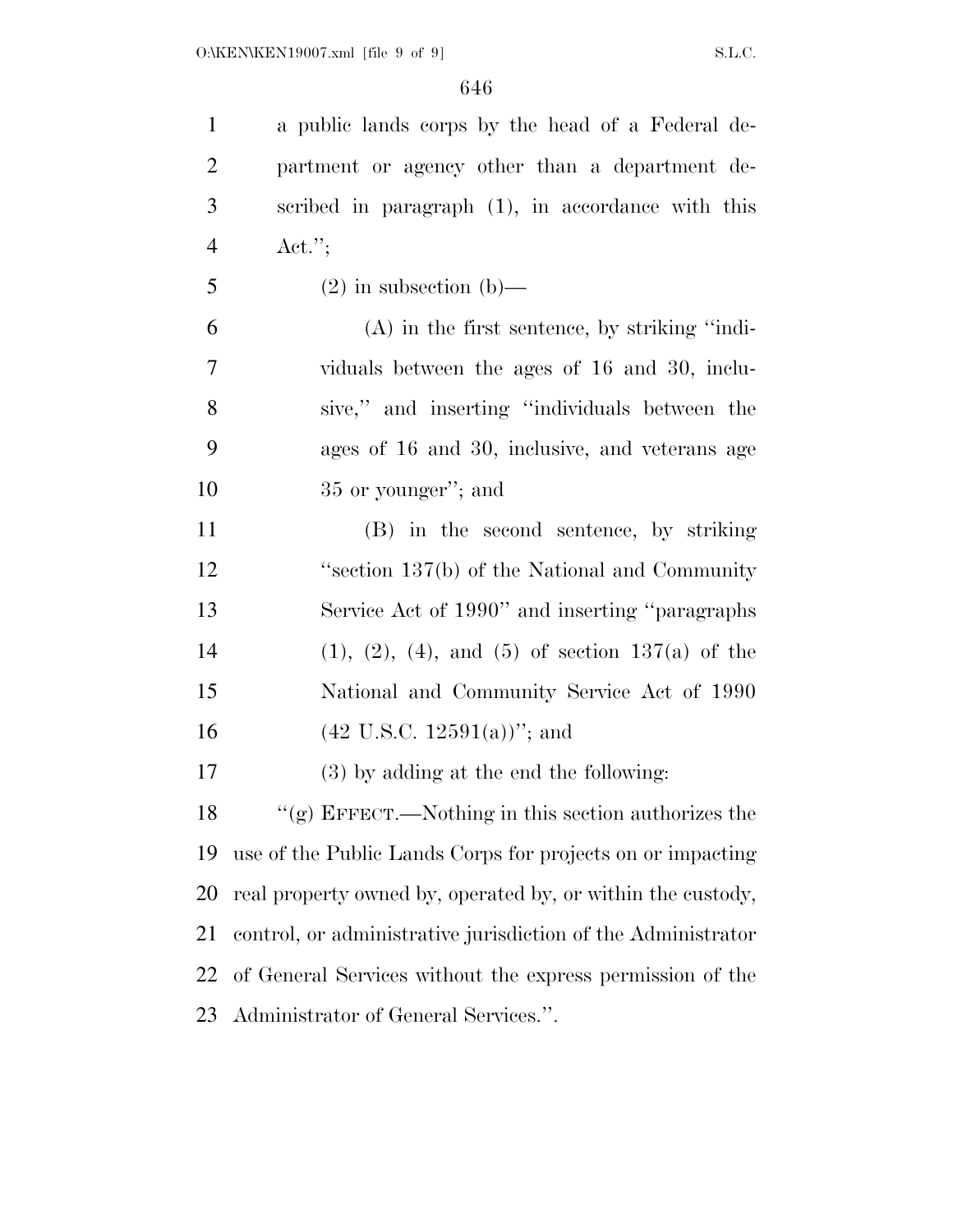(c) TRANSPORTATION.—Section 205 of the Public Lands Corps Act of 1993 (16 U.S.C. 1724) is amended by adding at the end the following:

 ''(e) TRANSPORTATION.—The Secretary may provide to Corps participants who reside in their own homes trans- portation to and from appropriate conservation project sites.''.

(d) RESOURCE ASSISTANTS.—

 (1) IN GENERAL.—Section 206(a) of the Public Lands Corps Act of 1993 (16 U.S.C. 1725(a)) is amended by striking the first sentence and inserting the following: ''The Secretary may provide individual placements of resource assistants to carry out re- search or resource protection activities on behalf of the Secretary.''.

 (2) DIRECT HIRE AUTHORITY.—Section 121(a) of the Department of the Interior, Environment, and Related Agencies Appropriations Act, 2012 (16 U.S.C. 1725a), is amended—

20  $(A)$  in paragraph  $(1)$ —

21 (i) by striking "Secretary of the Inte- rior'' and inserting ''Secretary (as defined in section 203 of the Public Lands Corps 24 Act of 1993 (16 U.S.C. 1722))'';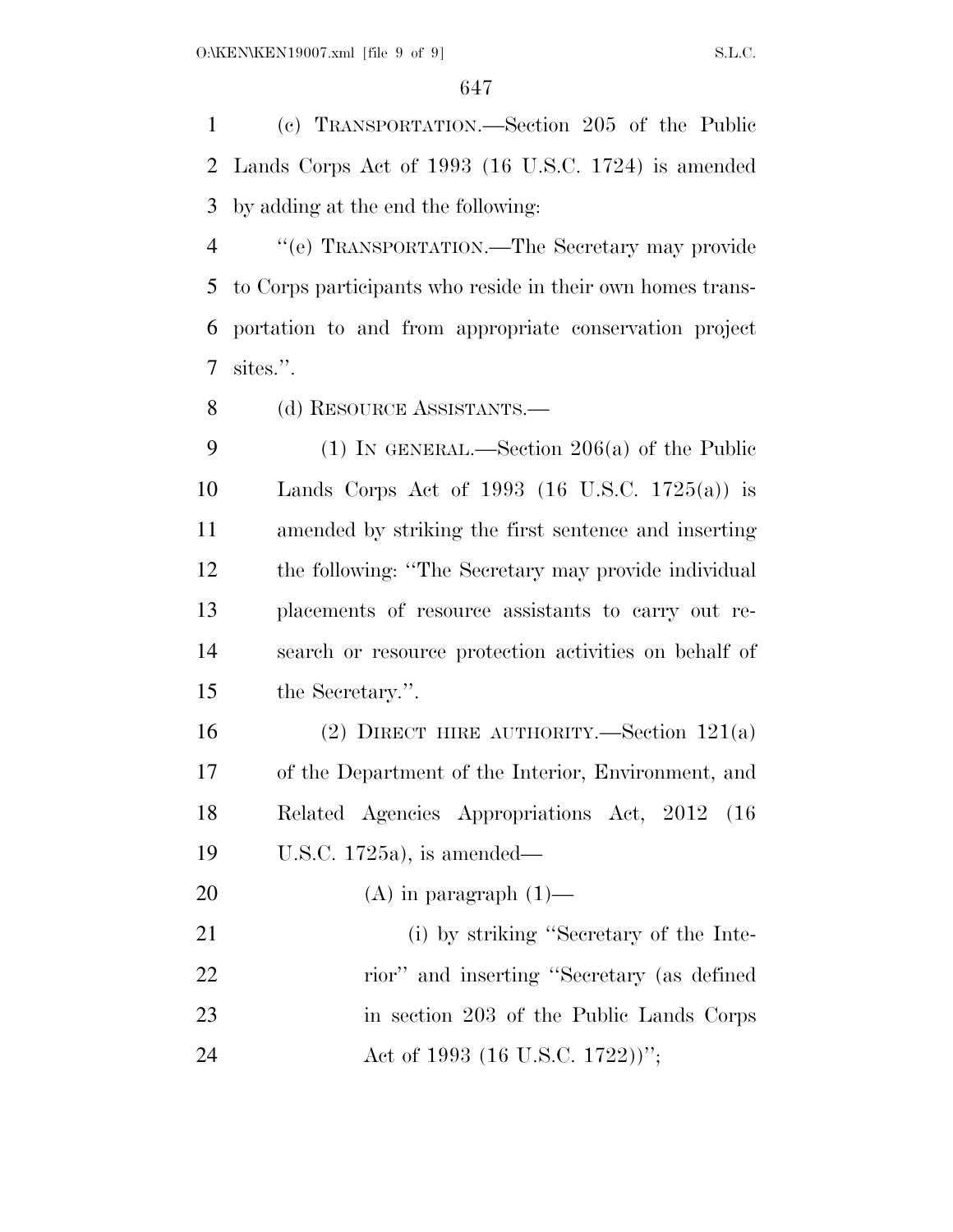| $\mathbf{1}$   | (ii) by striking "paragraph $(1)$ " and                     |
|----------------|-------------------------------------------------------------|
| $\overline{2}$ | inserting "paragraph $(2)$ "; and                           |
| 3              | (iii) by striking "with a land man-                         |
| $\overline{4}$ | aging agency of the Department of the In-                   |
| 5              | terior"; and                                                |
| 6              | (B) in paragraph $(2)(A)$ , by striking "with"              |
| 7              | a land managing agency" and inserting "with                 |
| 8              | the Secretary (as so defined)".                             |
| 9              | (e)<br>COMPENSATION AND EMPLOYMENT STAND-                   |
| 10             | ARDS.—Section 207 of the Public Lands Corps Act of          |
| 11             | 1993 (16 U.S.C. 1726) is amended—                           |
| 12             | (1) by striking the section heading and insert-             |
| 13             | ing "COMPENSATION AND TERMS OF SERVICE";                    |
| 14             | $(2)$ by redesignating subsections (b) and (c) as           |
| 15             | subsections (c) and (d), respectively;                      |
| 16             | $(3)$ by inserting after subsection $(a)$ the fol-          |
| 17             | lowing:                                                     |
| 18             | "(b) EDUCATIONAL CREDIT.—The Secretary may                  |
| 19             | provide a Corps participant with an educational credit that |
| 20             | may be applied toward a program of postsecondary edu-       |
| 21             | cation at an institution of higher education that agrees    |
| 22             | to award the credit for participation in the Corps.";       |
| 23             | $(4)$ in subsection (c) (as so redesignated)—               |
| 24             | (A) by striking "Each participant" and in-                  |
| 25             | serting the following:                                      |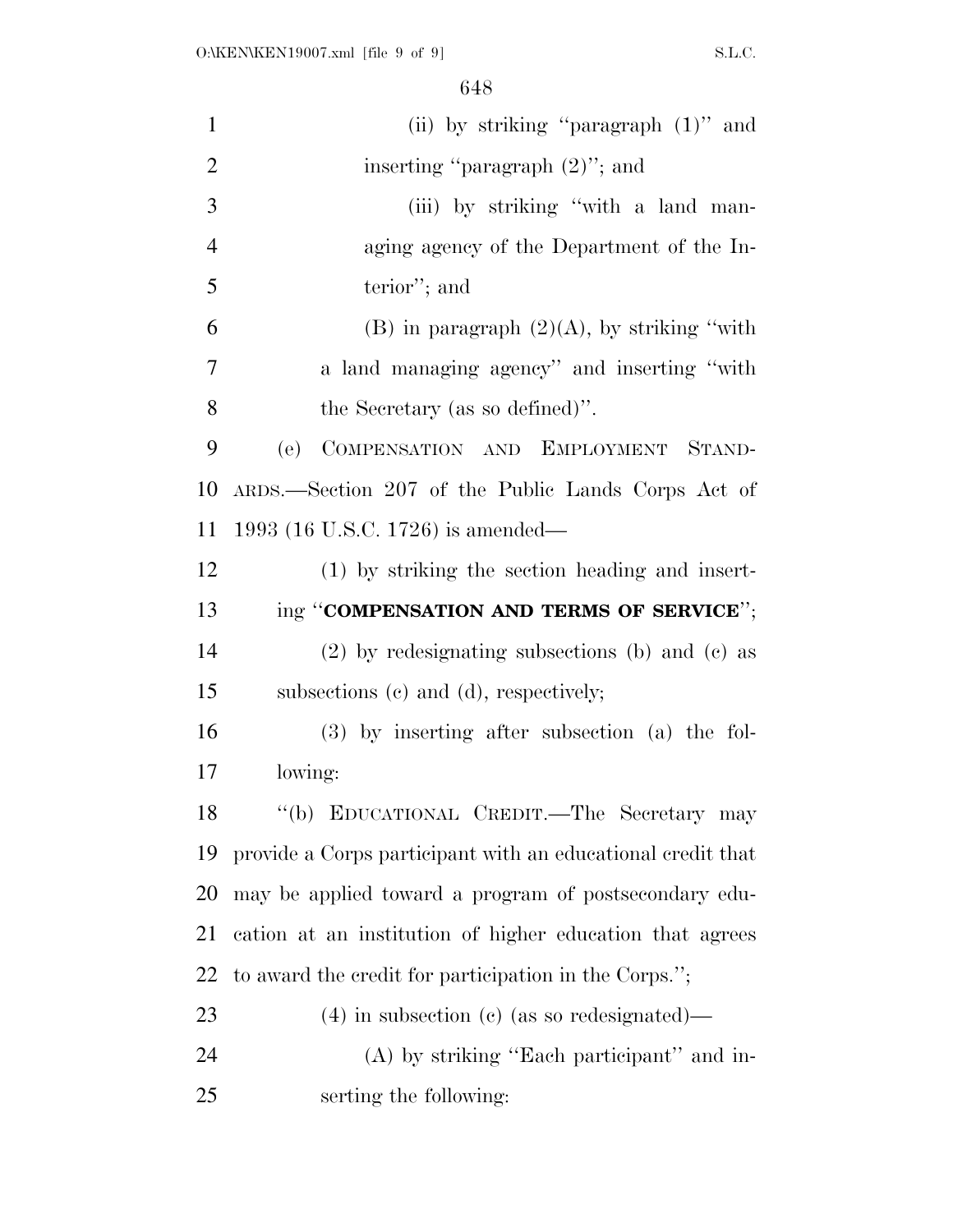| $\mathbf{1}$   | " $(1)$ In GENERAL.—Each participant"; and             |
|----------------|--------------------------------------------------------|
| $\overline{2}$ | (B) by adding at the end the following:                |
| 3              | "(2) INDIAN YOUTH SERVICE CORPS.—With re-              |
| 4              | spect to the Indian Youth Service Corps established    |
| 5              | under section 210, the Secretary shall establish the   |
| 6              | term of service of participants in consultation with   |
| 7              | the affected Indian tribe.";                           |
| 8              | $(5)$ in subsection (d) (as so redesignated)—          |
| 9              | $(A)$ by redesignating paragraphs $(1)$ and            |
| 10             | $(2)$ as subparagraphs $(A)$ and $(B)$ , respectively, |
| 11             | and indenting the subparagraphs appropriately;         |
| 12             | (B) in the matter preceding subparagraph               |
| 13             | $(A)$ (as so redesignated), by striking "The Sec-      |
| 14             | retary" and inserting the following:                   |
| 15             | "(1) IN GENERAL.—The Secretary"; and                   |
| 16             | (C) by adding at the end the following:                |
| 17             | "(2) TIME-LIMITED APPOINTMENT.—For pur-                |
| 18             | poses of section 9602 of title 5, United States Code,  |
| 19             | a former member of the Corps hired by the Sec-         |
| 20             | retary under paragraph $(1)(B)$ for a time-limited ap- |
| 21             | pointment shall be considered to be appointed ini-     |
| 22             | tially under open, competitive examination."; and      |
| 23             | $(6)$ by adding at the end the following:              |
| 24             | "(e) APPLICABILITY TO QUALIFIED YOUTH OR CON-          |
| 25             | SERVATION CORPS.—The hiring and compensation stand-    |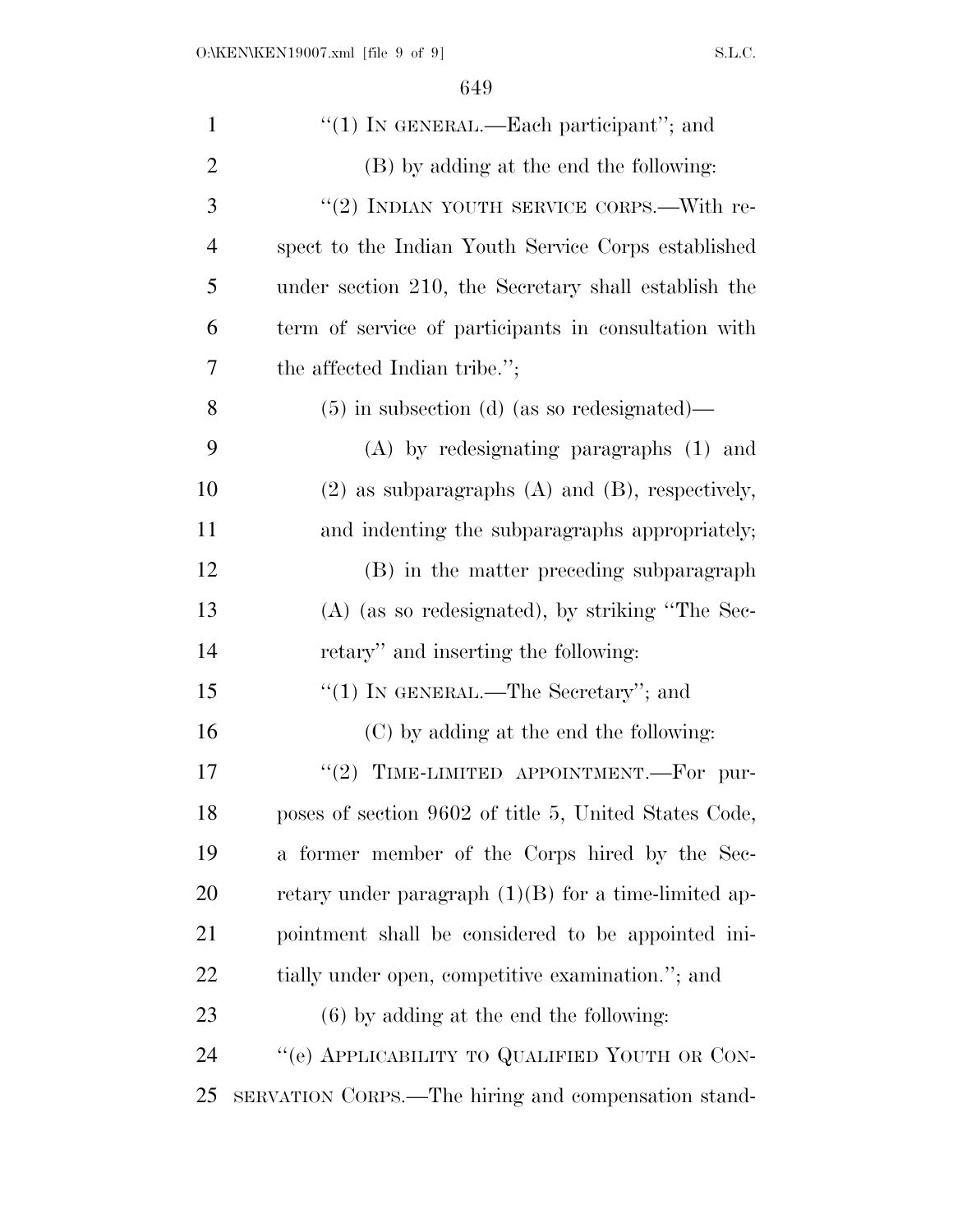ards described in this section shall apply to any individual participating in an appropriate conservation project through a qualified youth or conservation corps, including an individual placed through a contract or cooperative agreement, as approved by the Secretary.''.

 (f) REPORTING AND DATA COLLECTION.—Title II of the Public Lands Corps Act of 1993 (16 U.S.C. 1721 et seq.) is amended—

 (1) by redesignating sections 209 through 211 as sections 211 through 213, respectively;

 (2) by inserting after section 208 the following: **''SEC. 209. REPORTING AND DATA COLLECTION.** 

 ''(a) REPORT.—Not later than 2 years after the date of enactment of the Natural Resources Management Act, and annually thereafter, the Chief Executive Officer of the Corporation for National and Community Service, in co- ordination with the Secretaries, shall submit to Congress a report that includes data on the Corps, including—

 ''(1) the number of participants enrolled in the Corps and the length of the term of service for each participant;

22 ''(2) the projects carried out by Corps partici- pants, categorized by type of project and Federal agency;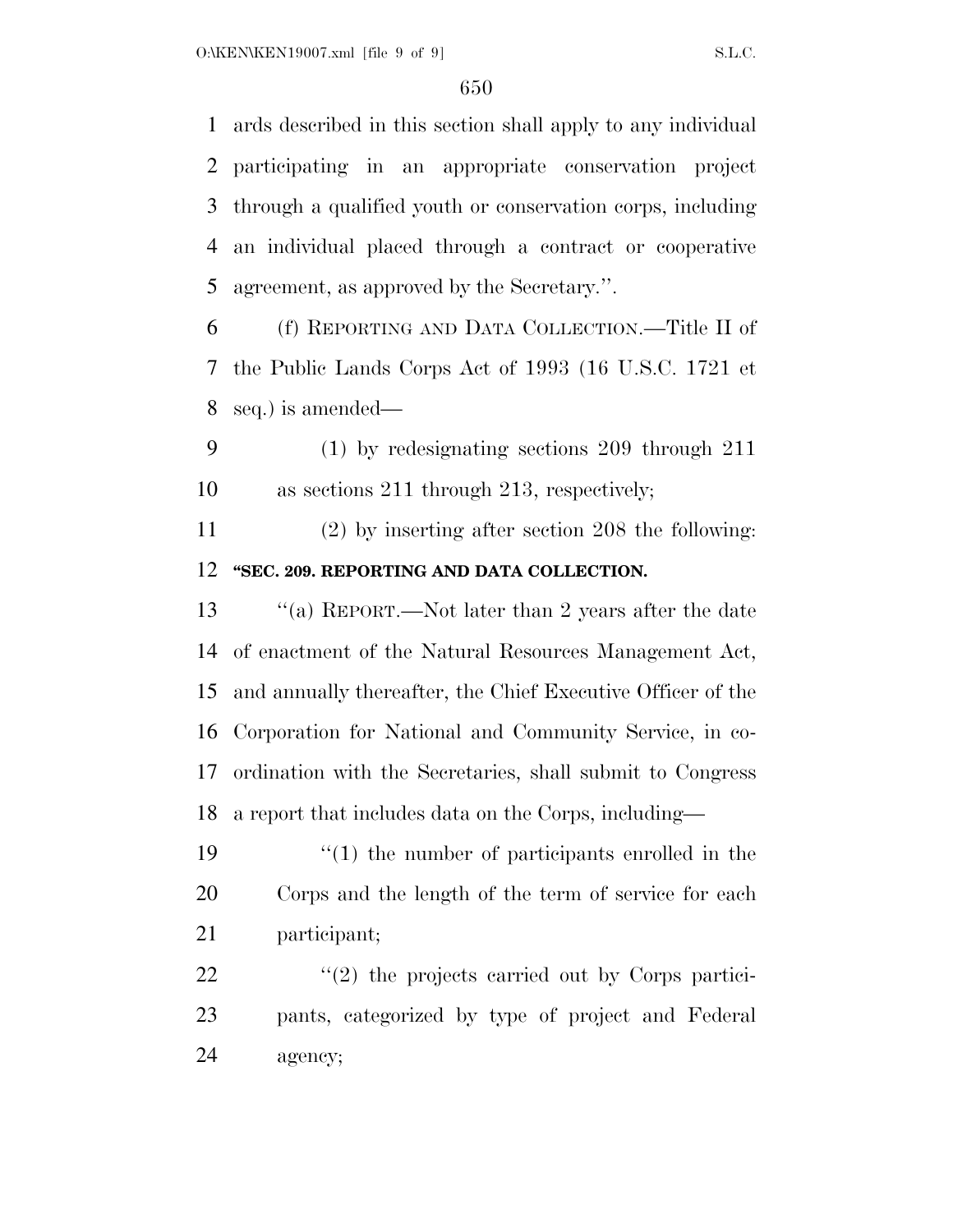1 ''(3) the total amount and sources of funding provided for the service of participants; ''(4) the type of service performed by partici- pants and the impact and accomplishments of the service; and  $(6)$  <sup>"</sup>(5) any other similar data determined to be appropriate by the Chief Executive Officer of the Corporation for National and Community Service or the Secretaries.

 ''(b) DATA.—Not later than 1 year after the date of enactment of the Natural Resources Management Act, and annually thereafter, the Secretaries shall submit to the Chief Executive Officer of the Corporation for Na- tional and Community Service the data described in sub-section (a).

 ''(c) DATA COLLECTION.—The Chief Executive Offi- cer of the Corporation for National and Community Serv- ice may coordinate with qualified youth or conservation corps to improve the collection of the required data de-scribed in subsection (a).

21 "(d) COORDINATION.—

22 "(1) IN GENERAL.—The Secretaries shall, to the maximum extent practicable, coordinate with each other to carry out activities authorized under this Act, including—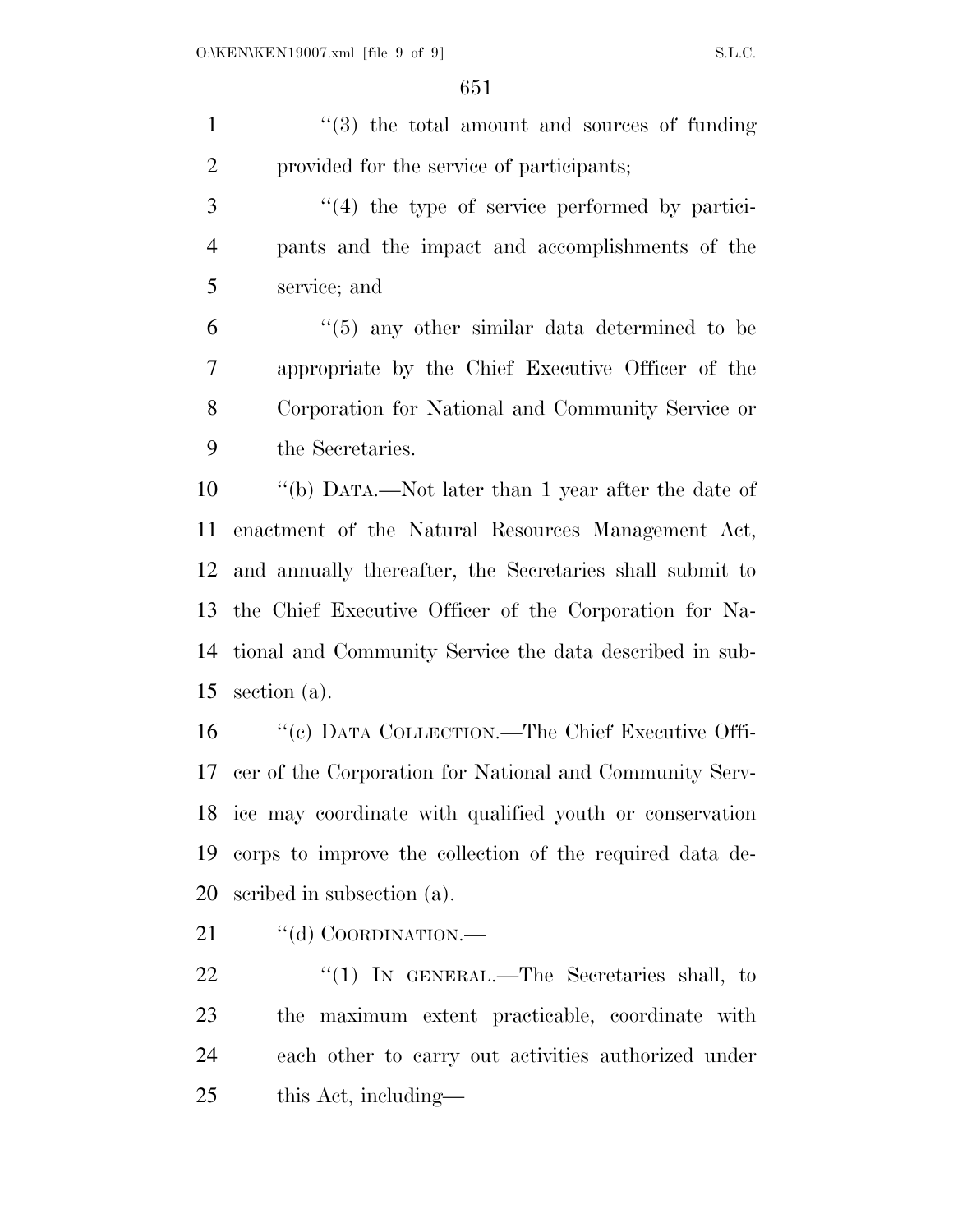| $\mathbf{1}$   | $\lq\lq$ the data collection and reporting re-                   |
|----------------|------------------------------------------------------------------|
| $\overline{2}$ | quirements of this section; and                                  |
| 3              | $\lq\lq(B)$ implementing and issuing guidance                    |
| $\overline{4}$ | on eligibility for noncompetitive hiring status                  |
| 5              | under section $207(d)$ .                                         |
| 6              | "(2) DESIGNATION OF COORDINATORS.—The                            |
| 7              | Secretary shall designate a coordinator to coordinate            |
| 8              | and serve as the primary point of contact for any ac-            |
| 9              | tivity of the Corps carried out by the Secretary.";              |
| 10             | and                                                              |
| 11             | $(3)$ in subsection (c) of section 212 (as so re-                |
| 12             | designated), by striking "211" and inserting "213".              |
| 13             | (g) INDIAN YOUTH SERVICE CORPS.—Title II of the                  |
| 14             | Public Lands Corps Act of 1993 (16 U.S.C. 1721 et seq.)          |
| 15             | (as amended by subsection (f)) is amended by inserting           |
| 16             | after section 209 the following:                                 |
| 17             | "SEC. 210. INDIAN YOUTH SERVICE CORPS.                           |
|                | 18 "(a) IN GENERAL.—There is established within the              |
| 19             | Public Lands Corps a program to be known as the 'Indian          |
| 20             | Youth Service Corps' that—                                       |
| 21             | $\cdot\cdot\cdot(1)$ enrolls participants between the ages of 16 |
| 22             | and 30, inclusive, and veterans age 35 or younger,               |
| 23             | a majority of whom are Indians;                                  |
| 24             | $\cdot\cdot\cdot(2)$ is established pursuant to an agreement     |
| 25             | between an Indian tribe and a qualified youth or                 |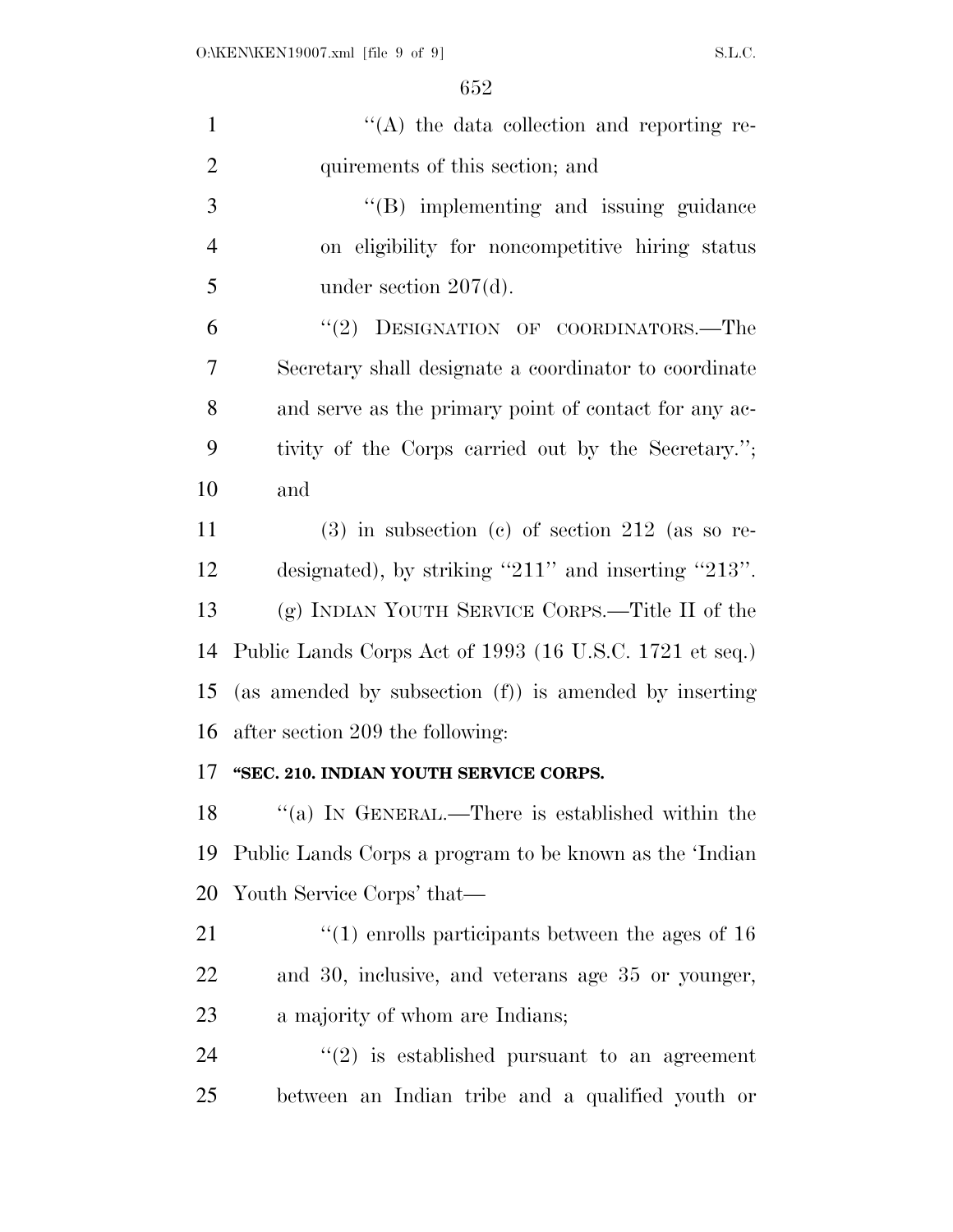conservation corps for the benefit of the members of the Indian tribe; and

 ''(3) carries out appropriate conservation projects on eligible service land.

 ''(b) AUTHORIZATION OF COOPERATIVE AGREE- MENTS.—The Secretary may enter into cooperative agree- ments with Indian tribes and qualified youth or conserva- tion corps for the establishment and administration of the Indian Youth Service Corps.

 ''(c) GUIDELINES.—Not later than 18 months after the date of enactment of the Natural Resources Manage- ment Act, the Secretary of the Interior, in consultation with Indian tribes, shall issue guidelines for the manage- ment of the Indian Youth Service Corps, in accordance with this Act and any other applicable Federal laws.''.

## **SEC. 9004. NATIONAL NORDIC MUSEUM ACT.**

 (a) DESIGNATION.—The Nordic Museum located at 2655 N.W. Market Street, Seattle, Washington, is des-ignated as the ''National Nordic Museum''.

20 (b) EFFECT OF DESIGNATION.—

 (1) IN GENERAL.—The museum designated by subsection (a) is not a unit of the National Park System.

 (2) USE OF FEDERAL FUNDS.—The designation of the museum by subsection (a) shall not require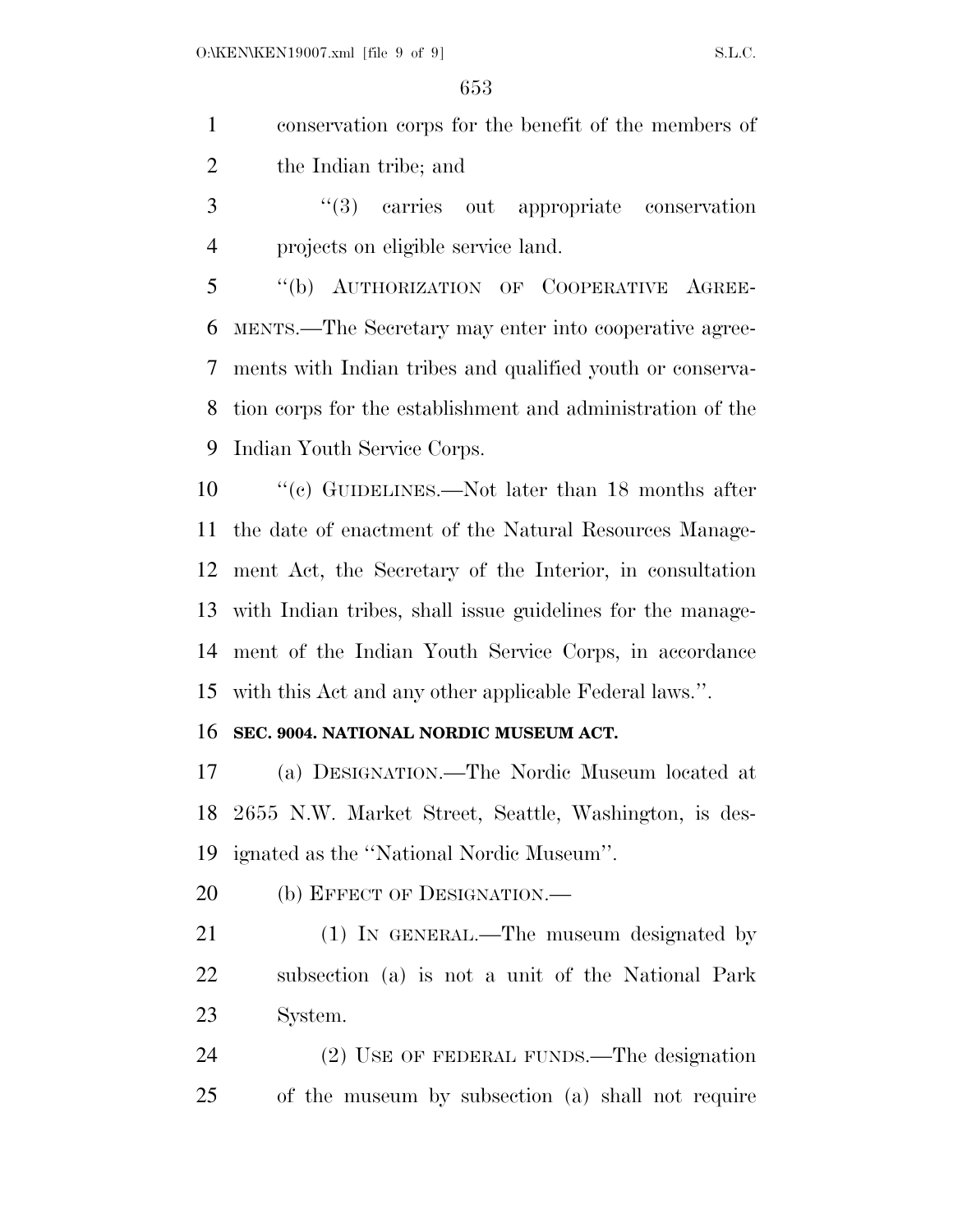Federal funds to be expended for any purpose re- lated to the museum. **SEC. 9005. DESIGNATION OF NATIONAL GEORGE C. MAR- SHALL MUSEUM AND LIBRARY.**  (a) DESIGNATION.—The George C. Marshall Mu- seum and the George C. Marshall Research Library in Lexington, Virginia, are designated as the ''National George C. Marshall Museum and Library'' (referred to in this section as the ''museum)''. 10 (b) EFFECT OF DESIGNATION.— (1) IN GENERAL.—The museum designated by subsection (a) is not a unit of the National Park System. (2) USE OF FEDERAL FUNDS.—The designation of the museum by subsection (a) shall not require Federal funds to be expended for any purpose re- lated to the museum. **SEC. 9006. 21ST CENTURY RESPECT ACT.**  (a) AMENDMENTS TO REGULATIONS REQUIRED.— (1) SECRETARY OF AGRICULTURE.—The Sec- retary of Agriculture shall amend section 1901.202 of title 7, Code of Federal Regulations, for purposes of—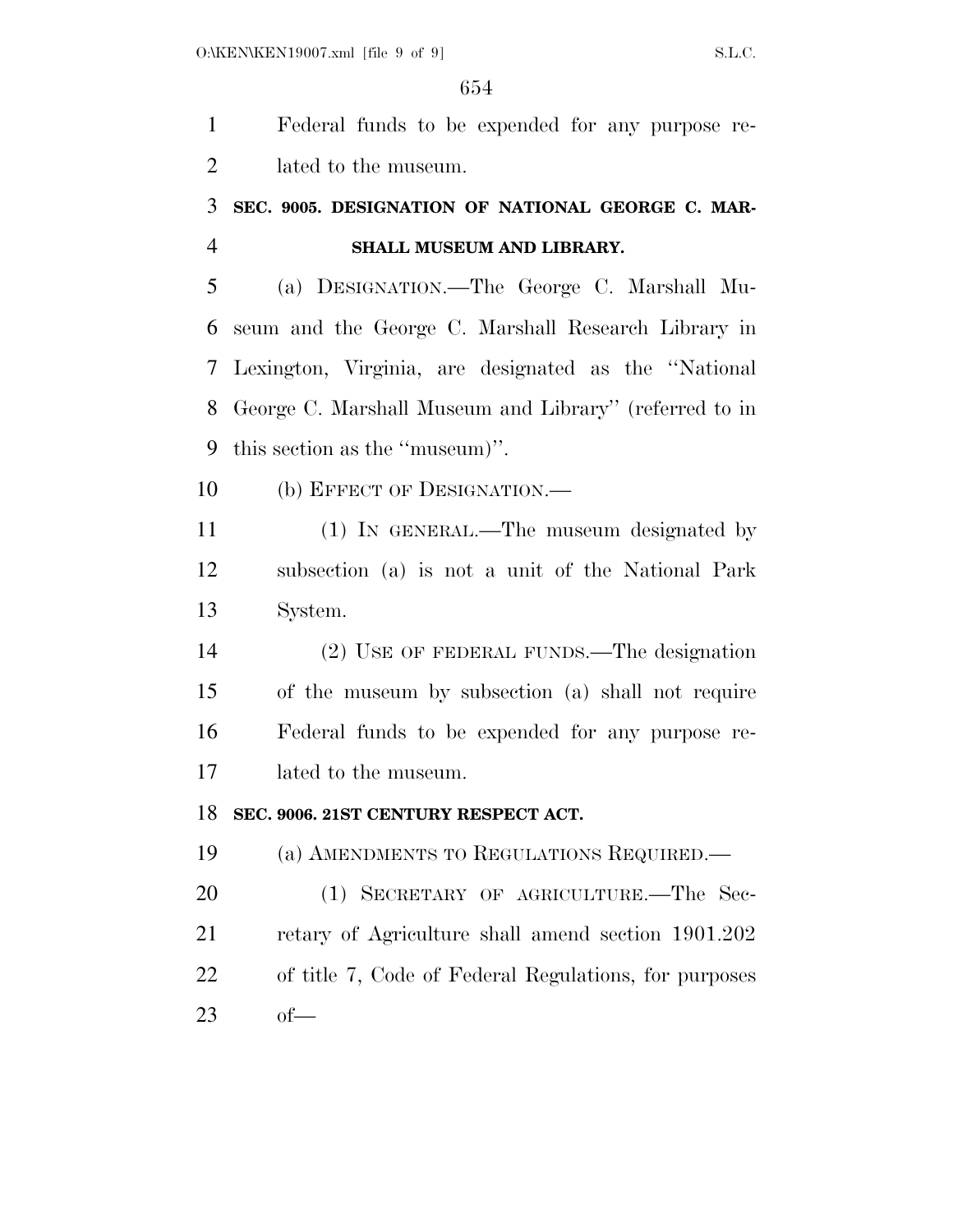| $\mathbf{1}$   | (A) replacing the reference to the term                    |
|----------------|------------------------------------------------------------|
| $\overline{2}$ | "Negro or Black" with "Black or African                    |
| 3              | American";                                                 |
| $\overline{4}$ | (B) replacing the reference to the term                    |
| 5              | "Spanish Surname" with "Hispanic"; and                     |
| 6              | (C) replacing the reference to the term                    |
| 7              | "Oriental" with "Asian American or Pacific Is-             |
| 8              | lander".                                                   |
| 9              | (2) ADMINISTRATOR OF GENERAL SERVICES.-                    |
| 10             | The Administrator of General Services shall amend          |
| 11             | section 906.2 of title 36, Code of Federal Regula-         |
| 12             | tions, for purposes of—                                    |
| 13             | $(A)$ replacing the references to the term                 |
| 14             | "Negro" with "Black or African American";                  |
| 15             | (B) replacing the definition of "Negro"                    |
| 16             | with the definition of "Black or African Amer-             |
| 17             | ican" as " an individual having origins in any             |
| 18             | of the Black racial groups of Africa";                     |
| 19             | (C) replacing the references to the term                   |
| 20             | "Oriental" with "Asian American or Pacific Is-             |
| 21             | lander"; and                                               |
| 22             | (D) replacing the references to the terms                  |
| 23             | "Eskimo" and "Aleut" with "Alaska Native".                 |
| 24             | (b) RULE OF CONSTRUCTION.—Nothing in this sec-             |
| 25             | tion, or the amendments required by this section, shall be |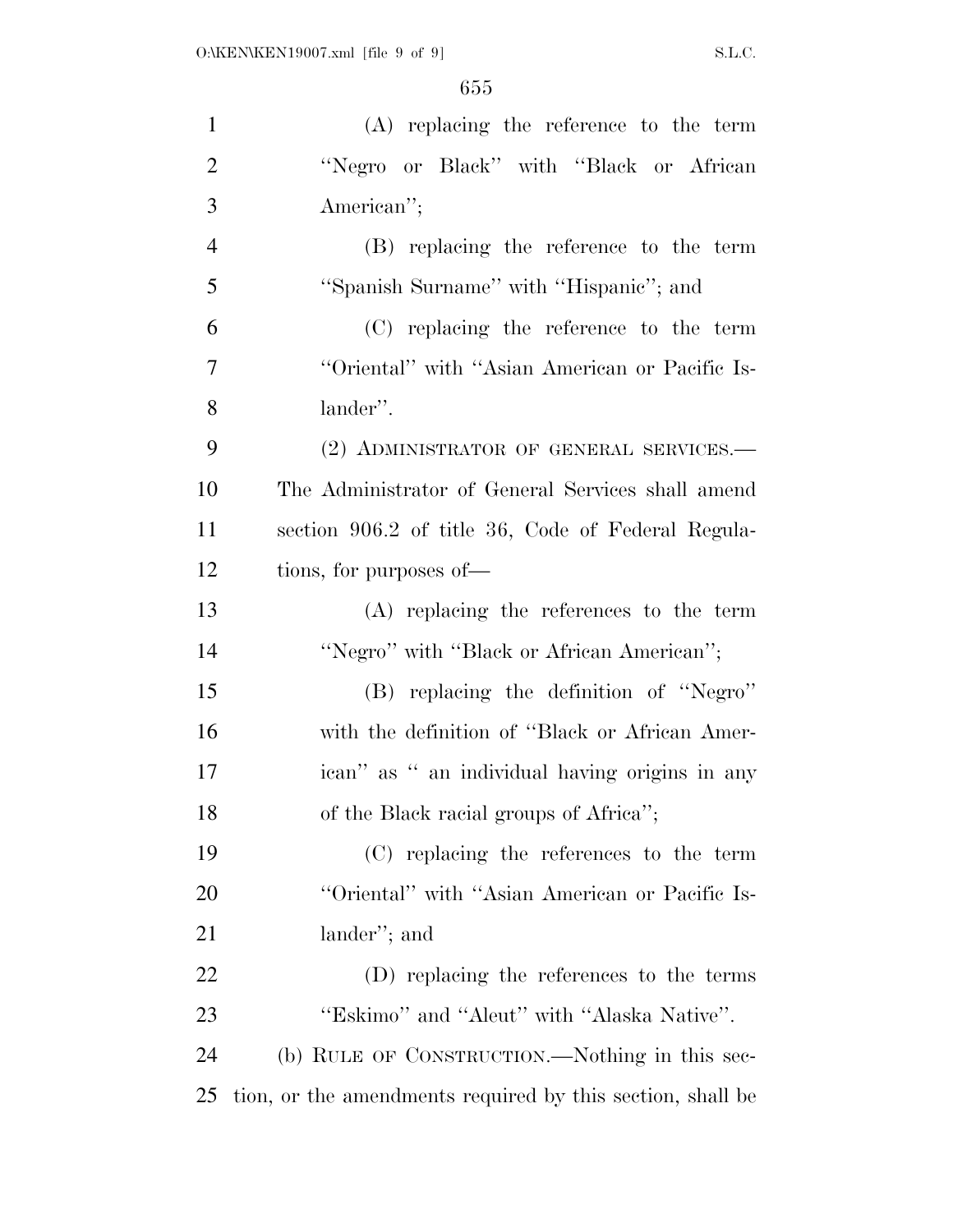construed to affect Federal law, except with respect to the use of terms by the Secretary of Agriculture and the Ad- ministrator of General Services, respectively, to the regu-lations affected by this section.

## **SEC. 9007. AMERICAN WORLD WAR II HERITAGE CITIES.**

 (a) DESIGNATION.—In order to recognize and ensure the continued preservation and importance of the history of the United States involvement in World War II, each calendar year the Secretary may designate 1 or more cities located in 1 of the several States or a territory of the United States as an ''American World War II Heritage City''. Not more than 1 city in each State or territory may be designated under this section.

 (b) APPLICATION FOR DESIGNATION.—The Sec-retary may—

 (1) establish and publicize the process by which a city may apply for designation as an American World War II Heritage City based on the criteria in subsection (c); and

 (2) encourage cities to apply for designation as an American World War II Heritage City.

 (c) CRITERIA FOR DESIGNATION.—The Secretary, in consultation with the Secretary of the Smithsonian Insti-tution or the President of the National Trust for Historic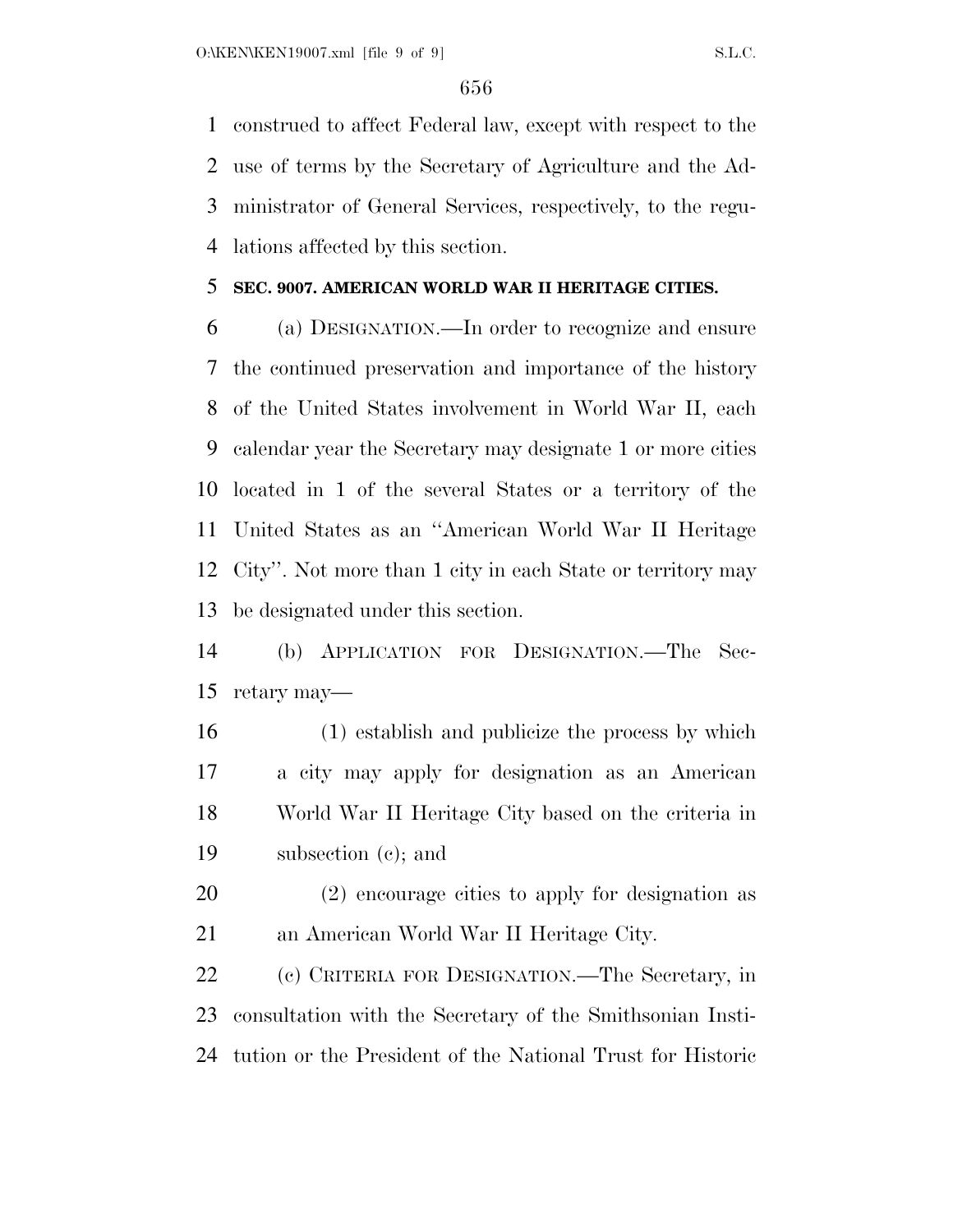| $\mathbf{1}$ | Preservation, shall make each designation under sub- |
|--------------|------------------------------------------------------|
| 2            | section (a) based on the following criteria:         |
| 3            | (1) Contributions by a city and its environs to      |
| 4            | the World War II home-front war effort, including    |
| 5            | contributions related to-                            |
| 6            | (A) defense manufacturing, such as ships,            |
| 7            | aircraft, uniforms, and equipment;                   |
| 8            | (B) production of foodstuffs and consumer            |
| 9            | items for Armed Forces and home consumption;         |
| 10           | (C) war bond drives;                                 |
| 11           | (D) adaptations to wartime survival;                 |
| 12           | (E) volunteer participation;                         |
| 13           | (F) civil defense preparedness;                      |
| 14           | (G) personnel serving in the Armed                   |
| 15           | Forces, their achievements, and facilities for       |
| 16           | their rest and recreation; or                        |
| 17           | (H) the presence of Armed Forces camps,              |
| 18           | bases, airfields, harbors, repair facilities, and    |
| 19           | other installations within or in its environs.       |
| 20           | $(2)$ Achievements by a city and its environs to     |
| 21           | preserve the heritage and legacy of the city's con-  |
| 22           | tributions to the war effort and to preserve World   |
| 23           | War II history, including—                           |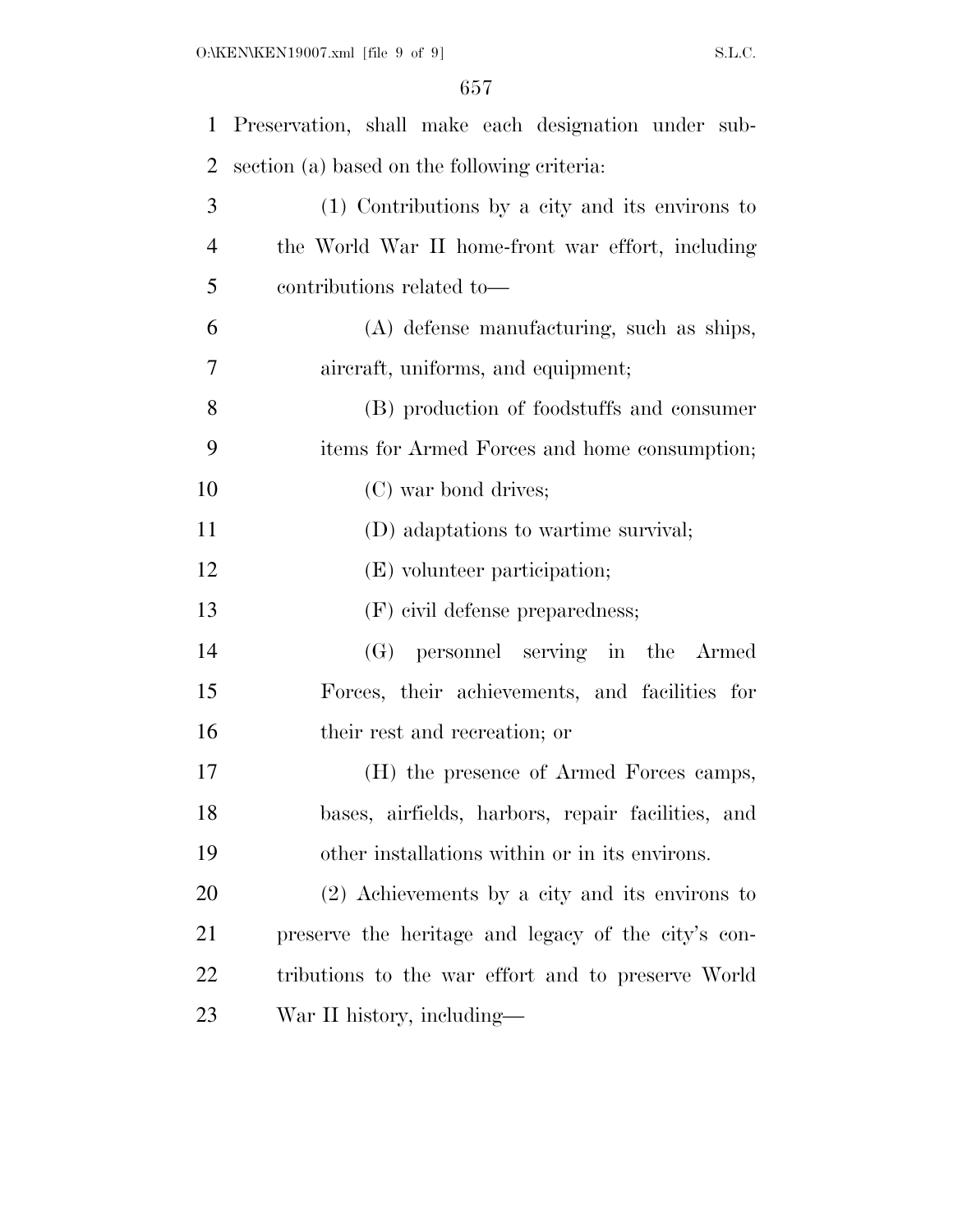| $\mathbf{1}$   | (A) the identification, preservation, res-         |
|----------------|----------------------------------------------------|
| $\overline{2}$ | toration, and interpretation of World War II-re-   |
| 3              | lated structures, facilities and sites;            |
| $\overline{4}$ | (B) establishment of museums, parks, and           |
| 5              | markers;                                           |
| 6              | (C) establishment of memorials to area             |
| 7              | men who lost their lives in service;               |
| 8              | (D) organizing groups of veterans and              |
| 9              | home-front workers and their recognition;          |
| 10             | (E) presentation of cultural events such as        |
| 11             | dances, plays, and lectures;                       |
| 12             | (F) public relations outreach through the          |
| 13             | print and electronic media, and books; and         |
| 14             | (G) recognition and ceremonies remem-              |
| 15             | bering wartime event anniversaries.                |
| 16             | SEC. 9008. QUINDARO TOWNSITE NATIONAL COMMEMORA-   |
| 17             | TIVE SITE.                                         |
| 18             | (a) DEFINITIONS.—In this section:                  |
| 19             | (1) COMMEMORATIVE SITE.—The term "Com-             |
| 20             | memorative Site" means the Quindaro Townsite Na-   |
| 21             | tional Commemorative Site designated by subsection |
| 22             | (b)(1).                                            |
| 23             | (2) STATE.—The term "State" means the State        |
| 24             | of Kansas.                                         |
| 25             | (b) DESIGNATION.-                                  |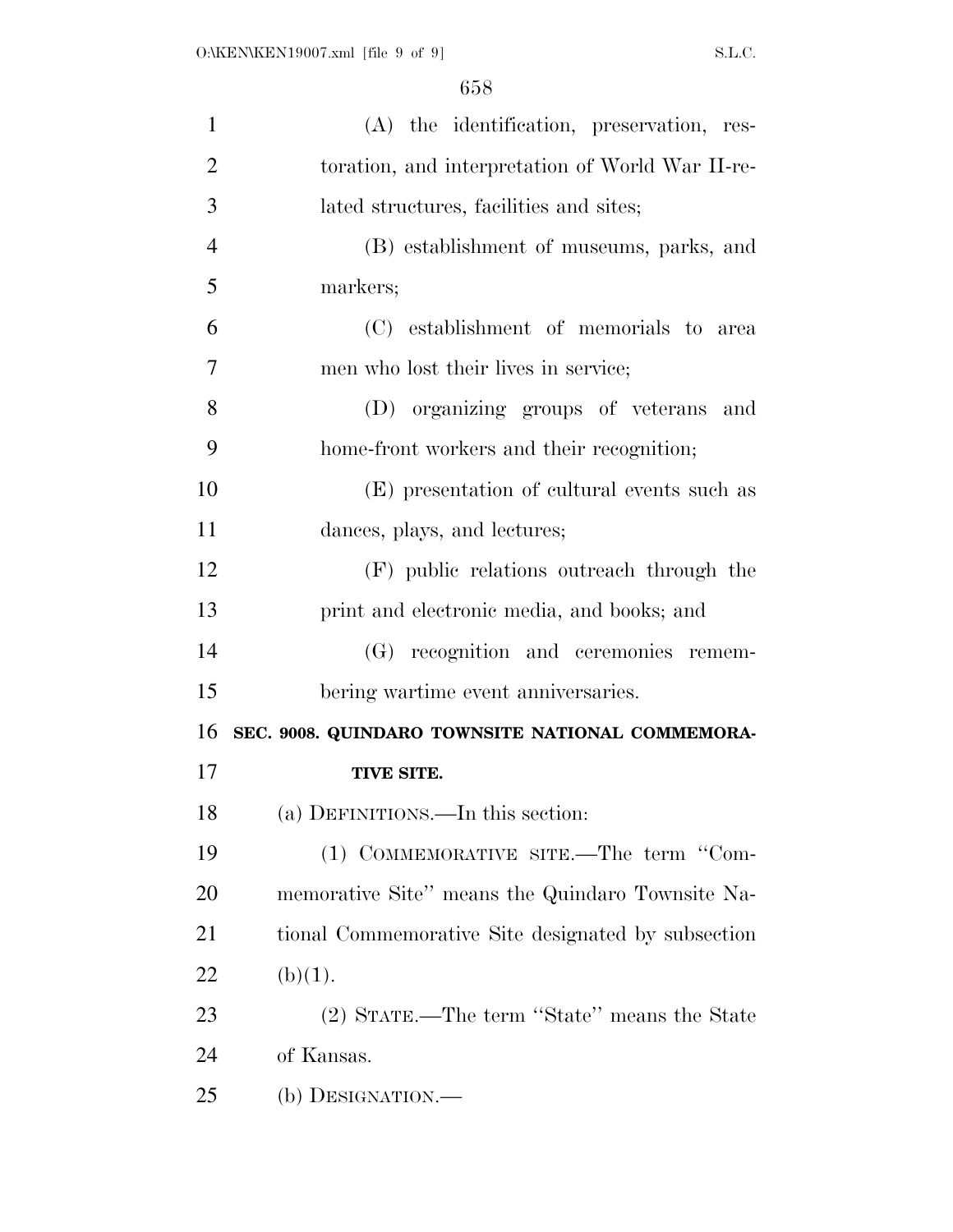| $\mathbf{1}$   | (1) IN GENERAL.—The Quindaro Townsite in             |
|----------------|------------------------------------------------------|
| $\overline{2}$ | Kansas City, Kansas, as listed on the National Reg-  |
| 3              | ister of Historic Places, is designated as the       |
| $\overline{4}$ | "Quindaro Townsite National Commemorative Site".     |
| 5              | (2) EFFECT OF DESIGNATION.—The Com-                  |
| 6              | memorative Site shall not be considered to be a unit |
| 7              | of the National Park System.                         |
| 8              | (c) COOPERATIVE AGREEMENTS.—                         |
| 9              | (1) IN GENERAL.—The Secretary, in consulta-          |
| 10             | tion with the State, Kansas City, Kansas, and af-    |
| 11             | fected subdivisions of the State, may enter into co- |
| 12             | operative agreements with appropriate public or pri- |
| 13             | vate entities, for the purposes of—                  |
| 14             | (A) protecting historic resources at the             |
| 15             | Commemorative Site; and                              |
| 16             | (B) providing educational and interpretive           |
| 17             | facilities and programs at the Commemorative         |
| 18             | Site for the public.                                 |
| 19             | (2) TECHNICAL AND FINANCIAL ASSISTANCE.-             |
| 20             | The Secretary may provide technical and financial    |
| 21             | assistance to any entity with which the Secretary    |
| 22             | has entered into a cooperative agreement under       |
| 23             | paragraph $(1)$ .                                    |
| 24             | (d) NO EFFECT ON ACTIONS OF PROPERTY OWN-            |
| 25             | ERS.—Designation of the Quindaro Townsite as a Na-   |